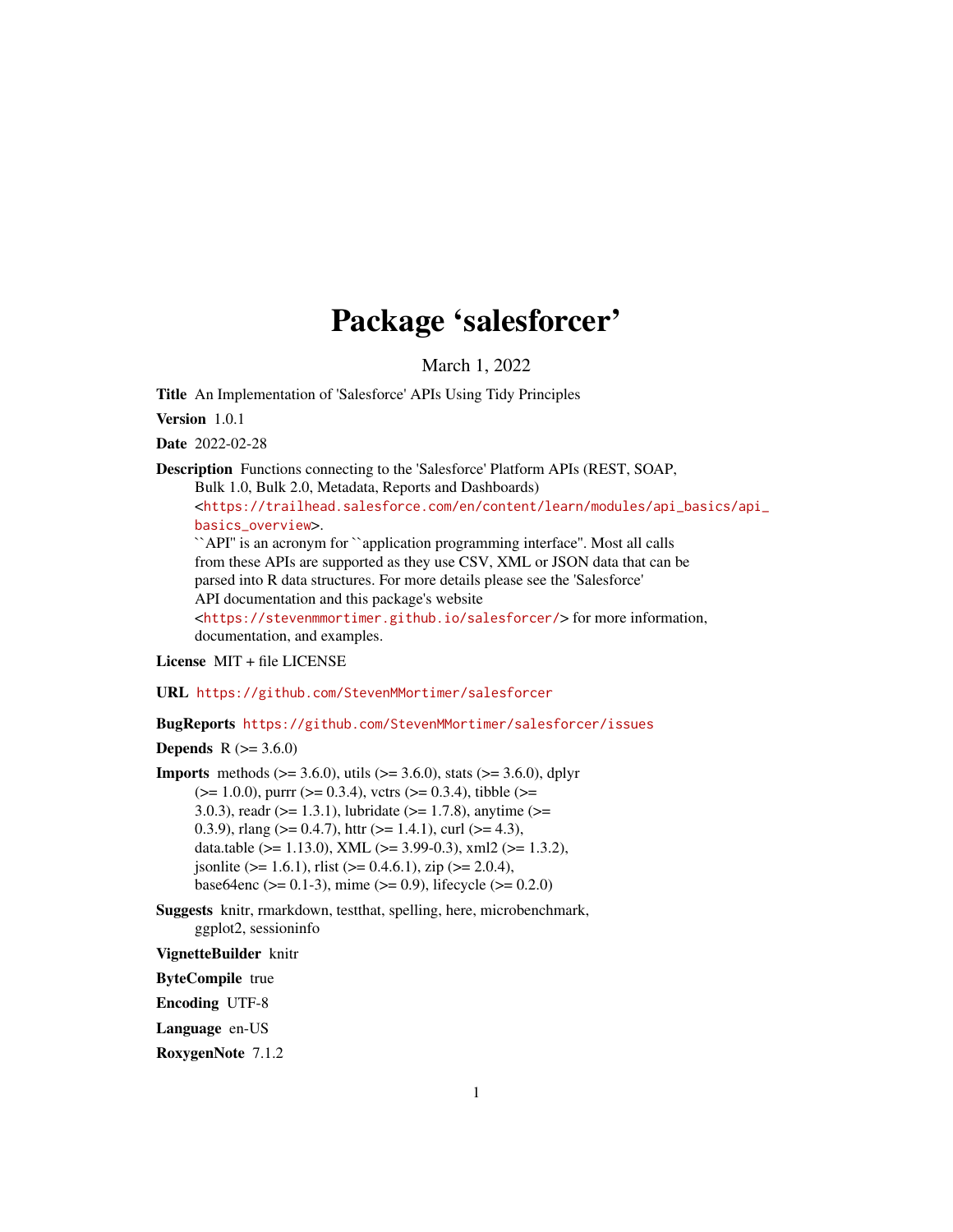# NeedsCompilation no

Author Steven M. Mortimer [aut, cre], Takekatsu Hiramura [ctb], Jennifer Bryan [ctb, cph], Joanna Zhao [ctb, cph]

Maintainer Steven M. Mortimer <mortimer.steven.m@gmail.com>

Repository CRAN

Date/Publication 2022-03-01 21:50:02 UTC

# R topics documented:

| $sf\_copy\_dash$ |
|------------------|
|                  |
|                  |
|                  |
|                  |
|                  |
|                  |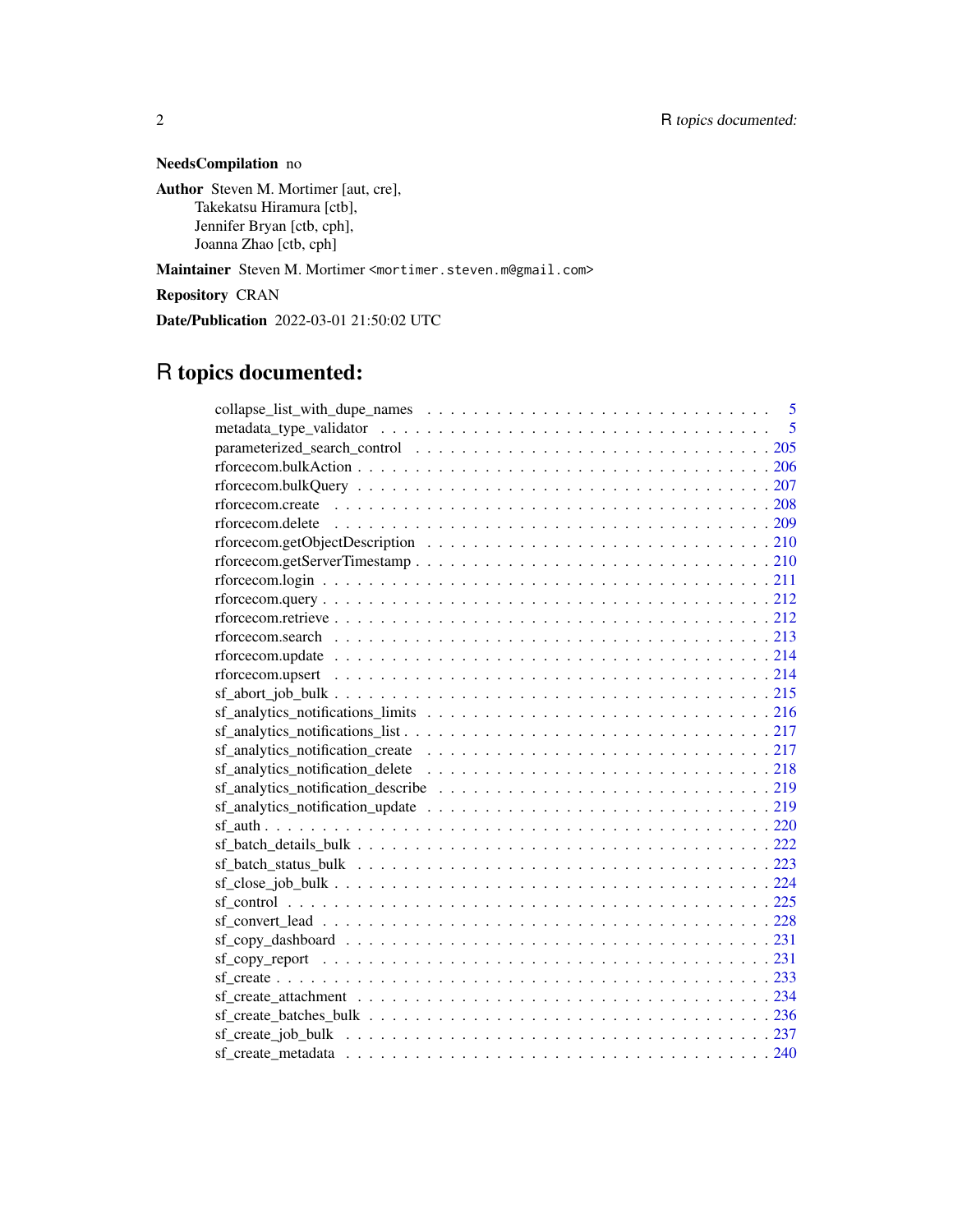| $\frac{\text{sf\_get\_dash} \text{dash} \text{toard\_status}}{272}$                                                   |  |
|-----------------------------------------------------------------------------------------------------------------------|--|
|                                                                                                                       |  |
|                                                                                                                       |  |
|                                                                                                                       |  |
|                                                                                                                       |  |
|                                                                                                                       |  |
|                                                                                                                       |  |
|                                                                                                                       |  |
| $sf\_list\_dashboards \ldots \ldots \ldots \ldots \ldots \ldots \ldots \ldots \ldots \ldots \ldots \ldots \ldots 281$ |  |
|                                                                                                                       |  |
|                                                                                                                       |  |
|                                                                                                                       |  |
|                                                                                                                       |  |
|                                                                                                                       |  |
| $sf\_list\_report\_instances \ldots \ldots \ldots \ldots \ldots \ldots \ldots \ldots \ldots \ldots \ldots \ldots 287$ |  |
|                                                                                                                       |  |
|                                                                                                                       |  |
| sf_list_resources                                                                                                     |  |
|                                                                                                                       |  |
| sf merge                                                                                                              |  |
|                                                                                                                       |  |
|                                                                                                                       |  |
|                                                                                                                       |  |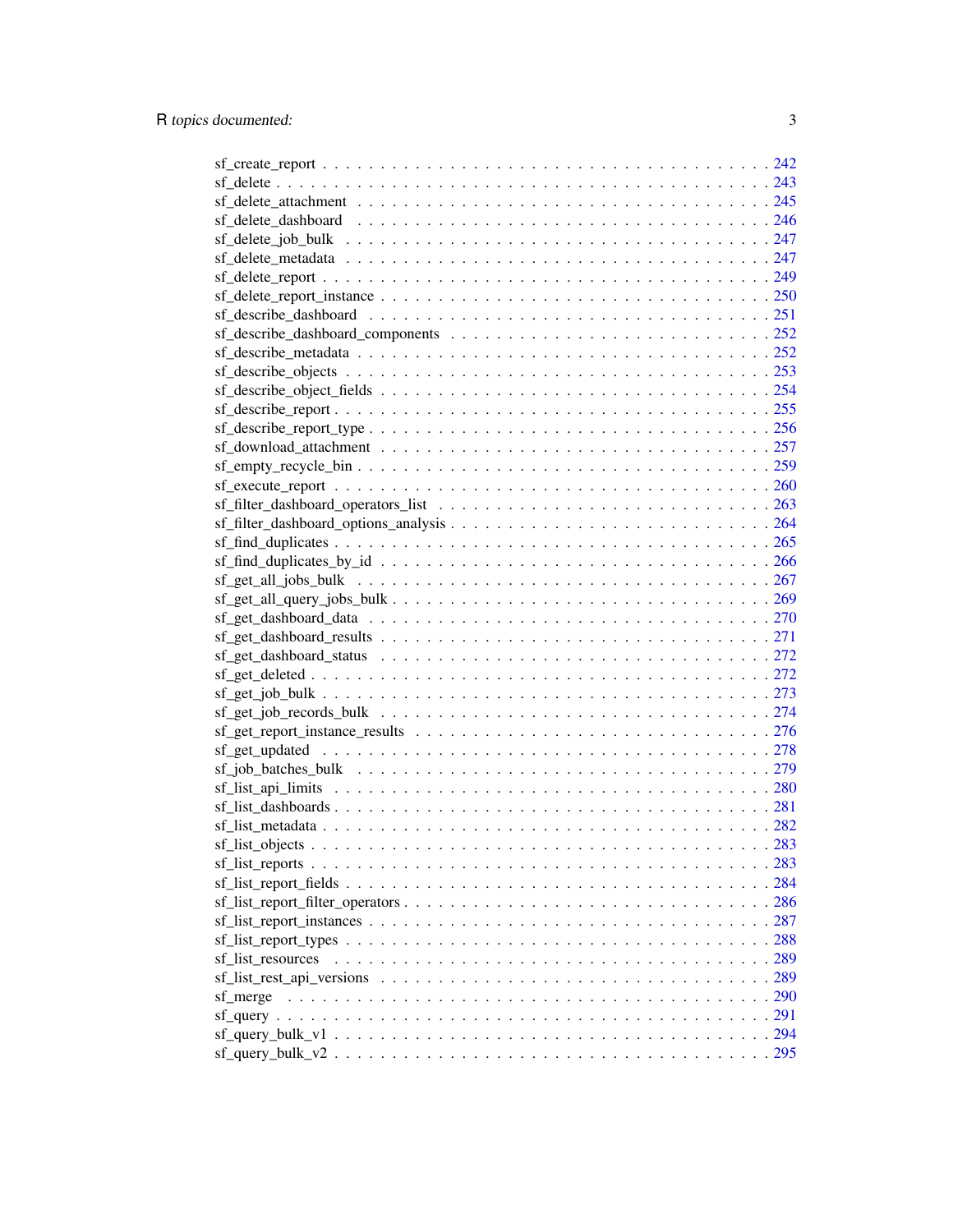| $\mathsf{sf\_rename\_metad}$ and $\mathsf{sfad}$ and $\mathsf{sfad}$ and $\mathsf{sfad}$ are $\mathsf{metad}$ and $\mathsf{st\_rename\_metad}$ and $\mathsf{st\_rename\_metad}$ |
|---------------------------------------------------------------------------------------------------------------------------------------------------------------------------------|
|                                                                                                                                                                                 |
|                                                                                                                                                                                 |
|                                                                                                                                                                                 |
|                                                                                                                                                                                 |
|                                                                                                                                                                                 |
|                                                                                                                                                                                 |
|                                                                                                                                                                                 |
| $sf\_report\_folder\_shares\_update \dots \dots \dots \dots \dots \dots \dots \dots \dots \dots \dots \dots 309$                                                                |
|                                                                                                                                                                                 |
|                                                                                                                                                                                 |
|                                                                                                                                                                                 |
|                                                                                                                                                                                 |
|                                                                                                                                                                                 |
|                                                                                                                                                                                 |
|                                                                                                                                                                                 |
|                                                                                                                                                                                 |
|                                                                                                                                                                                 |
|                                                                                                                                                                                 |
|                                                                                                                                                                                 |
|                                                                                                                                                                                 |
|                                                                                                                                                                                 |
|                                                                                                                                                                                 |
|                                                                                                                                                                                 |
|                                                                                                                                                                                 |
|                                                                                                                                                                                 |
|                                                                                                                                                                                 |
|                                                                                                                                                                                 |
|                                                                                                                                                                                 |
|                                                                                                                                                                                 |
|                                                                                                                                                                                 |
|                                                                                                                                                                                 |
|                                                                                                                                                                                 |
|                                                                                                                                                                                 |
|                                                                                                                                                                                 |
|                                                                                                                                                                                 |

**Index** [344](#page-343-0)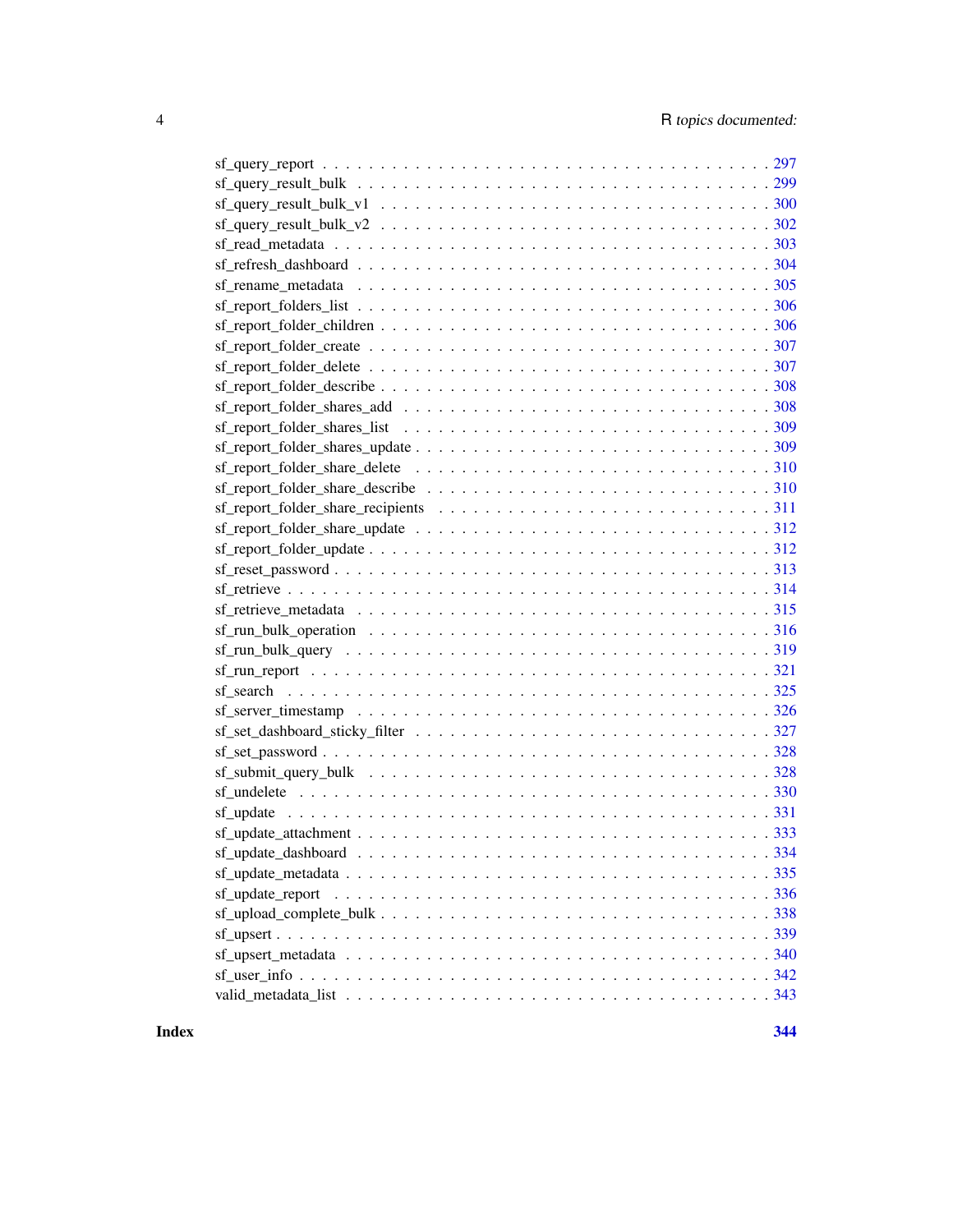<span id="page-4-0"></span>collapse\_list\_with\_dupe\_names

*Collapse Elements in List with Same Name*

# Description

This function looks for instances of elements in a list that have the same name and then combine them all into a single comma separated character string (referenceTo) or tbl\_df (picklistValues).

#### Usage

```
collapse_list_with_dupe_names(x)
```
#### Arguments

x list; a list, typically returned from the API that we would parse through

#### Value

A list containing one row per field for the requested object.

#### Note

The tibble only contains the fields that the user can view, as defined by the user's field-level security settings.

#### Examples

```
## Not run:
obj_dat <- sf_describe_objects(object_names = "Contact", api_type = "SOAP")[[1]]
obj_fields_list <- obj_dat[names(obj_dat) == "fields"] %>%
 map(collapse_list_with_dupe_names)
```
## End(Not run)

metadata\_type\_validator

*Metadata Data Type Validator*

#### **Description**

A function to create a variety of objects that are part of the Metadata API service Below is a list of objects and their required components to be created with this function:

#### Usage

```
metadata_type_validator(obj_type, obj_data)
```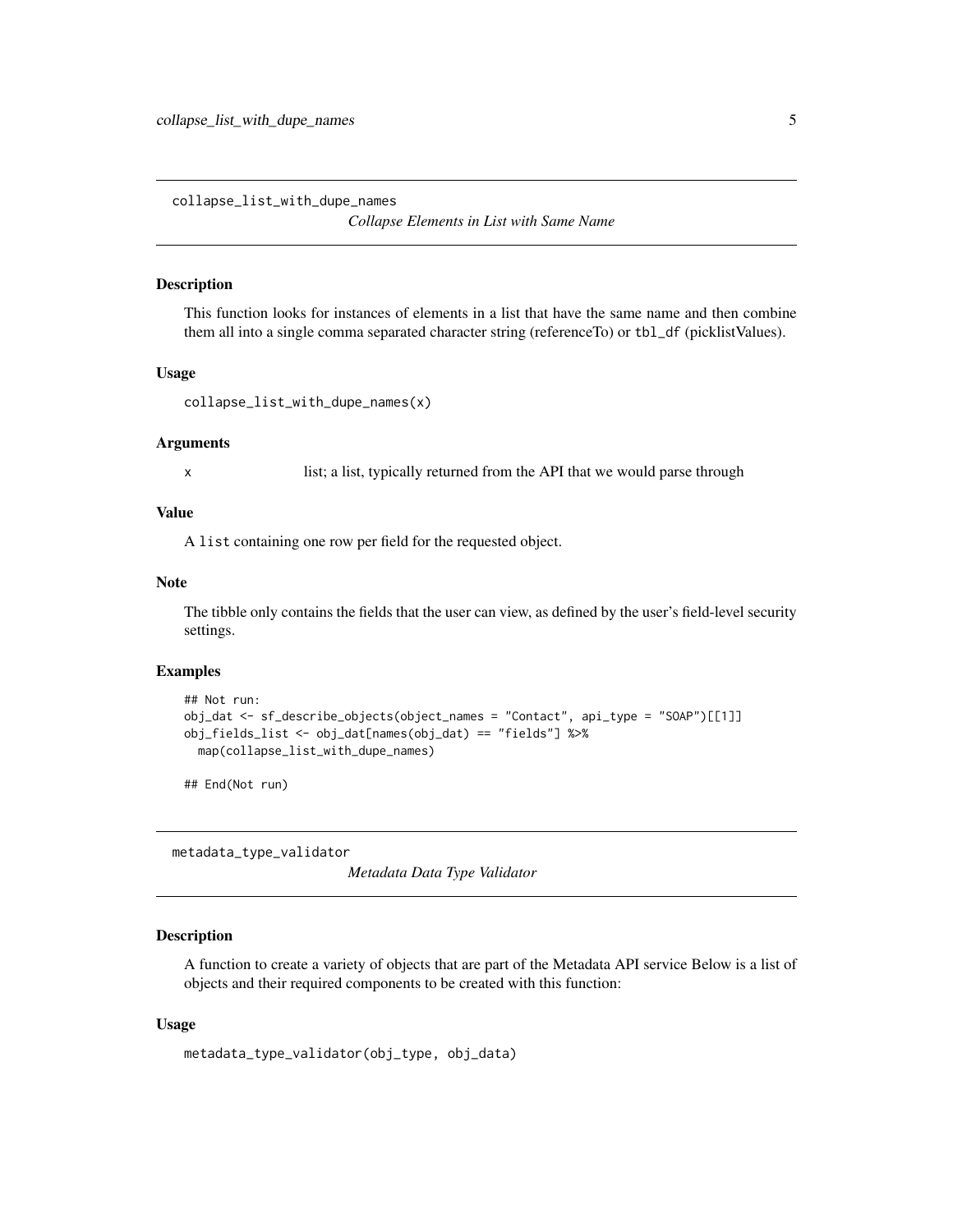# Arguments

| obi_tvpe | a string from one of the object types described above                                              |
|----------|----------------------------------------------------------------------------------------------------|
| obi_data | a list of lists or a data. Frame with the required inputs to create the the<br>obj type specified. |

# Details

# AccessMapping

accessLevel a character object a character objectField a character userField a character

# AccountSettings

fullName a character (inherited from Metadata) enableAccountOwnerReport a character either 'true' or 'false' enableAccountTeams a character either 'true' or 'false' showViewHierarchyLink a character either 'true' or 'false'

#### AccountSharingRuleSettings

caseAccessLevel a character contactAccessLevel a character opportunityAccessLevel a character

## ActionLinkGroupTemplate

fullName a character (inherited from Metadata)

actionLinkTemplates a ActionLinkTemplate

category a PlatformActionGroupCategory - which is a character taking one of the following values:

- 
- Primary
- Overflow
- executionsAllowed a ActionLinkExecutionsAllowed which is a character taking one of the following values:
	- Once
	- OncePerUser
	- Unlimited

hoursUntilExpiration an integer

isPublished a character either 'true' or 'false'

name a character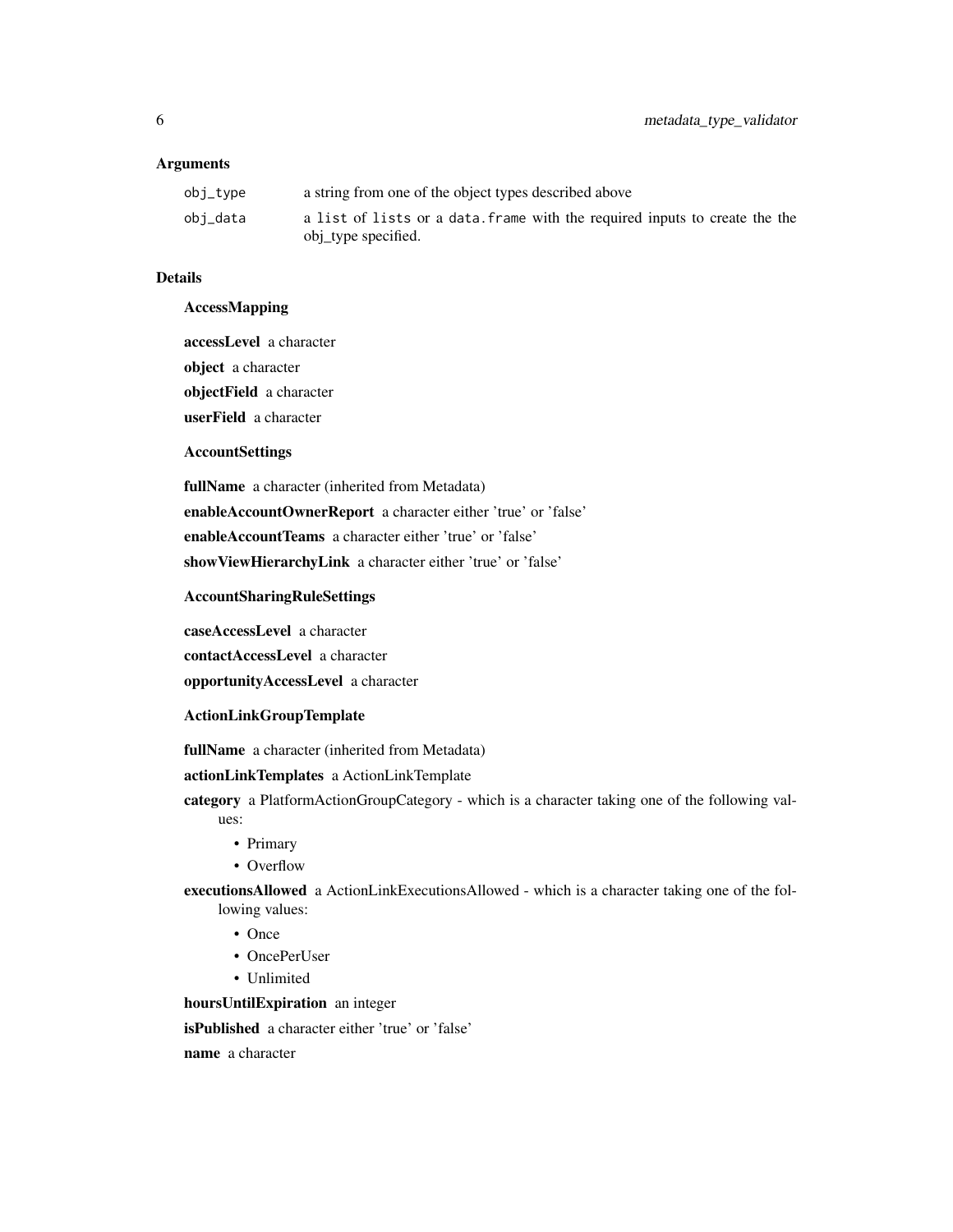# ActionLinkTemplate

actionUrl a character

headers a character

isConfirmationRequired a character either 'true' or 'false'

isGroupDefault a character either 'true' or 'false'

label a character

label**Key** a character

linkType a ActionLinkType - which is a character taking one of the following values:

- API
- APIAsync
- Download
- UI

method a ActionLinkHttpMethod - which is a character taking one of the following values:

- HttpDelete
- HttpHead
- HttpGet
- HttpPatch
- HttpPost
- HttpPut

position an integer

requestBody a character

userAlias a character

userVisibility a ActionLinkUserVisibility - which is a character taking one of the following values:

- Creator
- Everyone
- EveryoneButCreator
- Manager
- CustomUser
- CustomExcludedUser

#### ActionOverride

actionName a character

comment a character

content a character

formFactor a FormFactor - which is a character taking one of the following values:

- Small
- Medium
- Large

skipRecordTypeSelect a character either 'true' or 'false'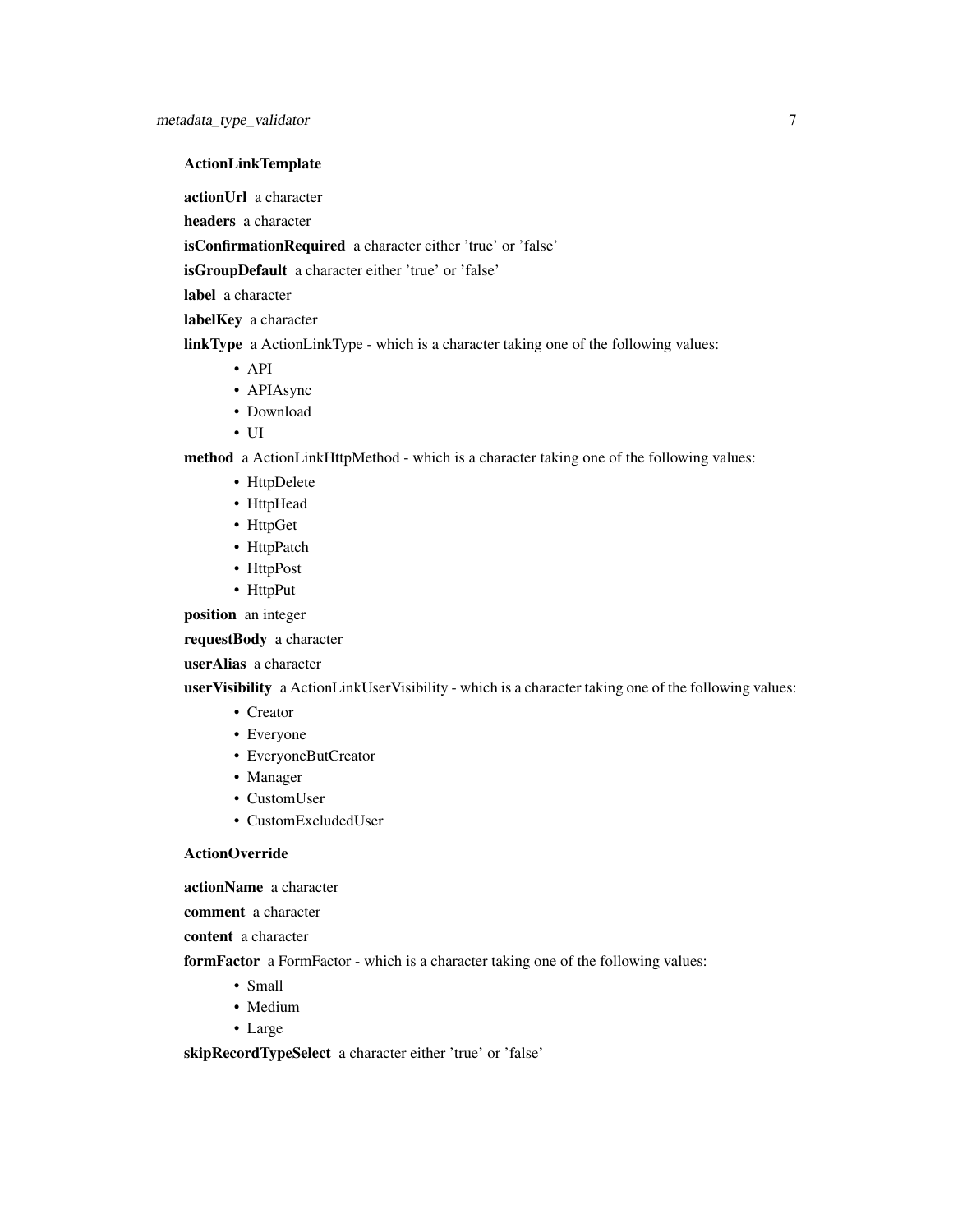type a ActionOverrideType - which is a character taking one of the following values:

- Default
- Standard
- Scontrol
- Visualforce
- Flexipage
- LightningComponent

#### ActivitiesSettings

fullName a character (inherited from Metadata)

allowUsersToRelateMultipleContactsToTasksAndEvents a character either 'true' or 'false' autoRelateEventAttendees a character either 'true' or 'false' enableActivityReminders a character either 'true' or 'false' enableClickCreateEvents a character either 'true' or 'false' enableDragAndDropScheduling a character either 'true' or 'false' enableEmailTracking a character either 'true' or 'false' enableGroupTasks a character either 'true' or 'false' enableListViewScheduling a character either 'true' or 'false' enableLogNote a character either 'true' or 'false' enableMultidayEvents a character either 'true' or 'false' enableRecurringEvents a character either 'true' or 'false' enableRecurringTasks a character either 'true' or 'false' enableSidebarCalendarShortcut a character either 'true' or 'false' enableSimpleTaskCreateUI a character either 'true' or 'false' enableUNSTaskDelegatedToNotifications a character either 'true' or 'false' meetingRequestsLogo a character showCustomLogoMeetingRequests a character either 'true' or 'false' showEventDetailsMultiUserCalendar a character either 'true' or 'false' showHomePageHoverLinksForEvents a character either 'true' or 'false' showMyTasksHoverLinks a character either 'true' or 'false'

## AddressSettings

fullName a character (inherited from Metadata) countriesAndStates a CountriesAndStates

## AdjustmentsSettings

enableAdjustments a character either 'true' or 'false' enableOwnerAdjustments a character either 'true' or 'false'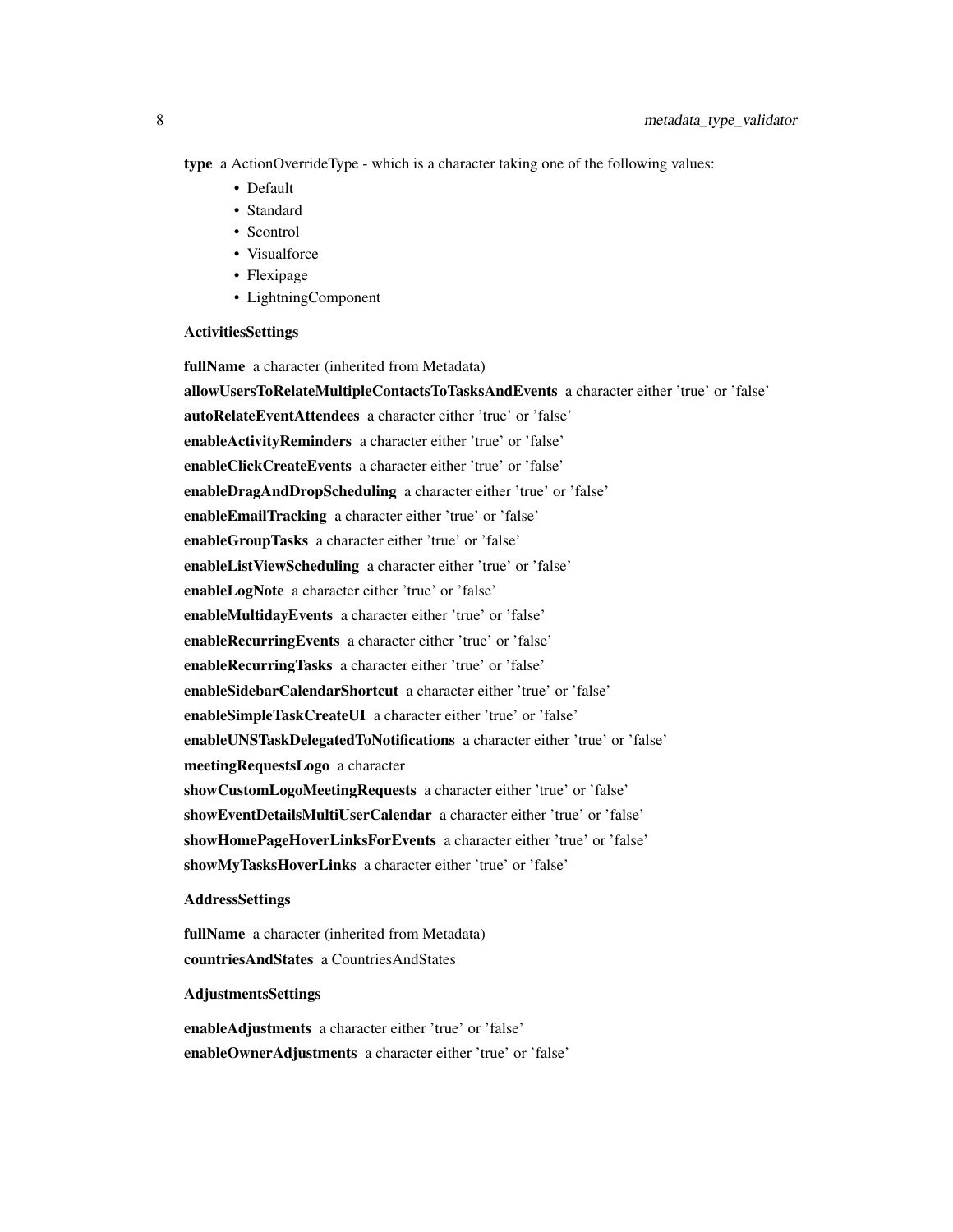# AgentConfigAssignments

profiles a AgentConfigProfileAssignments users a AgentConfigUserAssignments

# AgentConfigButtons

button a character

## AgentConfigProfileAssignments

profile a character

#### AgentConfigSkills

skill a character

## AgentConfigUserAssignments

user a character

# AnalyticsCloudComponentLayoutItem

assetType a character devName a character error a character filter a character height an integer hideOnError a character either 'true' or 'false' showHeader a character either 'true' or 'false' showSharing a character either 'true' or 'false' showTitle a character either 'true' or 'false' width a character

# AnalyticSnapshot

fullName a character (inherited from Metadata) description a character groupColumn a character mappings a AnalyticSnapshotMapping name a character runningUser a character sourceReport a character targetObject a character

# AnalyticSnapshotMapping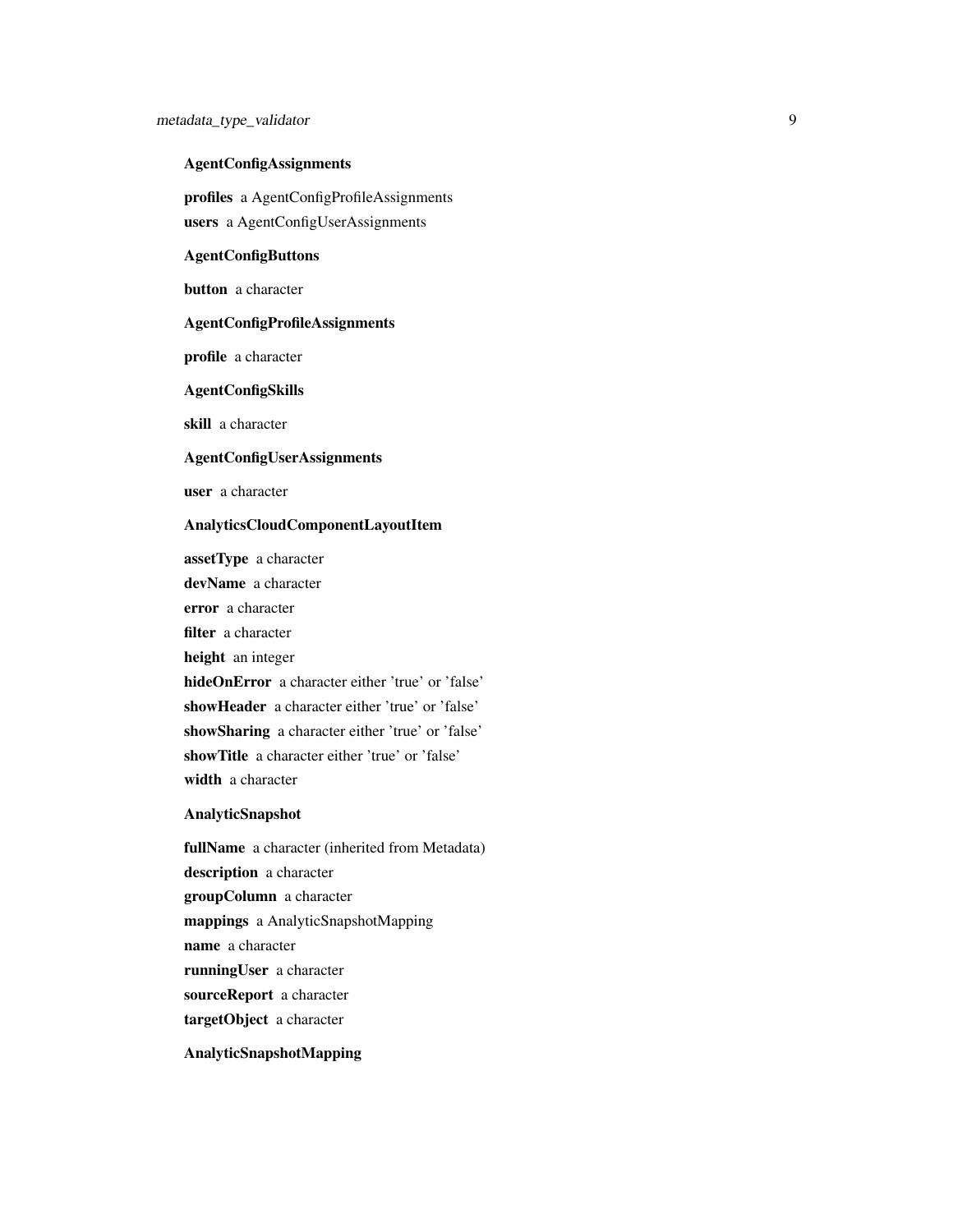aggregateType a ReportSummaryType - which is a character taking one of the following values:

- Sum
- Average
- Maximum
- Minimum
- None

# sourceField a character

sourceType a ReportJobSourceTypes - which is a character taking one of the following values:

- tabular
- summary
- snapshot

targetField a character

## ApexClass

content a character formed using [base64encode](#page-0-0) (inherited from MetadataWithContent)

apiVersion a numeric

packageVersions a PackageVersion

status a ApexCodeUnitStatus - which is a character taking one of the following values:

- Inactive
- Active
- Deleted

## ApexComponent

content a character formed using [base64encode](#page-0-0) (inherited from MetadataWithContent)

apiVersion a numeric

description a character

label a character

packageVersions a PackageVersion

# ApexPage

content a character formed using [base64encode](#page-0-0) (inherited from MetadataWithContent)

apiVersion a numeric

availableInTouch a character either 'true' or 'false'

confirmationTokenRequired a character either 'true' or 'false'

description a character

label a character

packageVersions a PackageVersion

**ApexTestSuite**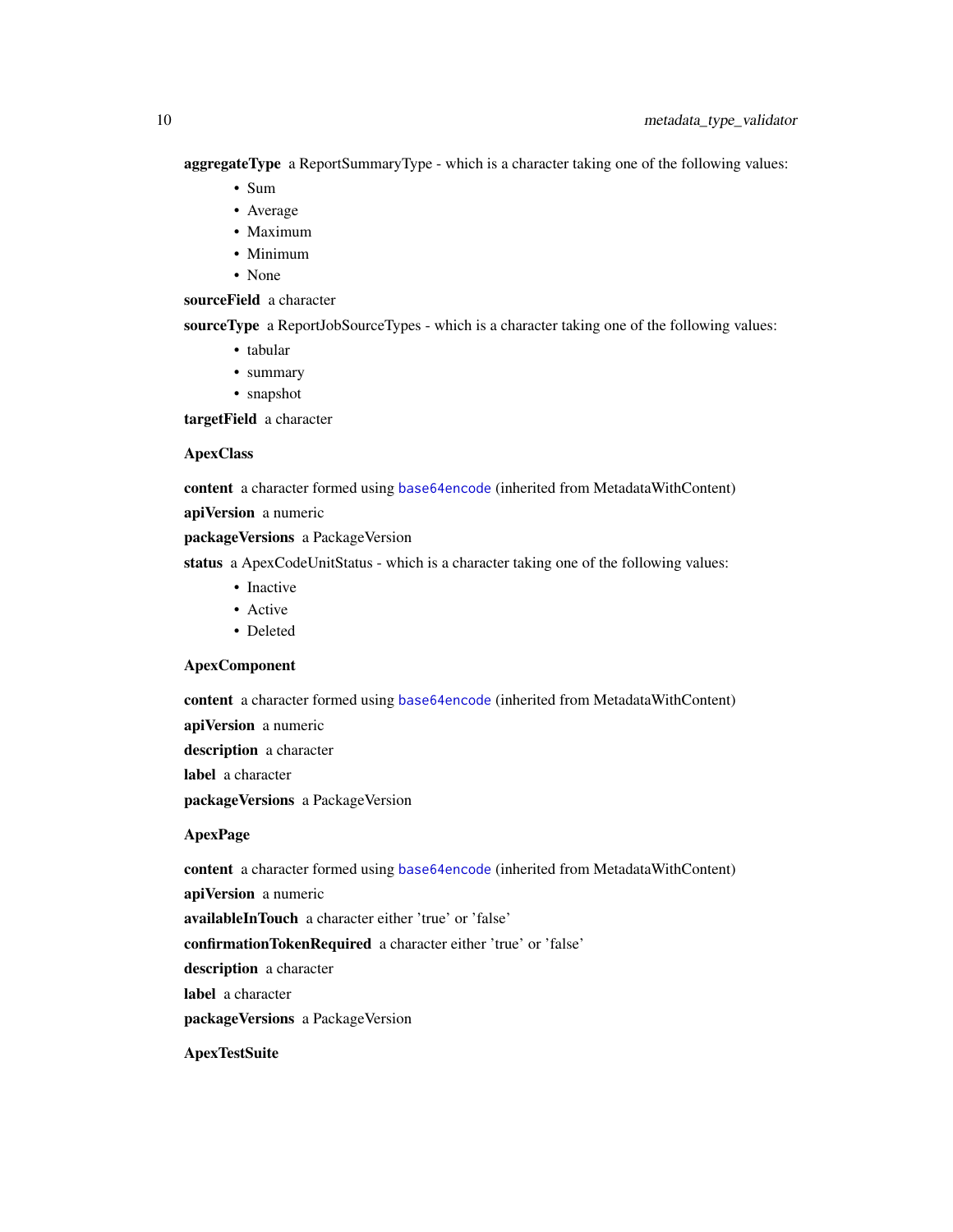fullName a character (inherited from Metadata) testClassName a character

#### **ApexTrigger**

content a character formed using [base64encode](#page-0-0) (inherited from MetadataWithContent) apiVersion a numeric

packageVersions a PackageVersion

status a ApexCodeUnitStatus - which is a character taking one of the following values:

- Inactive
- Active
- Deleted

#### AppActionOverride

actionName a character (inherited from ActionOverride) comment a character (inherited from ActionOverride) content a character (inherited from ActionOverride) formFactor a FormFactor (inherited from ActionOverride) skipRecordTypeSelect a character either 'true' or 'false' (inherited from ActionOverride) type a ActionOverrideType (inherited from ActionOverride) pageOrSobjectType a character

## AppBrand

footerColor a character headerColor a character logo a character logoVersion an integer shouldOverrideOrgTheme a character either 'true' or 'false'

#### AppComponentList

alignment a character components a character

## AppMenu

fullName a character (inherited from Metadata) appMenuItems a AppMenuItem

# AppMenuItem

name a character type a character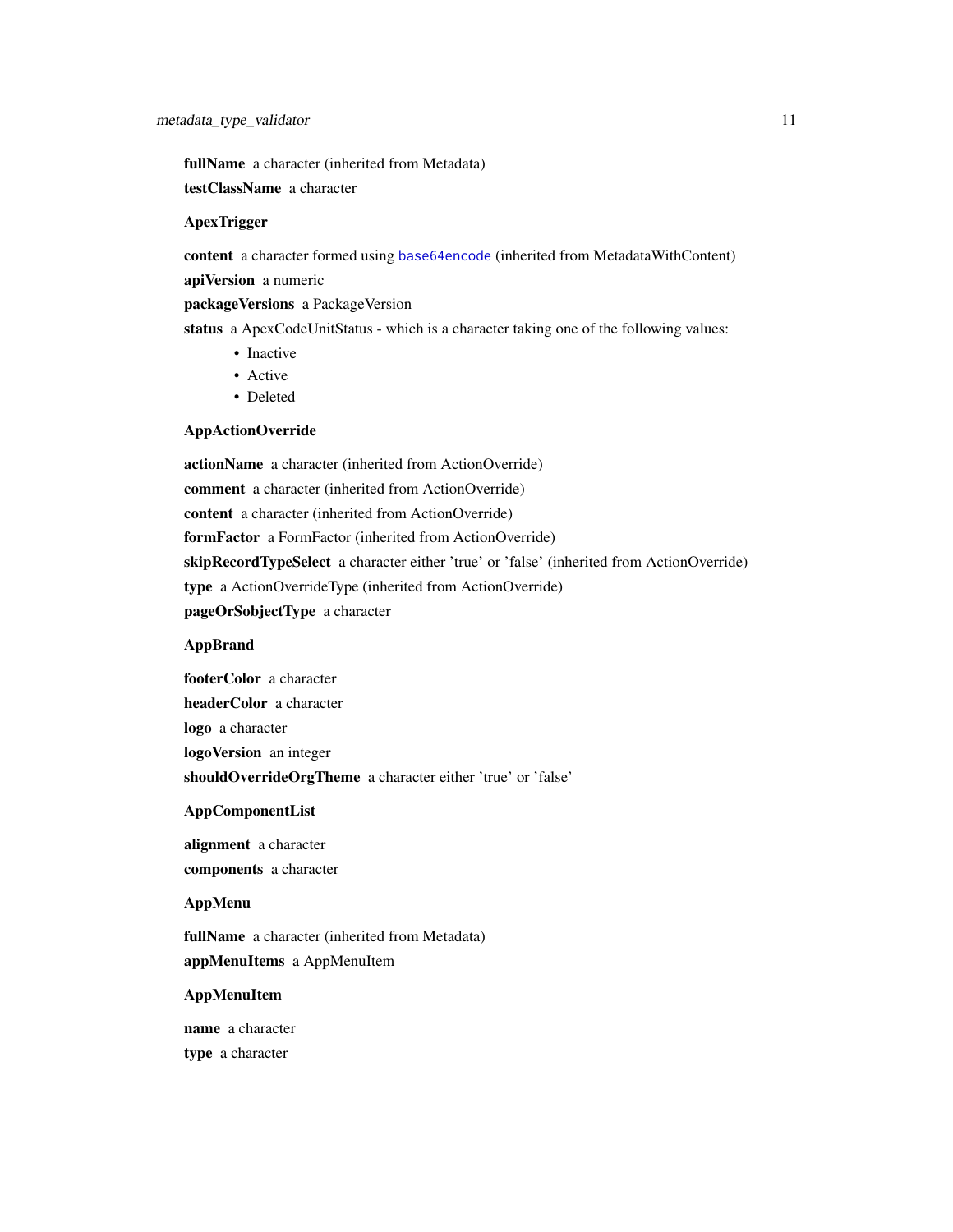## **AppPreferences**

enableCustomizeMyTabs a character either 'true' or 'false' enableKeyboardShortcuts a character either 'true' or 'false' enableListViewHover a character either 'true' or 'false' enableListViewReskin a character either 'true' or 'false' enableMultiMonitorComponents a character either 'true' or 'false' enablePinTabs a character either 'true' or 'false' enableTabHover a character either 'true' or 'false' enableTabLimits a character either 'true' or 'false' saveUserSessions a character either 'true' or 'false'

# AppProfileActionOverride

actionName a character (inherited from ProfileActionOverride) content a character (inherited from ProfileActionOverride) formFactor a FormFactor (inherited from ProfileActionOverride) pageOrSobjectType a character (inherited from ProfileActionOverride) recordType a character (inherited from ProfileActionOverride) type a ActionOverrideType (inherited from ProfileActionOverride) profile a character

#### ApprovalAction

action a WorkflowActionReference

#### ApprovalEntryCriteria

booleanFilter a character criteriaItems a FilterItem formula a character

#### ApprovalPageField

field a character

#### ApprovalProcess

fullName a character (inherited from Metadata) active a character either 'true' or 'false' allowRecall a character either 'true' or 'false' allowedSubmitters a ApprovalSubmitter approvalPageFields a ApprovalPageField approvalStep a ApprovalStep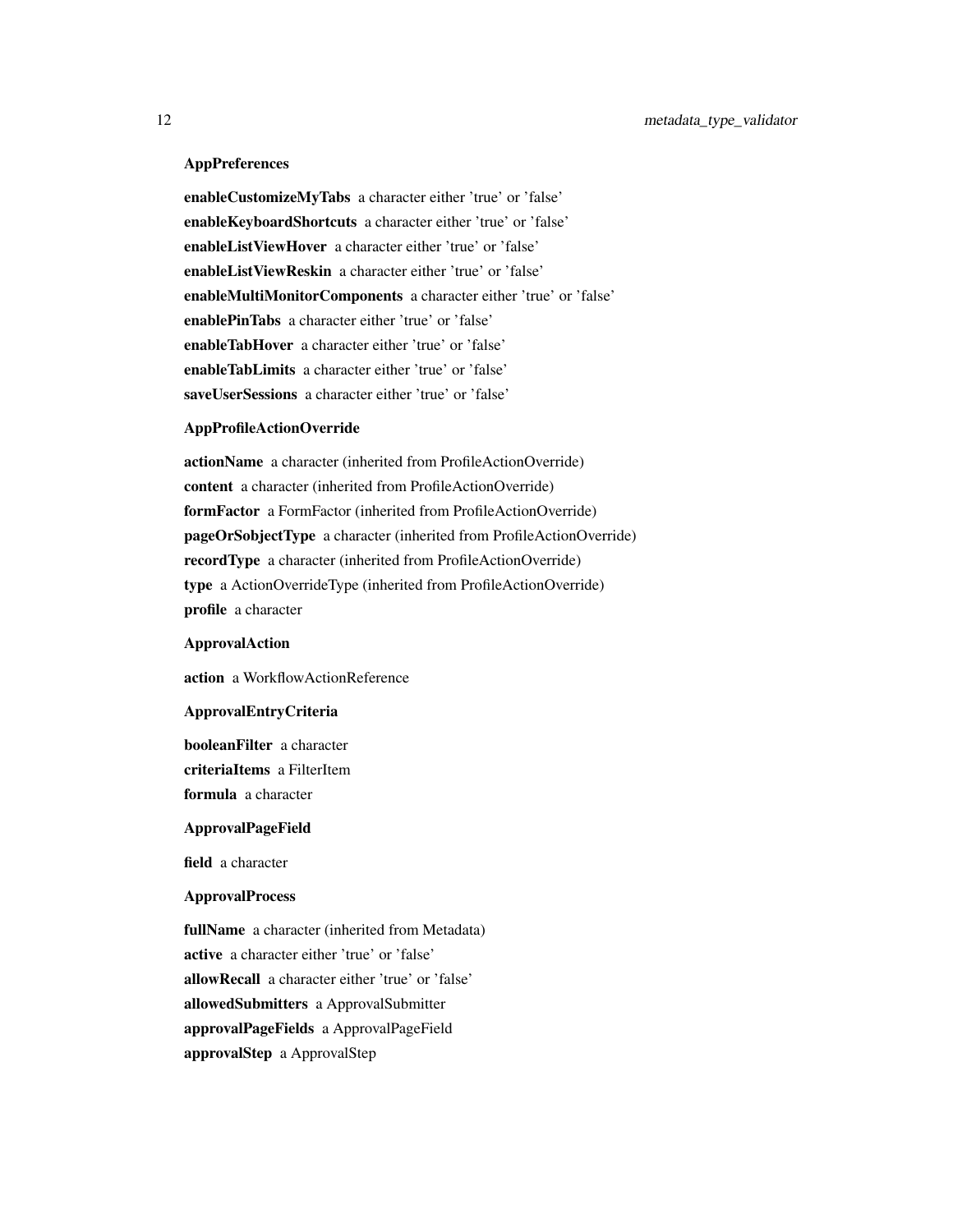description a character emailTemplate a character enableMobileDeviceAccess a character either 'true' or 'false' entryCriteria a ApprovalEntryCriteria finalApprovalActions a ApprovalAction finalApprovalRecordLock a character either 'true' or 'false' finalRejectionActions a ApprovalAction finalRejectionRecordLock a character either 'true' or 'false' initialSubmissionActions a ApprovalAction label a character nextAutomatedApprover a NextAutomatedApprover

postTemplate a character

recallActions a ApprovalAction

recordEditability a RecordEditabilityType - which is a character taking one of the following val-

- AdminOnly
- AdminOrCurrentApprover

showApprovalHistory a character either 'true' or 'false'

## ApprovalStep

ues:

allowDelegate a character either 'true' or 'false'

approvalActions a ApprovalAction

assignedApprover a ApprovalStepApprover

description a character

entryCriteria a ApprovalEntryCriteria

**ifCriteriaNotMet** a StepCriteriaNotMetType - which is a character taking one of the following values:

- ApproveRecord
- RejectRecord
- GotoNextStep

label a character

name a character

rejectBehavior a ApprovalStepRejectBehavior

rejectionActions a ApprovalAction

# ApprovalStepApprover

approver a Approver

whenMultipleApprovers a RoutingType - which is a character taking one of the following values: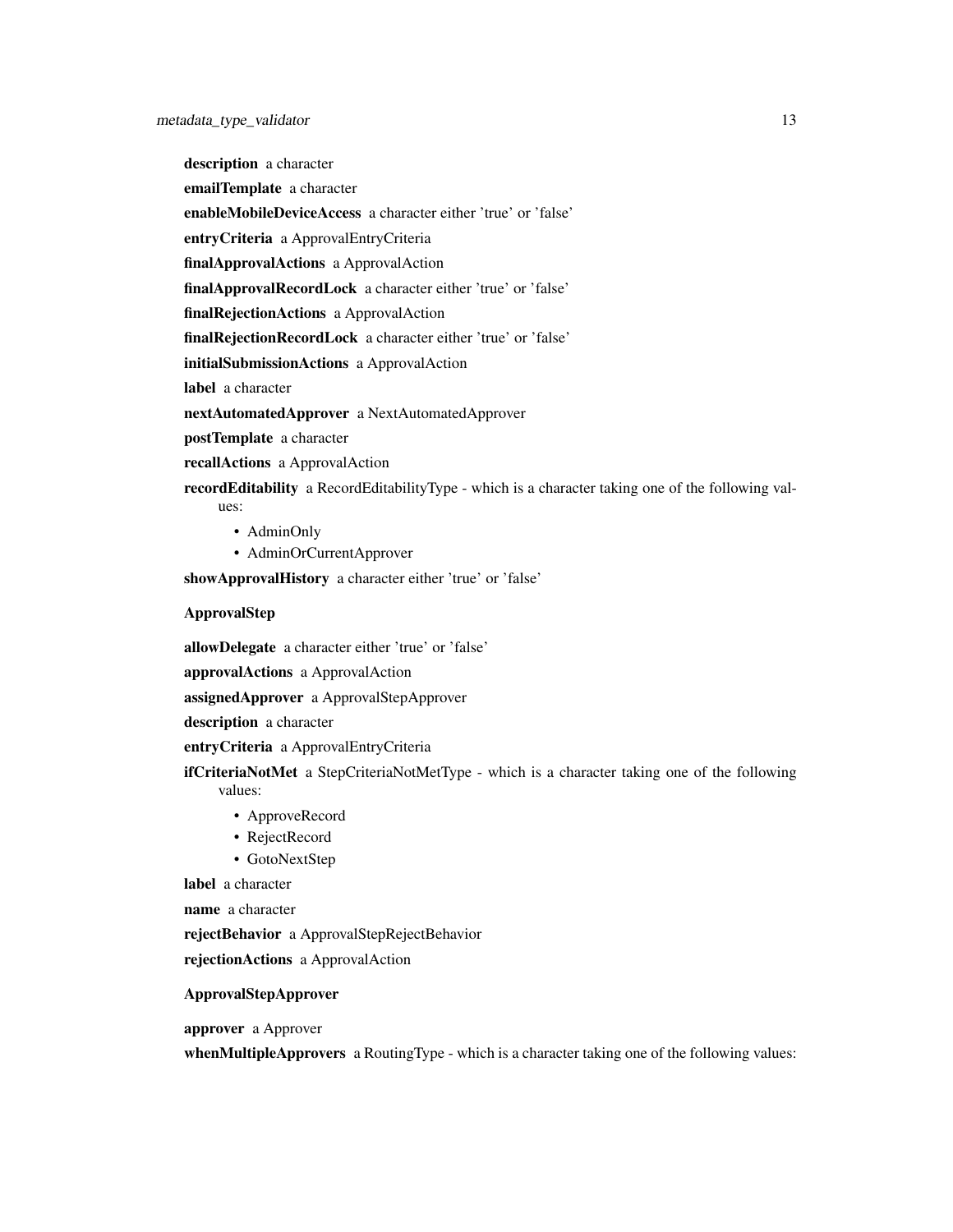# 14 metadata\_type\_validator

- Unanimous
- FirstResponse

## ApprovalStepRejectBehavior

type a StepRejectBehaviorType - which is a character taking one of the following values:

- RejectRequest
- BackToPrevious

## ApprovalSubmitter

submitter a character

type a ProcessSubmitterType - which is a character taking one of the following values:

- group
- role
- user
- roleSubordinates
- roleSubordinatesInternal
- owner
- creator
- partnerUser
- customerPortalUser
- portalRole
- portalRoleSubordinates
- allInternalUsers

# Approver

name a character

type a NextOwnerType - which is a character taking one of the following values:

- adhoc
- user
- userHierarchyField
- relatedUserField
- queue

# AppWorkspaceConfig

mappings a WorkspaceMapping

# ArticleTypeChannelDisplay

articleTypeTemplates a ArticleTypeTemplate

# ArticleTypeTemplate

channel a Channel - which is a character taking one of the following values: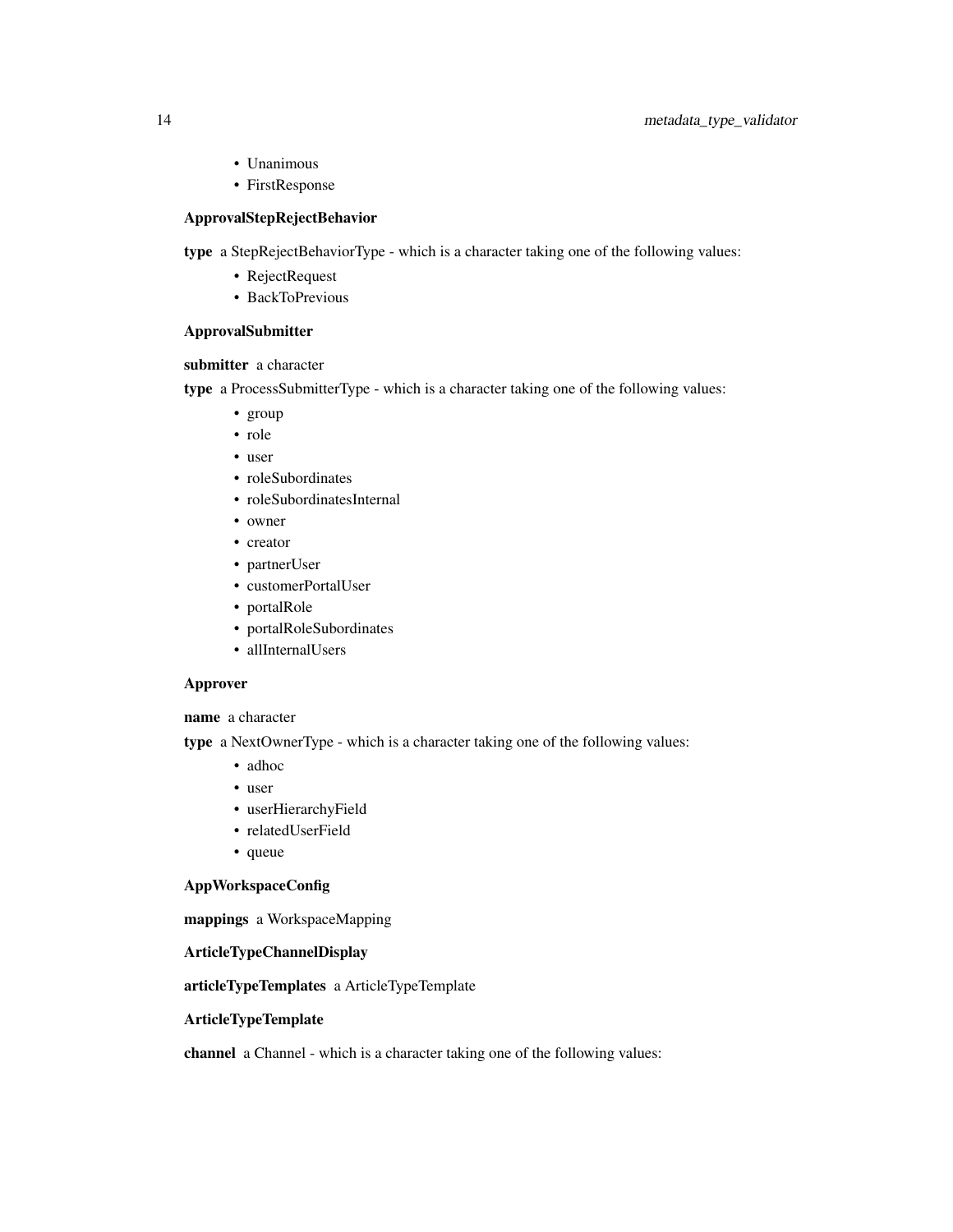- AllChannels
- App
- Pkb
- Csp
- Prm

## page a character

template a Template - which is a character taking one of the following values:

- Page
- Tab
- Toc

# AssignmentRule

fullName a character (inherited from Metadata) active a character either 'true' or 'false' ruleEntry a RuleEntry

## AssignmentRules

fullName a character (inherited from Metadata) assignmentRule a AssignmentRule

## AssistantRecommendationType

fullName a character (inherited from Metadata) description a character masterLabel a character platformActionlist a PlatformActionList sobjectType a character title a character

## Attachment

content a character formed using [base64encode](#page-0-0) name a character

#### AuraDefinitionBundle

fullName a character (inherited from Metadata) SVGContent a character formed using [base64encode](#page-0-0) apiVersion a numeric controllerContent a character formed using [base64encode](#page-0-0) description a character designContent a character formed using [base64encode](#page-0-0)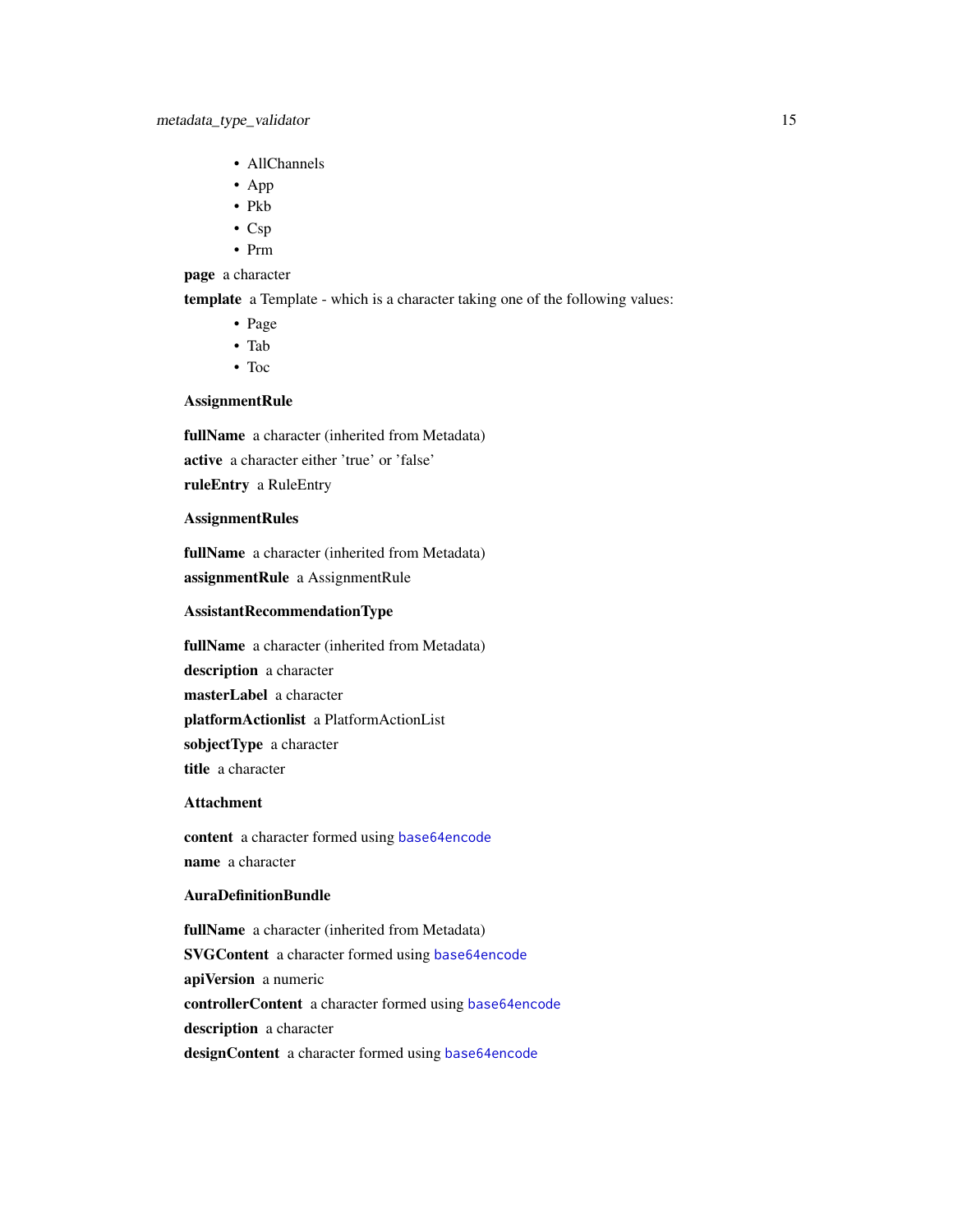documentationContent a character formed using [base64encode](#page-0-0)

helperContent a character formed using [base64encode](#page-0-0)

markup a character formed using [base64encode](#page-0-0)

modelContent a character formed using [base64encode](#page-0-0)

packageVersions a PackageVersion

rendererContent a character formed using [base64encode](#page-0-0)

styleContent a character formed using [base64encode](#page-0-0)

testsuiteContent a character formed using [base64encode](#page-0-0)

type a AuraBundleType - which is a character taking one of the following values:

- Application
- Component
- Event
- Interface
- Tokens

#### **AuthProvider**

fullName a character (inherited from Metadata)

authorizeUrl a character

consumerKey a character

consumerSecret a character

customMetadataTypeRecord a character

defaultScopes a character

errorUrl a character

executionUser a character

friendlyName a character

iconUrl a character

idTokenIssuer a character

includeOrgIdInIdentifier a character either 'true' or 'false'

logoutUrl a character

plugin a character

portal a character

providerType a AuthProviderType - which is a character taking one of the following values:

- Facebook
- Janrain
- Salesforce
- OpenIdConnect
- MicrosoftACS
- LinkedIn
- Twitter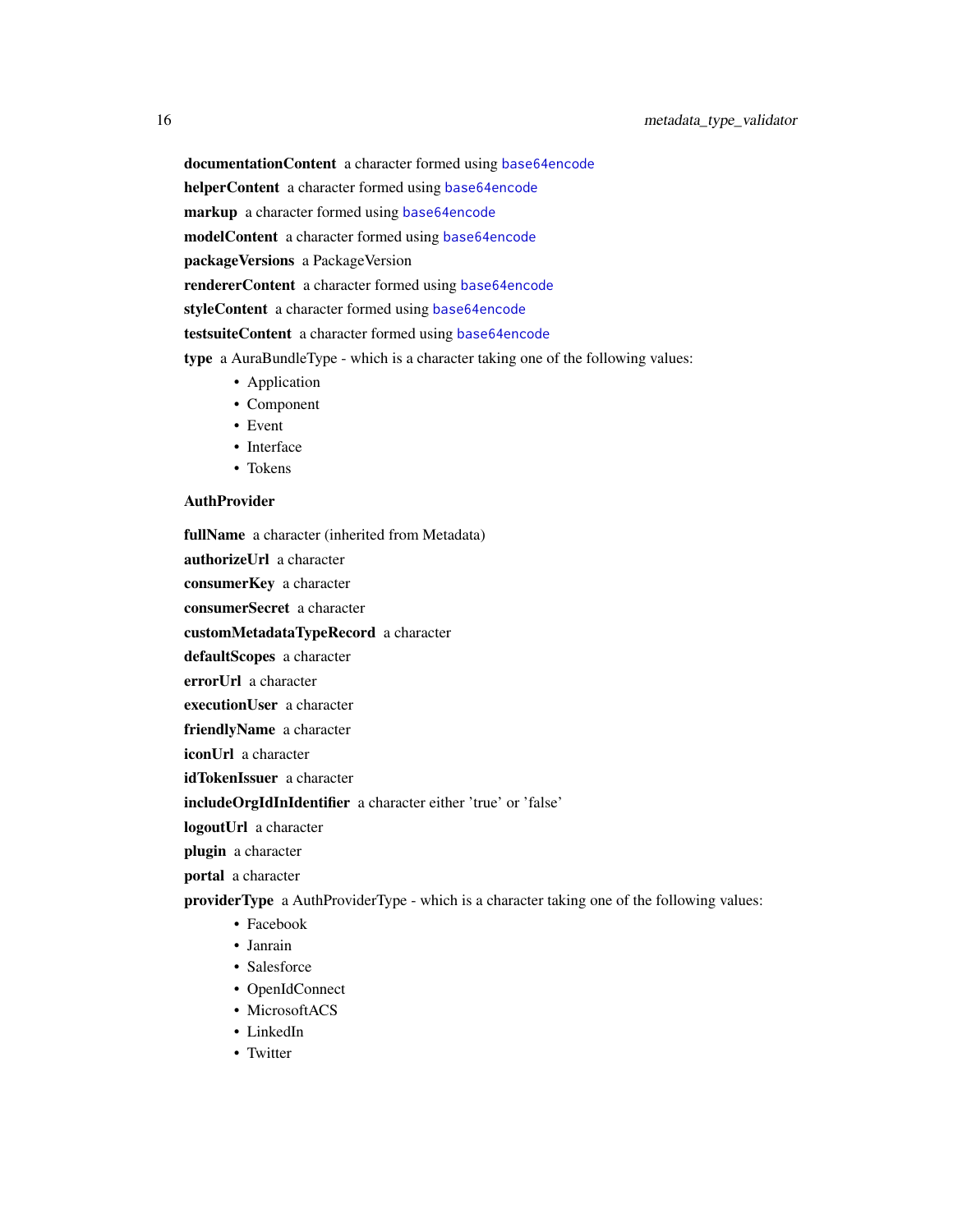- Google
- GitHub
- Custom

registrationHandler a character

sendAccessTokenInHeader a character either 'true' or 'false'

sendClientCredentialsInHeader a character either 'true' or 'false'

tokenUrl a character

userInfoUrl a character

#### AutoResponseRule

fullName a character (inherited from Metadata) active a character either 'true' or 'false' ruleEntry a RuleEntry

# AutoResponseRules

fullName a character (inherited from Metadata) autoResponseRule a AutoResponseRule

## BrandingSet

fullName a character (inherited from Metadata) brandingSetProperty a BrandingSetProperty description a character masterLabel a character type a character

## BrandingSetProperty

propertyName a character propertyValue a character

#### BusinessHoursEntry

fullName a character (inherited from Metadata) active a character either 'true' or 'false' default a character either 'true' or 'false' fridayEndTime a character formatted as 'hh:mm:ssZ fridayStartTime a character formatted as 'hh:mm:ssZ mondayEndTime a character formatted as 'hh:mm:ssZ mondayStartTime a character formatted as 'hh:mm:ssZ name a character

saturdayEndTime a character formatted as 'hh:mm:ssZ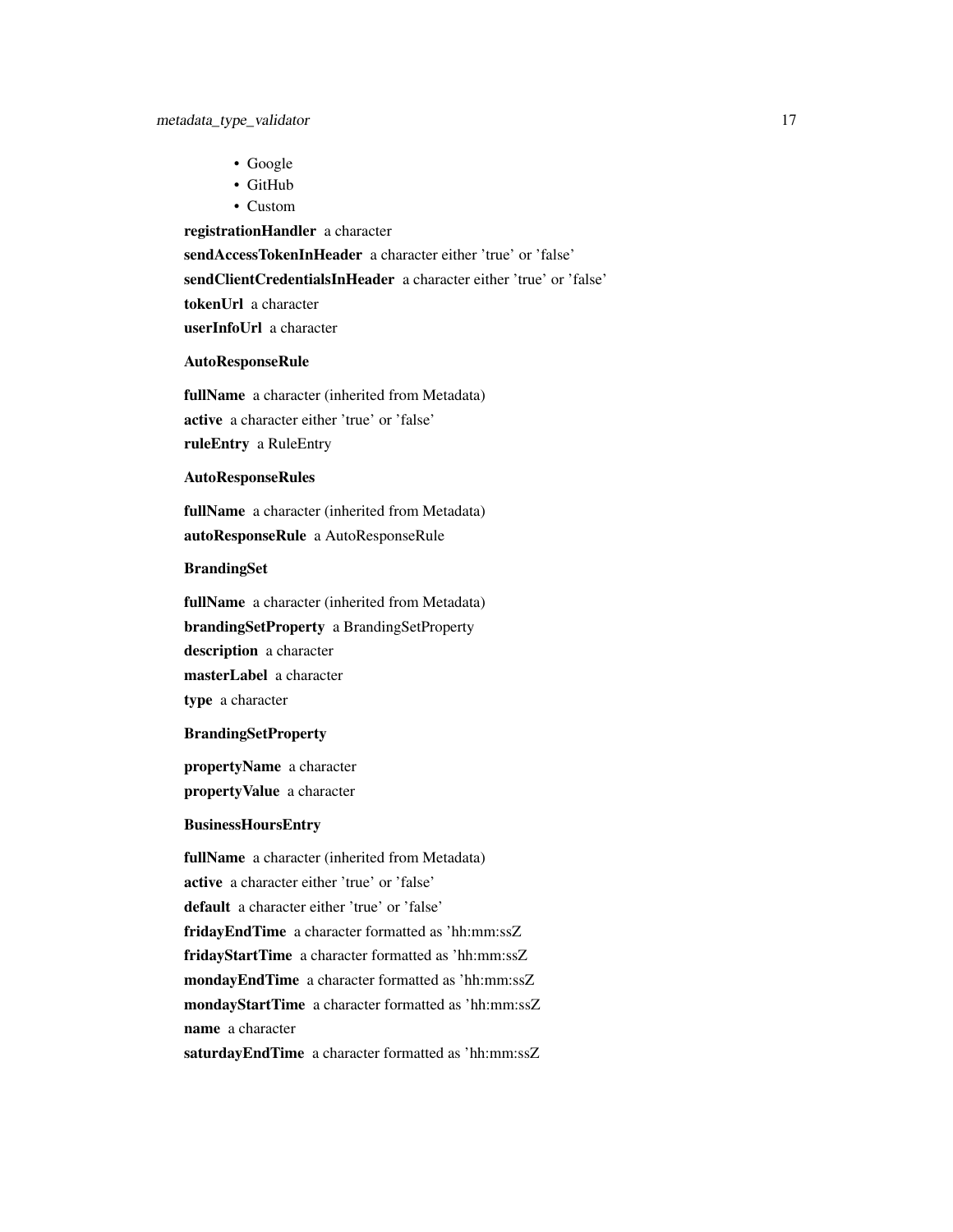saturdayStartTime a character formatted as 'hh:mm:ssZ sundayEndTime a character formatted as 'hh:mm:ssZ sundayStartTime a character formatted as 'hh:mm:ssZ thursdayEndTime a character formatted as 'hh:mm:ssZ thursdayStartTime a character formatted as 'hh:mm:ssZ timeZoneId a character tuesdayEndTime a character formatted as 'hh:mm:ssZ tuesdayStartTime a character formatted as 'hh:mm:ssZ wednesdayEndTime a character formatted as 'hh:mm:ssZ wednesdayStartTime a character formatted as 'hh:mm:ssZ

#### BusinessHoursSettings

fullName a character (inherited from Metadata) businessHours a BusinessHoursEntry holidays a Holiday

# **BusinessProcess**

fullName a character (inherited from Metadata) description a character isActive a character either 'true' or 'false' values a PicklistValue

# CallCenter

fullName a character (inherited from Metadata) adapterUrl a character customSettings a character displayName a character displayNameLabel a character internalNameLabel a character sections a CallCenterSection version a character

## CallCenterItem

label a character name a character value a character

# CallCenterSection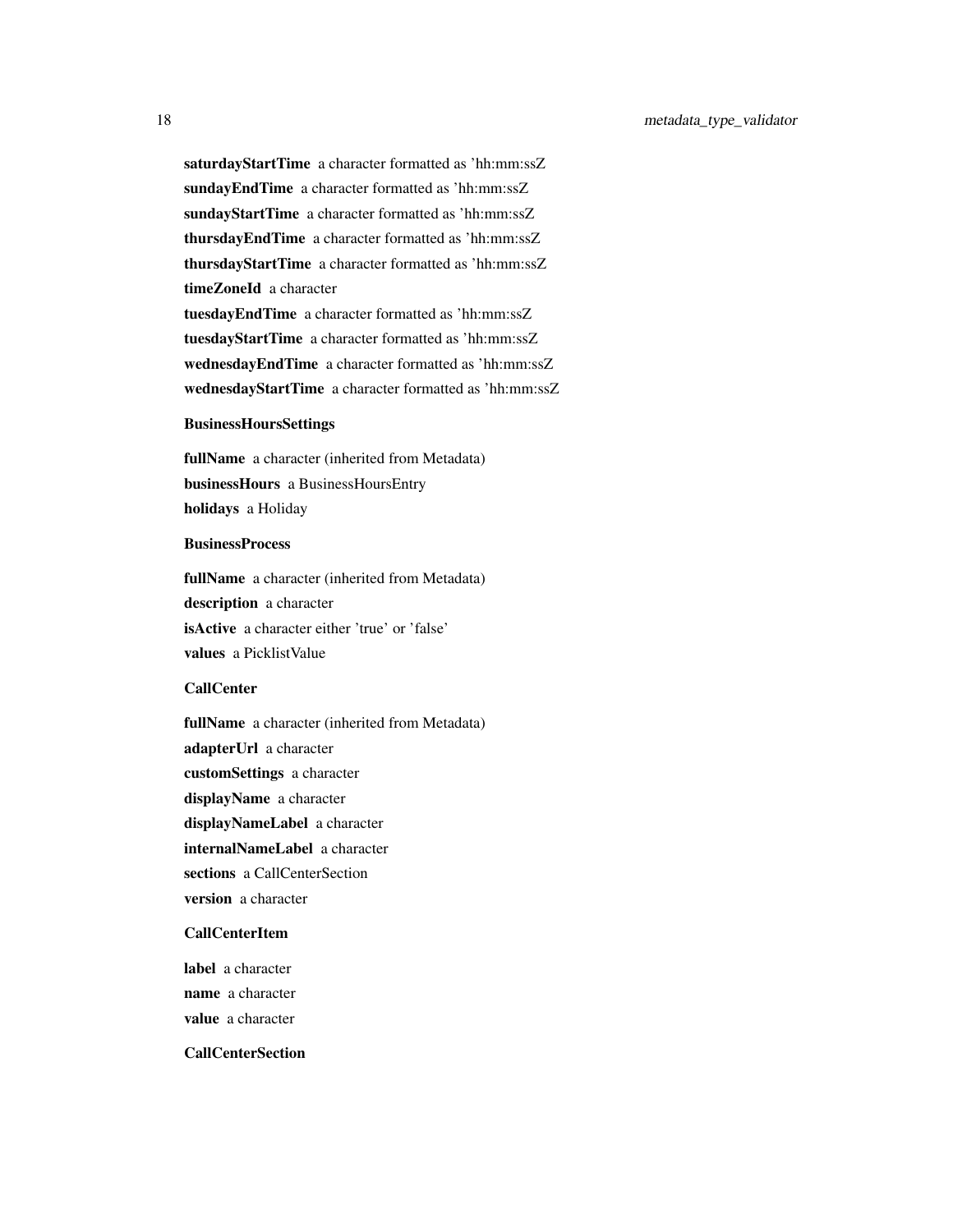items a CallCenterItem label a character name a character

#### CampaignInfluenceModel

fullName a character (inherited from Metadata) isActive a character either 'true' or 'false' isDefaultModel a character either 'true' or 'false' isModelLocked a character either 'true' or 'false' modelDescription a character name a character recordPreference a character

#### **CaseSettings**

fullName a character (inherited from Metadata) caseAssignNotificationTemplate a character caseCloseNotificationTemplate a character caseCommentNotificationTemplate a character caseCreateNotificationTemplate a character caseFeedItemSettings a FeedItemSettings closeCaseThroughStatusChange a character either 'true' or 'false' defaultCaseOwner a character defaultCaseOwnerType a character defaultCaseUser a character emailActionDefaultsHandlerClass a character emailToCase a EmailToCaseSettings enableCaseFeed a character either 'true' or 'false' enableDraftEmails a character either 'true' or 'false' enableEarlyEscalationRuleTriggers a character either 'true' or 'false' enableEmailActionDefaultsHandler a character either 'true' or 'false' enableSuggestedArticlesApplication a character either 'true' or 'false' enableSuggestedArticlesCustomerPortal a character either 'true' or 'false' enableSuggestedArticlesPartnerPortal a character either 'true' or 'false' enableSuggestedSolutions a character either 'true' or 'false' keepRecordTypeOnAssignmentRule a character either 'true' or 'false' notifyContactOnCaseComment a character either 'true' or 'false' notifyDefaultCaseOwner a character either 'true' or 'false' notifyOwnerOnCaseComment a character either 'true' or 'false'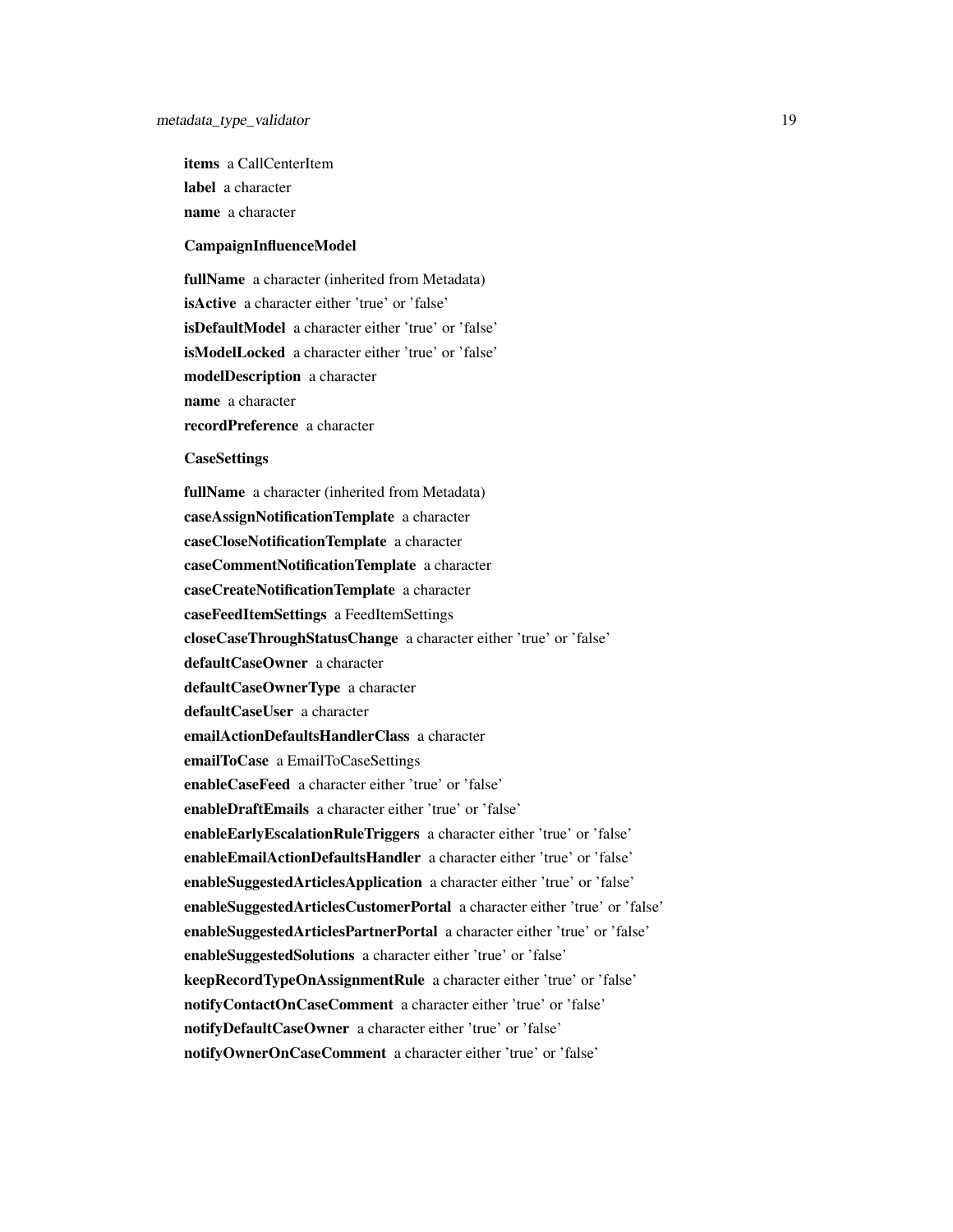notifyOwnerOnCaseOwnerChange a character either 'true' or 'false'

showEmailAttachmentsInCaseAttachmentsRL a character either 'true' or 'false'

showFewerCloseActions a character either 'true' or 'false'

systemUserEmail a character

useSystemEmailAddress a character either 'true' or 'false'

useSystemUserAsDefaultCaseUser a character either 'true' or 'false'

webToCase a WebToCaseSettings

# CaseSubjectParticle

fullName a character (inherited from Metadata)

index an integer

textField a character

type a CaseSubjectParticleType - which is a character taking one of the following values:

- ProvidedString
- Source
- MessageType
- SocialHandle
- SocialNetwork
- Sentiment
- RealName
- Content
- PipeSeparator
- ColonSeparator
- HyphenSeparator

# **Certificate**

content a character formed using [base64encode](#page-0-0) (inherited from MetadataWithContent) caSigned a character either 'true' or 'false'

encryptedWithPlatformEncryption a character either 'true' or 'false'

expirationDate a character formatted as 'yyyy-mm-ddThh:mm:ssZ'

keySize an integer

masterLabel a character

privateKeyExportable a character either 'true' or 'false'

#### ChannelLayout

fullName a character (inherited from Metadata) enabledChannels a character label a character layoutItems a ChannelLayoutItem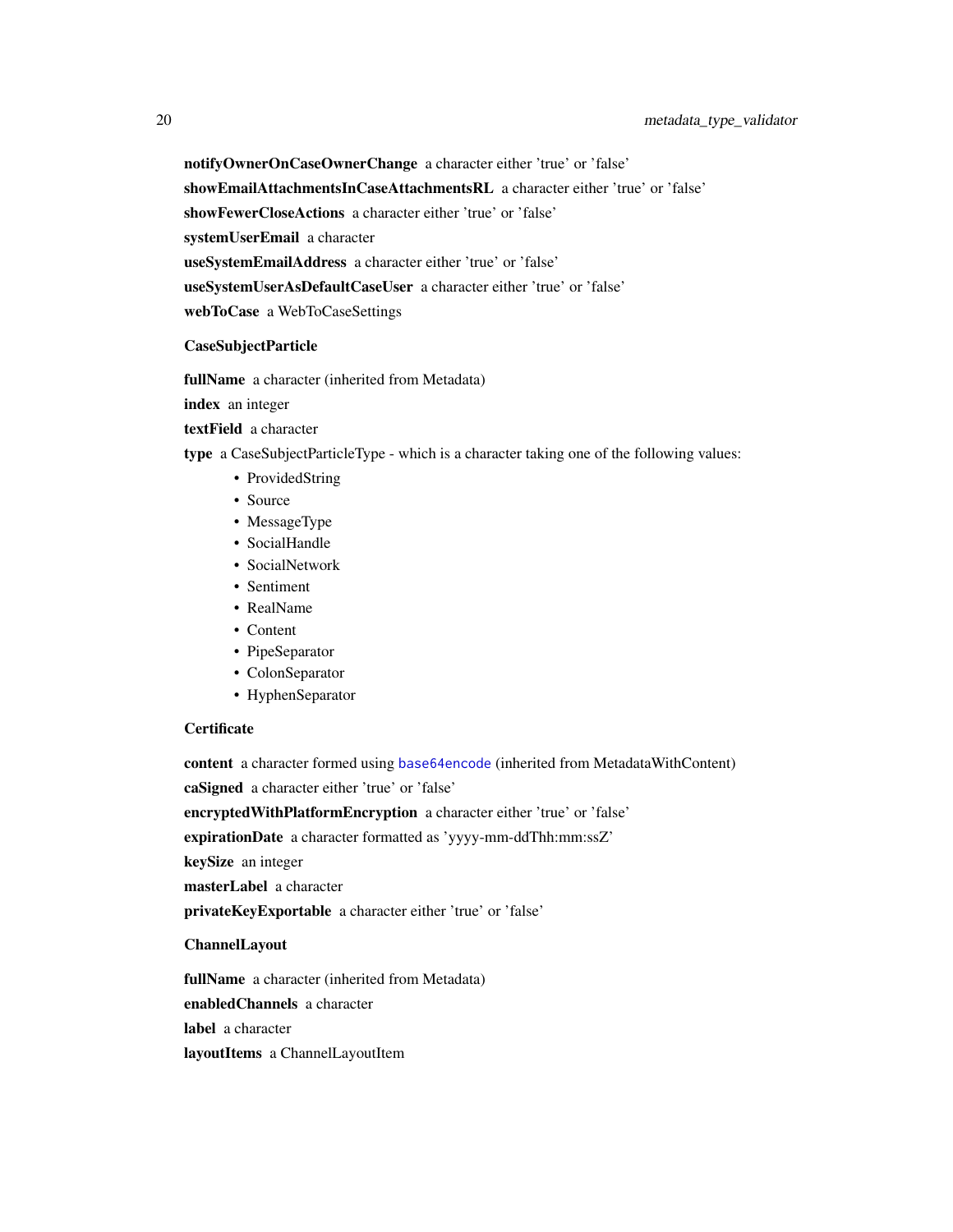# recordType a character

# ChannelLayoutItem

field a character

# **ChartSummary**

aggregate a ReportSummaryType - which is a character taking one of the following values:

- Sum
- Average
- Maximum
- Minimum
- None

axisBinding a ChartAxis - which is a character taking one of the following values:

- $\bullet$  x • y
- $y2$
- r

column a character

## ChatterAnswersReputationLevel

name a character

value an integer

# ChatterAnswersSettings

fullName a character (inherited from Metadata) emailFollowersOnBestAnswer a character either 'true' or 'false' emailFollowersOnReply a character either 'true' or 'false' emailOwnerOnPrivateReply a character either 'true' or 'false' emailOwnerOnReply a character either 'true' or 'false' enableAnswerViaEmail a character either 'true' or 'false' enableChatterAnswers a character either 'true' or 'false' enableFacebookSSO a character either 'true' or 'false' enableInlinePublisher a character either 'true' or 'false' enableReputation a character either 'true' or 'false' enableRichTextEditor a character either 'true' or 'false' facebookAuthProvider a character showInPortals a character either 'true' or 'false'

# **ChatterExtension**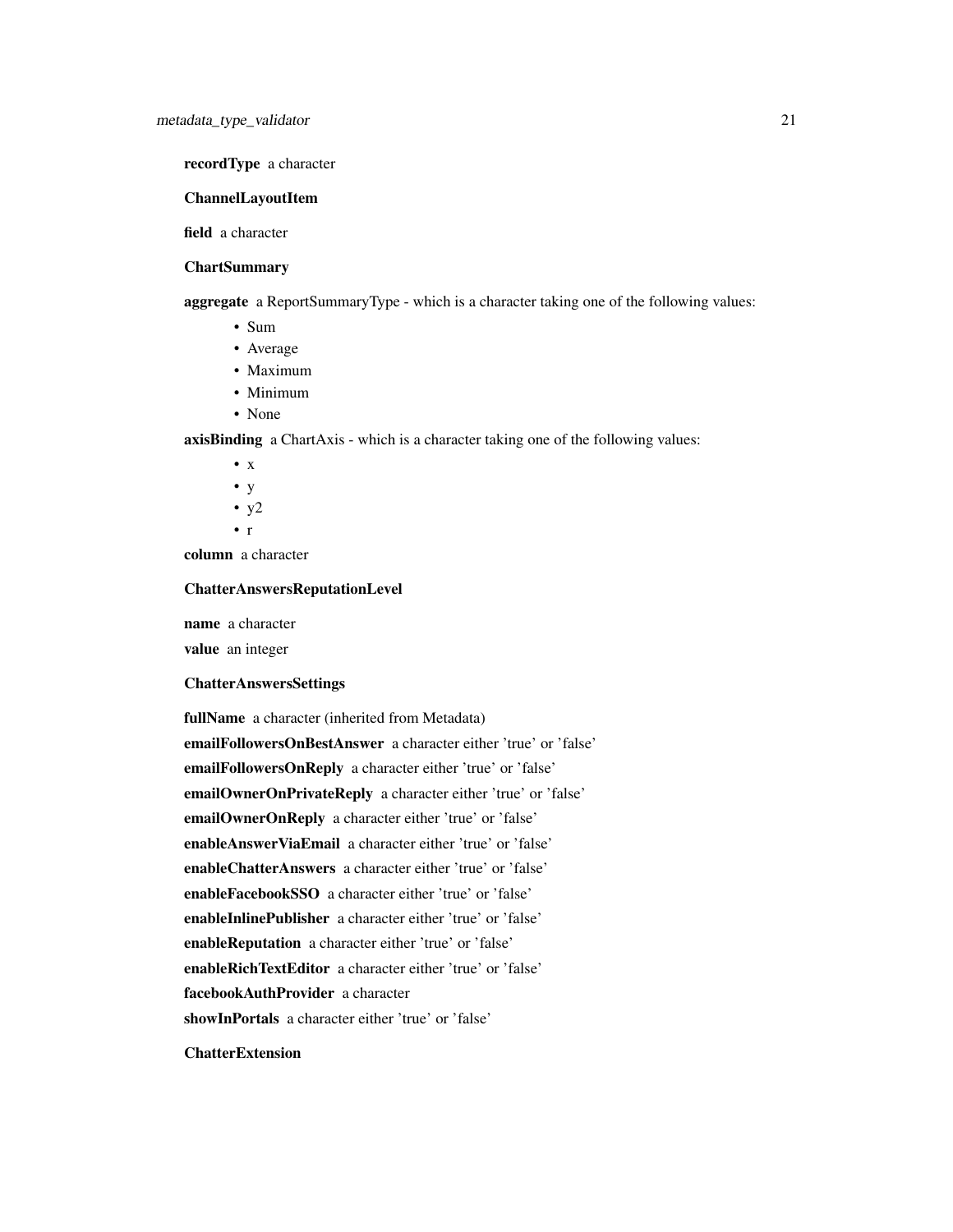- fullName a character (inherited from Metadata) compositionComponent a character description a character extensionName a character headerText a character hoverText a character icon a character isProtected a character either 'true' or 'false' masterLabel a character renderComponent a character
- 
- type a ChatterExtensionType which is a character taking one of the following values:
	- Lightning

# ChatterMobileSettings

enablePushNotifications a character either 'true' or 'false'

# CleanDataService

fullName a character (inherited from Metadata)

cleanRules a CleanRule

description a character

masterLabel a character

matchEngine a character

# CleanRule

bulkEnabled a character either 'true' or 'false'

bypassTriggers a character either 'true' or 'false'

bypassWorkflow a character either 'true' or 'false'

description a character

developerName a character

fieldMappings a FieldMapping

masterLabel a character

matchRule a character

sourceSobjectType a character

status a CleanRuleStatus - which is a character taking one of the following values:

- Inactive
- Active

targetSobjectType a character

**CodeLocation**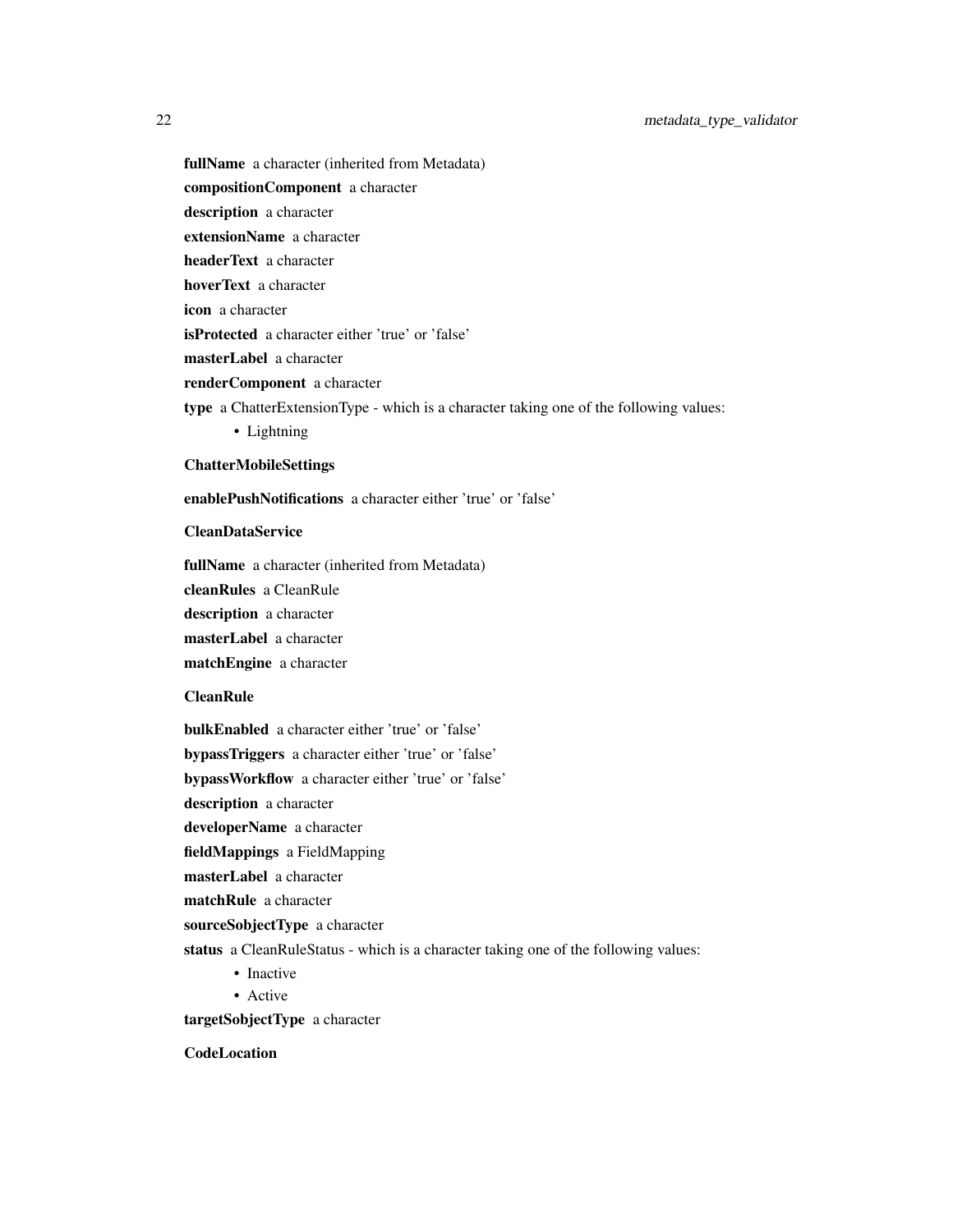column an integer line an integer numExecutions an integer time a numeric

# **Community**

fullName a character (inherited from Metadata) active a character either 'true' or 'false' chatterAnswersFacebookSsoUrl a character communityFeedPage a character dataCategoryName a character description a character emailFooterDocument a character emailHeaderDocument a character emailNotificationUrl a character enableChatterAnswers a character either 'true' or 'false' enablePrivateQuestions a character either 'true' or 'false' expertsGroup a character portal a character reputationLevels a ReputationLevels showInPortal a character either 'true' or 'false' site a character

# CommunityCustomThemeLayoutType

description a character label a character

**CommunityRoles** 

customerUserRole a character employeeUserRole a character partnerUserRole a character

# CommunityTemplateBundleInfo

description a character image a character order an integer title a character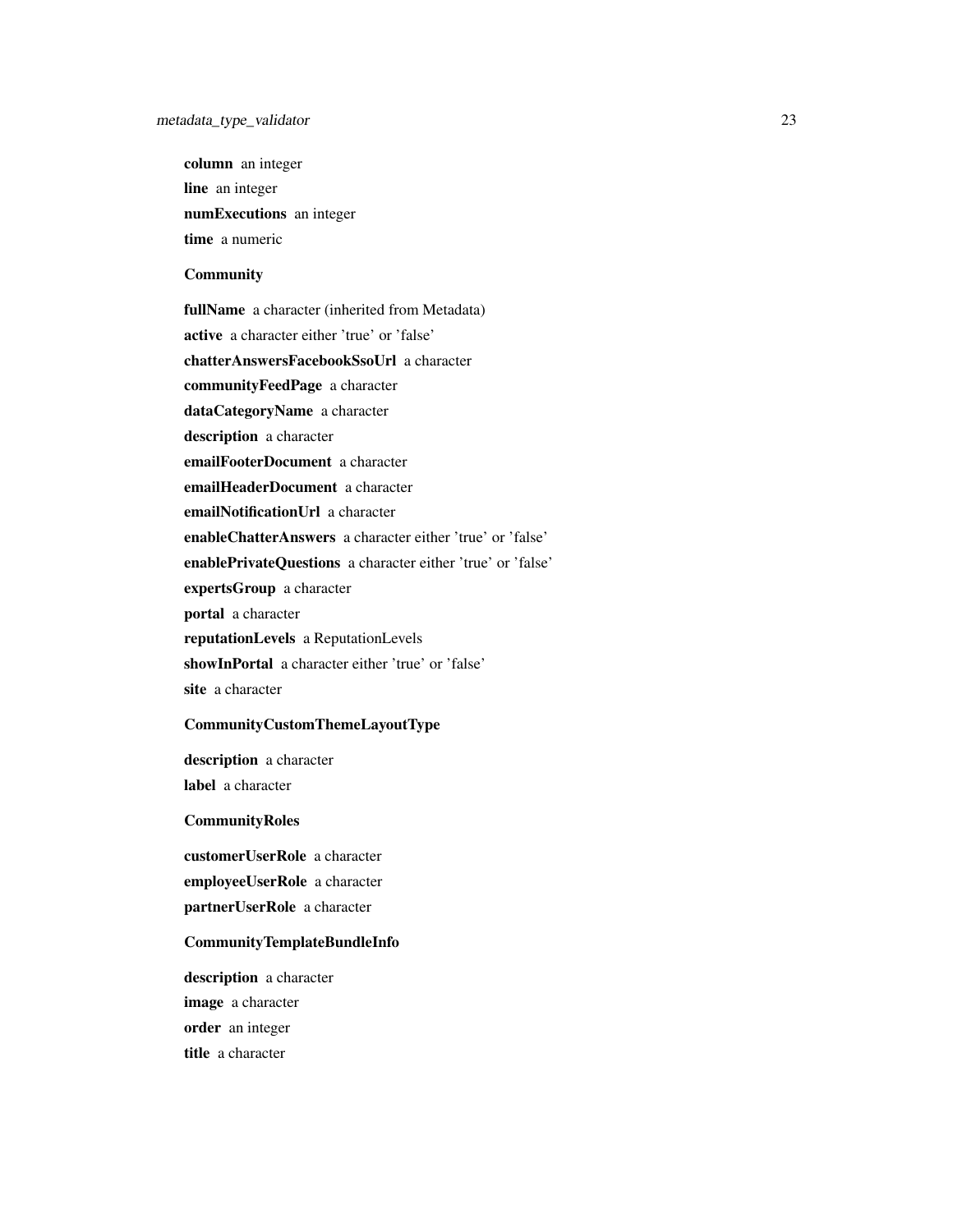- type a CommunityTemplateBundleInfoType which is a character taking one of the following values:
	- Highlight
	- PreviewImage

#### CommunityTemplateDefinition

fullName a character (inherited from Metadata)

baseTemplate a CommunityBaseTemplate - which is a character taking one of the following values:

• c

bundlesInfo a CommunityTemplateBundleInfo

category a CommunityTemplateCategory - which is a character taking one of the following values:

- IT
- Marketing
- Sales
- Service

defaultBrandingSet a character

defaultThemeDefinition a character

description a character

enableExtendedCleanUpOnDelete a character either 'true' or 'false'

masterLabel a character

navigationLinkSet a NavigationLinkSet

pageSetting a CommunityTemplatePageSetting

## CommunityTemplatePageSetting

page a character

themeLayout a character

# CommunityThemeDefinition

fullName a character (inherited from Metadata) customThemeLayoutType a CommunityCustomThemeLayoutType description a character enableExtendedCleanUpOnDelete a character either 'true' or 'false' masterLabel a character themeSetting a CommunityThemeSetting CommunityThemeSetting

customThemeLayoutType a character themeLayout a character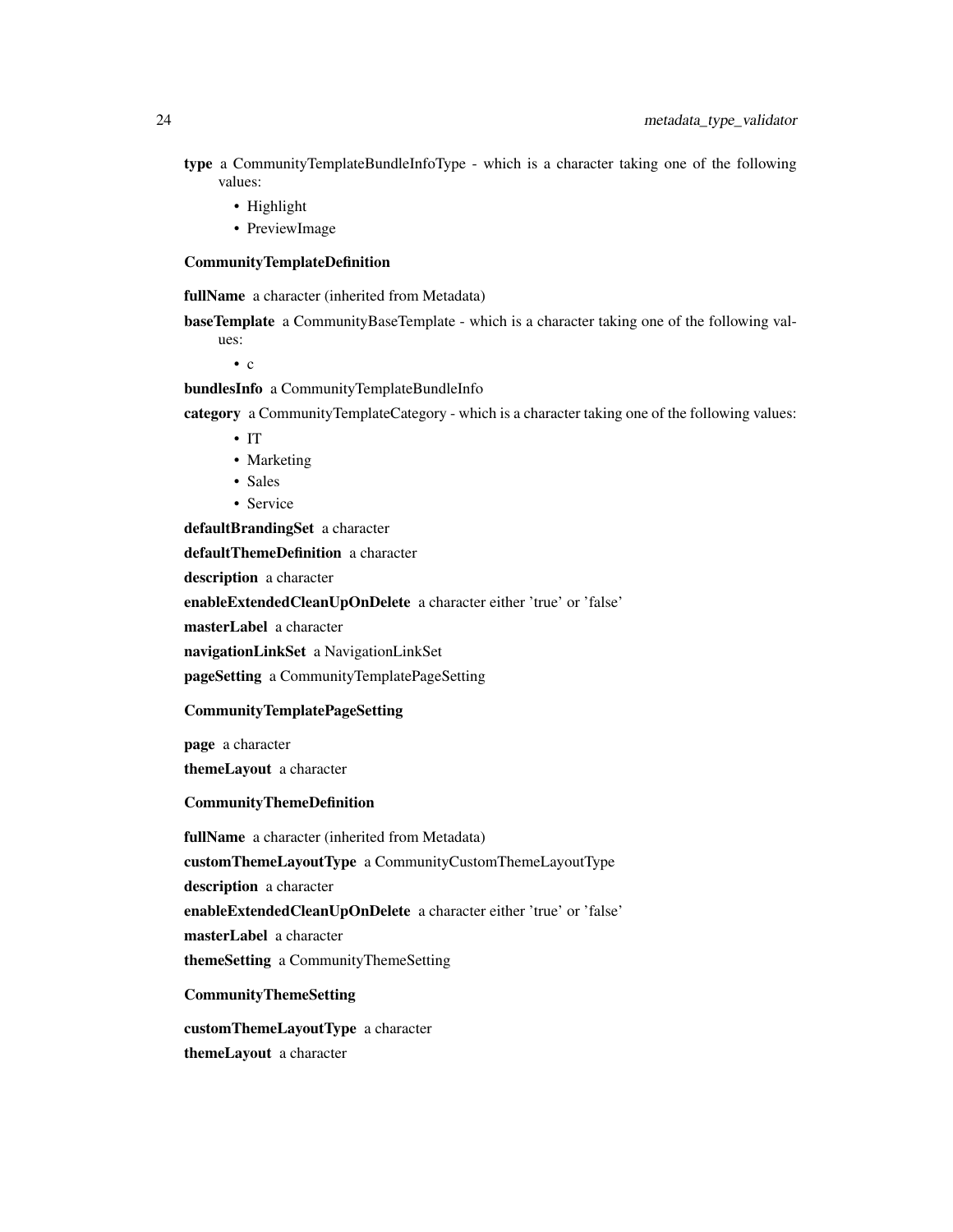themeLayoutType a CommunityThemeLayoutType - which is a character taking one of the following values:

- Login
- Home
- Inner

# CompactLayout

fullName a character (inherited from Metadata) fields a character label a character

# CompanySettings

fullName a character (inherited from Metadata)

fiscalYear a FiscalYearSettings

#### ComponentInstance

componentInstanceProperties a ComponentInstanceProperty componentName a character

visibilityRule a UiFormulaRule

## ComponentInstanceProperty

name a character

type a ComponentInstancePropertyTypeEnum - which is a character taking one of the following values:

• decorator

value a character

#### ConnectedApp

fullName a character (inherited from Metadata) attributes a ConnectedAppAttribute canvasConfig a ConnectedAppCanvasConfig contactEmail a character contactPhone a character description a character iconUrl a character infoUrl a character ipRanges a ConnectedAppIpRange label a character logoUrl a character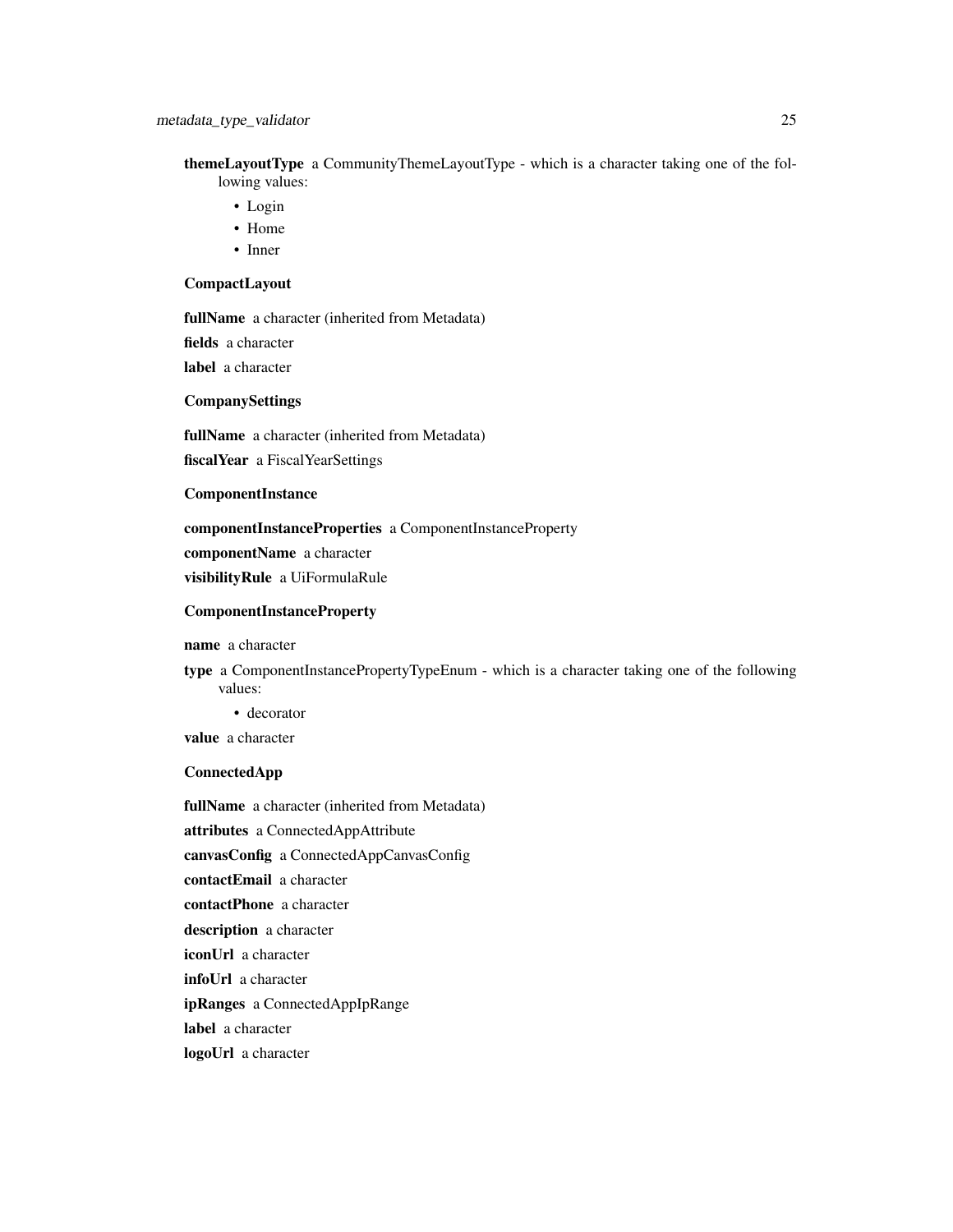mobileAppConfig a ConnectedAppMobileDetailConfig

mobileStartUrl a character

oauthConfig a ConnectedAppOauthConfig

plugin a character

samlConfig a ConnectedAppSamlConfig

startUrl a character

# ConnectedAppAttribute

formula a character

key a character

# ConnectedAppCanvasConfig

accessMethod a AccessMethod - which is a character taking one of the following values:

- Get
- Post

canvasUrl a character

lifecycleClass a character

locations a CanvasLocationOptions - which is a character taking one of the following values:

- None
- Chatter
- UserProfile
- Visualforce
- Aura
- Publisher
- ChatterFeed
- ServiceDesk
- OpenCTI
- AppLauncher
- MobileNav
- PageLayout

options a CanvasOptions - which is a character taking one of the following values:

- HideShare
- HideHeader
- PersonalEnabled

samlInitiationMethod a SamlInitiationMethod - which is a character taking one of the following values:

- None
- IdpInitiated
- SpInitiated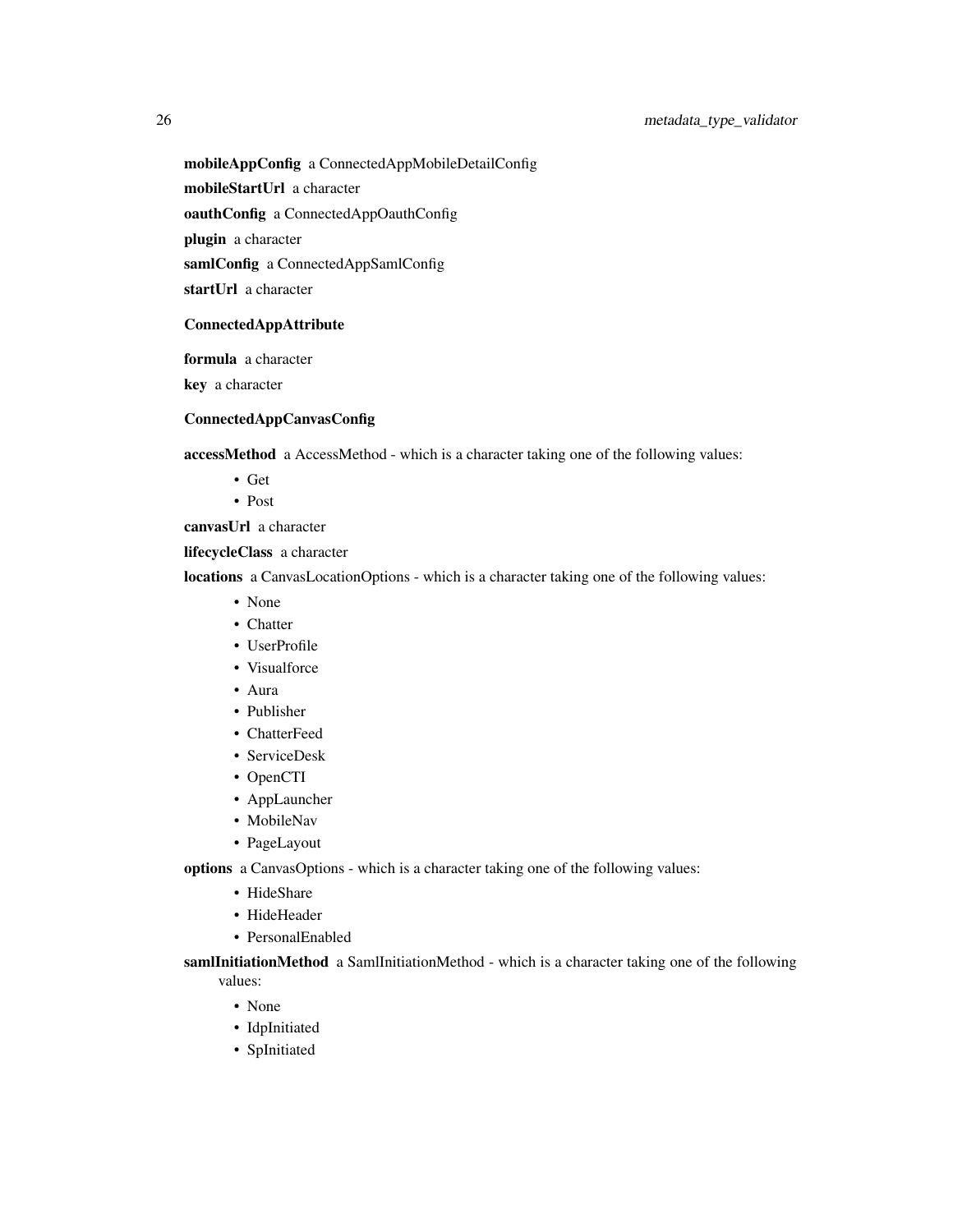## ConnectedAppIpRange

description a character end a character start a character

#### ConnectedAppMobileDetailConfig

applicationBinaryFile a character formed using [base64encode](#page-0-0)

applicationBinaryFileName a character

applicationBundleIdentifier a character

applicationFileLength an integer

applicationIconFile a character

applicationIconFileName a character

applicationInstallUrl a character

devicePlatform a DevicePlatformType - which is a character taking one of the following values:

- ios
	- android

deviceType a DeviceType - which is a character taking one of the following values:

- phone
- tablet
- minitablet

minimumOsVersion a character

privateApp a character either 'true' or 'false'

version a character

# ConnectedAppOauthConfig

callbackUrl a character

certificate a character

consumerKey a character

consumerSecret a character

scopes a ConnectedAppOauthAccessScope - which is a character taking one of the following values:

- Basic
- Api
- Web
- Full
- Chatter
- CustomApplications
- RefreshToken
- OpenID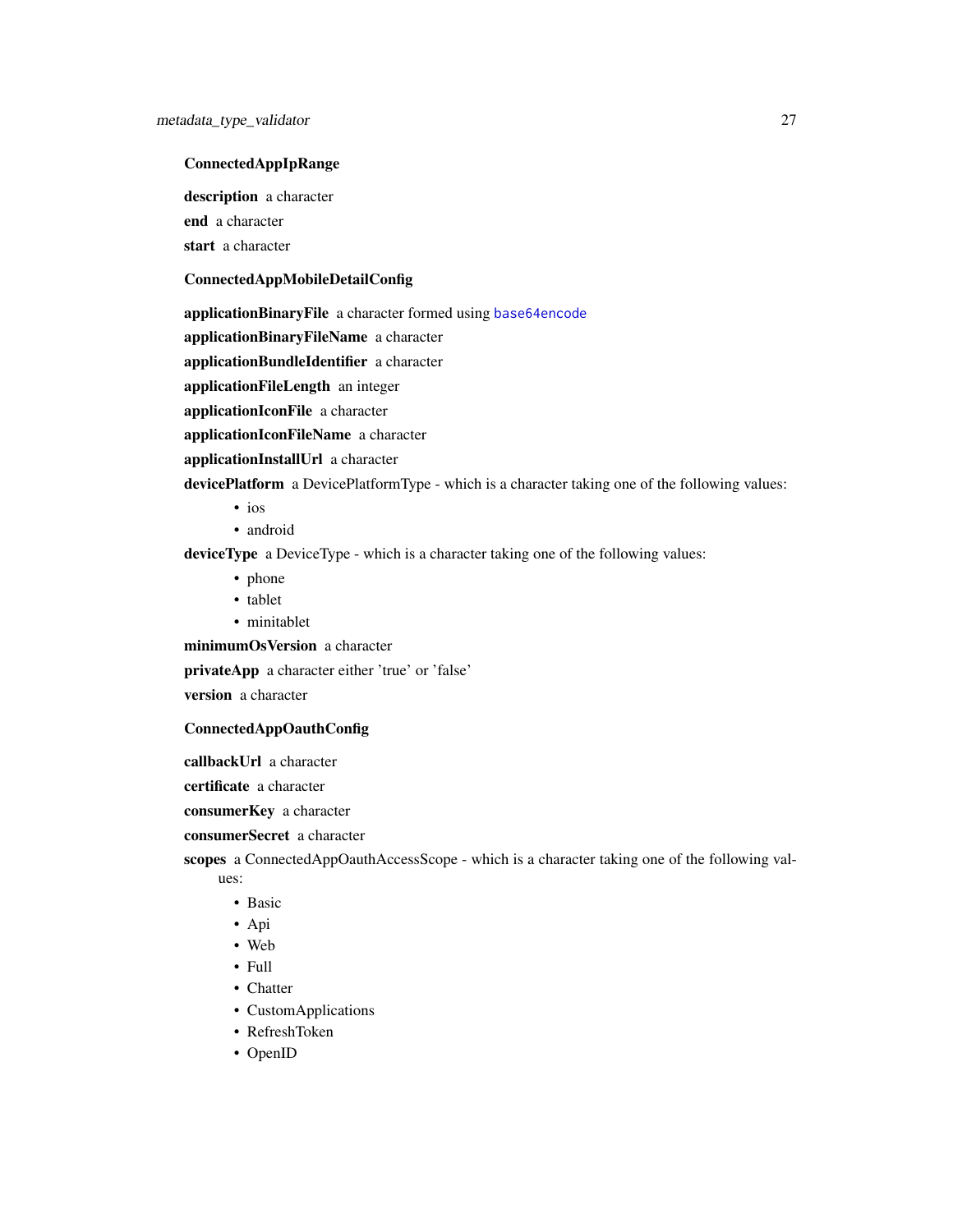# 28 metadata\_type\_validator

- Profile
- Email
- Address
- Phone
- OfflineAccess
- CustomPermissions
- Wave
- Eclair

singleLogoutUrl a character

# ConnectedAppSamlConfig

acsUrl a character

certificate a character

encryptionCertificate a character

encryptionType a SamlEncryptionType - which is a character taking one of the following values:

- AES\_128
- AES\_256
- Triple\_Des

entityUrl a character

issuer a character

samlIdpSLOBindingEnum a SamlIdpSLOBinding - which is a character taking one of the following values:

- RedirectBinding
- PostBinding

samlNameIdFormat a SamlNameIdFormatType - which is a character taking one of the following values:

- Unspecified
- EmailAddress
- Persistent
- Transient

samlSloUrl a character

samlSubjectCustomAttr a character

samlSubjectType a SamlSubjectType - which is a character taking one of the following values:

- Username
- FederationId
- UserId
- SpokeId
- CustomAttribute
- PersistentId

# Container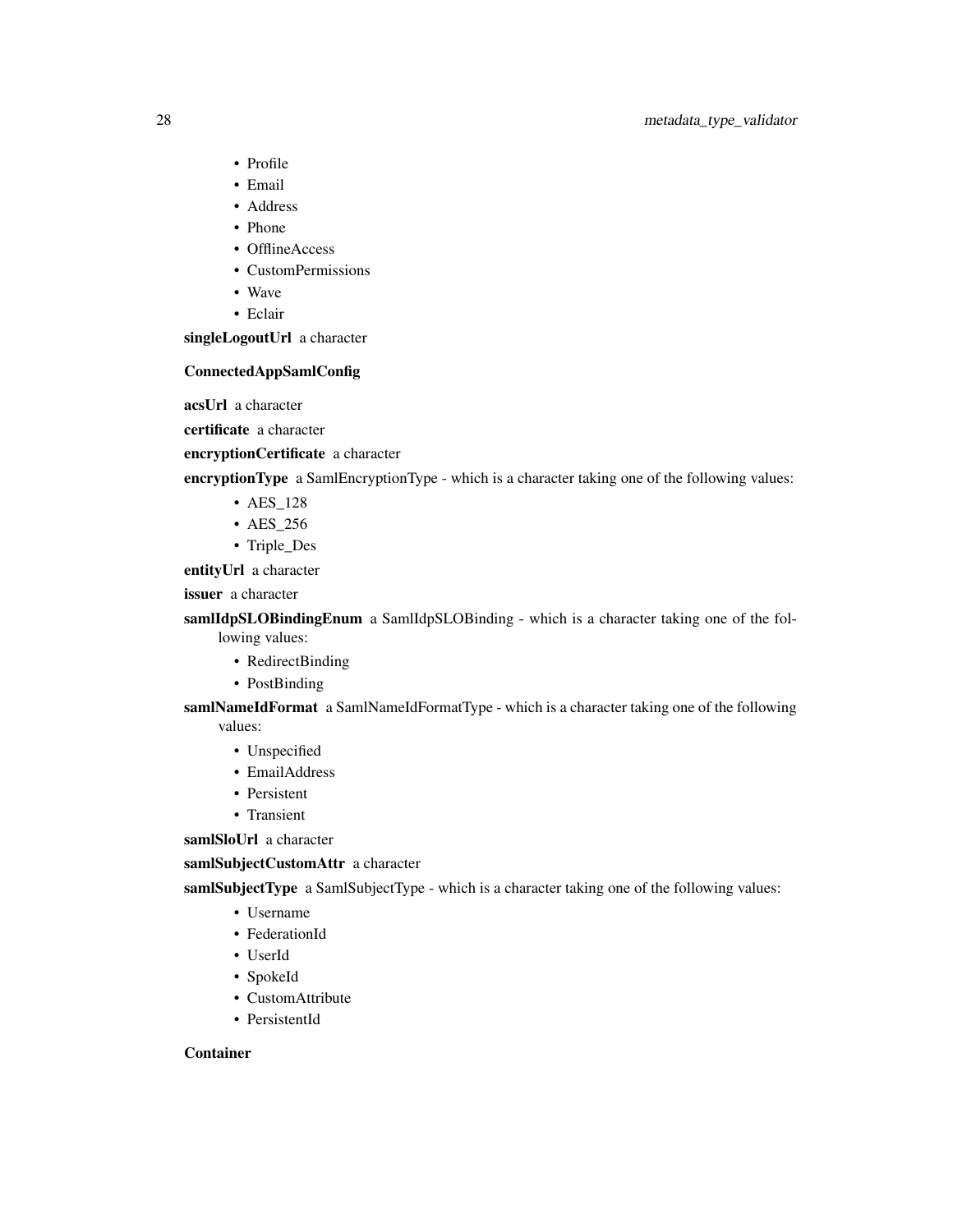height an integer

isContainerAutoSizeEnabled a character either 'true' or 'false'

region a character

sidebarComponents a SidebarComponent

style a character

unit a character

width an integer

# ContentAsset

content a character formed using [base64encode](#page-0-0) (inherited from MetadataWithContent)

format a ContentAssetFormat - which is a character taking one of the following values:

- Original
- ZippedVersions

language a character

masterLabel a character

originNetwork a character

relationships a ContentAssetRelationships

versions a ContentAssetVersions

## ContentAssetLink

access a ContentAssetAccess - which is a character taking one of the following values:

- VIEWER
- COLLABORATOR
- INFERRED

isManagingWorkspace a character either 'true' or 'false'

name a character

# ContentAssetRelationships

insightsApplication a ContentAssetLink network a ContentAssetLink organization a ContentAssetLink

workspace a ContentAssetLink

# ContentAssetVersion

number a character pathOnClient a character zipEntry a character

# ContentAssetVersions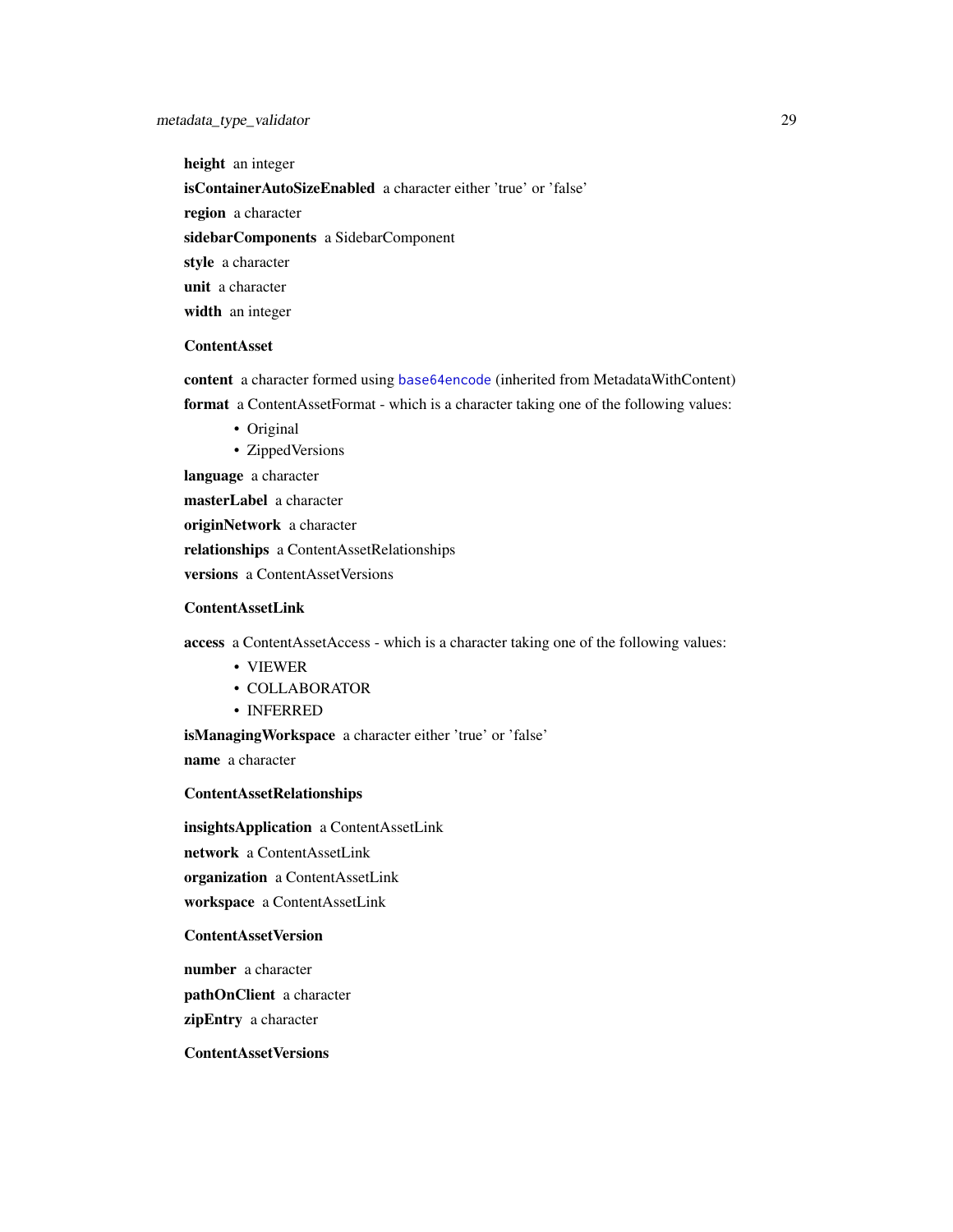# version a ContentAssetVersion

#### **ContractSettings**

fullName a character (inherited from Metadata) autoCalculateEndDate a character either 'true' or 'false' autoExpirationDelay a character autoExpirationRecipient a character autoExpireContracts a character either 'true' or 'false' enableContractHistoryTracking a character either 'true' or 'false' notifyOwnersOnContractExpiration a character either 'true' or 'false'

## CorsWhitelistOrigin

fullName a character (inherited from Metadata) urlPattern a character

#### CountriesAndStates

countries a Country

#### **Country**

active a character either 'true' or 'false' integrationValue a character isoCode a character label a character orgDefault a character either 'true' or 'false' standard a character either 'true' or 'false' states a State visible a character either 'true' or 'false'

## CspTrustedSite

fullName a character (inherited from Metadata) description a character endpointUrl a character isActive a character either 'true' or 'false'

#### CustomApplication

fullName a character (inherited from Metadata) actionOverrides a AppActionOverride brand a AppBrand consoleConfig a ServiceCloudConsoleConfig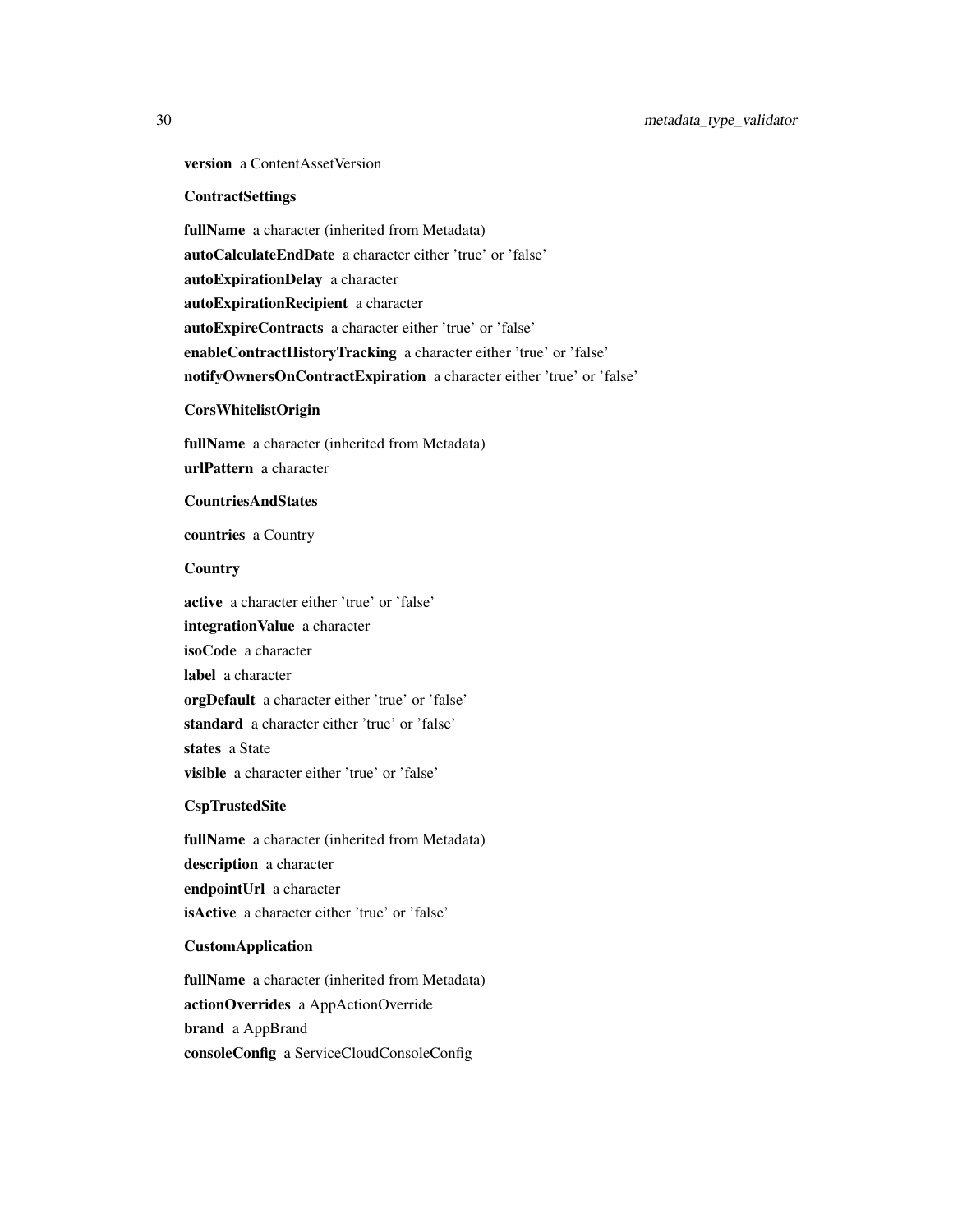defaultLandingTab a character

description a character

formFactors a FormFactor - which is a character taking one of the following values:

- Small
- Medium
- Large

isServiceCloudConsole a character either 'true' or 'false'

label a character

logo a character

navType a NavType - which is a character taking one of the following values:

- Standard
- Console

preferences a AppPreferences

profileActionOverrides a AppProfileActionOverride

setupExperience a character

subscriberTabs a character

tabs a character

uiType a UiType - which is a character taking one of the following values:

- Aloha
- Lightning

utilityBar a character

workspaceConfig a AppWorkspaceConfig

# CustomApplicationComponent

fullName a character (inherited from Metadata) buttonIconUrl a character buttonStyle a character buttonText a character buttonWidth an integer height an integer isHeightFixed a character either 'true' or 'false' isHidden a character either 'true' or 'false' isWidthFixed a character either 'true' or 'false' visualforcePage a character width an integer

# CustomApplicationTranslation

label a character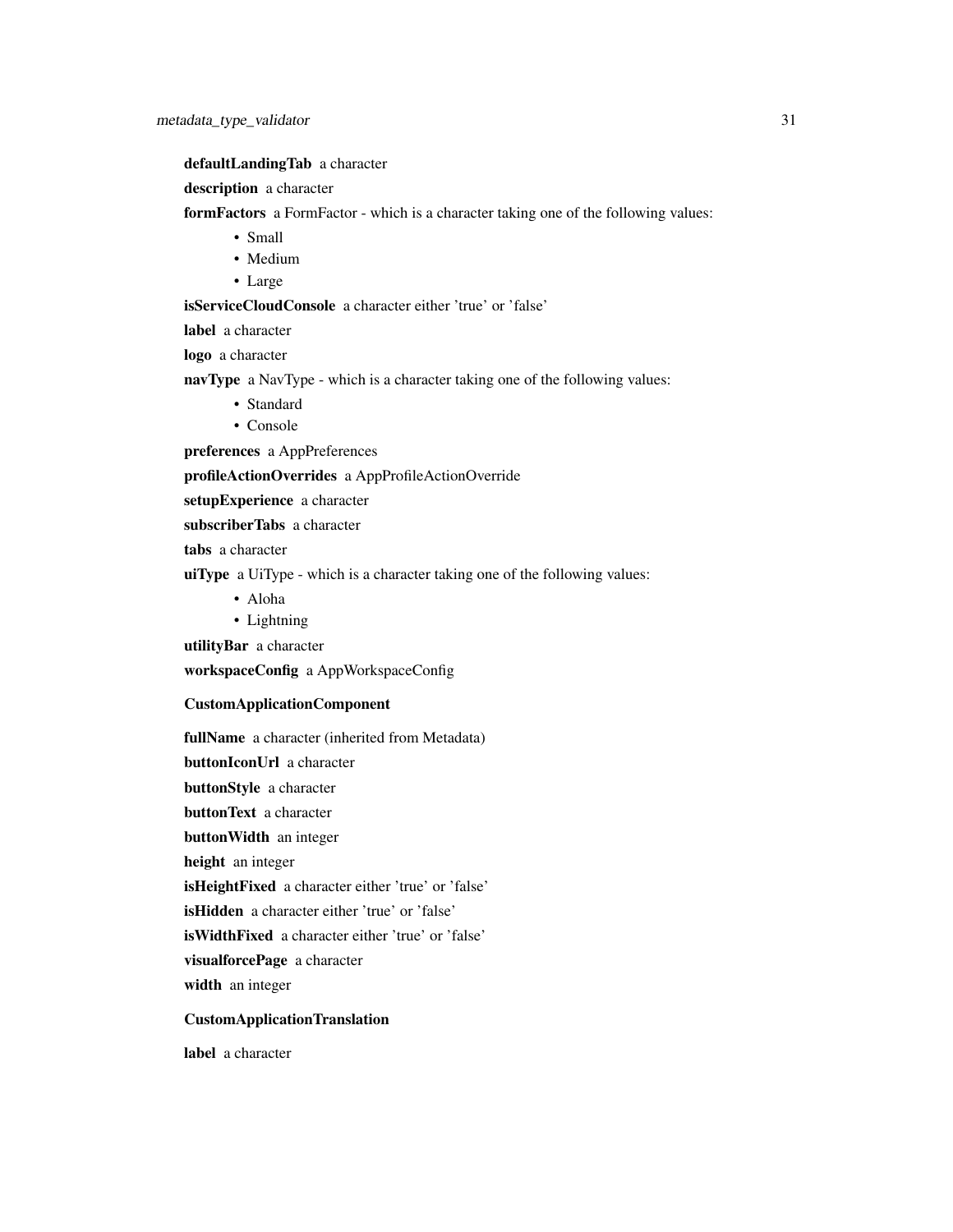name a character

# CustomConsoleComponents

primaryTabComponents a PrimaryTabComponents subtabComponents a SubtabComponents

# CustomDataType

fullName a character (inherited from Metadata) customDataTypeComponents a CustomDataTypeComponent description a character displayFormula a character editComponentsOnSeparateLines a character either 'true' or 'false' label a character rightAligned a character either 'true' or 'false' supportComponentsInReports a character either 'true' or 'false'

# CustomDataTypeComponent

developerSuffix a character

enforceFieldRequiredness a character either 'true' or 'false'

label a character

length an integer

precision an integer

scale an integer

sortOrder a SortOrder - which is a character taking one of the following values:

- Asc
- Desc

## sortPriority an integer

type a FieldType - which is a character taking one of the following values:

- AutoNumber
- Lookup
- MasterDetail
- Checkbox
- Currency
- Date
- DateTime
- Email
- Number
- Percent
- Phone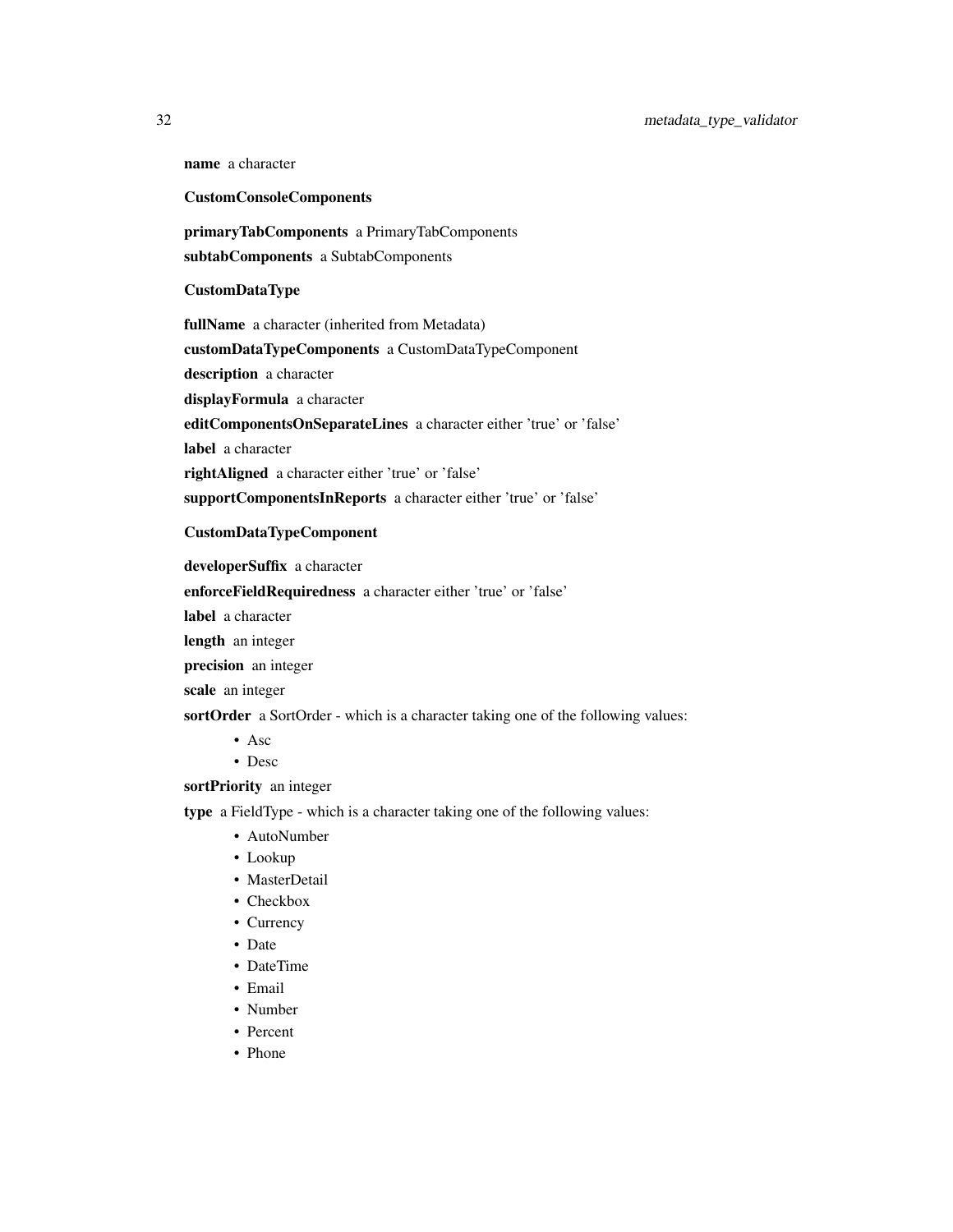- Picklist
- MultiselectPicklist
- Text
- TextArea
- LongTextArea
- Html
- Url
- EncryptedText
- Summary
- Hierarchy
- File
- MetadataRelationship
- Location
- ExternalLookup
- IndirectLookup
- CustomDataType
- Time

## CustomDataTypeComponentTranslation

developerSuffix a character label a character

# CustomDataTypeTranslation

components a CustomDataTypeComponentTranslation

customDataTypeName a character

description a character

label a character

# CustomExperience

fullName a character (inherited from Metadata) allowInternalUserLogin a character either 'true' or 'false' branding a CustomExperienceBranding changePasswordEmailTemplate a character emailFooterLogo a character emailFooterText a character emailSenderAddress a character emailSenderName a character enableErrorPageOverridesForVisualforce a character either 'true' or 'false' forgotPasswordEmailTemplate a character picassoSite a character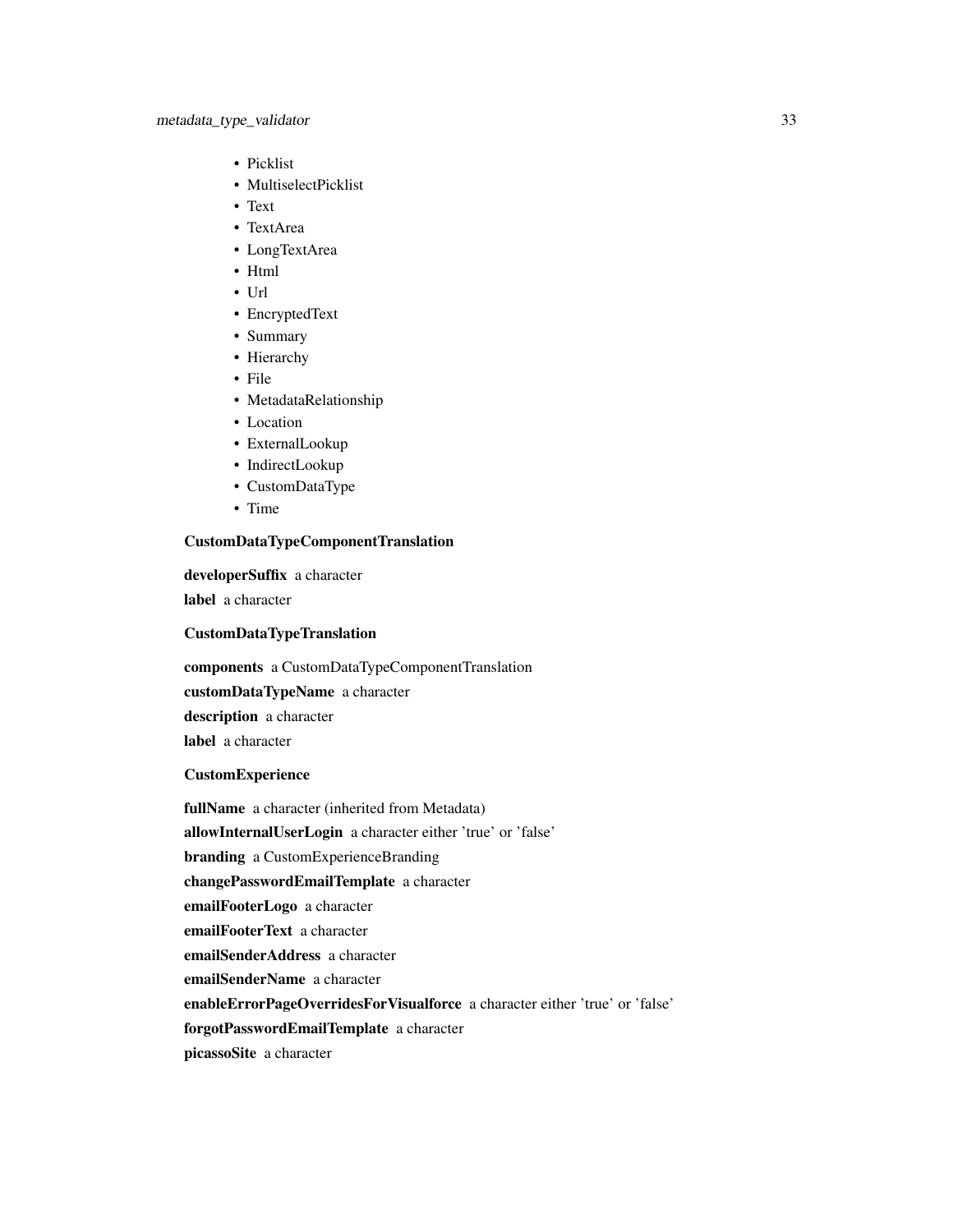sObjectType a character sendWelcomeEmail a character either 'true' or 'false' site a character siteAsContainerEnabled a character either 'true' or 'false' tabs a CustomExperienceTabSet urlPathPrefix a character welcomeEmailTemplate a character

# CustomExperienceBranding

loginFooterText a character loginLogo a character pageFooter a character pageHeader a character primaryColor a character primaryComplementColor a character quaternaryColor a character quaternaryComplementColor a character secondaryColor a character tertiaryColor a character tertiaryComplementColor a character zeronaryColor a character zeronaryComplementColor a character CustomExperienceTabSet

customTab a character

defaultTab a character

standardTab a character

# CustomFeedFilter

fullName a character (inherited from Metadata) criteria a FeedFilterCriterion description a character isProtected a character either 'true' or 'false' label a character

## CustomField

fullName a character (inherited from Metadata) businessOwnerGroup a character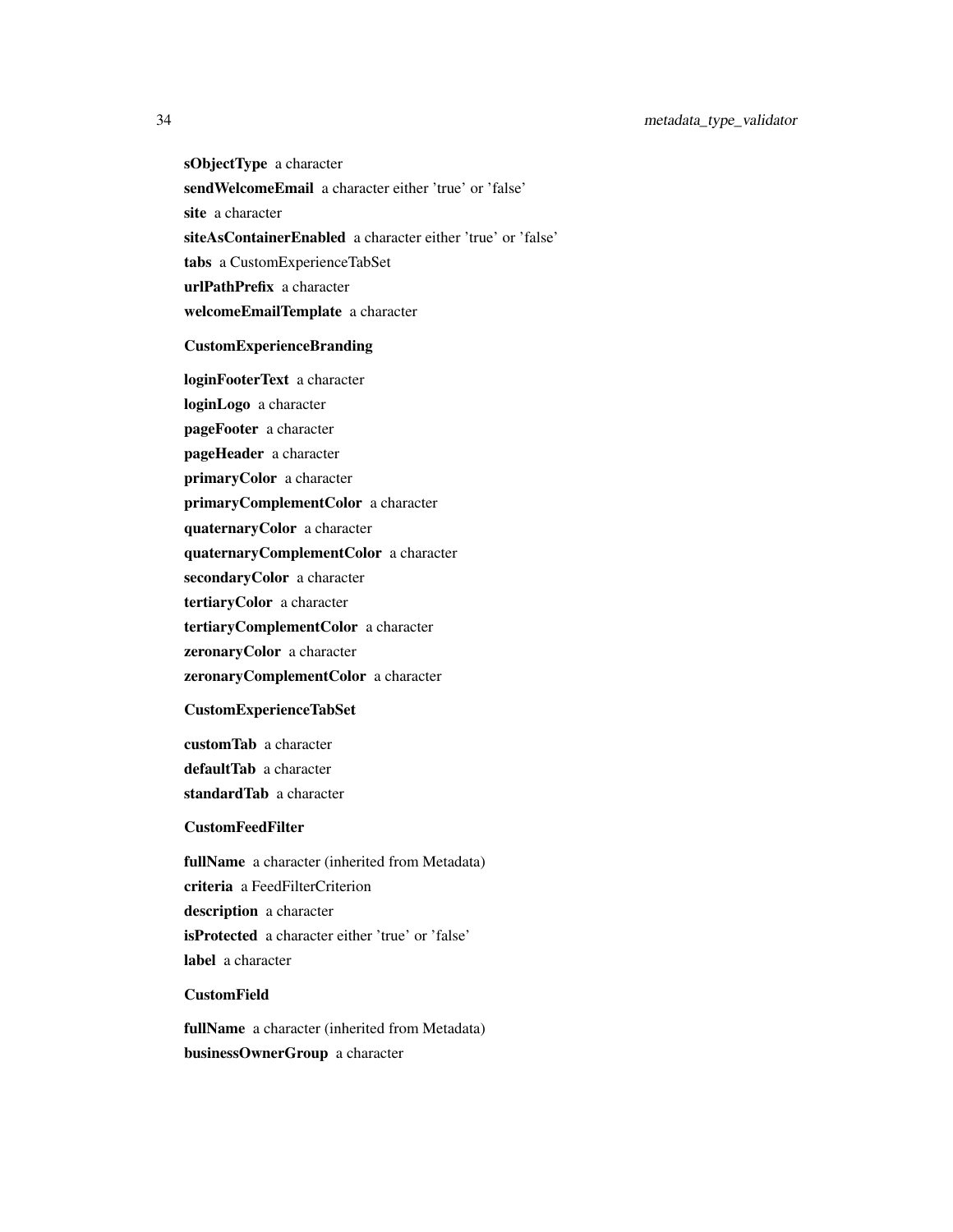businessOwnerUser a character

businessStatus a character

caseSensitive a character either 'true' or 'false'

customDataType a character

defaultValue a character

deleteConstraint a DeleteConstraint - which is a character taking one of the following values:

- Cascade
- Restrict
- SetNull

deprecated a character either 'true' or 'false'

description a character

displayFormat a character

encrypted a character either 'true' or 'false'

escapeMarkup a character either 'true' or 'false'

externalDeveloperName a character

externalId a character either 'true' or 'false'

fieldManageability a FieldManageability - which is a character taking one of the following values:

- DeveloperControlled
- SubscriberControlled
- Locked

formula a character

formulaTreatBlanksAs a TreatBlanksAs - which is a character taking one of the following values:

- BlankAsBlank
- BlankAsZero

inlineHelpText a character

isConvertLeadDisabled a character either 'true' or 'false'

isFilteringDisabled a character either 'true' or 'false'

isNameField a character either 'true' or 'false'

isSortingDisabled a character either 'true' or 'false'

label a character

length an integer

lookupFilter a LookupFilter

maskChar a EncryptedFieldMaskChar - which is a character taking one of the following values:

• asterisk

• X

maskType a EncryptedFieldMaskType - which is a character taking one of the following values:

- all
- creditCard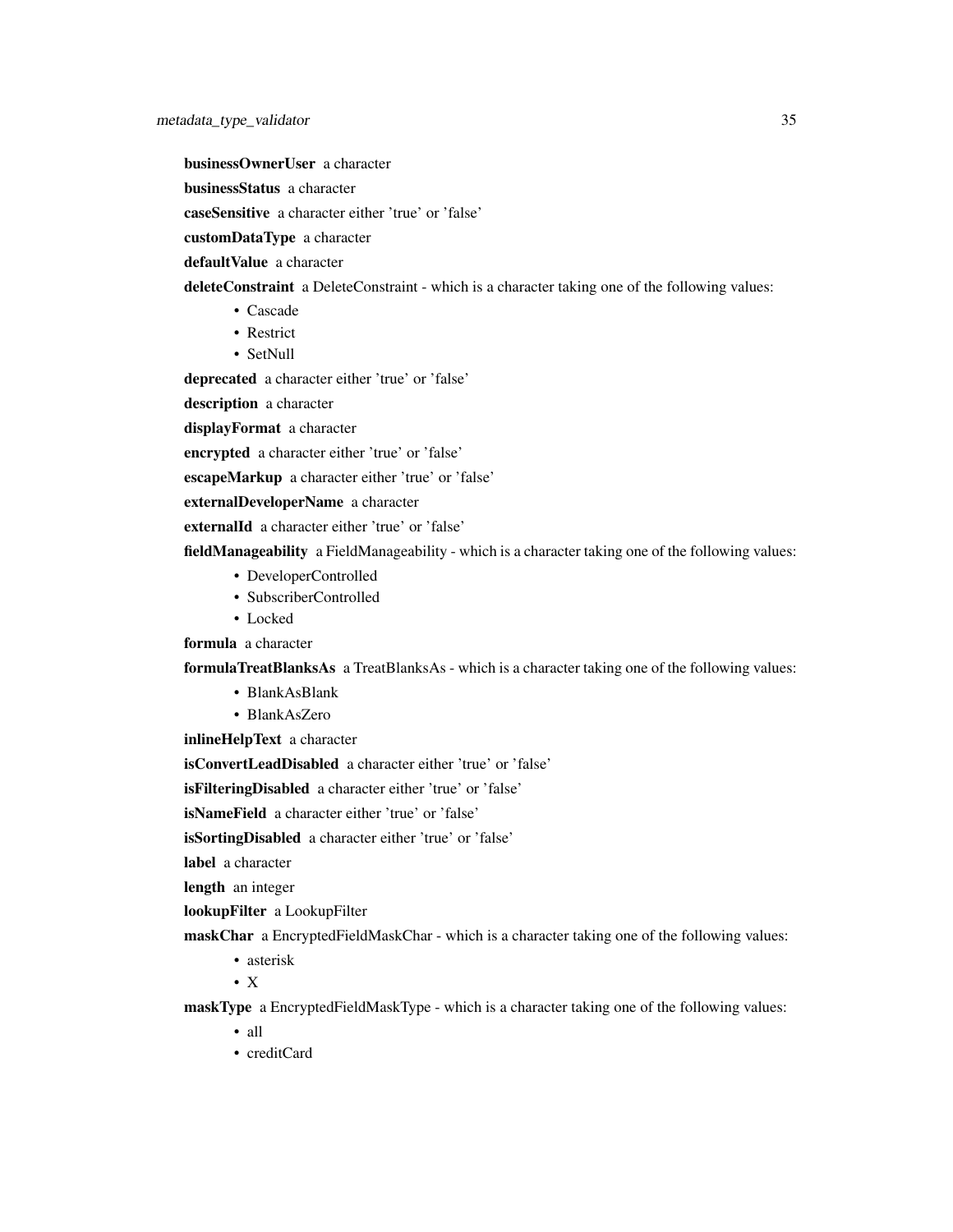- ssn
- lastFour
- sin
- nino

metadataRelationshipControllingField a character

populateExistingRows a character either 'true' or 'false'

precision an integer

referenceTargetField a character

referenceTo a character

relationshipLabel a character

relationshipName a character

relationshipOrder an integer

reparentableMasterDetail a character either 'true' or 'false'

required a character either 'true' or 'false'

restrictedAdminField a character either 'true' or 'false'

scale an integer

security Classification a Security Classification - which is a character taking one of the following values:

- AccountInformation
- ConfigurationAndUsageData
- DataIntendedToBePublic
- BusinessSetupDataBusinessDataAndAggregates
- AssociativeBusinessOrPersonalData
- AuthenticationData

startingNumber an integer

stripMarkup a character either 'true' or 'false'

summarizedField a character

summaryFilterItems a FilterItem

summaryForeignKey a character

summaryOperation a SummaryOperations - which is a character taking one of the following val-

ues:

- count
- sum
- min
- max

trackFeedHistory a character either 'true' or 'false'

trackHistory a character either 'true' or 'false'

trackTrending a character either 'true' or 'false'

type a FieldType - which is a character taking one of the following values: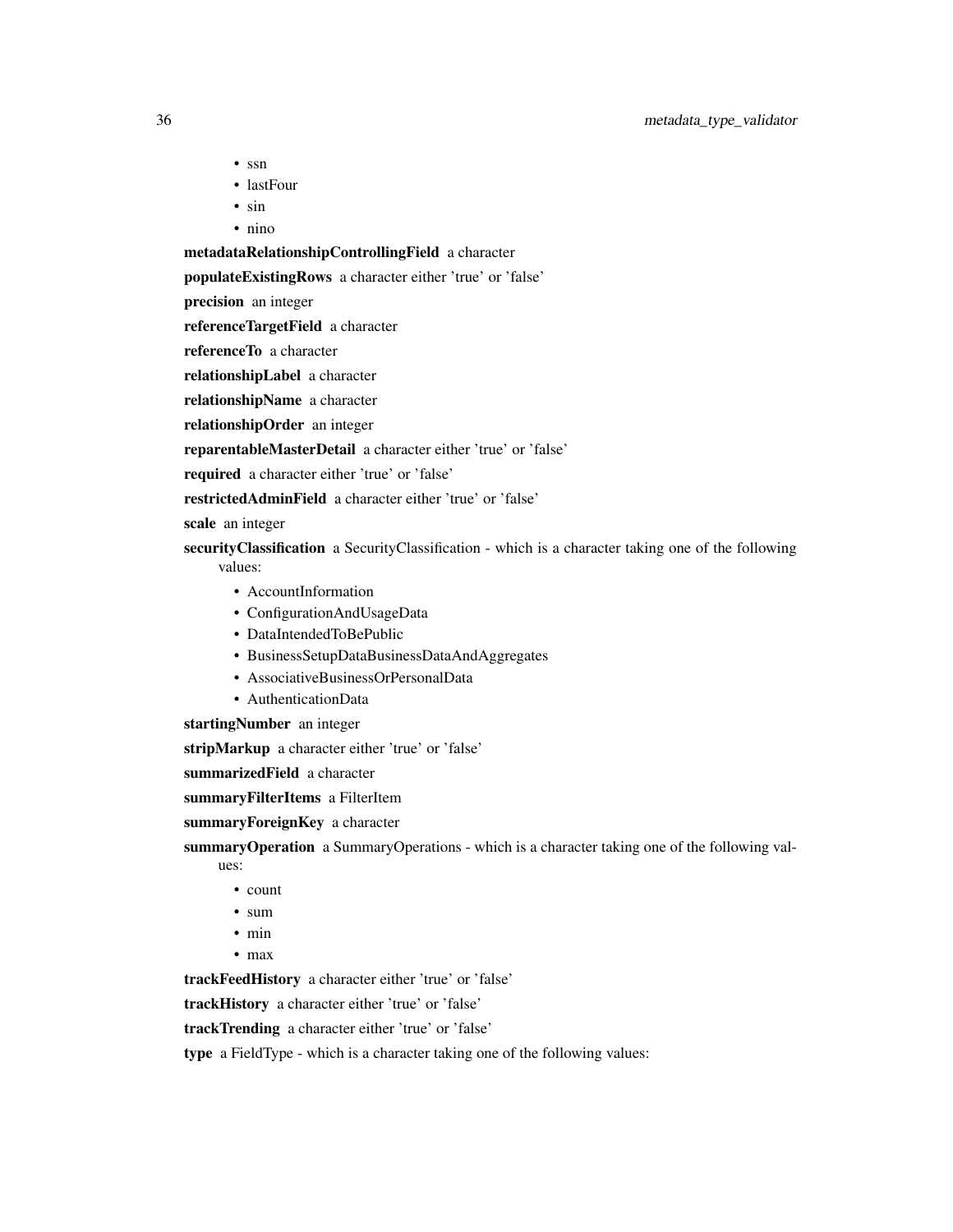- AutoNumber
- Lookup
- MasterDetail
- Checkbox
- Currency
- Date
- DateTime
- Email
- Number
- Percent
- Phone
- Picklist
- MultiselectPicklist
- Text
- TextArea
- LongTextArea
- Html
- Url
- EncryptedText
- Summary
- Hierarchy
- File
- MetadataRelationship
- Location
- ExternalLookup
- IndirectLookup
- CustomDataType
- Time

unique a character either 'true' or 'false'

valueSet a ValueSet

visibleLines an integer

writeRequiresMasterRead a character either 'true' or 'false'

## CustomFieldTranslation

caseValues a ObjectNameCaseValue

gender a Gender - which is a character taking one of the following values:

- Neuter
- Masculine
- Feminine
- AnimateMasculine

help a character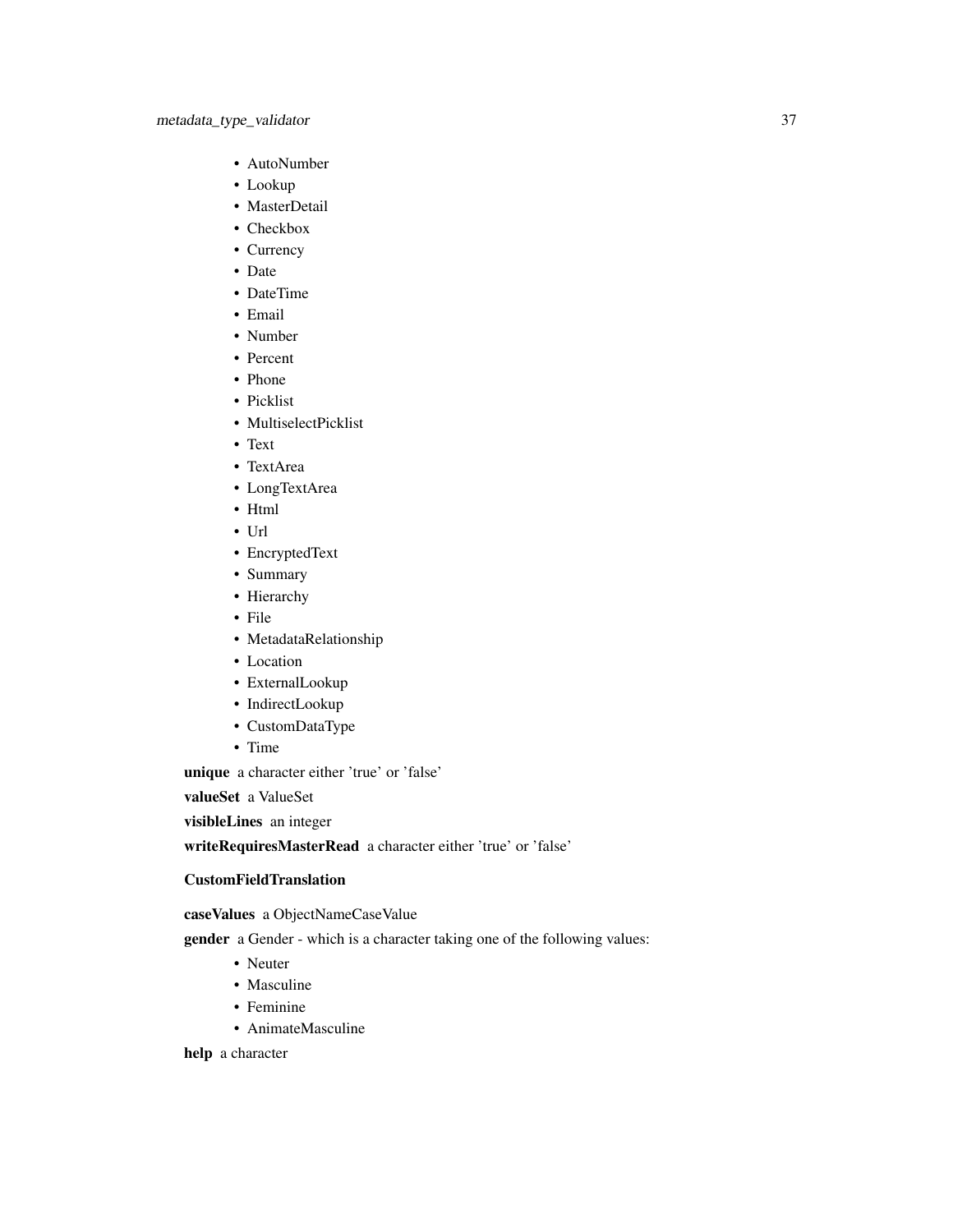## 38 metadata\_type\_validator

label a character lookupFilter a LookupFilterTranslation name a character picklistValues a PicklistValueTranslation relationshipLabel a character startsWith a StartsWith - which is a character taking one of the following values:

- Consonant
- Vowel
- Special

## CustomLabel

fullName a character (inherited from Metadata) categories a character language a character protected a character either 'true' or 'false' shortDescription a character value a character

## CustomLabels

fullName a character (inherited from Metadata) labels a CustomLabel

## CustomLabelTranslation

label a character

name a character

## CustomMetadata

fullName a character (inherited from Metadata)

description a character

label a character

protected a character either 'true' or 'false'

values a CustomMetadataValue

### CustomMetadataValue

field a character

value a character that appears similar to any of the other accepted types (integer, numeric, date, datetime, boolean)

## CustomNotificationType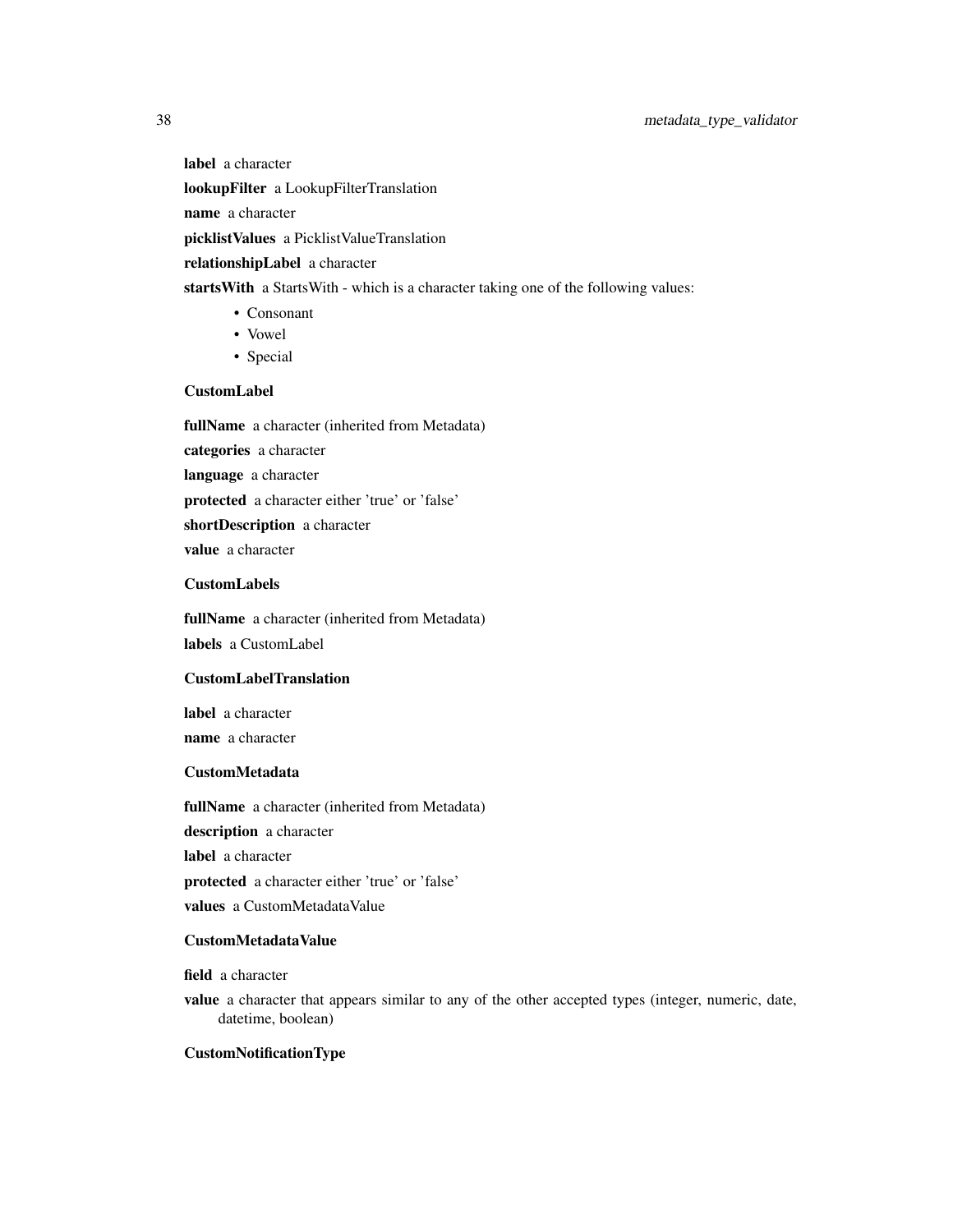fullName a character (inherited from Metadata) customNotifTypeName a character description a character desktop a character either 'true' or 'false' email a character either 'true' or 'false' masterLabel a character mobile a character either 'true' or 'false'

#### CustomObject

fullName a character (inherited from Metadata)

actionOverrides a ActionOverride

allowInChatterGroups a character either 'true' or 'false'

articleTypeChannelDisplay a ArticleTypeChannelDisplay

businessProcesses a BusinessProcess

compactLayoutAssignment a character

compactLayouts a CompactLayout

customHelp a character

customHelpPage a character

customSettingsType a CustomSettingsType - which is a character taking one of the following values:

• List

• Hierarchy

dataStewardGroup a character

dataStewardUser a character

deploymentStatus a DeploymentStatus - which is a character taking one of the following values:

- InDevelopment
- Deployed

deprecated a character either 'true' or 'false'

description a character

enableActivities a character either 'true' or 'false'

enableBulkApi a character either 'true' or 'false'

enableChangeDataCapture a character either 'true' or 'false'

enableDivisions a character either 'true' or 'false'

enableEnhancedLookup a character either 'true' or 'false'

enableFeeds a character either 'true' or 'false'

enableHistory a character either 'true' or 'false'

enableReports a character either 'true' or 'false'

enableSearch a character either 'true' or 'false'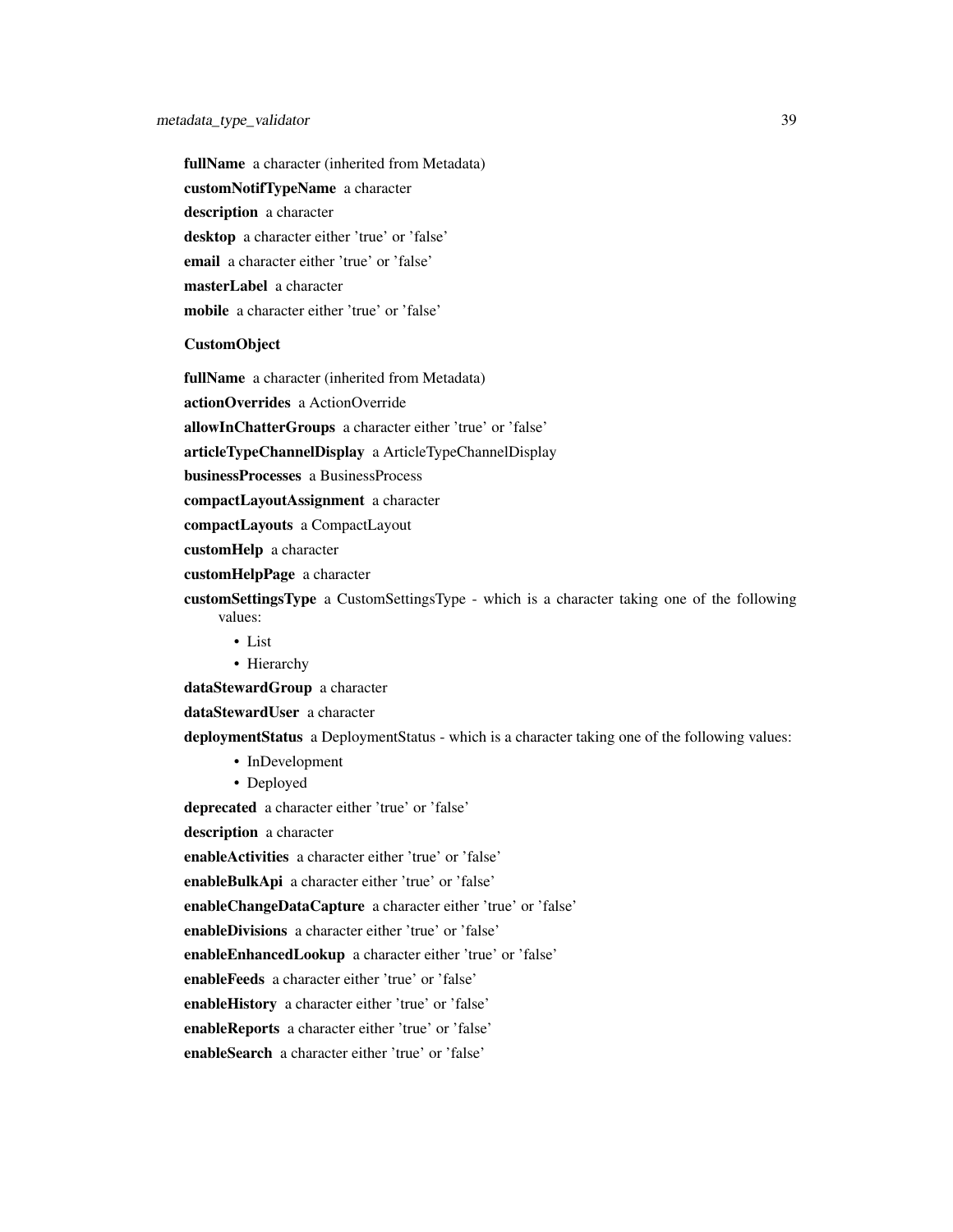enableSharing a character either 'true' or 'false'

enableStreamingApi a character either 'true' or 'false'

eventType a PlatformEventType - which is a character taking one of the following values:

- HighVolume
- StandardVolume

externalDataSource a character

externalName a character

externalRepository a character

externalSharingModel a SharingModel - which is a character taking one of the following values:

- Private
- Read
- ReadSelect
- ReadWrite
- ReadWriteTransfer
- FullAccess
- ControlledByParent

fieldSets a FieldSet

fields a CustomField

gender a Gender - which is a character taking one of the following values:

- Neuter
- Masculine
- Feminine
- AnimateMasculine

historyRetentionPolicy a HistoryRetentionPolicy

household a character either 'true' or 'false'

indexes a Index

label a character

listViews a ListView

nameField a CustomField

pluralLabel a character

recordTypeTrackFeedHistory a character either 'true' or 'false'

recordTypeTrackHistory a character either 'true' or 'false'

recordTypes a RecordType

searchLayouts a SearchLayouts

sharingModel a SharingModel - which is a character taking one of the following values:

- Private
- Read
- ReadSelect
- ReadWrite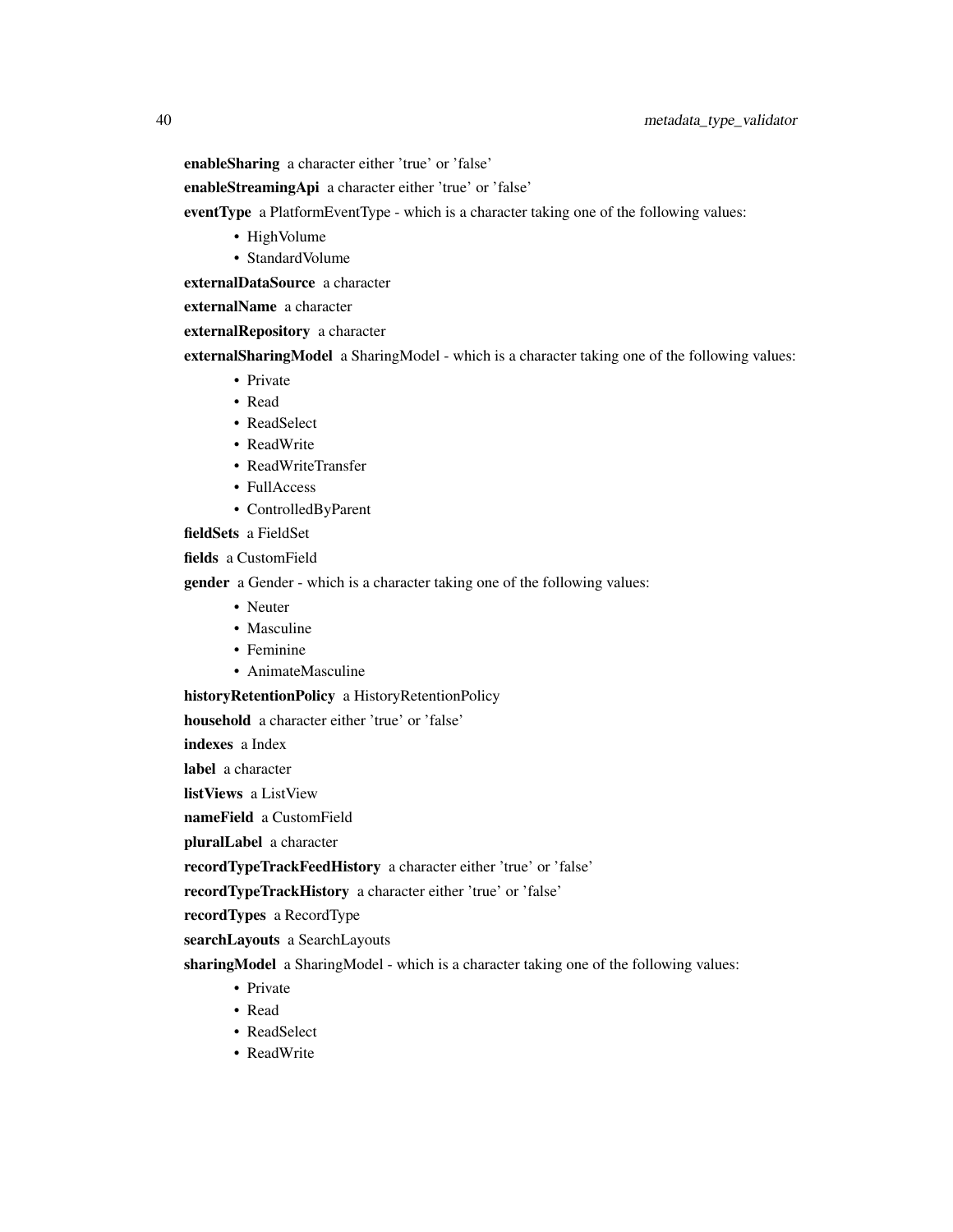- ReadWriteTransfer
- FullAccess
- ControlledByParent

sharingReasons a SharingReason

sharingRecalculations a SharingRecalculation

starts With a Starts With - which is a character taking one of the following values:

- Consonant
- Vowel
- Special

## validationRules a ValidationRule

visibility a SetupObjectVisibility - which is a character taking one of the following values:

- Protected
- Public

webLinks a WebLink

#### CustomObjectTranslation

fullName a character (inherited from Metadata)

caseValues a ObjectNameCaseValue

fieldSets a FieldSetTranslation

fields a CustomFieldTranslation

**gender** a Gender - which is a character taking one of the following values:

- Neuter
- Masculine
- Feminine
- AnimateMasculine

layouts a LayoutTranslation

nameFieldLabel a character

quickActions a QuickActionTranslation

recordTypes a RecordTypeTranslation

sharingReasons a SharingReasonTranslation

standardFields a StandardFieldTranslation

startsWith a StartsWith - which is a character taking one of the following values:

- Consonant
- Vowel
- Special

validationRules a ValidationRuleTranslation

webLinks a WebLinkTranslation

workflowTasks a WorkflowTaskTranslation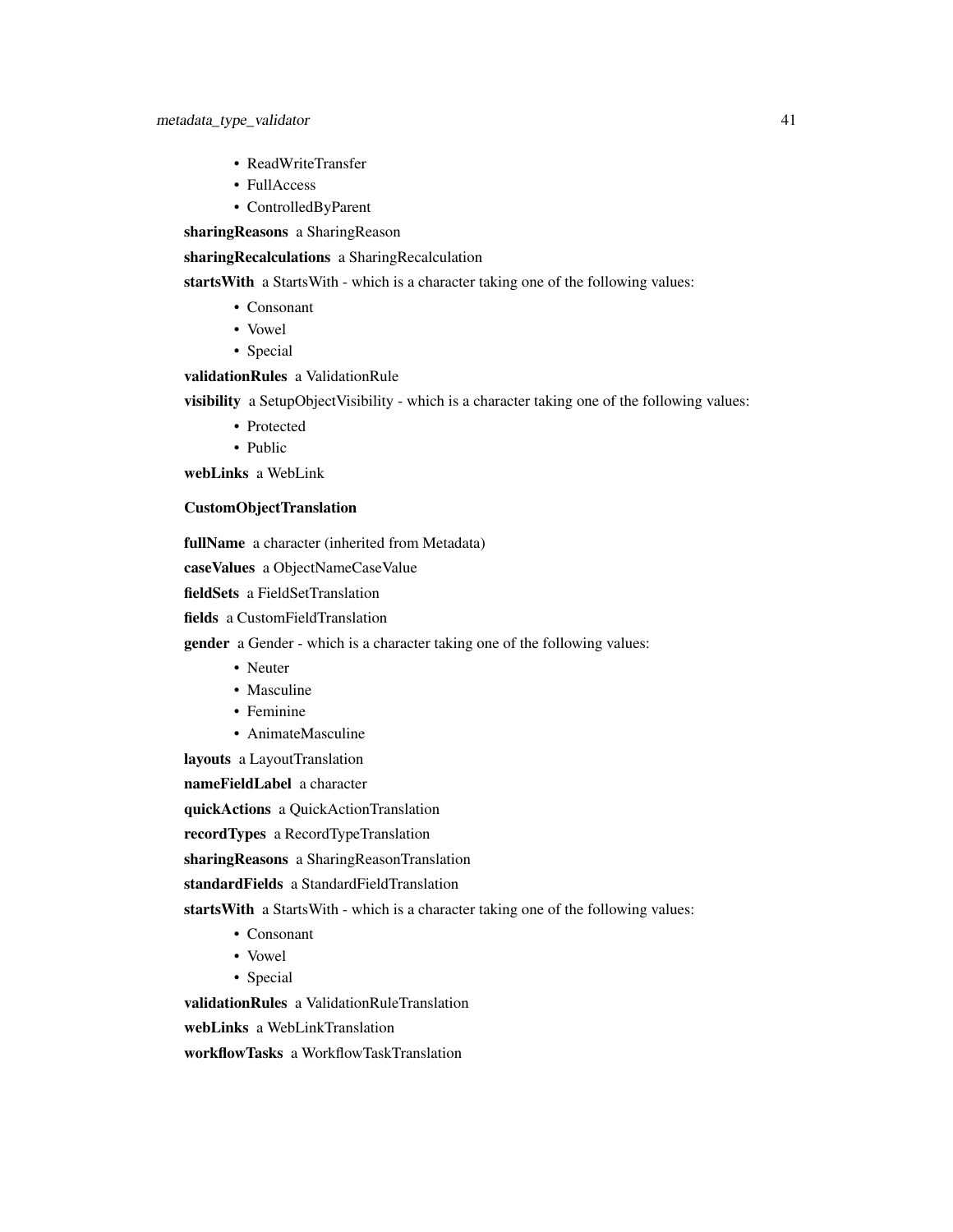## CustomPageWebLink

fullName a character (inherited from Metadata)

availability a WebLinkAvailability - which is a character taking one of the following values:

- online
- offline

description a character

displayType a WebLinkDisplayType - which is a character taking one of the following values:

- link
- button
- massActionButton

encodingKey a Encoding - which is a character taking one of the following values:

- UTF-8
- ISO-8859-1
- Shift\_JIS
- ISO-2022-JP
- EUC-JP
- ks\_c\_5601-1987
- Big5
- GB2312
- Big5-HKSCS
- x-SJIS\_0213

hasMenubar a character either 'true' or 'false'

hasScrollbars a character either 'true' or 'false'

hasToolbar a character either 'true' or 'false'

height an integer

isResizable a character either 'true' or 'false'

linkType a WebLinkType - which is a character taking one of the following values:

- url
- sControl
- javascript
- page
- flow

masterLabel a character

openType a WebLinkWindowType - which is a character taking one of the following values:

- newWindow
- sidebar
- noSidebar
- replace
- onClickJavaScript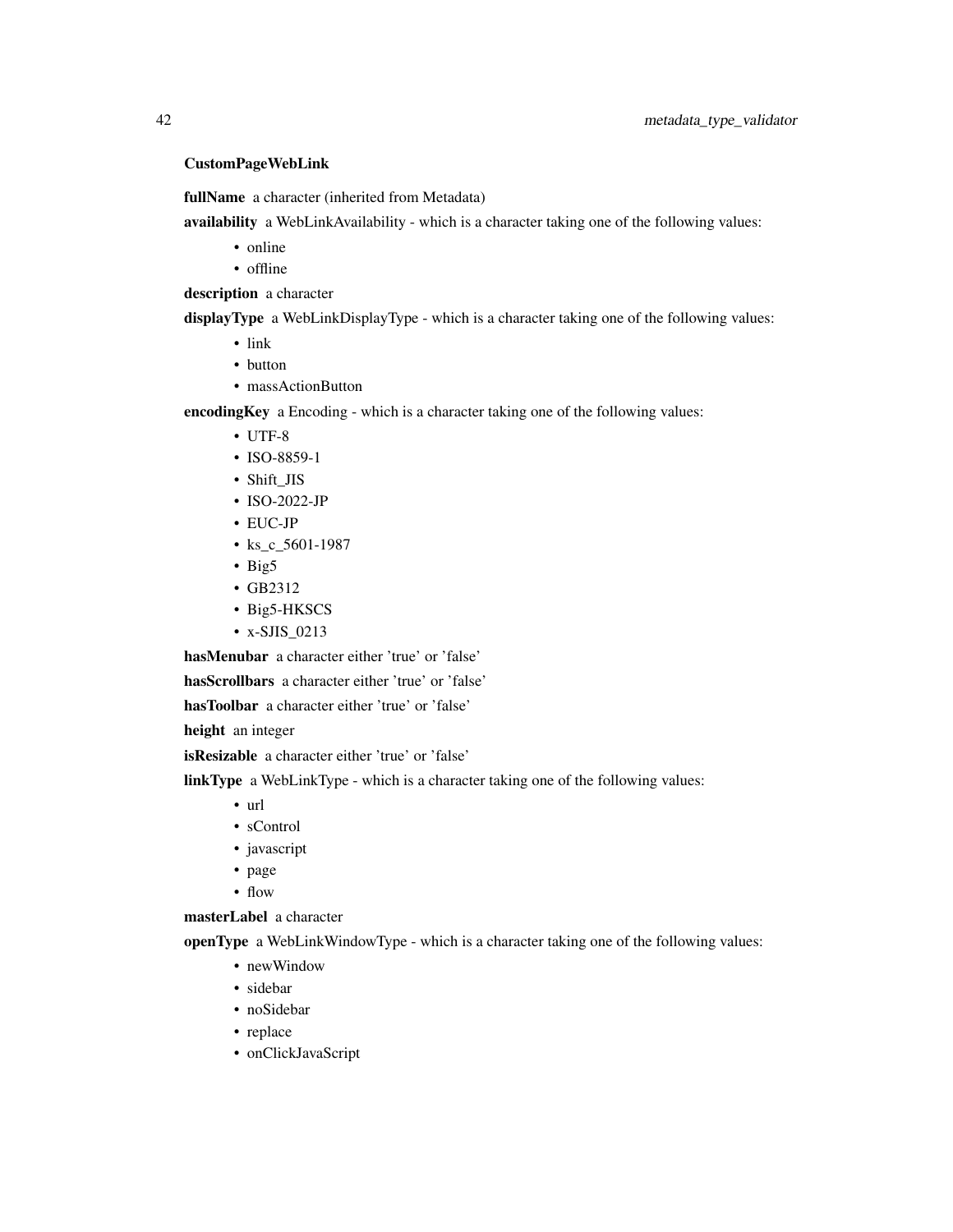page a character

position a WebLinkPosition - which is a character taking one of the following values:

- fullScreen
- none
- topLeft

protected a character either 'true' or 'false'

requireRowSelection a character either 'true' or 'false'

scontrol a character

showsLocation a character either 'true' or 'false'

showsStatus a character either 'true' or 'false'

url a character

width an integer

### CustomPageWebLinkTranslation

label a character name a character

#### CustomPermission

fullName a character (inherited from Metadata)

connectedApp a character

description a character

label a character

requiredPermission a CustomPermissionDependencyRequired

#### CustomPermissionDependencyRequired

customPermission a character dependency a character either 'true' or 'false'

## CustomShortcut

action a character (inherited from DefaultShortcut) active a character either 'true' or 'false' (inherited from DefaultShortcut) keyCommand a character (inherited from DefaultShortcut) description a character eventName a character

## **CustomSite**

fullName a character (inherited from Metadata) active a character either 'true' or 'false' allowHomePage a character either 'true' or 'false'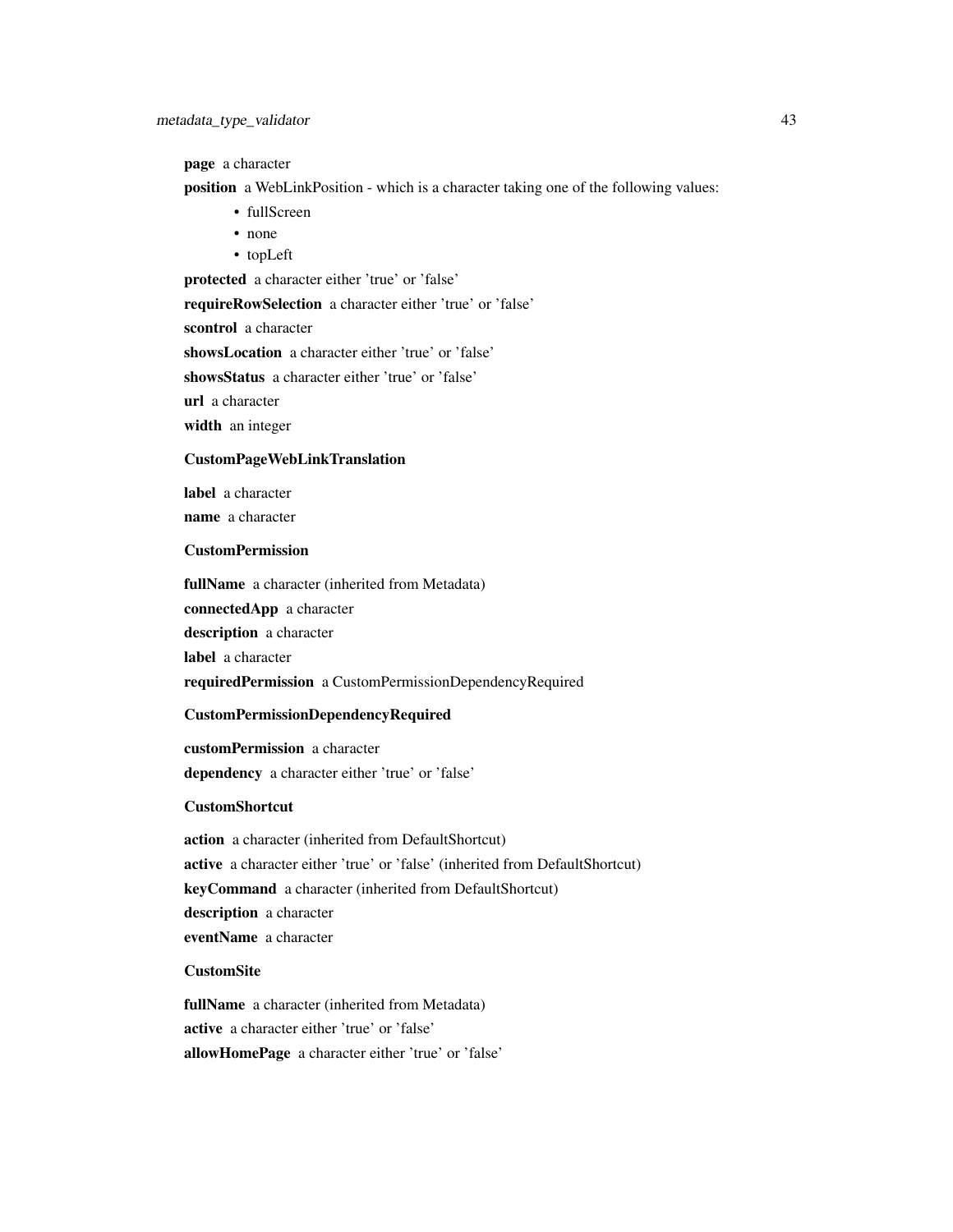allowStandardAnswersPages a character either 'true' or 'false' allowStandardIdeasPages a character either 'true' or 'false' allowStandardLookups a character either 'true' or 'false' allowStandardPortalPages a character either 'true' or 'false'

allowStandardSearch a character either 'true' or 'false'

analyticsTrackingCode a character

authorizationRequiredPage a character

bandwidthExceededPage a character

browserXssProtection a character either 'true' or 'false'

changePasswordPage a character

chatterAnswersForgotPasswordConfirmPage a character

chatterAnswersForgotPasswordPage a character

chatterAnswersHelpPage a character

chatterAnswersLoginPage a character

chatterAnswersRegistrationPage a character

clickjackProtectionLevel a SiteClickjackProtectionLevel - which is a character taking one of the following values:

- AllowAllFraming
- SameOriginOnly
- NoFraming

contentSniffingProtection a character either 'true' or 'false'

cspUpgradeInsecureRequests a character either 'true' or 'false'

customWebAddresses a SiteWebAddress

description a character

favoriteIcon a character

fileNotFoundPage a character

forgotPasswordPage a character

genericErrorPage a character

guestProfile a character

inMaintenancePage a character

inactiveIndexPage a character

indexPage a character

masterLabel a character

myProfilePage a character

portal a character

referrerPolicyOriginWhenCrossOrigin a character either 'true' or 'false'

requireHttps a character either 'true' or 'false'

requireInsecurePortalAccess a character either 'true' or 'false'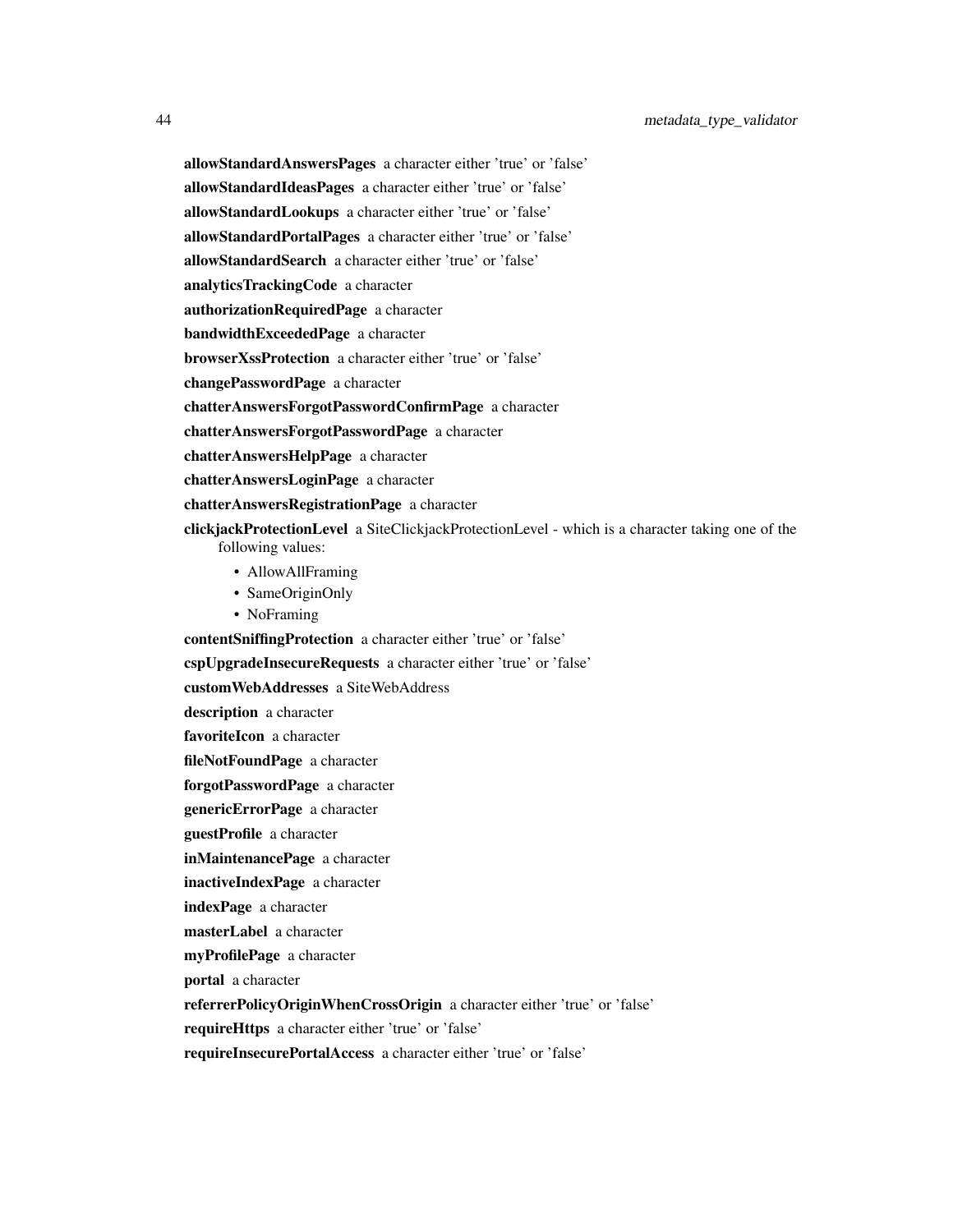robotsTxtPage a character

rootComponent a character

selfRegPage a character

serverIsDown a character

siteAdmin a character

siteRedirectMappings a SiteRedirectMapping

siteTemplate a character

siteType a SiteType - which is a character taking one of the following values:

- Siteforce
- Visualforce
- User

subdomain a character

urlPathPrefix a character

## CustomTab

fullName a character (inherited from Metadata)

actionOverrides a ActionOverride

auraComponent a character

customObject a character either 'true' or 'false'

description a character

flexiPage a character

frameHeight an integer

hasSidebar a character either 'true' or 'false'

icon a character

label a character

mobileReady a character either 'true' or 'false'

motif a character

page a character

scontrol a character

splashPageLink a character

url a character

urlEncodingKey a Encoding - which is a character taking one of the following values:

- UTF-8
- ISO-8859-1
- Shift\_JIS
- ISO-2022-JP
- EUC-JP
- ks\_c\_5601-1987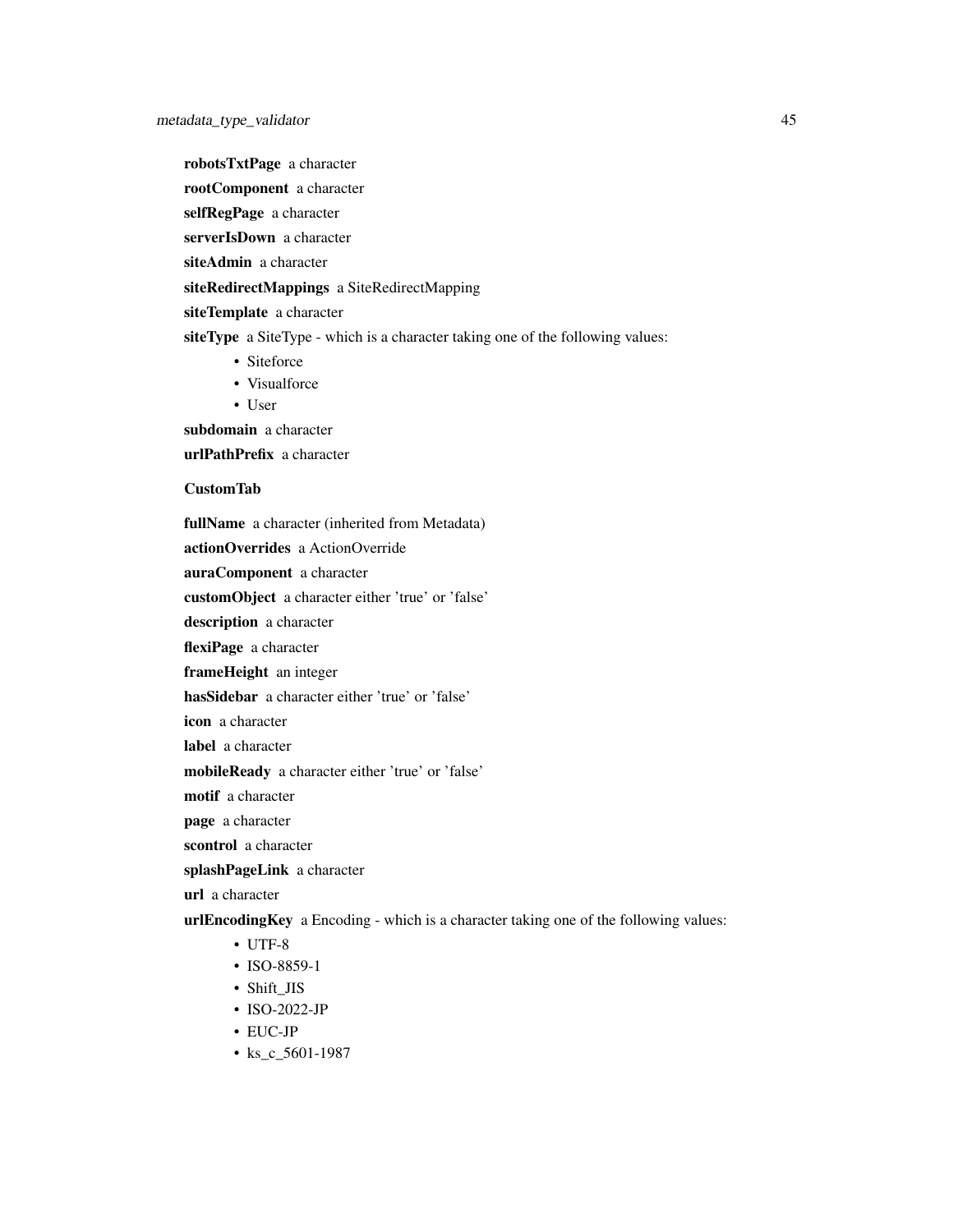- Big5
- GB2312
- Big5-HKSCS
- x-SJIS\_0213

## CustomTabTranslation

label a character

name a character

## CustomValue

fullName a character (inherited from Metadata)

color a character

default a character either 'true' or 'false'

description a character

isActive a character either 'true' or 'false'

label a character

## Dashboard

fullName a character (inherited from Metadata)

backgroundEndColor a character

backgroundFadeDirection a ChartBackgroundDirection - which is a character taking one of the following values:

- TopToBottom
- LeftToRight
- Diagonal

backgroundStartColor a character

chartTheme a ChartTheme - which is a character taking one of the following values:

- light
- dark

colorPalette a ChartColorPalettes - which is a character taking one of the following values:

- Default
- gray
- colorSafe
- unity
- justice
- nightfall
- sunrise
- bluegrass
- tropic
- heat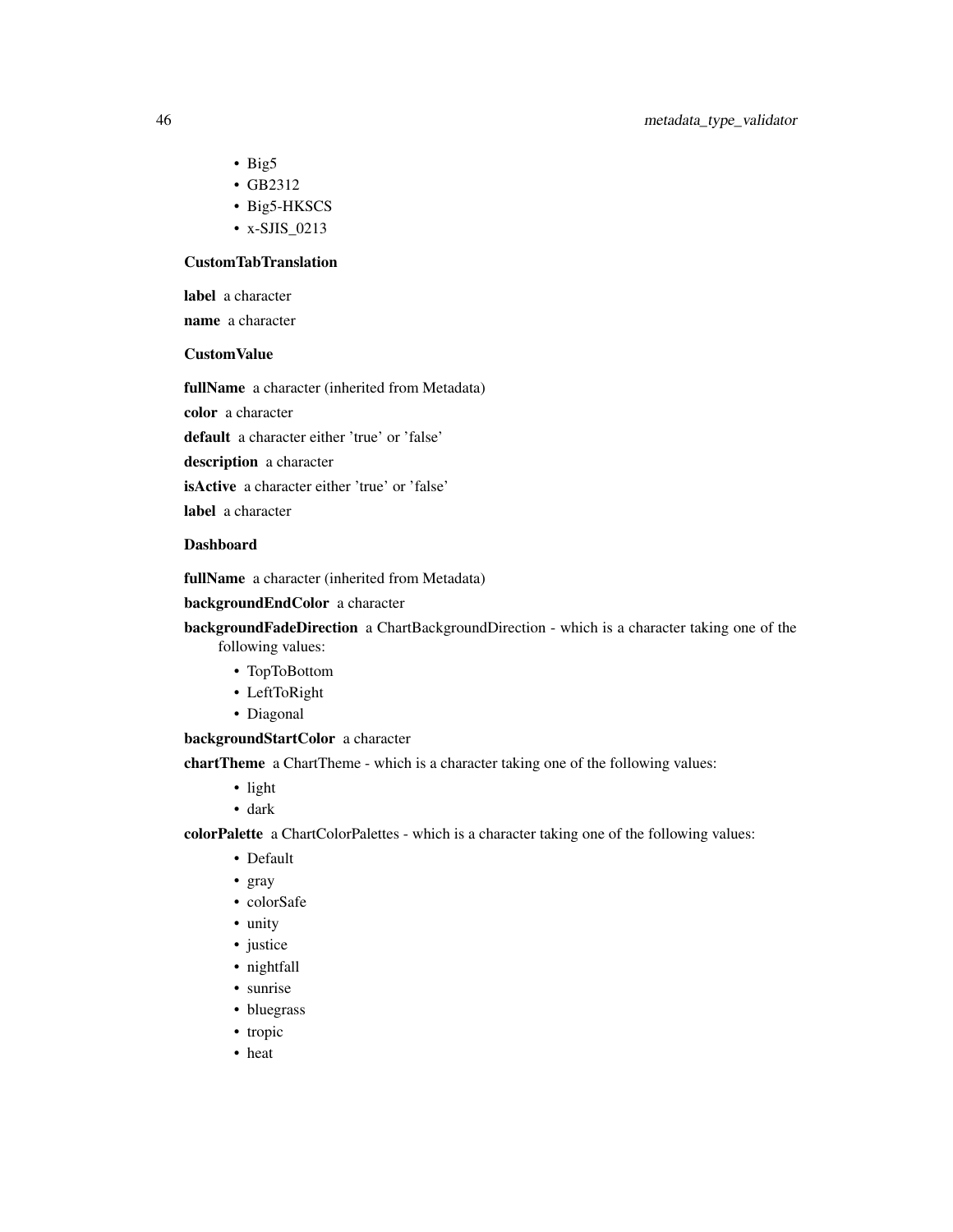- dusk
- pond
- watermelon
- fire
- water
- earth
- accessible

dashboardChartTheme a ChartTheme - which is a character taking one of the following values:

- light
- dark

dashboardColorPalette a ChartColorPalettes - which is a character taking one of the following values:

- Default
- gray
- colorSafe
- unity
- justice
- nightfall
- sunrise
- bluegrass
- tropic
- heat
- dusk
- pond
- watermelon
- fire
- water
- earth
- accessible

dashboardFilters a DashboardFilter

dashboardGridLayout a DashboardGridLayout

dashboardResultRefreshedDate a character

dashboardResultRunningUser a character

dashboardType a DashboardType - which is a character taking one of the following values:

- SpecifiedUser
- LoggedInUser
- MyTeamUser

description a character

folderName a character

isGridLayout a character either 'true' or 'false'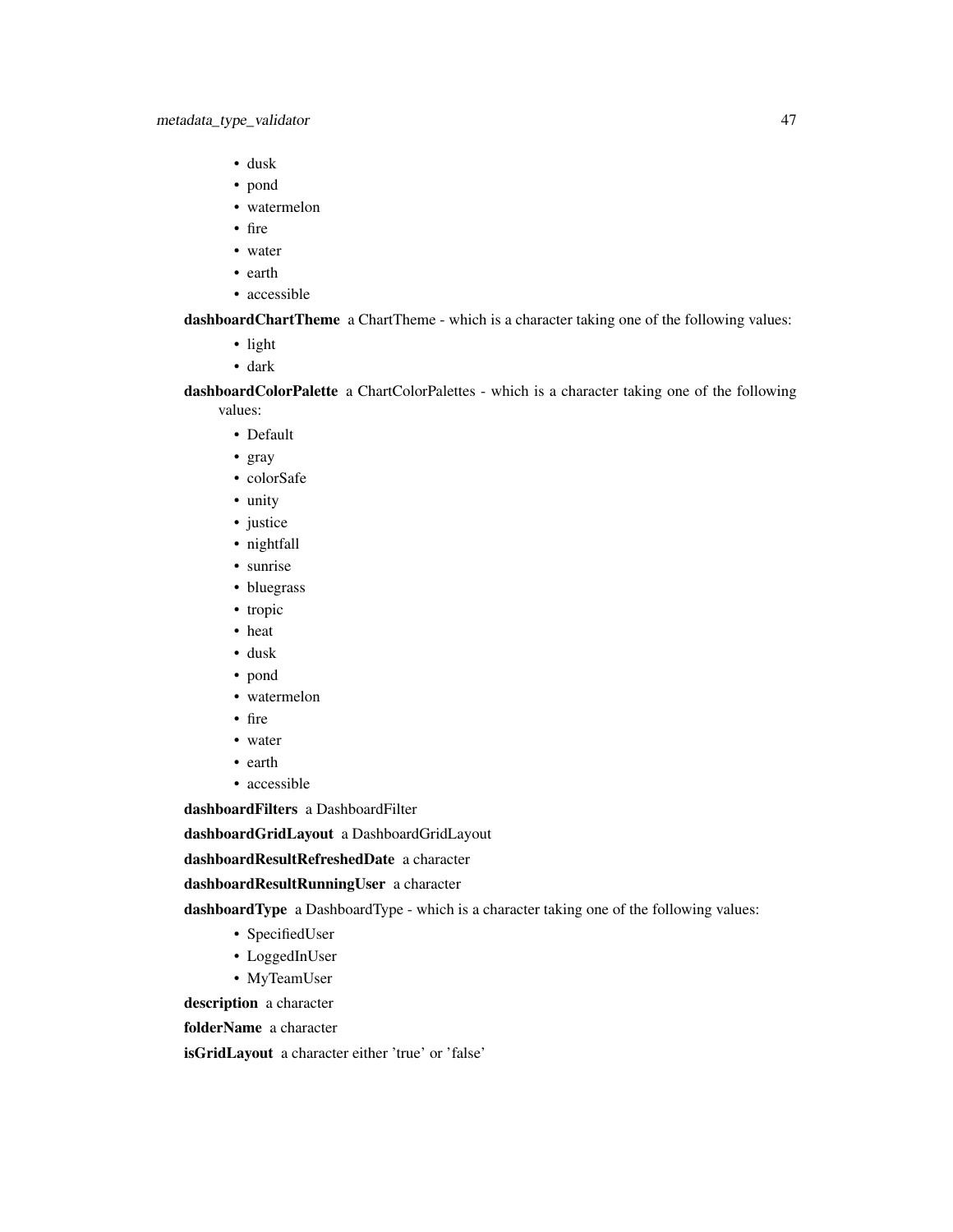leftSection a DashboardComponentSection middleSection a DashboardComponentSection numSubscriptions an integer rightSection a DashboardComponentSection runningUser a character textColor a character title a character titleColor a character titleSize an integer

## DashboardComponent

autoselectColumnsFromReport a character either 'true' or 'false'

chartAxisRange a ChartRangeType - which is a character taking one of the following values:

- Auto
- Manual

chartAxisRangeMax a numeric

chartAxisRangeMin a numeric

chartSummary a ChartSummary

componentChartTheme a ChartTheme - which is a character taking one of the following values:

- light
- dark

componentType a DashboardComponentType - which is a character taking one of the following values:

- Bar
- BarGrouped
- BarStacked
- BarStacked100
- Column
- ColumnGrouped
- ColumnStacked
- ColumnStacked100
- Line
- LineGrouped
- Pie
- Table
- Metric
- Gauge
- LineCumulative
- LineGroupedCumulative
- Scontrol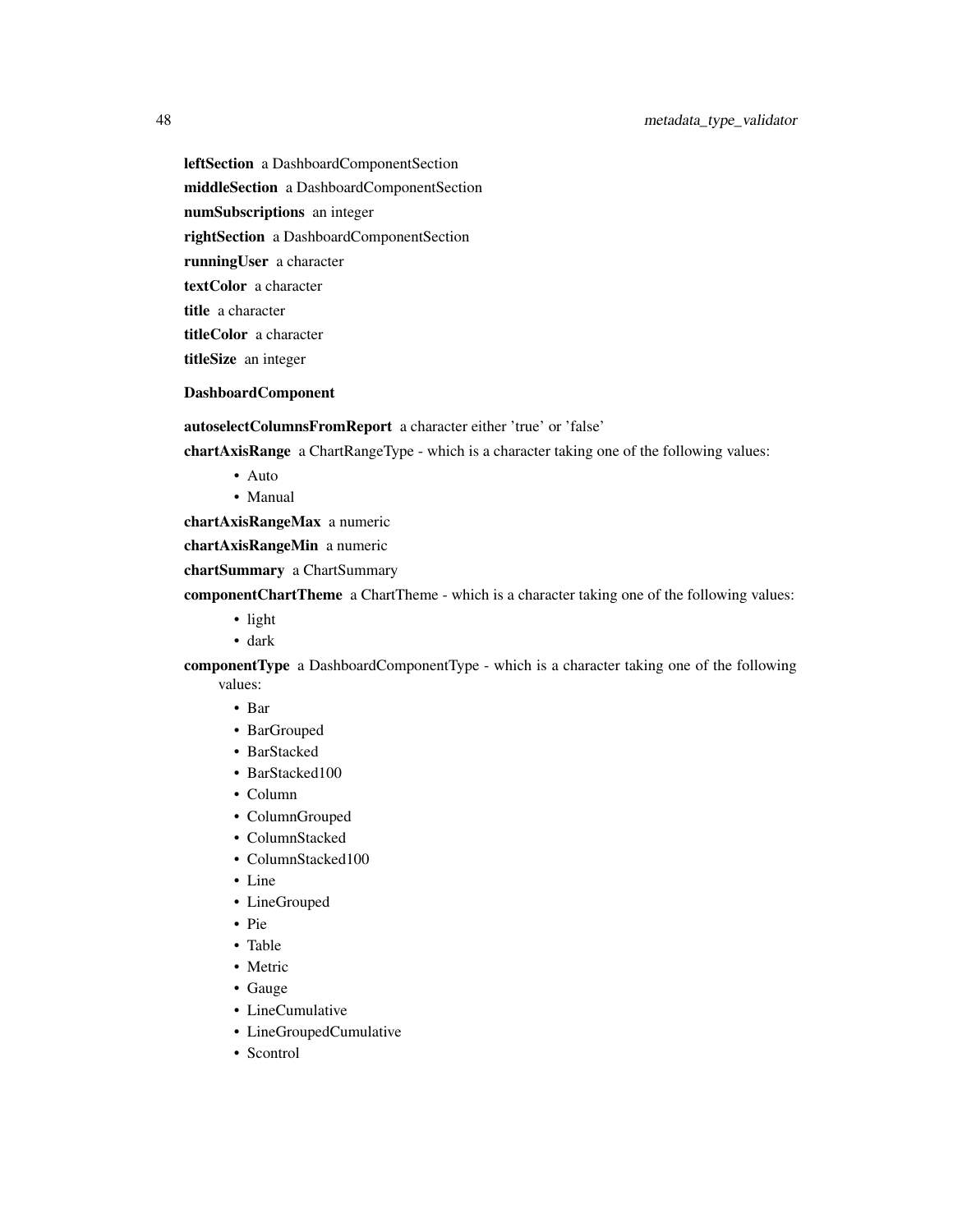- VisualforcePage
- Donut
- Funnel
- ColumnLine
- ColumnLineGrouped
- ColumnLineStacked
- ColumnLineStacked100
- Scatter
- ScatterGrouped
- FlexTable

## dashboardFilterColumns a DashboardFilterColumn

dashboardTableColumn a DashboardTableColumn

displayUnits a ChartUnits - which is a character taking one of the following values:

- Auto
- Integer
- Hundreds
- Thousands
- Millions
- Billions
- Trillions

drillDownUrl a character

drillEnabled a character either 'true' or 'false'

drillToDetailEnabled a character either 'true' or 'false'

enableHover a character either 'true' or 'false'

expandOthers a character either 'true' or 'false'

flexComponentProperties a DashboardFlexTableComponentProperties

footer a character

gaugeMax a numeric

gaugeMin a numeric

groupingColumn a character

header a character

indicatorBreakpoint1 a numeric

indicatorBreakpoint2 a numeric

indicatorHighColor a character

indicatorLowColor a character

indicatorMiddleColor a character

legendPosition a ChartLegendPosition - which is a character taking one of the following values:

- Right
- Bottom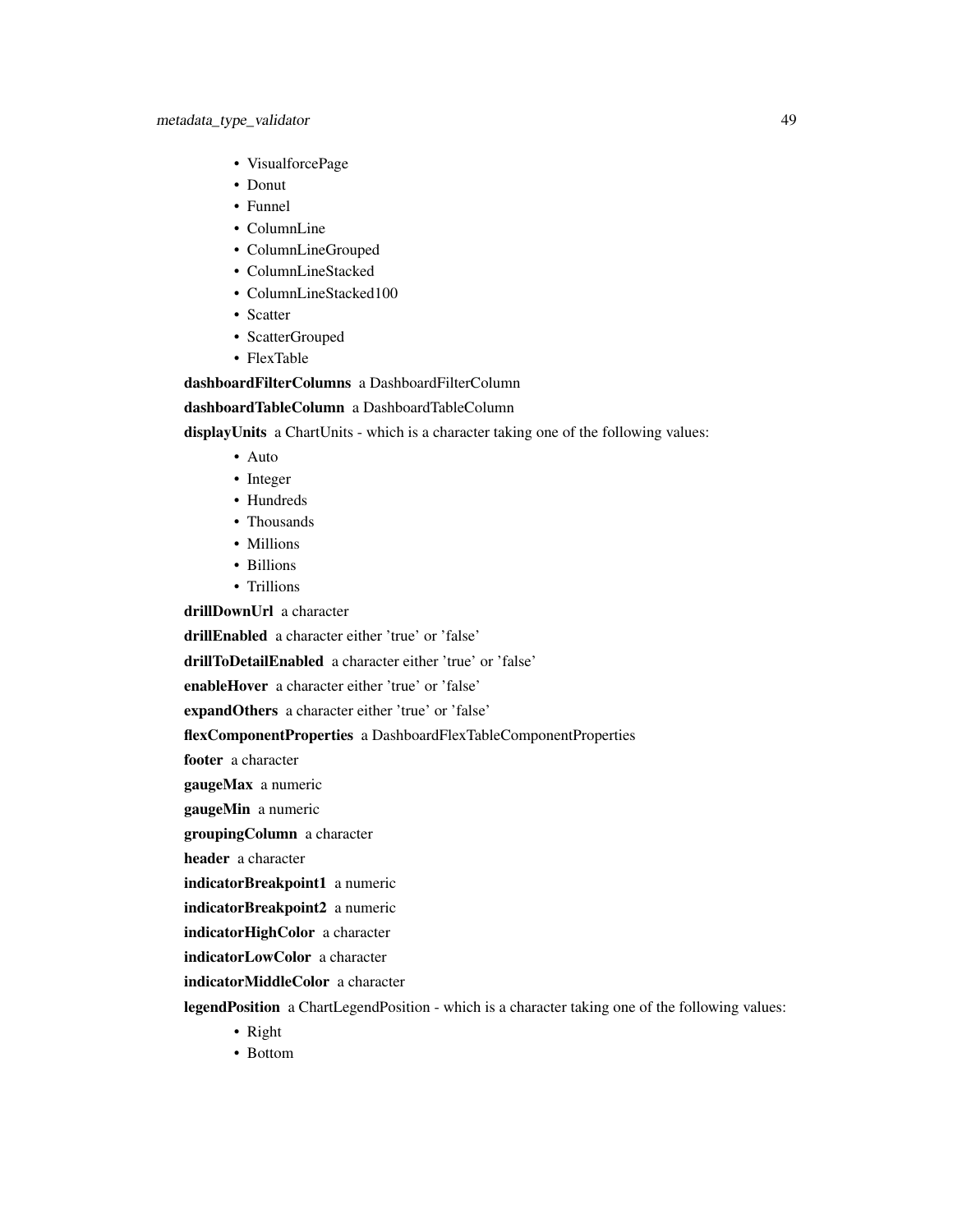50 metadata\_type\_validator

• OnChart maxValuesDisplayed an integer

metricLabel a character

page a character

pageHeightInPixels an integer

report a character

scontrol a character

scontrolHeightInPixels an integer

showPercentage a character either 'true' or 'false'

showPicturesOnCharts a character either 'true' or 'false'

showPicturesOnTables a character either 'true' or 'false'

showRange a character either 'true' or 'false'

showTotal a character either 'true' or 'false'

showValues a character either 'true' or 'false'

sortBy a DashboardComponentFilter - which is a character taking one of the following values:

- RowLabelAscending
- RowLabelDescending
- RowValueAscending
- RowValueDescending

title a character

useReportChart a character either 'true' or 'false'

### DashboardComponentColumn

breakPoint1 a numeric

breakPoint2 a numeric

breakPointOrder an integer

highRangeColor an integer

lowRangeColor an integer

midRangeColor an integer

reportColumn a character

showTotal a character either 'true' or 'false'

type a DashboardComponentColumnType - which is a character taking one of the following values:

• NA

### DashboardComponentSection

columnSize a DashboardComponentSize - which is a character taking one of the following values:

- Narrow
- Medium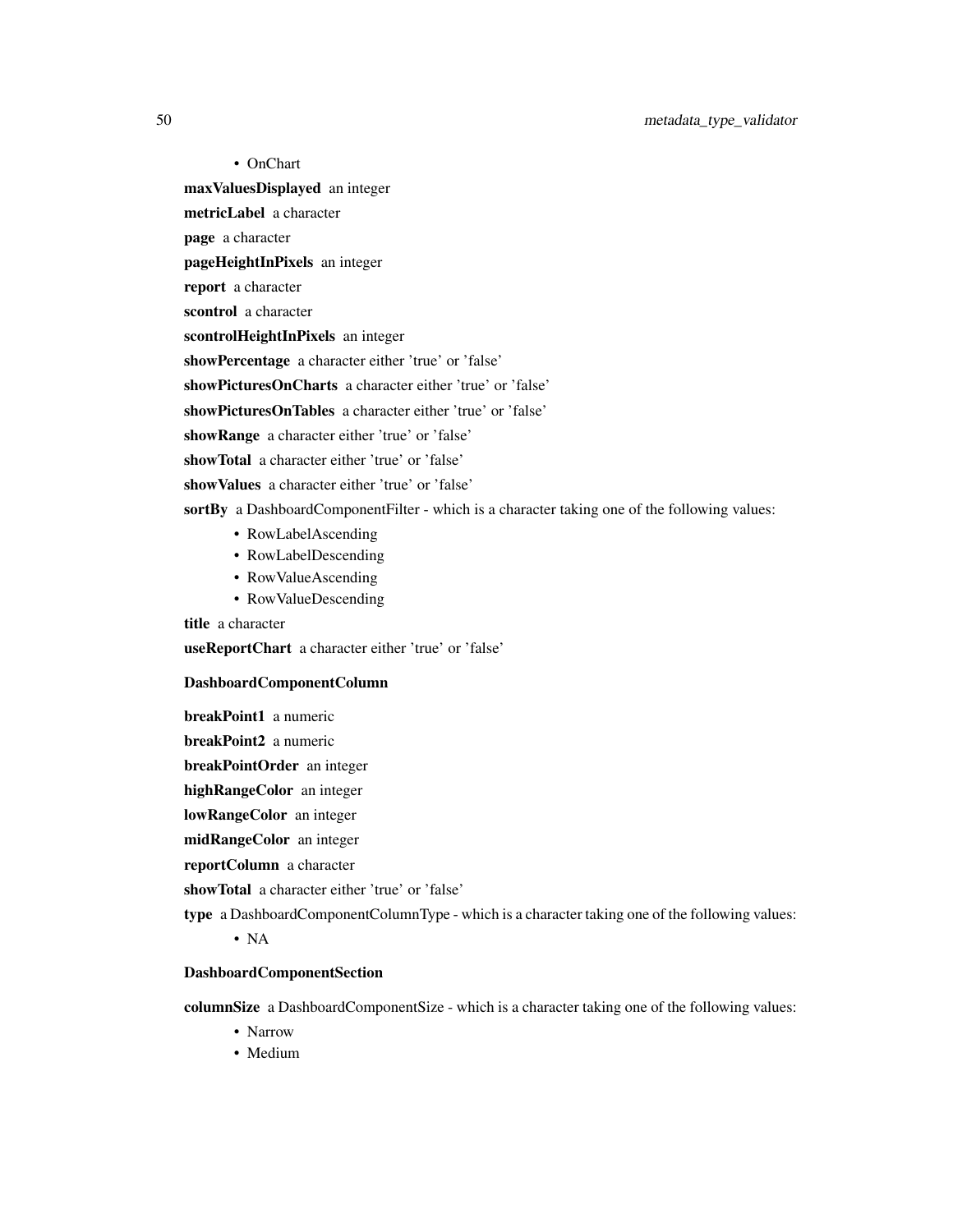• Wide components a DashboardComponent

## DashboardComponentSortInfo

sortColumn a character

sortOrder a character

## DashboardFilter

dashboardFilterOptions a DashboardFilterOption

name a character

## DashboardFilterColumn

column a character

## DashboardFilterOption

operator a DashboardFilterOperation - which is a character taking one of the following values:

- equals
- notEqual
- lessThan
- greaterThan
- lessOrEqual
- greaterOrEqual
- contains
- notContain
- startsWith
- includes
- excludes
- between

values a character

### DashboardFlexTableComponentProperties

flexTableColumn a DashboardComponentColumn flexTableSortInfo a DashboardComponentSortInfo hideChatterPhotos a character either 'true' or 'false'

## DashboardFolder

accessType a FolderAccessTypes (inherited from Folder) folderShares a FolderShare (inherited from Folder) name a character (inherited from Folder) publicFolderAccess a PublicFolderAccess (inherited from Folder)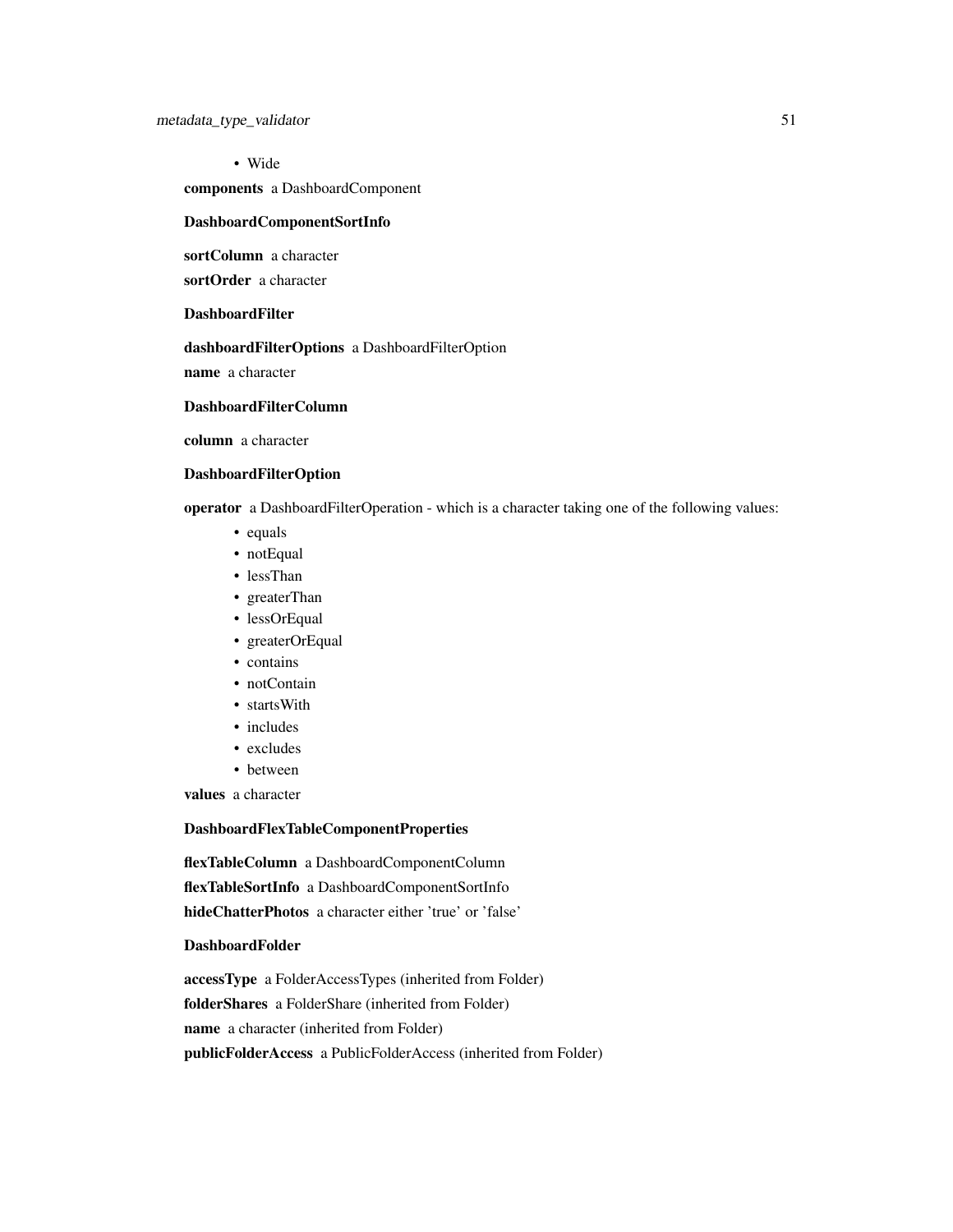sharedTo a SharedTo (inherited from Folder)

### DashboardGridComponent

colSpan an integer

columnIndex an integer

dashboardComponent a DashboardComponent

rowIndex an integer

rowSpan an integer

DashboardGridLayout

dashboardGridComponents a DashboardGridComponent

numberOfColumns an integer

rowHeight an integer

DashboardMobileSettings

enableDashboardIPadApp a character either 'true' or 'false'

## DashboardTableColumn

aggregateType a ReportSummaryType - which is a character taking one of the following values:

- Sum
- Average
- Maximum
- Minimum
- None

calculatePercent a character either 'true' or 'false'

column a character

decimalPlaces an integer

showTotal a character either 'true' or 'false'

sortBy a DashboardComponentFilter - which is a character taking one of the following values:

- RowLabelAscending
- RowLabelDescending
- RowValueAscending
- RowValueDescending

## **DataCategory**

dataCategory a DataCategory label a character name a character

## DataCategoryGroup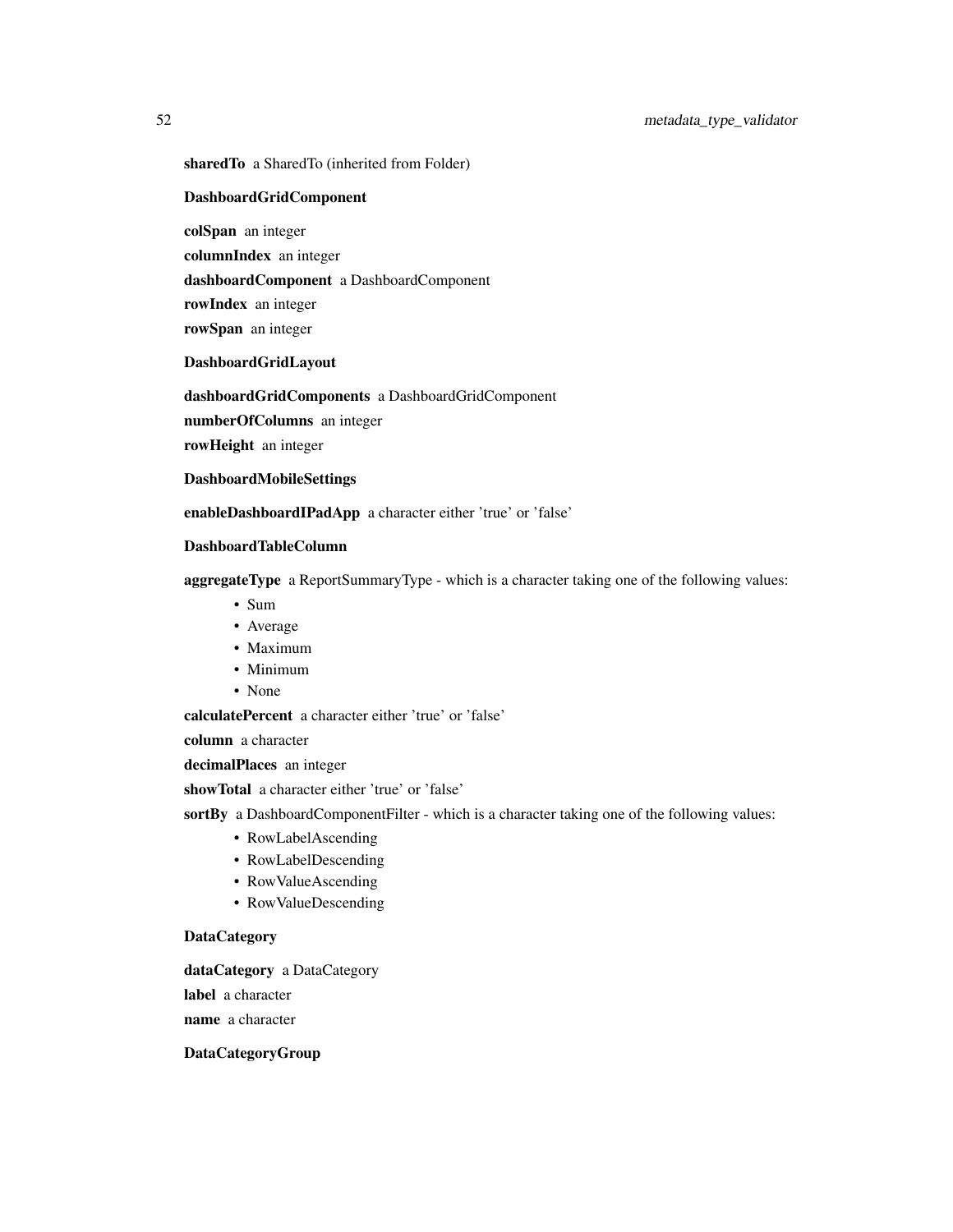fullName a character (inherited from Metadata) active a character either 'true' or 'false' dataCategory a DataCategory description a character label a character objectUsage a ObjectUsage

### DataPipeline

content a character formed using [base64encode](#page-0-0) (inherited from MetadataWithContent) apiVersion a numeric label a character

scriptType a DataPipelineType - which is a character taking one of the following values: • Pig

## DefaultShortcut

action a character active a character either 'true' or 'false' keyCommand a character

## DelegateGroup

fullName a character (inherited from Metadata) customObjects a character groups a character label a character loginAccess a character either 'true' or 'false' permissionSets a character profiles a character roles a character

## DeployDetails

componentFailures a DeployMessage componentSuccesses a DeployMessage retrieveResult a RetrieveResult runTestResult a RunTestsResult

## DeployOptions

allowMissingFiles a character either 'true' or 'false' autoUpdatePackage a character either 'true' or 'false'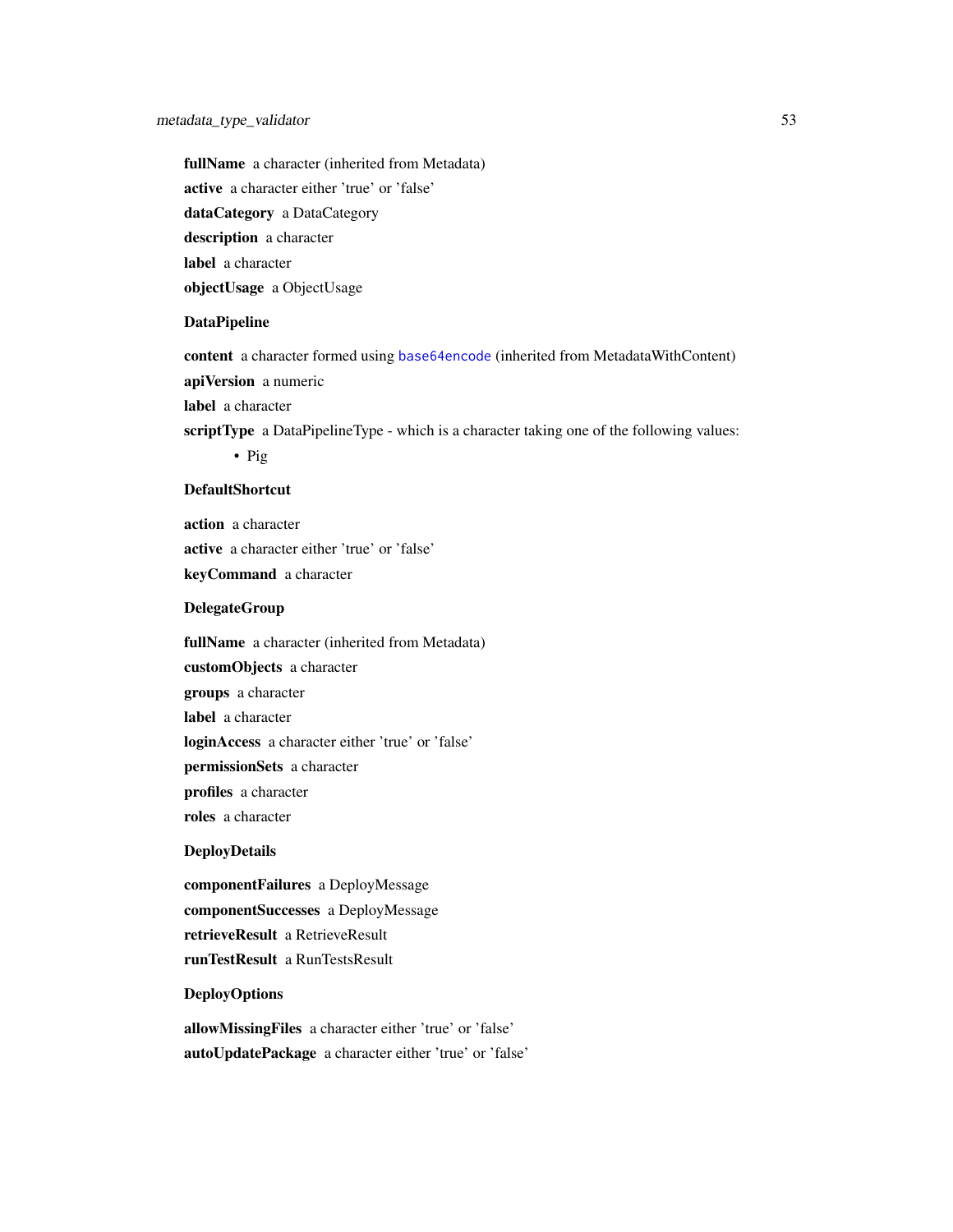checkOnly a character either 'true' or 'false' ignore Warnings a character either 'true' or 'false' performRetrieve a character either 'true' or 'false' purgeOnDelete a character either 'true' or 'false' rollbackOnError a character either 'true' or 'false' runTests a character singlePackage a character either 'true' or 'false' testLevel a TestLevel - which is a character taking one of the following values: • NoTestRun

- RunSpecifiedTests
- RunLocalTests
- RunAllTestsInOrg

#### DescribeMetadataObject

childXmlNames a character directoryName a character inFolder a character either 'true' or 'false' metaFile a character either 'true' or 'false' suffix a character xmlName a character

#### Document

content a character formed using [base64encode](#page-0-0) (inherited from MetadataWithContent)

description a character

internalUseOnly a character either 'true' or 'false'

keywords a character

name a character

public a character either 'true' or 'false'

## DocumentFolder

accessType a FolderAccessTypes (inherited from Folder) folderShares a FolderShare (inherited from Folder) name a character (inherited from Folder) publicFolderAccess a PublicFolderAccess (inherited from Folder) sharedTo a SharedTo (inherited from Folder)

#### DuplicateRule

fullName a character (inherited from Metadata) actionOnInsert a DupeActionType - which is a character taking one of the following values: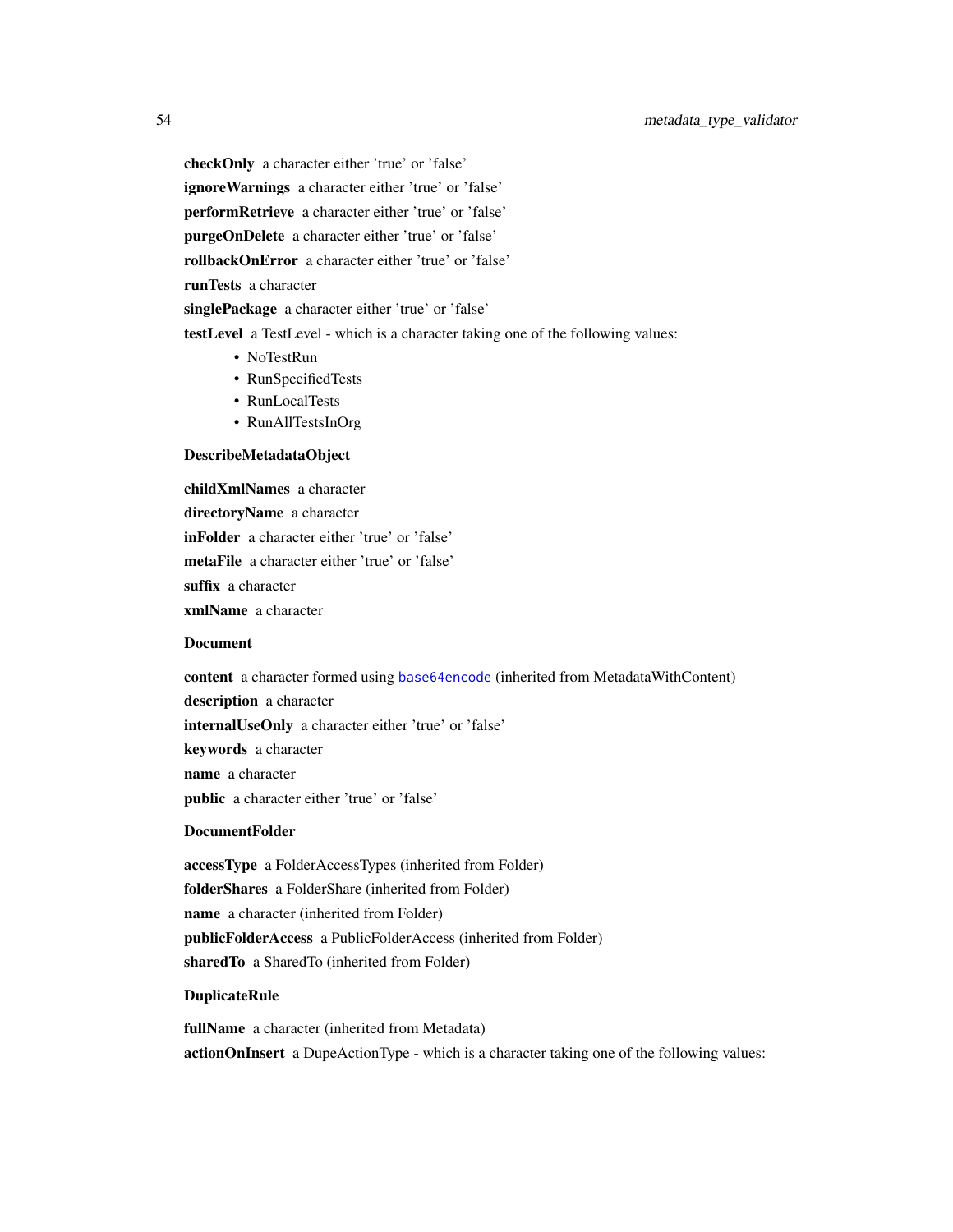- Allow
- Block

actionOnUpdate a DupeActionType - which is a character taking one of the following values:

- Allow
- Block

alertText a character

description a character

duplicateRuleFilter a DuplicateRuleFilter

duplicateRuleMatchRules a DuplicateRuleMatchRule

isActive a character either 'true' or 'false'

masterLabel a character

operationsOnInsert a character

operationsOnUpdate a character

security Option a DupeSecurity Option Type - which is a character taking one of the following values:

- EnforceSharingRules
- BypassSharingRules

sortOrder an integer

## DuplicateRuleFilter

booleanFilter a character

duplicateRuleFilterItems a DuplicateRuleFilterItem

#### DuplicateRuleFilterItem

field a character (inherited from FilterItem) operation a FilterOperation (inherited from FilterItem) value a character (inherited from FilterItem) valueField a character (inherited from FilterItem) sortOrder an integer table a character

#### DuplicateRuleMatchRule

matchRuleSObjectType a character matchingRule a character objectMapping a ObjectMapping

## EclairGeoData

content a character formed using [base64encode](#page-0-0) (inherited from MetadataWithContent) maps a EclairMap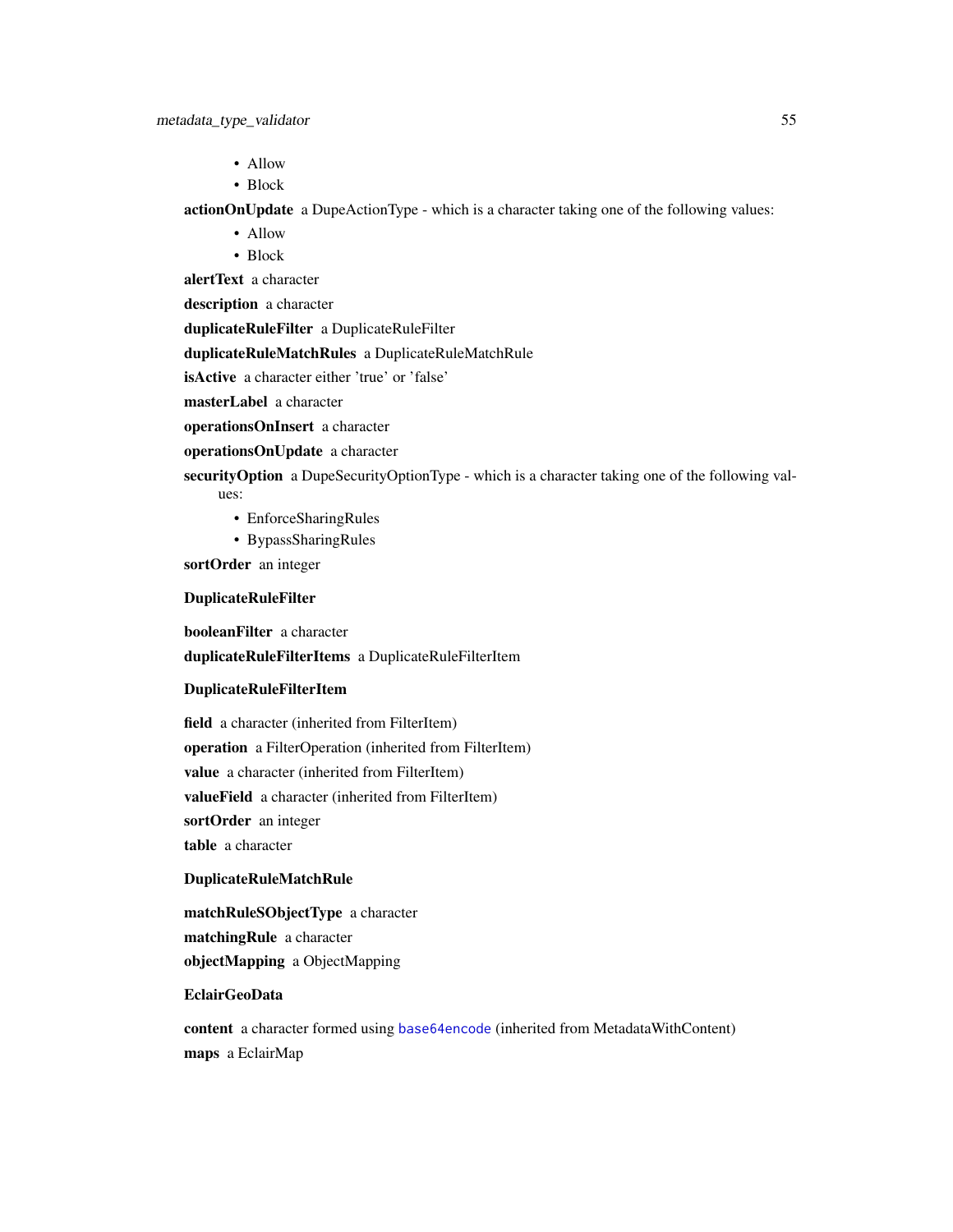## masterLabel a character

## EclairMap

boundingBoxBottom a numeric boundingBoxLeft a numeric boundingBoxRight a numeric boundingBoxTop a numeric mapLabel a character mapName a character projection a character

#### EmailFolder

accessType a FolderAccessTypes (inherited from Folder) folderShares a FolderShare (inherited from Folder) name a character (inherited from Folder) publicFolderAccess a PublicFolderAccess (inherited from Folder) sharedTo a SharedTo (inherited from Folder)

## EmailServicesAddress

authorizedSenders a character developerName a character isActive a character either 'true' or 'false' localPart a character runAsUser a character

### EmailServicesFunction

fullName a character (inherited from Metadata)

apexClass a character

attachmentOption a EmailServicesAttOptions - which is a character taking one of the following values:

- None
- TextOnly
- BinaryOnly
- All
- NoContent

authenticationFailureAction a EmailServicesErrorAction - which is a character taking one of the following values:

- UseSystemDefault
- Bounce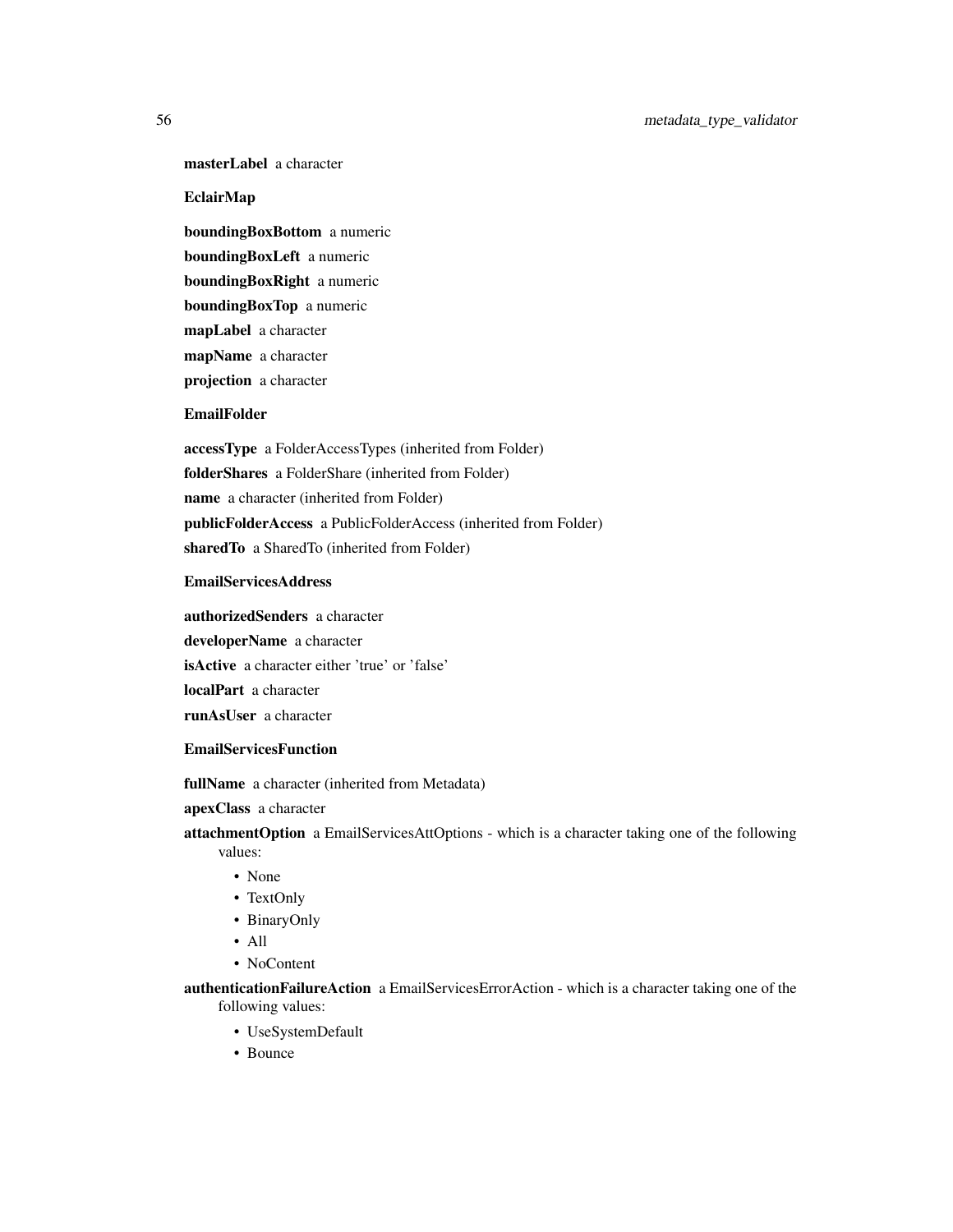- Discard
- Requeue

authorizationFailureAction a EmailServicesErrorAction - which is a character taking one of the following values:

- UseSystemDefault
- Bounce
- Discard
- Requeue

authorizedSenders a character

emailServicesAddresses a EmailServicesAddress

### errorRoutingAddress a character

functionInactiveAction a EmailServicesErrorAction - which is a character taking one of the following values:

- UseSystemDefault
- Bounce
- Discard
- Requeue

functionName a character

isActive a character either 'true' or 'false'

isAuthenticationRequired a character either 'true' or 'false'

isErrorRoutingEnabled a character either 'true' or 'false'

isTextAttachmentsAsBinary a character either 'true' or 'false'

isTlsRequired a character either 'true' or 'false'

overLimitAction a EmailServicesErrorAction - which is a character taking one of the following values:

- UseSystemDefault
- Bounce
- Discard
- Requeue

#### EmailTemplate

content a character formed using [base64encode](#page-0-0) (inherited from MetadataWithContent)

apiVersion a numeric

attachedDocuments a character

attachments a Attachment

available a character either 'true' or 'false'

description a character

encodingKey a Encoding - which is a character taking one of the following values:

• UTF-8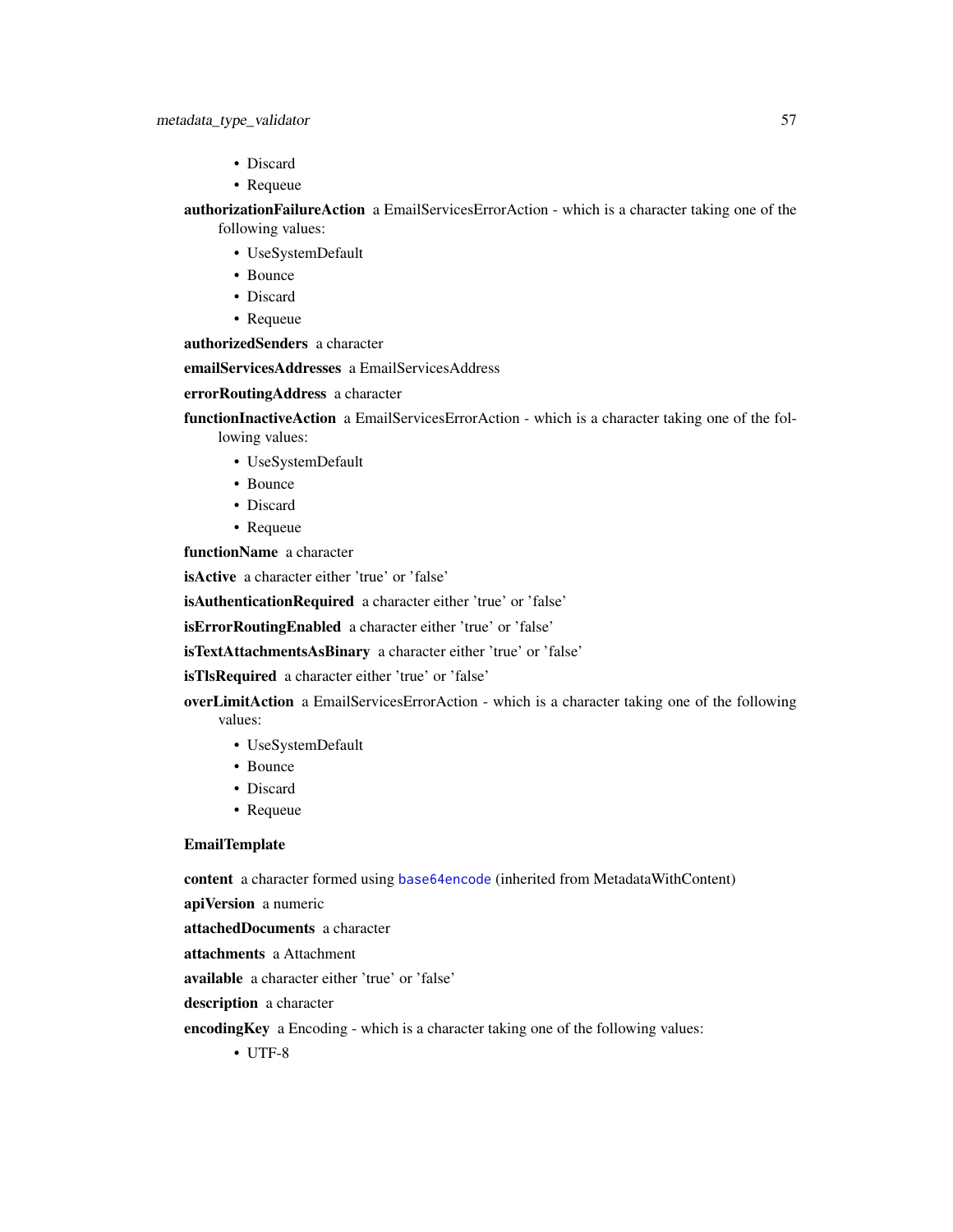- ISO-8859-1
- Shift\_JIS
- ISO-2022-JP
- EUC-JP
- ks\_c\_5601-1987
- Big5
- GB2312
- Big5-HKSCS
- x-SJIS\_0213

letterhead a character

name a character

packageVersions a PackageVersion

## relatedEntityType a character

style a EmailTemplateStyle - which is a character taking one of the following values:

- none
- freeForm
- formalLetter
- promotionRight
- promotionLeft
- newsletter
- products

subject a character

textOnly a character

type a EmailTemplateType - which is a character taking one of the following values:

- text
- html
- custom
- visualforce

uiType a EmailTemplateUiType - which is a character taking one of the following values:

- Aloha
- SFX
- SFX\_Sample

### EmailToCaseRoutingAddress

addressType a EmailToCaseRoutingAddressType - which is a character taking one of the following values:

- EmailToCase
- Outlook

authorizedSenders a character

caseOrigin a character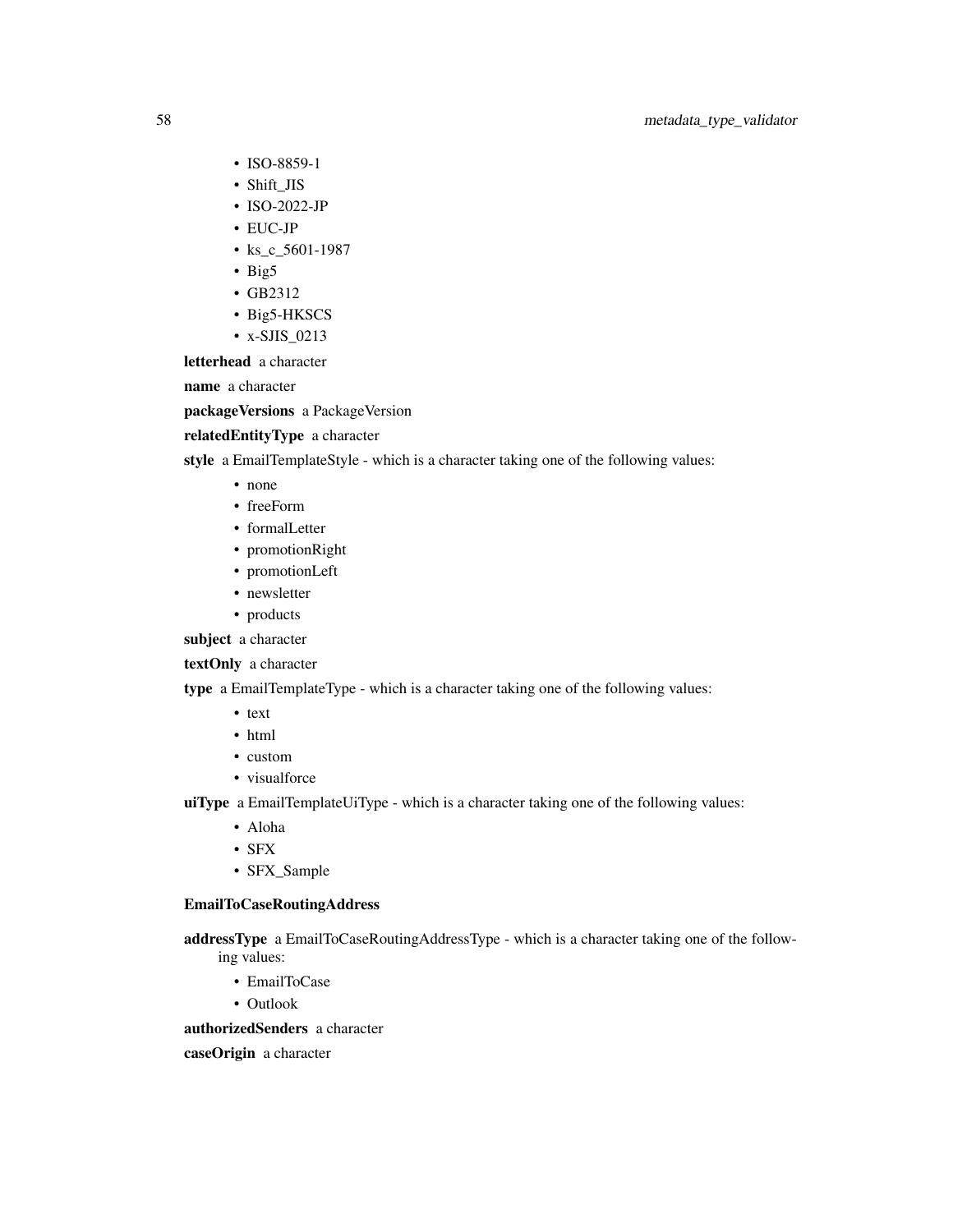caseOwner a character caseOwnerType a character casePriority a character createTask a character either 'true' or 'false' emailAddress a character emailServicesAddress a character isVerified a character either 'true' or 'false' routingName a character saveEmailHeaders a character either 'true' or 'false' taskStatus a character

#### EmailToCaseSettings

enableE2CSourceTracking a character either 'true' or 'false' enableEmailToCase a character either 'true' or 'false' enableHtmlEmail a character either 'true' or 'false' enableOnDemandEmailToCase a character either 'true' or 'false' enableThreadIDInBody a character either 'true' or 'false' enableThreadIDInSubject a character either 'true' or 'false' notifyOwnerOnNewCaseEmail a character either 'true' or 'false' overEmailLimitAction a EmailToCaseOnFailureActionType - which is a character taking one of

- the following values:
	- Bounce
	- Discard
	- Requeue

preQuoteSignature a character either 'true' or 'false'

routingAddresses a EmailToCaseRoutingAddress

unauthorizedSenderAction a EmailToCaseOnFailureActionType - which is a character taking one of the following values:

- Bounce
- Discard
- Requeue

## EmbeddedServiceBranding

fullName a character (inherited from Metadata) contrastInvertedColor a character contrastPrimaryColor a character embeddedServiceConfig a character font a character masterLabel a character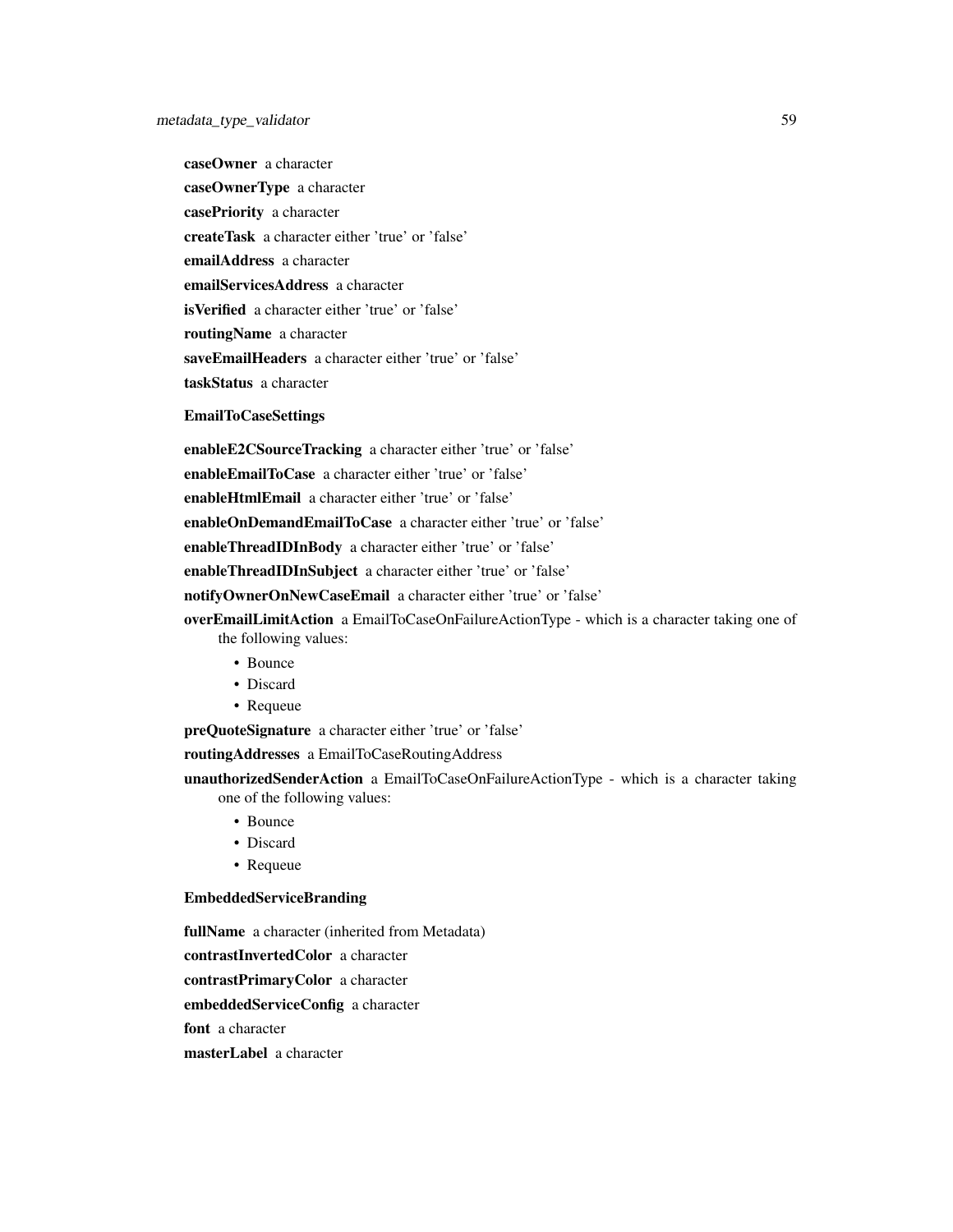navBarColor a character primaryColor a character secondaryColor a character

## EmbeddedServiceConfig

fullName a character (inherited from Metadata) masterLabel a character site a character

### EmbeddedServiceFieldService

fullName a character (inherited from Metadata) appointmentBookingFlowName a character cancelApptBookingFlowName a character embeddedServiceConfig a character enabled a character either 'true' or 'false' fieldServiceConfirmCardImg a character fieldServiceHomeImg a character fieldServiceLogoImg a character masterLabel a character modifyApptBookingFlowName a character shouldShowExistingAppointment a character either 'true' or 'false' shouldShowNewAppointment a character either 'true' or 'false'

## EmbeddedServiceLiveAgent

fullName a character (inherited from Metadata) avatarImg a character customPrechatComponent a character embeddedServiceConfig a character embeddedServiceQuickActions a EmbeddedServiceQuickAction enabled a character either 'true' or 'false' fontSize a EmbeddedServiceFontSize - which is a character taking one of the following values: • Small • Medium • Large headerBackgroundImg a character

liveAgentChatUrl a character

liveAgentContentUrl a character

liveChatButton a character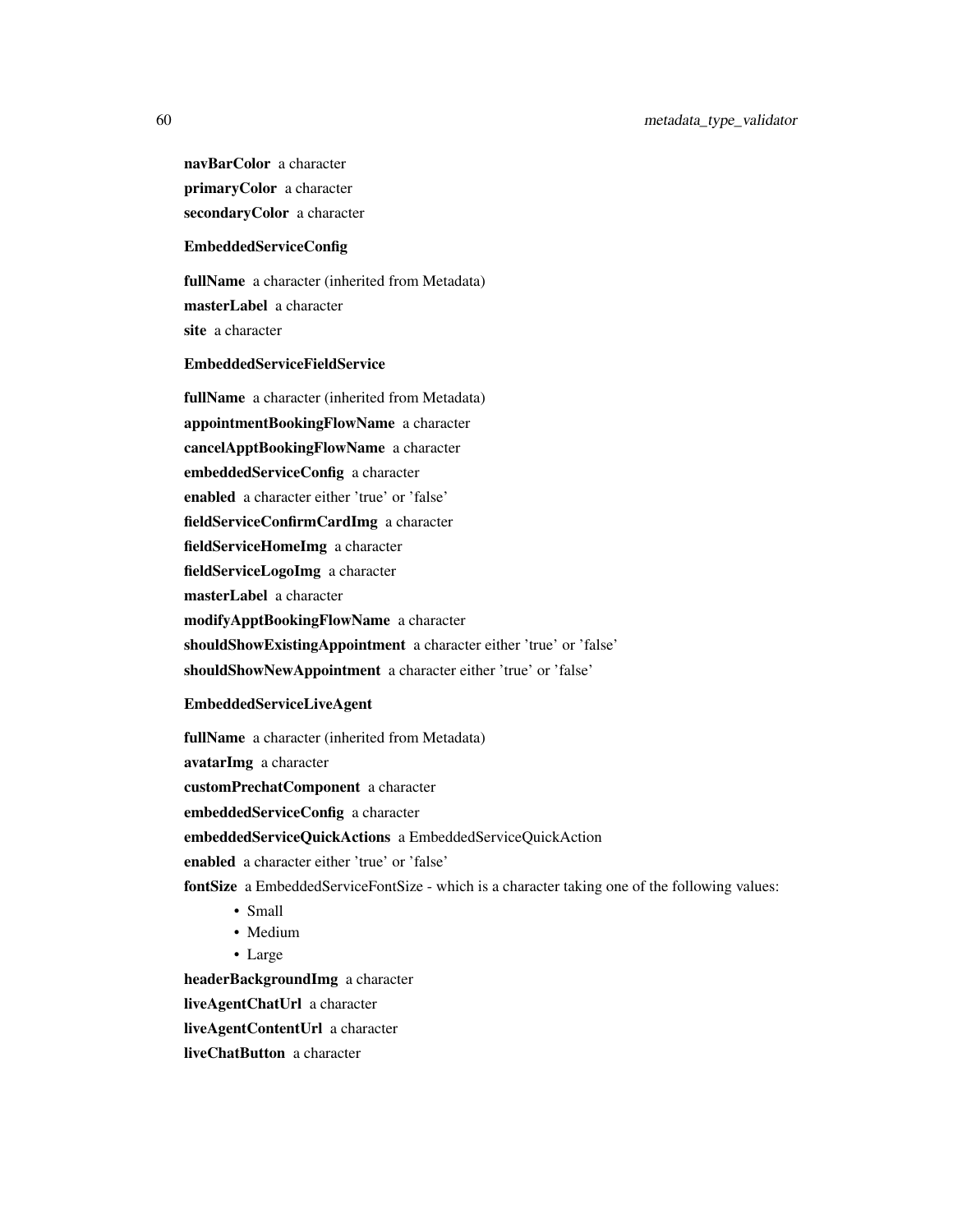liveChatDeployment a character masterLabel a character prechatBackgroundImg a character prechatEnabled a character either 'true' or 'false' prechatJson a character scenario a EmbeddedServiceScenario - which is a character taking one of the following values: • Sales • Service • Basic

smallCompanyLogoImg a character waitingStateBackgroundImg a character

#### EmbeddedServiceQuickAction

embeddedServiceLiveAgent a character

order an integer

quickActionDefinition a character

## EntitlementProcess

fullName a character (inherited from Metadata) SObjectType a character active a character either 'true' or 'false' businessHours a character description a character entryStartDateField a character exitCriteriaBooleanFilter a character exitCriteriaFilterItems a FilterItem exitCriteriaFormula a character isRecordTypeApplied a character either 'true' or 'false' isVersionDefault a character either 'true' or 'false' milestones a EntitlementProcessMilestoneItem name a character recordType a character versionMaster a character versionNotes a character versionNumber an integer EntitlementProcessMilestoneItem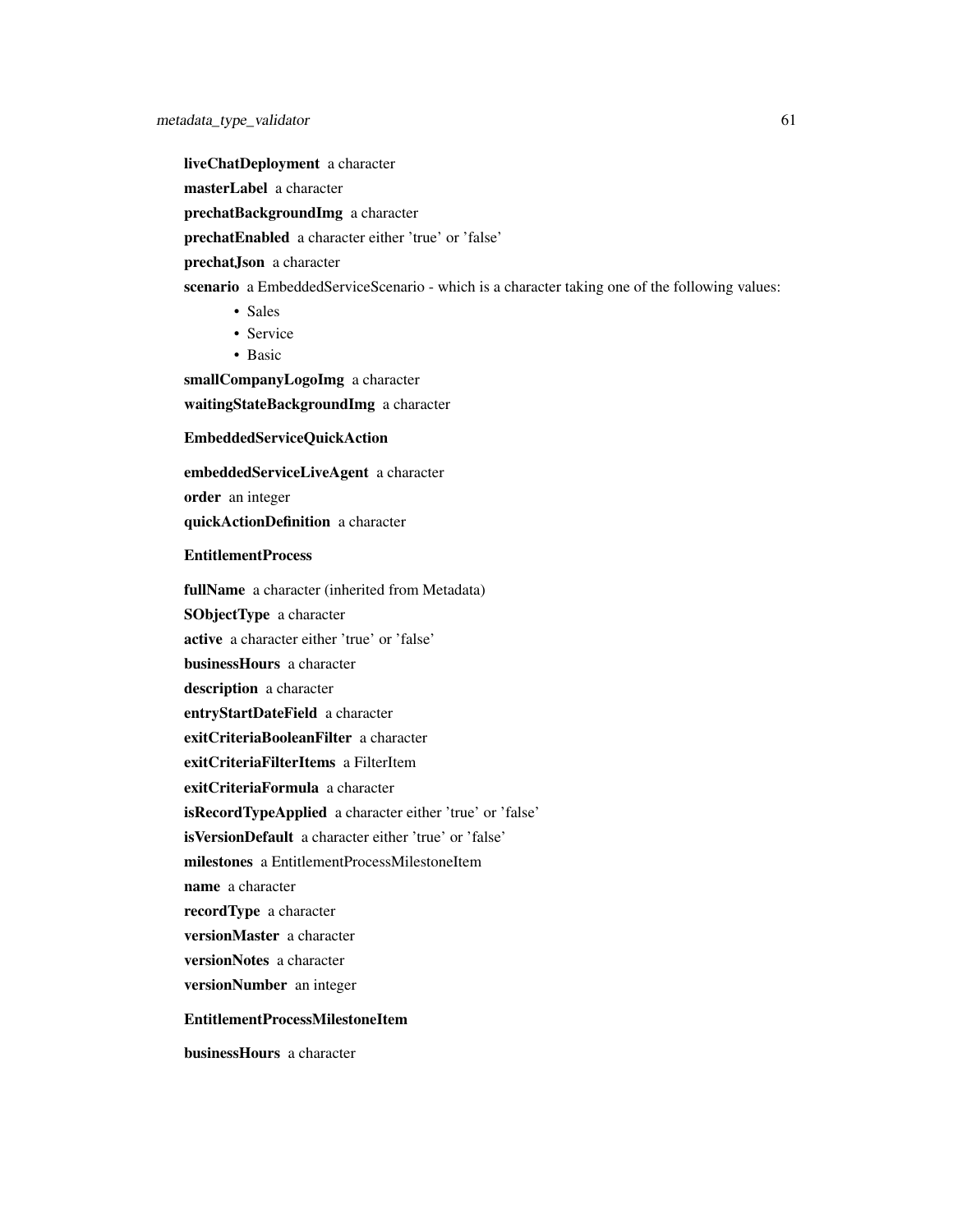criteriaBooleanFilter a character milestoneCriteriaFilterItems a FilterItem milestoneCriteriaFormula a character milestoneName a character minutesCustomClass a character minutesToComplete an integer successActions a WorkflowActionReference timeTriggers a EntitlementProcessMilestoneTimeTrigger useCriteriaStartTime a character either 'true' or 'false'

## EntitlementProcessMilestoneTimeTrigger

actions a WorkflowActionReference

timeLength an integer

workflowTimeTriggerUnit a MilestoneTimeUnits - which is a character taking one of the following values:

- Minutes
- Hours
- Days

## EntitlementSettings

fullName a character (inherited from Metadata)

assetLookupLimitedToActiveEntitlementsOnAccount a character either 'true' or 'false' assetLookupLimitedToActiveEntitlementsOnContact a character either 'true' or 'false' assetLookupLimitedToSameAccount a character either 'true' or 'false' assetLookupLimitedToSameContact a character either 'true' or 'false' enableEntitlementVersioning a character either 'true' or 'false' enableEntitlements a character either 'true' or 'false' entitlementLookupLimitedToActiveStatus a character either 'true' or 'false' entitlementLookupLimitedToSameAccount a character either 'true' or 'false' entitlementLookupLimitedToSameAsset a character either 'true' or 'false' entitlementLookupLimitedToSameContact a character either 'true' or 'false'

#### EntitlementTemplate

fullName a character (inherited from Metadata) businessHours a character casesPerEntitlement an integer entitlementProcess a character isPerIncident a character either 'true' or 'false'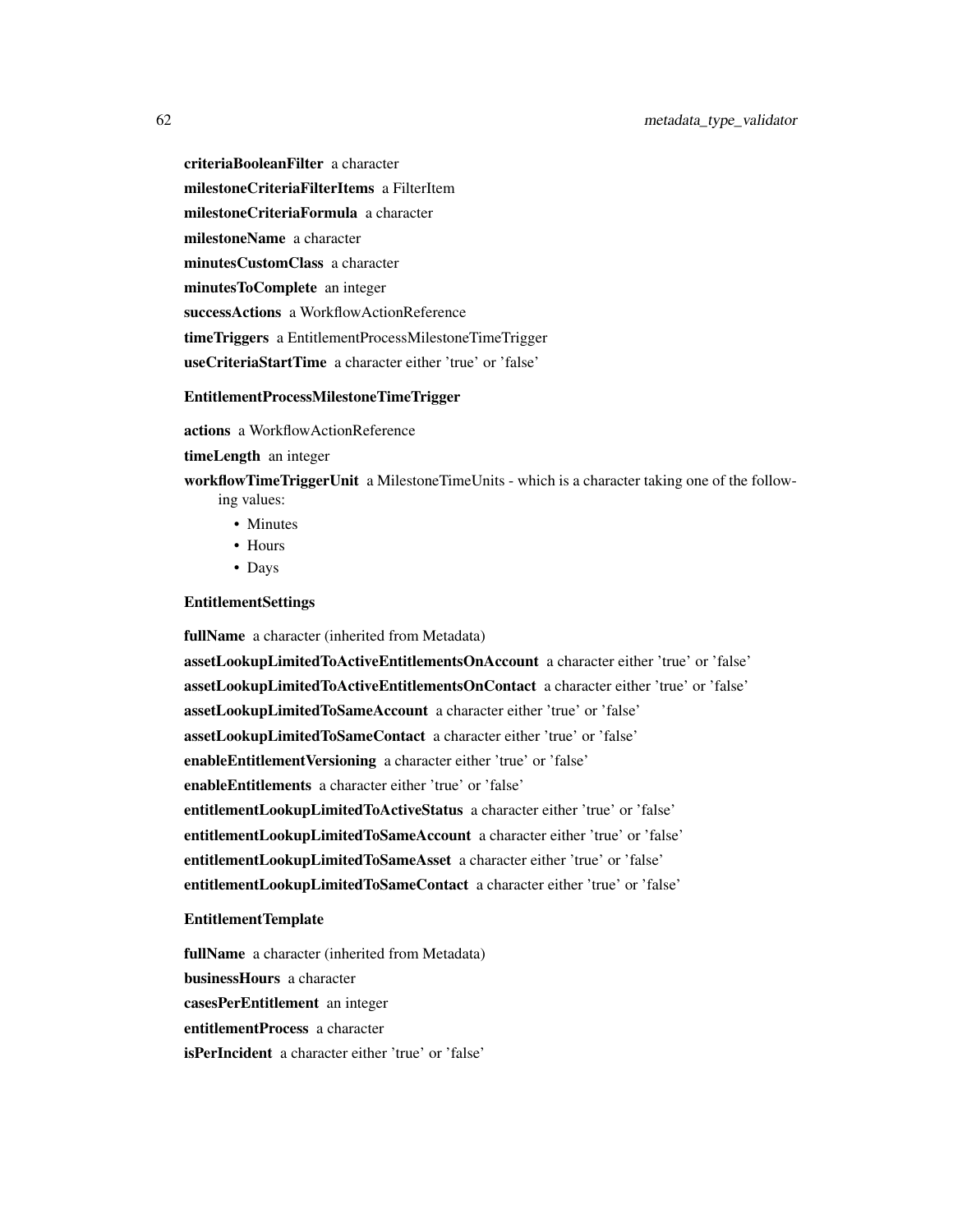term an integer

type a character

## **EscalationAction**

assignedTo a character

assignedToTemplate a character

assignedToType a AssignToLookupValueType - which is a character taking one of the following values:

- User
- Queue

minutesToEscalation an integer

notifyCaseOwner a character either 'true' or 'false'

notifyEmail a character

notifyTo a character

notifyToTemplate a character

# **EscalationRule**

fullName a character (inherited from Metadata) active a character either 'true' or 'false'

ruleEntry a RuleEntry

### **EscalationRules**

fullName a character (inherited from Metadata) escalationRule a EscalationRule

## EventDelivery

fullName a character (inherited from Metadata)

eventParameters a EventParameterMap

eventSubscription a character

referenceData a character

type a EventDeliveryType - which is a character taking one of the following values:

- StartFlow
- ResumeFlow

#### EventParameterMap

parameterName a character

parameterValue a character

EventSubscription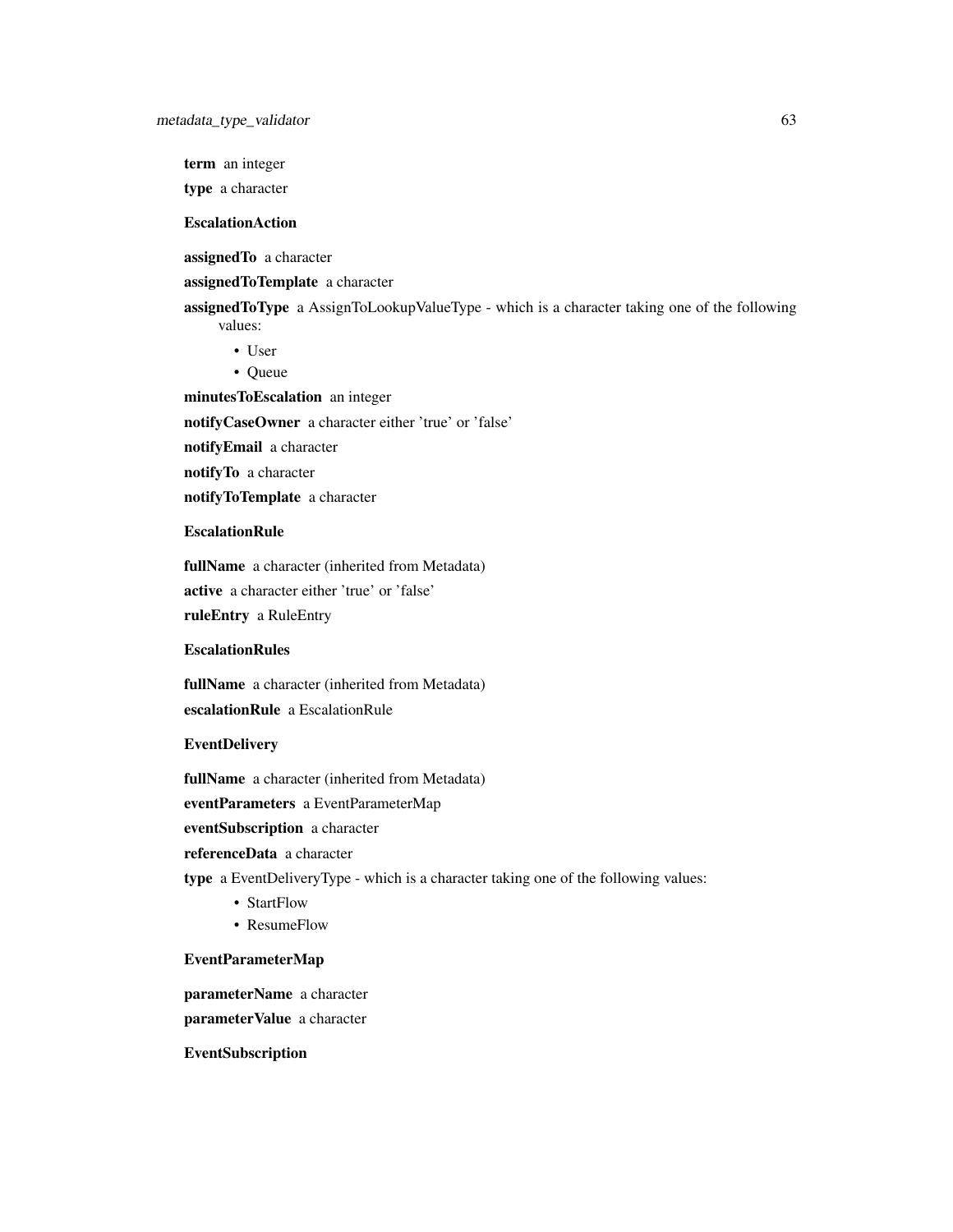fullName a character (inherited from Metadata)

active a character either 'true' or 'false'

eventParameters a EventParameterMap

eventType a character

referenceData a character

### ExtendedErrorDetails

**extendedErrorCode** a ExtendedErrorCode - which is a character taking one of the following values:

- ACTIONCALL\_DUPLICATE\_INPUT\_PARAM Errors with this extended error code have the following properties: actionCallName, parameterName
- ACTIONCALL\_DUPLICATE\_OUTPUT\_PARAM Errors with this extended error code have the following properties: actionCallName, parameterName
- ACTIONCALL\_MISSING\_NAME Errors with this extended error code have the following properties:
- ACTIONCALL\_MISSING\_REQUIRED\_PARAM Errors with this extended error code have the following properties: actionCallName, parameterName
- ACTIONCALL\_MISSING\_REQUIRED\_TYPE Errors with this extended error code have the following properties: actionCallName
- ACTIONCALL\_NOT\_FOUND\_WITH\_NAME\_AND\_TYPE Errors with this extended error code have the following properties:
- ACTIONCALL\_NOT\_SUPPORTED\_FOR\_PROCESSTYPE Errors with this extended error code have the following properties: processType
- APEXCALLOUT\_INPUT\_DUPLICATE Errors with this extended error code have the following properties: apexClassName, parameterName
- APEXCALLOUT\_INPUT\_INCOMPATIBLE\_DATATYPE Errors with this extended error code have the following properties: apexClassName, parameterName
- APEXCALLOUT INVALID Errors with this extended error code have the following properties: apexClassName
- APEXCALLOUT\_MISSING\_CLASSNAME Errors with this extended error code have the following properties: apexClassName
- APEXCALLOUT\_NOT\_FOUND Errors with this extended error code have the following properties: apexClassName
- APEXCALLOUT\_OUTPUT\_INCOMPATIBLE\_DATATYPE Errors with this extended error code have the following properties: apexClassName, parameterName
- APEXCALLOUT\_OUTPUT\_NOT\_FOUND Errors with this extended error code have the following properties: apexClassName, parameterName
- APEXCALLOUT\_REQUIRED\_INPUT\_MISSING Errors with this extended error code have the following properties: apexClassName, parameterName
- APEXCLASS\_MISSING\_INTERFACE Errors with this extended error code have the following properties: apexClassName, parentScreenFieldName
- ASSIGNMENTITEM\_ELEMENT\_MISSING\_DATATYPE Errors with this extended error code have the following properties: assignmentName, operatorName, elementName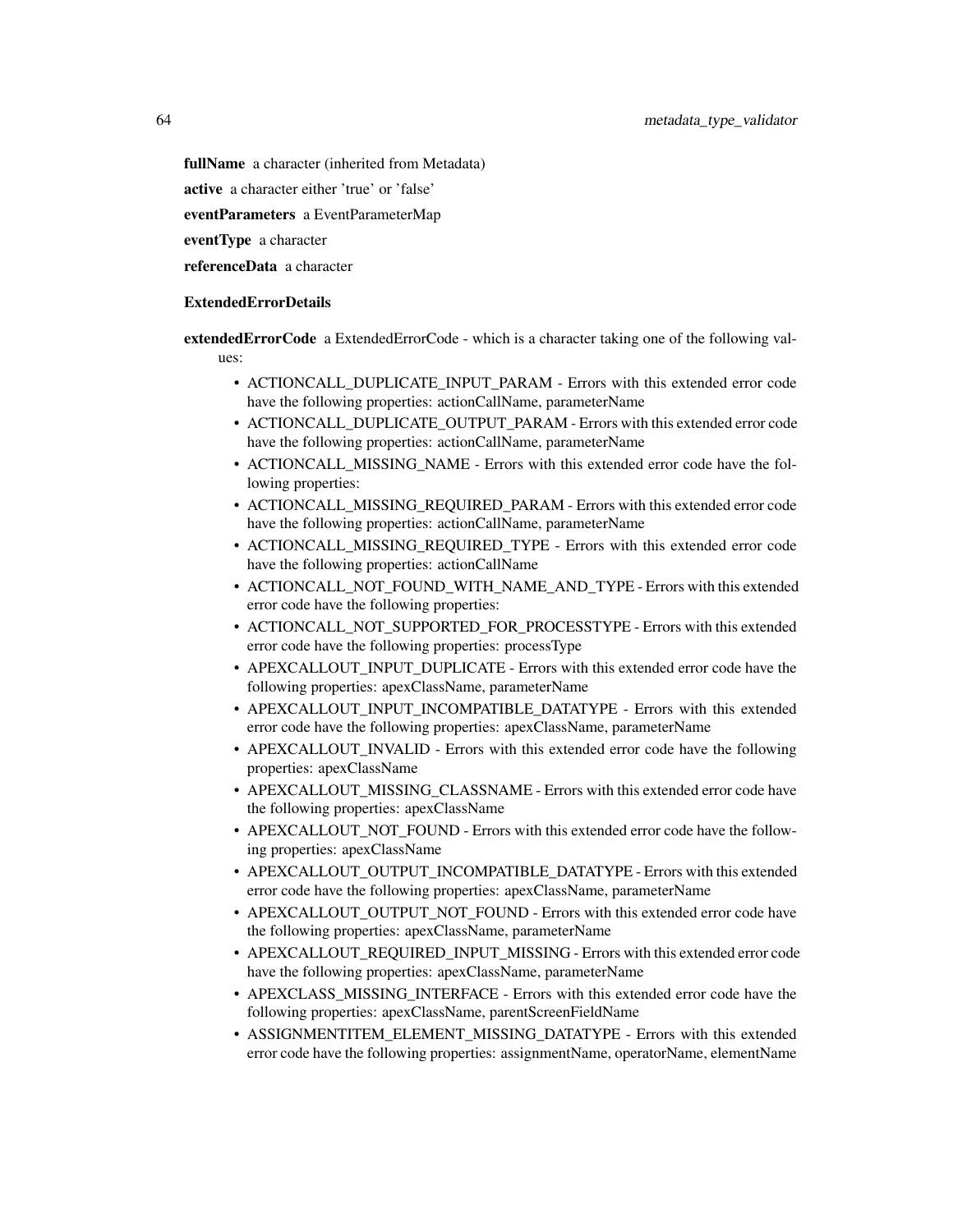- ASSIGNMENTITEM\_ELEMENT\_NOT\_SUPPORTED Errors with this extended error code have the following properties: elementName, assignmentName, elementType
- ASSIGNMENTITEM\_FIELD\_INVALID\_DATATYPE Errors with this extended error code have the following properties: fieldValue, dataType, incompatibleDataType
- ASSIGNMENTITEM\_FIELD\_INVALID\_DATATYPE\_WITH\_ELEMENT Errors with this extended error code have the following properties: elementName, acceptedDataType, dataType, fieldValue
- ASSIGNMENTITEM\_INCOMPATIBLE\_DATATYPES Errors with this extended error code have the following properties: assignmentName, operatorName, leftElementName, leftElementType, rightElementName, rightElementType
- ASSIGNMENTITEM\_INVALID\_COLLECTION Errors with this extended error code have the following properties: assignmentName, operatorName, leftElementName, rightElementName
- ASSIGNMENTITEM\_INVALID\_DATATYPE\_IN\_ELEMENT Errors with this extended error code have the following properties: elementName, dataType, incompatibleDataType
- ASSIGNMENTITEM\_INVALID\_REFERENCE Errors with this extended error code have the following properties: parameterName, operatorName
- ASSIGNMENTITEM\_LEFT\_DATATYPE\_INVALID\_FOR\_OPERATOR Errors with this extended error code have the following properties: assignmentName, operatorName, dataType, elementName
- ASSIGNMENTITEM\_MODIFIES\_NONVARIABLE Errors with this extended error code have the following properties: assignmentName
- ASSIGNMENTITEM\_NONEXISTENT\_REFERENCE Errors with this extended error code have the following properties: parameterName, operatorName
- ASSIGNMENTITEM\_REQUIRED Errors with this extended error code have the following properties: assignmentName
- ASSIGNMENTITEM\_RIGHT\_DATATYPE\_INVALID\_FOR\_OPERATOR Errors with this extended error code have the following properties: elementName
- AUTOLAUNCHED\_CHOICELOOKUP\_NOT\_SUPPORTED Errors with this extended error code have the following properties: choiceLookupName
- AUTOLAUNCHED\_CHOICE\_NOT\_SUPPORTED Errors with this extended error code have the following properties: choiceName
- AUTOLAUNCHED\_SCREEN\_NOT\_SUPPORTED Errors with this extended error code have the following properties:
- AUTOLAUNCHED\_STEP\_NOT\_SUPPORTED Errors with this extended error code have the following properties:
- AUTOLAUNCHED\_SUBFLOW\_INCOMPATIBLE\_FLOWTYPE Errors with this extended error code have the following properties: subflowType
- AUTOLAUNCHED\_WAIT\_NOT\_SUPPORTED Errors with this extended error code have the following properties:
- CHOICEFIELD\_DEFAULT\_CHOICE\_NOT\_FOUND Errors with this extended error code have the following properties: screenFieldName
- CHOICEFIELD\_MISSING\_CHOICE Errors with this extended error code have the following properties: questionName
- CHOICELOOKUP\_DATATYPE\_INCOMPATIBLE\_WITH\_CHOICEFIELD Errors with this extended error code have the following properties: choiceName, parentScreenField-Name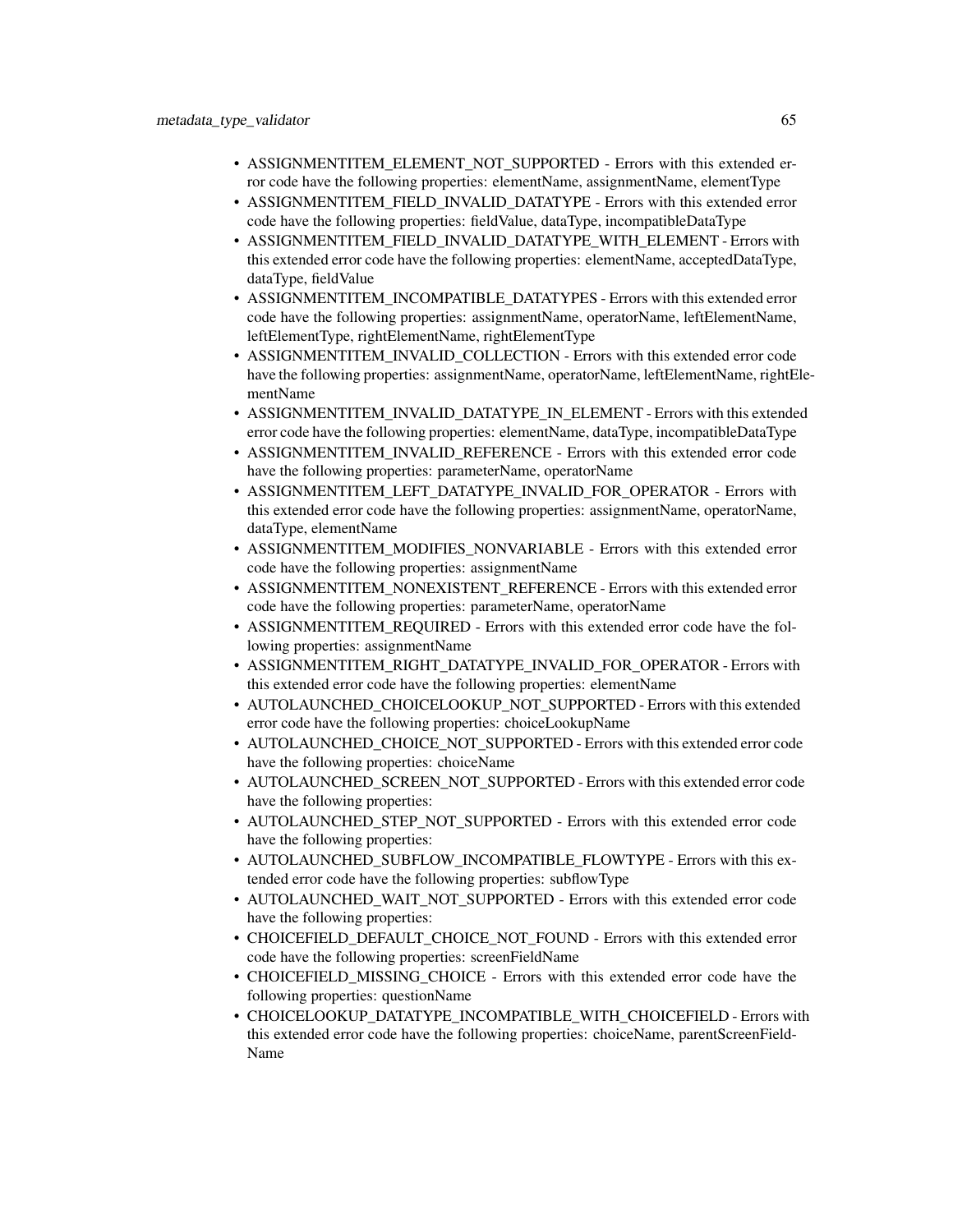- CHOICE\_DATATYPE\_INCOMPATIBLE\_WITH\_CHOICEFIELD Errors with this extended error code have the following properties: choiceName, parentScreenFieldName
- CHOICE\_NOT\_SUPPORTED\_FOR\_SCREENFIELDTYPE Errors with this extended error code have the following properties: elementName, screenFieldName
- CHOICE\_USED\_MULTIPLE\_TIMES\_IN\_SAME\_FIELD Errors with this extended error code have the following properties: choiceName
- CONDITION\_DATATYPE\_INCOMPATIBLE Errors with this extended error code have the following properties: leftElementName, leftElementType, operatorName, rightElementName, rightElementType, ruleName
- CONDITION\_DATATYPE\_INCOMPATIBLE\_WITH\_ELEMENT Errors with this extended error code have the following properties: elementName, dataType, operatorName, parameterName, ruleName
- CONDITION\_ELEMENT\_DATATYPES\_INCOMPATIBLE Errors with this extended error code have the following properties: elementName, leftElementType, operatorName, rightElementType, ruleName
- CONDITION\_INVALID\_LEFTOPERAND Errors with this extended error code have the following properties: ruleName
- CONDITION\_INVALID\_LEFT\_ELEMENT Errors with this extended error code have the following properties: elementName, dataType, operatorName, parameterName, rule-Name
- CONDITION\_LOGIC\_EXCEEDS\_LIMIT Errors with this extended error code have the following properties: elementName, characterLimit
- CONDITION\_LOGIC\_INVALID Errors with this extended error code have the following properties: elementName
- CONDITION\_LOGIC\_MISSING Errors with this extended error code have the following properties: elementName
- CONDITION\_MISSING\_DATATYPE Errors with this extended error code have the following properties: elementName, dataType, operatorName, parameterName, ruleName
- CONDITION MISSING OPERATOR Errors with this extended error code have the following properties: ruleName
- CONDITION\_REFERENCED\_ELEMENT\_NOT\_FOUND Errors with this extended error code have the following properties: ruleName
- CONDITION\_RIGHTOPERAND\_NULL Errors with this extended error code have the following properties: ruleName
- CONNECTOR\_MISSING\_TARGET Errors with this extended error code have the following properties: elementName
- CONSTANT\_INCLUDES\_REFERENCES Errors with this extended error code have the following properties: constantName
- CUSTOMEVENTS\_NOT\_ENABLED Errors with this extended error code have the following properties:
- CUSTOMEVENT\_MISSING\_PROCESSMETADATAVALUES Errors with this extended error code have the following properties:
- CUSTOMEVENT\_OBJECTTYPE\_NOT\_FOUND Errors with this extended error code have the following properties: objectType
- CUSTOMEVENT\_OBJECTTYPE\_NOT\_SUPPORTED Errors with this extended error code have the following properties: objectType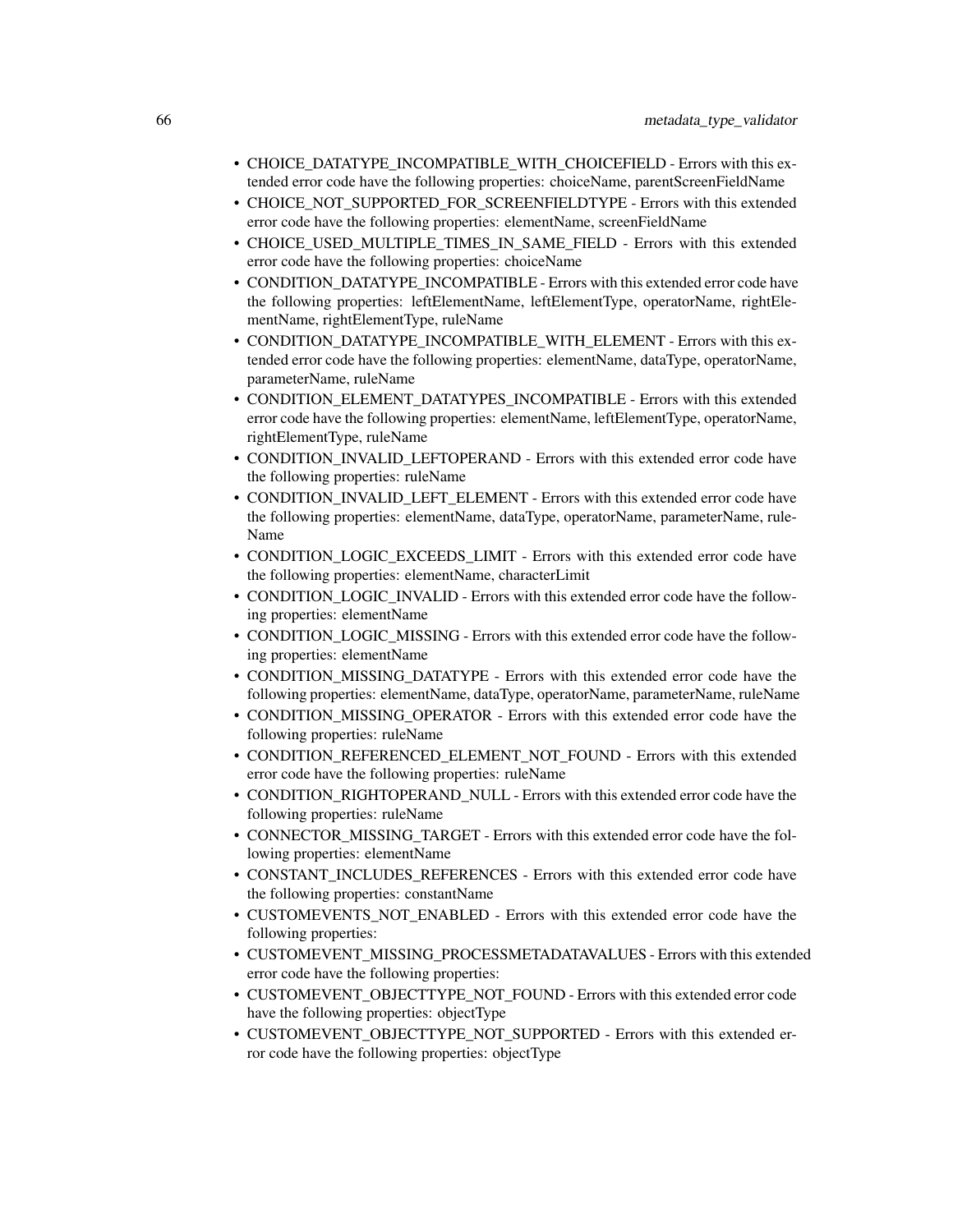- CUSTOMEVENT\_PROCESSMETADATAVALUES\_MISSING\_NAME Errors with this extended error code have the following properties: metadataValue
- CUSTOMEVENT PROCESSMETADATAVALUES MORE THAN ONE NAME Errors with this extended error code have the following properties: metadataValue
- DATATYPE INVALID Errors with this extended error code have the following properties: elementName, dataType
- DATATYPE\_MISSING Errors with this extended error code have the following properties: elementName
- DECISION\_DEFAULT\_CONNECTOR\_MISSING\_LABEL Errors with this extended error code have the following properties: flowDecision
- DECISION\_MISSING\_OUTCOME Errors with this extended error code have the following properties: flowDecision
- ELEMENT\_CONNECTS\_TO\_SELF Errors with this extended error code have the following properties: elementName
- ELEMENT\_COORDINATES\_INVALID Errors with this extended error code have the following properties: coordinateLimit, coordinateName
- ELEMENT\_INVALID\_CONNECTOR Errors with this extended error code have the following properties: elementName
- ELEMENT\_INVALID\_REFERENCE Errors with this extended error code have the following properties: elementName
- ELEMENT MISSING CONNECTOR Errors with this extended error code have the following properties: elementName
- ELEMENT\_MISSING\_LABEL Errors with this extended error code have the following properties: characterLimit, elementName
- ELEMENT\_MISSING\_NAME Errors with this extended error code have the following properties: characterLimit
- ELEMENT\_MISSING\_REFERENCE Errors with this extended error code have the following properties: elementName
- ELEMENT\_MORE\_THAN\_ONE\_FIELD Errors with this extended error code have the following properties: elementName
- ELEMENT\_NAME\_INVALID Errors with this extended error code have the following properties:
- ELEMENT\_NEVER\_USED Errors with this extended error code have the following properties: elementName
- ELEMENT\_SCALE\_SMALLER\_THAN\_DEFAULTVALUE Errors with this extended error code have the following properties: elementName
- EXTERNAL\_OBJECTS\_NOT\_SUPPORTED Errors with this extended error code have the following properties: objectName
- EXTERNAL\_OBJECT\_FIELDS\_NOT\_SUPPORTED Errors with this extended error code have the following properties: fieldReference
- FIELDASSIGNMENT\_FIELD\_INCOMPATIBLE\_DATATYPE Errors with this extended error code have the following properties: fieldName, elementName
- FIELDASSIGNMENT\_INVALID\_DATATYPE Errors with this extended error code have the following properties: fieldName, elementName, assignmentName
- FIELDASSIGNMENT\_INVALID\_ELEMENT Errors with this extended error code have the following properties: fieldName, elementName, elementType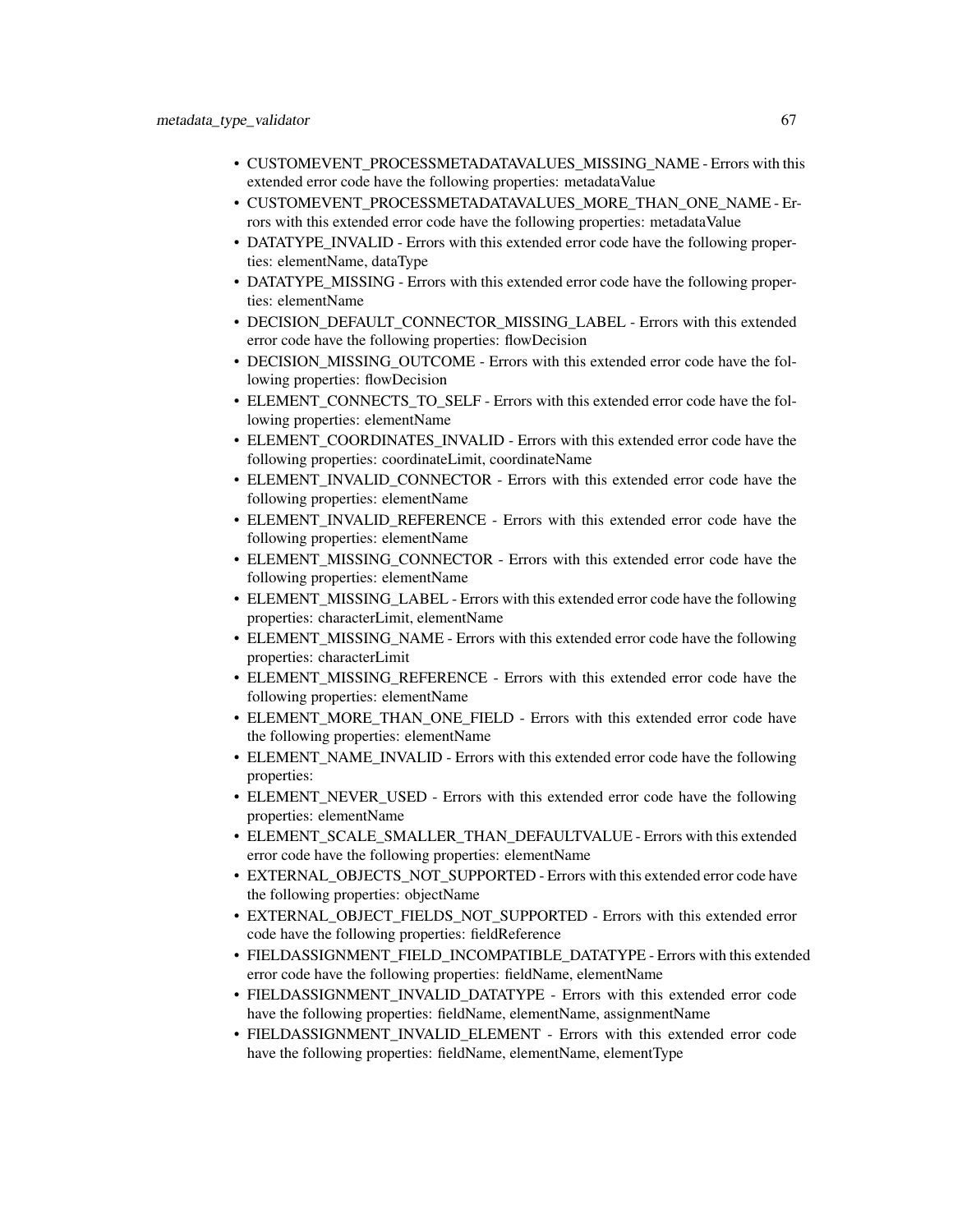- FIELDASSIGNMENT\_INVALID\_REFERENCE Errors with this extended error code have the following properties: fieldName, parameterName
- FIELDASSIGNMENT\_MULTIPLE\_REFERENCES\_SAME\_FIELD Errors with this extended error code have the following properties: fieldName
- FIELDASSIGNMENT\_PICKLISTFIELD\_INCOMPATIBLE\_DATATYPE Errors with this extended error code have the following properties: fieldName, dataType
- FIELDASSIGNMENT\_REFERENCED\_ELEMENT\_MISSING\_DATATYPE Errors with this extended error code have the following properties: fieldName, elementName, elementType
- FIELDSERVICE\_UNSUPPORTED\_FIELD\_TYPE Errors with this extended error code have the following properties: elementName
- FIELD\_INVALID\_VALUE Errors with this extended error code have the following properties: fieldName, parameterName
- FIELD\_NOT\_FOUND Errors with this extended error code have the following properties: objectName, fieldName
- FIELD\_RELATIONSHIP\_NOT\_SUPPORTED Errors with this extended error code have the following properties: fieldRelationshipName
- FLEXIPAGE\_COMPONENT\_ATTRIBUTE\_EXPRESSION\_EXCEPTION Errors with this extended error code have the following properties: componentName, propertyName, propertyType, errorCode, invalidTokens
- FLEXIPAGE\_COMPONENT\_ATTRIBUTE\_GENERIC\_EXCEPTION Errors with this extended error code have the following properties: componentName, propertyName, propertyType, errorIdentifier, errorParams
- FLEXIPAGE\_COMPONENT\_ATTRIBUTE\_MISSING\_REQUIRED Errors with this extended error code have the following properties: componentName, propertyName, propertyType
- FLEXIPAGE COMPONENT ATTRIBUTE TOO LONG Errors with this extended error code have the following properties: componentName, propertyName, propertyType, maxLength
- FLEXIPAGE\_COMPONENT\_MAX\_LIMIT\_EXCEPTION Errors with this extended error code have the following properties:
- FLEXIPAGE\_COMPONENT\_RULE\_VALIDATION\_EXCEPTION Errors with this extended error code have the following properties: componentName, criterionIndex
- FLEXIPAGE\_PICKLIST\_INVALID\_VALUE\_EXCEPTION Errors with this extended error code have the following properties: componentName, propertyName, propertyType, invalidValue
- FLOW INCLUDES STEP Errors with this extended error code have the following properties: elementName
- FLOW\_NAME\_USED\_IN\_OTHER\_CLIENT Errors with this extended error code have the following properties: flowName
- FLOW\_STAGE\_INCLUDES\_REFERENCES Errors with this extended error code have the following properties: stageName
- FORMULA\_EXPRESSION\_INVALID Errors with this extended error code have the following properties: formulaExpression
- INPUTPARAM\_INCOMPATIBLE\_DATATYPE Errors with this extended error code have the following properties: parameterName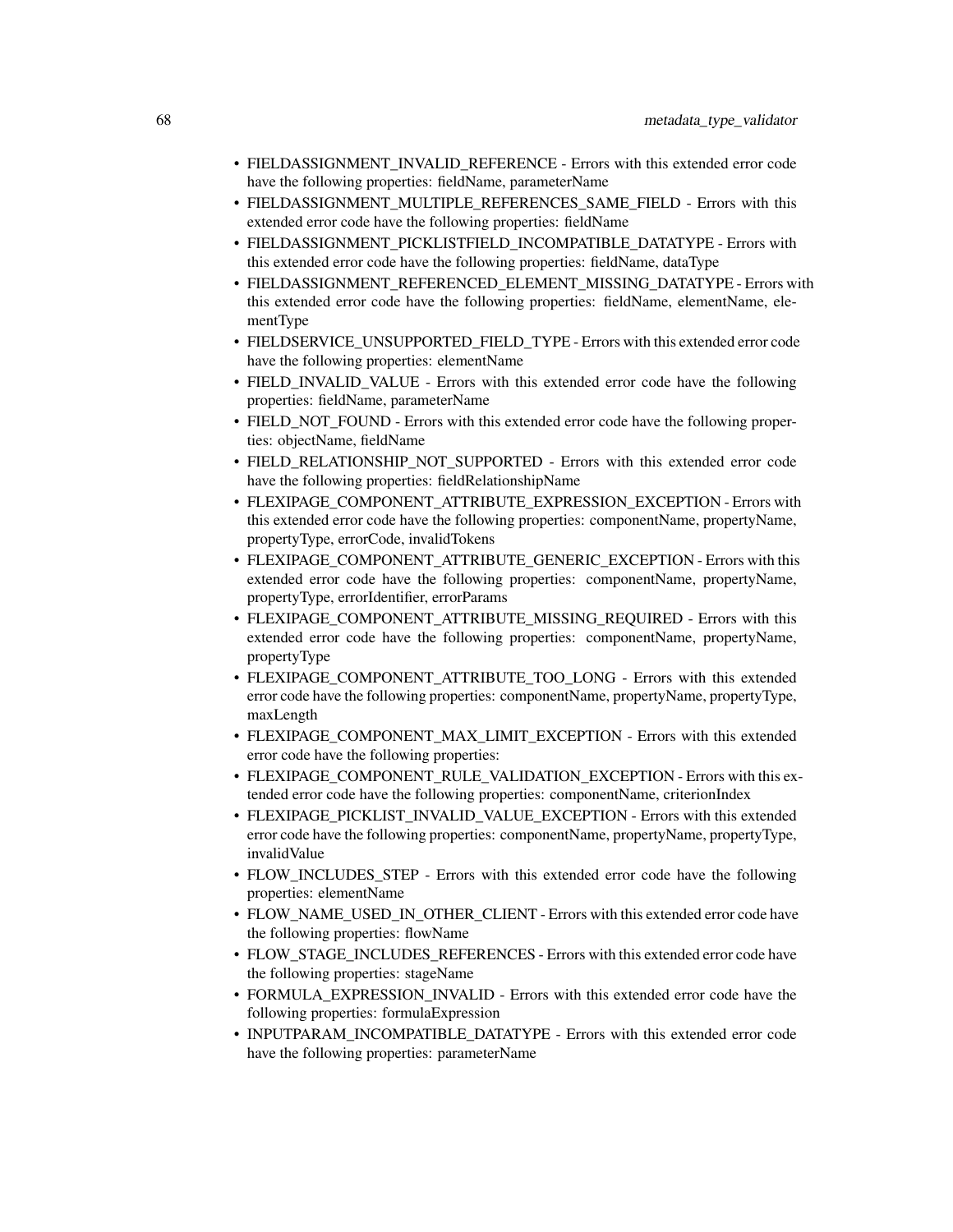- INPUTPARAM\_INCOMPATIBLE\_WITH\_COLLECTION\_VARIABLE Errors with this extended error code have the following properties: parameterName
- INPUTPARAM\_INCOMPATIBLE\_WITH\_NONCOLLECTION\_VARIABLE Errors with this extended error code have the following properties: parameterName
- INPUTPARAM\_MISMATCHED\_OBJECTTYPE Errors with this extended error code have the following properties: parameterName
- INVALID\_FLOW Errors with this extended error code have the following properties:
- INVALID\_SURVEY\_VARIABLE\_NAME\_OR\_TYPE Errors with this extended error code have the following properties: surveyName
- LOOP ASSIGNNEXTVALUETO MISMATCHED DATATYPE Errors with this extended error code have the following properties: elementName
- LOOP\_ASSIGNNEXTVALUETO\_MISMATCHED\_OBJECTTYPE Errors with this extended error code have the following properties: elementName
- LOOP\_ASSIGNNEXTVALUETO\_MISSING Errors with this extended error code have the following properties: elementName
- LOOP\_ASSIGNNEXTVALUETO\_MISSING\_VARIABLE Errors with this extended error code have the following properties: elementName
- LOOP\_ASSIGNNEXTVALUETO\_REFERENCE\_NOT\_FOUND Errors with this extended error code have the following properties: fieldRelationshipName
- LOOP\_COLLECTION\_ELEMENT\_NOT\_FOUND Errors with this extended error code have the following properties: elementName
- LOOP\_COLLECTION\_NOT\_FOUND Errors with this extended error code have the following properties: elementName
- LOOP\_COLLECTION\_NOT\_SUPPORTED\_FOR\_FIELD Errors with this extended error code have the following properties: fieldName
- LOOP MISSING COLLECTION Errors with this extended error code have the following properties:
- OBJECTTYPE\_INVALID Errors with this extended error code have the following properties: objectType
- OBJECT\_CANNOT\_BE\_CREATED Errors with this extended error code have the following properties: objectName
- OBJECT\_CANNOT\_BE\_DELETED Errors with this extended error code have the following properties: objectName
- OBJECT\_CANNOT\_BE\_QUERIED Errors with this extended error code have the following properties: objectName
- OBJECT\_CANNOT\_BE\_UPDATED Errors with this extended error code have the following properties: objectName
- OBJECT\_ENCRYPTED\_FIELDS\_NOT\_SUPPORTED Errors with this extended error code have the following properties: fieldName
- OBJECT NOT FOUND Errors with this extended error code have the following properties: objectName
- OUTPUTPARAM\_ASSIGNTOREFERENCE\_NOTFOUND Errors with this extended error code have the following properties: parameterName
- OUTPUTPARAM\_INCOMPATIBLE\_DATATYPE Errors with this extended error code have the following properties: parameterName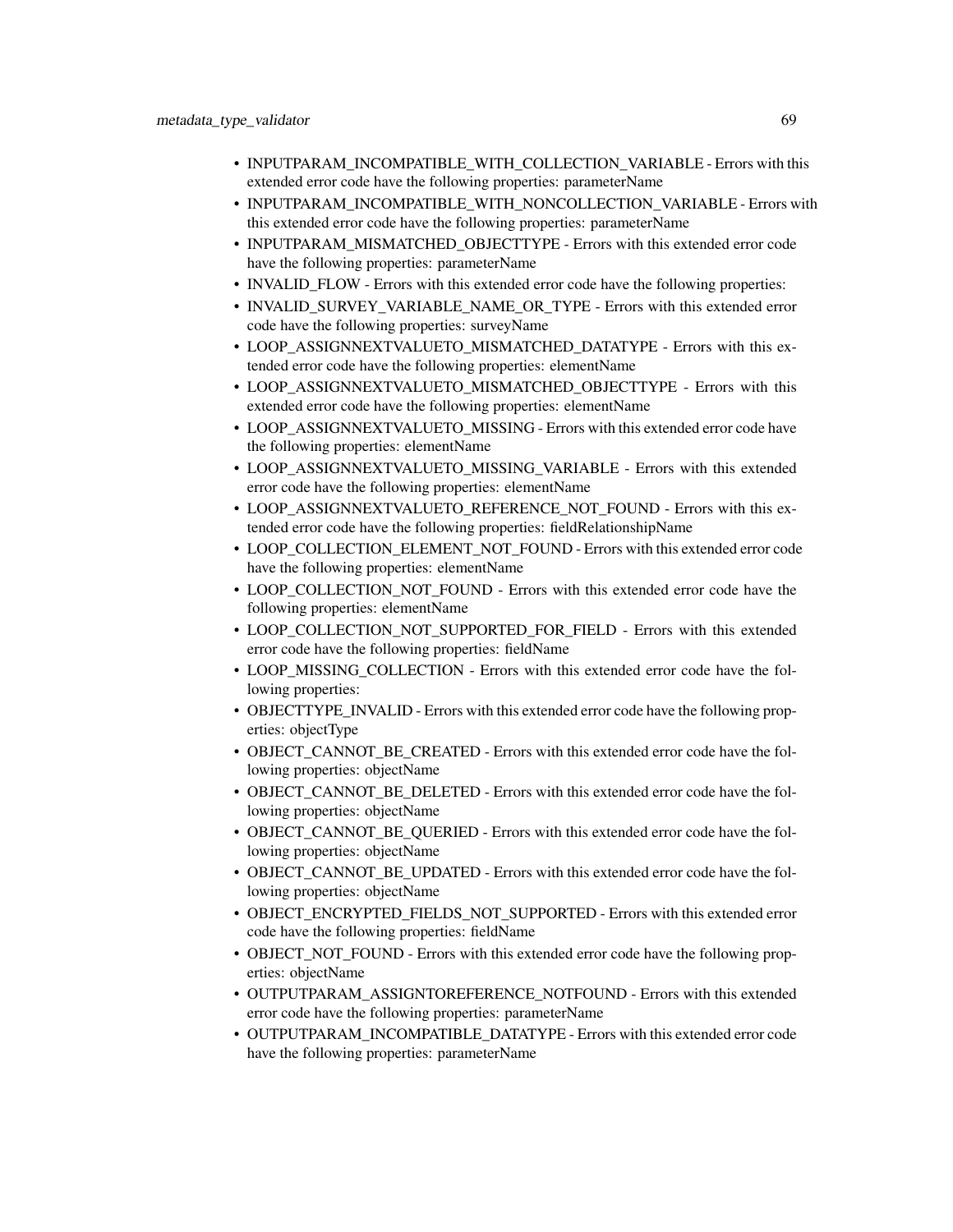- OUTPUTPARAM\_MISMATCHED\_OBJECTTYPE Errors with this extended error code have the following properties: parameterName
- OUTPUTPARAM\_MISMATCHED\_WITH\_COLLECTION\_VARIABLE Errors with this extended error code have the following properties: parameterName
- OUTPUTPARAM\_MISSING\_ASSIGNTOREFERENCE Errors with this extended error code have the following properties: parameterName
- OUTPUTPARAM\_MISTMATCHED\_WITH\_NONCOLLECTION\_VARIABLE Errors with this extended error code have the following properties: parameterName
- PARAM\_DATATYPE\_NOT\_SUPPORTED Errors with this extended error code have the following properties: parameterName
- PROCESSMETADATAVALUES\_NOT\_SUPPORTED\_FOR\_PROCESSTYPE Errors with this extended error code have the following properties: processType, metadataValue
- PROCESSMETADATAVALUE\_NONEXISTENT\_ELEMENT Errors with this extended error code have the following properties: metadataValue
- PROCESSTYPE\_ELEMENT\_NOT\_SUPPORTED Errors with this extended error code have the following properties: processType, elementType
- PROCESSTYPE\_NOT\_SUPPORTED Errors with this extended error code have the following properties: processType
- RECORDFILTER\_ENCRYPTED\_FIELDS\_NOT\_SUPPORTED Errors with this extended error code have the following properties: fieldName
- RECORDFILTER\_GEOLOCATION\_FIELDS\_NOT\_SUPPORTED Errors with this extended error code have the following properties: fieldName, objectName
- RECORDFILTER\_INVALID\_DATATYPE Errors with this extended error code have the following properties: fieldName, elementName, elementType, operatorName
- RECORDFILTER\_INVALID\_ELEMENT Errors with this extended error code have the following properties: fieldName, assignmentName, elementName, elementType
- RECORDFILTER\_INVALID\_OPERATOR Errors with this extended error code have the following properties: fieldName, operatorName
- RECORDFILTER\_INVALID\_REFERENCE Errors with this extended error code have the following properties: fieldName, operatorName
- RECORDFILTER\_MISSING\_DATATYPE Errors with this extended error code have the following properties: fieldName, elementName, elementType, operatorName
- RECORDFILTER\_MULTIPLE\_QUERIES\_SAME\_FIELD Errors with this extended error code have the following properties: fieldName
- RECORDLOOKUP\_IDASSIGNMENT\_VARIABLE\_INCOMPATIBLE\_DATATYPE Errors with this extended error code have the following properties: elementName
- RECORDLOOKUP\_IDASSIGNMENT\_VARIABLE\_NOT\_FOUND Errors with this extended error code have the following properties: elementName
- RECORDUPDATE\_MISSING\_FILTERS Errors with this extended error code have the following properties: objectName
- REFERENCED\_ELEMENT\_NOT\_FOUND Errors with this extended error code have the following properties: elementName, mergeFieldReference
- RULE\_MISSING\_CONDITION Errors with this extended error code have the following properties: elementName, ruleName
- SCREENFIELD\_BOOLEAN\_ISREQUIRED\_IS\_FALSE Errors with this extended error code have the following properties: fieldName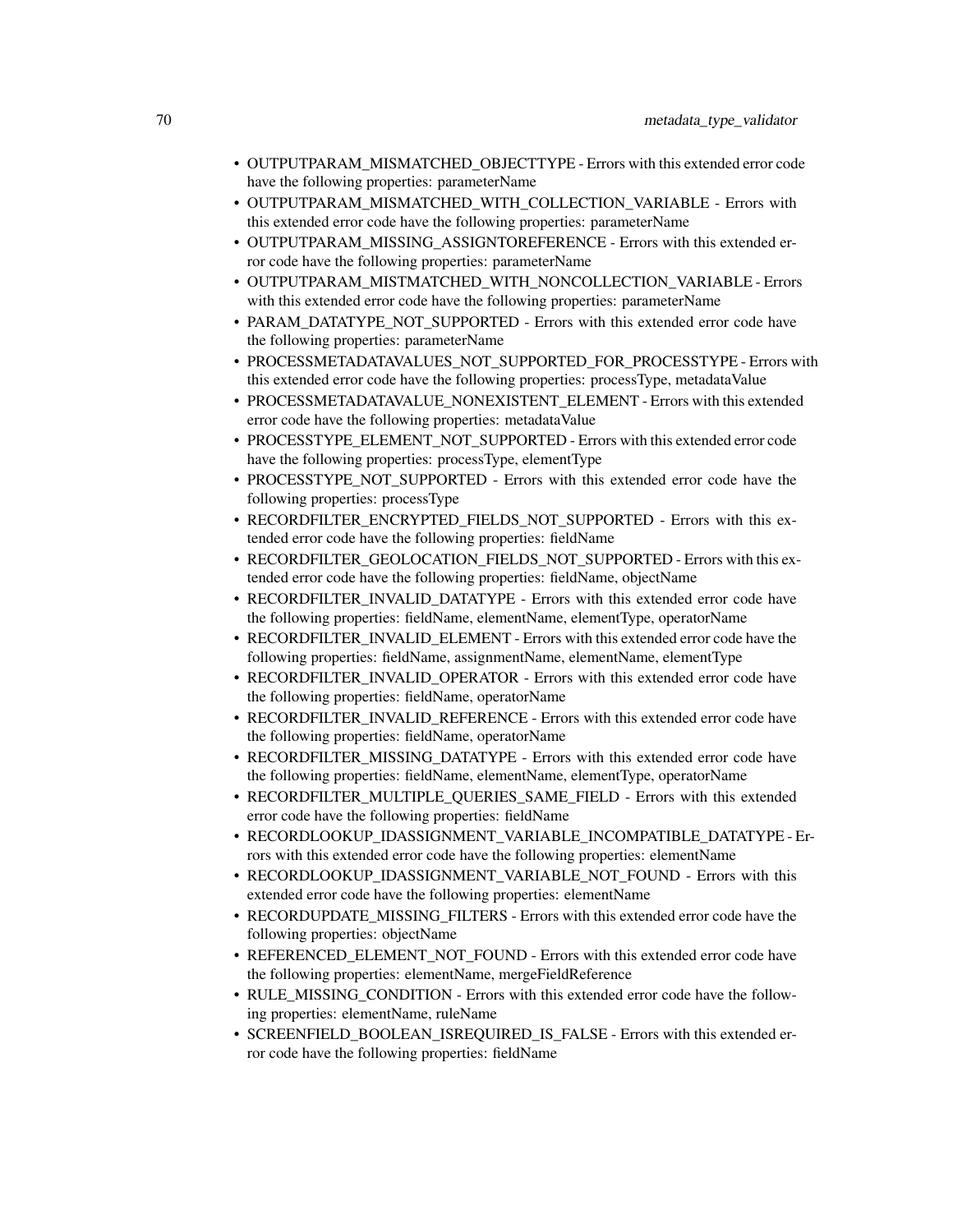- SCREENFIELD\_DEFAULTVALUE\_NOT\_SUPPORTED Errors with this extended error code have the following properties: elementName
- SCREENFIELD\_EXTENSION\_COMPONENT\_NOT\_GLOBAL Errors with this extended error code have the following properties: elementName
- SCREENFIELD\_EXTENSION\_DUPLICATE\_INPUT\_PARAM Errors with this extended error code have the following properties: elementName, extensionName, parameterName
- SCREENFIELD\_EXTENSION\_DUPLICATE\_OUTPUT\_PARAM Errors with this extended error code have the following properties: elementName, extensionName, parameterName
- SCREENFIELD\_EXTENSION\_IMPLEMENTATION\_INVALID Errors with this extended error code have the following properties: elementName, extensionName
- SCREENFIELD\_EXTENSION\_INPUT\_ATTRIBUTE\_INVALID Errors with this extended error code have the following properties: elementName, extensionName, parameterName
- SCREENFIELD\_EXTENSION\_NAME\_INVALID Errors with this extended error code have the following properties: elementName, extensionName
- SCREENFIELD\_EXTENSION\_NAME\_MISSING Errors with this extended error code have the following properties: elementName, fieldType
- SCREENFIELD\_EXTENSION\_NAME\_NOT\_SUPPORTED Errors with this extended error code have the following properties: elementName, fieldType
- SCREENFIELD\_EXTENSION\_OUTPUT\_ATTRIBUTE\_INVALID Errors with this extended error code have the following properties: elementName, extensionName, parameterName
- SCREENFIELD\_EXTENSION\_REQUIRED\_INPUT\_MISSING Errors with this extended error code have the following properties: elementName, extensionName, parameterName
- SCREENFIELD\_INPUTS\_NOT\_SUPPORTED Errors with this extended error code have the following properties: elementName, fieldType
- SCREENFIELD INVALID DATATYPE Errors with this extended error code have the following properties: dataType, fieldType
- SCREENFIELD\_MULTISELECTCHOICE\_SEMICOLON\_NOT\_SUPPORTED Errors with this extended error code have the following properties: choiceName
- SCREENFIELD\_OUTPUTS\_NOT\_SUPPORTED Errors with this extended error code have the following properties: elementName, fieldType
- SCREENFIELD\_TYPE\_NOT\_SUPPORTED Errors with this extended error code have the following properties: elementName, fieldType
- SCREENFIELD\_USERINPUT\_NOT\_SUPPORTED\_FOR\_CHOICETYPE Errors with this extended error code have the following properties: choiceName
- SCREENFIELD\_VALIDATIONRULE\_NOT\_SUPPORTED Errors with this extended error code have the following properties: elementName
- SCREENRULE\_ACTION\_INVALID\_ATTRIBUTE Errors with this extended error code have the following properties: screenRuleName, attributeName
- SCREENRULE\_ACTION\_INVALID\_ATTRIBUTE\_FOR\_API\_VERSION Errors with this extended error code have the following properties: screenRuleName, attributeName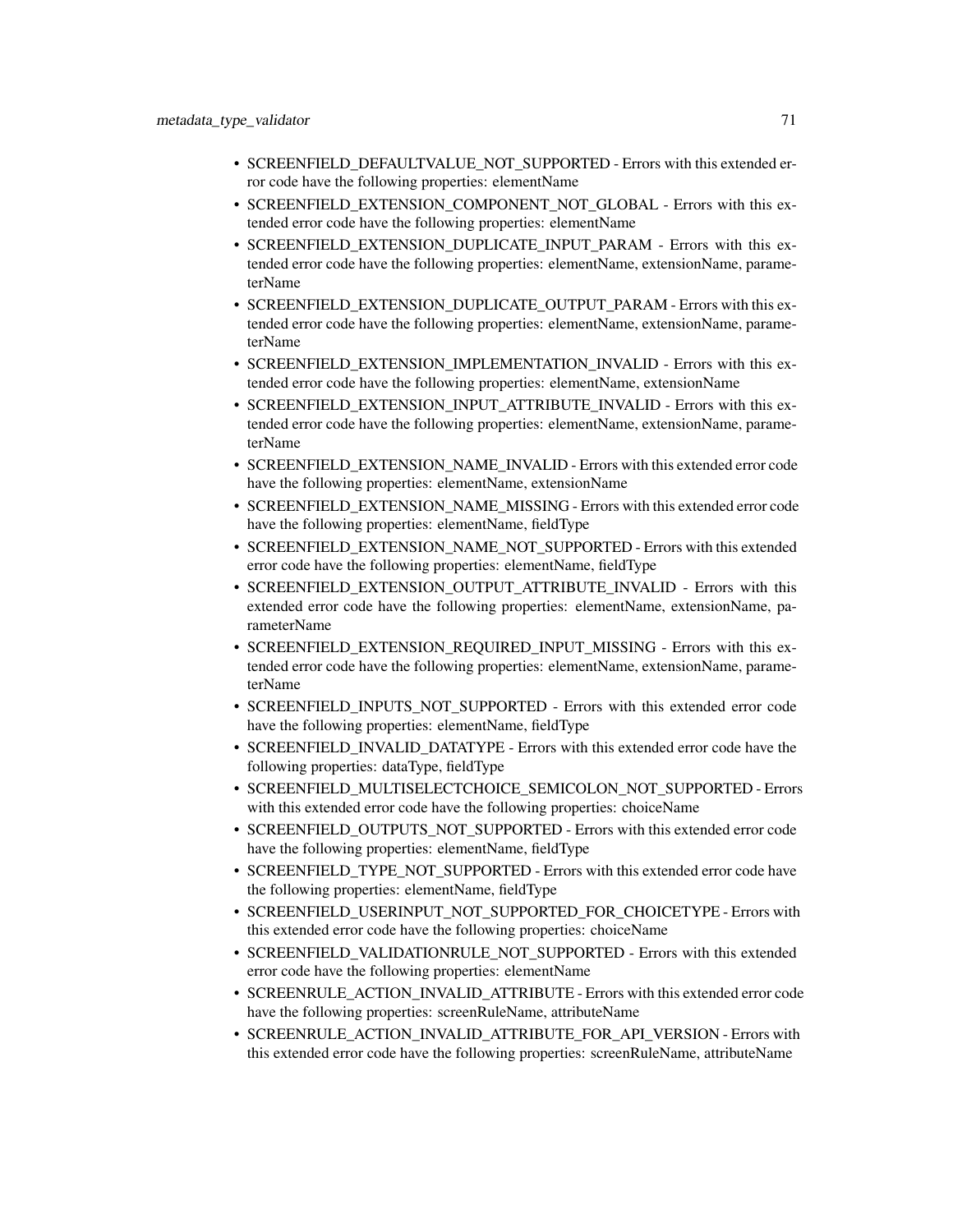- SCREENRULE\_ACTION\_INVALID\_VALUE Errors with this extended error code have the following properties: screenRuleName, acceptedValues, actionValue
- SCREENRULE\_ACTION\_MISSING\_ATTRIBUTE Errors with this extended error code have the following properties: screenRuleName
- SCREENRULE\_ACTION\_MISSING\_FIELDREFERENCE Errors with this extended error code have the following properties: screenRuleName
- SCREENRULE ACTION MISSING VALUE Errors with this extended error code have the following properties: screenRuleName
- SCREENRULE\_ATTRIBUTE\_NOT\_SUPPORTED\_FOR\_SCREENFIELD Errors with this extended error code have the following properties: screenRuleName, attributeName, fieldName
- SCREENRULE\_FIELD\_NOT\_FOUND\_ON\_SCREEN Errors with this extended error code have the following properties: screenRuleName, fieldValue
- SCREENRULE\_MISSING\_ACTION Errors with this extended error code have the following properties: screenRuleName
- SCREENRULE\_NOT\_SUPPORTED\_IN\_ORG Errors with this extended error code have the following properties:
- SCREENRULE\_SCREENFIELD\_NOT\_VISIBLE Errors with this extended error code have the following properties: fieldName
- SCREENRULE\_VISIBILITY\_NOT\_SUPPORTED\_IN\_ORG Errors with this extended error code have the following properties:
- SCREEN\_ALLOWBACK\_ALLOWFINISH\_BOTH\_FALSE Errors with this extended error code have the following properties:
- SCREEN\_CONTAINS\_LIGHTNING\_COMPONENT Errors with this extended error code have the following properties: elementName
- SCREEN\_MISSING\_FOOTER\_AND\_LIGHTNING\_COMPONENT Errors with this extended error code have the following properties:
- SCREEN MISSING LABEL Errors with this extended error code have the following properties: characterLimit
- SCREEN\_MULTISELECTFIELD\_DOESNT\_SUPPORT\_CHOICE\_WITH\_USERINPUT - Errors with this extended error code have the following properties: choiceName
- SCREEN PAUSEDTEXT NOT SHOWN WHEN ALLOWPAUSE IS FALSE Errors with this extended error code have the following properties: fieldName
- SETTING FIELD MAKES OTHER FIELD REQUIRED Errors with this extended error code have the following properties: fieldName, requiredField
- SETTING FIELD MAKES OTHER FIELD UNSUPPORTED Errors with this extended error code have the following properties: fieldName, otherFieldName
- SOBJECT\_ELEMENT\_INCOMPATIBLE\_DATATYPE Errors with this extended error code have the following properties: fieldName, fieldValue
- SOBJECT\_ELEMENT\_MISMATCHED\_OBJECTTYPE Errors with this extended error code have the following properties: objectType, sobjectName
- SORT\_ENCRYPTED\_FIELDS\_NOT\_SUPPORTED Errors with this extended error code have the following properties: fieldName, objectType
- SORT\_FIELD\_MISSING Errors with this extended error code have the following properties: sortOrder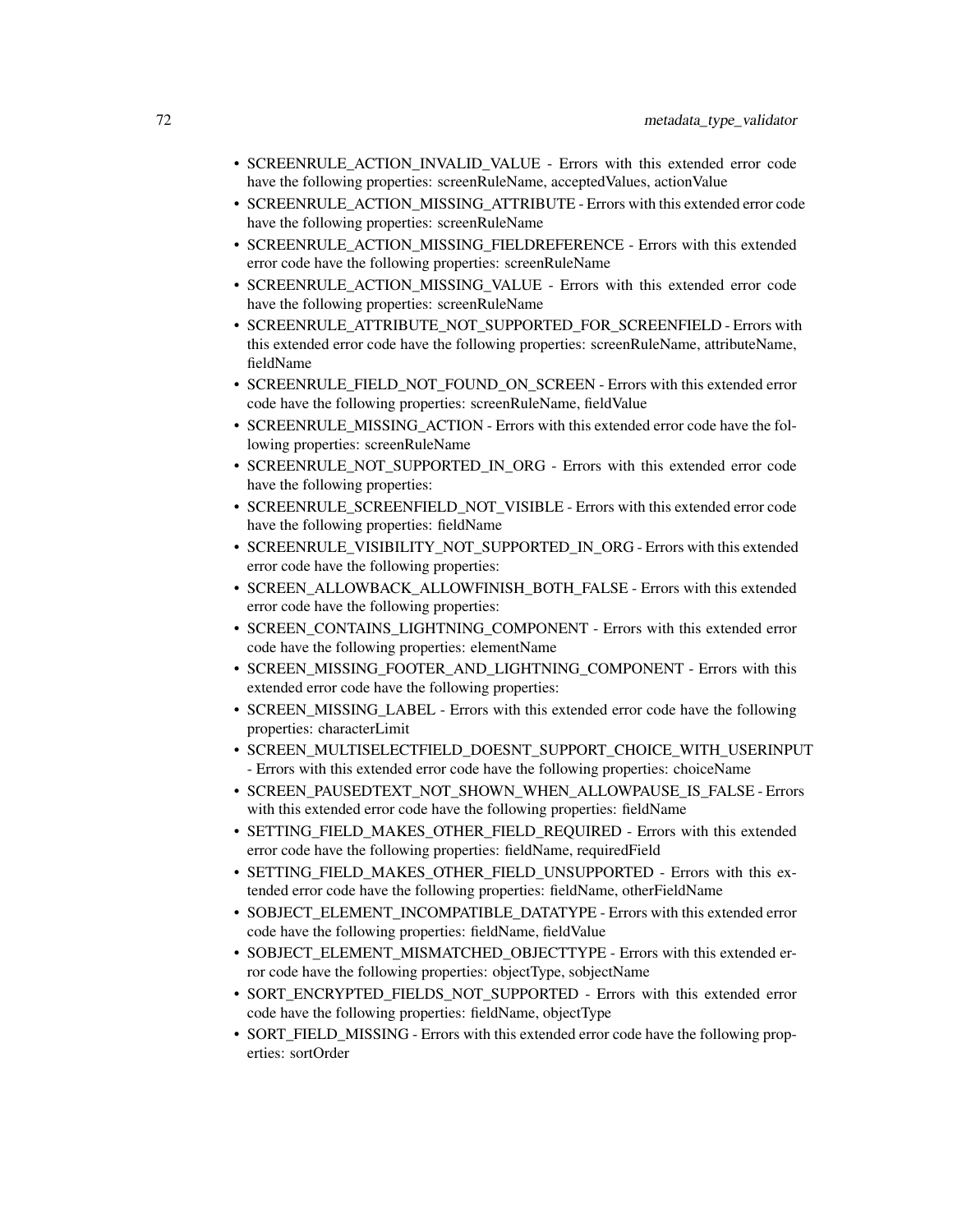- SORT FIELD NOT\_SUPPORTED Errors with this extended error code have the following properties: fieldName, objectName
- SORT\_GEOLOCATION\_FIELDS\_NOT\_SUPPORTED Errors with this extended error code have the following properties: fieldName, objectName
- SORT\_LIMIT\_INVALID Errors with this extended error code have the following properties: maxLimit
- SORT\_ORDER\_MISSING Errors with this extended error code have the following properties: fieldName
- SPECIFIC\_FIELD\_VALUE\_MAKES\_OTHER\_FIELD\_REQUIRED Errors with this extended error code have the following properties: fieldName, fieldType, requiredField
- START\_ELEMENT\_MISSING Errors with this extended error code have the following properties:
- SUBFLOW DESKTOP DESIGNER FLOWS NOT SUPPORTED Errors with this extended error code have the following properties: flowName
- SUBFLOW\_INPUT\_ELEMENT\_INCOMPATIBLE\_DATATYPES Errors with this extended error code have the following properties: subflowName, inputAssignmentNames
- SUBFLOW\_INPUT\_INVALID\_VALUE Errors with this extended error code have the following properties: subflowName, inputAssignmentNames
- SUBFLOW\_INPUT\_MISMATCHED\_COLLECTIONTYPES Errors with this extended error code have the following properties: subflowName, inputParameterNames
- SUBFLOW\_INPUT\_MISMATCHED\_OBJECTS Errors with this extended error code have the following properties: subflowName, inputParameterNames
- SUBFLOW\_INPUT\_MISSING\_NAME Errors with this extended error code have the following properties: subflowName
- SUBFLOW\_INPUT\_MULTIPLE\_ASSIGNMENTS\_TO\_ONE\_VARIABLE Errors with this extended error code have the following properties: inputVariableName
- SUBFLOW\_INPUT\_REFERENCES\_FIELD\_ON\_SOBJECT\_VARIABLE Errors with this extended error code have the following properties: inputVariableName
- SUBFLOW\_INPUT\_VALUE\_INCOMPATIBLE\_DATATYPES Errors with this extended error code have the following properties: subflowName, inputAssignmentNames
- SUBFLOW\_INPUT\_VARIABLE\_NOT\_FOUND\_IN\_MASTERFLOW Errors with this extended error code have the following properties: subflowName, inputAssignmentNames
- SUBFLOW\_INPUT\_VARIABLE\_NOT\_FOUND\_IN\_REFERENCEDFLOW Errors with this extended error code have the following properties: subflowName, inputAssignment-Names
- SUBFLOW\_INPUT\_VARIABLE\_NO\_INPUT\_ACCESS Errors with this extended error code have the following properties: subflowName, inputAssignmentNames
- SUBFLOW\_INVALID\_NAME Errors with this extended error code have the following properties:
- SUBFLOW\_INVALID\_REFERENCE Errors with this extended error code have the following properties: flowName
- SUBFLOW\_MASTER\_FLOW\_TYPE\_NOT\_AUTOLAUNCHED Errors with this extended error code have the following properties: parentFlowName
- SUBFLOW MISSING NAME Errors with this extended error code have the following properties: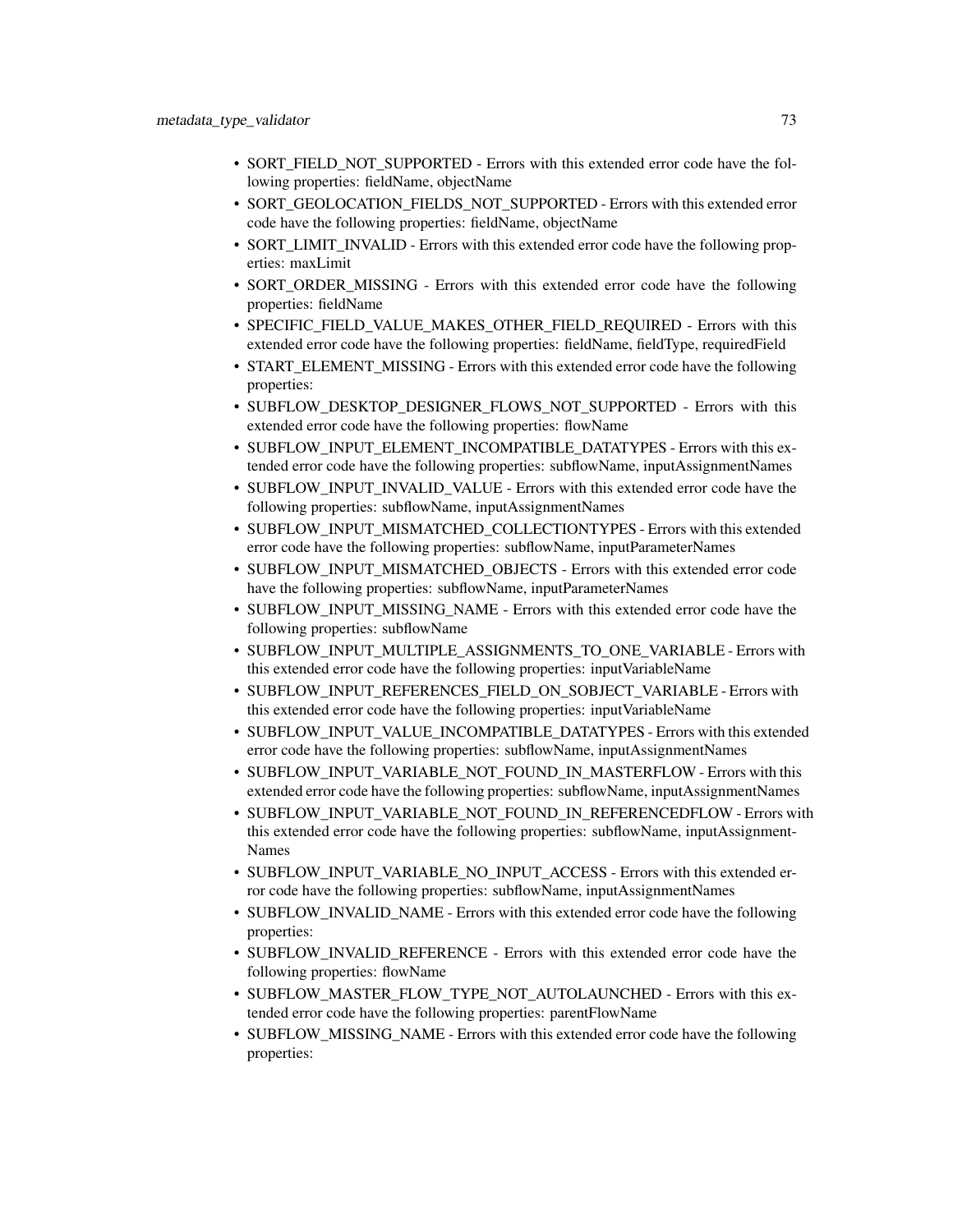- SUBFLOW NO ACTIVE\_VERSION Errors with this extended error code have the following properties: subflowName, flowName
- SUBFLOW\_OUTPUT\_INCOMPATIBLE\_DATATYPES Errors with this extended error code have the following properties: subflowName, flowVersion, outputParameter-Names
- SUBFLOW\_OUTPUT\_MISMATCHED\_COLLECTIONTYPES Errors with this extended error code have the following properties: subflowName, flowVersion, outputParameterNames
- SUBFLOW\_OUTPUT\_MISMATCHED\_OBJECTS Errors with this extended error code have the following properties: subflowName, flowVersion, outputParameterNames
- SUBFLOW\_OUTPUT\_MISSING\_ASSIGNTOREFERENCE Errors with this extended error code have the following properties: outputAssignment
- SUBFLOW\_OUTPUT\_MISSING\_NAME Errors with this extended error code have the following properties: subflowName
- SUBFLOW\_OUTPUT\_MULTIPLE\_ASSIGNMENTS\_TO\_ONE\_VARIABLE Errors with this extended error code have the following properties: outputVariableName
- SUBFLOW OUTPUT REFERENCES FIELD ON SOBJECT VARIABLE Errors with this extended error code have the following properties: outputAssignment
- SUBFLOW OUTPUT TARGET DOES NOT EXIST IN MASTER FLOW Errors with this extended error code have the following properties: subflowName, outputAssignmentName
- SUBFLOW\_OUTPUT\_VARIABLE\_NOT\_FOUND\_IN\_MASTERFLOW Errors with this extended error code have the following properties: subflowName, variableName
- SUBFLOW\_OUTPUT\_VARIABLE\_NOT\_FOUND\_IN\_REFERENCEDFLOW Errors with this extended error code have the following properties: subflowName, flowVersion, outputParameterNames
- SUBFLOW\_OUTPUT\_VARIABLE\_NO\_OUTPUT\_ACCESS Errors with this extended error code have the following properties: subflowName, variableName
- SUBFLOW\_REFERENCES\_MASTERFLOW Errors with this extended error code have the following properties:
- SURVEY CHOICE NOT REFERENCED BY A QUESTION Errors with this extended error code have the following properties: choiceName
- SURVEY\_CHOICE\_REFERENCED\_BY\_MULTIPLE\_QUESTIONS Errors with this extended error code have the following properties: choiceName
- SURVEY\_INACTIVE\_SUBFLOWS Errors with this extended error code have the following properties: subflowName
- SURVEY\_MISSING\_QUESTION\_OR\_SUBFLOW Errors with this extended error code have the following properties: surveyName
- SURVEY\_MISSING\_REQUIRED\_VARIABLES Errors with this extended error code have the following properties: surveyName
- SURVEY\_NESTED\_SUBFLOWS Errors with this extended error code have the following properties: subflowName
- SURVEY\_NONSURVEY\_SUBFLOWS Errors with this extended error code have the following properties: subflowName
- SURVEY\_SCREENFIELD\_TYPE\_NOT\_SUPPORTED\_FOR\_QUESTION Errors with this extended error code have the following properties: elementName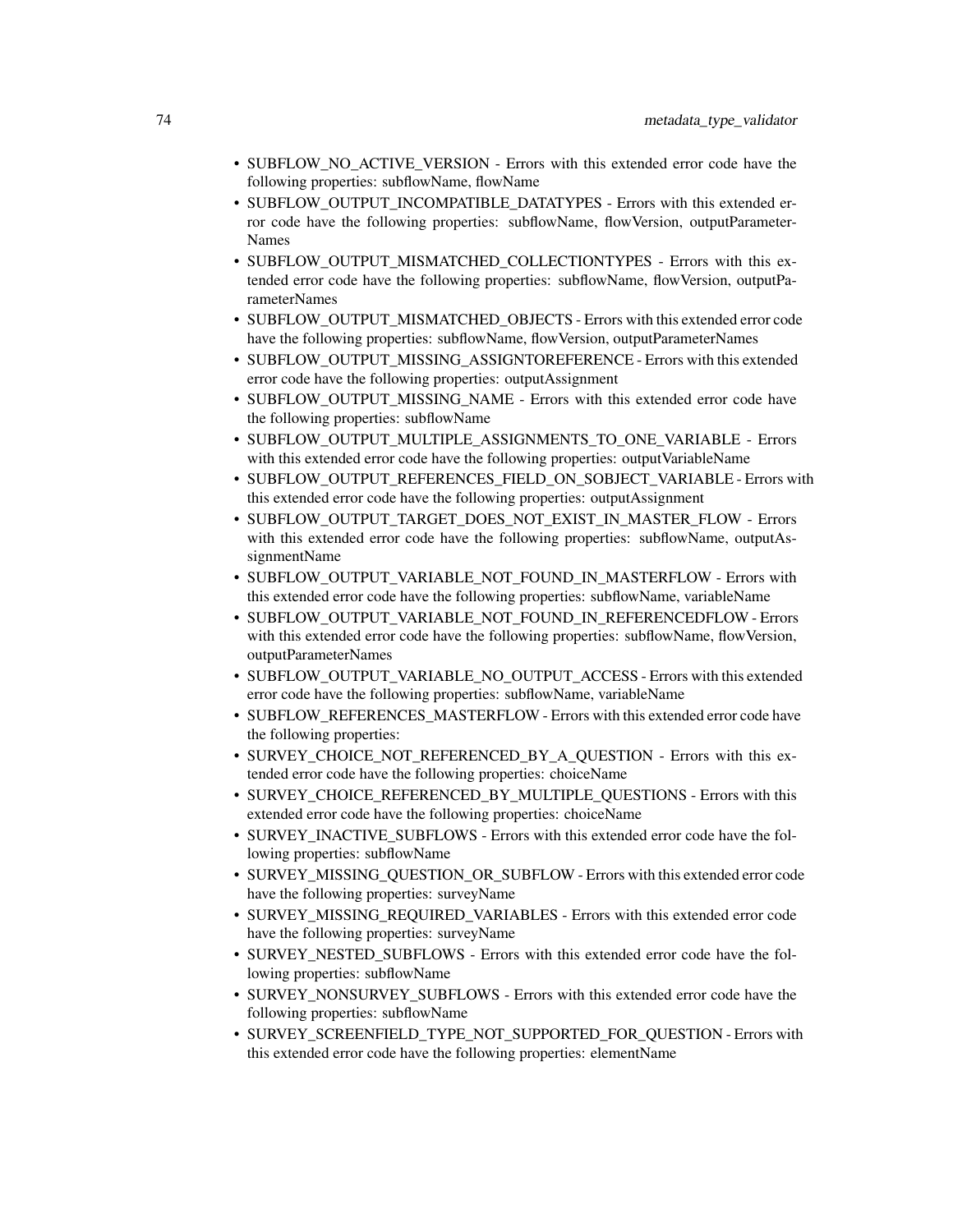- SURVEY\_START\_ELEMENT\_INVALID Errors with this extended error code have the following properties:
- SURVEY\_VARIABLE\_ACCESS\_INVALID Errors with this extended error code have the following properties: surveyName
- UNEXPECTED\_ERROR Errors with this extended error code have the following properties:
- VALUE\_CHAR\_LIMIT\_EXCEEDED Errors with this extended error code have the following properties: elementName, characterLimit
- VARIABLE\_FIELD\_NOT\_SUPPORTED\_FOR\_DATATYPE Errors with this extended error code have the following properties: fieldName, datatype
- VARIABLE FIELD NOT SUPPORTED FOR DATATYPE AND COLLECTION Errors with this extended error code have the following properties: fieldName, datatype
- VARIABLE\_FIELD\_REQUIRED\_FOR\_DATATYPE Errors with this extended error code have the following properties: datatype, fieldName
- VARIABLE\_SCALE\_EXCEEDS\_LIMIT Errors with this extended error code have the following properties: elementName
- VARIABLE\_SCALE\_NEGATIVE\_INTEGER Errors with this extended error code have the following properties: elementName
- VARIABLE\_SCALE\_NULL Errors with this extended error code have the following properties: elementName
- WAITEVENT\_DEFAULT\_CONNECTOR\_MISSING\_LABEL Errors with this extended error code have the following properties: waitEventName
- WAITEVENT DUPLICATE INPUT\_PARAM Errors with this extended error code have the following properties: parameterName
- WAITEVENT\_INPUT\_NOT\_SUPPORTED\_FOR\_EVENTTYPE Errors with this extended error code have the following properties: waitEventName, inputParameterName
- WAITEVENT\_INPUT\_REQUIRES\_LITERAL\_VALUE Errors with this extended error code have the following properties: waitEventName, parameterName
- WAITEVENT\_INVALID\_CONDITION\_LOGIC Errors with this extended error code have the following properties: waitEventName
- WAITEVENT MISSING Errors with this extended error code have the following properties:
- WAITEVENT\_MISSING\_CONNECTOR Errors with this extended error code have the following properties: waitEventName
- WAITEVENT\_MISSING\_EVENTTYPE Errors with this extended error code have the following properties: waitEventName
- WAITEVENT\_OBJECT\_NOT\_SUPPORTED\_FOR\_EVENTTYPE Errors with this extended error code have the following properties: waitEventName
- WAITEVENT\_OUTPUT\_NOT\_SUPPORTED\_FOR\_EVENTTYPE Errors with this extended error code have the following properties: waitEventName, outputParameter
- WAITEVENT\_RELATIVEALARM\_INVALID\_DATETIME\_FIELD Errors with this extended error code have the following properties: waitEventName, eventParameter-Name, incompatibleValue
- WAITEVENT\_RELATIVEALARM\_INVALID\_FIELD Errors with this extended error code have the following properties: waitEventName, eventParameterName, incompatibleValue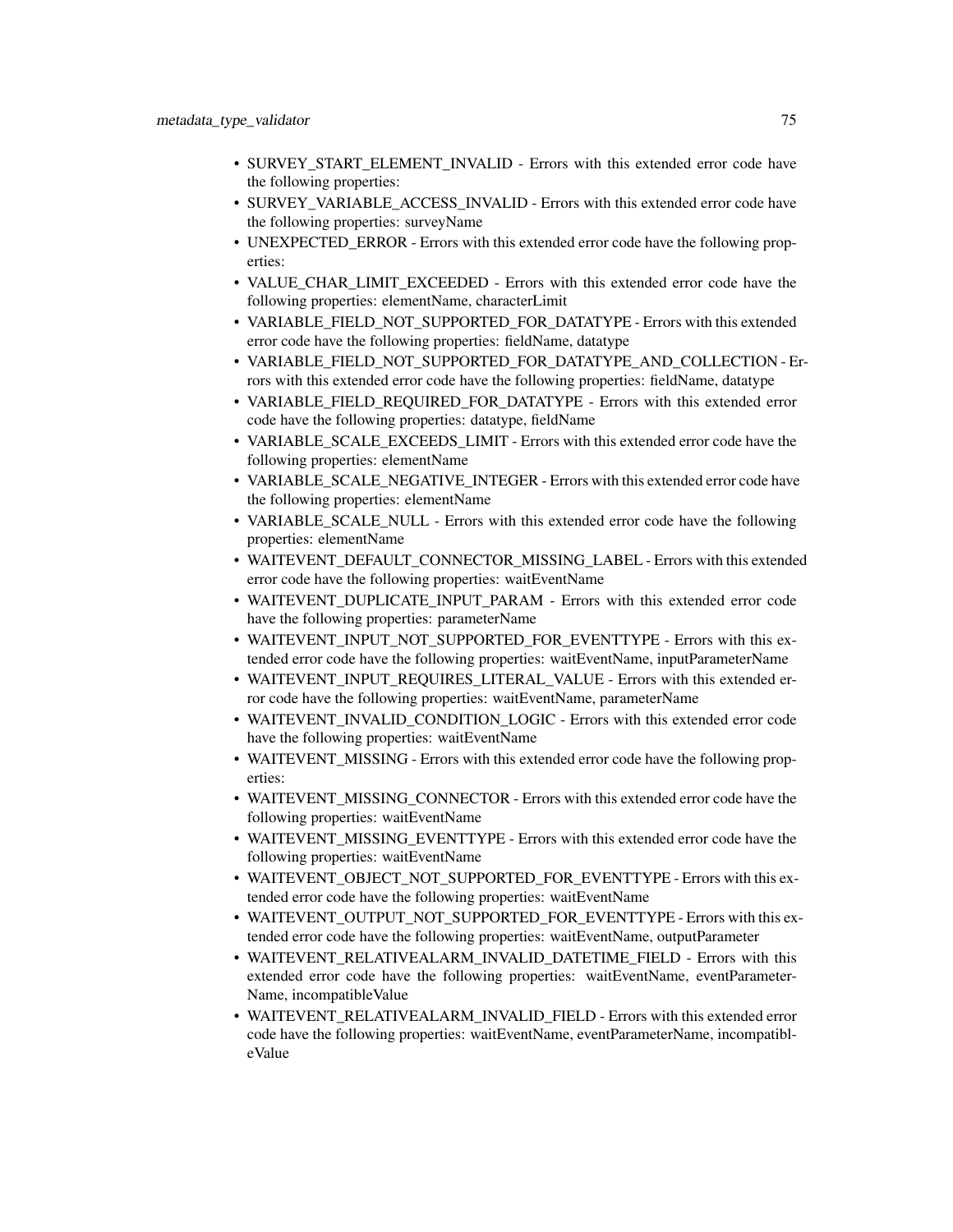- WAITEVENT\_RELATIVEALARM\_INVALID\_OBJECTTYPE Errors with this extended error code have the following properties: waitEventName, inputParameterName
- WAITEVENT\_RELATIVEALARM\_INVALID\_OFFSETNUMBER Errors with this extended error code have the following properties: waitEventName, eventParameterName, incompatibleValue
- WAITEVENT\_RELATIVEALARM\_INVALID\_OFFSETUNIT Errors with this extended error code have the following properties: waitEventName, eventParameterName, incompatibleValue
- WAITEVENT\_REQUIRED\_INPUT\_MISSING Errors with this extended error code have the following properties: waitEventName, parameterName
- WAITEVENT\_TYPE\_INVALID\_OR\_NOT\_SUPPORTED Errors with this extended error code have the following properties: waitEventName
- WORKFLOW\_MISSING\_PROCESSMETADATAVALUES Errors with this extended error code have the following properties: flowName
- WORKFLOW\_OBJECTTYPE\_NOT\_FOUND Errors with this extended error code have the following properties: objectType
- WORKFLOW\_OBJECTTYPE\_NOT\_SUPPORTED Errors with this extended error code have the following properties: objectType
- WORKFLOW\_OBJECTVARIABLE\_AND\_OLDOBJECTVARIABLE\_REFERENCE\_SAME\_SOBJECT\_VARIABLE - Errors with this extended error code have the following properties: objectVariableName, oldObjectVariableName
- WORKFLOW OBJECTVARIABLE\_DOESNT\_SUPPORT\_INPUT Errors with this extended error code have the following properties: objectType, objectVariableName
- WORKFLOW\_OLDOBJECTVARIABLE\_DOESNT\_SUPPORT\_INPUT Errors with this extended error code have the following properties: objectType, oldObjectVariable-Name
- WORKFLOW\_PROCESSMETADATAVALUES\_MORE\_THAN\_ONE\_NAME Errors with this extended error code have the following properties: metadataValue
- WORKFLOW\_PROCESS\_METADATAVALUES\_MISSING\_NAME Errors with this extended error code have the following properties: metadataValue
- WORKFLOW\_RECURSIVECOUNTVARIABLE\_DOESNT\_SUPPORT\_INPUT Errors with this extended error code have the following properties: elementName
- WORKFLOW\_TRIGGERTYPE\_INVALID\_VALUE Errors with this extended error code have the following properties:

#### ExternalDataSource

fullName a character (inherited from Metadata) authProvider a character certificate a character customConfiguration a character endpoint a character isWritable a character either 'true' or 'false' label a character oauthRefreshToken a character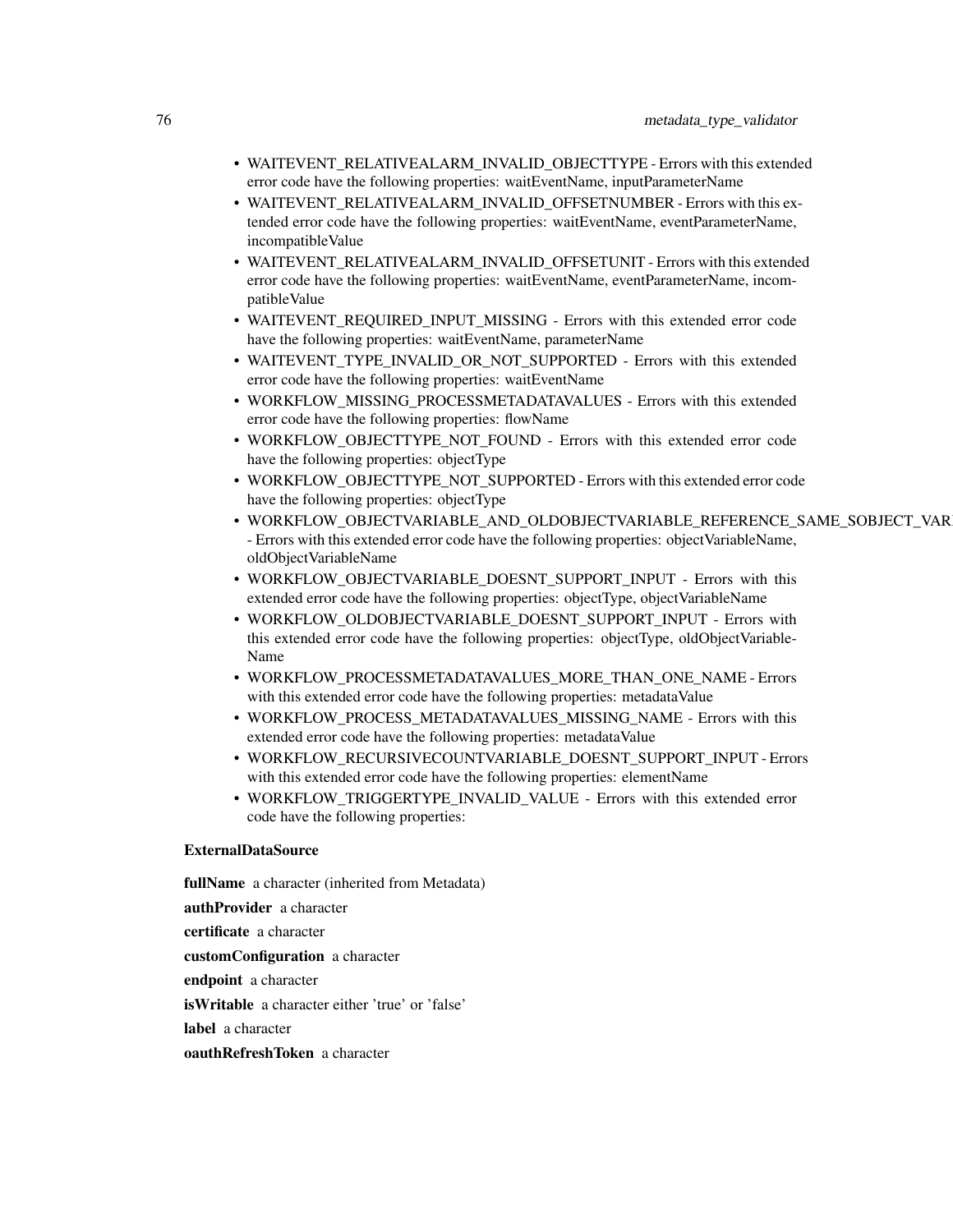oauthScope a character

oauthToken a character

password a character

principalType a ExternalPrincipalType - which is a character taking one of the following values:

- Anonymous
- PerUser
- NamedUser

protocol a AuthenticationProtocol - which is a character taking one of the following values:

- NoAuthentication
- Oauth
- Password

repository a character

type a ExternalDataSourceType - which is a character taking one of the following values:

- Datacloud
- Datajourney
- OpenSearch
- Identity
- outgoingemail
- recommendation
- SfdcOrg
- OData
- OData4
- SimpleURL
- Wrapper

username a character

version a character

## ExternalServiceRegistration

fullName a character (inherited from Metadata)

description a character

label a character

namedCredential a character

schema a character

schemaType a character

schemaUrl a character

status a character

# FeedFilterCriterion

feedItemType a FeedItemType - which is a character taking one of the following values: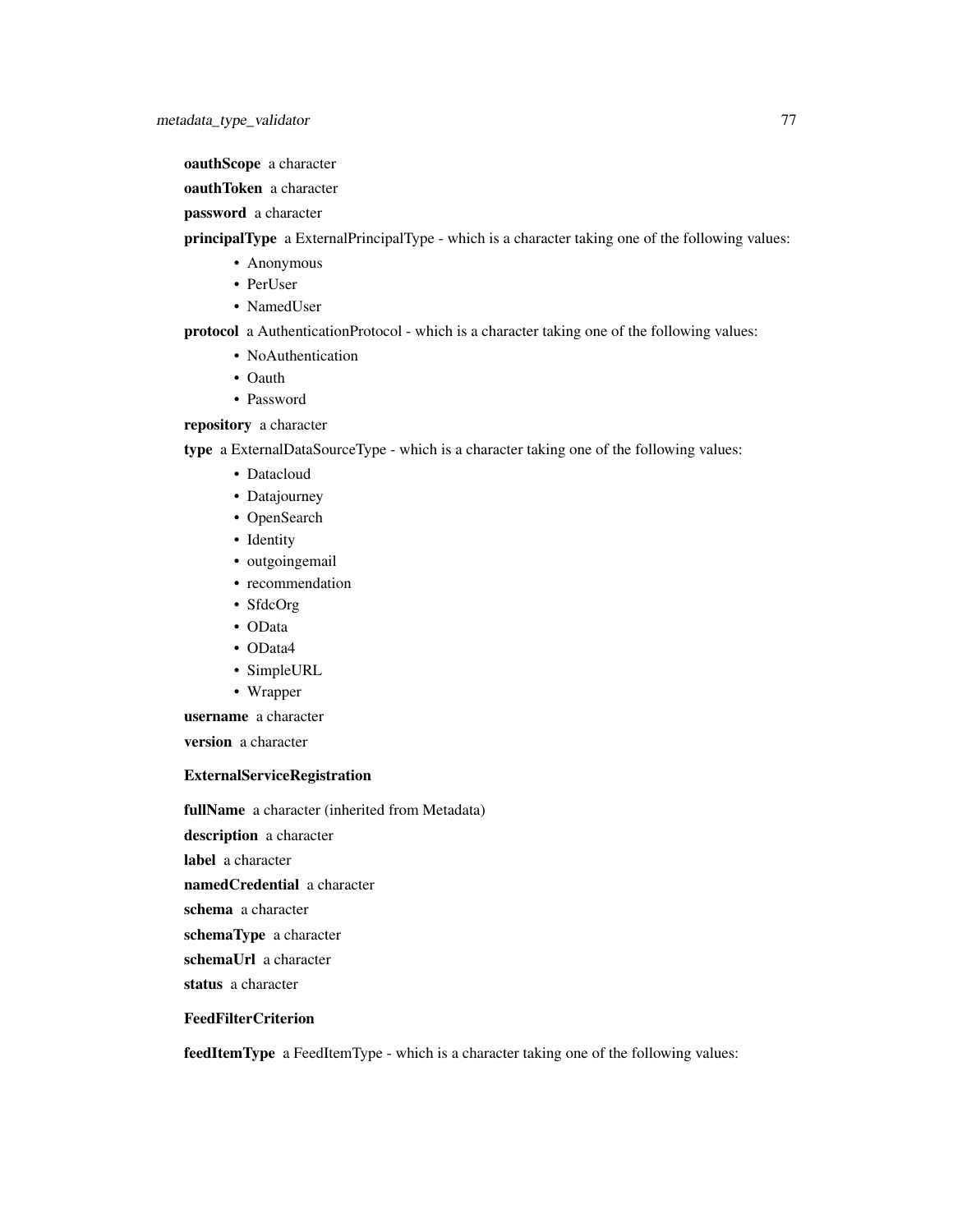# 78 metadata\_type\_validator

- TrackedChange
- UserStatus
- TextPost
- AdvancedTextPost
- LinkPost
- ContentPost
- PollPost
- RypplePost
- ProfileSkillPost
- DashboardComponentSnapshot
- ApprovalPost
- CaseCommentPost
- ReplyPost
- EmailMessageEvent
- CallLogPost
- ChangeStatusPost
- AttachArticleEvent
- MilestoneEvent
- ActivityEvent
- ChatTranscriptPost
- CollaborationGroupCreated
- CollaborationGroupUnarchived
- SocialPost
- QuestionPost
- FacebookPost
- BasicTemplateFeedItem
- CreateRecordEvent
- CanvasPost
- AnnouncementPost

feedItemVisibility a FeedItemVisibility - which is a character taking one of the following values:

- AllUsers
- InternalUsers

relatedSObjectType a character

# FeedItemSettings

characterLimit an integer

collapseThread a character either 'true' or 'false'

displayFormat a FeedItemDisplayFormat - which is a character taking one of the following values:

- Default
- HideBlankLines

feedItemType a FeedItemType - which is a character taking one of the following values: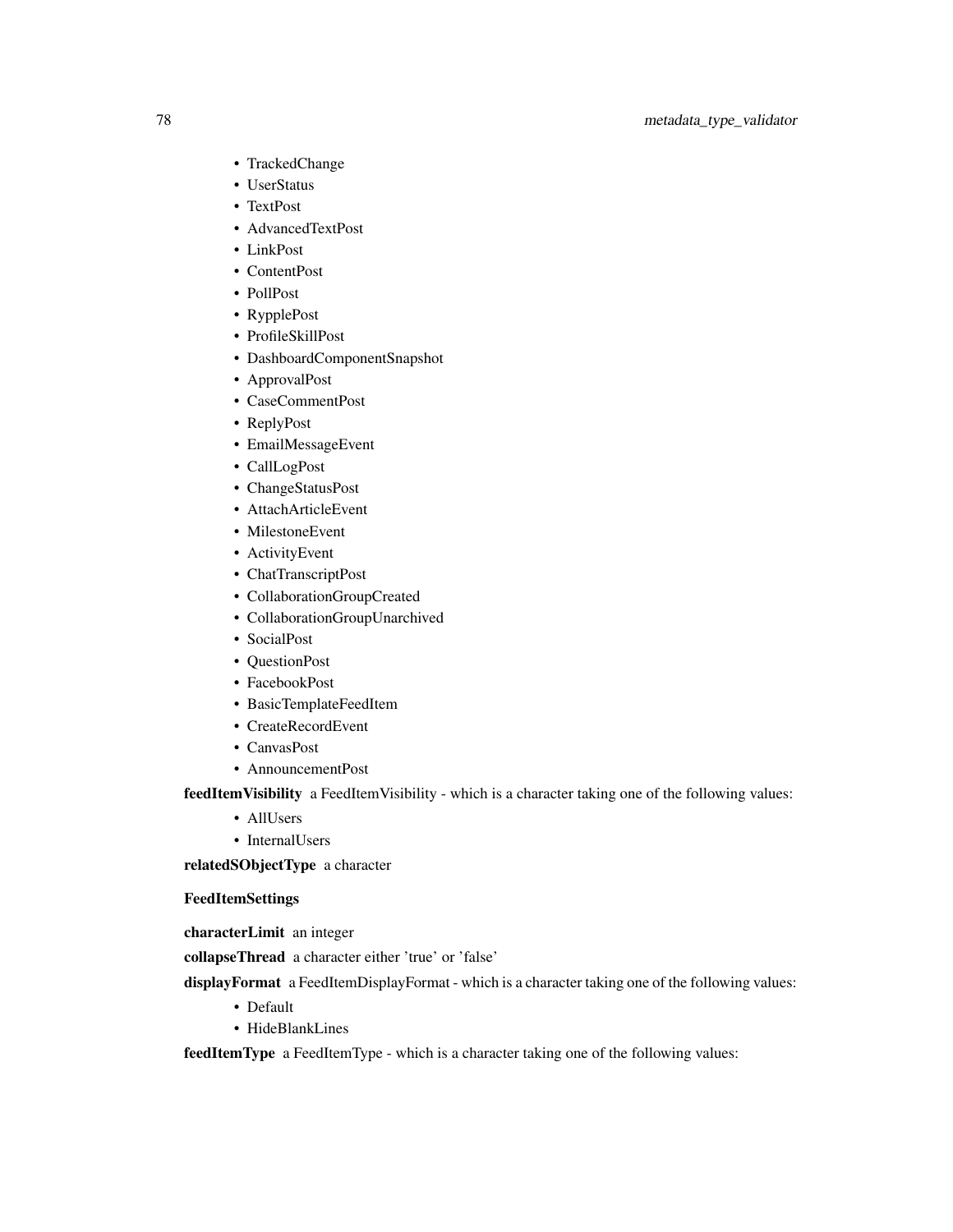- TrackedChange
- UserStatus
- TextPost
- AdvancedTextPost
- LinkPost
- ContentPost
- PollPost
- RypplePost
- ProfileSkillPost
- DashboardComponentSnapshot
- ApprovalPost
- CaseCommentPost
- ReplyPost
- EmailMessageEvent
- CallLogPost
- ChangeStatusPost
- AttachArticleEvent
- MilestoneEvent
- ActivityEvent
- ChatTranscriptPost
- CollaborationGroupCreated
- CollaborationGroupUnarchived
- SocialPost
- QuestionPost
- FacebookPost
- BasicTemplateFeedItem
- CreateRecordEvent
- CanvasPost
- AnnouncementPost

# FeedLayout

autocollapsePublisher a character either 'true' or 'false'

compactFeed a character either 'true' or 'false'

feedFilterPosition a FeedLayoutFilterPosition - which is a character taking one of the following values:

- CenterDropDown
- LeftFixed
- LeftFloat

feedFilters a FeedLayoutFilter

fullWidthFeed a character either 'true' or 'false'

hideSidebar a character either 'true' or 'false'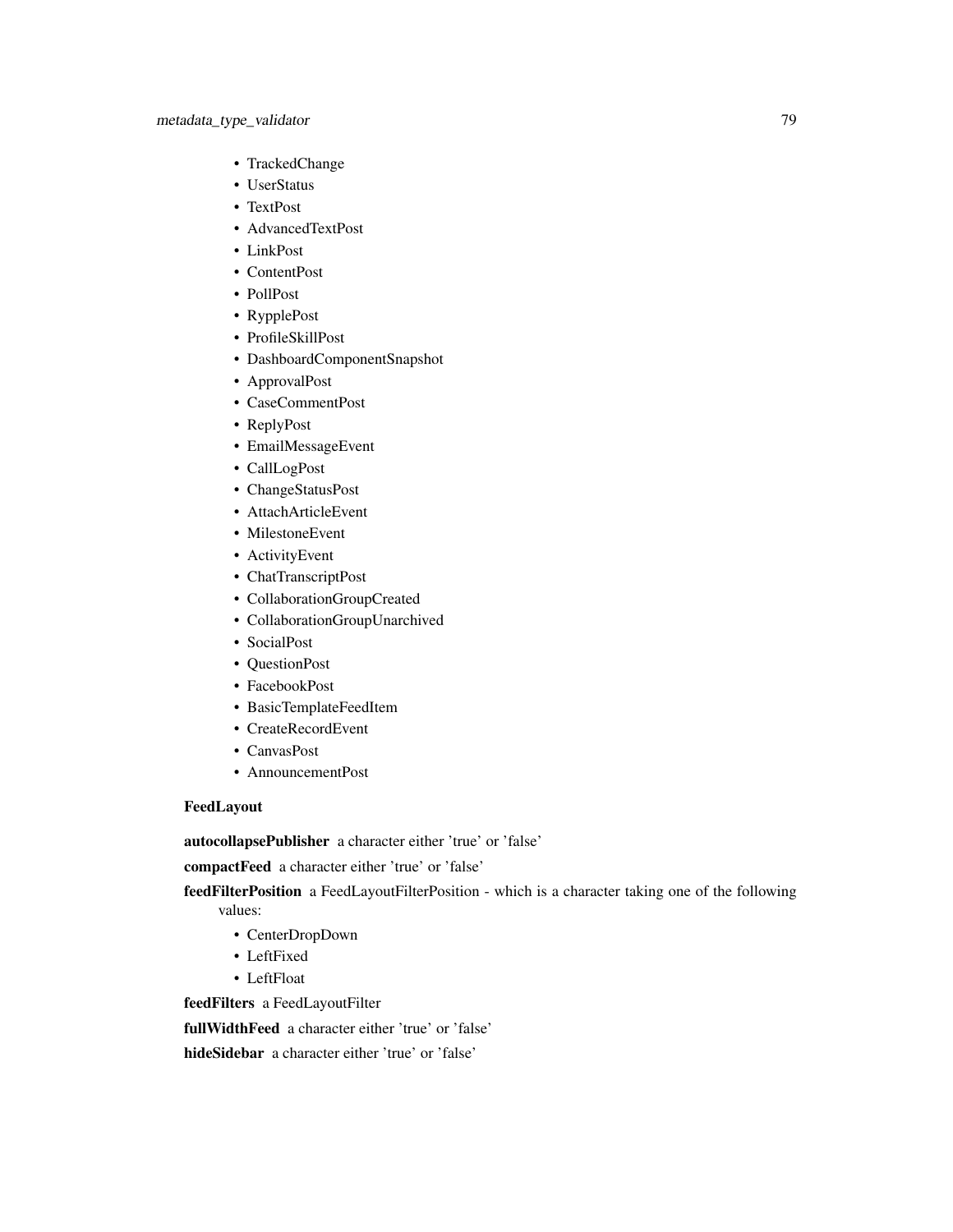highlightExternalFeedItems a character either 'true' or 'false'

leftComponents a FeedLayoutComponent

rightComponents a FeedLayoutComponent

useInlineFiltersInConsole a character either 'true' or 'false'

## FeedLayoutComponent

componentType a FeedLayoutComponentType - which is a character taking one of the following values:

- HelpAndToolLinks
- CustomButtons
- Following
- Followers
- CustomLinks
- Milestones
- Topics
- CaseUnifiedFiles
- Visualforce

height an integer

page a character

## FeedLayoutFilter

# feedFilterName a character

feedFilterType a FeedLayoutFilterType - which is a character taking one of the following values:

- AllUpdates
- FeedItemType
- Custom

feedItemType a FeedItemType - which is a character taking one of the following values:

- TrackedChange
- UserStatus
- TextPost
- AdvancedTextPost
- LinkPost
- ContentPost
- PollPost
- RypplePost
- ProfileSkillPost
- DashboardComponentSnapshot
- ApprovalPost
- CaseCommentPost
- ReplyPost
- EmailMessageEvent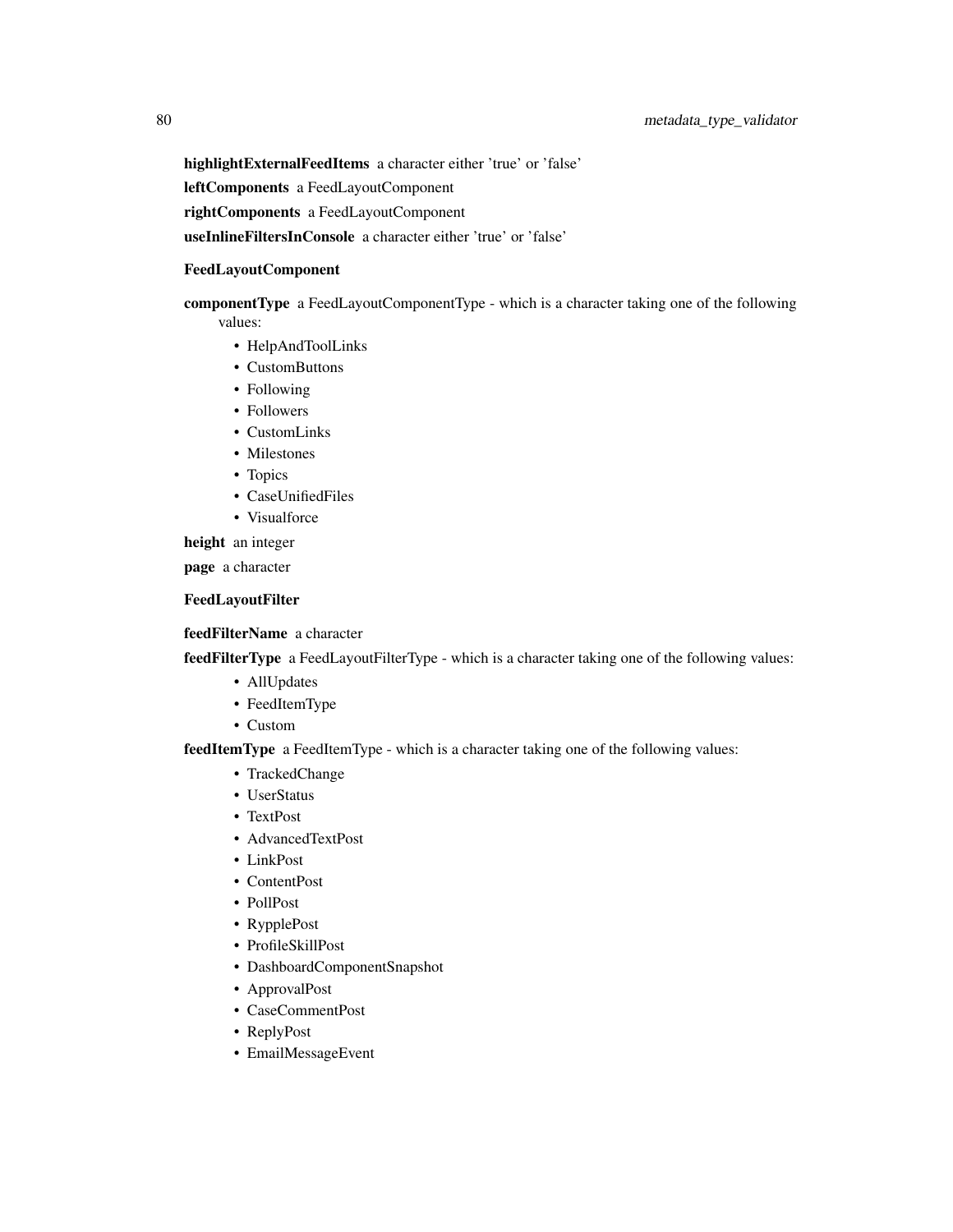- CallLogPost
- ChangeStatusPost
- AttachArticleEvent
- MilestoneEvent
- ActivityEvent
- ChatTranscriptPost
- CollaborationGroupCreated
- CollaborationGroupUnarchived
- SocialPost
- QuestionPost
- FacebookPost
- BasicTemplateFeedItem
- CreateRecordEvent
- CanvasPost
- AnnouncementPost

# FieldMapping

SObjectType a character developerName a character fieldMappingRows a FieldMappingRow masterLabel a character

## FieldMappingField

dataServiceField a character dataServiceObjectName a character priority an integer

# FieldMappingRow

SObjectType a character

fieldMappingFields a FieldMappingField

fieldName a character

mappingOperation a MappingOperation - which is a character taking one of the following values:

- Autofill
- Overwrite

## FieldOverride

field a character formula a character literalValue a character

FieldServiceSettings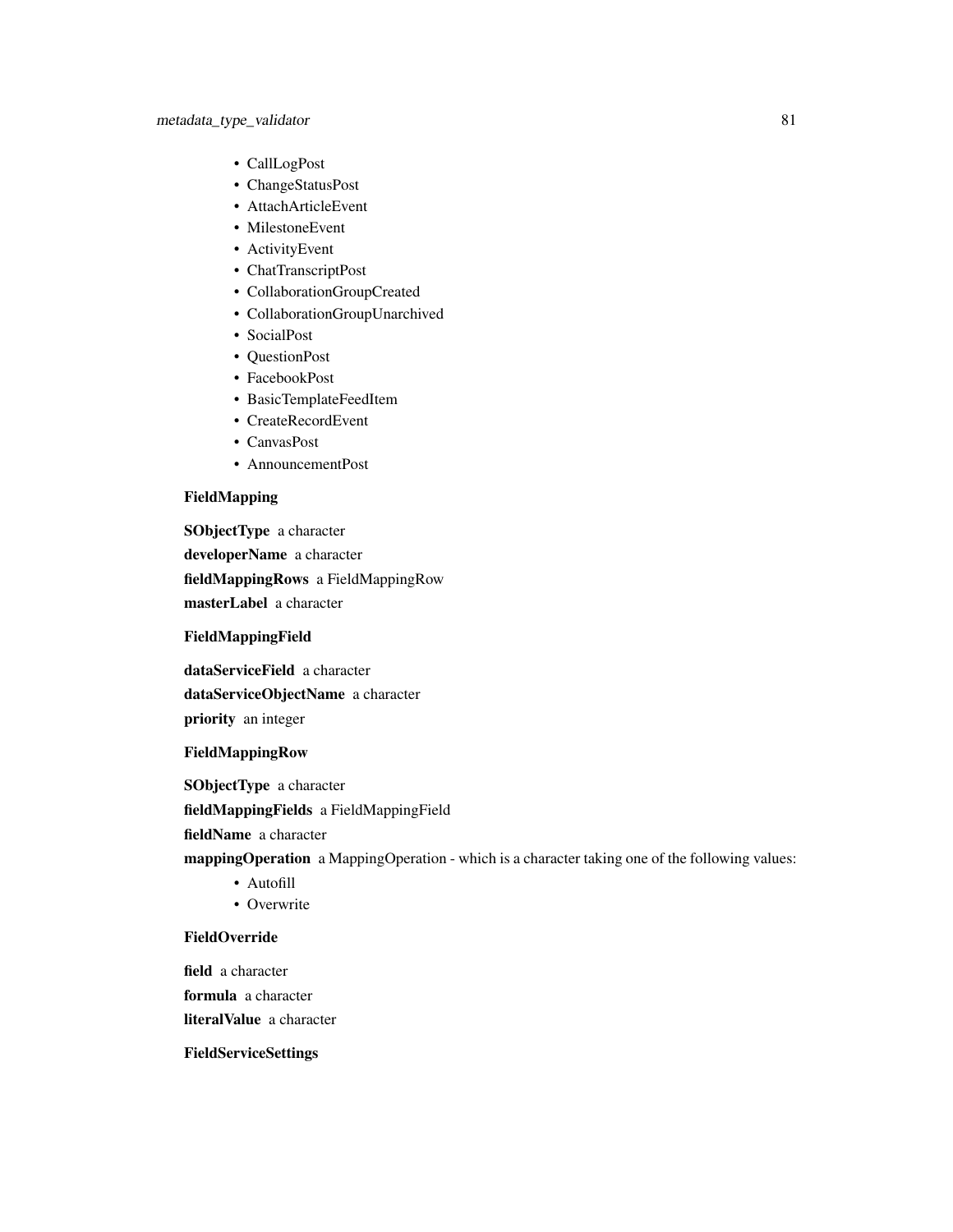fullName a character (inherited from Metadata) fieldServiceNotificationsOrgPref a character either 'true' or 'false' fieldServiceOrgPref a character either 'true' or 'false' serviceAppointmentsDueDateOffsetOrgValue an integer workOrderLineItemSearchFields a character workOrderSearchFields a character

# FieldSet

fullName a character (inherited from Metadata) availableFields a FieldSetItem description a character displayedFields a FieldSetItem label a character

## FieldSetItem

field a character isFieldManaged a character either 'true' or 'false' isRequired a character either 'true' or 'false'

## FieldSetTranslation

label a character

name a character

## FieldValue

name a character

value a character that appears similar to any of the other accepted types (integer, numeric, date, datetime, boolean)

## **FileProperties**

createdById a character createdByName a character createdDate a character formatted as 'yyyy-mm-ddThh:mm:ssZ' fileName a character fullName a character id a character lastModifiedById a character lastModifiedByName a character lastModifiedDate a character formatted as 'yyyy-mm-ddThh:mm:ssZ' manageableState a ManageableState - which is a character taking one of the following values: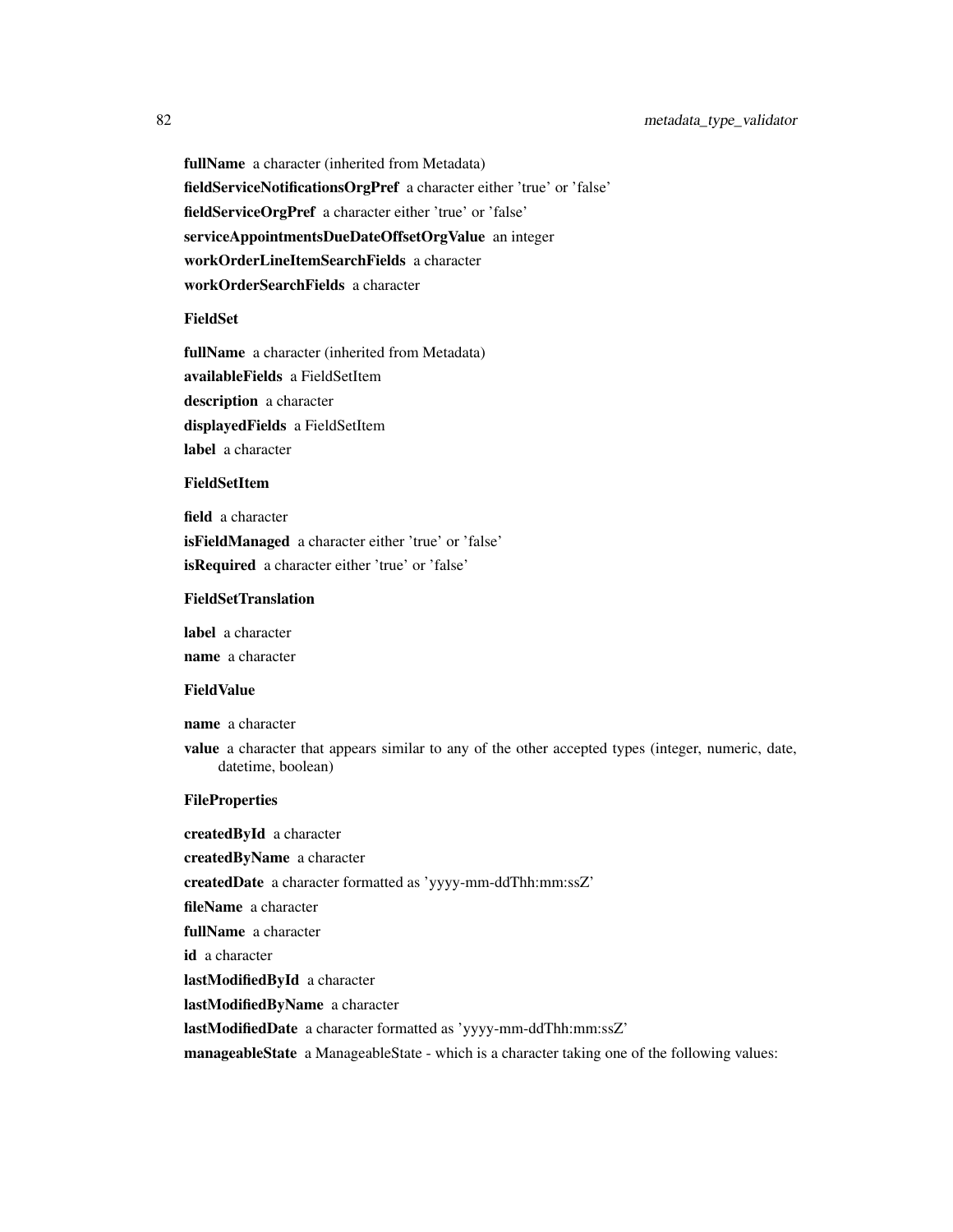- released
- deleted
- deprecated
- installed
- beta
- unmanaged

namespacePrefix a character

type a character

# FileTypeDispositionAssignmentBean

behavior a FileDownloadBehavior - which is a character taking one of the following values:

- DOWNLOAD
- EXECUTE\_IN\_BROWSER
- HYBRID

fileType a FileType - which is a character taking one of the following values:

- UNKNOWN
- PDF
- POWER\_POINT
- POWER\_POINT\_X
- POWER\_POINT\_M
- POWER\_POINT\_T
- WORD
- WORD\_X
- WORD\_M
- WORD\_T
- PPS
- PPSX
- EXCEL
- EXCEL\_X
- EXCEL\_M
- EXCEL\_T
- GOOGLE\_DOCUMENT
- GOOGLE\_PRESENTATION
- GOOGLE\_SPREADSHEET
- GOOGLE\_DRAWING
- GOOGLE\_FORM
- GOOGLE\_SCRIPT
- LINK
- SLIDE
- AAC
- ACGI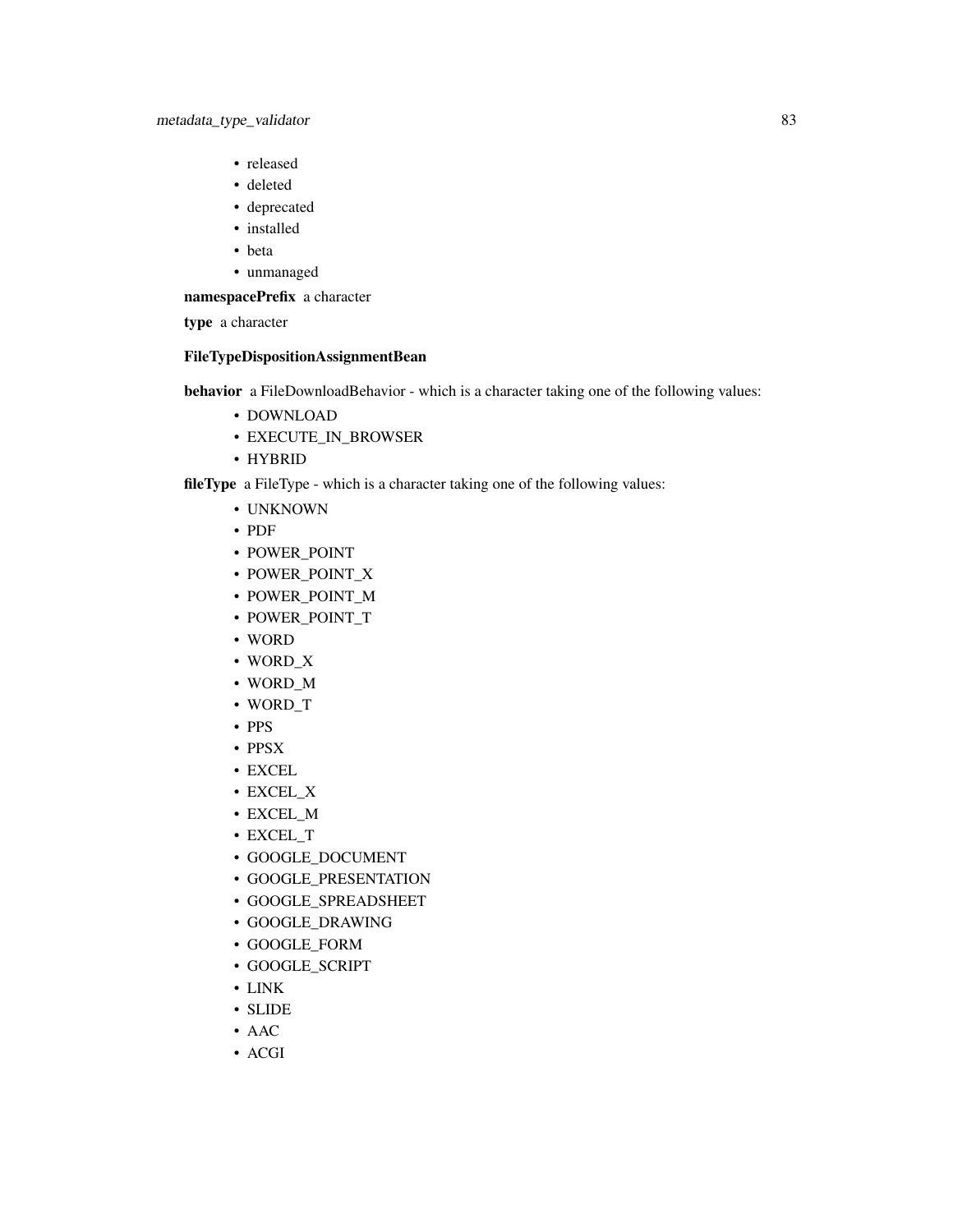- AI
- AVI
- BMP
- BOXNOTE
- CSV
- EPS
- EXE
- FLASH
- GIF
- GZIP
- HTM
- HTML
- HTX
- JPEG
- JPE
- PJP
- PJPEG
- JFIF
- JPG
- JS
- MHTM
- MHTML
- MP3
- M4A
- M4V
- MP4
- MPEG
- MPG
- MOV
- MSG
- ODP
- ODS
- ODT
- OGV
- PNG
- PSD
- RTF
- QUIPDOC
- QUIPSHEET
- SHTM
- SHTML
- SNOTE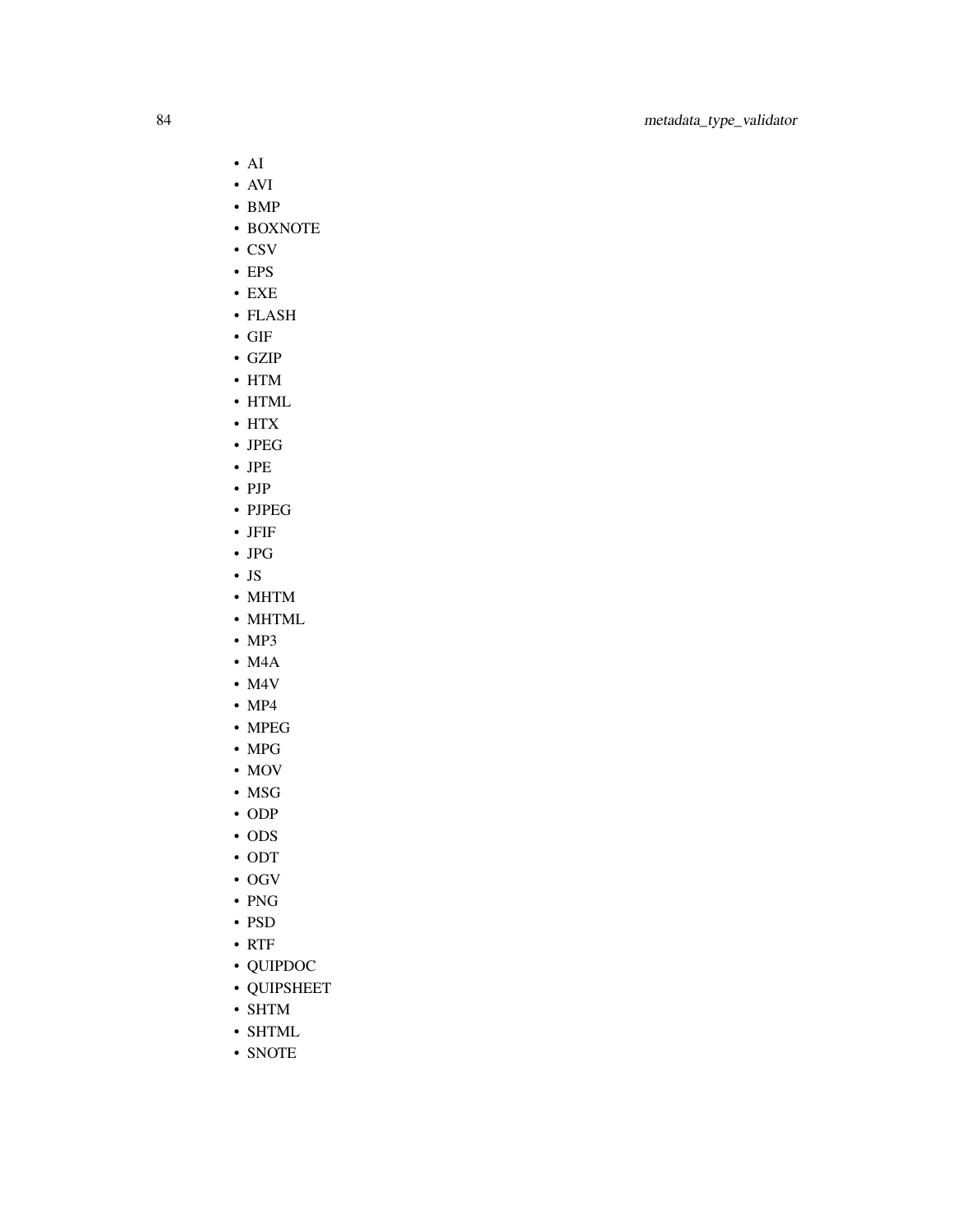- STYPI
- SVG
- SVGZ
- TEXT
- THTML
- VISIO
- WMV
- WRF
- XML
- ZIP
- XZIP
- WMA
- XSN
- TRTF
- TXML
- WEBVIEW
- RFC822
- ASF
- DWG
- JAR
- XJS
- OPX
- XPSD
- TIF
- TIFF
- WAV
- CSS
- THUMB720BY480
- THUMB240BY180
- THUMB120BY90
- ALLTHUMBS
- PAGED\_FLASH
- PACK
- C
- CPP
- WORDT
- INI
- JAVA
- LOG
- POWER\_POINTT
- SQL
- XHTML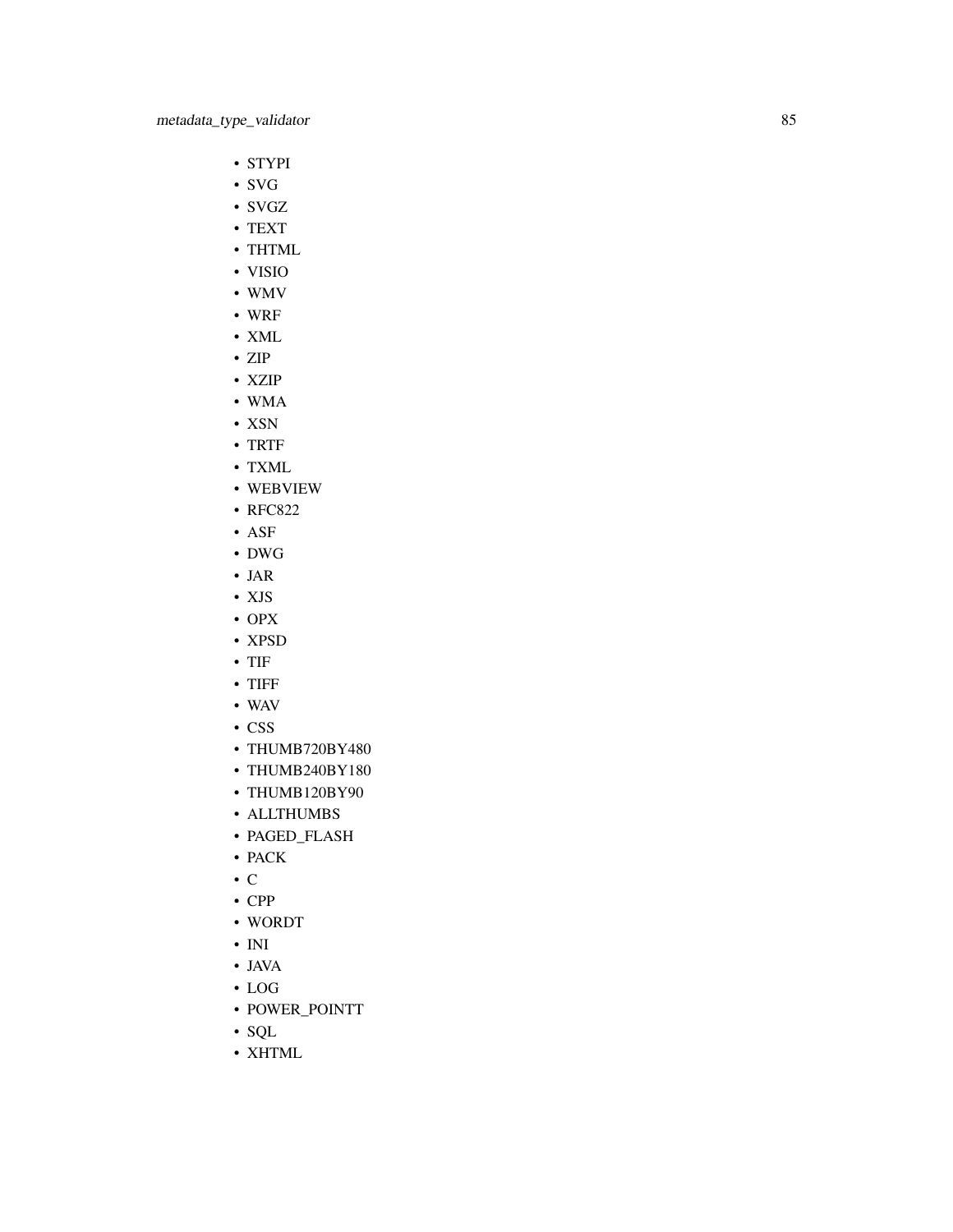# 86 metadata\_type\_validator

# • EXCELT

securityRiskFileType a character either 'true' or 'false'

# FileUploadAndDownloadSecuritySettings

fullName a character (inherited from Metadata)

dispositions a FileTypeDispositionAssignmentBean

noHtmlUploadAsAttachment a character either 'true' or 'false'

# FilterItem

field a character

operation a FilterOperation - which is a character taking one of the following values:

- equals
- notEqual
- lessThan
- greaterThan
- lessOrEqual
- greaterOrEqual
- contains
- notContain
- startsWith
- includes
- excludes
- within

value a character

valueField a character

## FindSimilarOppFilter

similarOpportunitiesDisplayColumns a character similarOpportunitiesMatchFields a character

**FiscalYearSettings** 

fiscalYearNameBasedOn a character startMonth a character

FlexiPage

fullName a character (inherited from Metadata)

description a character

flexiPageRegions a FlexiPageRegion

masterLabel a character

parentFlexiPage a character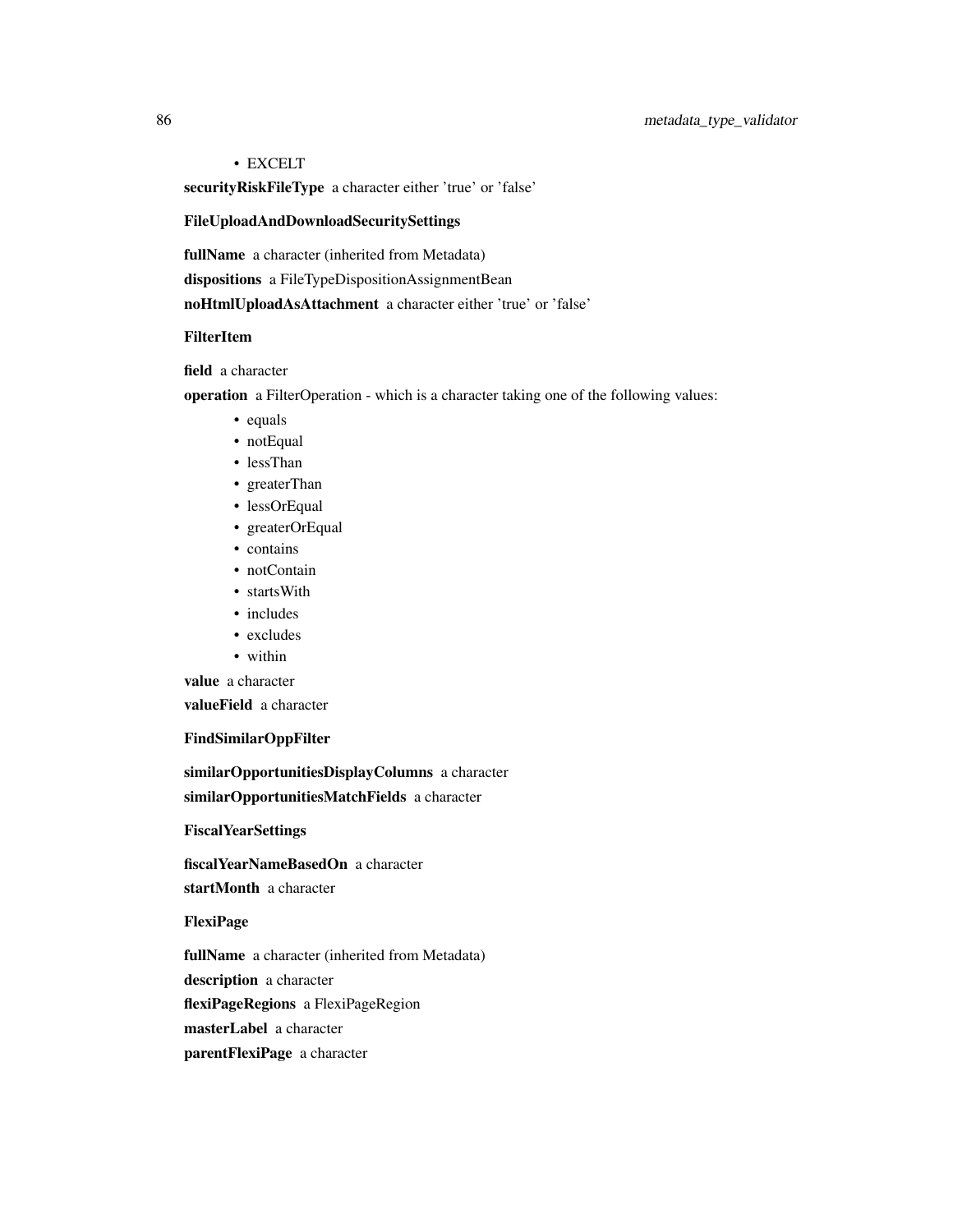platformActionlist a PlatformActionList

quickActionList a QuickActionList

sobjectType a character

template a FlexiPageTemplateInstance

type a FlexiPageType - which is a character taking one of the following values:

- AppPage
- ObjectPage
- RecordPage
- HomePage
- MailAppAppPage
- CommAppPage
- CommForgotPasswordPage
- CommLoginPage
- CommObjectPage
- CommQuickActionCreatePage
- CommRecordPage
- CommRelatedListPage
- CommSearchResultPage
- CommGlobalSearchResultPage
- CommSelfRegisterPage
- CommThemeLayoutPage
- UtilityBar
- RecordPreview

## FlexiPageRegion

appendable a RegionFlagStatus - which is a character taking one of the following values:

- disabled
- enabled

# componentInstances a ComponentInstance

mode a FlexiPageRegionMode - which is a character taking one of the following values:

- Append
- Prepend
- Replace

name a character

prependable a RegionFlagStatus - which is a character taking one of the following values:

- disabled
- enabled

replaceable a RegionFlagStatus - which is a character taking one of the following values:

- disabled
- enabled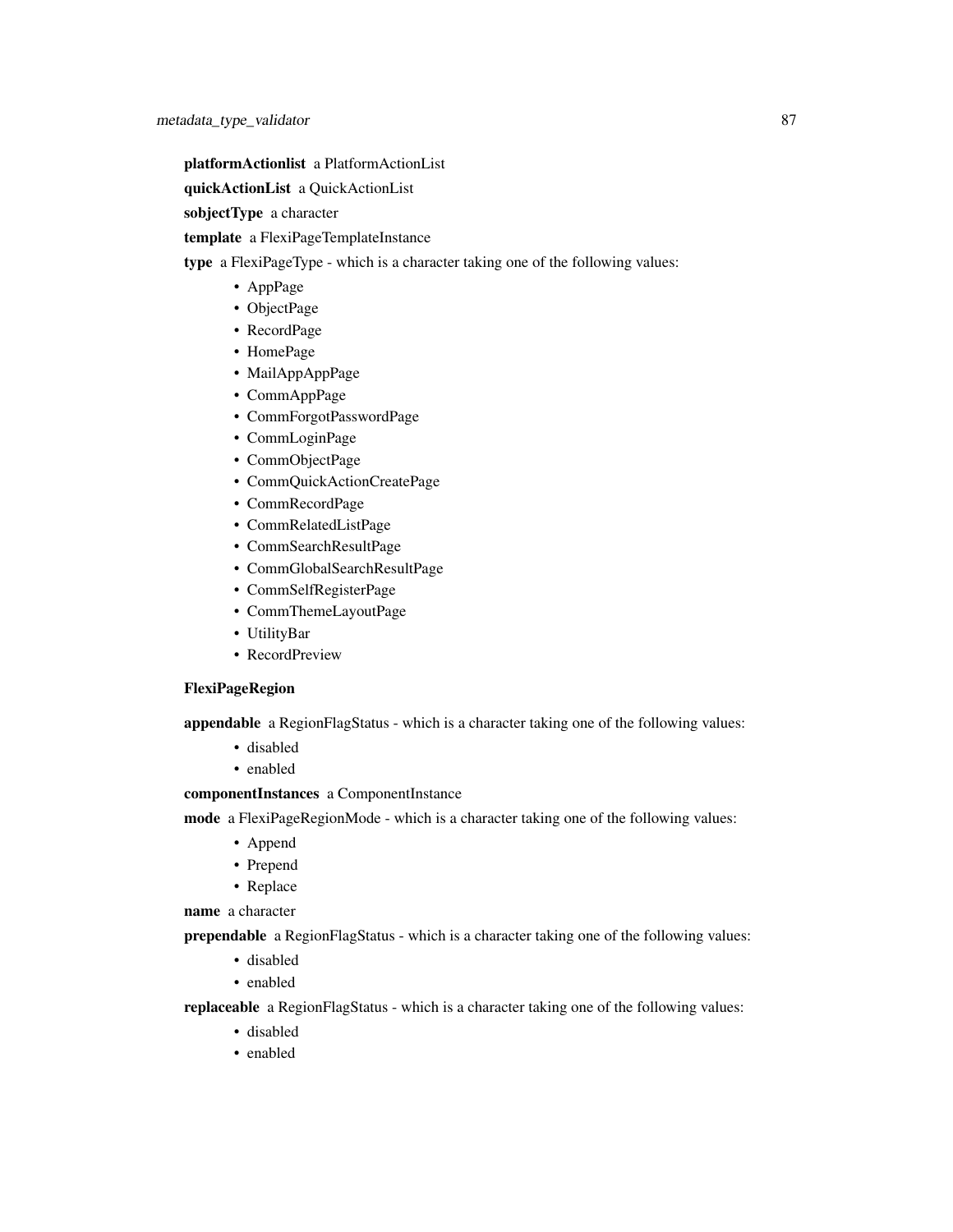type a FlexiPageRegionType - which is a character taking one of the following values:

- Region
- Facet

# FlexiPageTemplateInstance

name a character

properties a ComponentInstanceProperty

Flow

fullName a character (inherited from Metadata)

actionCalls a FlowActionCall

apexPluginCalls a FlowApexPluginCall

assignments a FlowAssignment

choices a FlowChoice

constants a FlowConstant

decisions a FlowDecision

description a character

dynamicChoiceSets a FlowDynamicChoiceSet

formulas a FlowFormula

interviewLabel a character

label a character

loops a FlowLoop

processMetadataValues a FlowMetadataValue

processType a FlowProcessType - which is a character taking one of the following values:

- AutoLaunchedFlow
- Flow
- Workflow
- CustomEvent
- InvocableProcess
- LoginFlow
- ActionPlan
- JourneyBuilderIntegration
- UserProvisioningFlow
- Survey
- FieldServiceMobile
- OrchestrationFlow
- FieldServiceWeb
- TransactionSecurityFlow

recordCreates a FlowRecordCreate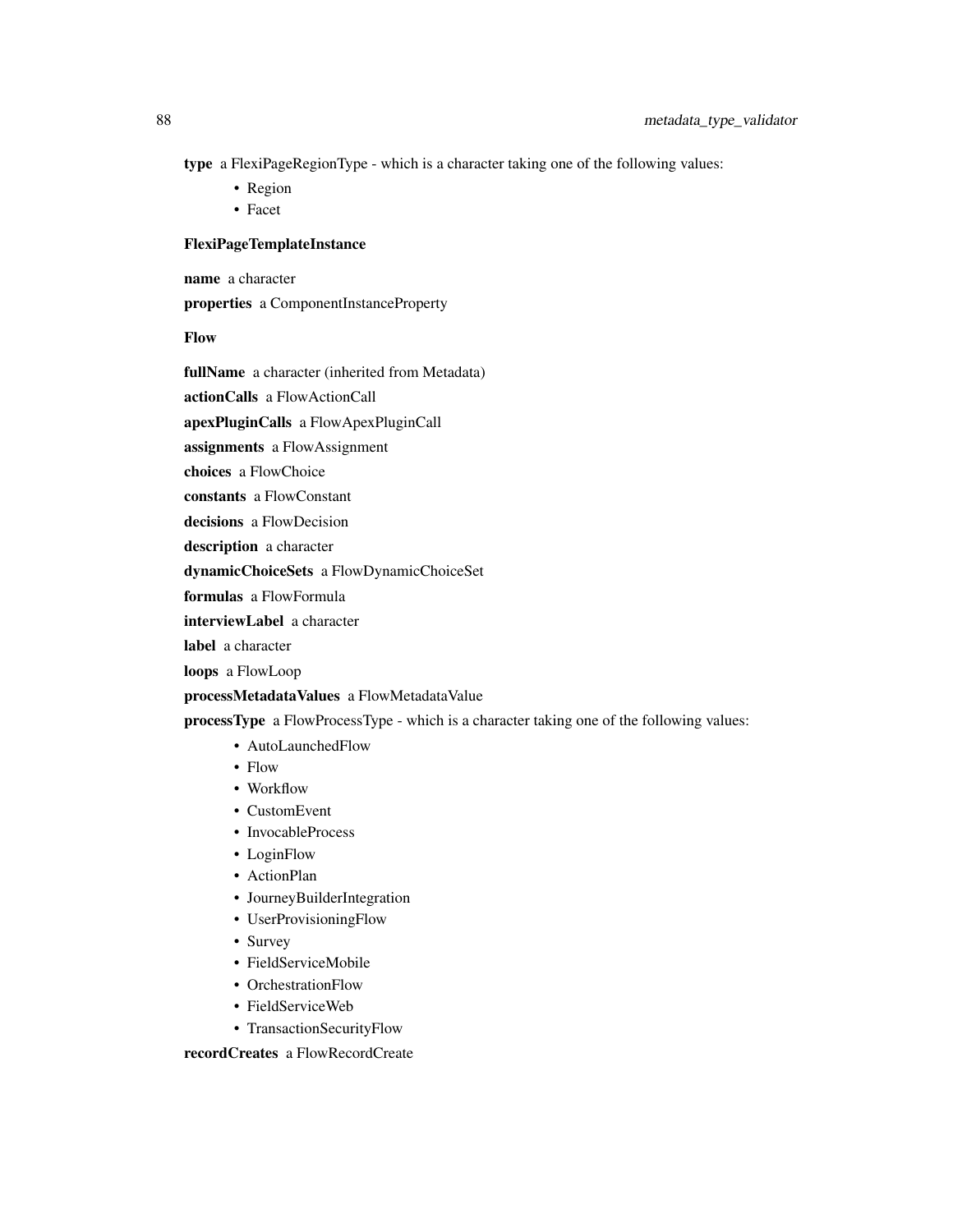recordDeletes a FlowRecordDelete recordLookups a FlowRecordLookup recordUpdates a FlowRecordUpdate screens a FlowScreen stages a FlowStage startElementReference a character steps a FlowStep subflows a FlowSubflow textTemplates a FlowTextTemplate variables a FlowVariable waits a FlowWait

#### FlowActionCall

label a character (inherited from FlowNode) locationX an integer (inherited from FlowNode)

locationY an integer (inherited from FlowNode)

actionName a character

actionType a InvocableActionType - which is a character taking one of the following values:

- apex
- chatterPost
- contentWorkspaceEnableFolders
- emailAlert
- emailSimple
- flow
- metricRefresh
- quickAction
- submit
- thanks
- thunderResponse
- createServiceReport
- deployOrchestration
- createResponseEventAction
- generateWorkOrders
- deactivateSessionPermSet
- activateSessionPermSet
- aggregateValue
- orchestrationTimer
- orchestrationDebugLog
- choosePricebook
- localAction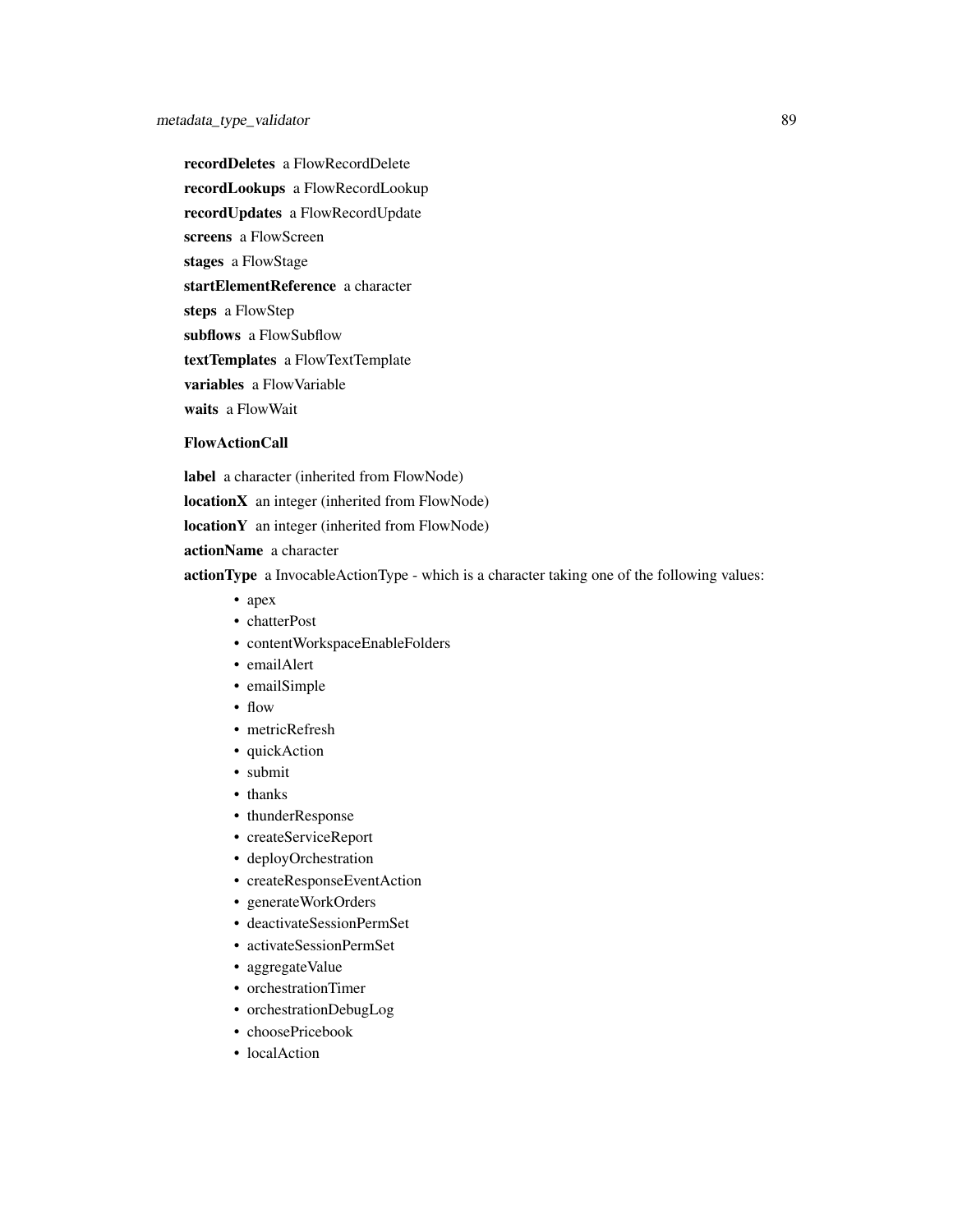connector a FlowConnector faultConnector a FlowConnector inputParameters a FlowActionCallInputParameter outputParameters a FlowActionCallOutputParameter

#### FlowActionCallInputParameter

processMetadataValues a FlowMetadataValue (inherited from FlowBaseElement) name a character value a FlowElementReferenceOrValue

## FlowActionCallOutputParameter

processMetadataValues a FlowMetadataValue (inherited from FlowBaseElement) assignToReference a character name a character

## FlowApexPluginCall

label a character (inherited from FlowNode) locationX an integer (inherited from FlowNode) locationY an integer (inherited from FlowNode) apexClass a character connector a FlowConnector faultConnector a FlowConnector inputParameters a FlowApexPluginCallInputParameter outputParameters a FlowApexPluginCallOutputParameter

#### FlowApexPluginCallInputParameter

processMetadataValues a FlowMetadataValue (inherited from FlowBaseElement) name a character value a FlowElementReferenceOrValue

# FlowApexPluginCallOutputParameter

processMetadataValues a FlowMetadataValue (inherited from FlowBaseElement) assignToReference a character name a character

# FlowAssignment

label a character (inherited from FlowNode) locationX an integer (inherited from FlowNode) locationY an integer (inherited from FlowNode)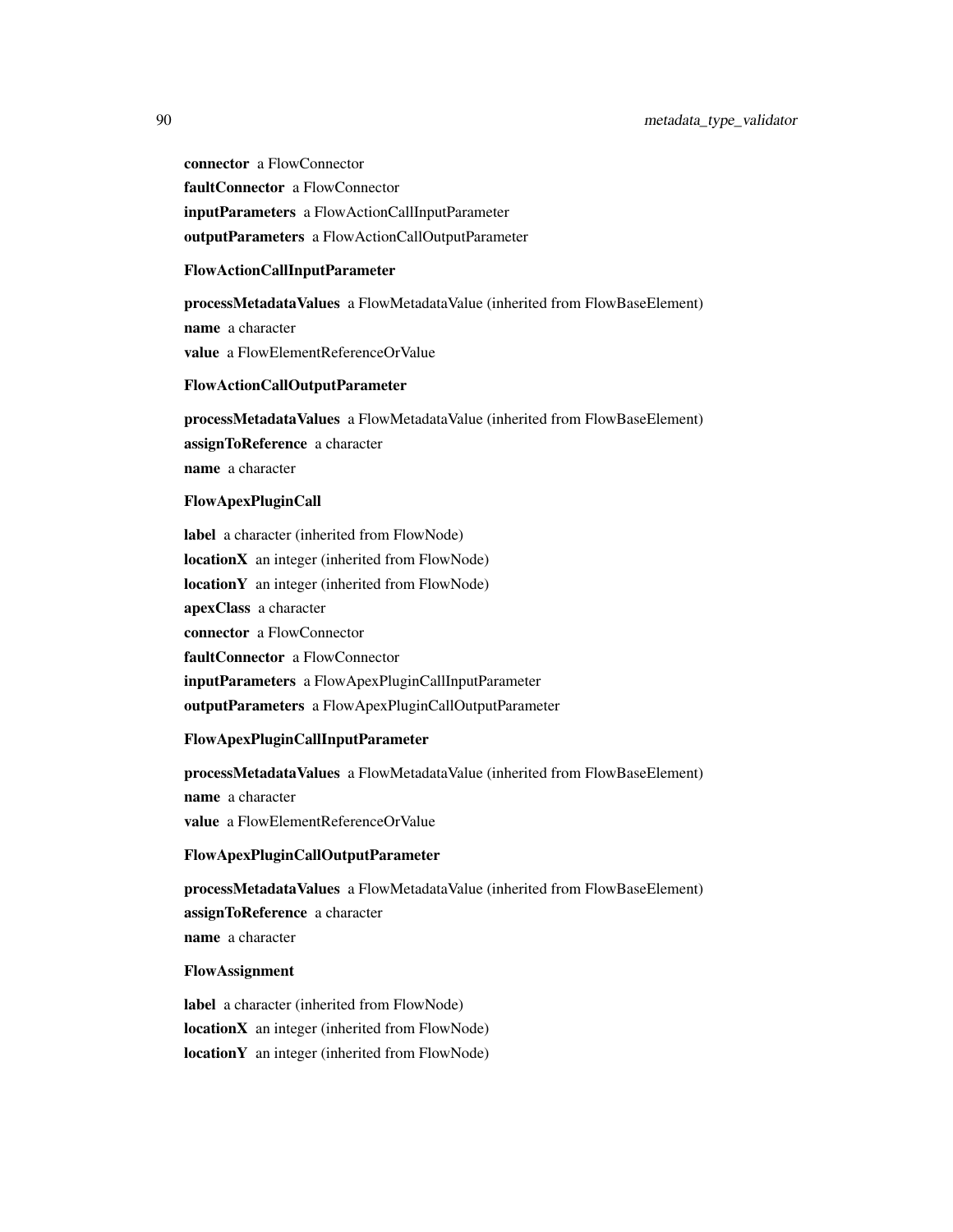assignmentItems a FlowAssignmentItem

connector a FlowConnector

# FlowAssignmentItem

processMetadataValues a FlowMetadataValue (inherited from FlowBaseElement)

## assignToReference a character

operator a FlowAssignmentOperator - which is a character taking one of the following values:

- Assign
- Add
- Subtract
- AddItem

value a FlowElementReferenceOrValue

## FlowBaseElement

processMetadataValues a FlowMetadataValue

## **FlowCategory**

fullName a character (inherited from Metadata)

description a character

flowCategoryItems a FlowCategoryItems

masterLabel a character

# FlowCategoryItems

flow a character

## **FlowChoice**

description a character (inherited from FlowElement)

name a character (inherited from FlowElement)

choiceText a character

dataType a FlowDataType - which is a character taking one of the following values:

- Currency
- Date
- Number
- String
- Boolean
- SObject
- DateTime
- Picklist
- Multipicklist

userInput a FlowChoiceUserInput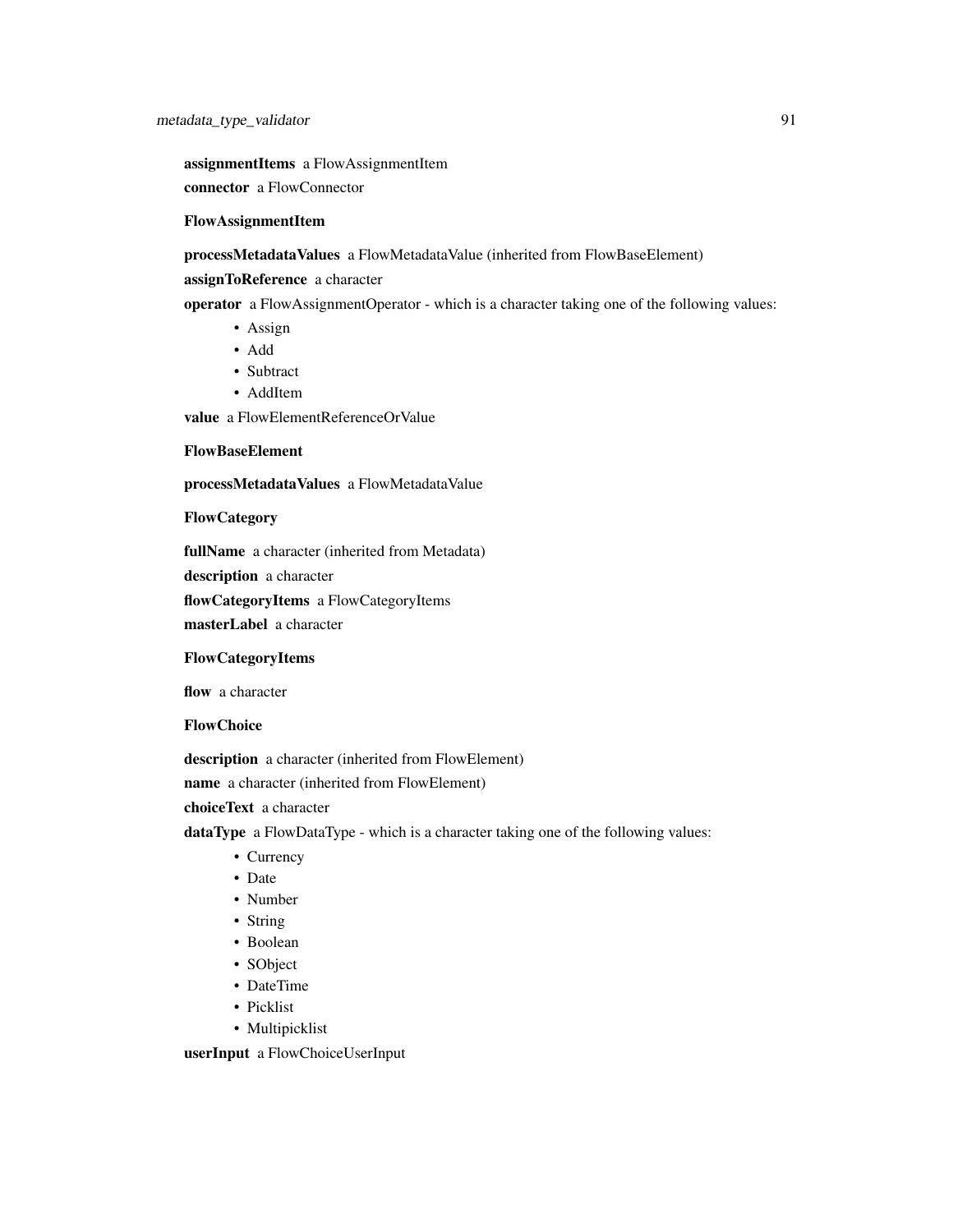value a FlowElementReferenceOrValue

## FlowChoiceTranslation

choiceText a character

name a character

userInput a FlowChoiceUserInputTranslation

## FlowChoiceUserInput

processMetadataValues a FlowMetadataValue (inherited from FlowBaseElement)

isRequired a character either 'true' or 'false'

promptText a character

validationRule a FlowInputValidationRule

# FlowChoiceUserInputTranslation

promptText a character

validationRule a FlowInputValidationRuleTranslation

# FlowCondition

## processMetadataValues a FlowMetadataValue (inherited from FlowBaseElement)

## leftValueReference a character

operator a FlowComparisonOperator - which is a character taking one of the following values:

- EqualTo
- NotEqualTo
- GreaterThan
- LessThan
- GreaterThanOrEqualTo
- LessThanOrEqualTo
- StartsWith
- EndsWith
- Contains
- IsNull
- WasSet
- WasSelected
- WasVisited

rightValue a FlowElementReferenceOrValue

# FlowConnector

processMetadataValues a FlowMetadataValue (inherited from FlowBaseElement) targetReference a character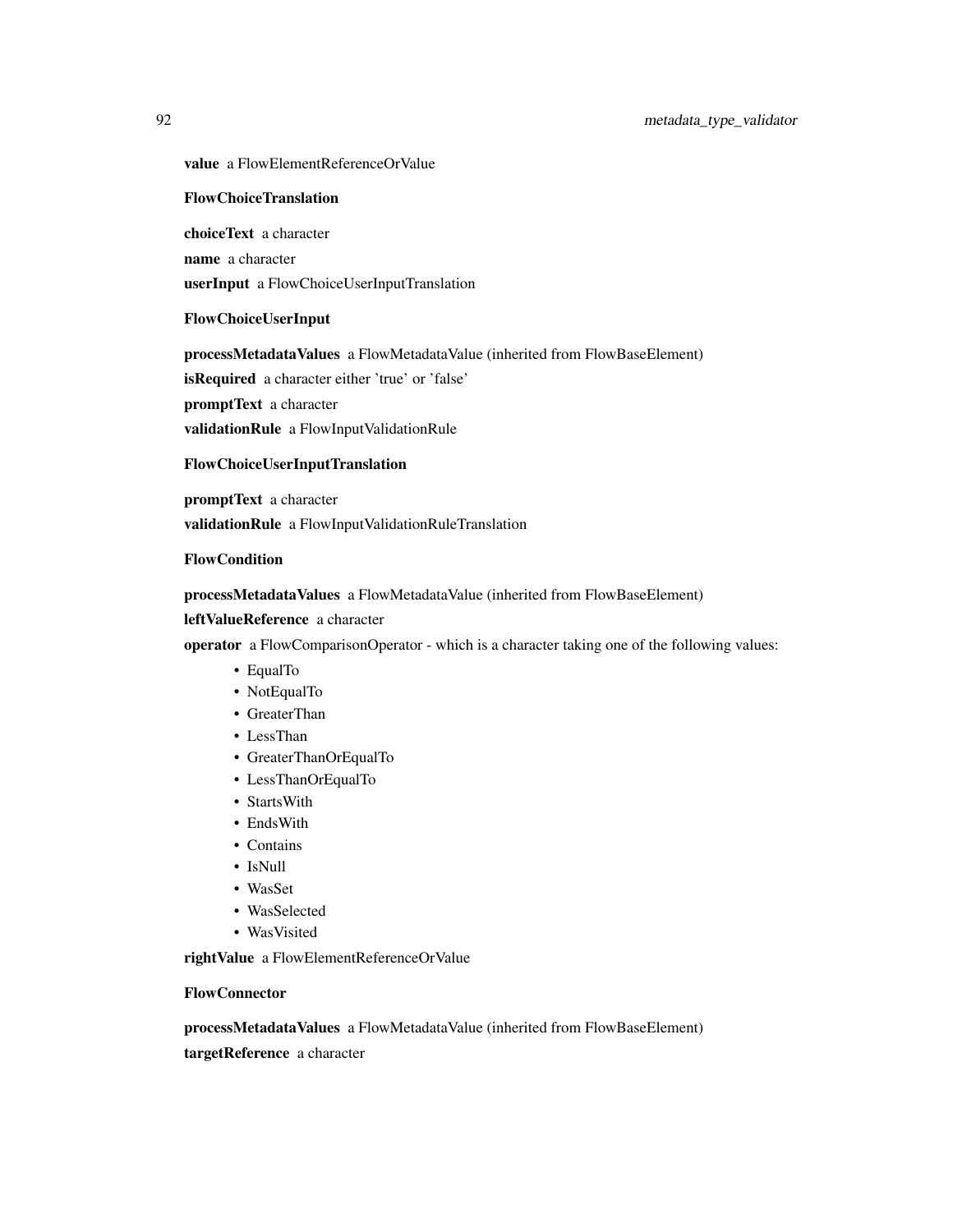# FlowConstant

description a character (inherited from FlowElement)

name a character (inherited from FlowElement)

dataType a FlowDataType - which is a character taking one of the following values:

- Currency
- Date
- Number
- String
- Boolean
- SObject
- DateTime
- Picklist
- Multipicklist

value a FlowElementReferenceOrValue

## FlowDecision

label a character (inherited from FlowNode) locationX an integer (inherited from FlowNode) locationY an integer (inherited from FlowNode) defaultConnector a FlowConnector defaultConnectorLabel a character rules a FlowRule

## FlowDefinition

fullName a character (inherited from Metadata)

activeVersionNumber an integer

description a character

masterLabel a character

# FlowDefinitionTranslation

flows a FlowTranslation fullName a character label a character

# FlowDynamicChoiceSet

description a character (inherited from FlowElement) name a character (inherited from FlowElement) dataType a FlowDataType - which is a character taking one of the following values:

• Currency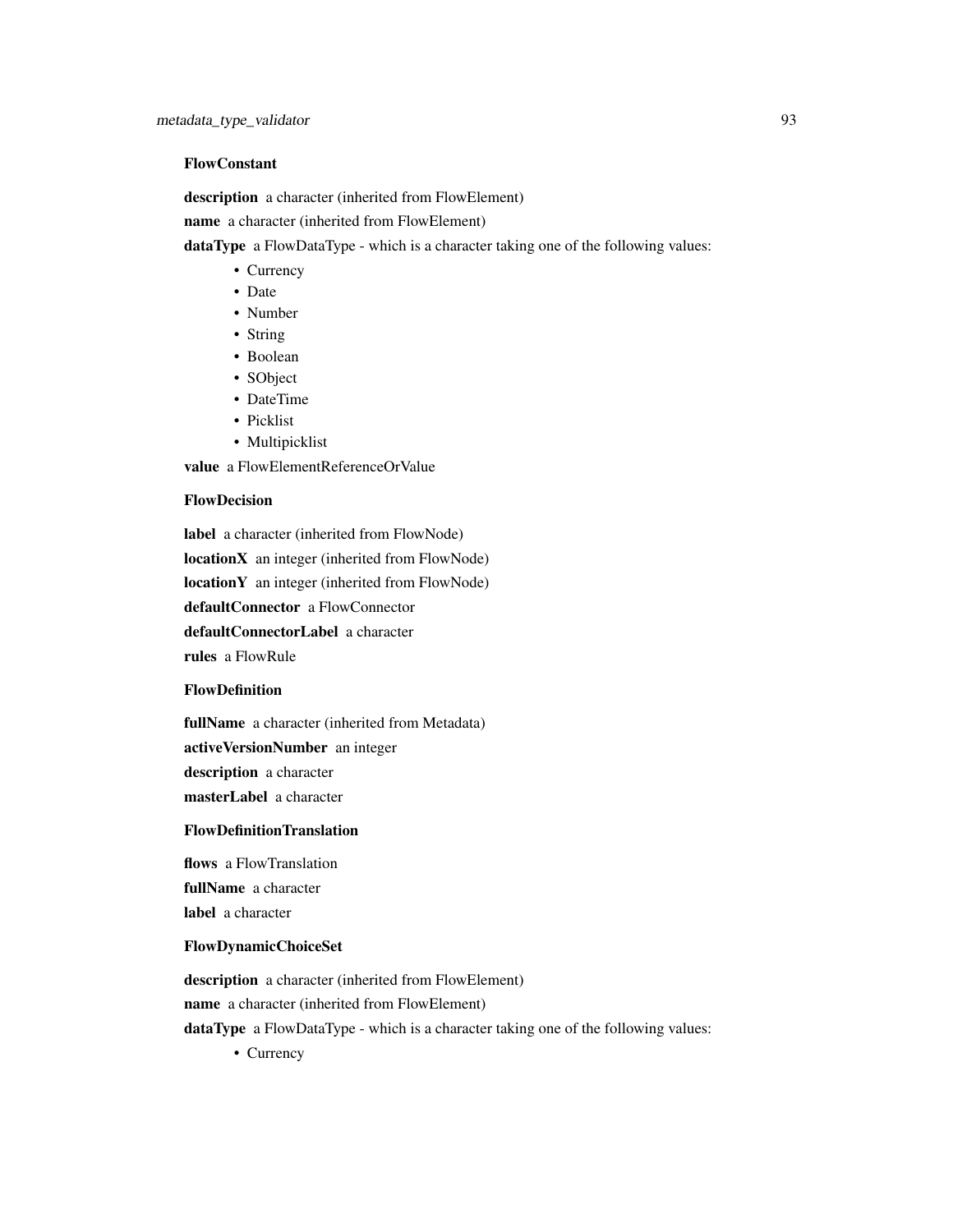- Date
- Number
- String
- Boolean
- SObject
- DateTime
- Picklist
- Multipicklist

displayField a character

filters a FlowRecordFilter

limit an integer

object a character

outputAssignments a FlowOutputFieldAssignment

picklistField a character

picklistObject a character

sortField a character

sortOrder a SortOrder - which is a character taking one of the following values:

• Asc

• Desc

valueField a character

## FlowElement

processMetadataValues a FlowMetadataValue (inherited from FlowBaseElement)

description a character

name a character

## FlowElementReferenceOrValue

booleanValue a character either 'true' or 'false' dateTimeValue a character formatted as 'yyyy-mm-ddThh:mm:ssZ' dateValue a character formatted as 'yyyy-mm-dd' elementReference a character numberValue a numeric stringValue a character

## FlowFormula

description a character (inherited from FlowElement)

name a character (inherited from FlowElement)

dataType a FlowDataType - which is a character taking one of the following values:

• Currency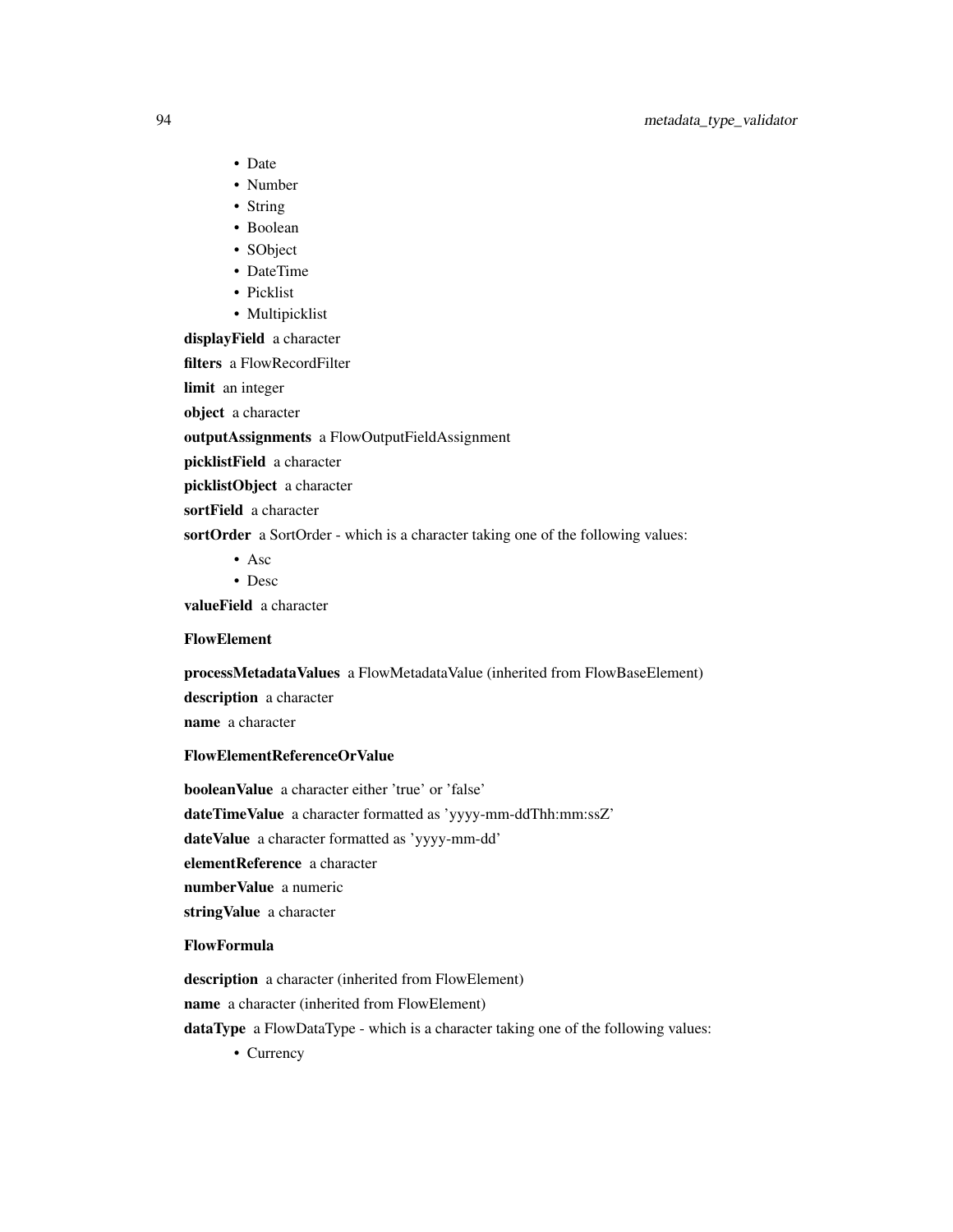- Date
- Number
- String
- Boolean
- SObject
- DateTime
- Picklist
- Multipicklist

expression a character

scale an integer

## FlowInputFieldAssignment

processMetadataValues a FlowMetadataValue (inherited from FlowBaseElement)

field a character

value a FlowElementReferenceOrValue

# FlowInputValidationRule

errorMessage a character

formulaExpression a character

# FlowInputValidationRuleTranslation

errorMessage a character

# FlowLoop

label a character (inherited from FlowNode)

locationX an integer (inherited from FlowNode)

locationY an integer (inherited from FlowNode)

assignNextValueToReference a character

collectionReference a character

iterationOrder a IterationOrder - which is a character taking one of the following values:

• Asc

• Desc

nextValueConnector a FlowConnector

noMoreValuesConnector a FlowConnector

## FlowMetadataValue

name a character value a FlowElementReferenceOrValue

FlowNode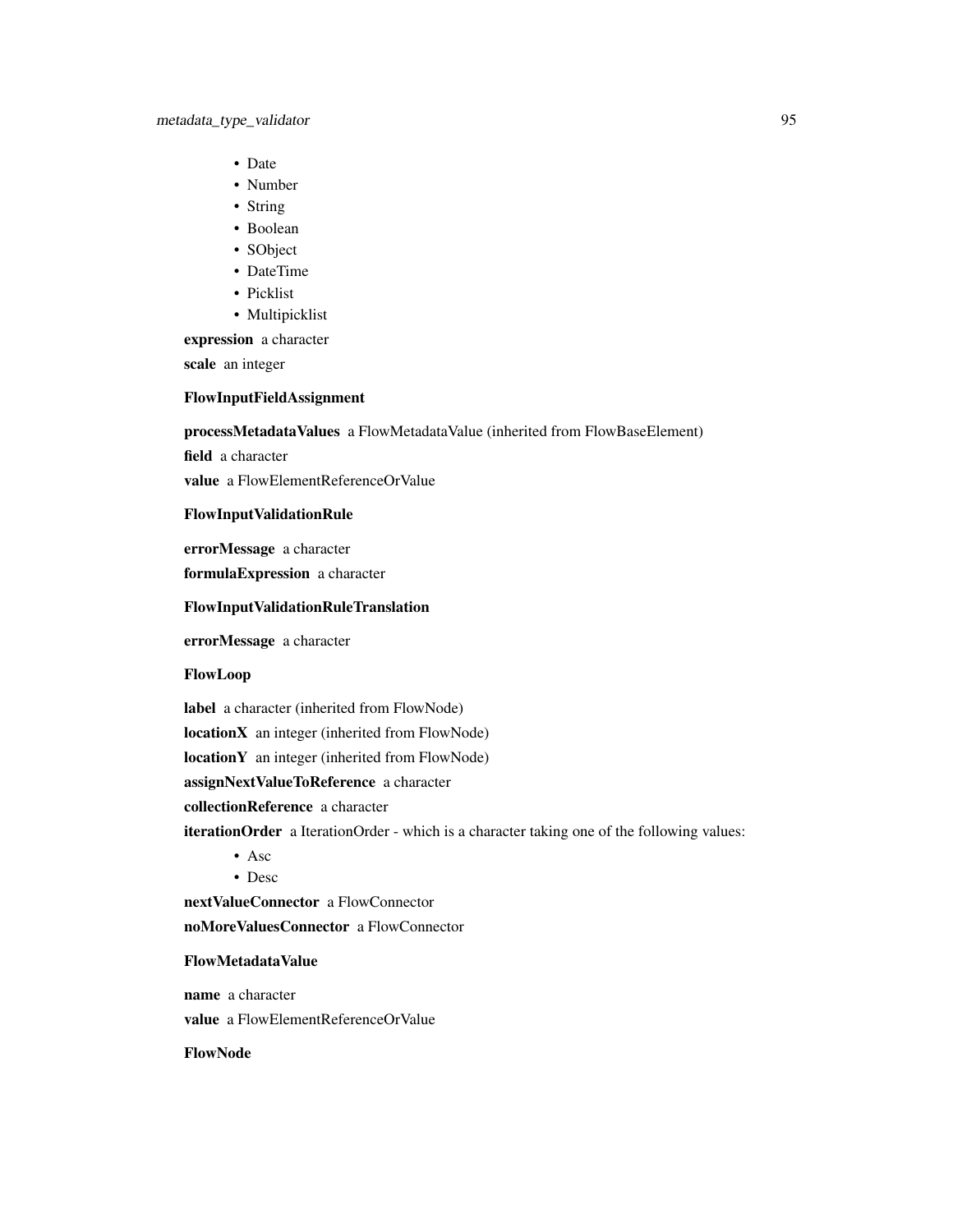description a character (inherited from FlowElement) name a character (inherited from FlowElement) label a character locationX an integer locationY an integer

## FlowOutputFieldAssignment

processMetadataValues a FlowMetadataValue (inherited from FlowBaseElement) assignToReference a character field a character

## FlowRecordCreate

label a character (inherited from FlowNode) locationX an integer (inherited from FlowNode) locationY an integer (inherited from FlowNode) assignRecordIdToReference a character connector a FlowConnector faultConnector a FlowConnector inputAssignments a FlowInputFieldAssignment inputReference a character object a character

## FlowRecordDelete

label a character (inherited from FlowNode) locationX an integer (inherited from FlowNode) locationY an integer (inherited from FlowNode) connector a FlowConnector faultConnector a FlowConnector filters a FlowRecordFilter inputReference a character object a character

# FlowRecordFilter

processMetadataValues a FlowMetadataValue (inherited from FlowBaseElement)

field a character

operator a FlowRecordFilterOperator - which is a character taking one of the following values:

- EqualTo
- NotEqualTo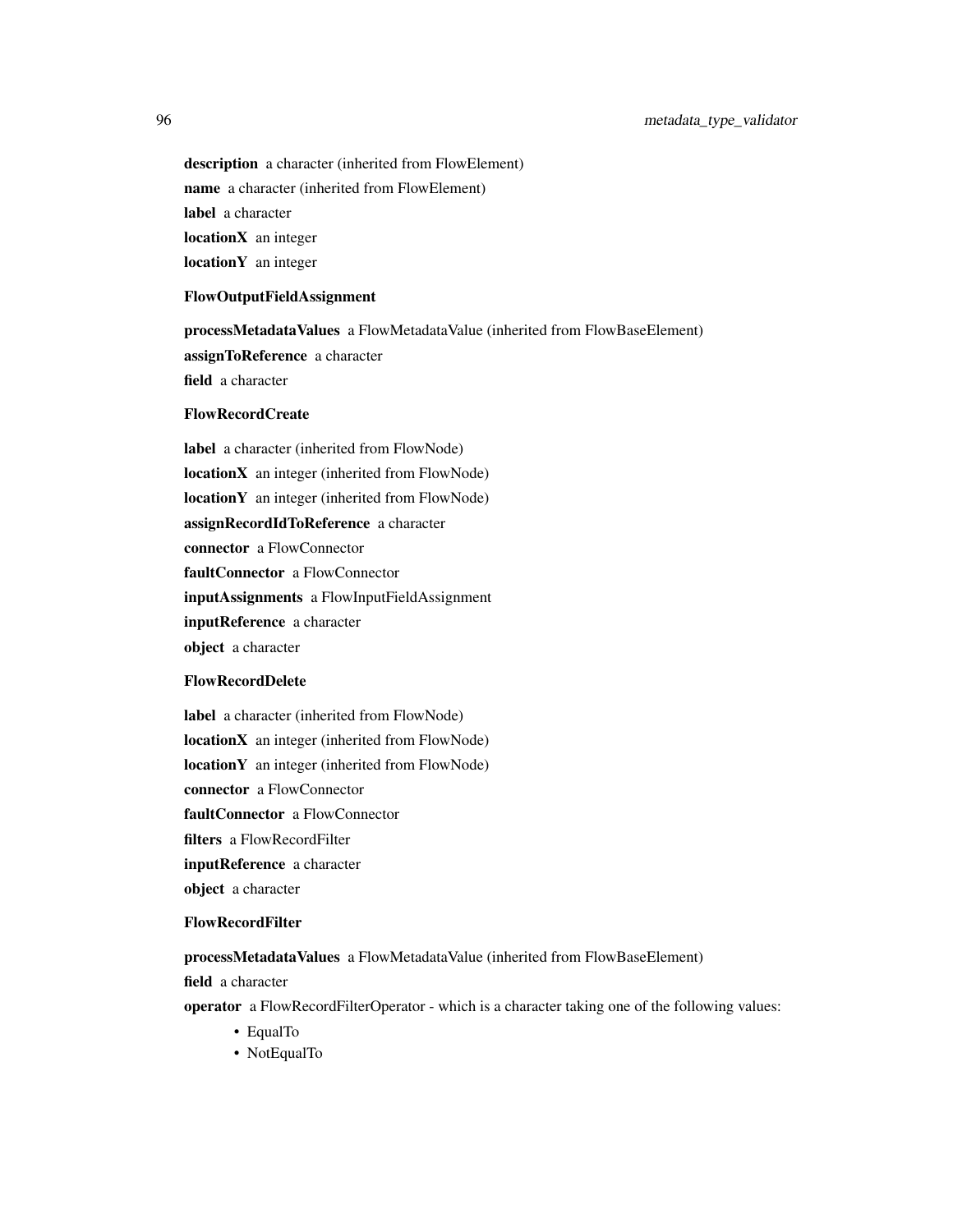- GreaterThan
- LessThan
- GreaterThanOrEqualTo
- LessThanOrEqualTo
- StartsWith
- EndsWith
- Contains
- IsNull

value a FlowElementReferenceOrValue

## FlowRecordLookup

label a character (inherited from FlowNode)

locationX an integer (inherited from FlowNode)

locationY an integer (inherited from FlowNode)

assignNullValuesIfNoRecordsFound a character either 'true' or 'false'

connector a FlowConnector

faultConnector a FlowConnector

filters a FlowRecordFilter

object a character

outputAssignments a FlowOutputFieldAssignment

outputReference a character

queriedFields a character

sortField a character

sortOrder a SortOrder - which is a character taking one of the following values:

- Asc
- Desc

# FlowRecordUpdate

label a character (inherited from FlowNode) locationX an integer (inherited from FlowNode) locationY an integer (inherited from FlowNode) connector a FlowConnector faultConnector a FlowConnector filters a FlowRecordFilter inputAssignments a FlowInputFieldAssignment inputReference a character object a character

# FlowRule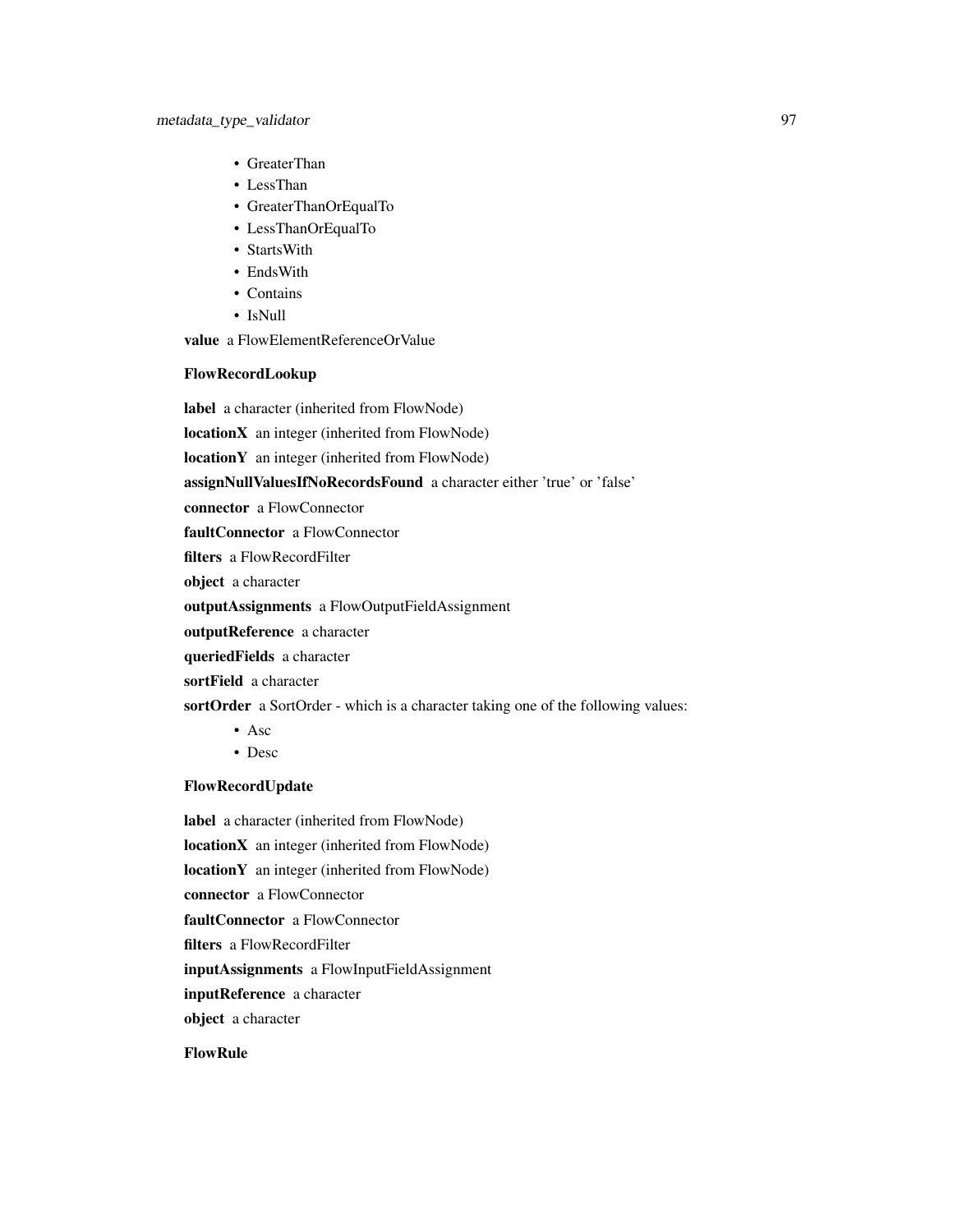description a character (inherited from FlowElement) name a character (inherited from FlowElement) conditionLogic a character conditions a FlowCondition connector a FlowConnector label a character

# FlowScreen

label a character (inherited from FlowNode) locationX an integer (inherited from FlowNode) locationY an integer (inherited from FlowNode) allowBack a character either 'true' or 'false' allowFinish a character either 'true' or 'false' allowPause a character either 'true' or 'false' connector a FlowConnector fields a FlowScreenField helpText a character pausedText a character rules a FlowScreenRule showFooter a character either 'true' or 'false' showHeader a character either 'true' or 'false'

## FlowScreenField

description a character (inherited from FlowElement) name a character (inherited from FlowElement) choiceReferences a character dataType a FlowDataType - which is a character taking one of the following values:

- Currency
- Date
- Number
- String
- Boolean
- SObject
- DateTime
- Picklist
- Multipicklist

defaultSelectedChoiceReference a character

defaultValue a FlowElementReferenceOrValue

extensionName a character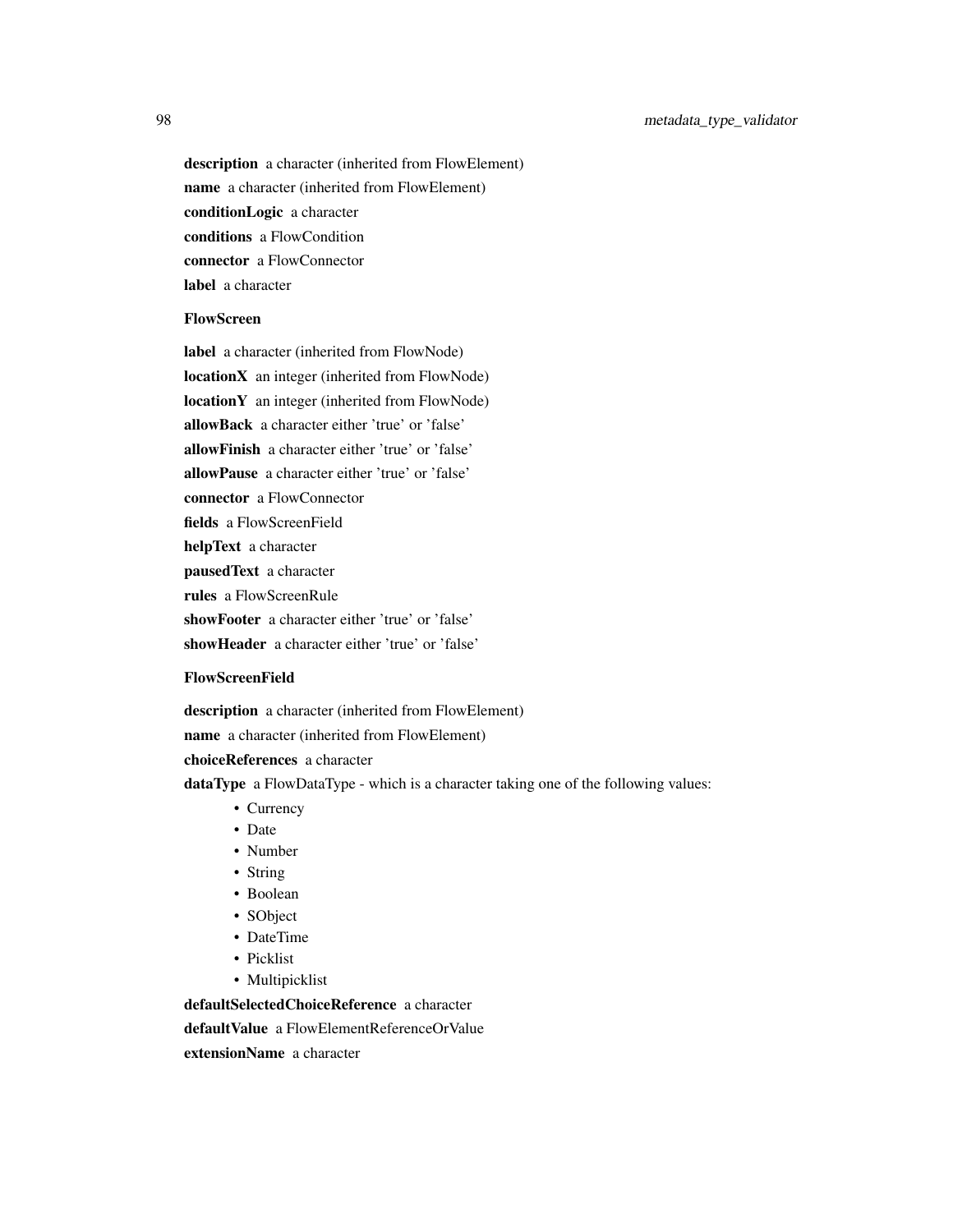## fieldText a character

fieldType a FlowScreenFieldType - which is a character taking one of the following values:

- DisplayText
- InputField
- LargeTextArea
- PasswordField
- RadioButtons
- DropdownBox
- MultiSelectCheckboxes
- MultiSelectPicklist
- ComponentInstance

# helpText a character

inputParameters a FlowScreenFieldInputParameter isRequired a character either 'true' or 'false' isVisible a character either 'true' or 'false' outputParameters a FlowScreenFieldOutputParameter scale an integer validationRule a FlowInputValidationRule

#### FlowScreenFieldInputParameter

processMetadataValues a FlowMetadataValue (inherited from FlowBaseElement) name a character

value a FlowElementReferenceOrValue

## FlowScreenFieldOutputParameter

processMetadataValues a FlowMetadataValue (inherited from FlowBaseElement)

assignToReference a character

name a character

## FlowScreenFieldTranslation

fieldText a character helpText a character name a character validationRule a FlowInputValidationRuleTranslation

#### FlowScreenRule

processMetadataValues a FlowMetadataValue (inherited from FlowBaseElement) conditionLogic a character conditions a FlowCondition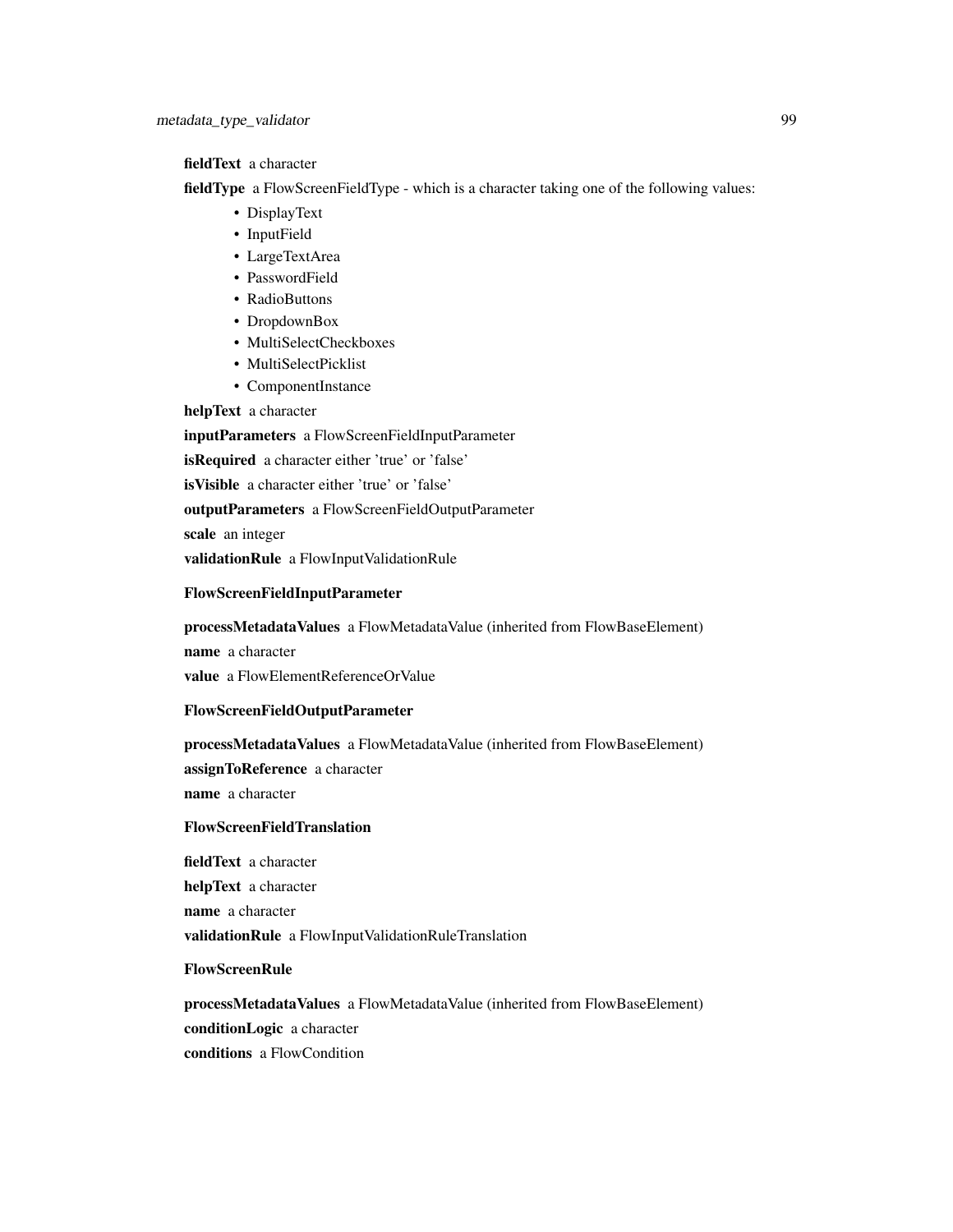# 100 metadata\_type\_validator

label a character ruleActions a FlowScreenRuleAction

## FlowScreenRuleAction

processMetadataValues a FlowMetadataValue (inherited from FlowBaseElement) attribute a character fieldReference a character value a FlowElementReferenceOrValue

#### FlowScreenTranslation

fields a FlowScreenFieldTranslation helpText a character name a character pausedText a character

# FlowStage

description a character (inherited from FlowElement) name a character (inherited from FlowElement) isActive a character either 'true' or 'false' label a character stageOrder an integer

## **FlowStep**

label a character (inherited from FlowNode) locationX an integer (inherited from FlowNode) locationY an integer (inherited from FlowNode) connectors a FlowConnector

## FlowSubflow

label a character (inherited from FlowNode) locationX an integer (inherited from FlowNode) locationY an integer (inherited from FlowNode) connector a FlowConnector flowName a character inputAssignments a FlowSubflowInputAssignment outputAssignments a FlowSubflowOutputAssignment

## FlowSubflowInputAssignment

processMetadataValues a FlowMetadataValue (inherited from FlowBaseElement)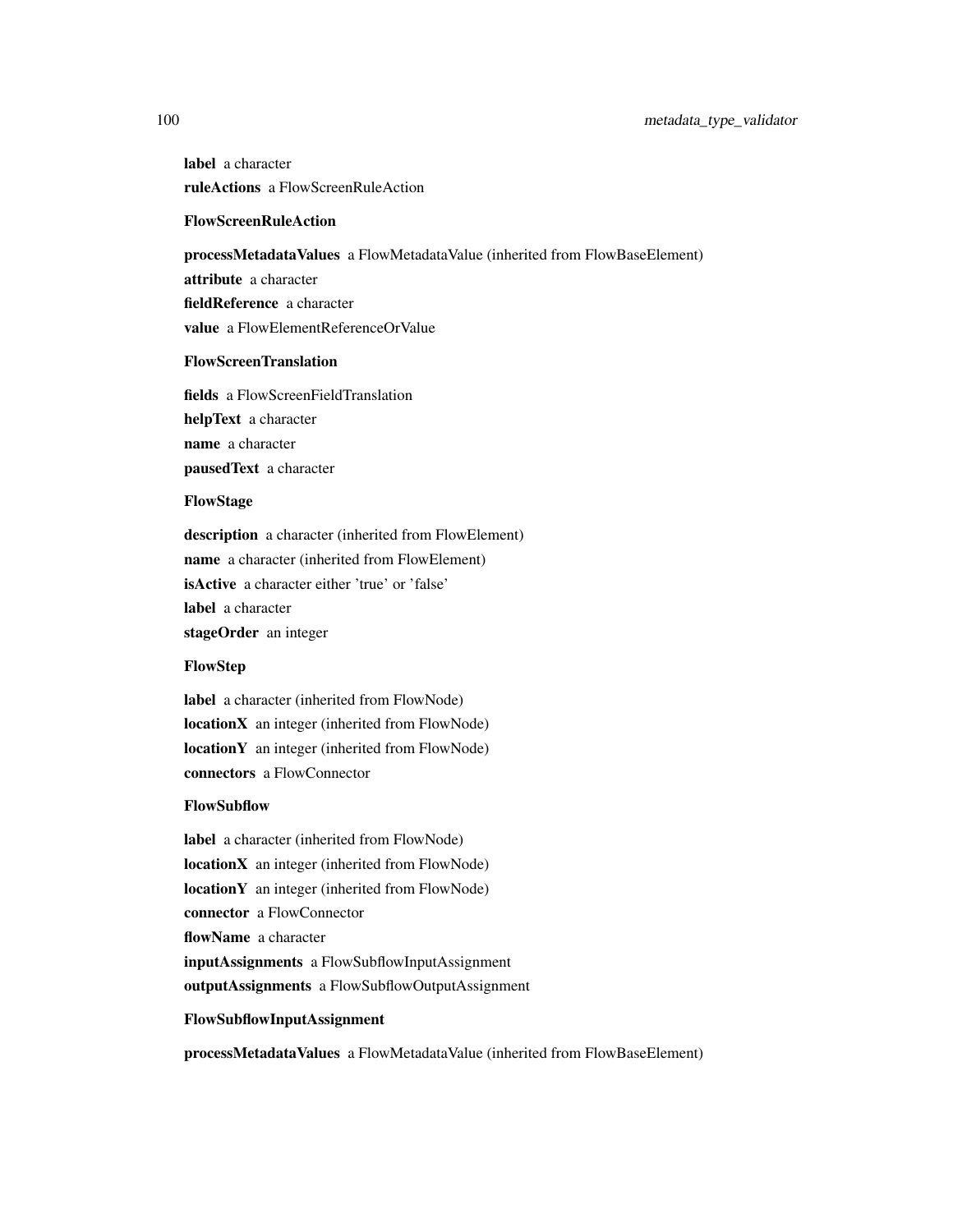name a character value a FlowElementReferenceOrValue

## FlowSubflowOutputAssignment

processMetadataValues a FlowMetadataValue (inherited from FlowBaseElement)

assignToReference a character

name a character

## FlowTextTemplate

description a character (inherited from FlowElement) name a character (inherited from FlowElement) text a character

# FlowTranslation

choices a FlowChoiceTranslation fullName a character label a character screens a FlowScreenTranslation

## FlowVariable

description a character (inherited from FlowElement) name a character (inherited from FlowElement) dataType a FlowDataType - which is a character taking one of the following values:

- Currency
- Date
- Number
- String
- Boolean
- SObject
- DateTime
- Picklist
- Multipicklist

isCollection a character either 'true' or 'false'

isInput a character either 'true' or 'false'

isOutput a character either 'true' or 'false'

objectType a character

scale an integer

value a FlowElementReferenceOrValue

FlowWait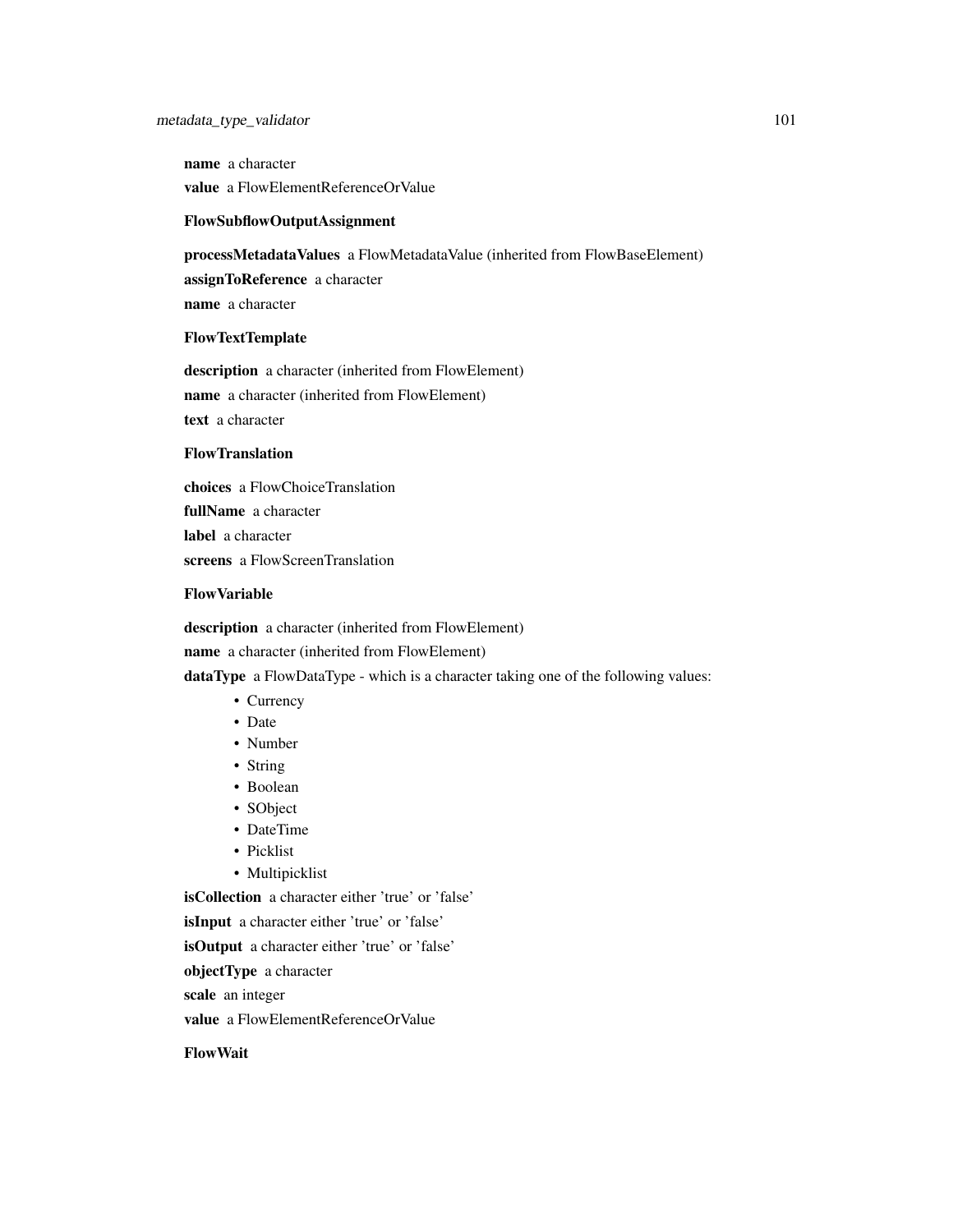label a character (inherited from FlowNode) locationX an integer (inherited from FlowNode) locationY an integer (inherited from FlowNode) defaultConnector a FlowConnector defaultConnectorLabel a character faultConnector a FlowConnector waitEvents a FlowWaitEvent

## FlowWaitEvent

description a character (inherited from FlowElement) name a character (inherited from FlowElement) conditionLogic a character conditions a FlowCondition connector a FlowConnector eventType a character inputParameters a FlowWaitEventInputParameter label a character outputParameters a FlowWaitEventOutputParameter

#### FlowWaitEventInputParameter

processMetadataValues a FlowMetadataValue (inherited from FlowBaseElement) name a character value a FlowElementReferenceOrValue

# FlowWaitEventOutputParameter

processMetadataValues a FlowMetadataValue (inherited from FlowBaseElement) assignToReference a character name a character

#### Folder

fullName a character (inherited from Metadata)

accessType a FolderAccessTypes - which is a character taking one of the following values:

- Shared
- Public
- Hidden
- PublicInternal

folderShares a FolderShare

name a character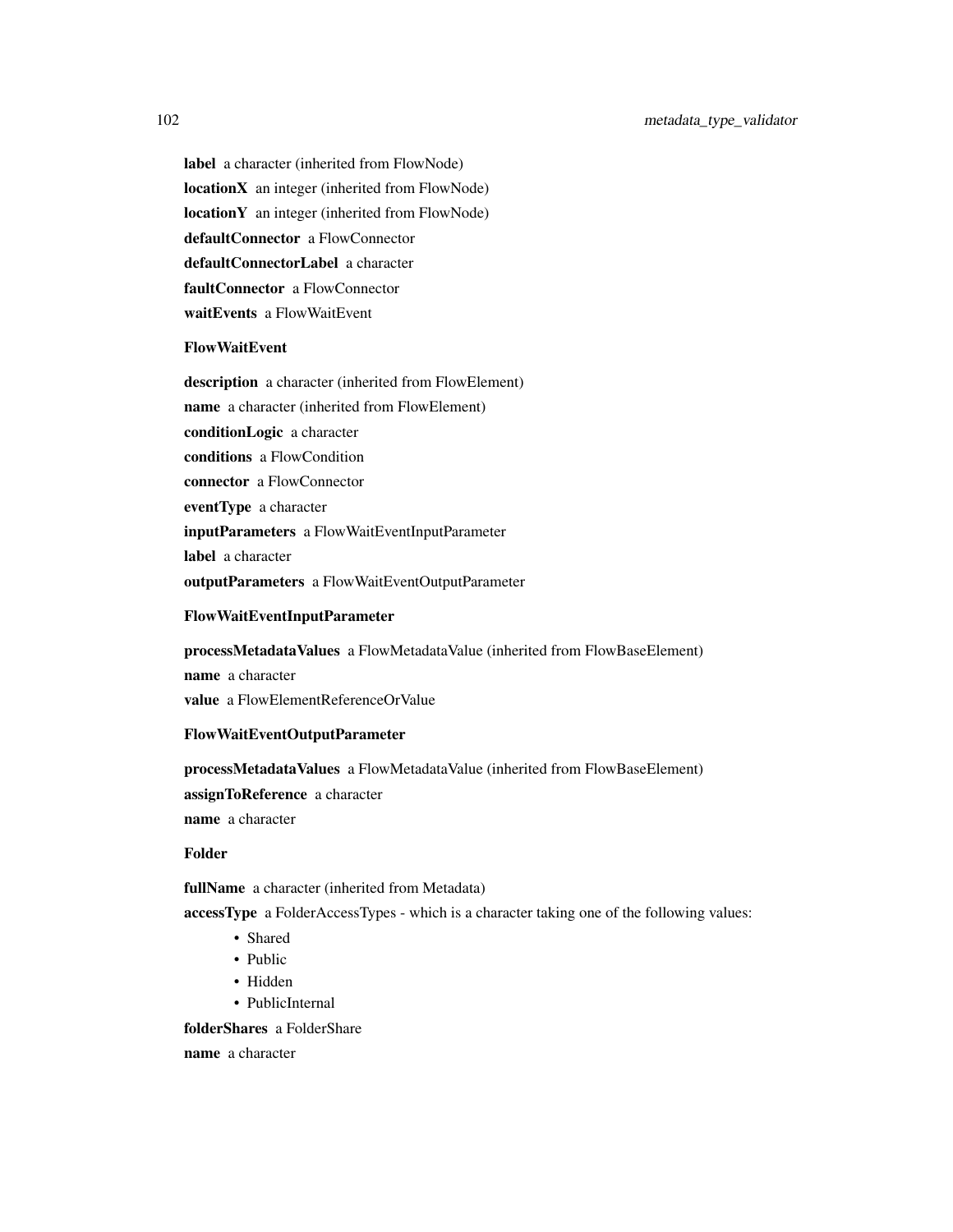publicFolderAccess a PublicFolderAccess - which is a character taking one of the following values:

- ReadOnly
- ReadWrite

sharedTo a SharedTo

# FolderShare

accessLevel a FolderShareAccessLevel - which is a character taking one of the following values:

- View
- EditAllContents
- Manage

# sharedTo a character

sharedToType a FolderSharedToType - which is a character taking one of the following values:

- Group
- Role
- RoleAndSubordinates
- RoleAndSubordinatesInternal
- Manager
- ManagerAndSubordinatesInternal
- Organization
- Territory
- TerritoryAndSubordinates
- AllPrmUsers
- User
- PartnerUser
- AllCspUsers
- CustomerPortalUser
- PortalRole
- PortalRoleAndSubordinates
- ChannelProgramGroup

# ForecastingCategoryMapping

forecastingItemCategoryApiName a character

weightedSourceCategories a WeightedSourceCategory

# ForecastingDisplayedFamilySettings

productFamily a character

# ForecastingSettings

fullName a character (inherited from Metadata)

displayCurrency a DisplayCurrency - which is a character taking one of the following values: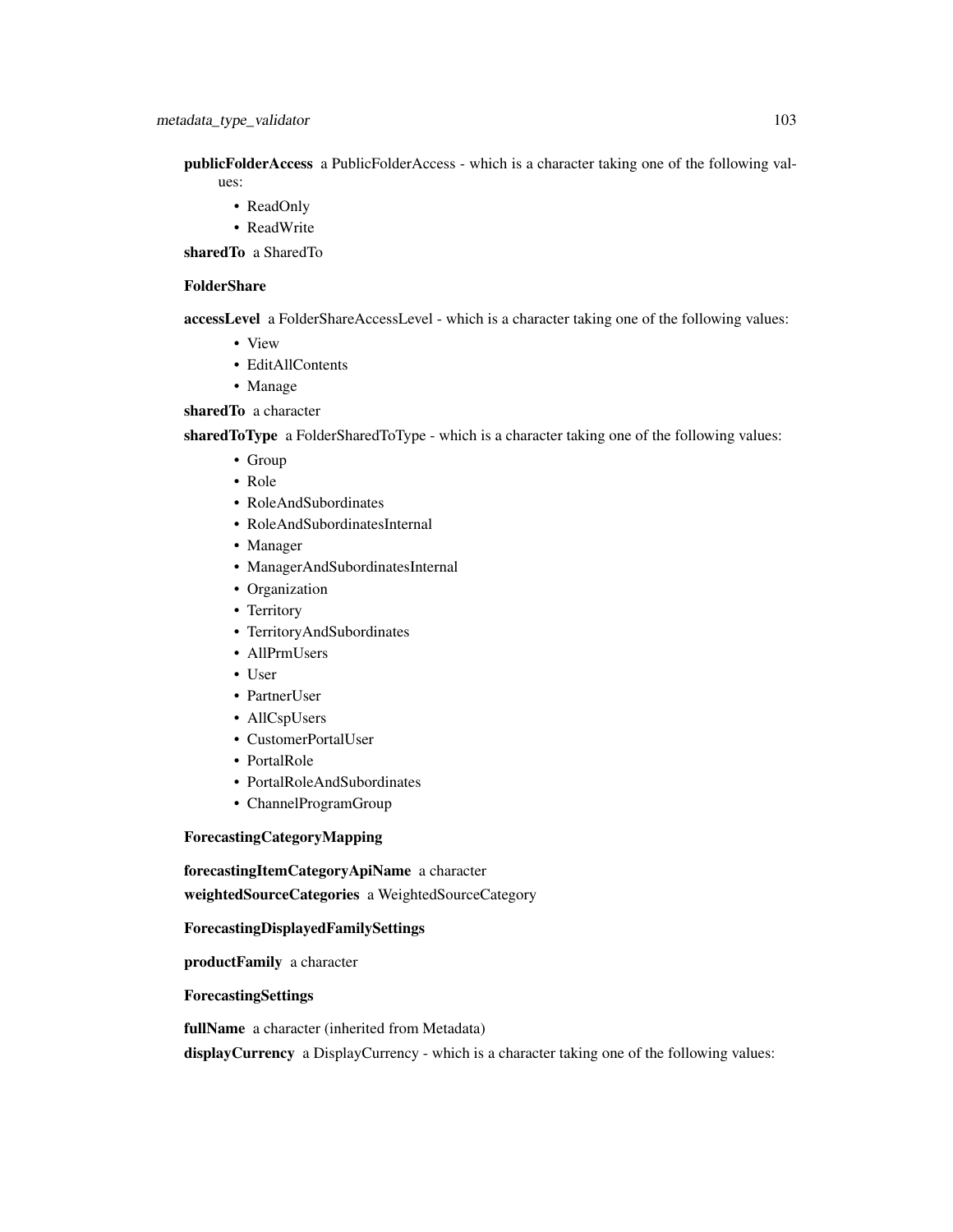## 104 metadata\_type\_validator

- CORPORATE
- PERSONAL

enableForecasts a character either 'true' or 'false'

forecastingCategoryMappings a ForecastingCategoryMapping

forecastingDisplayedFamilySettings a ForecastingDisplayedFamilySettings

forecastingTypeSettings a ForecastingTypeSettings

# ForecastingTypeSettings

active a character either 'true' or 'false'

adjustmentsSettings a AdjustmentsSettings

displayedCategoryApiNames a character

forecastRangeSettings a ForecastRangeSettings

# forecastedCategoryApiNames a character

forecastingDateType a ForecastingDateType - which is a character taking one of the following values:

- OpportunityCloseDate
- ProductDate
- ScheduleDate

hasProductFamily a character either 'true' or 'false'

isAmount a character either 'true' or 'false'

isAvailable a character either 'true' or 'false'

isQuantity a character either 'true' or 'false'

managerAdjustableCategoryApiNames a character

masterLabel a character

name a character

opportunityListFieldsLabelMappings a OpportunityListFieldsLabelMapping

opportunityListFieldsSelectedSettings a OpportunityListFieldsSelectedSettings

opportunityListFieldsUnselectedSettings a OpportunityListFieldsUnselectedSettings

opportunitySplitName a character

ownerAdjustableCategoryApiNames a character

quotasSettings a QuotasSettings

territory2ModelName a character

## ForecastRangeSettings

beginning an integer

displaying an integer

periodType a PeriodTypes - which is a character taking one of the following values:

• Month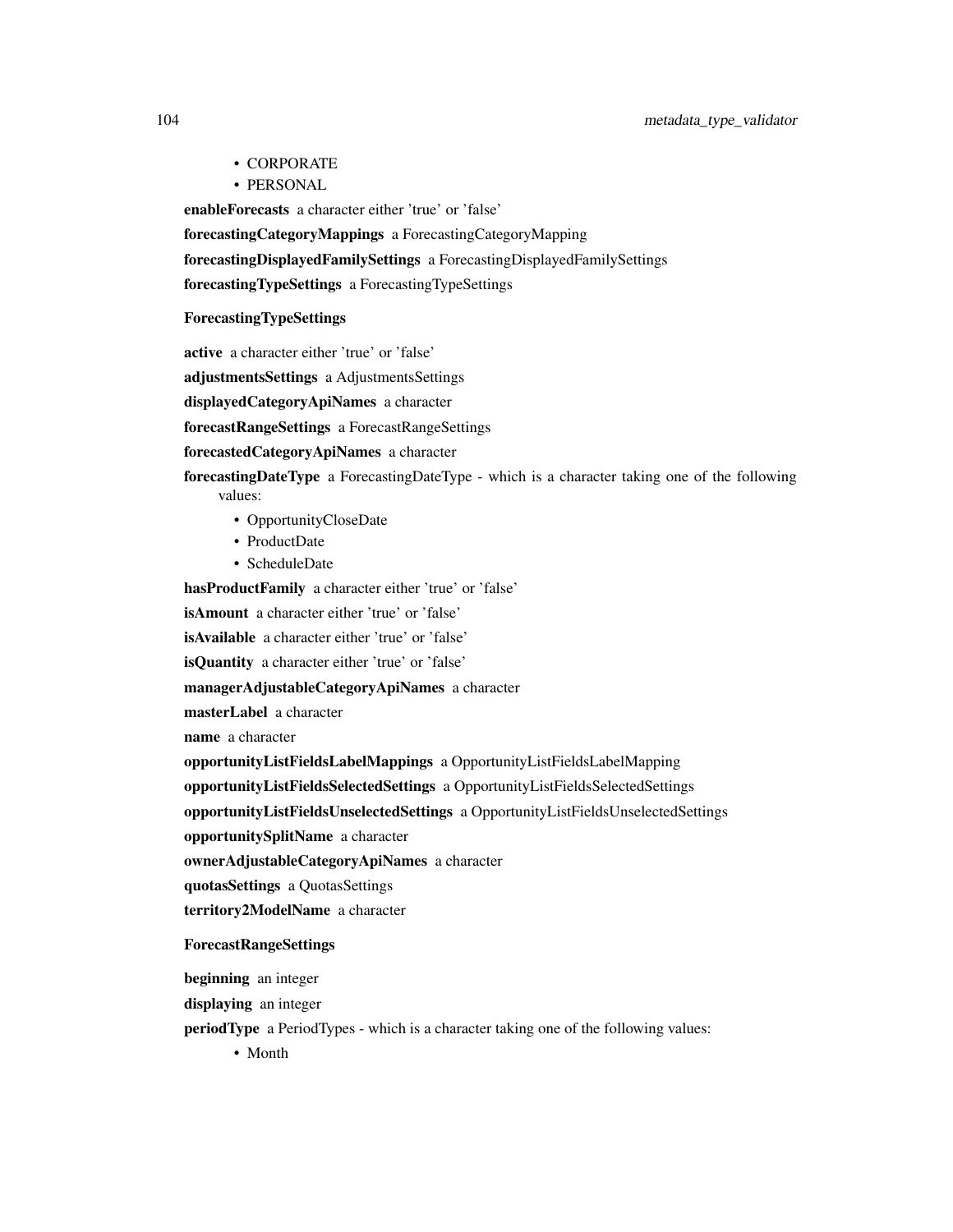- Quarter
- Week
- Year

# GlobalPicklistValue

fullName a character (inherited from Metadata) color a character default a character either 'true' or 'false' description a character isActive a character either 'true' or 'false'

# GlobalQuickActionTranslation

label a character name a character

## GlobalValueSet

fullName a character (inherited from Metadata) customValue a CustomValue description a character masterLabel a character sorted a character either 'true' or 'false'

# GlobalValueSetTranslation

fullName a character (inherited from Metadata) valueTranslation a ValueTranslation

# Group

fullName a character (inherited from Metadata) doesIncludeBosses a character either 'true' or 'false' name a character

# HistoryRetentionPolicy

archiveAfterMonths an integer archiveRetentionYears an integer description a character

# **Holiday**

activityDate a character formatted as 'yyyy-mm-dd' businessHours a character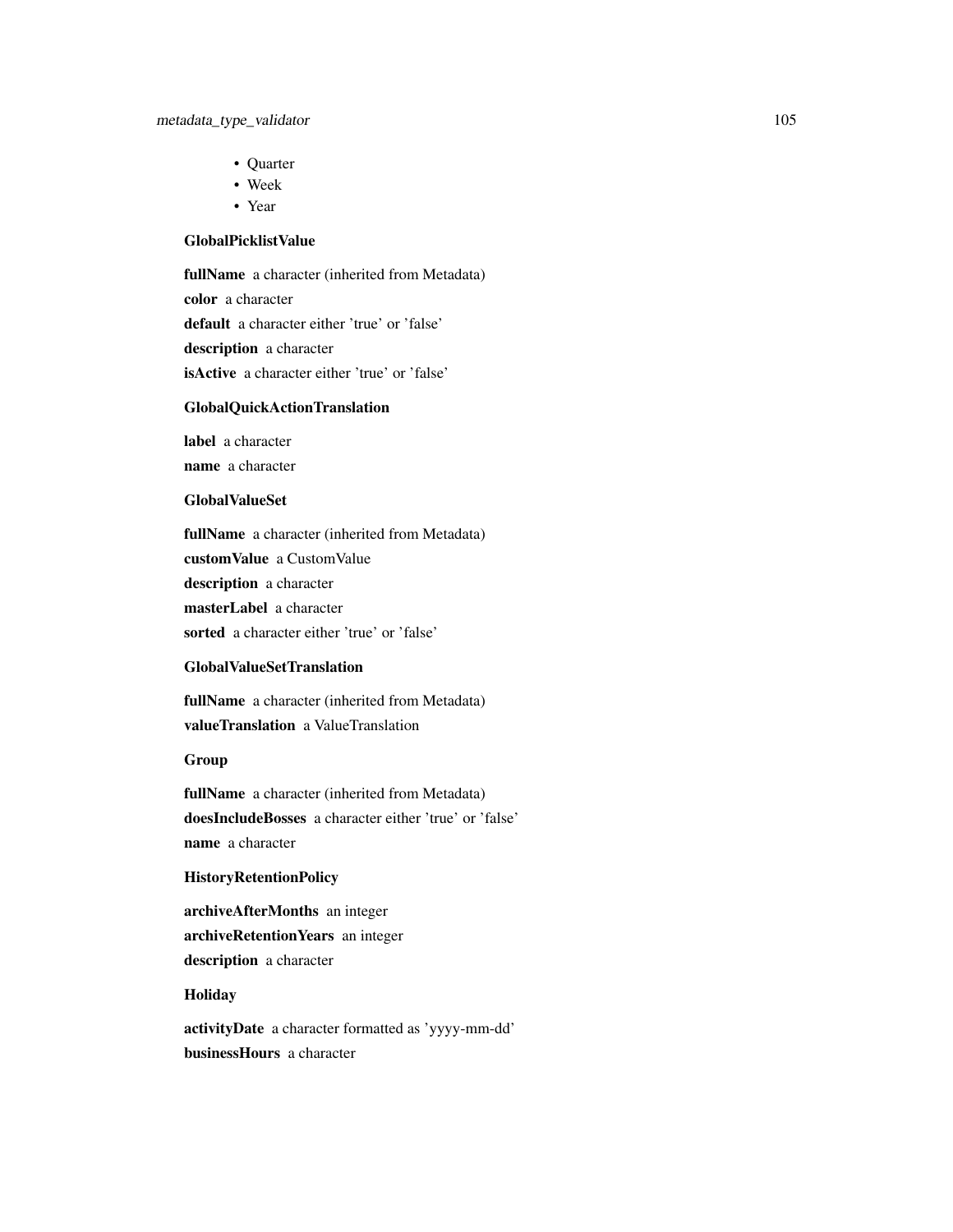description a character endTime a character formatted as 'hh:mm:ssZ isRecurring a character either 'true' or 'false' name a character recurrenceDayOfMonth an integer recurrenceDayOfWeek a character recurrenceDayOfWeekMask an integer recurrenceEndDate a character formatted as 'yyyy-mm-dd' recurrenceInstance a character recurrenceInterval an integer recurrenceMonthOfYear a character recurrenceStartDate a character formatted as 'yyyy-mm-dd' recurrenceType a character startTime a character formatted as 'hh:mm:ssZ

#### HomePageComponent

fullName a character (inherited from Metadata)

body a character

height an integer

links a character

page a character

pageComponentType a PageComponentType - which is a character taking one of the following values:

- links
- htmlArea
- imageOrNote
- visualforcePage

showLabel a character either 'true' or 'false'

showScrollbars a character either 'true' or 'false'

width a PageComponentWidth - which is a character taking one of the following values:

- narrow
- wide

## HomePageLayout

fullName a character (inherited from Metadata)

narrowComponents a character

wideComponents a character

# IdeaReputationLevel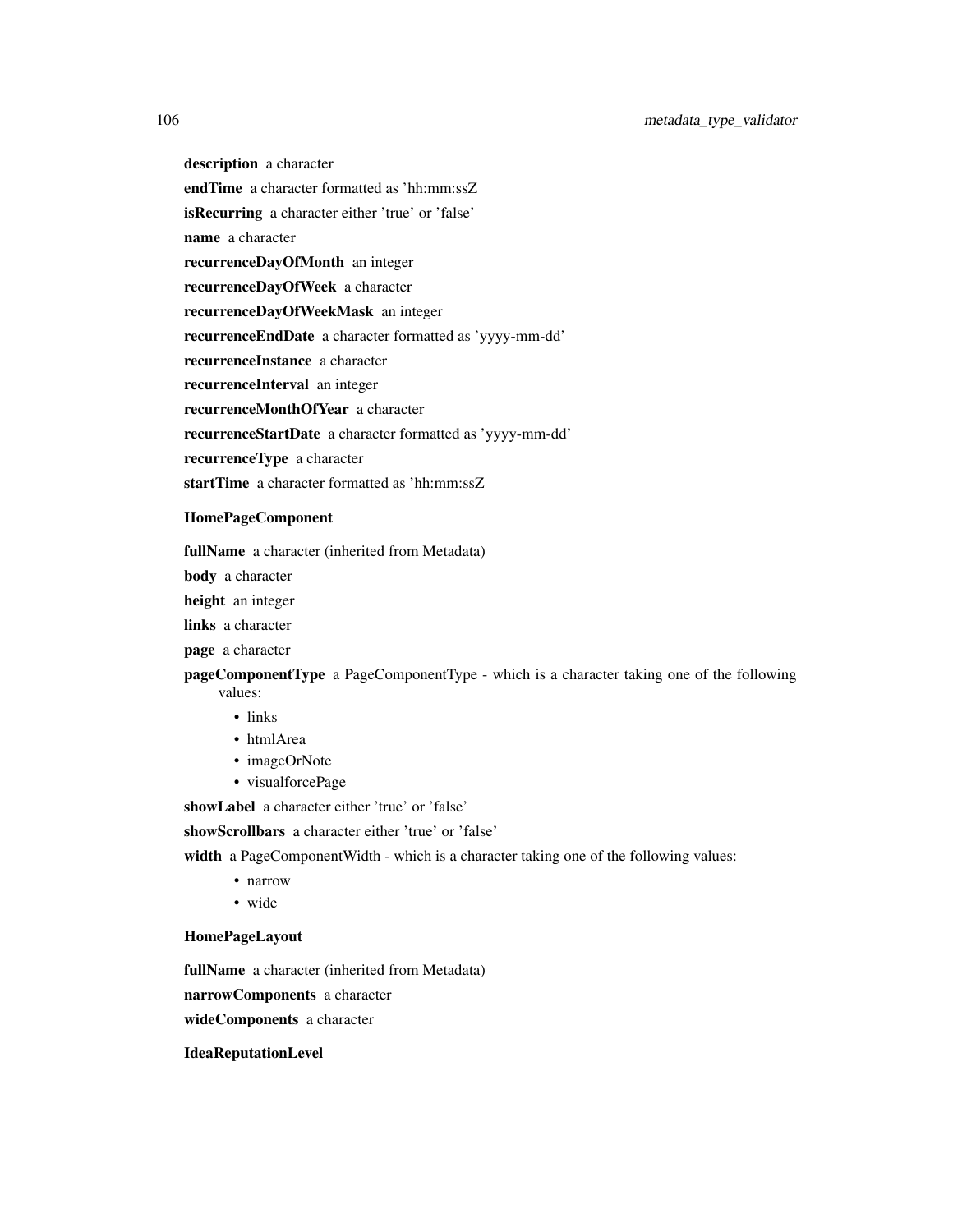name a character

value an integer

# IdeasSettings

fullName a character (inherited from Metadata) enableChatterProfile a character either 'true' or 'false' enableIdeaThemes a character either 'true' or 'false' enableIdeas a character either 'true' or 'false' enableIdeasReputation a character either 'true' or 'false' halfLife a numeric ideasProfilePage a character

# Index

fullName a character (inherited from Metadata) fields a IndexField label a character

## IndexField

name a character sortDirection a character

### InsightType

fullName a character (inherited from Metadata)

defaultTrendType a InsightTrendType - which is a character taking one of the following values:

- Positive
- Negative
- Informational
- Suggestion

description a character

isProtected a character either 'true' or 'false'

## masterLabel a character

parentType a InsightParentType - which is a character taking one of the following values:

- Opportunity
- Account

title a character

# InstalledPackage

fullName a character (inherited from Metadata)

password a character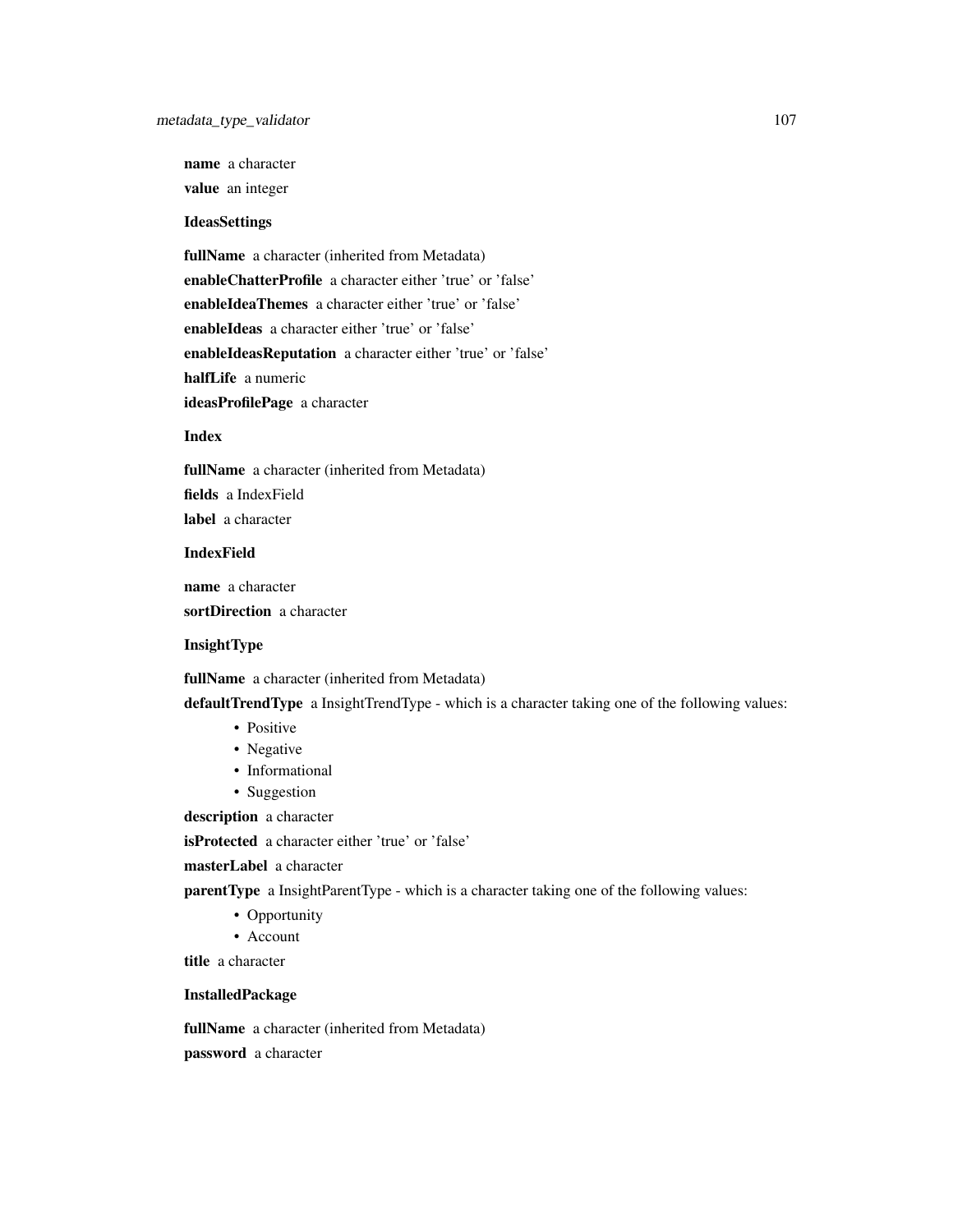versionNumber a character

## IntegrationHubSettings

fullName a character (inherited from Metadata) canonicalName a character canonicalNameBindingChar a character description a character isEnabled a character either 'true' or 'false' isProtected a character either 'true' or 'false' masterLabel a character setupData a character setupDefinition a character setupNamespace a character setupSimpleName a character uUID a character version a character versionBuild an integer versionMajor an integer versionMinor an integer

# IntegrationHubSettingsType

fullName a character (inherited from Metadata) canonicalName a character canonicalNameBindingChar a character description a character isEnabled a character either 'true' or 'false' isProtected a character either 'true' or 'false' masterLabel a character setupNamespace a character setupSimpleName a character uUID a character version a character versionBuild an integer versionMajor an integer versionMinor an integer

# IpRange

description a character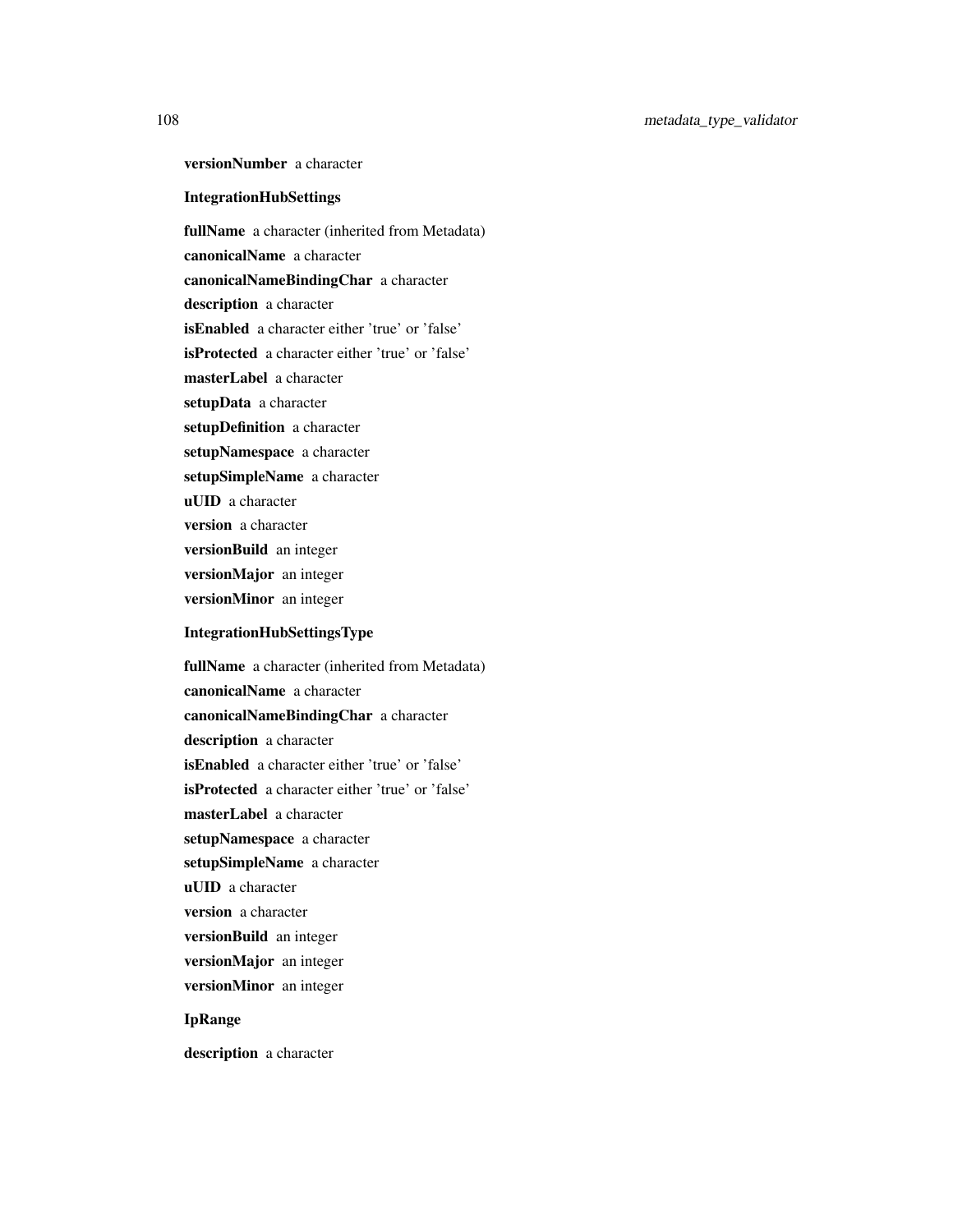end a character

start a character

KeyboardShortcuts

customShortcuts a CustomShortcut

defaultShortcuts a DefaultShortcut

Keyword

keyword a character

KeywordList

fullName a character (inherited from Metadata) description a character keywords a Keyword masterLabel a character

# KnowledgeAnswerSettings

assignTo a character defaultArticleType a character enableArticleCreation a character either 'true' or 'false'

KnowledgeCaseField

name a character

#### KnowledgeCaseFieldsSettings

field a KnowledgeCaseField

#### KnowledgeCaseSettings

articlePDFCreationProfile a character

articlePublicSharingCommunities a KnowledgeCommunitiesSettings

articlePublicSharingSites a KnowledgeSitesSettings

articlePublicSharingSitesChatterAnswers a KnowledgeSitesSettings

assignTo a character

customizationClass a character

defaultContributionArticleType a character

editor a KnowledgeCaseEditor - which is a character taking one of the following values:

- simple
- standard

enableArticleCreation a character either 'true' or 'false'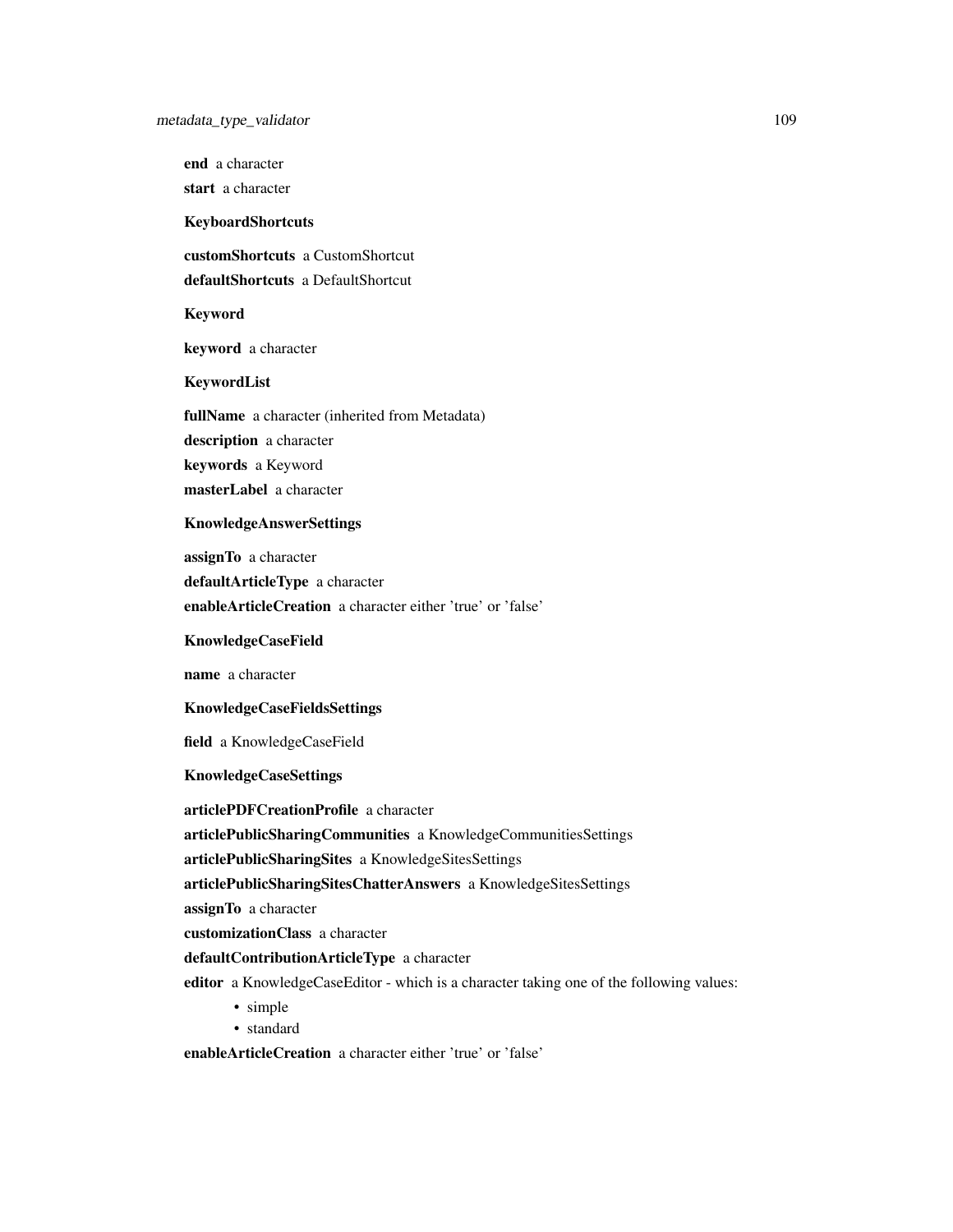# 110 metadata\_type\_validator

enableArticlePublicSharingSites a character either 'true' or 'false' enableCaseDataCategoryMapping a character either 'true' or 'false' useProfileForPDFCreation a character either 'true' or 'false'

#### KnowledgeCommunitiesSettings

community a character

#### KnowledgeLanguage

active a character either 'true' or 'false'

#### defaultAssignee a character

- defaultAssigneeType a KnowledgeLanguageLookupValueType which is a character taking one of the following values:
	- User
	- Queue

### defaultReviewer a character

- defaultReviewerType a KnowledgeLanguageLookupValueType which is a character taking one of the following values:
	- User
	- Queue

name a character

# KnowledgeLanguageSettings

language a KnowledgeLanguage

### KnowledgeSettings

fullName a character (inherited from Metadata) answers a KnowledgeAnswerSettings cases a KnowledgeCaseSettings defaultLanguage a character enableChatterQuestionKBDeflection a character either 'true' or 'false' enableCreateEditOnArticlesTab a character either 'true' or 'false' enableExternalMediaContent a character either 'true' or 'false' enableKnowledge a character either 'true' or 'false' enableLightningKnowledge a character either 'true' or 'false' languages a KnowledgeLanguageSettings showArticleSummariesCustomerPortal a character either 'true' or 'false' showArticleSummariesInternalApp a character either 'true' or 'false' showArticleSummariesPartnerPortal a character either 'true' or 'false' showValidationStatusField a character either 'true' or 'false'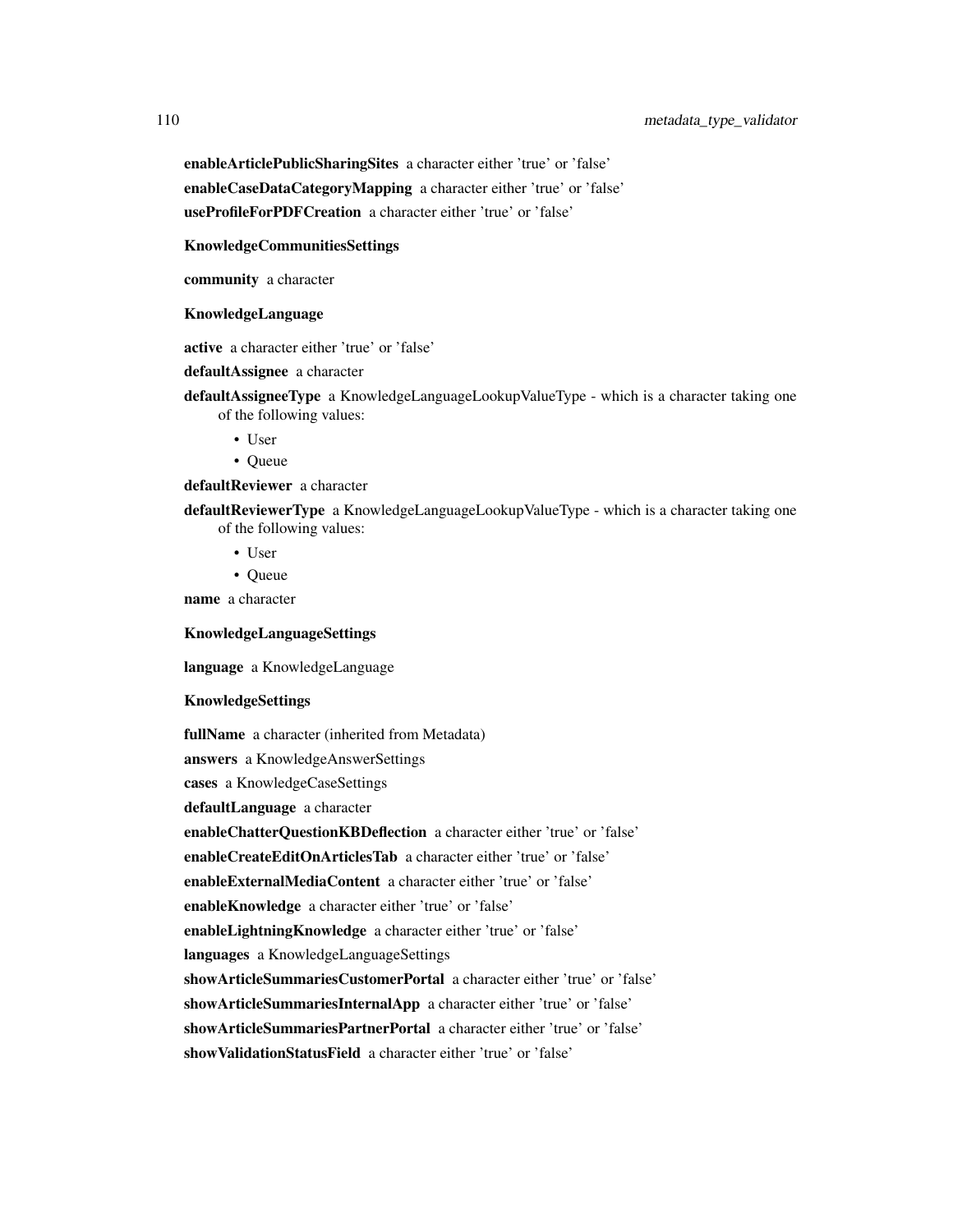#### suggestedArticles a KnowledgeSuggestedArticlesSettings

#### KnowledgeSitesSettings

site a character

# KnowledgeSuggestedArticlesSettings

caseFields a KnowledgeCaseFieldsSettings useSuggestedArticlesForCase a character either 'true' or 'false' workOrderFields a KnowledgeWorkOrderFieldsSettings workOrderLineItemFields a KnowledgeWorkOrderLineItemFieldsSettings

#### KnowledgeWorkOrderField

name a character

#### KnowledgeWorkOrderFieldsSettings

field a KnowledgeWorkOrderField

#### KnowledgeWorkOrderLineItemField

name a character

# KnowledgeWorkOrderLineItemFieldsSettings

field a KnowledgeWorkOrderLineItemField

Layout

fullName a character (inherited from Metadata) customButtons a character customConsoleComponents a CustomConsoleComponents emailDefault a character either 'true' or 'false' excludeButtons a character feedLayout a FeedLayout headers a LayoutHeader - which is a character taking one of the following values: • PersonalTagging • PublicTagging layoutSections a LayoutSection miniLayout a MiniLayout multilineLayoutFields a character

platformActionList a PlatformActionList

quickActionList a QuickActionList

relatedContent a RelatedContent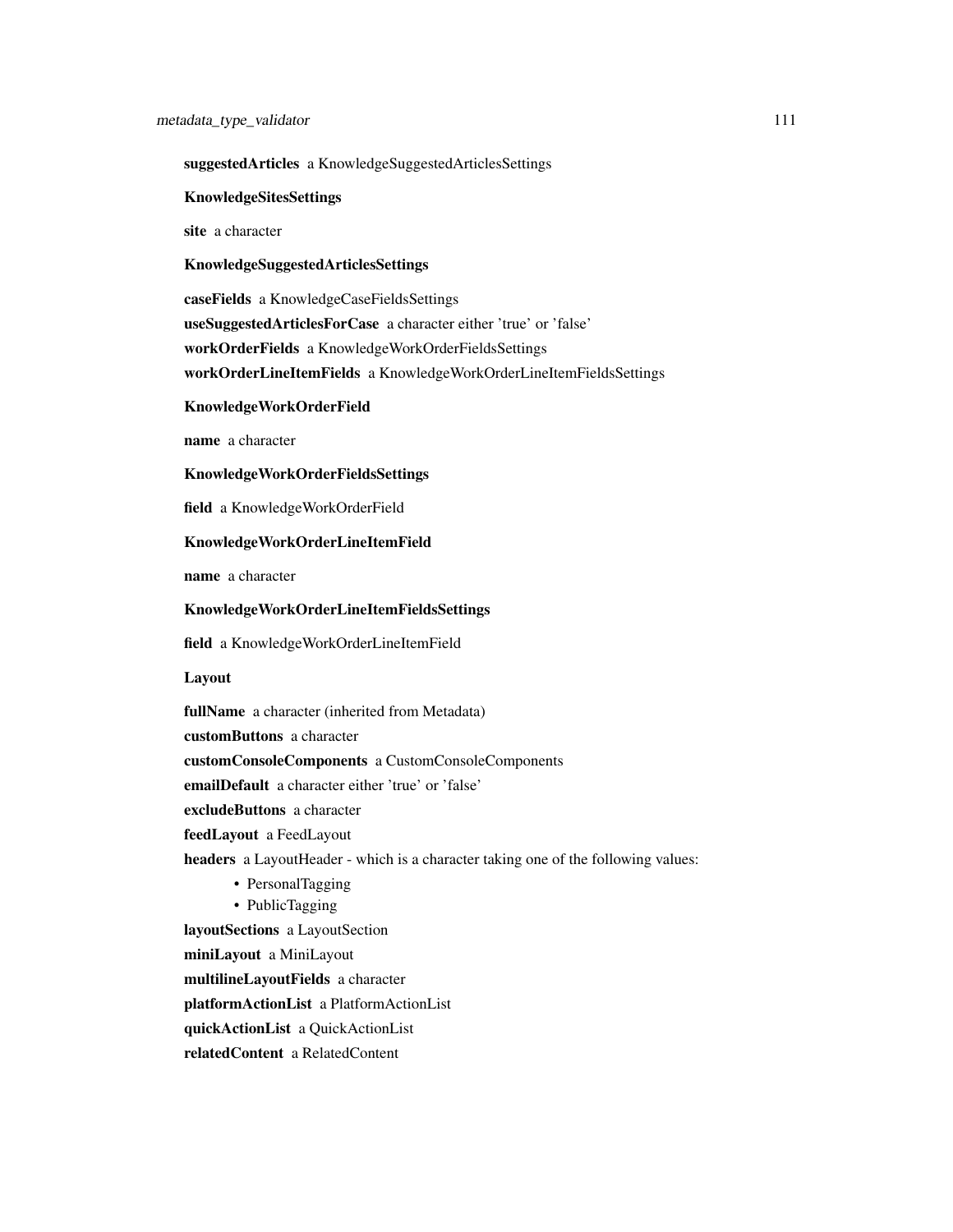relatedLists a RelatedListItem relatedObjects a character runAssignmentRulesDefault a character either 'true' or 'false' showEmailCheckbox a character either 'true' or 'false' showHighlightsPanel a character either 'true' or 'false' showInteractionLogPanel a character either 'true' or 'false' showKnowledgeComponent a character either 'true' or 'false' showRunAssignmentRulesCheckbox a character either 'true' or 'false' showSolutionSection a character either 'true' or 'false' showSubmitAndAttachButton a character either 'true' or 'false' summaryLayout a SummaryLayout

### LayoutColumn

layoutItems a LayoutItem reserved a character

#### LayoutItem

#### analyticsCloudComponent a AnalyticsCloudComponentLayoutItem

behavior a UiBehavior - which is a character taking one of the following values:

• Edit

canvas a character

- Required
- Readonly

component a character

customLink a character

emptySpace a character either 'true' or 'false'

field a character

height an integer

page a character

reportChartComponent a ReportChartComponentLayoutItem

scontrol a character

showLabel a character either 'true' or 'false'

showScrollbars a character either 'true' or 'false'

width a character

## **LayoutSection**

customLabel a character either 'true' or 'false' detailHeading a character either 'true' or 'false'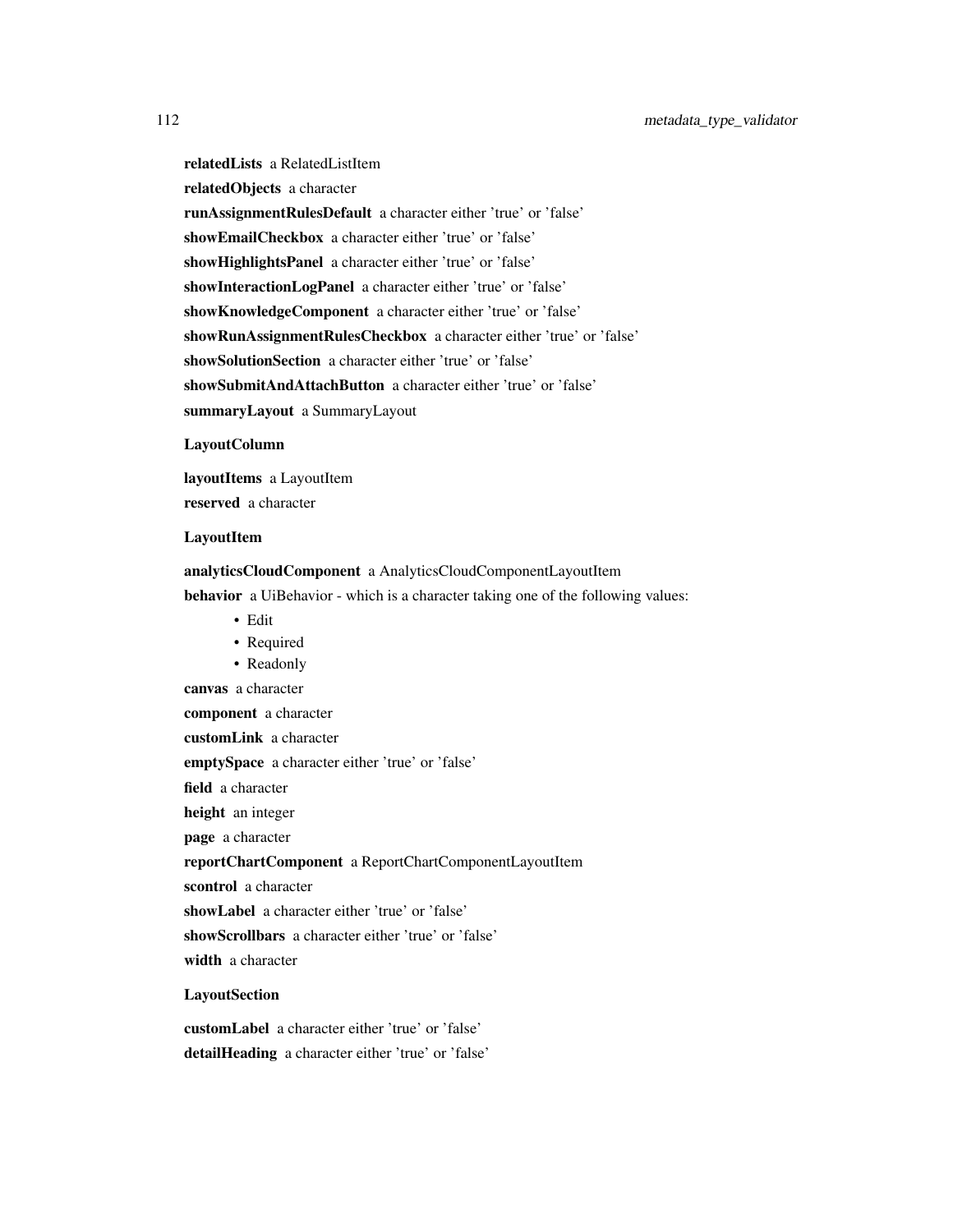editHeading a character either 'true' or 'false'

label a character

## layoutColumns a LayoutColumn

style a LayoutSectionStyle - which is a character taking one of the following values:

- TwoColumnsTopToBottom
- TwoColumnsLeftToRight
- OneColumn
- CustomLinks

#### LayoutSectionTranslation

label a character section a character

# **LayoutTranslation**

layout a character

layoutType a character

sections a LayoutSectionTranslation

### LeadConvertSettings

fullName a character (inherited from Metadata)

allowOwnerChange a character either 'true' or 'false'

# objectMapping a ObjectMapping

opportunityCreationOptions a VisibleOrRequired - which is a character taking one of the following values:

- VisibleOptional
- VisibleRequired
- NotVisible

# **Letterhead**

fullName a character (inherited from Metadata) available a character either 'true' or 'false' backgroundColor a character bodyColor a character bottomLine a LetterheadLine description a character footer a LetterheadHeaderFooter header a LetterheadHeaderFooter middleLine a LetterheadLine name a character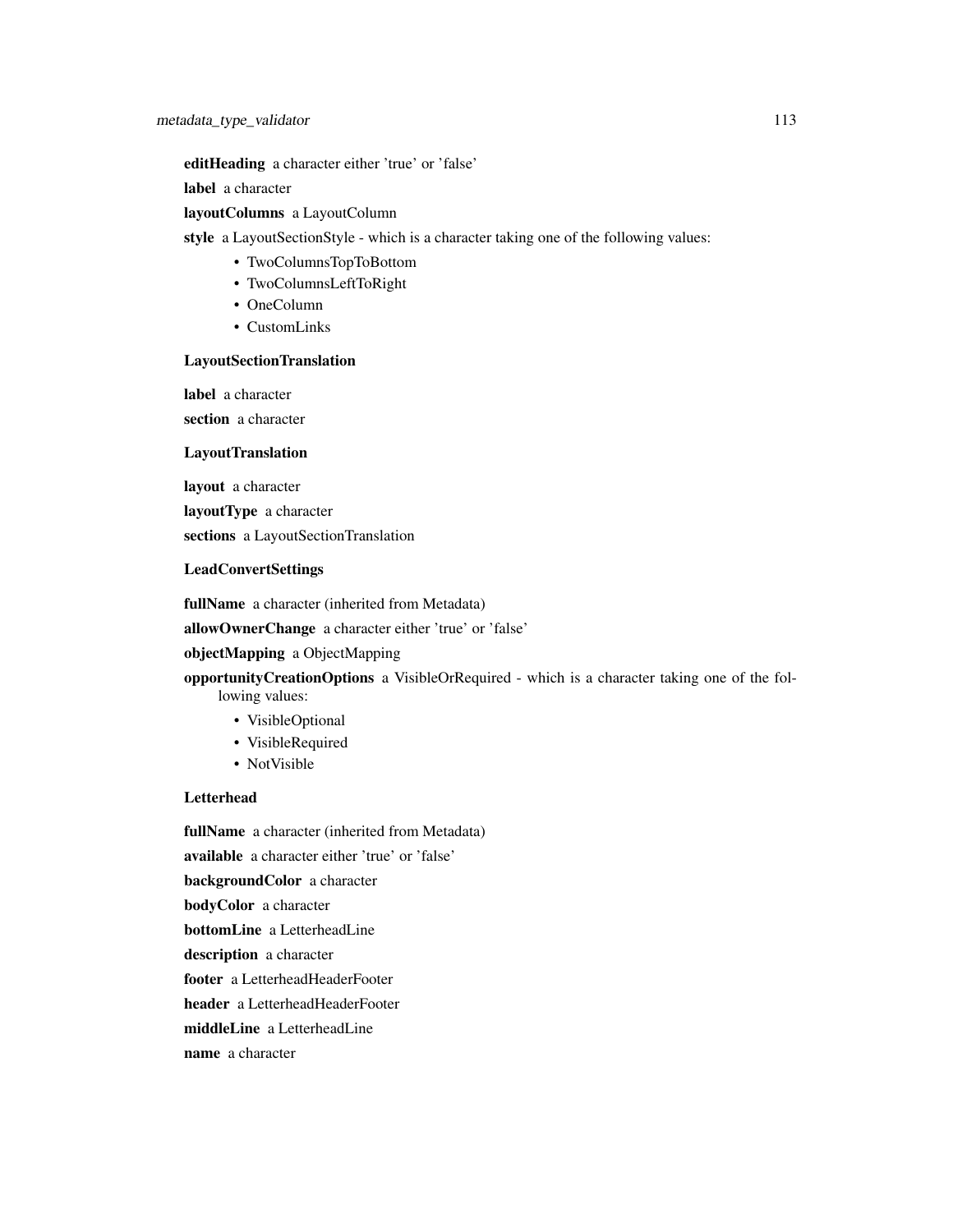# topLine a LetterheadLine

### LetterheadHeaderFooter

### backgroundColor a character

#### height an integer

horizontalAlignment a LetterheadHorizontalAlignment - which is a character taking one of the

- following values: • None
	- Left
	- Center
	- Right

#### logo a character

verticalAlignment a LetterheadVerticalAlignment - which is a character taking one of the following values:

- None
- Top
- Middle
- Bottom

## LetterheadLine

color a character

height an integer

# LicensedCustomPermissions

customPermission a character licenseDefinition a character

**LicenseDefinition** 

fullName a character (inherited from Metadata)

aggregationGroup a character

description a character

isPublished a character either 'true' or 'false'

label a character

licensedCustomPermissions a LicensedCustomPermissions

licensingAuthority a character

licensingAuthorityProvider a character

minPlatformVersion an integer

origin a character

revision an integer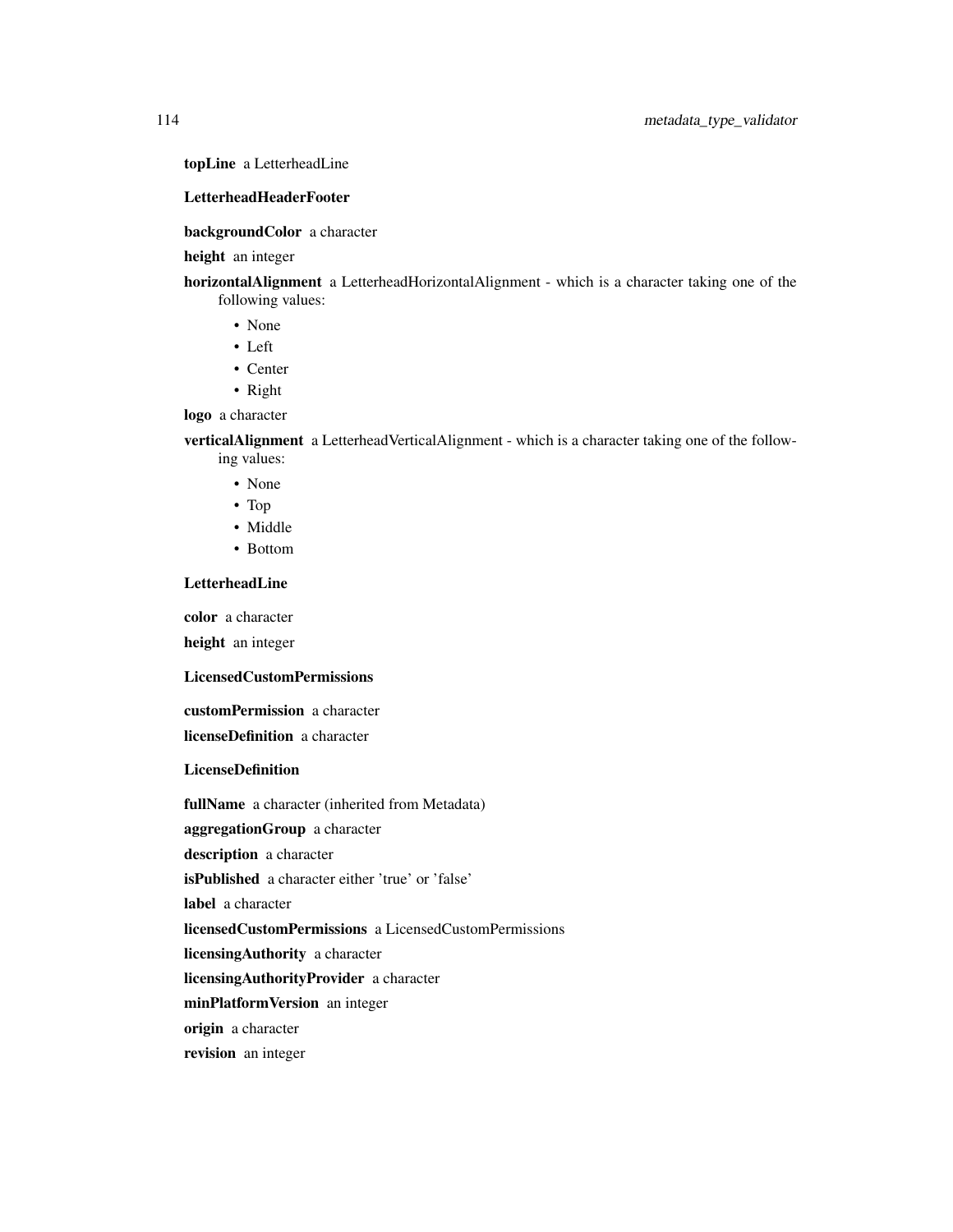trialLicenseDuration an integer

trialLicenseQuantity an integer

# LightningBolt

fullName a character (inherited from Metadata)

category a LightningBoltCategory - which is a character taking one of the following values:

- IT
- Marketing
- Sales
- Service

lightningBoltFeatures a LightningBoltFeatures

lightningBoltImages a LightningBoltImages

lightningBoltItems a LightningBoltItems

masterLabel a character

publisher a character

summary a character

### LightningBoltFeatures

description a character order an integer title a character

# LightningBoltImages

image a character order an integer

#### LightningBoltItems

name a character

type a character

#### LightningComponentBundle

fullName a character (inherited from Metadata) apiVersion a numeric isExposed a character either 'true' or 'false'

#### LightningExperienceTheme

fullName a character (inherited from Metadata) defaultBrandingSet a character description a character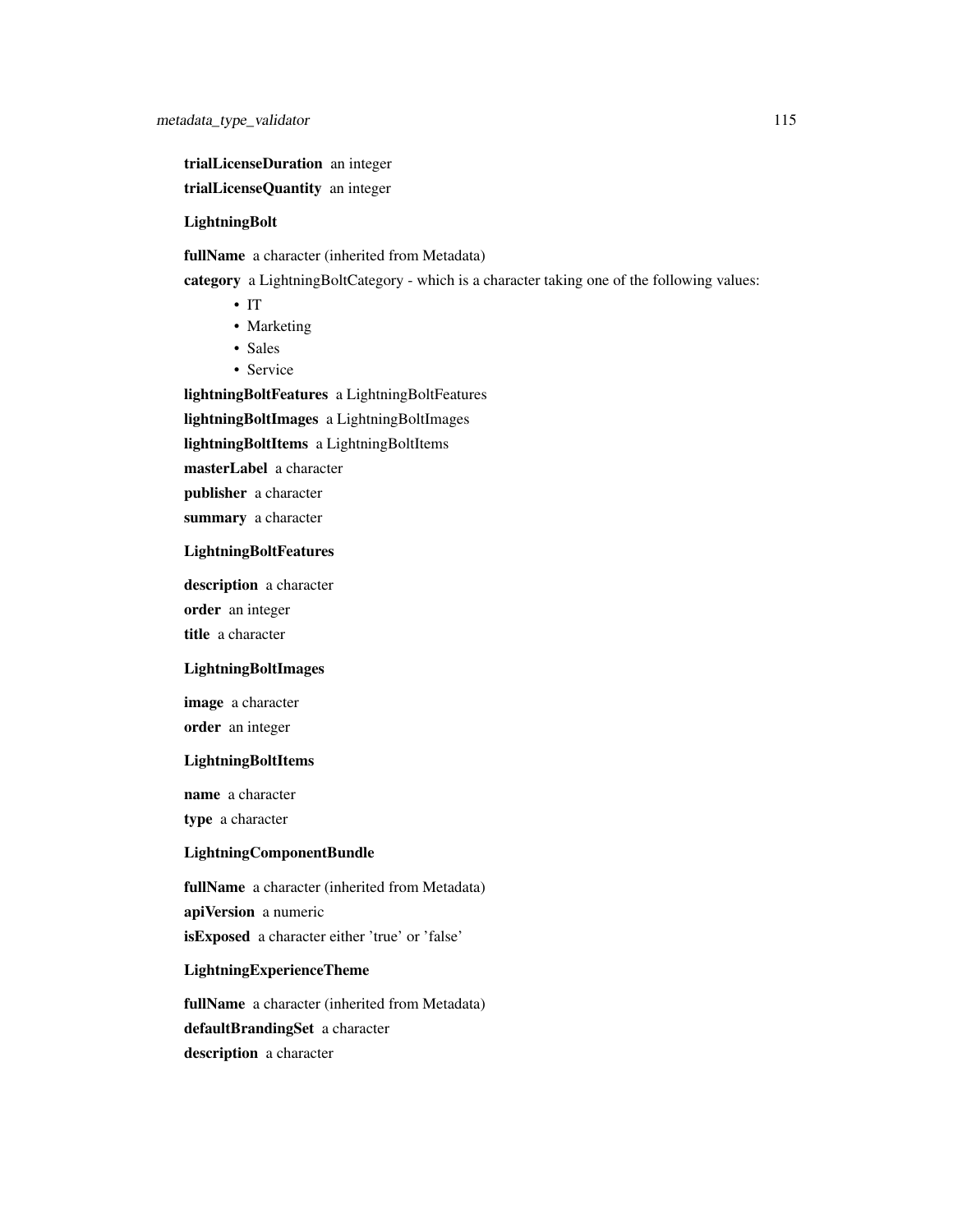masterLabel a character

shouldOverrideLoadingImage a character either 'true' or 'false'

# ListMetadataQuery

folder a character

type a character

# ListPlacement

height an integer

location a character

units a character

width an integer

# ListView

fullName a character (inherited from Metadata)

booleanFilter a character

columns a character

division a character

filterScope a FilterScope - which is a character taking one of the following values:

- Everything
- Mine
- Queue
- Delegated
- MyTerritory
- MyTeamTerritory
- Team
- AssignedToMe

filters a ListViewFilter

label a character

language a Language - which is a character taking one of the following values:

- en\_US
- de
- es
- fr
- it
- ja
- sv
- ko
- zh\_TW
- zh\_CN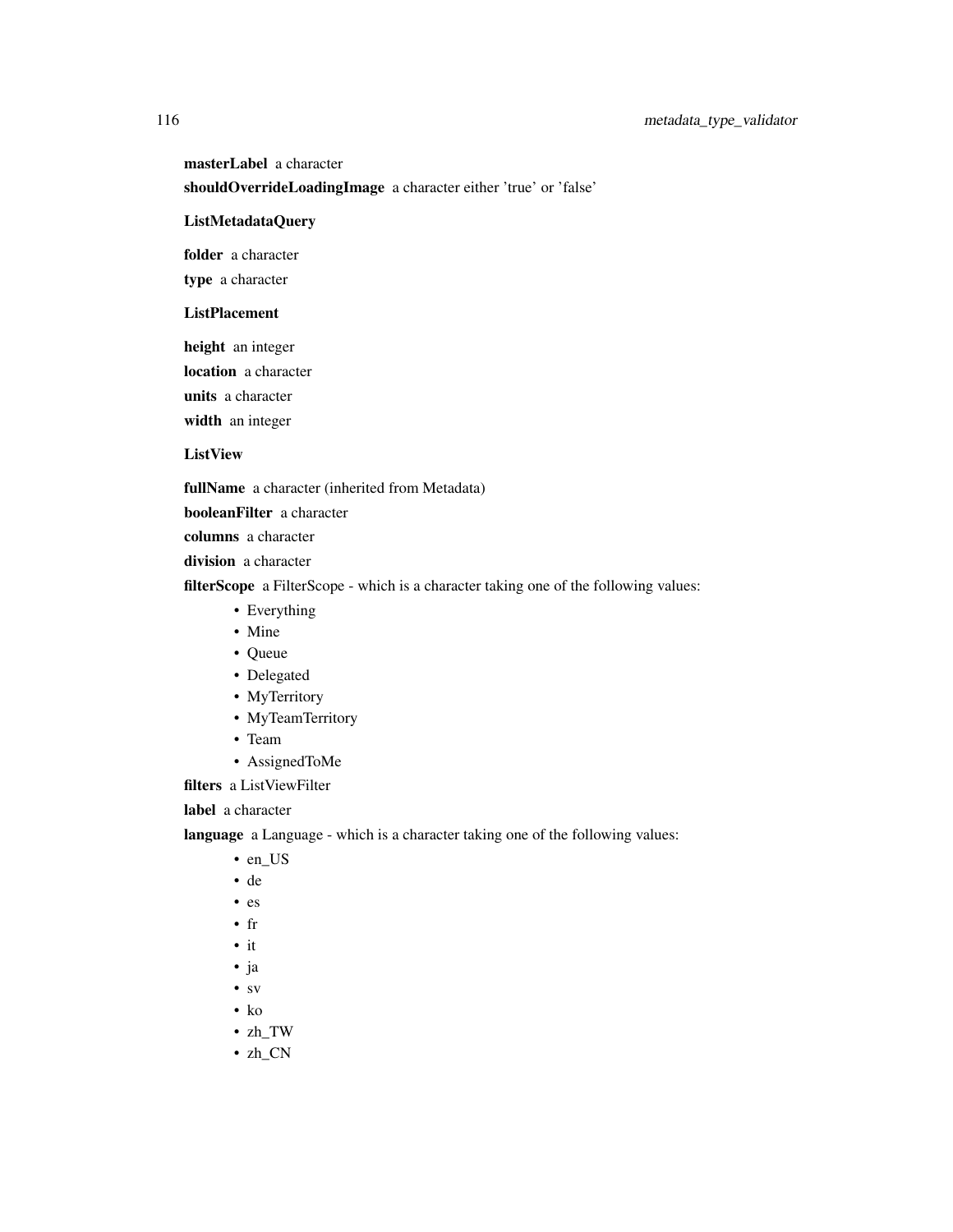- pt\_BR
- nl\_NL
- da
- th
- fi
- ru
- es\_MX
- no
- hu
- pl
- cs
- tr
- in
- ro
- vi
- uk
- iw • el
- bg
- en\_GB
- ar
- sk
- pt\_PT
- hr
- sl
- fr\_CA
- ka
- sr
- sh
- en\_AU
- en\_MY
- en\_IN
- en\_PH
- en\_CA
- ro\_MD
- bs
- mk
- lv
- lt
- et
- sq
- sh\_ME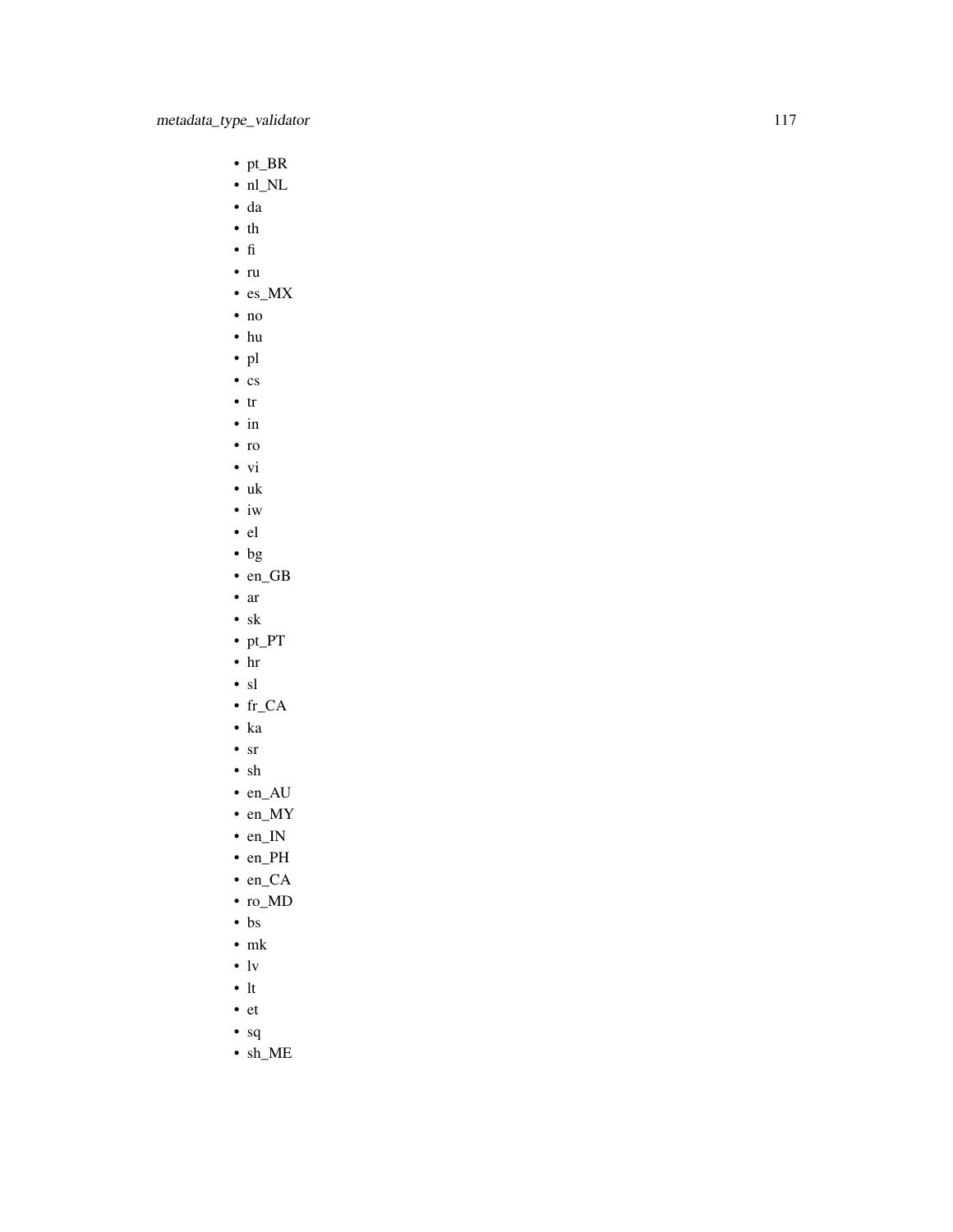- mt
- ga
- eu
- cy
- is
- ms
- tl
- lb
- rm
- hy
- hi • ur
- 
- bn
- de\_AT
- de\_CH
- ta
- ar\_DZ
- ar\_BH
- ar\_EG • ar\_IQ
- ar\_JO
- ar\_KW
- ar\_LB
- ar\_LY
- ar\_MA
- ar\_OM
- ar\_QA
- ar\_SA
- ar\_SD
- ar\_SY
- ar\_TN
- ar\_AE
- ar\_YE
- zh\_SG
- zh\_HK
- en\_HK
- en\_IE
- en\_SG
- en\_ZA
- fr\_BE
- $\bullet$  fr\_LU
- fr\_CH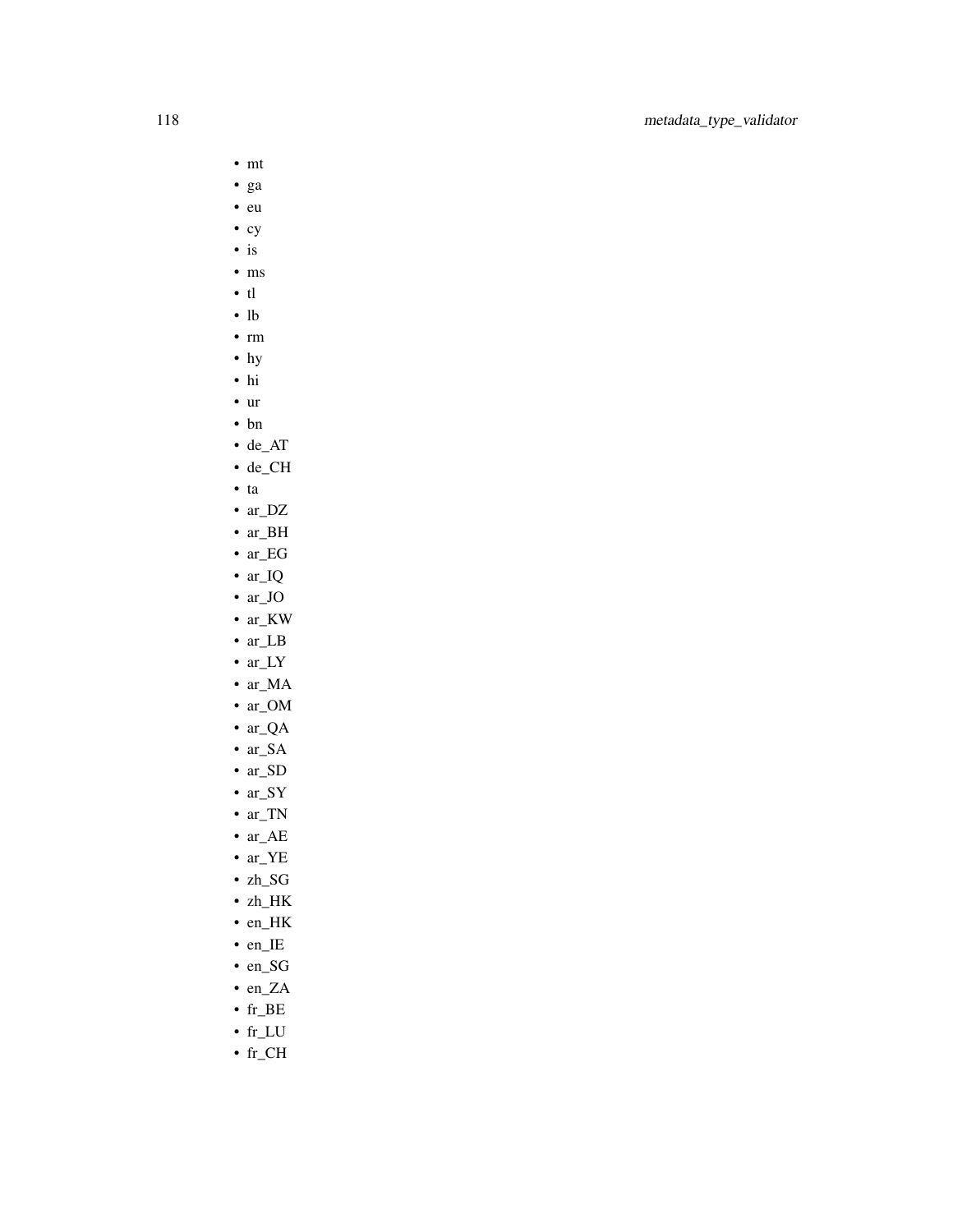- de\_BE
- de\_LU
- it\_CH
- nl\_BE
- es\_AR
- es\_BO
- es\_CL
- es\_CO
- es\_CR
- es\_DO
- es\_EC
- es\_SV
- es\_GT • es\_HN
- es\_NI
- es\_PA
- es\_PY
- es\_PE
- es\_PR
- es\_US
- es\_UY
- es\_VE
- ca
- eo
- iw\_EO

queue a character sharedTo a SharedTo

# ListViewFilter

field a character

operation a FilterOperation - which is a character taking one of the following values:

- equals
- notEqual
- lessThan
- greaterThan
- lessOrEqual
- greaterOrEqual
- contains
- notContain
- startsWith
- includes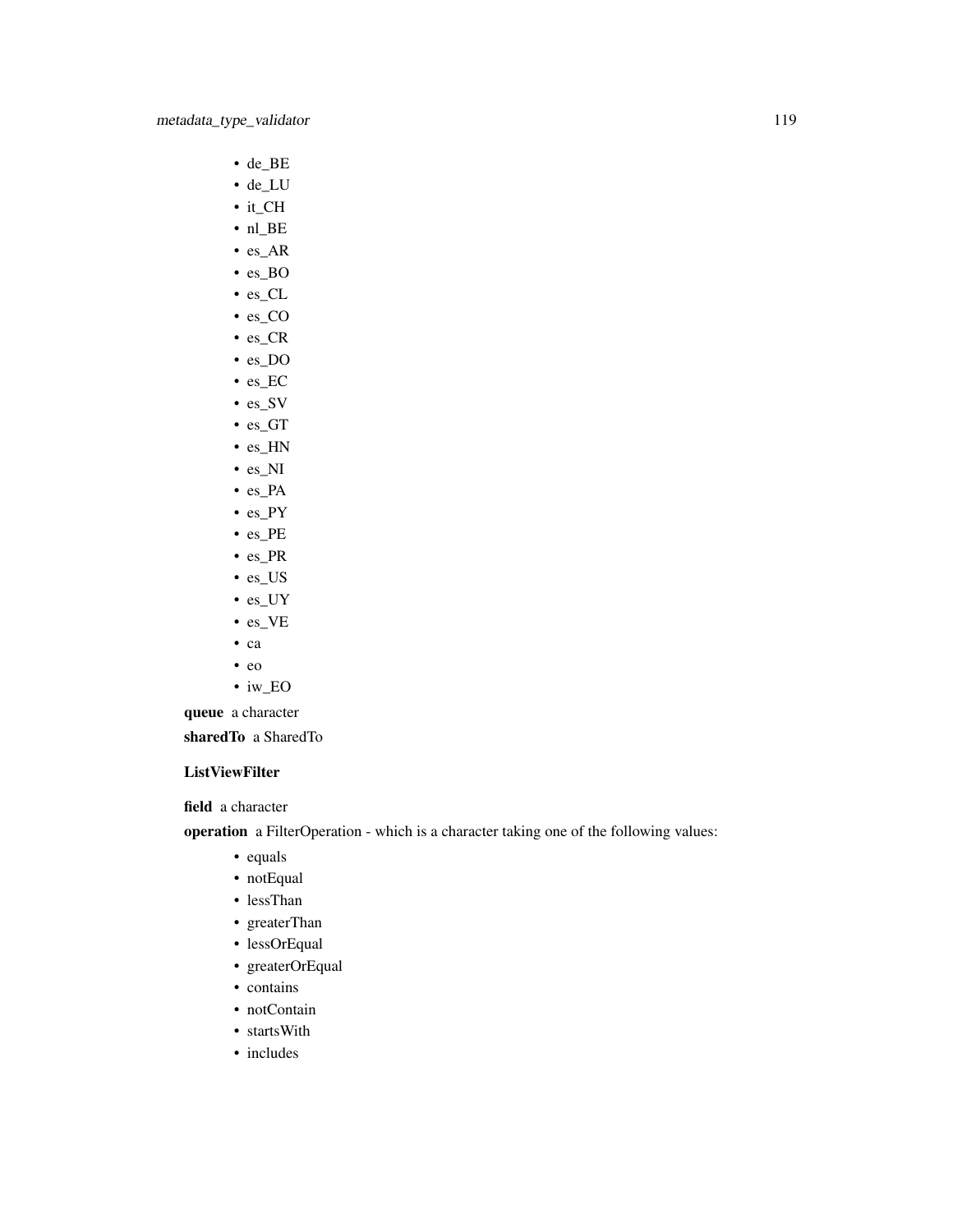- excludes
- within

value a character

#### LiveAgentConfig

enableLiveChat a character either 'true' or 'false' openNewAccountSubtab a character either 'true' or 'false' openNewCaseSubtab a character either 'true' or 'false' openNewContactSubtab a character either 'true' or 'false' openNewLeadSubtab a character either 'true' or 'false' openNewVFPageSubtab a character either 'true' or 'false' pageNamesToOpen a character showKnowledgeArticles a character either 'true' or 'false'

#### LiveAgentSettings

fullName a character (inherited from Metadata) enableLiveAgent a character either 'true' or 'false'

#### LiveChatAgentConfig

fullName a character (inherited from Metadata) assignments a AgentConfigAssignments autoGreeting a character capacity an integer criticalWaitTime an integer customAgentName a character enableAgentFileTransfer a character either 'true' or 'false' enableAgentSneakPeek a character either 'true' or 'false' enableAssistanceFlag a character either 'true' or 'false' enableAutoAwayOnDecline a character either 'true' or 'false' enableAutoAwayOnPushTimeout a character either 'true' or 'false' enableChatConferencing a character either 'true' or 'false' enableChatMonitoring a character either 'true' or 'false' enableChatTransferToAgent a character either 'true' or 'false' enableChatTransferToButton a character either 'true' or 'false' enableChatTransferToSkill a character either 'true' or 'false' enableLogoutSound a character either 'true' or 'false' enableNotifications a character either 'true' or 'false' enableRequestSound a character either 'true' or 'false'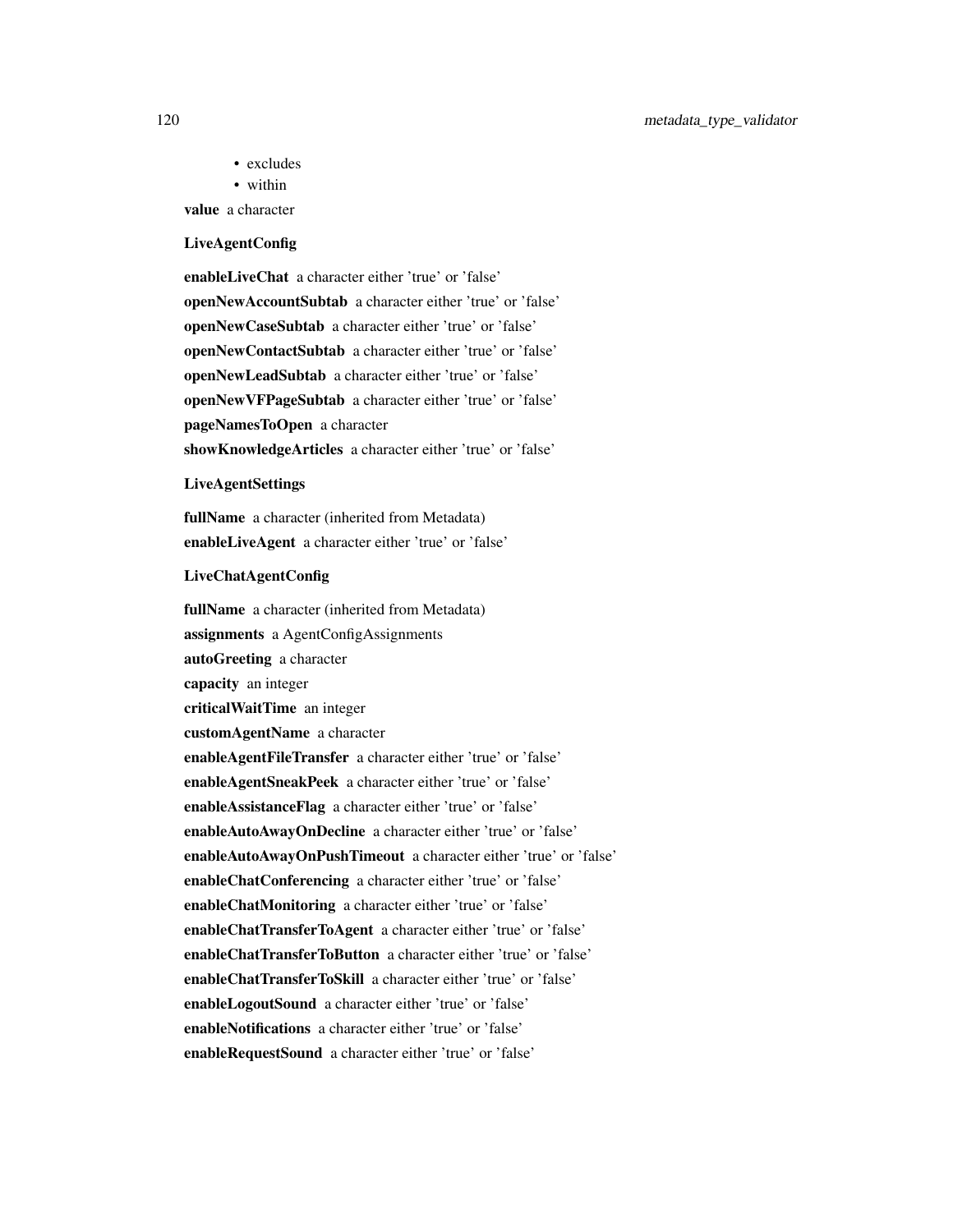enableSneakPeek a character either 'true' or 'false'

enableVisitorBlocking a character either 'true' or 'false'

enableWhisperMessage a character either 'true' or 'false'

label a character

supervisorDefaultAgentStatusFilter a SupervisorAgentStatusFilter - which is a character taking one of the following values:

- Online
- Away
- Offline

supervisorDefaultButtonFilter a character supervisorDefaultSkillFilter a character supervisorSkills a SupervisorAgentConfigSkills transferableButtons a AgentConfigButtons

transferableSkills a AgentConfigSkills

#### LiveChatButton

fullName a character (inherited from Metadata)

animation a LiveChatButtonPresentation - which is a character taking one of the following values:

- Slide
- Fade
- Appear
- Custom

autoGreeting a character

chasitorIdleTimeout an integer

chasitorIdleTimeoutWarning an integer

chatPage a character

customAgentName a character

deployments a LiveChatButtonDeployments

enableQueue a character either 'true' or 'false'

inviteEndPosition a LiveChatButtonInviteEndPosition - which is a character taking one of the following values:

- TopLeft
- Top
- TopRight
- Left
- Center
- Right
- BottomLeft
- Bottom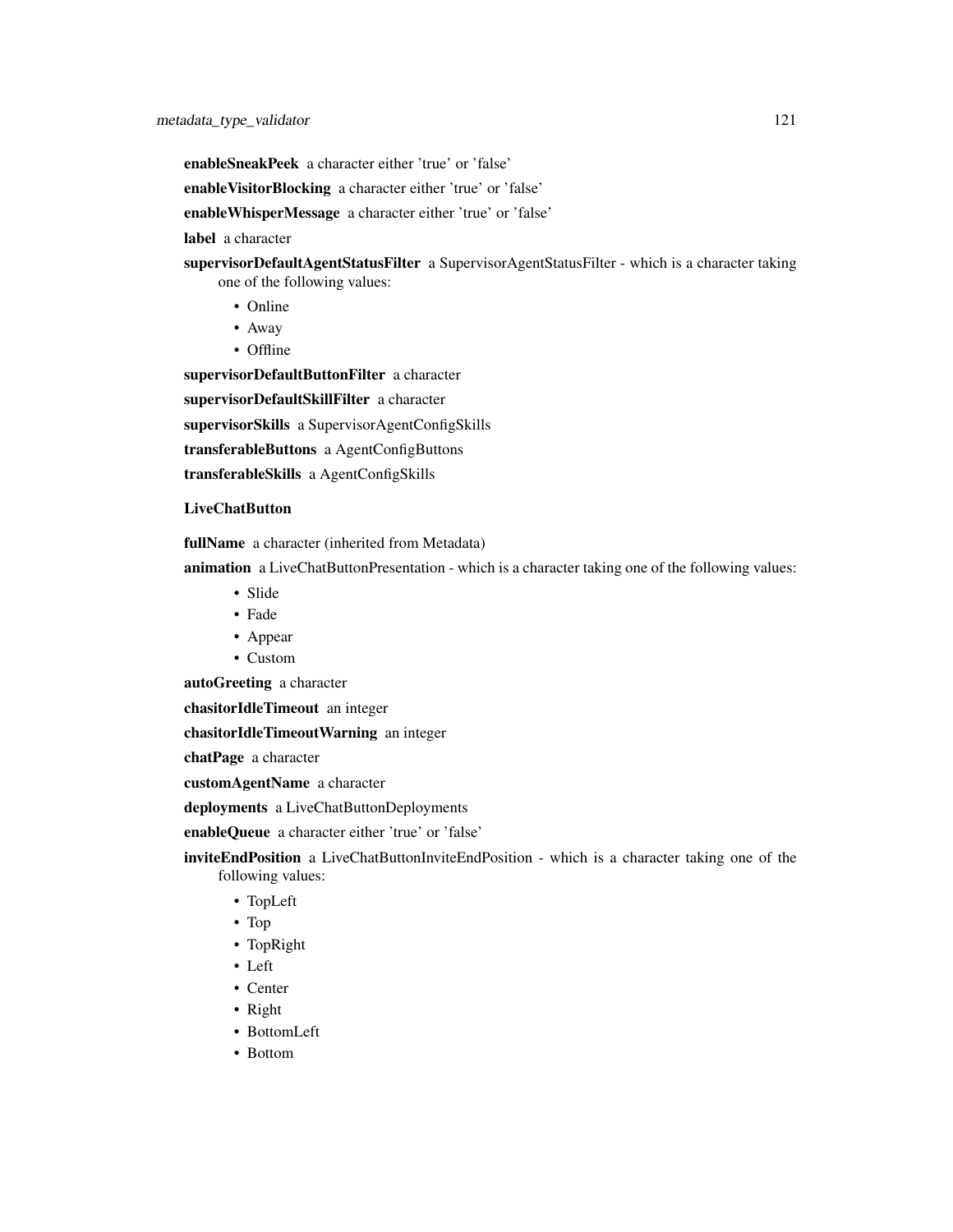• BottomRight

# inviteImage a character

inviteStartPosition a LiveChatButtonInviteStartPosition - which is a character taking one of the following values:

- TopLeft
- TopLeftTop
- Top
- TopRightTop
- TopRight
- TopRightRight
- Right
- BottomRightRight
- BottomRight
- BottomRightBottom
- Bottom
- BottomLeftBottom
- BottomLeft
- BottomLeftLeft
- Left
- TopLeftLeft

isActive a character either 'true' or 'false'

label a character

numberOfReroutingAttempts an integer

offlineImage a character

onlineImage a character

optionsCustomRoutingIsEnabled a character either 'true' or 'false' optionsHasChasitorIdleTimeout a character either 'true' or 'false' optionsHasInviteAfterAccept a character either 'true' or 'false' optionsHasInviteAfterReject a character either 'true' or 'false' optionsHasRerouteDeclinedRequest a character either 'true' or 'false' optionsIsAutoAccept a character either 'true' or 'false' optionsIsInviteAutoRemove a character either 'true' or 'false' overallQueueLength an integer perAgentQueueLength an integer postChatPage a character postChatUrl a character preChatFormPage a character preChatFormUrl a character pushTimeOut an integer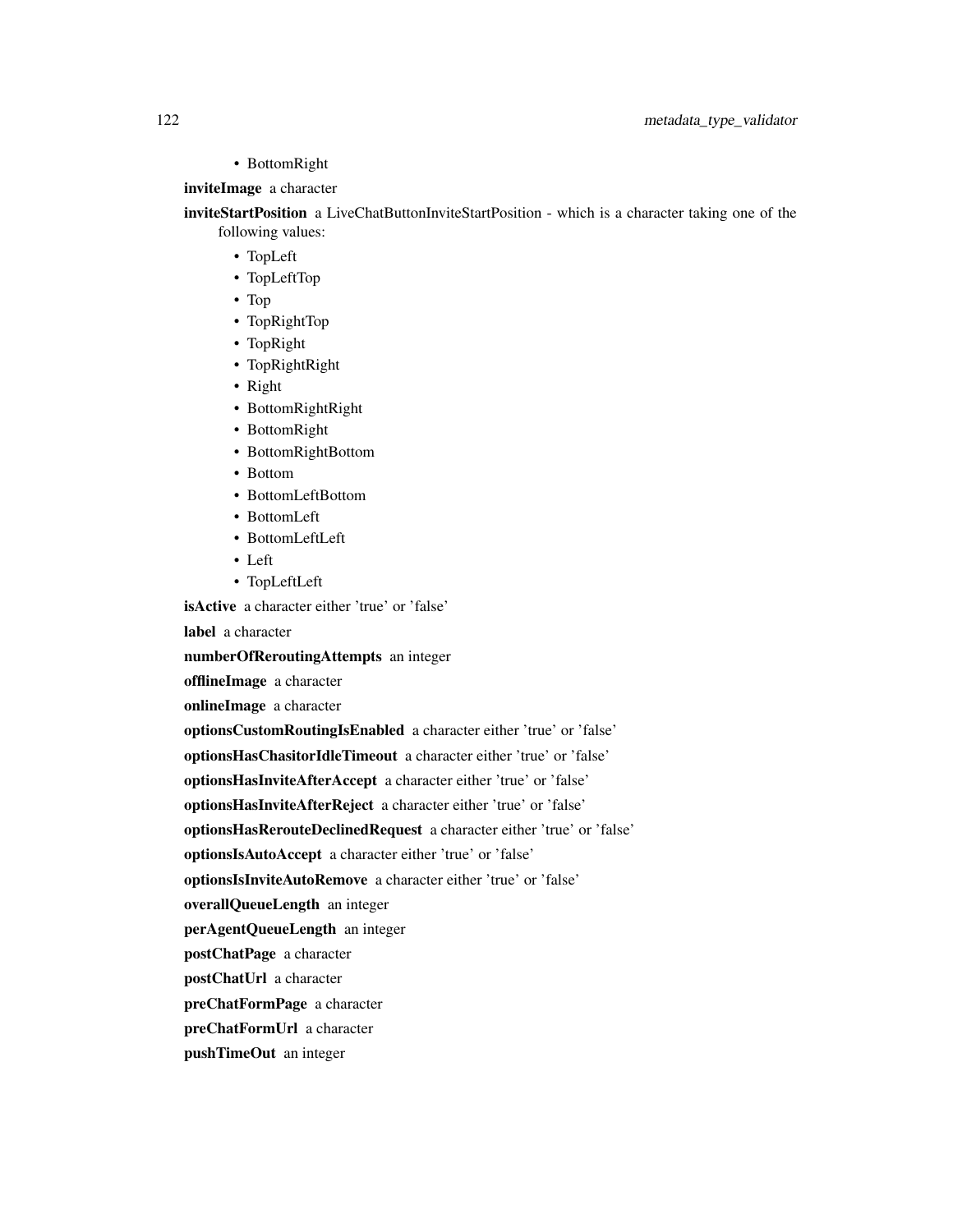- routingType a LiveChatButtonRoutingType which is a character taking one of the following values:
	- Choice
	- LeastActive
	- MostAvailable

site a character

skills a LiveChatButtonSkills

# timeToRemoveInvite an integer

- type a LiveChatButtonType which is a character taking one of the following values:
	- Standard
	- Invite

windowLanguage a Language - which is a character taking one of the following values:

- en\_US
- de
- es
- fr
- it
- ja
- sv
- ko
- zh\_TW
- zh\_CN
- pt\_BR
- nl\_NL
- da
- th
- fi
- ru
- es\_MX
- no
- hu
- pl
- cs
- tr
- in
- ro
- vi
- uk
- iw
- el
- bg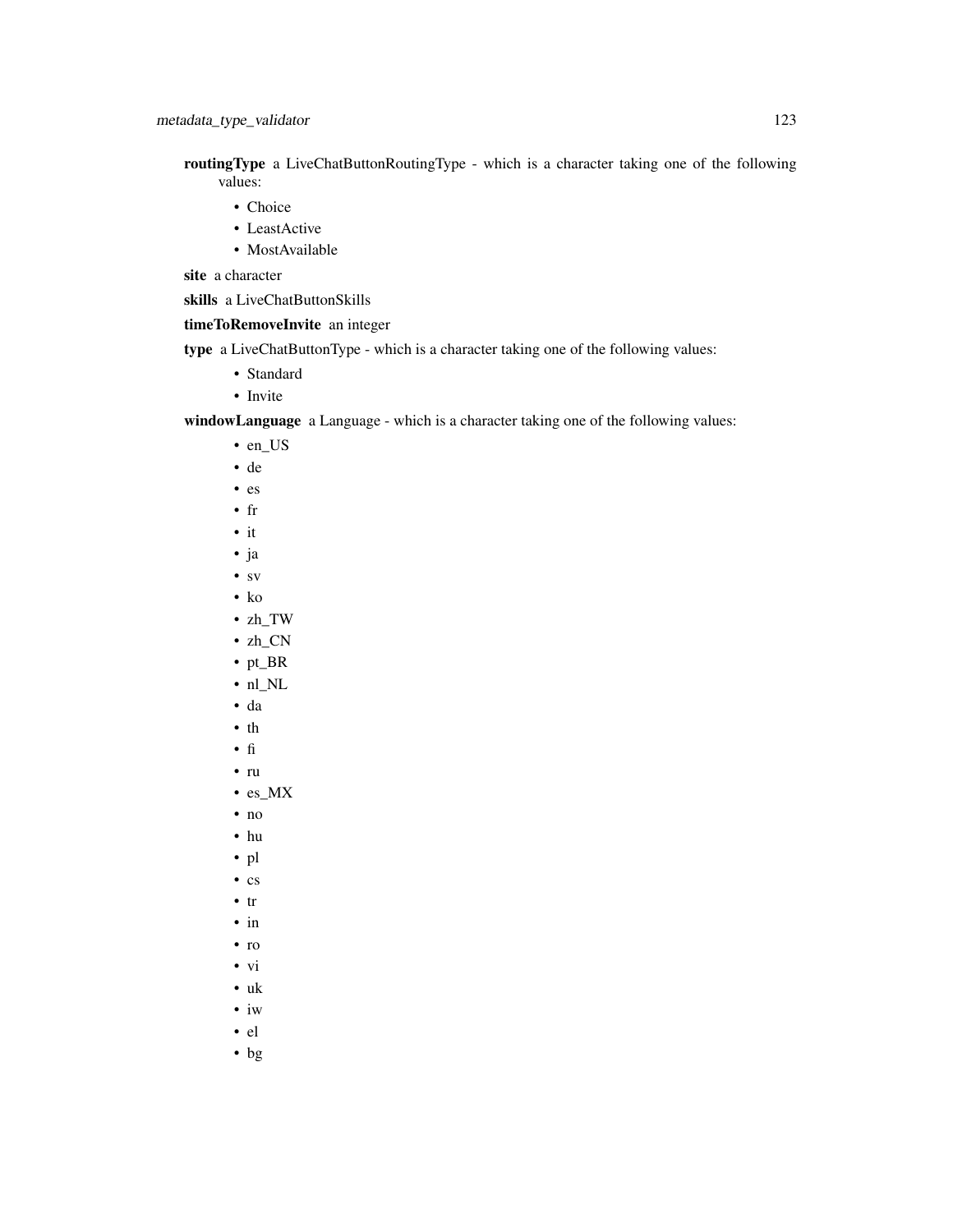- en\_GB
- ar
- sk
- pt\_PT
- hr
- sl
- fr\_CA
- ka
- sr
- sh
- en\_AU
- en\_MY
- en\_IN
- en\_PH
- en\_CA
- ro\_MD
- bs
- mk
- $\cdot$  lv
- lt
- et
- sq
- sh\_ME
- mt
- ga
- eu
- cy
- is
- ms
- tl
- lb
- rm
- hy
- hi
- ur
- bn
- de\_AT
- de\_CH
- ta
- ar\_DZ
- ar\_BH
- ar\_EG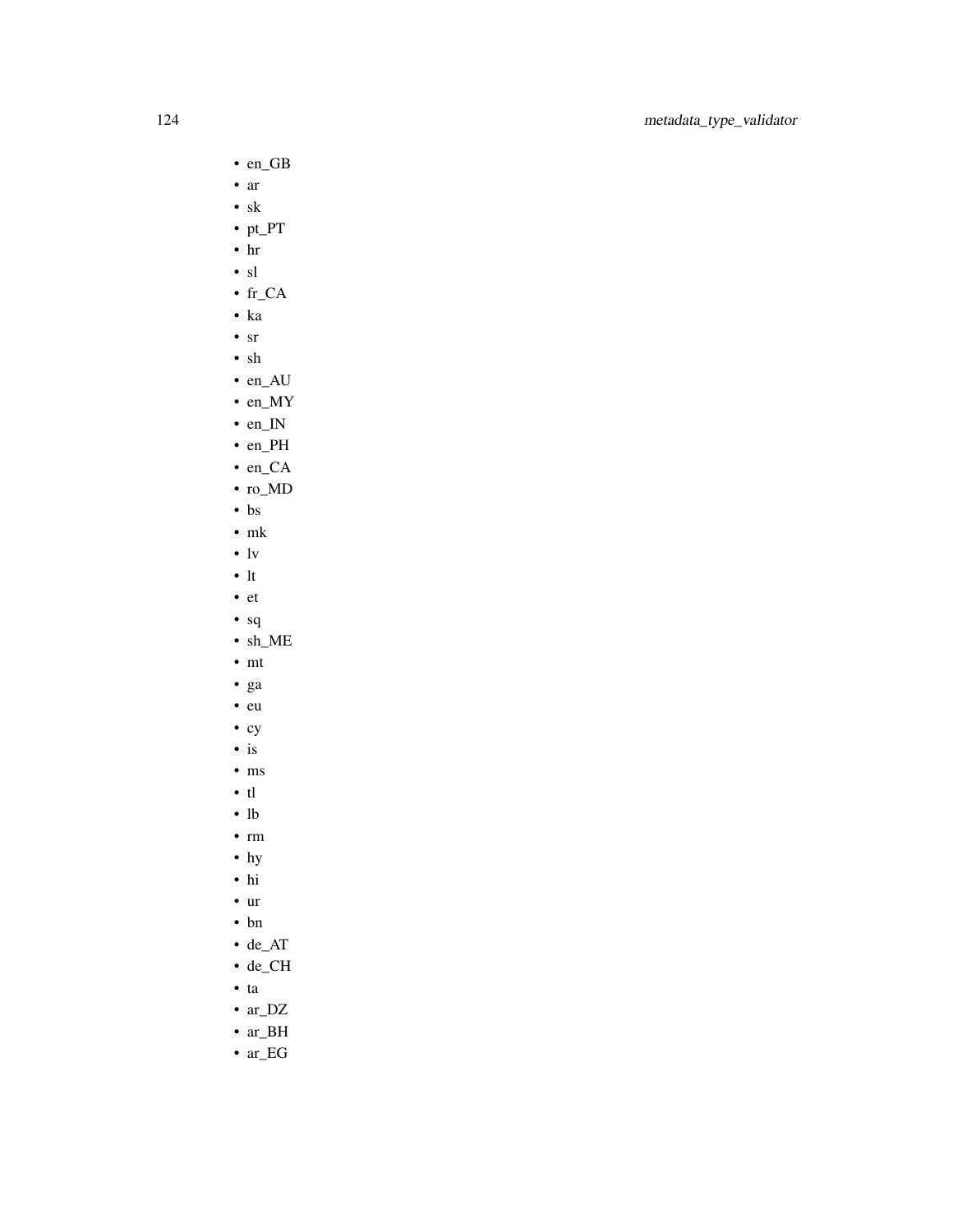- ar\_IQ
- ar\_JO
- ar\_KW
- ar\_LB
- ar\_LY
- ar\_MA
- ar\_OM
- ar\_QA
- ar\_SA
- ar\_SD
- ar\_SY • ar\_TN
- ar\_AE
- ar\_YE
- zh\_SG
- zh\_HK
- en\_HK
- en\_IE
- en\_SG
- en\_ZA
- fr\_BE
- fr\_LU
- $\bullet$  fr\_CH
- de\_BE
- de\_LU
- it\_CH
- nl\_BE
- es\_AR
- es\_BO
- es\_CL
- es\_CO
- es\_CR
- es\_DO
- es\_EC
- es\_SV
- es\_GT
- 
- 
- 
- 
- 
- 
- 
- es\_HN
- es\_NI
- es\_PA
- es\_PY
- es\_PE
- es\_PR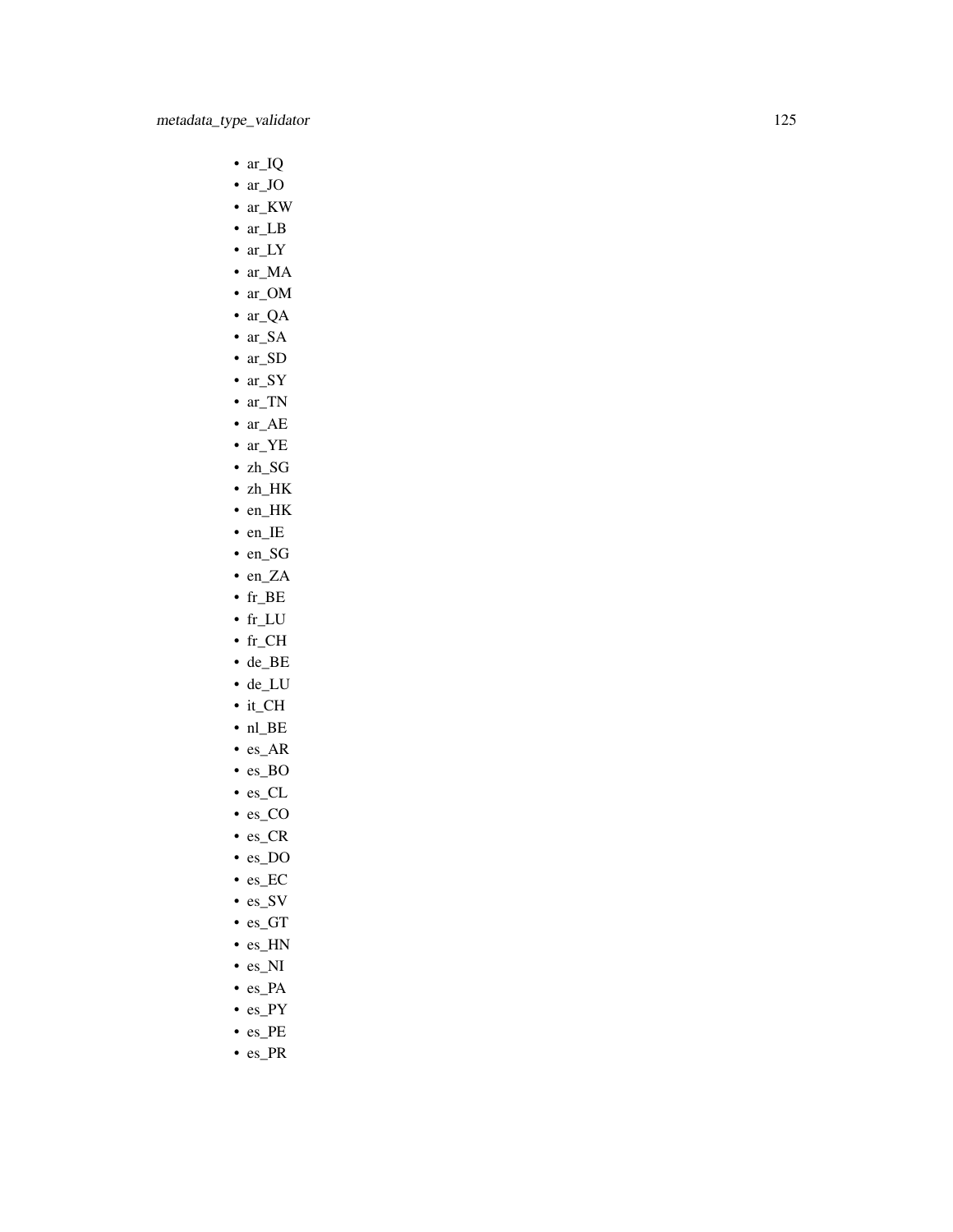- es\_US
- es\_UY
- es\_VE
- ca
- eo
- iw\_EO

#### LiveChatButtonDeployments

deployment a character

#### LiveChatButtonSkills

skill a character

#### LiveChatDeployment

fullName a character (inherited from Metadata)

brandingImage a character

connectionTimeoutDuration an integer

connectionWarningDuration an integer

displayQueuePosition a character either 'true' or 'false'

domainWhiteList a LiveChatDeploymentDomainWhitelist

enablePrechatApi a character either 'true' or 'false'

enableTranscriptSave a character either 'true' or 'false'

label a character

mobileBrandingImage a character

site a character

windowTitle a character

#### LiveChatDeploymentDomainWhitelist

domain a character

### LiveChatSensitiveDataRule

fullName a character (inherited from Metadata)

actionType a SensitiveDataActionType - which is a character taking one of the following values:

- Remove
- Replace

description a character enforceOn an integer isEnabled a character either 'true' or 'false' pattern a character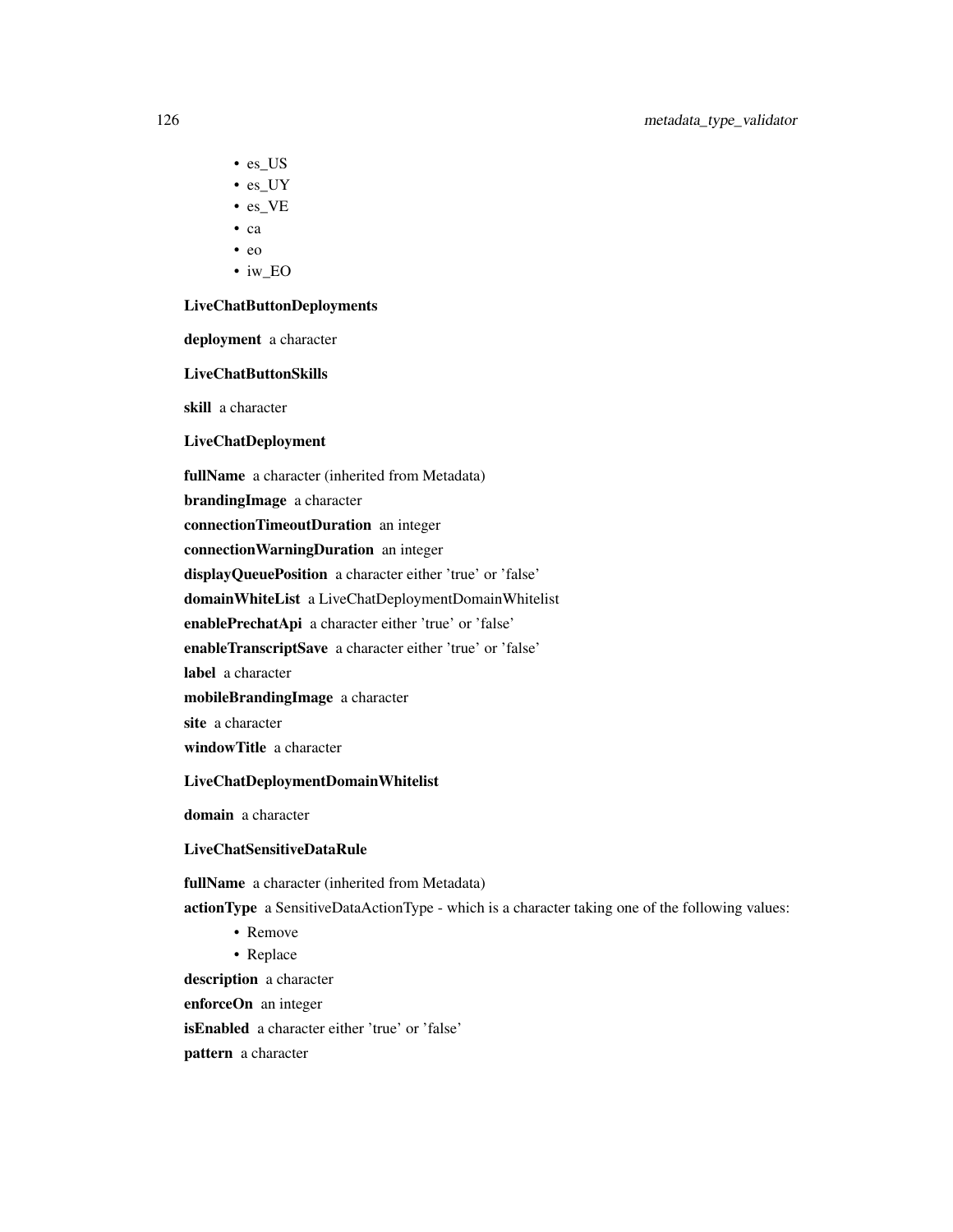replacement a character

### LiveMessageSettings

fullName a character (inherited from Metadata)

enableLiveMessage a character either 'true' or 'false'

# LogInfo

category a LogCategory - which is a character taking one of the following values:

- Db
- Workflow
- Validation
- Callout
- Apex\_code
- Apex\_profiling
- Visualforce
- System
- Wave
- All

level a LogCategoryLevel - which is a character taking one of the following values:

- None
- Finest
- Finer
- Fine
- Debug
- Info
- Warn
- Error

# LookupFilter

active a character either 'true' or 'false'

booleanFilter a character

description a character

errorMessage a character

filterItems a FilterItem

infoMessage a character

isOptional a character either 'true' or 'false'

## LookupFilterTranslation

errorMessage a character

informationalMessage a character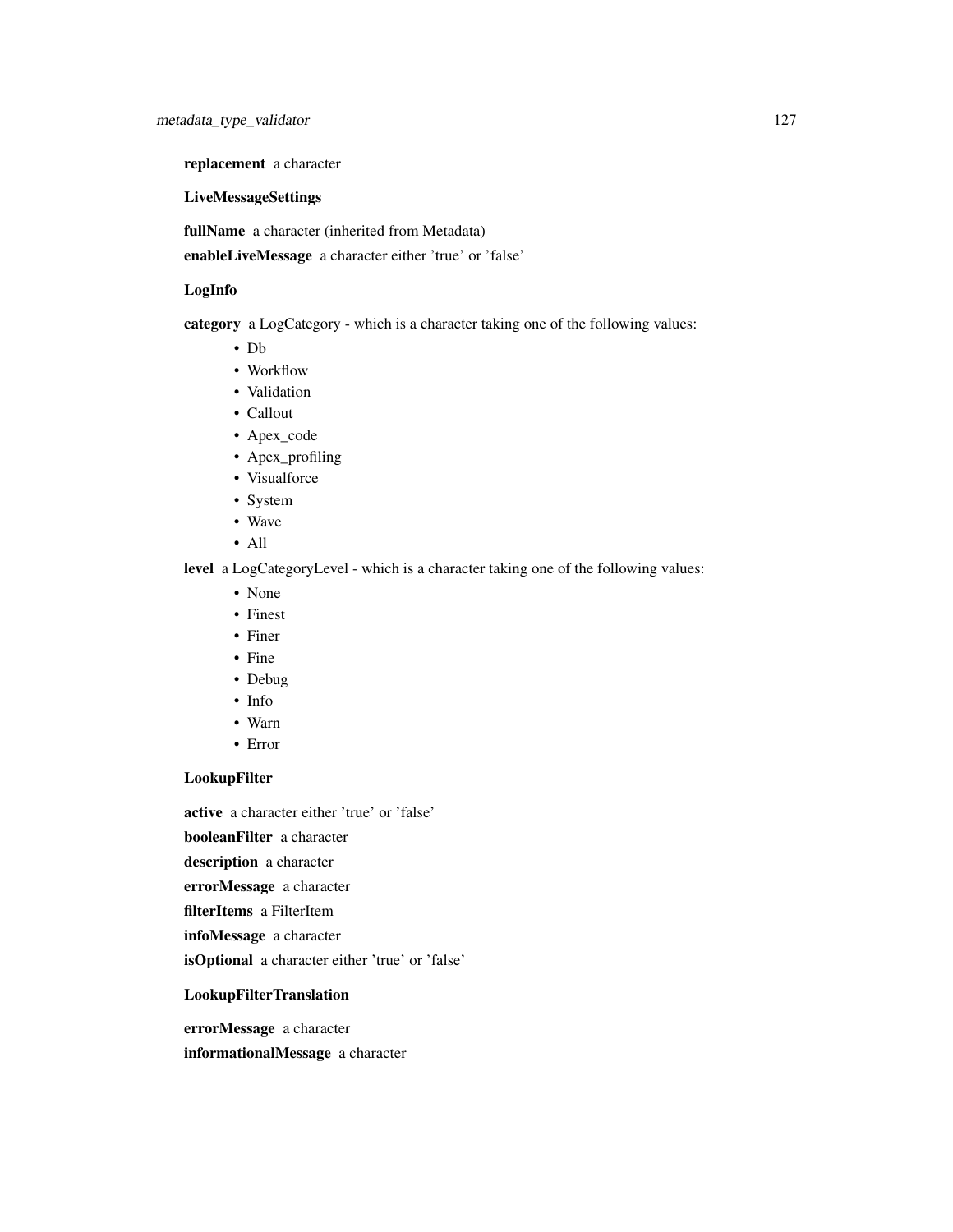# **MacroSettings**

fullName a character (inherited from Metadata) enableAdvancedSearch a character either 'true' or 'false'

#### ManagedTopic

fullName a character (inherited from Metadata) managedTopicType a character name a character parentName a character position an integer topicDescription a character

#### **ManagedTopics**

fullName a character (inherited from Metadata) managedTopic a ManagedTopic

#### MarketingActionSettings

fullName a character (inherited from Metadata) enableMarketingAction a character either 'true' or 'false'

# MarketingResourceType

fullName a character (inherited from Metadata) description a character masterLabel a character object a character provider a character

# MatchingRule

fullName a character (inherited from Metadata) booleanFilter a character description a character

label a character

#### matchingRuleItems a MatchingRuleItem

ruleStatus a MatchingRuleStatus - which is a character taking one of the following values:

- Inactive
- DeactivationFailed
- Activating
- Deactivating
- Active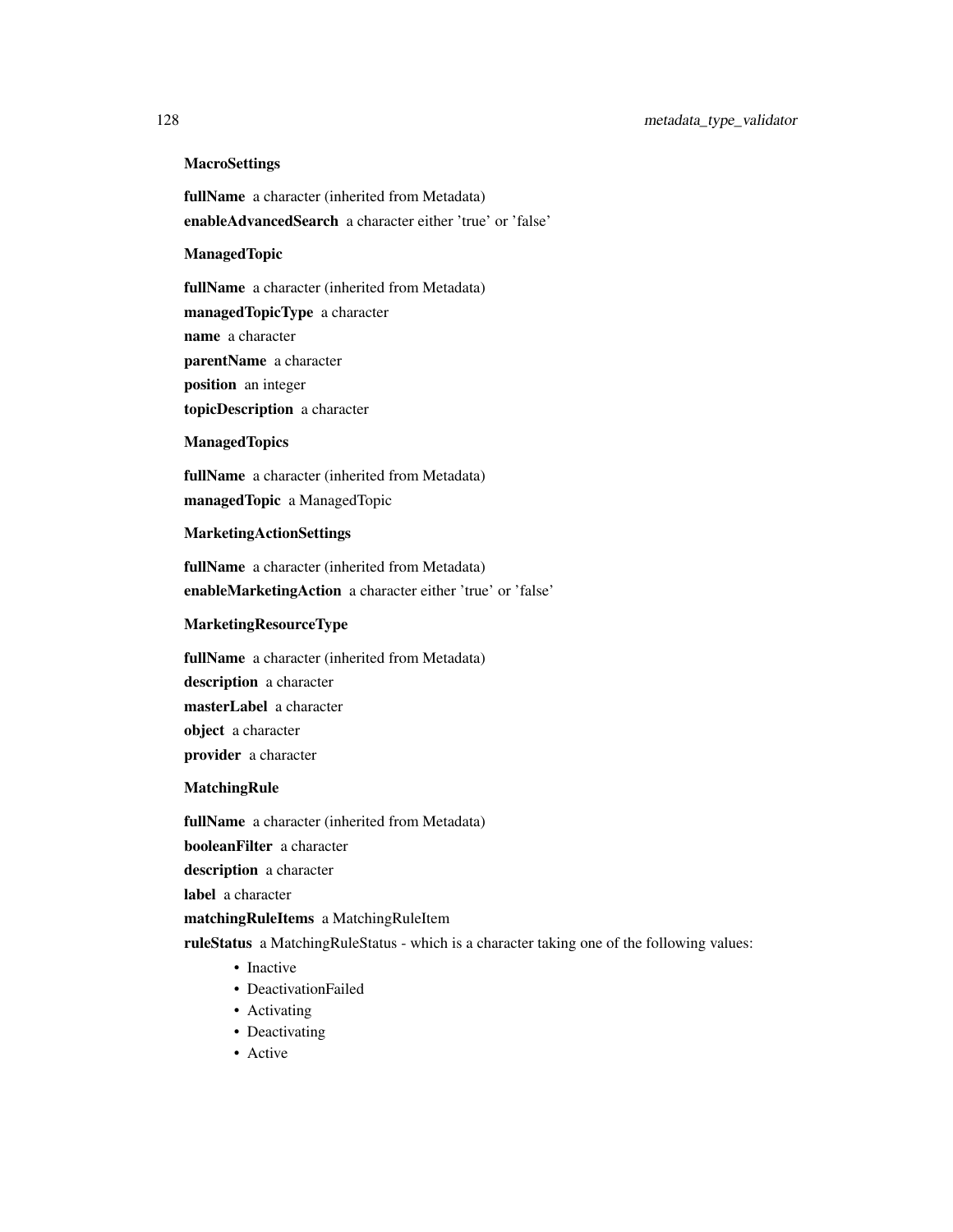• ActivationFailed

## MatchingRuleItem

blankValueBehavior a BlankValueBehavior - which is a character taking one of the following values:

- MatchBlanks
- NullNotAllowed

## fieldName a character

matchingMethod a MatchingMethod - which is a character taking one of the following values:

- Exact
- FirstName
- LastName
- CompanyName
- Phone
- City
- Street
- Zip
- Title

# MatchingRules

fullName a character (inherited from Metadata) matchingRules a MatchingRule

Metadata

fullName a character

# MetadataWithContent

fullName a character (inherited from Metadata) content a character formed using [base64encode](#page-0-0)

# MilestoneType

fullName a character (inherited from Metadata)

#### description a character

recurrenceType a MilestoneTypeRecurrenceType - which is a character taking one of the following values:

- none
- recursIndependently
- recursChained

## MiniLayout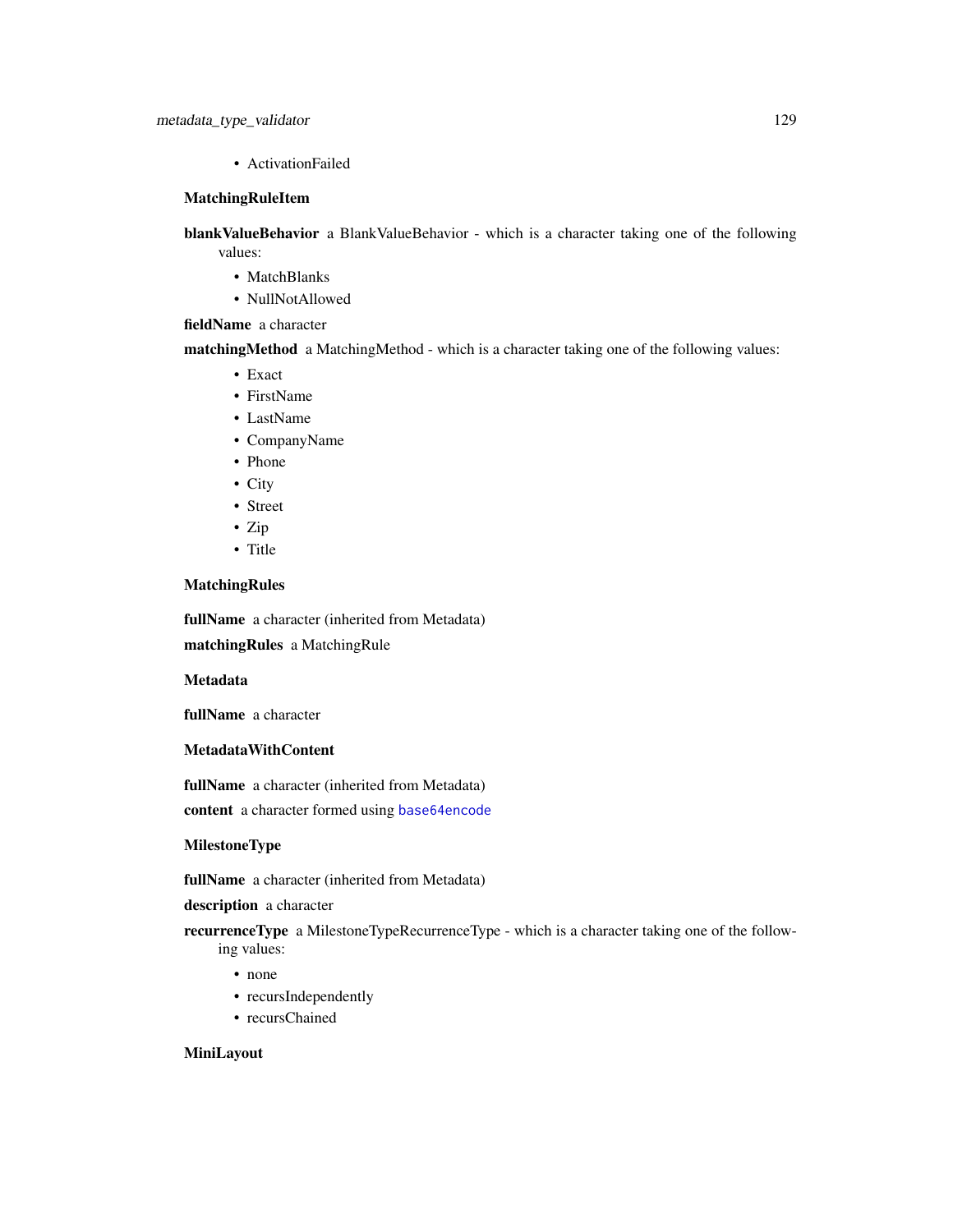fields a character relatedLists a RelatedListItem

# MobileSettings

fullName a character (inherited from Metadata) chatterMobile a ChatterMobileSettings dashboardMobile a DashboardMobileSettings salesforceMobile a SFDCMobileSettings touchMobile a TouchMobileSettings

#### ModeratedEntityField

entityName a character fieldName a character keywordList a character

# **ModerationRule**

fullName a character (inherited from Metadata)

action a ModerationRuleAction - which is a character taking one of the following values:

- Block
- FreezeAndNotify
- Review
- Replace
- Flag

actionLimit an integer

active a character either 'true' or 'false'

description a character

entitiesAndFields a ModeratedEntityField

masterLabel a character

notifyLimit an integer

timePeriod a RateLimitTimePeriod - which is a character taking one of the following values:

- Short
- Medium

type a ModerationRuleType - which is a character taking one of the following values:

- Content
- Rate

userCriteria a character

userMessage a character

NamedCredential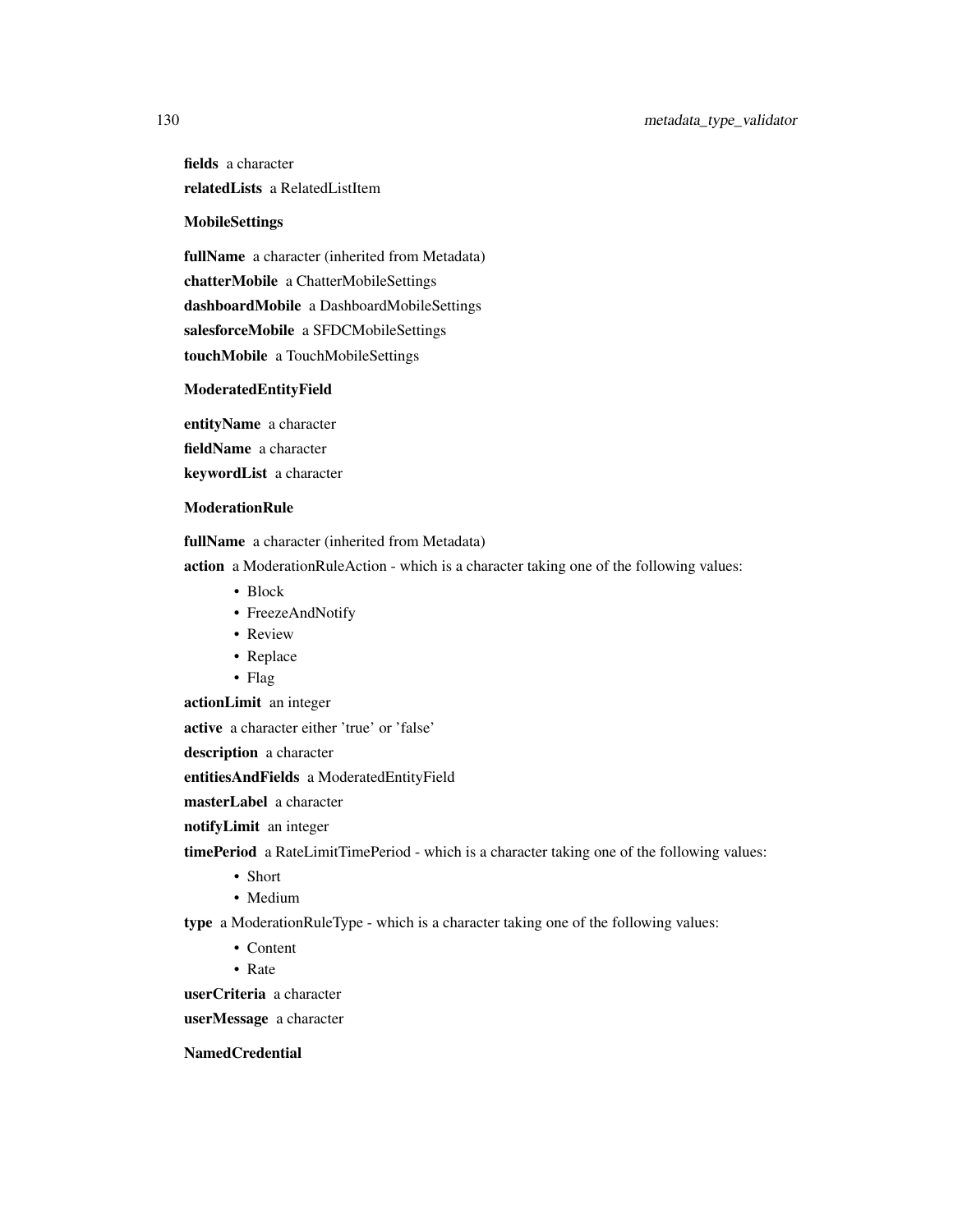fullName a character (inherited from Metadata)

allowMergeFieldsInBody a character either 'true' or 'false'

allowMergeFieldsInHeader a character either 'true' or 'false'

authProvider a character

certificate a character

endpoint a character

generateAuthorizationHeader a character either 'true' or 'false'

label a character

oauthRefreshToken a character

oauthScope a character

oauthToken a character

password a character

principalType a ExternalPrincipalType - which is a character taking one of the following values:

- Anonymous
- PerUser
- NamedUser

protocol a AuthenticationProtocol - which is a character taking one of the following values:

- NoAuthentication
- Oauth
- Password

username a character

### NameSettings

fullName a character (inherited from Metadata) enableMiddleName a character either 'true' or 'false' enableNameSuffix a character either 'true' or 'false'

NavigationLinkSet

navigationMenuItem a NavigationMenuItem

#### NavigationMenuItem

defaultListViewId a character

label a character

position an integer

publiclyAvailable a character either 'true' or 'false'

subMenu a NavigationSubMenu

target a character

targetPreference a character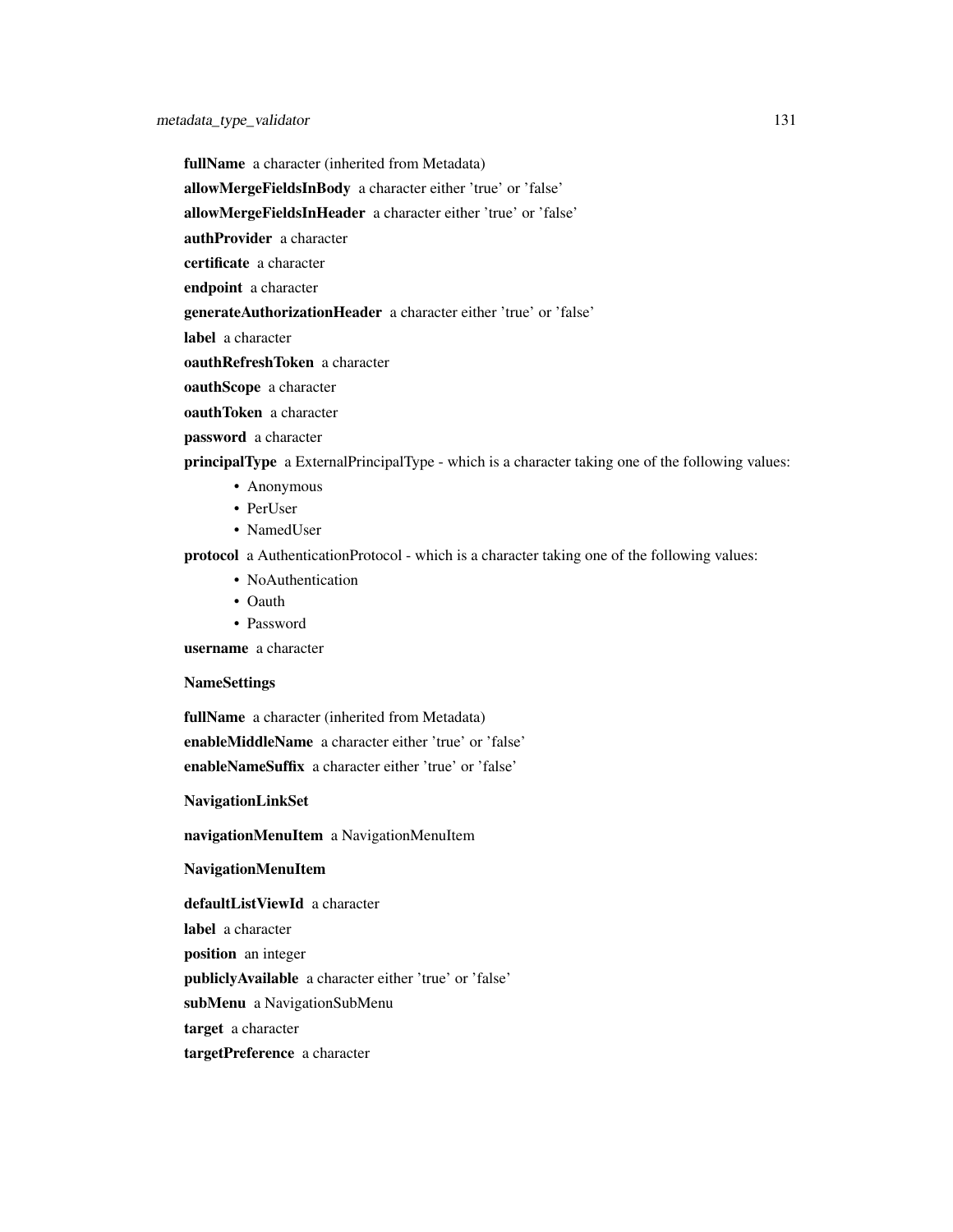type a character

NavigationSubMenu

### navigationMenuItem a NavigationMenuItem

### Network

fullName a character (inherited from Metadata) allowInternalUserLogin a character either 'true' or 'false' allowMembersToFlag a character either 'true' or 'false' allowedExtensions a character caseCommentEmailTemplate a character changePasswordTemplate a character communityRoles a CommunityRoles description a character disableReputationRecordConversations a character either 'true' or 'false' emailFooterLogo a character emailFooterText a character emailSenderAddress a character emailSenderName a character enableCustomVFErrorPageOverrides a character either 'true' or 'false' enableDirectMessages a character either 'true' or 'false' enableGuestChatter a character either 'true' or 'false' enableGuestFileAccess a character either 'true' or 'false' enableInvitation a character either 'true' or 'false' enableKnowledgeable a character either 'true' or 'false' enableNicknameDisplay a character either 'true' or 'false' enablePrivateMessages a character either 'true' or 'false' enableReputation a character either 'true' or 'false' enableShowAllNetworkSettings a character either 'true' or 'false' enableSiteAsContainer a character either 'true' or 'false' enableTalkingAboutStats a character either 'true' or 'false' enableTopicAssignmentRules a character either 'true' or 'false' enableTopicSuggestions a character either 'true' or 'false' enableUpDownVote a character either 'true' or 'false' feedChannel a character forgotPasswordTemplate a character gatherCustomerSentimentData a character either 'true' or 'false'

logoutUrl a character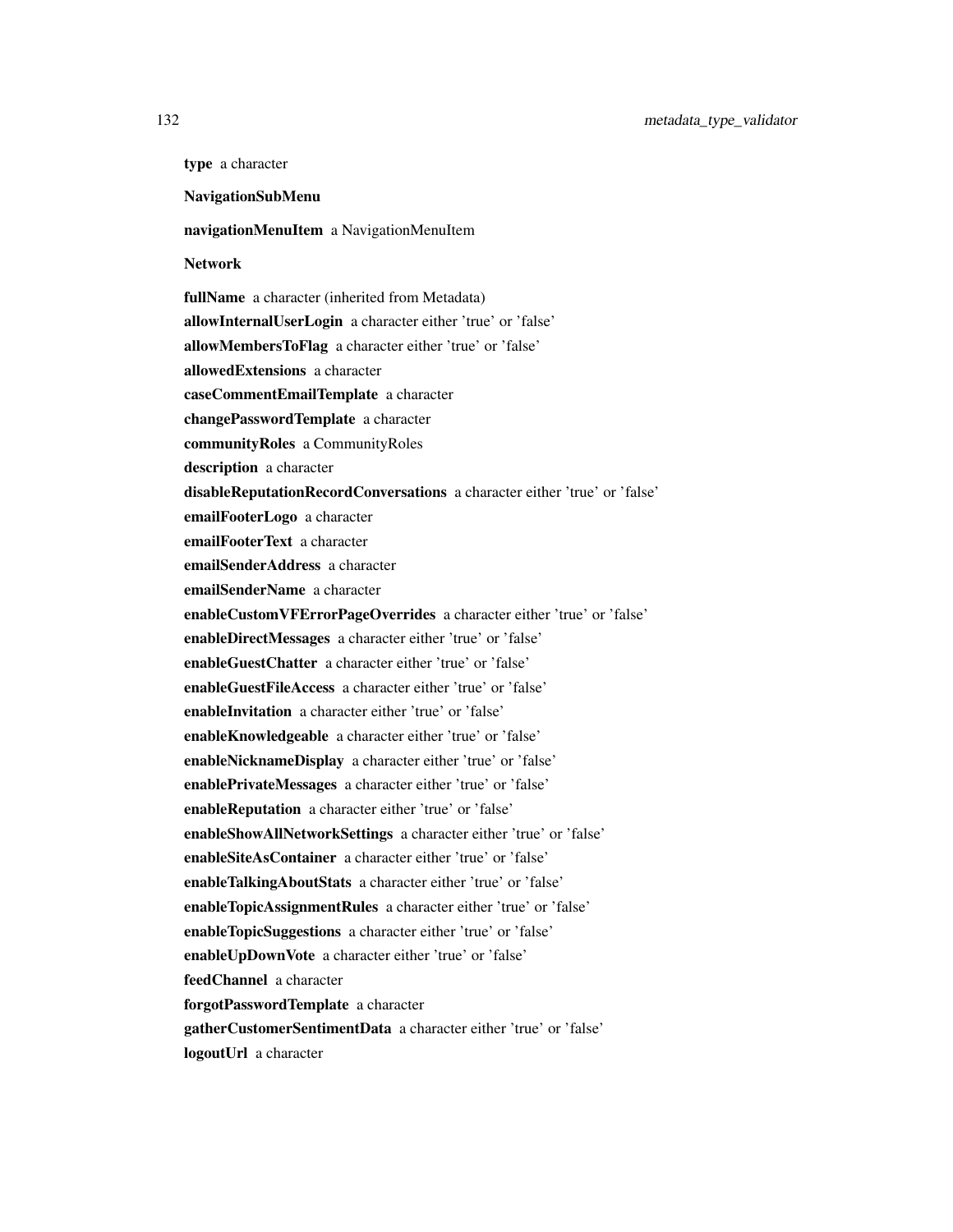maxFileSizeKb an integer navigationLinkSet a NavigationLinkSet networkMemberGroups a NetworkMemberGroup networkPageOverrides a NetworkPageOverride newSenderAddress a character picassoSite a character recommendationAudience a RecommendationAudience recommendationDefinition a RecommendationDefinition reputationLevels a ReputationLevelDefinitions reputationPointsRules a ReputationPointsRules selfRegProfile a character selfRegistration a character either 'true' or 'false' sendWelcomeEmail a character either 'true' or 'false' site a character status a NetworkStatus - which is a character taking one of the following values: • UnderConstruction • Live

• DownForMaintenance

tabs a NetworkTabSet

urlPathPrefix a character

welcomeTemplate a character

**NetworkAccess** 

ipRanges a IpRange

#### NetworkBranding

content a character formed using [base64encode](#page-0-0) (inherited from MetadataWithContent)

loginFooterText a character

loginLogo a character

loginLogoName a character

loginPrimaryColor a character

loginQuaternaryColor a character

loginRightFrameUrl a character

network a character

pageFooter a character

pageHeader a character

primaryColor a character

primaryComplementColor a character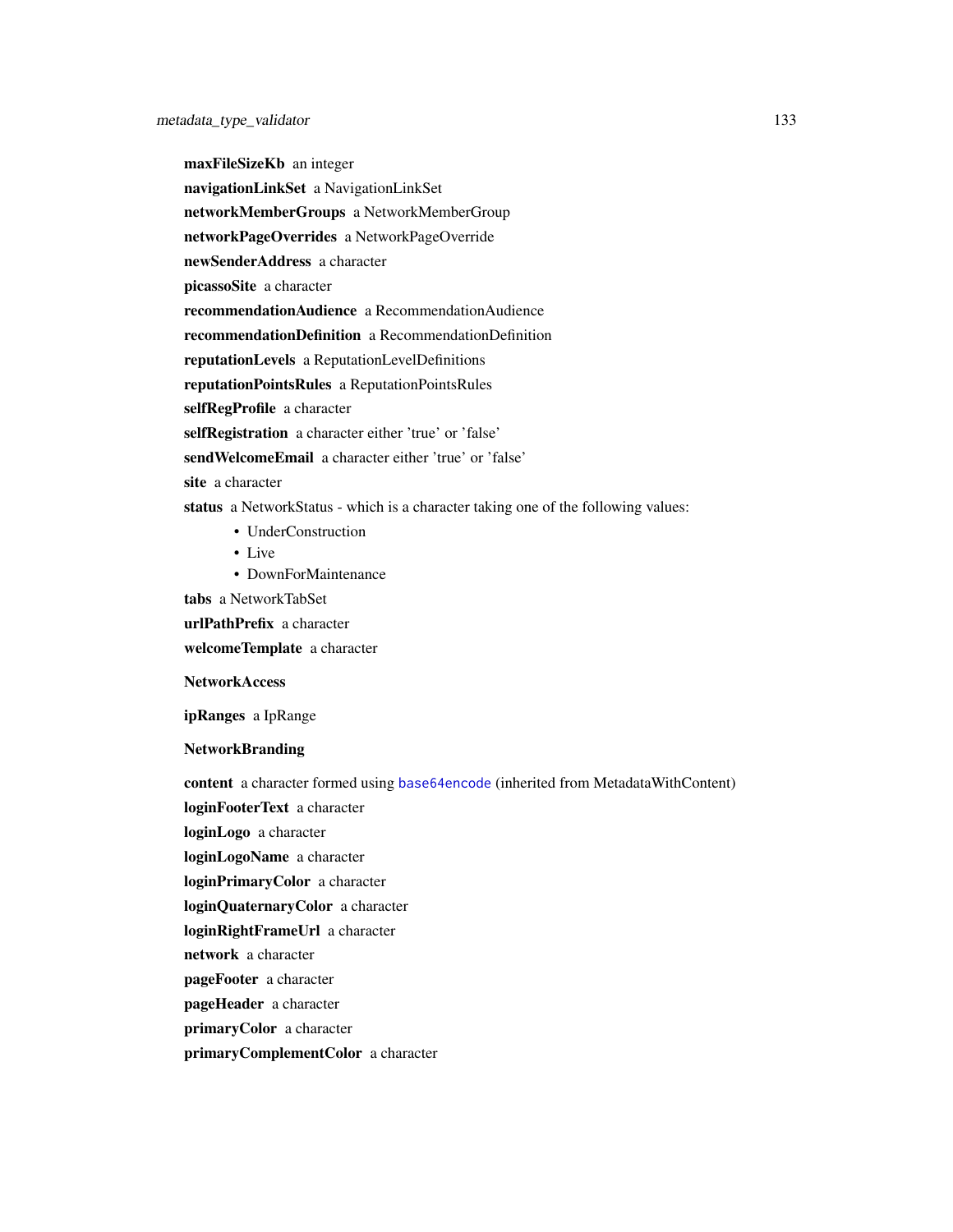quaternaryColor a character quaternaryComplementColor a character secondaryColor a character staticLogoImageUrl a character

tertiaryColor a character

tertiaryComplementColor a character

zeronaryColor a character

zeronaryComplementColor a character

#### NetworkMemberGroup

permissionSet a character

profile a character

#### NetworkPageOverride

changePasswordPageOverrideSetting a NetworkPageOverrideSetting - which is a character taking one of the following values:

- Designer
- VisualForce
- Standard

forgotPasswordPageOverrideSetting a NetworkPageOverrideSetting - which is a character taking one of the following values:

- Designer
- VisualForce
- Standard

homePageOverrideSetting a NetworkPageOverrideSetting - which is a character taking one of the following values:

- Designer
- VisualForce
- Standard

loginPageOverrideSetting a NetworkPageOverrideSetting - which is a character taking one of the following values:

- Designer
- VisualForce
- Standard

selfRegProfilePageOverrideSetting a NetworkPageOverrideSetting - which is a character taking one of the following values:

- Designer
- VisualForce
- Standard

## NetworkTabSet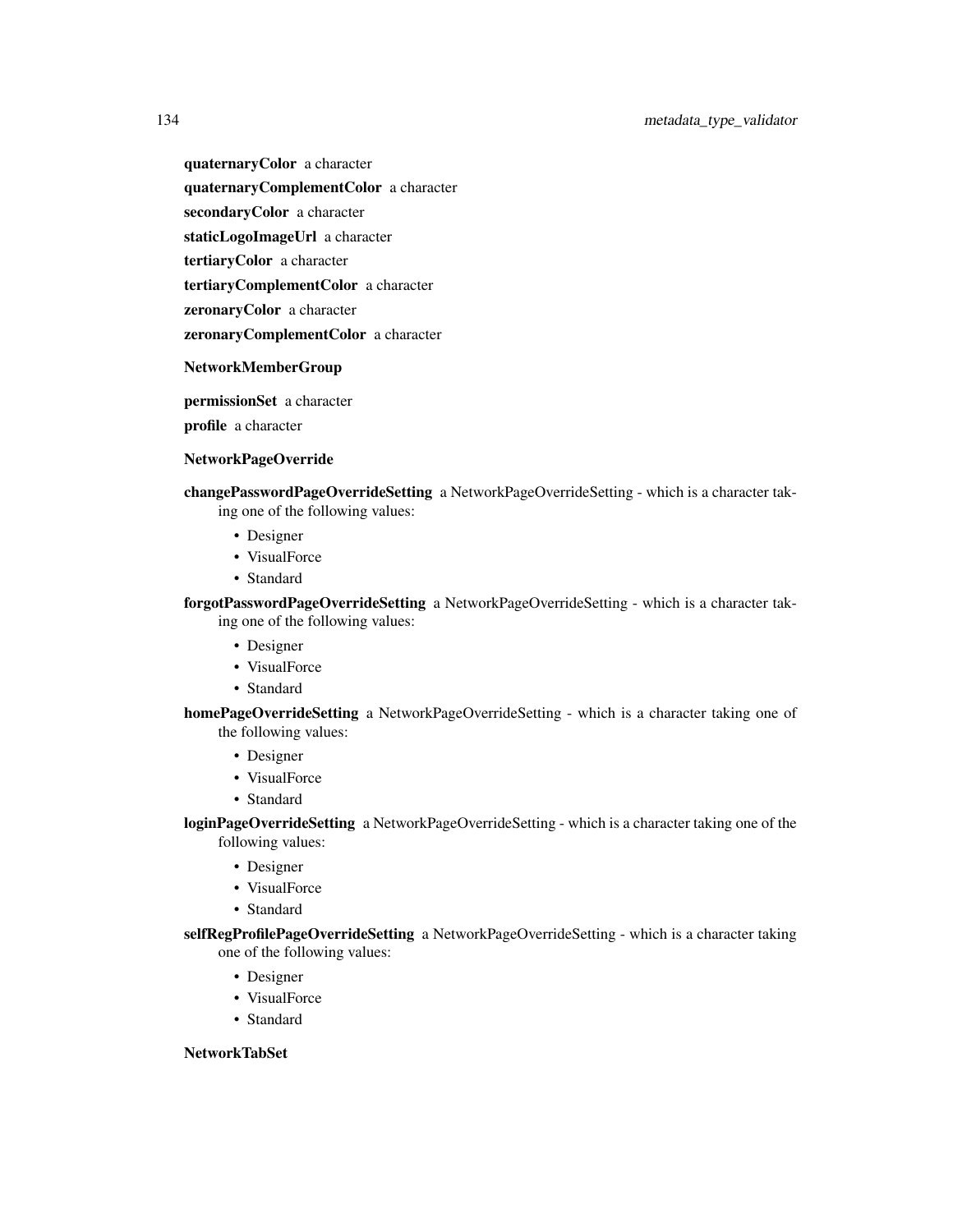customTab a character defaultTab a character

standardTab a character

# NextAutomatedApprover

useApproverFieldOfRecordOwner a character either 'true' or 'false' userHierarchyField a character

# ObjectMapping

inputObject a character mappingFields a ObjectMappingField outputObject a character

#### ObjectMappingField

inputField a character

outputField a character

#### ObjectNameCaseValue

article a Article - which is a character taking one of the following values:

- None
- Indefinite
- Definite

caseType a CaseType - which is a character taking one of the following values:

- Nominative
- Accusative
- Genitive
- Dative
- Inessive
- Elative
- Illative
- Adessive
- Ablative
- Allative
- Essive
- Translative
- Partitive
- Objective
- Subjective
- Instrumental
- Prepositional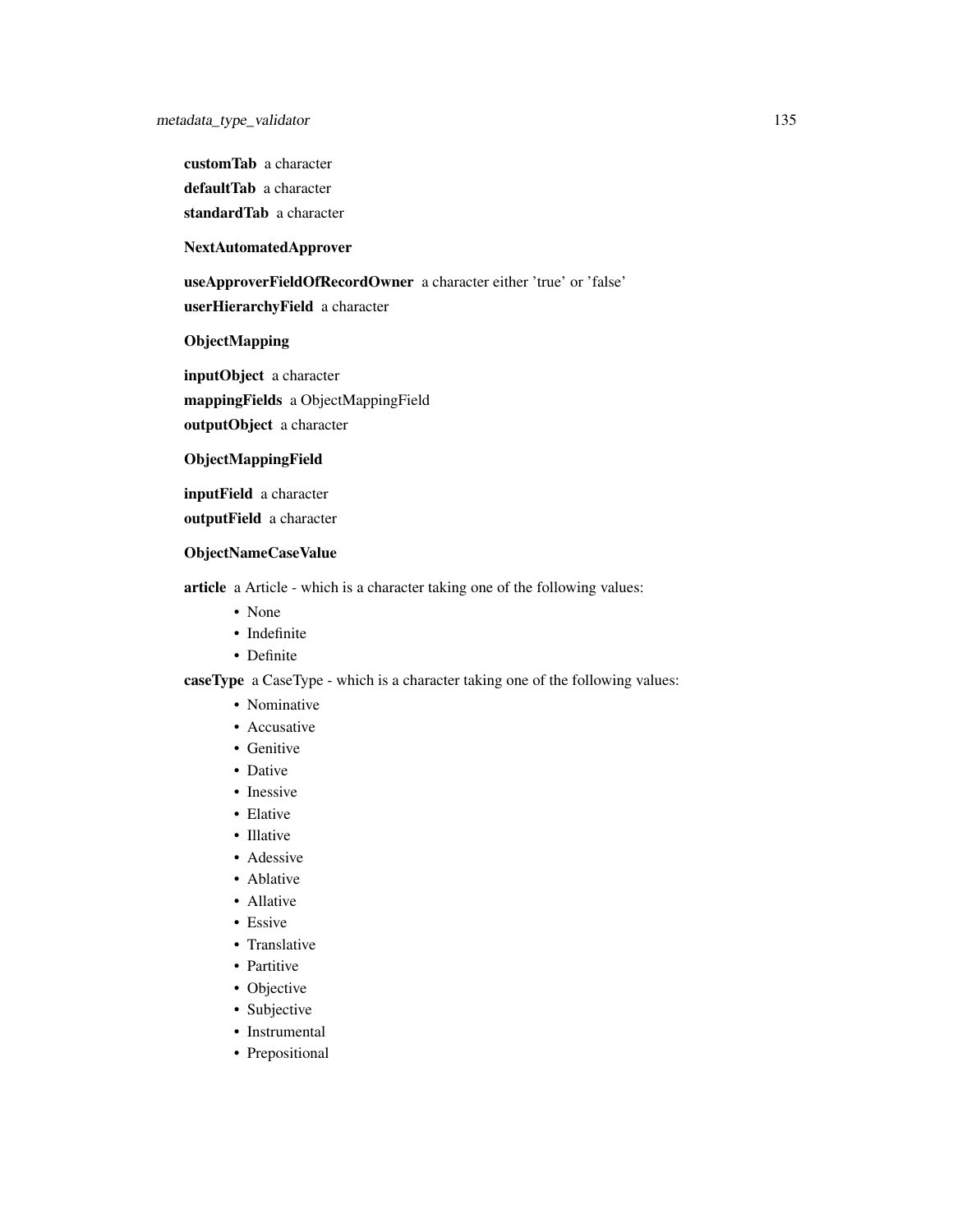# 136 metadata\_type\_validator

- Locative
- Vocative
- Sublative
- Superessive
- Delative
- Causalfinal
- Essiveformal
- Termanative
- Distributive
- Ergative
- Adverbial
- Abessive
- Comitative

plural a character either 'true' or 'false'

possessive a Possessive - which is a character taking one of the following values:

- None
- First
- Second

value a character

# ObjectRelationship

join a ObjectRelationship

outerJoin a character either 'true' or 'false'

relationship a character

ObjectSearchSetting

enhancedLookupEnabled a character either 'true' or 'false'

lookupAutoCompleteEnabled a character either 'true' or 'false'

name a character

resultsPerPageCount an integer

# **ObjectUsage**

object a character

### OpportunityListFieldsLabelMapping

field a character label a character

OpportunityListFieldsSelectedSettings

field a character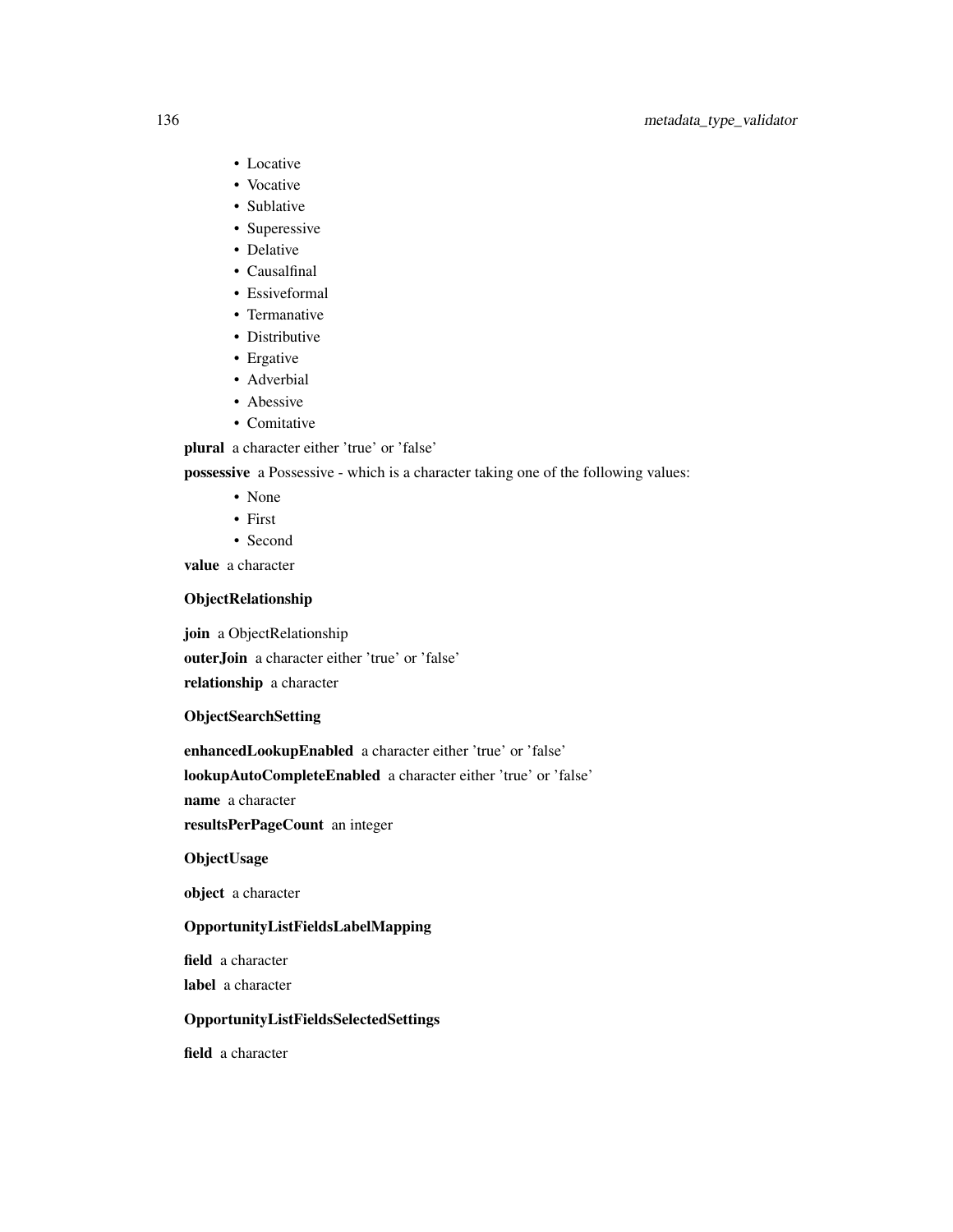#### OpportunityListFieldsUnselectedSettings

field a character

### **OpportunitySettings**

fullName a character (inherited from Metadata) autoActivateNewReminders a character either 'true' or 'false' enableFindSimilarOpportunities a character either 'true' or 'false' enableOpportunityTeam a character either 'true' or 'false' enableUpdateReminders a character either 'true' or 'false' findSimilarOppFilter a FindSimilarOppFilter promptToAddProducts a character either 'true' or 'false'

#### **Orchestration**

content a character formed using [base64encode](#page-0-0) (inherited from MetadataWithContent) context a character masterLabel a character

# OrchestrationContext

fullName a character (inherited from Metadata) description a character events a OrchestrationContextEvent masterLabel a character runtimeType a character salesforceObject a character salesforceObjectPrimaryKey a character

### OrchestrationContextEvent

eventType a character orchestrationEvent a character platformEvent a character platformEventPrimaryKey a character

# **OrderSettings**

fullName a character (inherited from Metadata) enableNegativeQuantity a character either 'true' or 'false' enableOrders a character either 'true' or 'false' enableReductionOrders a character either 'true' or 'false' enableZeroQuantity a character either 'true' or 'false'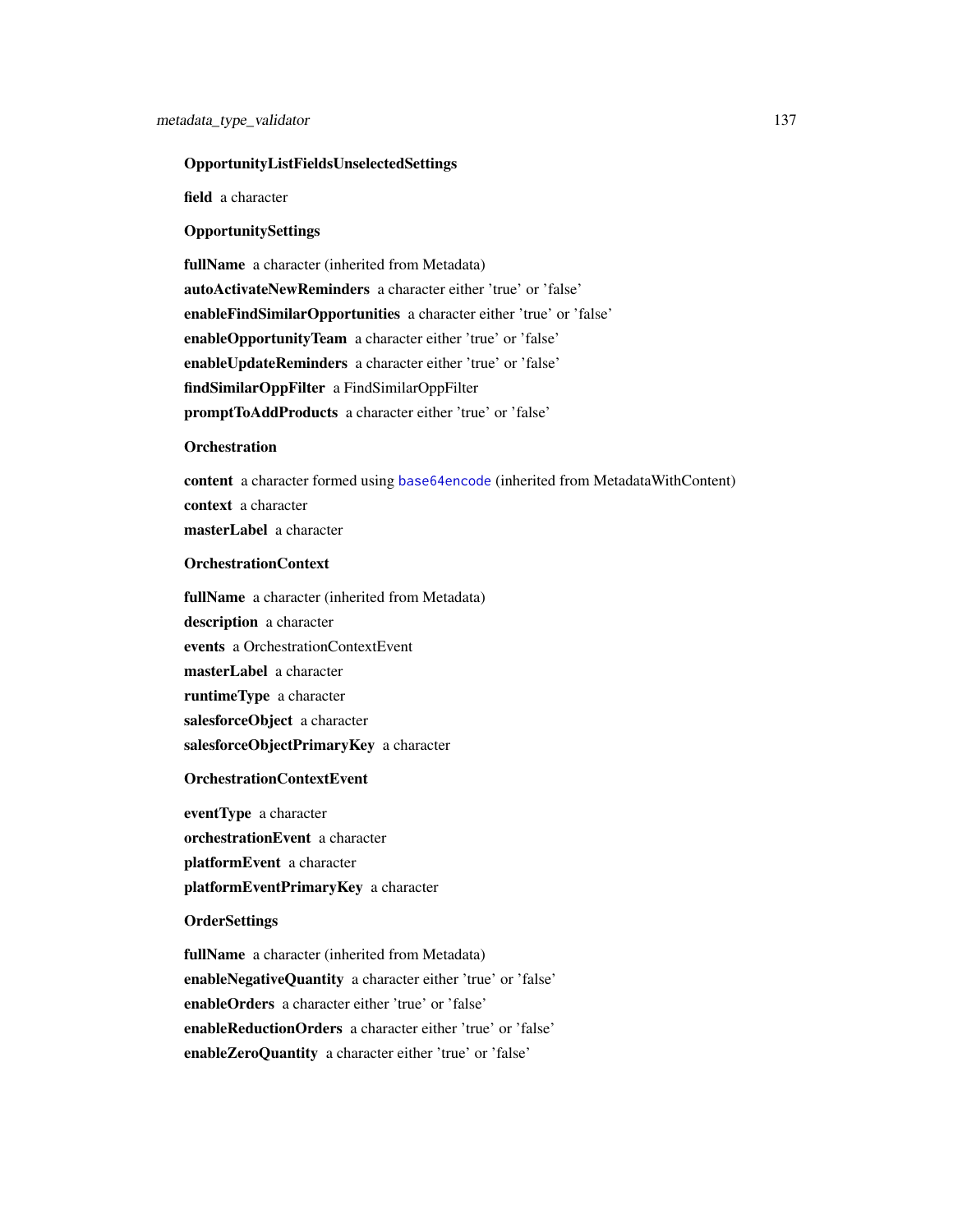#### OrganizationSettingsDetail

settingName a character settingValue a character either 'true' or 'false'

#### OrgPreferenceSettings

fullName a character (inherited from Metadata) preferences a OrganizationSettingsDetail

#### Package

fullName a character (inherited from Metadata)

apiAccessLevel a APIAccessLevel - which is a character taking one of the following values:

- Unrestricted
- Restricted

description a character

namespacePrefix a character

objectPermissions a ProfileObjectPermissions

packageType a character

postInstallClass a character

setupWeblink a character

types a PackageTypeMembers

uninstallClass a character

version a character

# PackageTypeMembers

members a character name a character

#### PackageVersion

majorNumber an integer minorNumber an integer namespace a character

#### PasswordPolicies

## apiOnlyUserHomePageURL a character

complexity a Complexity - which is a character taking one of the following values:

- NoRestriction
- AlphaNumeric
- SpecialCharacters
- UpperLowerCaseNumeric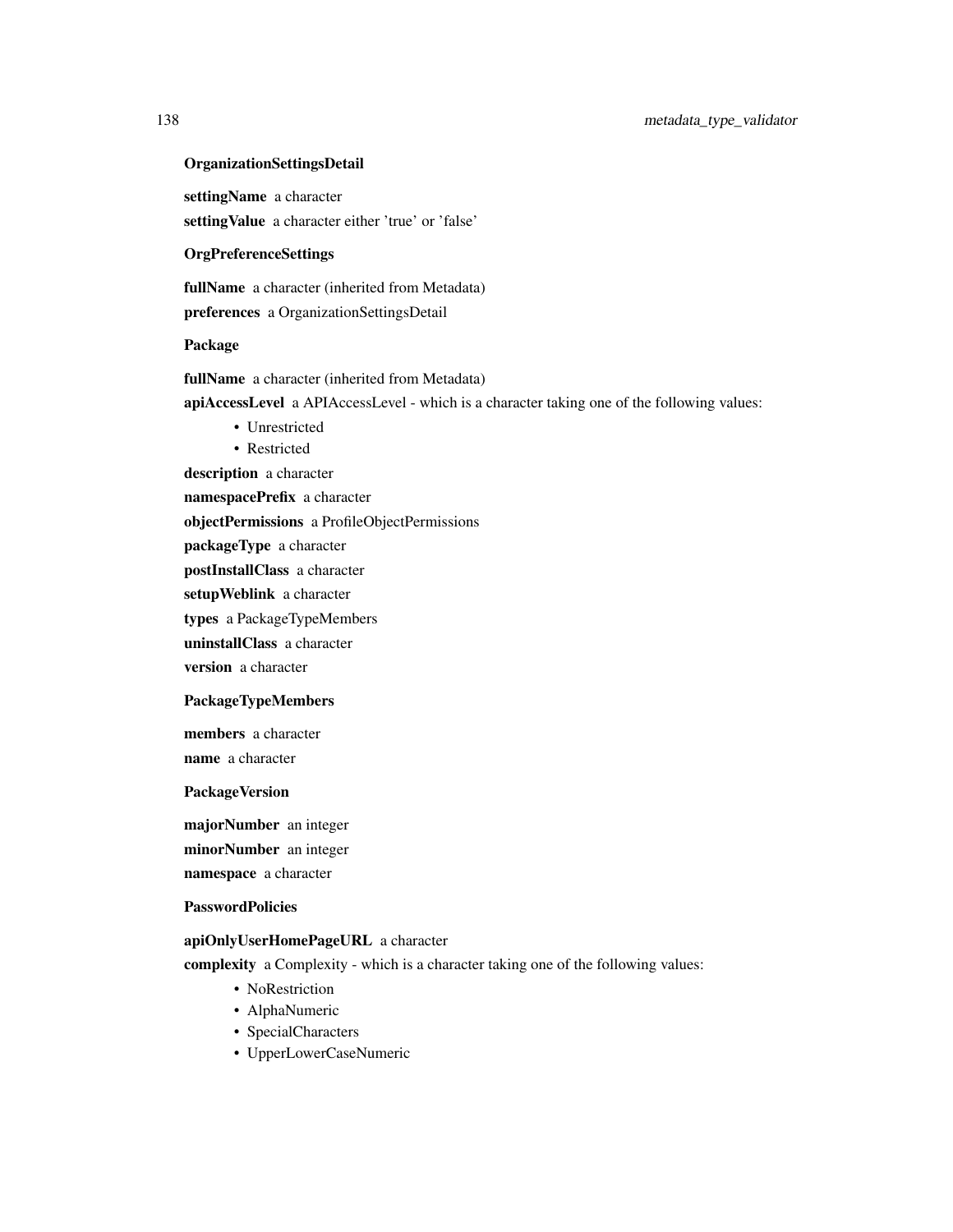- UpperLowerCaseNumericSpecialCharacters
- expiration a Expiration which is a character taking one of the following values:
	- ThirtyDays
	- SixtyDays
	- NinetyDays
	- SixMonths
	- OneYear
	- Never

#### historyRestriction a character

lockoutInterval a LockoutInterval - which is a character taking one of the following values:

- FifteenMinutes
- ThirtyMinutes
- SixtyMinutes
- Forever

## maxLoginAttempts a MaxLoginAttempts - which is a character taking one of the following val-

- ues:
	- ThreeAttempts
	- FiveAttempts
	- TenAttempts
	- NoLimit

minimumPasswordLength a character

minimumPasswordLifetime a character either 'true' or 'false'

obscureSecretAnswer a character either 'true' or 'false'

passwordAssistanceMessage a character

# passwordAssistanceURL a character

questionRestriction a QuestionRestriction - which is a character taking one of the following values:

- None
- DoesNotContainPassword

## PathAssistant

fullName a character (inherited from Metadata)

active a character either 'true' or 'false'

entityName a character

fieldName a character

masterLabel a character

pathAssistantSteps a PathAssistantStep

recordTypeName a character

# PathAssistantSettings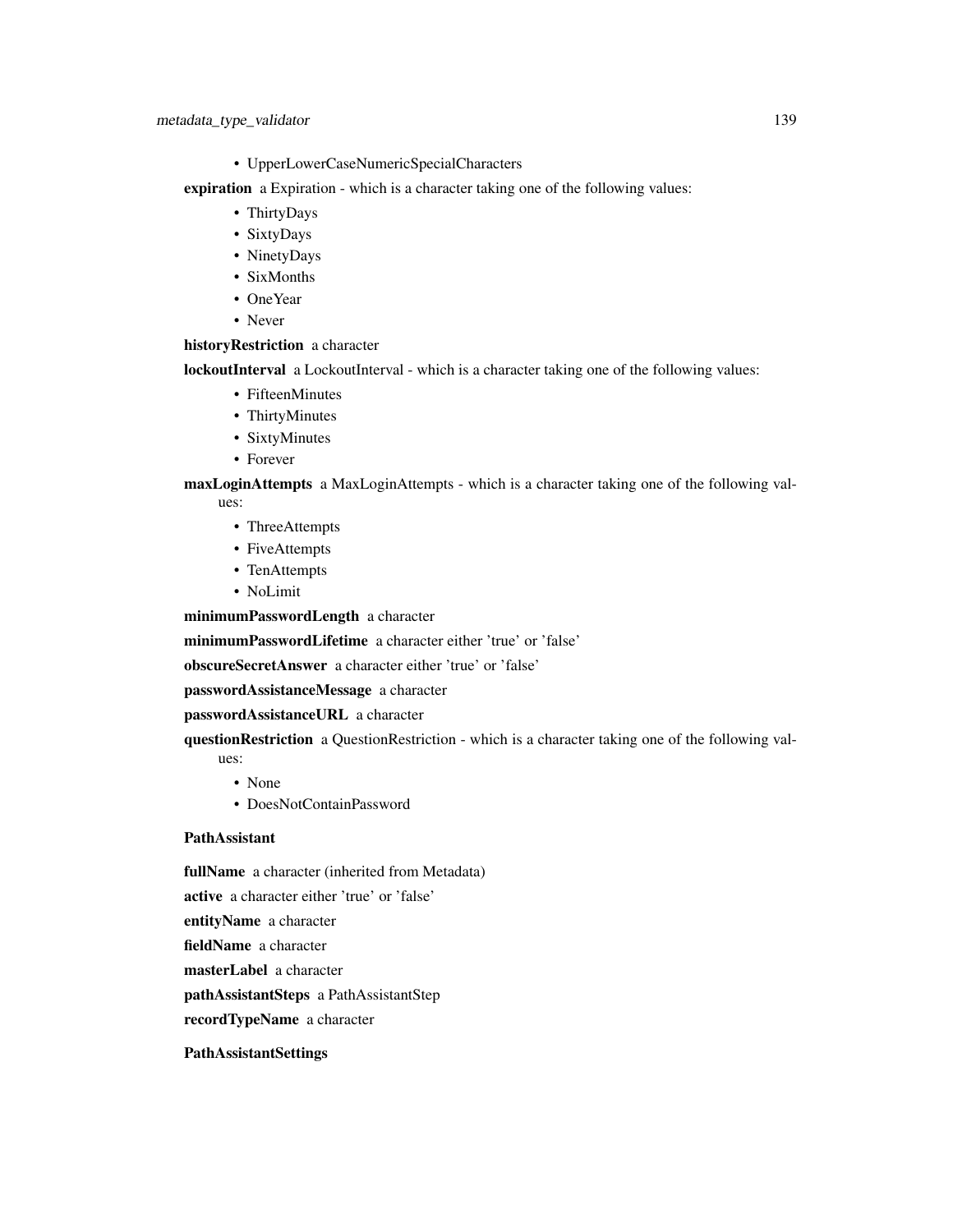140 metadata\_type\_validator

fullName a character (inherited from Metadata) pathAssistantEnabled a character either 'true' or 'false' PathAssistantStep fieldNames a character info a character picklistValueName a character PermissionSet fullName a character (inherited from Metadata) applicationVisibilities a PermissionSetApplicationVisibility classAccesses a PermissionSetApexClassAccess customPermissions a PermissionSetCustomPermissions description a character externalDataSourceAccesses a PermissionSetExternalDataSourceAccess fieldPermissions a PermissionSetFieldPermissions hasActivationRequired a character either 'true' or 'false' label a character license a character objectPermissions a PermissionSetObjectPermissions pageAccesses a PermissionSetApexPageAccess recordTypeVisibilities a PermissionSetRecordTypeVisibility tabSettings a PermissionSetTabSetting userPermissions a PermissionSetUserPermission

# PermissionSetApexClassAccess

apexClass a character enabled a character either 'true' or 'false'

#### PermissionSetApexPageAccess

apexPage a character enabled a character either 'true' or 'false'

### PermissionSetApplicationVisibility

application a character visible a character either 'true' or 'false'

# PermissionSetCustomPermissions

enabled a character either 'true' or 'false'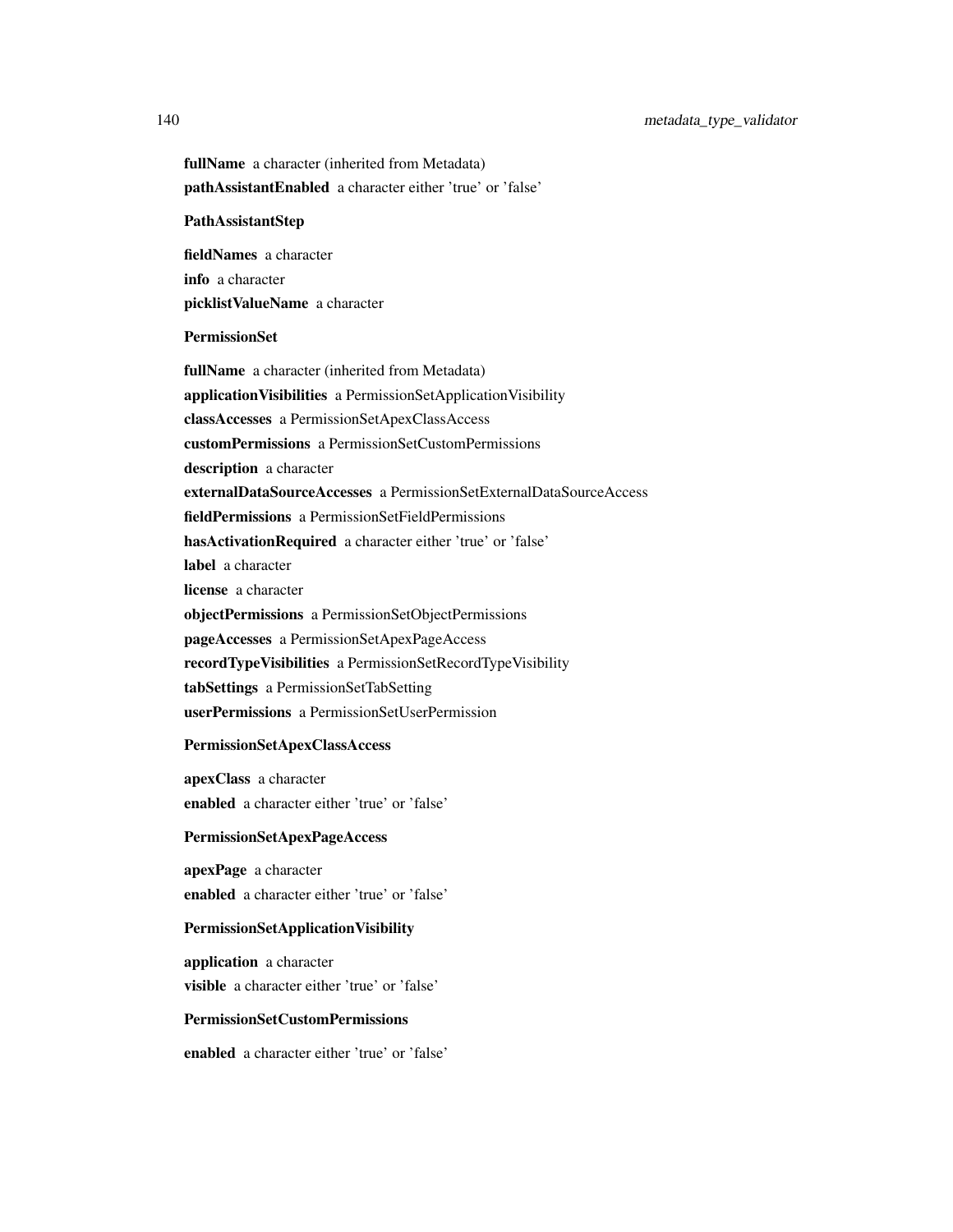name a character

### PermissionSetExternalDataSourceAccess

enabled a character either 'true' or 'false' externalDataSource a character

### PermissionSetFieldPermissions

editable a character either 'true' or 'false' field a character readable a character either 'true' or 'false'

## PermissionSetGroup

fullName a character (inherited from Metadata) description a character isCalculatingChanges a character either 'true' or 'false' label a character permissionSets a character

#### PermissionSetObjectPermissions

allowCreate a character either 'true' or 'false' allowDelete a character either 'true' or 'false' allowEdit a character either 'true' or 'false' allowRead a character either 'true' or 'false' modifyAllRecords a character either 'true' or 'false' object a character viewAllRecords a character either 'true' or 'false'

# PermissionSetRecordTypeVisibility

recordType a character visible a character either 'true' or 'false'

### PermissionSetTabSetting

tab a character

visibility a PermissionSetTabVisibility - which is a character taking one of the following values:

- None
- Available
- Visible

# PermissionSetUserPermission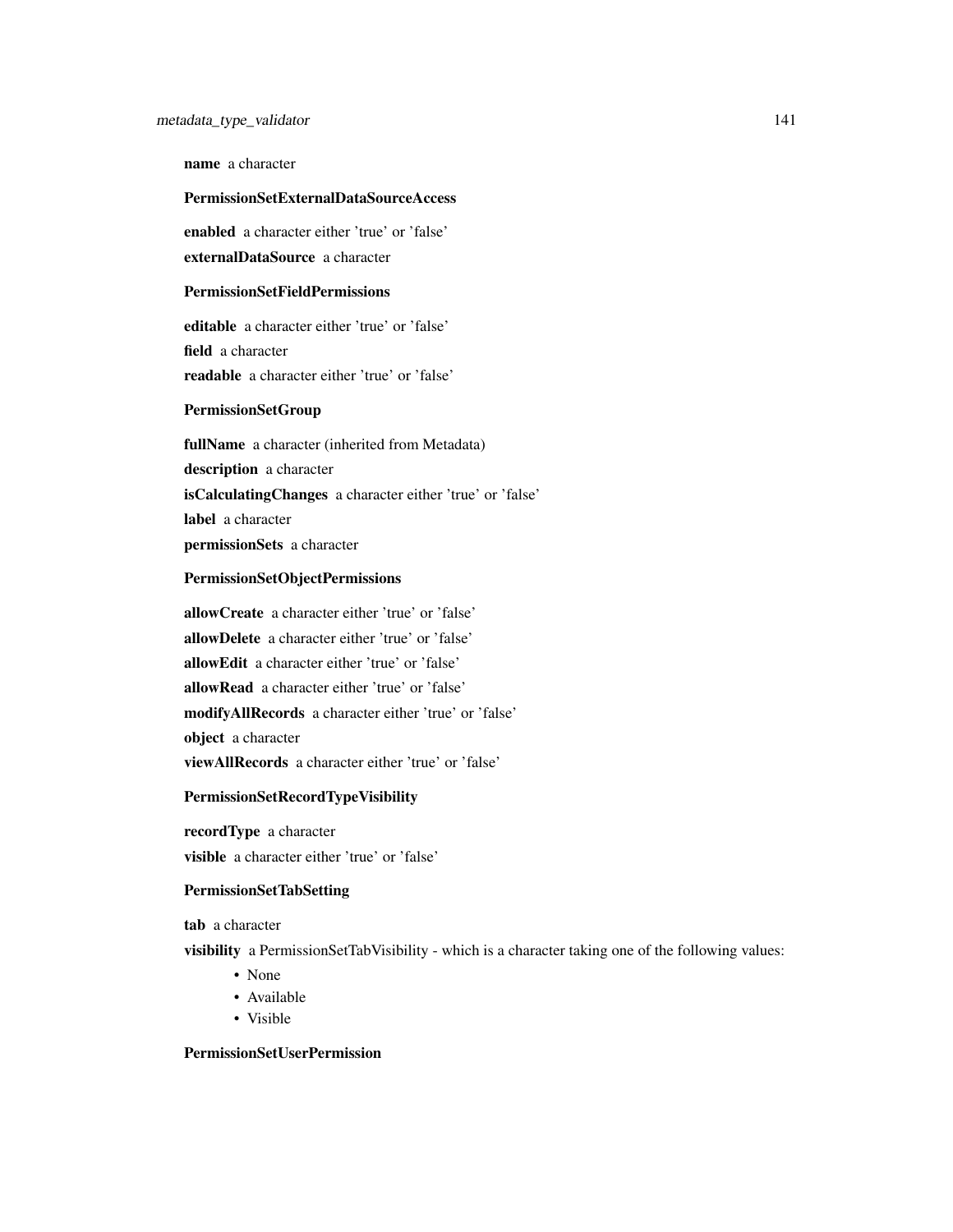# 142 metadata\_type\_validator

enabled a character either 'true' or 'false' name a character

#### PersonalJourneySettings

fullName a character (inherited from Metadata) enableExactTargetForSalesforceApps a character either 'true' or 'false'

#### **PersonListSettings**

fullName a character (inherited from Metadata) enablePersonList a character either 'true' or 'false'

# PicklistEntry

active a character either 'true' or 'false' defaultValue a character either 'true' or 'false' label a character validFor a character value a character

# PicklistValue

color a character (inherited from GlobalPicklistValue) default a character either 'true' or 'false' (inherited from GlobalPicklistValue) description a character (inherited from GlobalPicklistValue) isActive a character either 'true' or 'false' (inherited from GlobalPicklistValue) allowEmail a character either 'true' or 'false' closed a character either 'true' or 'false' controllingFieldValues a character converted a character either 'true' or 'false' cssExposed a character either 'true' or 'false' forecastCategory a ForecastCategories - which is a character taking one of the following values: • Omitted • Pipeline

- BestCase
- Forecast
- Closed

highPriority a character either 'true' or 'false'

probability an integer

reverseRole a character

reviewed a character either 'true' or 'false'

won a character either 'true' or 'false'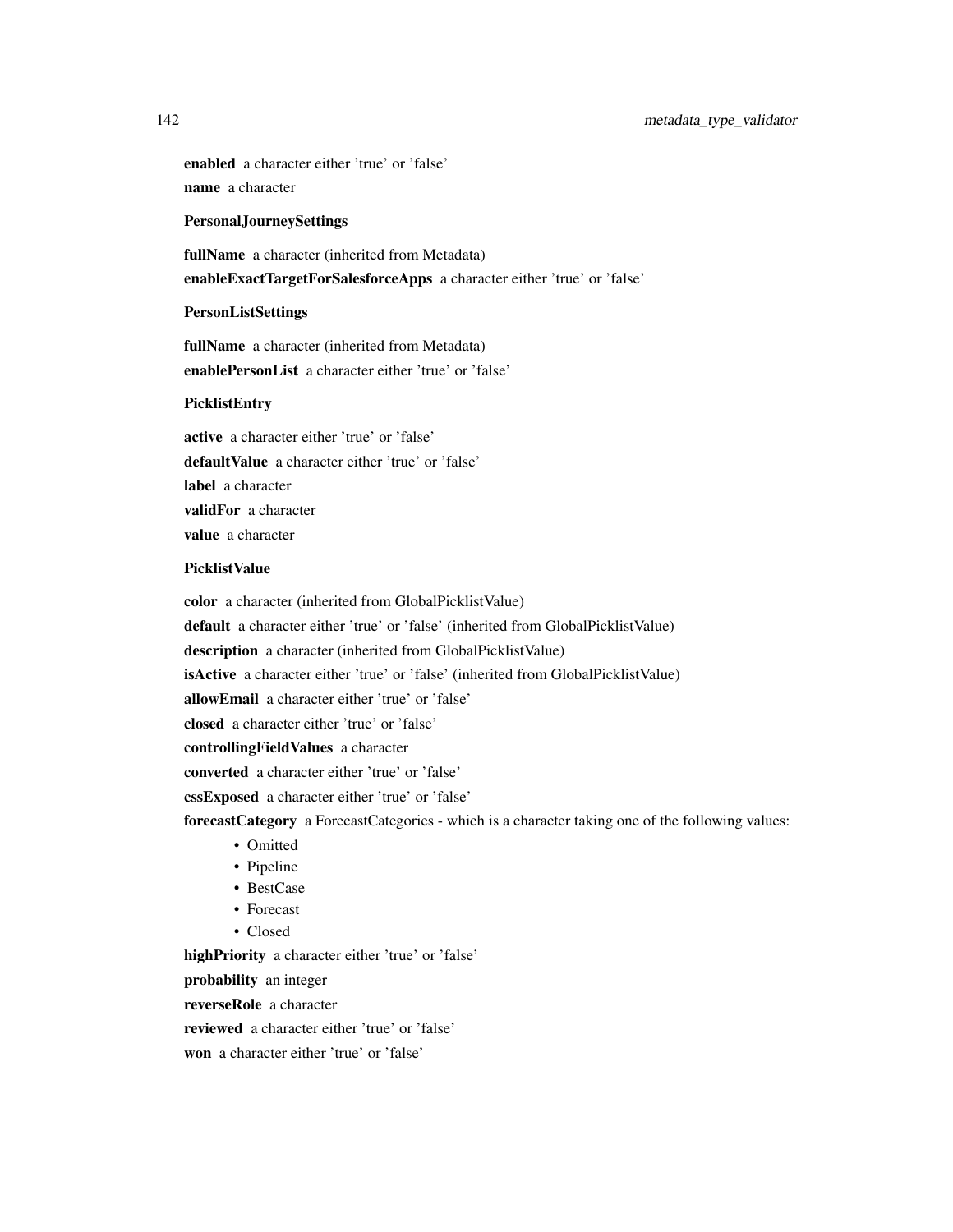# PicklistValueTranslation

masterLabel a character

translation a character

# PlatformActionList

fullName a character (inherited from Metadata)

actionListContext a PlatformActionListContext - which is a character taking one of the following values:

- ListView
- RelatedList
- ListViewRecord
- RelatedListRecord
- Record
- FeedElement
- Chatter
- Global
- Flexipage
- MruList
- MruRow
- RecordEdit
- Photo
- BannerPhoto
- ObjectHomeChart
- ListViewDefinition
- Dockable
- Lookup
- Assistant

platformActionListItems a PlatformActionListItem

relatedSourceEntity a character

# PlatformActionListItem

actionName a character

actionType a PlatformActionType - which is a character taking one of the following values:

- QuickAction
- StandardButton
- CustomButton
- ProductivityAction
- ActionLink
- InvocableAction

sortOrder an integer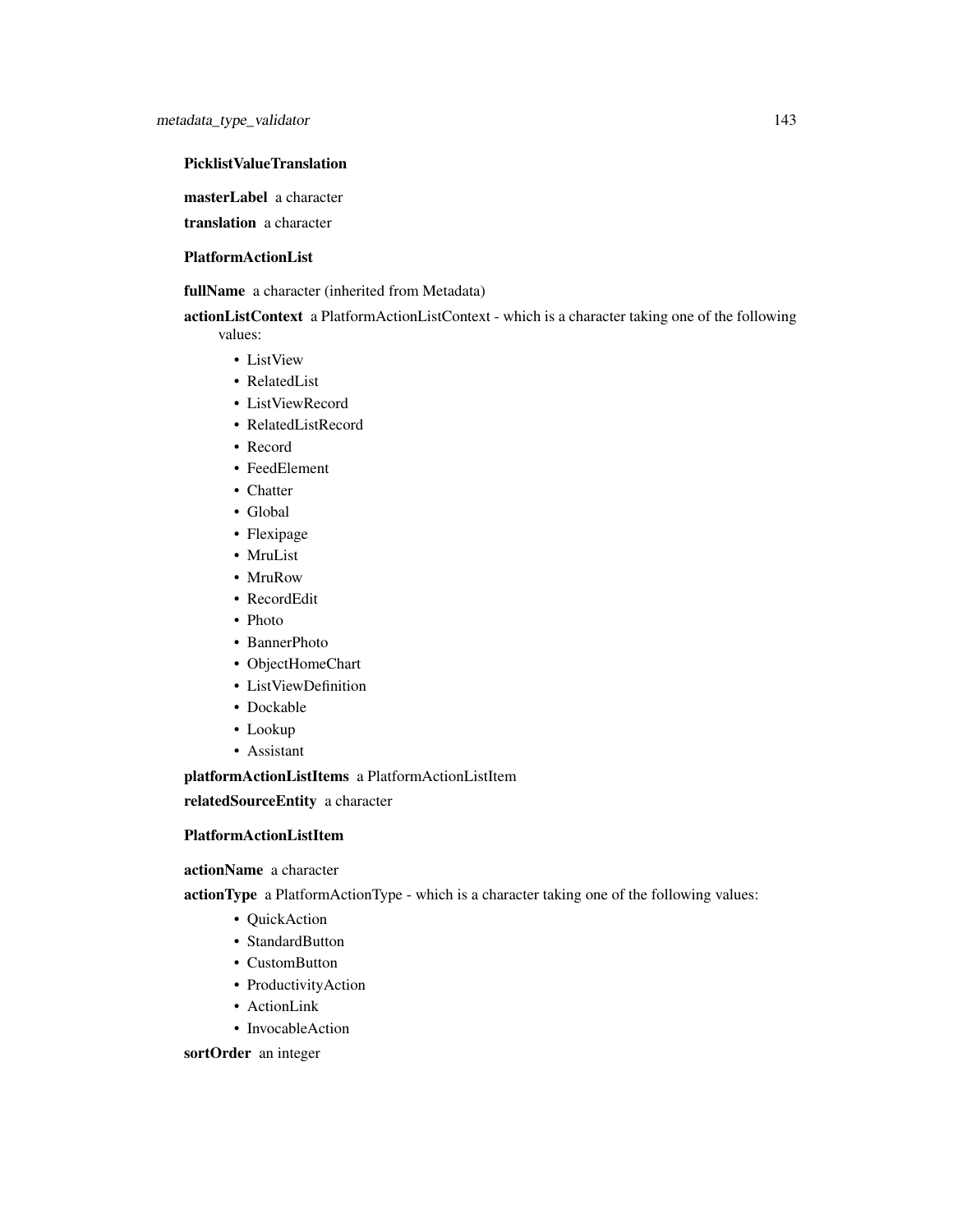subtype a character

#### PlatformCachePartition

fullName a character (inherited from Metadata) description a character isDefaultPartition a character either 'true' or 'false' masterLabel a character platformCachePartitionTypes a PlatformCachePartitionType

#### PlatformCachePartitionType

allocatedCapacity an integer allocatedPurchasedCapacity an integer allocatedTrialCapacity an integer cacheType a PlatformCacheType - which is a character taking one of the following values:

- Session
- Organization

# Portal

fullName a character (inherited from Metadata) active a character either 'true' or 'false' admin a character defaultLanguage a character description a character emailSenderAddress a character emailSenderName a character enableSelfCloseCase a character either 'true' or 'false' footerDocument a character forgotPassTemplate a character headerDocument a character isSelfRegistrationActivated a character either 'true' or 'false' loginHeaderDocument a character logoDocument a character logoutUrl a character newCommentTemplate a character newPassTemplate a character newUserTemplate a character ownerNotifyTemplate a character selfRegNewUserUrl a character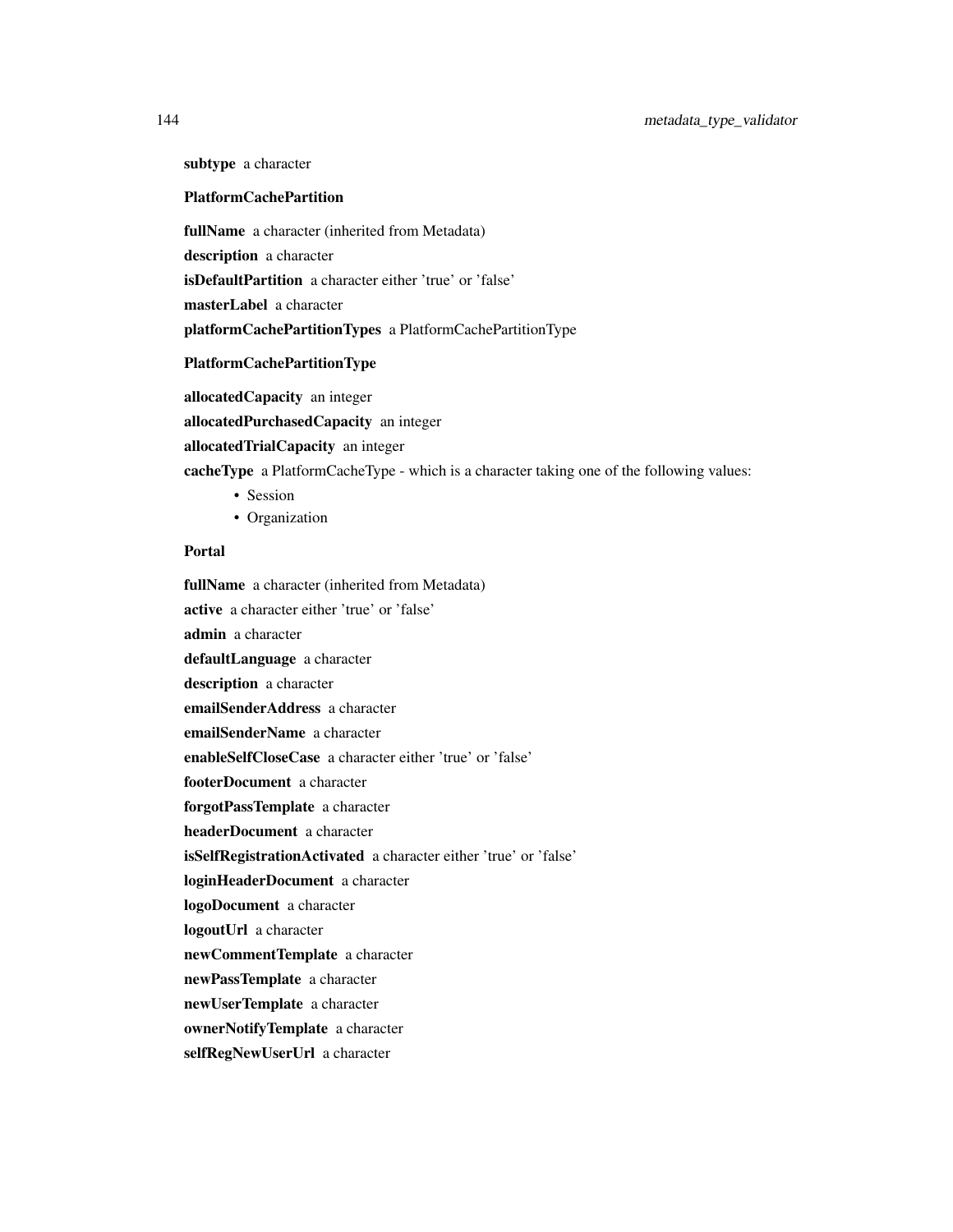#### selfRegUserDefaultProfile a character

selfRegUserDefaultRole a PortalRoles - which is a character taking one of the following values:

- Executive
- Manager
- Worker
- PersonAccount

selfRegUserTemplate a character

showActionConfirmation a character either 'true' or 'false'

stylesheetDocument a character

type a PortalType - which is a character taking one of the following values:

- CustomerSuccess
- Partner
- Network

#### PostTemplate

fullName a character (inherited from Metadata)

default a character either 'true' or 'false'

description a character

fields a character

label a character

PrimaryTabComponents

containers a Container

#### **ProductSettings**

fullName a character (inherited from Metadata) enableCascadeActivateToRelatedPrices a character either 'true' or 'false' enableQuantitySchedule a character either 'true' or 'false' enableRevenueSchedule a character either 'true' or 'false'

#### Profile

fullName a character (inherited from Metadata) applicationVisibilities a ProfileApplicationVisibility categoryGroupVisibilities a ProfileCategoryGroupVisibility classAccesses a ProfileApexClassAccess custom a character either 'true' or 'false' customPermissions a ProfileCustomPermissions description a character externalDataSourceAccesses a ProfileExternalDataSourceAccess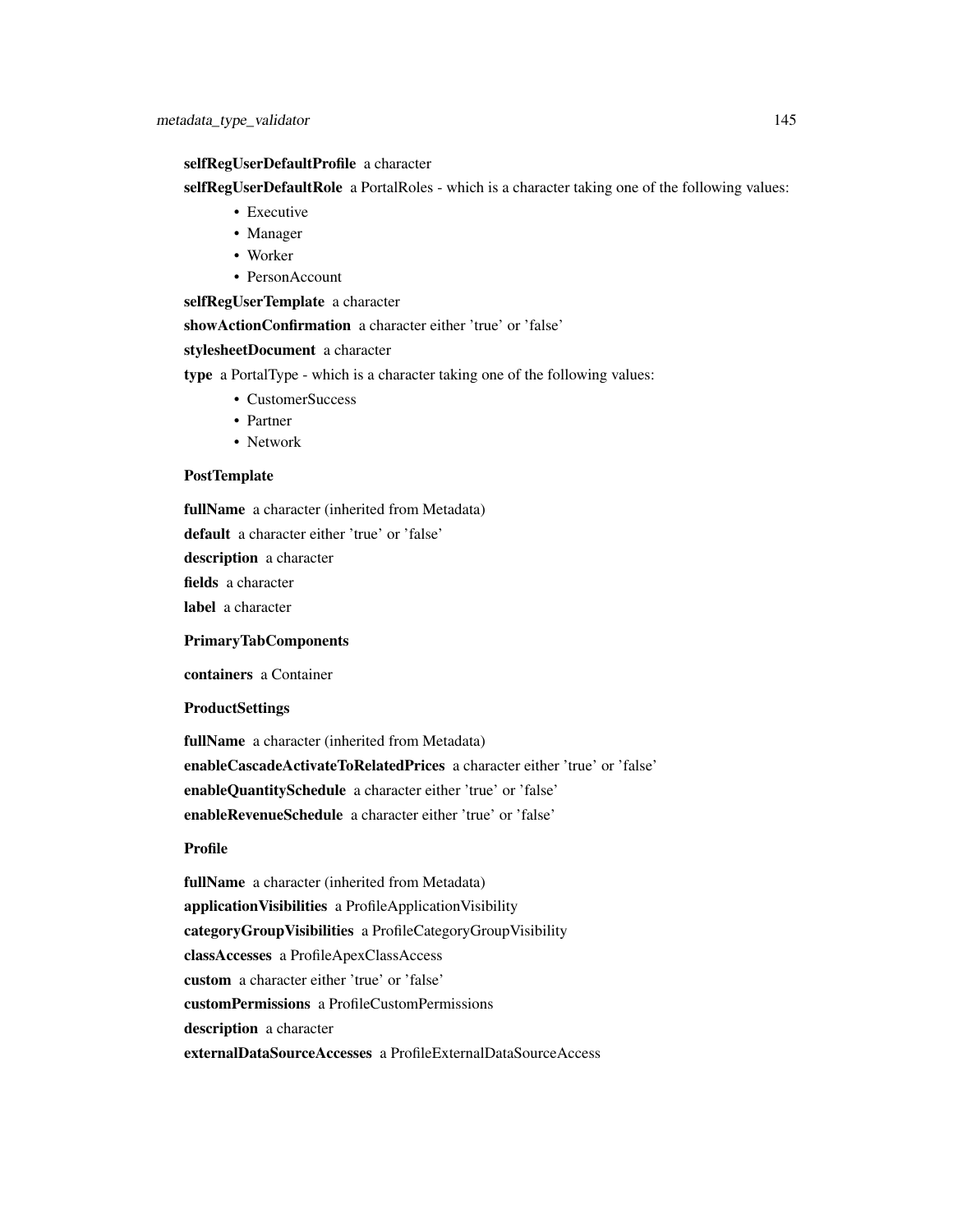fieldPermissions a ProfileFieldLevelSecurity

layoutAssignments a ProfileLayoutAssignment

loginHours a ProfileLoginHours

loginIpRanges a ProfileLoginIpRange

objectPermissions a ProfileObjectPermissions

pageAccesses a ProfileApexPageAccess

profileActionOverrides a ProfileActionOverride

recordTypeVisibilities a ProfileRecordTypeVisibility

tabVisibilities a ProfileTabVisibility

userLicense a character

userPermissions a ProfileUserPermission

#### ProfileActionOverride

actionName a character

content a character

formFactor a FormFactor - which is a character taking one of the following values:

- Small
- Medium
- Large

pageOrSobjectType a character

## recordType a character

type a ActionOverrideType - which is a character taking one of the following values:

- Default
- Standard
- Scontrol
- Visualforce
- Flexipage
- LightningComponent

#### ProfileApexClassAccess

apexClass a character enabled a character either 'true' or 'false'

#### ProfileApexPageAccess

apexPage a character enabled a character either 'true' or 'false'

#### ProfileApplicationVisibility

application a character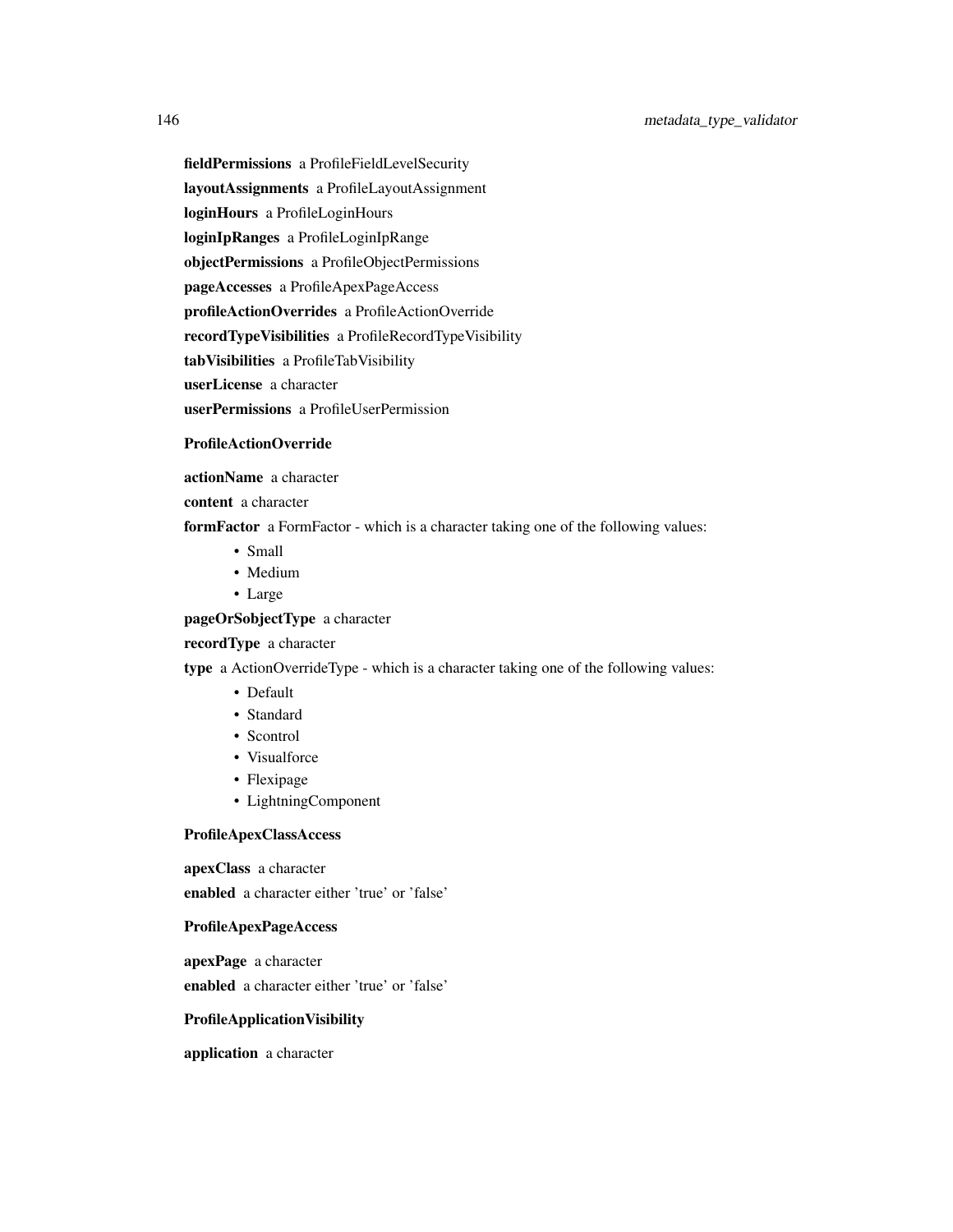default a character either 'true' or 'false' visible a character either 'true' or 'false'

## ProfileCategoryGroupVisibility

dataCategories a character

#### dataCategoryGroup a character

visibility a CategoryGroupVisibility - which is a character taking one of the following values:

- ALL
- NONE
- CUSTOM

## ProfileCustomPermissions

enabled a character either 'true' or 'false' name a character

## ProfileExternalDataSourceAccess

enabled a character either 'true' or 'false' externalDataSource a character

## ProfileFieldLevelSecurity

editable a character either 'true' or 'false' field a character readable a character either 'true' or 'false'

#### ProfileLayoutAssignment

layout a character recordType a character

## ProfileLoginHours

fridayEnd a character fridayStart a character mondayEnd a character mondayStart a character saturdayEnd a character saturdayStart a character sundayEnd a character sundayStart a character thursdayEnd a character thursdayStart a character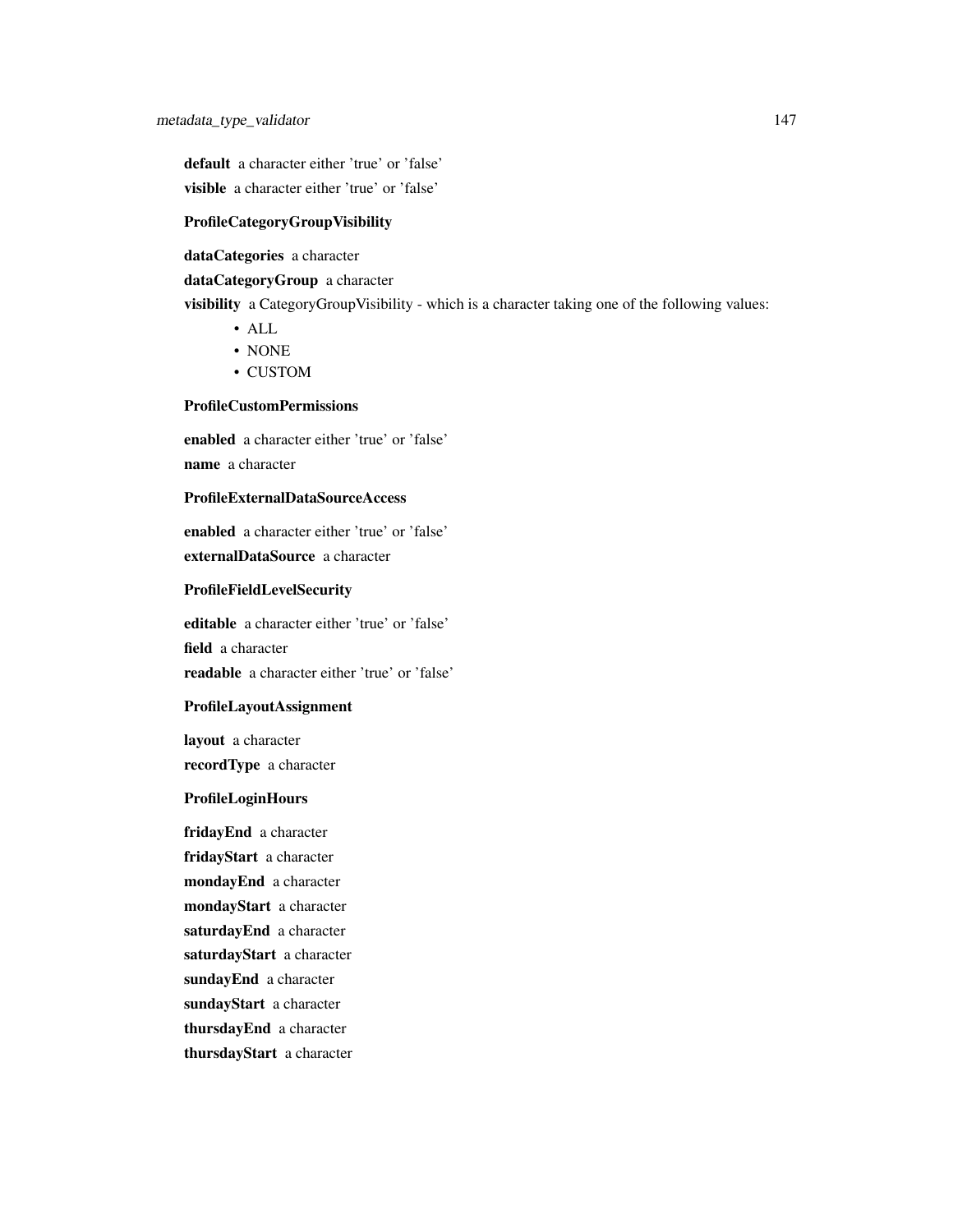tuesdayEnd a character tuesdayStart a character wednesdayEnd a character wednesdayStart a character

#### ProfileLoginIpRange

description a character endAddress a character startAddress a character

## ProfileObjectPermissions

allowCreate a character either 'true' or 'false' allowDelete a character either 'true' or 'false' allowEdit a character either 'true' or 'false' allowRead a character either 'true' or 'false' modifyAllRecords a character either 'true' or 'false' object a character viewAllRecords a character either 'true' or 'false'

#### ProfilePasswordPolicy

fullName a character (inherited from Metadata) lockoutInterval an integer maxLoginAttempts an integer minimumPasswordLength an integer minimumPasswordLifetime a character either 'true' or 'false' obscure a character either 'true' or 'false' passwordComplexity an integer passwordExpiration an integer passwordHistory an integer passwordQuestion an integer profile a character

#### ProfileRecordTypeVisibility

default a character either 'true' or 'false' personAccountDefault a character either 'true' or 'false' recordType a character visible a character either 'true' or 'false'

## ProfileSessionSetting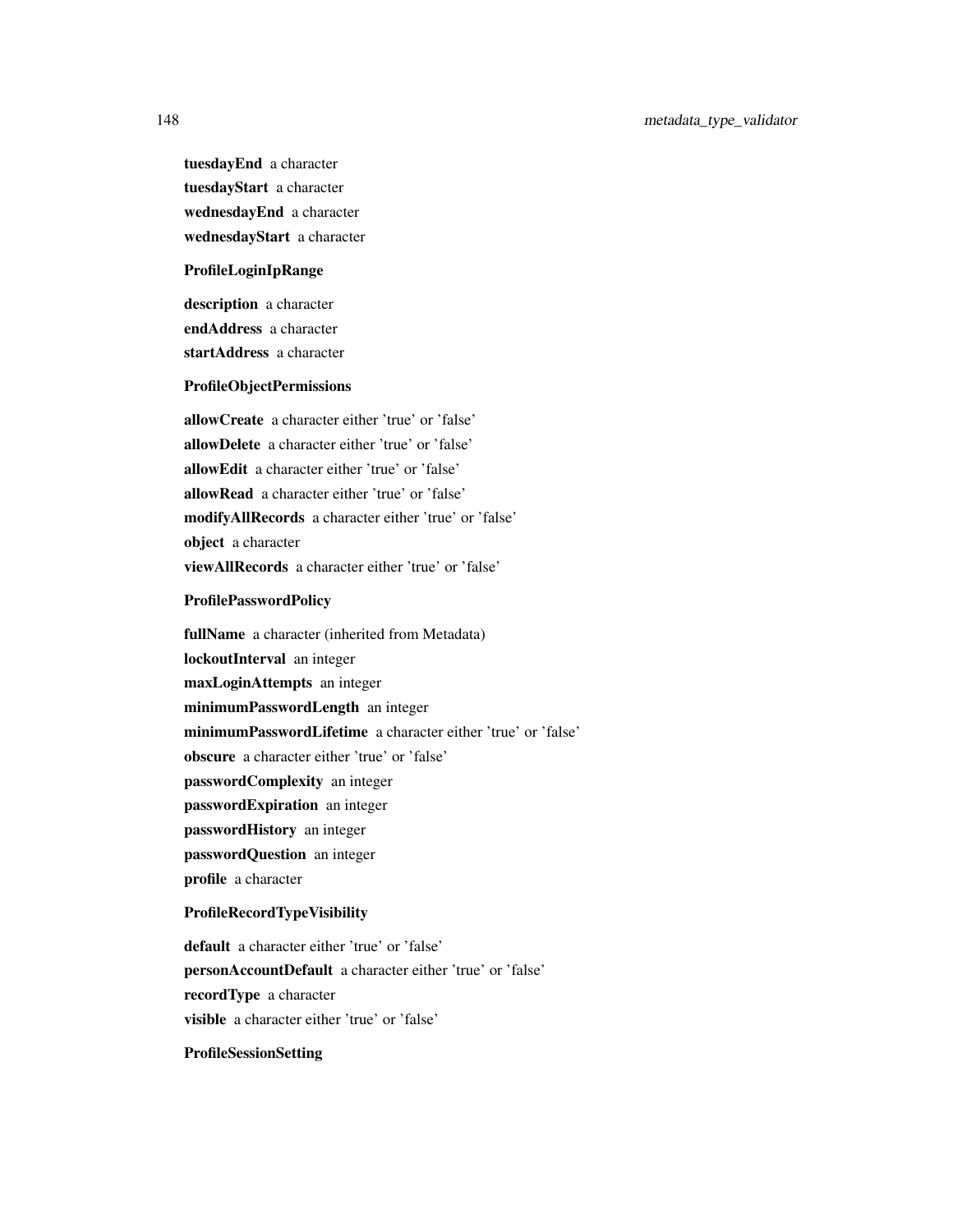fullName a character (inherited from Metadata)

externalCommunityUserIdentityVerif a character either 'true' or 'false'

forceLogout a character either 'true' or 'false'

profile a character

requiredSessionLevel a SessionSecurityLevel - which is a character taking one of the following values:

- LOW
- STANDARD
- HIGH\_ASSURANCE

sessionPersistence a character either 'true' or 'false'

sessionTimeout an integer

sessionTimeoutWarning a character either 'true' or 'false'

#### ProfileTabVisibility

tab a character

visibility a TabVisibility - which is a character taking one of the following values:

- Hidden
- DefaultOff
- DefaultOn

## ProfileUserPermission

enabled a character either 'true' or 'false'

name a character

#### PublicGroups

publicGroup a character

## PushNotification

fieldNames a character objectName a character

## **Queue**

fullName a character (inherited from Metadata)

doesSendEmailToMembers a character either 'true' or 'false'

email a character

name a character

queueMembers a QueueMembers

queueRoutingConfig a character

queueSobject a QueueSobject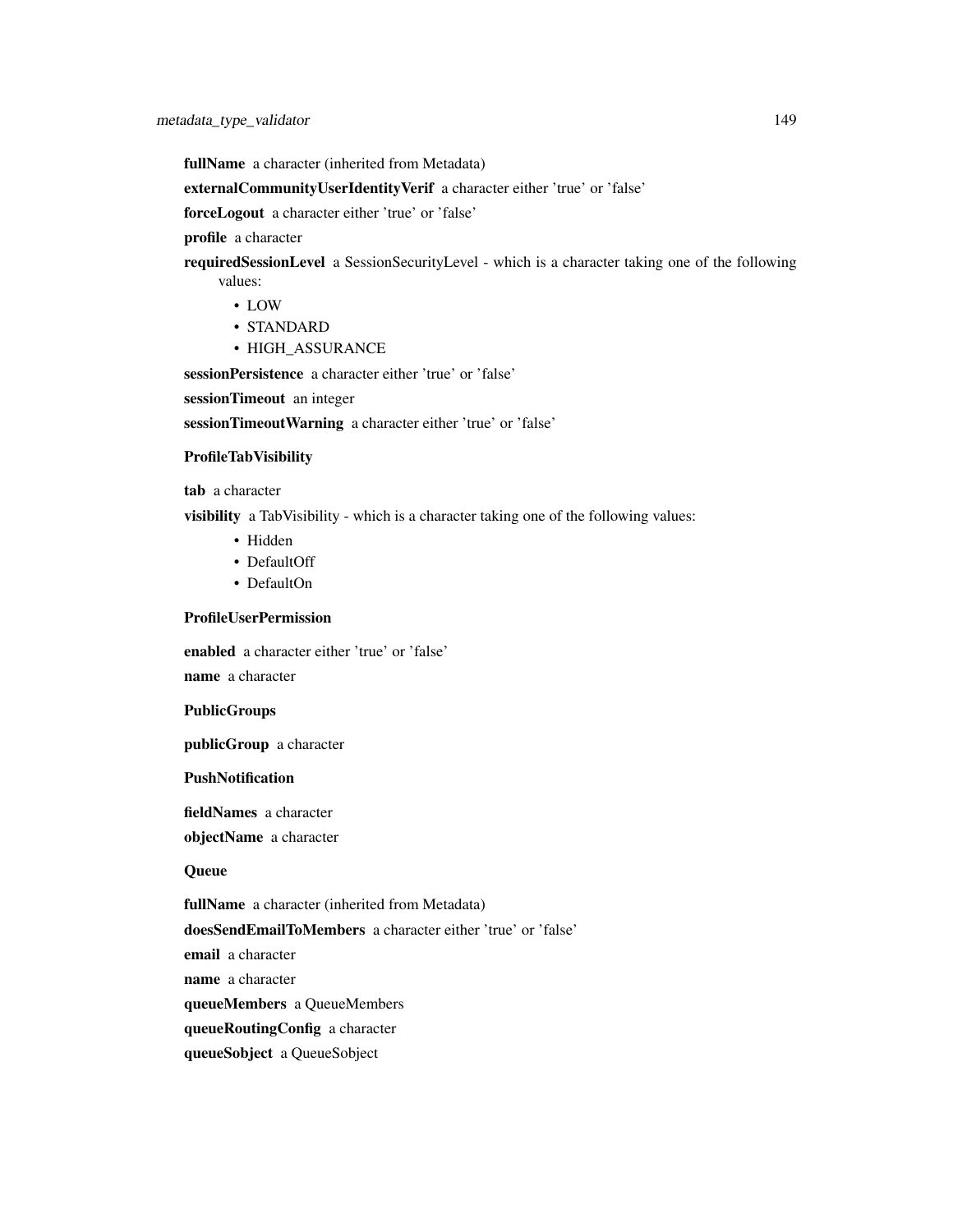## QueueMembers

publicGroups a PublicGroups

roleAndSubordinates a RoleAndSubordinates

roleAndSubordinatesInternal a RoleAndSubordinatesInternal

roles a Roles

users a Users

## QueueSobject

sobjectType a character

## **QuickAction**

fullName a character (inherited from Metadata)

canvas a character

description a character

fieldOverrides a FieldOverride

flowDefinition a character

height an integer

icon a character

isProtected a character either 'true' or 'false'

label a character

lightningComponent a character

optionsCreateFeedItem a character either 'true' or 'false'

page a character

quickActionLayout a QuickActionLayout

quickActionSendEmailOptions a QuickActionSendEmailOptions

standardLabel a QuickActionLabel - which is a character taking one of the following values:

- LogACall
- LogANote
- New
- NewRecordType
- Update
- NewChild
- NewChildRecordType
- CreateNew
- CreateNewRecordType
- SendEmail
- QuickRecordType
- Quick
- EditDescription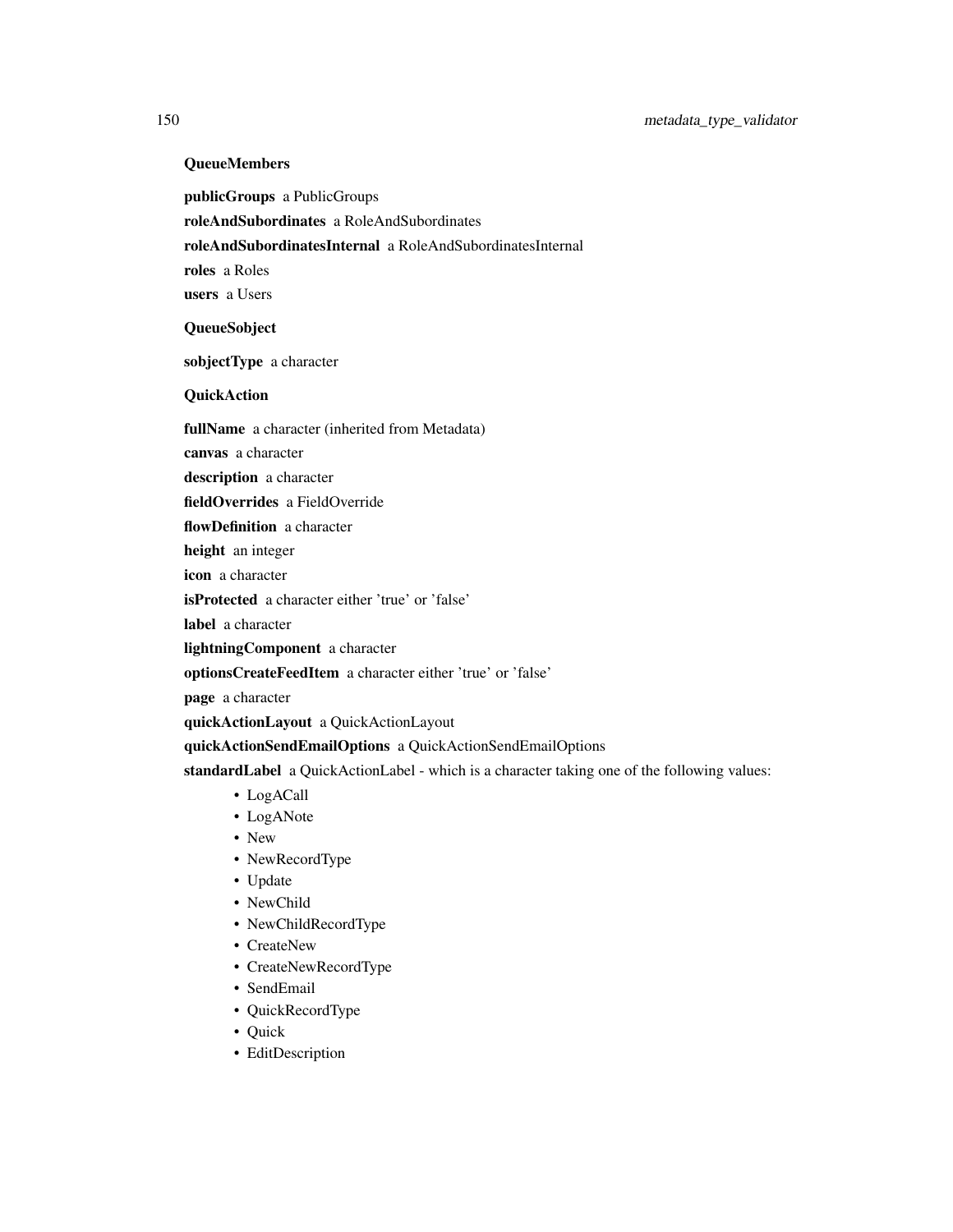- Defer
- ChangeDueDate
- ChangePriority
- ChangeStatus
- SocialPost
- Escalate
- EscalateToRecord
- OfferFeedback
- RequestFeedback
- AddRecord
- AddMember
- Reply
- ReplyAll
- Forward

successMessage a character

targetObject a character

targetParentField a character

targetRecordType a character

type a QuickActionType - which is a character taking one of the following values:

- Create
- VisualforcePage
- Post
- SendEmail
- LogACall
- SocialPost
- Canvas
- Update
- LightningComponent
- Flow

width an integer

## QuickActionLayout

layoutSectionStyle a LayoutSectionStyle - which is a character taking one of the following values:

- TwoColumnsTopToBottom
- TwoColumnsLeftToRight
- OneColumn
- CustomLinks

quickActionLayoutColumns a QuickActionLayoutColumn

## QuickActionLayoutColumn

quickActionLayoutItems a QuickActionLayoutItem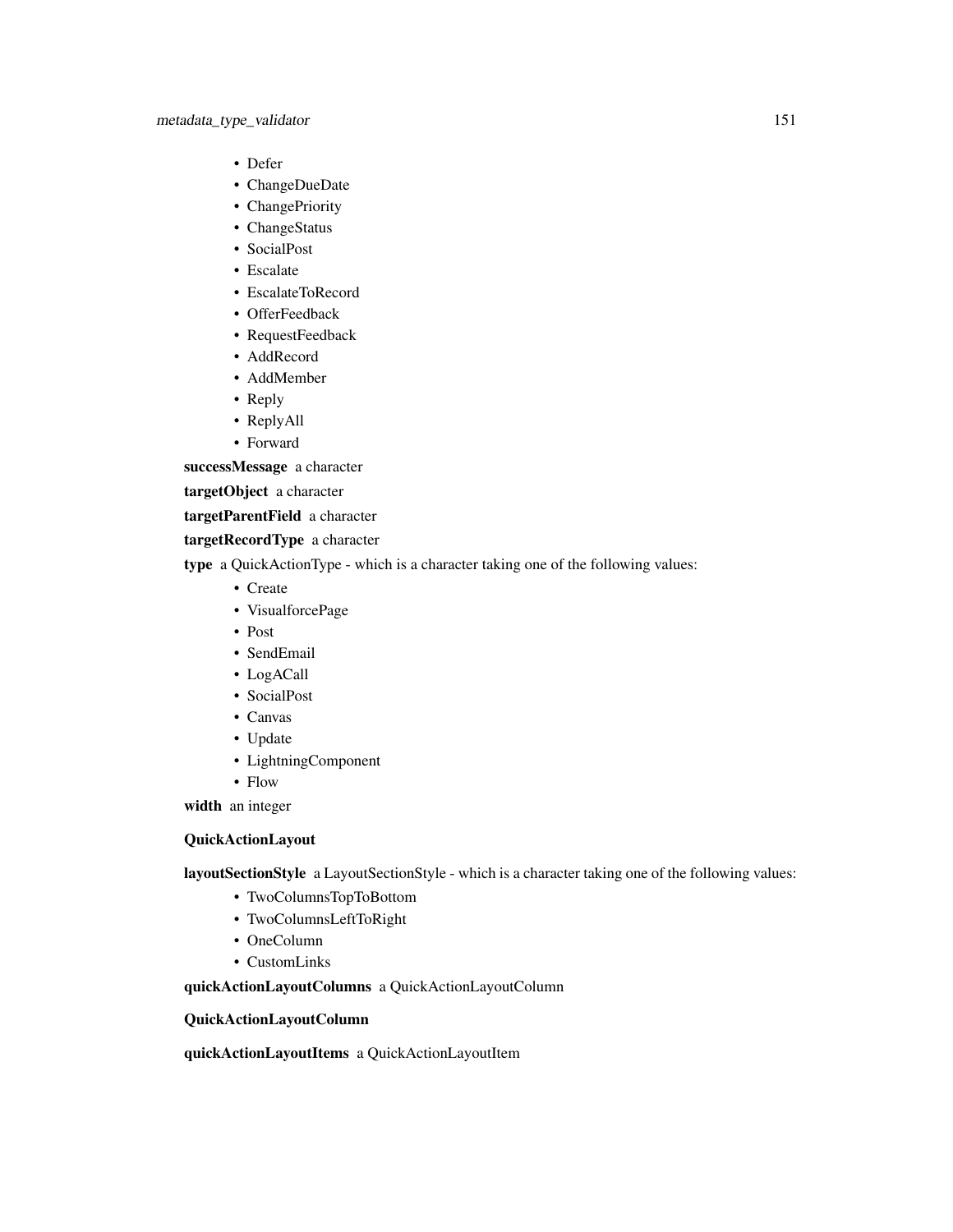#### QuickActionLayoutItem

emptySpace a character either 'true' or 'false'

field a character

uiBehavior a UiBehavior - which is a character taking one of the following values:

- Edit
- Required
- Readonly

QuickActionList

quickActionListItems a QuickActionListItem

QuickActionListItem

quickActionName a character

QuickActionSendEmailOptions

defaultEmailTemplateName a character

ignoreDefaultEmailTemplateSubject a character either 'true' or 'false'

## QuickActionTranslation

label a character name a character

#### **QuotasSettings**

showQuotas a character either 'true' or 'false'

QuoteSettings

fullName a character (inherited from Metadata) enableQuote a character either 'true' or 'false'

## RecommendationAudience

recommendationAudienceDetails a RecommendationAudienceDetail

#### RecommendationAudienceDetail

audienceCriteriaType a AudienceCriteriaType - which is a character taking one of the following values:

- CustomList
- MaxDaysInCommunity

audienceCriteriaValue a character

setupName a character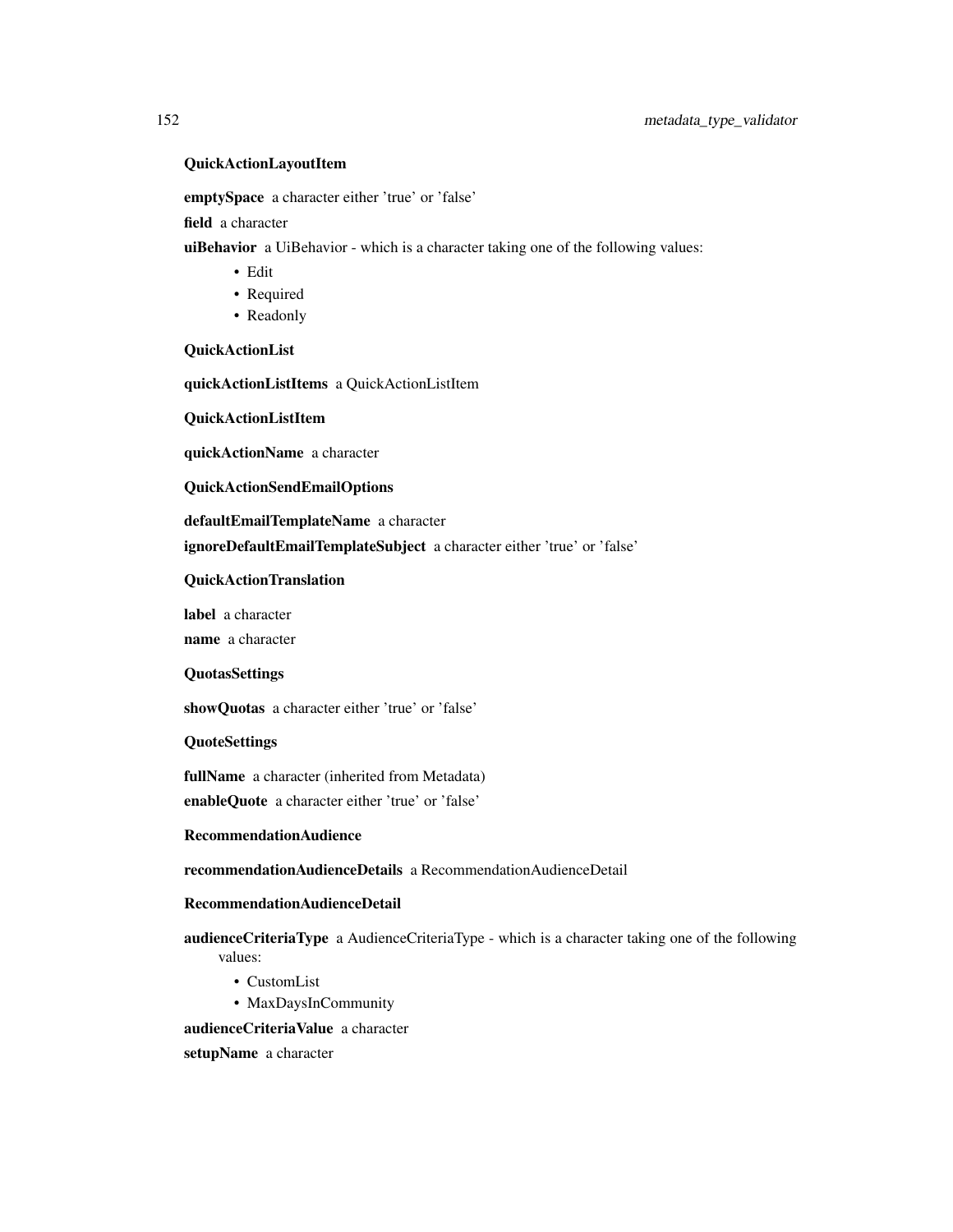#### RecommendationDefinition

recommendationDefinitionDetails a RecommendationDefinitionDetail

## RecommendationDefinitionDetail

actionUrl a character description a character linkText a character scheduledRecommendations a ScheduledRecommendation setupName a character title a character

## RecommendationStrategy

fullName a character (inherited from Metadata) description a character masterLabel a character recommendationStrategyName a character strategyNode a StrategyNode

#### RecordType

fullName a character (inherited from Metadata) active a character either 'true' or 'false' businessProcess a character compactLayoutAssignment a character description a character label a character picklistValues a RecordTypePicklistValue

#### RecordTypePicklistValue

picklist a character values a PicklistValue

## RecordTypeTranslation

description a character label a character name a character

## RelatedContent

relatedContentItems a RelatedContentItem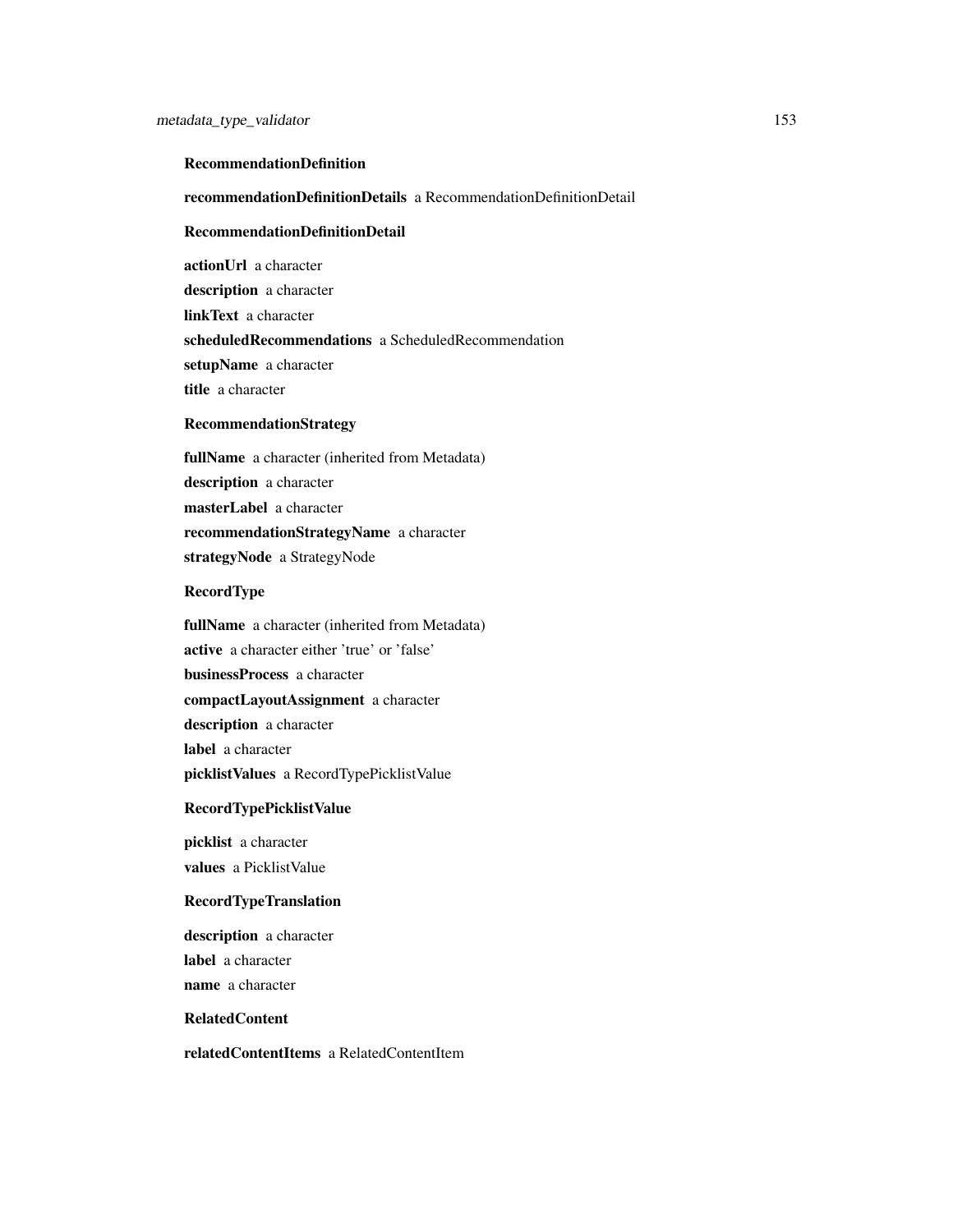## RelatedContentItem

layoutItem a LayoutItem

## RelatedList

hideOnDetail a character either 'true' or 'false'

name a character

#### RelatedListItem

customButtons a character

excludeButtons a character

fields a character

relatedList a character

sortField a character

sortOrder a SortOrder - which is a character taking one of the following values:

- Asc
- Desc

#### RemoteSiteSetting

fullName a character (inherited from Metadata)

description a character

disableProtocolSecurity a character either 'true' or 'false'

isActive a character either 'true' or 'false'

url a character

## Report

fullName a character (inherited from Metadata)

aggregates a ReportAggregate

block a Report

blockInfo a ReportBlockInfo

buckets a ReportBucketField

chart a ReportChart

colorRanges a ReportColorRange

columns a ReportColumn

crossFilters a ReportCrossFilter

currency a CurrencyIsoCode - which is a character taking one of the following values:

- ADP
- AED
- AFA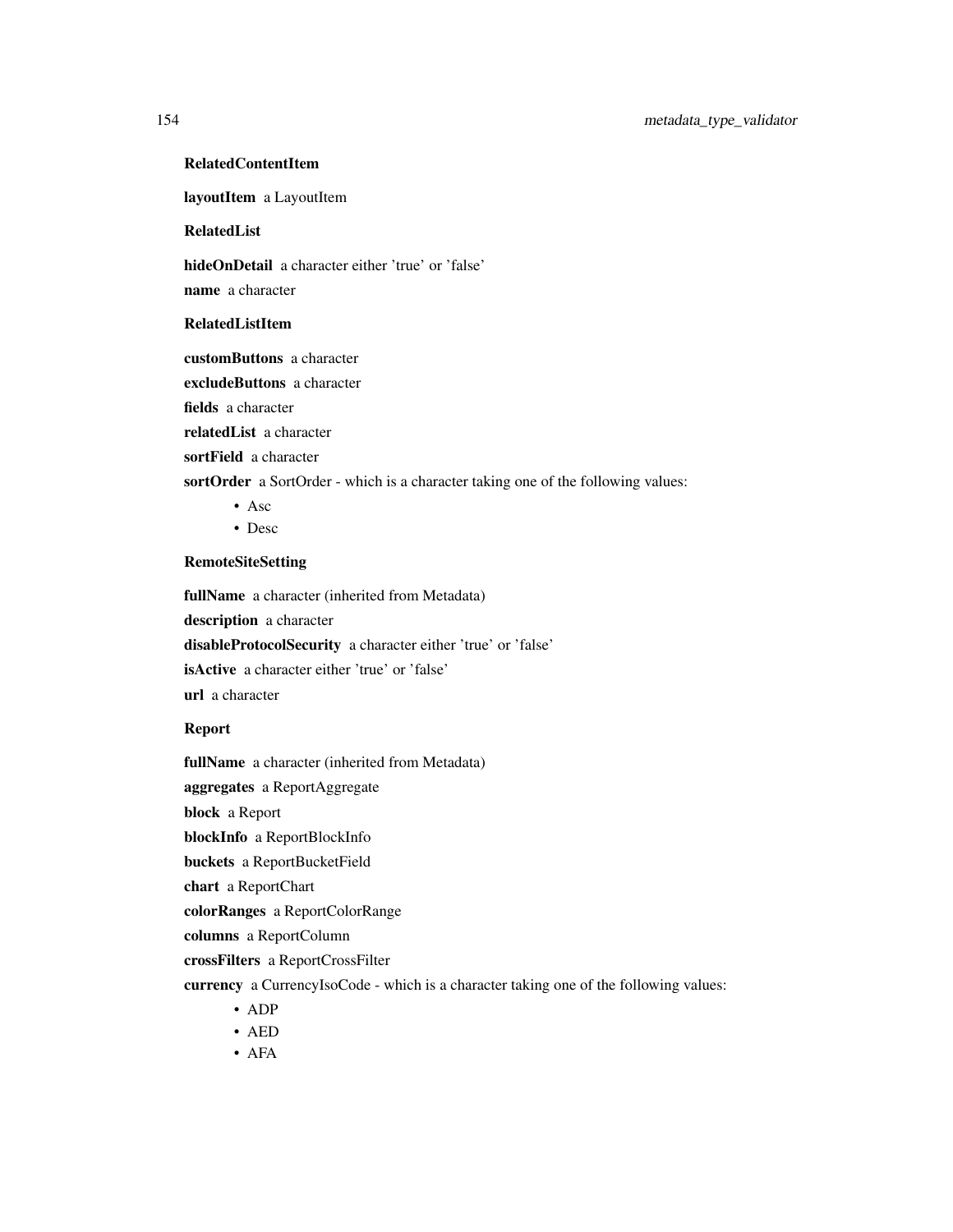- AFN
- ALL
- AMD
- ANG
- AOA
- ARS
- ATS
- AUD
- AWG
- AZM
- AZN
- BAM
- BBD
- BDT
- BEF
- BGL
- BGN
- BHD
- BIF
- BMD
- BND • BOB
- 
- BOV
- BRB
- BRL
- BSD
- BTN
- BWP
- BYB
- BYN
- BYR
- BZD
- CAD
- CDF
- CHF
- CLF
- CLP
- CNY
- COP
- CRC
- CSD
- CUC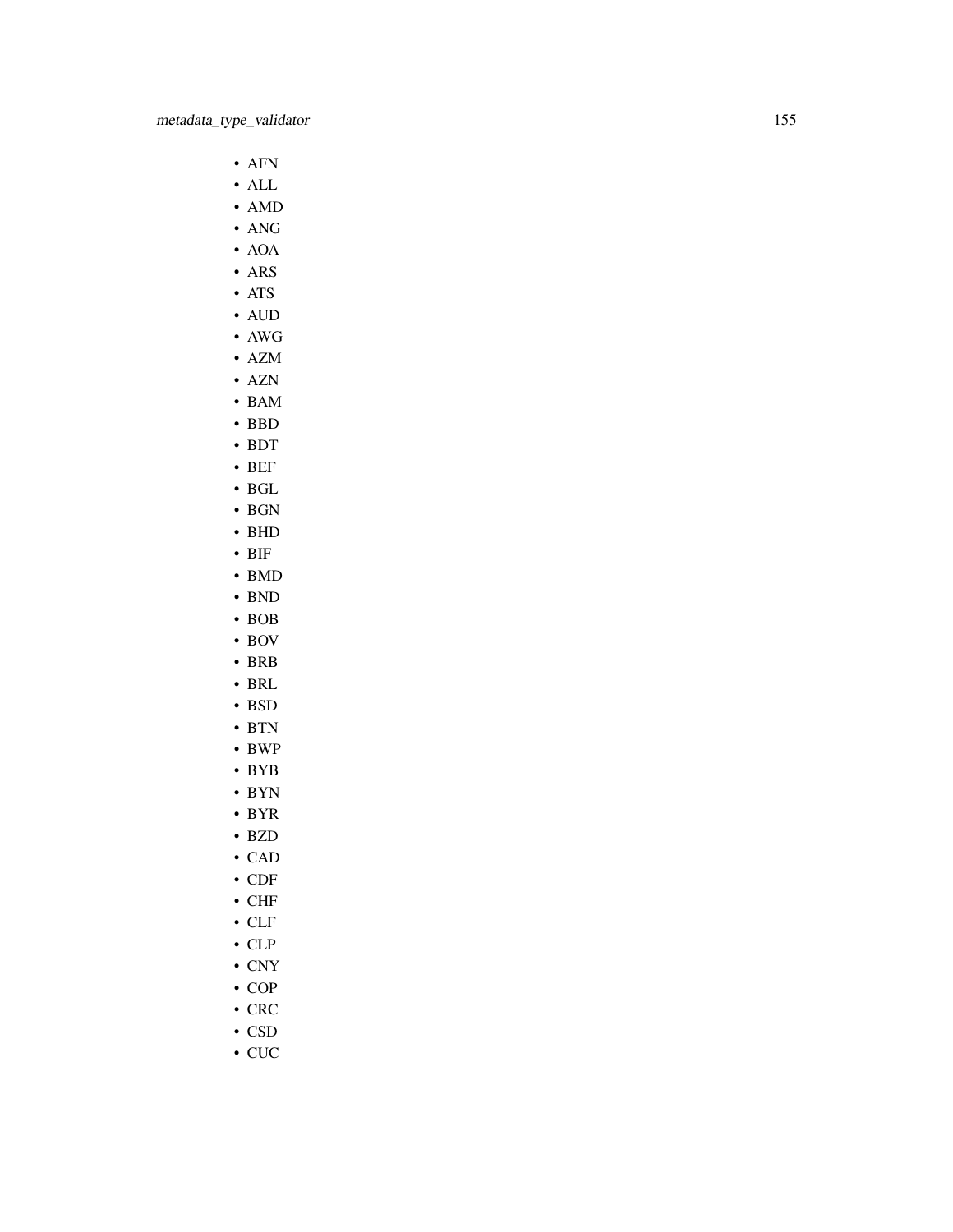- CUP
- CVE
- CYP
- CZK
- DEM
- DJF
- DKK
- DOP
- DZD
- ECS
- EEK
- EGP
- ERN
- ESP
- ETB
- EUR
- FIM • FJD
- FKP
- FRF
- GBP
- GEL
- GHC
- GHS
- GIP
- GMD
- GNF
- GRD
- GTQ
- GWP
- GYD
- HKD
- HNL
- HRD
- HRK
- HTG
- HUF
- IDR
- IEP
- ILS
- INR
- IQD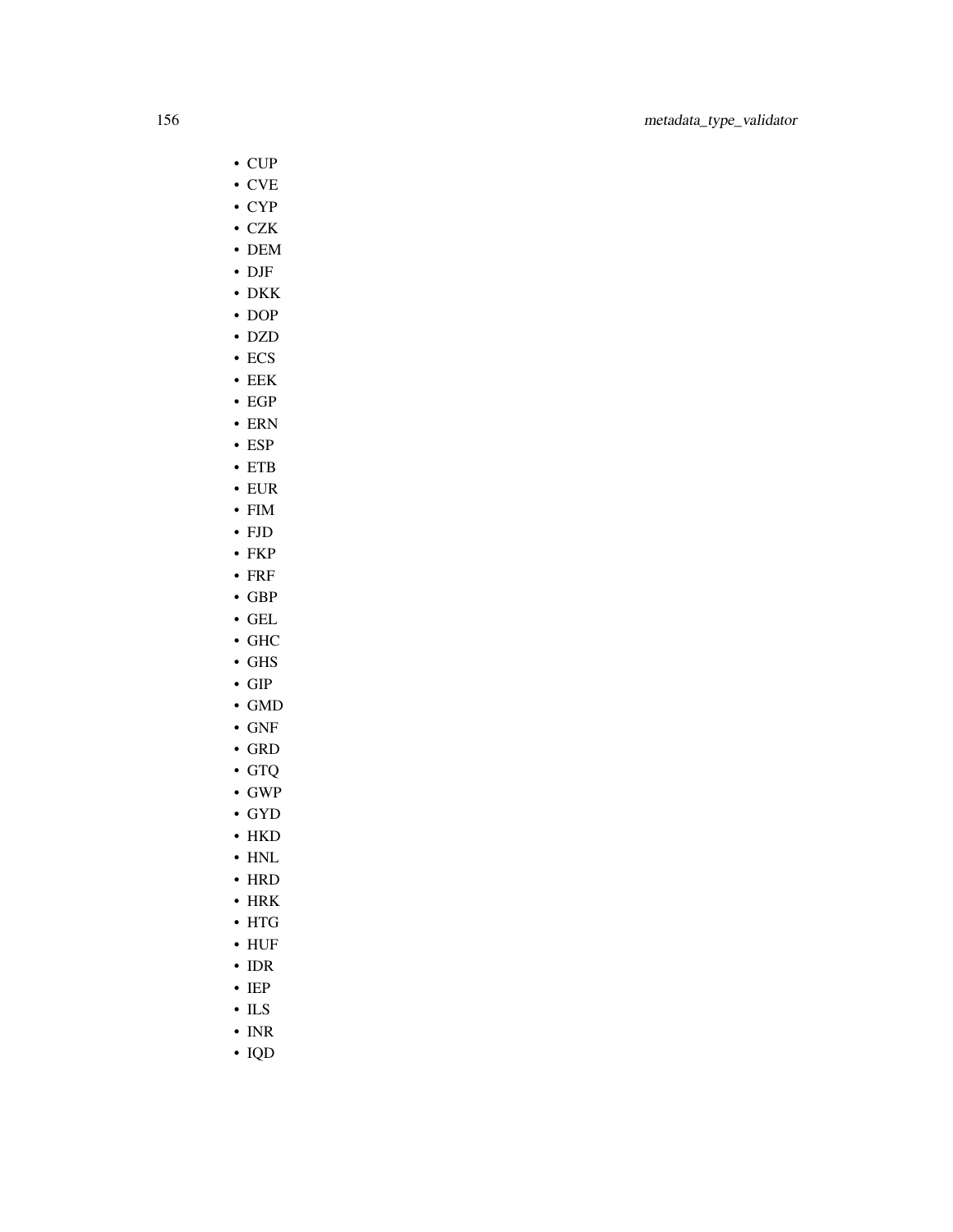- IRR
- ISK
- ITL
- JMD
- JOD
- JPY
- KES
- KGS
- KHR
- KMF
- KPW
- KRW
- KWD
- KYD
- KZT • LAK
- LBP
- LKR
- LRD
- LSL
- LTL
- LUF
- LVL
- LYD
- MAD
- MDL
- MGA
- MGF
- MKD
- MMK
- MNT
- MOP
- MRO
- MTL
- MUR
- MVR
- MWK
- MXN
- MXV
- MYR
- MZM
- MZN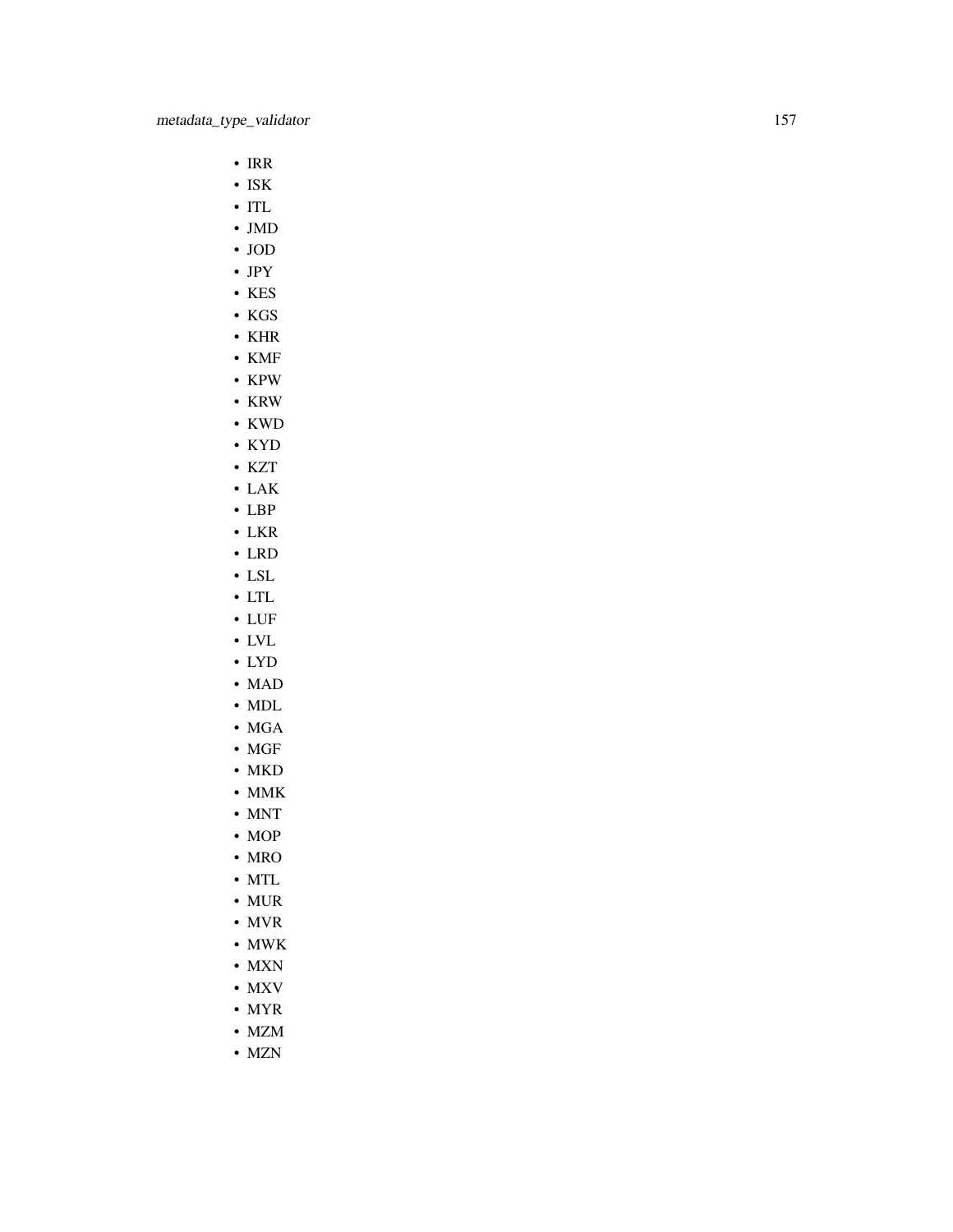- NAD
- NGN
- NIO
- NLG
- NOK
- NPR
- NZD
- OMR
- PAB
- PEN
- PGK
- PHP
- PKR
- PLN
- PTE
- PYG
- QAR • RMB
- ROL
- RON
- RSD
- RUB
- RUR
- RWF
- SAR
- SBD
- SCR
- SDD
- SDG
- SEK
- SGD
- SHP
- SIT
- SKK
- SLL
- SOS
- SRD
- SRG
- SSP
- STD
- SUR
- SVC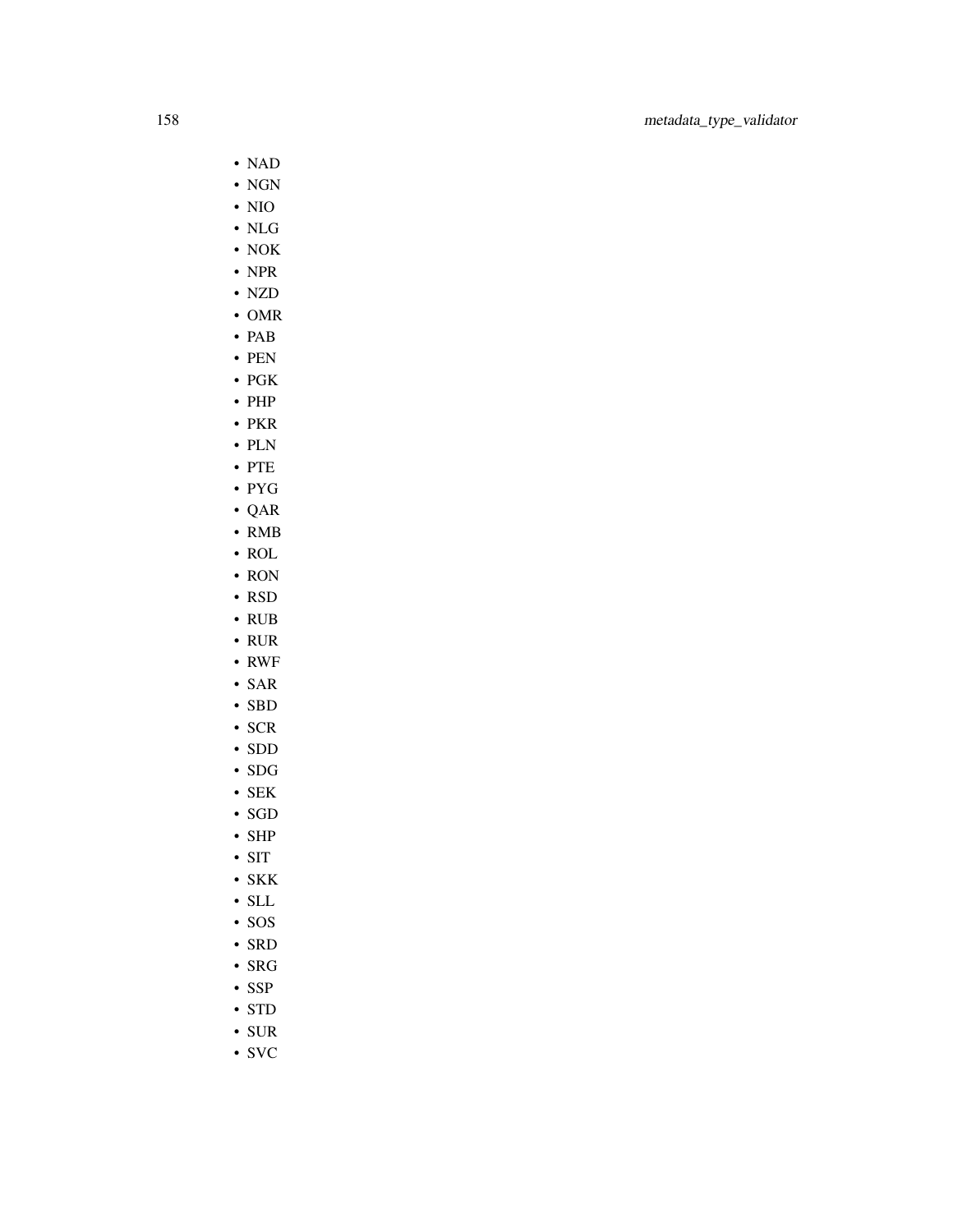- SYP
- SZL
- THB
- TJR
- TJS
- TMM
- TMT
- TND
- TOP
- TPE
- TRL
- TRY
- TTD
- TWD
- TZS
- UAH
- UGX
- USD
- UYU
- UZS
- VEB
- VEF • VND
- 
- VUV
- WST
- XAF
- XCD
- XOF
- XPF
- YER
- YUM
- ZAR
- ZMK
- ZMW
- ZWD
- ZWL

dataCategoryFilters a ReportDataCategoryFilter

description a character

division a character

filter a ReportFilter

folderName a character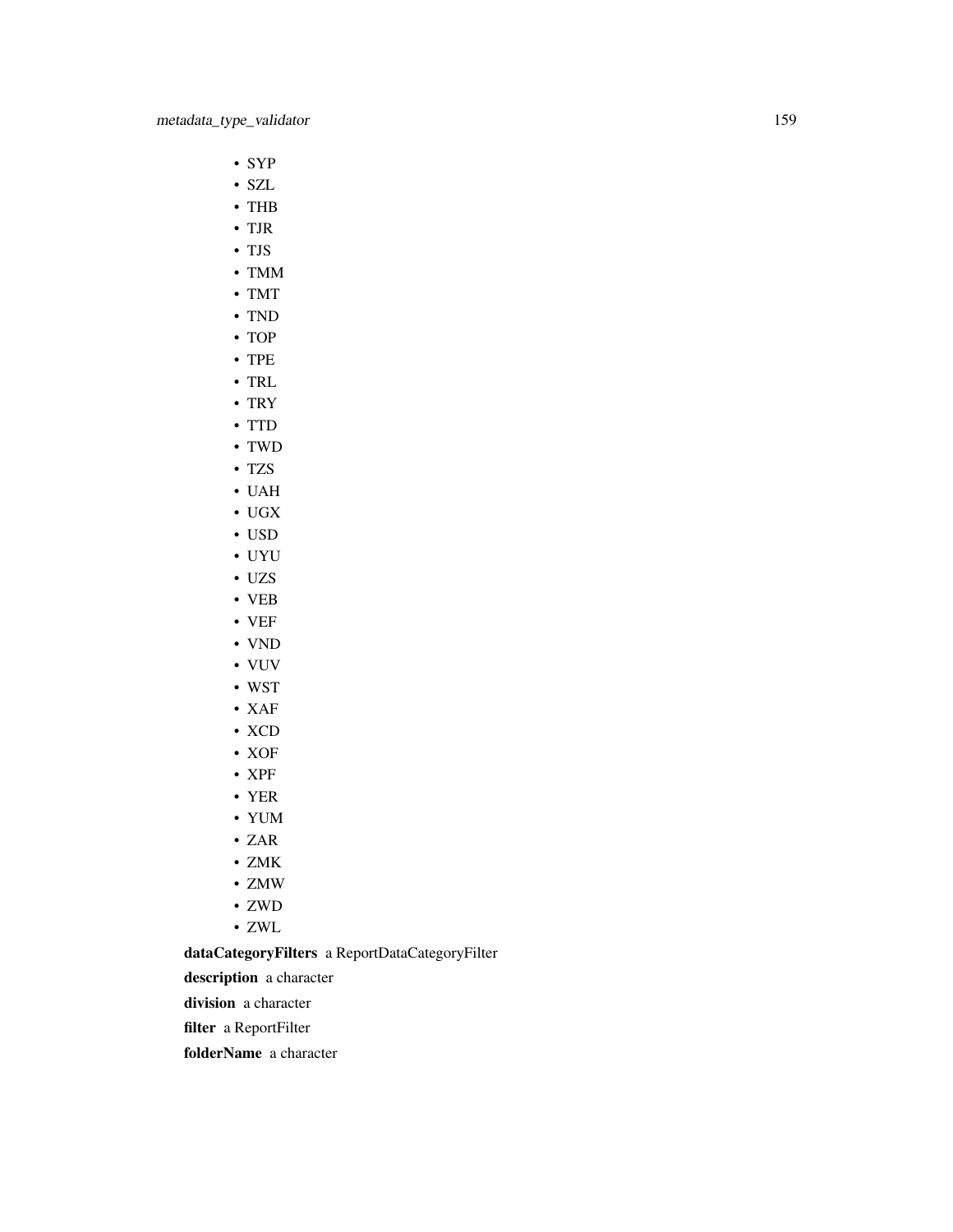format a ReportFormat - which is a character taking one of the following values:

- MultiBlock
- Matrix
- Summary
- Tabular

groupingsAcross a ReportGrouping

groupingsDown a ReportGrouping

historicalSelector a ReportHistoricalSelector

name a character

numSubscriptions an integer

params a ReportParam

reportType a character

roleHierarchyFilter a character

rowLimit an integer

scope a character

showCurrentDate a character either 'true' or 'false'

showDetails a character either 'true' or 'false'

sortColumn a character

sortOrder a SortOrder - which is a character taking one of the following values:

- Asc
- Desc

territoryHierarchyFilter a character

timeFrameFilter a ReportTimeFrameFilter

userFilter a character

## ReportAggregate

acrossGroupingContext a character

calculatedFormula a character

datatype a ReportAggregateDatatype - which is a character taking one of the following values:

- currency
- percent
- number

description a character

developerName a character

downGroupingContext a character

isActive a character either 'true' or 'false'

isCrossBlock a character either 'true' or 'false'

masterLabel a character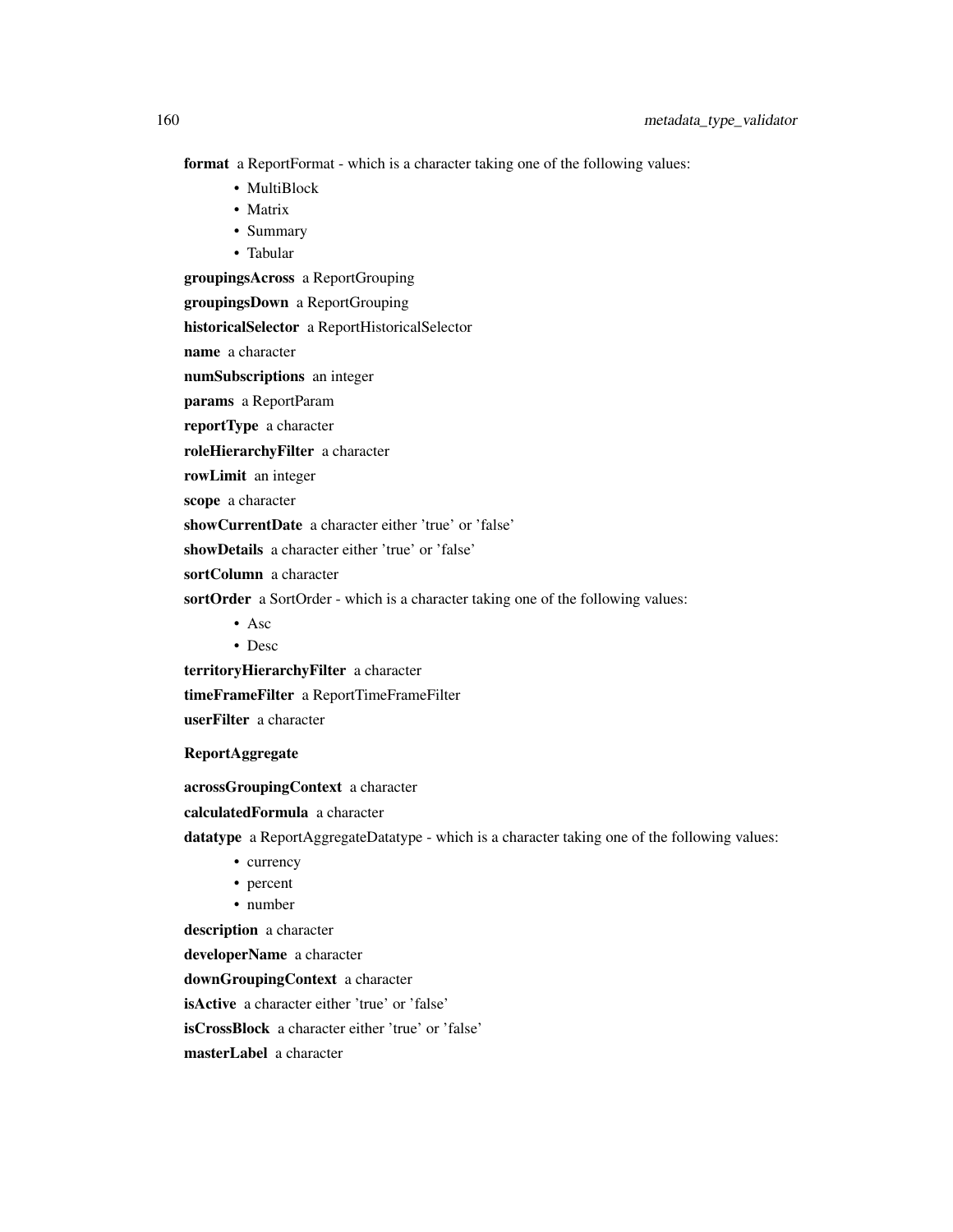reportType a character

scale an integer

## ReportAggregateReference

aggregate a character

#### ReportBlockInfo

aggregateReferences a ReportAggregateReference

blockId a character

joinTable a character

#### ReportBucketField

bucketType a ReportBucketFieldType - which is a character taking one of the following values:

- text
- number
- picklist

developerName a character

masterLabel a character

- nullTreatment a ReportFormulaNullTreatment which is a character taking one of the following values:
	- n
	- z

otherBucketLabel a character

sourceColumnName a character

useOther a character either 'true' or 'false'

values a ReportBucketFieldValue

#### ReportBucketFieldSourceValue

from a character

sourceValue a character

to a character

## ReportBucketFieldValue

sourceValues a ReportBucketFieldSourceValue value a character

## ReportChart

backgroundColor1 a character backgroundColor2 a character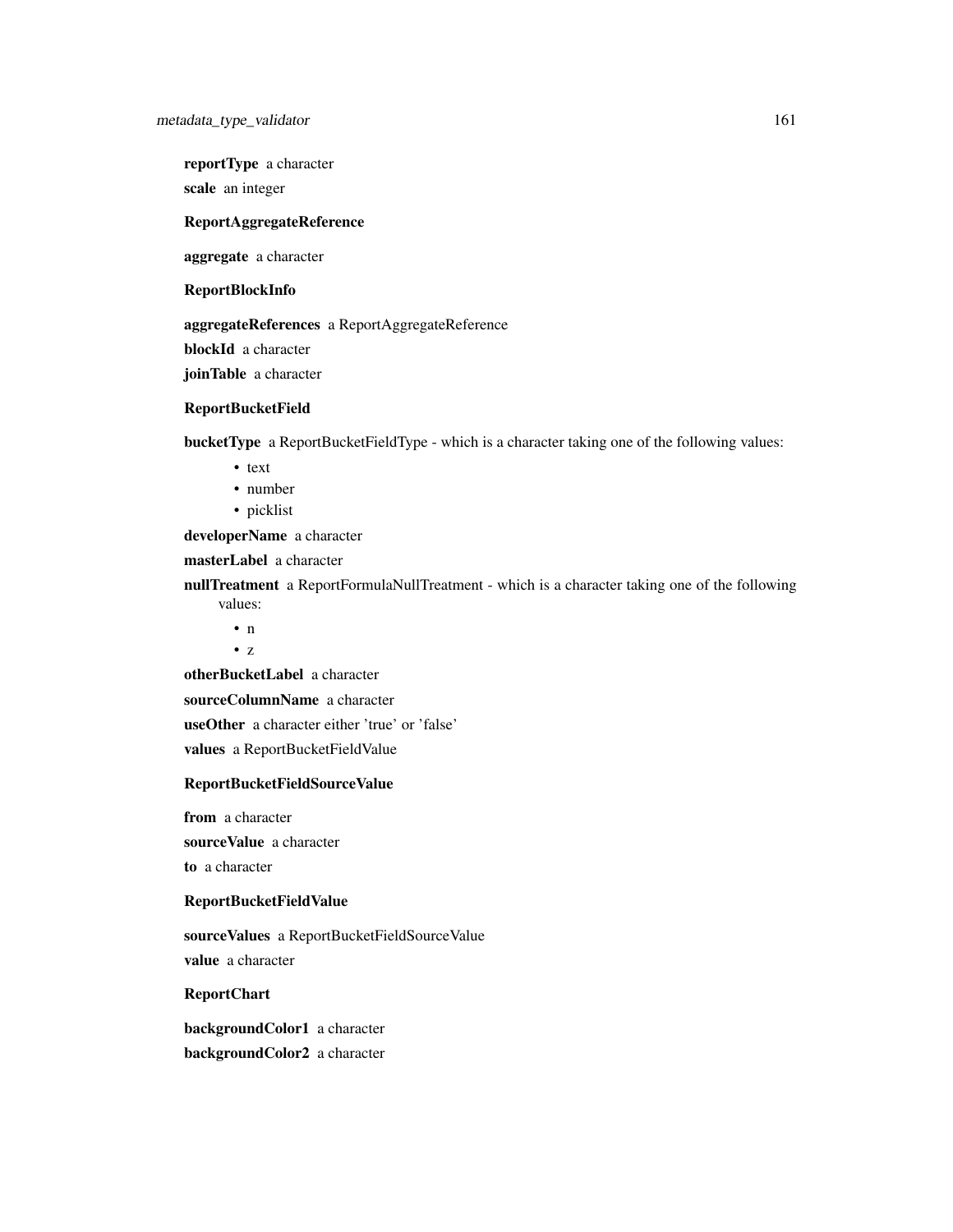backgroundFadeDir a ChartBackgroundDirection - which is a character taking one of the following values:

- TopToBottom
- LeftToRight
- Diagonal

chartSummaries a ChartSummary

chartType a ChartType - which is a character taking one of the following values:

- None
- Scatter
- ScatterGrouped
- Bubble
- BubbleGrouped
- HorizontalBar
- HorizontalBarGrouped
- HorizontalBarStacked
- HorizontalBarStackedTo100
- VerticalColumn
- VerticalColumnGrouped
- VerticalColumnStacked
- VerticalColumnStackedTo100
- Line
- LineGrouped
- LineCumulative
- LineCumulativeGrouped
- Pie
- Donut
- Funnel
- VerticalColumnLine
- VerticalColumnGroupedLine
- VerticalColumnStackedLine
- Plugin

enableHoverLabels a character either 'true' or 'false'

expandOthers a character either 'true' or 'false'

groupingColumn a character

legendPosition a ChartLegendPosition - which is a character taking one of the following values:

- Right
- Bottom
- OnChart

location a ChartPosition - which is a character taking one of the following values:

- CHART\_TOP
- CHART\_BOTTOM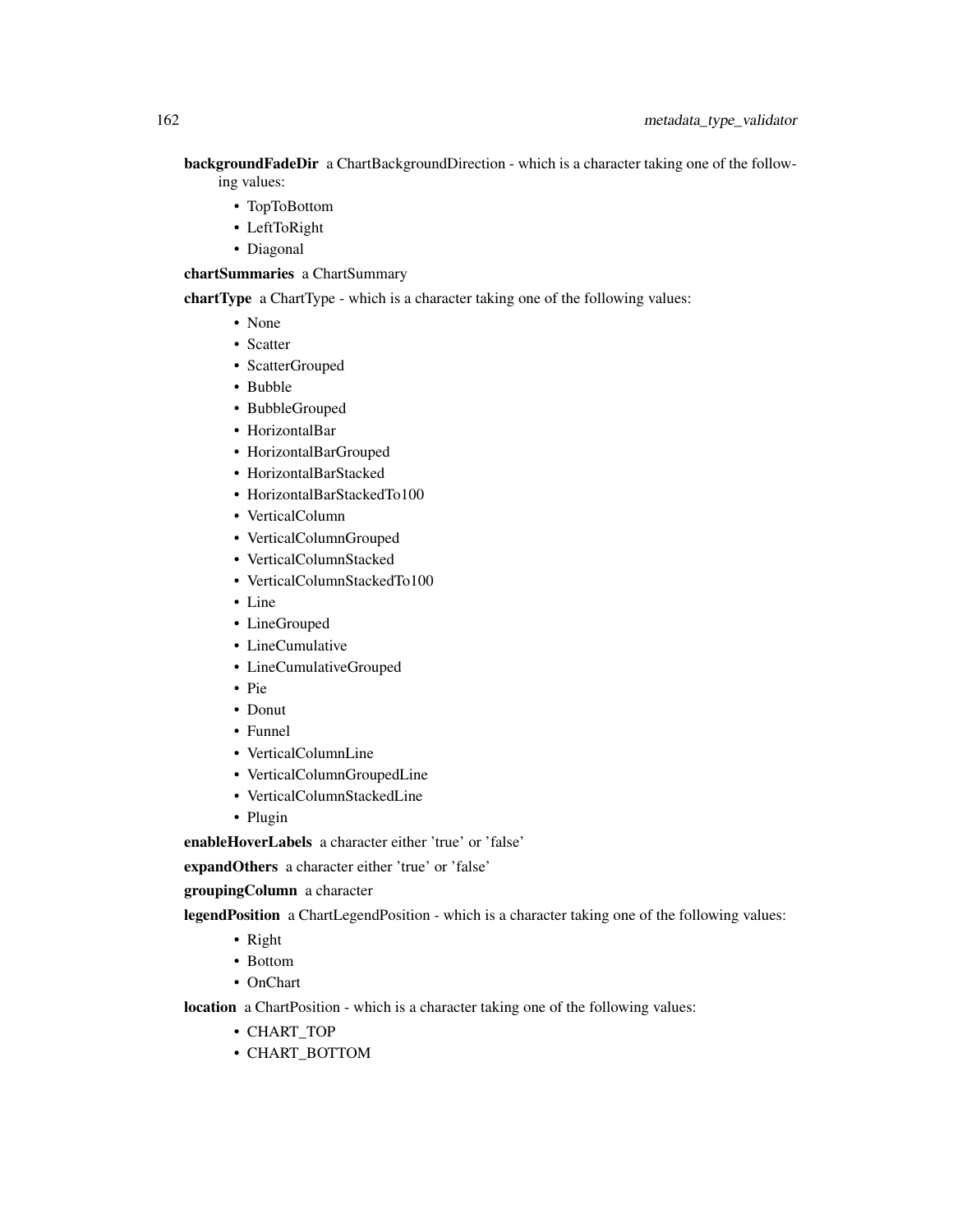secondaryGroupingColumn a character

showAxisLabels a character either 'true' or 'false'

showPercentage a character either 'true' or 'false'

showTotal a character either 'true' or 'false'

showValues a character either 'true' or 'false'

size a ReportChartSize - which is a character taking one of the following values:

- Tiny
- Small
- Medium
- Large
- Huge

summaryAxisManualRangeEnd a numeric

## summaryAxisManualRangeStart a numeric

summaryAxisRange a ChartRangeType - which is a character taking one of the following values:

- Auto
- Manual

textColor a character

textSize an integer

title a character

titleColor a character

titleSize an integer

## ReportChartComponentLayoutItem

cacheData a character either 'true' or 'false'

contextFilterableField a character

error a character

hideOnError a character either 'true' or 'false'

includeContext a character either 'true' or 'false'

reportName a character

showTitle a character either 'true' or 'false'

size a ReportChartComponentSize - which is a character taking one of the following values:

- SMALL
- MEDIUM
- LARGE

## ReportColorRange

aggregate a ReportSummaryType - which is a character taking one of the following values:

- Sum
- Average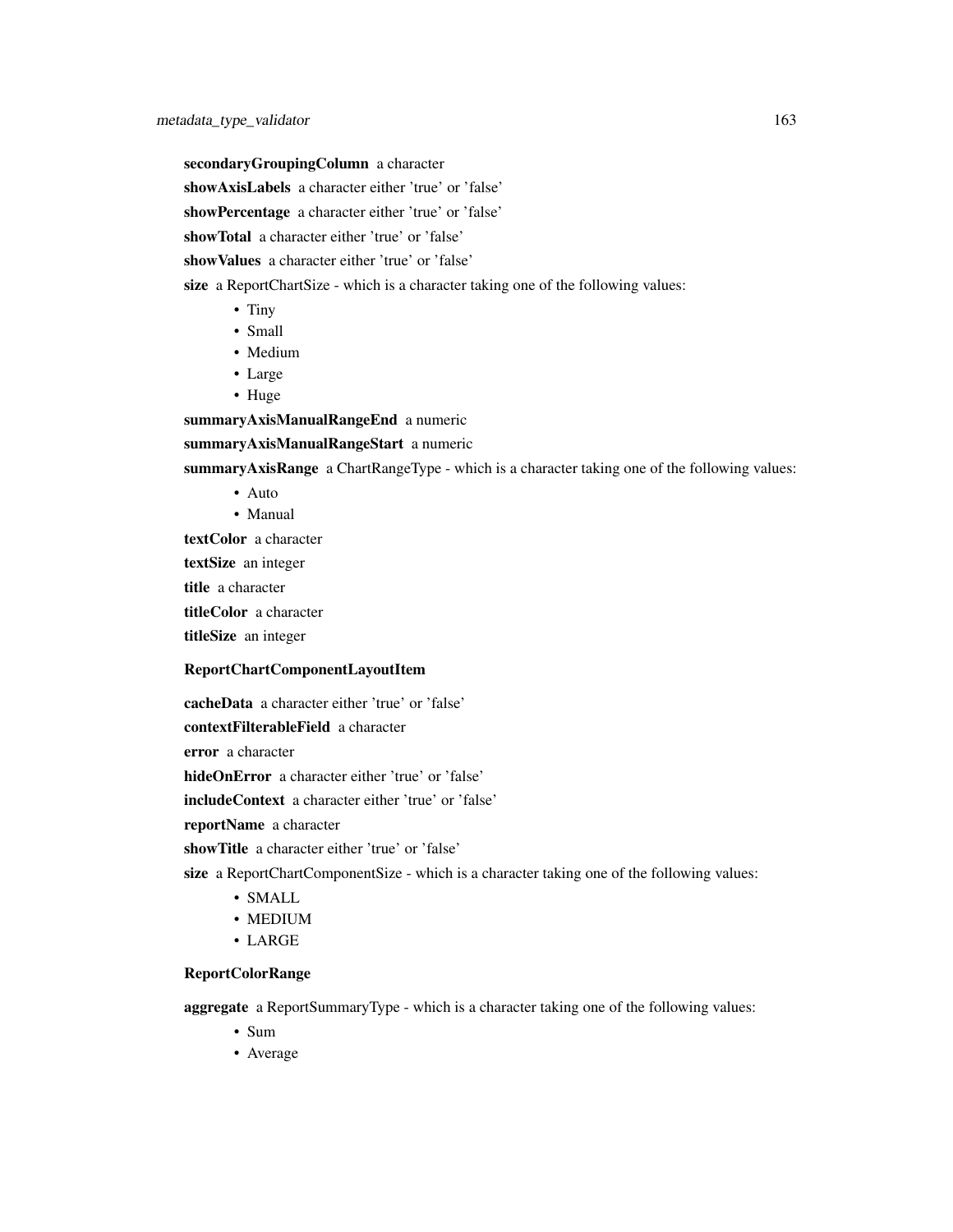## 164 metadata\_type\_validator

- Maximum
- Minimum
- None

columnName a character

highBreakpoint a numeric

highColor a character

lowBreakpoint a numeric

lowColor a character

midColor a character

## ReportColumn

aggregateTypes a ReportSummaryType - which is a character taking one of the following values:

- Sum
- Average
- Maximum
- Minimum
- None

field a character

reverseColors a character either 'true' or 'false'

showChanges a character either 'true' or 'false'

## ReportCrossFilter

criteriaItems a ReportFilterItem

operation a ObjectFilterOperator - which is a character taking one of the following values:

- with
- without

primaryTableColumn a character

relatedTable a character

relatedTableJoinColumn a character

## ReportDataCategoryFilter

dataCategory a character

dataCategoryGroup a character

operator a DataCategoryFilterOperation - which is a character taking one of the following values:

- above
- below
- at
- aboveOrBelow

## ReportFilter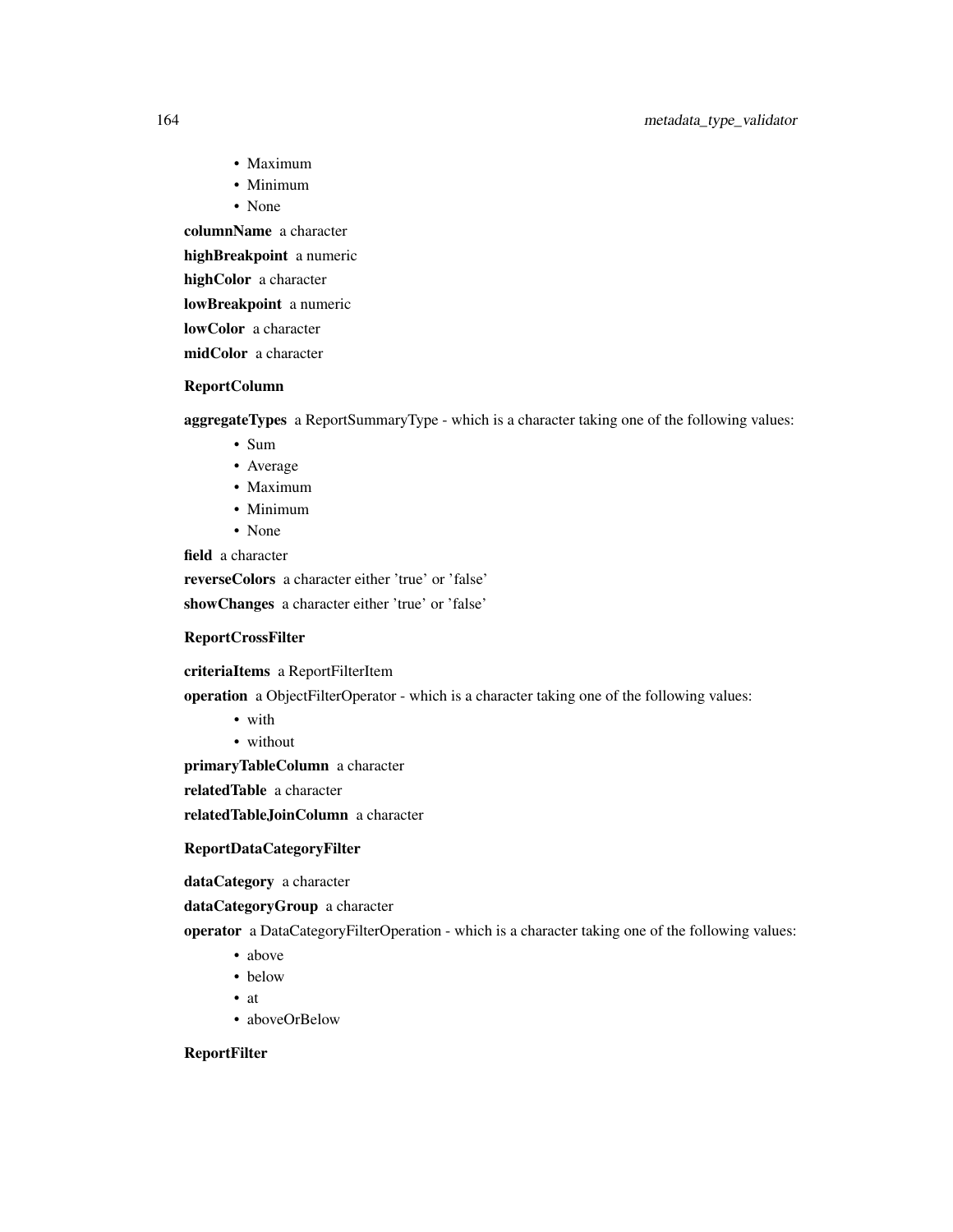booleanFilter a character

## criteriaItems a ReportFilterItem

language a Language - which is a character taking one of the following values:

- en\_US
- de
- es
- fr
- it
- ja
- sv
- ko
- zh\_TW
- zh\_CN
- pt\_BR
- nl\_NL
- da
- th
- fi
- ru
- es\_MX
- no
- hu
- pl
- cs
- tr
- in
- ro
- vi
- uk
- iw
- el
- bg
- en\_GB
- ar
- sk
- pt\_PT
- hr
- sl
- fr\_CA
- ka
- sr
- sh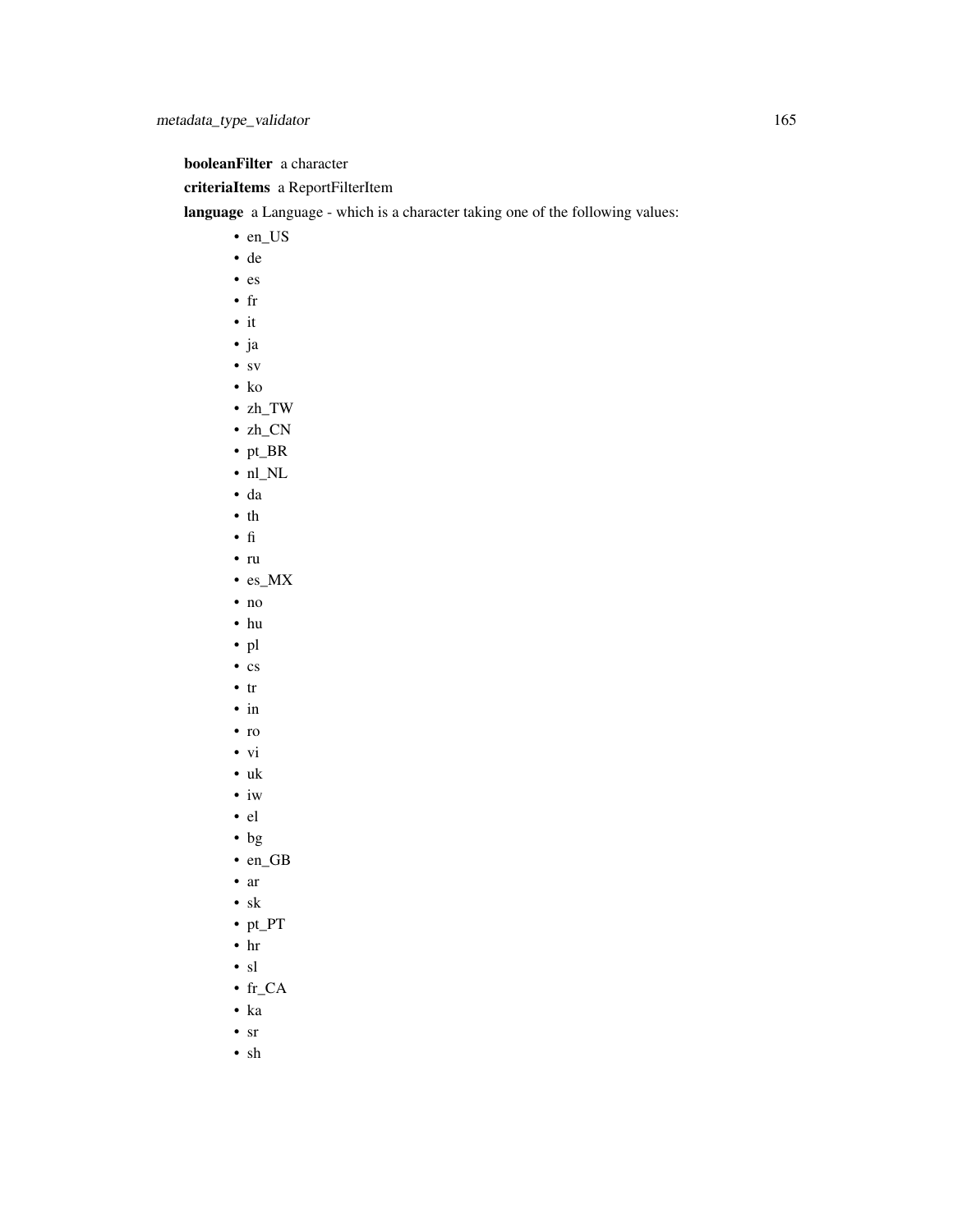- en\_AU
- en\_MY
- en\_IN
- en\_PH
- en\_CA
- ro\_MD
- bs
- mk
- $\mathbf{v}$
- lt
- et
- sq
- sh\_ME
- mt
- ga
- eu
- cy
- is
- ms • tl
- lb
- rm
- hy
- hi
- ur
- bn
- de\_AT
- de\_CH
- ta
- ar\_DZ
- ar\_BH
- ar\_EG
- ar\_IQ
- ar\_JO
- ar\_KW
- ar\_LB
- ar\_LY
- ar\_MA
- ar\_OM
- ar\_QA
- ar\_SA
- ar\_SD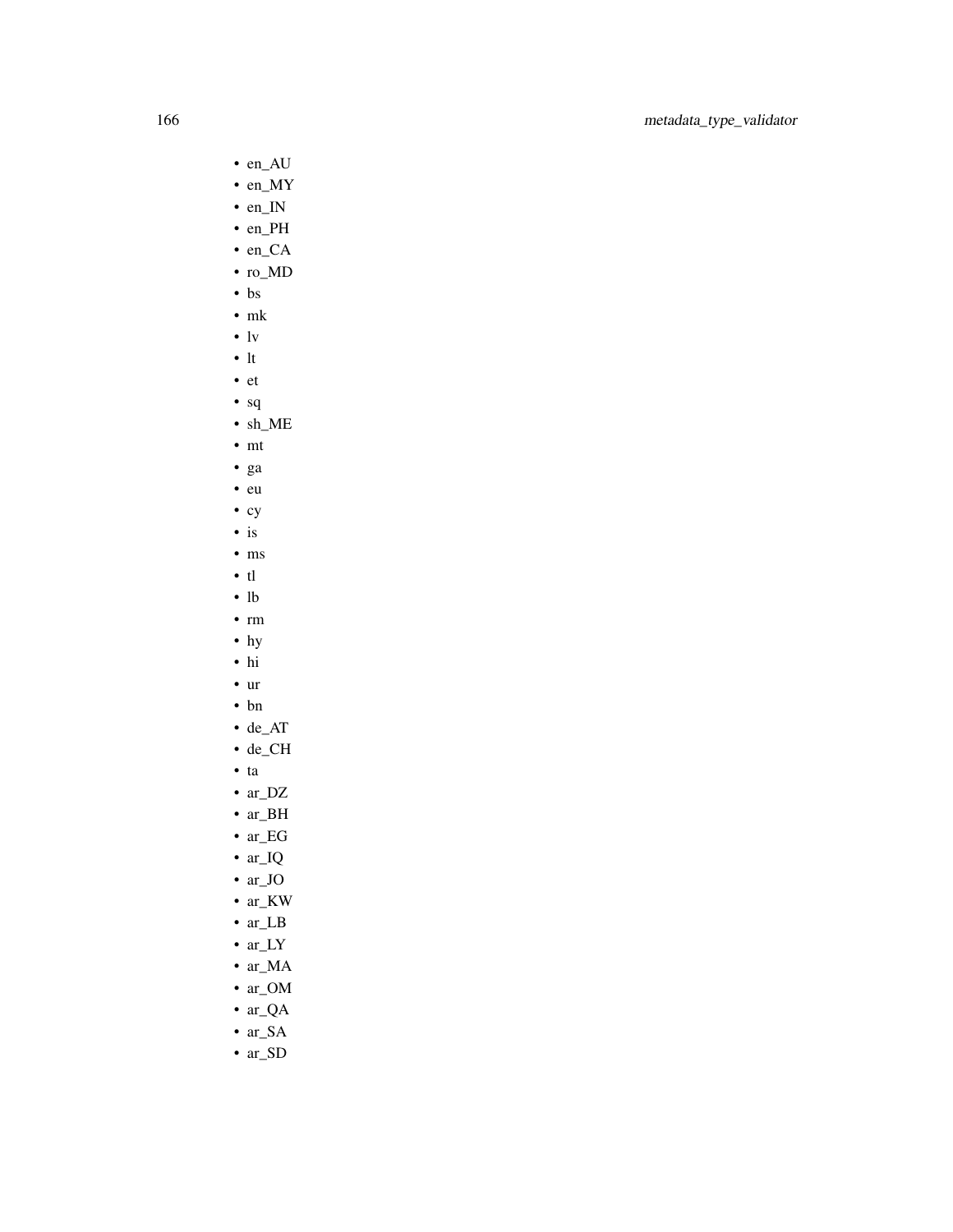- ar\_SY
- ar\_TN
- ar\_AE
- ar\_YE
- zh\_SG
- zh\_HK
- en\_HK
- en\_IE
- en\_SG
- en\_ZA
- fr\_BE
- fr\_LU
- fr\_CH
- de\_BE • de\_LU
- it\_CH
- nl\_BE
- es\_AR
- es\_BO
- es\_CL
- es\_CO
- es\_CR
- es\_DO
- es\_EC
- es\_SV
- es\_GT
- es\_HN
- es\_NI
- es\_PA
- es\_PY
- es\_PE
- es\_PR
- es\_US
- es\_UY
- es\_VE
- ca
- eo
- iw\_EO

## ReportFilterItem

column a character

columnToColumn a character either 'true' or 'false'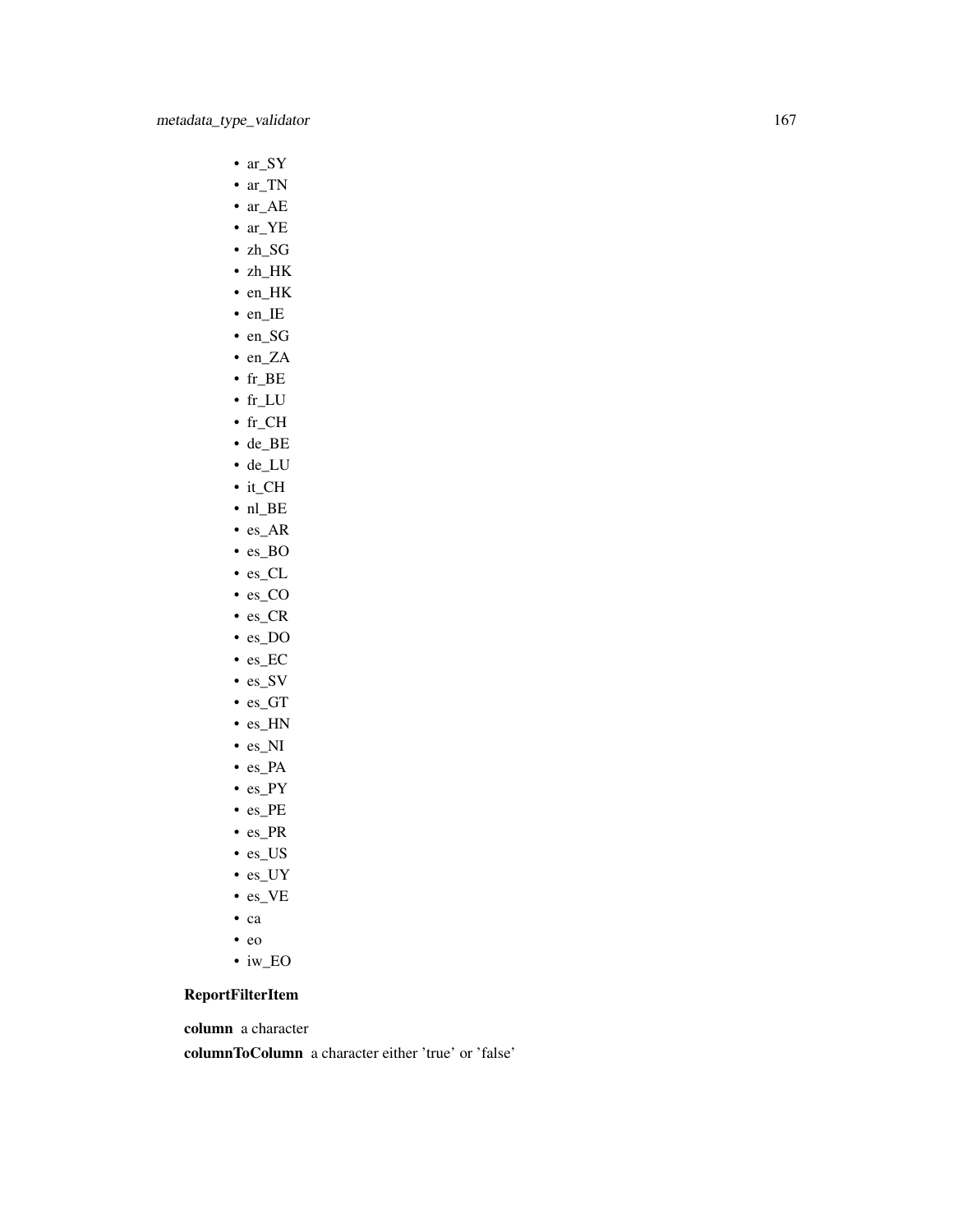isUnlocked a character either 'true' or 'false'

operator a FilterOperation - which is a character taking one of the following values:

- equals
- notEqual
- lessThan
- greaterThan
- lessOrEqual
- greaterOrEqual
- contains
- notContain
- startsWith
- includes
- excludes
- within

snapshot a character

value a character

#### ReportFolder

accessType a FolderAccessTypes (inherited from Folder) folderShares a FolderShare (inherited from Folder) name a character (inherited from Folder) publicFolderAccess a PublicFolderAccess (inherited from Folder) sharedTo a SharedTo (inherited from Folder)

#### ReportGrouping

aggregateType a ReportAggrType - which is a character taking one of the following values:

- Sum
- Average
- Maximum
- Minimum
- RowCount

dateGranularity a UserDateGranularity - which is a character taking one of the following values:

- None
- Day
- Week
- Month
- Quarter
- Year
- FiscalQuarter
- FiscalYear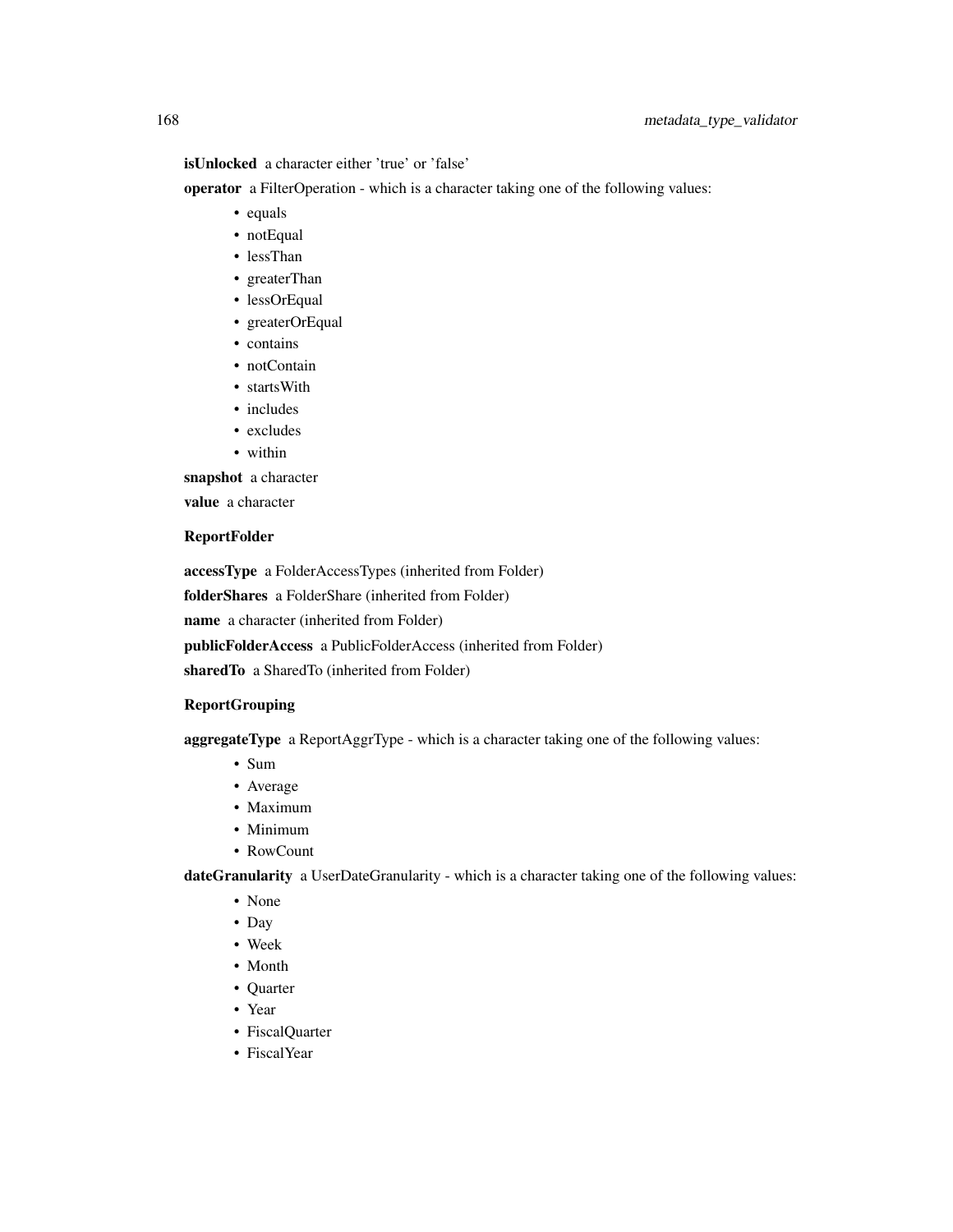- MonthInYear
- DayInMonth
- FiscalPeriod
- FiscalWeek

field a character

sortByName a character

sortOrder a SortOrder - which is a character taking one of the following values:

- Asc
- Desc

sortType a ReportSortType - which is a character taking one of the following values:

- Column
- Aggregate
- CustomSummaryFormula

#### ReportHistoricalSelector

snapshot a character

#### ReportLayoutSection

columns a ReportTypeColumn

masterLabel a character

#### ReportParam

name a character

value a character

## ReportTimeFrameFilter

dateColumn a character

endDate a character formatted as 'yyyy-mm-dd'

interval a UserDateInterval - which is a character taking one of the following values:

- INTERVAL\_CURRENT
- INTERVAL\_CURNEXT1
- INTERVAL\_CURPREV1
- INTERVAL\_NEXT1
- INTERVAL\_PREV1
- INTERVAL\_CURNEXT3
- INTERVAL\_CURFY
- INTERVAL\_PREVFY
- INTERVAL\_PREV2FY
- INTERVAL\_AGO2FY
- INTERVAL\_NEXTFY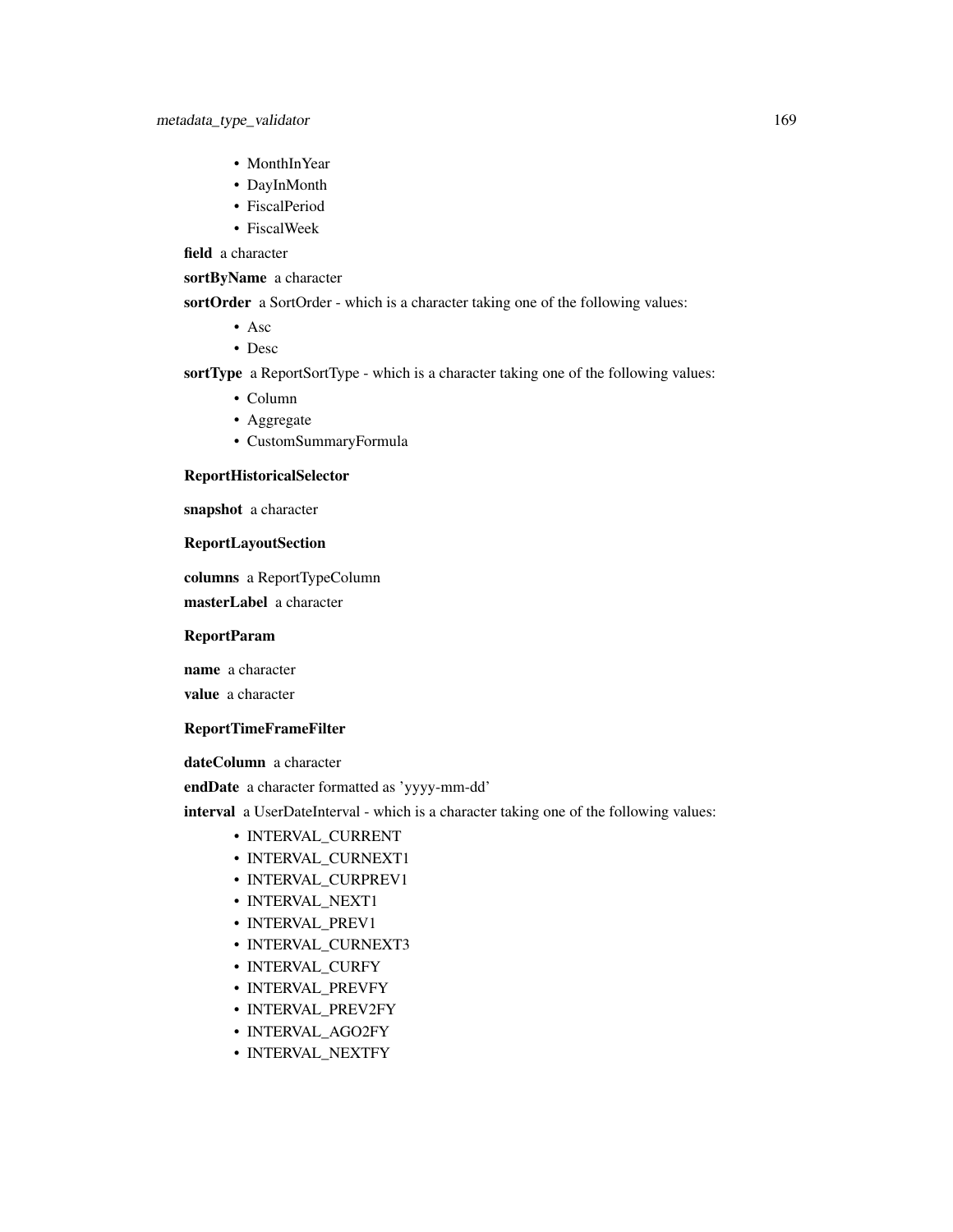- INTERVAL\_PREVCURFY
- INTERVAL\_PREVCUR2FY
- INTERVAL\_CURNEXTFY
- INTERVAL\_CUSTOM
- INTERVAL\_YESTERDAY
- INTERVAL\_TODAY
- INTERVAL\_TOMORROW
- INTERVAL\_LASTWEEK
- INTERVAL\_THISWEEK
- INTERVAL\_NEXTWEEK
- INTERVAL\_LASTMONTH
- INTERVAL\_THISMONTH
- INTERVAL\_NEXTMONTH
- INTERVAL\_LASTTHISMONTH
- INTERVAL\_THISNEXTMONTH
- INTERVAL\_CURRENTQ
- INTERVAL\_CURNEXTQ
- INTERVAL\_CURPREVQ
- INTERVAL\_NEXTQ
- INTERVAL\_PREVQ
- INTERVAL\_CURNEXT3Q
- INTERVAL\_CURY
- INTERVAL\_PREVY
- INTERVAL\_PREV2Y
- INTERVAL\_AGO2Y
- INTERVAL\_NEXTY
- INTERVAL\_PREVCURY
- INTERVAL\_PREVCUR2Y
- INTERVAL\_CURNEXTY
- INTERVAL\_LAST7
- INTERVAL\_LAST30
- INTERVAL\_LAST60
- INTERVAL\_LAST90
- INTERVAL\_LAST120
- INTERVAL NEXT7
- INTERVAL\_NEXT30
- INTERVAL NEXT60
- INTERVAL\_NEXT90
- INTERVAL\_NEXT120
- LAST\_FISCALWEEK
- THIS\_FISCALWEEK
- NEXT\_FISCALWEEK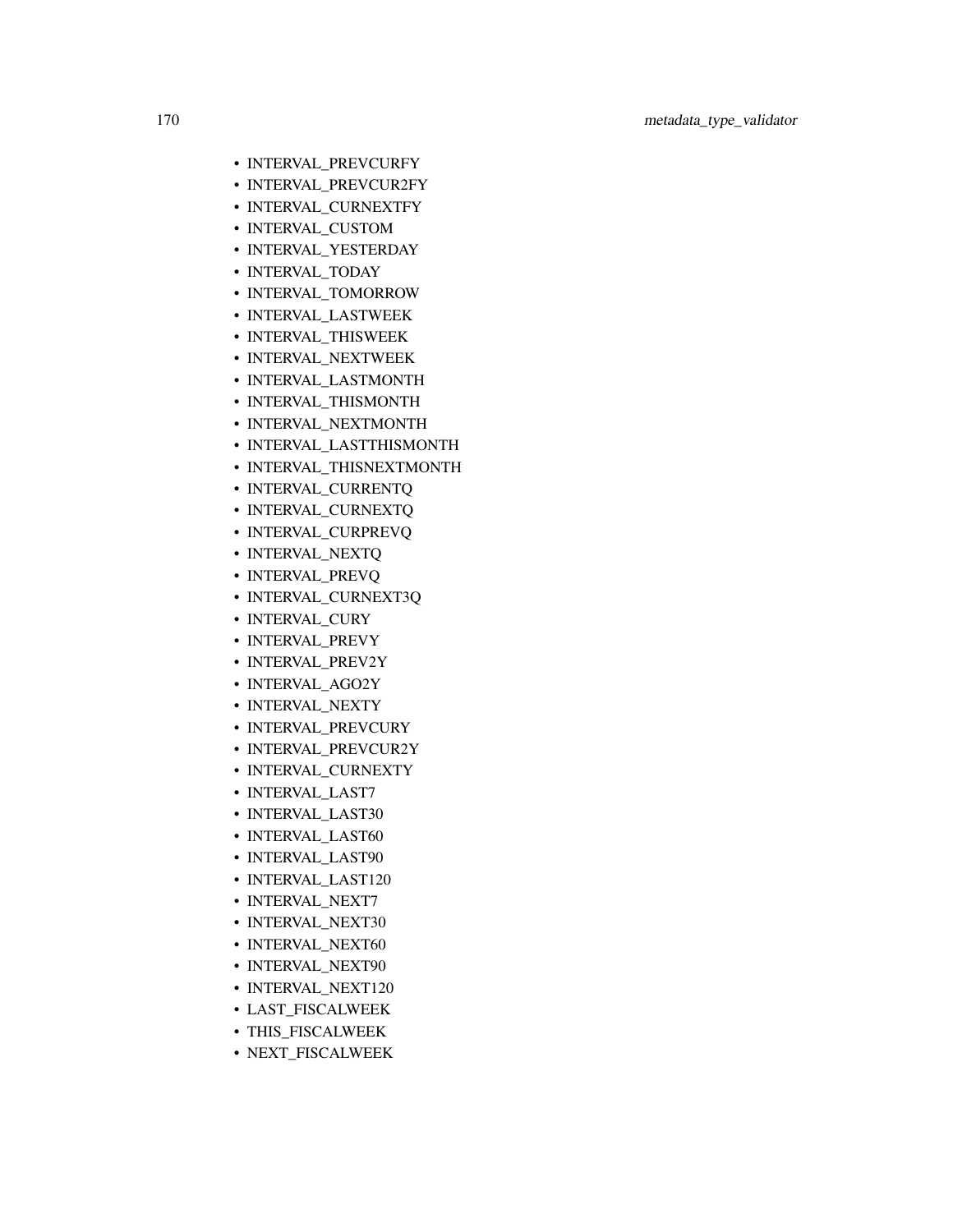- LAST\_FISCALPERIOD
- THIS\_FISCALPERIOD
- NEXT\_FISCALPERIOD
- LASTTHIS\_FISCALPERIOD
- THISNEXT\_FISCALPERIOD
- CURRENT\_ENTITLEMENT\_PERIOD
- PREVIOUS\_ENTITLEMENT\_PERIOD
- PREVIOUS\_TWO\_ENTITLEMENT\_PERIODS
- TWO\_ENTITLEMENT\_PERIODS\_AGO
- CURRENT\_AND\_PREVIOUS\_ENTITLEMENT\_PERIOD
- CURRENT\_AND\_PREVIOUS\_TWO\_ENTITLEMENT\_PERIODS

startDate a character formatted as 'yyyy-mm-dd'

## ReportType

fullName a character (inherited from Metadata)

autogenerated a character either 'true' or 'false'

baseObject a character

category a ReportTypeCategory - which is a character taking one of the following values:

- accounts
- opportunities
- forecasts
- cases
- leads
- campaigns
- activities
- busop
- products
- admin
- territory
- other
- content
- usage\_entitlement
- wdc
- calibration
- territory2

deployed a character either 'true' or 'false'

description a character

join a ObjectRelationship

label a character

sections a ReportLayoutSection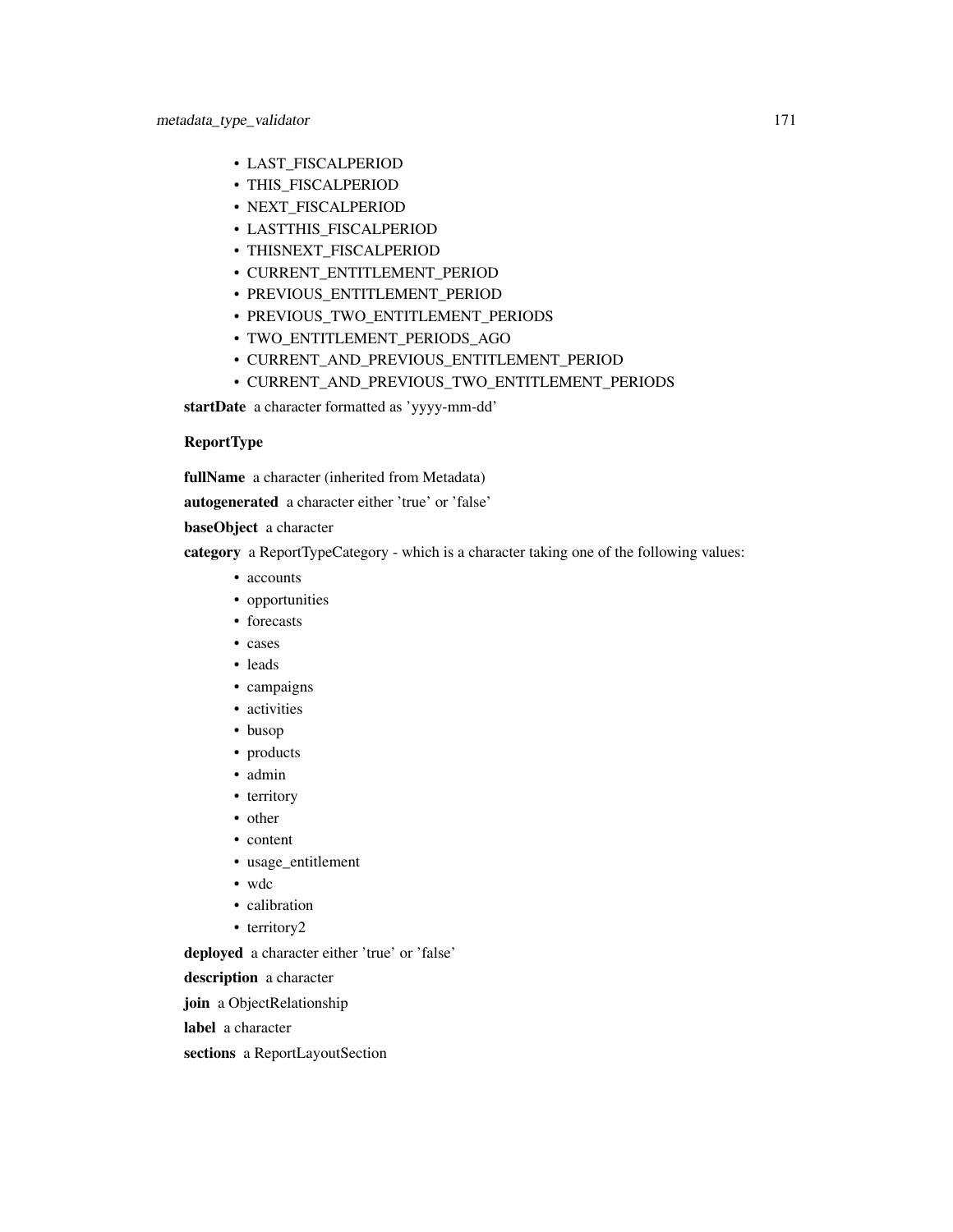## ReportTypeColumn

checkedByDefault a character either 'true' or 'false' displayNameOverride a character

field a character

table a character

## ReportTypeColumnTranslation

label a character name a character

## ReportTypeSectionTranslation

columns a ReportTypeColumnTranslation label a character name a character

## ReportTypeTranslation

description a character label a character name a character sections a ReportTypeSectionTranslation

#### ReputationBranding

smallImage a character

## ReputationLevel

branding a ReputationBranding label a character lowerThreshold a numeric

#### ReputationLevelDefinitions

level a ReputationLevel

#### ReputationLevels

chatterAnswersReputationLevels a ChatterAnswersReputationLevel ideaReputationLevels a IdeaReputationLevel

## ReputationPointsRule

eventType a character points an integer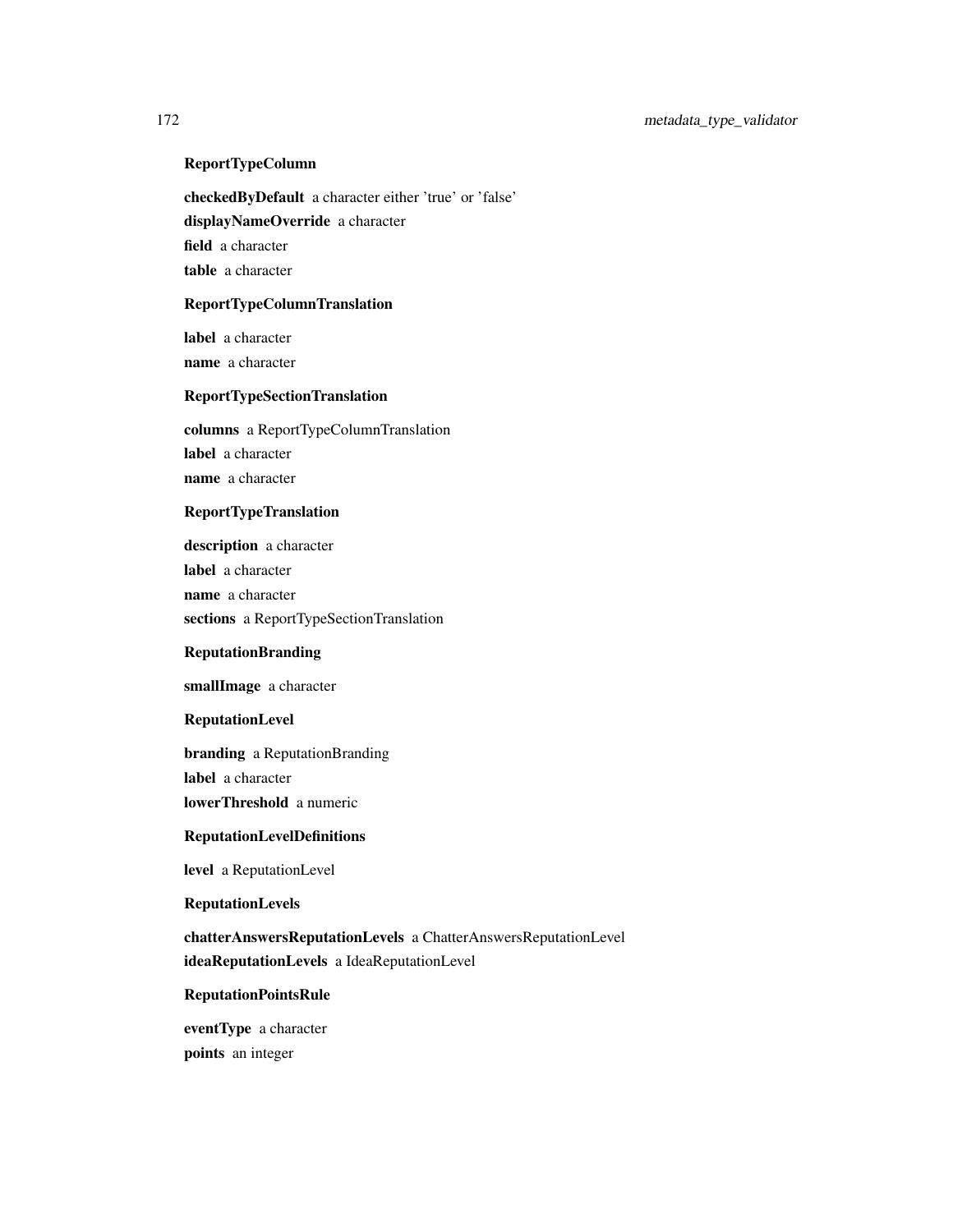## ReputationPointsRules

pointsRule a ReputationPointsRule

#### RetrieveRequest

apiVersion a numeric packageNames a character singlePackage a character either 'true' or 'false' specificFiles a character unpackaged a Package

#### Role

caseAccessLevel a character (inherited from RoleOrTerritory) contactAccessLevel a character (inherited from RoleOrTerritory) description a character (inherited from RoleOrTerritory) mayForecastManagerShare a character either 'true' or 'false' (inherited from RoleOrTerritory) name a character (inherited from RoleOrTerritory) opportunityAccessLevel a character (inherited from RoleOrTerritory) parentRole a character

## RoleAndSubordinates

roleAndSubordinate a character

RoleAndSubordinatesInternal

roleAndSubordinateInternal a character

#### RoleOrTerritory

fullName a character (inherited from Metadata) caseAccessLevel a character contactAccessLevel a character description a character mayForecastManagerShare a character either 'true' or 'false' name a character opportunityAccessLevel a character Roles

role a character

## RuleEntry

assignedTo a character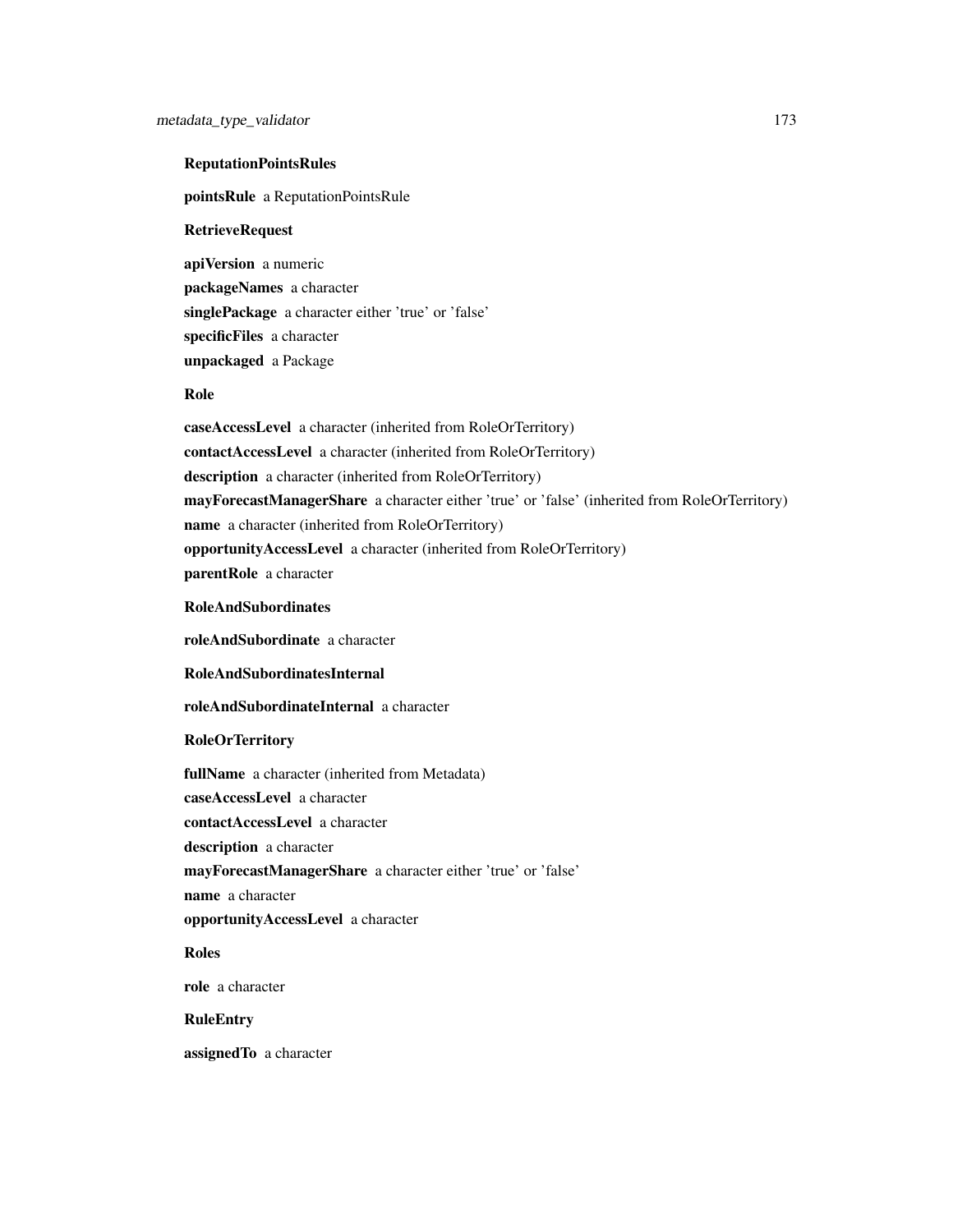**assigned ToType** a AssignToLookupValueType - which is a character taking one of the following values:

- User
- Queue

booleanFilter a character

businessHours a character

businessHoursSource a BusinessHoursSourceType - which is a character taking one of the following values:

- None
- Case
- Static

criteriaItems a FilterItem

disableEscalationWhenModified a character either 'true' or 'false'

escalationAction a EscalationAction

escalationStartTime a EscalationStartTimeType - which is a character taking one of the following values:

- CaseCreation
- CaseLastModified

formula a character

notifyCcRecipients a character either 'true' or 'false'

overrideExistingTeams a character either 'true' or 'false'

replyToEmail a character

senderEmail a character

senderName a character

team a character

template a character

SamlSsoConfig

fullName a character (inherited from Metadata)

attributeName a character

attributeNameIdFormat a character

decryptionCertificate a character

errorUrl a character

executionUserId a character

identityLocation a SamlIdentityLocationType - which is a character taking one of the following values:

- SubjectNameId
- Attribute

identityMapping a SamlIdentityType - which is a character taking one of the following values: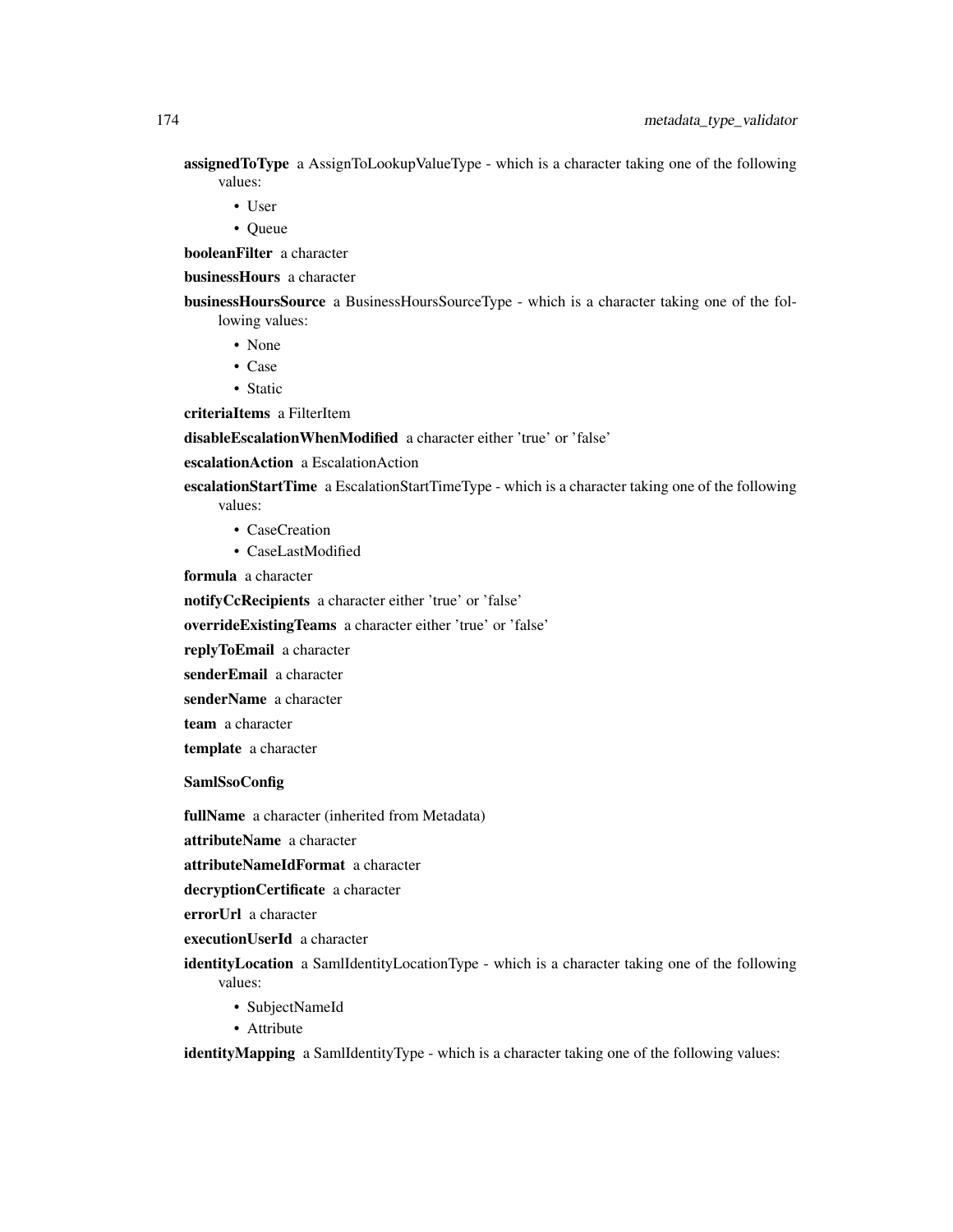- Username
- FederationId
- UserId

issuer a character

loginUrl a character

logoutUrl a character

name a character

oauthTokenEndpoint a character

redirectBinding a character either 'true' or 'false'

requestSignatureMethod a character

requestSigningCertId a character

salesforceLoginUrl a character

samlEntityId a character

samlJitHandlerId a character

samlVersion a SamlType - which is a character taking one of the following values:

- SAML1\_1
- SAML2\_0

singleLogoutBinding a SamlSpSLOBinding - which is a character taking one of the following values:

- RedirectBinding
- PostBinding

singleLogoutUrl a character

userProvisioning a character either 'true' or 'false'

validationCert a character

ScheduledRecommendation

scheduledRecommendationDetails a ScheduledRecommendationDetail

## ScheduledRecommendationDetail

channel a RecommendationChannel - which is a character taking one of the following values:

- DefaultChannel
- CustomChannel1
- CustomChannel2
- CustomChannel3
- CustomChannel4
- CustomChannel5

enabled a character either 'true' or 'false'

rank an integer

recommendationAudience a character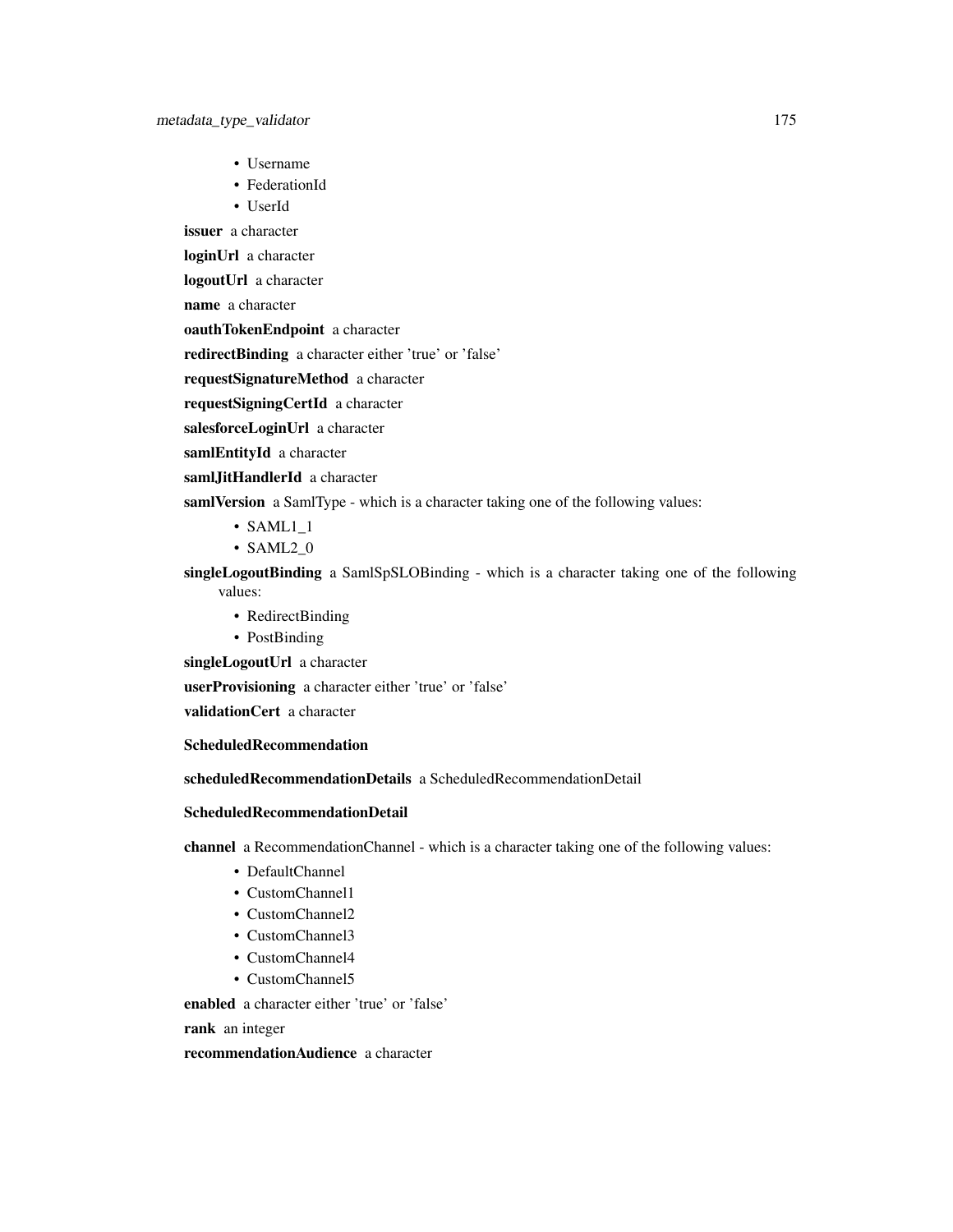## Scontrol

content a character formed using [base64encode](#page-0-0) (inherited from MetadataWithContent) contentSource a SControlContentSource - which is a character taking one of the following values:

- HTML
- URL
- Snippet

description a character

encodingKey a Encoding - which is a character taking one of the following values:

- UTF-8
- ISO-8859-1
- Shift\_JIS
- ISO-2022-JP
- EUC-JP
- ks\_c\_5601-1987
- Big5
- GB2312
- Big5-HKSCS
- x-SJIS\_0213

fileContent a character formed using [base64encode](#page-0-0)

fileName a character

name a character

supportsCaching a character either 'true' or 'false'

#### **ScontrolTranslation**

label a character name a character

## SearchLayouts

customTabListAdditionalFields a character excludedStandardButtons a character listViewButtons a character lookupDialogsAdditionalFields a character lookupFilterFields a character lookupPhoneDialogsAdditionalFields a character searchFilterFields a character searchResultsAdditionalFields a character searchResultsCustomButtons a character **SearchSettings**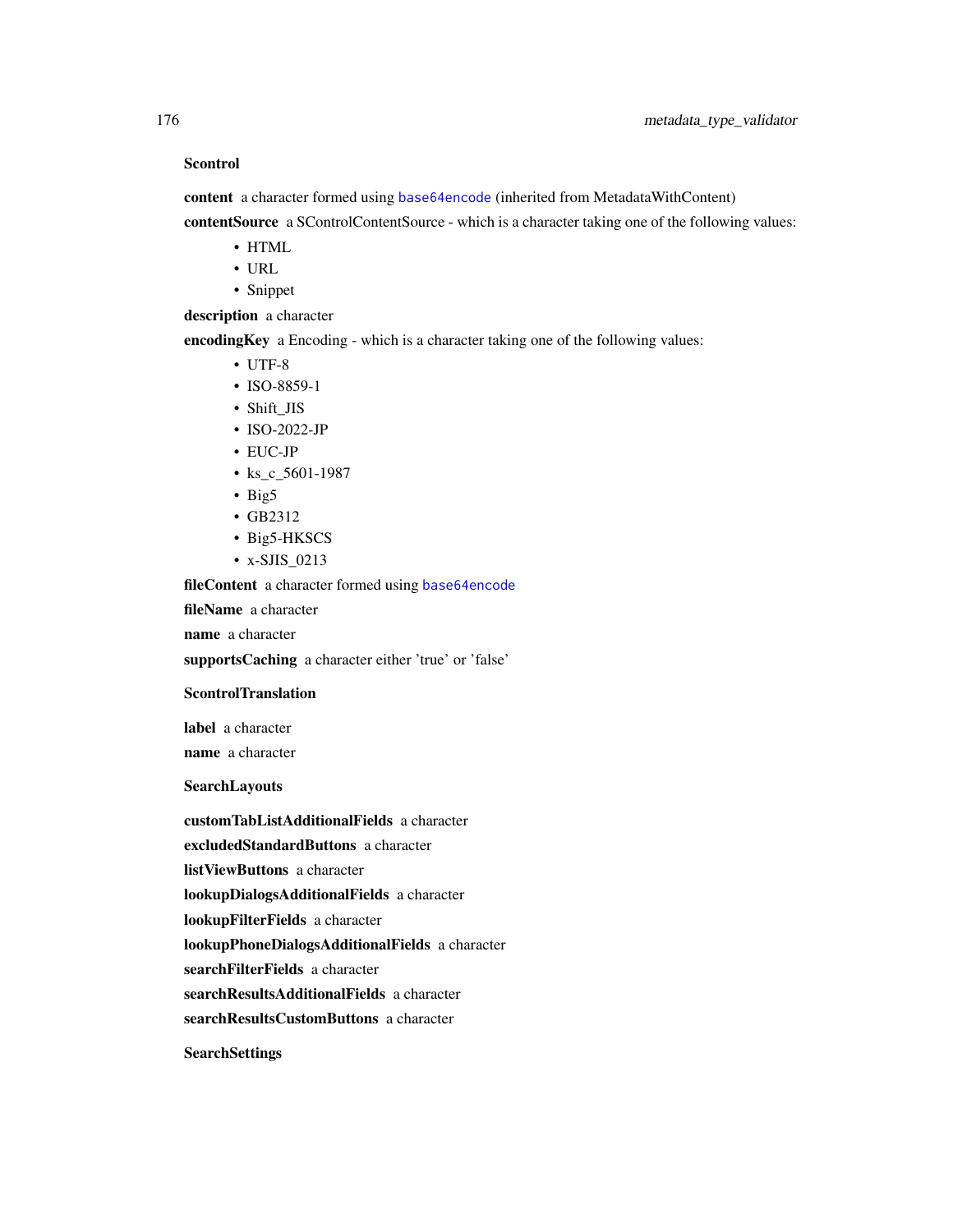fullName a character (inherited from Metadata) documentContentSearchEnabled a character either 'true' or 'false' optimizeSearchForCJKEnabled a character either 'true' or 'false' recentlyViewedUsersForBlankLookupEnabled a character either 'true' or 'false' searchSettingsByObject a SearchSettingsByObject sidebarAutoCompleteEnabled a character either 'true' or 'false' sidebarDropDownListEnabled a character either 'true' or 'false' sidebarLimitToItemsIOwnCheckboxEnabled a character either 'true' or 'false' singleSearchResultShortcutEnabled a character either 'true' or 'false' spellCorrectKnowledgeSearchEnabled a character either 'true' or 'false'

## SearchSettingsByObject

searchSettingsByObject a ObjectSearchSetting

#### SecuritySettings

fullName a character (inherited from Metadata) networkAccess a NetworkAccess passwordPolicies a PasswordPolicies sessionSettings a SessionSettings

#### ServiceCloudConsoleConfig

componentList a AppComponentList detailPageRefreshMethod a character footerColor a character headerColor a character keyboardShortcuts a KeyboardShortcuts listPlacement a ListPlacement listRefreshMethod a character liveAgentConfig a LiveAgentConfig primaryTabColor a character pushNotifications a PushNotification tabLimitConfig a TabLimitConfig whitelistedDomains a character

## SessionSettings

disableTimeoutWarning a character either 'true' or 'false' enableCSPOnEmail a character either 'true' or 'false' enableCSRFOnGet a character either 'true' or 'false'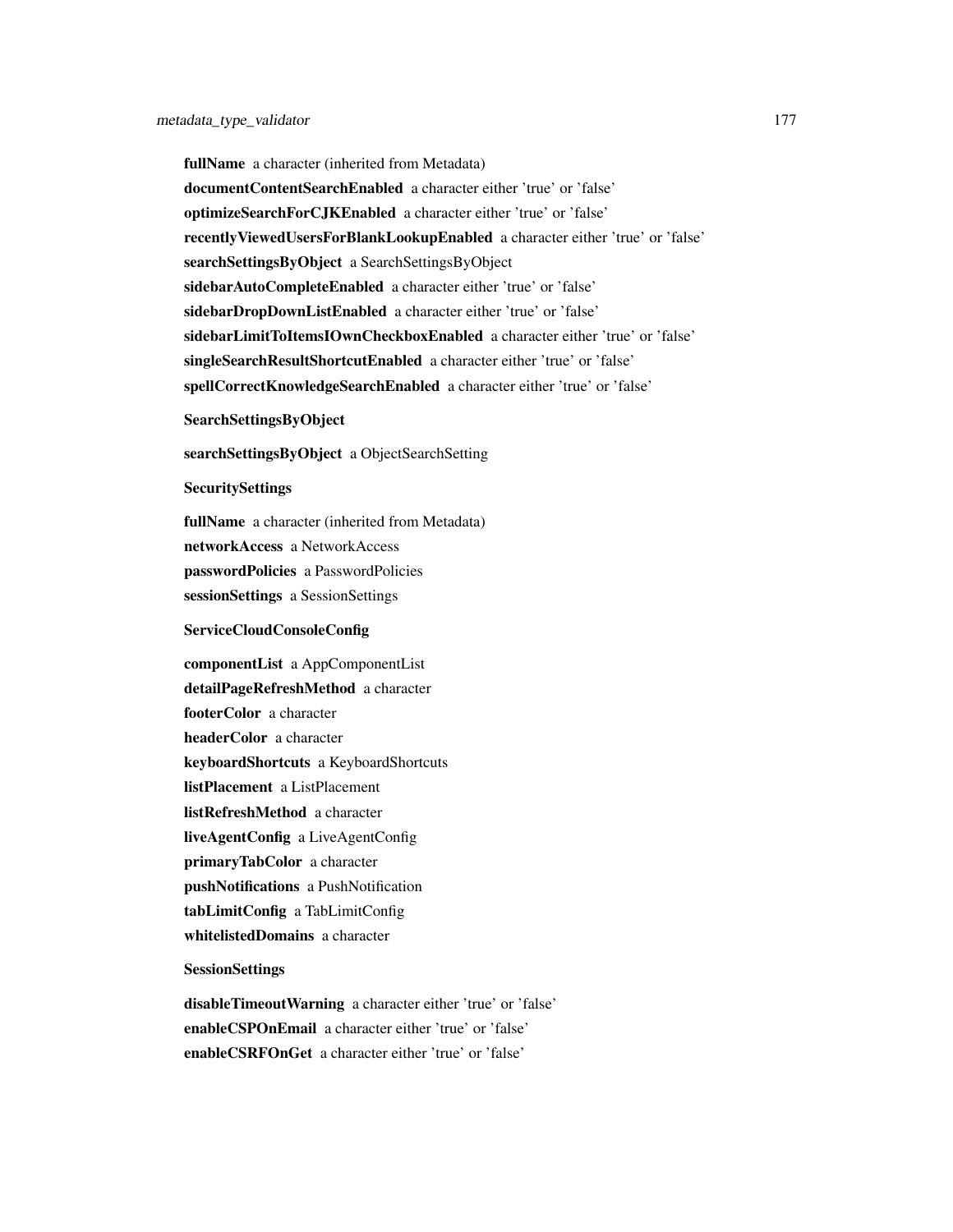enableCSRFOnPost a character either 'true' or 'false' enableCacheAndAutocomplete a character either 'true' or 'false' enableClickjackNonsetupSFDC a character either 'true' or 'false' enableClickjackNonsetupUser a character either 'true' or 'false' enableClickjackNonsetupUserHeaderless a character either 'true' or 'false' enableClickjackSetup a character either 'true' or 'false' enableContentSniffingProtection a character either 'true' or 'false' enablePostForSessions a character either 'true' or 'false' enableSMSIdentity a character either 'true' or 'false' enableUpgradeInsecureRequests a character either 'true' or 'false' enableXssProtection a character either 'true' or 'false' enforceIpRangesEveryRequest a character either 'true' or 'false' forceLogoutOnSessionTimeout a character either 'true' or 'false' forceRelogin a character either 'true' or 'false' hstsOnForcecomSites a character either 'true' or 'false' identityConfirmationOnEmailChange a character either 'true' or 'false' identityConfirmationOnTwoFactorRegistrationEnabled a character either 'true' or 'false' lockSessionsToDomain a character either 'true' or 'false' lockSessionsToIp a character either 'true' or 'false' logoutURL a character redirectionWarning a character either 'true' or 'false' referrerPolicy a character either 'true' or 'false' requireHttpOnly a character either 'true' or 'false' requireHttps a character either 'true' or 'false' securityCentralKillSession a character either 'true' or 'false' sessionTimeout a SessionTimeout - which is a character taking one of the following values: • TwentyFourHours • TwelveHours • EightHours • FourHours

- TwoHours
- SixtyMinutes
- ThirtyMinutes
- FifteenMinutes

## SFDCMobileSettings

enableMobileLite a character either 'true' or 'false' enableUserToDeviceLinking a character either 'true' or 'false'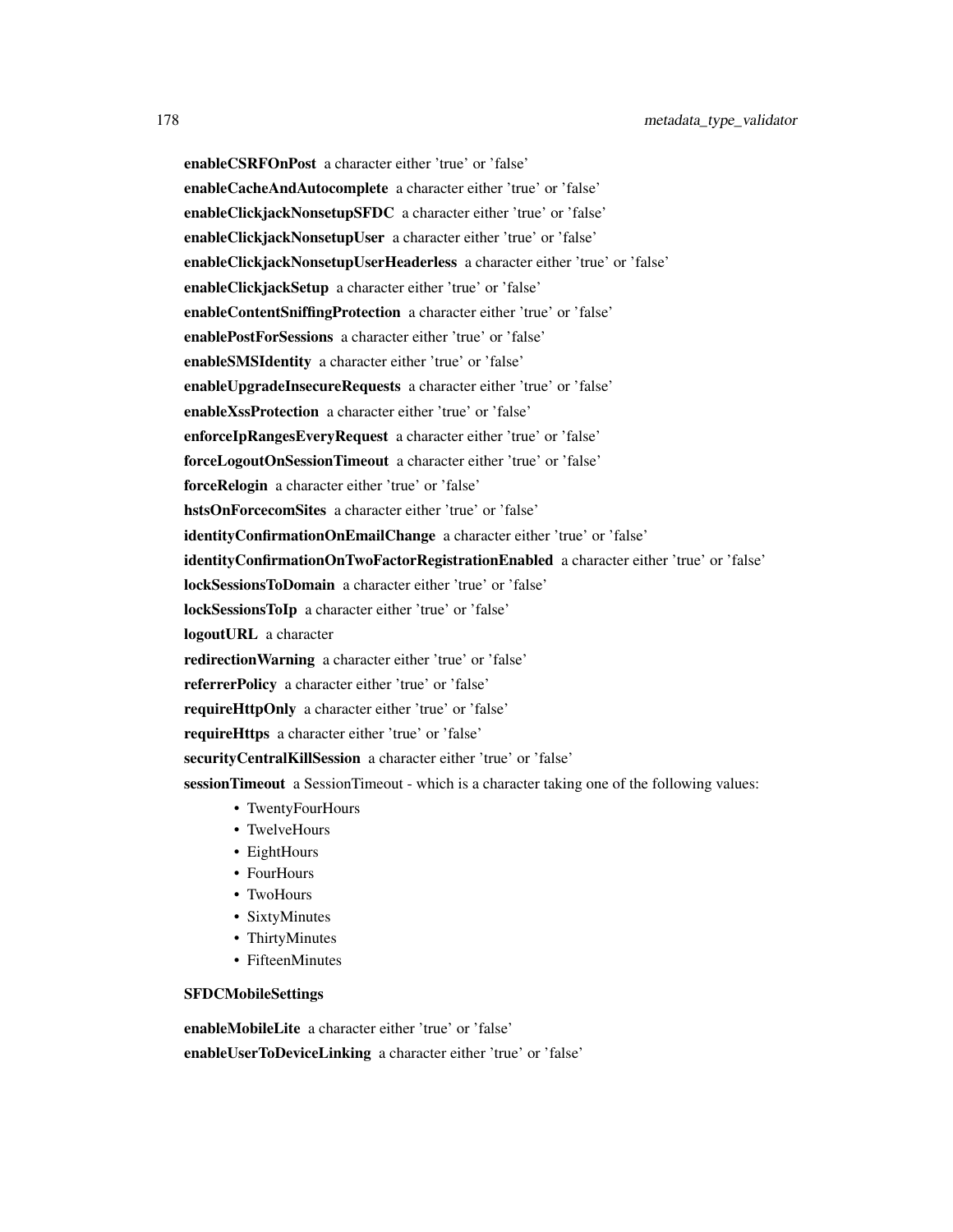## **SharedTo**

allCustomerPortalUsers a character allInternalUsers a character allPartnerUsers a character channelProgramGroup a character channelProgramGroups a character group a character groups a character managerSubordinates a character managers a character portalRole a character portalRoleAndSubordinates a character queue a character role a character roleAndSubordinates a character

roleAndSubordinatesInternal a character

roles a character

rolesAndSubordinates a character

territories a character

territoriesAndSubordinates a character

territory a character

territoryAndSubordinates a character

## SharingBaseRule

fullName a character (inherited from Metadata) accessLevel a character accountSettings a AccountSharingRuleSettings description a character label a character sharedTo a SharedTo

#### SharingCriteriaRule

accessLevel a character (inherited from SharingBaseRule) accountSettings a AccountSharingRuleSettings (inherited from SharingBaseRule) description a character (inherited from SharingBaseRule) label a character (inherited from SharingBaseRule) sharedTo a SharedTo (inherited from SharingBaseRule)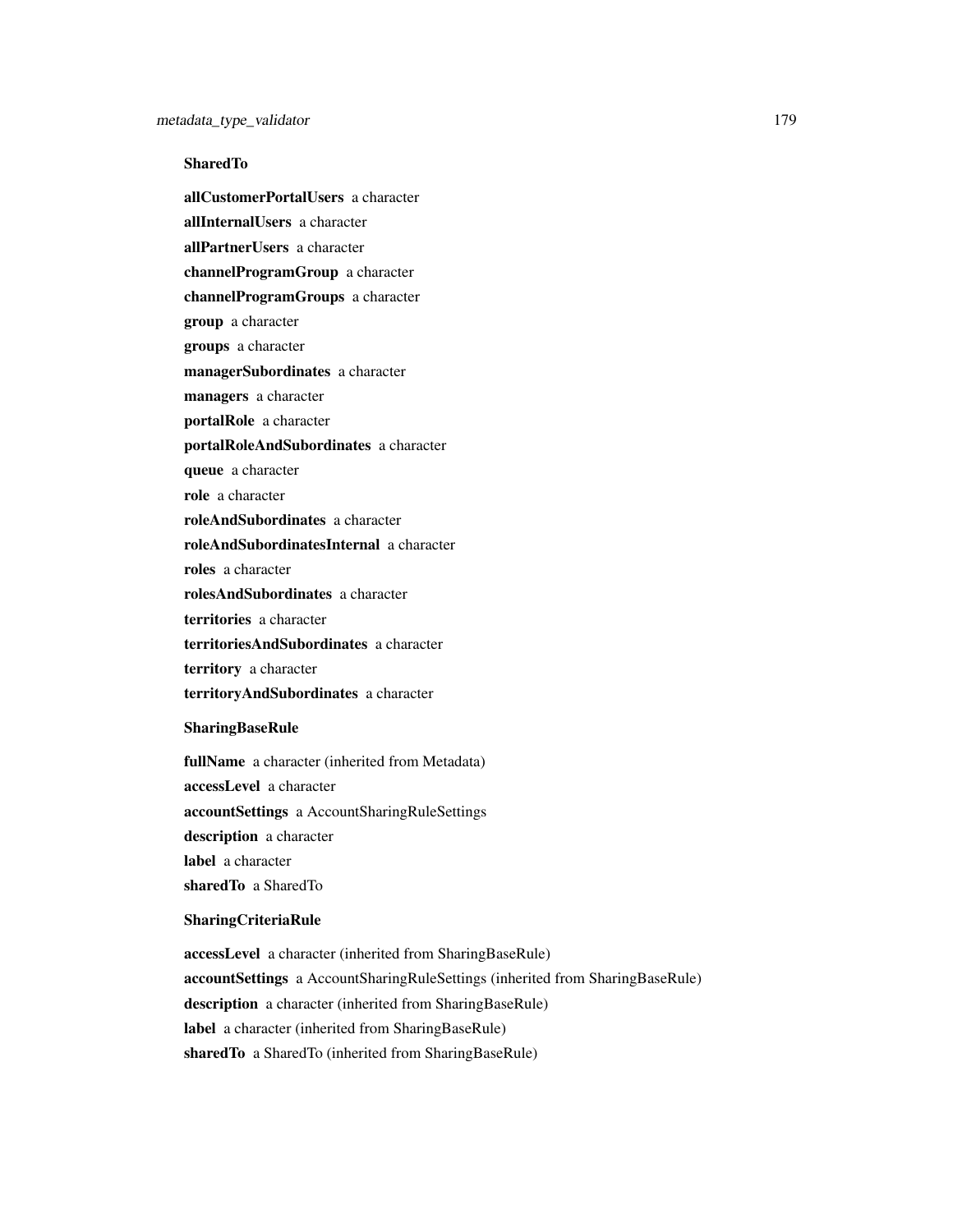# booleanFilter a character criteriaItems a FilterItem

## SharingOwnerRule

accessLevel a character (inherited from SharingBaseRule) accountSettings a AccountSharingRuleSettings (inherited from SharingBaseRule) description a character (inherited from SharingBaseRule) label a character (inherited from SharingBaseRule) sharedTo a SharedTo (inherited from SharingBaseRule) sharedFrom a SharedTo

#### SharingReason

fullName a character (inherited from Metadata) label a character

#### SharingReasonTranslation

label a character name a character

#### SharingRecalculation

className a character

#### SharingRules

fullName a character (inherited from Metadata) sharingCriteriaRules a SharingCriteriaRule sharingOwnerRules a SharingOwnerRule sharingTerritoryRules a SharingTerritoryRule

#### SharingSet

fullName a character (inherited from Metadata) accessMappings a AccessMapping description a character name a character profiles a character

#### SharingTerritoryRule

sharedFrom a SharedTo (inherited from SharingOwnerRule)

SidebarComponent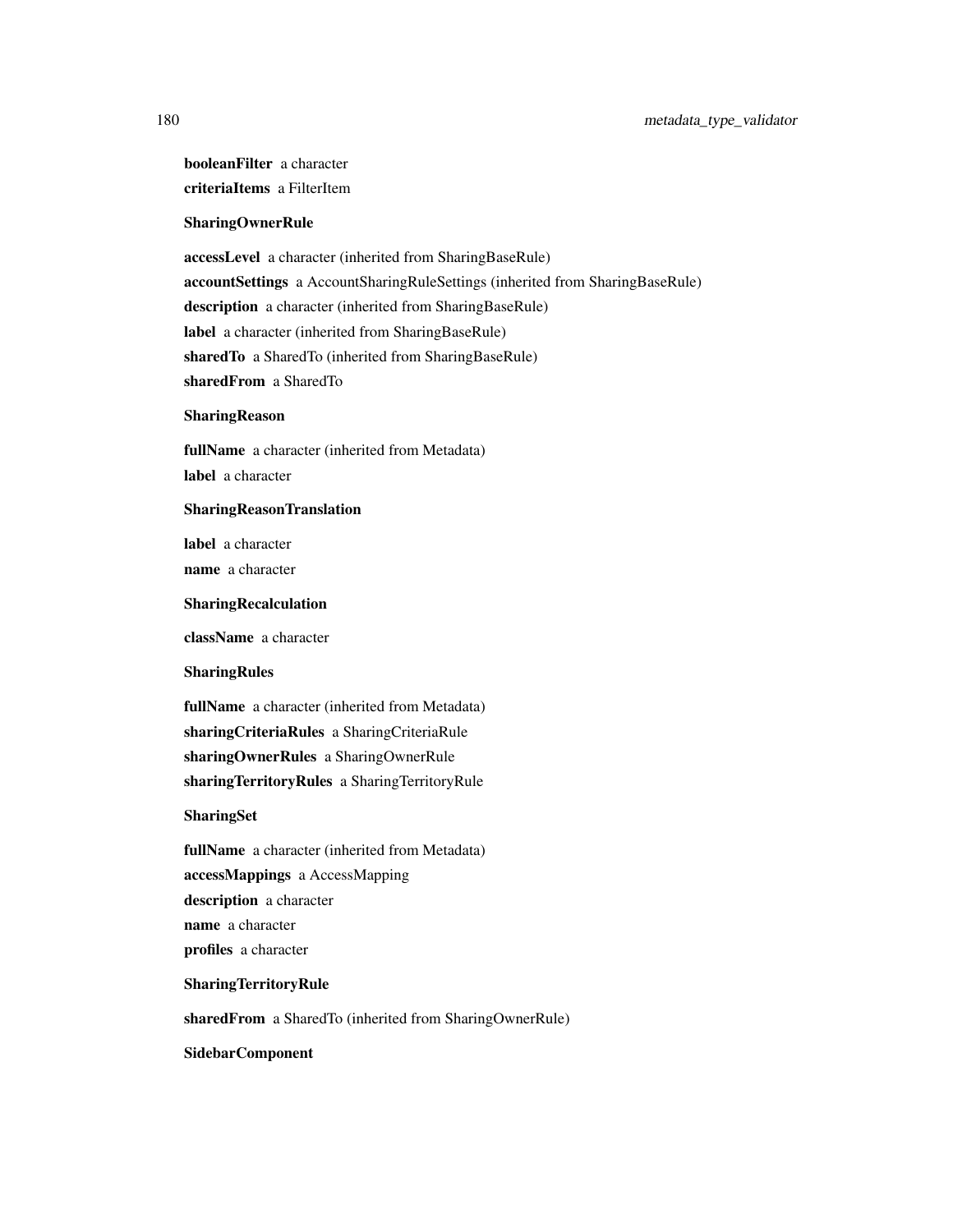componentType a character

createAction a character

enableLinking a character either 'true' or 'false'

height an integer

label a character

lookup a character

page a character

relatedLists a RelatedList

unit a character

updateAction a character

width an integer

#### SiteDotCom

content a character formed using [base64encode](#page-0-0) (inherited from MetadataWithContent)

label a character

siteType a SiteType - which is a character taking one of the following values:

- Siteforce
- Visualforce
- User

## SiteRedirectMapping

action a SiteRedirect - which is a character taking one of the following values:

- Permanent
- Temporary

isActive a character either 'true' or 'false'

source a character

target a character

#### SiteWebAddress

certificate a character

domainName a character

primary a character either 'true' or 'false'

### Skill

fullName a character (inherited from Metadata) assignments a SkillAssignments description a character label a character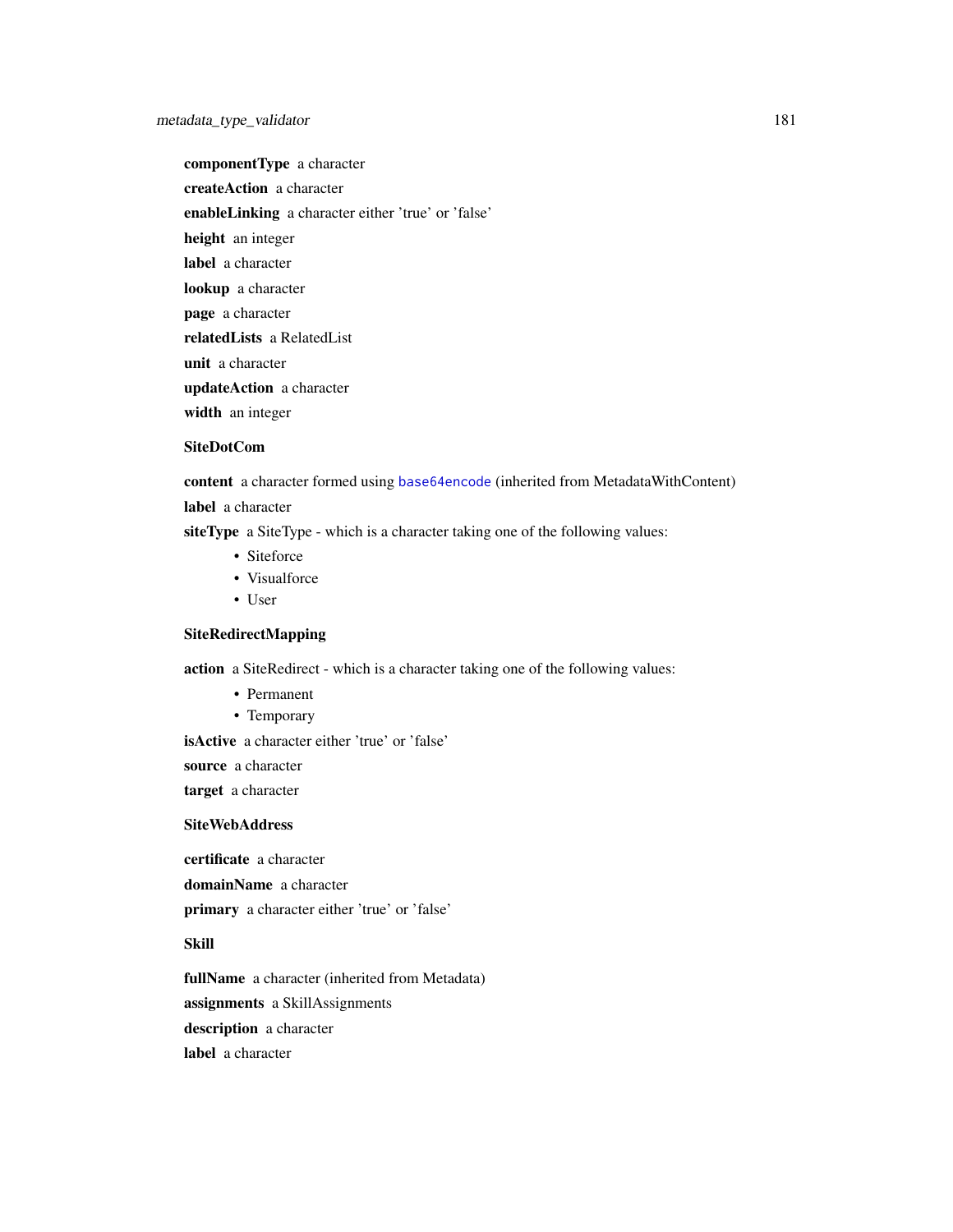#### SkillAssignments

profiles a SkillProfileAssignments

users a SkillUserAssignments

## SkillProfileAssignments

profile a character

#### SkillUserAssignments

user a character

#### SocialCustomerServiceSettings

fullName a character (inherited from Metadata)

caseSubjectOption a CaseSubjectOption - which is a character taking one of the following values:

- SocialPostSource
- SocialPostContent
- BuildCustom

#### **StandardFieldTranslation**

label a character

name a character

#### **StandardValue**

color a character (inherited from CustomValue)

default a character either 'true' or 'false' (inherited from CustomValue)

description a character (inherited from CustomValue)

isActive a character either 'true' or 'false' (inherited from CustomValue)

label a character (inherited from CustomValue)

allowEmail a character either 'true' or 'false'

closed a character either 'true' or 'false'

converted a character either 'true' or 'false'

cssExposed a character either 'true' or 'false'

forecastCategory a ForecastCategories - which is a character taking one of the following values:

- Omitted
- Pipeline
- BestCase
- Forecast
- Closed

groupingString a character

highPriority a character either 'true' or 'false'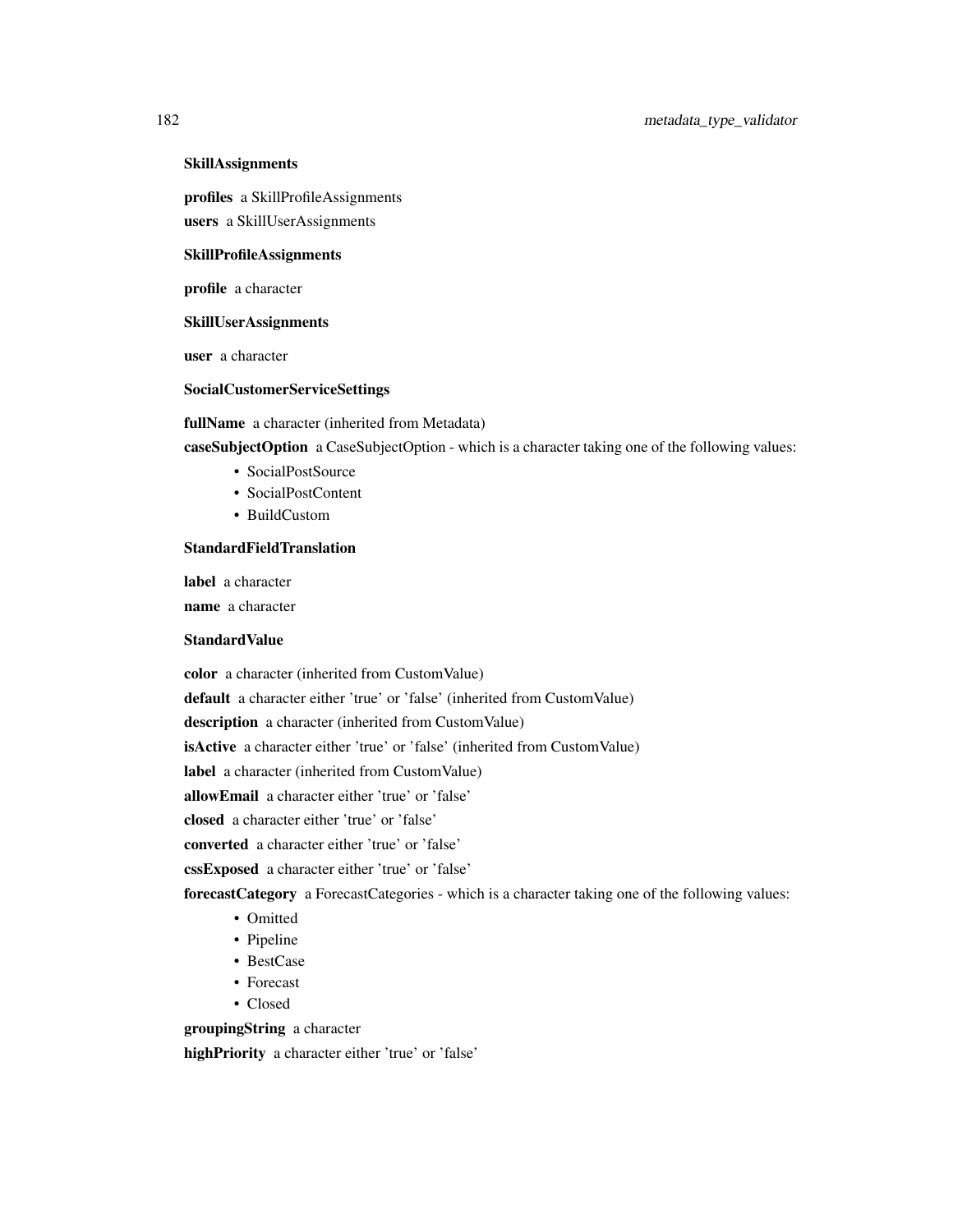probability an integer reverseRole a character reviewed a character either 'true' or 'false' won a character either 'true' or 'false'

## StandardValueSet

fullName a character (inherited from Metadata) groupingStringEnum a character sorted a character either 'true' or 'false' standardValue a StandardValue

#### StandardValueSetTranslation

fullName a character (inherited from Metadata) valueTranslation a ValueTranslation

#### **State**

active a character either 'true' or 'false' integrationValue a character isoCode a character label a character standard a character either 'true' or 'false' visible a character either 'true' or 'false'

#### **StaticResource**

content a character formed using [base64encode](#page-0-0) (inherited from MetadataWithContent)

cacheControl a StaticResourceCacheControl - which is a character taking one of the following values:

- Private
- Public

contentType a character

description a character

#### **StrategyNode**

definition a character description a character name a character parentNode a character type an integer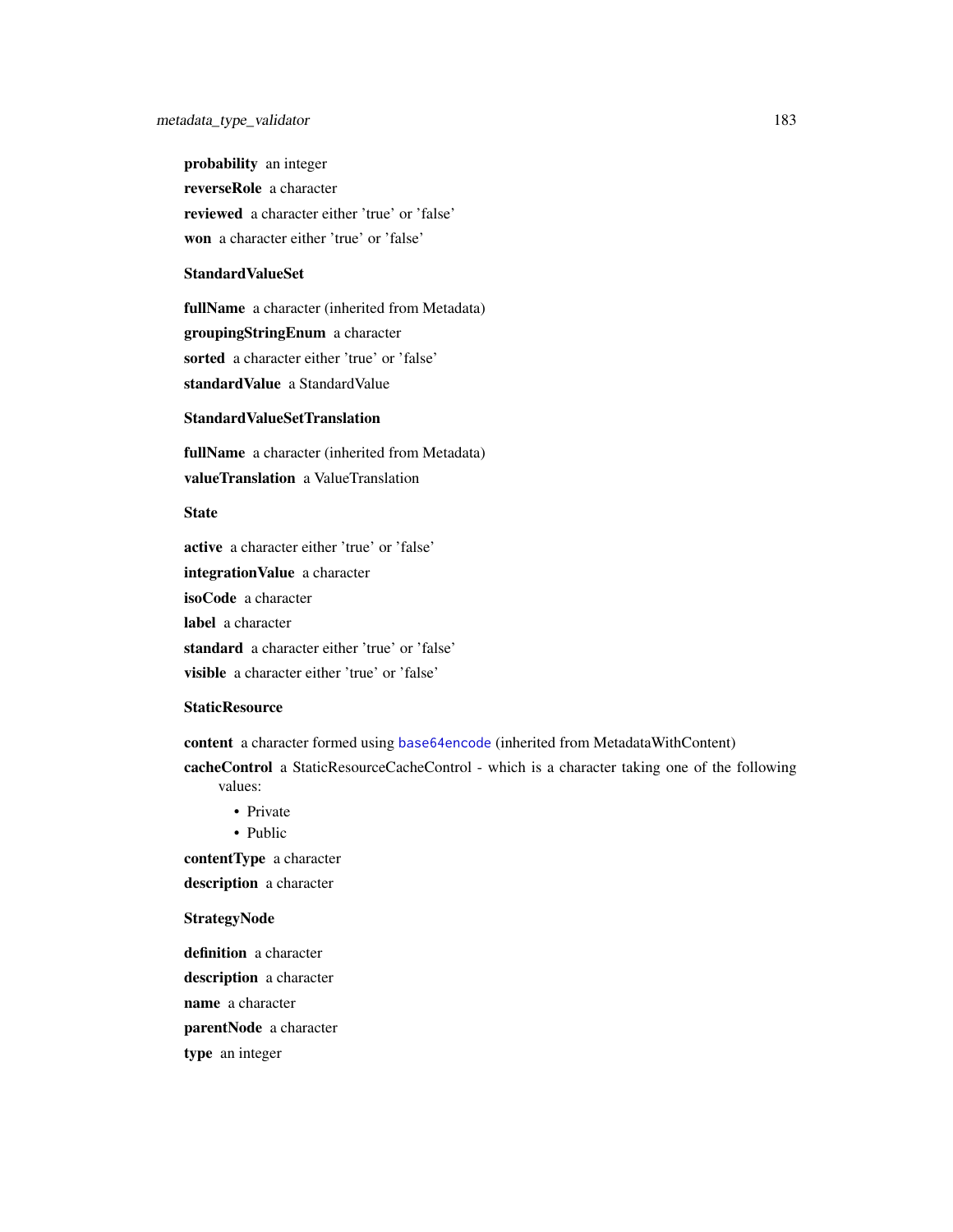**SubtabComponents** 

containers a Container

SummaryLayout

masterLabel a character

sizeX an integer

sizeY an integer

sizeZ an integer

summaryLayoutItems a SummaryLayoutItem

summaryLayoutStyle a SummaryLayoutStyle - which is a character taking one of the following values:

- Default
- QuoteTemplate
- DefaultQuoteTemplate
- ServiceReportTemplate
- ChildServiceReportTemplateStyle
- DefaultServiceReportTemplate
- CaseInteraction
- QuickActionLayoutLeftRight
- QuickActionLayoutTopDown
- PathAssistant

#### SummaryLayoutItem

customLink a character

field a character

posX an integer

posY an integer

posZ an integer

## SupervisorAgentConfigSkills

skill a character

#### SynonymDictionary

fullName a character (inherited from Metadata)

groups a SynonymGroup

isProtected a character either 'true' or 'false'

label a character

#### SynonymGroup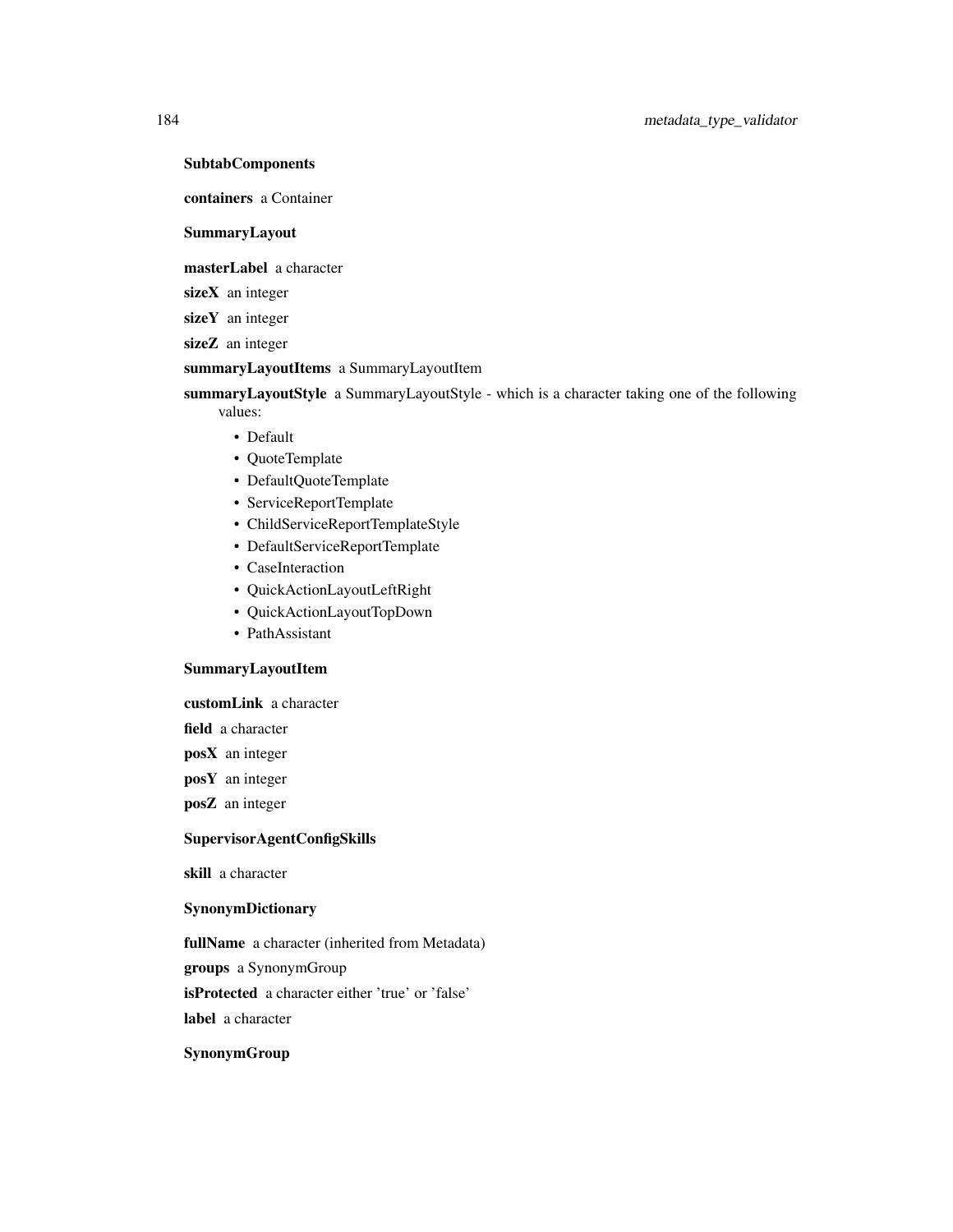languages a Language - which is a character taking one of the following values:

- en\_US
- de
- es
- fr
- it
- ja
- sv
- ko
- zh\_TW
- zh\_CN
- pt\_BR
- $\bullet$ nl\_NL
- da
- th
- fi
- ru
- es\_MX
- no
- hu
- pl
- cs
- tr
- in
- ro
- vi
- uk
- iw
- el
- bg
- en\_GB
- ar
- sk
- pt\_PT
- hr
- sl
- fr\_CA
- ka
- sr
- sh
- en\_AU
- en\_MY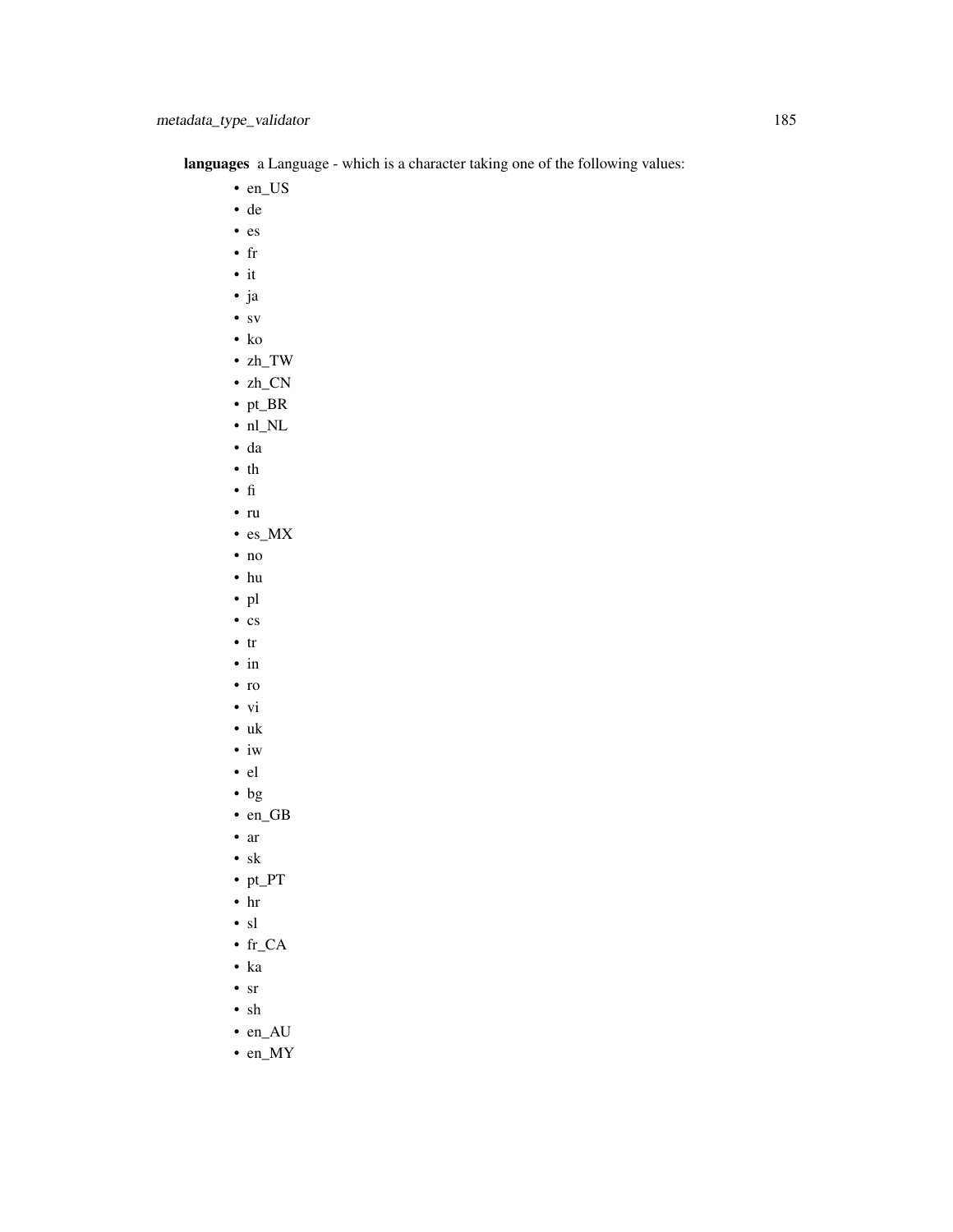- en\_IN
- en\_PH
- en\_CA
- ro\_MD
- bs
- mk
- lv
- lt
- et
- sq
- sh\_ME
- mt
- ga
- eu
- cy
- is
- ms
- tl
- lb
- rm • hy
- hi
- ur
- bn
- de\_AT
- de\_CH
- ta
- ar\_DZ
- ar\_BH
- ar\_EG
- ar\_IQ
- ar\_JO
- ar\_KW
- ar\_LB
- ar\_LY
- ar\_MA
- ar\_OM
- ar\_QA
- ar\_SA
- ar\_SD
- ar\_SY
- ar\_TN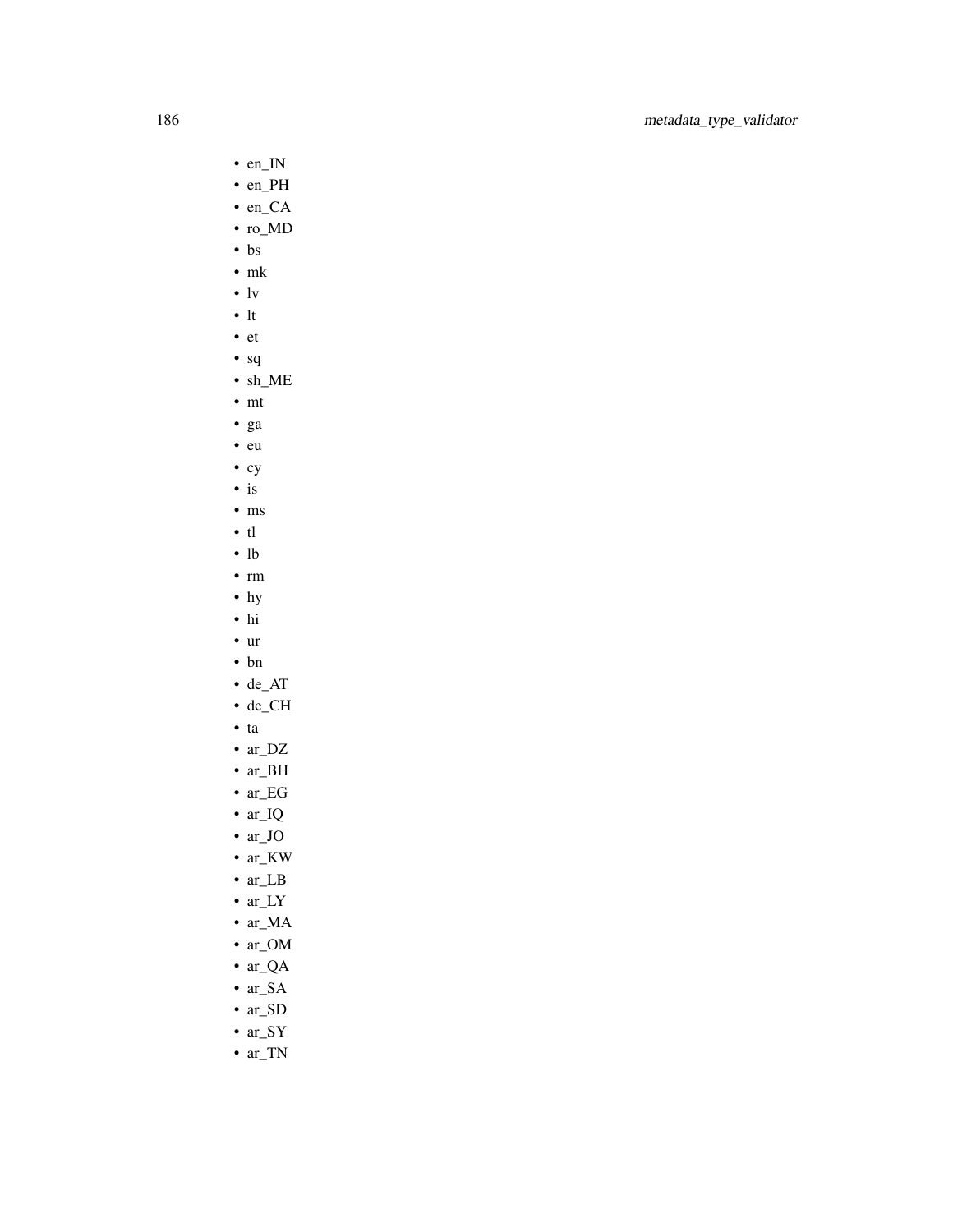- ar\_AE
- ar\_YE
- zh\_SG
- zh\_HK
- en\_HK
- en\_IE
- en\_SG
- en\_ZA
- fr\_BE
- fr\_LU
- fr\_CH
- de\_BE
- de\_LU
- it\_CH
- nl\_BE
- es\_AR
- es\_BO
- es\_CL
- es\_CO • es\_CR
- es\_DO
- es\_EC
- es\_SV
- es\_GT
- es\_HN
- es\_NI
- es\_PA
- es\_PY
- es\_PE
- es\_PR
- es\_US
- es\_UY
- es\_VE
- ca
- eo
- iw\_EO

terms a character

TabLimitConfig

maxNumberOfPrimaryTabs a character maxNumberOfSubTabs a character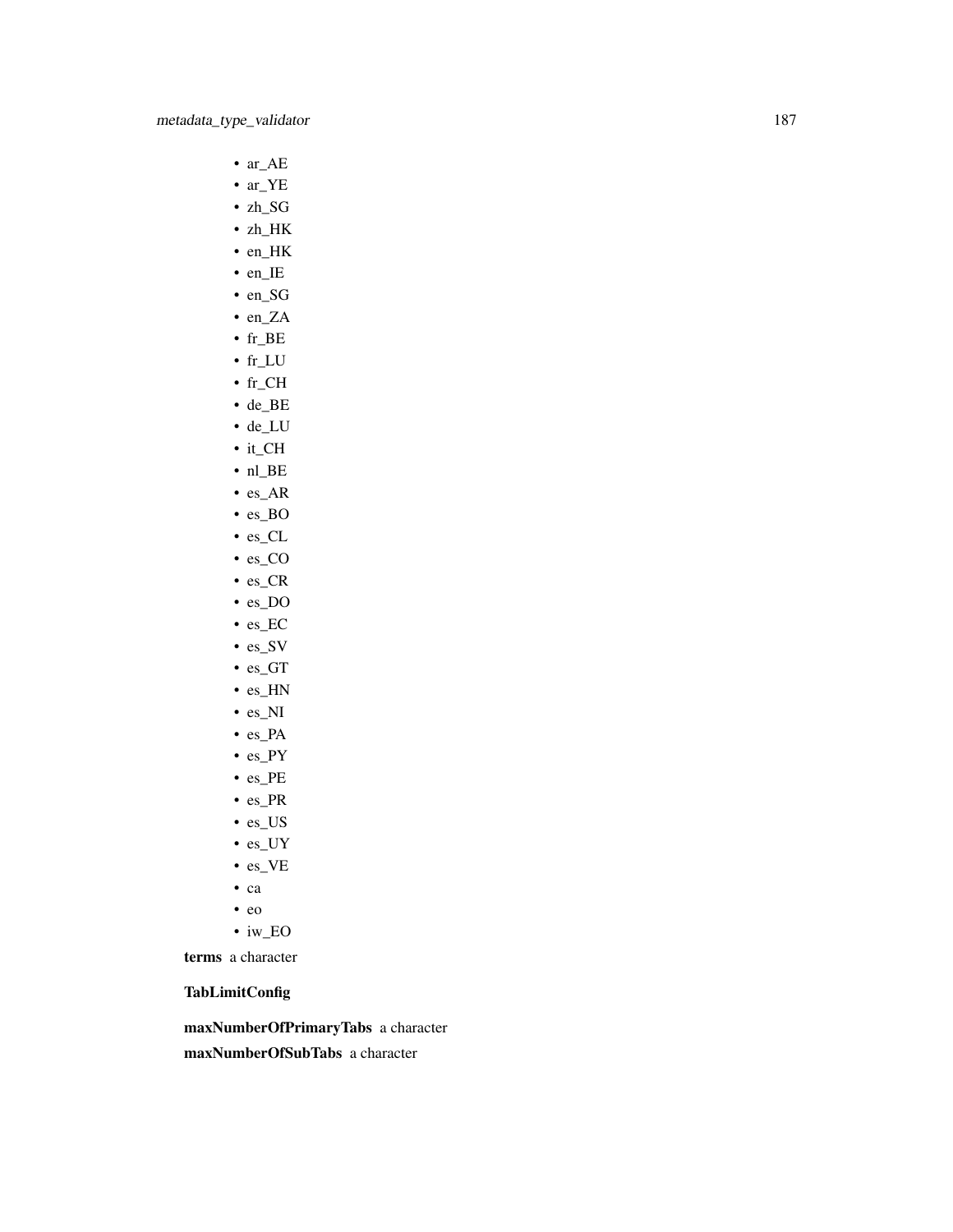#### **Territory**

caseAccessLevel a character (inherited from RoleOrTerritory) contactAccessLevel a character (inherited from RoleOrTerritory) description a character (inherited from RoleOrTerritory) mayForecastManagerShare a character either 'true' or 'false' (inherited from RoleOrTerritory) name a character (inherited from RoleOrTerritory) opportunityAccessLevel a character (inherited from RoleOrTerritory) accountAccessLevel a character parentTerritory a character

### Territory2

fullName a character (inherited from Metadata) accountAccessLevel a character caseAccessLevel a character contactAccessLevel a character customFields a FieldValue description a character name a character opportunityAccessLevel a character parentTerritory a character ruleAssociations a Territory2RuleAssociation territory2Type a character

#### Territory2Model

fullName a character (inherited from Metadata) customFields a FieldValue description a character name a character

#### Territory2Rule

fullName a character (inherited from Metadata) active a character either 'true' or 'false' booleanFilter a character name a character objectType a character ruleItems a Territory2RuleItem

# Territory2RuleAssociation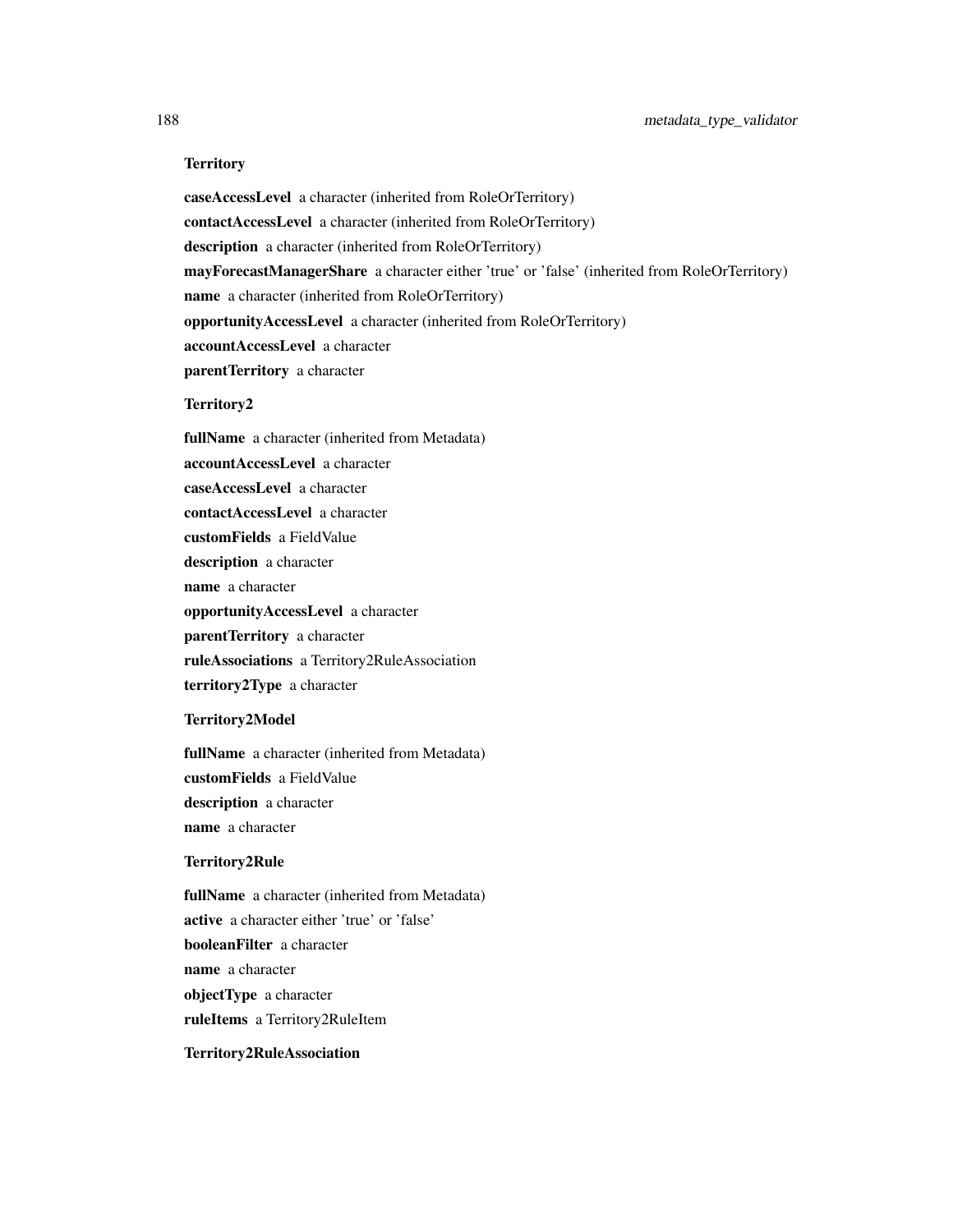inherited a character either 'true' or 'false'

ruleName a character

#### Territory2RuleItem

field a character

operation a FilterOperation - which is a character taking one of the following values:

- equals
- notEqual
- lessThan
- greaterThan
- lessOrEqual
- greaterOrEqual
- contains
- notContain
- startsWith
- includes
- excludes
- within

value a character

#### Territory2Settings

fullName a character (inherited from Metadata) defaultAccountAccessLevel a character defaultCaseAccessLevel a character defaultContactAccessLevel a character defaultOpportunityAccessLevel a character opportunityFilterSettings a Territory2SettingsOpportunityFilter

## Territory2SettingsOpportunityFilter

apexClassName a character

enableFilter a character either 'true' or 'false'

runOnCreate a character either 'true' or 'false'

#### Territory2Type

fullName a character (inherited from Metadata)

description a character

name a character

priority an integer

## **TopicsForObjects**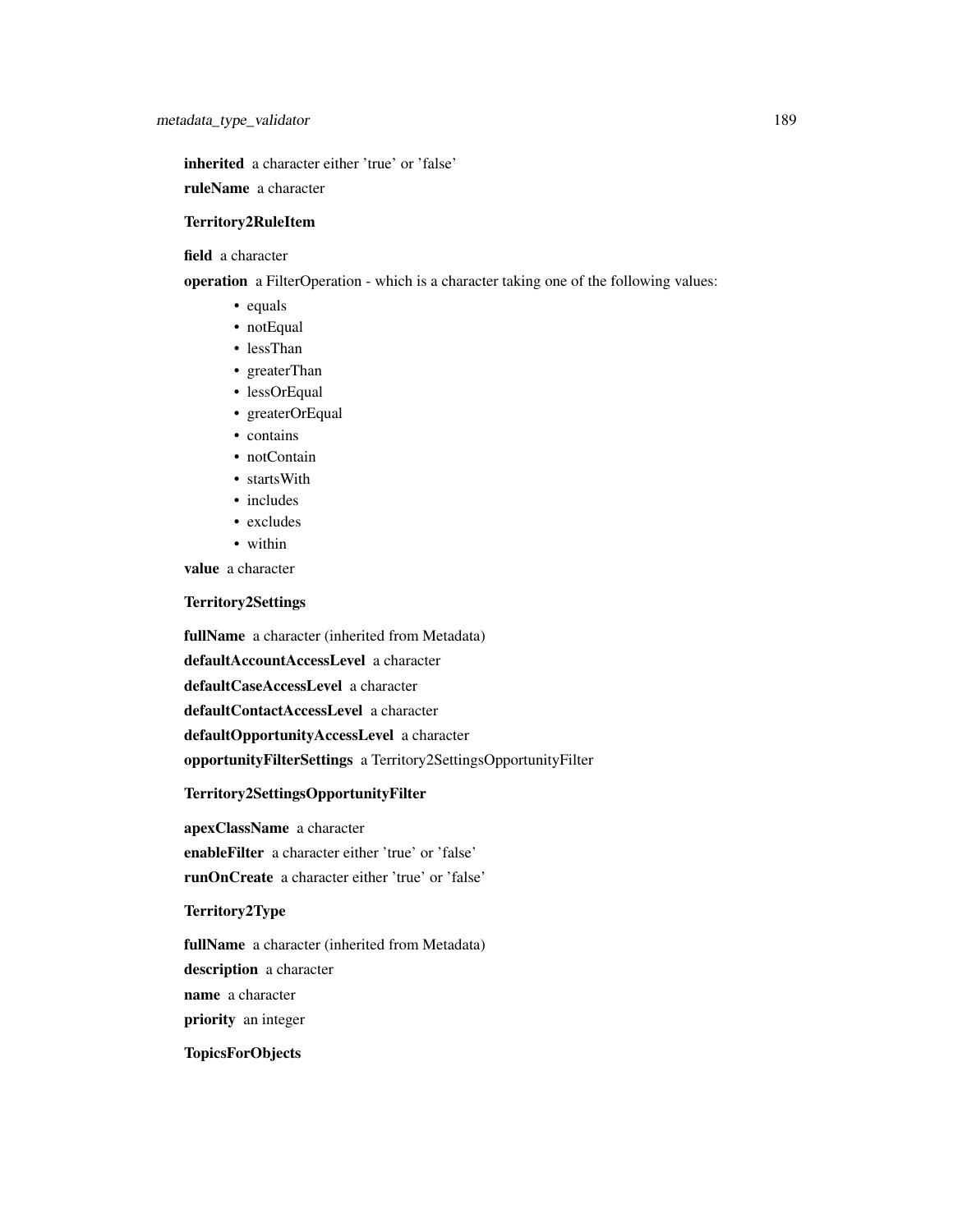fullName a character (inherited from Metadata) enableTopics a character either 'true' or 'false' entityApiName a character

#### TouchMobileSettings

enableTouchAppIPad a character either 'true' or 'false' enableTouchAppIPhone a character either 'true' or 'false' enableTouchBrowserIPad a character either 'true' or 'false' enableTouchIosPhone a character either 'true' or 'false' enableVisualforceInTouch a character either 'true' or 'false'

#### TransactionSecurityAction

block a character either 'true' or 'false' endSession a character either 'true' or 'false' freezeUser a character either 'true' or 'false' notifications a TransactionSecurityNotification twoFactorAuthentication a character either 'true' or 'false'

#### TransactionSecurityNotification

inApp a character either 'true' or 'false' sendEmail a character either 'true' or 'false' user a character

## TransactionSecurityPolicy

fullName a character (inherited from Metadata)

action a TransactionSecurityAction

active a character either 'true' or 'false'

apexClass a character

description a character

#### developerName a character

eventName a TransactionSecurityEventName - which is a character taking one of the following values:

- ReportEvent
- ApiEvent
- AdminSetupEvent
- LoginEvent

eventType a MonitoredEvents - which is a character taking one of the following values:

- AuditTrail
- Login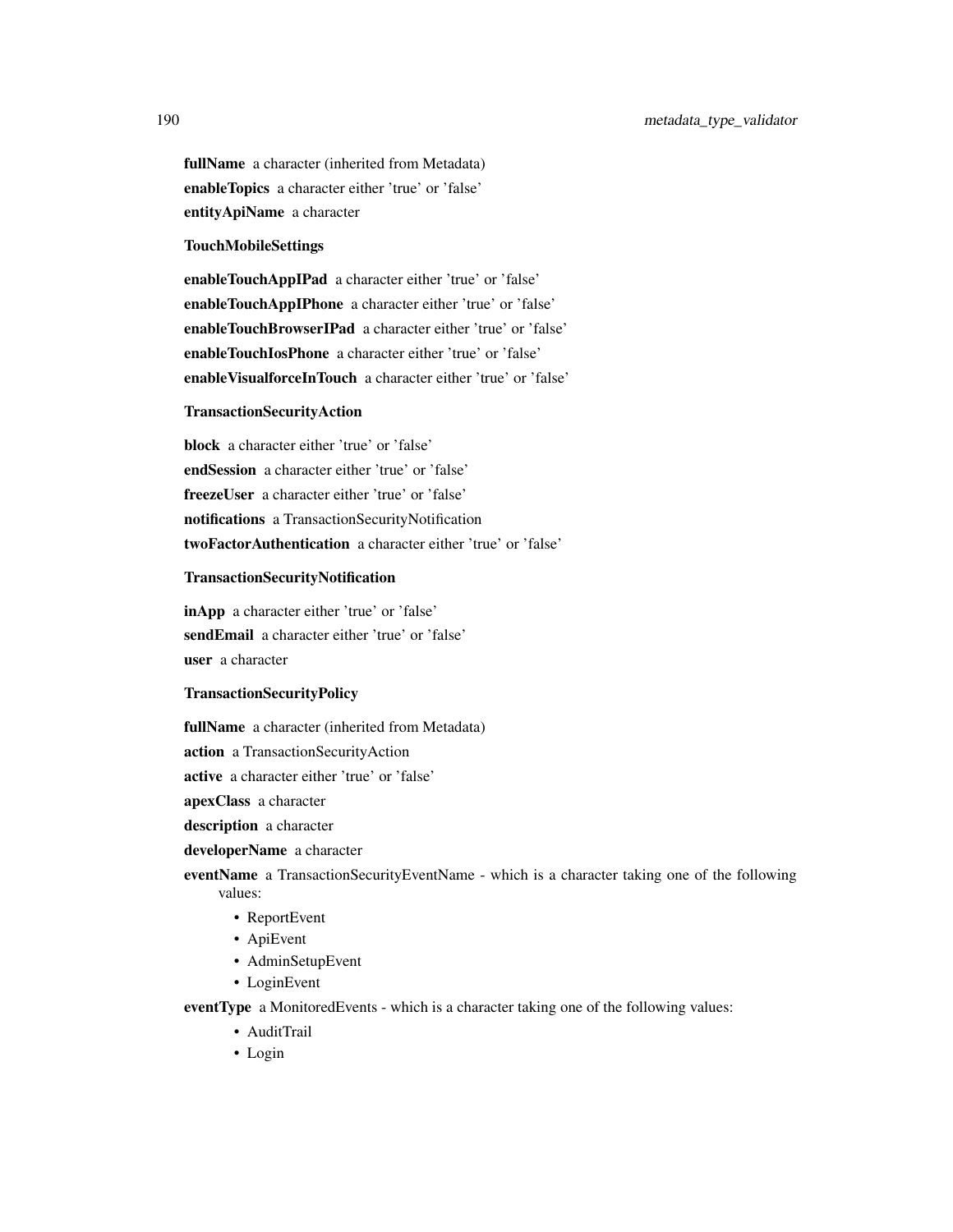- Entity
- DataExport
- AccessResource

executionUser a character

flow a character

masterLabel a character

resourceName a character

type a TxnSecurityPolicyType - which is a character taking one of the following values:

- CustomApexPolicy
- CustomConditionBuilderPolicy

## **Translations**

fullName a character (inherited from Metadata) customApplications a CustomApplicationTranslation customDataTypeTranslations a CustomDataTypeTranslation customLabels a CustomLabelTranslation customPageWebLinks a CustomPageWebLinkTranslation customTabs a CustomTabTranslation flowDefinitions a FlowDefinitionTranslation quickActions a GlobalQuickActionTranslation reportTypes a ReportTypeTranslation scontrols a ScontrolTranslation

## UiFormulaCriterion

leftValue a character operator a character rightValue a character

#### UiFormulaRule

booleanFilter a character criteria a UiFormulaCriterion

#### UiPlugin

content a character formed using [base64encode](#page-0-0) (inherited from MetadataWithContent) description a character extensionPointIdentifier a character isEnabled a character either 'true' or 'false' language a character masterLabel a character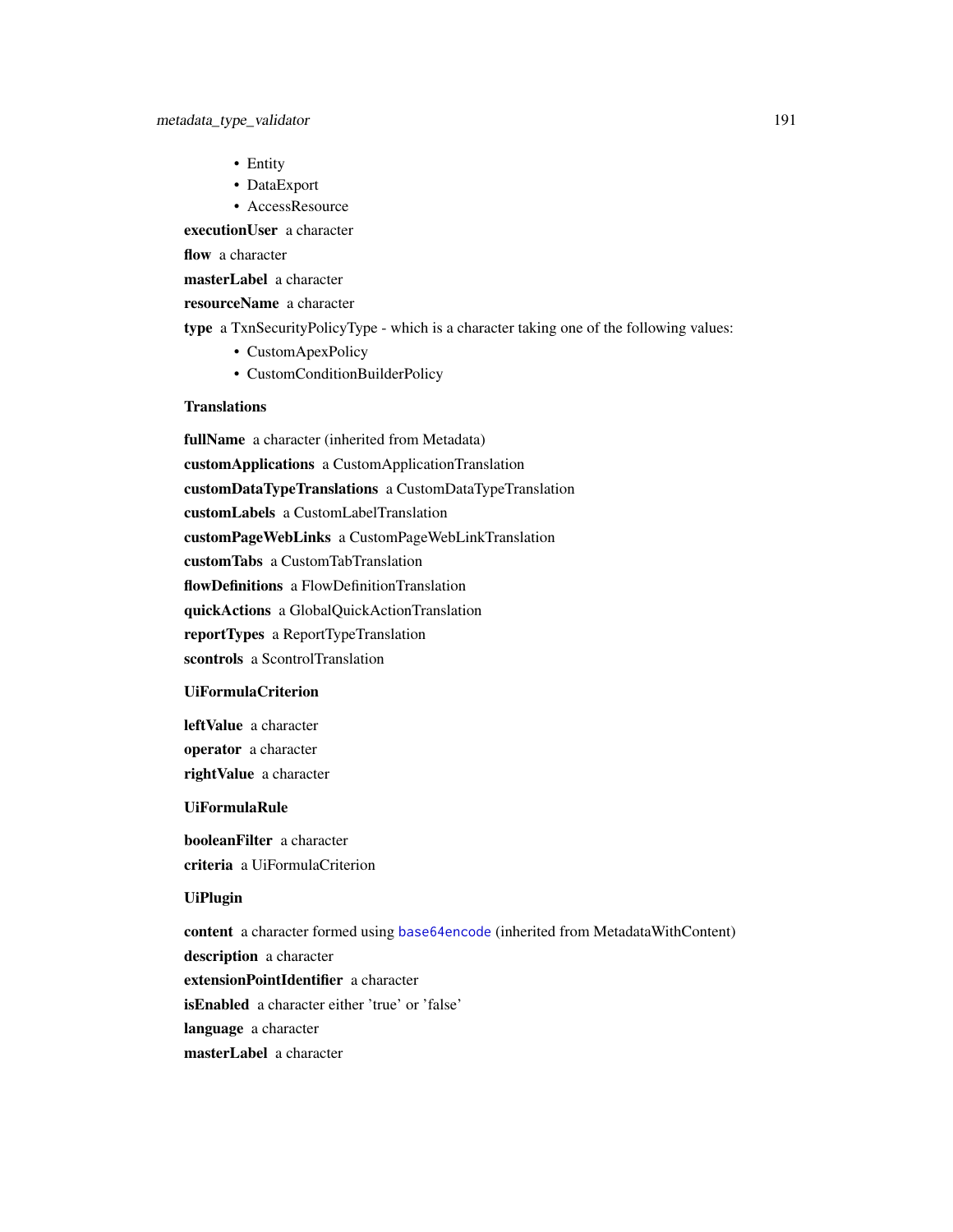# UserCriteria

fullName a character (inherited from Metadata)

creationAgeInSeconds an integer

description a character

lastChatterActivityAgeInSeconds an integer

masterLabel a character

profiles a character

userTypes a NetworkUserType - which is a character taking one of the following values:

- Internal
- Customer
- Partner

## Users

user a character

#### ValidationRule

fullName a character (inherited from Metadata)

active a character either 'true' or 'false'

description a character

errorConditionFormula a character

errorDisplayField a character

errorMessage a character

#### ValidationRuleTranslation

errorMessage a character name a character

ValueSet

controllingField a character restricted a character either 'true' or 'false' valueSetDefinition a ValueSetValuesDefinition valueSetName a character valueSettings a ValueSettings

ValueSettings

controllingFieldValue a character valueName a character

ValueSetValuesDefinition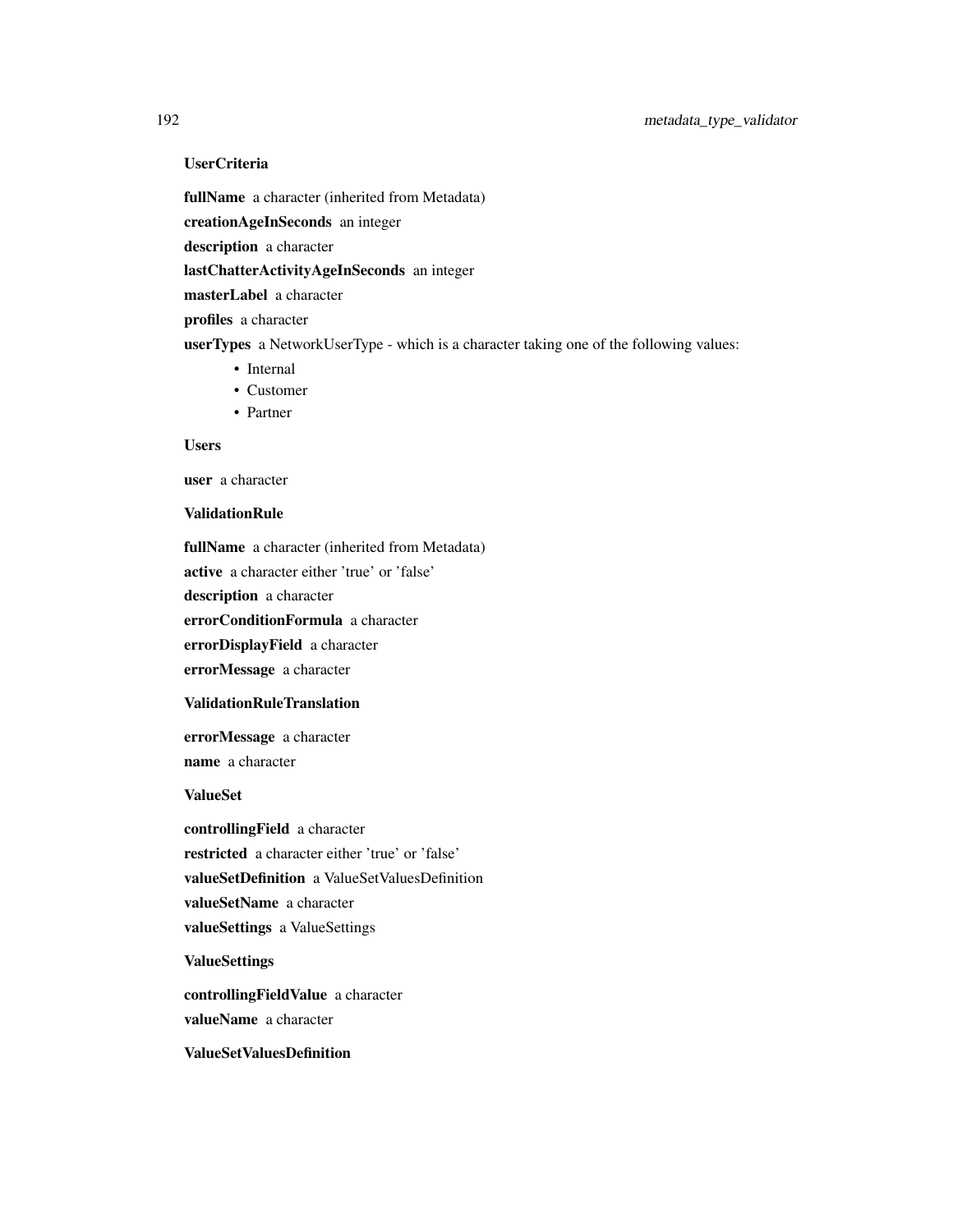## metadata\_type\_validator 193

sorted a character either 'true' or 'false' value a CustomValue

#### ValueTranslation

masterLabel a character translation a character

#### ValueTypeField

fields a ValueTypeField foreignKeyDomain a character isForeignKey a character either 'true' or 'false' isNameField a character either 'true' or 'false' minOccurs an integer name a character picklistValues a PicklistEntry soapType a character valueRequired a character either 'true' or 'false'

## VisualizationPlugin

fullName a character (inherited from Metadata) description a character developerName a character icon a character masterLabel a character visualizationResources a VisualizationResource visualizationTypes a VisualizationType

#### VisualizationResource

description a character

file a character

rank an integer

type a VisualizationResourceType - which is a character taking one of the following values:

• js

• css

#### VisualizationType

description a character developerName a character icon a character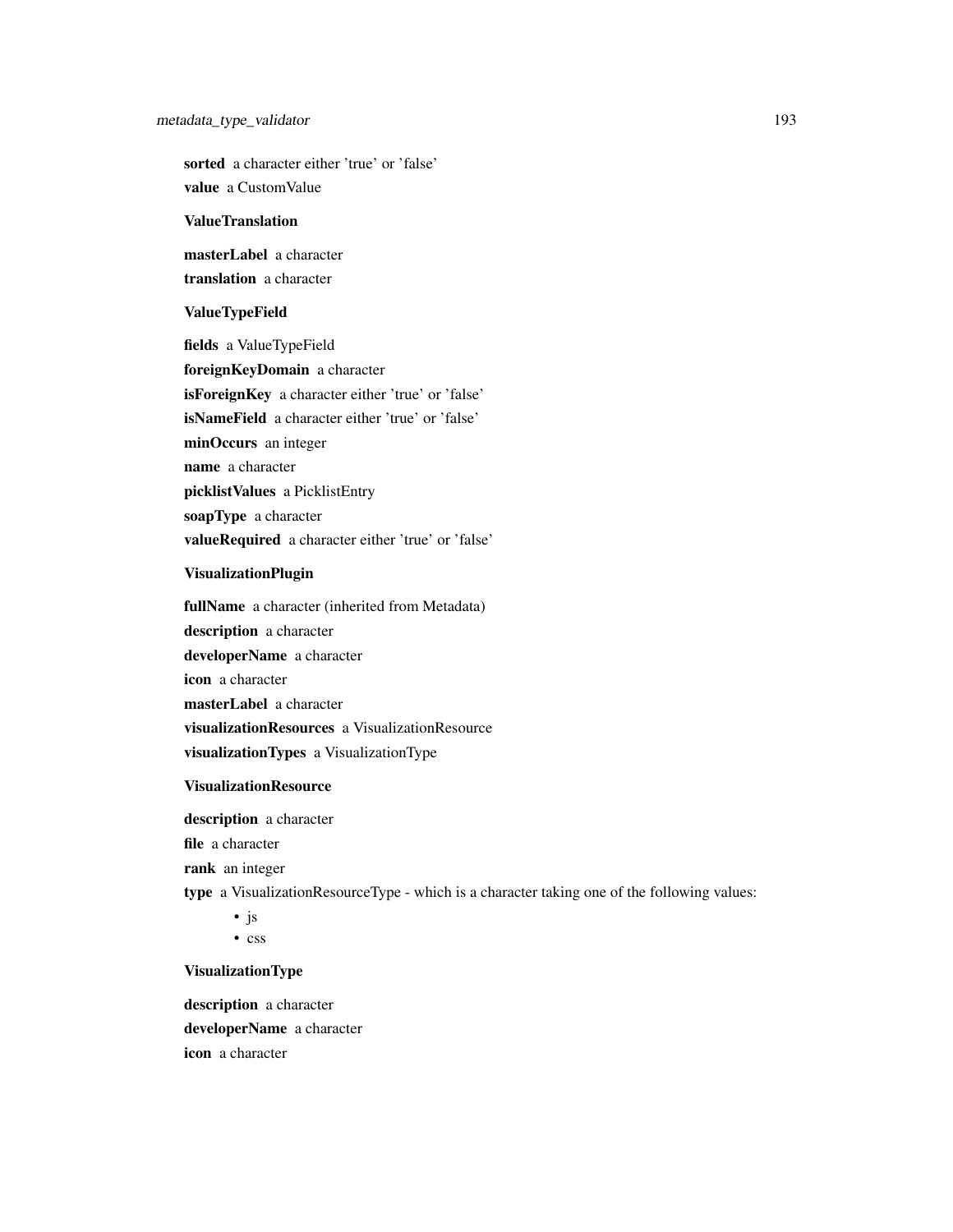masterLabel a character scriptBootstrapMethod a character

## WaveApplication

fullName a character (inherited from Metadata) assetIcon a character

description a character

folder a character

masterLabel a character

shares a FolderShare

templateOrigin a character

templateVersion a character

#### WaveDashboard

content a character formed using [base64encode](#page-0-0) (inherited from MetadataWithContent) application a character

description a character

masterLabel a character

templateAssetSourceName a character

#### **WaveDataflow**

content a character formed using [base64encode](#page-0-0) (inherited from MetadataWithContent)

dataflowType a character

description a character

masterLabel a character

## **WaveDataset**

fullName a character (inherited from Metadata) application a character description a character masterLabel a character templateAssetSourceName a character

#### WaveLens

content a character formed using [base64encode](#page-0-0) (inherited from MetadataWithContent) application a character datasets a character description a character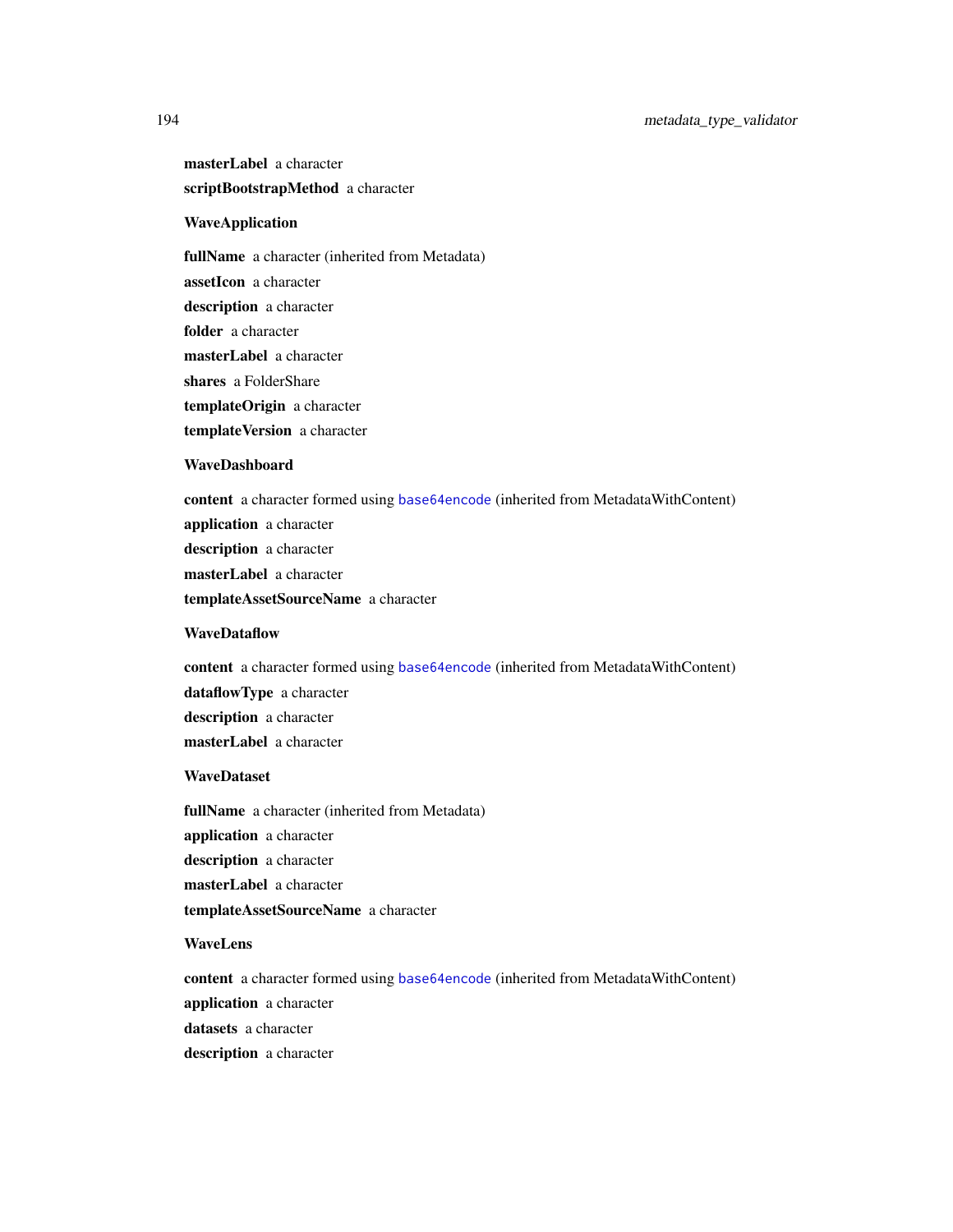masterLabel a character templateAssetSourceName a character visualizationType a character

### WaveRecipe

content a character formed using [base64encode](#page-0-0) (inherited from MetadataWithContent) dataflow a character masterLabel a character securityPredicate a character targetDatasetAlias a character

#### WaveTemplateBundle

fullName a character (inherited from Metadata) assetIcon a character assetVersion a numeric description a character label a character templateBadgeIcon a character templateDetailIcon a character templateType a character

## WaveXmd

fullName a character (inherited from Metadata) application a character dataset a character datasetConnector a character datasetFullyQualifiedName a character dates a WaveXmdDate dimensions a WaveXmdDimension measures a WaveXmdMeasure organizations a WaveXmdOrganization origin a character type a character waveVisualization a character

#### WaveXmdDate

alias a character compact a character either 'true' or 'false'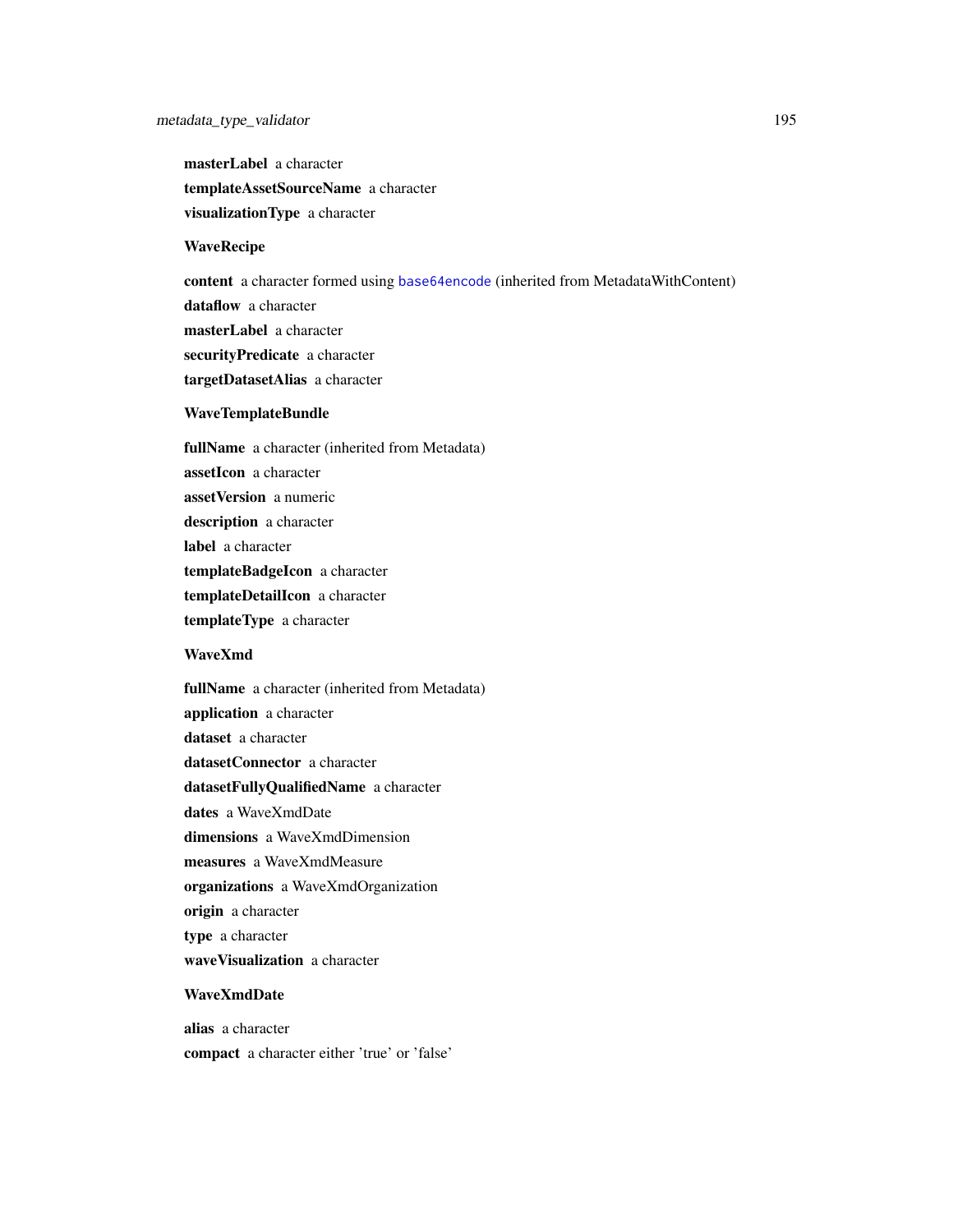dateFieldDay a character dateFieldEpochDay a character dateFieldEpochSecond a character dateFieldFiscalMonth a character dateFieldFiscalQuarter a character dateFieldFiscalWeek a character dateFieldFiscalYear a character dateFieldFullYear a character dateFieldHour a character dateFieldMinute a character dateFieldMonth a character dateFieldQuarter a character dateFieldSecond a character dateFieldWeek a character dateFieldYear a character description a character firstDayOfWeek an integer fiscalMonthOffset an integer isYearEndFiscalYear a character either 'true' or 'false' label a character showInExplorer a character either 'true' or 'false' sortIndex an integer WaveXmdDimension customActions a WaveXmdDimensionCustomAction customActionsEnabled a character either 'true' or 'false' dateFormat a character description a character field a character fullyQualifiedName a character imageTemplate a character

isDerived a character either 'true' or 'false'

isMultiValue a character either 'true' or 'false'

label a character

linkTemplate a character

linkTemplateEnabled a character either 'true' or 'false'

linkTooltip a character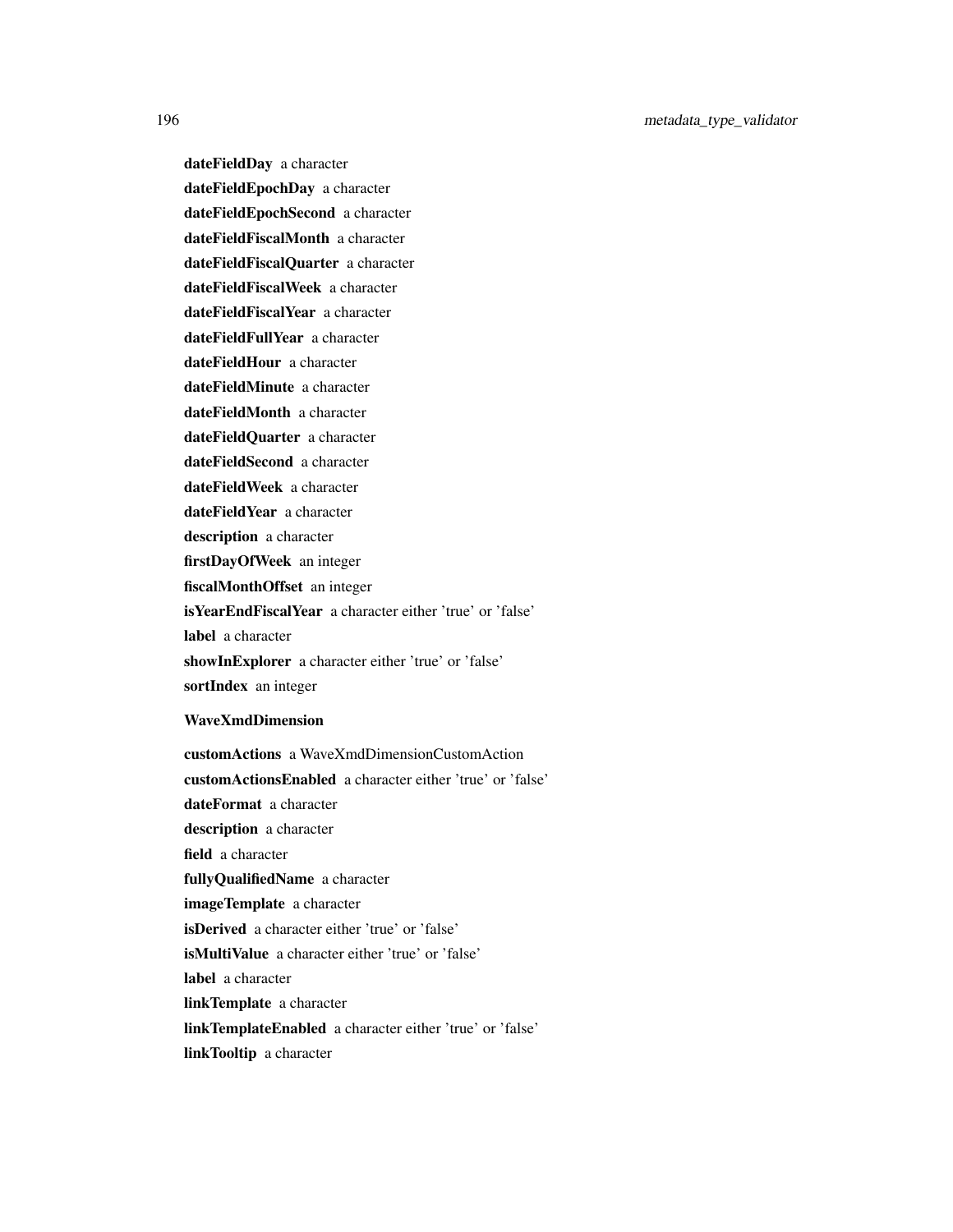members a WaveXmdDimensionMember origin a character recordDisplayFields a WaveXmdRecordDisplayLookup recordIdField a character recordOrganizationIdField a character salesforceActions a WaveXmdDimensionSalesforceAction salesforceActionsEnabled a character either 'true' or 'false' showDetailsDefaultFieldIndex an integer showInExplorer a character either 'true' or 'false' sortIndex an integer

#### WaveXmdDimensionCustomAction

customActionName a character enabled a character either 'true' or 'false' icon a character method a character sortIndex an integer target a character tooltip a character url a character

#### WaveXmdDimensionMember

color a character label a character member a character sortIndex an integer

#### WaveXmdDimensionSalesforceAction

enabled a character either 'true' or 'false' salesforceActionName a character sortIndex an integer

#### WaveXmdMeasure

dateFormat a character description a character field a character formatCustomFormat a character formatDecimalDigits an integer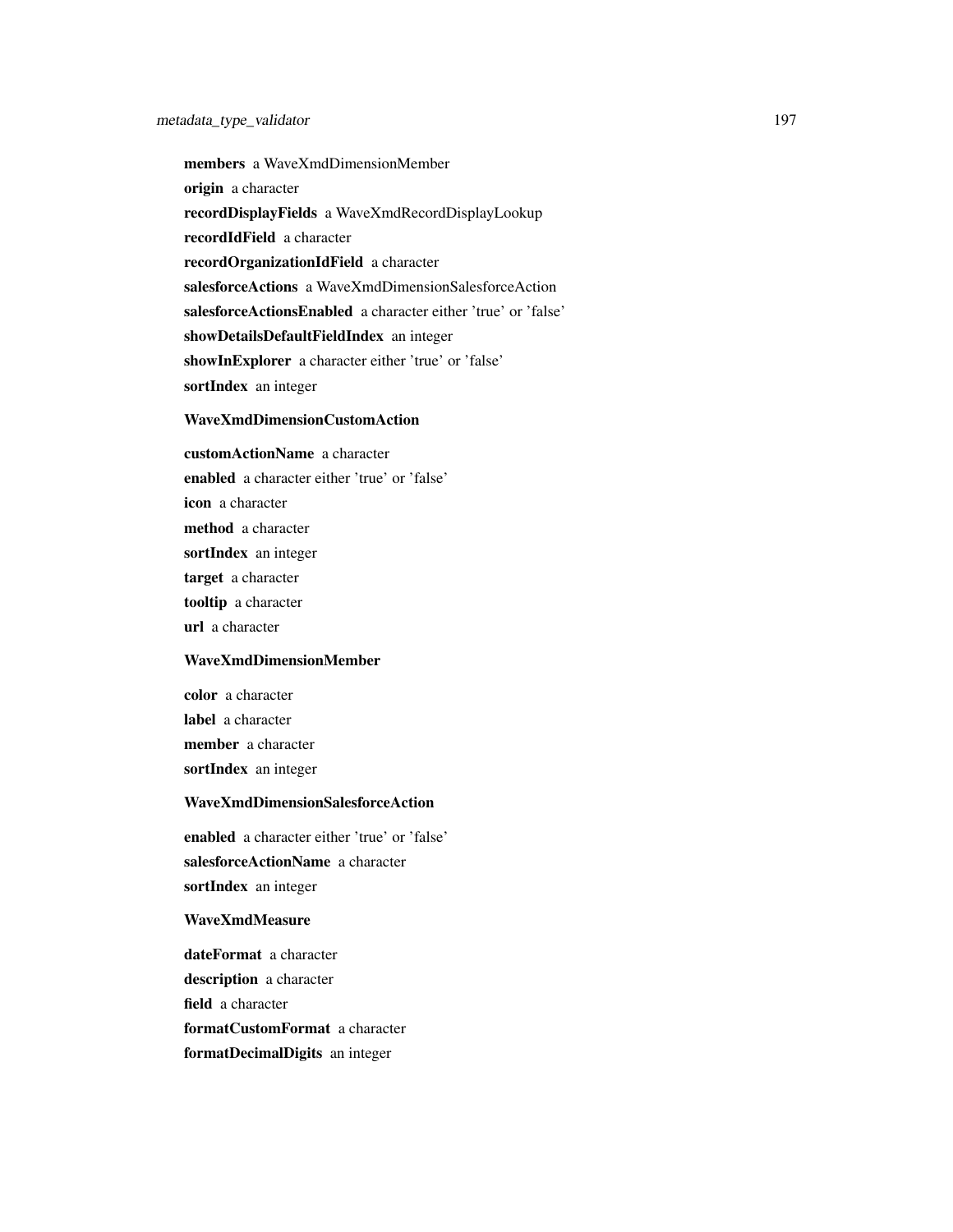formatIsNegativeParens a character either 'true' or 'false'

formatPrefix a character

formatSuffix a character

formatUnit a character

formatUnitMultiplier a numeric

fullyQualifiedName a character

isDerived a character either 'true' or 'false'

label a character

origin a character

showDetailsDefaultFieldIndex an integer

showInExplorer a character either 'true' or 'false'

sortIndex an integer

#### WaveXmdOrganization

instanceUrl a character

label a character

organizationIdentifier a character

sortIndex an integer

#### WaveXmdRecordDisplayLookup

recordDisplayField a character

## WebLink

fullName a character (inherited from Metadata)

availability a WebLinkAvailability - which is a character taking one of the following values:

- online
- offline
- description a character

displayType a WebLinkDisplayType - which is a character taking one of the following values:

- link
- button
- massActionButton

encodingKey a Encoding - which is a character taking one of the following values:

- UTF-8
- ISO-8859-1
- Shift\_JIS
- ISO-2022-JP
- EUC-JP
- ks\_c\_5601-1987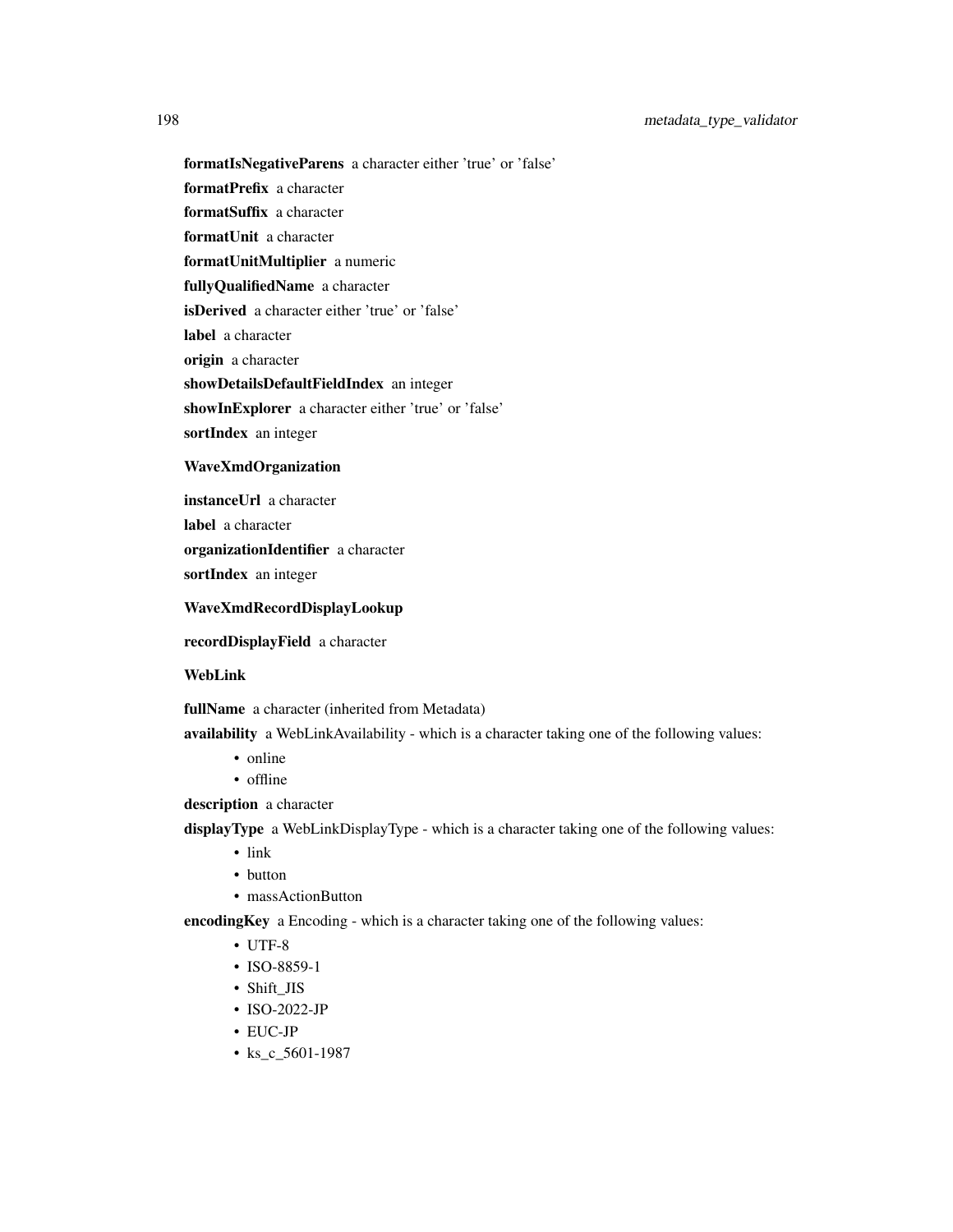- Big5
- GB2312
- Big5-HKSCS
- x-SJIS\_0213

hasMenubar a character either 'true' or 'false'

hasScrollbars a character either 'true' or 'false'

hasToolbar a character either 'true' or 'false'

height an integer

isResizable a character either 'true' or 'false'

linkType a WebLinkType - which is a character taking one of the following values:

- url
- sControl
- javascript
- page
- flow

## masterLabel a character

openType a WebLinkWindowType - which is a character taking one of the following values:

- newWindow
- sidebar
- noSidebar
- replace
- onClickJavaScript

## page a character

position a WebLinkPosition - which is a character taking one of the following values:

- fullScreen
- none
- topLeft

protected a character either 'true' or 'false'

requireRowSelection a character either 'true' or 'false'

scontrol a character

showsLocation a character either 'true' or 'false'

showsStatus a character either 'true' or 'false'

url a character

width an integer

#### WebLinkTranslation

label a character

name a character

#### WebToCaseSettings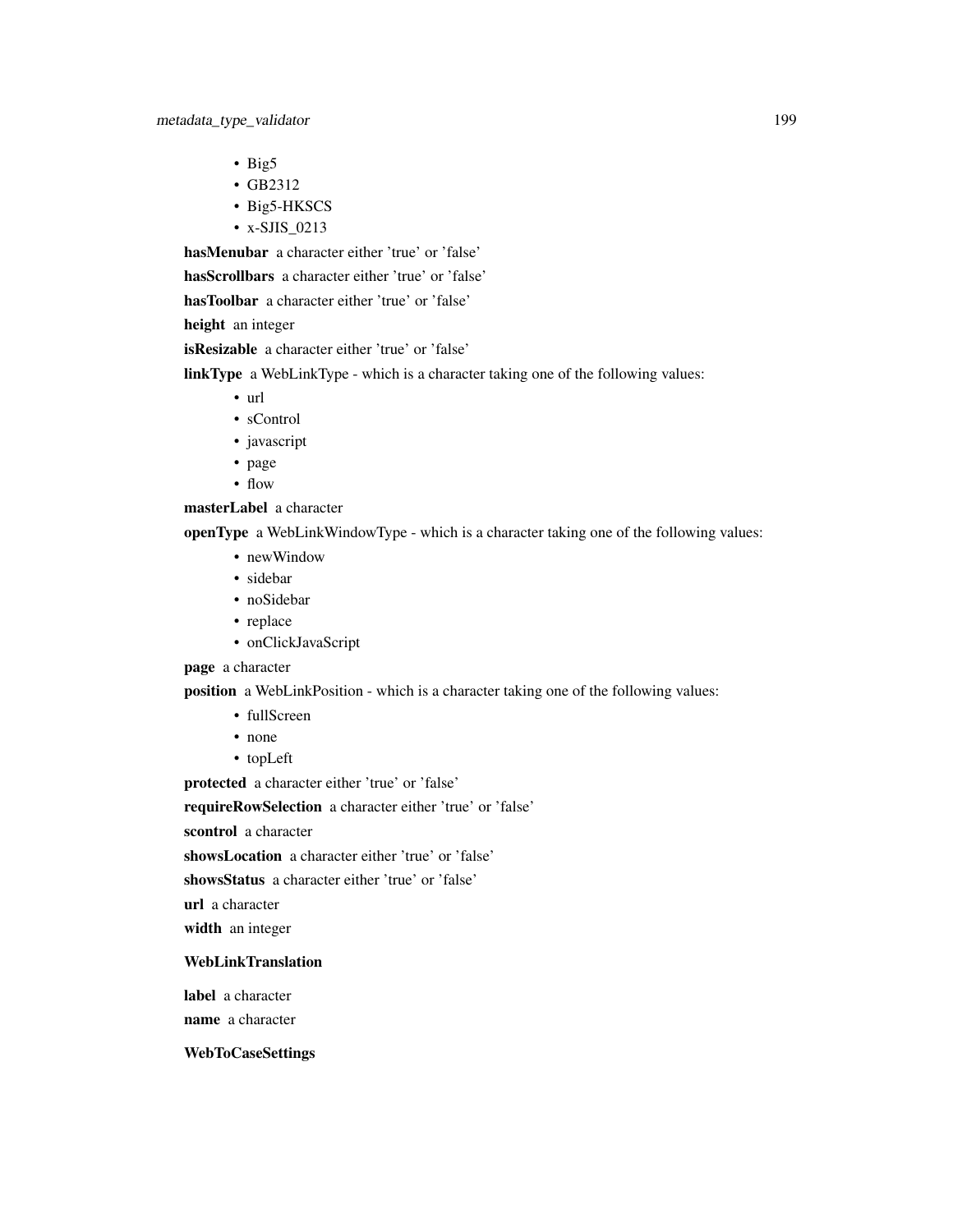## 200 metadata\_type\_validator

caseOrigin a character

defaultResponseTemplate a character enableWebToCase a character either 'true' or 'false'

## WeightedSourceCategory

sourceCategoryApiName a character weight a numeric

## **Workflow**

fullName a character (inherited from Metadata) alerts a WorkflowAlert fieldUpdates a WorkflowFieldUpdate flowActions a WorkflowFlowAction knowledgePublishes a WorkflowKnowledgePublish outboundMessages a WorkflowOutboundMessage rules a WorkflowRule send a WorkflowSend tasks a WorkflowTask

#### **WorkflowAction**

fullName a character (inherited from Metadata)

#### WorkflowActionReference

name a character

type a WorkflowActionType - which is a character taking one of the following values:

- FieldUpdate
- KnowledgePublish
- Task
- Alert
- Send
- OutboundMessage
- FlowAction

#### WorkflowAlert

extends WorkflowAction see documentation for WorkflowAction

ccEmails a character

description a character

protected a character either 'true' or 'false'

recipients a WorkflowEmailRecipient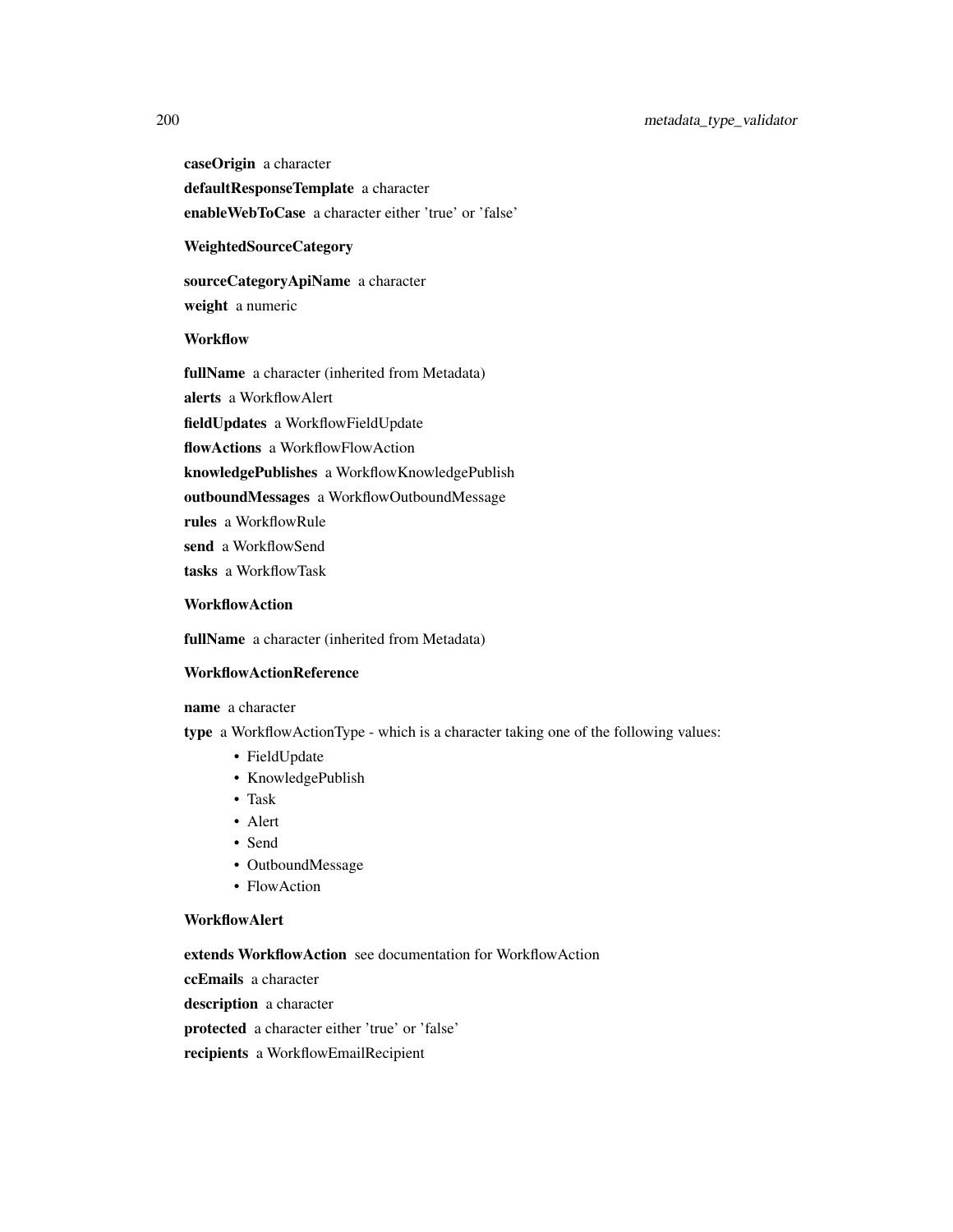senderAddress a character

senderType a ActionEmailSenderType - which is a character taking one of the following values:

- CurrentUser
- OrgWideEmailAddress
- DefaultWorkflowUser

template a character

#### WorkflowEmailRecipient

field a character

recipient a character

type a ActionEmailRecipientTypes - which is a character taking one of the following values:

- group
- role
- user
- opportunityTeam
- accountTeam
- roleSubordinates
- owner
- creator
- partnerUser
- accountOwner
- customerPortalUser
- portalRole
- portalRoleSubordinates
- contactLookup
- userLookup
- roleSubordinatesInternal
- email
- caseTeam
- campaignMemberDerivedOwner

## WorkflowFieldUpdate

#### extends WorkflowAction see documentation for WorkflowAction

description a character

field a character

formula a character

literalValue a character

lookupValue a character

lookupValueType a LookupValueType - which is a character taking one of the following values:

• User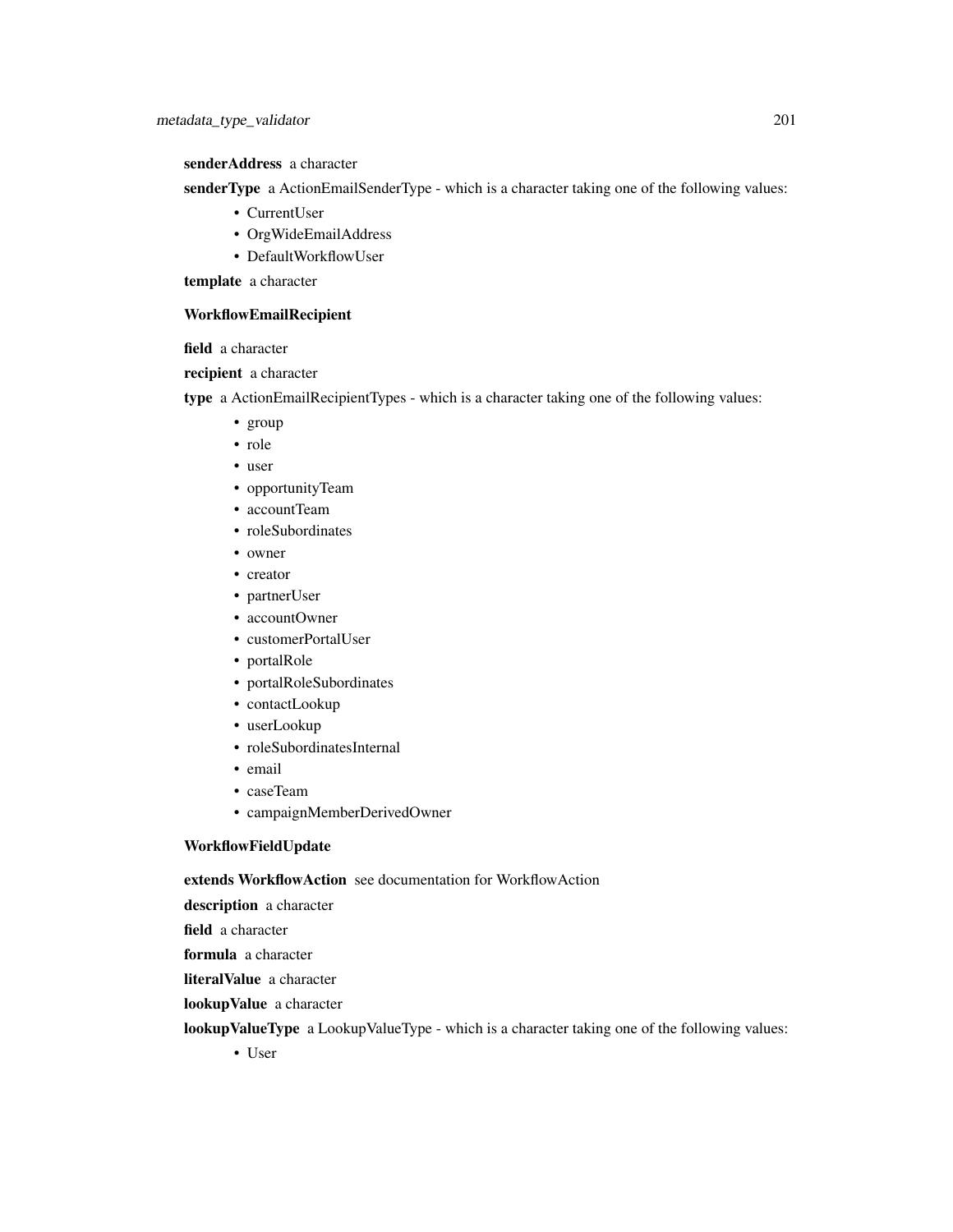- Queue
- RecordType

name a character

notifyAssignee a character either 'true' or 'false'

operation a FieldUpdateOperation - which is a character taking one of the following values:

- Formula
- Literal
- Null
- NextValue
- Previous Value
- LookupValue

protected a character either 'true' or 'false'

reevaluateOnChange a character either 'true' or 'false'

targetObject a character

#### WorkflowFlowAction

extends WorkflowAction see documentation for WorkflowAction

description a character

flow a character

flowInputs a WorkflowFlowActionParameter

label a character

language a character

protected a character either 'true' or 'false'

#### WorkflowFlowActionParameter

name a character value a character

## WorkflowKnowledgePublish

extends WorkflowAction see documentation for WorkflowAction

action a KnowledgeWorkflowAction - which is a character taking one of the following values:

- PublishAsNew
- Publish

description a character

label a character

language a character

protected a character either 'true' or 'false'

## **WorkflowRule**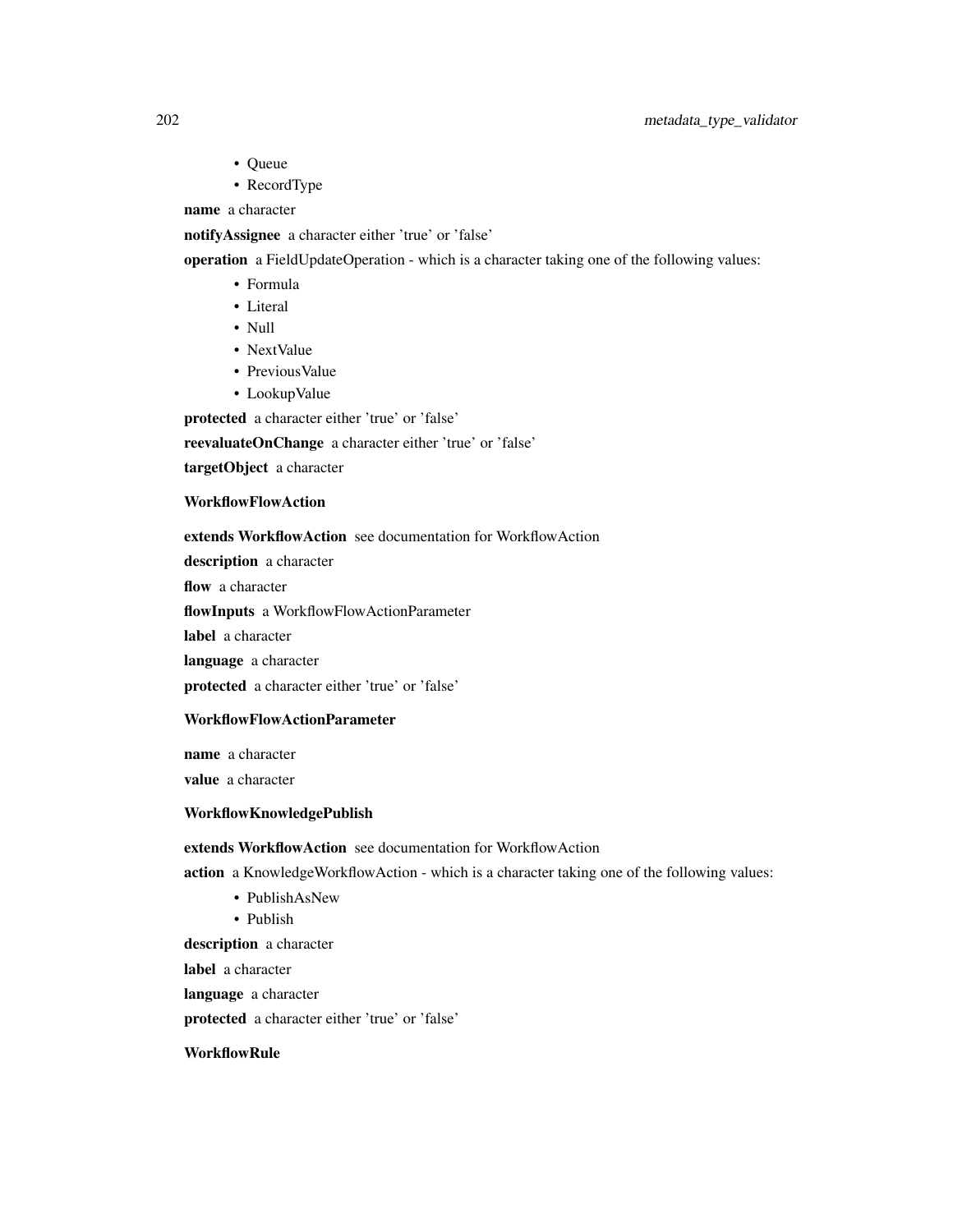fullName a character (inherited from Metadata)

actions a WorkflowActionReference

active a character either 'true' or 'false'

booleanFilter a character

criteriaItems a FilterItem

description a character

formula a character

triggerType a WorkflowTriggerTypes - which is a character taking one of the following values:

- onCreateOnly
- onCreateOrTriggeringUpdate
- onAllChanges
- OnRecursiveUpdate

workflowTimeTriggers a WorkflowTimeTrigger

#### **WorkflowSend**

extends WorkflowAction see documentation for WorkflowAction

action a SendAction - which is a character taking one of the following values:

• Send

description a character

label a character

language a character

protected a character either 'true' or 'false'

#### WorkflowTask

extends WorkflowAction see documentation for WorkflowAction

assignedTo a character

assigned ToType a ActionTaskAssignedToTypes - which is a character taking one of the following values:

- user
- role
- opportunityTeam
- accountTeam
- owner
- accountOwner
- creator
- accountCreator
- partnerUser
- portalRole

description a character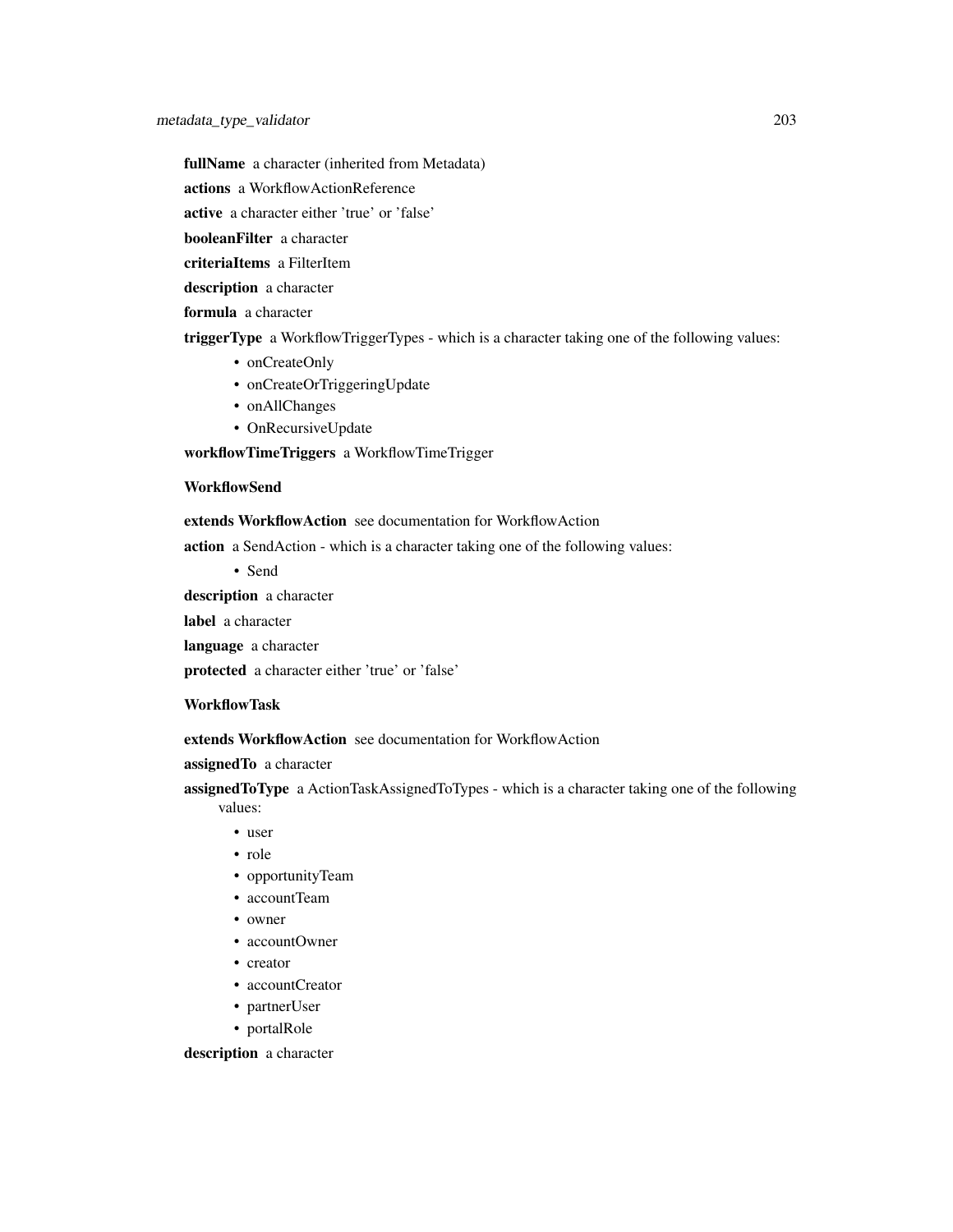dueDateOffset an integer notifyAssignee a character either 'true' or 'false' offsetFromField a character priority a character protected a character either 'true' or 'false' status a character subject a character

## WorkflowTaskTranslation

description a character

name a character

subject a character

## WorkflowTimeTrigger

actions a WorkflowActionReference

offsetFromField a character

## timeLength a character

workflowTimeTriggerUnit a WorkflowTimeUnits - which is a character taking one of the following values:

- Hours
- Days

## WorkspaceMapping

fieldName a character

tab a character

#### Value

a list that can be used as input to one of the CRUD Metadata API operations: [sf\\_create\\_metadata,](#page-239-0) [sf\\_update\\_metadata,](#page-334-0) [sf\\_update\\_metadata](#page-334-0)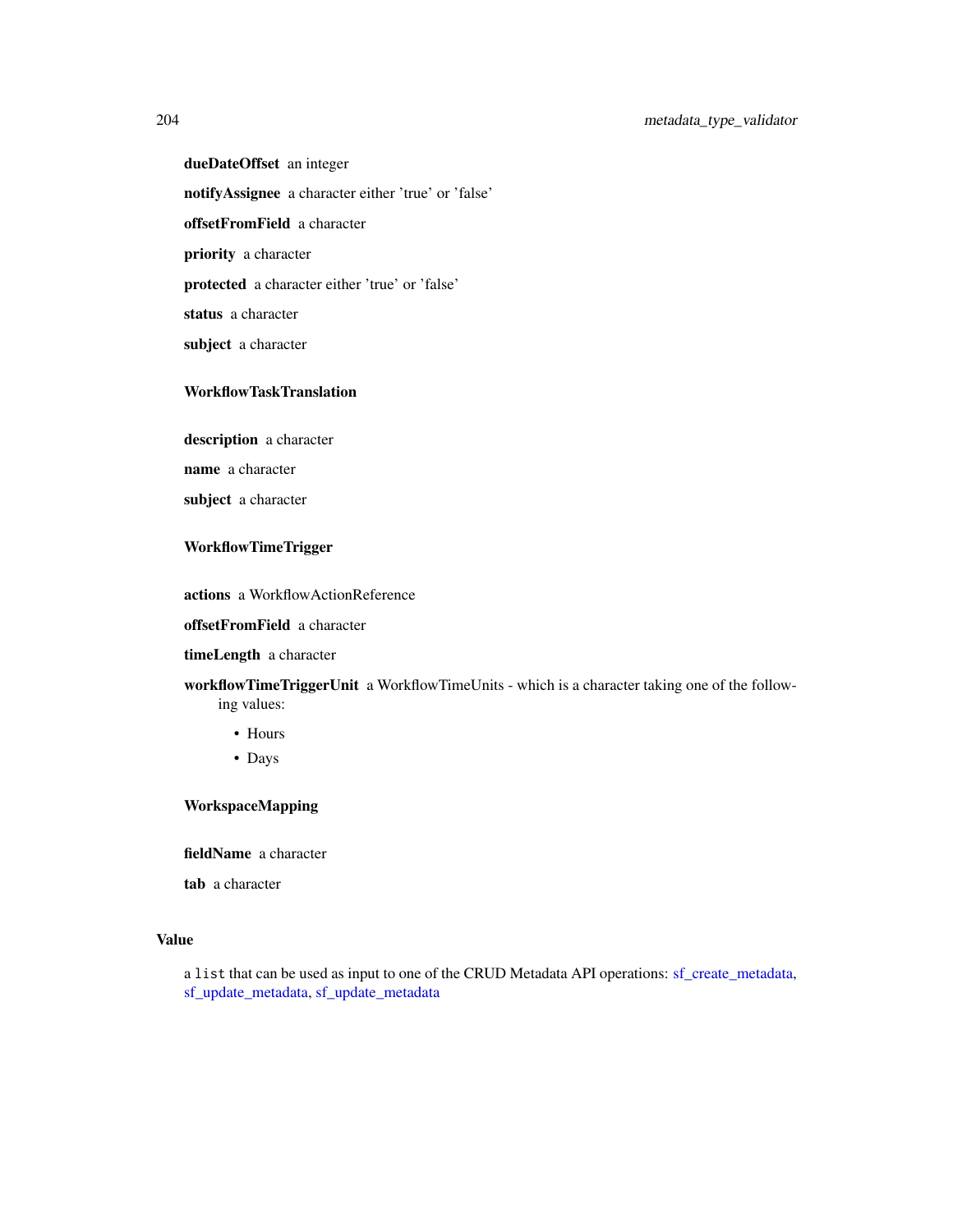parameterized\_search\_control

*Auxiliary for Controlling Parametrized Searches*

#### Description

A function for allowing finer grained control over how a search is performed when not using SOSL

#### Usage

```
parameterized_search_control(
  objects = NULL,
  fields_scope = c("ALL", "NAME", "EMAIL", "PHONE", "SIDEBAR"),
  fields = NULL,
  overall_limit = 2000,
  default_limit = 200,
  spell_correction = TRUE
)
```
#### Arguments

| objects          | character; objects to search and return in the response. Multiple objects can<br>be provided as a character vector                                                     |
|------------------|------------------------------------------------------------------------------------------------------------------------------------------------------------------------|
| fields_scope     | character; scope of fields to search in order to limit the resources used and<br>improve performance                                                                   |
| fields           | character; one or more fields to return in the response for each sobject speci-<br>fied. If no fields are specified only the Ids of the matching records are returned. |
| overall_limit    | numeric; the maximum number of results to return across all objects in the<br>search.                                                                                  |
| default_limit    | numeric; the maximum number of results to return for each of the specified<br>objects. This parameter is ignored if the objects argument is left NULL.                 |
| spell_correction |                                                                                                                                                                        |
|                  |                                                                                                                                                                        |

logical; specifies whether spell correction should be enabled for a user's search.

#### Value

list of parameters passed onto sf\_search

### References

```
https://developer.salesforce.com/docs/atlas.en-us.api_rest.meta/api_rest/resources_
search_parameterized.htm#resources_search_parameterized
```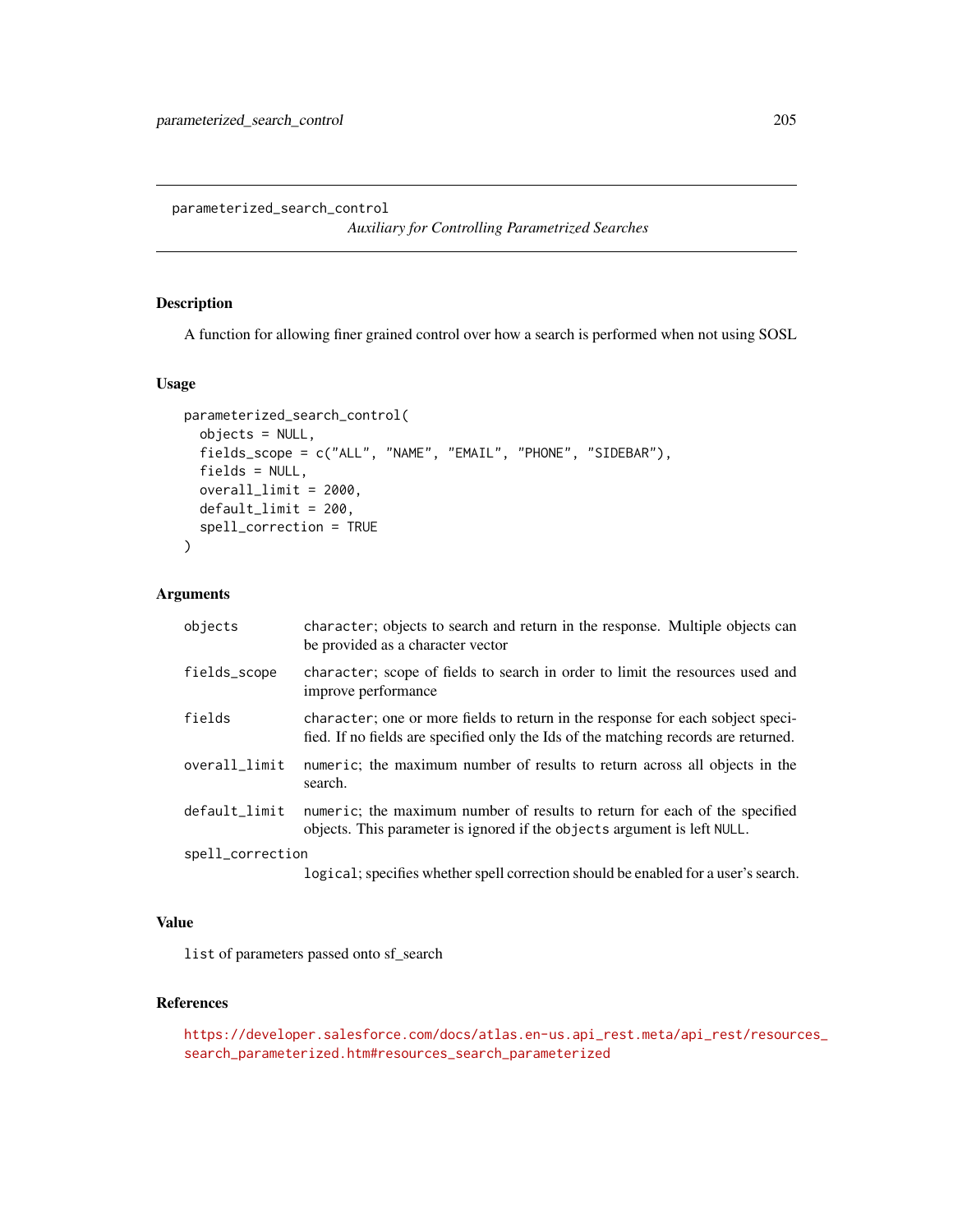## Examples

```
## Not run:
# free text search only on Contact record Phone fields
# this will improve the performance of the search
my_phone_search <- "(336)"
search_result <- sf_search(my_phone_search,
                           objects = c("Contact", "Lead"),
                           fields_scope = "PHONE",
                           fields = c("Id", "FirstName", "LastName"))
```
## End(Not run)

rforcecom.bulkAction *The* salesforcer *backwards compatible version of the RForcecom function* rforcecom.bulkAction

## Description

#### [Soft-deprecated]

This function is a convenience wrapper for submitting bulk API jobs

#### Usage

```
rforcecom.bulkAction(
  session,
  operation = c("insert", "delete", "upsert", "update", "hardDelete"),
  data,
  object,
  external_id_fieldname = NULL,
  multiBatch = TRUE,
 batchSize = 10000,
  interval_seconds = 5,
 max_attempts = 100,
  verbose = FALSE
)
```
## Arguments

| session   | list; a list containing "sessionID", "instanceURL", and "apiVersion" as<br>returned by RForcecom::rforcecom.login. This argument is ignored in all<br>backward compatible calls because the authorization credentials are stored in an |
|-----------|----------------------------------------------------------------------------------------------------------------------------------------------------------------------------------------------------------------------------------------|
|           | environment internal to the salesforcer package, so it is no longer necessary to<br>pass the session in each function call.                                                                                                            |
| operation | a character string defining the type of operation being performed                                                                                                                                                                      |
| data      | a matrix or data. frame that can be coerced into a CSV file for submitting as batch<br>request                                                                                                                                         |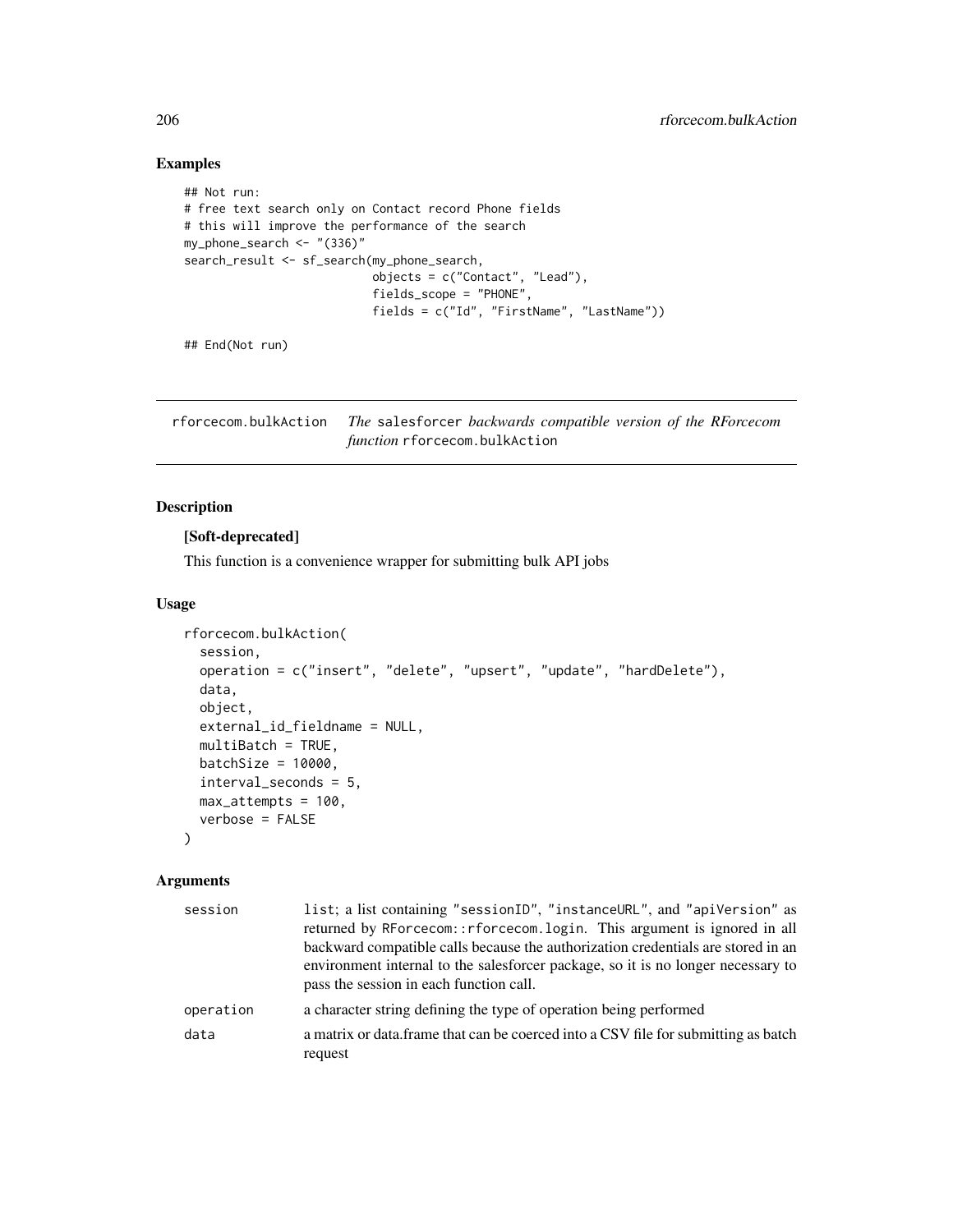| object                | a character string defining the target salesforce object that the operation will be<br>performed on                                                                                                                                                                                    |
|-----------------------|----------------------------------------------------------------------------------------------------------------------------------------------------------------------------------------------------------------------------------------------------------------------------------------|
| external_id_fieldname |                                                                                                                                                                                                                                                                                        |
|                       | character; string identifying a custom field on the object that has been set as<br>an "External ID" field. This field is used to reference objects during upserts to<br>determine if the record already exists in Salesforce or not.                                                   |
| multiBatch            | a boolean value defining whether or not submit data in batches to the API                                                                                                                                                                                                              |
| batchSize             | an integer value defining the number of records to submit if multiBatch is true.<br>The max value is 10,000 in accordance with Salesforce limits.                                                                                                                                      |
| interval_seconds      |                                                                                                                                                                                                                                                                                        |
|                       | an integer defining the seconds between attempts to check for job completion                                                                                                                                                                                                           |
| max_attempts          | an integer defining then max number attempts to check for job completion before<br>stopping                                                                                                                                                                                            |
| verbose               | logical; an indicator of whether to print additional detail for each API call,<br>which is useful for debugging. More specifically, when set to TRUE the URL,<br>header, and body will be printed for each request, along with additional diag-<br>nostic information where available. |

## Value

A tbl\_df of the results of the bulk job

#### References

[https://developer.salesforce.com/docs/atlas.en-us.api\\_asynch.meta/api\\_asynch](https://developer.salesforce.com/docs/atlas.en-us.api_asynch.meta/api_asynch)

## Examples

```
## Not run:
# update Account object
updates <- rforcecom.bulkAction(session,
                                operation = 'update',
                                data = my_data,
                                object = 'Account')
```
## End(Not run)

| rforcecom.bulkQuery The salesforcer backwards compatible version of |                                |  |  |
|---------------------------------------------------------------------|--------------------------------|--|--|
|                                                                     | RForcecom::rforcecom.bulkQuery |  |  |

## Description

[Soft-deprecated]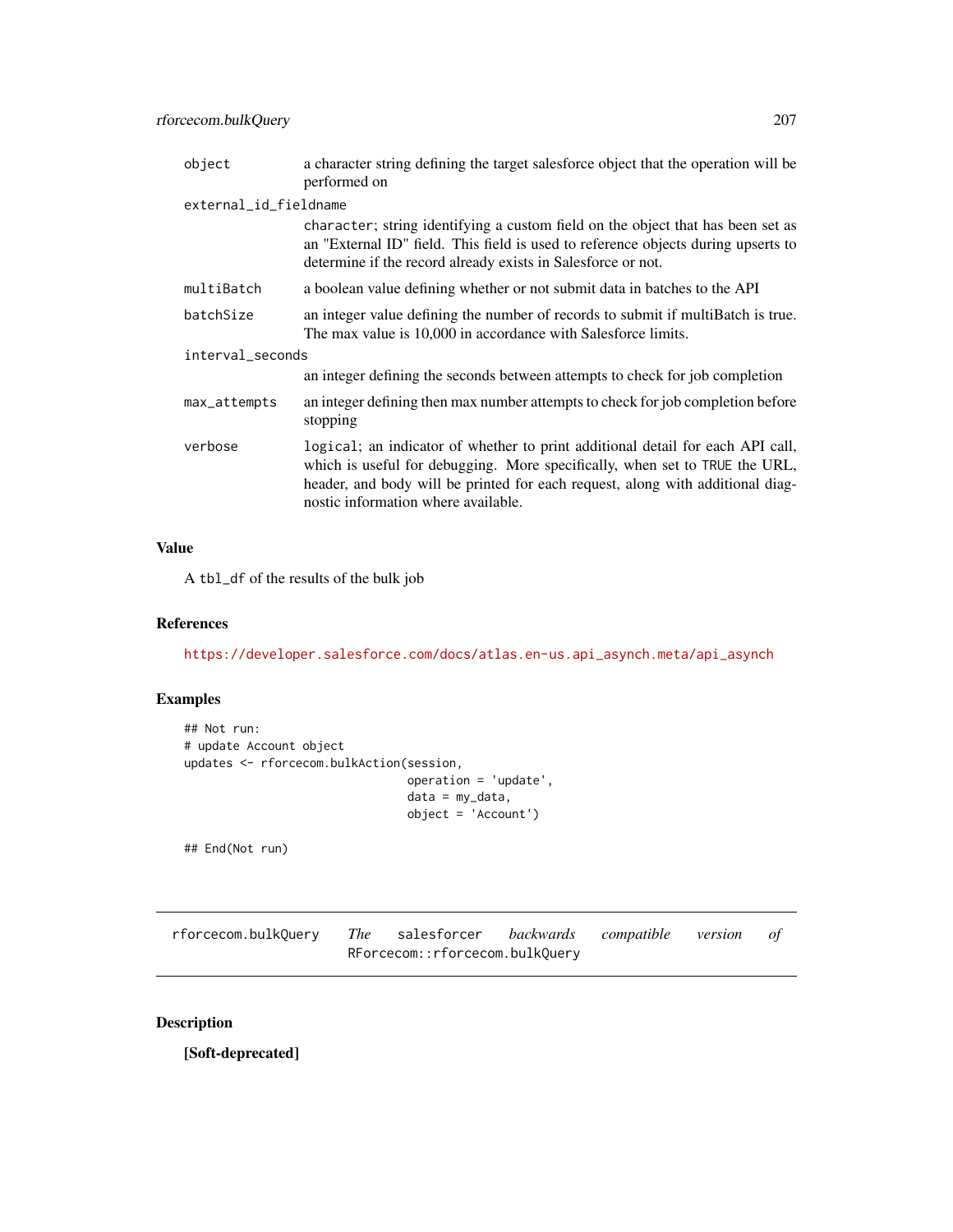# Usage

```
rforcecom.bulkQuery(
  session,
  soqlQuery,
 object,
 interval_seconds = 5,
 max_attempts = 100,
 verbose = FALSE
\mathcal{L}
```
# Arguments

| session          | list; a list containing "sessionID", "instanceURL", and "apiVersion" as<br>returned by RForcecom:: rforcecom. login. This argument is ignored in all<br>backward compatible calls because the authorization credentials are stored in an<br>environment internal to the salesforcer package, so it is no longer necessary to<br>pass the session in each function call. |
|------------------|-------------------------------------------------------------------------------------------------------------------------------------------------------------------------------------------------------------------------------------------------------------------------------------------------------------------------------------------------------------------------|
| soqlQuery        | character; a string defining a SOQL query (e.g. "SELECT Id, Name FROM<br>Account").                                                                                                                                                                                                                                                                                     |
| object           | character; the name of one Salesforce objects that the function is operating<br>against (e.g. "Account", "Contact", "CustomObject_c")                                                                                                                                                                                                                                   |
| interval_seconds |                                                                                                                                                                                                                                                                                                                                                                         |
|                  | an integer defining the seconds between attempts to check for job completion                                                                                                                                                                                                                                                                                            |
| max_attempts     | an integer defining then max number attempts to check for job completion before<br>stopping                                                                                                                                                                                                                                                                             |
| verbose          | logical; an indicator of whether to print additional detail for each API call,<br>which is useful for debugging. More specifically, when set to TRUE the URL,<br>header, and body will be printed for each request, along with additional diag-<br>nostic information where available.                                                                                  |

## Value

A data.frame of the recordset returned by query

| rforcecom.create | The salesforcer backwards compatible version of |  |  |
|------------------|-------------------------------------------------|--|--|
|                  | RForcecom::rforcecom.create                     |  |  |

# Description

[Soft-deprecated]

## Usage

rforcecom.create(session, objectName, fields)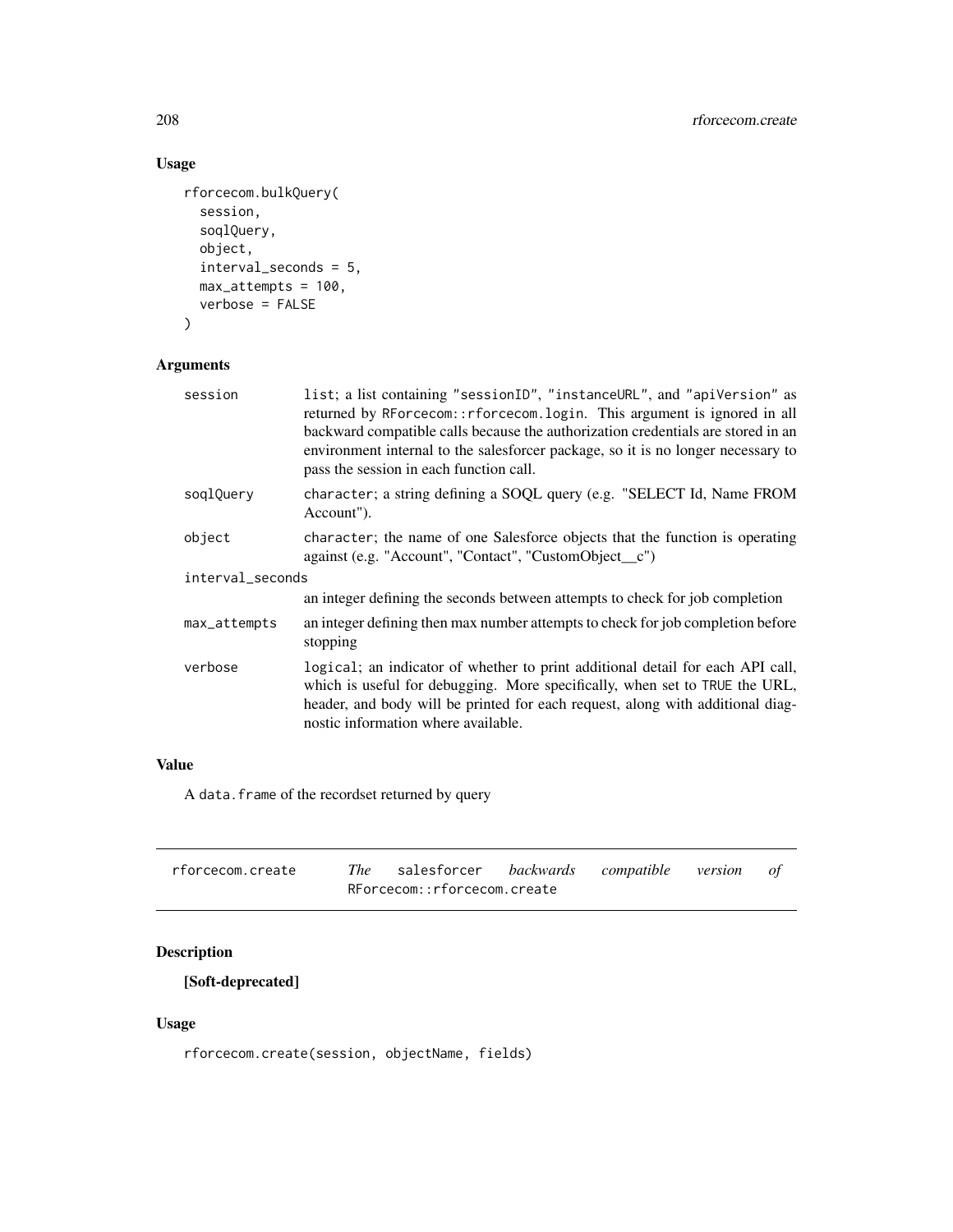## rforcecom.delete 209

## Arguments

| session    | list; a list containing "sessionID", "instanceURL", and "apiVersion" as<br>returned by RForcecom::rforcecom.login. This argument is ignored in all<br>backward compatible calls because the authorization credentials are stored in an<br>environment internal to the salesforcer package, so it is no longer necessary to<br>pass the session in each function call. |
|------------|-----------------------------------------------------------------------------------------------------------------------------------------------------------------------------------------------------------------------------------------------------------------------------------------------------------------------------------------------------------------------|
| objectName | character; the name of the Salesforce object that the function is operating<br>against (e.g. "Account", "Contact", "CustomObject_c").                                                                                                                                                                                                                                 |
| fields     | Field names and values. (ex: Name="CompanyName", Phone="000-000-000")                                                                                                                                                                                                                                                                                                 |

## Value

data. frame containing the id and success indicator of the record creation process

| rforcecom.delete | The salesforcer backwards compatible version of |  |  |
|------------------|-------------------------------------------------|--|--|
|                  | RForcecom::rforcecom.delete                     |  |  |

# Description

# [Soft-deprecated]

#### Usage

rforcecom.delete(session, objectName, id)

# Arguments

| session    | list; a list containing "sessionID", "instanceURL", and "apiVersion" as<br>returned by RForcecom:: rforcecom. login. This argument is ignored in all<br>backward compatible calls because the authorization credentials are stored in an<br>environment internal to the salesforcer package, so it is no longer necessary to<br>pass the session in each function call. |
|------------|-------------------------------------------------------------------------------------------------------------------------------------------------------------------------------------------------------------------------------------------------------------------------------------------------------------------------------------------------------------------------|
| objectName | character; the name of the Salesforce object that the function is operating<br>against (e.g. "Account", "Contact", "CustomObject c").                                                                                                                                                                                                                                   |
| id         | Record ID to delete. (ex: "999x000000xxxxxZZZ")                                                                                                                                                                                                                                                                                                                         |

## Value

NULL if successful otherwise the function errors out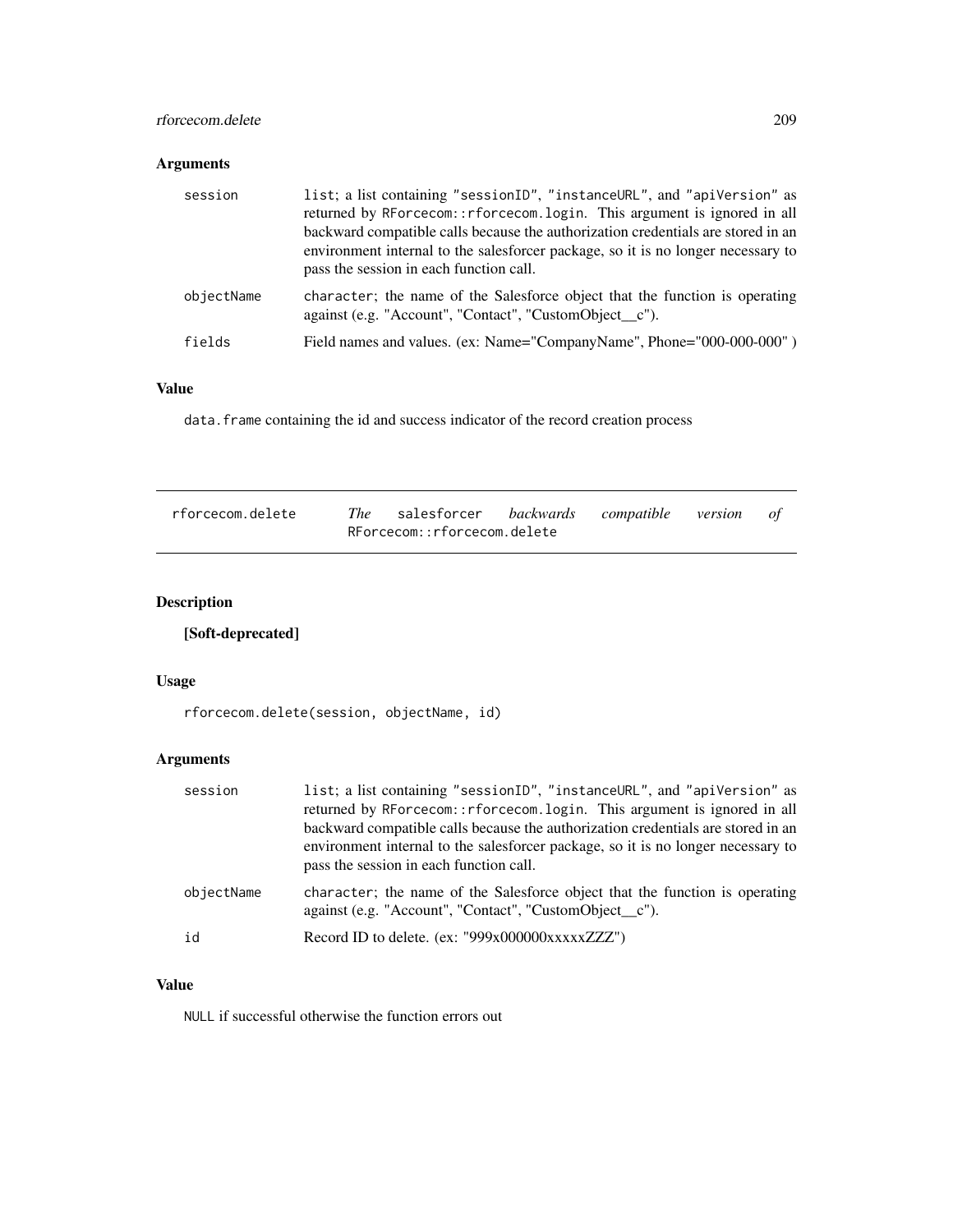rforcecom.getObjectDescription

*The* salesforcer *backwards compatible version of* RForcecom::rforcecom.getObjectDescription

## Description

[Soft-deprecated]

## Usage

rforcecom.getObjectDescription(session, objectName)

## Arguments

| session    | list; a list containing "sessionID", "instanceURL", and "apiVersion" as<br>returned by RForcecom:: rforcecom. login. This argument is ignored in all<br>backward compatible calls because the authorization credentials are stored in an<br>environment internal to the salesforcer package, so it is no longer necessary to<br>pass the session in each function call. |
|------------|-------------------------------------------------------------------------------------------------------------------------------------------------------------------------------------------------------------------------------------------------------------------------------------------------------------------------------------------------------------------------|
| obiectName | character; the name of the Salesforce object that the function is operating<br>against (e.g. "Account", "Contact", "CustomObject_c").                                                                                                                                                                                                                                   |

#### Value

Object descriptions

## Note

This function returns a data.frame with one row per field for an object.

```
rforcecom.getServerTimestamp
```
*The* salesforcer *backwards compatible version of* RForcecom::rforcecom.getServerTimestamp

# Description

[Soft-deprecated]

#### Usage

rforcecom.getServerTimestamp(session)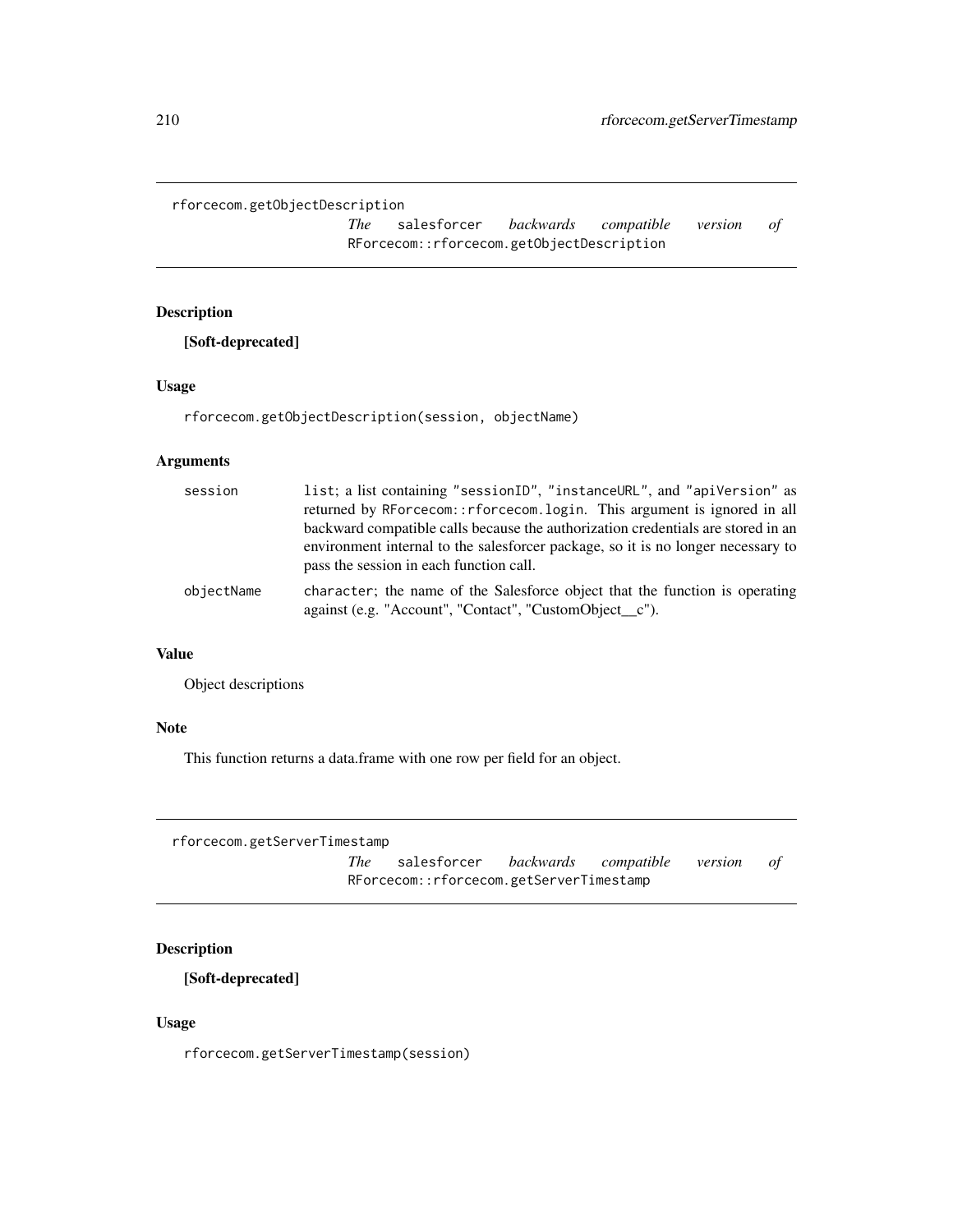## rforcecom.login 211

## Arguments

session list; a list containing "sessionID", "instanceURL", and "apiVersion" as returned by RForcecom::rforcecom.login. This argument is ignored in all backward compatible calls because the authorization credentials are stored in an environment internal to the salesforcer package, so it is no longer necessary to pass the session in each function call.

rforcecom.login *The* salesforcer *backwards compatible version of* RForcecom::rforcecom.login

## Description

## [Soft-deprecated]

#### Usage

```
rforcecom.login(
 username,
 password,
  loginURL = "https://login.salesforce.com/",
  apiVersion = "35.0"
)
```
#### Arguments

| username   | Your username for login to the Salesforce.com. In many cases, username is your<br>E-mail address.                                                                                                                    |
|------------|----------------------------------------------------------------------------------------------------------------------------------------------------------------------------------------------------------------------|
| password   | Your password for login to the Salesforce.com. Note: DO NOT FORGET your<br>Security Token. (Ex.) If your password is "Pass1234" and your security token<br>is "XYZXYZXYZXYZ", you should set "Pass1234XYZXYZXYZXYZ". |
| loginURL   | (optional) Login URL. If your environment is sandbox specify (ex:) "https://test.salesforce.com".                                                                                                                    |
| apiVersion | (optional) Version of the REST API and SOAP API that you want to use. (ex:)<br>"35.0" Supported versions from v20.0 and up.                                                                                          |

#### Value

| sessionID   | Session ID.   |
|-------------|---------------|
| instanceURL | Instance URL. |
| apiVersion  | API Version.  |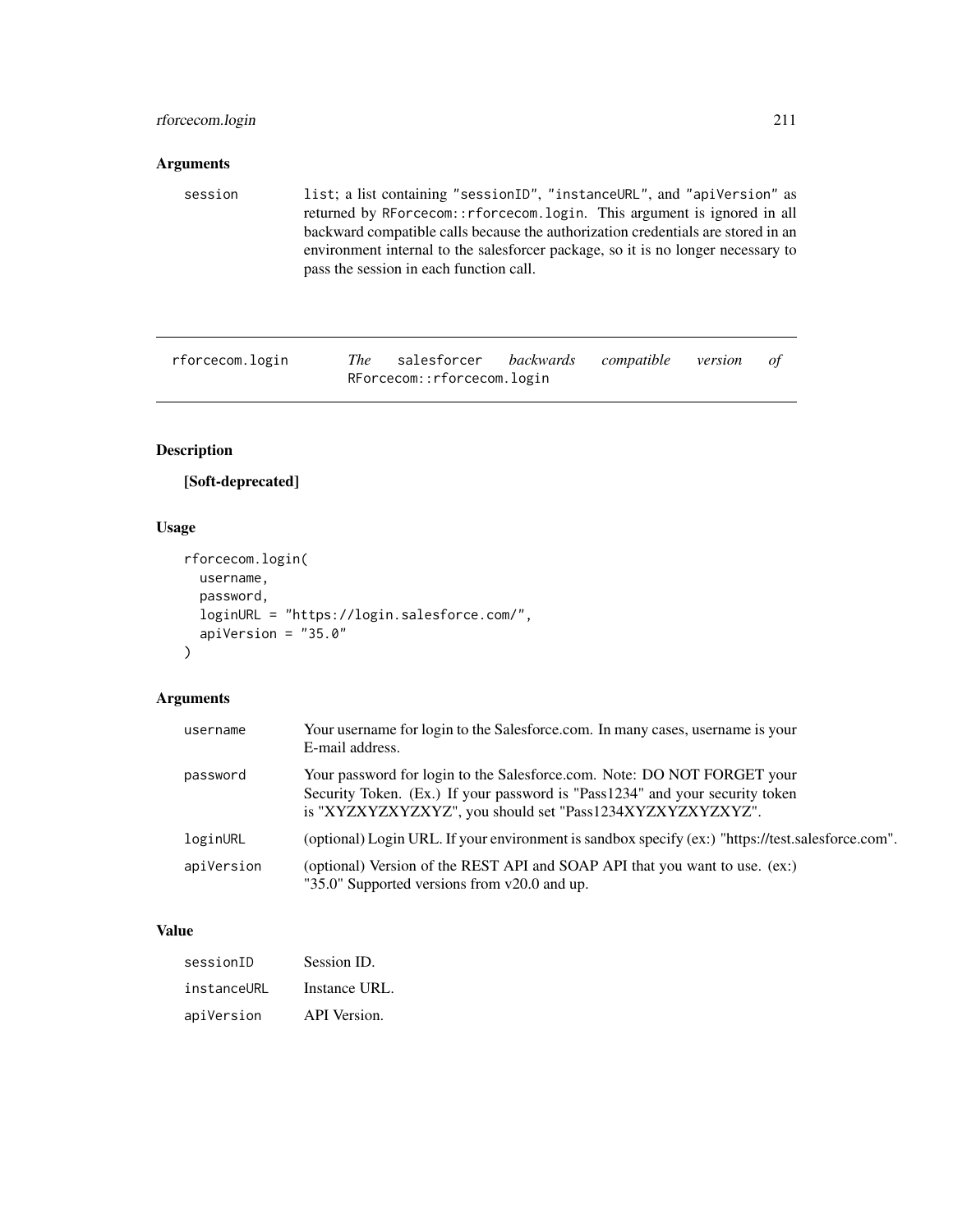rforcecom.query *The* salesforcer *backwards compatible version of* RForcecom::rforcecom.query

# Description

[Soft-deprecated]

#### Usage

rforcecom.query(session, soqlQuery, queryAll = FALSE)

## Arguments

| session   | list; a list containing "sessionID", "instanceURL", and "apiVersion" as<br>returned by RForcecom::rforcecom.login. This argument is ignored in all<br>backward compatible calls because the authorization credentials are stored in an<br>environment internal to the salesforcer package, so it is no longer necessary to<br>pass the session in each function call. |
|-----------|-----------------------------------------------------------------------------------------------------------------------------------------------------------------------------------------------------------------------------------------------------------------------------------------------------------------------------------------------------------------------|
| soglQuery | character; a string defining a SOQL query (e.g. "SELECT Id, Name FROM<br>Account").                                                                                                                                                                                                                                                                                   |
| queryAll  | logical; indicating if the query recordset should include deleted and archived<br>records (available only when querying Task and Event records)                                                                                                                                                                                                                       |

# Value

Result dataset.

| rforcecom.retrieve | The salesforcer backwards compatible version of |  |  |
|--------------------|-------------------------------------------------|--|--|
|                    | RForcecom::rforcecom.retrieve                   |  |  |

# Description

# [Soft-deprecated]

## Usage

```
rforcecom.retrieve(
  session,
 objectName,
 fields,
 limit = NULL,
 id = NULL,offset = NULL,
```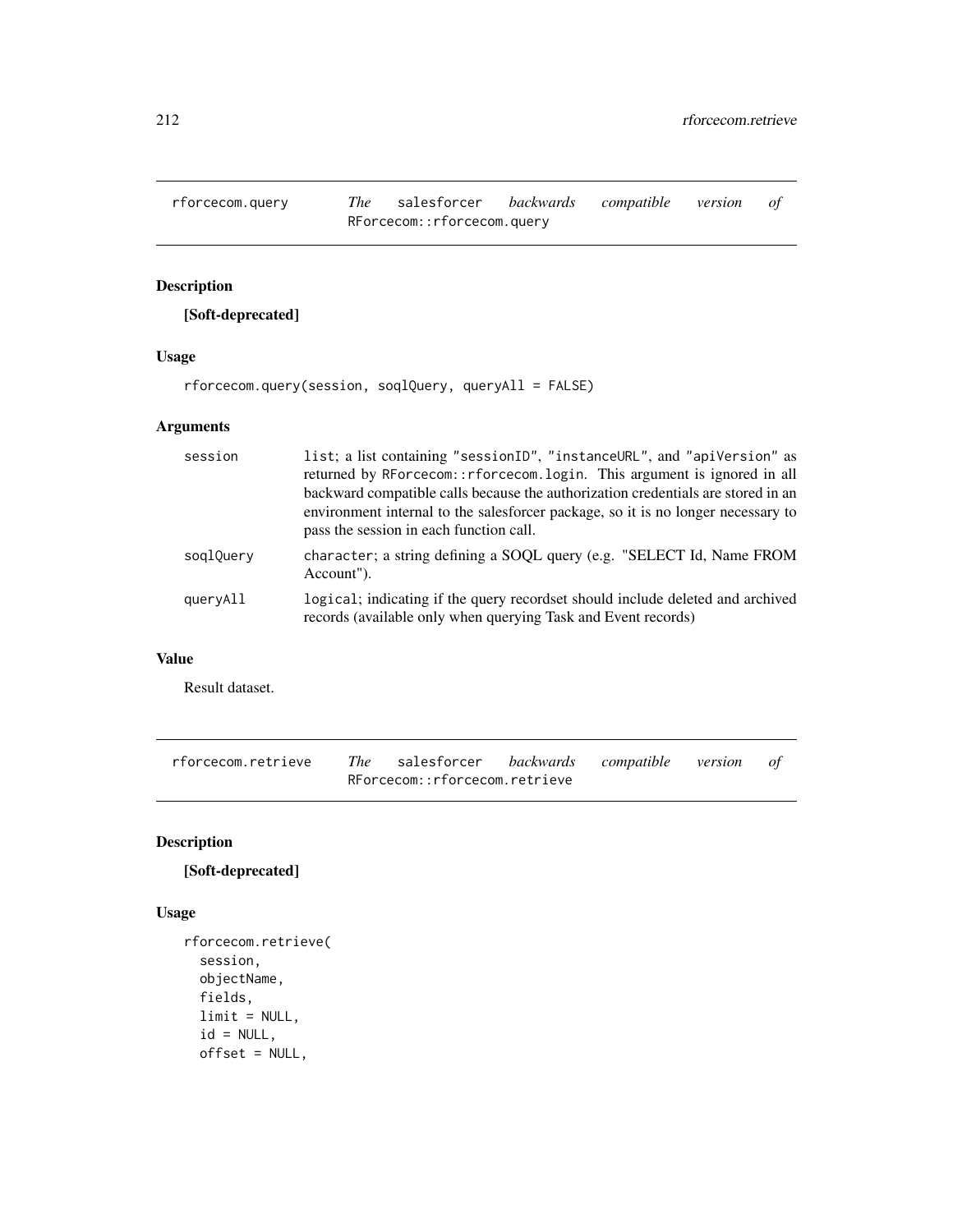```
order = NULL,
  inverse = NULL,
  nullsLast = NULL
\mathcal{L}
```
# Arguments

| session    | list; a list containing "sessionID", "instanceURL", and "apiVersion" as<br>returned by RForcecom:: rforcecom. login. This argument is ignored in all<br>backward compatible calls because the authorization credentials are stored in an<br>environment internal to the salesforcer package, so it is no longer necessary to<br>pass the session in each function call. |
|------------|-------------------------------------------------------------------------------------------------------------------------------------------------------------------------------------------------------------------------------------------------------------------------------------------------------------------------------------------------------------------------|
| objectName | character; the name of the Salesforce object that the function is operating<br>against (e.g. "Account", "Contact", "CustomObject_c").                                                                                                                                                                                                                                   |
| fields     | A List of field names. (ex: c("Id", "Name", "Industry", "AnnualRevenue)"))                                                                                                                                                                                                                                                                                              |
| limit      | Number of the records to retrieve. $(ex: 5)$                                                                                                                                                                                                                                                                                                                            |
| id         | Record ID to retrieve. (ex: "999x000000xxxxxZZZ")                                                                                                                                                                                                                                                                                                                       |
| offset     | Specifies the starting row offset. (ex: "100")                                                                                                                                                                                                                                                                                                                          |
| order      | A list for controlling the order of query results. (ex: "c("Industry","Name")")                                                                                                                                                                                                                                                                                         |
| inverse    | If it is TRUE, the results are ordered in descending order. This parameter works<br>when order parameter has been set. (Default: FALSE)                                                                                                                                                                                                                                 |
| nullsLast  | If it is TRUE, null records list in last. If not null records list in first. This<br>parameter works when order parameter has been set. (Default: FALSE)                                                                                                                                                                                                                |

| rforcecom.search | The salesforcer backwards compatible version of |  |  |
|------------------|-------------------------------------------------|--|--|
|                  | RForcecom::rforcecom.search                     |  |  |

# Description

[Soft-deprecated]

# Usage

```
rforcecom.search(session, queryString)
```
# Arguments

| session     | list; a list containing "sessionID", "instanceURL", and "apiVersion" as          |
|-------------|----------------------------------------------------------------------------------|
|             | returned by RForcecom:: rforcecom. login. This argument is ignored in all        |
|             | backward compatible calls because the authorization credentials are stored in an |
|             | environment internal to the salesforcer package, so it is no longer necessary to |
|             | pass the session in each function call.                                          |
| queryString | Query strings to search. (ex: "United", "Electoronics")                          |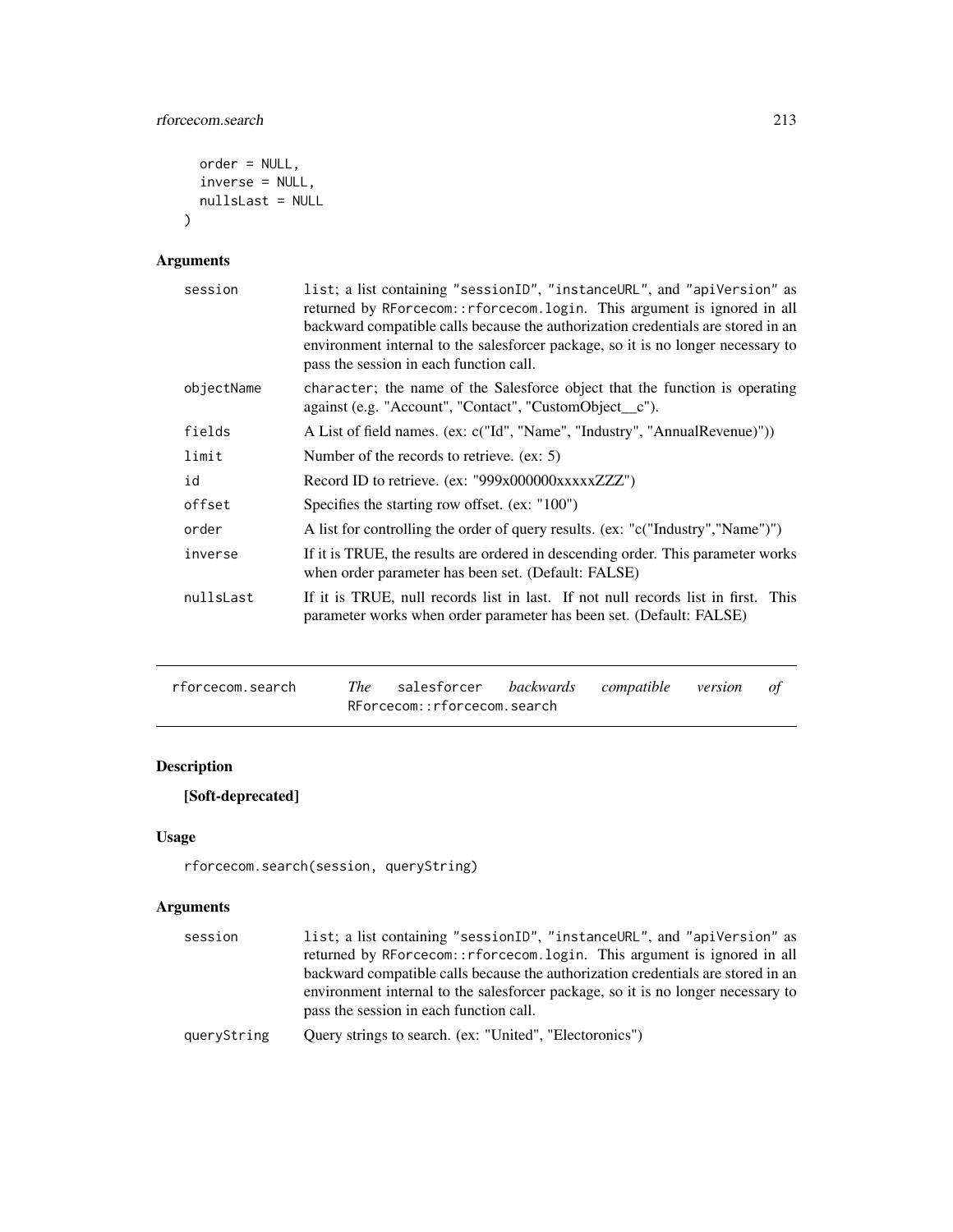rforcecom.update *The* salesforcer *backwards compatible version of* RForcecom::rforcecom.update

# Description

[Soft-deprecated]

## Usage

rforcecom.update(session, objectName, id, fields)

## Arguments

| session    | list; a list containing "sessionID", "instanceURL", and "apiVersion" as<br>returned by RForcecom:: rforcecom. login. This argument is ignored in all<br>backward compatible calls because the authorization credentials are stored in an<br>environment internal to the salesforcer package, so it is no longer necessary to<br>pass the session in each function call. |
|------------|-------------------------------------------------------------------------------------------------------------------------------------------------------------------------------------------------------------------------------------------------------------------------------------------------------------------------------------------------------------------------|
| objectName | character; the name of the Salesforce object that the function is operating<br>against (e.g. "Account", "Contact", "CustomObject_c").                                                                                                                                                                                                                                   |
| id         | Record ID to update. (ex: "999x000000xxxxxZZZ")                                                                                                                                                                                                                                                                                                                         |
| fields     | Field names and values. (ex: Name="CompanyName", Phone="000-000-000")                                                                                                                                                                                                                                                                                                   |

## Value

NULL if successful otherwise the function errors out

| rforcecom.upsert | The salesforcer backwards compatible version of |  |  |
|------------------|-------------------------------------------------|--|--|
|                  | RForcecom::rforcecom.upsert                     |  |  |

# Description

[Soft-deprecated]

## Usage

rforcecom.upsert(session, objectName, externalIdField, externalId, fields)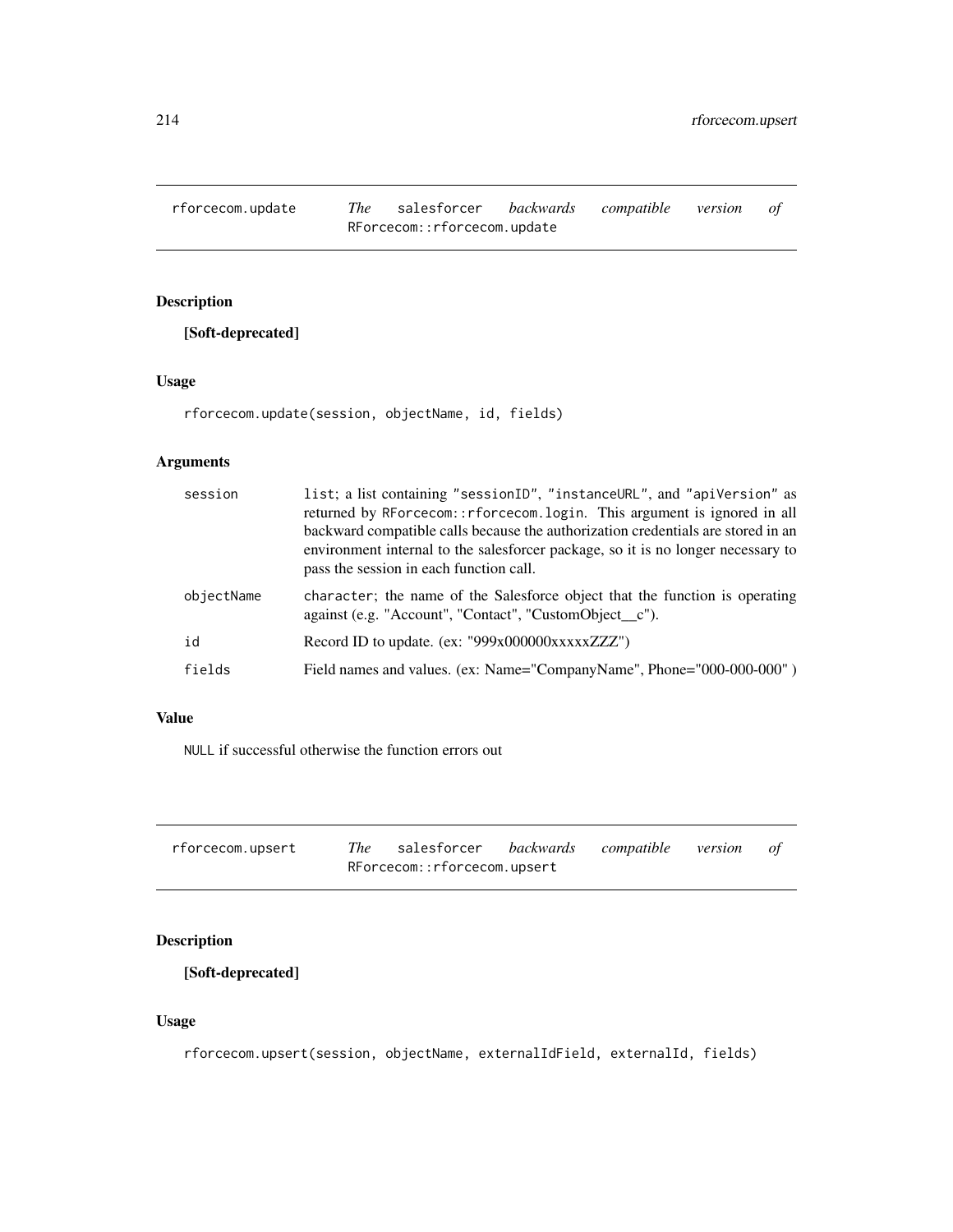## Arguments

| session         | list; a list containing "sessionID", "instanceURL", and "apiVersion" as<br>returned by RForcecom:: rforcecom. login. This argument is ignored in all<br>backward compatible calls because the authorization credentials are stored in an<br>environment internal to the salesforcer package, so it is no longer necessary to<br>pass the session in each function call. |
|-----------------|-------------------------------------------------------------------------------------------------------------------------------------------------------------------------------------------------------------------------------------------------------------------------------------------------------------------------------------------------------------------------|
| objectName      | character; the name of the Salesforce object that the function is operating<br>against (e.g. "Account", "Contact", "CustomObject_c").                                                                                                                                                                                                                                   |
| externalIdField |                                                                                                                                                                                                                                                                                                                                                                         |
|                 | An external Key's field name. (ex: "AccountMaster_c")                                                                                                                                                                                                                                                                                                                   |
| externalId      | An external Key's ID. (ex: "999x000000xxxxxZZZ")                                                                                                                                                                                                                                                                                                                        |
| fields          | Field names and values. (ex: Name="CompanyName", Phone="000-000-000")                                                                                                                                                                                                                                                                                                   |

## Value

NULL if successful otherwise the function errors out

sf\_abort\_job\_bulk *Abort Bulk API Job*

## Description

This function aborts a Job in the Salesforce Bulk API

# Usage

```
sf_abort_job_bulk(
  job_id,
  api_type = c("Bulk 1.0", "Bulk 2.0"),verbose = FALSE
\mathcal{L}
```
## Arguments

| job_id     | character; the Salesforce Id assigned to a submitted job as returned by sf_create_job_bulk.<br>It will start with "750".                                                                                                                                                               |
|------------|----------------------------------------------------------------------------------------------------------------------------------------------------------------------------------------------------------------------------------------------------------------------------------------|
| $api_type$ | character; one of "REST", "SOAP", "Bulk 1.0", or "Bulk 2.0" indicating<br>which API to use when making the request.                                                                                                                                                                    |
| verbose    | logical; an indicator of whether to print additional detail for each API call,<br>which is useful for debugging. More specifically, when set to TRUE the URL,<br>header, and body will be printed for each request, along with additional diag-<br>nostic information where available. |

## Value

A list of parameters defining the now aborted job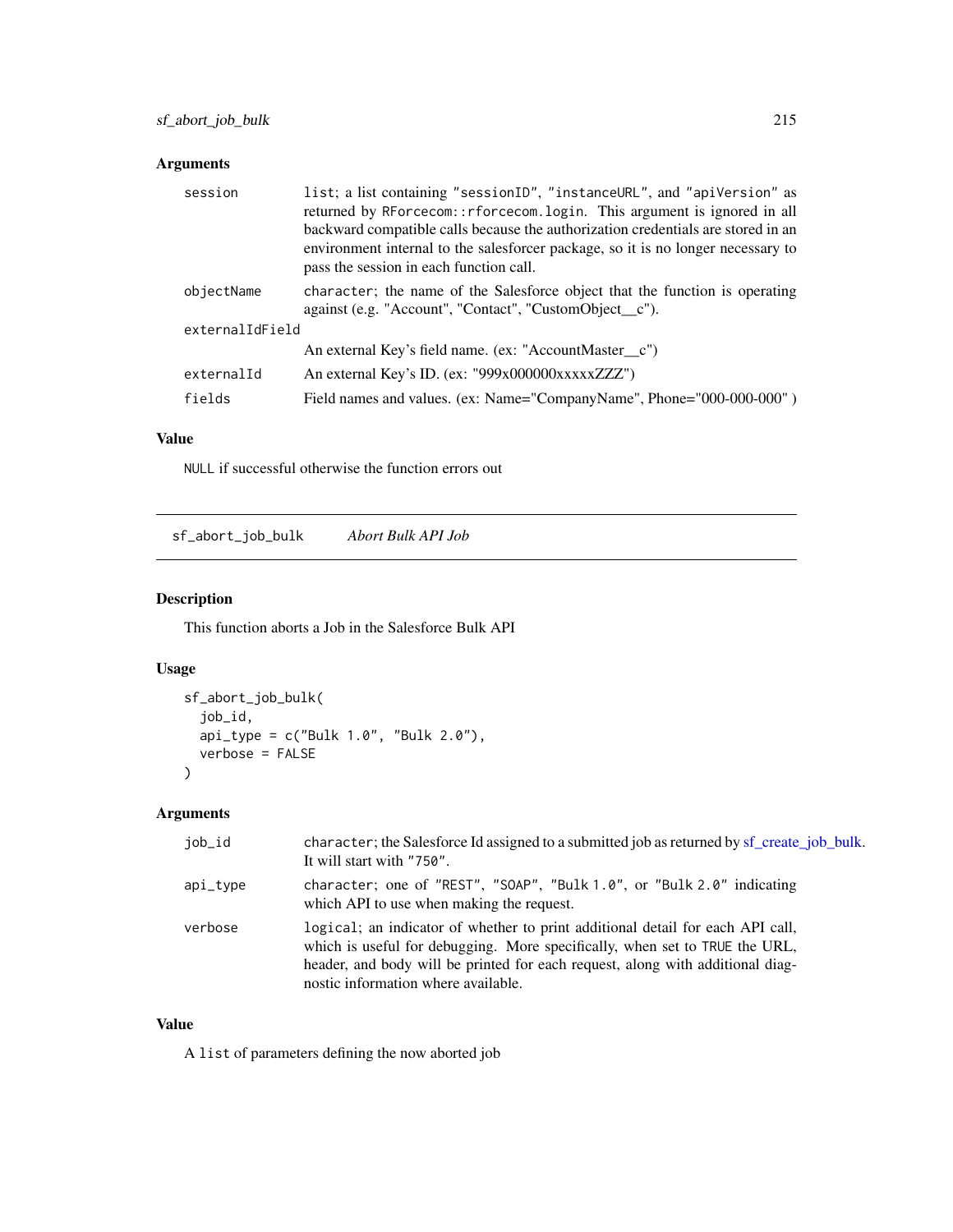# References

[https://developer.salesforce.com/docs/atlas.en-us.api\\_asynch.meta/api\\_asynch](https://developer.salesforce.com/docs/atlas.en-us.api_asynch.meta/api_asynch)

## Examples

```
## Not run:
job_info <- sf_create_job_bulk('insert', 'Account')
sf_abort_job_bulk(job_info$id)
```
## End(Not run)

sf\_analytics\_notifications\_limits *Return limits of analytics notifications*

# Description

[Experimental]

#### Usage

```
sf_analytics_notifications_limits(
  source = c("lightningDashboardSubscribe", "lightningReportSubscribe",
    "waveNotification"),
 record_id = NULL
\mathcal{L}
```
## Arguments

| source    | character; a vector of character to specify what type of analytics notification<br>to return. Valid values are:                                                                                                                                        |
|-----------|--------------------------------------------------------------------------------------------------------------------------------------------------------------------------------------------------------------------------------------------------------|
|           | <b>lightningDashboardSubscribe</b> Dashboard subscriptions                                                                                                                                                                                             |
|           | lightningReportSubscribe Report subscriptions                                                                                                                                                                                                          |
|           | waveNotification Einstein Analytics notifications                                                                                                                                                                                                      |
|           | By default, all 3 sources will be returned in the results.                                                                                                                                                                                             |
| record id | character; specify if wanting to return the notification details for a single<br>record. Valid values are either a unique report Id (these reference Ids start with<br>"000") or an Einstein Analytics lens ID (these reference Ids start with "0FK"). |

## Value

list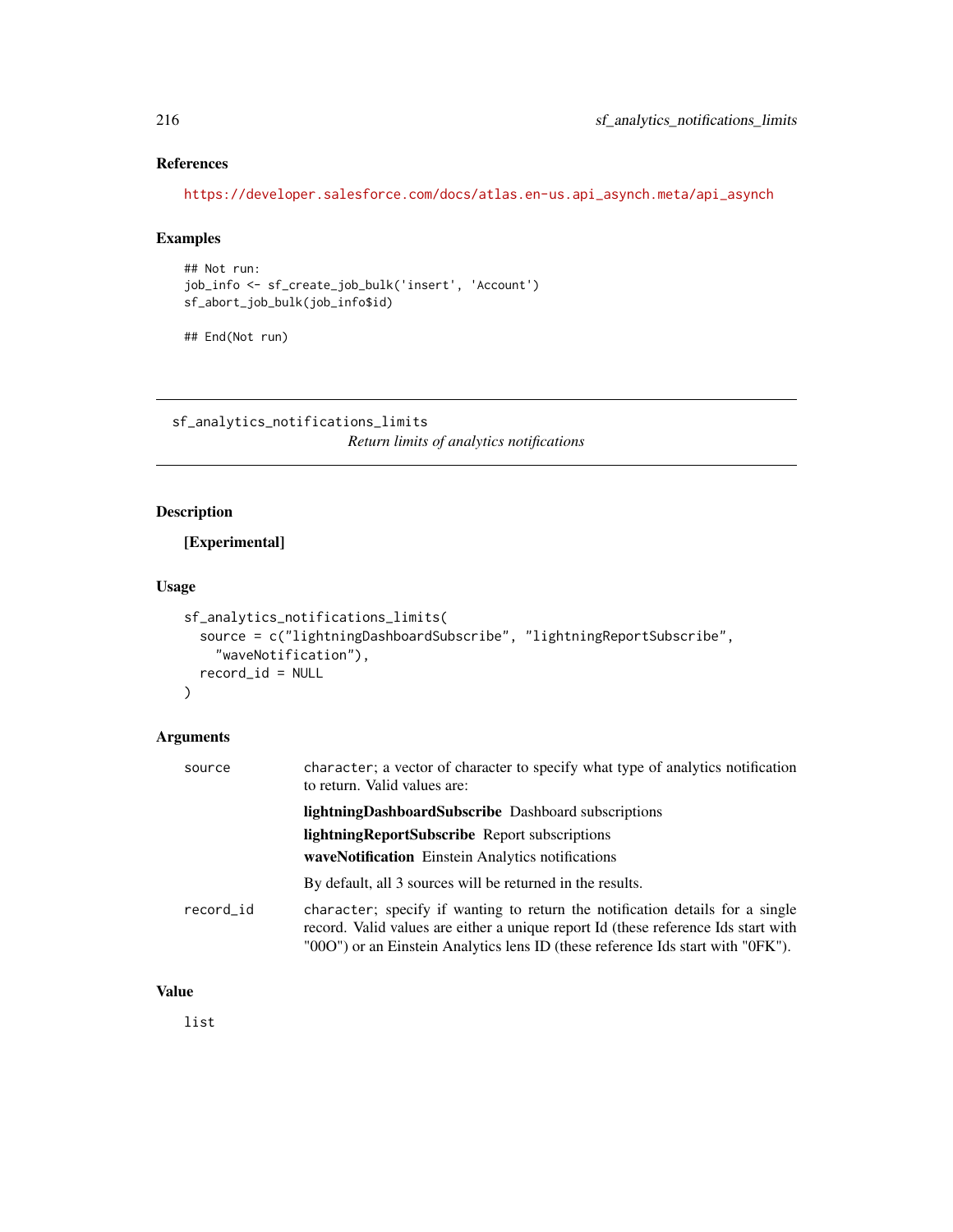sf\_analytics\_notifications\_list *List analytics notifications*

# Description

# [Experimental]

# Usage

```
sf_analytics_notifications_list(
  source = c("lightningDashboardSubscribe", "lightningReportSubscribe",
    "waveNotification"),
 owner_id = NULL,record_id = NULL
\mathcal{L}
```
# Arguments

| source    | character; a vector of character to specify what type of analytics notification<br>to return. Valid values are:                                                                                                                                        |
|-----------|--------------------------------------------------------------------------------------------------------------------------------------------------------------------------------------------------------------------------------------------------------|
|           | <b>lightningDashboardSubscribe</b> Dashboard subscriptions                                                                                                                                                                                             |
|           | <b>lightningReportSubscribe</b> Report subscriptions                                                                                                                                                                                                   |
|           | waveNotification Einstein Analytics notifications                                                                                                                                                                                                      |
|           | By default, all 3 sources will be returned in the results.                                                                                                                                                                                             |
| owner_id  | character; Allows users with Manage Analytics Notifications permission to<br>get notifications for another user with the specified Salesforce Id representing<br>the owner, which is a User record (i.e. the Id will start with "005").                |
| record_id | character; specify if wanting to return the notification details for a single<br>record. Valid values are either a unique report Id (these reference Ids start with<br>"000") or an Einstein Analytics lens ID (these reference Ids start with "0FK"). |

# Value

list

sf\_analytics\_notification\_create *Create an analytics notification*

# Description

[Experimental]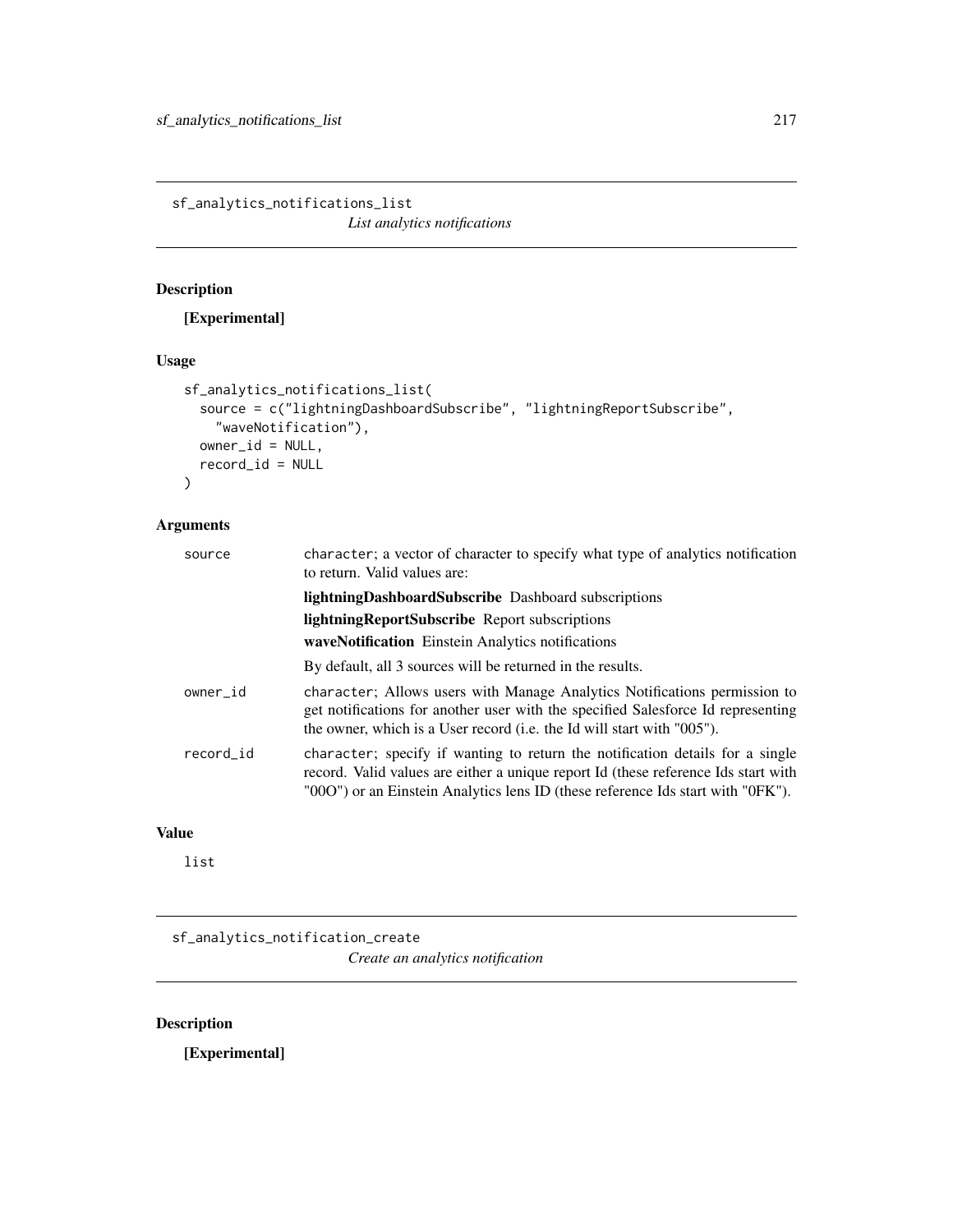# Usage

sf\_analytics\_notification\_create(body)

## Arguments

body list; a list of data to be formatted as JSON before being sent to an API endpoint. This is NOT validated and is only experimental in allowing users to utilize the API functionality before wrapper functions have been written in R to format and validate the request in a more user-friendly format.

## Value

list

sf\_analytics\_notification\_delete *Delete an analytics notification*

#### Description

[Experimental]

## Usage

sf\_analytics\_notification\_delete(notification\_id)

# Arguments

```
notification_id
```
character; the Salesforce Id assigned to a created analytics notification. It will start with "0Au".

## Value

logical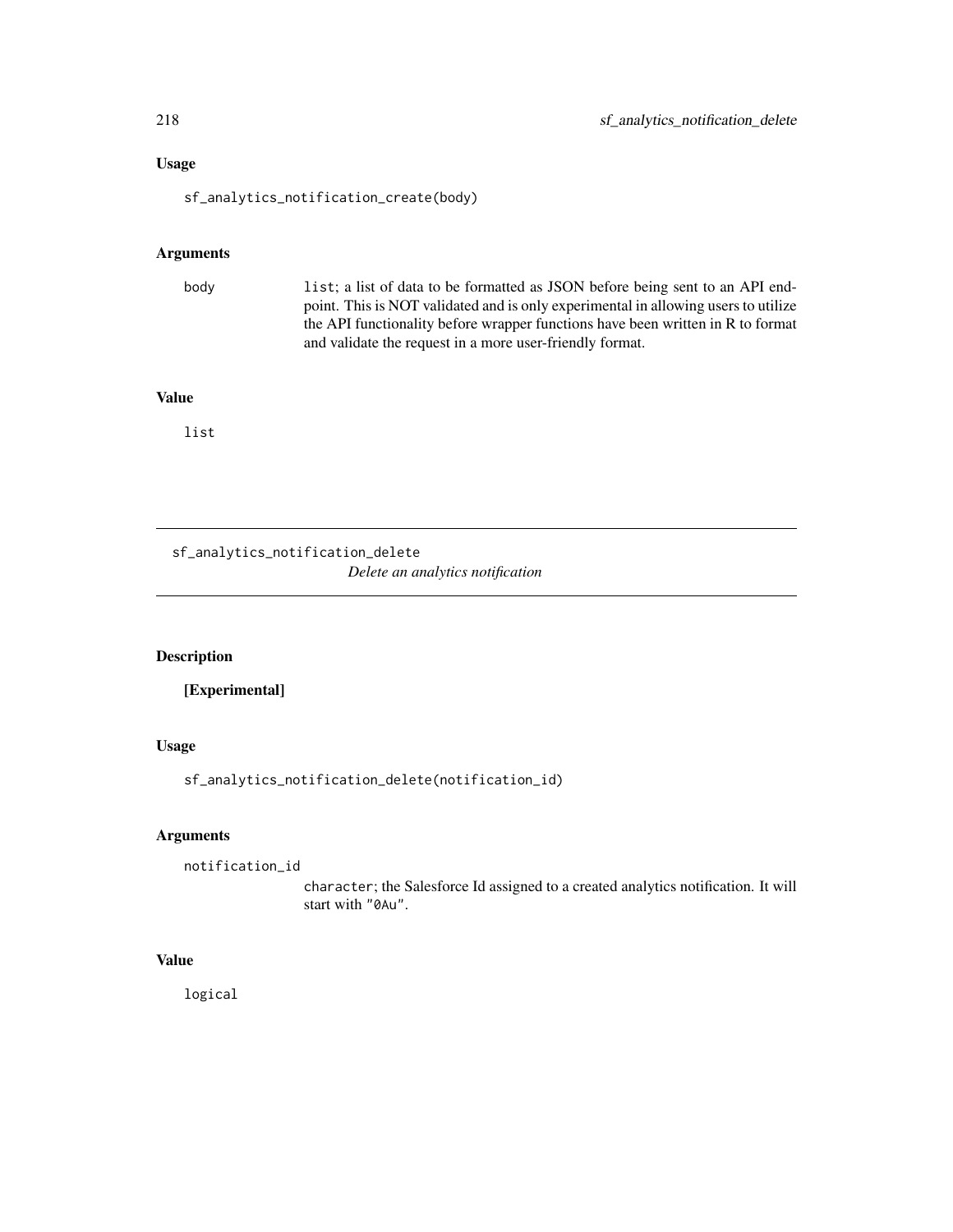sf\_analytics\_notification\_describe

*Describe an analytics notification*

#### Description

[Experimental]

#### Usage

sf\_analytics\_notification\_describe(notification\_id)

#### **Arguments**

notification\_id

character; the Salesforce Id assigned to a created analytics notification. It will start with "0Au".

# Value

list

sf\_analytics\_notification\_update *Update an analytics notification*

# Description

[Experimental]

# Usage

```
sf_analytics_notification_update(notification_id, body)
```
## Arguments

notification\_id

character; the Salesforce Id assigned to a created analytics notification. It will start with "0Au".

body list; a list of data to be formatted as JSON before being sent to an API endpoint. This is NOT validated and is only experimental in allowing users to utilize the API functionality before wrapper functions have been written in R to format and validate the request in a more user-friendly format.

## Value

list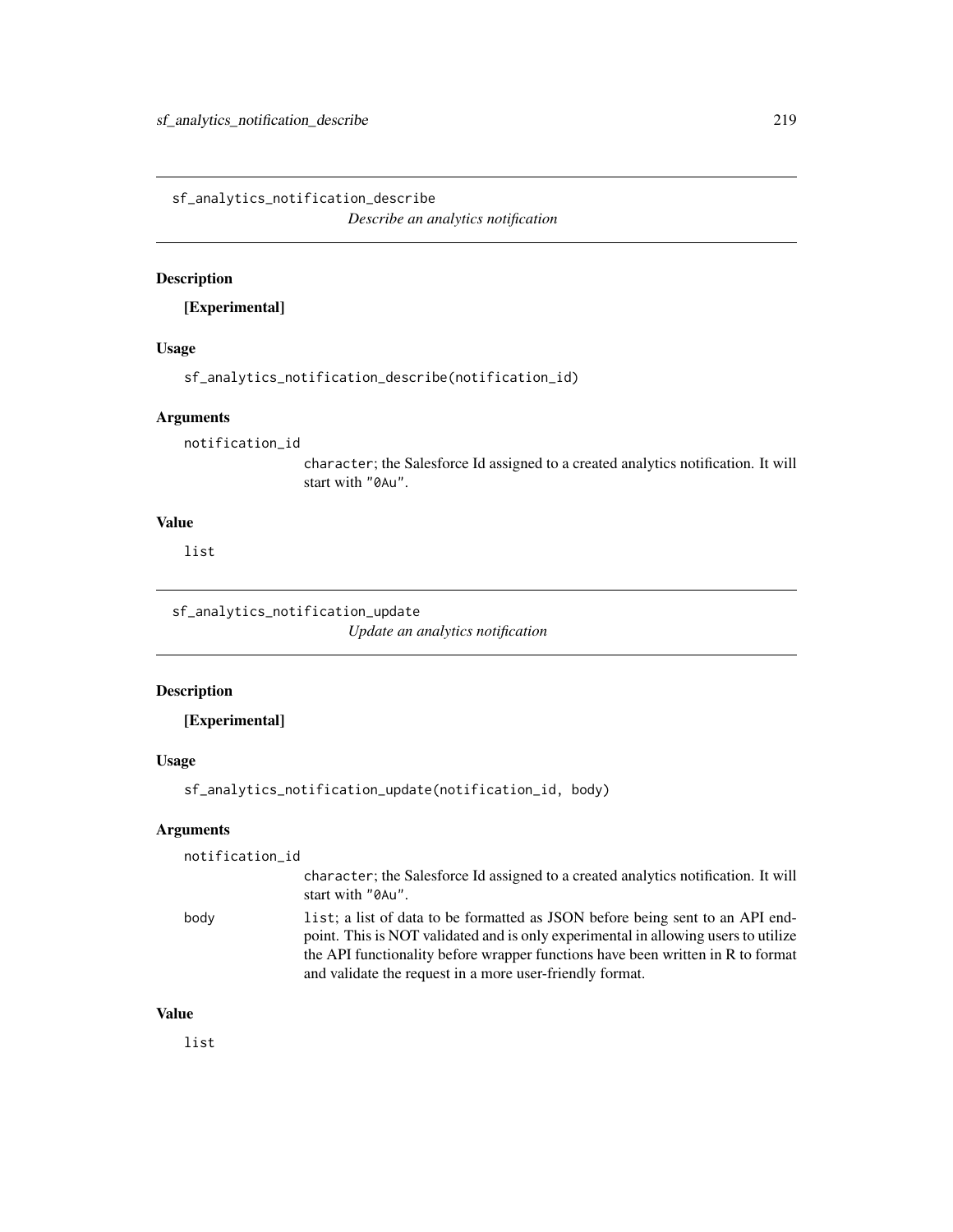## Description

## [Stable]

Log in using Basic (Username-Password) or OAuth 2.0 authentication. OAuth does not require sharing passwords, but will require authorizing salesforcer as a connected app to view and manage your organization. You will be directed to a web browser, asked to sign in to your Salesforce account, and to grant salesforcer permission to operate on your behalf. By default, these user credentials are cached in a file named .httr-oauth-salesforcer in the current working directory.

#### Usage

```
sf_auth(
  username = NULL,
  password = NULL,
  security_token = NULL,
  login_url = getOption("salesforcer.login_url"),
  token = NULL,
  consumer_key = getOption("salesforcer.consumer_key"),
  consumer_secret = getOption("salesforcer.consumer_secret"),
  callback_url = getOption("salesforcer.callback_url"),
  cache = getOption("salesforcer.httr_oauth_cache"),
  verbose = FALSE
)
```
# Arguments

| username  | Salesforce username, typically an email address                                                                                                                                                                               |
|-----------|-------------------------------------------------------------------------------------------------------------------------------------------------------------------------------------------------------------------------------|
| password  | Salesforce password                                                                                                                                                                                                           |
|           | security_token Salesforce security token. Note: A new security token is generated whenever<br>your password is changed.                                                                                                       |
| login_url | a custom login url; defaults to https://login.salesforce.com. If needing to log into<br>a sandbox or dev environment then provide its login URL (e.g. https://test.salesforce.com)                                            |
| token     | optional; an actual token object or the path to a valid token stored as an . rds file                                                                                                                                         |
|           | consumer_key, consumer_secret, callback_url<br>the "Consumer Key", "Consumer Secret", and "Callback URL" when using a<br>connected app; defaults to the salesforcer connected apps' consumer key,<br>secret, and callback url |
| cache     | logical or character; TRUE means to cache using the default cache file<br>.httr-oauth-salesforcer, FALSE means do not cache. A string means use<br>the specified path as the cache file.                                      |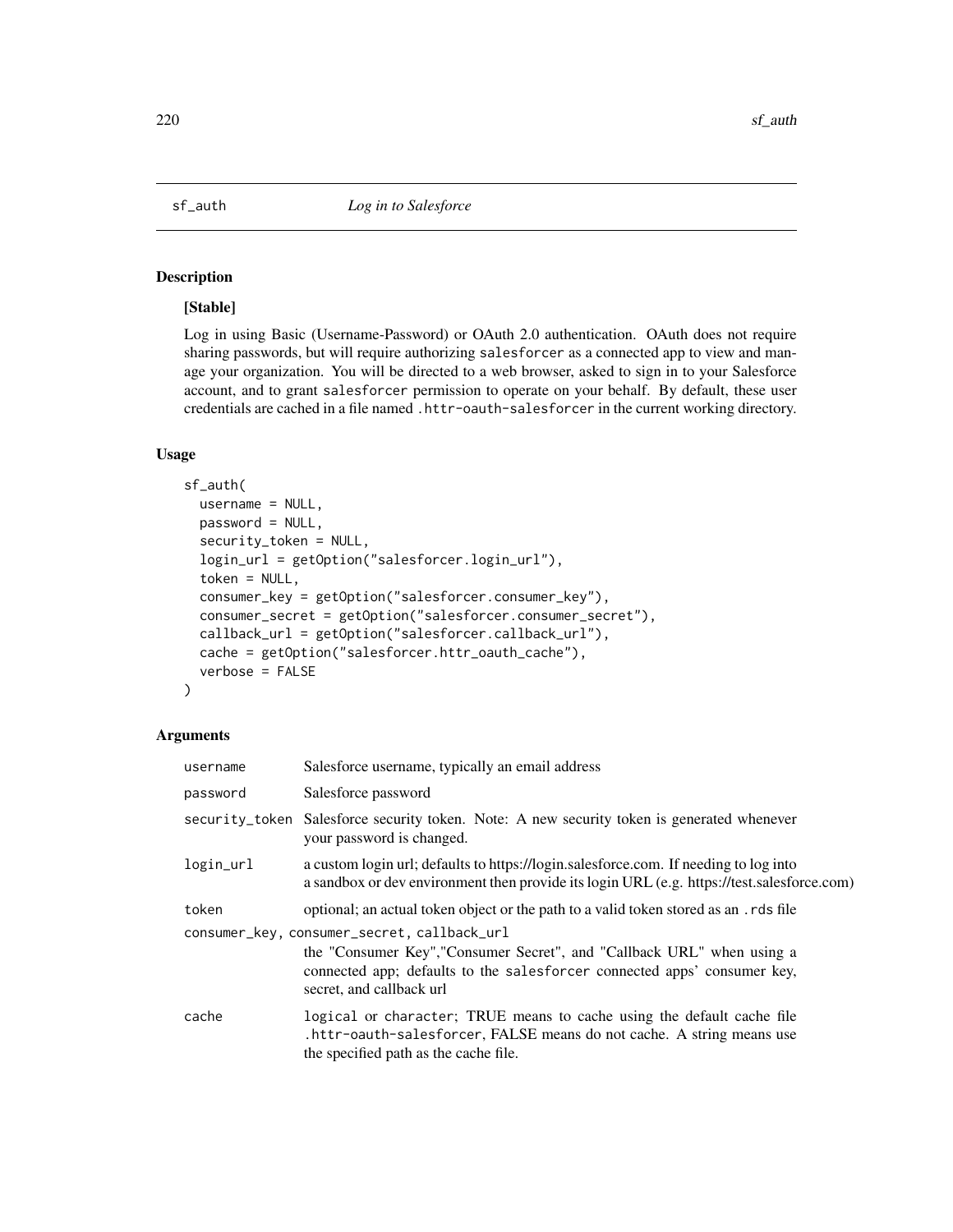#### sf\_auth 221

verbose logical; an indicator of whether to print additional detail for each API call, which is useful for debugging. More specifically, when set to TRUE the URL, header, and body will be printed for each request, along with additional diagnostic information where available.

## Value

list invisibly that contains 4 elements detailing the authentication state

#### Note

The  $link{sf_auth}$  function invisibly returns the following 4 pieces of information which can be reused in other operations:

- auth\_method character; One of two options 'Basic' or 'OAuth'. If a username, password, and security token were supplied, then this would result in 'Basic' authentication.
- token Token2.0; The object returned by [oauth2.0\\_token](#page-0-0). This value is NULL if auth\_method='Basic'.
- session\_id character; A unique ID associated with this user session. The session ID is obtained from the X-SFDC-Session header fetched with SOAP API's login() call. This value is NULL if auth\_method='OAuth'.
- **instance\_url** character; The domain address of the server that your Salesforce org is on and where subsequent API calls will be directed to. For example, https://na21.salesforce.com refers to an org located on the 'NA21' server instance located in Chicago, USA / Washington DC, USA per this Knowledge Article: [https://help.salesforce.com/s/articleView?](https://help.salesforce.com/s/articleView?language=en_US&id=000314281) [language=en\\_US&id=000314281](https://help.salesforce.com/s/articleView?language=en_US&id=000314281).

## Examples

```
## Not run:
# log in using basic authentication (username-password)
sf_auth(username = "test@gmail.com",
       password = "test_password",
        security_token = "test_token")
# log in using OAuth 2.0 (via browser or cached .httr-oauth-salesforcer)
sf_auth()
# log in to a Sandbox environment
# Via brower or refresh of .httr-oauth-salesforcer
sf_auth(login_url = "https://test.salesforce.com")
# Save token to disk and log in using it
saveRDS(salesforcer_state()$token, "token.rds")
sf_auth(token = "token.rds")
```
## End(Not run)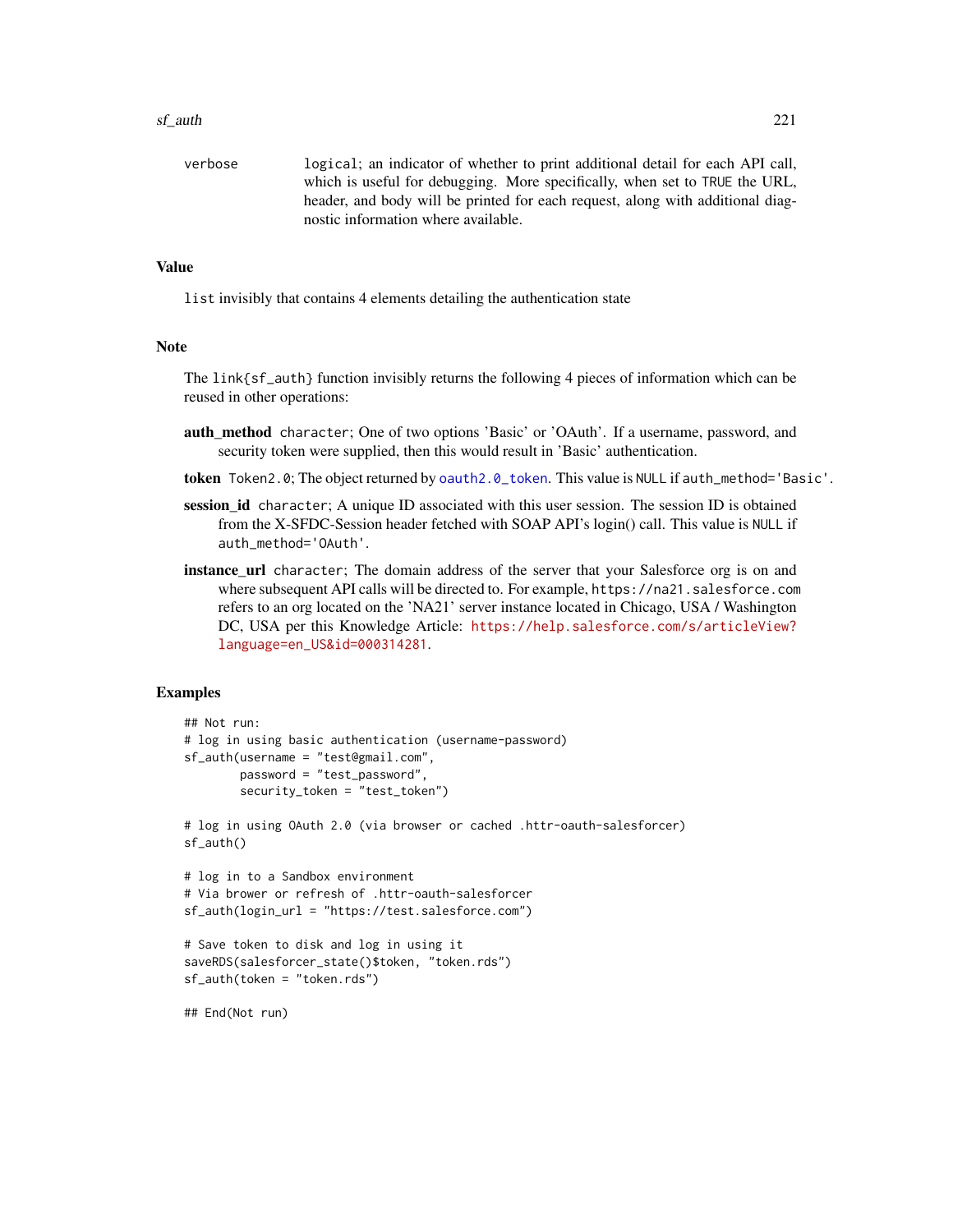sf\_batch\_details\_bulk *Returning the Details of a Batch in a Bulk API Job*

# Description

This function returns detailed (row-by-row) information on an existing batch which has already been submitted to Bulk API Job

## Usage

```
sf_batch_details_bulk(
  job_id,
  batch_id,
  api_type = c("Bulk 1.0"),verbose = FALSE
)
```
## Arguments

| job_id   | character; the Salesforce Id assigned to a submitted job as returned by sf_create_job_bulk.<br>It will start with "750".                                                                                                                                                               |
|----------|----------------------------------------------------------------------------------------------------------------------------------------------------------------------------------------------------------------------------------------------------------------------------------------|
| batch id | character; the Salesforce Id assigned to a submitted batch as returned by<br>sf create batches bulk. It will start with "751".                                                                                                                                                         |
| api_type | character; one of "REST", "SOAP", "Bulk 1.0", or "Bulk 2.0" indicating<br>which API to use when making the request.                                                                                                                                                                    |
| verbose  | logical; an indicator of whether to print additional detail for each API call,<br>which is useful for debugging. More specifically, when set to TRUE the URL,<br>header, and body will be printed for each request, along with additional diag-<br>nostic information where available. |

#### Value

A tbl\_df, formatted by Salesforce, with information containing the success or failure or certain rows in a submitted batch, unless the operation was query, then it is a data.frame containing the result\_id for retrieving the recordset.

## Note

This is a legacy function used only with Bulk 1.0.

#### References

[https://developer.salesforce.com/docs/atlas.en-us.api\\_asynch.meta/api\\_asynch](https://developer.salesforce.com/docs/atlas.en-us.api_asynch.meta/api_asynch)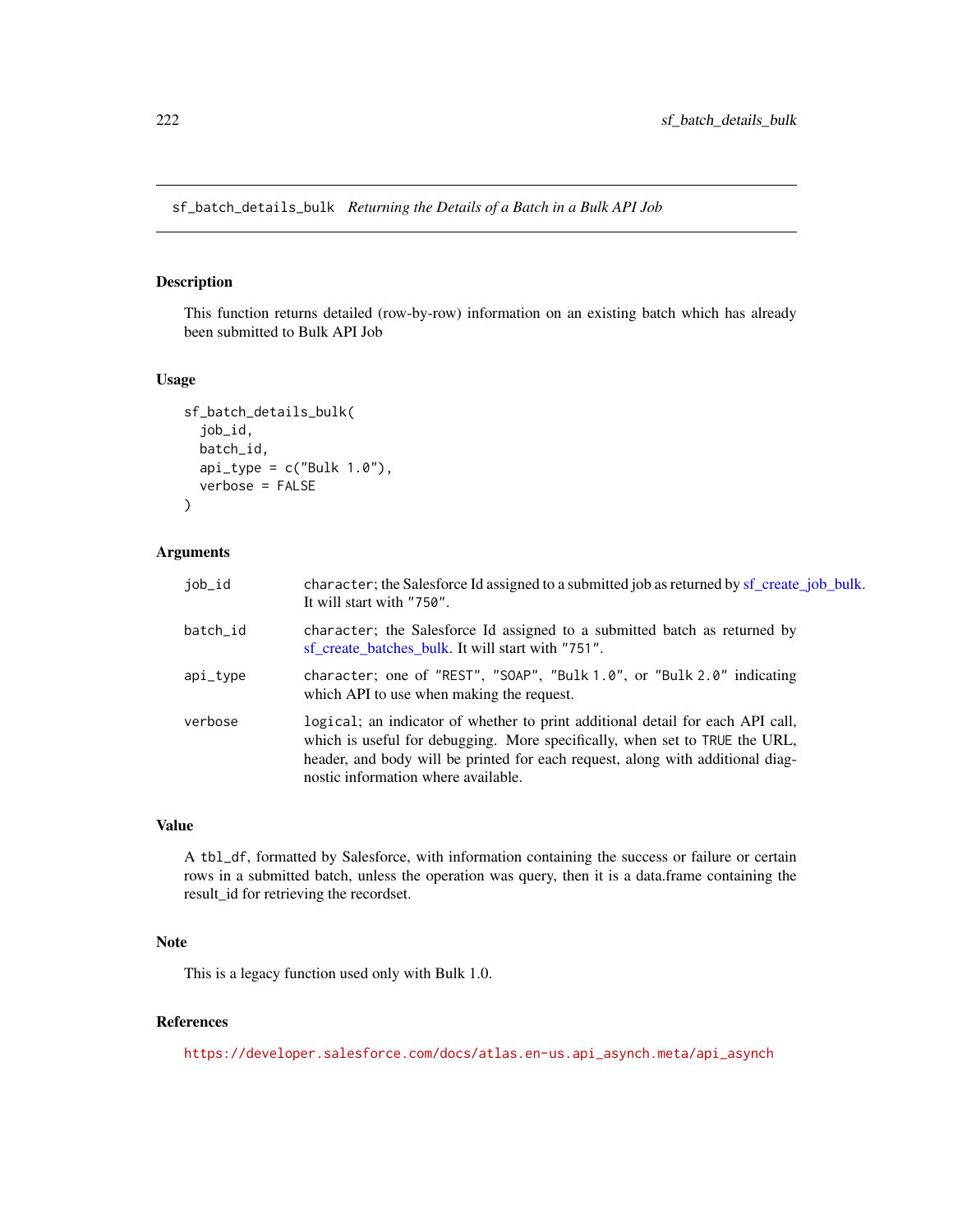# sf\_batch\_status\_bulk 223

## Examples

```
## Not run:
job_info <- sf_create_job_bulk(operation = "query", object = "Account")
soql <- "SELECT Id, Name FROM Account LIMIT 10"
batch_query_info <- sf_submit_query_bulk(job_id = job_info$id, soql = soql)
batch_details <- sf_batch_details_bulk(job_id=batch_query_info$jobId,
                                       batch_id=batch_query_info$id)
sf_close_job_bulk(job_info$id)
```
## End(Not run)

sf\_batch\_status\_bulk *Checking the Status of a Batch in a Bulk API Job*

## Description

This function checks on and returns status information on an existing batch which has already been submitted to Bulk API Job

# Usage

```
sf_batch_status_bulk(
  job_id,
  batch_id,
  api_type = c("Bulk 1.0"),verbose = FALSE
\mathcal{L}
```
## Arguments

| job_id   | character; the Salesforce Id assigned to a submitted job as returned by sf_create_job_bulk.<br>It will start with "750".                                                                                                                                                               |
|----------|----------------------------------------------------------------------------------------------------------------------------------------------------------------------------------------------------------------------------------------------------------------------------------------|
| batch_id | character; the Salesforce Id assigned to a submitted batch as returned by<br>sf_create_batches_bulk. It will start with "751".                                                                                                                                                         |
| api_type | character; one of "REST", "SOAP", "Bulk 1.0", or "Bulk 2.0" indicating<br>which API to use when making the request.                                                                                                                                                                    |
| verbose  | logical; an indicator of whether to print additional detail for each API call,<br>which is useful for debugging. More specifically, when set to TRUE the URL,<br>header, and body will be printed for each request, along with additional diag-<br>nostic information where available. |

# Value

A tbl\_df of parameters defining the batch identified by the batch\_id

#### Note

This is a legacy function used only with Bulk 1.0.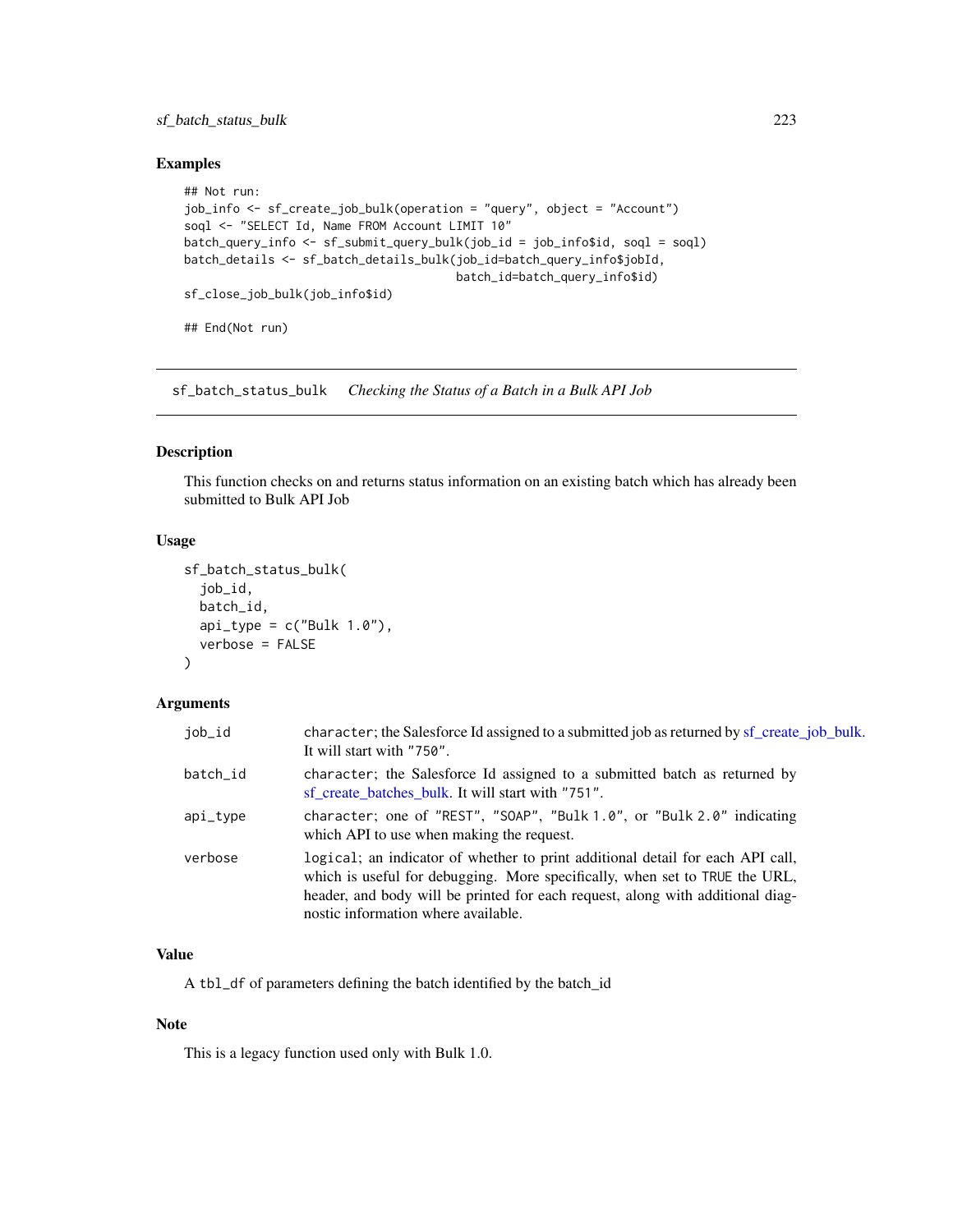# References

[https://developer.salesforce.com/docs/atlas.en-us.api\\_asynch.meta/api\\_asynch](https://developer.salesforce.com/docs/atlas.en-us.api_asynch.meta/api_asynch)

# Examples

```
## Not run:
job_info <- sf_create_job_bulk(operation = "query", object = "Account")
soql <- "SELECT Id, Name FROM Account LIMIT 10"
batch_query_info <- sf_submit_query_bulk(job_id = job_info$id, soql = soql)
batch_status <- sf_batch_status_bulk(job_id = batch_query_info$jobId,
                                     batch_id = batch_query_info$id)
job_close_ind <- sf_close_job_bulk(job_info$id)
sf_get_job_bulk(job_info$id)
```
## End(Not run)

sf\_close\_job\_bulk *Close Bulk API Job*

## Description

This function closes a Job in the Salesforce Bulk API

#### Usage

```
sf_close_job_bulk(
  job_id,
 api_type = c("Bulk 1.0", "Bulk 2.0"),verbose = FALSE
)
```
## Arguments

| job_id   | character; the Salesforce Id assigned to a submitted job as returned by sf_create_job_bulk.<br>It will start with "750".                                                                                                                                                               |
|----------|----------------------------------------------------------------------------------------------------------------------------------------------------------------------------------------------------------------------------------------------------------------------------------------|
| api_type | character; one of "REST", "SOAP", "Bulk 1.0", or "Bulk 2.0" indicating<br>which API to use when making the request.                                                                                                                                                                    |
| verbose  | logical; an indicator of whether to print additional detail for each API call,<br>which is useful for debugging. More specifically, when set to TRUE the URL,<br>header, and body will be printed for each request, along with additional diag-<br>nostic information where available. |

#### Value

A list of parameters defining the now closed job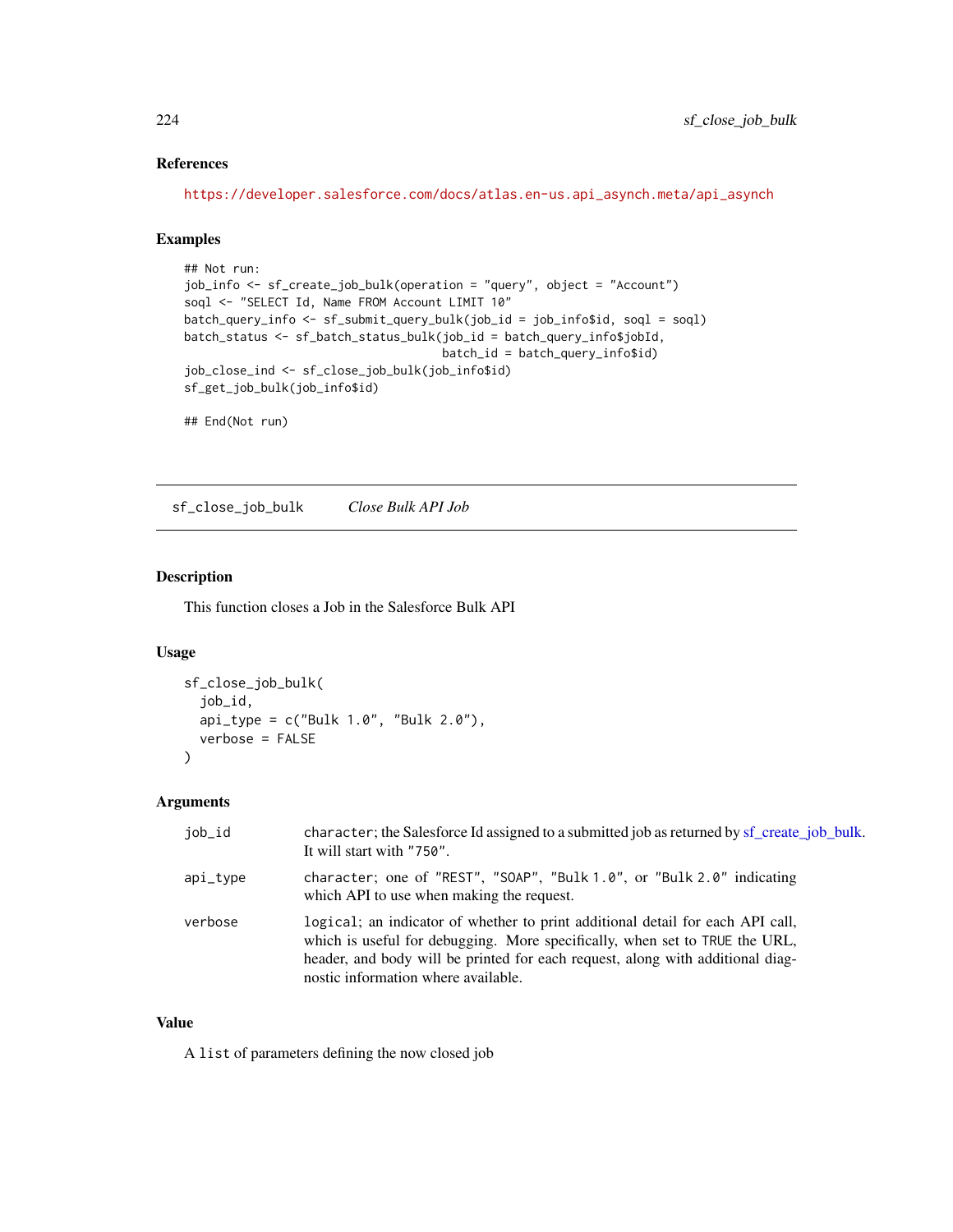#### sf\_control 225

### **Note**

This is a legacy function used only with Bulk 1.0.

#### References

[https://developer.salesforce.com/docs/atlas.en-us.api\\_asynch.meta/api\\_asynch](https://developer.salesforce.com/docs/atlas.en-us.api_asynch.meta/api_asynch)

## Examples

```
## Not run:
my_query <- "SELECT Id, Name FROM Account LIMIT 10"
job_info <- sf_create_job_bulk(operation='query', object='Account')
query_info <- sf_submit_query_bulk(job_id=job_info$id, soql=my_query)
recordset <- sf_query_result_bulk(job_id = query_info$jobId,
                                  batch_id = query_info$id,
                                  result_id = result$result)
```
sf\_close\_job\_bulk(job\_info\$id)

## End(Not run)

<span id="page-224-0"></span>sf\_control *Auxiliary for Controlling Calls to Salesforce APIs*

#### **Description**

Typically only used internally by functions when control parameters are passed through via dots (...), but it can be called directly to control the behavior of API calls. This function behaves exactly like [glm.control](#page-0-0) for the [glm](#page-0-0) function.

## Usage

```
sf_control(
  AllOrNoneHeader = list(allOrNone = FALSE),
  AllowFieldTruncationHeader = list(allowFieldTruncation = FALSE),
  AssignmentRuleHeader = list(useDefaultRule = TRUE),
  DisableFeedTrackingHeader = list(disableFeedTracking = FALSE),
  DuplicateRuleHeader = list(allowSave = FALSE, includeRecordDetails = FALSE,
    runAsCurrentUser = TRUE),
 EmailHeader = list(triggerAutoResponseEmail = FALSE, triggerOtherEmail = FALSE,
    triggerUserEmail = TRUE),
  LocaleOptions = list(language = "en_US"),MruHeader = list(updateMru = FALSE),
  OwnerChangeOptions = list(options = list(list(execute = TRUE, type =
  "EnforceNewOwnerHasReadAccess"), list(execute = FALSE, type = "KeepAccountTeam"),
    list(execute = FALSE, type = "KeepSalesTeam"), list(execute = FALSE, type =
  "KeepSalesTeamGrantCurrentOwnerReadWriteAccess"), list(execute = FALSE, type =
  "SendEmail"), list(execute = FALSE, type = "TransferAllOwnedCases"), list(execute =
  TRUE, type = "TransferContacts"), list(execute = TRUE, type = "TransferContracts"),
```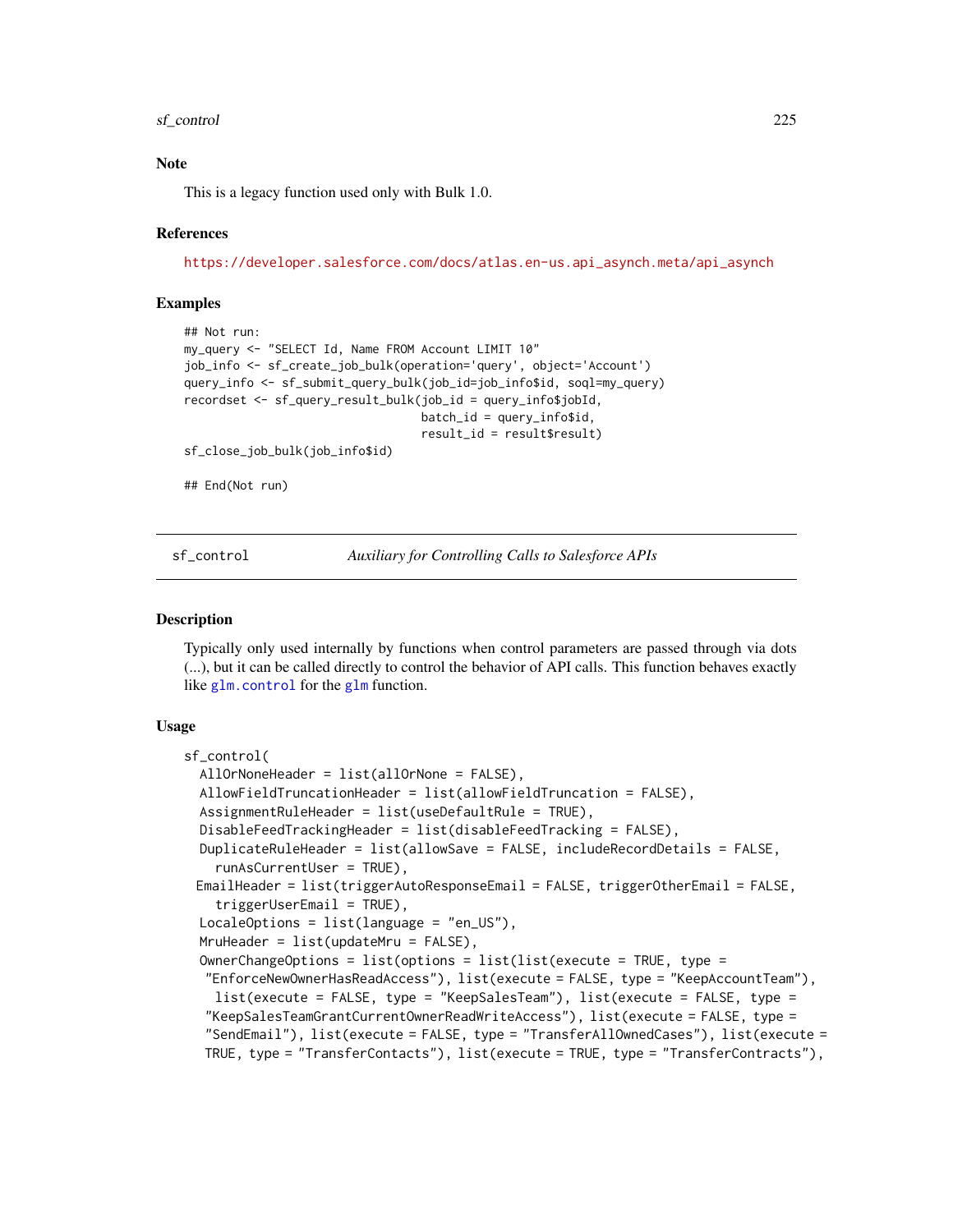```
list(execute = FALSE, type = "TransferNotesAndAttachments"), list(execute =
 TRUE, type = "TransferOpenActivities"), list(execute = TRUE, type =
"TransferOrders"), list(execute = FALSE, type = "TransferOtherOpenOpportunities"),
list(execute = FALSE, type = "TransferOwnedClosedOpportunities"), list(execute =
 FALSE, type = "TransferOwnedOpenCases"), list(execute = FALSE, type =
  "TransferOwnedOpenOpportunities"))),
QueryOptions = list(batchSize = 500),
UserTerritoryDeleteHeader = list(transferToUserId = NA),
BatchRetryHeader = list(`Sforce-Disable-Batch-Retry` = FALSE),
LineEndingHeader = list(`Sforce-Line-Ending` = NA),
PKChunkingHeader = list(`Sforce-Enable-PKChunking` = FALSE),
api_type = NULL,operation = NULL
```
#### Arguments

)

AllOrNoneHeader

list; containing the allOrNone element with a value of TRUE or FALSE. This control specifies whether a call rolls back all changes unless all records are processed successfully. This control is available in SOAP, REST, and Metadata APIs for the following functions: [sf\\_create](#page-232-0), [sf\\_delete](#page-242-0), [sf\\_update](#page-330-0), [sf\\_upsert](#page-338-0), [sf\\_create\\_metadata](#page-239-0), [sf\\_delete\\_metadata](#page-246-0), [sf\\_update\\_metadata](#page-334-0), [sf\\_upsert\\_metadata](#page-339-0). For more information, read the Salesforce documentation [here.](https://developer.salesforce.com/docs/atlas.en-us.api.meta/api/sforce_api_header_allornoneheader.htm)

#### AllowFieldTruncationHeader

list; containing the allowFieldTruncation element with a value of TRUE or FALSE. This control specifies the truncation behavior for some field types in SOAP API version 15.0 and later for the following functions: [sf\\_create](#page-232-0), [sf\\_update](#page-330-0), [sf\\_upsert](#page-338-0). For more information, read the Salesforce documentation [here.](https://developer.salesforce.com/docs/atlas.en-us.api.meta/api/sforce_api_header_allowfieldtruncation.htm)

#### AssignmentRuleHeader

list; containing the useDefaultRule element with a value of TRUE or FALSE or the assignmentRuleId element. This control specifies the assignment rule to use when creating or updating an Account, Case, or Lead for the following functions: [sf\\_create](#page-232-0), [sf\\_update](#page-330-0), [sf\\_upsert](#page-338-0). For more information, read the Salesforce documentation [here.](https://developer.salesforce.com/docs/atlas.en-us.api.meta/api/sforce_api_header_assignmentruleheader.htm)

#### DisableFeedTrackingHeader

list; containing the disableFeedTracking element with a value of TRUE or FALSE. This control specifies whether the changes made in the current call are tracked in feeds for SOAP API calls made with the following functions: [sf\\_create](#page-232-0), [sf\\_delete](#page-242-0), [sf\\_update](#page-330-0), [sf\\_upsert](#page-338-0). For more information, read the Salesforce documentation [here.](https://developer.salesforce.com/docs/atlas.en-us.api.meta/api/sforce_api_header_disablefeedtracking.htm)

#### DuplicateRuleHeader

list; containing the allowSave, includeRecordDetails, and runAsCurrentUser elements each with a value of TRUE or FALSE. This control specifies how duplicate rules should be applied when using the following functions: [sf\\_create](#page-232-0), [sf\\_update](#page-330-0), [sf\\_upsert](#page-338-0). For more information, read the Salesforce documentation [here.](https://developer.salesforce.com/docs/atlas.en-us.api.meta/api/sforce_api_header_duplicateruleheader.htm)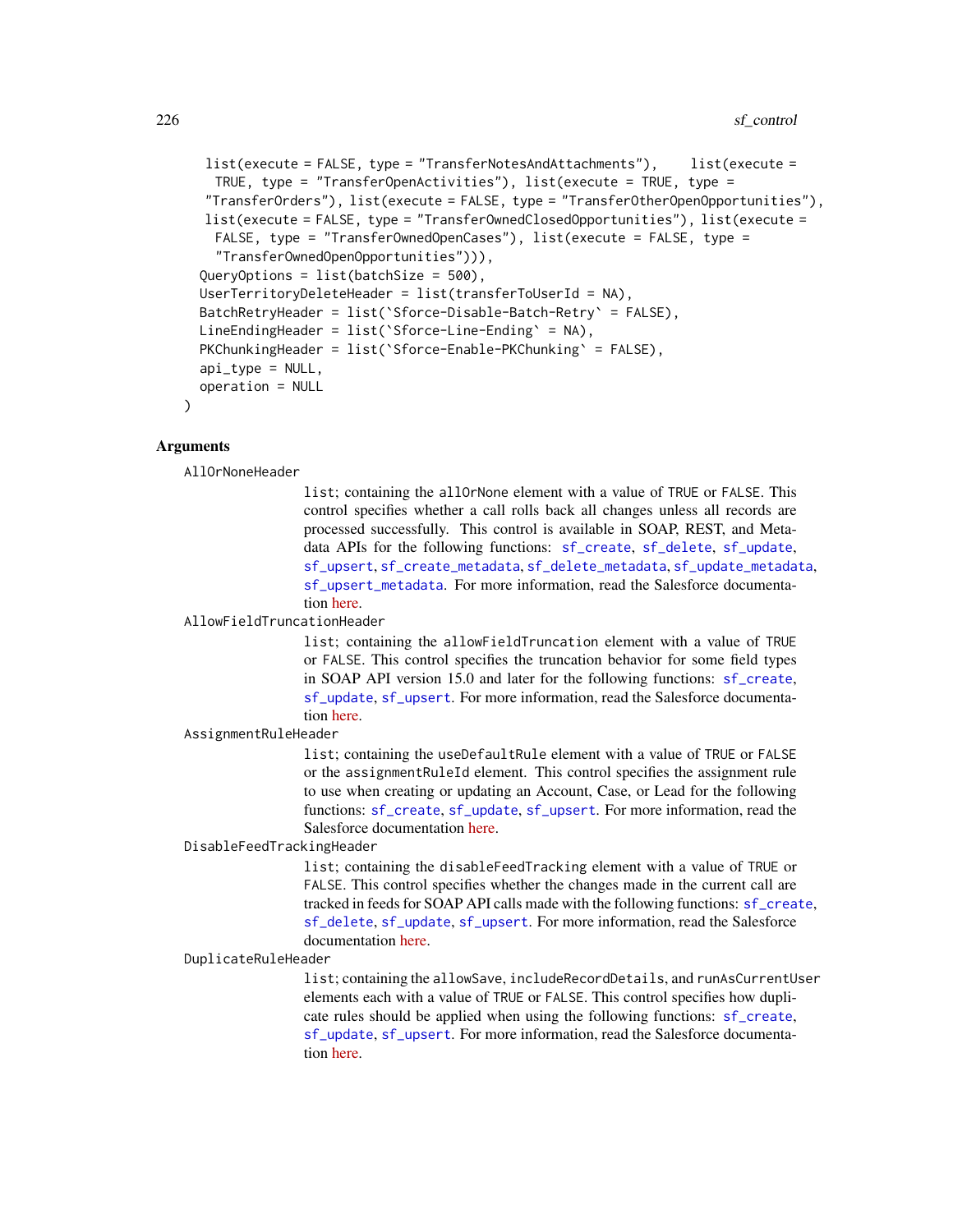#### sf\_control 227

- EmailHeader list; containing the triggerAutoResponseEmail, triggerOtherEmail, and triggerUserEmail elements each with a value of TRUE or FALSE. This control determines if an email notification should be sent when a request is processed by SOAP API calls made with the following functions: [sf\\_create](#page-232-0), [sf\\_delete](#page-242-0), [sf\\_update](#page-330-0), [sf\\_upsert](#page-338-0), [sf\\_reset\\_password](#page-312-0). For more information, read the Salesforce documentation [here.](https://developer.salesforce.com/docs/atlas.en-us.api.meta/api/sforce_api_header_emailheader.htm)
- LocaleOptions list; containing the language element. This control specifies the language of the labels returned by the [sf\\_describe\\_objects](#page-252-0) function using the SOAP API. The value must be a valid user locale (language and country), such as de\_DE or en\_GB. For more information, read the Salesforce documentation [here.](https://developer.salesforce.com/docs/atlas.en-us.api.meta/api/sforce_api_header_localeheader.htm) The list of valid user locales is available [here.](https://developer.salesforce.com/docs/atlas.en-us.api.meta/api/sforce_api_objects_categorynodelocalization.htm#languagelocalekey_desc)
- MruHeader list; containing the updateMru element with a value of TRUE or FALSE. This control indicates whether to update the list of most recently used items (TRUE) or not (FALSE) in the Recent Items section of the sidebar in the Salesforce user interface. This works for SOAP API calls made with the following functions: [sf\\_create](#page-232-0), [sf\\_update](#page-330-0), [sf\\_upsert](#page-338-0), [sf\\_retrieve](#page-313-0), [sf\\_query](#page-290-0). For more information, read the Salesforce documentation [here.](https://developer.salesforce.com/docs/atlas.en-us.api.meta/api/sforce_api_header_mruheader.htm)

OwnerChangeOptions

list; containing the options element. This control specifies the details of ownership of attachments and notes when a record's owner is changed. This works for SOAP API calls made with the following functions: [sf\\_update](#page-330-0), [sf\\_upsert](#page-338-0). For more information, read the Salesforce documentation [here.](https://developer.salesforce.com/docs/atlas.en-us.api.meta/api/sforce_api_header_ownerchangeoptions.htm)

QueryOptions list; containing the batchSize element. This control specifies the batch size for query results . This works for SOAP or REST API calls made with the following functions: [sf\\_query](#page-290-0), [sf\\_retrieve](#page-313-0). For more information, read the Salesforce documentation [here.](https://developer.salesforce.com/docs/atlas.en-us.api.meta/api/sforce_api_header_queryoptions.htm)

UserTerritoryDeleteHeader

list; containing the transferToUserId element. This control specifies a user to whom open opportunities are assigned when the current owner is removed from a territory. This works for the [sf\\_delete](#page-242-0) function using the SOAP API. For more information, read the Salesforce documentation [here.](https://developer.salesforce.com/docs/atlas.en-us.api.meta/api/sforce_api_header_userterritorydeleteheader.htm)

#### BatchRetryHeader

list; containing the Sforce-Disable-Batch-Retry element. When you create a bulk job, the Batch Retry control lets you disable retries for unfinished batches included in the job. This works for most operations run through the Bulk 1.0 API (e.g. sf\_create(.,api\_type = "Bulk 1.0")) or creating a Bulk 1.0 job with [sf\\_create\\_job\\_bulk](#page-236-0). For more information, read the Salesforce documentation [here.](https://developer.salesforce.com/docs/atlas.en-us.api_asynch.meta/api_asynch/async_api_headers_disable_batch_retry.htm)

#### LineEndingHeader

list; containing the Sforce-Line-Ending element. When you're creating a bulk upload job, the Line Ending control lets you specify whether line endings are read as line feeds (LFs) or as carriage returns and line feeds (CRLFs) for fields of type Text Area and Text Area (Long). This works for most operations run through the Bulk APIs and/or creating a Bulk job from scratch with [sf\\_create\\_job\\_bulk](#page-236-0). However, note that as of readr v1.3.1 all CSV files end with the line feed character ("\n") regardless of the operating system. So it is usually best to not specify this argument. For more information, read the Salesforce documentation [here.](https://developer.salesforce.com/docs/atlas.en-us.api_asynch.meta/api_asynch/async_api_headers_line_ending.htm)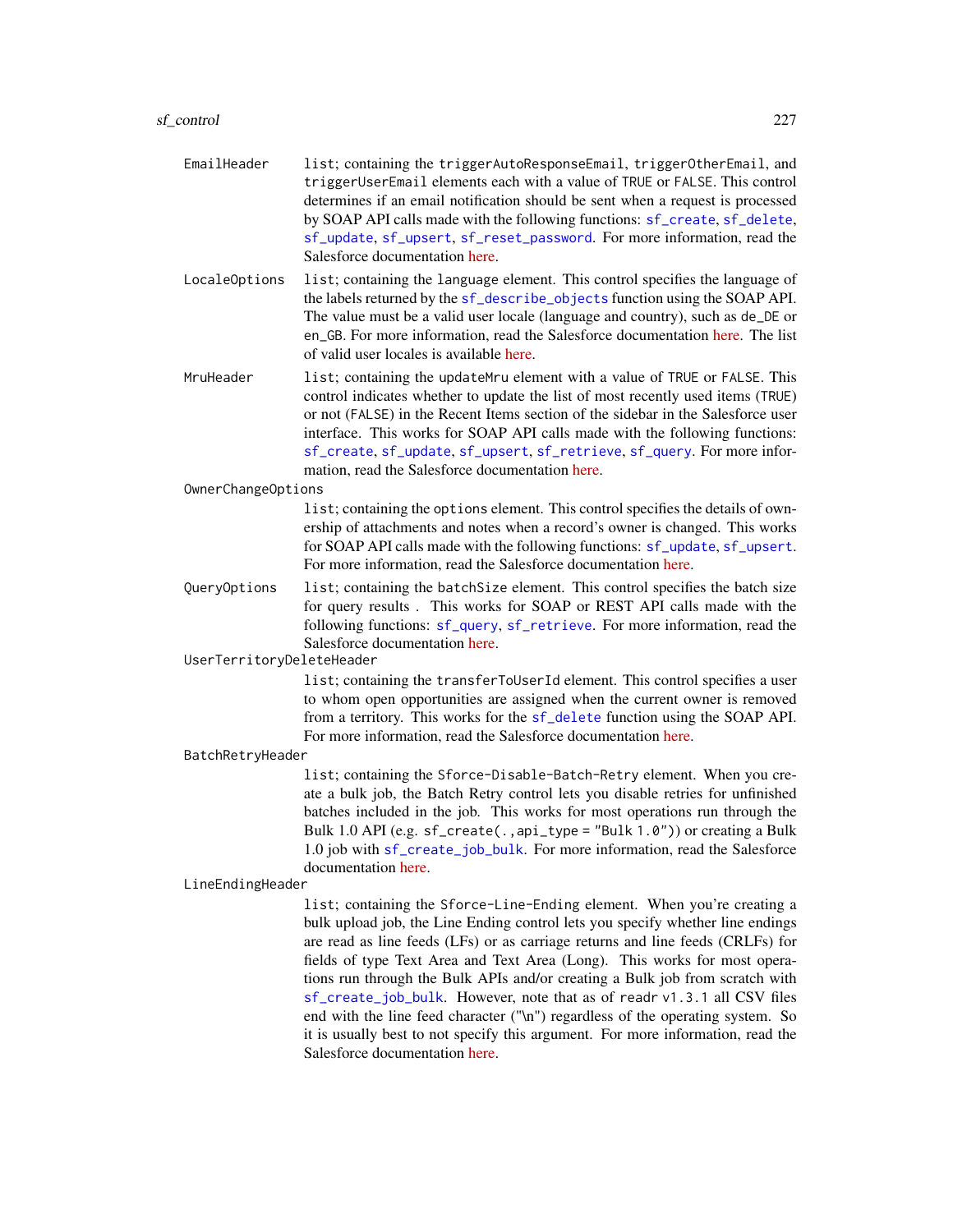| PKChunkingHeader |                                                                                                                                                                                                                                                                                                                                                         |
|------------------|---------------------------------------------------------------------------------------------------------------------------------------------------------------------------------------------------------------------------------------------------------------------------------------------------------------------------------------------------------|
|                  | list; containing the Sforce-Enable-PKChunking element. Use the PK Chunk-<br>ing control to enable automatic primary key (PK) chunking for a bulk query job.<br>This works for queries run through the Bulk 1.0 API either via sf_query(.,api_type<br>$=$ "Bulk 1.0") or sf_query_bulk. For more information, read the Salesforce<br>documentation here. |
| api_type         | character; one of "REST", "SOAP", "Bulk 1.0", or "Bulk 2.0" indicating<br>which API to use when making the request.                                                                                                                                                                                                                                     |
| operation        | character; a string defining the type of operation being performed (e.g. "in-<br>sert", "update", "upsert", "delete", "hardDelete", "query", "queryall").                                                                                                                                                                                               |

## Examples

```
## Not run:
this_control <- sf_control(DuplicateRuleHeader=list(allowSave=TRUE,
                                                    includeRecordDetails=FALSE,
                                                    runAsCurrentUser=TRUE))
new_contact <- c(FirstName = "Test", LastName = "Contact-Create")
new_record <- sf_create(new_contact, "Contact", control = this_control)
# specifying the controls directly and are picked up by dots
new_record <- sf_create(new_contact, "Contact",
                       DuplicateRuleHeader = list(allowSave=TRUE,
                                                   includeRecordDetails=FALSE,
                                                   runAsCurrentUser=TRUE))
## End(Not run)
```
sf\_convert\_lead *Convert Leads*

#### Description

## [Experimental]

Converts Leads each into an Account, Contact, as well as (optionally) an Opportunity.

## Usage

```
sf_convert_lead(
  input_data,
  guess_types = TRUE,
  api_type = c("S0AP"),
 control = list(...),...,
  verbose = FALSE
)
```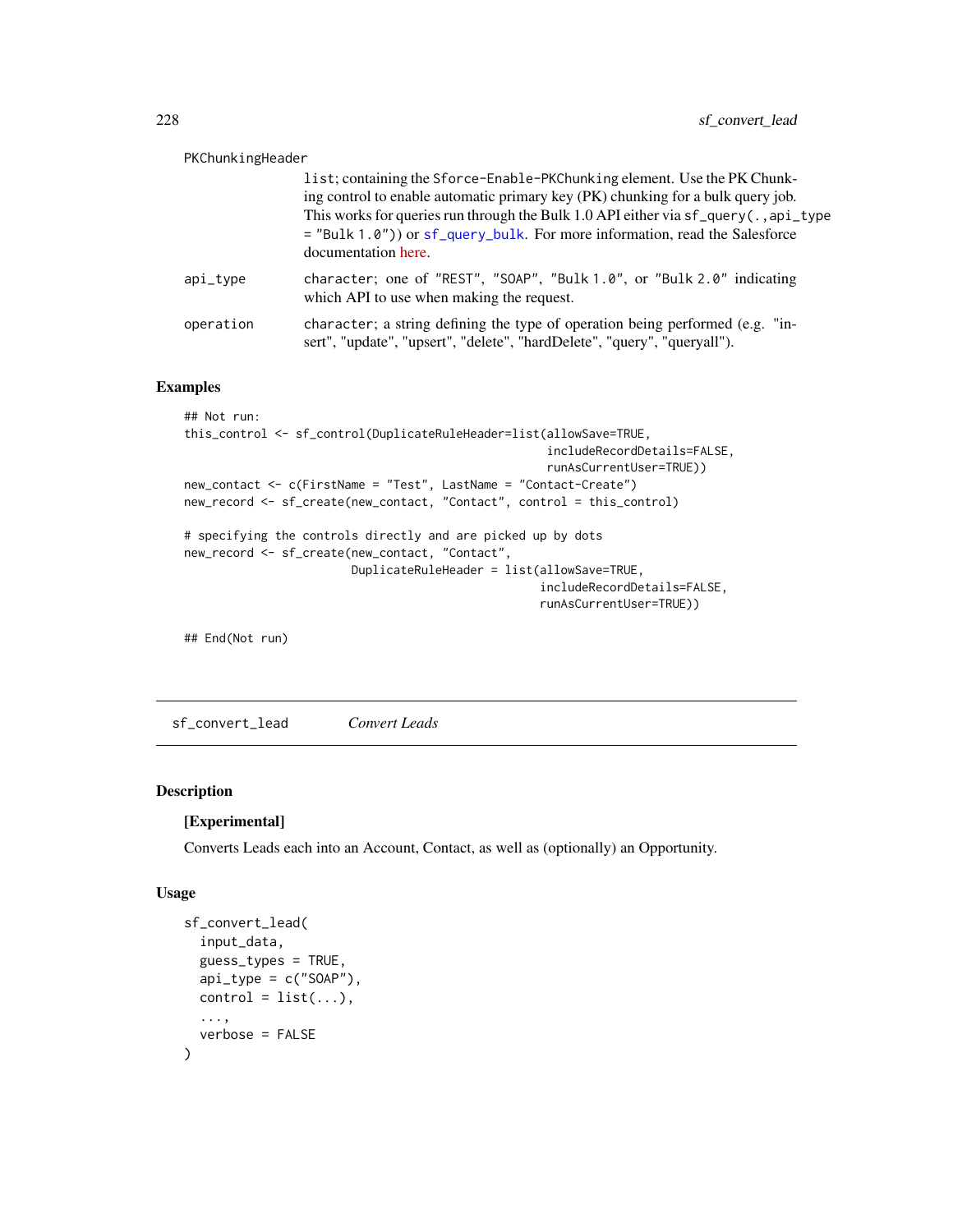#### **Arguments**

| input_data  | named vector, matrix, data. frame, or tbl_df; data can be coerced into a<br>data. frame. See the details below on how format your input data to control<br>things like whether an opportunity will be created, an email will be sent to the<br>new owner, and other control options.                                                                                                                                             |
|-------------|----------------------------------------------------------------------------------------------------------------------------------------------------------------------------------------------------------------------------------------------------------------------------------------------------------------------------------------------------------------------------------------------------------------------------------|
| guess_types | logical; indicating whether or not to use col_guess() to try and cast the data<br>returned in the recordset. If TRUE then col_guess() is used, if FALSE then all<br>fields will be returned as character. This is helpful when col_guess() will<br>mangle field values in Salesforce that you'd like to preserve during translation<br>into a tb1_df, like numeric looking values that must be preserved as strings<br>("48.0"). |
| api_type    | character; one of "REST", "SOAP", "Bulk 1.0", or "Bulk 2.0" indicating<br>which API to use when making the request.                                                                                                                                                                                                                                                                                                              |
| control     | list; a list of parameters for controlling the behavior of the API call being used.<br>For more information of what parameters are available look at the documenta-<br>tion for sf_control.                                                                                                                                                                                                                                      |
| .           | arguments passed to sf_control                                                                                                                                                                                                                                                                                                                                                                                                   |
| verbose     | logical; an indicator of whether to print additional detail for each API call,<br>which is useful for debugging. More specifically, when set to TRUE the URL,<br>header, and body will be printed for each request, along with additional diag-<br>nostic information where available.                                                                                                                                           |

## Details

When converting leads owned by a queue, the owner must be specified. This is because accounts and contacts cannot be owned by a queue. Below is a complete list of options to control the conversion process. Include a column in your input data to specify an option for each record. For example, if you want opportunities to not be created for each converted lead then add a column in your input data called doNotCreateOpportunity and set its value to TRUE. The default is FALSE which creates opportunities. The order of columns in the input data does not matter, just that the names match (case-insensitive).

leadId ID of the Lead to convert. Required.

convertedStatus Valid LeadStatus value for a converted lead. Required.

- accountId Id of the Account into which the lead will be merged. Required only when updating an existing account, including person accounts. If no accountId is specified, then the API creates a new account.
- contactId Id of the Contact into which the lead will be merged (this contact must be associated with the specified accountId, and an accountId must be specified). Required only when updating an existing contact. If no contactId is specified, then the API creates a new contact that is implicitly associated with the Account.
- ownerId Specifies the Id of the person to own any newly created account, contact, and opportunity. If the client application does not specify this value, then the owner of the new object will be the owner of the lead.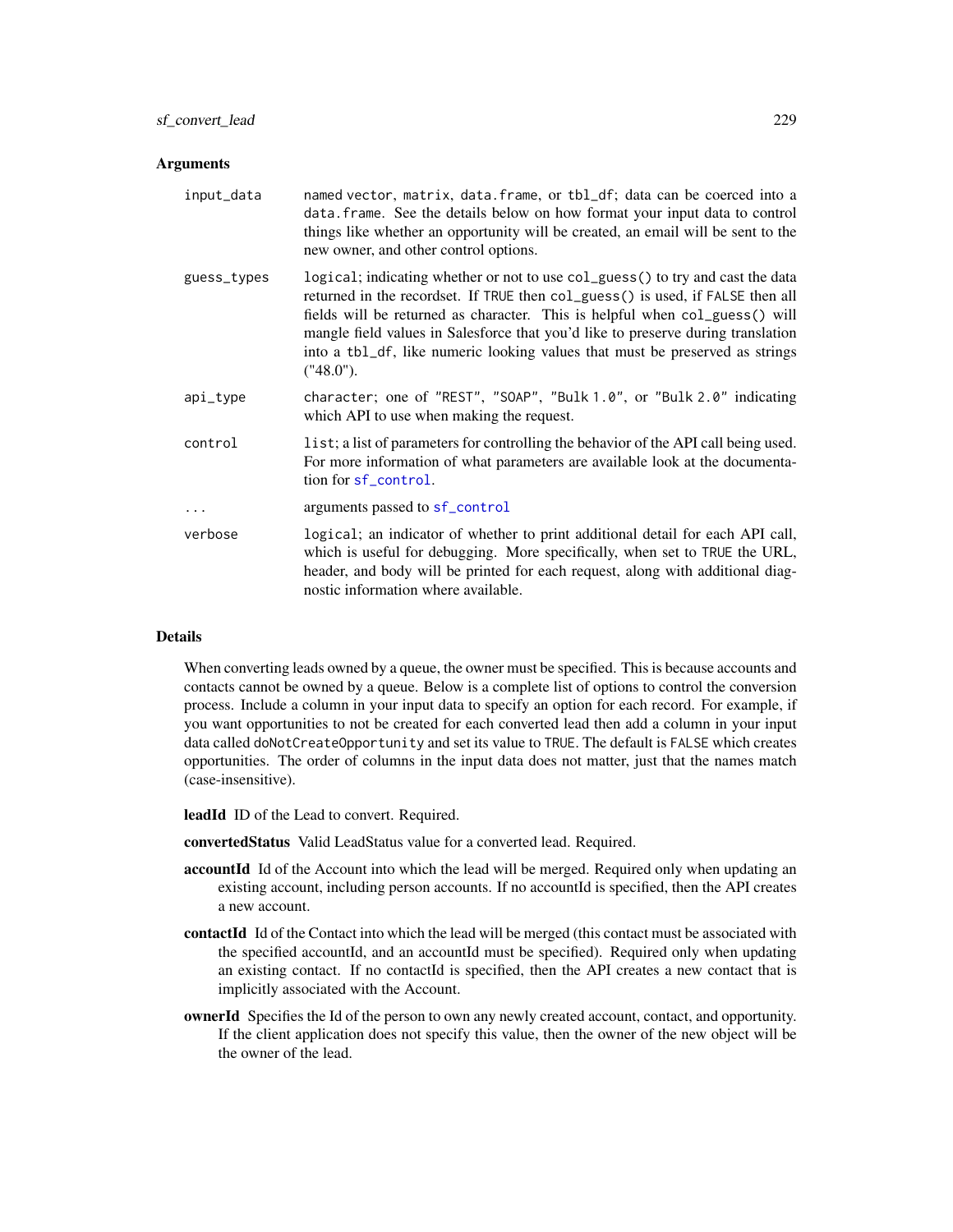- opportunityId The Id of an existing opportunity to relate to the lead. The opportunityId and opportunityName arguments are mutually exclusive. Specifying a value for both results in an error. If doNotCreateOpportunity argument is TRUE, then no Opportunity is created and this field must be left blank; otherwise, an error is returned.
- doNotCreateOpportunity Specifies whether to create an Opportunity during lead conversion (FALSE, the default) or not (TRUE). Set this flag to TRUE only if you do not want to create an opportunity from the lead. An opportunity is created by default.
- opportunityName Name of the opportunity to create. If no name is specified, then this value defaults to the company name of the lead. The maximum length of this field is 80 characters. The opportunityId and opportunityName arguments are mutually exclusive. Specifying a value for both results in an error. If doNotCreateOpportunity argument is TRUE, then no Opportunity is created and this field must be left blank; otherwise, an error is returned.
- overwriteLeadSource Specifies whether to overwrite the LeadSource field on the target Contact object with the contents of the LeadSource field in the source Lead object (TRUE), or not (FALSE, the default). To set this field to TRUE, the client application must specify a contactId for the target contact.
- sendNotificationEmail Specifies whether to send a notification email to the owner specified in the ownerId (TRUE) or not (FALSE, the default).

[Salesforce Documentation](https://developer.salesforce.com/docs/atlas.en-us.api.meta/api/sforce_api_calls_convertlead.htm)

#### Value

tbl\_df with details of the converted record

#### Examples

```
## Not run:
# create a new lead at Grand Hotels & Resorts Ltd
new_lead <- tibble(FirstName = "Test", LastName = "Prospect",
                   Company = "Grand Hotels & Resorts Ltd")
rec <- sf_create(new_lead, "Lead")
# find the Id of matching account to link to
acct_id <- sf_query("SELECT Id from Account WHERE name = 'Grand Hotels & Resorts Ltd' LIMIT 1")
# create the row(s) for the leads to convert
to_{convert} < - tibble(leadId = rec$id,
                     convertedStatus = "Closed - Converted",
                     accountId = acct_id$Id)converted_lead <- sf_convert_lead(to_convert)
## End(Not run)
```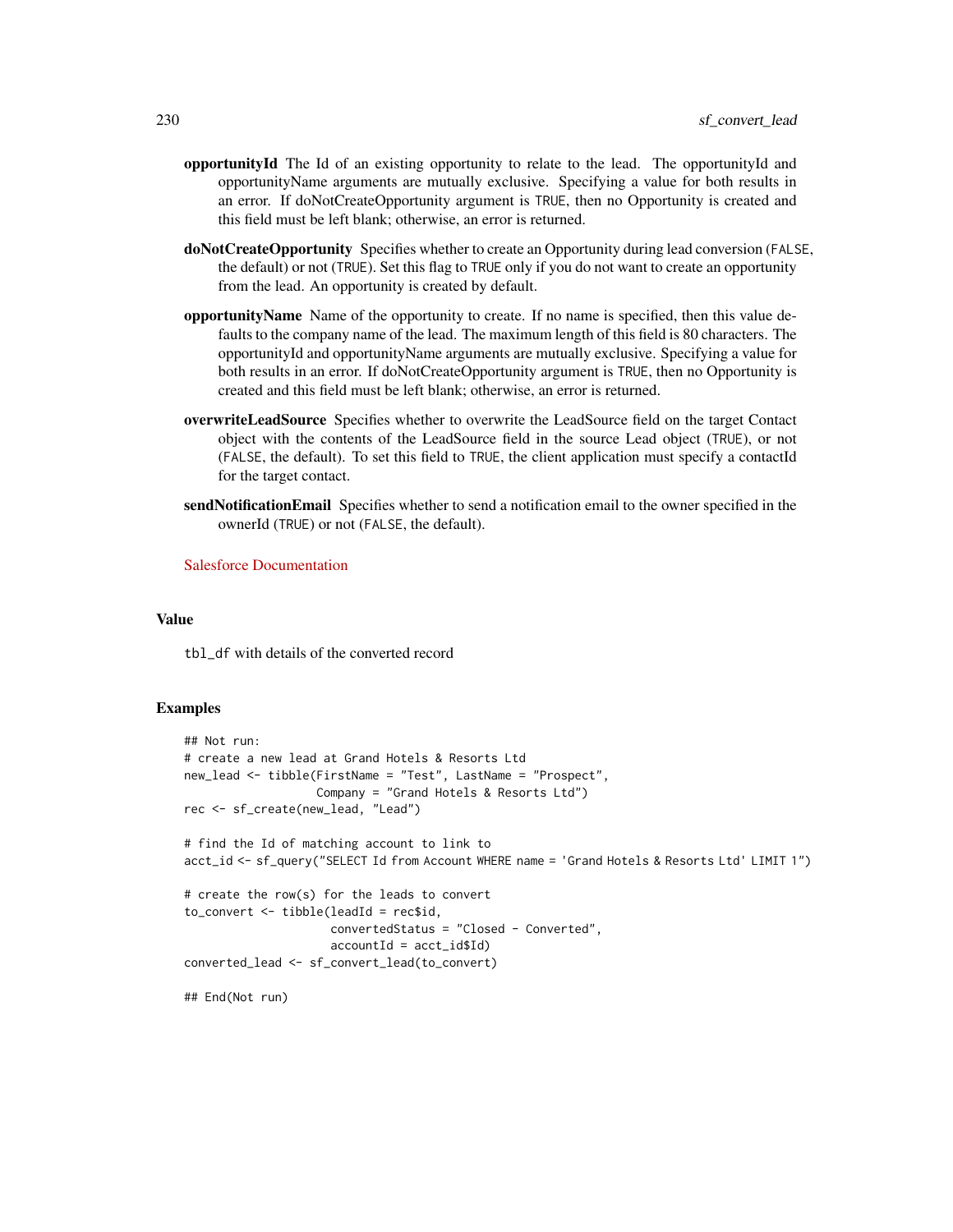# Description

# [Experimental]

# Usage

```
sf_copy_dashboard(dashboard_id, report_folder_id)
```
## Arguments

dashboard\_id character; the Salesforce Id assigned to a created dashboard. It will start with "01Z". report\_folder\_id

character; the Salesforce Id assigned to a created analytics folder (it will start with "00l").

# Value

list

<span id="page-230-0"></span>sf\_copy\_report *Copy a report*

# Description

## [Experimental]

Creates a copy of a custom, standard, or public report by sending a POST request to the Report List resource.

# Usage

```
sf_copy_report(report_id, name = NULL, verbose = FALSE)
```
# Arguments

| report_id | character; the Salesforce Id assigned to a created analytics report. It will start<br>with "000".                                                               |
|-----------|-----------------------------------------------------------------------------------------------------------------------------------------------------------------|
| name      | character; a user-specified name for the newly cloned report. If left NULL, then<br>the new name will be the same name as the report being cloned appended with |
|           | $" = Copy"$ that is prefixed with a number if that name is not unique. It is highly                                                                             |
|           | recommended to provide a name, if possible.                                                                                                                     |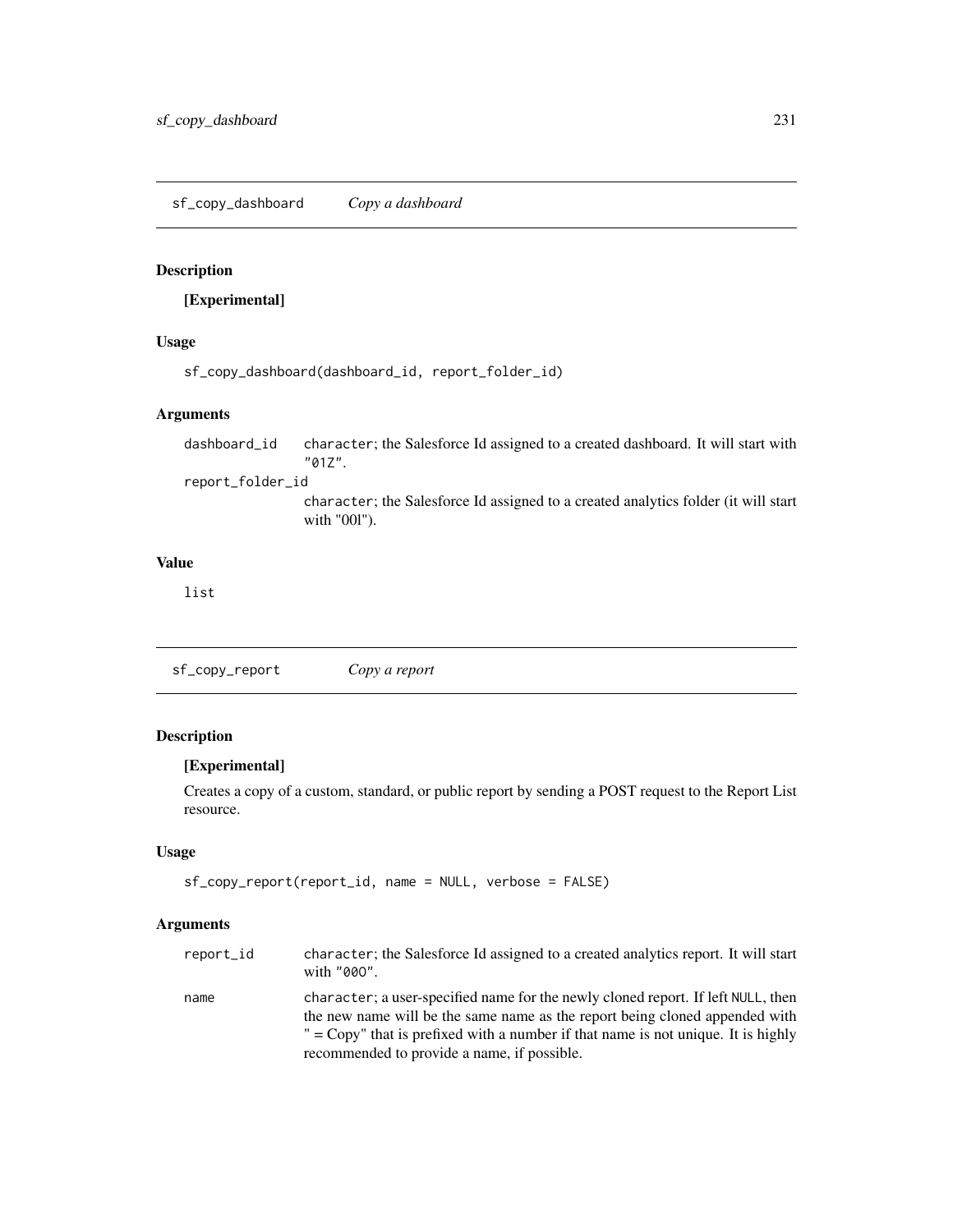verbose logical; an indicator of whether to print additional detail for each API call, which is useful for debugging. More specifically, when set to TRUE the URL, header, and body will be printed for each request, along with additional diagnostic information where available.

## Value

list representing the newly cloned report with up to 4 properties that describe the report:

**attributes** Report type along with the URL to retrieve common objects and joined metadata.

reportMetadata Unique identifiers for groupings and summaries.

reportTypeMetadata Fields in each section of a report type plus filter information for those fields.

reportExtendedMetadata Additional information about summaries and groupings.

# Salesforce Documentation

• [Documentation](https://developer.salesforce.com/docs/atlas.en-us.api_analytics.meta/api_analytics/sforce_analytics_rest_api_clone_report.htm)

# See Also

```
Other Report functions: sf_create_report(), sf_delete_report(), sf_describe_report_type(),
sf_describe_report(), sf_execute_report(), sf_list_report_fields(), sf_list_report_filter_operators(),
sf_list_report_types(), sf_list_reports(), sf_query_report(), sf_run_report(), sf_update_report()
```
#### Examples

```
## Not run:
# only the 200 most recently viewed reports
most_recent_reports <- sf_report_list()
# all possible reports in your Org
all_reports <- sf_query("SELECT Id, Name FROM Report")
# id of the report to copy
this_report_id <- all_reports$Id[1]
# not providing a name appends " - Copy" to the name of the report being cloned
report_details <- sf_copy_report(this_report_id)
# example of providing new name to the copied report
report_details <- sf_copy_report(this_report_id, "My New Copy of Report ABC")
## End(Not run)
```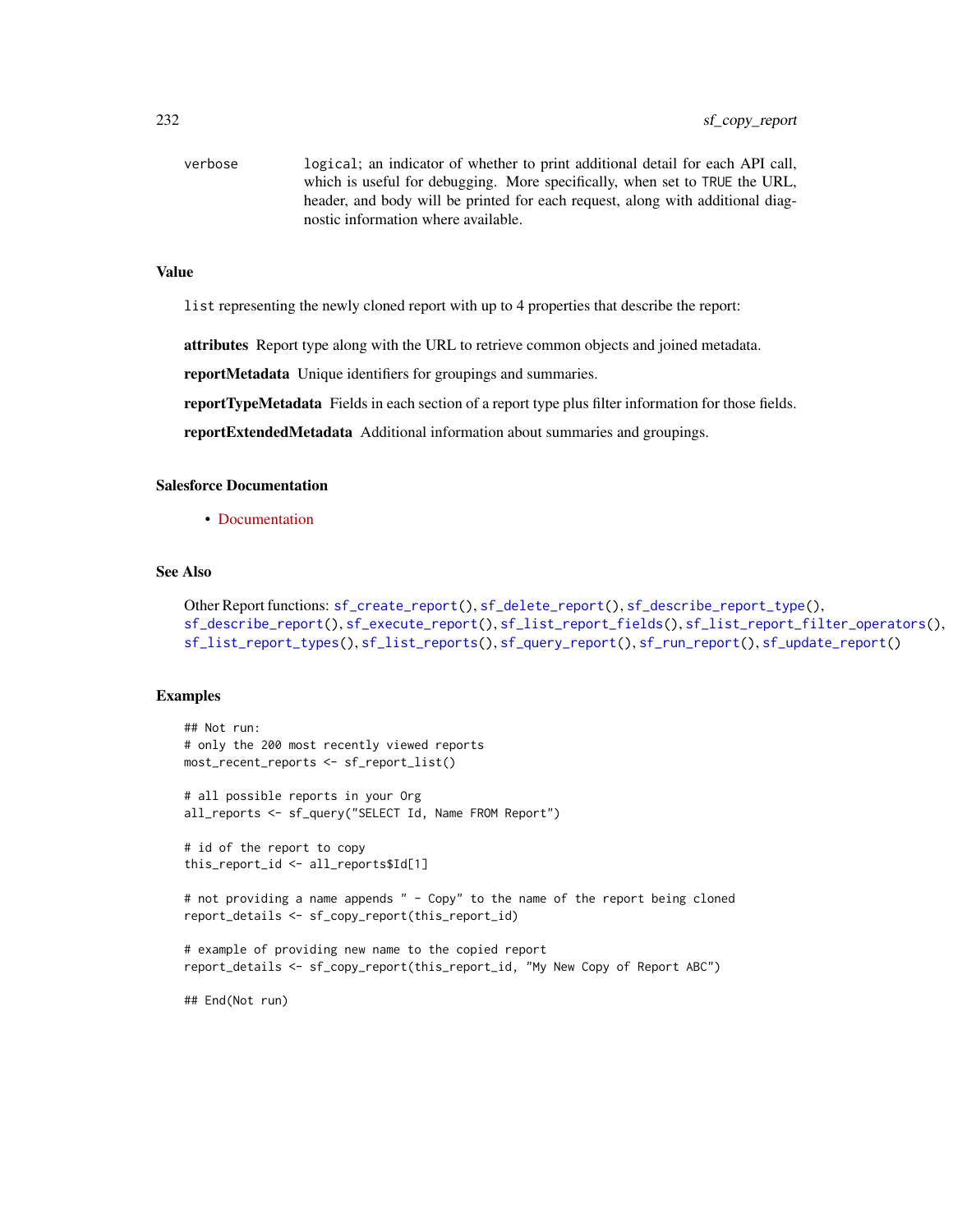<span id="page-232-0"></span>

# Description

# [Stable]

Adds one or more new records to your organization's data.

# Usage

```
sf_create(
  input_data,
 object_name,
 api_type = c("SOAP", "REST", "Bulk 1.0", "Bulk 2.0"),
  guess_types = TRUE,
 control = list(...),...,
 all_or_none = deprecated(),
 verbose = FALSE
)
```
# Arguments

| input_data  | named vector, matrix, data. frame, or tbl_df; data can be coerced into a<br>data. frame. If performing an update, upsert, or delete operation, then one<br>column or field must be the Id of the record to modify or delete.                                                                                                                                                                                                     |
|-------------|----------------------------------------------------------------------------------------------------------------------------------------------------------------------------------------------------------------------------------------------------------------------------------------------------------------------------------------------------------------------------------------------------------------------------------|
| object_name | character; the name of the Salesforce object that the function is operating<br>against (e.g. "Account", "Contact", "CustomObject_c").                                                                                                                                                                                                                                                                                            |
| api_type    | character; one of "REST", "SOAP", "Bulk 1.0", or "Bulk 2.0" indicating<br>which API to use when making the request.                                                                                                                                                                                                                                                                                                              |
| guess_types | logical; indicating whether or not to use col_guess() to try and cast the data<br>returned in the recordset. If TRUE then col_guess() is used, if FALSE then all<br>fields will be returned as character. This is helpful when col_guess() will<br>mangle field values in Salesforce that you'd like to preserve during translation<br>into a tbl_df, like numeric looking values that must be preserved as strings<br>("48.0"). |
| control     | list; a list of parameters for controlling the behavior of the API call being used.<br>For more information of what parameters are available look at the documenta-<br>tion for sf_control.                                                                                                                                                                                                                                      |
|             | arguments passed to sf_control or further downstream to sf_bulk_operation                                                                                                                                                                                                                                                                                                                                                        |
| all_or_none | logical; allows a call to roll back all changes unless all records are processed<br>successfully.                                                                                                                                                                                                                                                                                                                                |
| verbose     | logical; an indicator of whether to print additional detail for each API call,<br>which is useful for debugging. More specifically, when set to TRUE the URL,<br>header, and body will be printed for each request, along with additional diag-<br>nostic information where available.                                                                                                                                           |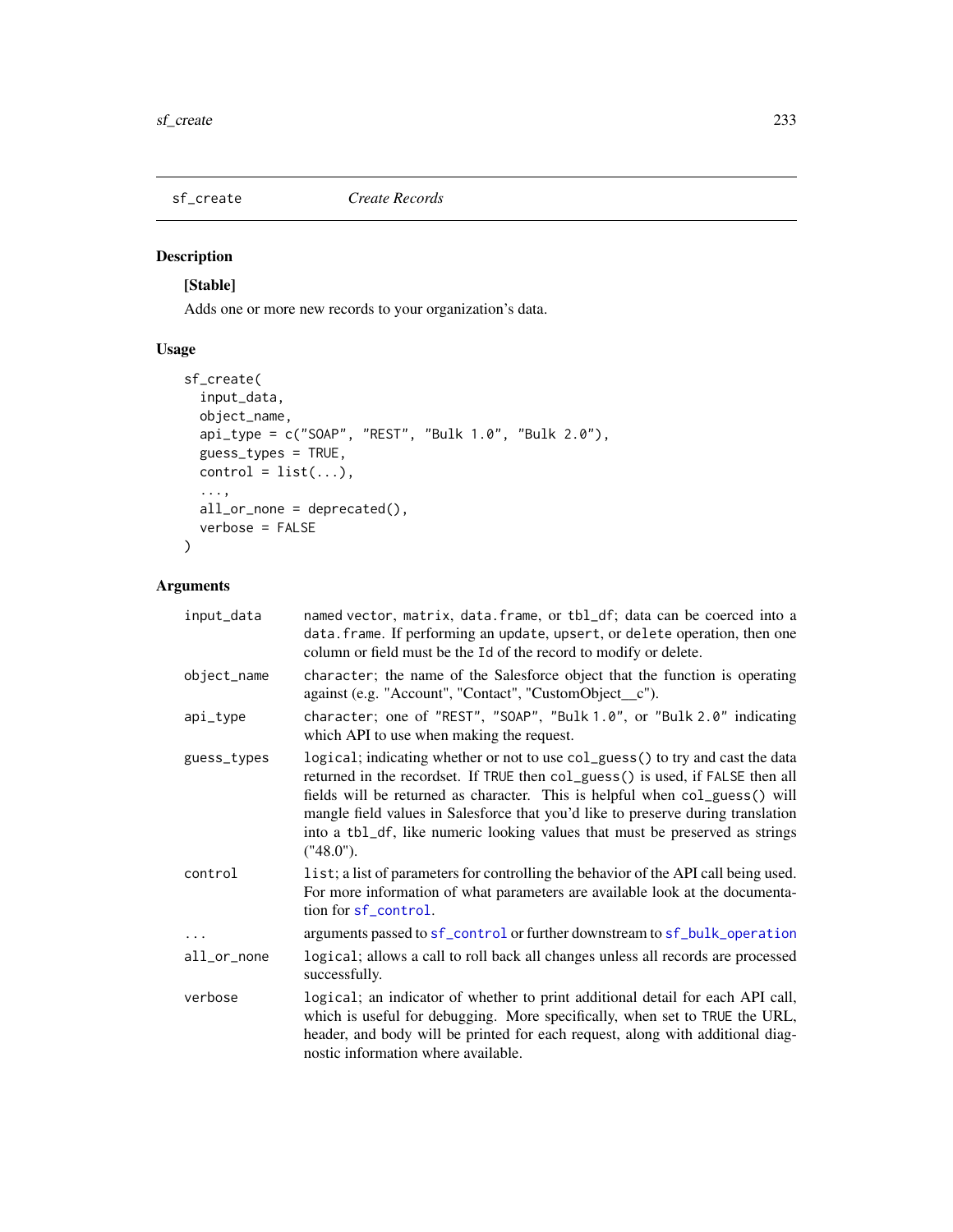# Value

tbl\_df of records with success indicator

#### Note

Because the SOAP and REST calls chunk data into batches of 200 records the AllOrNoneHeader will only apply to the success or failure of every batch of records and not all records submitted to the function.

#### Examples

```
## Not run:
n < - 2new_contacts <- tibble(FirstName = rep("Test", n),
                       LastName = paste0("Contact", 1:n))
new_recs1 <- sf_create(new_contacts, object_name = "Contact")
# add control to allow the creation of records that violate a duplicate rules
new_recs2 <- sf_create(new_contacts, object_name = "Contact",
                       DuplicateRuleHeader=list(allowSave=TRUE,
                                                includeRecordDetails=FALSE,
                                                runAsCurrentUser=TRUE))
# example using the Bulk 1.0 API to insert records
new_recs3 <- sf_create(new_contacts, object_name = "Contact",
                       api_type = "Bulk 1.0")## End(Not run)
```
<span id="page-233-0"></span>sf\_create\_attachment *Create Attachments*

## Description

#### [Experimental]

This function will allow you to create attachments (and other blob data, such as Documents) by supplying file paths (absolute or relative) to media that you would like to upload to Salesforce along with accompanying metadata, such as a Description, Keywords, ParentId, FolderId, etc.

#### Usage

```
sf_create_attachment(
  attachment_input_data,
  object_name = c("Attachment", "Document"),
  api_type = c("SOAP", "REST", "Bulk 1.0", "Bulk 2.0"),
  control = list(...),...,
  verbose = FALSE
)
```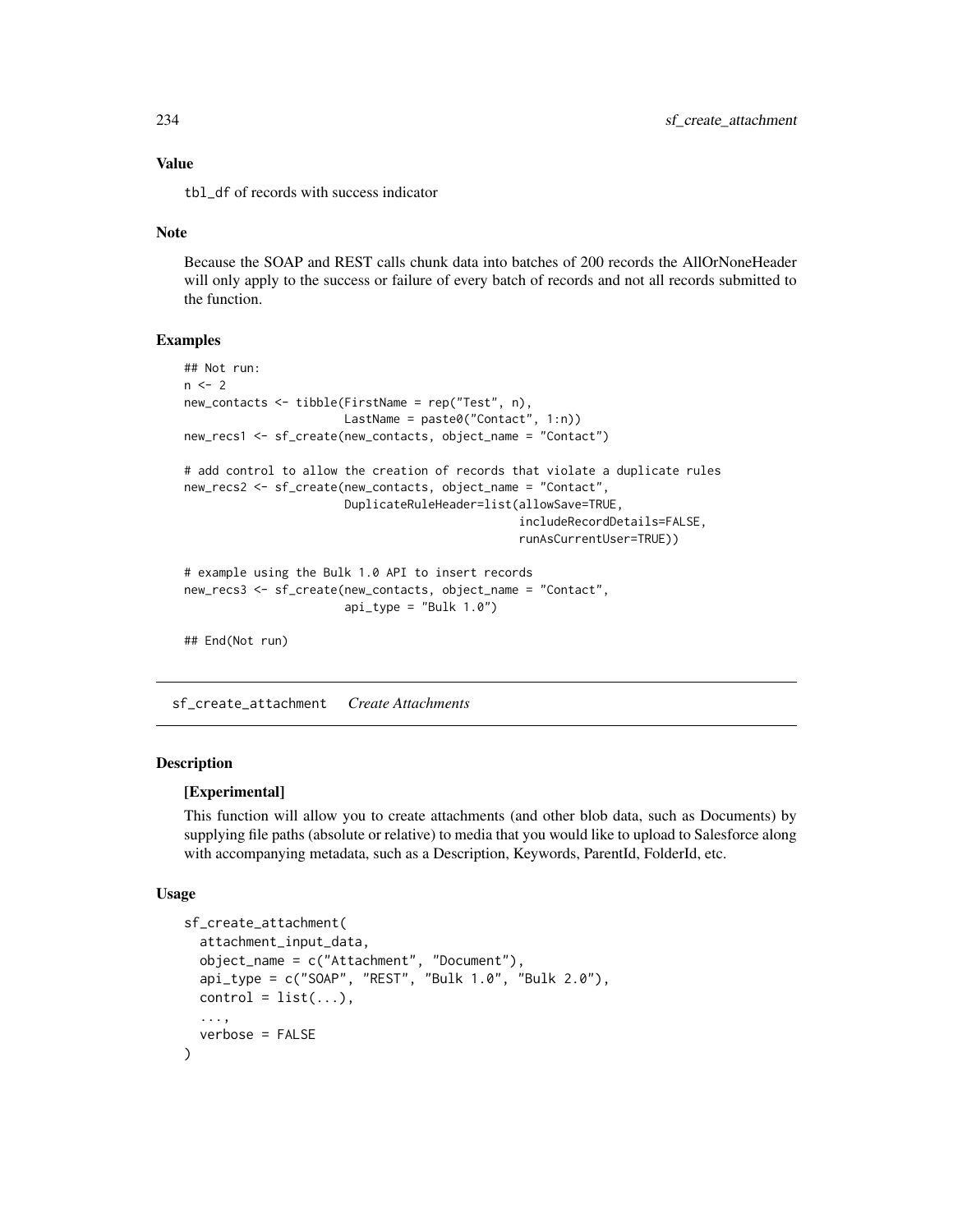### **Arguments**

attachment\_input\_data

|             | named vector, matrix, data. frame, or tbl_df; data can be coerced into a<br>data. frame. The input must contain a column entitled 'Body' with an absolute<br>or relative file path (unless creating a Document using a Url) along with other<br>required fields depending on the object. If performing an update operation, then<br>one column or field of the input must be the Id of the record to modify. |
|-------------|--------------------------------------------------------------------------------------------------------------------------------------------------------------------------------------------------------------------------------------------------------------------------------------------------------------------------------------------------------------------------------------------------------------|
| object_name | character; the name of the Salesforce object that the function is operating<br>against (e.g. "Account", "Contact", "CustomObject_c").                                                                                                                                                                                                                                                                        |
| api_type    | character; one of "REST", "SOAP", "Bulk 1.0", or "Bulk 2.0" indicating<br>which API to use when making the request.                                                                                                                                                                                                                                                                                          |
| control     | list; a list of parameters for controlling the behavior of the API call being used.<br>For more information of what parameters are available look at the documenta-<br>tion for sf_control.                                                                                                                                                                                                                  |
| .           | arguments passed to sf_control or further downstream to sf_bulk_operation                                                                                                                                                                                                                                                                                                                                    |
| verbose     | logical; an indicator of whether to print additional detail for each API call,<br>which is useful for debugging. More specifically, when set to TRUE the URL,<br>header, and body will be printed for each request, along with additional diag-<br>nostic information where available.                                                                                                                       |

## Value

tbl\_df with details of the created records

## Salesforce Documentation

- [Attachment Object \(SOAP\)](https://developer.salesforce.com/docs/atlas.en-us.api.meta/api/sforce_api_objects_attachment.htm)
- [Document Object \(SOAP\)](https://developer.salesforce.com/docs/atlas.en-us.api.meta/api/sforce_api_objects_document.htm)
- [Insert or Update Blob Data](https://developer.salesforce.com/docs/atlas.en-us.api_rest.meta/api_rest/dome_sobject_insert_update_blob.htm)

#### Note

The length of any file name can't exceed 512 bytes (per Bulk 1.0 API). The SOAP API create call restricts these files to a maximum size of 25 MB. For a file attached to a Solution, the limit is 1.5 MB. The maximum email attachment size is 3 MB. You can only create or update documents to a maximum size of 5 MB. The REST API allows you to insert or update blob data limited to 50 MB of text data or 37.5 MB of base64–encoded data.

## See Also

Other Attachment functions: [check\\_and\\_encode\\_files\(](#page-0-0)), [sf\\_delete\\_attachment\(](#page-244-0)), [sf\\_download\\_attachment\(](#page-256-0)), [sf\\_update\\_attachment\(](#page-332-0))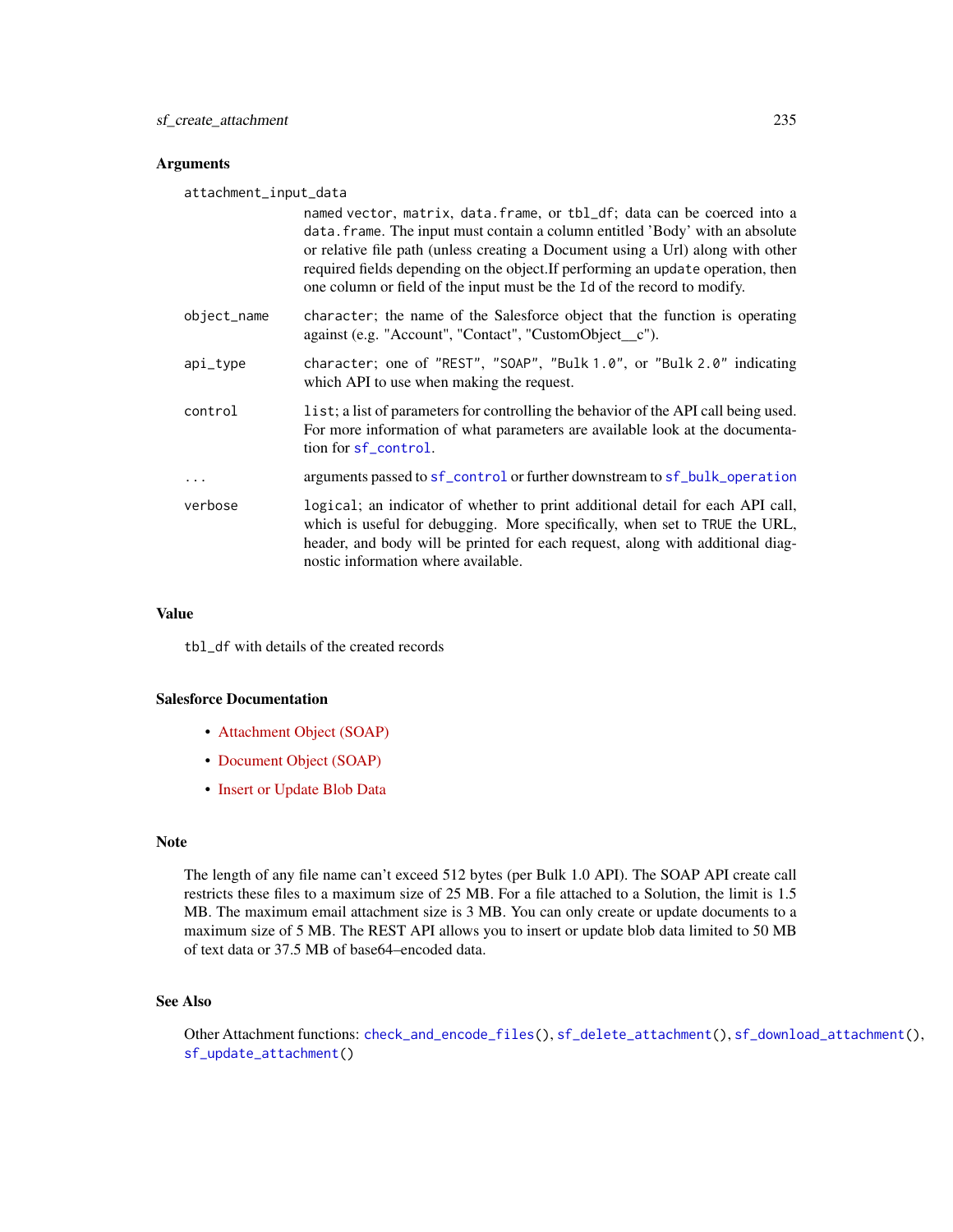## Examples

```
## Not run:
# upload two PDFs from working directory to a particular record as Attachments
file_path1 <- here::here("doc1.pdf")
file_path2 <- here::here("doc2.pdf")
parent_record_id <- "0036A000002C6MmQAK"
attachment_details <- tibble(Body = c(file_path1, file_path2),
                             ParentId = rep(parent_record_id, 2))
result <- sf_create_attachment(attachment_details)
# the function supports inserting all blob content, just update the
# object_name argument to add the PDF as a Document instead of an Attachment
document_details <- tibble(Name = "doc1.pdf",
                           Description = "Test Document 1",
                           Body = file\_path1,FolderId = "00l6A000001EgIwQAK", # replace with your FolderId!
                           Keywords = "example, test, document")result <- sf_create_attachment(document_details, object_name = "Document")
# the Bulk API can be invoked using api_type="Bulk 1.0" which will automatically
# take a data.frame of Attachment info and create a ZIP file with CSV manifest
# that is required for that API
result <- sf_create_attachment(attachment_details, api_type="Bulk 1.0")
```
## End(Not run)

<span id="page-235-0"></span>sf\_create\_batches\_bulk

*Add Batches to a Bulk API Job*

# Description

This function takes a data frame and submits it in batches to a an already existing Bulk API Job by chunking into temp files

## Usage

```
sf_create_batches_bulk(
  job_id,
  input_data,
 batch_size = NULL,
  api_type = c("Bulk 1.0", "Bulk 2.0"),
  verbose = FALSE
\lambda
```
## Arguments

| job_id | character; the Salesforce Id assigned to a submitted job as returned by sf_create_job_bulk. |
|--------|---------------------------------------------------------------------------------------------|
|        | It will start with "750".                                                                   |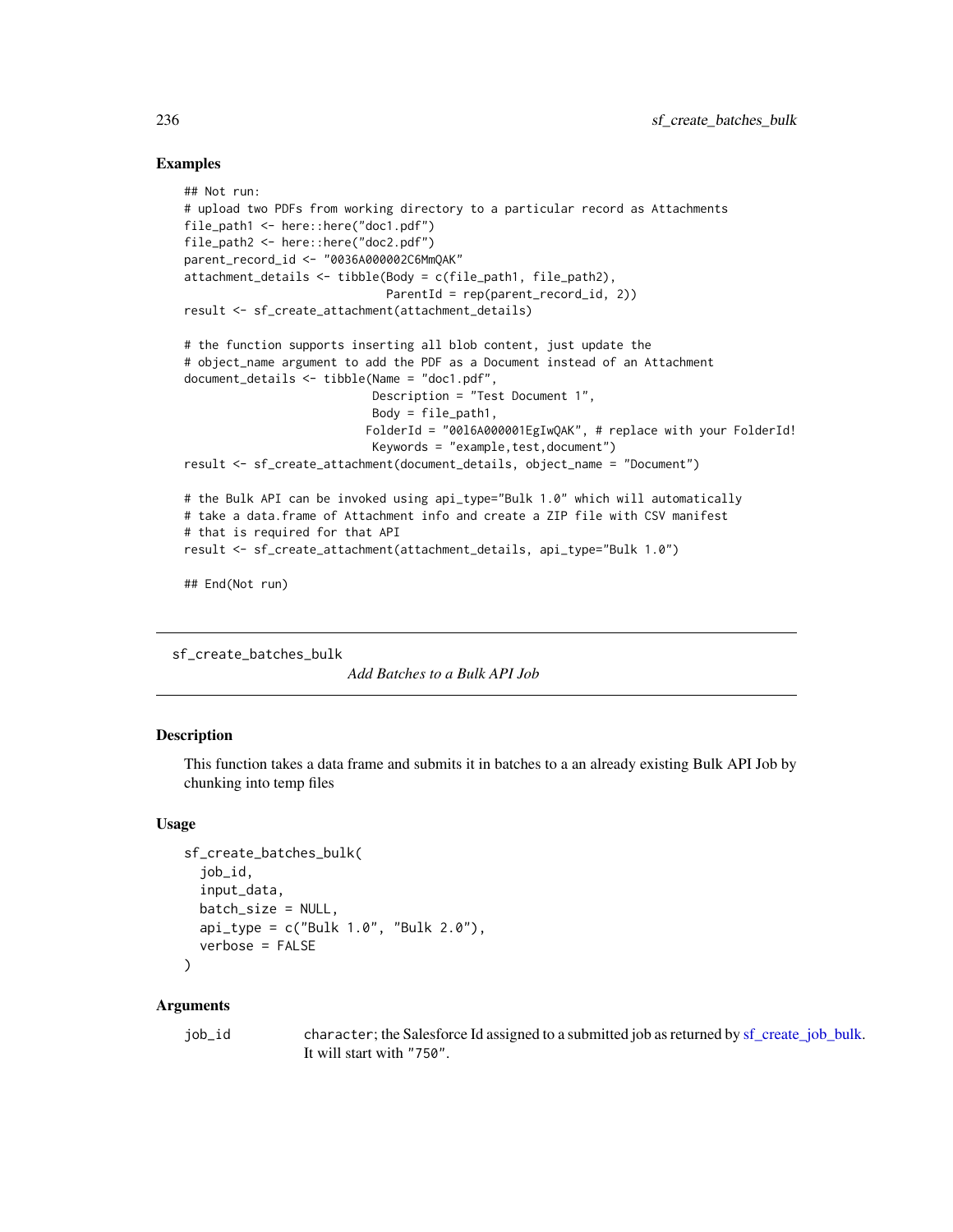| input_data | named vector, matrix, data. frame, or tbl_df; data can be coerced into CSV<br>file for submitting as batch request                                                                                                                                                                     |
|------------|----------------------------------------------------------------------------------------------------------------------------------------------------------------------------------------------------------------------------------------------------------------------------------------|
| batch_size | integer; the number of individual records to be included in a single batch up-<br>loaded to the Bulk APIs $(1.0 \text{ or } 2.0)$ .                                                                                                                                                    |
| api_type   | character; one of "REST", "SOAP", "Bulk $1.0$ ", or "Bulk $2.0$ " indicating<br>which API to use when making the request.                                                                                                                                                              |
| verbose    | logical; an indicator of whether to print additional detail for each API call,<br>which is useful for debugging. More specifically, when set to TRUE the URL,<br>header, and body will be printed for each request, along with additional diag-<br>nostic information where available. |

## Value

a tbl\_df containing details of each batch

#### References

[https://developer.salesforce.com/docs/atlas.en-us.api\\_asynch.meta/api\\_asynch](https://developer.salesforce.com/docs/atlas.en-us.api_asynch.meta/api_asynch)

## Examples

```
## Not run:
# NOTE THAT YOU MUST FIRST CREATE AN EXTERNAL ID FIELD CALLED My_External_Id
# BEFORE RUNNING THIS EXAMPLE
# inserting 2 records
my_data <- tibble(Name=c('New Record 1', 'New Record 2'),
                 My_External_Id__c=c('11111','22222'))
job_info <- sf_create_job_bulk(operation='insert',
                               object='Account')
batches_ind <- sf_create_batches_bulk(job_id = job_info$id,
                                      input_data = my_data)
# upserting 3 records
my_data2 <- tibble(My_External_Id__c=c('11111','22222', '99999'),
                  Name=c('Updated_Name1', 'Updated_Name2', 'Upserted_Record'))
job_info <- sf_create_job_bulk(operation='upsert',
                               externalIdFieldName='My_External_Id__c',
                               object='Account')
batches_ind <- sf_create_batches_bulk(job_id = job_info$id,
                                      input_data = my_data2)
sf_get_job_bulk(job_info$id)
## End(Not run)
```
<span id="page-236-0"></span>sf\_create\_job\_bulk *Create Bulk API Job*

## Description

This function initializes a Job in the Salesforce Bulk API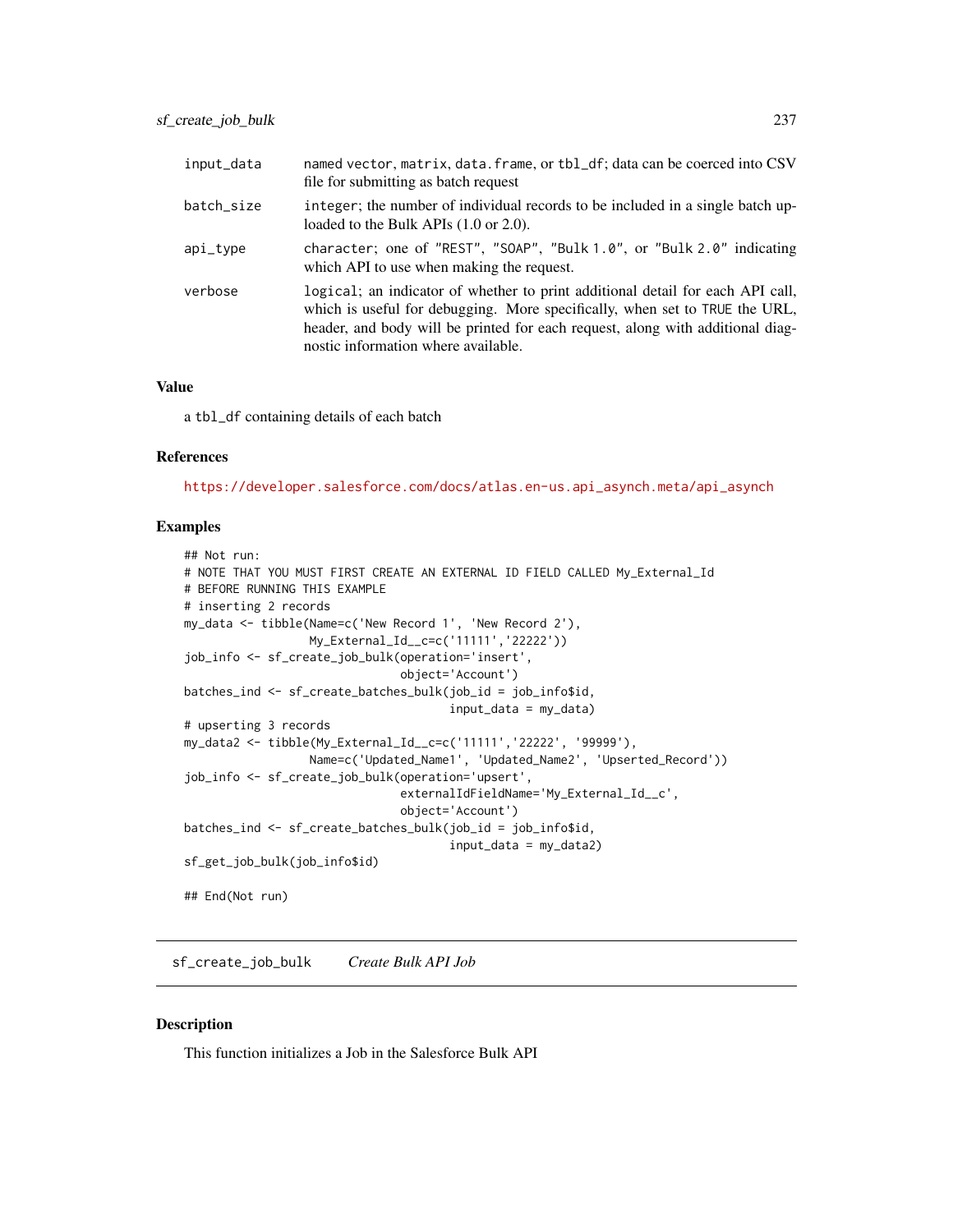# Usage

```
sf_create_job_bulk(
 operation = c("insert", "delete", "upsert", "update", "hardDelete", "query",
    "queryall"),
 object_name,
  soql = NULL,external_id_fieldname = NULL,
  api_type = c("Bulk 1.0", "Bulk 2.0"),
 content_type = c("CSV", "ZIP_CSV", "ZIP_XML", "ZIP_JSON"),
 concurrency_mode = c("Parallel", "Serial"),
 column_delimiter = c("COMMA", "TAB", "PIPE", "SEMICOLON", "CARET", "BACKQUOTE"),
 control = list(...),...,
 line_ending = deprecated(),
 verbose = FALSE
\mathcal{L}
```
# Arguments

| operation             | character; a string defining the type of operation being performed (e.g. "in-<br>sert", "update", "upsert", "delete", "hardDelete", "query", "queryall").                                                                                                                                                                                                      |
|-----------------------|----------------------------------------------------------------------------------------------------------------------------------------------------------------------------------------------------------------------------------------------------------------------------------------------------------------------------------------------------------------|
| object_name           | character; the name of the Salesforce object that the function is operating                                                                                                                                                                                                                                                                                    |
|                       | against (e.g. "Account", "Contact", "CustomObject_c").                                                                                                                                                                                                                                                                                                         |
| soql                  | character; a string defining a SOQL query (e.g. "SELECT Id, Name FROM<br>Account").                                                                                                                                                                                                                                                                            |
| external_id_fieldname |                                                                                                                                                                                                                                                                                                                                                                |
|                       | character; string identifying a custom field on the object that has been set as<br>an "External ID" field. This field is used to reference objects during upserts to<br>determine if the record already exists in Salesforce or not.                                                                                                                           |
| api_type              | character; one of "REST", "SOAP", "Bulk 1.0", or "Bulk 2.0" indicating<br>which API to use when making the request.                                                                                                                                                                                                                                            |
| content_type          | character; being one of 'CSV', 'ZIP_CSV', 'ZIP_XML', or 'ZIP_JSON' to<br>indicate the type of data being passed to the Bulk APIs. For the Bulk 2.0 API<br>the only valid value (and the default) is 'CSV'.                                                                                                                                                     |
| concurrency_mode      |                                                                                                                                                                                                                                                                                                                                                                |
|                       | character; either "Parallel" or "Serial" that specifies whether batches should<br>be completed sequentially or in parallel. Use "Serial" only if lock contentions<br>persist with in "Parallel" mode. Note: this argument is only used in the Bulk 1.0<br>API and will be ignored in calls using the Bulk 2.0 API.                                             |
| column_delimiter      |                                                                                                                                                                                                                                                                                                                                                                |
|                       | character; indicating the column delimiter used for CSV job data. The default<br>value is COMMA. Valid values are: "BACKQUOTE", "CARET", "COMMA",<br>"PIPE", "SEMICOLON", and "TAB", but this package only accepts and uses<br>"COMMA". Also, note that this argument is only used in the Bulk 2.0 API and<br>will be ignored in calls using the Bulk 1.0 API. |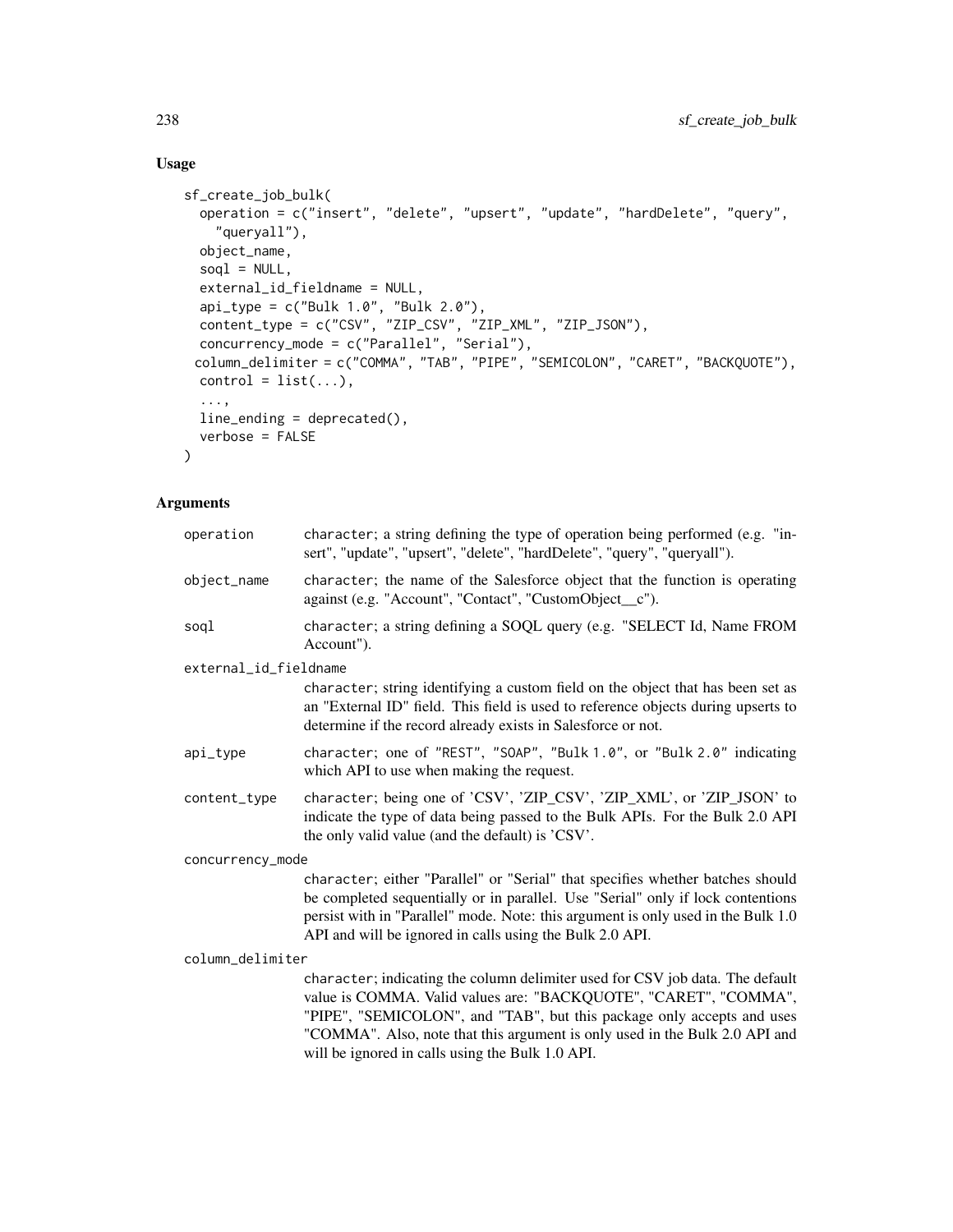| list; a list of parameters for controlling the behavior of the API call being used.<br>For more information of what parameters are available look at the documenta-<br>tion for sf_control.                                                                                                                                                                                                                   |
|---------------------------------------------------------------------------------------------------------------------------------------------------------------------------------------------------------------------------------------------------------------------------------------------------------------------------------------------------------------------------------------------------------------|
| arguments passed to sf_control                                                                                                                                                                                                                                                                                                                                                                                |
| character; indicating the The line ending used for CSV job data, marking the<br>end of a data row. The default is NULL and determined by the operating system<br>using "CRLF" for Windows machines and "LF" for Unix machines. NOTE: As<br>of readr $v1.3.1$ all CSV files end with the line feed character ("\n") regardless<br>of the operating system. So it is usually best to not specify this argument. |
| logical; an indicator of whether to print additional detail for each API call,<br>which is useful for debugging. More specifically, when set to TRUE the URL,<br>header, and body will be printed for each request, along with additional diag-<br>nostic information where available.                                                                                                                        |
|                                                                                                                                                                                                                                                                                                                                                                                                               |

## Value

A tbl\_df parameters defining the created job, including id

## References

[https://developer.salesforce.com/docs/atlas.en-us.api\\_asynch.meta/api\\_asynch](https://developer.salesforce.com/docs/atlas.en-us.api_asynch.meta/api_asynch)

# Examples

```
## Not run:
# insert into Account
job_info <- sf_create_job_bulk(operation='insert', object_name='Account')
# delete from Account
job_info <- sf_create_job_bulk(operation='delete', object_name='Account')
# update into Account
job_info <- sf_create_job_bulk(operation='update', object_name='Account')
# upsert into Account
job_info <- sf_create_job_bulk(operation='upsert',
                               externalIdFieldName='My_External_Id__c',
                               object_name='Account')
# insert attachments
job_info <- sf_create_job_bulk(operation='insert', object_name='Attachment')
# query leads
job_info <- sf_create_job_bulk(operation='query', object_name='Lead')
## End(Not run)
```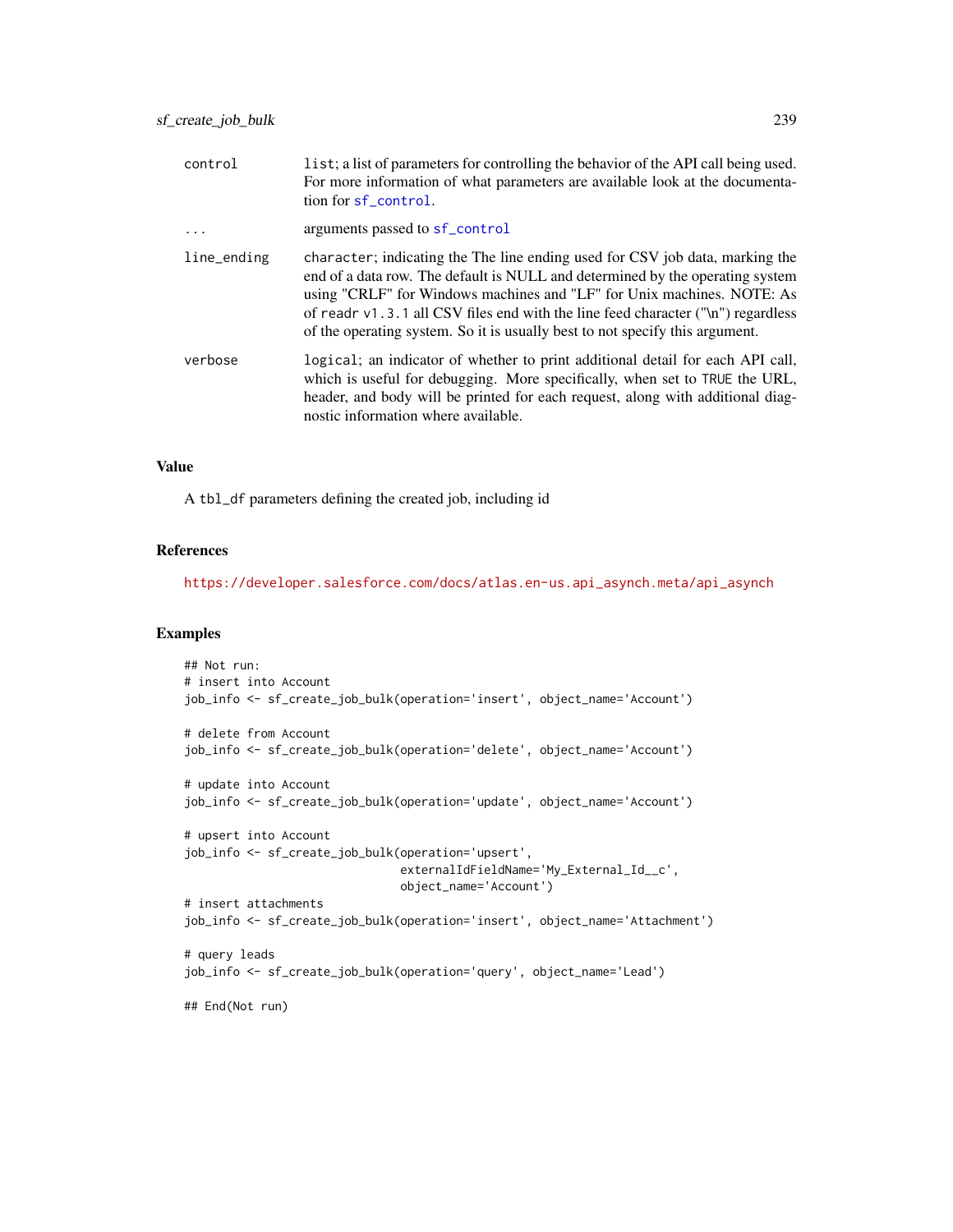# <span id="page-239-0"></span>Description

# [Experimental]

This function takes a list of Metadata components and sends them to Salesforce for creation

## Usage

```
sf_create_metadata(
 metadata_type,
 metadata,
 control = list(...),...,
  all_or_none = deprecated(),
  verbose = FALSE
\mathcal{L}
```
# Arguments

| metadata_type | character; string on what type of metadata to create.                                                                                                                                                                                                                                  |
|---------------|----------------------------------------------------------------------------------------------------------------------------------------------------------------------------------------------------------------------------------------------------------------------------------------|
| metadata      | list; metadata components to be created formatted as XML before being sent<br>via API.                                                                                                                                                                                                 |
| control       | list; a list of parameters for controlling the behavior of the API call being used.<br>For more information of what parameters are available look at the documenta-<br>tion for sf_control.                                                                                            |
| $\ddots$      | arguments passed to sf_control                                                                                                                                                                                                                                                         |
| all_or_none   | logical; allows a call to roll back all changes unless all records are processed<br>successfully.                                                                                                                                                                                      |
| verbose       | logical; an indicator of whether to print additional detail for each API call,<br>which is useful for debugging. More specifically, when set to TRUE the URL,<br>header, and body will be printed for each request, along with additional diag-<br>nostic information where available. |

# Value

A tbl\_df containing the creation result for each submitted metadata component

# See Also

[Salesforce Documentation](https://developer.salesforce.com/docs/atlas.en-us.api_meta.meta/api_meta)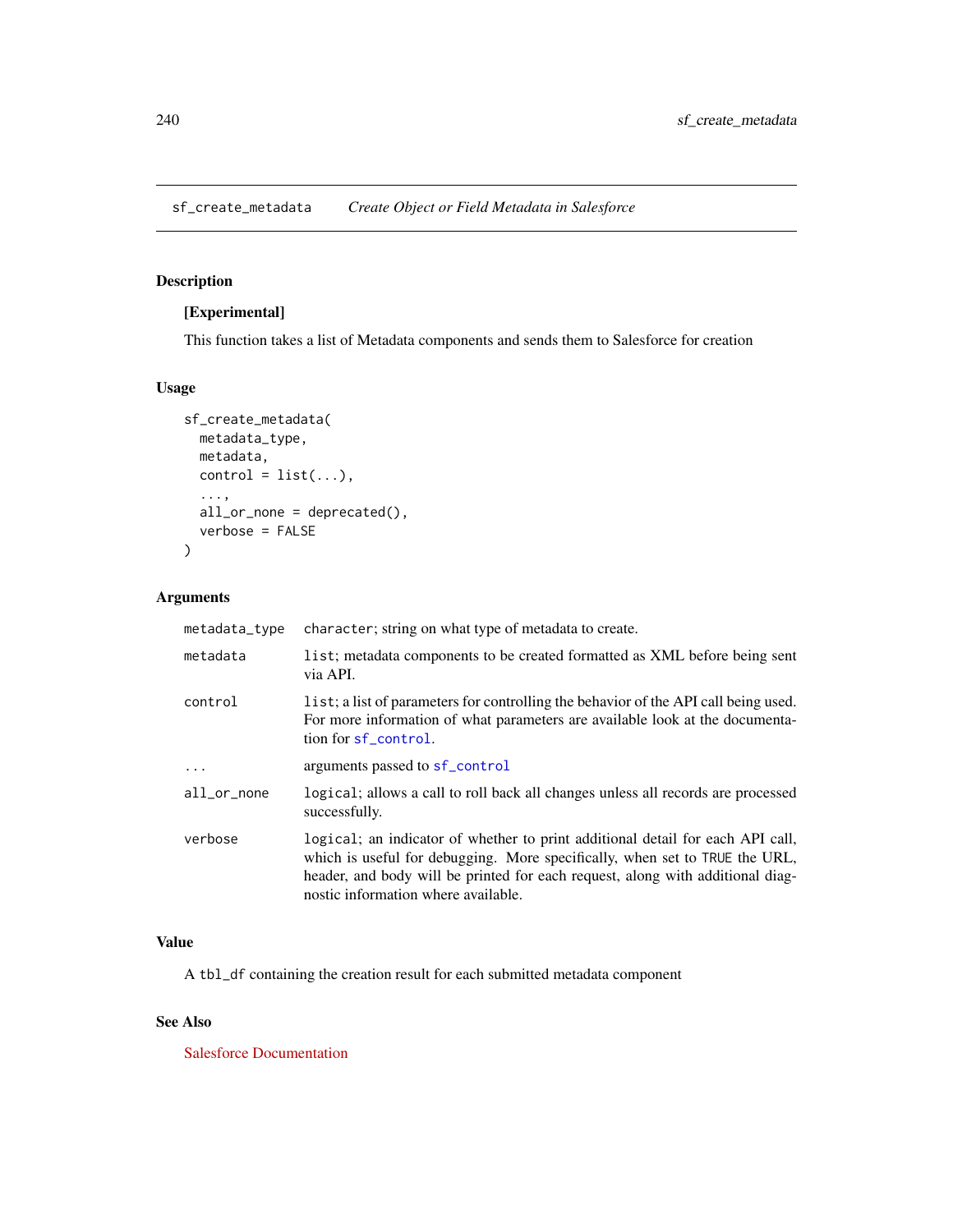#### sf\_create\_metadata 241

#### Examples

```
## Not run:
# read the metadata of the existing Account object
# we will use this object as a template to create a custom version
metadata_info <- sf_read_metadata(metadata_type='CustomObject',
                                  object_names=c('Account'))
custom_metadata <- metadata_info[[1]]
# remove default actionOverrides, this cannot be set during creation
custom_metadata[which(names(custom_metadata) %in% c("actionOverrides"))] <- NULL
# remove fields since its a custom object and the standard ones no longer exist
custom_metadata[which(names(custom_metadata) %in% c("fields"))] <- NULL
# remove views so that we get the Standard List Views
custom_metadata[which(names(custom_metadata) %in% c("listViews"))] <- NULL
# remove links so that we get the Standard Web Links
custom_metadata[which(names(custom_metadata) %in% c("webLinks"))] <- NULL
# now make some adjustments to customize the object
this_label <- 'Custom_Account43'
custom_metadata$fullName <- paste0(this_label, '__c')
custom_metadata$label <- this_label
custom_metadata$pluralLabel <- paste0(this_label, 's')
custom_metadata$nameField <- list(displayFormat='AN-{0000}',
                                  label='Account Number',
                                  type='AutoNumber')
custom_metadata$fields <- list(fullName="Phone__c",
                               label="Phone",
                               type="Phone")
# set the deployment status, this must be set before creation
custom_metadata$deploymentStatus <- 'Deployed'
# make a description to identify this easily in the UI setup tab
custom_metadata$description <- 'created by the Metadata API'
new_custom_object <- sf_create_metadata(metadata_type = 'CustomObject',
                                        metadata = custom_metadata,
                                        verbose = TRUE)
# adding custom fields to our object
# input formatted as a list
custom_fields <- list(list(fullName='Custom_Account43__c.CustomField66__c',
                           label='CustomField66',
                           length=100,
                           type='Text'),
                      list(fullName='Custom_Account43__c.CustomField77__c',
                           label='CustomField77',
                           length=100,
                           type='Text'))
# formatted as a data.frame
custom_fields <- data.frame(fullName=c('Custom_Account43__c.CustomField88__c',
                                       'Custom_Account43__c.CustomField99__c'),
                            label=c('Test Field1', 'Test Field2'),
                            length=c(44,45),
                            type=c('Text', 'Text'))
new_custom_fields <- sf_create_metadata(metadata_type = 'CustomField',
                                        metadata = custom_fields)
```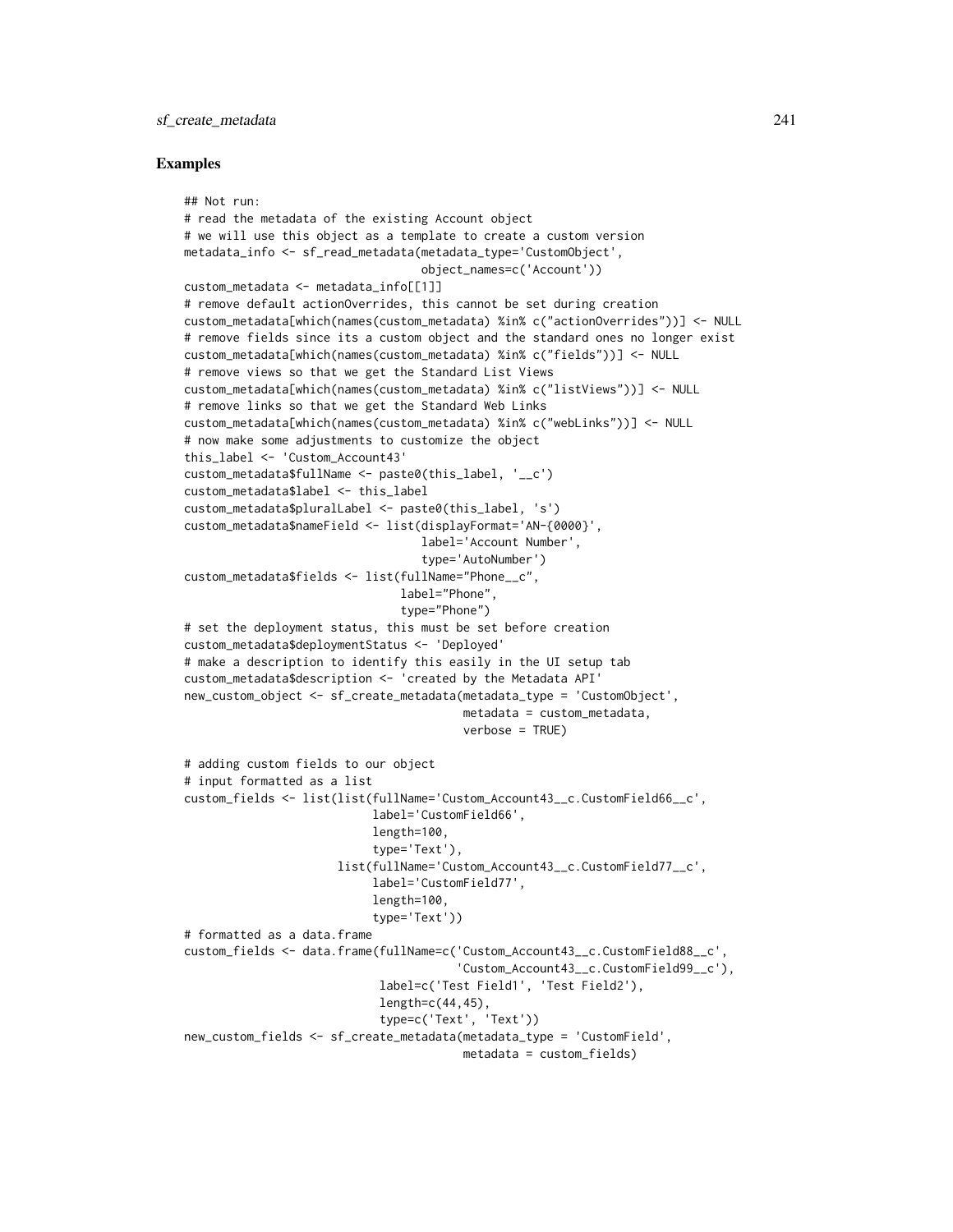## End(Not run)

<span id="page-241-0"></span>sf\_create\_report *Create a report*

# Description

## [Experimental]

Create a new report using a POST request. To create a report, you only have to specify a name and report type to create a new report; all other metadata properties are optional. It is recommended to use the metadata from existing reports pulled using [sf\\_describe\\_report](#page-254-0) as a guide on how to specify the properties of a new report.

# Usage

```
sf_create_report(
  name = NULL,report_type = NULL,
  report_metadata = NULL,
  verbose = FALSE
)
```
## Arguments

| name            | character; a user-specified name for the report.                                                                                                                                                                                                                                                                                                   |
|-----------------|----------------------------------------------------------------------------------------------------------------------------------------------------------------------------------------------------------------------------------------------------------------------------------------------------------------------------------------------------|
| report_type     | character; a character representing the type of report to retrieve the meta-<br>data information on. A list of valid report types that can be created using this<br>function will be available in the reportTypes. type column of results returned<br>sf list report types. (e.g. AccountList, AccountContactRole, OpportunityHistory,<br>$etc.$ ) |
| report_metadata |                                                                                                                                                                                                                                                                                                                                                    |
|                 | list; a list representing the properties to create the report with. The names of<br>the list must be one or more of the 3 accepted metadata properties: reportMetadata,<br>reportTypeMetadata, reportExtendedMetadata.                                                                                                                             |
| verbose         | logical; an indicator of whether to print additional detail for each API call,<br>which is useful for debugging. More specifically, when set to TRUE the URL,<br>header, and body will be printed for each request, along with additional diag-<br>nostic information where available.                                                             |

#### Value

list representing the newly cloned report with up to 4 properties that describe the report:

attributes Report type along with the URL to retrieve common objects and joined metadata.

reportMetadata Unique identifiers for groupings and summaries.

reportTypeMetadata Fields in each section of a report type plus filter information for those fields. reportExtendedMetadata Additional information about summaries and groupings.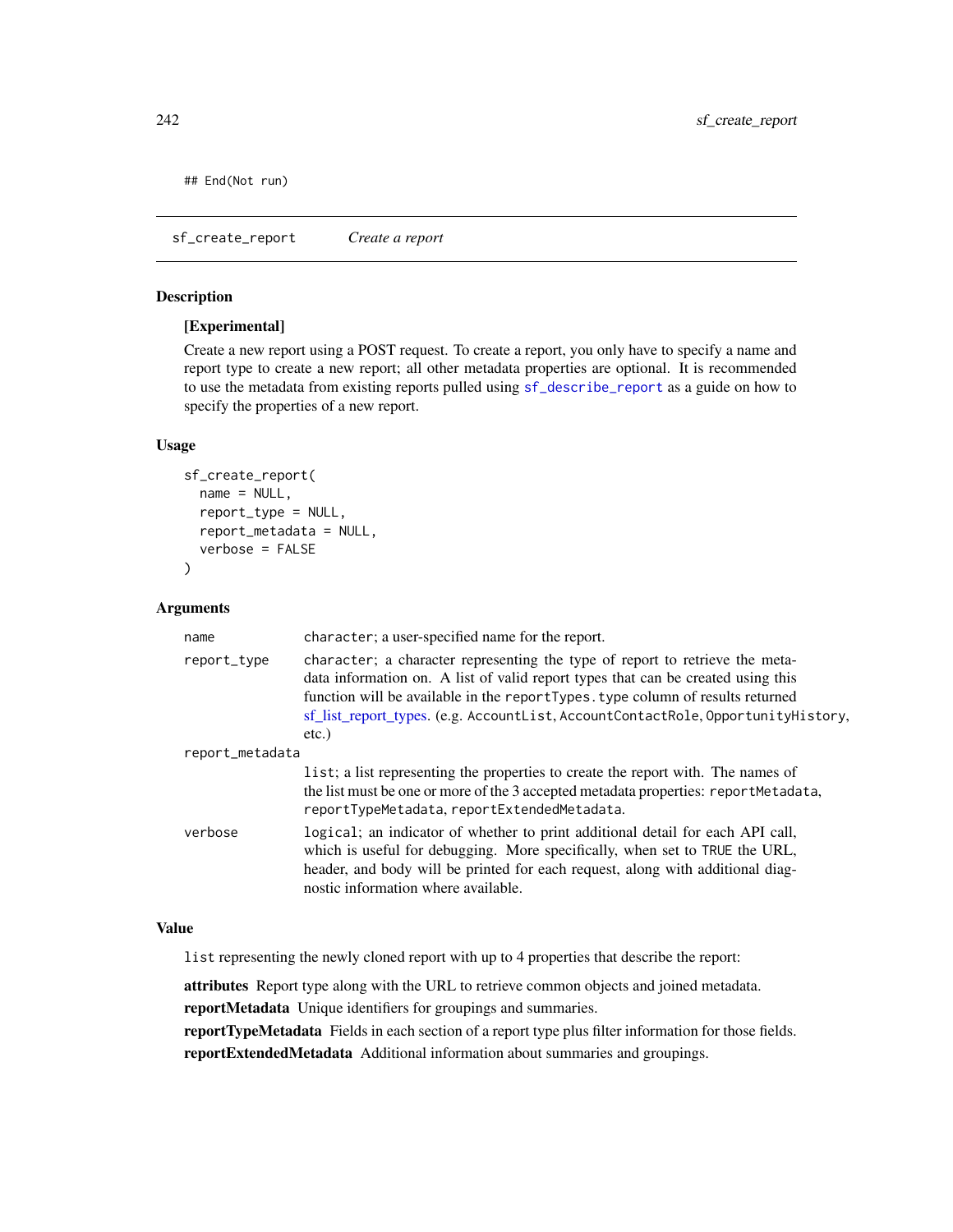#### sf\_delete 243

## Salesforce Documentation

• [Documentation](https://developer.salesforce.com/docs/atlas.en-us.api_analytics.meta/api_analytics/analytics_api_report_example_post_report.htm)

### See Also

```
Other Report functions: sf_copy_report(), sf_delete_report(), sf_describe_report_type(),
sf_describe_report(), sf_execute_report(), sf_list_report_fields(), sf_list_report_filter_operators(),
sf_list_report_types(), sf_list_reports(), sf_query_report(), sf_run_report(), sf_update_report()
```
#### Examples

```
## Not run:
# creating a blank report using just the name and type
my_new_report <- sf_create_report("Top Accounts Report", "AccountList")
# creating a report with additional metadata by grabbing an existing report
# and modifying it slightly (only the name in this case)
# first, grab all possible reports in your Org
all_reports <- sf_query("SELECT Id, Name FROM Report")
# second, get the id of the report to copy
this_report_id <- all_reports$Id[1]
# third, pull down its metadata and update the name
report_describe_list <- sf_describe_report(this_report_id)
report_describe_list$reportMetadata$name <- "TEST API Report Creation"
# fourth, create the report by passing the metadata
my_new_report <- sf_create_report(report_metadata=report_describe_list)
## End(Not run)
```
<span id="page-242-0"></span>sf\_delete *Delete Records*

## Description

## [Stable]

Deletes one or more records from your organization's data.

#### Usage

```
sf_delete(
  ids,
  object_name = NULL,
  api_type = c("REST", "SOAP", "Bulk 1.0", "Bulk 2.0"),
  guess_types = TRUE,
```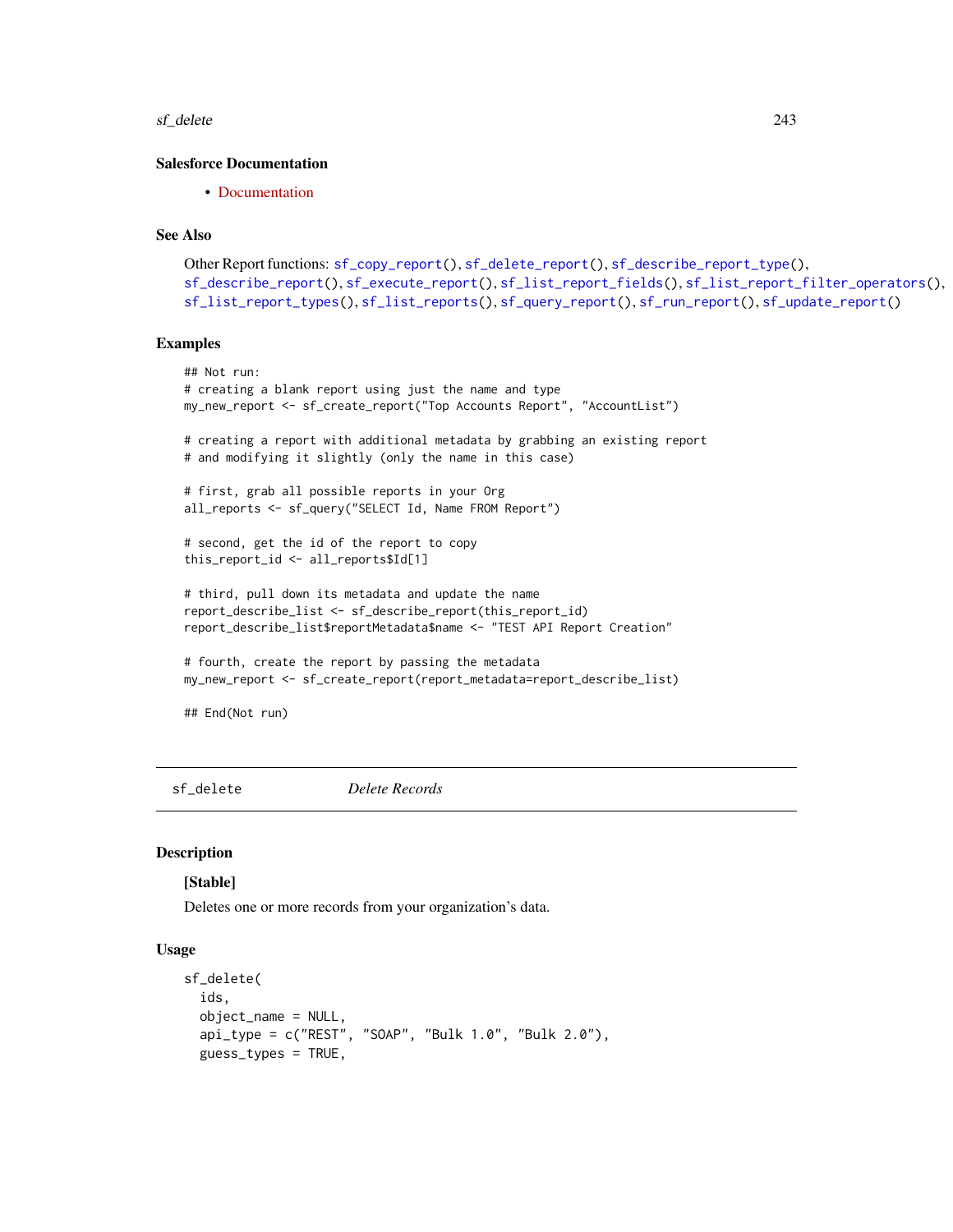```
control = list(...),...,
 all\_or\_none = dependence(),verbose = FALSE
)
```
# Arguments

| ids         | vector, matrix, data. frame, or tbl_df; if not a vector, there must be a column<br>called Id (case insensitive) that can be passed in the request.                                                                                                                                                                                                                                                                               |
|-------------|----------------------------------------------------------------------------------------------------------------------------------------------------------------------------------------------------------------------------------------------------------------------------------------------------------------------------------------------------------------------------------------------------------------------------------|
| object_name | character; the name of the Salesforce object that the function is operating<br>against (e.g. "Account", "Contact", "CustomObject_c").                                                                                                                                                                                                                                                                                            |
| api_type    | character; one of "REST", "SOAP", "Bulk 1.0", or "Bulk 2.0" indicating<br>which API to use when making the request.                                                                                                                                                                                                                                                                                                              |
| guess_types | logical; indicating whether or not to use col_guess() to try and cast the data<br>returned in the recordset. If TRUE then col_guess() is used, if FALSE then all<br>fields will be returned as character. This is helpful when col_guess() will<br>mangle field values in Salesforce that you'd like to preserve during translation<br>into a tb1_df, like numeric looking values that must be preserved as strings<br>("48.0"). |
| control     | list; a list of parameters for controlling the behavior of the API call being used.<br>For more information of what parameters are available look at the documenta-<br>tion for sf_control.                                                                                                                                                                                                                                      |
| $\ddots$    | arguments passed to sf_control or further downstream to sf_bulk_operation                                                                                                                                                                                                                                                                                                                                                        |
| all_or_none | logical; allows a call to roll back all changes unless all records are processed<br>successfully.                                                                                                                                                                                                                                                                                                                                |
| verbose     | logical; an indicator of whether to print additional detail for each API call,<br>which is useful for debugging. More specifically, when set to TRUE the URL,<br>header, and body will be printed for each request, along with additional diag-<br>nostic information where available.                                                                                                                                           |

# Value

tbl\_df of records with success indicator

## Note

Because the SOAP and REST calls chunk data into batches of 200 records the AllOrNoneHeader will only apply to the success or failure of every batch of records and not all records submitted to the function.

# Examples

```
## Not run:
n < -3new_contacts <- tibble(FirstName = rep("Test", n),
                      LastName = paste0("Contact", 1:n))
new_records <- sf_create(new_contacts, object_name="Contact")
```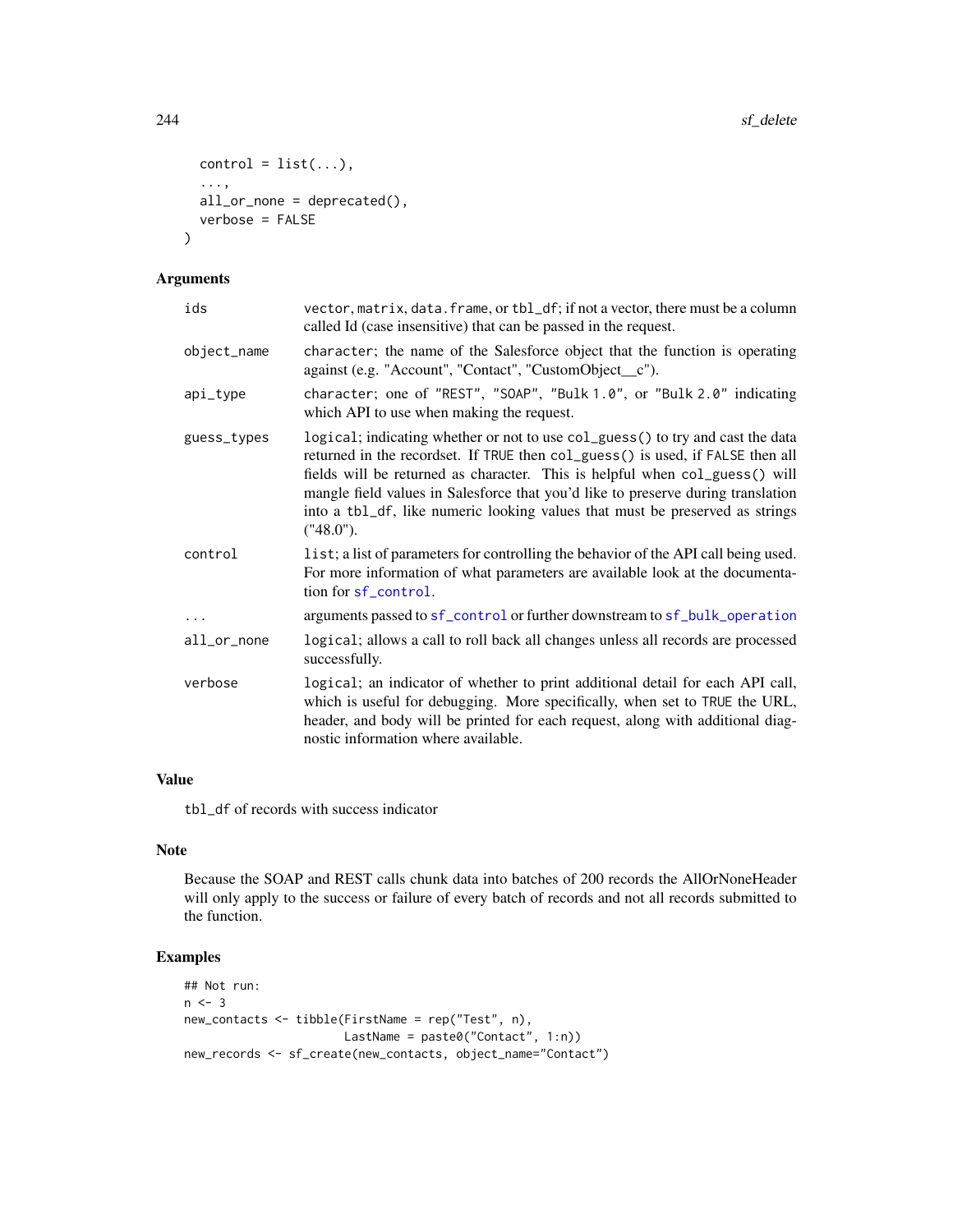# sf\_delete\_attachment 245

```
deleted_first <- sf_delete(new_records$id[1], object_name = "Contact")
# add the control to do an "All or None" deletion of the remaining records
deleted_rest <- sf_delete(new_records$id[2:3], object_name = "Contact",
                         AllOrNoneHeader = list(allOrNone = TRUE))
```
## End(Not run)

<span id="page-244-0"></span>sf\_delete\_attachment *Delete Attachments*

# Description

#### [Experimental]

This function is a wrapper around [sf\\_delete](#page-242-0) that accepts a list of Ids and assumes that they are in the Attachment object and should be deleted. This function is solely provided as a convenience and to provide the last attachment function to parallel the CRUD functionality for all other records.

#### Usage

```
sf_delete_attachment(
  ids,
  object_name = c("Attachment"),
  api_type = c("SOAP", "REST", "Bulk 1.0", "Bulk 2.0"),...,
  verbose = FALSE
\mathcal{E}
```
# Arguments

| ids         | vector, matrix, data. frame, or tbl_df; if not a vector, there must be a column<br>called Id (case insensitive) that can be passed in the request.                                                                                                                                     |
|-------------|----------------------------------------------------------------------------------------------------------------------------------------------------------------------------------------------------------------------------------------------------------------------------------------|
| object_name | character; the name of the Salesforce object that the function is operating<br>against (e.g. "Account", "Contact", "CustomObject_c").                                                                                                                                                  |
| api_type    | character; one of "REST", "SOAP", "Bulk 1.0", or "Bulk 2.0" indicating<br>which API to use when making the request.                                                                                                                                                                    |
| $\ddots$    | arguments passed to sf_control or further downstream to sf_bulk_operation                                                                                                                                                                                                              |
| verbose     | logical; an indicator of whether to print additional detail for each API call,<br>which is useful for debugging. More specifically, when set to TRUE the URL,<br>header, and body will be printed for each request, along with additional diag-<br>nostic information where available. |

#### Value

tbl\_df with details of the deleted records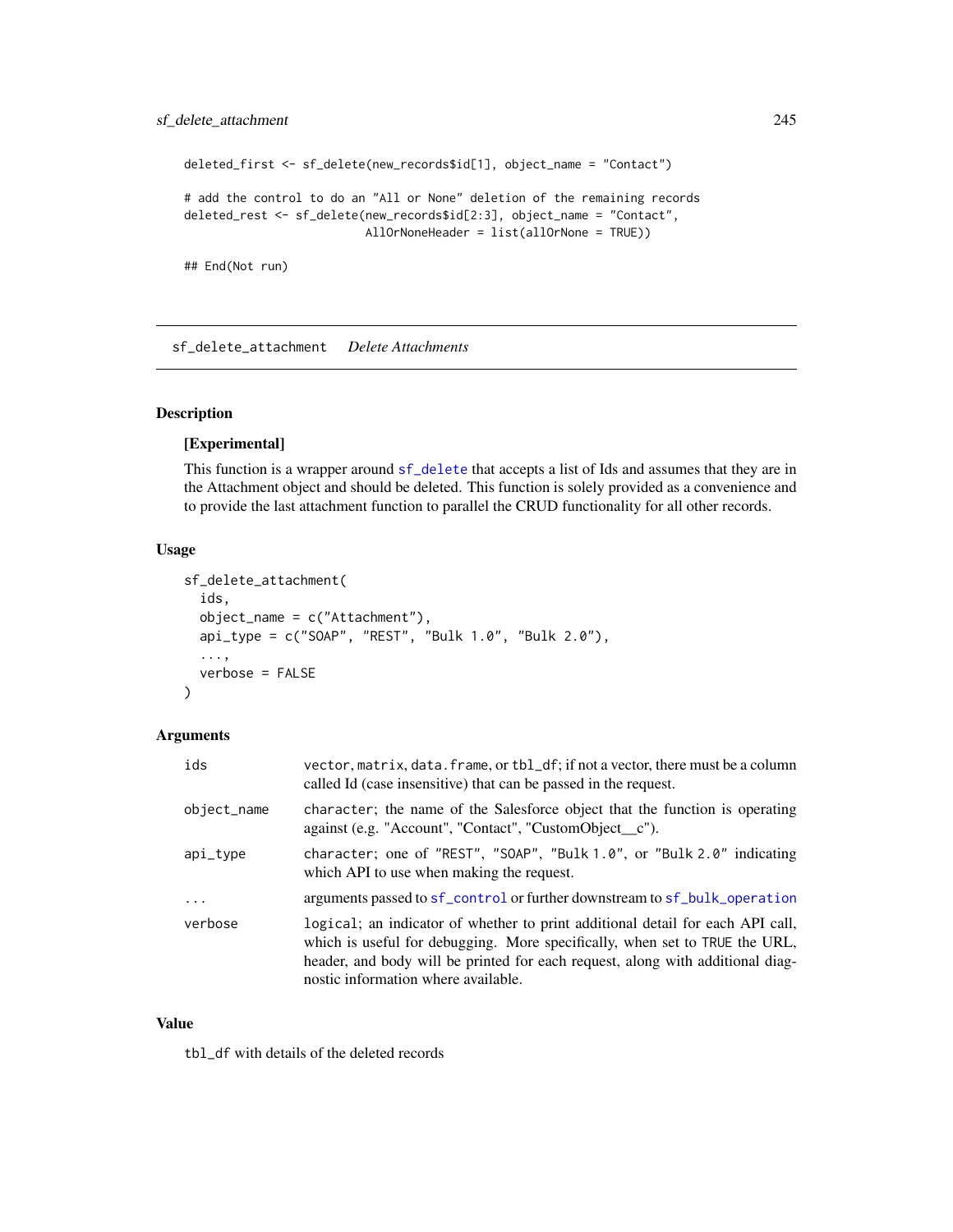## Note

Because the SOAP and REST calls chunk data into batches of 200 records the AllOrNoneHeader will only apply to the success or failure of every batch of records and not all records submitted to the function.

## See Also

Other Attachment functions: [check\\_and\\_encode\\_files\(](#page-0-0)), [sf\\_create\\_attachment\(](#page-233-0)), [sf\\_download\\_attachment\(](#page-256-0)), [sf\\_update\\_attachment\(](#page-332-0))

## Examples

```
## Not run:
# upload a PDF to a particular record as an Attachment
file_path <- system.file("extdata",
                         "data-wrangling-cheatsheet.pdf",
                         package = "salesforcer")
parent_record_id <- "0036A000002C6MmQAK" # replace with your own ParentId!
attachment_details <- tibble(Body = file_path, ParentId = parent_record_id)
create_result <- sf_create_attachment(attachment_details)
# now delete the attachment
# note that the function below is just running the following!
```

```
# sf_delete(ids = create_result$id)
```

```
sf_delete_attachment(ids = create_result$id)
```

```
## End(Not run)
```
sf\_delete\_dashboard *Delete a dashboard*

## Description

[Experimental]

#### Usage

sf\_delete\_dashboard(dashboard\_id)

#### Arguments

dashboard\_id character; the Salesforce Id assigned to a created dashboard. It will start with "01Z".

#### Value

logical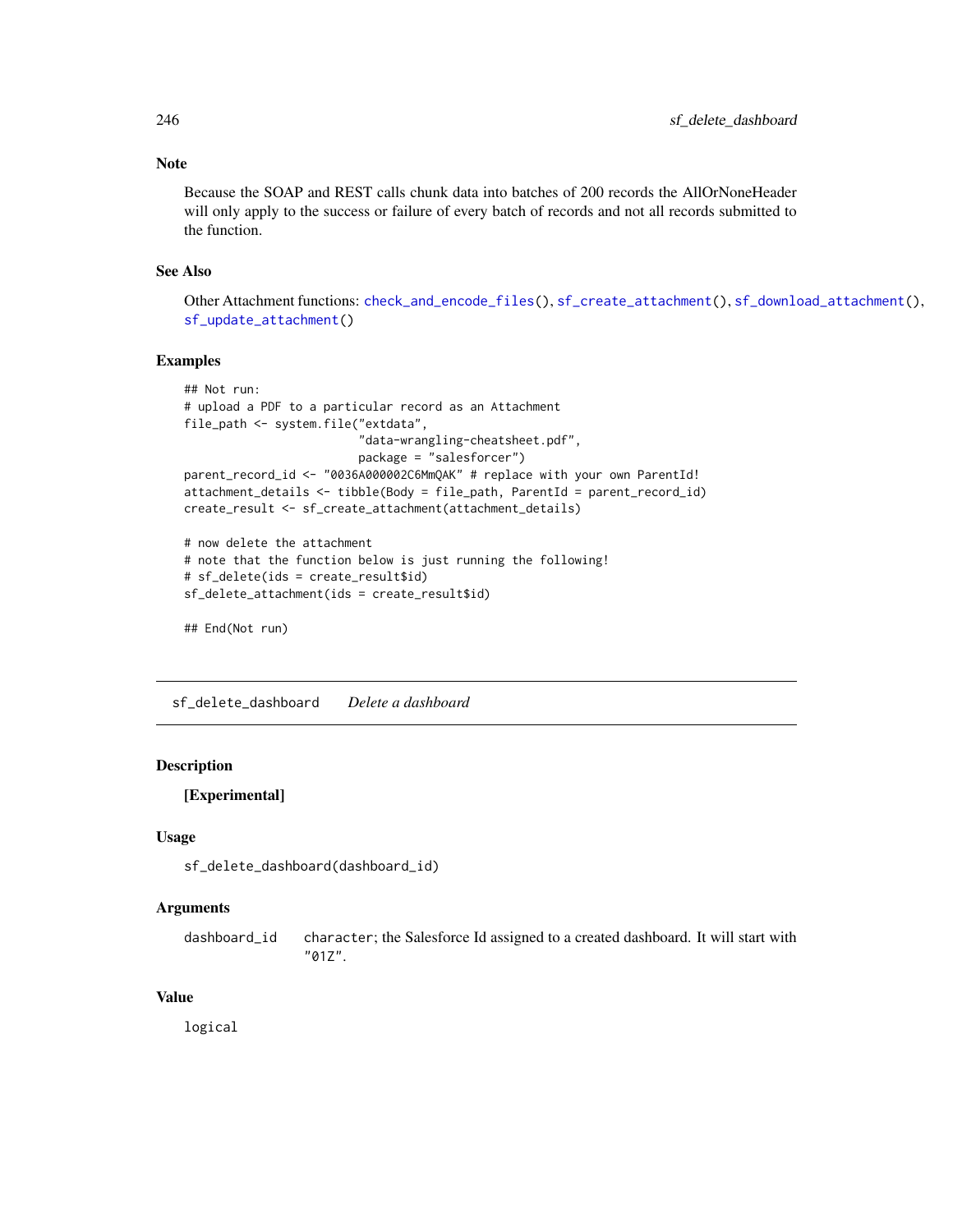sf\_delete\_job\_bulk *Delete Bulk API Job*

# Description

Delete Bulk API Job

# Usage

sf\_delete\_job\_bulk(job\_id, api\_type = c("Bulk 2.0"), verbose = FALSE)

## Arguments

| job_id   | character; the Salesforce Id assigned to a submitted job as returned by sf_create_job_bulk.<br>It will start with "750".                                                                                                                                                               |
|----------|----------------------------------------------------------------------------------------------------------------------------------------------------------------------------------------------------------------------------------------------------------------------------------------|
| api_type | character; one of "REST", "SOAP", "Bulk 1.0", or "Bulk 2.0" indicating<br>which API to use when making the request.                                                                                                                                                                    |
| verbose  | logical; an indicator of whether to print additional detail for each API call,<br>which is useful for debugging. More specifically, when set to TRUE the URL,<br>header, and body will be printed for each request, along with additional diag-<br>nostic information where available. |

# Examples

```
## Not run:
job_info <- sf_create_job_bulk('insert', 'Account')
sf_abort_job_bulk(job_info$id)
sf_delete_job_bulk(job_info$id)
```
## End(Not run)

<span id="page-246-0"></span>sf\_delete\_metadata *Delete Object or Field Metadata in Salesforce*

# Description

# [Experimental]

This function takes a request of named elements in Salesforce and deletes them.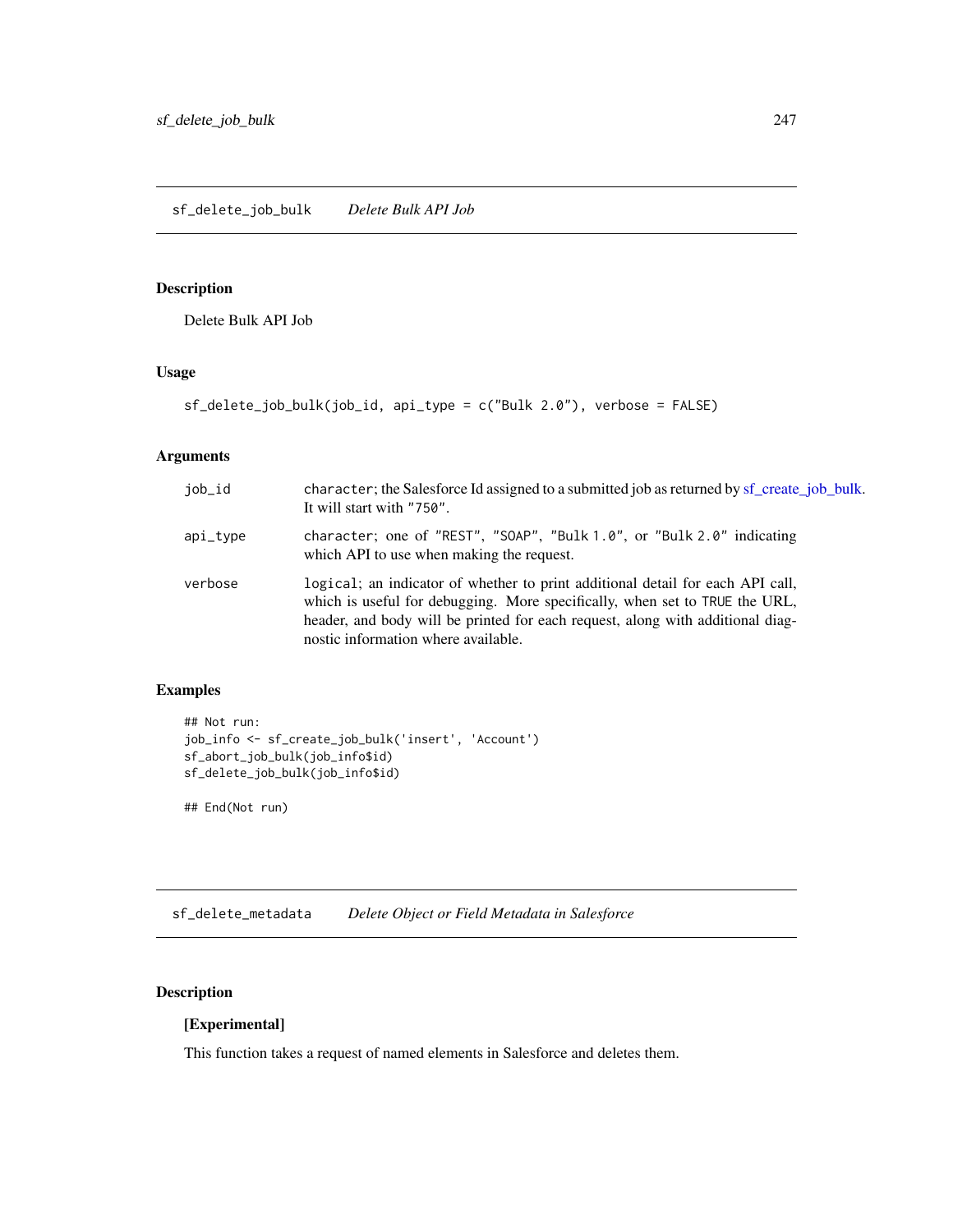# Usage

```
sf_delete_metadata(
 metadata_type,
 object_names,
 control = list(...),...,
 all_or_none = deprecated(),
 verbose = FALSE
)
```
# Arguments

| metadata_type | character; string on what type of metadata to create.                                                                                                                                                                                                                                  |
|---------------|----------------------------------------------------------------------------------------------------------------------------------------------------------------------------------------------------------------------------------------------------------------------------------------|
| object_names  | a character vector of names that we wish to read metadata for                                                                                                                                                                                                                          |
| control       | list; a list of parameters for controlling the behavior of the API call being used.<br>For more information of what parameters are available look at the documenta-<br>tion for sf_control.                                                                                            |
| $\ddots$      | arguments passed to sf_control                                                                                                                                                                                                                                                         |
| all_or_none   | logical; allows a call to roll back all changes unless all records are processed<br>successfully.                                                                                                                                                                                      |
| verbose       | logical; an indicator of whether to print additional detail for each API call,<br>which is useful for debugging. More specifically, when set to TRUE the URL,<br>header, and body will be printed for each request, along with additional diag-<br>nostic information where available. |

## Value

A data. frame containing the creation result for each submitted metadata component

# See Also

[sf\\_list\\_metadata](#page-281-0), [Salesforce Documentation](https://developer.salesforce.com/docs/atlas.en-us.api_meta.meta/api_meta)

## Examples

```
## Not run:
metadata_info <- sf_delete_metadata(metadata_type = 'CustomObject',
                                    object_names = c('Custom_Account25__c'))
```
## End(Not run)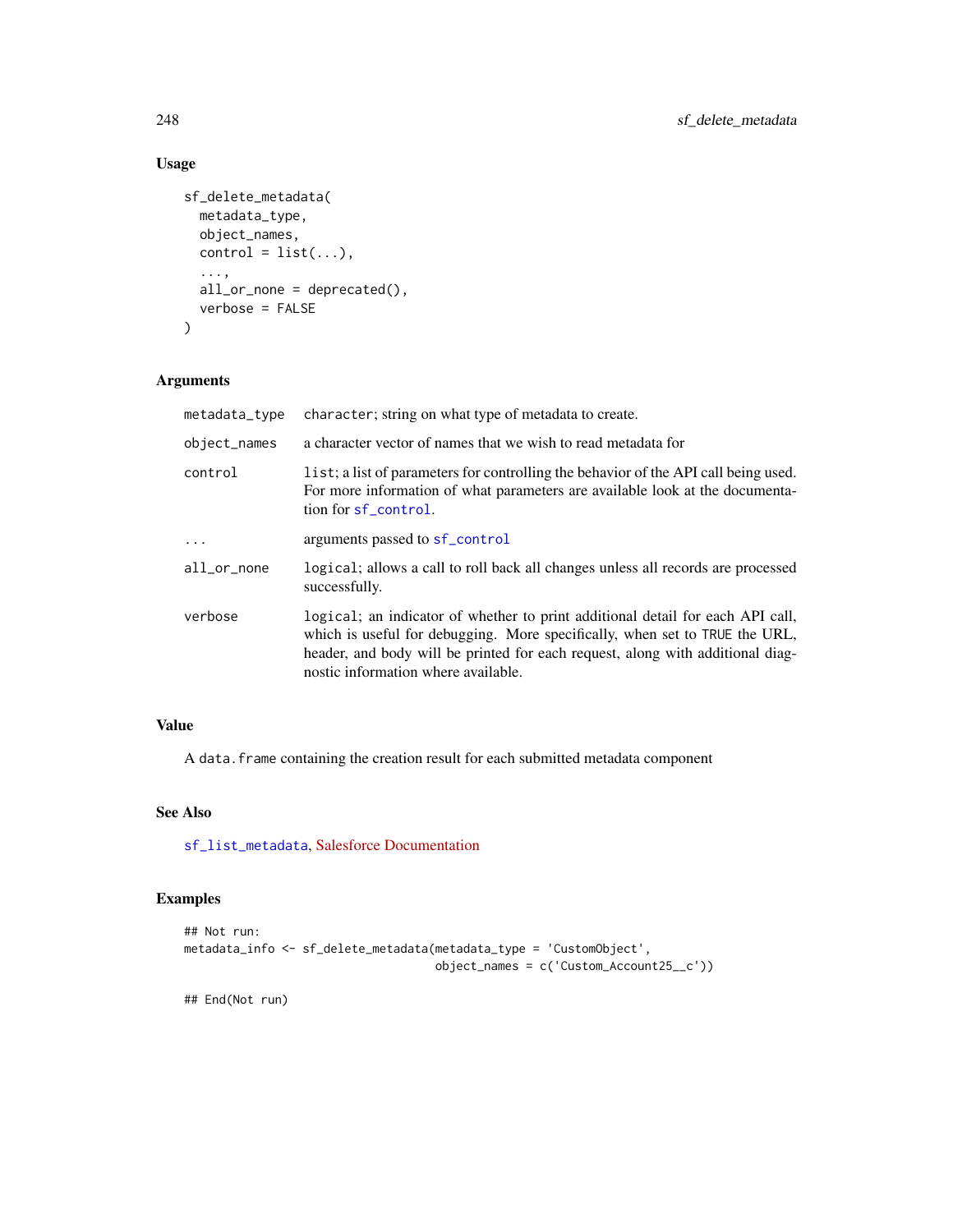#### <span id="page-248-0"></span>Description

#### [Experimental]

Delete a report by sending a DELETE request to the Report resource. Deleted reports are moved to the Recycle Bin.

## Usage

```
sf_delete_report(report_id, verbose = FALSE)
```
# Arguments

| report_id | character; the Salesforce Id assigned to a created analytics report. It will start<br>with "000".                                                                                                                                                                                      |
|-----------|----------------------------------------------------------------------------------------------------------------------------------------------------------------------------------------------------------------------------------------------------------------------------------------|
| verbose   | logical; an indicator of whether to print additional detail for each API call,<br>which is useful for debugging. More specifically, when set to TRUE the URL,<br>header, and body will be printed for each request, along with additional diag-<br>nostic information where available. |

## Value

logical indicating whether the report was deleted. This function will return TRUE if successful in deleting the report.

## Salesforce Documentation

• [Documentation](https://developer.salesforce.com/docs/atlas.en-us.api_analytics.meta/api_analytics/sforce_analytics_rest_api_delete_report.htm#example_delete_report)

## See Also

```
Other Report functions: sf_copy_report(), sf_create_report(), sf_describe_report_type(),
sf_describe_report(), sf_execute_report(), sf_list_report_fields(), sf_list_report_filter_operators(),
sf_list_report_types(), sf_list_reports(), sf_query_report(), sf_run_report(), sf_update_report()
```
## Examples

```
## Not run:
# first, grab all possible reports in your Org
all_reports <- sf_query("SELECT Id, Name FROM Report")
# second, get the id of the report to delete
this_report_id <- all_reports$Id[1]
# third, delete that report using its Id
success <- sf_delete_report(this_report_id)
```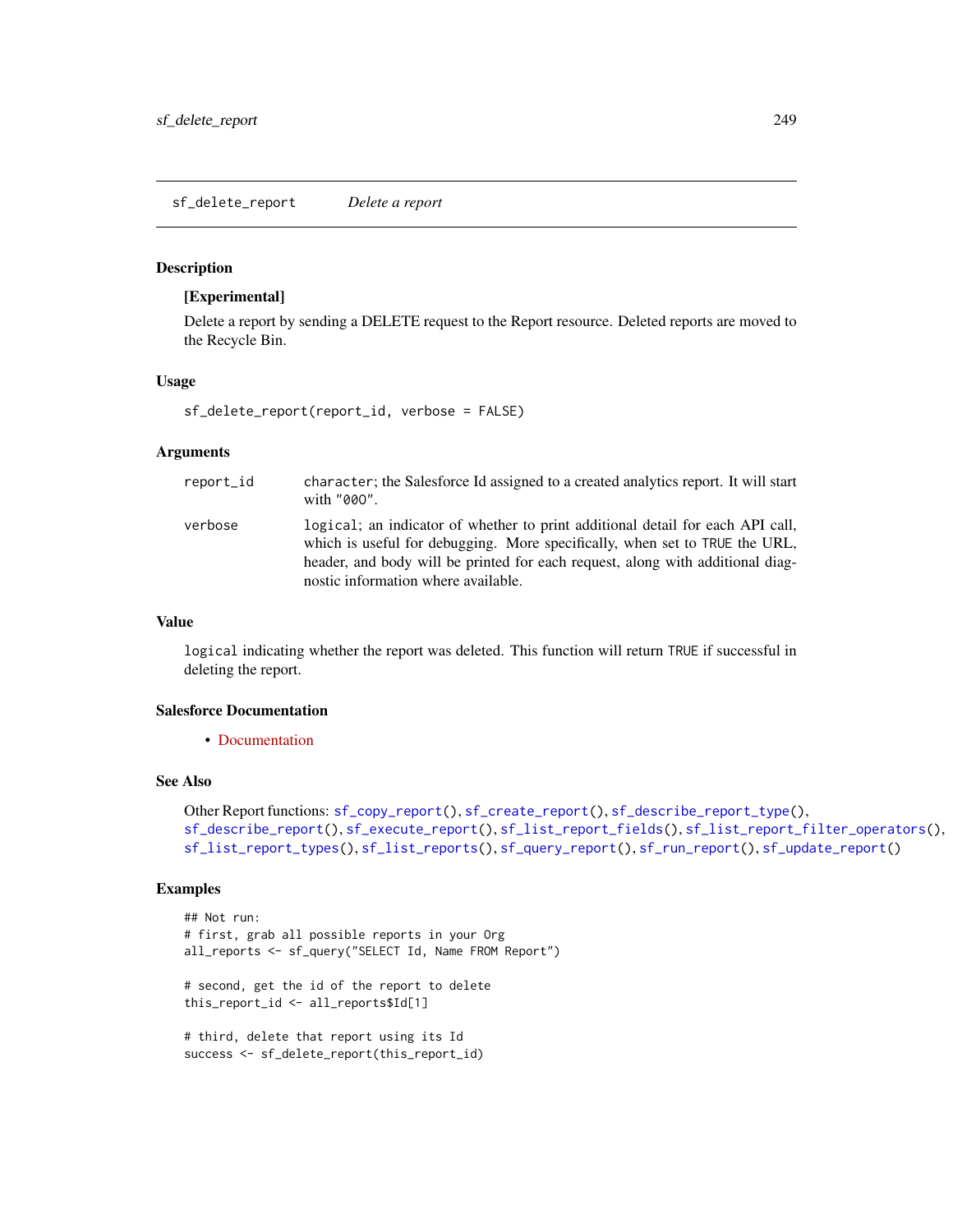## End(Not run)

sf\_delete\_report\_instance

*Delete a report instance*

# Description

# [Experimental]

If the given report instance has a status of Success or Error, delete the report instance.

## Usage

```
sf_delete_report_instance(report_id, report_instance_id, verbose = FALSE)
```
## Arguments

| report_id          | character; the Salesforce Id assigned to a created analytics report. It will start<br>with "000".                                                                                                                                                                                      |
|--------------------|----------------------------------------------------------------------------------------------------------------------------------------------------------------------------------------------------------------------------------------------------------------------------------------|
| report_instance_id |                                                                                                                                                                                                                                                                                        |
|                    | character; the Salesforce Id assigned to a created analytics report instance (an<br>asynchronous run). It will start with "0LG".                                                                                                                                                       |
| verbose            | logical; an indicator of whether to print additional detail for each API call,<br>which is useful for debugging. More specifically, when set to TRUE the URL,<br>header, and body will be printed for each request, along with additional diag-<br>nostic information where available. |

# Value

logical indicating whether the report instance was deleted. This function will return TRUE if successful in deleting the report instance.

# Salesforce Documentation

• [Documentation](https://developer.salesforce.com/docs/atlas.en-us.api_analytics.meta/api_analytics/sforce_analytics_rest_api_instance_resource_results.htm)

# See Also

Other Report Instance functions: [sf\\_get\\_report\\_instance\\_results\(](#page-275-0)), [sf\\_list\\_report\\_instances\(](#page-286-0))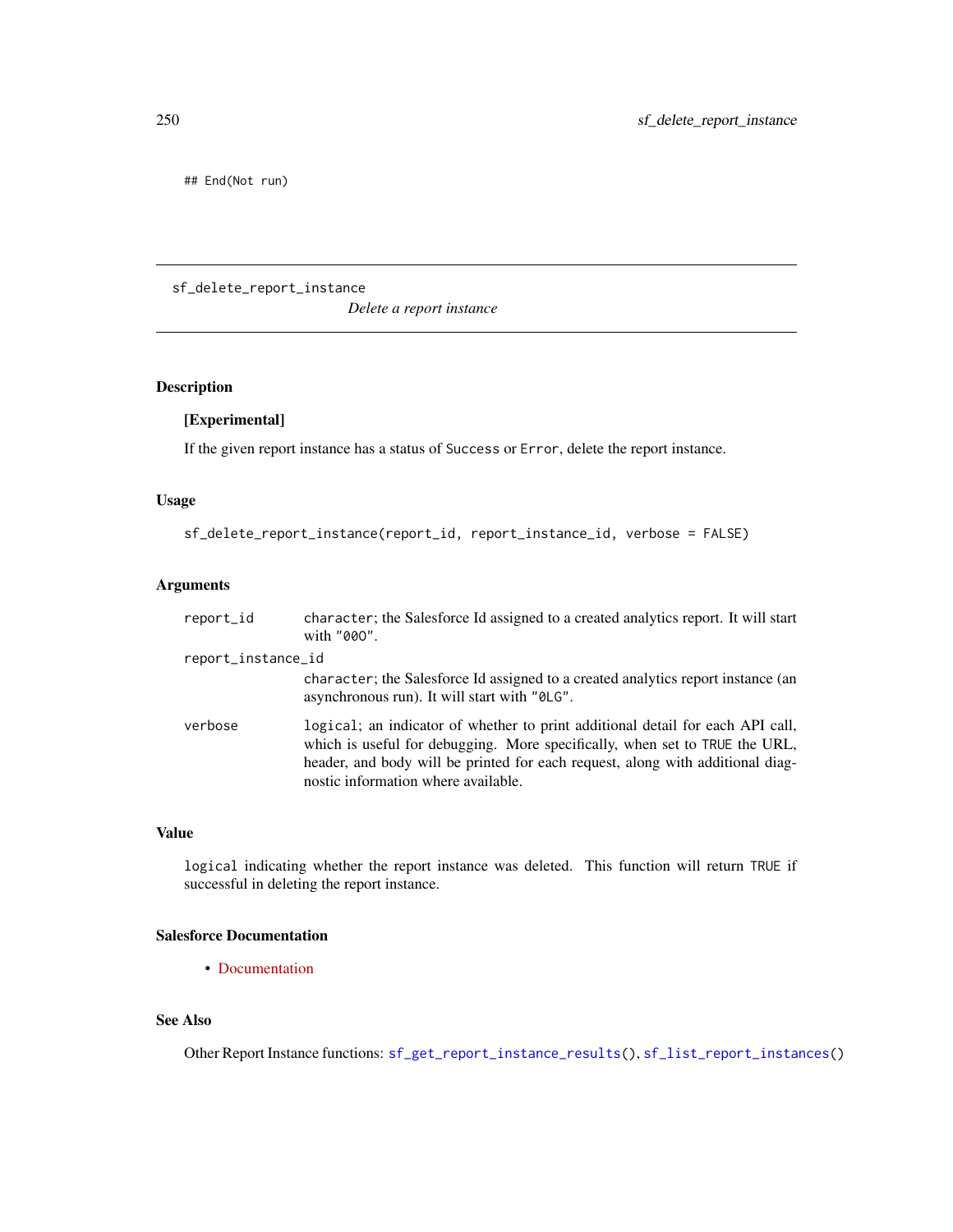# sf\_describe\_dashboard 251

### Examples

```
## Not run:
# first, get the Id of a report in your Org
all_reports <- sf_query("SELECT Id, Name FROM Report")
this_report_id <- all_reports$Id[1]
# second, ensure that report has been executed at least once asynchronously
results <- sf_execute_report(this_report_id, async=TRUE)
# check if that report has succeeded, if so (or if it errored), then delete
instance_list <- sf_list_report_instances(this_report_id)
instance_status <- instance_list[[which(instance_list$id == results$id), "status"]]
## End(Not run)
```
sf\_describe\_dashboard *Describe a dashboard*

## Description

#### [Experimental]

Returns metadata for the specified dashboard, including dashboard components, filters, layout, and the running user.

# Usage

```
sf_describe_dashboard(dashboard_id, as_tbl = TRUE, verbose = FALSE)
```
#### Arguments

| dashboard_id | character; the Salesforce Id assigned to a created dashboard. It will start with<br>$"017"$ .                                                                                                                                                                                          |
|--------------|----------------------------------------------------------------------------------------------------------------------------------------------------------------------------------------------------------------------------------------------------------------------------------------|
| as_tbl       | logical; an indicator of whether to convert the parsed JSON into a tbl_df.                                                                                                                                                                                                             |
| verbose      | logical; an indicator of whether to print additional detail for each API call,<br>which is useful for debugging. More specifically, when set to TRUE the URL,<br>header, and body will be printed for each request, along with additional diag-<br>nostic information where available. |

# Value

list or tbl\_df depending on the value of argument as\_tbl

## See Also

- [Salesforce Documentation](https://developer.salesforce.com/docs/atlas.en-us.api_analytics.meta/api_analytics/analytics_api_dashboard_describe_resource.htm)
- [Salesforce Example](https://developer.salesforce.com/docs/atlas.en-us.api_analytics.meta/api_analytics/analytics_api_dashboard_example_get_dashboard_metadata.htm#analytics_api_dashboard_example_get_dashboard_metadata)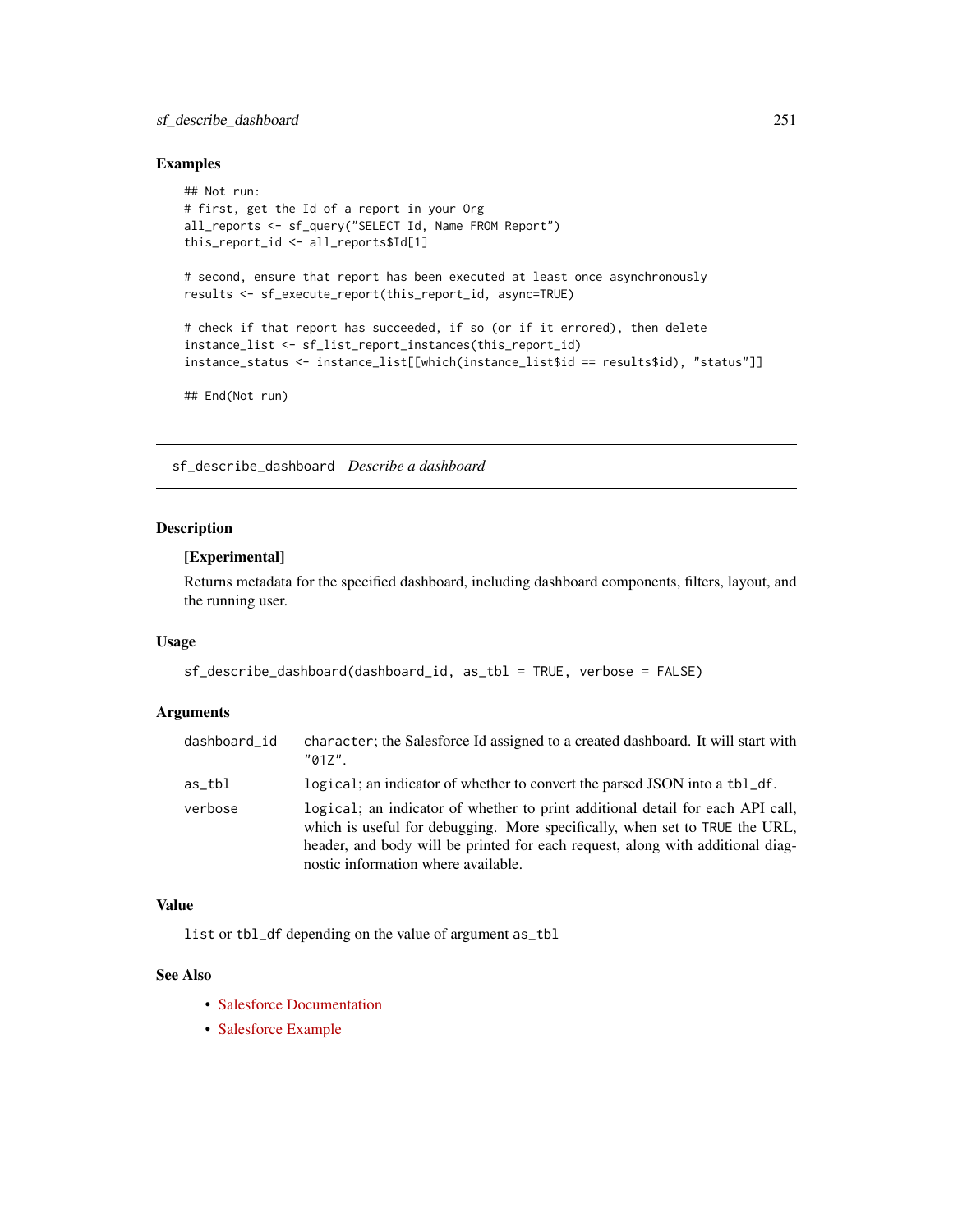sf\_describe\_dashboard\_components

*Describe dashboard components*

# Description

[Experimental]

# Usage

sf\_describe\_dashboard\_components(dashboard\_id, component\_ids = c(character(0)))

## Arguments

| dashboard id | character; the Salesforce Id assigned to a created dashboard. It will start with<br>"017" |
|--------------|-------------------------------------------------------------------------------------------|
|              | component_ids character; a vector of Unique Salesforce Ids of a dashboard component.      |

## Value

list

sf\_describe\_metadata *Describe the Metadata in an Organization*

# Description

## [Experimental]

This function returns details about the organization metadata

## Usage

```
sf_describe_metadata(verbose = FALSE)
```
#### Arguments

verbose logical; an indicator of whether to print additional detail for each API call, which is useful for debugging. More specifically, when set to TRUE the URL, header, and body will be printed for each request, along with additional diagnostic information where available.

## Value

A tbl\_df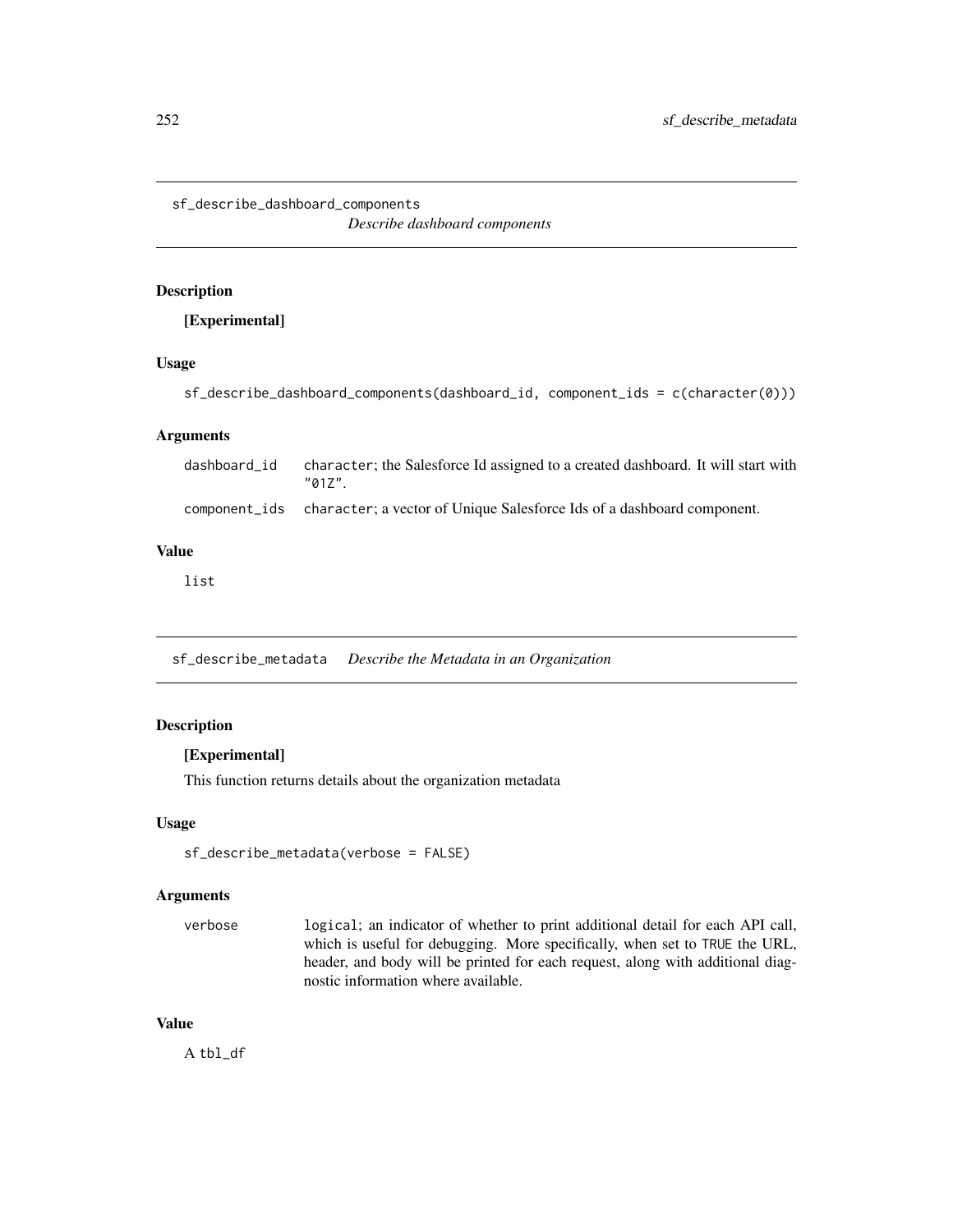## sf\_describe\_objects 253

# References

[https://developer.salesforce.com/docs/atlas.en-us.api\\_meta.meta/api\\_meta](https://developer.salesforce.com/docs/atlas.en-us.api_meta.meta/api_meta)

## Examples

```
## Not run:
# describe metadata for the organization associated with the session
metadata_info <- sf_describe_metadata()
```
## End(Not run)

sf\_describe\_objects *SObject Basic Information*

# Description

## [Stable]

Describes the individual metadata for the specified object.

## Usage

```
sf_describe_objects(
 object_names,
 api_type = c("SOAP", "REST"),
 control = list(...),...,
 verbose = FALSE
)
```
## Arguments

| object_names | character; the name of one or more Salesforce objects that the function is<br>operating against (e.g. "Account", "Contact", "CustomObject_c").                                                                                                                                         |
|--------------|----------------------------------------------------------------------------------------------------------------------------------------------------------------------------------------------------------------------------------------------------------------------------------------|
| $api_type$   | character; one of "REST", "SOAP", "Bulk 1.0", or "Bulk 2.0" indicating<br>which API to use when making the request.                                                                                                                                                                    |
| control      | list; a list of parameters for controlling the behavior of the API call being used.<br>For more information of what parameters are available look at the documenta-<br>tion for sf_control.                                                                                            |
| $\ddotsc$    | arguments passed to sf_control                                                                                                                                                                                                                                                         |
| verbose      | logical; an indicator of whether to print additional detail for each API call,<br>which is useful for debugging. More specifically, when set to TRUE the URL,<br>header, and body will be printed for each request, along with additional diag-<br>nostic information where available. |

#### Value

list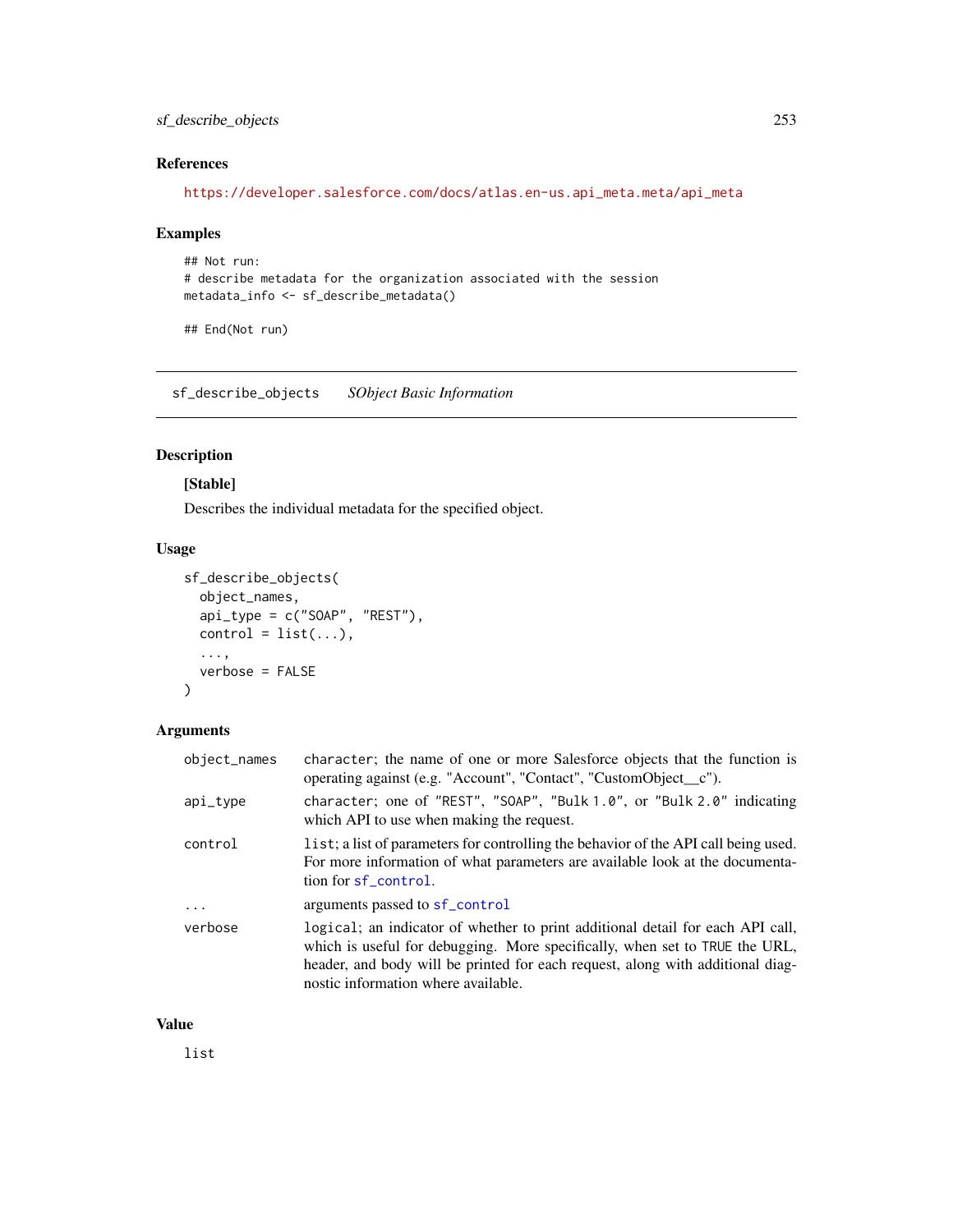#### See Also

[REST API Documentation,](https://developer.salesforce.com/docs/atlas.en-us.api_rest.meta/api_rest/resources_sobject_describe.htm) [REST API Example](https://developer.salesforce.com/docs/atlas.en-us.api_rest.meta/api_rest/dome_sobject_describe.htm)

#### Examples

```
## Not run:
account_metadata <- sf_describe_objects("Account")
account_metadata_SOAP <- sf_describe_objects("Account", api_type="SOAP")
multiple_objs_metadata <- sf_describe_objects(c("Contact", "Lead"))
account_metadata_REST <- sf_describe_objects("Account", api_type="REST")
## End(Not run)
```
sf\_describe\_object\_fields

*Describe Object Fields*

## Description

## [Stable]

This function takes the name of an object in Salesforce and returns a description of the fields on that object by returning a tibble with one row per field.

## Usage

sf\_describe\_object\_fields(object\_name)

#### Arguments

object\_name character; the name of the Salesforce object that the function is operating against (e.g. "Account", "Contact", "CustomObject\_\_c").

#### Value

A tbl\_df containing one row per field for the requested object.

## Note

The tibble only contains the fields that the user can view, as defined by the user's field-level security settings.

# Examples

```
## Not run:
acct_fields <- sf_describe_object_fields('Account')
```
## End(Not run)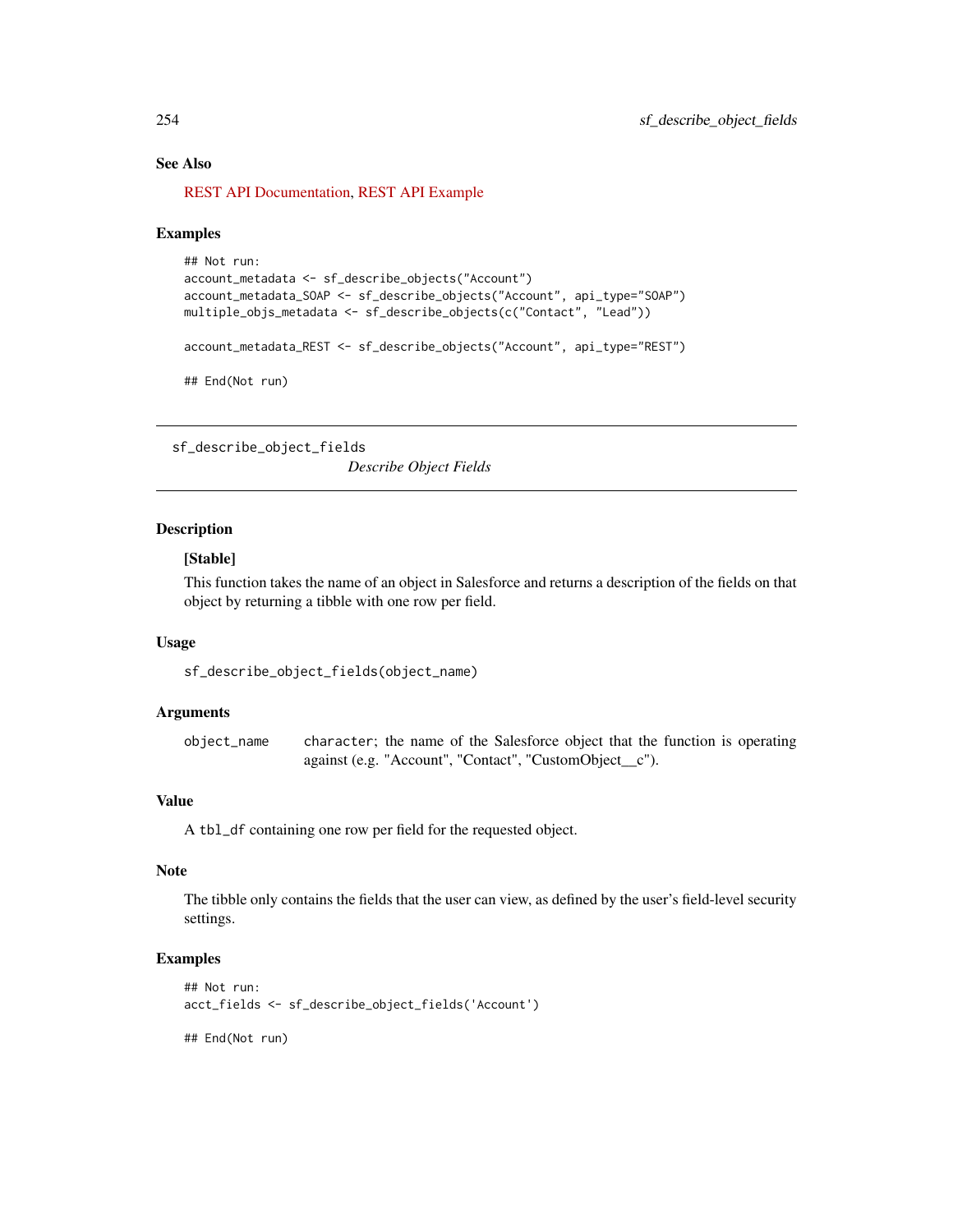#### <span id="page-254-0"></span>**Description**

#### [Experimental]

Retrieves report, report type, and related metadata for a tabular, summary, or matrix report.

#### Usage

```
sf_describe_report(report_id, verbose = FALSE)
```
# Arguments

| report id | character; the Salesforce Id assigned to a created analytics report. It will start<br>with "000".                                                                                                                                                                                      |
|-----------|----------------------------------------------------------------------------------------------------------------------------------------------------------------------------------------------------------------------------------------------------------------------------------------|
| verbose   | logical; an indicator of whether to print additional detail for each API call,<br>which is useful for debugging. More specifically, when set to TRUE the URL,<br>header, and body will be printed for each request, along with additional diag-<br>nostic information where available. |

## Details

- Report metadata gives information about the report as a whole. Tells you such things as, the report type, format, the fields that are summaries, row or column groupings, filters saved to the report, and so on.
- Report type metadata tells you about all the fields available in the report type, those you can filter, and by what filter criteria.
- Report extended metadata tells you about the fields that are summaries, groupings, and contain record details in the report.

## Value

list containing up to 4 properties that describe the report:

attributes Report type along with the URL to retrieve common objects and joined metadata.

reportMetadata Unique identifiers for groupings and summaries.

reportTypeMetadata Fields in each section of a report type plus filter information for those fields. reportExtendedMetadata Additional information about summaries and groupings.

#### Salesforce Documentation

- [Documentation](https://developer.salesforce.com/docs/atlas.en-us.api_analytics.meta/api_analytics/sforce_analytics_rest_api_getbasic_reportmetadata.htm)
- [Example](https://developer.salesforce.com/docs/atlas.en-us.api_analytics.meta/api_analytics/sforce_analytics_rest_api_get_reportmetadata.htm#example_report_getdescribe)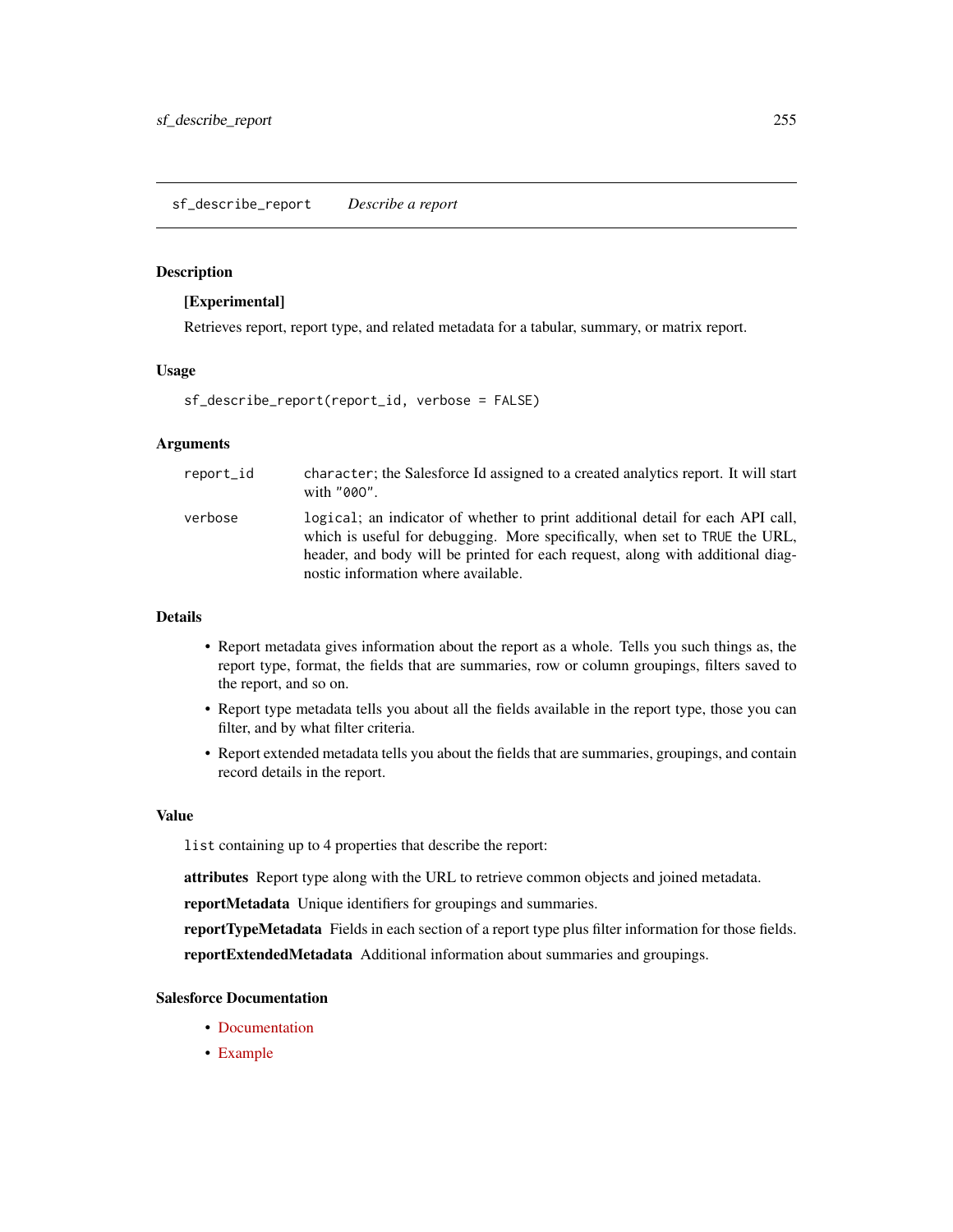# See Also

```
Other Report functions: sf_copy_report(), sf_create_report(), sf_delete_report(), sf_describe_report_type(),
sf_execute_report(), sf_list_report_fields(), sf_list_report_filter_operators(), sf_list_report_types(),
sf_list_reports(), sf_query_report(), sf_run_report(), sf_update_report()
```
#### Examples

```
## Not run:
# pull a list of up to 200 recent reports
# (for a full list you must use sf_query on the Report object)
reports <- sf_list_reports()
# id for the first report
reports[[1,"id"]]
# describe that report type
described_report <- sf_describe_report_type(unique_report_types[[1,"id"]])
## End(Not run)
```
<span id="page-255-0"></span>sf\_describe\_report\_type

*Describe a report type*

#### Description

## [Experimental]

Return metadata about a report type.

#### Usage

```
sf_describe_report_type(report_type, verbose = FALSE)
```
# Arguments

| report_type | character; a character representing the type of report to retrieve the meta-<br>data information on. A list of valid report types that can be described us-<br>ing this function will be available in the reportTypes. type column of re-<br>sults returned sf_list_report_types. (e.g. AccountList, AccountContactRole,<br>OpportunityHistory, etc.) |
|-------------|-------------------------------------------------------------------------------------------------------------------------------------------------------------------------------------------------------------------------------------------------------------------------------------------------------------------------------------------------------|
| verbose     | logical; an indicator of whether to print additional detail for each API call,<br>which is useful for debugging. More specifically, when set to TRUE the URL,<br>header, and body will be printed for each request, along with additional diag-<br>nostic information where available.                                                                |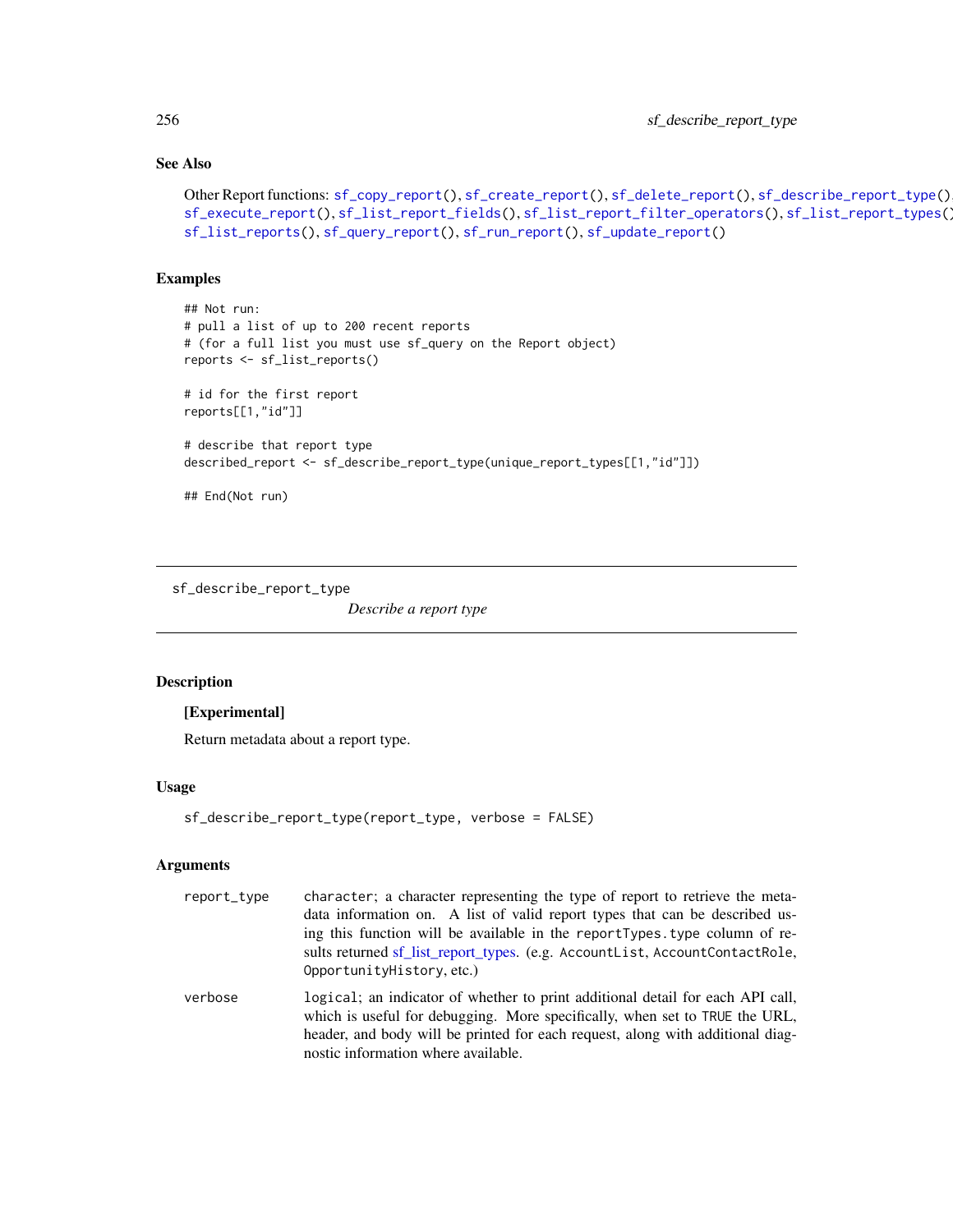## Value

list containing up to 4 properties that describe the report:

attributes Report type along with the URL to retrieve common objects and joined metadata.

reportMetadata Unique identifiers for groupings and summaries.

reportTypeMetadata Fields in each section of a report type plus filter information for those fields.

reportExtendedMetadata Additional information about summaries and groupings.

## Salesforce Documentation

• [Documentation](https://developer.salesforce.com/docs/atlas.en-us.api_analytics.meta/api_analytics/analytics_api_reporttypes_reference_reporttype.htm)

# See Also

```
Other Report functions: sf_copy_report(), sf_create_report(), sf_delete_report(), sf_describe_report(),
sf_execute_report(), sf_list_report_fields(), sf_list_report_filter_operators(), sf_list_report_types(),
sf_list_reports(), sf_query_report(), sf_run_report(), sf_update_report()
```
## Examples

```
## Not run:
reports <- sf_list_report_types()
unique_report_types <- reports %>% distinct(reportTypes.type)
# first unique report type
unique_report_types[[1,1]]
# describe that report type
described_report <- sf_describe_report_type(unique_report_types[[1,1]])
## End(Not run)
```
sf\_download\_attachment

*Download an Attachment*

# Description

## [Stable]

This function will allow you to download an attachment to disk based on the attachment body, file name, and path.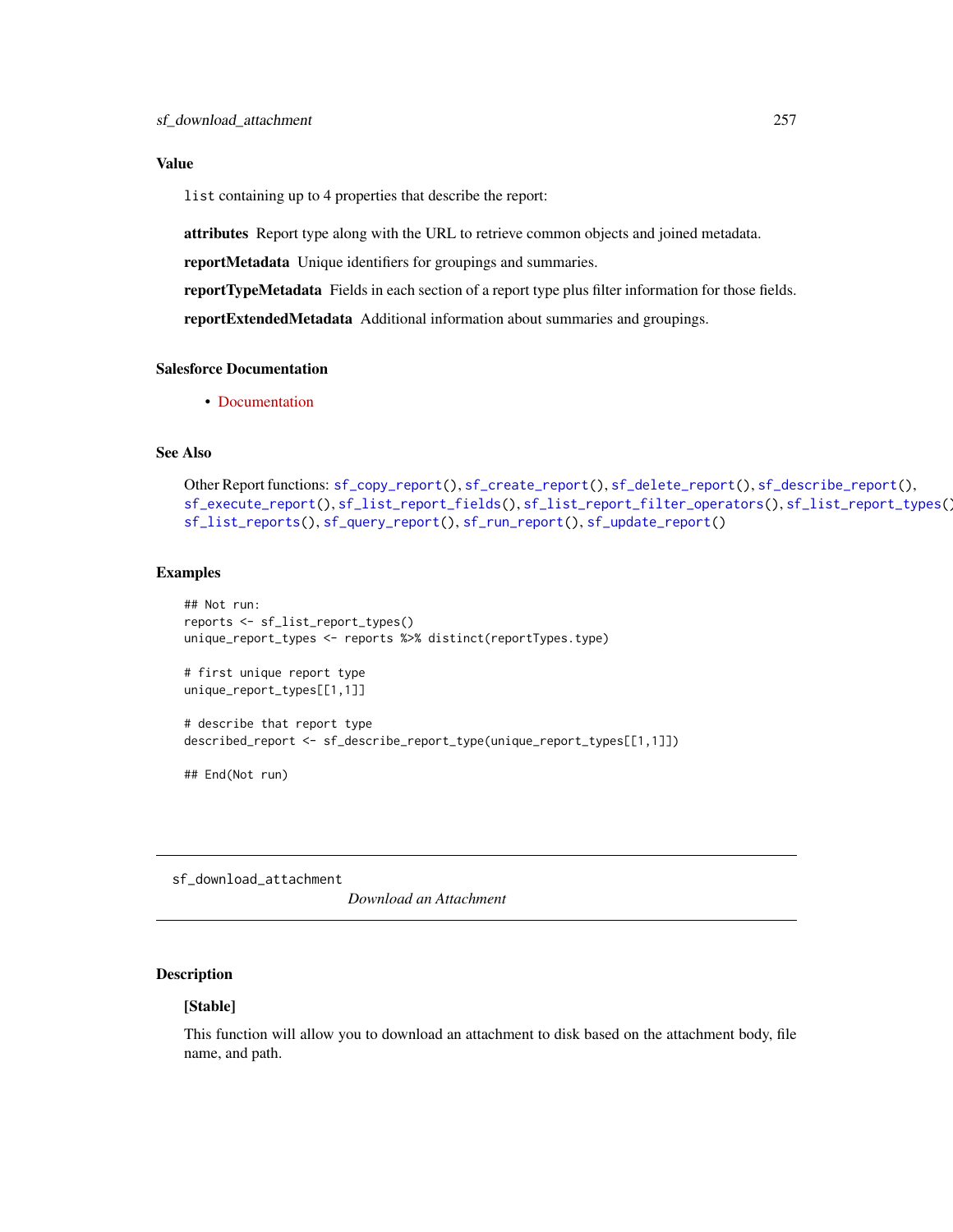## Usage

```
sf_download_attachment(
 body,
 name = NULL,
 sf_id = NULL,object_name = c("Attachment", "Document"),
 path = "."
)
```
## Arguments

| body        | character; a URL path to the body of the attachment in Salesforce, typically<br>retrieved by sf_query on the Attachment object. Alternatively, you can specify<br>the Salesforce Id of the Attachment.                                                                                                                                                                                                                 |
|-------------|------------------------------------------------------------------------------------------------------------------------------------------------------------------------------------------------------------------------------------------------------------------------------------------------------------------------------------------------------------------------------------------------------------------------|
| name        | character; the name of the file you would like to save the content to. Note<br>that you should include the file extension in this name and if this argument is<br>left NULL, then a query will be made to determine the name and file extension<br>needed. This process may result in a slower download process, so attempt to<br>provide the body and name arguments whenever possible for the best perfor-<br>mance. |
| sf id       | character; a Salesforce generated Id that uniquely identifies a record.                                                                                                                                                                                                                                                                                                                                                |
| object_name | character; the name of the Salesforce object that the function is operating<br>against (e.g. "Account", "Contact", "CustomObject_c").                                                                                                                                                                                                                                                                                  |
| path        | character; a directory path where to create file, defaults to the current directory.                                                                                                                                                                                                                                                                                                                                   |

## Value

character; invisibly return the file path of the downloaded content

## Salesforce Documentation

• [Get Attachment Content from a Record](https://developer.salesforce.com/docs/atlas.en-us.api_rest.meta/api_rest/dome_sobject_blob_retrieve.htm)

#### See Also

Other Attachment functions: [check\\_and\\_encode\\_files\(](#page-0-0)), [sf\\_create\\_attachment\(](#page-233-0)), [sf\\_delete\\_attachment\(](#page-244-0)), [sf\\_update\\_attachment\(](#page-332-0))

## Examples

```
## Not run:
# downloading all attachments for a Parent record
# if your attachment name doesn't include the extension, then you can use the
# ContentType column to append it to the Name, if needed
queried_attachments <- sf_query("SELECT Id, Body, Name, ContentType
                                 FROM Attachment
                                 WHERE ParentId = '0016A0000035mJ5'")
mapply(sf_download_attachment, queried_attachments$Body, queried_attachments$Name)
```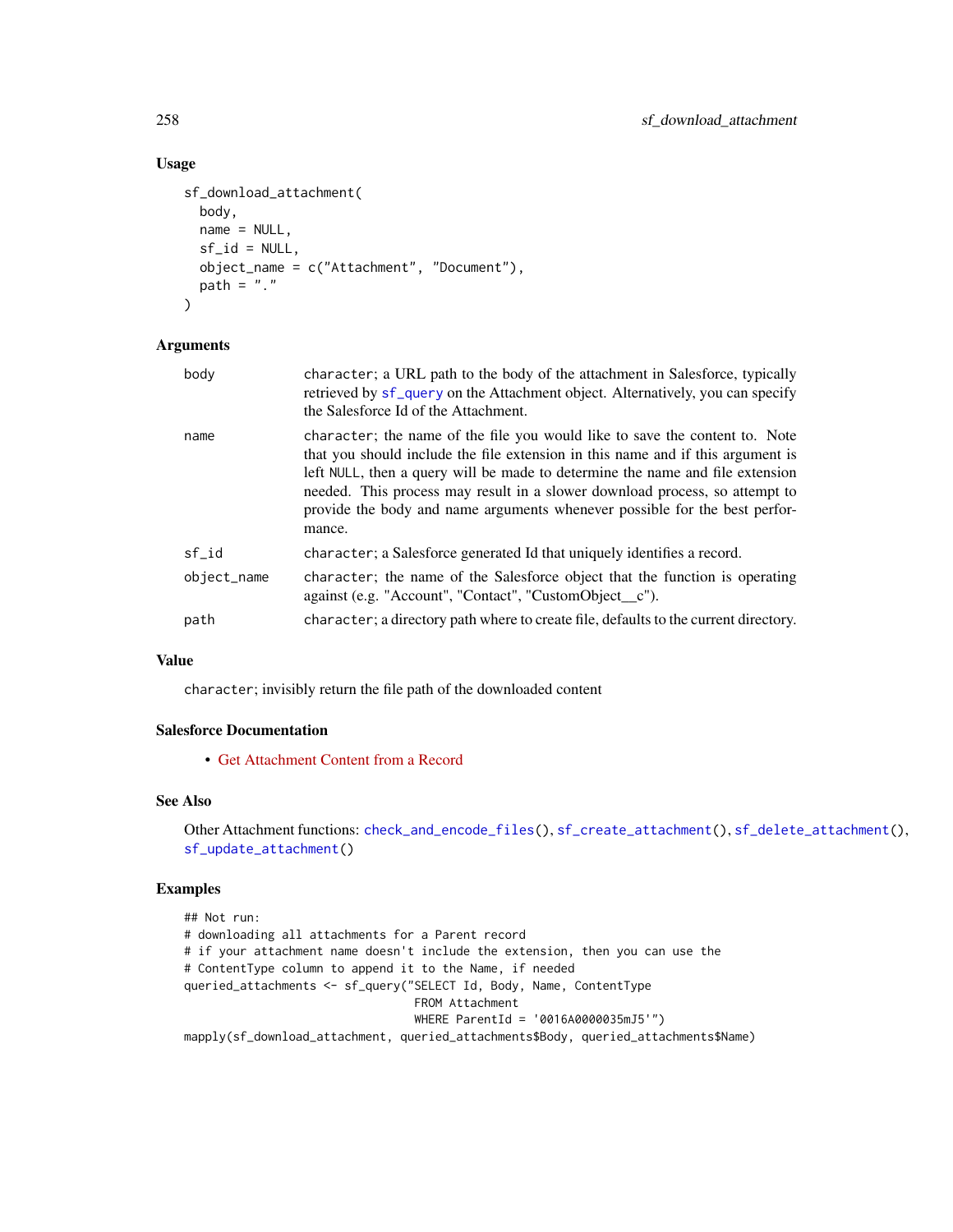## sf\_empty\_recycle\_bin 259

```
# downloading an attachment by its Id
# (the file name will be the same as it exists in Salesforce)
sf_download_attachment(sf_id = queried_attachments$Id[1])
## End(Not run)
```
sf\_empty\_recycle\_bin *Empty Recycle Bin*

## Description

#### [Experimental]

Delete records from the recycle bin immediately and permanently.

#### Usage

```
sf_empty_recycle_bin(ids, api_type = c("SOAP"), verbose = FALSE)
```
#### Arguments

| ids      | vector, matrix, data. frame, or tbl_df; if not a vector, there must be a column<br>called Id (case-insensitive) that can be passed in the request                                                                                                                                      |
|----------|----------------------------------------------------------------------------------------------------------------------------------------------------------------------------------------------------------------------------------------------------------------------------------------|
| api_tvpe | character; one of "REST", "SOAP", "Bulk $1.0$ ", or "Bulk $2.0$ " indicating<br>which API to use when making the request.                                                                                                                                                              |
| verbose  | logical; an indicator of whether to print additional detail for each API call,<br>which is useful for debugging. More specifically, when set to TRUE the URL,<br>header, and body will be printed for each request, along with additional diag-<br>nostic information where available. |

#### Details

When emptying recycle bins, consider the following rules and guidelines:

- The logged in user can delete any record that he or she can query in their Recycle Bin, or the recycle bins of any subordinates. If the logged in user has Modify All Data permission, he or she can query and delete records from any Recycle Bin in the organization.
- Do not include the IDs of any records that will be cascade deleted, or an error will occur.
- Once records are deleted using this call, they cannot be undeleted using link{sf\_undelete}
- After records are deleted from the Recycle Bin using this call, they can be queried using the queryall argument for some time. Typically this time is 24 hours, but may be shorter or longer.

#### Value

tbl\_df of records with success indicator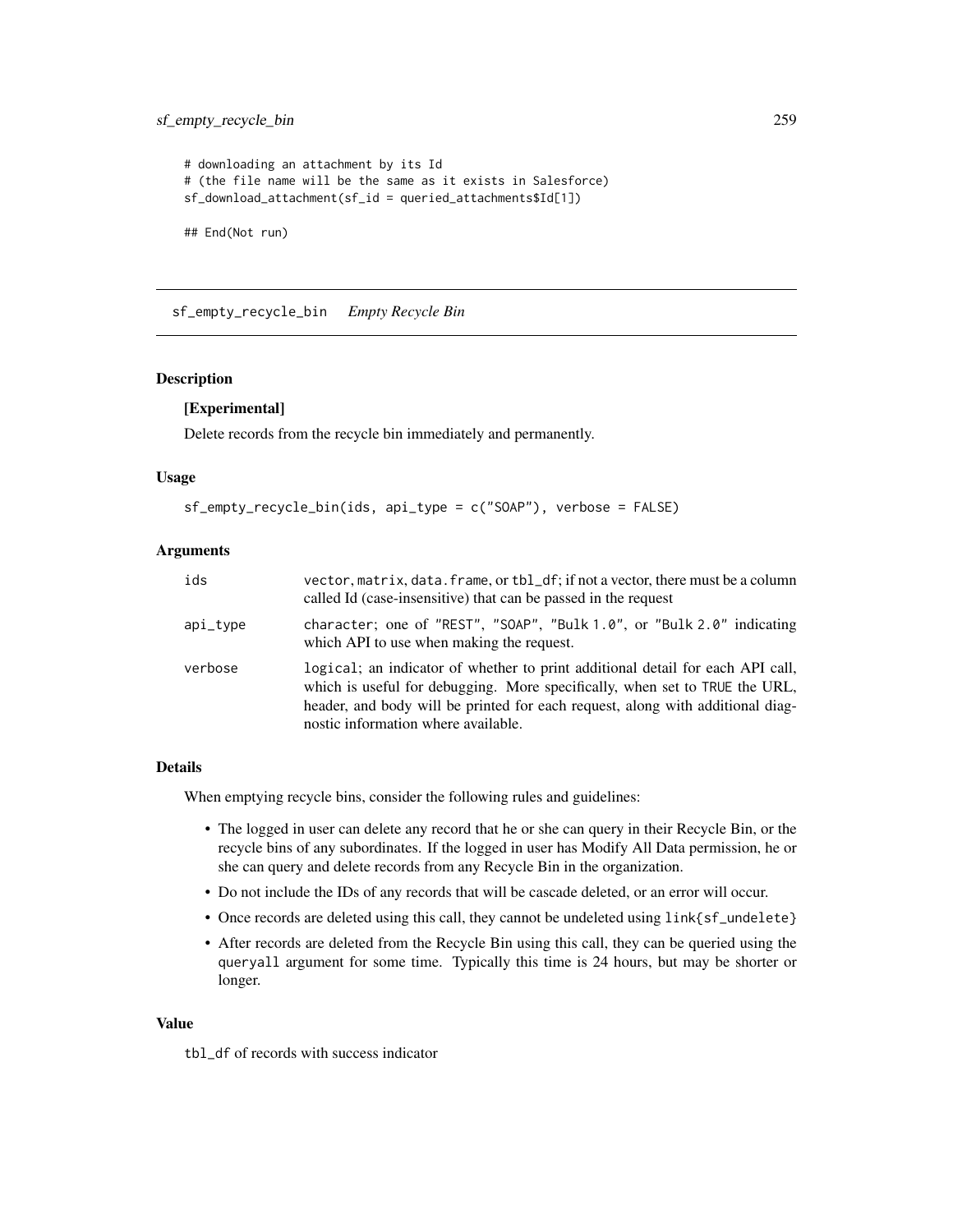## References

[https://developer.salesforce.com/docs/atlas.en-us.api.meta/api/sforce\\_api\\_calls\\_](https://developer.salesforce.com/docs/atlas.en-us.api.meta/api/sforce_api_calls_emptyrecyclebin.htm) [emptyrecyclebin.htm](https://developer.salesforce.com/docs/atlas.en-us.api.meta/api/sforce_api_calls_emptyrecyclebin.htm)

#### Examples

```
## Not run:
new_contact <- c(FirstName = "Test", LastName = "Contact")
new_records <- sf_create(new_contact, object_name = "Contact")
delete <- sf_delete(new_records$id[1],
                    AllOrNoneHeader = list(allOrNone = TRUE))
is_deleted <- sf_query(sprintf("SELECT Id, IsDeleted FROM Contact WHERE Id='%s'",
                       new_records$id[1]),
                       queryall = TRUE)
hard_deleted <- sf_empty_recycle_bin(new_records$id[1])
# confirm that the record really is gone (can't be deleted)
undelete <- sf_undelete(new_records$id[1])
# if you use queryall you still will find the record for ~24hrs
is_deleted <- sf_query(sprintf("SELECT Id, IsDeleted FROM Contact WHERE Id='%s'",
                               new_records$id[1]), queryall = TRUE)
# As of v48.0 (Spring 2020) you can query the Ids of all records in the Recycle
# Bin, which makes it easier to clear the entire bin because you can grab the
# Ids of the records first
records_in_bin <- sf_query("SELECT Record FROM DeleteEvent")
records_emptied_from_bin <- sf_delete(records_in_bin$Record)
## End(Not run)
```
<span id="page-259-0"></span>sf\_execute\_report *Execute a report*

## **Description**

#### [Experimental]

Get summary data with or without details by running a report synchronously or asynchronously through the API. When you run a report, the API returns data for the same number of records that are available when the report is run in the Salesforce user interface. Include the filters argument in your request to get specific results on the fly by passing dynamic filters, groupings, and aggregates in the report metadata. Finally, you may want to use [sf\\_run\\_report](#page-320-0).

#### Usage

```
sf_execute_report(
 report_id,
  async = FALSE,include_details = TRUE,
```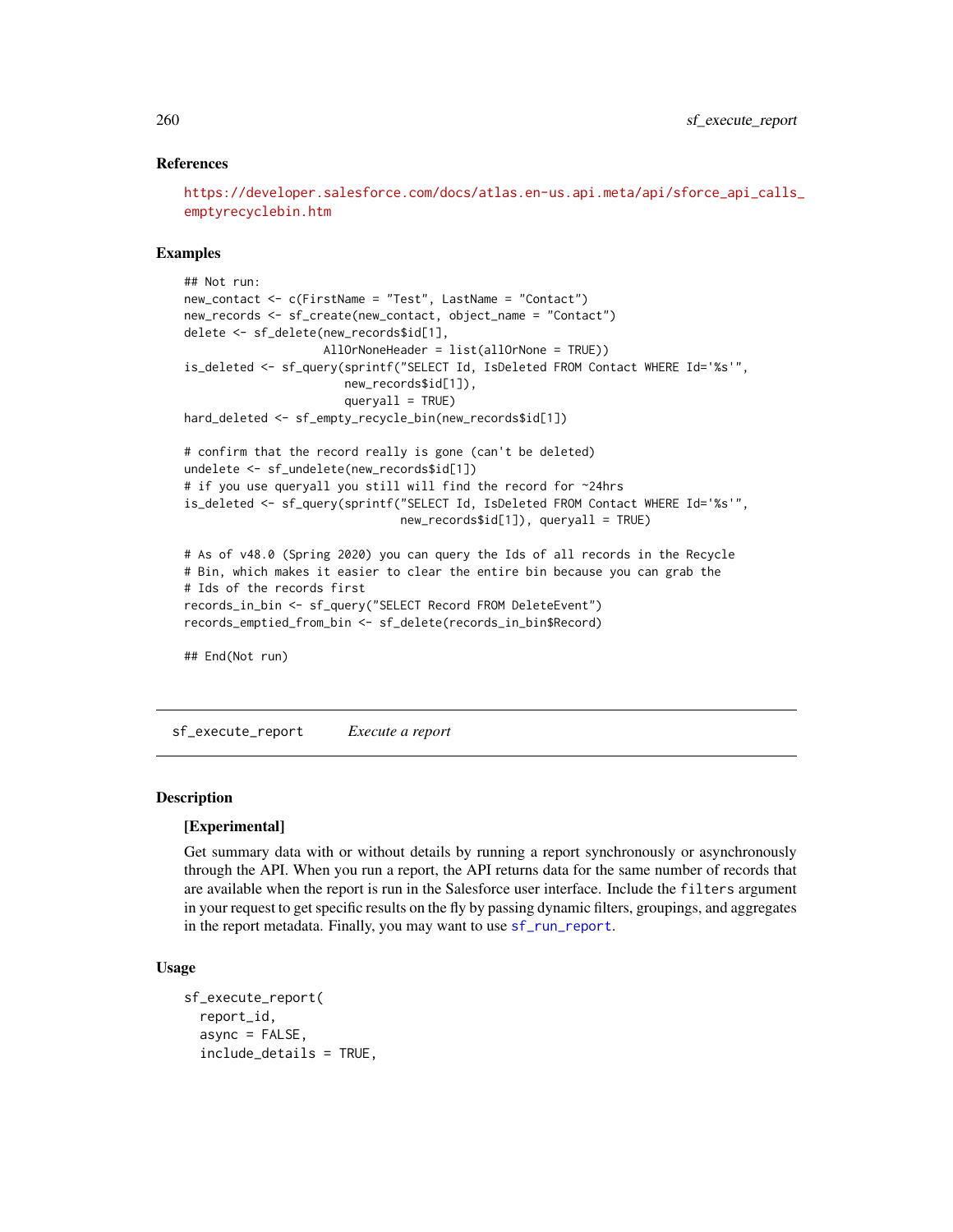# sf\_execute\_report 261

```
labels = TRUE,
guess_types = TRUE,
bind_using_character_cols = deprecated(),
as_t<sub>b</sub>l = TRUE,
report_metadata = NULL,
verbose = FALSE
```
#### Arguments

)

- report\_id character; the Salesforce Id assigned to a created analytics report. It will start with "00O".
- async logical; an indicator, by default set to TRUE, which executes the report asynchronously. If executed asynchronously, this function will return a list of attributes of the created report instance. The results can be pulled down by providing the report id and instance id to the function [sf\\_get\\_report\\_instance\\_results](#page-275-0). Refer to the details of the documentation on why executing a report asynchronously is preferred.
- include\_details

logical; an indicator applying to a synchronous indicating whether the run should return summary data with details.

- labels logical; an indicator of whether the returned data should be the label (i.e. formatted value) or the actual value. By default, the labels are returned because these are what appear in the Salesforce dashboard and more closely align with the column names. For example, "Account.Name" label may be "Account B" and the value 0016A0000035mJEQAY. The former (label) more accurately reflects the "Account.Name".
- guess\_types logical; indicating whether or not to use col\_guess() to try and cast the data returned in the recordset. If TRUE then col\_guess() is used, if FALSE then all fields will be returned as character. This is helpful when col\_guess() will mangle field values in Salesforce that you'd like to preserve during translation into a tbl\_df, like numeric looking values that must be preserved as strings ("48.0").

bind\_using\_character\_cols

logical; an indicator of whether to cast the data to all character columns to ensure that [bind\\_rows](#page-0-0) does not fail because two paginated recordsets have differing datatypes for the same column. Set this to TRUE rarely, typically only when having this set to FALSE returns an error or you want all columns in the data to be character.

as\_tbl logical; an indicator of whether to convert the parsed JSON into a tbl\_df.

report\_metadata

list; a list with one element named "reportMetadata" having additional list elements underneath. All possible elements of reportMetadata are documented [HERE,](https://developer.salesforce.com/docs/atlas.en-us.api_analytics.meta/api_analytics/sforce_analytics_rest_api_getbasic_reportmetadata.htm#analyticsapi_basicmetadata) but you will most commonly only need to specify the following 3 elements to filter or query the results of an existing report:

reportFormat A character specifying the format of the report with possible values: "TABULAR", "SUMMARY", "MATRIX", or "MULTI\_BLOCK".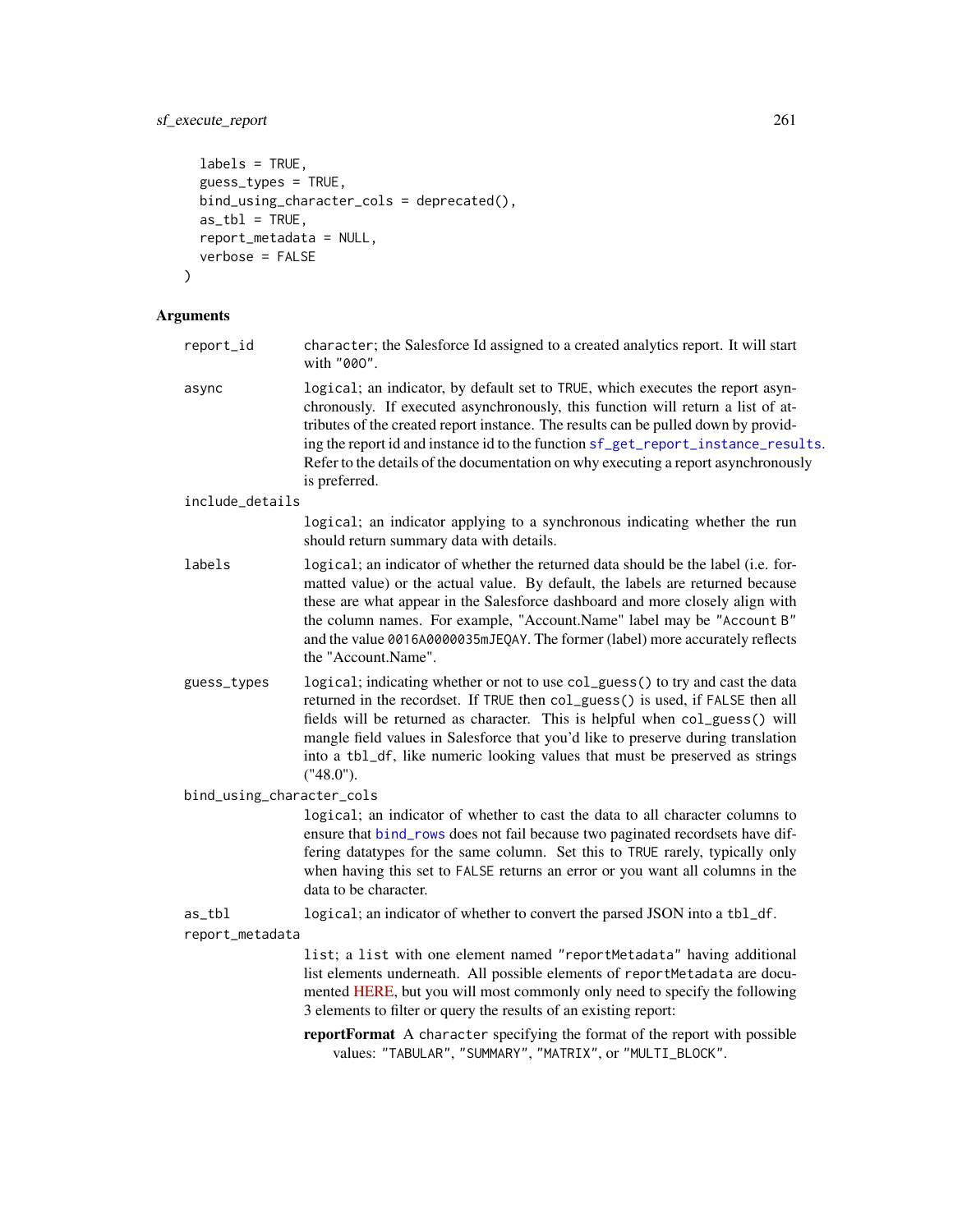|         | reportBooleanFilter A character denoting how the individuals filters speci-                   |
|---------|-----------------------------------------------------------------------------------------------|
|         | fied in reportFilters should be combined. For example, "(10R4) AND2AND3".                     |
|         | <b>report Filters</b> A list of report Filter specifications. Each must be a list with 3      |
|         | elements: 1) column, 2) operator, and 3) value. You can find out how cer-                     |
|         | tain field types can be filtered by reviewing the results of sf_list_report_filter_operators. |
| verbose | logical; an indicator of whether to print additional detail for each API call,                |
|         | which is useful for debugging. More specifically, when set to TRUE the URL,                   |
|         | header, and body will be printed for each request, along with additional diag-                |
|         | nostic information where available.                                                           |

## Details

Run a report synchronously if you expect it to finish running quickly. Otherwise, we recommend that you run reports through the API asynchronously for these reasons:

- Long running reports have a lower risk of reaching the timeout limit when run asynchronously.
- The 2-minute overall Salesforce API timeout limit doesn't apply to asynchronous runs.
- The Salesforce Reports and Dashboards REST API can handle a higher number of asynchronous run requests at a time.
- Since the results of an asynchronously run report are stored for a 24-hr rolling period, they're available for recurring access.

Before you filter a report, it helpful to check the following properties in the metadata that tell you if a field can be filtered, the values and criteria you can filter by, and filters that already exist in the report:

- filterable
- filterValues
- dataTypeFilterOperatorMap
- reportFilters

## Value

tbl\_df by default, but a list when as\_tbl=FALSE, which means that the content from the API is converted from JSON to a list with no other post-processing.

#### Salesforce Documentation

- [Sync Documentation](https://developer.salesforce.com/docs/atlas.en-us.api_analytics.meta/api_analytics/sforce_analytics_rest_api_getreportrundata.htm)
- [Sync Example](https://developer.salesforce.com/docs/atlas.en-us.api_analytics.meta/api_analytics/sforce_analytics_rest_api_get_reportdata.htm#example_sync_reportexecute)
- [Async Documentation](https://developer.salesforce.com/docs/atlas.en-us.api_analytics.meta/api_analytics/sforce_analytics_rest_api_instances_summaryasync.htm)
- [Async Example](https://developer.salesforce.com/docs/atlas.en-us.api_analytics.meta/api_analytics/sforce_analytics_rest_api_get_reportdata.htm#example_report_async_instances)
- [Filtering Results](https://developer.salesforce.com/docs/atlas.en-us.api_analytics.meta/api_analytics/sforce_analytics_rest_api_filter_reportdata.htm#example_requestbody_execute_resource)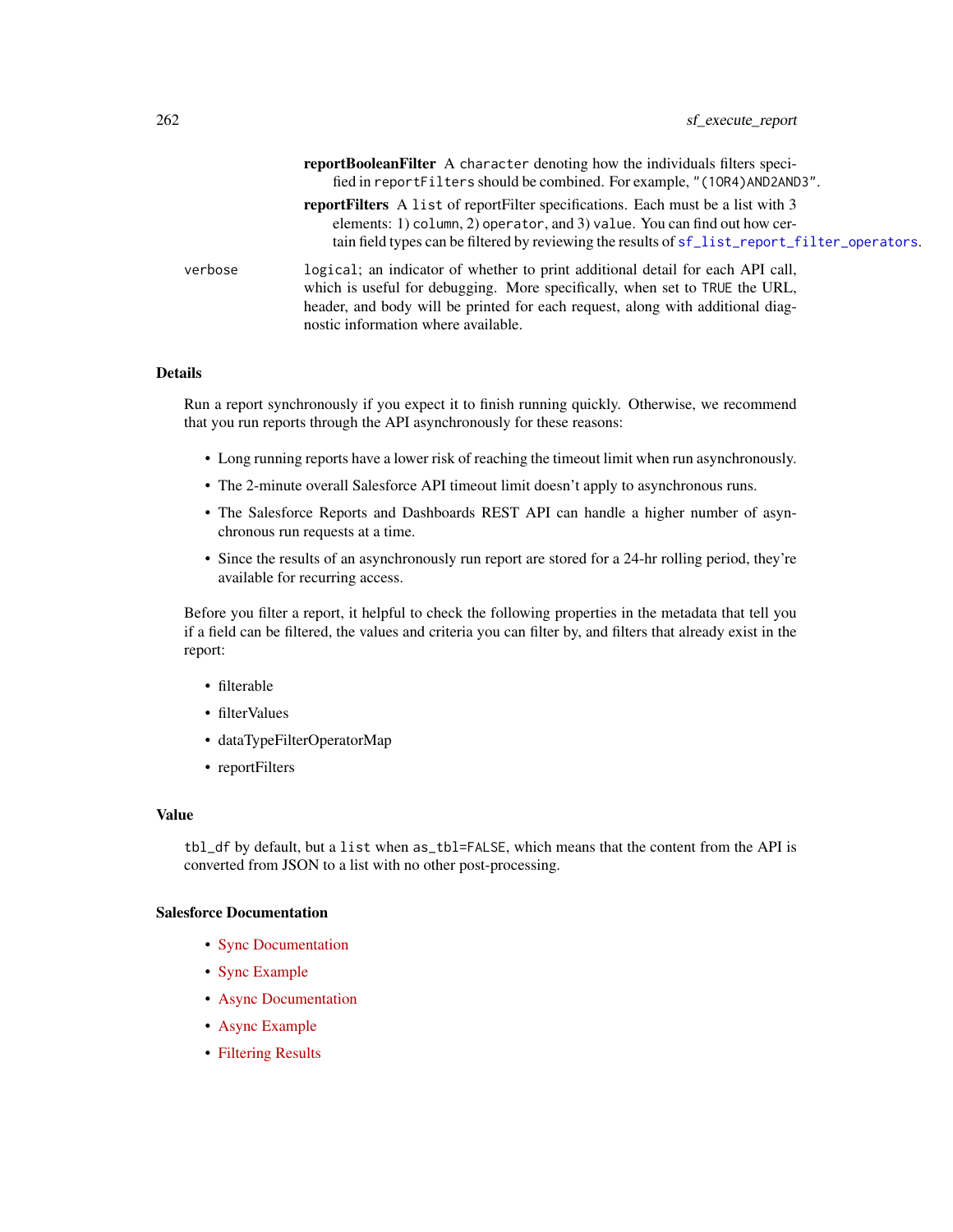#### See Also

```
Other Report functions: sf_copy_report(), sf_create_report(), sf_delete_report(), sf_describe_report_type(),
sf_describe_report(), sf_list_report_fields(), sf_list_report_filter_operators(),
sf_list_report_types(), sf_list_reports(), sf_query_report(), sf_run_report(), sf_update_report()
```
#### Examples

```
## Not run:
# first, get the Id of a report in your Org
all_reports <- sf_query("SELECT Id, Name FROM Report")
this_report_id <- all_reports$Id[1]
# then execute a synchronous report that will wait for the results
results <- sf_execute_report(this_report_id)
# alternatively, you can execute an async report and then grab its results when done
# - The benefit of an async report is that the results will be stored for up to
# 24 hours for faster recall, if needed
results <- sf_execute_report(this_report_id, async=TRUE)
# check if completed and proceed if the status is "Success"
instance_list <- sf_list_report_instances(report_id)
instance_status <- instance_list[[which(instance_list$id == results$id), "status"]]
if(instance_status == "Success"){
  results <- sf_get_report_instance_results(report_id, results$id)
}
# Note: For more complex execution use the report_metadata argument.
# This can be done by building the list from scratch based on Salesforce
# documentation (not recommended) or pulling down the existing reportMetadata
# property of the report and modifying the list slightly (recommended).
# In addition, for relatively simple changes, you can leverage the convenience
# function sf_report_wrapper() which makes it easier to retrieve report results
report_details <- sf_describe_report(this_report_id)
report_metadata <- list(reportMetadata = report_details$reportMetadata)
report_metadata$reportMetadata$showGrandTotal <- FALSE
report_metadata$reportMetadata$showSubtotals <- FALSE
fields <- sf_execute_report(this_report_id,
                            report_metadata = report_metadata)
```
## End(Not run)

sf\_filter\_dashboard\_operators\_list *List dashboard filter operators*

## Description

[Experimental]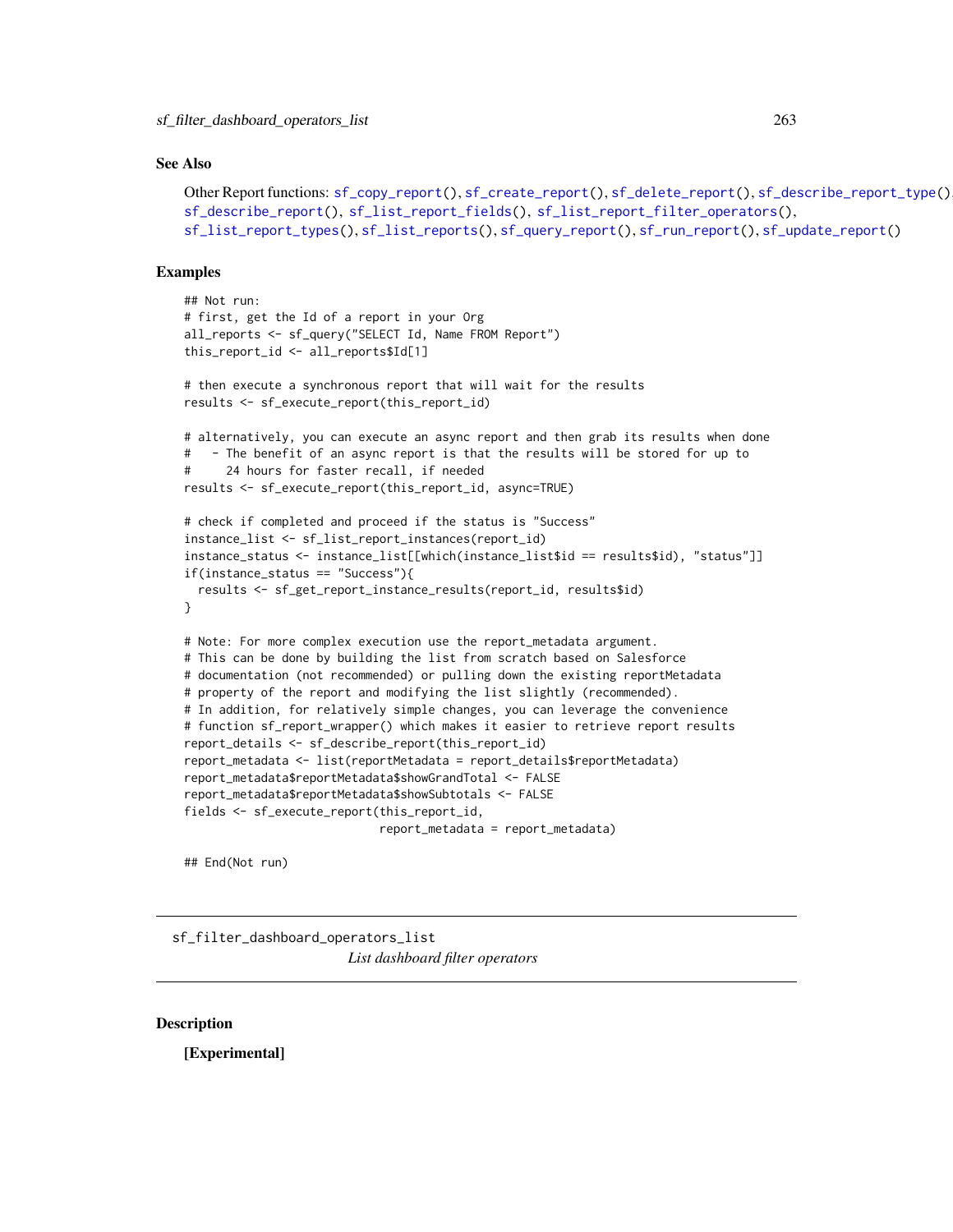# Usage

sf\_filter\_dashboard\_operators\_list()

# Value

list

sf\_filter\_dashboard\_options\_analysis *Get an analysis of the filter options for a dashboard*

# Description

[Experimental]

# Usage

```
sf_filter_dashboard_options_analysis(
  dashboard_id,
  filter_columns = list(),
 options = list()
)
```
# Arguments

| dashboard_id | character; the Salesforce Id assigned to a created dashboard. It will start with<br>"017"                                                            |
|--------------|------------------------------------------------------------------------------------------------------------------------------------------------------|
|              | filter_columns list; a list of fields from the source report which you check filter values against.<br>Each object in the array has these properties |
| options      | list; a list of objects describing a dashboard filter. Each object has these prop-<br>erties:                                                        |

# Value

list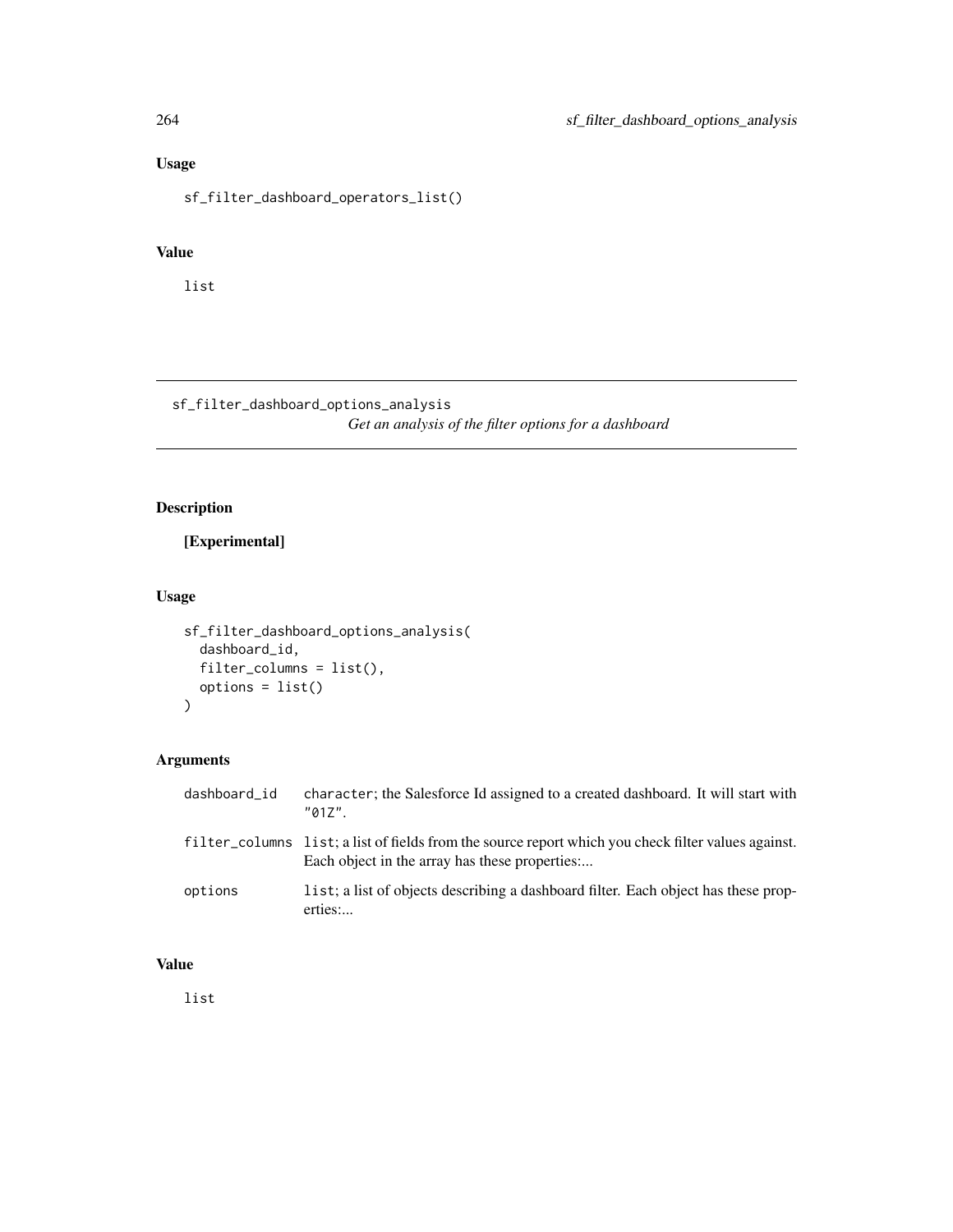## Description

# [Experimental]

Performs rule-based searches for duplicate records.

## Usage

```
sf_find_duplicates(
  search_criteria,
 object_name,
  include_record_details = FALSE,
 guess_types = TRUE,
  verbose = FALSE
)
```
# Arguments

| search_criteria        |                                                                                                                                                                                                                                                                                                                                                                                                                                  |  |
|------------------------|----------------------------------------------------------------------------------------------------------------------------------------------------------------------------------------------------------------------------------------------------------------------------------------------------------------------------------------------------------------------------------------------------------------------------------|--|
|                        | list; a list of fields and their values that would constitute a match. For example,<br>list(FirstName="Marc", Company="Salesforce")                                                                                                                                                                                                                                                                                              |  |
| object_name            | character; the name of the Salesforce object that the function is operating<br>against (e.g. "Account", "Contact", "CustomObject_c").                                                                                                                                                                                                                                                                                            |  |
| include_record_details |                                                                                                                                                                                                                                                                                                                                                                                                                                  |  |
|                        | logical; get fields and values for records detected as duplicates by setting this<br>property to TRUE. Get only record IDs for records detected as duplicates by set-<br>ting this property to FALSE.                                                                                                                                                                                                                            |  |
| guess_types            | logical; indicating whether or not to use col_guess() to try and cast the data<br>returned in the recordset. If TRUE then col_guess() is used, if FALSE then all<br>fields will be returned as character. This is helpful when col_guess() will<br>mangle field values in Salesforce that you'd like to preserve during translation<br>into a tb1_df, like numeric looking values that must be preserved as strings<br>("48.0"). |  |
| verbose                | logical; an indicator of whether to print additional detail for each API call,<br>which is useful for debugging. More specifically, when set to TRUE the URL,<br>header, and body will be printed for each request, along with additional diag-<br>nostic information where available.                                                                                                                                           |  |

## Value

tbl\_df of records found to be duplicates by the match rules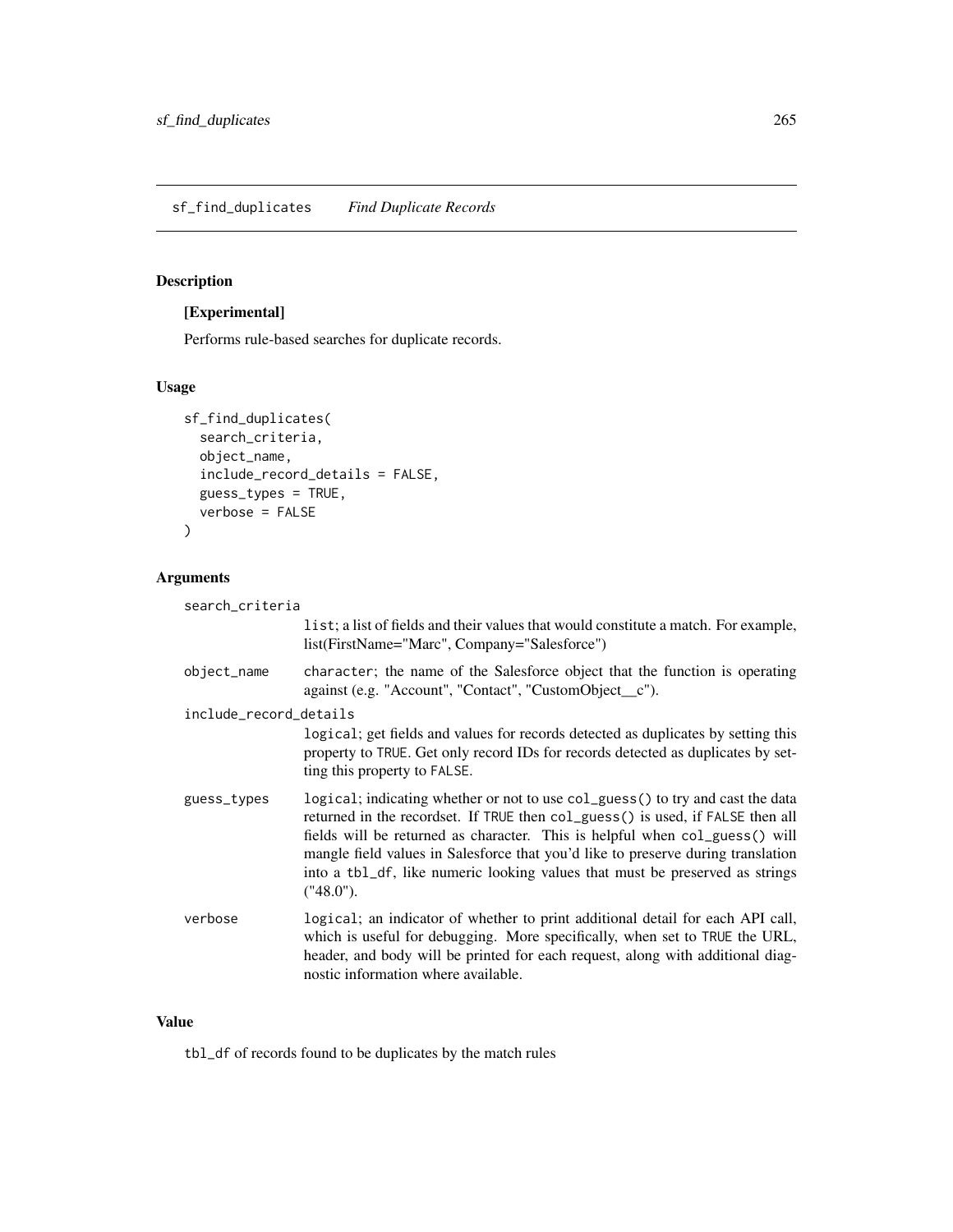## Note

You must have active duplicate rules for the supplied object before running this function. The object\_name argument refers to using that object's duplicate rules on the search criteria to determine which records in other objects are duplicates.

#### Examples

```
## Not run:
# use the duplicate rules associated with the Lead object on the search
# criteria (email) in order to find duplicates
found_dupes <- sf_find_duplicates(search_criteria =
                                    list(Email="bond_john@grandhotels.com"),
                                  object_name = "Lead")
# now look for duplicates on email using the Contact object's rules
found_dupes <- sf_find_duplicates(search_criteria =
                                    list(Email="bond_john@grandhotels.com"),
                                  object_name = "Contact")
```
## End(Not run)

sf\_find\_duplicates\_by\_id

*Find Duplicate Records By Id*

#### Description

#### [Experimental]

Performs rule-based searches for duplicate records.

#### Usage

```
sf_find_duplicates_by_id(
  sf_id,
  include_record_details = FALSE,
  guess_types = TRUE,
  verbose = FALSE
)
```
#### Arguments

sf\_id character; a Salesforce generated Id that uniquely identifies a record.

include\_record\_details

logical; get fields and values for records detected as duplicates by setting this property to TRUE. Get only record IDs for records detected as duplicates by setting this property to FALSE.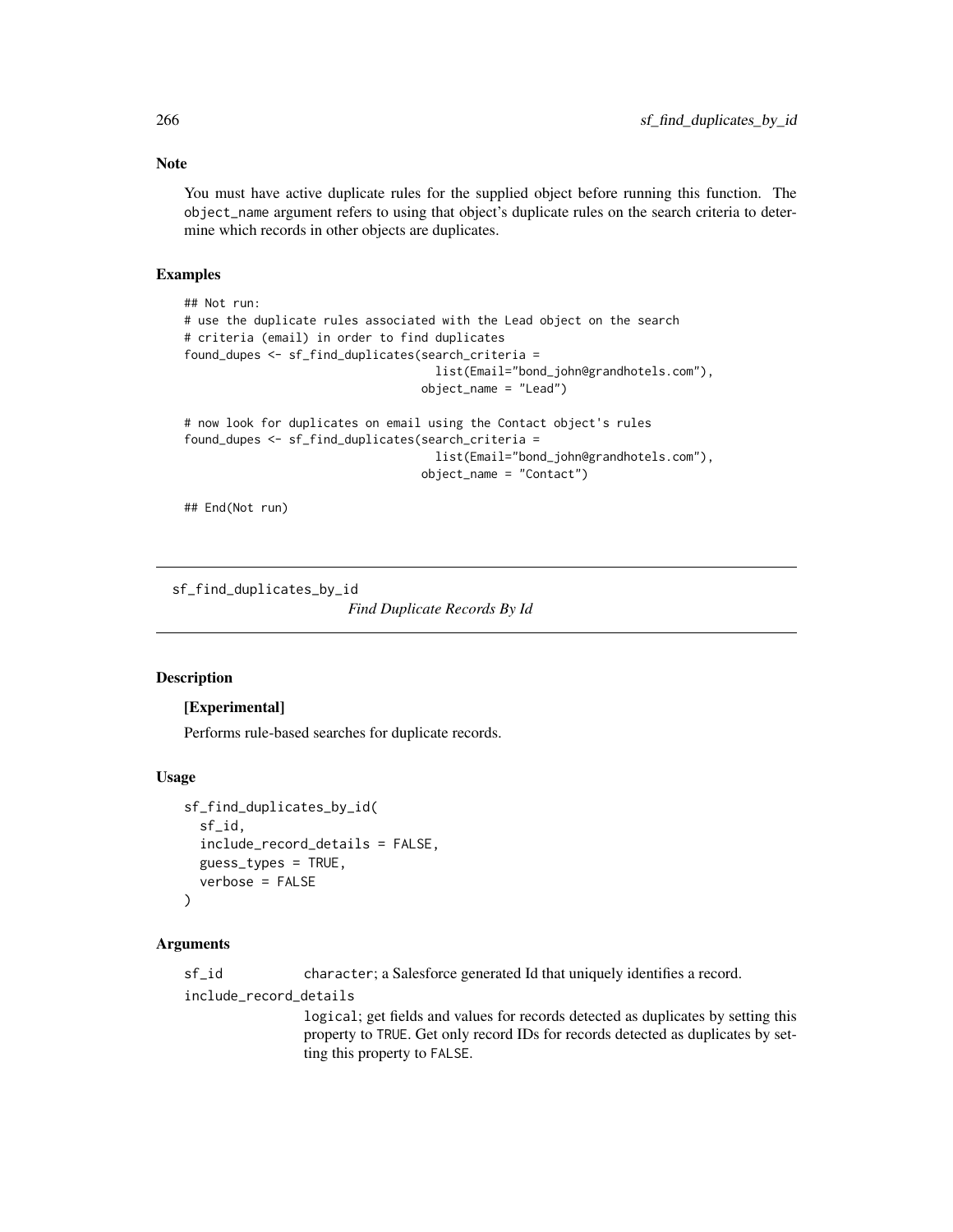| guess_types | logical; indicating whether or not to use col_guess() to try and cast the data<br>returned in the recordset. If TRUE then col_guess() is used, if FALSE then all<br>fields will be returned as character. This is helpful when col_guess() will<br>mangle field values in Salesforce that you'd like to preserve during translation<br>into a tbl_df, like numeric looking values that must be preserved as strings<br>('48.0"). |
|-------------|----------------------------------------------------------------------------------------------------------------------------------------------------------------------------------------------------------------------------------------------------------------------------------------------------------------------------------------------------------------------------------------------------------------------------------|
| verbose     | logical; an indicator of whether to print additional detail for each API call,<br>which is useful for debugging. More specifically, when set to TRUE the URL,<br>header, and body will be printed for each request, along with additional diag-<br>nostic information where available.                                                                                                                                           |

#### Value

tbl\_df of records found to be duplicates by the match rules

#### Note

You must have active duplicate rules for the supplied object before running this function. This function uses the duplicate rules for the object that has the same type as the input record IDs. For example, if the record Id represents an Account, this function uses the duplicate rules associated with the Account object.

## Examples

```
## Not run:
# use the duplicate rules associated with the object that this record
# belongs to in order to find duplicates
found_dupes <- sf_find_duplicates_by_id(sf_id = "00Q6A00000aABCnZZZ")
## End(Not run)
```
sf\_get\_all\_jobs\_bulk *Get All Bulk API Jobs*

## Description

This function retrieves details about all Bulk jobs in the org.

#### Usage

```
sf_get_all_jobs_bulk(
 parameterized_search_list = list(isPkChunkingEnabled = NULL, jobType = NULL),
 next_records_url = NULL,
 api_type = c("Bulk 2.0"),verbose = FALSE
)
```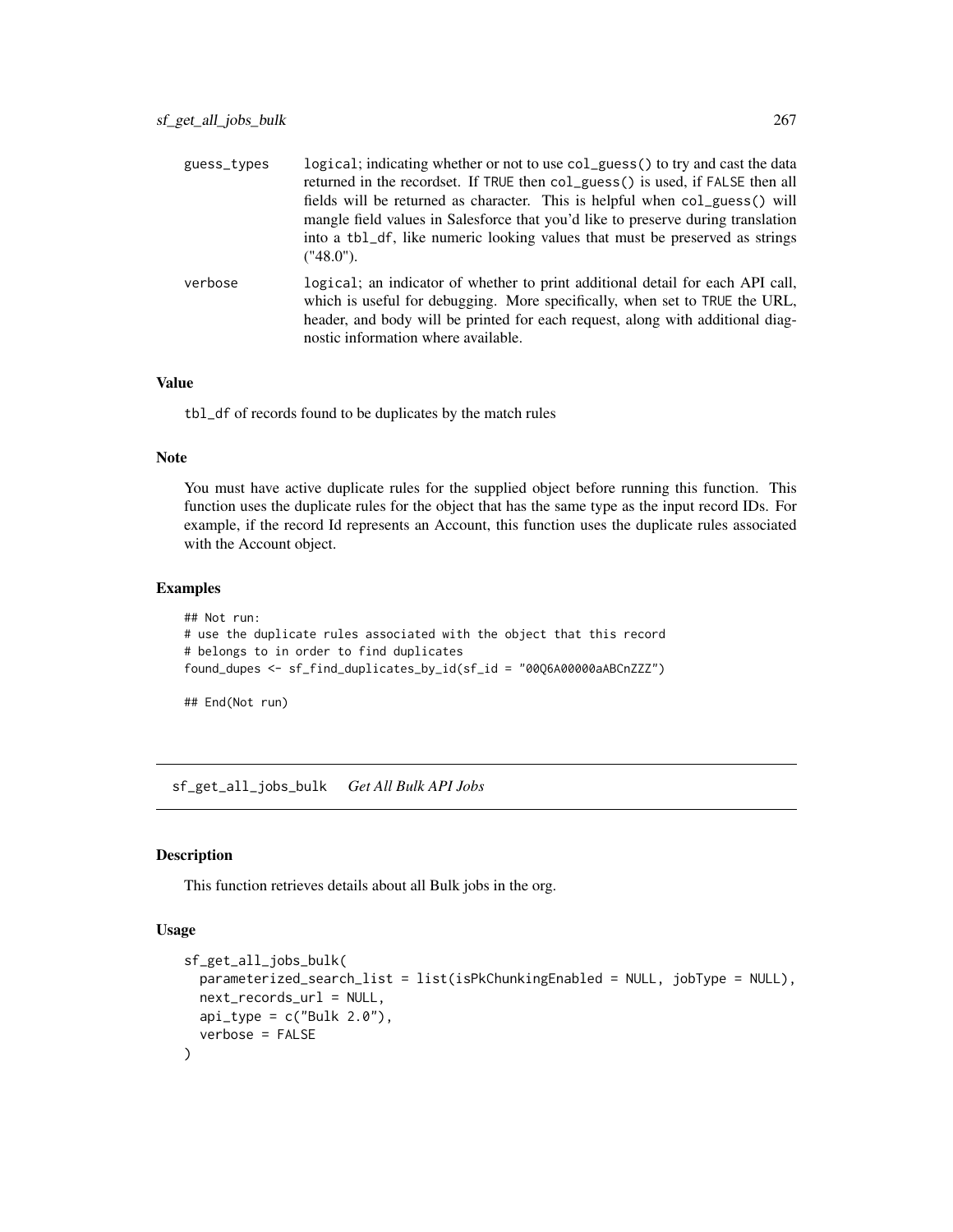#### Arguments

| parameterized_search_list |                                                                                                                                                                                                                                                                                                |
|---------------------------|------------------------------------------------------------------------------------------------------------------------------------------------------------------------------------------------------------------------------------------------------------------------------------------------|
|                           | list; a list of parameters to be added as part of the URL query string (i.e. after<br>a question mark ("?") so that the result only returns information about jobs that<br>meet that specific criteria. For more information, read the note below and/or the<br>Salesforce documentation here. |
| next records url          |                                                                                                                                                                                                                                                                                                |
|                           | character (leave as NULL); a string used internally by the function to paginate<br>through to more records until complete                                                                                                                                                                      |
| api_type                  | character; one of "REST", "SOAP", "Bulk 1.0", or "Bulk 2.0" indicating<br>which API to use when making the request.                                                                                                                                                                            |
| verbose                   | logical; an indicator of whether to print additional detail for each API call,<br>which is useful for debugging. More specifically, when set to TRUE the URL,<br>header, and body will be printed for each request, along with additional diag-<br>nostic information where available.         |

## Value

A tbl\_df of parameters defining the details of all bulk jobs

#### Note

parameterized\_search\_list elements that can be set to filter the results:

- isPkChunkingEnabledA logical either TRUE or FALSE. TRUE only returns information about jobs where PK Chunking has been enabled.
- jobTypeA character string to return jobs matching the specified type. Must be one of: "BigObjectIngest", "Classic", "V2QIngest". Classic corresponds to Bulk 1.0 API jobs and V2Ingest corresponds to the Bulk 2.0 API jobs.

## References

[https://developer.salesforce.com/docs/atlas.en-us.api\\_asynch.meta/api\\_asynch/get](https://developer.salesforce.com/docs/atlas.en-us.api_asynch.meta/api_asynch/get_all_jobs.htm)\_ [all\\_jobs.htm](https://developer.salesforce.com/docs/atlas.en-us.api_asynch.meta/api_asynch/get_all_jobs.htm)

## Examples

```
## Not run:
job_info <- sf_create_job_bulk('insert', 'Account')
all_jobs_info <- sf_get_all_jobs_bulk()
# just the Bulk API 1.0 jobs
all_jobs_info <- sf_get_all_jobs_bulk(parameterized_search_list=list(jobType='Classic'))
```
## End(Not run)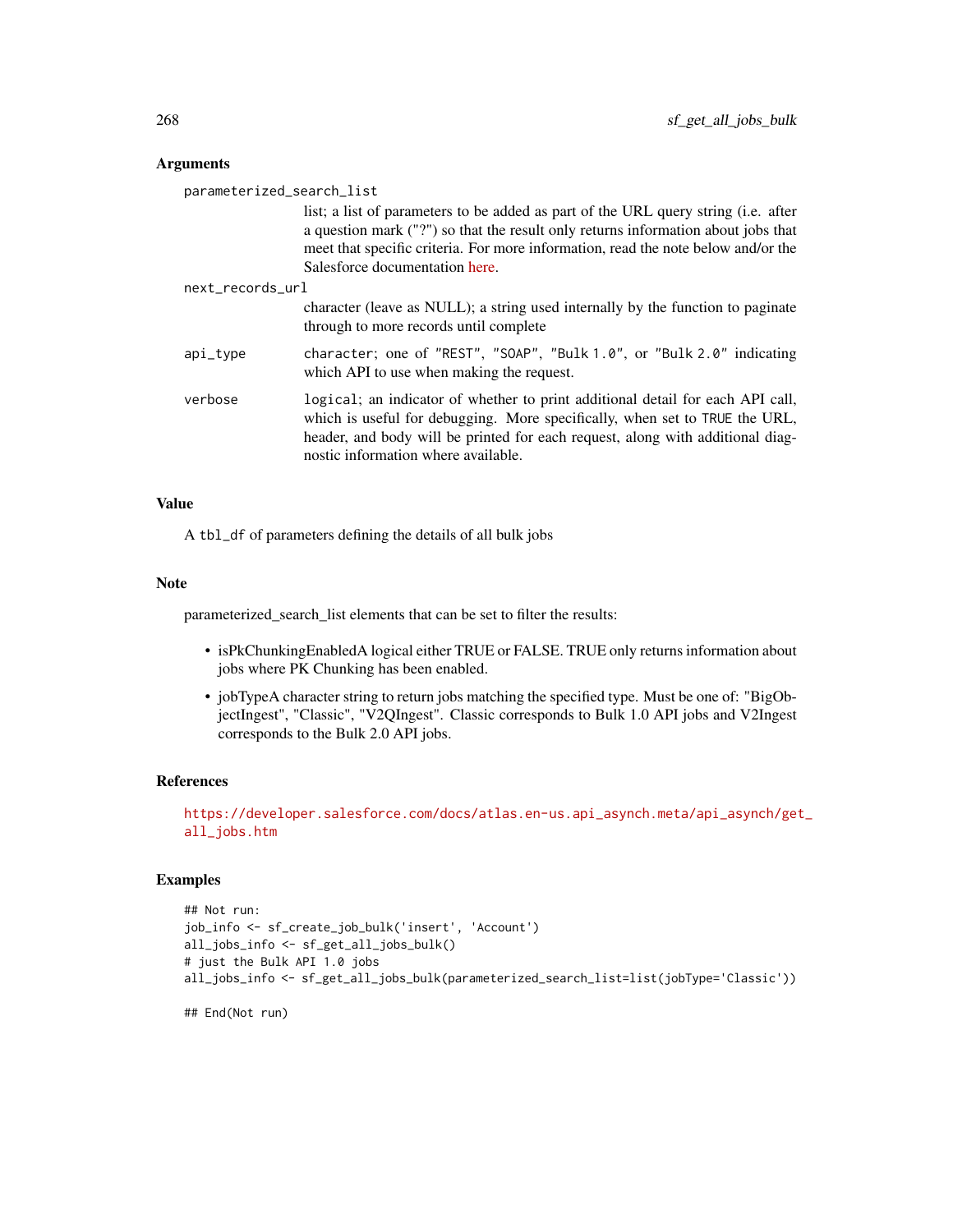sf\_get\_all\_query\_jobs\_bulk

*Get All Bulk API Query Jobs*

# Description

This function retrieves details about all Bulk query jobs in the org.

#### Usage

```
sf_get_all_query_jobs_bulk(
 parameterized_search_list = list(isPkChunkingEnabled = NULL, jobType = NULL,
   concurrencyMode = NULL),
 next_records_url = NULL,
 api_type = c("Bulk 2.0"),verbose = FALSE
)
```
## Arguments

| parameterized_search_list |                                                                                                                                                                                                                                                                                                |
|---------------------------|------------------------------------------------------------------------------------------------------------------------------------------------------------------------------------------------------------------------------------------------------------------------------------------------|
|                           | list; a list of parameters to be added as part of the URL query string (i.e. after<br>a question mark ("?") so that the result only returns information about jobs that<br>meet that specific criteria. For more information, read the note below and/or the<br>Salesforce documentation here. |
| next_records_url          |                                                                                                                                                                                                                                                                                                |
|                           | character (leave as NULL); a string used internally by the function to paginate<br>through to more records until complete                                                                                                                                                                      |
| api_type                  | character; one of "REST", "SOAP", "Bulk 1.0", or "Bulk 2.0" indicating<br>which API to use when making the request.                                                                                                                                                                            |
| verbose                   | logical; an indicator of whether to print additional detail for each API call,<br>which is useful for debugging. More specifically, when set to TRUE the URL,<br>header, and body will be printed for each request, along with additional diag-<br>nostic information where available.         |

#### Value

A tbl\_df of parameters defining the details of all bulk jobs

#### Note

parameterized\_search\_list elements that can be set to filter the results:

• isPkChunkingEnabledA logical either TRUE or FALSE. TRUE only returns information about jobs where PK Chunking has been enabled.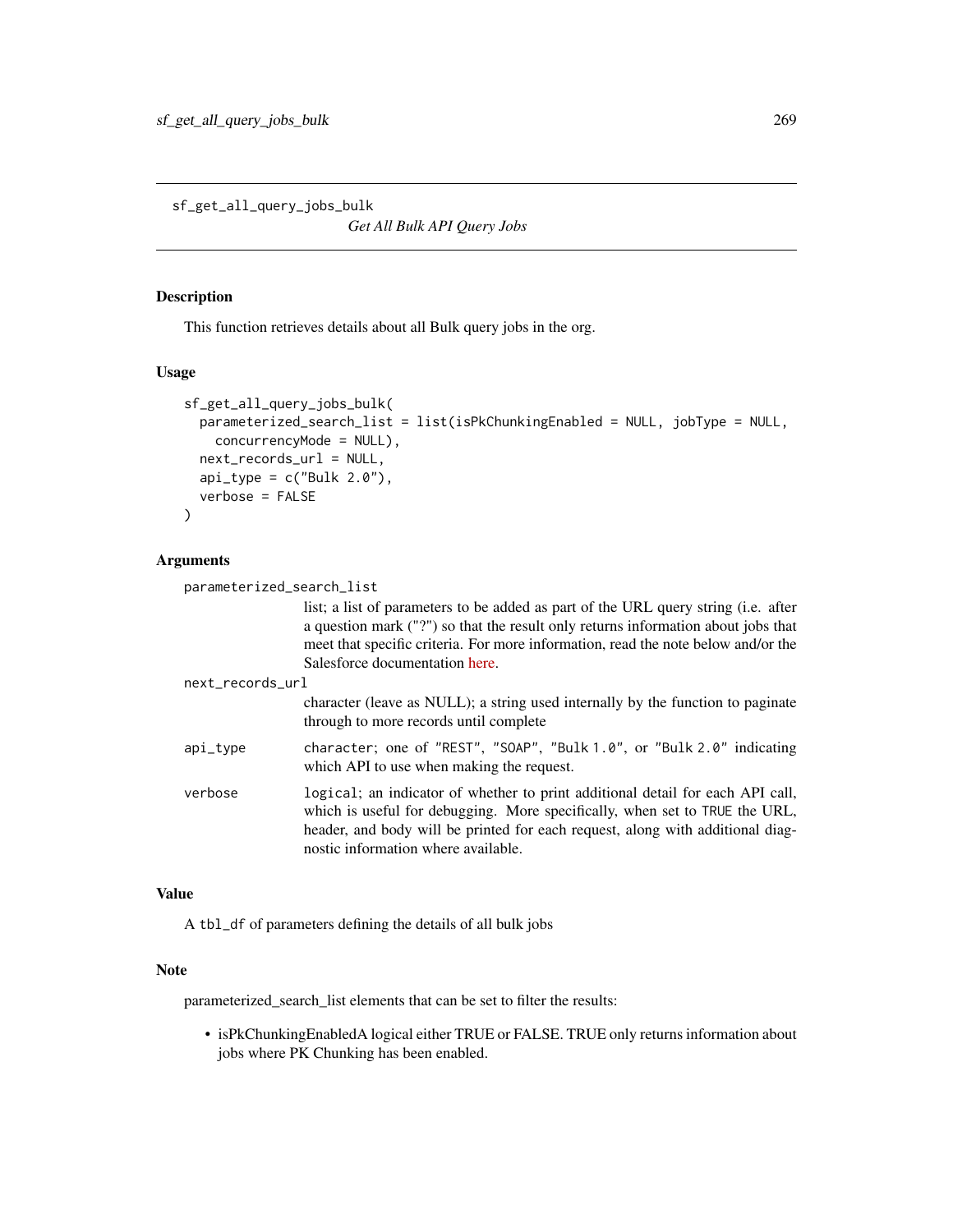- jobTypeA character string to return jobs matching the specified type. Must be one of: "BigObjectIngest", "Classic", "V2Query". Classic corresponds to Bulk 1.0 API jobs and V2Query corresponds to the Bulk 2.0 API jobs.
- concurrencyModeA character string to return jobs matching the specified concurrency mode. Must be one of: "serial" or "parallel", but only "serial" is currently supported.

#### References

[https://developer.salesforce.com/docs/atlas.en-us.api\\_asynch.meta/api\\_asynch/get](https://developer.salesforce.com/docs/atlas.en-us.api_asynch.meta/api_asynch/get_all_jobs.htm)\_ [all\\_jobs.htm](https://developer.salesforce.com/docs/atlas.en-us.api_asynch.meta/api_asynch/get_all_jobs.htm)

#### Examples

```
## Not run:
job_info <- sf_create_job_bulk('insert', 'Account')
all_query_jobs_info <- sf_get_all_query_jobs_bulk()
# just the Bulk API 2.0 query jobs
all_query_jobs_info <- sf_get_all_query_jobs_bulk(parameterized_search_list=list(jobType='V2Query'))
# just the Bulk API 1.0 query jobs
all_query_jobs_info <- sf_get_all_query_jobs_bulk(parameterized_search_list=list(jobType='Classic'))
```
## End(Not run)

<span id="page-269-0"></span>sf\_get\_dashboard\_data *Get dashboard data in a tabular format*

#### Description

[Experimental]

#### Usage

```
sf_get_dashboard_data(
  dashboard_id,
  running_user = NULL,
  dashboard_filters = c(character(0))
)
```
#### Arguments

| dashboard id | character; the Salesforce Id assigned to a created dashboard. It will start with |
|--------------|----------------------------------------------------------------------------------|
|              | $"017"$ .                                                                        |
|              |                                                                                  |

running\_user character; the Salesforce Id that should be assigned as the runner of the job. This should be from a User record (i.e. the Id will start with "005"). Note that this will throw an error if the User is not allowed to change the running User, or if the selected running User is invalid.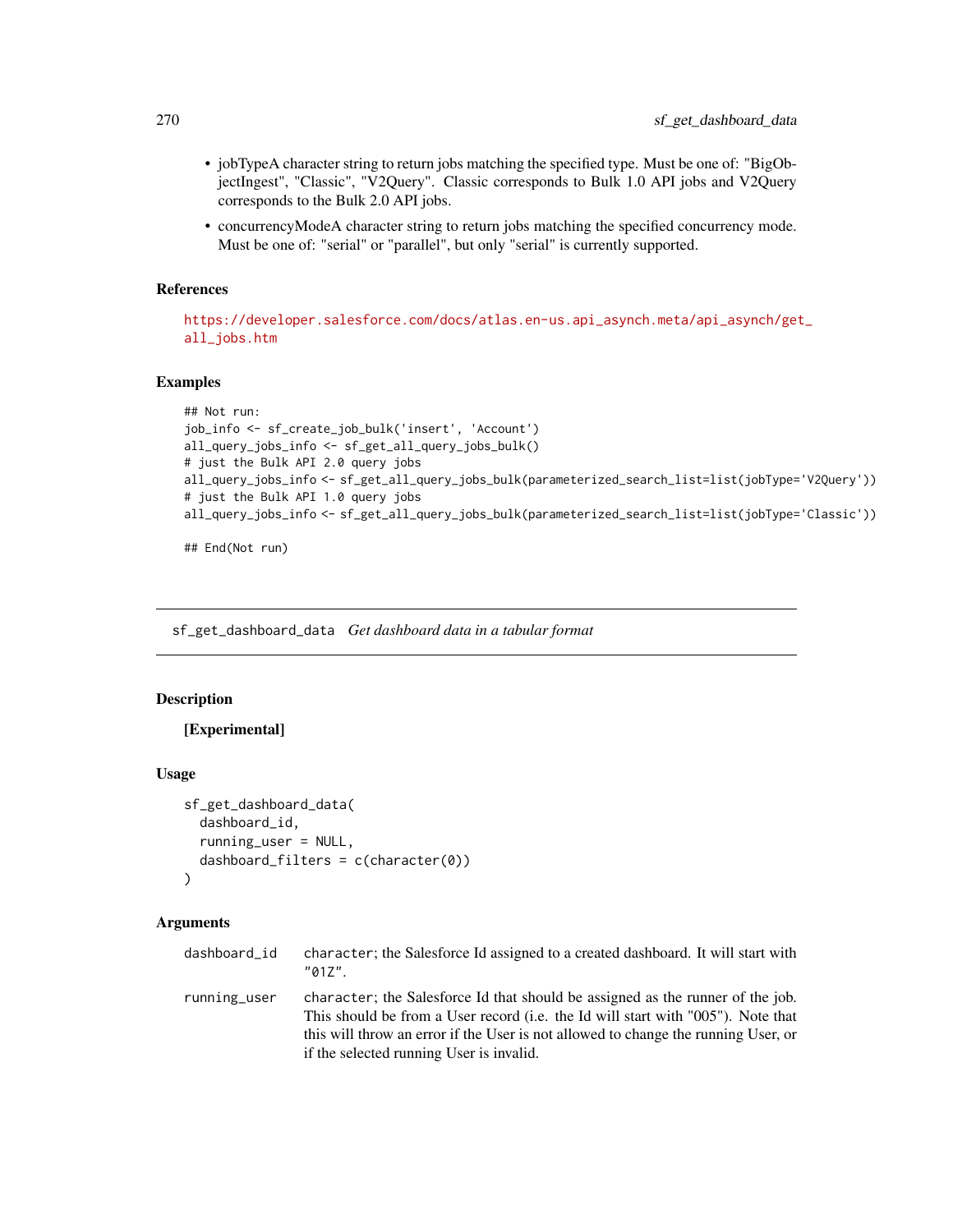#### dashboard\_filters

character; Dashboard results are always unfiltered, unless you have specified filter parameters in your request. Use this argument to include up to three optional filter Ids. You can obtain the list of defined filter Ids from the dashboard metadata using [sf\\_describe\\_dashboard.](#page-250-0)

## Value

tbl\_df

sf\_get\_dashboard\_results

*Get the results of an existing dashboard*

#### Description

## [Experimental]

This function allows for pulling specific data from a dashboard. There is a convenience function [\(sf\\_get\\_dashboard\\_data\)](#page-269-0) to get the dashboard data in a tabular format returned as a tbl\_df.

#### Usage

```
sf_get_dashboard_results(
  dashboard_id,
  running_user = NULL,
  dashboard_filters = c(character(0))
\mathcal{L}
```
#### Arguments

| dashboard_id      | character; the Salesforce Id assigned to a created dashboard. It will start with<br>$"017"$ .                                                                                                                                                                                                        |
|-------------------|------------------------------------------------------------------------------------------------------------------------------------------------------------------------------------------------------------------------------------------------------------------------------------------------------|
| running_user      | character; the Salesforce Id that should be assigned as the runner of the job.<br>This should be from a User record (i.e. the Id will start with "005"). Note that<br>this will throw an error if the User is not allowed to change the running User, or<br>if the selected running User is invalid. |
| dashboard_filters |                                                                                                                                                                                                                                                                                                      |
|                   | character; Dashboard results are always unfiltered, unless you have specified<br>filter parameters in your request. Use this argument to include up to three op-<br>tional filter Ids. You can obtain the list of defined filter Ids from the dashboard                                              |

metadata using [sf\\_describe\\_dashboard.](#page-250-0)

#### Value

tbl\_df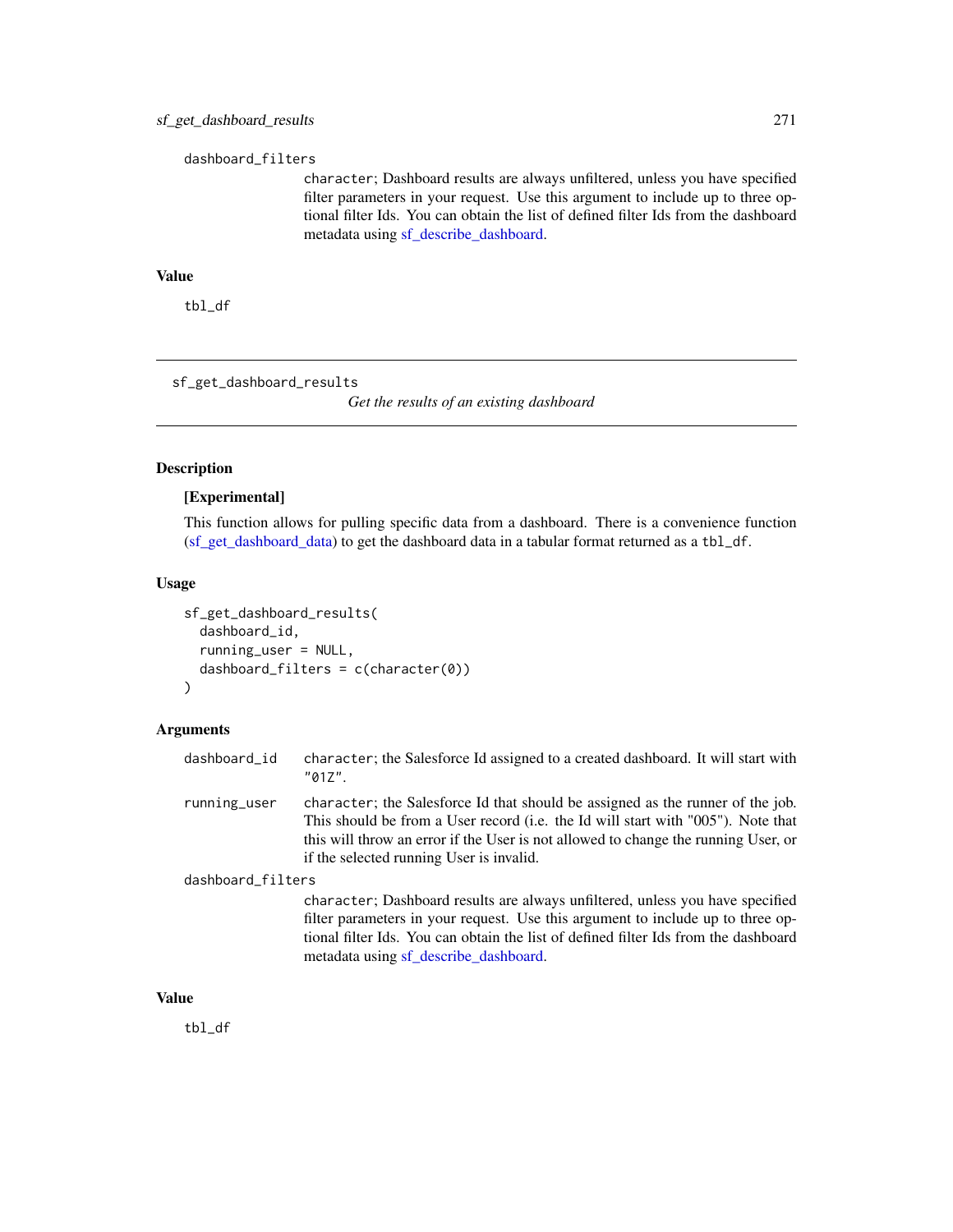```
sf_get_dashboard_status
```
*Get the status of a dashboard*

# Description

# [Experimental]

## Usage

```
sf_get_dashboard_status(
  dashboard_id,
  running_user = NULL,
  dashboard_filters = c(character(0))
\mathcal{L}
```
# Arguments

| dashboard_id      | character; the Salesforce Id assigned to a created dashboard. It will start with<br>"01Z".                                                                                                                                                                                                           |
|-------------------|------------------------------------------------------------------------------------------------------------------------------------------------------------------------------------------------------------------------------------------------------------------------------------------------------|
| running_user      | character; the Salesforce Id that should be assigned as the runner of the job.<br>This should be from a User record (i.e. the Id will start with "005"). Note that<br>this will throw an error if the User is not allowed to change the running User, or<br>if the selected running User is invalid. |
| dashboard_filters |                                                                                                                                                                                                                                                                                                      |
|                   | character; Dashboard results are always unfiltered, unless you have specified<br>filter parameters in your request. Use this argument to include up to three op-<br>tional filter Ids. You can obtain the list of defined filter Ids from the dashboard<br>metadata using sf_describe_dashboard.     |

## Value

list

sf\_get\_deleted *Get Deleted Records from a Timeframe*

# Description

# [Stable]

Retrieves the list of individual records that have been deleted within the given timespan for the specified object.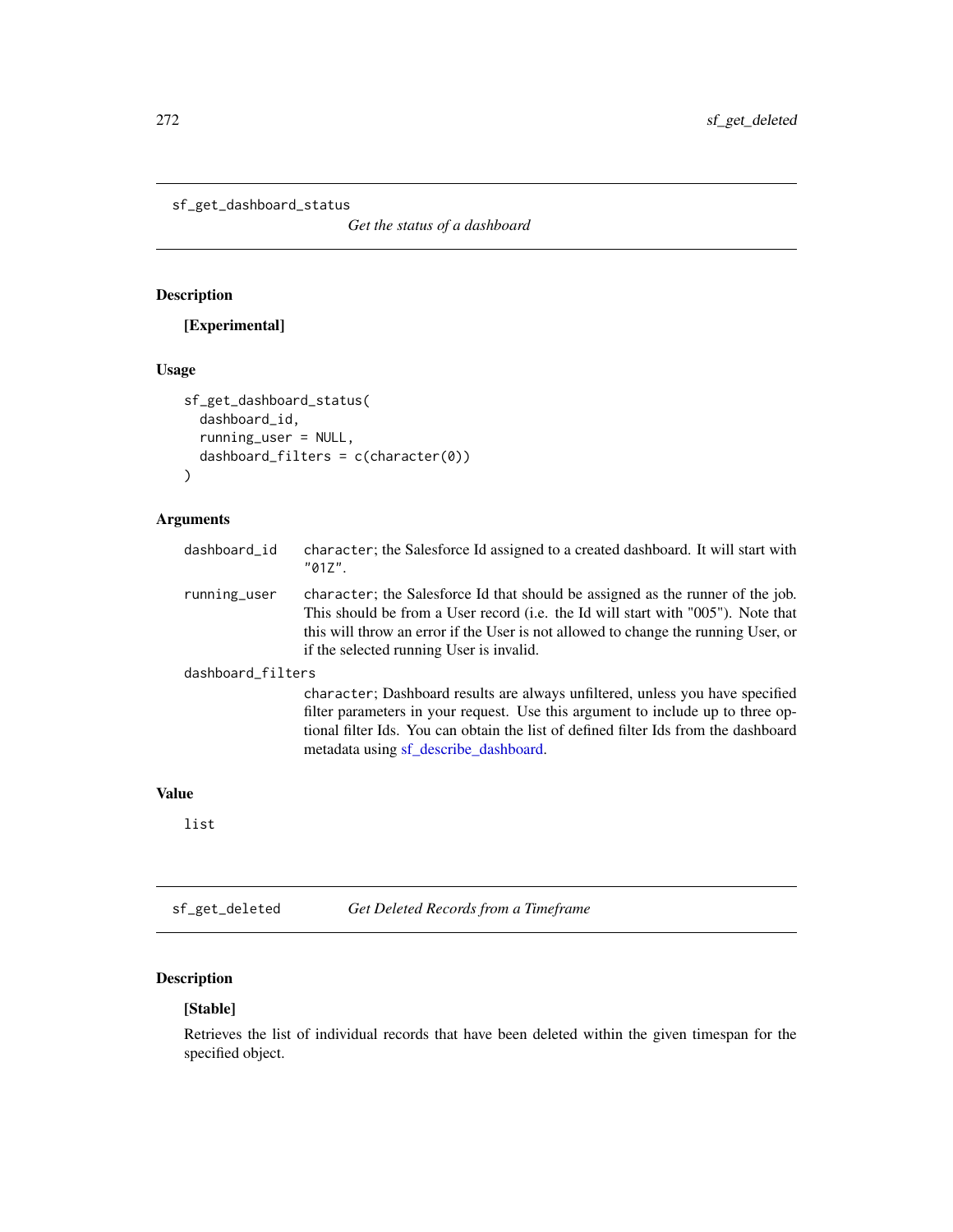## sf\_get\_job\_bulk 273

## Usage

```
sf_get_deleted(object_name, start, end, verbose = FALSE)
```
## Arguments

| object_name | character; the name of the Salesforce object that the function is operating<br>against (e.g. "Account", "Contact", "CustomObject_c").                                                                                                                                                  |
|-------------|----------------------------------------------------------------------------------------------------------------------------------------------------------------------------------------------------------------------------------------------------------------------------------------|
| start       | date or date time; starting date time of the timespan for which to retrieve the<br>data.                                                                                                                                                                                               |
| end         | date or date time; ending date time of the timespan for which to retrieve the<br>data.                                                                                                                                                                                                 |
| verbose     | logical; an indicator of whether to print additional detail for each API call,<br>which is useful for debugging. More specifically, when set to TRUE the URL,<br>header, and body will be printed for each request, along with additional diag-<br>nostic information where available. |

## Note

This API ignores the seconds portion of the supplied datetime values.

## Examples

```
## Not run:
# get all deleted Contact records from midnight until now
deleted_recs <- sf_get_deleted("Contact", Sys.Date(), Sys.time())
```
## End(Not run)

sf\_get\_job\_bulk *Get Bulk API Job*

## Description

This function retrieves details about a Job in the Salesforce Bulk API

# Usage

```
sf_get_job_bulk(
  job_id,
  api_type = c("Bulk 1.0", "Bulk 2.0"),
  query_operation = FALSE,
  verbose = FALSE
\mathcal{L}
```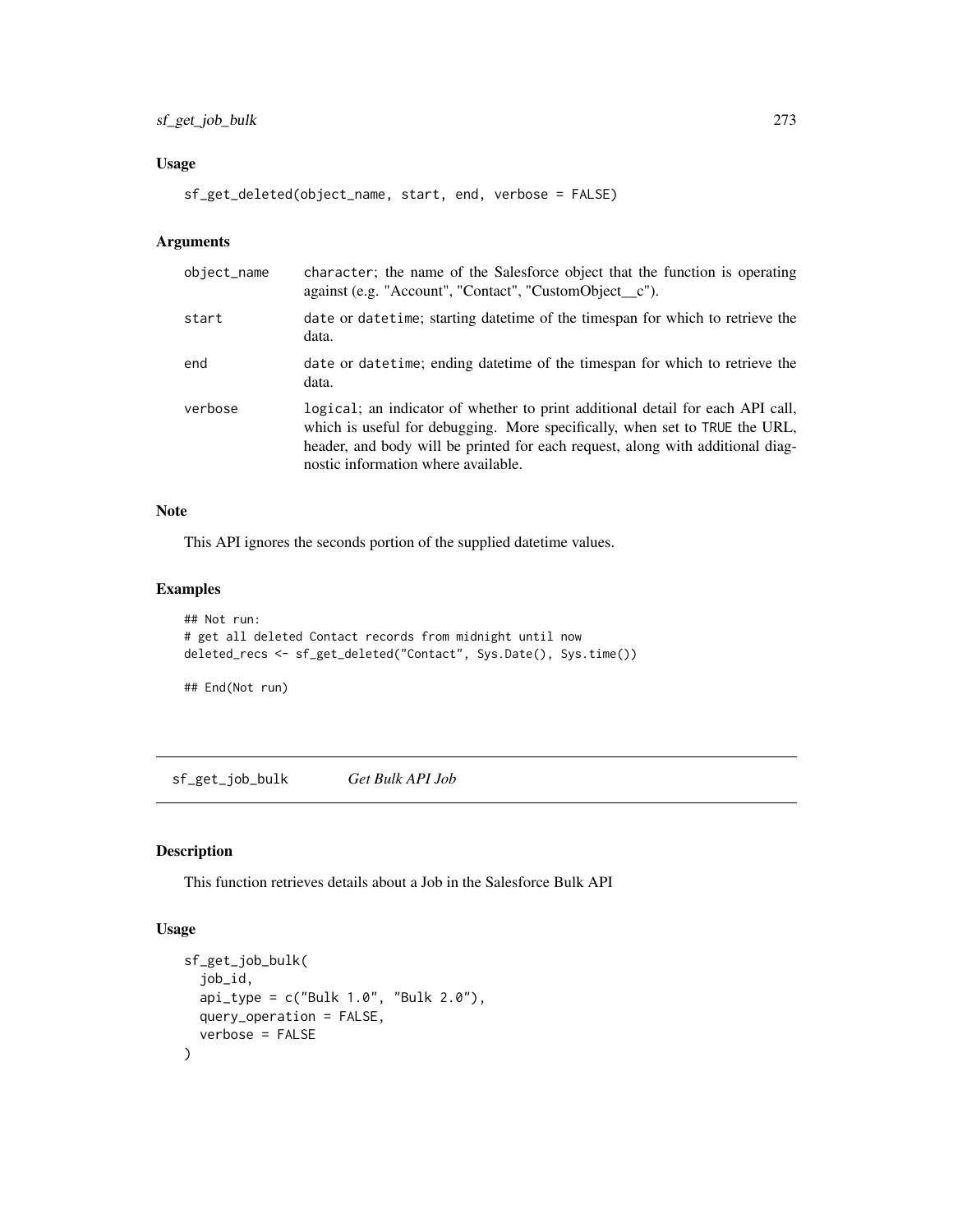#### Arguments

| job_id          | character; the Salesforce Id assigned to a submitted job as returned by sf_create_job_bulk.<br>It will start with "750".                                                                                                                                                               |  |
|-----------------|----------------------------------------------------------------------------------------------------------------------------------------------------------------------------------------------------------------------------------------------------------------------------------------|--|
| api_type        | character; one of "REST", "SOAP", "Bulk 1.0", or "Bulk 2.0" indicating<br>which API to use when making the request.                                                                                                                                                                    |  |
| query_operation |                                                                                                                                                                                                                                                                                        |  |
|                 | logical; an indicator of whether the job is a query job, which is needed when<br>using the Bulk 2.0 API because the URI endpoints are different for the "ingest"<br>vs. the "query" jobs.                                                                                              |  |
| verbose         | logical; an indicator of whether to print additional detail for each API call,<br>which is useful for debugging. More specifically, when set to TRUE the URL,<br>header, and body will be printed for each request, along with additional diag-<br>nostic information where available. |  |

## Value

A tbl\_df of parameters defining the details of the specified job id

#### References

[https://developer.salesforce.com/docs/atlas.en-us.api\\_asynch.meta/api\\_asynch](https://developer.salesforce.com/docs/atlas.en-us.api_asynch.meta/api_asynch)

## Examples

```
## Not run:
job_info <- sf_create_job_bulk('insert', 'Account')
refreshed_job_info <- sf_get_job_bulk(job_info$id)
sf_abort_job_bulk(refreshed_job_info$id)
```
## End(Not run)

sf\_get\_job\_records\_bulk

*Returning the Details of a Bulk API Job*

#### Description

This function returns detailed (row-level) information on a job which has already been submitted completed (successfully or not).

#### Usage

```
sf_get_job_records_bulk(
  job_id,
 api_type = c("Bulk 1.0", "Bulk 2.0"),
 record_types = c("successfulResults", "failedResults", "unprocessedRecords"),
 combine_record_types = TRUE,
  verbose = FALSE
)
```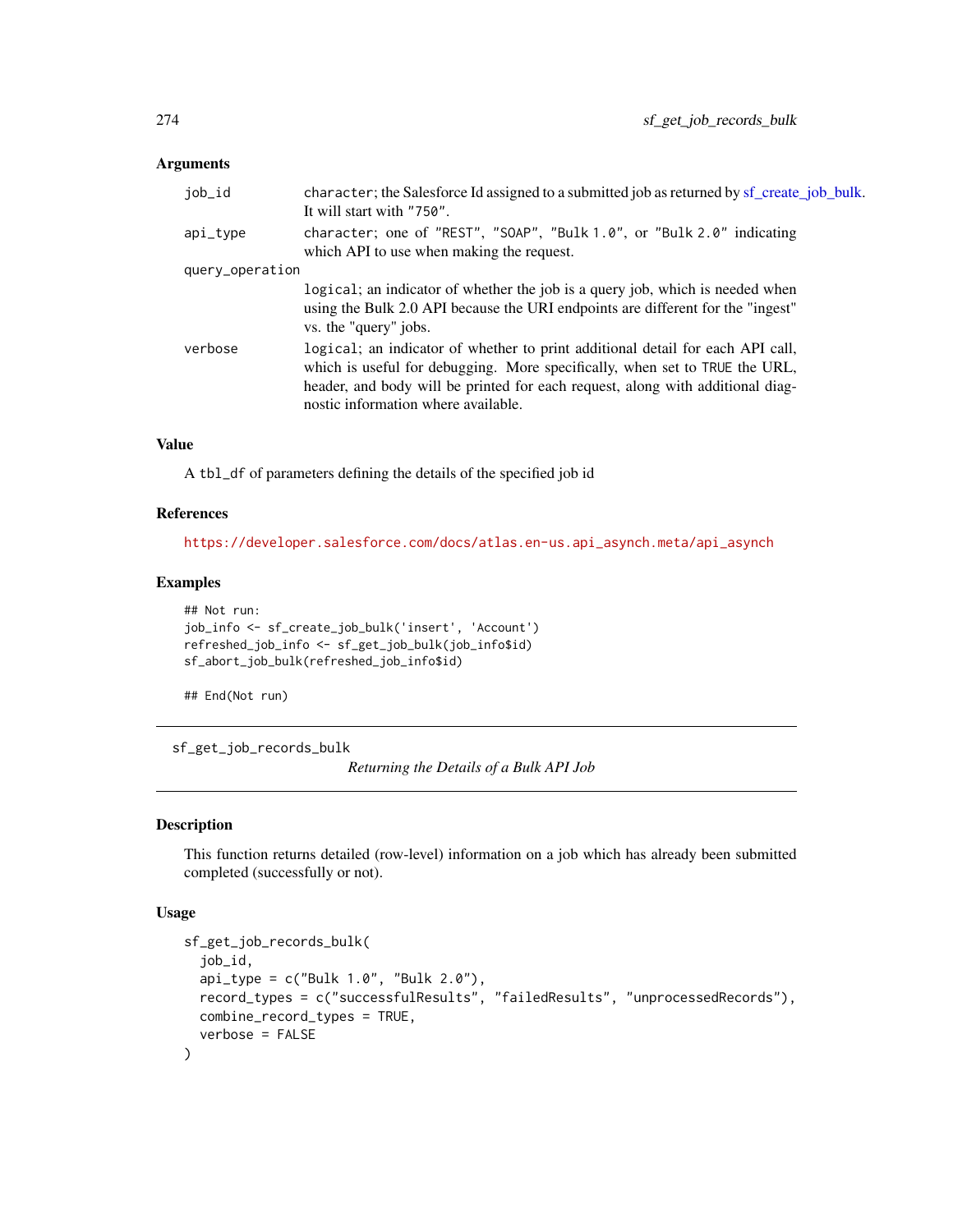#### Arguments

| job_id               | character; the Salesforce Id assigned to a submitted job as returned by sf_create_job_bulk.<br>It will start with "750".                                                                                                                                                               |
|----------------------|----------------------------------------------------------------------------------------------------------------------------------------------------------------------------------------------------------------------------------------------------------------------------------------|
| api_type             | character; one of "REST", "SOAP", "Bulk 1.0", or "Bulk 2.0" indicating<br>which API to use when making the request.                                                                                                                                                                    |
| record_types         | character; one or more types of records to retrieve from the results of running<br>the specified job                                                                                                                                                                                   |
| combine_record_types | logical; indicating for Bulk 2.0 jobs whether the successful Results, failed Results,<br>and unprocessed Records should be stacked together by binding the rows                                                                                                                        |
| verbose              | logical; an indicator of whether to print additional detail for each API call,<br>which is useful for debugging. More specifically, when set to TRUE the URL,<br>header, and body will be printed for each request, along with additional diag-<br>nostic information where available. |

## Value

A tbl\_df or list of tbl\_df, formatted by Salesforce, with information containing the success or failure or certain rows in a submitted job

#### Note

With Bulk 2.0 the order of records in the response is not guaranteed to match the ordering of records in the original job data.

## References

[https://developer.salesforce.com/docs/atlas.en-us.api\\_asynch.meta/api\\_asynch](https://developer.salesforce.com/docs/atlas.en-us.api_asynch.meta/api_asynch)

## Examples

```
## Not run:
job_info <- sf_create_job_bulk('insert', 'Account')
input_data <- tibble(Name=c("Test Account 1", "Test Account 2"))
batches_result <- sf_create_batches_bulk(job_info$id, input_data)
# pause a few seconds for operation to finish. Wait longer if job is not complete.
Sys.sleep(3)
# check status using - sf_get_job_bulk(job_info$id)
job_record_details <- sf_get_job_records_bulk(job_id=job_info$id)
```
## End(Not run)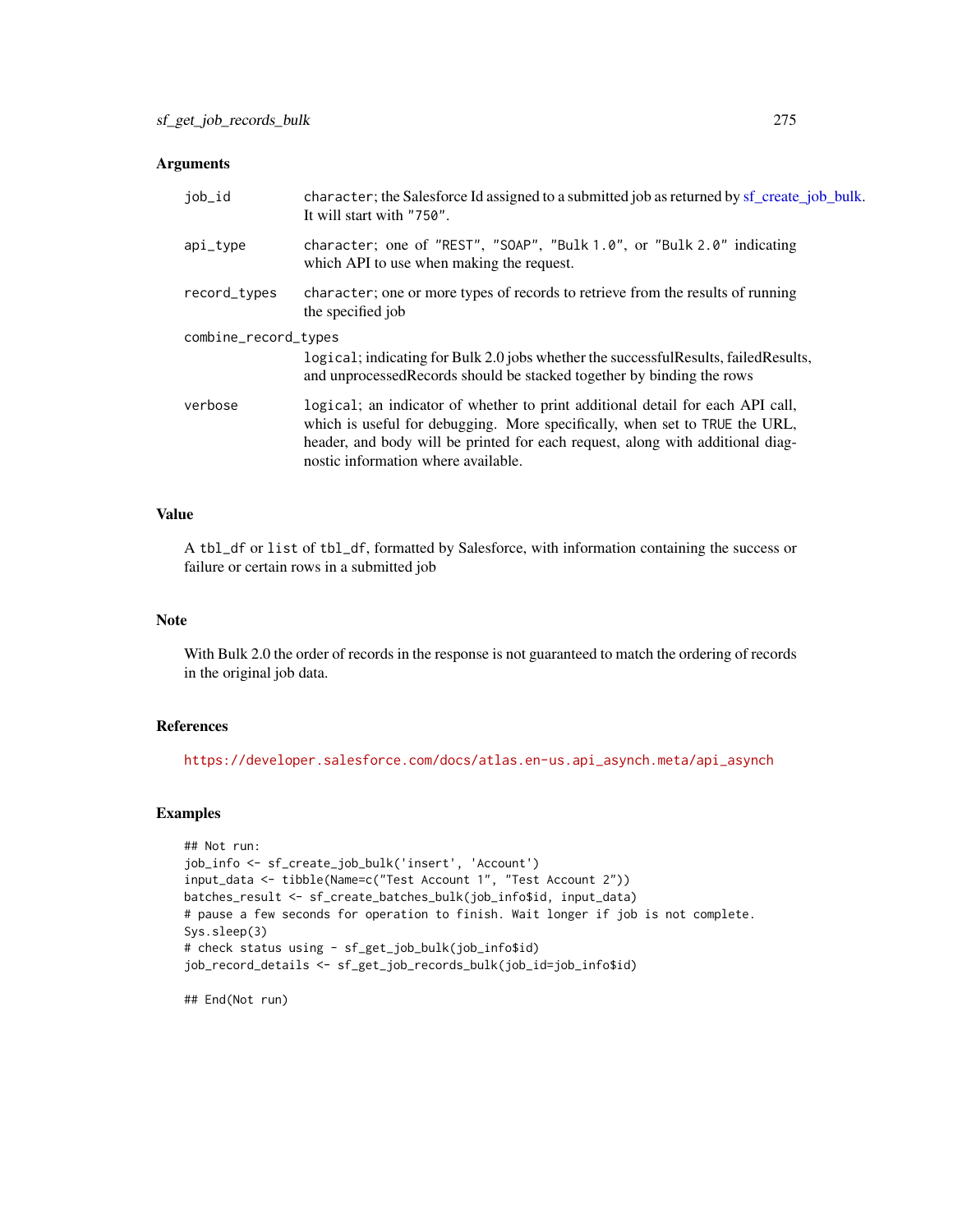<span id="page-275-0"></span>sf\_get\_report\_instance\_results

*Get report instance results*

# Description

## [Experimental]

Retrieves results for an instance of a report run asynchronously with or without filters. Depending on your asynchronous report run request, data can be at the summary level or include details.

## Usage

```
sf_get_report_instance_results(
  report_id,
  report_instance_id,
  labels = TRUE,guess_types = TRUE,
 bind_using_character_cols = deprecated(),
  fact_map_key = "T!T",
  verbose = FALSE
\mathcal{L}
```
# Arguments

| report_id                 | character; the Salesforce Id assigned to a created analytics report. It will start<br>with "000".                                                                                                                                                                                                                                                                                                                                      |
|---------------------------|----------------------------------------------------------------------------------------------------------------------------------------------------------------------------------------------------------------------------------------------------------------------------------------------------------------------------------------------------------------------------------------------------------------------------------------|
| report_instance_id        |                                                                                                                                                                                                                                                                                                                                                                                                                                        |
|                           | character; the Salesforce Id assigned to a created analytics report instance (an<br>asynchronous run). It will start with "0LG".                                                                                                                                                                                                                                                                                                       |
| labels                    | logical; an indicator of whether the returned data should be the label (i.e. for-<br>matted value) or the actual value. By default, the labels are returned because<br>these are what appear in the Salesforce dashboard and more closely align with<br>the column names. For example, "Account.Name" label may be "Account B"<br>and the value 0016A0000035mJEQAY. The former (label) more accurately reflects<br>the "Account.Name". |
| guess_types               | logical; indicating whether or not to use col_guess() to try and cast the data<br>returned in the recordset. If TRUE then col_guess() is used, if FALSE then all<br>fields will be returned as character. This is helpful when col_guess() will<br>mangle field values in Salesforce that you'd like to preserve during translation<br>into a tb1_df, like numeric looking values that must be preserved as strings<br>("48.0").       |
| bind_using_character_cols |                                                                                                                                                                                                                                                                                                                                                                                                                                        |
|                           | logical; an indicator of whether to cast the data to all character columns to<br>ensure that bind_rows does not fail because two paginated recordsets have dif-<br>fering datatypes for the same column. Set this to TRUE rarely, typically only<br>when having this set to FALSE returns an error or you want all columns in the<br>data to be character.                                                                             |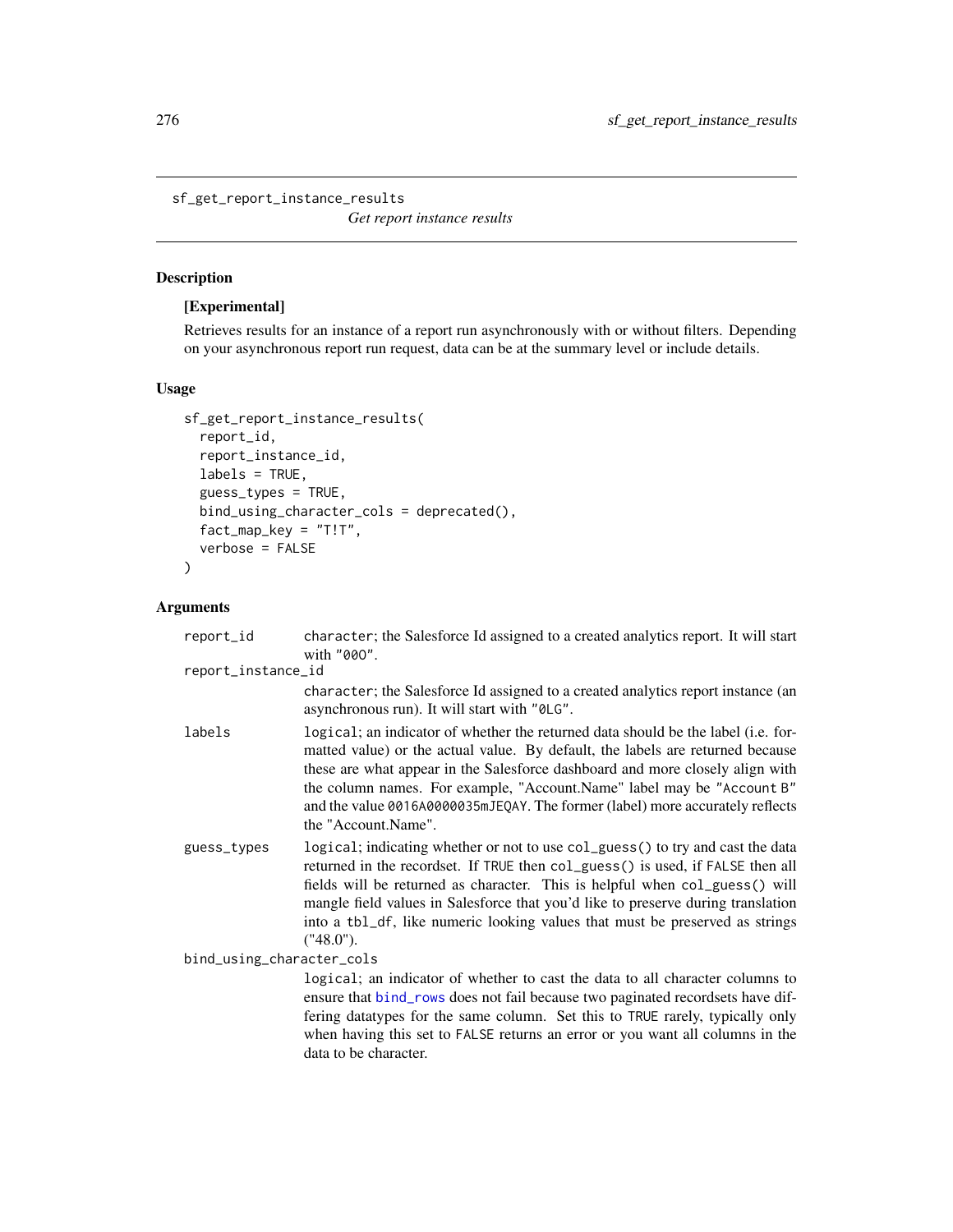| fact_map_key | character; string providing an index into each section of a fact map, from<br>which you can access summary and detailed data. The pattern for the fact map<br>keys varies by report format so it is important to know what the report Format<br>property of the target report is. See the note below for more details. |
|--------------|------------------------------------------------------------------------------------------------------------------------------------------------------------------------------------------------------------------------------------------------------------------------------------------------------------------------|
| verbose      | logical; an indicator of whether to print additional detail for each API call,<br>which is useful for debugging. More specifically, when set to TRUE the URL,<br>header, and body will be printed for each request, along with additional diag-<br>nostic information where available.                                 |

### Value

tbl\_df; the detail report data. More specifically, the detailed data from the "T!T" entry in the fact map.

# Salesforce Documentation

- [Documentation](https://developer.salesforce.com/docs/atlas.en-us.api_analytics.meta/api_analytics/sforce_analytics_rest_api_instance_resource_results.htm)
- [Example](https://developer.salesforce.com/docs/atlas.en-us.api_analytics.meta/api_analytics/sforce_analytics_rest_api_get_reportdata.htm#example_instance_reportresults)
- [Factmap Documentation](https://developer.salesforce.com/docs/atlas.en-us.api_analytics.meta/api_analytics/sforce_analytics_rest_api_factmap_example.htm)

#### Note

Below are the fact map key patterns for three report types:

- TABULAR T!T: The grand total of a report. Both record data values and the grand total are represented by this key.
- SUMMARY <First level row grouping\_second level row grouping\_third level row grouping>!T: T refers to the row grand total.
- MATRIX <First level row grouping\_second level row grouping>!<First level column grouping\_second level column grouping>.

Each item in a row or column grouping is numbered starting with 0. Here are some examples of fact map keys:

- 0!T The first item in the first-level grouping.
- 1!T The second item in the first-level grouping.
- 0\_0!T The first item in the first-level grouping and the first item in the second-level grouping.
- 0\_1!T The first item in the first-level grouping and the second item in the second-level grouping.

# See Also

Other Report Instance functions: [sf\\_delete\\_report\\_instance\(](#page-249-0)), [sf\\_list\\_report\\_instances\(](#page-286-0))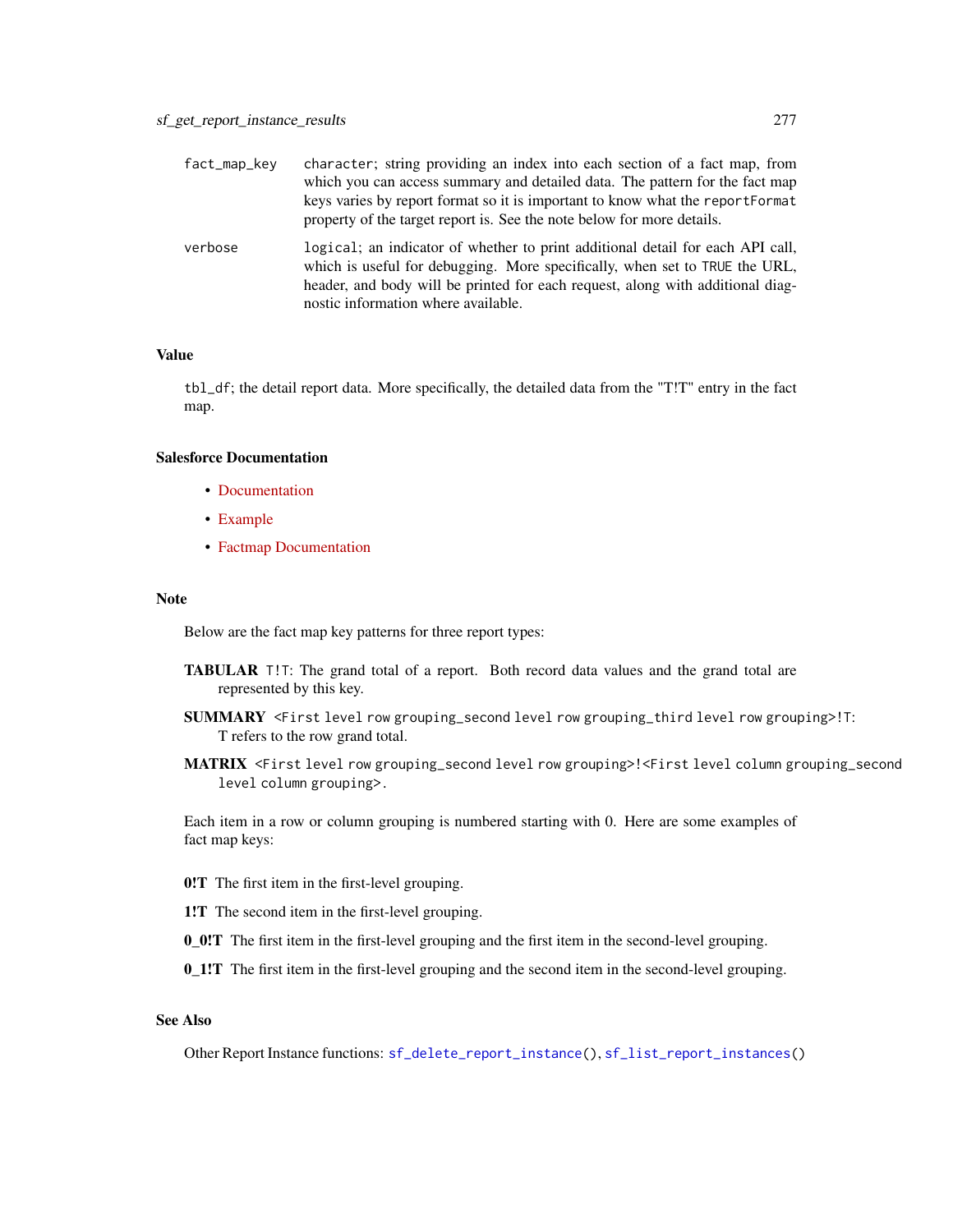## Examples

```
## Not run:
# execute a report asynchronously in your Org
all_reports <- sf_query("SELECT Id, Name FROM Report")
this_report_id <- all_reports$Id[1]
results <- sf_execute_report(this_report_id, async=TRUE)
# check if that report has succeeded, ...
instance_list <- sf_list_report_instances(this_report_id)
instance_status <- instance_list[[which(instance_list$id == results$id), "status"]]
# ... if so, then grab the results
if(instance_status == "Success"){
  report_data <- sf_get_report_instance_results(report_id = this_report_id,
                                                report_instance_id = results$id)
}
## End(Not run)
```
sf\_get\_updated *Get Updated Records from a Timeframe*

# Description

#### [Stable]

Retrieves the list of individual records that have been inserted or updated within the given timespan in the specified object.

## Usage

```
sf_get_updated(object_name, start, end, verbose = FALSE)
```
#### **Arguments**

| object_name | character; the name of the Salesforce object that the function is operating<br>against (e.g. "Account", "Contact", "CustomObject_c").                                                                                                                                                  |
|-------------|----------------------------------------------------------------------------------------------------------------------------------------------------------------------------------------------------------------------------------------------------------------------------------------|
| start       | date or datetime; starting datetime of the timespan for which to retrieve the<br>data.                                                                                                                                                                                                 |
| end         | date or date time; ending date time of the timespan for which to retrieve the<br>data.                                                                                                                                                                                                 |
| verbose     | logical; an indicator of whether to print additional detail for each API call,<br>which is useful for debugging. More specifically, when set to TRUE the URL,<br>header, and body will be printed for each request, along with additional diag-<br>nostic information where available. |

## Note

This API ignores the seconds portion of the supplied datetime values.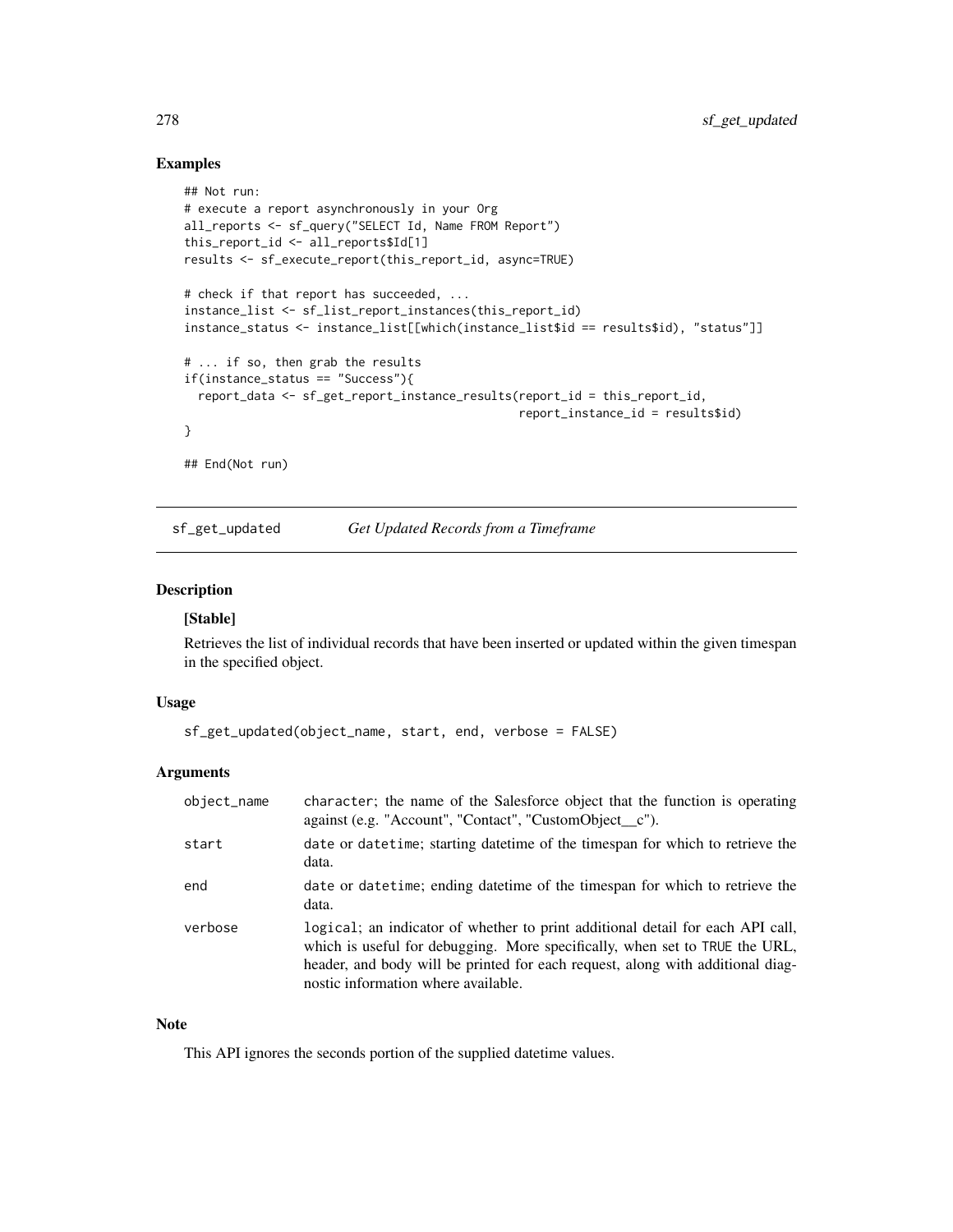## sf\_job\_batches\_bulk 279

## Examples

```
## Not run:
# get all updated Contact records from midnight until now
updated_recs <- sf_get_updated("Contact", Sys.Date(), Sys.time())
```
## End(Not run)

sf\_job\_batches\_bulk *Checking the Status of a Batch in a Bulk API Job*

## Description

This function checks on and returns status information on an existing batch which has already been submitted to Bulk API Job

## Usage

```
sf_job_batches_bulk(job_id, api_type = c("Bulk 1.0"), verbose = FALSE)
```
## Arguments

| iob_id   | character; the Salesforce Id assigned to a submitted job as returned by sf create job bulk.<br>It will start with "750".                                                                                                                                                               |
|----------|----------------------------------------------------------------------------------------------------------------------------------------------------------------------------------------------------------------------------------------------------------------------------------------|
| api_type | character; one of "REST", "SOAP", "Bulk 1.0", or "Bulk 2.0" indicating<br>which API to use when making the request.                                                                                                                                                                    |
| verbose  | logical; an indicator of whether to print additional detail for each API call,<br>which is useful for debugging. More specifically, when set to TRUE the URL,<br>header, and body will be printed for each request, along with additional diag-<br>nostic information where available. |

# Value

A tbl\_df of parameters defining the batch identified by the batch\_id

#### Note

This is a legacy function used only with Bulk 1.0.

## References

[https://developer.salesforce.com/docs/atlas.en-us.api\\_asynch.meta/api\\_asynch](https://developer.salesforce.com/docs/atlas.en-us.api_asynch.meta/api_asynch)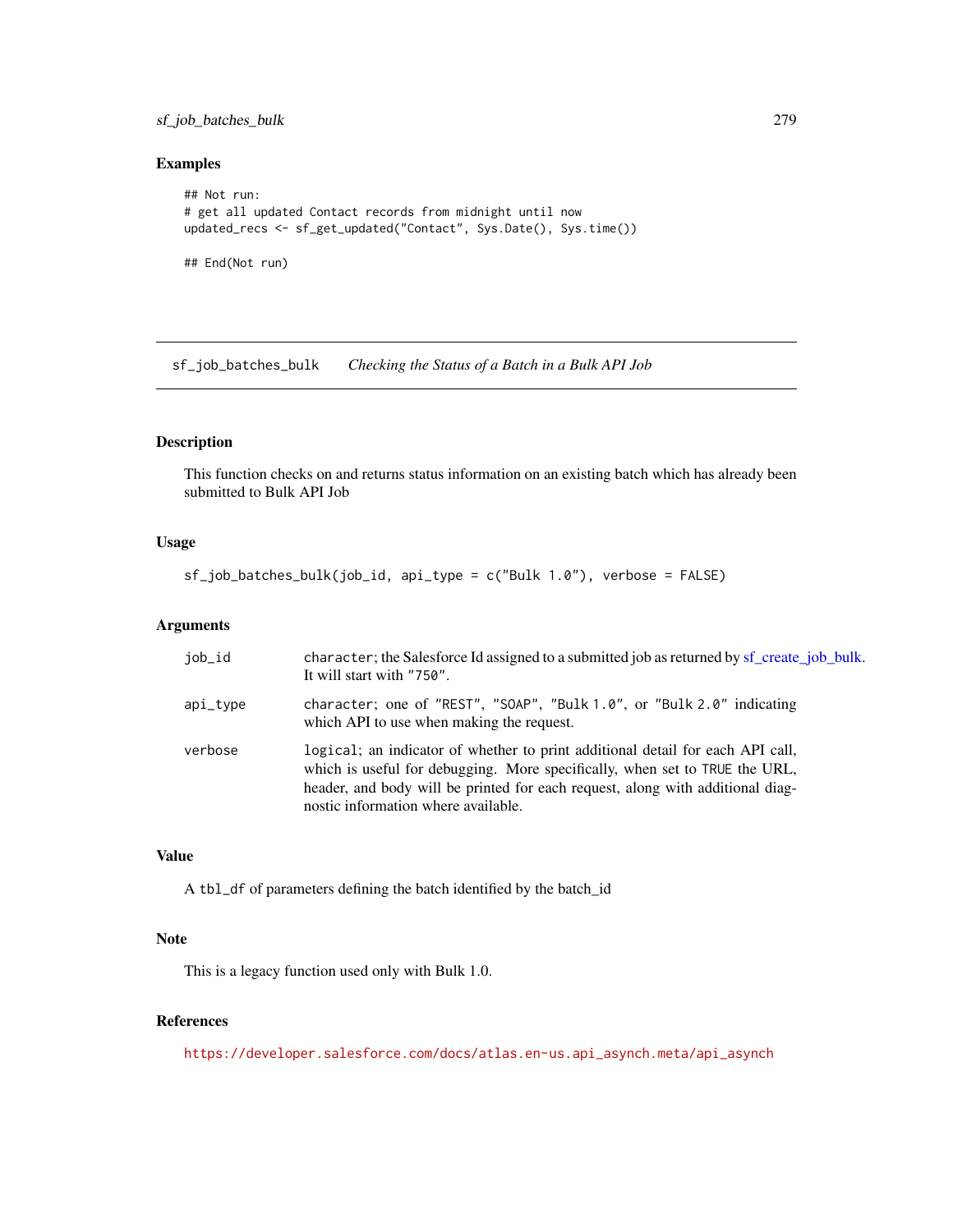## Examples

```
## Not run:
job_info <- sf_create_job_bulk(operation = "query", object = "Account")
soql <- "SELECT Id, Name FROM Account LIMIT 10"
batch_query_info <- sf_submit_query_bulk(job_id = job_info$id, soql = soql)
submitted_batches <- sf_job_batches_bulk(job_id=batch_query_info$jobId)
job_close_ind <- sf_close_job_bulk(job_info$id)
sf_get_job_bulk(job_info$id)
```
## End(Not run)

sf\_list\_api\_limits *List the Limits for an API*

#### Description

## [Stable]

Lists information about limits in your org.

## Usage

```
sf_list_api_limits()
```
## Value

list

#### **Note**

This resource is available in REST API version 29.0 and later for API users with the View Setup and Configuration permission. The resource returns these limits:

- Daily API calls
- Daily asynchronous Apex method executions (batch Apex, future methods, queueable Apex, and scheduled Apex)
- Daily Bulk API calls
- Daily Streaming API events (API version 36.0 and earlier)
- Daily durable Streaming API events (API version 37.0 and later)
- Streaming API concurrent clients (API version 36.0 and earlier)
- Durable Streaming API concurrent clients (API version 37.0 and later)
- Daily generic streaming events (API version 36.0 and earlier)
- Daily durable generic streaming events (API version 37.0 and later)
- Daily number of mass emails that are sent to external email addresses by using Apex or APIs
- Daily number of single emails that are sent to external email addresses by using Apex or APIs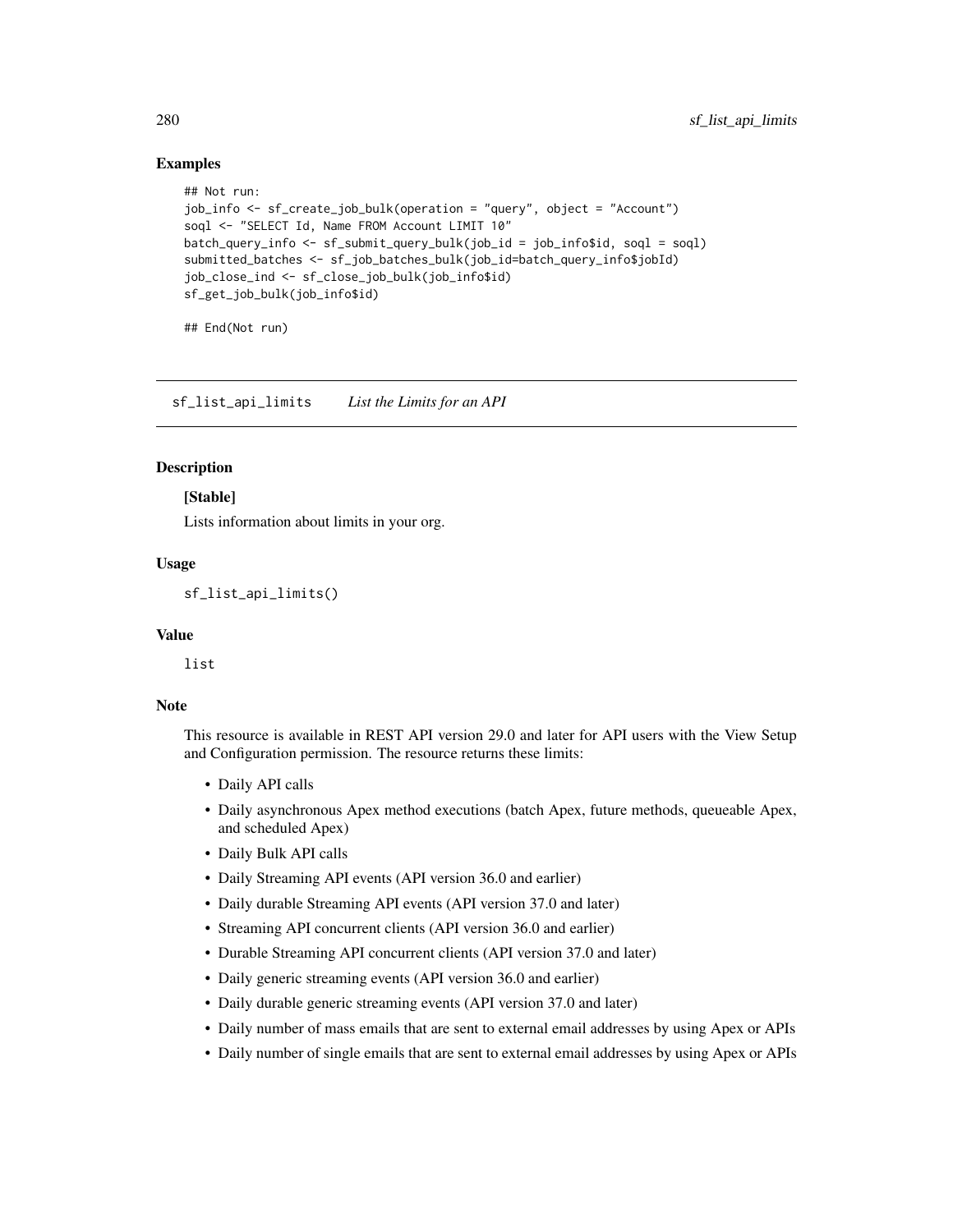- Concurrent REST API requests for results of asynchronous report runs
- Concurrent synchronous report runs via REST API
- Hourly asynchronous report runs via REST API
- Hourly synchronous report runs via REST API
- Hourly dashboard refreshes via REST API
- Hourly REST API requests for dashboard results
- Hourly dashboard status requests via REST API
- Daily workflow emails
- Hourly workflow time triggers
- Hourly OData callouts
- Daily and active scratch org counts
- Data storage (MB)
- File storage (MB)

# Examples

```
## Not run:
sf_list_api_limits()
```

```
## End(Not run)
```
sf\_list\_dashboards *List dashboards*

## Description

#### [Experimental]

Returns a list of recently used dashboards

## Usage

```
sf_list_dashboards(as_tbl = TRUE, verbose = FALSE)
```
## Arguments

| as tbl  | logical; an indicator of whether to convert the parsed JSON into a tbl_df.                                                                                                                                                                                                             |
|---------|----------------------------------------------------------------------------------------------------------------------------------------------------------------------------------------------------------------------------------------------------------------------------------------|
| verbose | logical; an indicator of whether to print additional detail for each API call,<br>which is useful for debugging. More specifically, when set to TRUE the URL,<br>header, and body will be printed for each request, along with additional diag-<br>nostic information where available. |

## Value

list or tbl\_df depending on the value of argument as\_tbl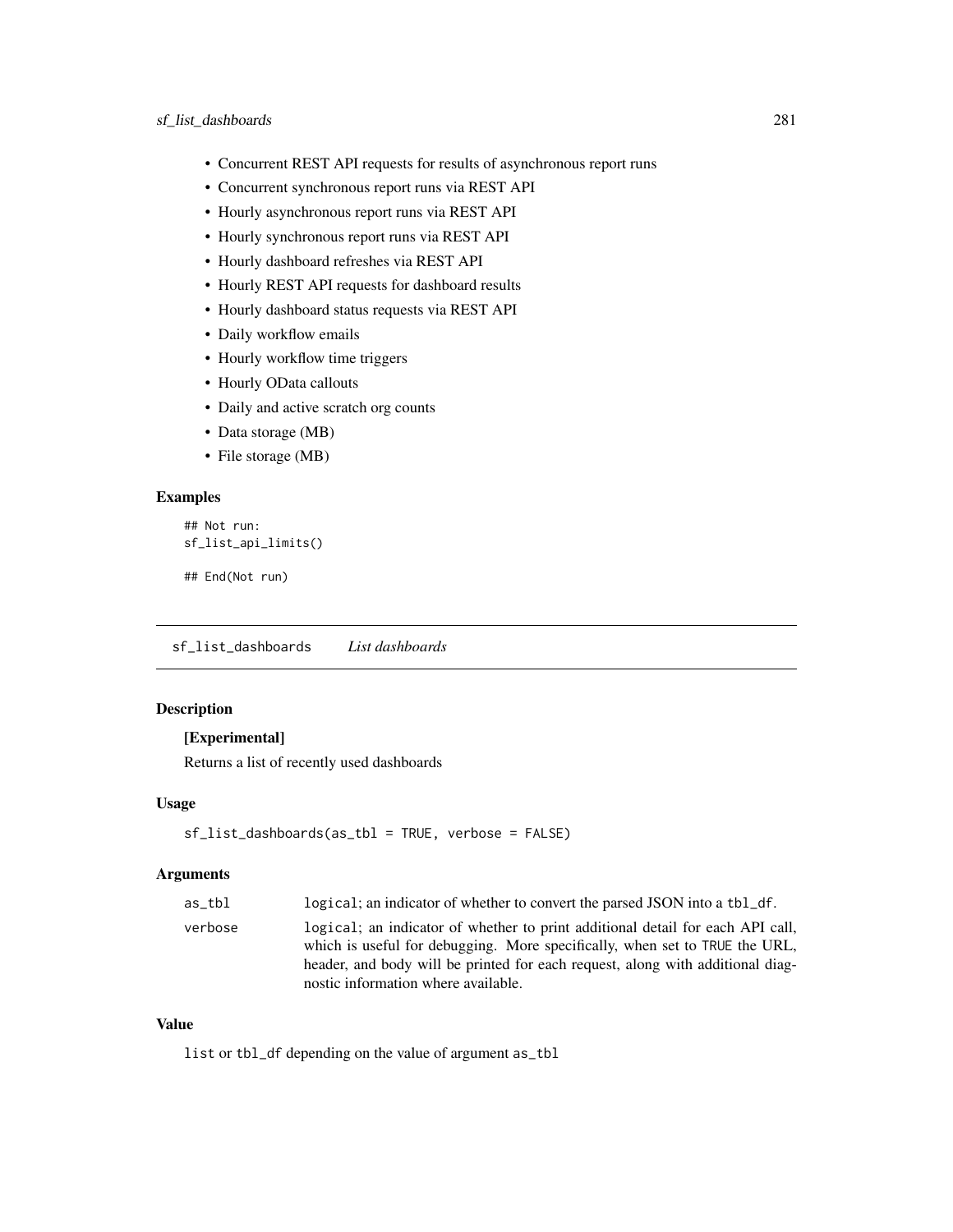# See Also

- [Salesforce Documentation](https://developer.salesforce.com/docs/atlas.en-us.api_analytics.meta/api_analytics/analytics_api_dashboard_list_resource.htm#topic-title)
- [Salesforce Example](https://developer.salesforce.com/docs/atlas.en-us.api_analytics.meta/api_analytics/analytics_api_dashboard_get_list.htm#topic-title)

sf\_list\_metadata *List All Objects of a Certain Metadata Type in Salesforce*

## Description

### [Experimental]

This function takes a query of metadata types and returns a summary of all objects in salesforce of the requested types

## Usage

sf\_list\_metadata(queries, verbose = FALSE)

## Arguments

| queries | a list of lists with each element consisting of 2 components: 1) the metadata                                                                                 |
|---------|---------------------------------------------------------------------------------------------------------------------------------------------------------------|
|         | type being requested and 2) the folder associated with the type that required for                                                                             |
|         | types that use folders, such as Dashboard, Document, EmailTemplate, or Report.                                                                                |
| verbose | logical; an indicator of whether to print additional detail for each API call,<br>which is useful for debugging. More specifically, when set to TRUE the URL, |
|         | header, and body will be printed for each request, along with additional diag-                                                                                |
|         | nostic information where available.                                                                                                                           |

#### Value

A tbl\_dfs containing the queried metadata types

#### Note

Only 3 queries can be specified at one time, so the list length must not exceed 3.

## References

[https://developer.salesforce.com/docs/atlas.en-us.api\\_meta.meta/api\\_meta](https://developer.salesforce.com/docs/atlas.en-us.api_meta.meta/api_meta)

#### Examples

```
## Not run:
# pull back a list of all Custom Objects and Email Templates
my_queries <- list(list(type='CustomObject'),
                   list(folder='unfiled$public',
                        type='EmailTemplate'))
metadata_info <- sf_list_metadata(queries=my_queries)
```
## End(Not run)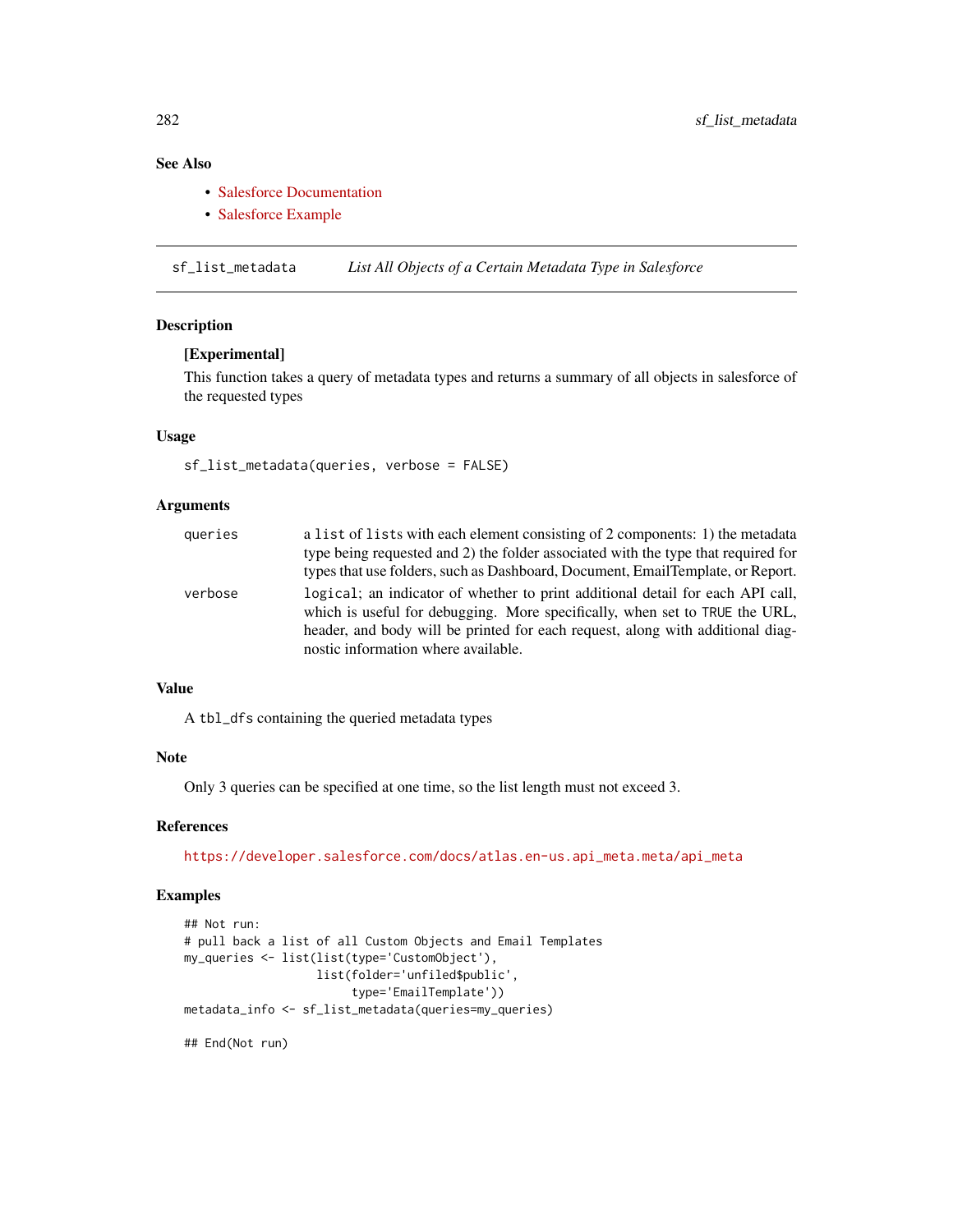#### Description

#### [Stable]

Lists the available objects and their metadata for your organization's data.

#### Usage

sf\_list\_objects()

## Value

list

# Examples

```
## Not run:
sf_list_objects()
```
## End(Not run)

<span id="page-282-0"></span>sf\_list\_reports *List reports*

## Description

#### [Experimental]

Displays a list of full list of reports based on the Report object. If recent is up to 200 tabular, matrix, or summary reports that you recently viewed. To get additional details on reports by format, name, and other fields, use a SOQL query on the Report object.

#### Usage

```
sf_list_reports(recent = FALSE, as_tbl = TRUE, verbose = FALSE)
```
#### Arguments

recent logical; an indicator of whether to return the 200 most recently viewed reports or to invoke a query on the Report object to return all reports in the Org. By default, this argument is set to FALSE meaning that all of the reports, not just the most recently viewed reports are returned. Note that the default behavior of the reports list endpoint in the Reports and Dashboards REST API is only the most recently viewed up to 200 reports.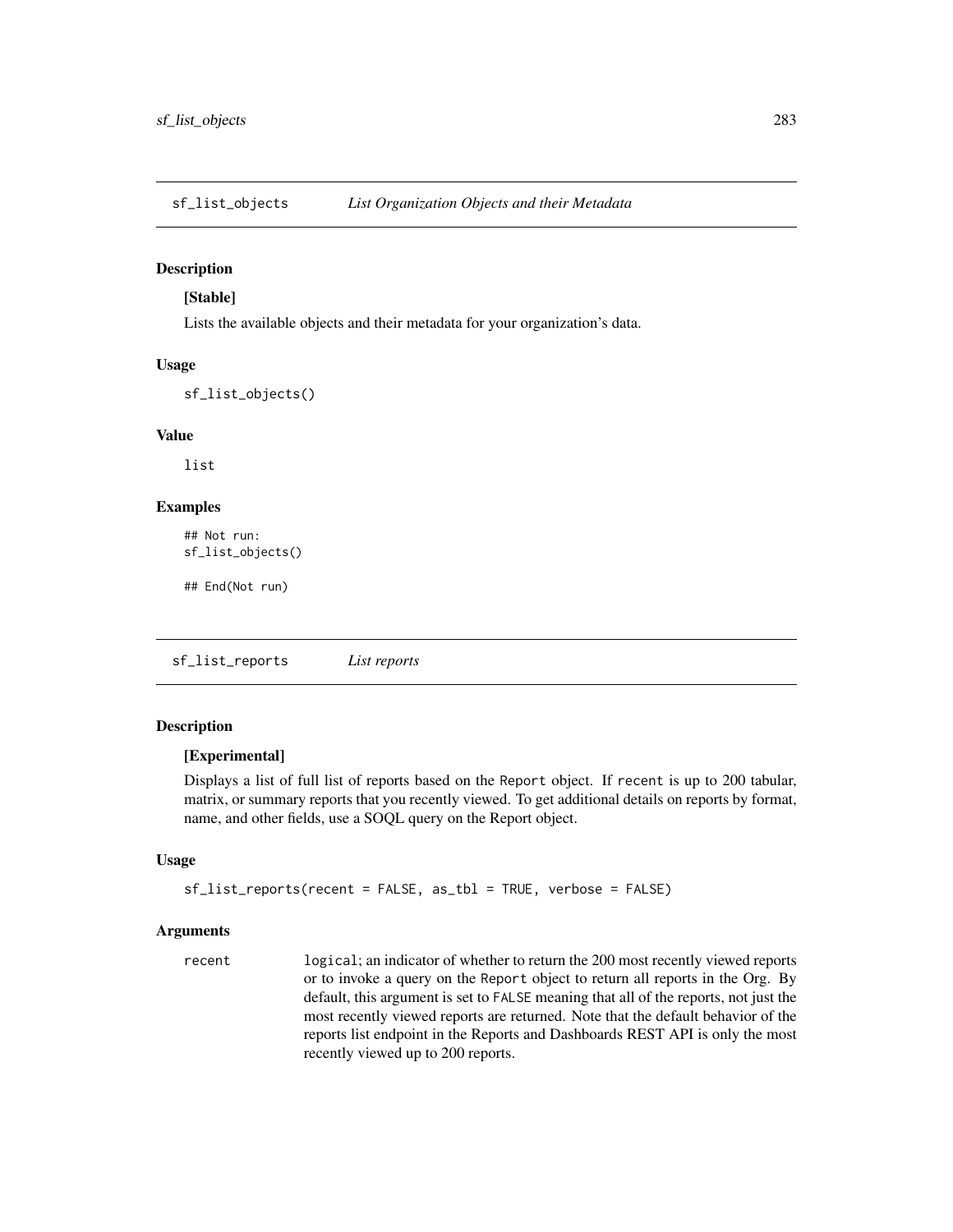| as tbl  | logical; an indicator of whether to convert the parsed JSON into a tbl_df.                                                                                                                                                                                                             |
|---------|----------------------------------------------------------------------------------------------------------------------------------------------------------------------------------------------------------------------------------------------------------------------------------------|
| verbose | logical; an indicator of whether to print additional detail for each API call,<br>which is useful for debugging. More specifically, when set to TRUE the URL,<br>header, and body will be printed for each request, along with additional diag-<br>nostic information where available. |
|         |                                                                                                                                                                                                                                                                                        |

#### Value

tbl\_df by default, or a list depending on the value of argument as\_tbl

#### Salesforce Documentation

- [Documentation](https://developer.salesforce.com/docs/atlas.en-us.api_analytics.meta/api_analytics/sforce_analytics_rest_api_recentreportslist.htm)
- [Example](https://developer.salesforce.com/docs/atlas.en-us.api_analytics.meta/api_analytics/sforce_analytics_rest_api_list_recentreports.htm#example_recent_reportslist)

## Note

This function will only return up to 200 of recently viewed reports when the recent argument is set to TRUE. For a complete details you must use [sf\\_query](#page-290-0) on the report object.

#### See Also

```
Other Report functions: sf_copy_report(), sf_create_report(), sf_delete_report(), sf_describe_report_type(),
sf_describe_report(), sf_execute_report(), sf_list_report_fields(), sf_list_report_filter_operators(),
sf_list_report_types(), sf_query_report(), sf_run_report(), sf_update_report()
```
## Examples

```
## Not run:
# to return all possible reports, which is queried from the Report object
reports <- sf_list_reports()
# return the results as a list
reports_as_list <- sf_list_reports(as_tbl=FALSE)
```
# return up to 200 recently viewed reports all\_reports <- sf\_list\_reports(recent=TRUE)

## End(Not run)

<span id="page-283-0"></span>sf\_list\_report\_fields *Get a list of report fields*

## Description

## [Experimental]

The Report Fields resource returns report fields available for specified reports. Use the resource to determine the best fields for use in dashboard filters by seeing which fields different source reports have in common. Available in API version 40.0 and later.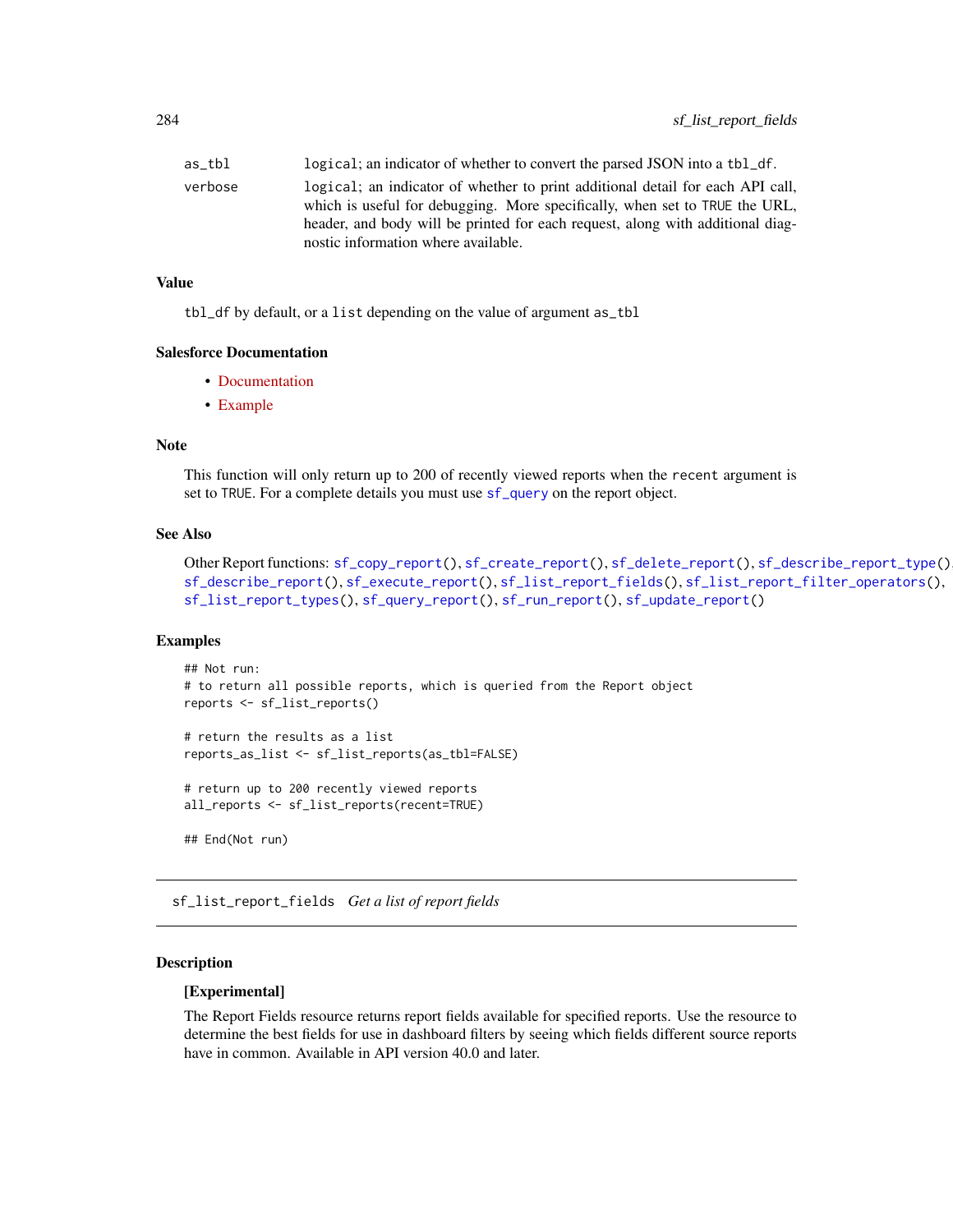## Usage

```
sf_list_report_fields(
  report_id,
  intersect\_with = c(character(0)),verbose = FALSE
\lambda
```
## Arguments

- report\_id character; the Salesforce Id assigned to a created analytics report. It will start with "00O".
- intersect\_with character a vector of unique report IDs. This is helpful in determining the best fields for use in dashboard filters by seeing which fields different source reports have in common. If this argument is left empty, then the function returns a list of all possible report fields. Otherwise, returns a list of fields that specified reports share.
- verbose logical; an indicator of whether to print additional detail for each API call, which is useful for debugging. More specifically, when set to TRUE the URL, header, and body will be printed for each request, along with additional diagnostic information where available.

#### Value

list representing the 4 different field report properties:

displayGroups Fields available when adding a filter.

- equivalentFields Fields available for each specified report. Each object in this array is a list of common fields categorized by report type.
- equivalentFieldIndices Map of each field's API name to the index of the field in the equivalentFields array.

mergedGroups Merged fields.

#### Salesforce Documentation

• [Documentation](https://developer.salesforce.com/docs/atlas.en-us.api_analytics.meta/api_analytics/sforce_analytics_rest_api_get_fields.htm)

# See Also

Other Report functions: [sf\\_copy\\_report\(](#page-230-0)), [sf\\_create\\_report\(](#page-241-0)), [sf\\_delete\\_report\(](#page-248-0)), [sf\\_describe\\_report\\_type\(](#page-255-0)), [sf\\_describe\\_report\(](#page-254-0)), [sf\\_execute\\_report\(](#page-259-0)), [sf\\_list\\_report\\_filter\\_operators\(](#page-285-0)), [sf\\_list\\_report\\_types\(](#page-287-0)), [sf\\_list\\_reports\(](#page-282-0)), [sf\\_query\\_report\(](#page-296-0)), [sf\\_run\\_report\(](#page-320-0)), [sf\\_update\\_report\(](#page-335-0))

#### Examples

```
## Not run:
# first, grab all possible reports in your Org
all_reports <- sf_query("SELECT Id, Name FROM Report")
```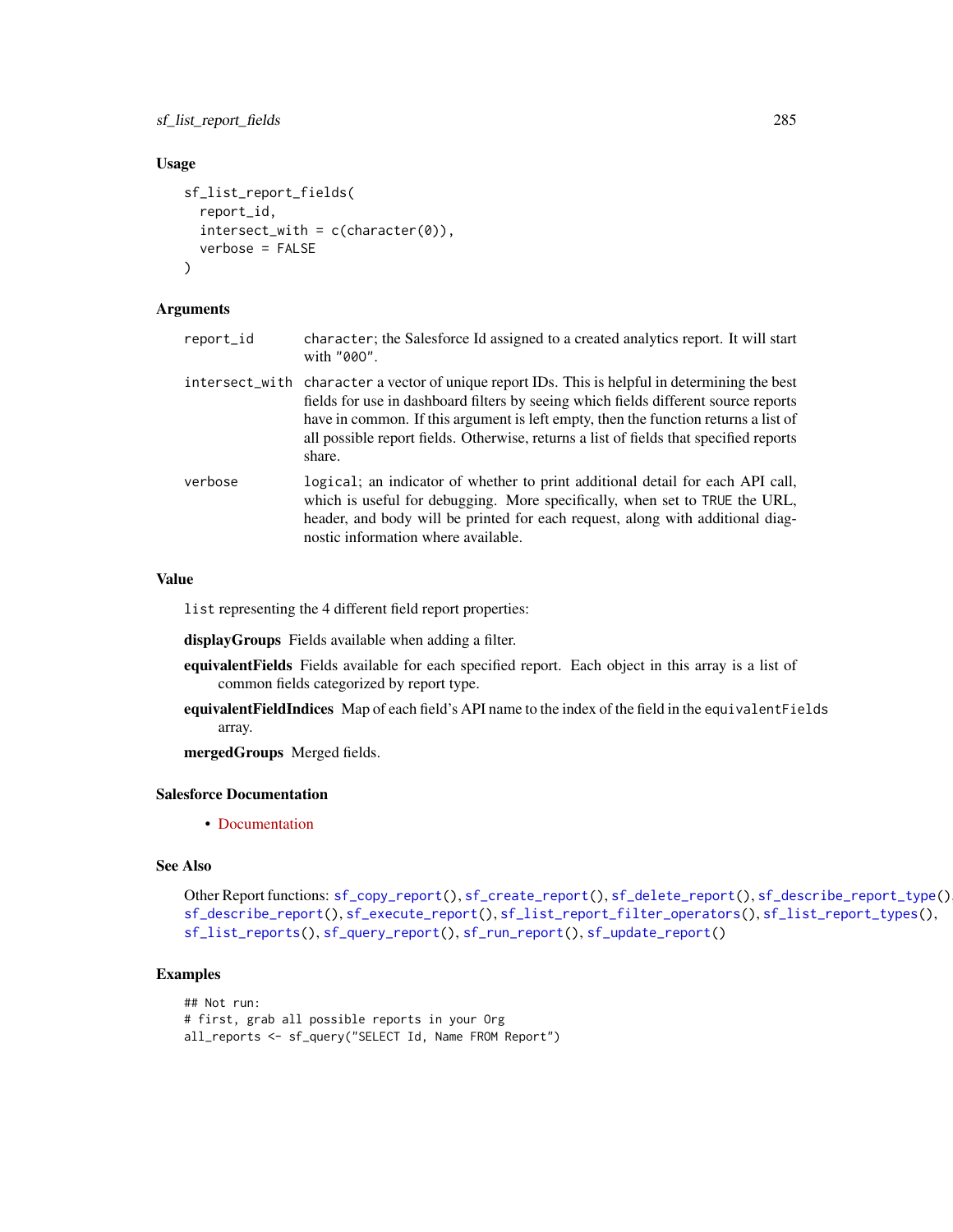```
# second, get the id of the report to check fields on
this_report_id <- all_reports$Id[1]
# third, pull that report and intersect its fields with up to three other reports
fields <- sf_list_report_fields(this_report_id, intersect_with=head(all_reports[["Id"]],3))
## End(Not run)
```
<span id="page-285-0"></span>sf\_list\_report\_filter\_operators *List report filter operators*

# **Description**

#### [Experimental]

Use the Filter Operators API to get information about which filter operators are available for reports and dashboards. The Filter Operators API is available in API version 40.0 and later.

#### Usage

```
sf_list_report_filter_operators(as_tbl = TRUE, verbose = FALSE)
```
#### Arguments

| as tbl  | logical; an indicator of whether to convert the parsed JSON into a tbl_df.                                                                                                                                                                                                             |
|---------|----------------------------------------------------------------------------------------------------------------------------------------------------------------------------------------------------------------------------------------------------------------------------------------|
| verbose | logical; an indicator of whether to print additional detail for each API call,<br>which is useful for debugging. More specifically, when set to TRUE the URL,<br>header, and body will be printed for each request, along with additional diag-<br>nostic information where available. |

## Value

tbl\_df by default, or a list depending on the value of argument as\_tbl

# Salesforce Documentation

- [Documentation](https://developer.salesforce.com/docs/atlas.en-us.api_analytics.meta/api_analytics/analytics_api_filteroperators_reference_resource.htm)
- [Example](https://developer.salesforce.com/docs/atlas.en-us.api_analytics.meta/api_analytics/analytics_api_filteroperators_reference_list.htm)

#### See Also

Other Report functions: [sf\\_copy\\_report\(](#page-230-0)), [sf\\_create\\_report\(](#page-241-0)), [sf\\_delete\\_report\(](#page-248-0)), [sf\\_describe\\_report\\_type\(](#page-255-0)), [sf\\_describe\\_report\(](#page-254-0)), [sf\\_execute\\_report\(](#page-259-0)), [sf\\_list\\_report\\_fields\(](#page-283-0)), [sf\\_list\\_report\\_types\(](#page-287-0)), [sf\\_list\\_reports\(](#page-282-0)), [sf\\_query\\_report\(](#page-296-0)), [sf\\_run\\_report\(](#page-320-0)), [sf\\_update\\_report\(](#page-335-0))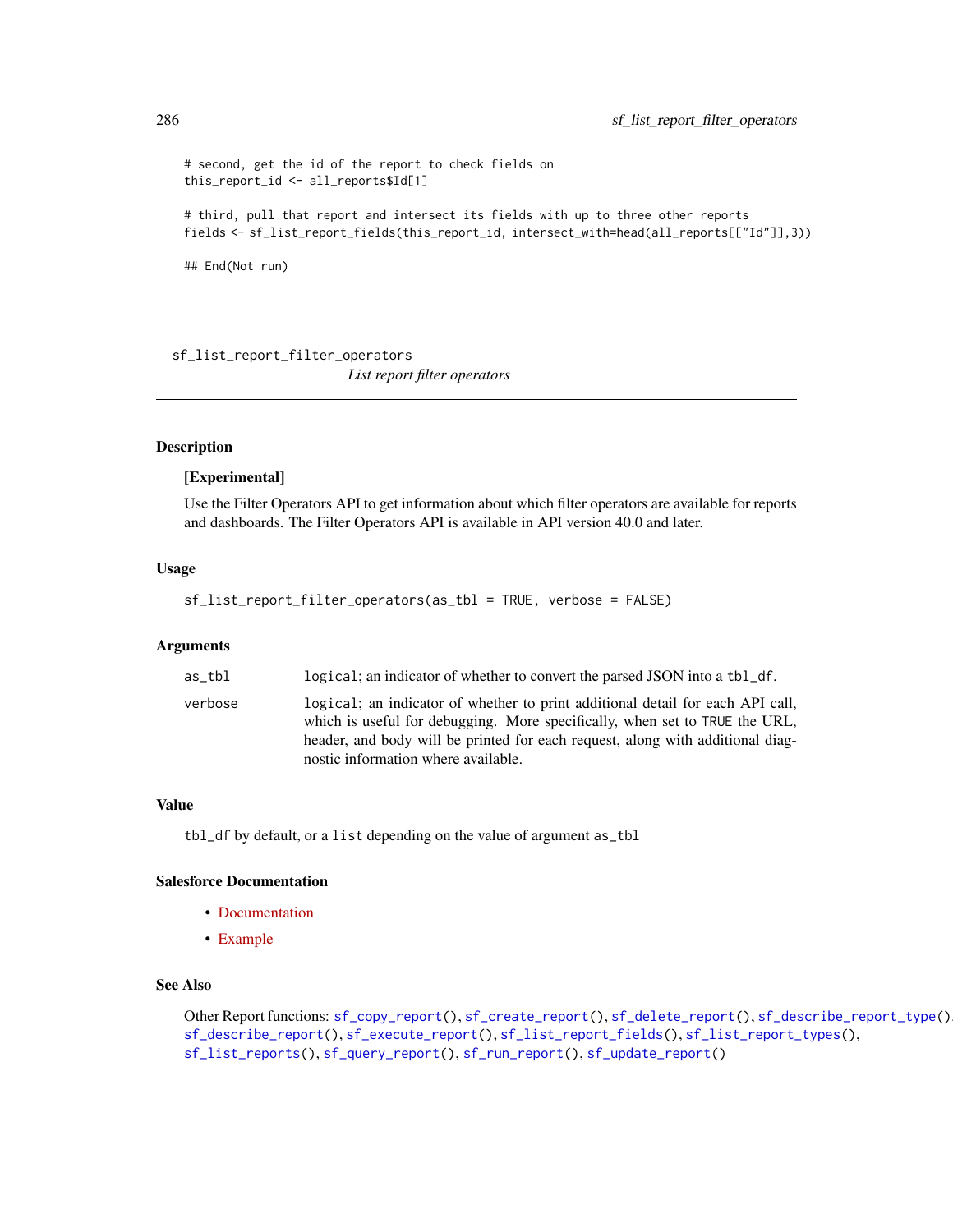## sf\_list\_report\_instances 287

#### Examples

```
## Not run:
report_filters <- sf_list_report_filter_operators()
unique_supported_fields <- report_filters %>% distinct(supported_field_type)
# operators to filter a picklist field
picklist_field_operators <- report_filters %>% filter(supported_field_type == "picklist")
```
## End(Not run)

<span id="page-286-0"></span>sf\_list\_report\_instances

*List report instances*

## Description

#### [Experimental]

Returns a list of instances for a report that you requested to be run asynchronously. Each item in the list is treated as a separate instance of the report run with metadata in that snapshot of time.

#### Usage

```
sf_list_report_instances(report_id, as_tbl = TRUE, verbose = FALSE)
```
#### Arguments

| report_id | character; the Salesforce Id assigned to a created analytics report. It will start<br>with "000".                                                                                                                                                                                      |
|-----------|----------------------------------------------------------------------------------------------------------------------------------------------------------------------------------------------------------------------------------------------------------------------------------------|
| as tbl    | logical; an indicator of whether to convert the parsed JSON into a tbl_df.                                                                                                                                                                                                             |
| verbose   | logical; an indicator of whether to print additional detail for each API call,<br>which is useful for debugging. More specifically, when set to TRUE the URL,<br>header, and body will be printed for each request, along with additional diag-<br>nostic information where available. |

## Value

tbl\_df by default, or a list depending on the value of argument as\_tbl

# Salesforce Documentation

- [Documentation](https://developer.salesforce.com/docs/atlas.en-us.api_analytics.meta/api_analytics/sforce_analytics_rest_api_instances_resource.htm)
- [Example](https://developer.salesforce.com/docs/atlas.en-us.api_analytics.meta/api_analytics/sforce_analytics_rest_api_list_asyncreportruns.htm#example_async_fetchresults_instances)

# See Also

Other Report Instance functions: [sf\\_delete\\_report\\_instance\(](#page-249-0)), [sf\\_get\\_report\\_instance\\_results\(](#page-275-0))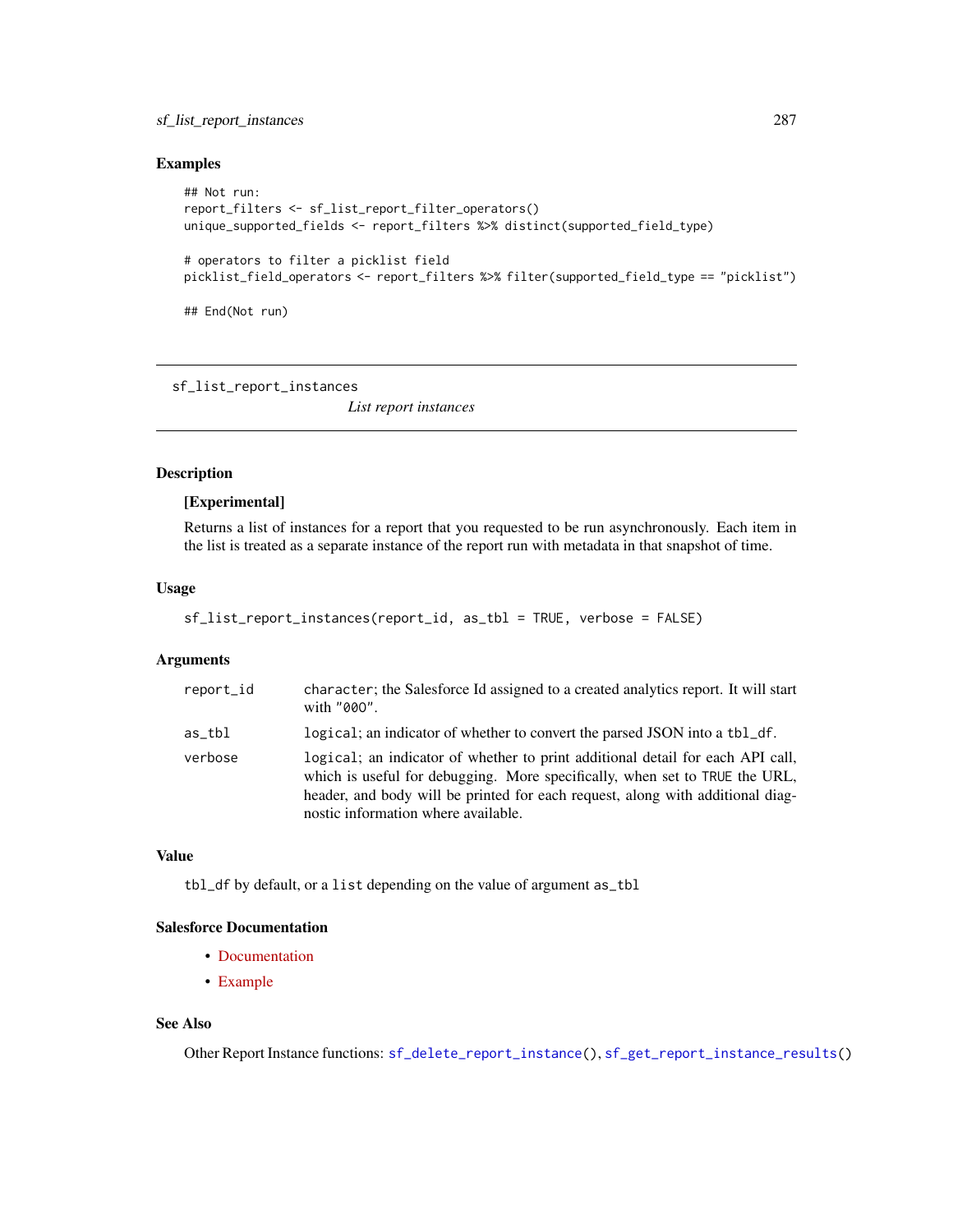## Examples

```
## Not run:
# first, get the Id of a report in your Org
all_reports <- sf_query("SELECT Id, Name FROM Report")
this_report_id <- all_reports$Id[1]
# second, execute an async report
results <- sf_execute_report(this_report_id, async=TRUE)
# third, pull a list of async requests ("instances") usually meant for checking
# if a recently requested report has succeeded and the results can be retrieved
instance_list <- sf_list_report_instances(this_report_id)
instance_status <- instance_list[[which(instance_list$id == results$id), "status"]]
```
## End(Not run)

<span id="page-287-0"></span>sf\_list\_report\_types *List report types*

#### Description

#### [Experimental]

Return a list of report types.

#### Usage

```
sf_list_report_types(as_tbl = TRUE, verbose = FALSE)
```
#### Arguments

| as tbl  | logical; an indicator of whether to convert the parsed JSON into a tbl_df.                                                                                                                                                                                                             |
|---------|----------------------------------------------------------------------------------------------------------------------------------------------------------------------------------------------------------------------------------------------------------------------------------------|
| verbose | logical; an indicator of whether to print additional detail for each API call,<br>which is useful for debugging. More specifically, when set to TRUE the URL,<br>header, and body will be printed for each request, along with additional diag-<br>nostic information where available. |
|         |                                                                                                                                                                                                                                                                                        |

## Value

tbl\_df by default, or a list depending on the value of argument as\_tbl

## Salesforce Documentation

• [Documentation](https://developer.salesforce.com/docs/atlas.en-us.api_analytics.meta/api_analytics/analytics_api_reporttypes_reference_list.htm)

# See Also

Other Report functions: [sf\\_copy\\_report\(](#page-230-0)), [sf\\_create\\_report\(](#page-241-0)), [sf\\_delete\\_report\(](#page-248-0)), [sf\\_describe\\_report\\_type\(](#page-255-0)), [sf\\_describe\\_report\(](#page-254-0)), [sf\\_execute\\_report\(](#page-259-0)), [sf\\_list\\_report\\_fields\(](#page-283-0)), [sf\\_list\\_report\\_filter\\_operators\(](#page-285-0)), [sf\\_list\\_reports\(](#page-282-0)), [sf\\_query\\_report\(](#page-296-0)), [sf\\_run\\_report\(](#page-320-0)), [sf\\_update\\_report\(](#page-335-0))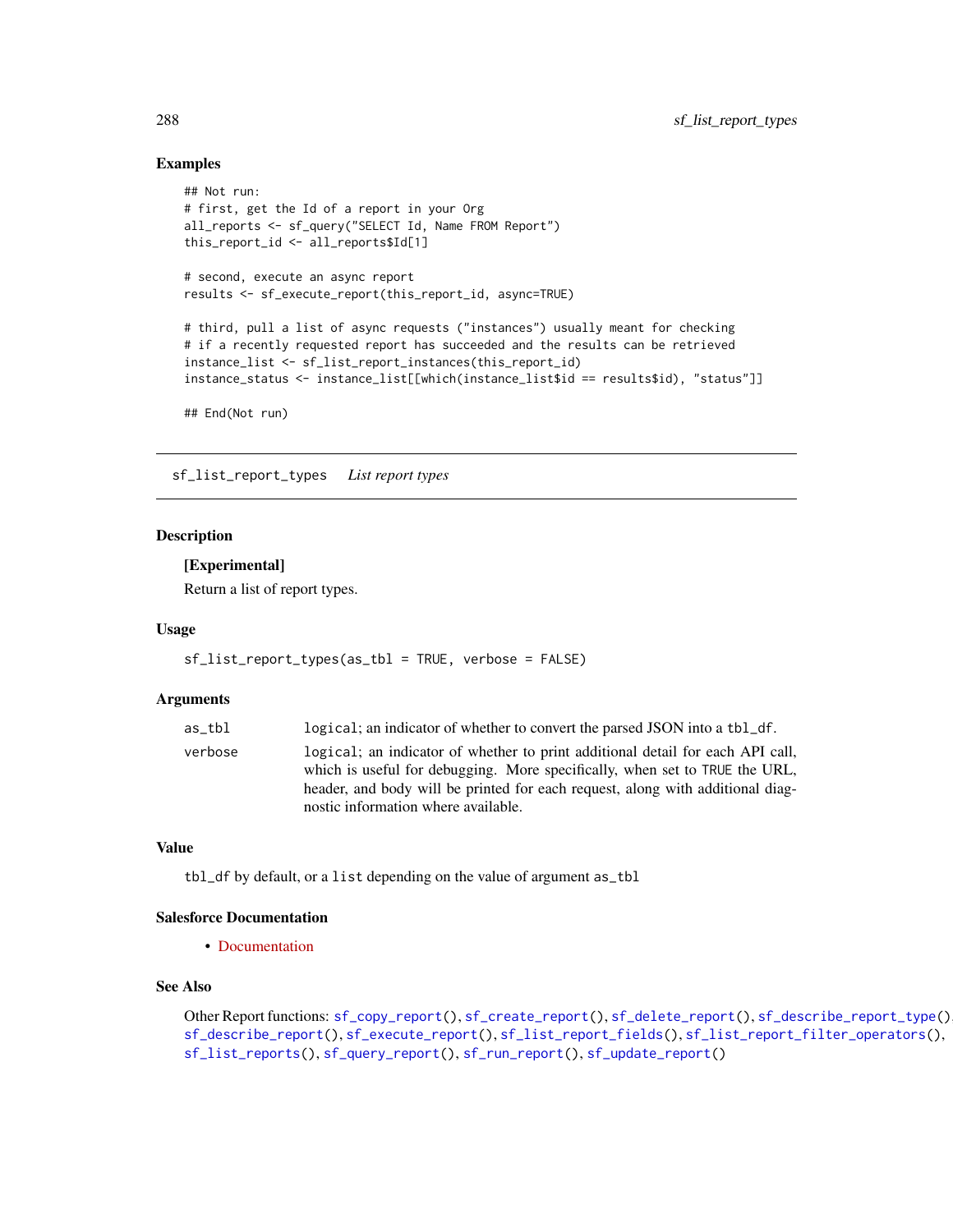## sf\_list\_resources 289

## Examples

```
## Not run:
report_types <- sf_list_report_types()
unique_report_types <- report_types %>% select(reportTypes.type)
# return the results as a list
reports_as_list <- sf_list_report_types(as_tbl=FALSE)
## End(Not run)
```
sf\_list\_resources *List the Resources for an API*

# Description

## [Stable]

Lists available resources for the specified API version, including resource name and URI.

#### Usage

sf\_list\_resources()

# Value

list

#### Examples

```
## Not run:
sf_list_resources()
```
## End(Not run)

sf\_list\_rest\_api\_versions

*List REST API Versions*

#### Description

## [Stable]

Lists summary information about each Salesforce version currently available, including the version, label, and a link to each version\'s root

#### Usage

sf\_list\_rest\_api\_versions()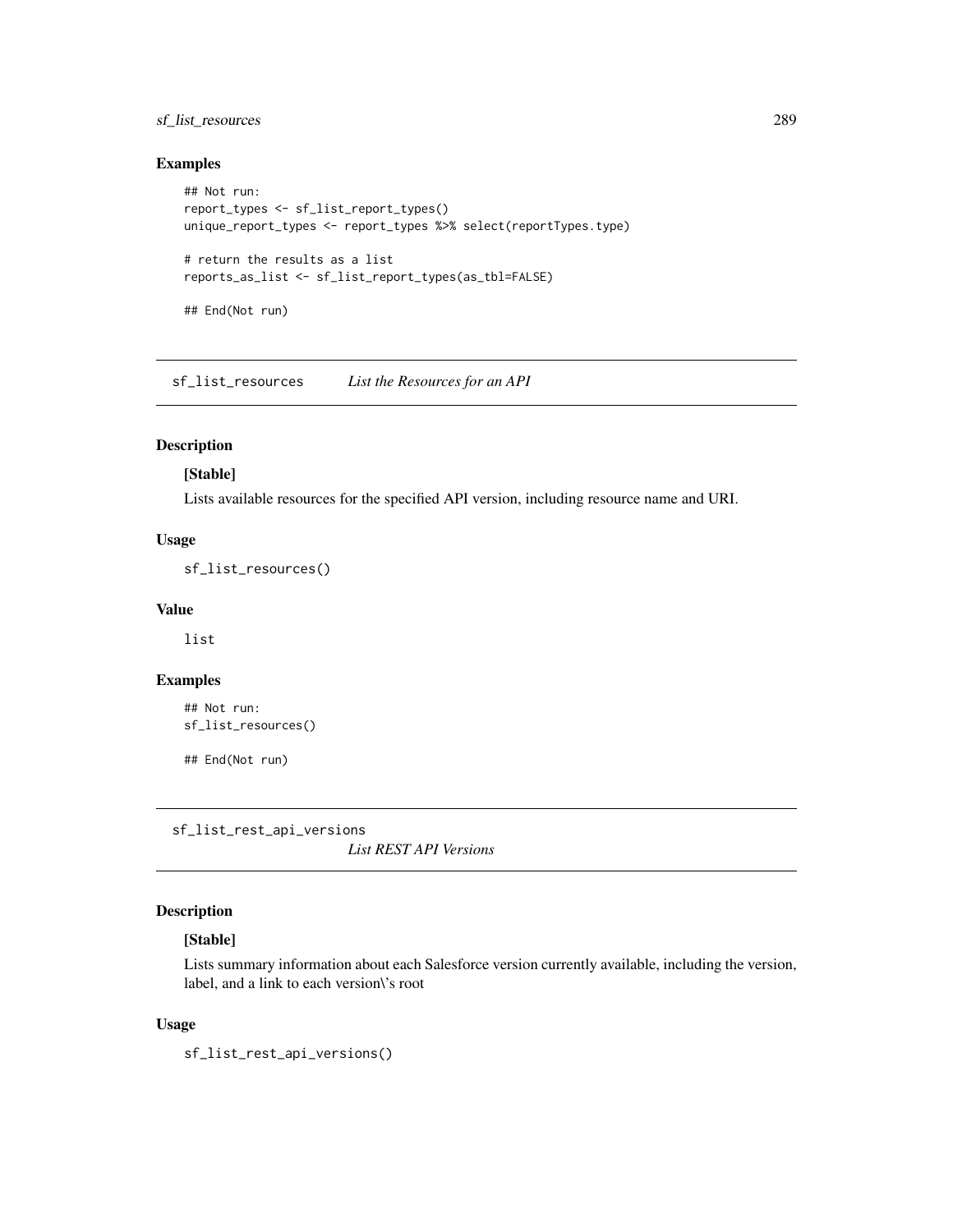290 sf\_merge

#### Value

list

## Examples

```
## Not run:
sf_list_rest_api_versions()
```
## End(Not run)

<span id="page-289-0"></span>sf\_merge *Merge Records*

# Description

# [Experimental]

This function combines records of the same object type into one of the records, known as the master record. The other records, known as the victim records, will be deleted. If a victim record has related records the master record the new parent of the related records.

## Usage

```
sf_merge(
 master_id,
  victim_ids,
  object_name,
  master_fields = character(0),
  api_type = c("SOAP"),
  control = list(...),...,
  verbose = FALSE
)
```

| master_id     | character; a Salesforce generated Id that identifies the master record, which is<br>the record to which the victim records will be merged into                                                                                                                                                                                                               |
|---------------|--------------------------------------------------------------------------------------------------------------------------------------------------------------------------------------------------------------------------------------------------------------------------------------------------------------------------------------------------------------|
| victim_ids    | character; one or two Salesforce Ids of records to be merged into the master<br>record. Up to three records can be merged in a single request, including the<br>master record. This limit is the same as the limit enforced by the Salesforce user<br>interface. To merge more than 3 records, successively merge records by running<br>sf_merge repeatedly. |
| object_name   | character; the name of the Salesforce object that the function is operating<br>against (e.g. "Account", "Contact", "CustomObject_c").                                                                                                                                                                                                                        |
| master_fields | named vector; a vector of field names and values to supersede the master record<br>values. Otherwise, the field values on the master record will prevail.                                                                                                                                                                                                    |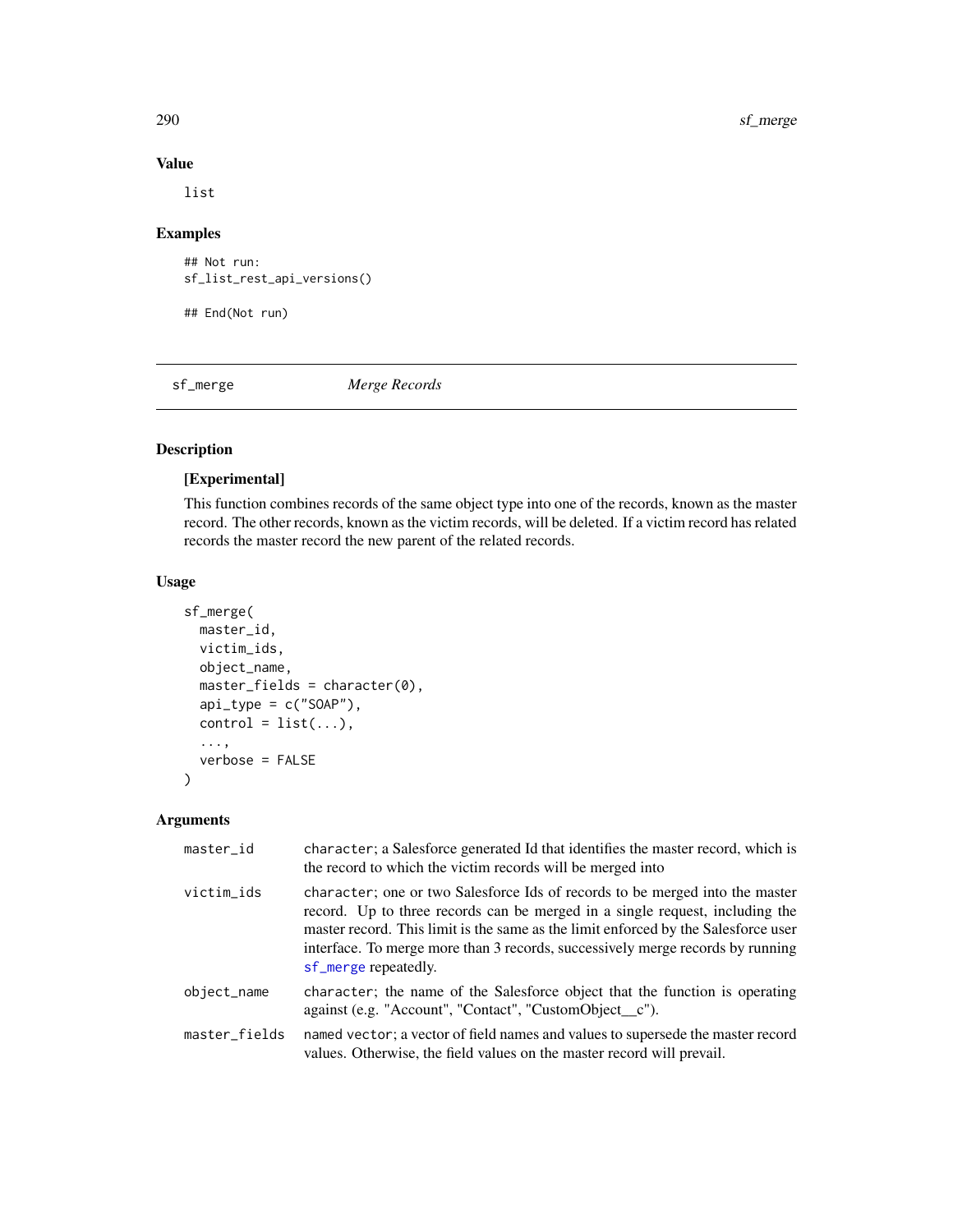#### sf\_query 291

| $api_type$ | character; one of "REST", "SOAP", "Bulk 1.0", or "Bulk 2.0" indicating<br>which API to use when making the request.                                                                                                                                                                    |
|------------|----------------------------------------------------------------------------------------------------------------------------------------------------------------------------------------------------------------------------------------------------------------------------------------|
| control    | list; a list of parameters for controlling the behavior of the API call being used.<br>For more information of what parameters are available look at the documenta-<br>tion for sf_control.                                                                                            |
| $\ddots$   | arguments passed to sf_control                                                                                                                                                                                                                                                         |
| verbose    | logical; an indicator of whether to print additional detail for each API call,<br>which is useful for debugging. More specifically, when set to TRUE the URL,<br>header, and body will be printed for each request, along with additional diag-<br>nostic information where available. |

#### Value

tbl\_df of records with success indicator

#### Examples

```
## Not run:
n < -3new_contacts <- tibble(FirstName = rep("Test", n),
                       LastName = paste0("Contact", 1:n),
                       Description = paste0("Description", 1:n))
new_recs1 <- sf_create(new_contacts, object_name = "Contact")
# merge the second and third into the first record, but set the
# description field equal to the description of the second. All other fields
# will from the first record or, if blank, from the other records
merge_res <- sf_merge(master_id = new_recs1$id[1],
                      victim\_ids = new\_recs1$id[2:3],object_name = "Contact",
                    master_fields = tibble("Description" = new_contacts$Description[2]))
# check the second and third records now have the same Master Record Id as the first
merge_check <- sf_query(sprintf("SELECT Id, MasterRecordId, Description
                                 FROM Contact WHERE Id IN ('%s')",
                                 paste0(new_recs1$id, collapse="','")),
                        queryall = TRUE)
```
## End(Not run)

sf\_query *Perform SOQL Query*

#### Description

## [Stable]

Executes a query against the specified object and returns data that matches the specified criteria.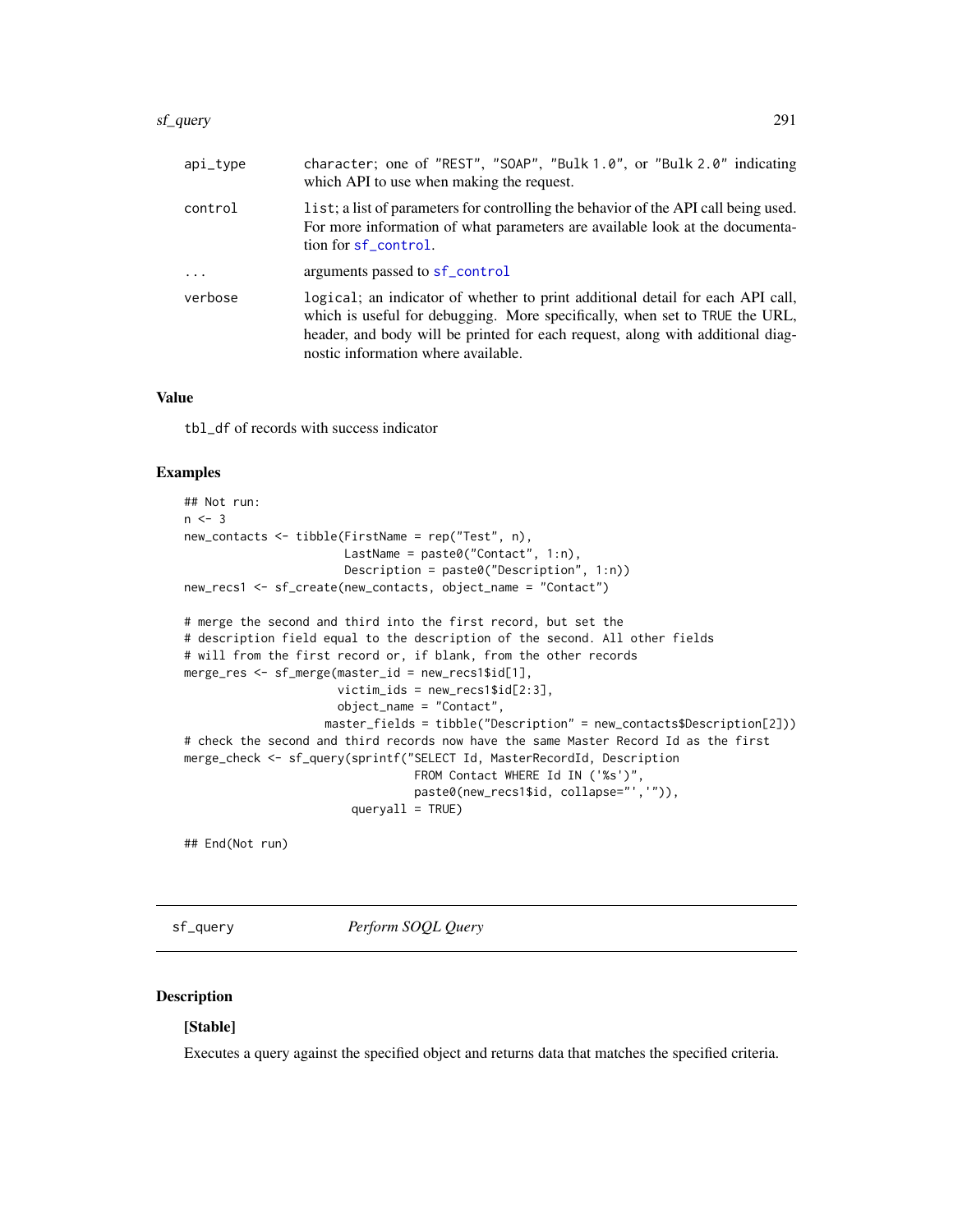# Usage

```
sf_query(
  soql,
 object_name = NULL,
 queryall = FALSE,guess_types = TRUE,
 api_type = c("REST", "SOAP", "Bulk 1.0", "Bulk 2.0"),
 control = list(...),...,
 page\_size = dependence(),next_records_url = NULL,
 bind_using_character_cols = deprecated(),
 object_name_append = FALSE,
 object_name_as_col = FALSE,
 verbose = FALSE
)
```

| soql             | character; a string defining a SOQL query (e.g. "SELECT Id, Name FROM<br>Account").                                                                                                                                                                                                                                                                                                                                                 |
|------------------|-------------------------------------------------------------------------------------------------------------------------------------------------------------------------------------------------------------------------------------------------------------------------------------------------------------------------------------------------------------------------------------------------------------------------------------|
| object_name      | character; the name of the Salesforce object that the function is operating<br>against (e.g. "Account", "Contact", "CustomObject_c").                                                                                                                                                                                                                                                                                               |
| queryall         | logical; indicating if the query recordset should include records that have been<br>deleted because of a merge or delete. Setting this argument to TRUE will also<br>return information about archived Task and Event records. It is available in API<br>versions 29.0 and later.                                                                                                                                                   |
| guess_types      | logical; indicating whether or not to use col_guess() to try and cast the data<br>returned in the recordset. If TRUE then col_guess() is used, if FALSE then all<br>fields will be returned as character. This is helpful when col_guess() will<br>mangle field values in Salesforce that you'd like to preserve during translation<br>into a tbl_df, like numeric looking values that must be preserved as strings<br>$("48.0")$ . |
| api_type         | character; one of "REST", "SOAP", "Bulk 1.0", or "Bulk 2.0" indicating<br>which API to use when making the request.                                                                                                                                                                                                                                                                                                                 |
| control          | list; a list of parameters for controlling the behavior of the API call being used.<br>For more information of what parameters are available look at the documenta-<br>tion for sf_control.                                                                                                                                                                                                                                         |
| $\ddots$         | arguments passed to sf_control or further downstream to sf_query_bulk.                                                                                                                                                                                                                                                                                                                                                              |
| page_size        | numeric; a number between 200 and 2000 indicating the number of records per<br>page that are returned. Speed benchmarks should be done to better understand<br>the speed implications of choosing high or low values of this argument.                                                                                                                                                                                              |
| next_records_url |                                                                                                                                                                                                                                                                                                                                                                                                                                     |
|                  | character (leave as NULL); a string used internally by the function to paginate<br>through to more records until complete                                                                                                                                                                                                                                                                                                           |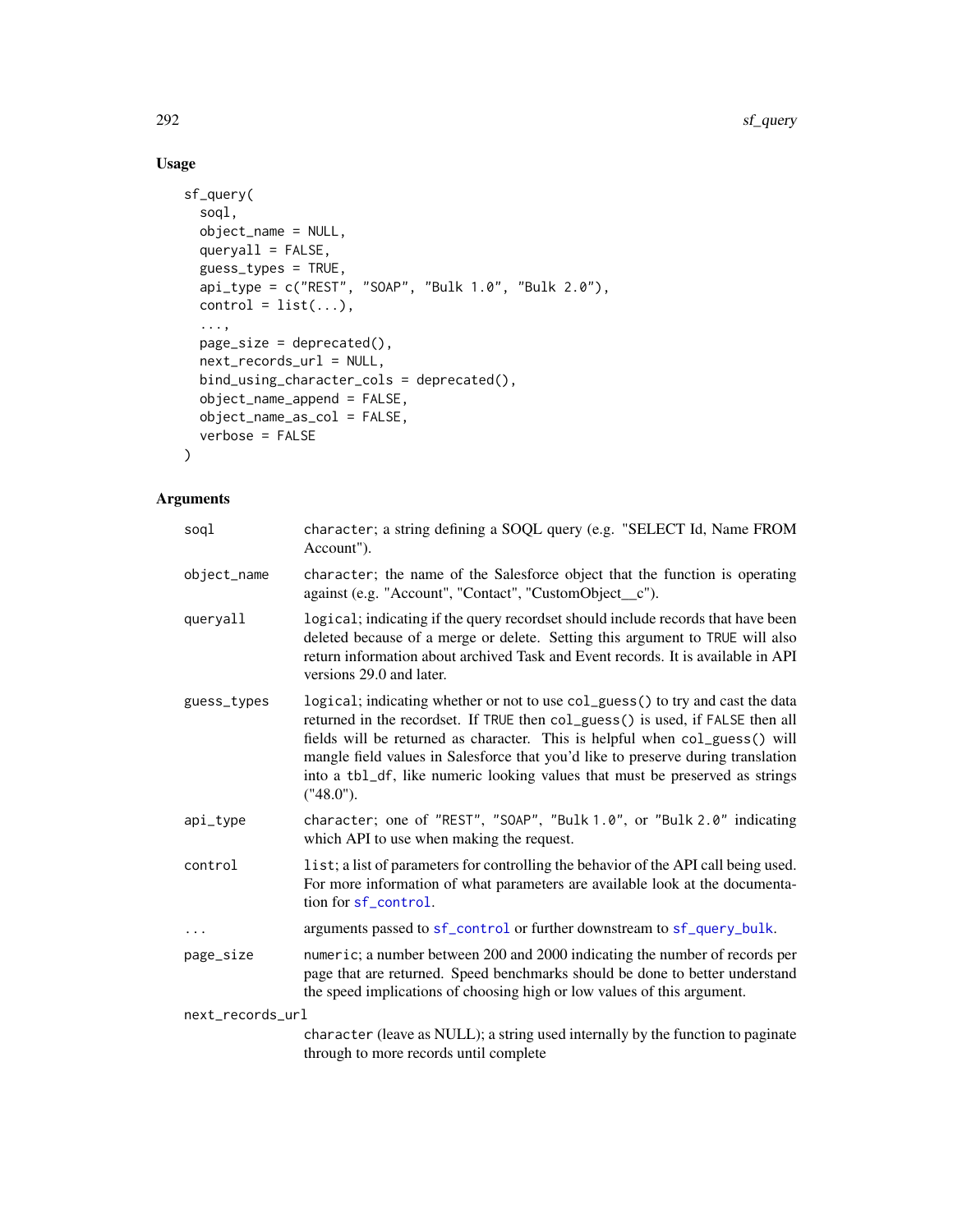#### sf\_query 293

| bind_using_character_cols | logical; an indicator of whether to cast the data to all character columns to<br>ensure that bind_rows does not fail because two paginated recordsets have dif-<br>fering datatypes for the same column. Set this to TRUE rarely, typically only<br>when having this set to FALSE returns an error or you want all columns in the |  |
|---------------------------|-----------------------------------------------------------------------------------------------------------------------------------------------------------------------------------------------------------------------------------------------------------------------------------------------------------------------------------|--|
|                           | data to be character.                                                                                                                                                                                                                                                                                                             |  |
| object_name_append        |                                                                                                                                                                                                                                                                                                                                   |  |
|                           | logical; whether to include the object type (e.g. Account or Contact) as part<br>of the column names (e.g. Account.Name).                                                                                                                                                                                                         |  |
| object_name_as_col        |                                                                                                                                                                                                                                                                                                                                   |  |
|                           | logical; whether to include the object type (e.g. Account or Contact) as a new<br>column.                                                                                                                                                                                                                                         |  |
| verbose                   | logical; an indicator of whether to print additional detail for each API call,<br>which is useful for debugging. More specifically, when set to TRUE the URL,<br>header, and body will be printed for each request, along with additional diag-<br>nostic information where available.                                            |  |

#### Value

tbl\_df of records

#### Note

Bulk API query doesn't support the following SOQL:

- COUNT
- ROLLUP
- SUM
- GROUP BY CUBE
- OFFSET
- Nested SOQL queries
- Relationship fields

Additionally, Bulk API can't access or query compound address or compound geolocation fields.

#### References

[https://developer.salesforce.com/docs/atlas.en-us.api\\_asynch.meta/api\\_asynch](https://developer.salesforce.com/docs/atlas.en-us.api_asynch.meta/api_asynch)

# Examples

```
## Not run:
sf_query("SELECT Id, Account.Name, Email FROM Contact LIMIT 10")
## End(Not run)
```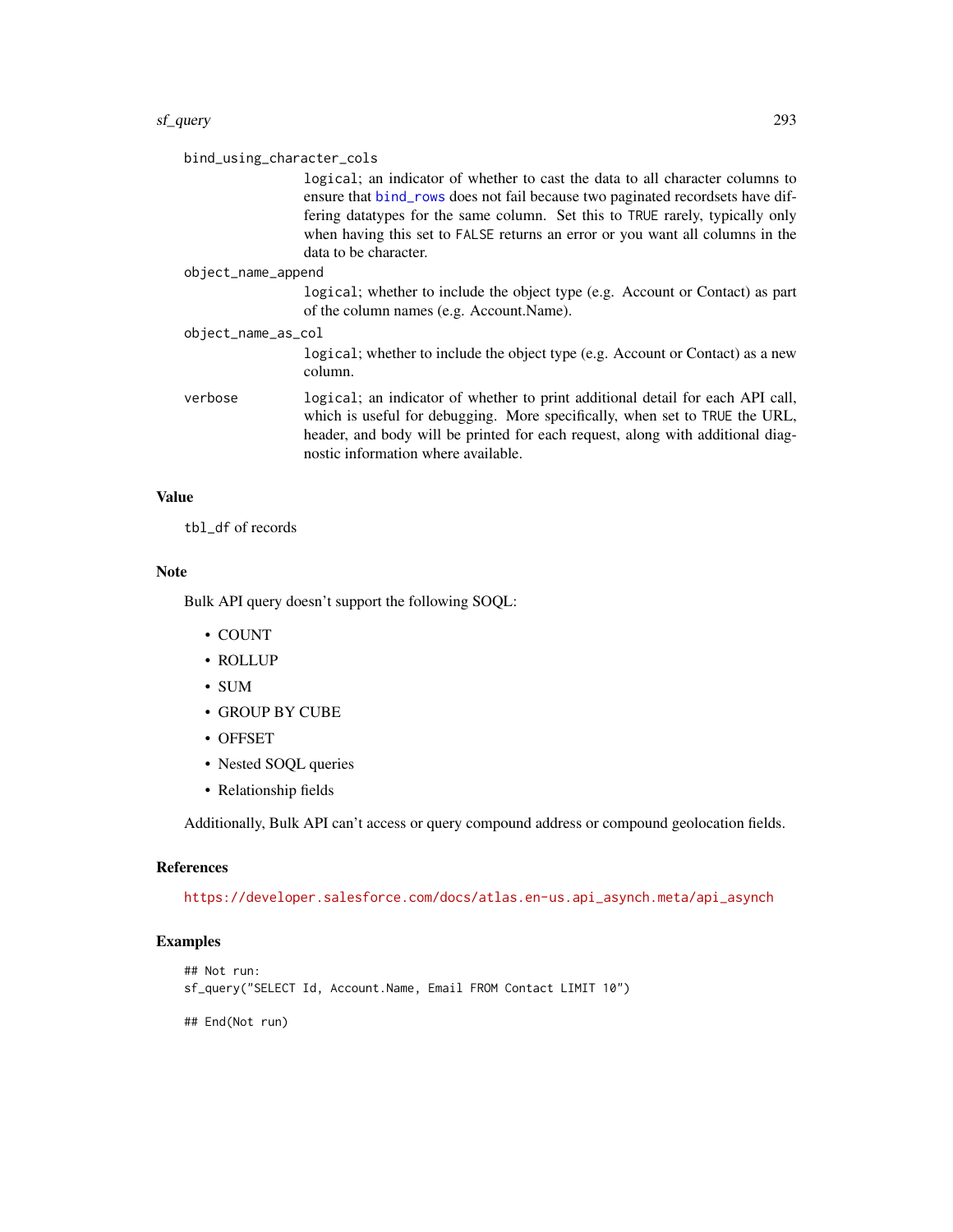sf\_query\_bulk\_v1 *Run Bulk 1.0 query*

#### Description

This function is a convenience wrapper for submitting and retrieving query API jobs from the Bulk 1.0 API.

#### Usage

```
sf_query_bulk_v1(
  soql,
 object_name = NULL,
 queryall = FALSE,
  guess_types = TRUE,
 bind_using_character_cols = deprecated(),
  interval_seconds = 3,
 max_attempts = 200,
 control = list(...),...,
 api_type = "Bulk 1.0",verbose = FALSE
)
```
#### Arguments

| soql                      | character; a string defining a SOQL query (e.g. "SELECT Id, Name FROM<br>Account").                                                                                                                                                                                                                                                                                                                                                 |
|---------------------------|-------------------------------------------------------------------------------------------------------------------------------------------------------------------------------------------------------------------------------------------------------------------------------------------------------------------------------------------------------------------------------------------------------------------------------------|
| object_name               | character; the name of the Salesforce object that the function is operating<br>against (e.g. "Account", "Contact", "CustomObject_c").                                                                                                                                                                                                                                                                                               |
| queryall                  | logical; indicating if the query recordset should include records that have been<br>deleted because of a merge or delete. Setting this argument to TRUE will also<br>return information about archived Task and Event records. It is available in API<br>versions 29.0 and later.                                                                                                                                                   |
| guess_types               | logical; indicating whether or not to use col_guess() to try and cast the data<br>returned in the recordset. If TRUE then col_guess() is used, if FALSE then all<br>fields will be returned as character. This is helpful when col_guess() will<br>mangle field values in Salesforce that you'd like to preserve during translation<br>into a tbl_df, like numeric looking values that must be preserved as strings<br>$("48.0")$ . |
| bind_using_character_cols |                                                                                                                                                                                                                                                                                                                                                                                                                                     |
|                           | logical; an indicator of whether to cast the data to all character columns to<br>$\blacksquare$ . The second contract of the second contract of the second contract of the second contract of the second contract of the second contract of the second contract of the second contract of the second contract of the s                                                                                                              |

ensure that [bind\\_rows](#page-0-0) does not fail because two paginated recordsets have differing datatypes for the same column. Set this to TRUE rarely, typically only when having this set to FALSE returns an error or you want all columns in the data to be character.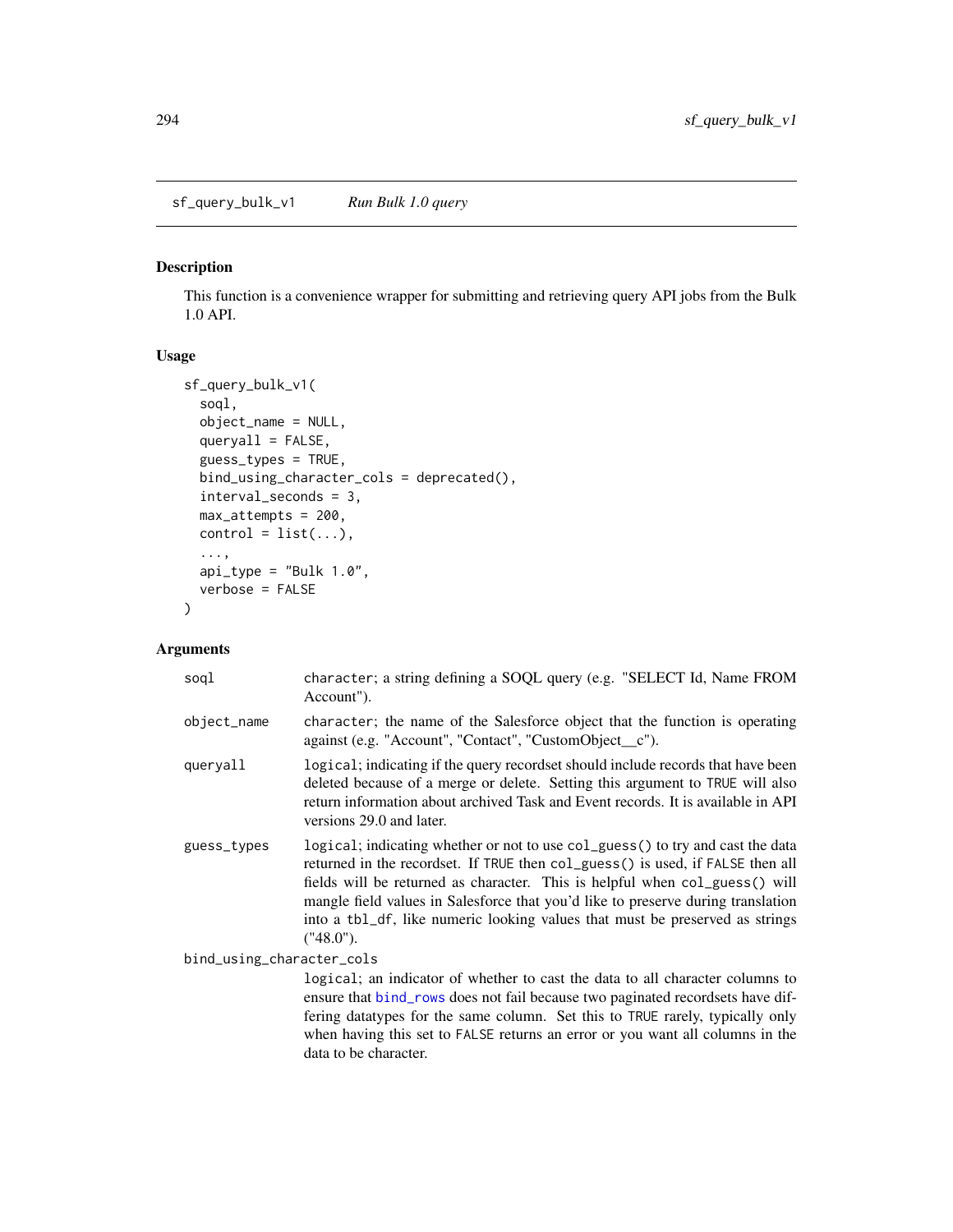| interval_seconds |                                                                                                                                                                                                                                                                                        |  |
|------------------|----------------------------------------------------------------------------------------------------------------------------------------------------------------------------------------------------------------------------------------------------------------------------------------|--|
|                  | integer; defines the seconds between attempts to check for job completion.                                                                                                                                                                                                             |  |
| max_attempts     | integer; defines then max number attempts to check for job completion before<br>stopping.                                                                                                                                                                                              |  |
| control          | list; a list of parameters for controlling the behavior of the API call being used.<br>For more information of what parameters are available look at the documenta-<br>tion for sf_control.                                                                                            |  |
| .                | other arguments passed on to sf_control or sf_create_job_bulk to specify<br>the content_type, concurrency_mode, and/or column_delimiter.                                                                                                                                               |  |
| api_type         | character; one of "REST", "SOAP", "Bulk 1.0", or "Bulk 2.0" indicating<br>which API to use when making the request.                                                                                                                                                                    |  |
| verbose          | logical; an indicator of whether to print additional detail for each API call,<br>which is useful for debugging. More specifically, when set to TRUE the URL,<br>header, and body will be printed for each request, along with additional diag-<br>nostic information where available. |  |

A tbl\_df of the recordset returned by the query

#### References

[Bulk 1.0 documentation](https://developer.salesforce.com/docs/atlas.en-us.api_asynch.meta/api_asynch/asynch_api_bulk_query_intro.htm)

#### Examples

```
## Not run:
# select all Ids from Account object (up to 1000)
ids <- sf_query_bulk_v1(soql = 'SELECT Id FROM Account LIMIT 1000',
                        object_name = 'Account')
# alternatively you can specify as
ids <- sf_query(soql = 'SELECT Id FROM Account LIMIT 1000',
                object_name = 'Account',
                api_type="Bulk 1.0")
```
## End(Not run)

sf\_query\_bulk\_v2 *Run Bulk 2.0 query*

#### Description

This function is a convenience wrapper for submitting and retrieving query API jobs from the Bulk 2.0 API.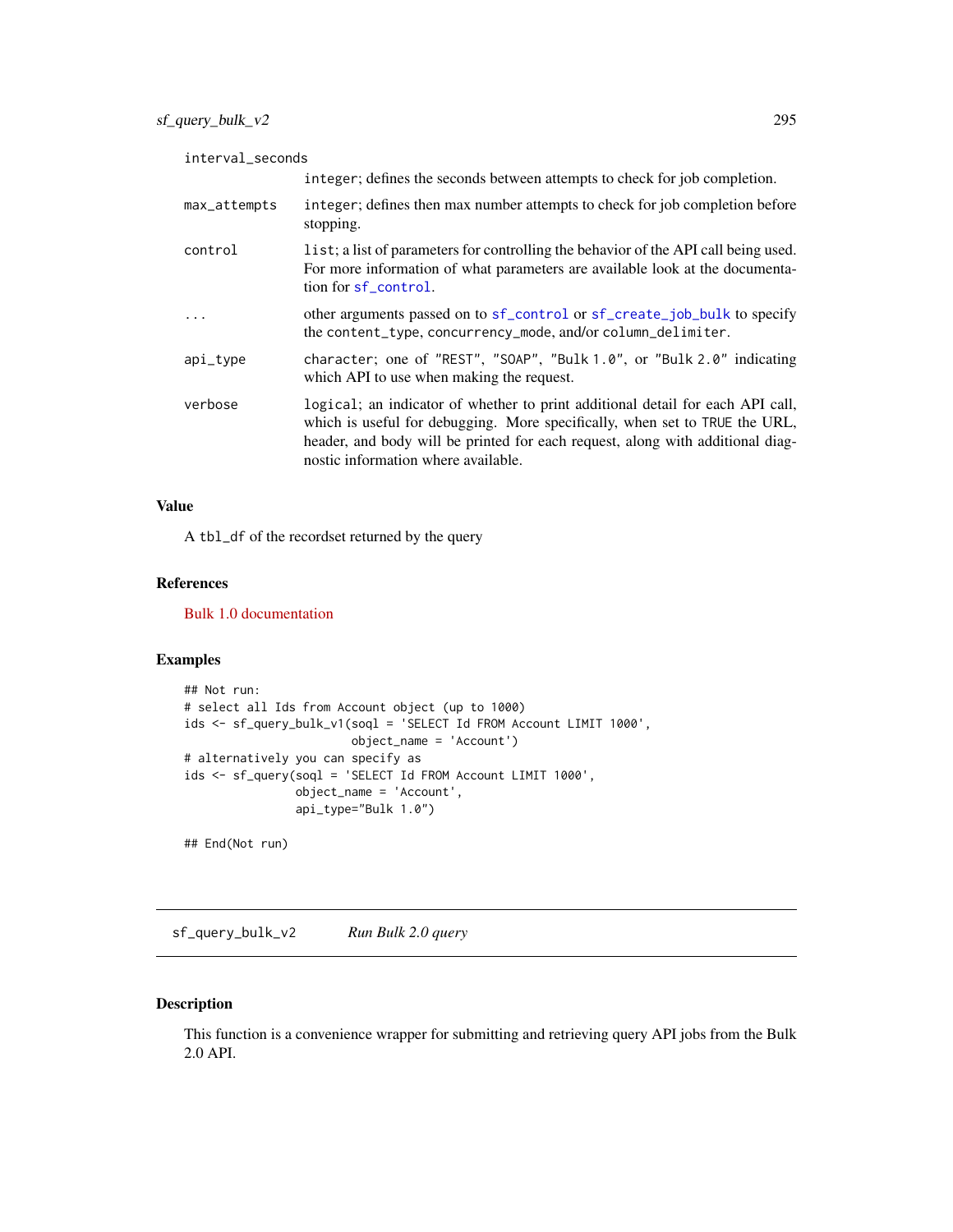# Usage

```
sf_query_bulk_v2(
  soql,
 object_name = NULL,
 queryall = FALSE,
 guess_types = TRUE,
 bind_using_character_cols = deprecated(),
  interval_seconds = 3,
 max_attempts = 200,
 control = list(...),...,
 api_type = "Bulk 2.0",verbose = FALSE
\mathcal{L}
```

| sogl                      | character; a string defining a SOQL query (e.g. "SELECT Id, Name FROM<br>Account").                                                                                                                                                                                                                                                                                                                                              |
|---------------------------|----------------------------------------------------------------------------------------------------------------------------------------------------------------------------------------------------------------------------------------------------------------------------------------------------------------------------------------------------------------------------------------------------------------------------------|
| object_name               | character; the name of the Salesforce object that the function is operating<br>against (e.g. "Account", "Contact", "CustomObject_c").                                                                                                                                                                                                                                                                                            |
| queryall                  | logical; indicating if the query recordset should include records that have been<br>deleted because of a merge or delete. Setting this argument to TRUE will also<br>return information about archived Task and Event records. It is available in API<br>versions 29.0 and later.                                                                                                                                                |
| guess_types               | logical; indicating whether or not to use col_guess() to try and cast the data<br>returned in the recordset. If TRUE then col_guess() is used, if FALSE then all<br>fields will be returned as character. This is helpful when col_guess() will<br>mangle field values in Salesforce that you'd like to preserve during translation<br>into a tb1_df, like numeric looking values that must be preserved as strings<br>("48.0"). |
| bind_using_character_cols |                                                                                                                                                                                                                                                                                                                                                                                                                                  |
|                           | logical; an indicator of whether to cast the data to all character columns to<br>ensure that bind_rows does not fail because two paginated recordsets have dif-<br>fering datatypes for the same column. Set this to TRUE rarely, typically only<br>when having this set to FALSE returns an error or you want all columns in the<br>data to be character.                                                                       |
| interval_seconds          |                                                                                                                                                                                                                                                                                                                                                                                                                                  |
|                           | integer; defines the seconds between attempts to check for job completion.                                                                                                                                                                                                                                                                                                                                                       |
| max_attempts              | integer; defines then max number attempts to check for job completion before<br>stopping.                                                                                                                                                                                                                                                                                                                                        |
| control                   | list; a list of parameters for controlling the behavior of the API call being used.<br>For more information of what parameters are available look at the documenta-<br>tion for sf_control.                                                                                                                                                                                                                                      |
| $\cdots$                  | other arguments passed on to sf_control or sf_create_job_bulk to specify<br>the content_type, concurrency_mode, and/or column_delimiter.                                                                                                                                                                                                                                                                                         |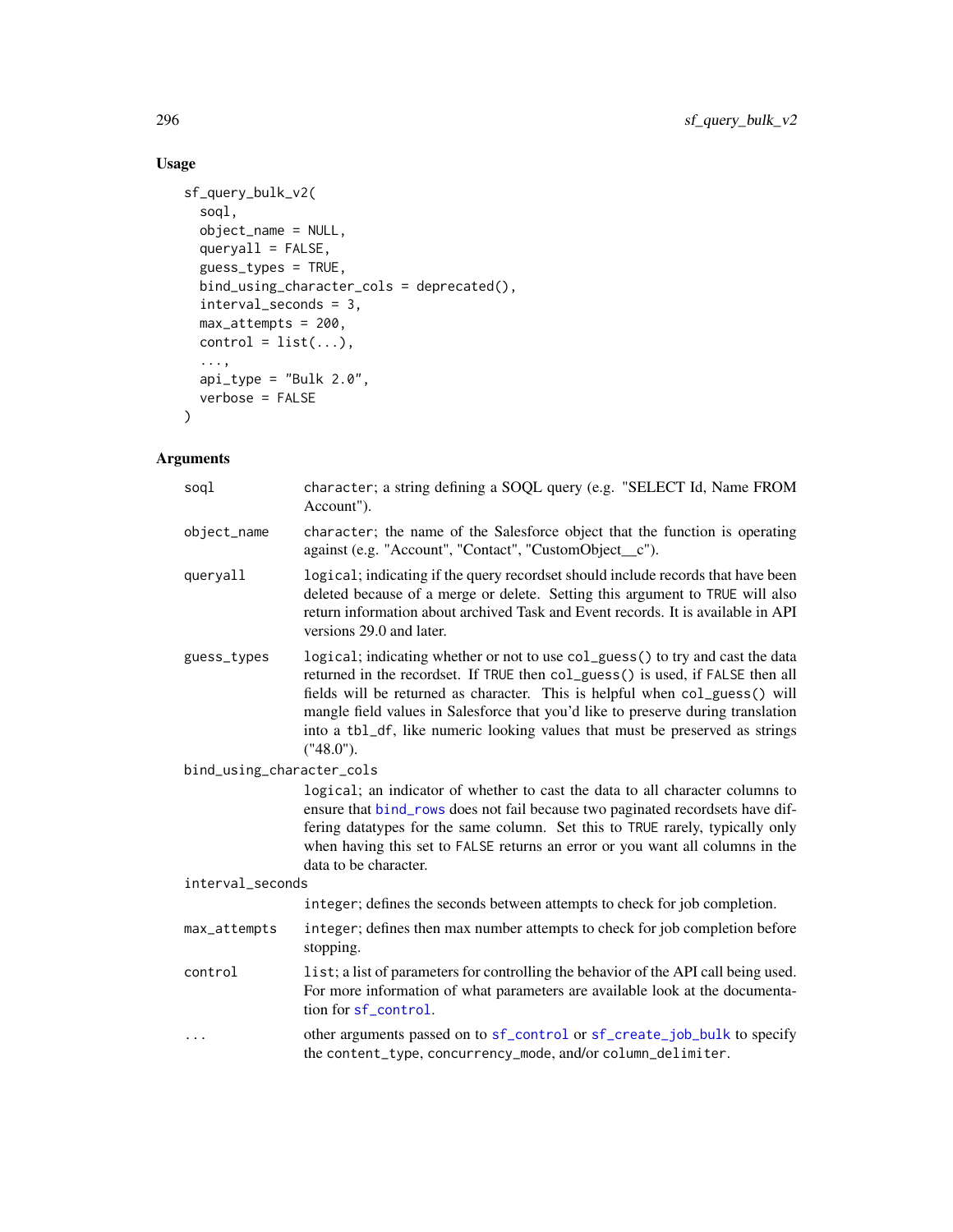| api_type | character; one of "REST", "SOAP", "Bulk 1.0", or "Bulk 2.0" indicating<br>which API to use when making the request.                                                                                                                                                                    |
|----------|----------------------------------------------------------------------------------------------------------------------------------------------------------------------------------------------------------------------------------------------------------------------------------------|
| verbose  | logical; an indicator of whether to print additional detail for each API call,<br>which is useful for debugging. More specifically, when set to TRUE the URL,<br>header, and body will be printed for each request, along with additional diag-<br>nostic information where available. |

A tbl\_df of the recordset returned by the query

#### References

[Bulk 2.0 documentation](https://developer.salesforce.com/docs/atlas.en-us.api_asynch.meta/api_asynch/queries.htm)

#### Examples

```
## Not run:
# select all Ids from Account object (up to 1000)
ids <- sf_query_bulk_v2(soql = 'SELECT Id FROM Account LIMIT 1000',
                        object_name = 'Account')
# alternatively you can specify as
ids <- sf_query(soql = 'SELECT Id FROM Account LIMIT 1000',
                object_name = 'Account',
                api_type="Bulk 2.0")
```
## End(Not run)

<span id="page-296-0"></span>sf\_query\_report *Get Report Data without Saving Changes to or Creating a Report*

#### Description

#### [Experimental]

Run a report without creating a new report or changing the existing one by making a POST request to the query resource. This allows you to get report data without filling up your Org with unnecessary reports.

## Usage

```
sf_query_report(report_id, report_metadata = NULL, verbose = FALSE)
```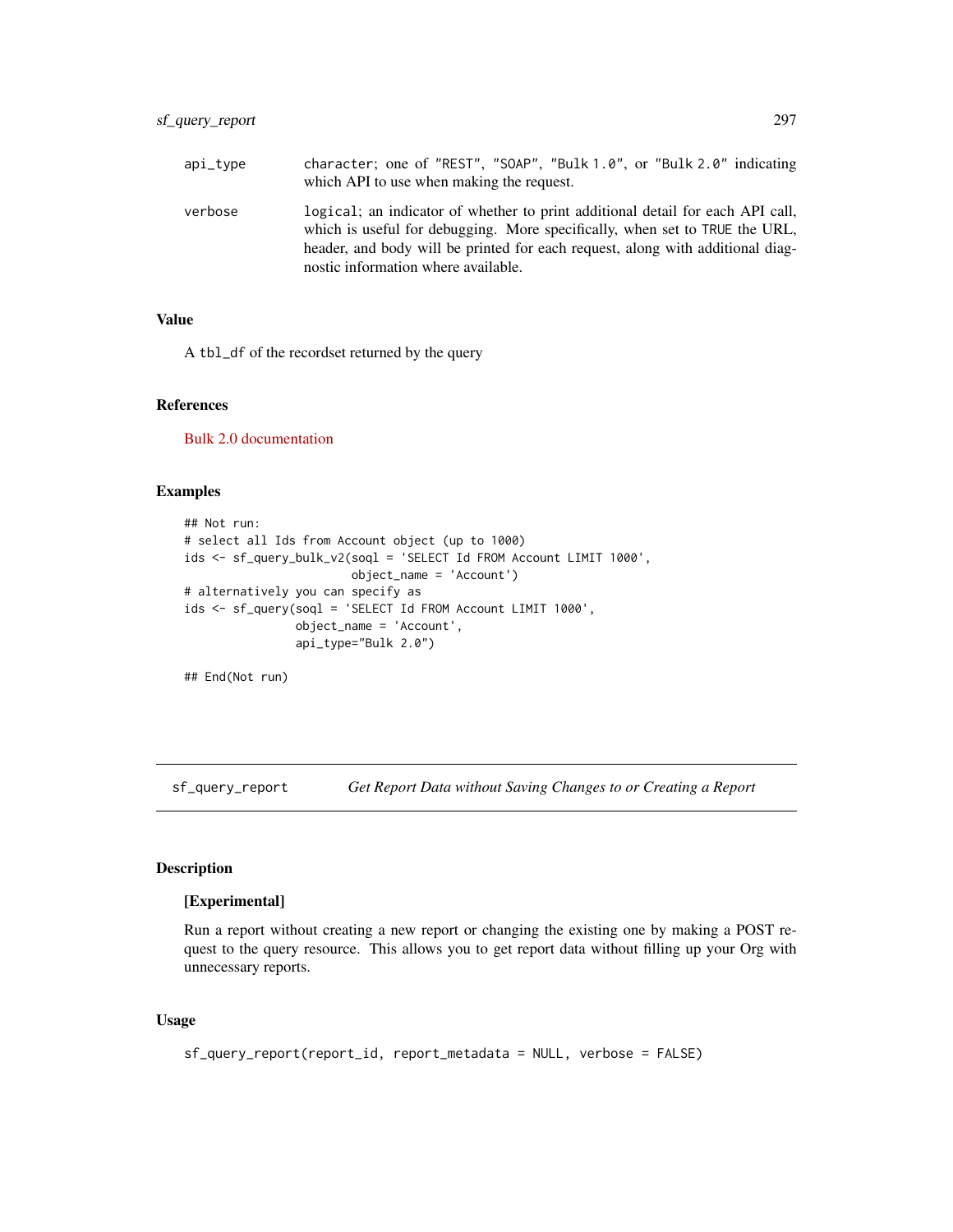#### **Arguments**

| report_id       | character; the Salesforce Id assigned to a created analytics report. It will start<br>with "000".                                                                                                                                                                                                       |
|-----------------|---------------------------------------------------------------------------------------------------------------------------------------------------------------------------------------------------------------------------------------------------------------------------------------------------------|
| report_metadata |                                                                                                                                                                                                                                                                                                         |
|                 | list; a list with one element named "reportMetadata" having additional<br>list elements underneath. All possible elements of reportMetadata are docu-<br>mented HERE, but you will most commonly only need to specify the following<br>3 elements to filter or query the results of an existing report: |
|                 | <b>reportFormat</b> A character specifying the format of the report with possible<br>values: "TABULAR", "SUMMARY", "MATRIX", or "MULTI_BLOCK".                                                                                                                                                          |
|                 | <b>reportBooleanFilter</b> A character denoting how the individuals filters speci-<br>fied in report Filters should be combined. For example, "(10R4) AND2AND3".                                                                                                                                        |
|                 | reportFilters A list of reportFilter specifications. Each must be a list with 3<br>elements: 1) column, 2) operator, and 3) value. You can find out how cer-<br>tain field types can be filtered by reviewing the results of sf_list_report_filter_operators.                                           |
| verbose         | logical; an indicator of whether to print additional detail for each API call,<br>which is useful for debugging. More specifically, when set to TRUE the URL,<br>header, and body will be printed for each request, along with additional diag-<br>nostic information where available.                  |

#### Details

Note that you can query a report's data simply by providing its Id. However, the data will only be the detailed data from the tabular format with no totals or other metadata. If you would like more control, for example, filtering the results or grouping them in specific ways, then you will need to specify a list to the report\_metadata argument. The report\_metadata argument requires specific knowledge on the structure the reportMetadata property of a report. For more information, please review the Salesforce documentation in detail [HERE.](https://developer.salesforce.com/docs/atlas.en-us.api_analytics.meta/api_analytics/sforce_analytics_rest_api_getbasic_reportmetadata.htm#analyticsapi_basicmetadata) Additional references are provided in the "See Also" section.

#### Value

tbl\_df

#### Salesforce Documentation

- [Documentation](https://developer.salesforce.com/docs/atlas.en-us.api_analytics.meta/api_analytics/sforce_analytics_rest_api_report_query.htm)
- [Example](https://developer.salesforce.com/docs/atlas.en-us.api_analytics.meta/api_analytics/sforce_analytics_rest_api_report_query_example.htm#sforce_analytics_rest_api_report_query_example)

## See Also

```
Other Report functions: sf_copy_report(), sf_create_report(), sf_delete_report(), sf_describe_report_type(),
sf_describe_report(), sf_execute_report(), sf_list_report_fields(), sf_list_report_filter_operators(),
sf_list_report_types(), sf_list_reports(), sf_run_report(), sf_update_report()
```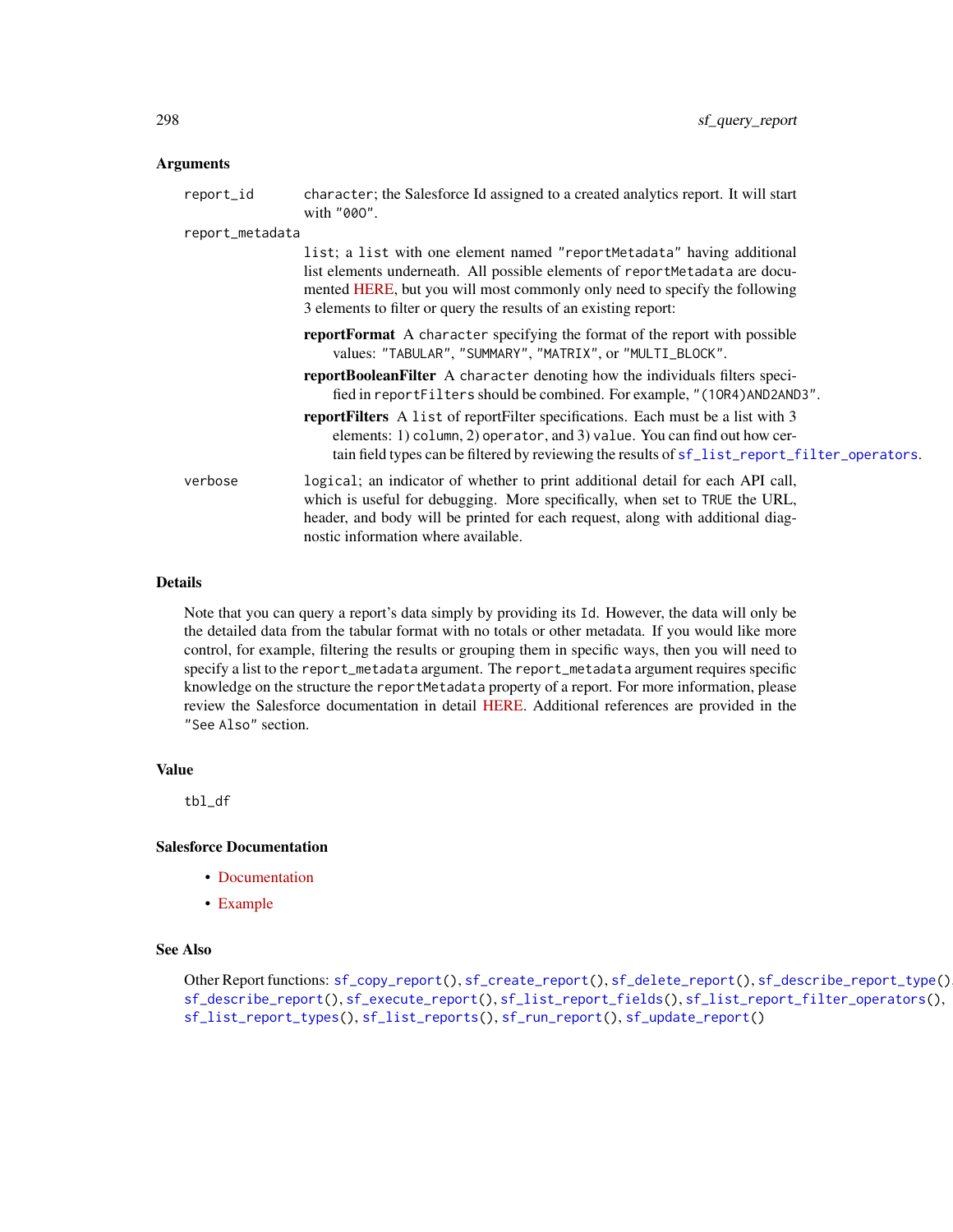sf\_query\_result\_bulk *Retrieve the results of a completed bulk query*

## Description

This function returns the recordset of a bulk query which has already been submitted to the Bulk 1.0 or Bulk 2.0 API and has completed.

# Usage

```
sf_query_result_bulk(
  job_id,
 batch_id = NULL,result_id = NULL,
  guess_types = TRUE,
 bind_using_character_cols = deprecated(),
 batch_size = 50000,
  api_type = c("Bulk 1.0", "Bulk 2.0"),verbose = FALSE
\mathcal{L}
```

| job_id                    | character; the Salesforce Id assigned to a submitted job as returned by sf_create_job_bulk.<br>It will start with "750".                                                                                                                                                                                                                                                                                                         |
|---------------------------|----------------------------------------------------------------------------------------------------------------------------------------------------------------------------------------------------------------------------------------------------------------------------------------------------------------------------------------------------------------------------------------------------------------------------------|
| batch_id                  | character; the Salesforce Id assigned to a submitted batch as returned by<br>sf_create_batches_bulk. It will start with "751".                                                                                                                                                                                                                                                                                                   |
| result_id                 | character; a string returned from sf_batch_details_bulk when a query has com-<br>pleted and specifies how to get the recordset                                                                                                                                                                                                                                                                                                   |
| guess_types               | logical; indicating whether or not to use col_guess() to try and cast the data<br>returned in the recordset. If TRUE then col_guess() is used, if FALSE then all<br>fields will be returned as character. This is helpful when col_guess() will<br>mangle field values in Salesforce that you'd like to preserve during translation<br>into a tb1_df, like numeric looking values that must be preserved as strings<br>("48.0"). |
| bind_using_character_cols |                                                                                                                                                                                                                                                                                                                                                                                                                                  |
|                           | logical; an indicator of whether to cast the data to all character columns to<br>ensure that bind_rows does not fail because two paginated recordsets have dif-<br>fering datatypes for the same column. Set this to TRUE rarely, typically only<br>when having this set to FALSE returns an error or you want all columns in the<br>data to be character.                                                                       |
| batch_size                | integer; the number of individual records to be included in a single batch up-<br>loaded to the Bulk APIs (1.0 or 2.0).                                                                                                                                                                                                                                                                                                          |
| api_type                  | character; one of "REST", "SOAP", "Bulk 1.0", or "Bulk 2.0" indicating<br>which API to use when making the request.                                                                                                                                                                                                                                                                                                              |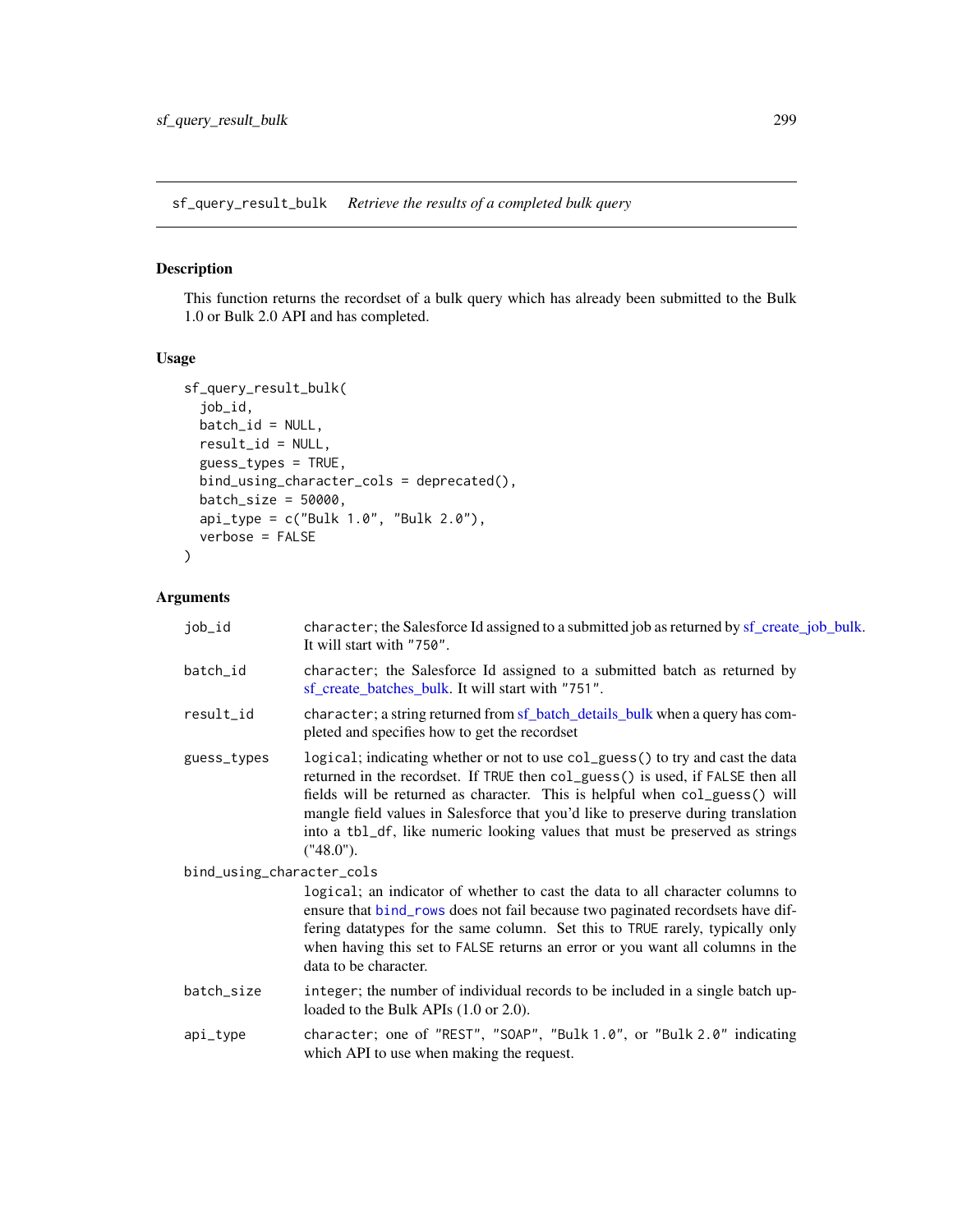| verbose | logical; an indicator of whether to print additional detail for each API call, |
|---------|--------------------------------------------------------------------------------|
|         | which is useful for debugging. More specifically, when set to TRUE the URL,    |
|         | header, and body will be printed for each request, along with additional diag- |
|         | nostic information where available.                                            |

tbl\_df, formatted by Salesforce, containing query results

#### References

[Bulk 1.0 documentation](https://developer.salesforce.com/docs/atlas.en-us.api_asynch.meta/api_asynch/asynch_api_bulk_query_intro.htm) and [Bulk 2.0 documentation](https://developer.salesforce.com/docs/atlas.en-us.api_asynch.meta/api_asynch/queries.htm)

#### Examples

```
## Not run:
my_query <- "SELECT Id, Name FROM Account LIMIT 1000"
job_info <- sf_create_job_bulk(operation = 'query', object = 'Account')
query_info <- sf_submit_query_bulk(job_id = job_info$id, soql = my_query)
result <- sf_batch_details_bulk(job_id = query_info$jobId,
                                batch_id = query_info$id)recordset <- sf_query_result_bulk(job_id = query_info$jobId,
                                  batch_id = query_info$id,
                                  result_id = result$result)
sf_close_job_bulk(job_info$id)
## End(Not run)
```
sf\_query\_result\_bulk\_v1

*Retrieve the results of a Bulk 1.0 query*

#### Description

This function returns the row-level recordset of a Bulk 1.0 query which has already been submitted to Bulk API Job and has Completed state

#### Usage

```
sf_query_result_bulk_v1(
  job_id,
 batch_id = NULL,result_id = NULL,
 guess_types = TRUE,
 bind_using_character_cols = deprecated(),
 api_type = c("Bulk 1.0"),verbose = FALSE
)
```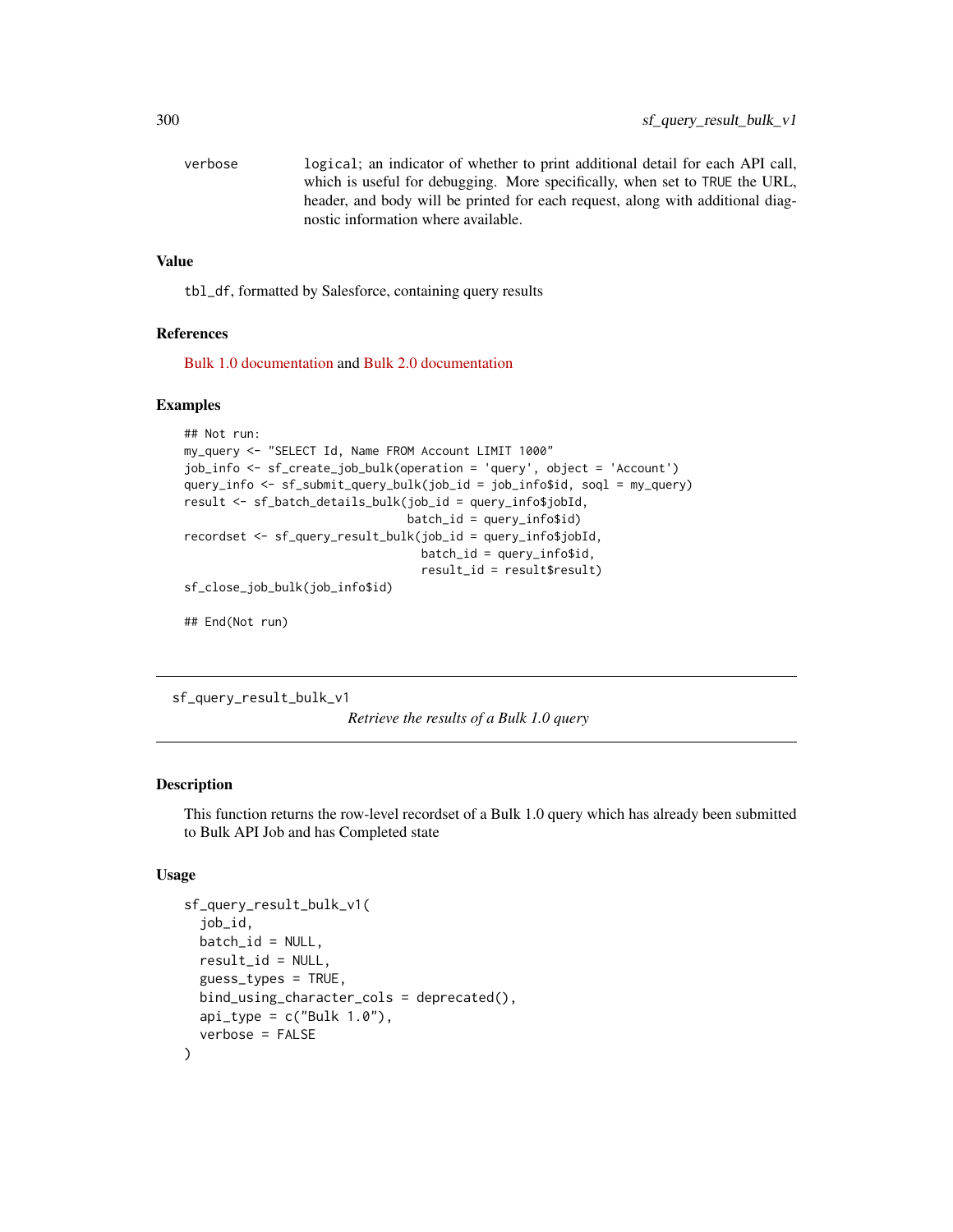#### Arguments

| job_id                    | character; the Salesforce Id assigned to a submitted job as returned by sf_create_job_bulk.<br>It will start with "750".                                                                                                                                                                                                                                                                                                         |
|---------------------------|----------------------------------------------------------------------------------------------------------------------------------------------------------------------------------------------------------------------------------------------------------------------------------------------------------------------------------------------------------------------------------------------------------------------------------|
| batch_id                  | character; the Salesforce Id assigned to a submitted batch as returned by<br>sf_create_batches_bulk. It will start with "751".                                                                                                                                                                                                                                                                                                   |
| result_id                 | character; a string returned from sf_batch_details_bulk when a query has com-<br>pleted and specifies how to get the recordset                                                                                                                                                                                                                                                                                                   |
| guess_types               | logical; indicating whether or not to use col_guess() to try and cast the data<br>returned in the recordset. If TRUE then col_guess() is used, if FALSE then all<br>fields will be returned as character. This is helpful when col_guess() will<br>mangle field values in Salesforce that you'd like to preserve during translation<br>into a tb1_df, like numeric looking values that must be preserved as strings<br>("48.0"). |
| bind_using_character_cols |                                                                                                                                                                                                                                                                                                                                                                                                                                  |
|                           | logical; an indicator of whether to cast the data to all character columns to<br>ensure that bind_rows does not fail because two paginated recordsets have dif-<br>fering datatypes for the same column. Set this to TRUE rarely, typically only<br>when having this set to FALSE returns an error or you want all columns in the<br>data to be character.                                                                       |
| api_type                  | character; one of "REST", "SOAP", "Bulk 1.0", or "Bulk 2.0" indicating<br>which API to use when making the request.                                                                                                                                                                                                                                                                                                              |
| verbose                   | logical; an indicator of whether to print additional detail for each API call,<br>which is useful for debugging. More specifically, when set to TRUE the URL,<br>header, and body will be printed for each request, along with additional diag-<br>nostic information where available.                                                                                                                                           |

## Value

tbl\_df, formatted by Salesforce, containing query results

#### References

[Bulk 1.0 documentation](https://developer.salesforce.com/docs/atlas.en-us.api_asynch.meta/api_asynch/asynch_api_bulk_query_intro.htm)

#### Examples

```
## Not run:
my_query <- "SELECT Id, Name FROM Account LIMIT 1000"
job_info <- sf_create_job_bulk(operation = 'query', object = 'Account', api_type="Bulk 1.0")
query_info <- sf_submit_query_bulk(job_id = job_info$id, soql = my_query, api_type="Bulk 1.0")
result <- sf_batch_details_bulk(job_id = query_info$jobId,
                                batch_id = query_info$id)
recordset <- sf_query_result_bulk(job_id = query_info$jobId,
                                  batch_id = query_info$id,result_id = result$result)
sf_close_job_bulk(job_info$id, api_type="Bulk 1.0")
```
## End(Not run)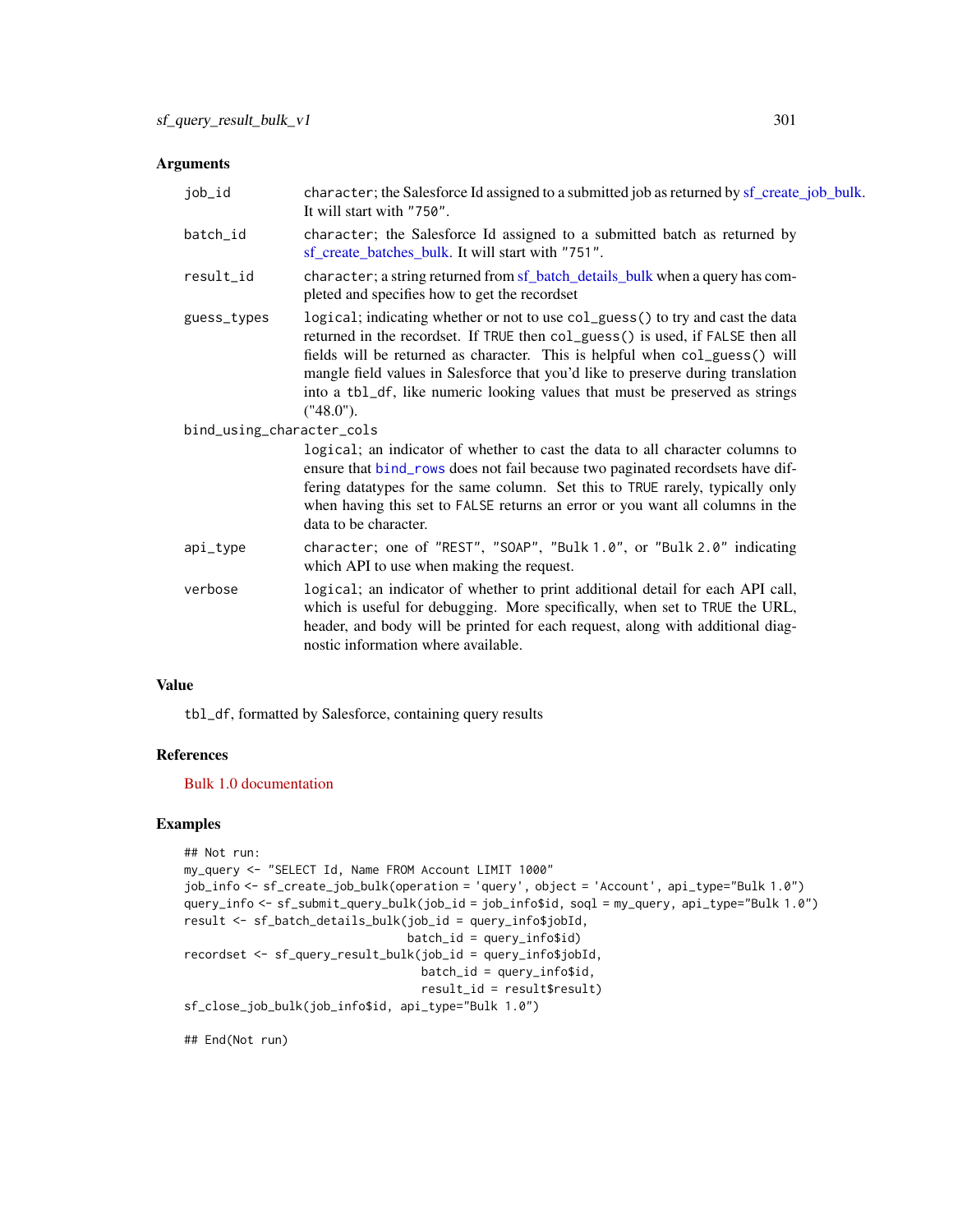<span id="page-301-0"></span>sf\_query\_result\_bulk\_v2

*Retrieve the results of a Bulk 2.0 query*

## Description

This function returns the row-level recordset of a Bulk 2.0 query which has already been submitted as a Bulk 2.0 API job and has a JobComplete state.

## Usage

```
sf_query_result_bulk_v2(
  job_id,
  guess_types = TRUE,
 bind_using_character_cols = deprecated(),
 batch_size = 50000,
 locator = NULL,
 api_type = c("Bulk 2.0"),verbose = FALSE
)
```

| job_id                    | character; the Salesforce Id assigned to a submitted job as returned by sf_create_job_bulk.<br>It will start with "750".                                                                                                                                                                                                                                                                                                         |
|---------------------------|----------------------------------------------------------------------------------------------------------------------------------------------------------------------------------------------------------------------------------------------------------------------------------------------------------------------------------------------------------------------------------------------------------------------------------|
| guess_types               | logical; indicating whether or not to use col_guess() to try and cast the data<br>returned in the recordset. If TRUE then col_guess() is used, if FALSE then all<br>fields will be returned as character. This is helpful when col_guess() will<br>mangle field values in Salesforce that you'd like to preserve during translation<br>into a tb1_df, like numeric looking values that must be preserved as strings<br>("48.0"). |
| bind_using_character_cols | logical; an indicator of whether to cast the data to all character columns to<br>ensure that bind_rows does not fail because two paginated recordsets have dif-<br>fering datatypes for the same column. Set this to TRUE rarely, typically only<br>when having this set to FALSE returns an error or you want all columns in the<br>data to be character.                                                                       |
| batch_size                | integer; the number of individual records to be included in a single batch up-<br>loaded to the Bulk APIs (1.0 or 2.0).                                                                                                                                                                                                                                                                                                          |
| locator                   | character; a string returned found in the API response header of a prior itera-<br>tion of sf_query_result_bulk_v2 that is included in the query string of the next<br>call to paginate through all records returned by the query.                                                                                                                                                                                               |
| api_type                  | character; one of "REST", "SOAP", "Bulk 1.0", or "Bulk 2.0" indicating<br>which API to use when making the request.                                                                                                                                                                                                                                                                                                              |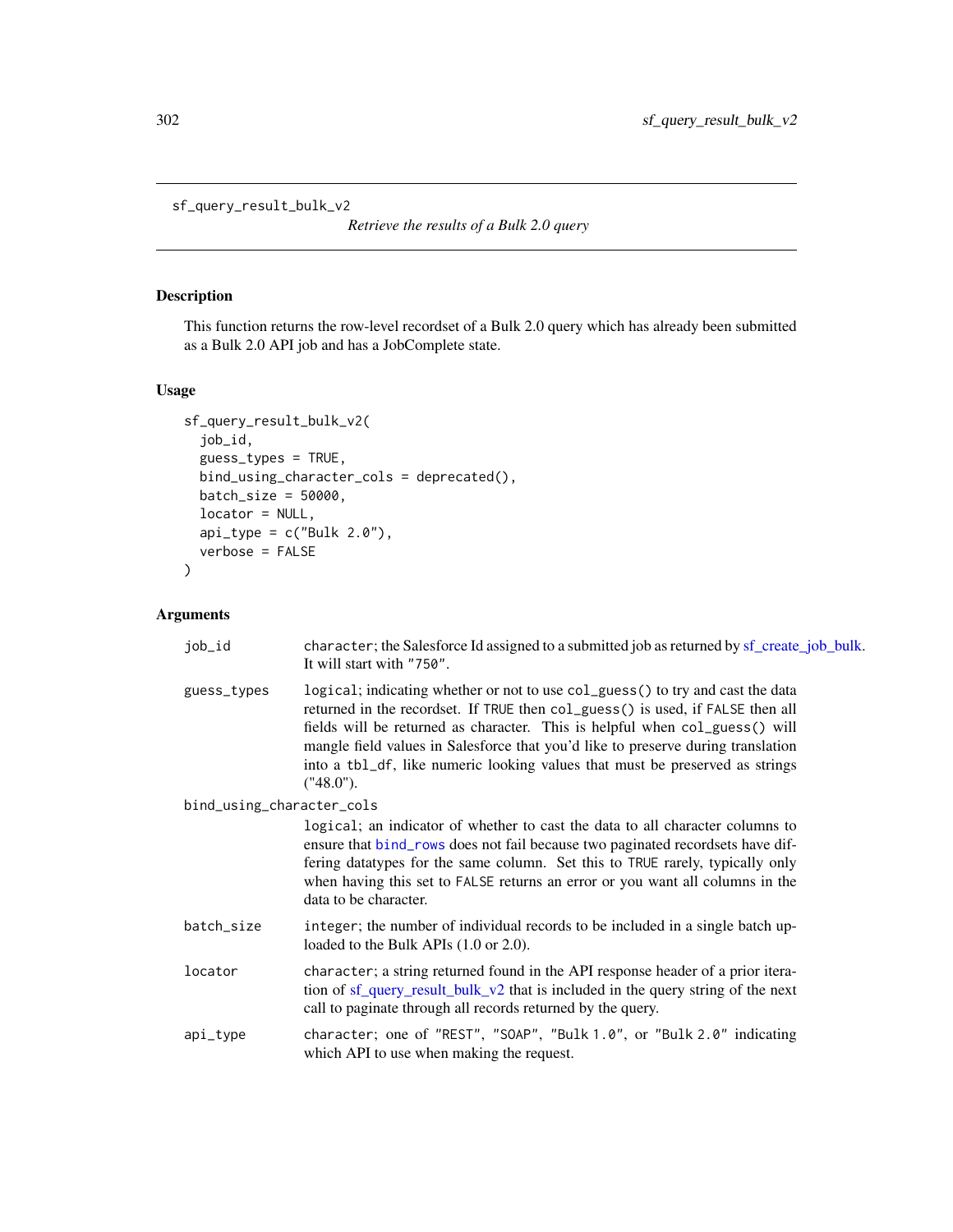verbose logical; an indicator of whether to print additional detail for each API call, which is useful for debugging. More specifically, when set to TRUE the URL, header, and body will be printed for each request, along with additional diagnostic information where available.

#### Value

tbl\_df, formatted by Salesforce, containing query results

#### References

[Bulk 2.0 documentation](https://developer.salesforce.com/docs/atlas.en-us.api_asynch.meta/api_asynch/queries.htm)

#### Examples

```
## Not run:
my_query <- "SELECT Id, Name FROM Account LIMIT 1000"
job_info <- sf_create_job_bulk(operation = 'query', object = 'Account', api_type="Bulk 2.0")
query_info <- sf_submit_query_bulk(job_id = job_info$id, soql = my_query, api_type="Bulk 2.0")
result <- sf_batch_details_bulk(job_id = query_info$jobId,
                                batch_id = query_info$id)
recordset <- sf_query_result_bulk(job_id = query_info$jobId,
                                  batch_id = query_info$id,result_id = result$result)
sf_close_job_bulk(job_info$id, api_type="Bulk 2.0")
## End(Not run)
```
sf\_read\_metadata *Read Object or Field Metadata from Salesforce*

#### Description

#### [Experimental]

This function takes a request of named elements in Salesforce and returns their metadata

#### Usage

```
sf_read_metadata(metadata_type, object_names, verbose = FALSE)
```

| metadata_type | character; string on what type of metadata to create.                                                                                                                                                                                                                                  |
|---------------|----------------------------------------------------------------------------------------------------------------------------------------------------------------------------------------------------------------------------------------------------------------------------------------|
| object_names  | a character vector of names that we wish to read metadata for                                                                                                                                                                                                                          |
| verbose       | logical; an indicator of whether to print additional detail for each API call,<br>which is useful for debugging. More specifically, when set to TRUE the URL,<br>header, and body will be printed for each request, along with additional diag-<br>nostic information where available. |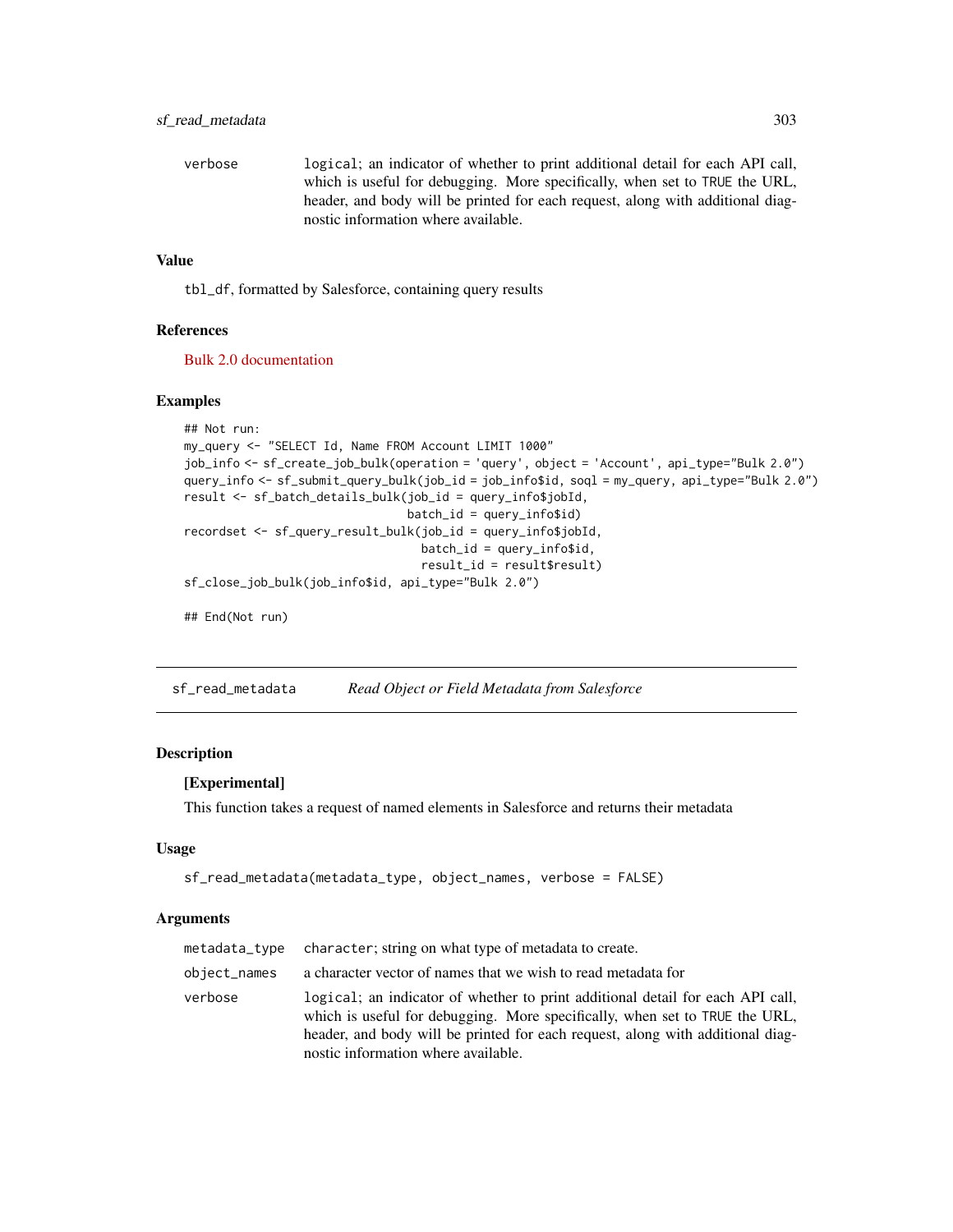A list containing a response for each requested object

#### References

[https://developer.salesforce.com/docs/atlas.en-us.api\\_meta.meta/api\\_meta](https://developer.salesforce.com/docs/atlas.en-us.api_meta.meta/api_meta)

#### Examples

```
## Not run:
metadata_info <- sf_read_metadata(metadata_type='CustomObject',
                                  object_names=c('Account'))
```
## End(Not run)

sf\_refresh\_dashboard *Refresh an existing dashboard*

#### Description

[Experimental]

#### Usage

```
sf_refresh_dashboard(dashboard_id, dashboard_filters = c(character(0)))
```
#### Arguments

```
dashboard_id character; the Salesforce Id assigned to a created dashboard. It will start with
                  "01Z".
```
#### dashboard\_filters

character; Dashboard results are always unfiltered, unless you have specified filter parameters in your request. Use this argument to include up to three optional filter Ids. You can obtain the list of defined filter Ids from the dashboard metadata using [sf\\_describe\\_dashboard.](#page-250-0)

#### Value

list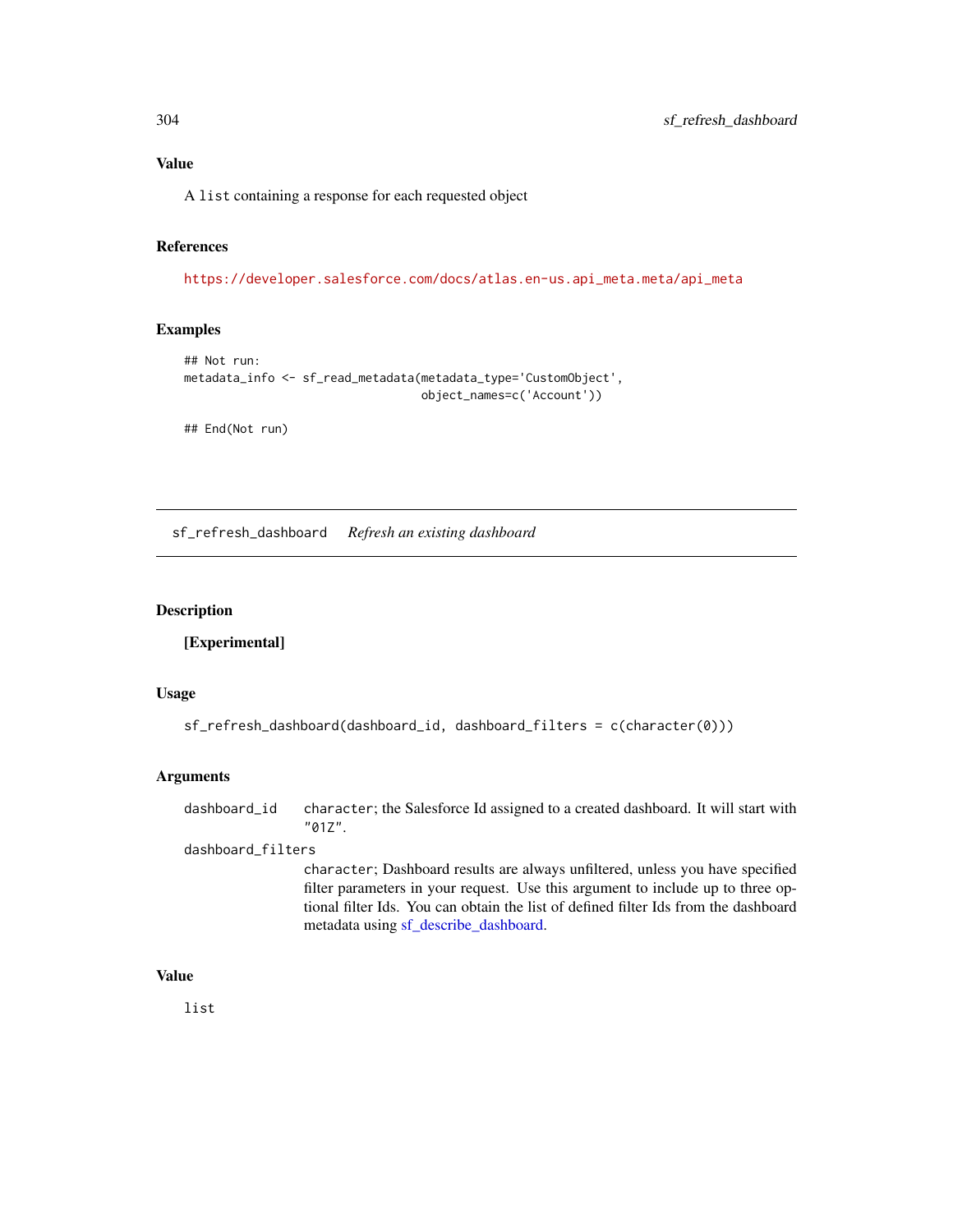sf\_rename\_metadata *Rename Metadata Elements in Salesforce*

## Description

#### [Experimental]

This function takes an old and new name for a metadata element in Salesforce and applies the new name

#### Usage

```
sf_rename_metadata(metadata_type, old_fullname, new_fullname, verbose = FALSE)
```
#### Arguments

| metadata_type | character; string on what type of metadata to create.                                                                                                                                                                                                                                  |
|---------------|----------------------------------------------------------------------------------------------------------------------------------------------------------------------------------------------------------------------------------------------------------------------------------------|
| old_fullname  | character; string corresponding to the fullName of the element you would like<br>to rename                                                                                                                                                                                             |
| new_fullname  | character; string corresponding to the new fullName you would like to apply<br>the targeted element                                                                                                                                                                                    |
| verbose       | logical; an indicator of whether to print additional detail for each API call,<br>which is useful for debugging. More specifically, when set to TRUE the URL,<br>header, and body will be printed for each request, along with additional diag-<br>nostic information where available. |

#### Value

A data. frame containing the creation result for each submitted metadata component

#### References

[https://developer.salesforce.com/docs/atlas.en-us.api\\_meta.meta/api\\_meta](https://developer.salesforce.com/docs/atlas.en-us.api_meta.meta/api_meta)

# Examples

```
## Not run:
renamed_custom_object <- sf_rename_metadata(metadata_type = 'CustomObject',
                                            old_fullname = 'Custom_Account32__c',
                                            new_fullname = 'Custom_Account99__c')
```
## End(Not run)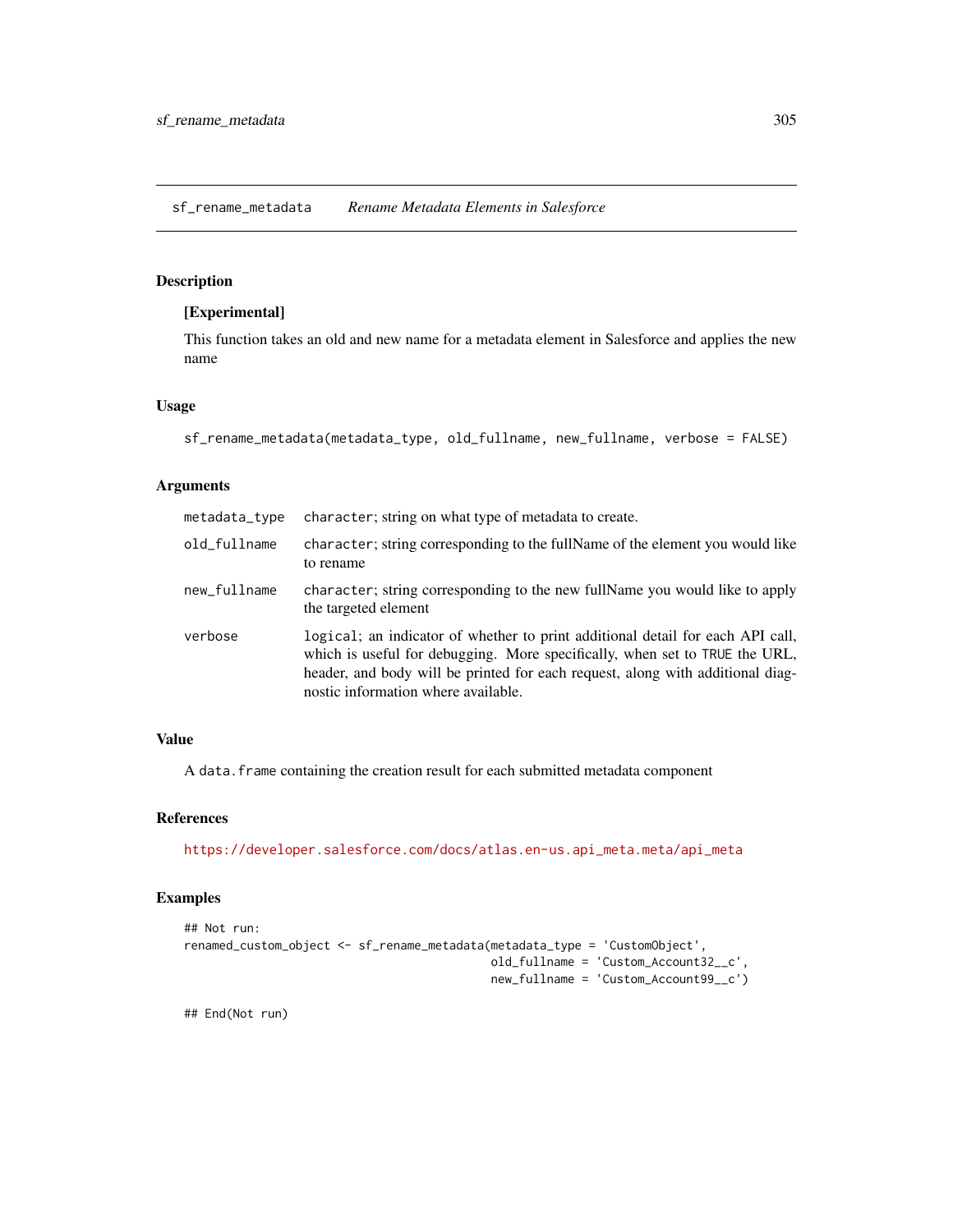sf\_report\_folders\_list

*List report folders*

# Description

[Experimental]

# Usage

sf\_report\_folders\_list()

## Value

list

sf\_report\_folder\_children

*Get the subfolders (children) of a report folder*

# Description

[Experimental]

# Usage

```
sf_report_folder_children(report_folder_id, page_size = 10, page = NULL)
```

| report_folder_id |                                                                                                       |
|------------------|-------------------------------------------------------------------------------------------------------|
|                  | character; the Salesforce Id assigned to a created analytics folder (it will start<br>with $"001"$ ). |
| page_size        | integer; integer that indicates how many results each page returns. Default is<br>10.                 |
| page             | integer; integer that indicates which page of results to return.                                      |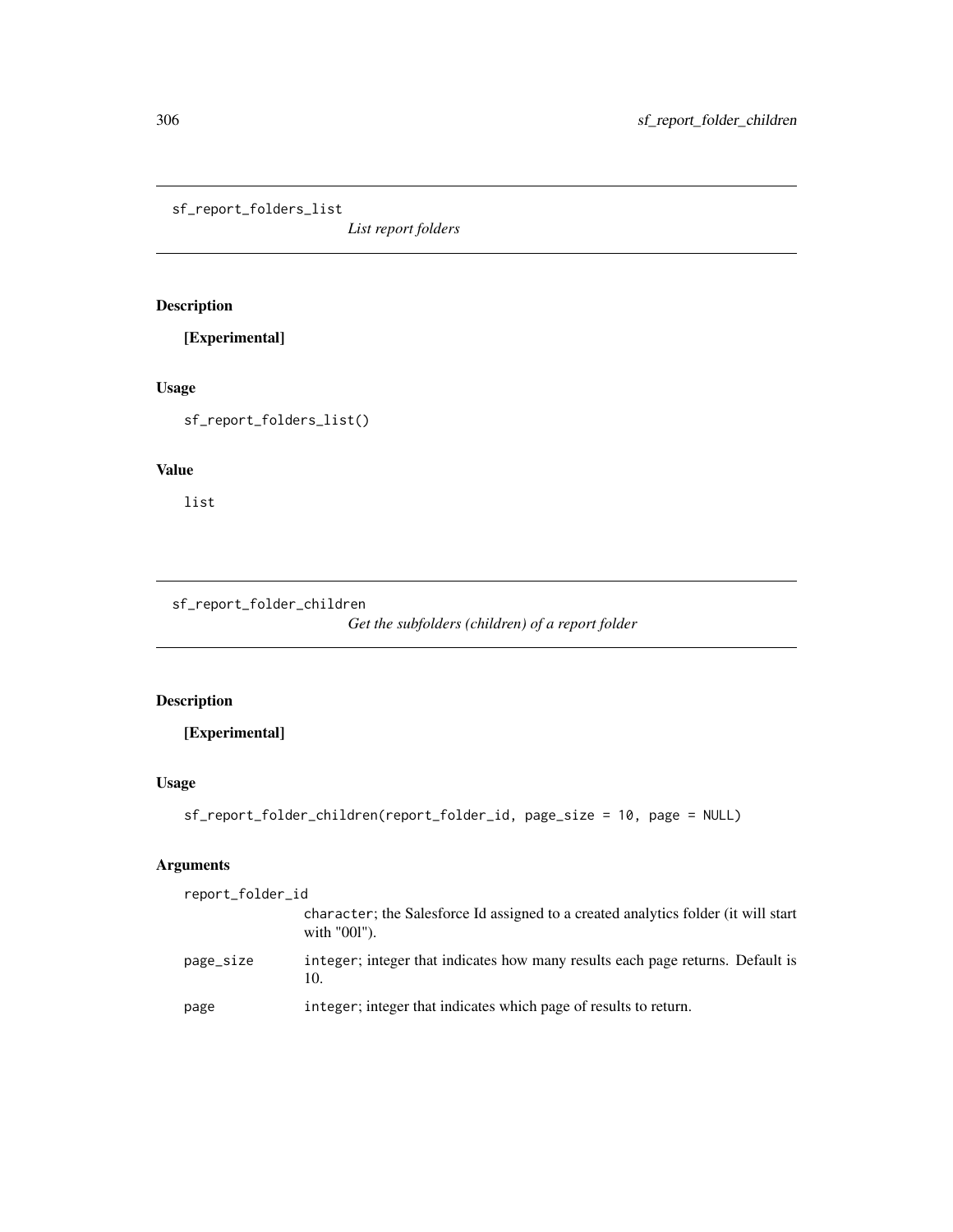sf\_report\_folder\_create

*Create report folder*

#### Description

[Experimental]

#### Usage

sf\_report\_folder\_create(body)

#### Arguments

body list; a list of data to be formatted as JSON before being sent to an API endpoint. This is NOT validated and is only experimental in allowing users to utilize the API functionality before wrapper functions have been written in R to format and validate the request in a more user-friendly format.

#### Value

list

sf\_report\_folder\_delete

*Delete a report folder*

#### Description

[Experimental]

## Usage

sf\_report\_folder\_delete(report\_folder\_id)

## Arguments

report\_folder\_id

character; the Salesforce Id assigned to a created analytics folder (it will start with "00l").

#### Value

logical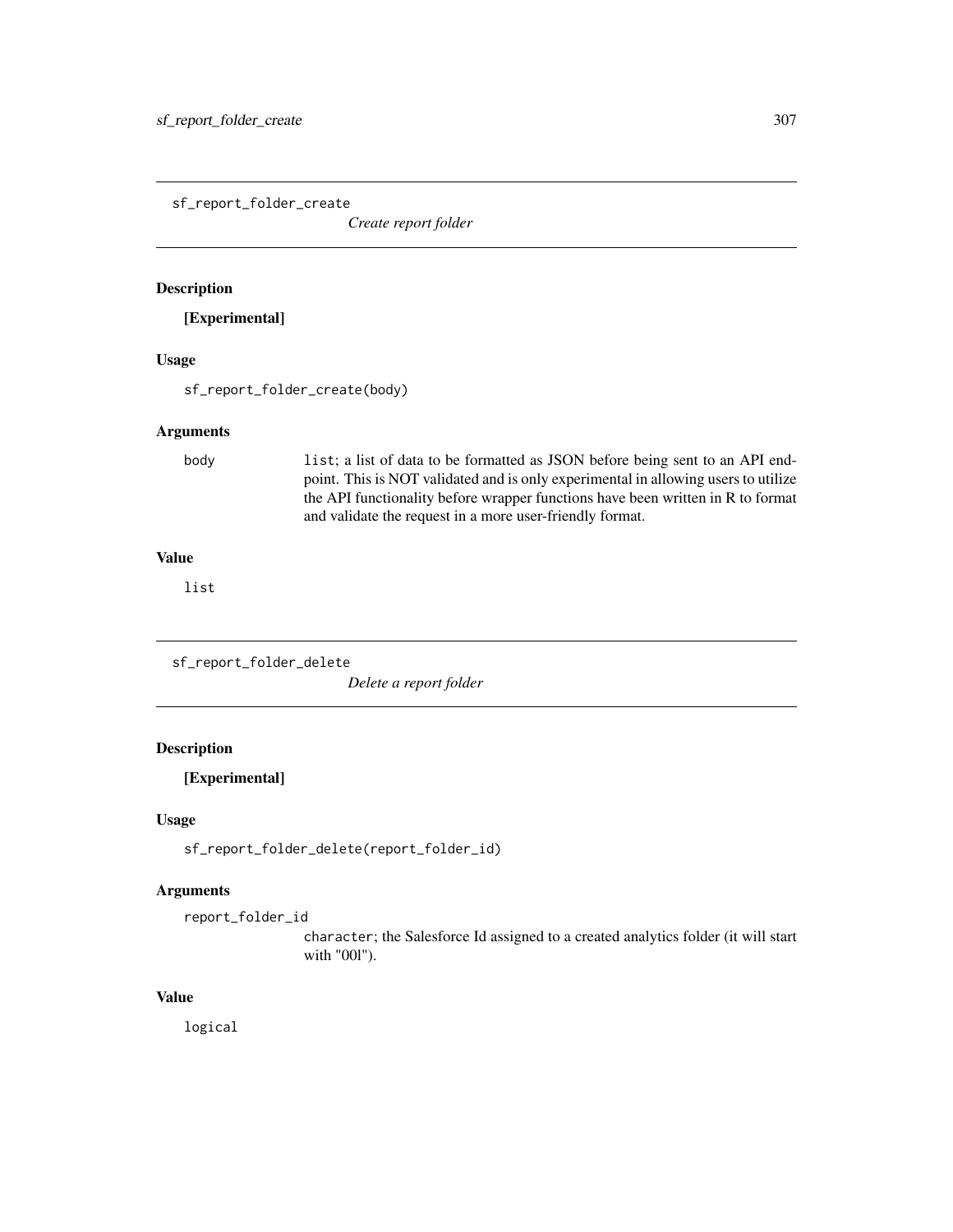sf\_report\_folder\_describe

*Describe a report folder*

## Description

[Experimental]

## Usage

sf\_report\_folder\_describe(report\_folder\_id)

#### Arguments

report\_folder\_id

character; the Salesforce Id assigned to a created analytics folder (it will start with "00l").

## Value

list

sf\_report\_folder\_shares\_add *Add shares to a report folder*

# Description

# [Experimental]

Creates new shares and appends them to the existing share list for the folder.

## Usage

sf\_report\_folder\_shares\_add(report\_folder\_id, body)

| report_folder_id |                                                                                                                                                                                                                                                        |
|------------------|--------------------------------------------------------------------------------------------------------------------------------------------------------------------------------------------------------------------------------------------------------|
|                  | character; the Salesforce Id assigned to a created analytics folder (it will start<br>with "001").                                                                                                                                                     |
| body             | list; a list of data to be formatted as JSON before being sent to an API end-<br>point. This is NOT validated and is only experimental in allowing users to utilize<br>the API functionality before wrapper functions have been written in R to format |
|                  | and validate the request in a more user-friendly format.                                                                                                                                                                                               |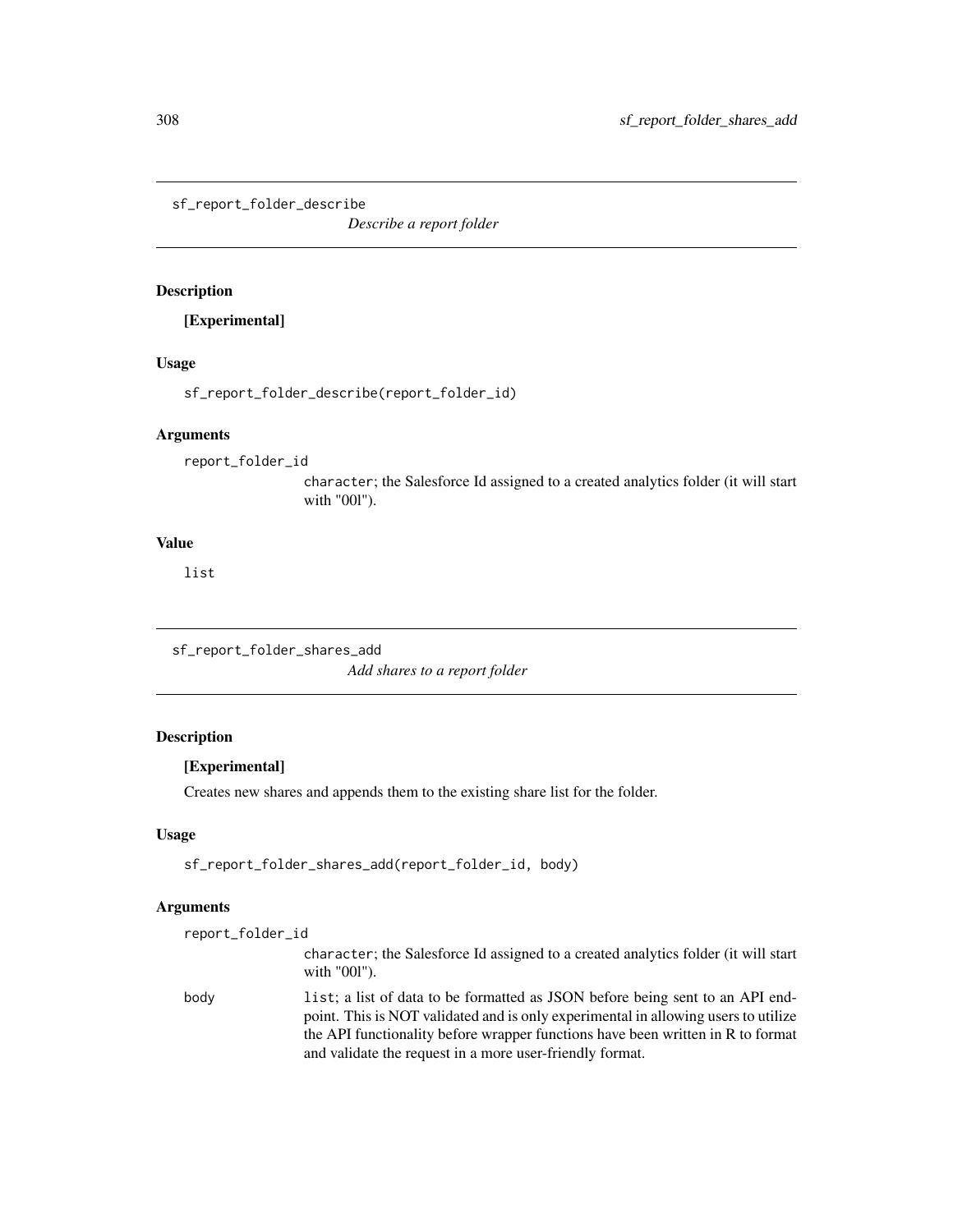list

sf\_report\_folder\_shares\_list *List the shares in a report folder*

# Description

[Experimental]

## Usage

sf\_report\_folder\_shares\_list(report\_folder\_id)

#### Arguments

report\_folder\_id

character; the Salesforce Id assigned to a created analytics folder (it will start with "00l").

# Value

list

sf\_report\_folder\_shares\_update *Update the shares for a report folder*

#### Description

## [Experimental]

Creates new shares to replace the existing shares in the share list for the folder.

## Usage

sf\_report\_folder\_shares\_update(report\_folder\_id, body)

| report_folder_id |                                                                                                                                                                                                                                                        |
|------------------|--------------------------------------------------------------------------------------------------------------------------------------------------------------------------------------------------------------------------------------------------------|
|                  | character; the Salesforce Id assigned to a created analytics folder (it will start<br>with $"001"$ ).                                                                                                                                                  |
| body             | list; a list of data to be formatted as JSON before being sent to an API end-<br>point. This is NOT validated and is only experimental in allowing users to utilize<br>the API functionality before wrapper functions have been written in R to format |
|                  | and validate the request in a more user-friendly format.                                                                                                                                                                                               |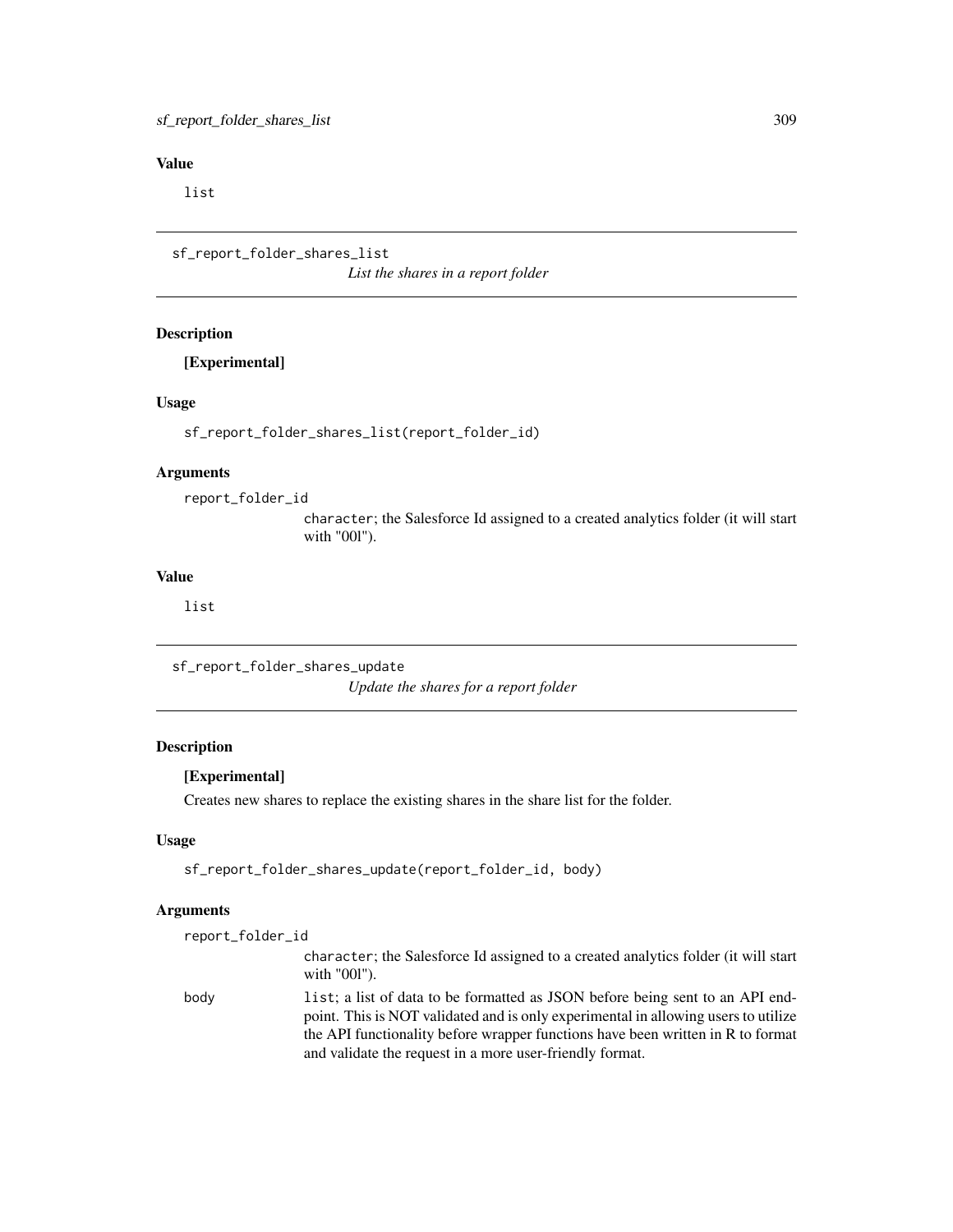list

```
sf_report_folder_share_delete
                         Delete a report folder share
```
# Description

[Experimental]

## Usage

sf\_report\_folder\_share\_delete(report\_folder\_id, share\_id)

## Arguments

| report_folder_id |                                                                                                          |
|------------------|----------------------------------------------------------------------------------------------------------|
|                  | character; the Salesforce Id assigned to a created analytics folder (it will start<br>with $"001"$ ).    |
| share id         | character; the Salesforce Id assigned to a created analytics folder share (it will<br>start with "004"). |

#### Value

logical

sf\_report\_folder\_share\_describe

*Describe a report folder share*

# Description

# [Experimental]

## Usage

sf\_report\_folder\_share\_describe(report\_folder\_id, share\_id)

| report_folder_id |                                                                                                          |
|------------------|----------------------------------------------------------------------------------------------------------|
|                  | character; the Salesforce Id assigned to a created analytics folder (it will start<br>with $"001"$ ).    |
| share id         | character; the Salesforce Id assigned to a created analytics folder share (it will<br>start with "004"). |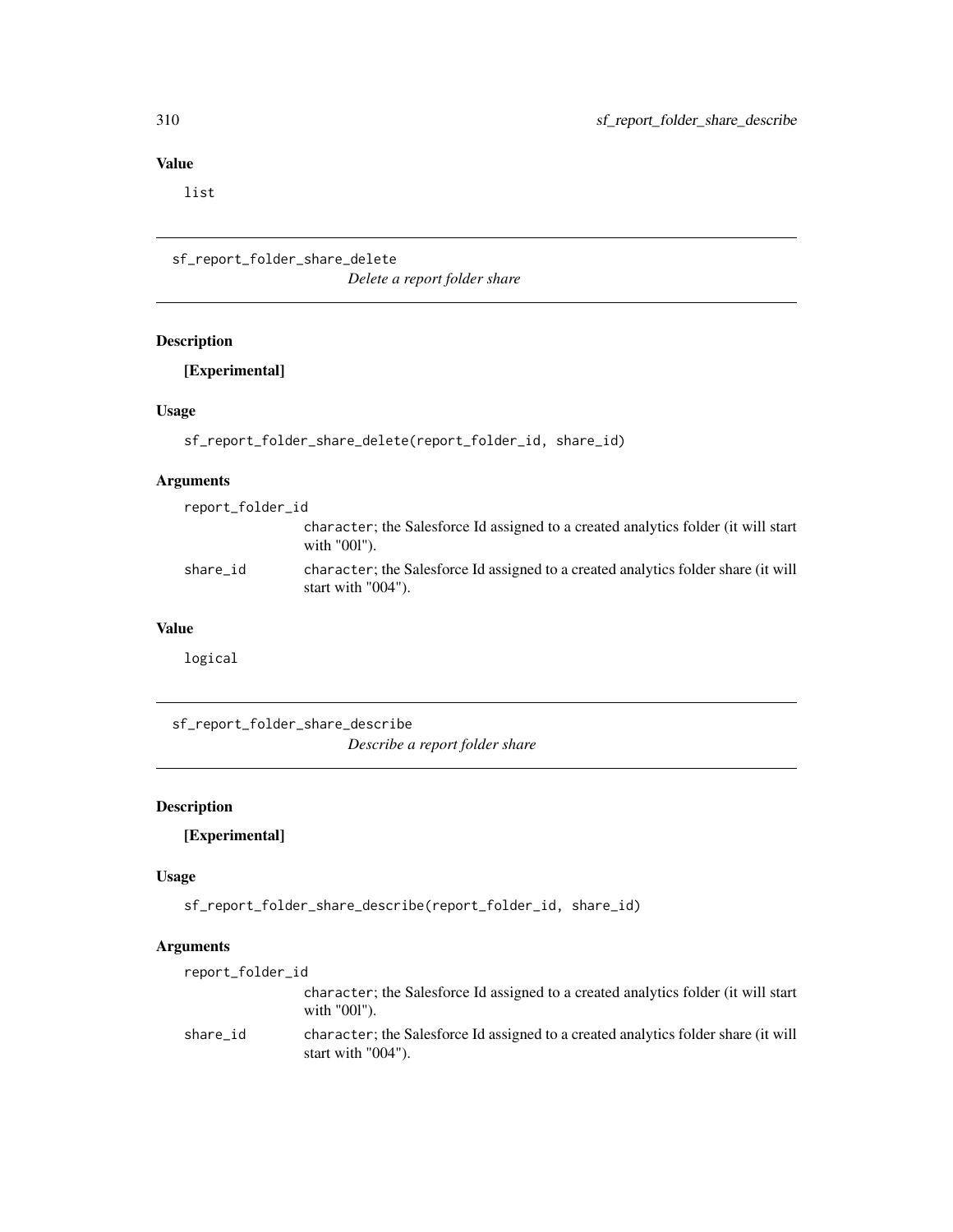list

sf\_report\_folder\_share\_recipients *Get report folder share recipients*

# Description

[Experimental]

# Usage

```
sf_report_folder_share_recipients(
  report_folder_id,
  share_type = c("User", "Group", "Role"),
 search_term = ",
 limit = 100
\mathcal{L}
```
## Arguments

```
report_folder_id
                  character; the Salesforce Id assigned to a created analytics folder (it will start
                  with "00l").
share_type character; Return data for the recipients of the specified type, such as "User",
                  "Group", or "Role".
search_term character; Search to match share recipients' names. Default is "" (no restric-
                 tion).
limit integer; Limit to the number of search results. Default is 100.
```
# Value

list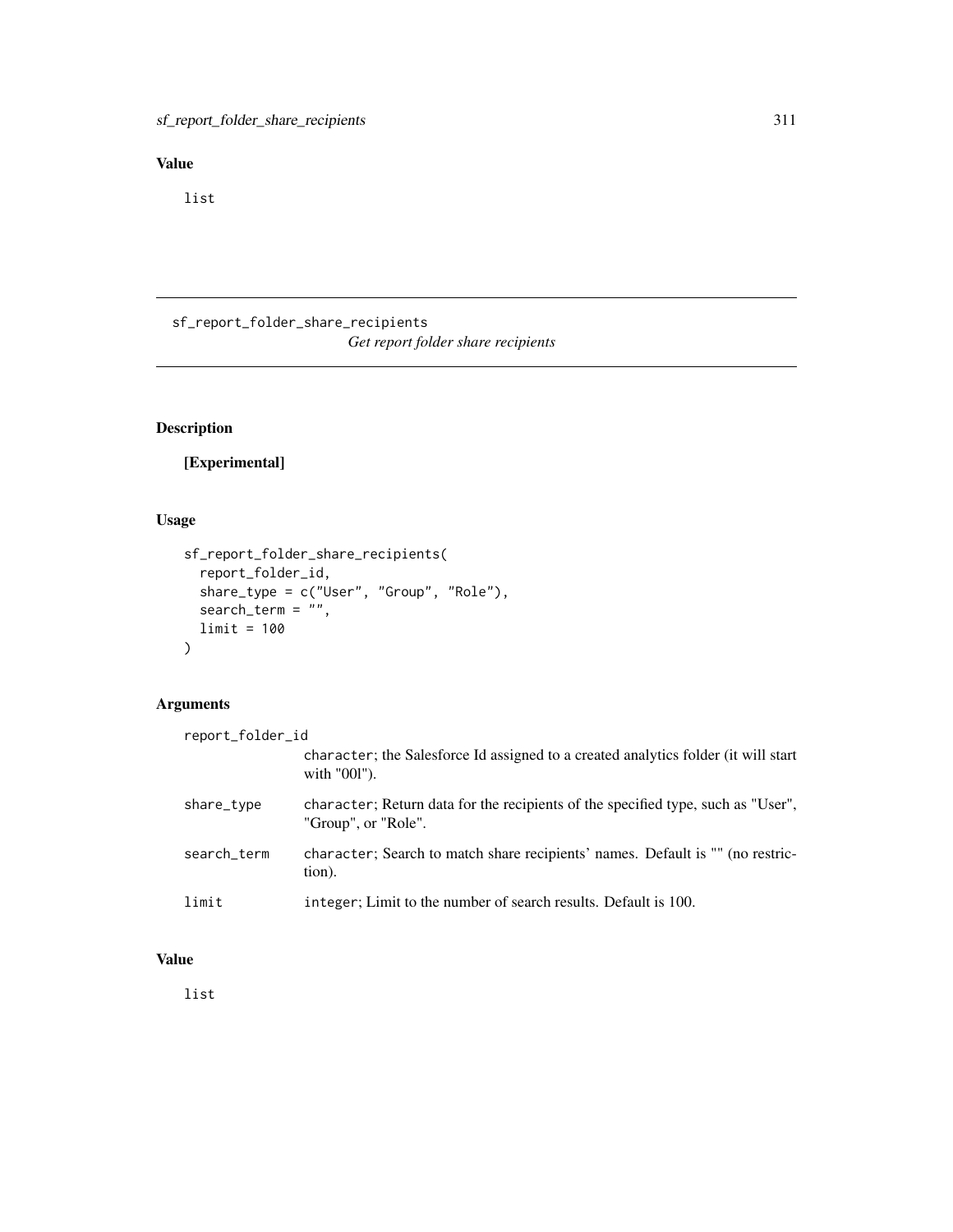sf\_report\_folder\_share\_update

*Update a report folder share*

# Description

[Experimental]

# Usage

```
sf_report_folder_share_update(report_folder_id, share_id, body)
```
# Arguments

| report_folder_id |                                                                                                                                                                                                                                                                                                                    |
|------------------|--------------------------------------------------------------------------------------------------------------------------------------------------------------------------------------------------------------------------------------------------------------------------------------------------------------------|
|                  | character; the Salesforce Id assigned to a created analytics folder (it will start<br>with "001").                                                                                                                                                                                                                 |
| share_id         | character; the Salesforce Id assigned to a created analytics folder share (it will<br>start with $"004"$ ).                                                                                                                                                                                                        |
| body             | list; a list of data to be formatted as JSON before being sent to an API end-<br>point. This is NOT validated and is only experimental in allowing users to utilize<br>the API functionality before wrapper functions have been written in R to format<br>and validate the request in a more user-friendly format. |

# Value

list

sf\_report\_folder\_update

*Update a report folder*

# Description

[Experimental]

# Usage

sf\_report\_folder\_update(report\_folder\_id, body)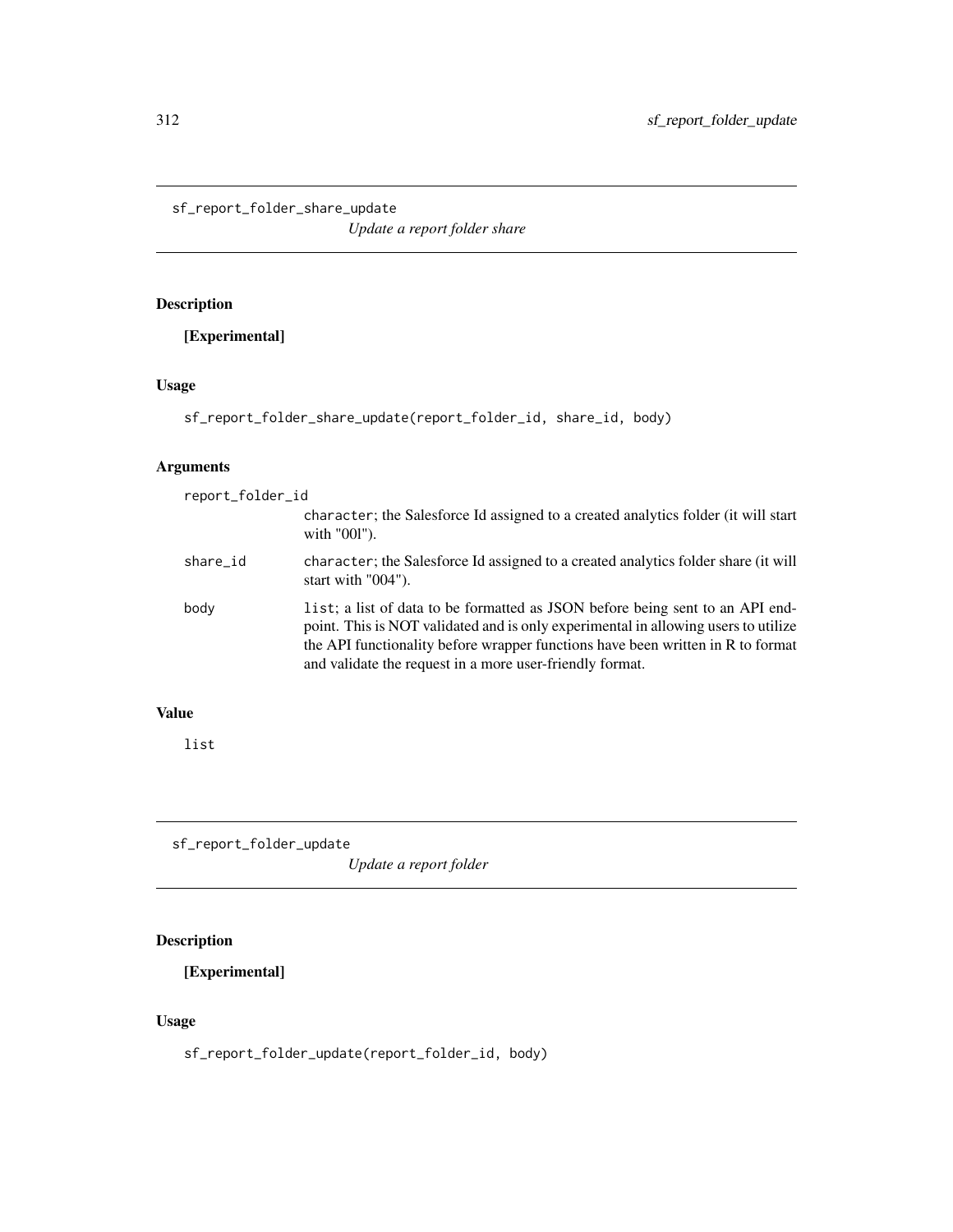# Arguments

| report_folder_id |                                                                                                                                                                                                                                                                                                                    |
|------------------|--------------------------------------------------------------------------------------------------------------------------------------------------------------------------------------------------------------------------------------------------------------------------------------------------------------------|
|                  | character; the Salesforce Id assigned to a created analytics folder (it will start<br>with "001").                                                                                                                                                                                                                 |
| body             | list; a list of data to be formatted as JSON before being sent to an API end-<br>point. This is NOT validated and is only experimental in allowing users to utilize<br>the API functionality before wrapper functions have been written in R to format<br>and validate the request in a more user-friendly format. |

# Value

list

sf\_reset\_password *Reset User Password*

# Description

## [Experimental]

Changes a user's password to a temporary, system-generated value.

## Usage

```
sf_reset_password(user_id, control = list(...), ..., verbose = FALSE)
```
# Arguments

| user_id  | character; the unique Salesforce Id assigned to the User                                                                                                                                                                                                                               |
|----------|----------------------------------------------------------------------------------------------------------------------------------------------------------------------------------------------------------------------------------------------------------------------------------------|
| control  | list; a list of parameters for controlling the behavior of the API call being used.<br>For more information of what parameters are available look at the documenta-<br>tion for sf_control.                                                                                            |
| $\cdots$ | arguments passed to sf_control                                                                                                                                                                                                                                                         |
| verbose  | logical; an indicator of whether to print additional detail for each API call,<br>which is useful for debugging. More specifically, when set to TRUE the URL,<br>header, and body will be printed for each request, along with additional diag-<br>nostic information where available. |

#### Value

list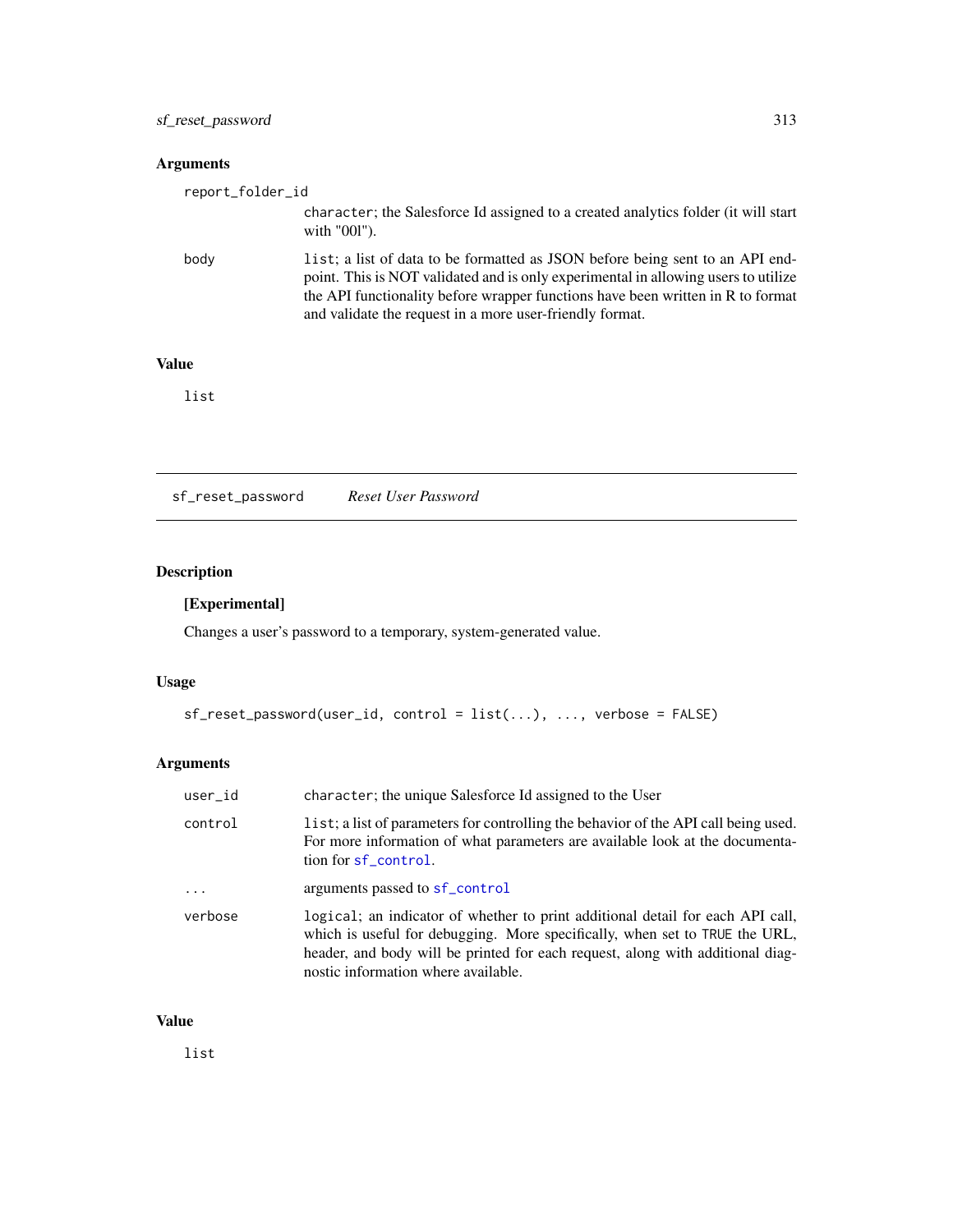## Examples

```
## Not run:
# reset a user's password and ensure that an email is triggered to them
sf_reset_password(user_id = "0056A000000ZZZaaBBB",
                  EmailHeader = list(triggerAutoResponseEmail = FALSE,
                                     triggerOtherEmail = FALSE,
                                     triggerUserEmail = TRUE))
```
## End(Not run)

sf\_retrieve *Retrieve Records By Id*

# Description

## [Stable]

Retrieves one or more new records to your organization's data.

## Usage

```
sf_retrieve(
  ids,
  fields,
 object_name,
  api_type = c("REST", "SOAP", "Bulk 1.0", "Bulk 2.0"),
  guess_types = TRUE,
 control = list(...),...,
  verbose = FALSE
)
```

| ids         | vector, matrix, data. frame, or tbl_df; if not a vector, there must be a column<br>called Id (case insensitive) that can be passed in the request.                                                                                                                                                                                                                                                                               |
|-------------|----------------------------------------------------------------------------------------------------------------------------------------------------------------------------------------------------------------------------------------------------------------------------------------------------------------------------------------------------------------------------------------------------------------------------------|
| fields      | character; one or more strings indicating the fields to be returned on the<br>records                                                                                                                                                                                                                                                                                                                                            |
| object_name | character; the name of the Salesforce object that the function is operating<br>against (e.g. "Account", "Contact", "CustomObject_c").                                                                                                                                                                                                                                                                                            |
| api_type    | character; one of "REST", "SOAP", "Bulk 1.0", or "Bulk 2.0" indicating<br>which API to use when making the request.                                                                                                                                                                                                                                                                                                              |
| guess_types | logical; indicating whether or not to use col_guess() to try and cast the data<br>returned in the recordset. If TRUE then col_guess() is used, if FALSE then all<br>fields will be returned as character. This is helpful when col_guess() will<br>mangle field values in Salesforce that you'd like to preserve during translation<br>into a tbl_df, like numeric looking values that must be preserved as strings<br>("48.0"). |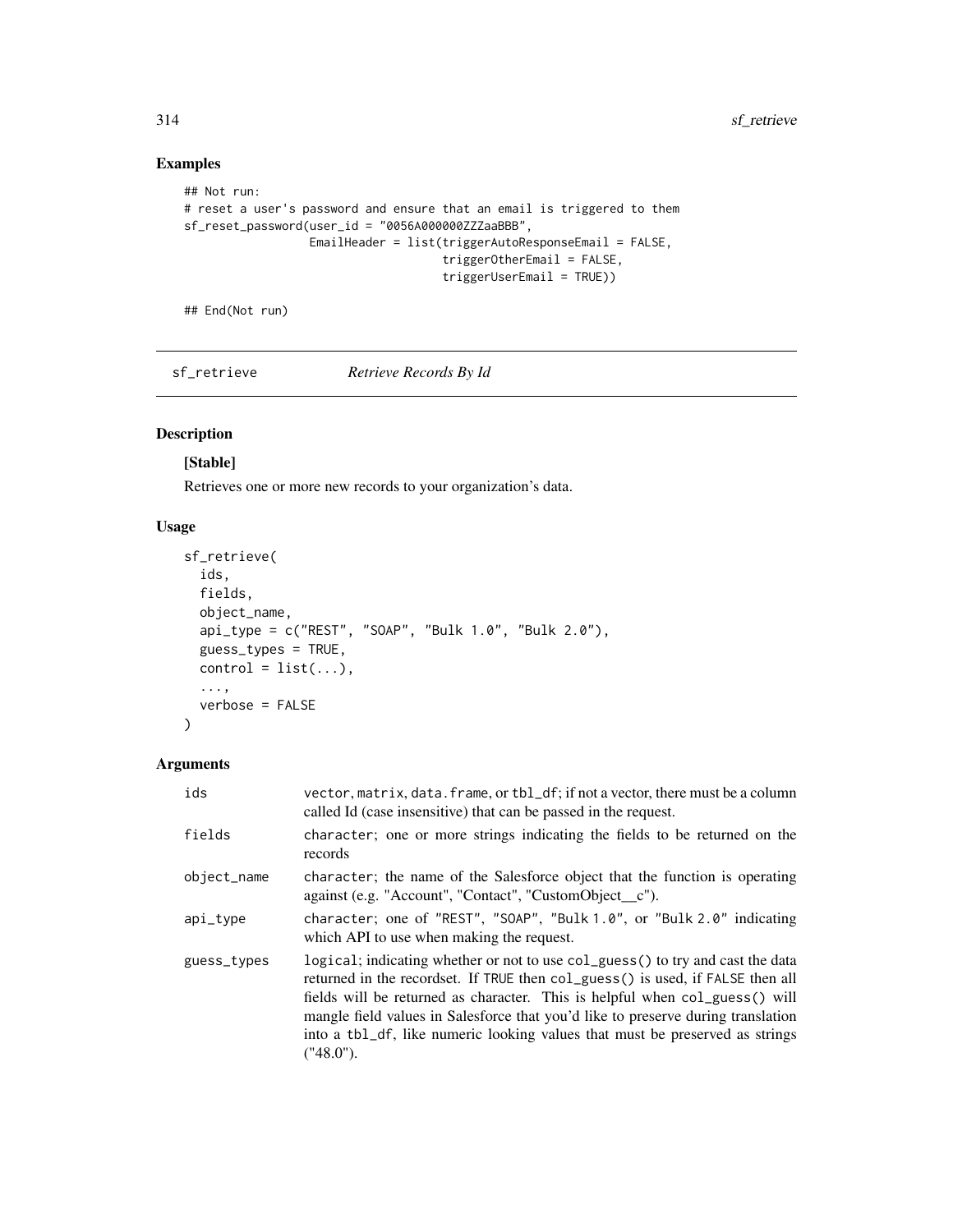| control   | list; a list of parameters for controlling the behavior of the API call being used.<br>For more information of what parameters are available look at the documenta-<br>tion for sf_control.                                                                                            |
|-----------|----------------------------------------------------------------------------------------------------------------------------------------------------------------------------------------------------------------------------------------------------------------------------------------|
| $\cdot$ . | arguments passed to sf_control                                                                                                                                                                                                                                                         |
| verbose   | logical; an indicator of whether to print additional detail for each API call,<br>which is useful for debugging. More specifically, when set to TRUE the URL,<br>header, and body will be printed for each request, along with additional diag-<br>nostic information where available. |

tibble

## Examples

```
## Not run:
n < -3new_contacts <- tibble(FirstName = rep("Test", n),
                      LastName = paste0("Contact", 1:n))
new_contacts_result <- sf_create(new_contacts, object_name="Contact")
retrieved_records <- sf_retrieve(ids=new_contacts_result$id,
                                 fields=c("LastName"),
                                 object_name="Contact")
```
## End(Not run)

sf\_retrieve\_metadata *Make A Request to Retrieve the Metadata*

## Description

#### [Experimental]

This function makes a request to retrieve metadata as a package XML files that can be modified and later deployed into an environment

#### Usage

```
sf_retrieve_metadata(
  retrieve_request,
  filename = "package.zip",
  check_interval = 3,
  max\_tries = 20,
  verbose = FALSE
\mathcal{E}
```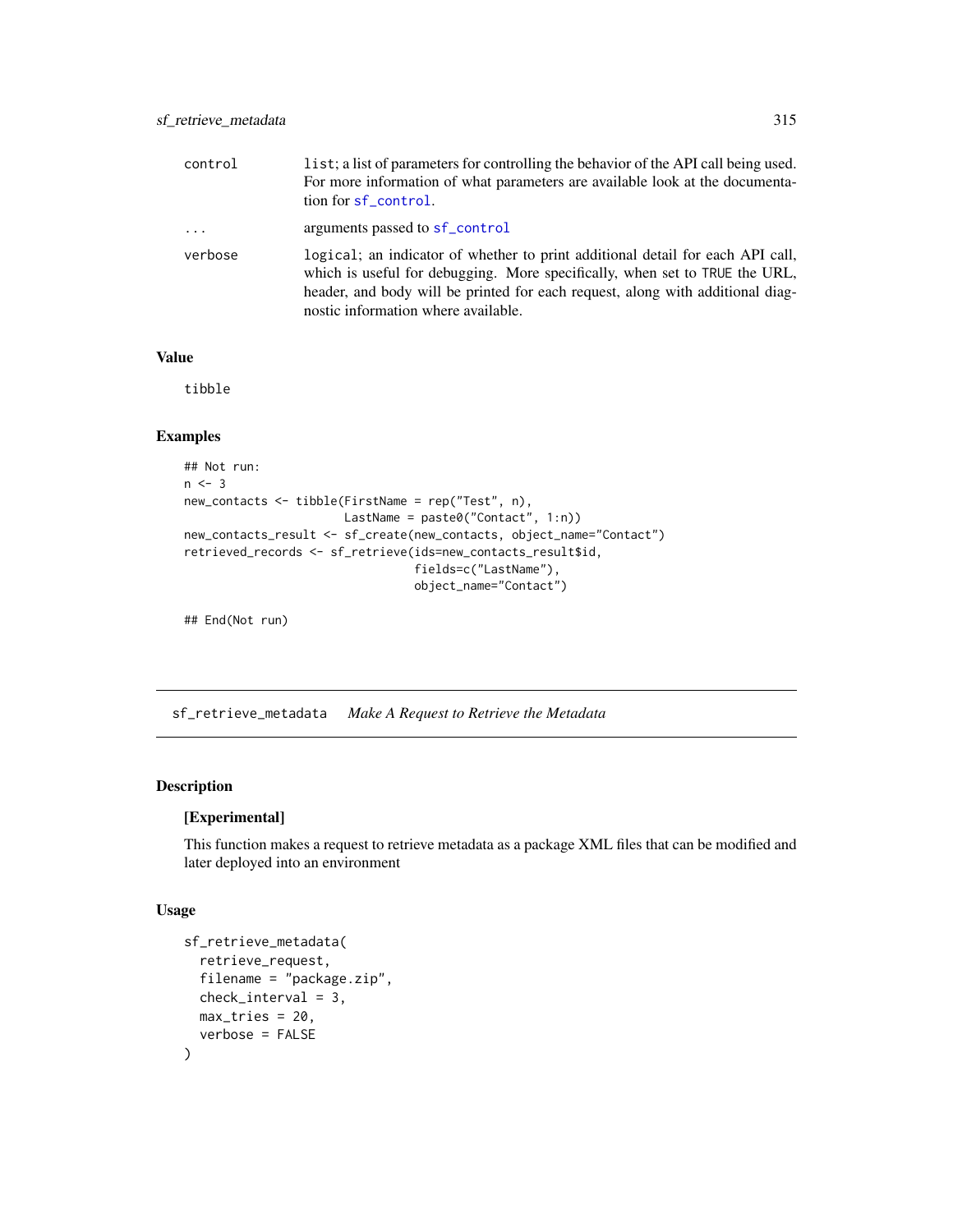## Arguments

| retrieve_request |                                                                                                                                                                                                                                                                                        |  |
|------------------|----------------------------------------------------------------------------------------------------------------------------------------------------------------------------------------------------------------------------------------------------------------------------------------|--|
|                  | a list of parameters defining what XML file representations should be returned                                                                                                                                                                                                         |  |
| filename         | a file path to save the zip file in the event that it is downloaded. The name must<br>have a .zip extension. The default behavior will be to save in the current working<br>directory as "package.zip"                                                                                 |  |
| check_interval   | numeric; specifying the seconds to wait between retrieve status requests to<br>check if complete                                                                                                                                                                                       |  |
| max_tries        | numeric; specifying the maximum number of times to check whether the re-<br>trieve package.zip is complete before the function times out                                                                                                                                               |  |
| verbose          | logical; an indicator of whether to print additional detail for each API call,<br>which is useful for debugging. More specifically, when set to TRUE the URL,<br>header, and body will be printed for each request, along with additional diag-<br>nostic information where available. |  |

#### Value

A list of details from the created retrieve request

#### Note

See the Salesforce documentation for the proper arguments to create a retrieveRequest. Here is a link to that documentation: [https://developer.salesforce.com/docs/atlas.en-us.api\\_](https://developer.salesforce.com/docs/atlas.en-us.api_meta.meta/api_meta/meta_retrieve_request.htm) [meta.meta/api\\_meta/meta\\_retrieve\\_request.htm](https://developer.salesforce.com/docs/atlas.en-us.api_meta.meta/api_meta/meta_retrieve_request.htm)

# References

[https://developer.salesforce.com/docs/atlas.en-us.api\\_meta.meta/api\\_meta/meta\\_re](https://developer.salesforce.com/docs/atlas.en-us.api_meta.meta/api_meta/meta_retrieve.htm)trieve. [htm](https://developer.salesforce.com/docs/atlas.en-us.api_meta.meta/api_meta/meta_retrieve.htm)

## Examples

```
## Not run:
retrieve_request <- list(unpackaged=list(types=list(members='*',
                                                    name='CustomObject')))
retrieve_info <- sf_retrieve_metadata(retrieve_request)
## End(Not run)
```
sf\_run\_bulk\_operation *Run Bulk Operation*

## Description

# [Stable]

This function is a convenience wrapper for submitting bulk API jobs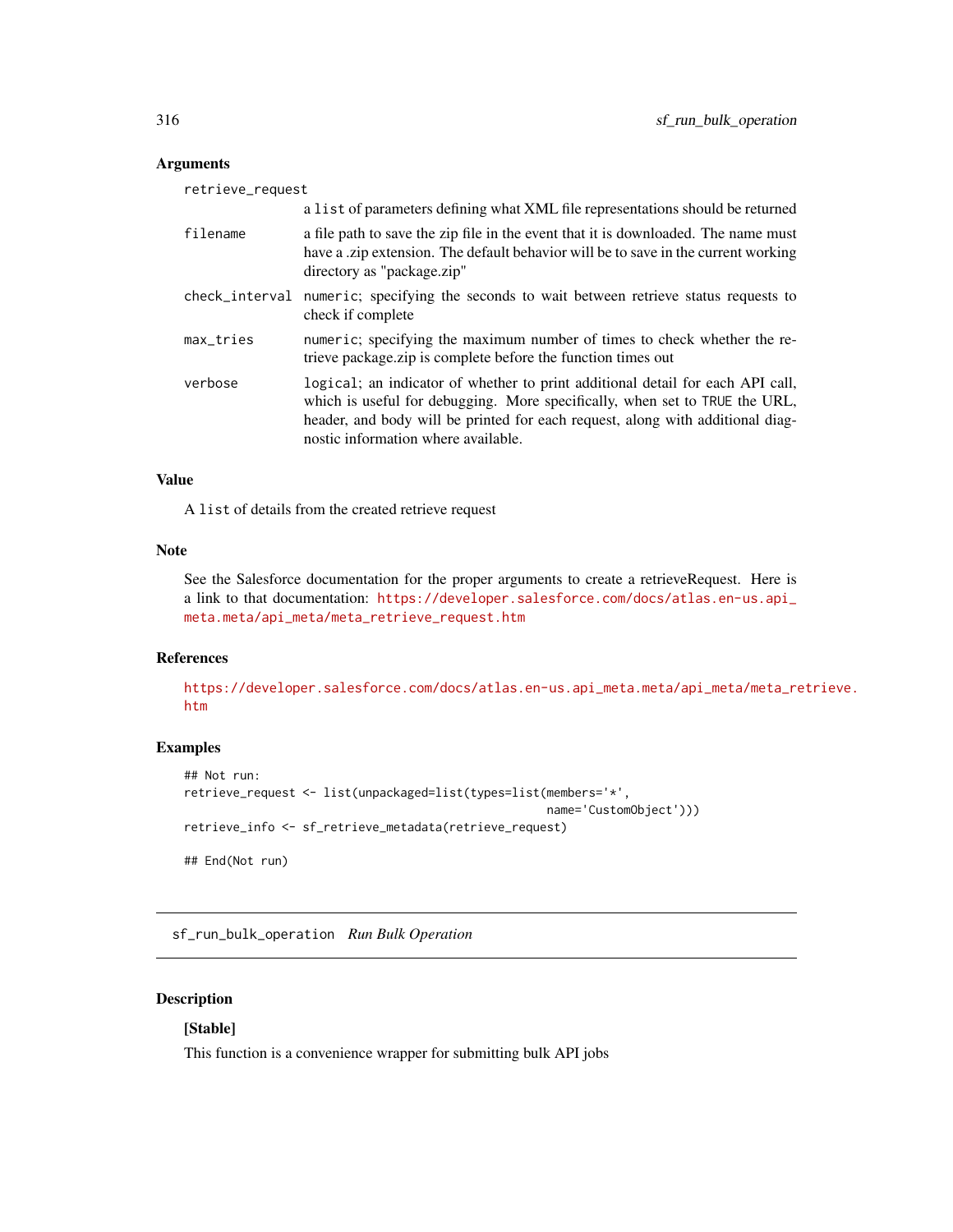#### Usage

```
sf_run_bulk_operation(
  input_data,
  object_name,
  operation = c("insert", "delete", "upsert", "update", "hardDelete"),
  external_id_fieldname = NULL,
  guess_types = TRUE,
  api_type = c("Bulk 1.0", "Bulk 2.0"),
  batch_size = NULL,
  interval_seconds = 3,
  max_attempts = 200,
 wait_for_results = TRUE,
  record_types = c("successfulResults", "failedResults", "unprocessedRecords"),
  combine_record_types = TRUE,
  control = list(...),...,
 verbose = FALSE
\mathcal{L}sf_bulk_operation(
  input_data,
  object_name,
  operation = c("insert", "delete", "upsert", "update", "hardDelete"),
  external_id_fieldname = NULL,
  guess_types = TRUE,
  api_type = c("Bulk 1.0", "Bulk 2.0"),batch_size = NULL,
  interval_seconds = 3,
 max_attempts = 200,
  wait_for_results = TRUE,
  record_types = c("successfulResults", "failedResults", "unprocessedRecords"),
  combine_record_types = TRUE,
  control = list(...),...,
  verbose = FALSE
)
```

| input_data            | named vector, matrix, data. frame, or tbl_df; data can be coerced into CSV<br>file for submitting as batch request                    |  |
|-----------------------|---------------------------------------------------------------------------------------------------------------------------------------|--|
| object_name           | character; the name of the Salesforce object that the function is operating<br>against (e.g. "Account", "Contact", "CustomObject_c"). |  |
| operation             | character; string defining the type of operation being performed                                                                      |  |
| external_id_fieldname |                                                                                                                                       |  |
|                       | character; string identifying a custom field on the object that has been set as                                                       |  |
|                       | an "External ID" field. This field is used to reference objects during upserts to                                                     |  |
|                       | determine if the record already exists in Salesforce or not.                                                                          |  |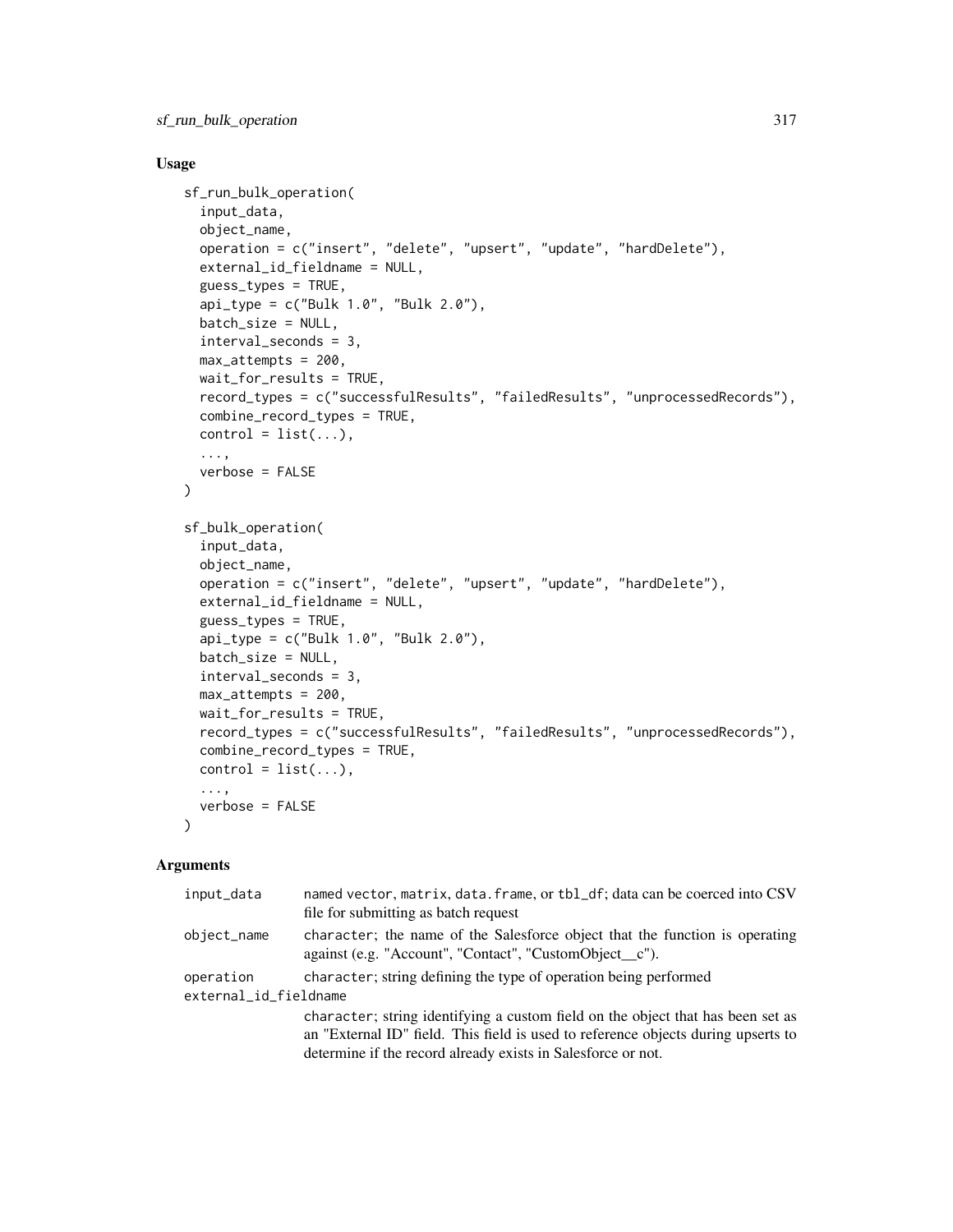| guess_types          | logical; indicating whether or not to use col_guess() to try and cast the data<br>returned in the recordset. If TRUE then col_guess() is used, if FALSE then all<br>fields will be returned as character. This is helpful when col_guess() will<br>mangle field values in Salesforce that you'd like to preserve during translation<br>into a tb1_df, like numeric looking values that must be preserved as strings<br>("48.0"). |
|----------------------|----------------------------------------------------------------------------------------------------------------------------------------------------------------------------------------------------------------------------------------------------------------------------------------------------------------------------------------------------------------------------------------------------------------------------------|
| api_type             | character; one of "REST", "SOAP", "Bulk 1.0", or "Bulk 2.0" indicating<br>which API to use when making the request.                                                                                                                                                                                                                                                                                                              |
| batch_size           | integer; the number of individual records to be included in a single batch up-<br>loaded to the Bulk APIs (1.0 or 2.0).                                                                                                                                                                                                                                                                                                          |
| interval_seconds     |                                                                                                                                                                                                                                                                                                                                                                                                                                  |
|                      | integer; defines the seconds between attempts to check for job completion.                                                                                                                                                                                                                                                                                                                                                       |
| max_attempts         | integer; defines then max number attempts to check for job completion before<br>stopping.                                                                                                                                                                                                                                                                                                                                        |
| wait_for_results     |                                                                                                                                                                                                                                                                                                                                                                                                                                  |
|                      | logical; indicating whether to wait for the operation to complete so that the<br>batch results of individual records can be obtained                                                                                                                                                                                                                                                                                             |
| record_types         | character; one or more types of records to retrieve from the results of running<br>the specified job                                                                                                                                                                                                                                                                                                                             |
| combine_record_types |                                                                                                                                                                                                                                                                                                                                                                                                                                  |
|                      | logical; indicating for Bulk 2.0 jobs whether the successfulResults, failedResults,<br>and unprocessedRecords should be stacked together by binding the rows                                                                                                                                                                                                                                                                     |
| control              | list; a list of parameters for controlling the behavior of the API call being used.<br>For more information of what parameters are available look at the documenta-<br>tion for sf control.                                                                                                                                                                                                                                      |
| .                    | other arguments passed on to sf_control or sf_create_job_bulk to specify<br>the content_type, concurrency_mode, and/or column_delimiter.                                                                                                                                                                                                                                                                                         |
| verbose              | logical; an indicator of whether to print additional detail for each API call,<br>which is useful for debugging. More specifically, when set to TRUE the URL,<br>header, and body will be printed for each request, along with additional diag-<br>nostic information where available.                                                                                                                                           |

A tbl\_df of the results of the bulk job

## Note

With Bulk 2.0 the order of records in the response is not guaranteed to match the ordering of records in the original job data.

# See Also

[Salesforce Documentation](https://developer.salesforce.com/docs/atlas.en-us.api_asynch.meta/api_asynch)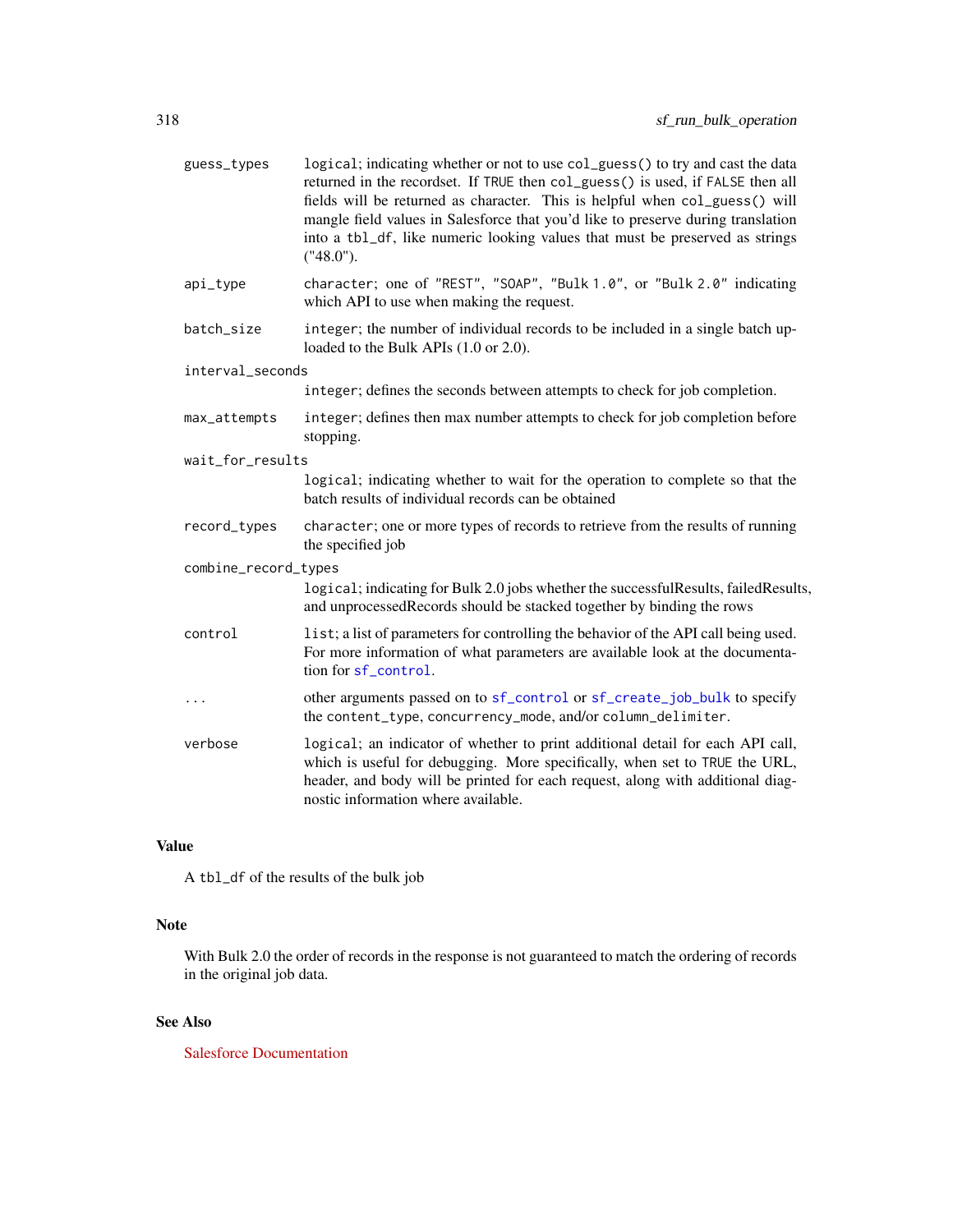## sf\_run\_bulk\_query 319

#### Examples

```
## Not run:
n < -20new_contacts <- tibble(FirstName = rep("Test", n),
                      LastName = paste0("Contact", 1:n))
# insert new records into the Contact object
inserts <- sf_bulk_operation(input_data = new_contacts,
                             object_name = "Contact",
                             operation = "insert")
```
## End(Not run)

sf\_run\_bulk\_query *Run bulk query*

#### <span id="page-318-0"></span>Description

#### [Stable]

This function is a convenience wrapper for submitting and retrieving query API jobs from the Bulk 1.0 and Bulk 2.0 APIs.

#### Usage

```
sf_run_bulk_query(
  soql,
  object_name = NULL,
  queryall = FALSE,guess_types = TRUE,
  bind_using_character_cols = deprecated(),
  interval_seconds = 3,
  max_attempts = 200,
  control = list(...),...,
  api_type = c("Bulk 2.0", "Bulk 1.0"),
  verbose = FALSE
\lambdasf_query_bulk(
  soql,
  object_name = NULL,
  queryall = FALSE,
  guess_types = TRUE,
  bind_using_character_cols = deprecated(),
  interval_seconds = 3,
  max_attempts = 200,
  control = list(...),...,
```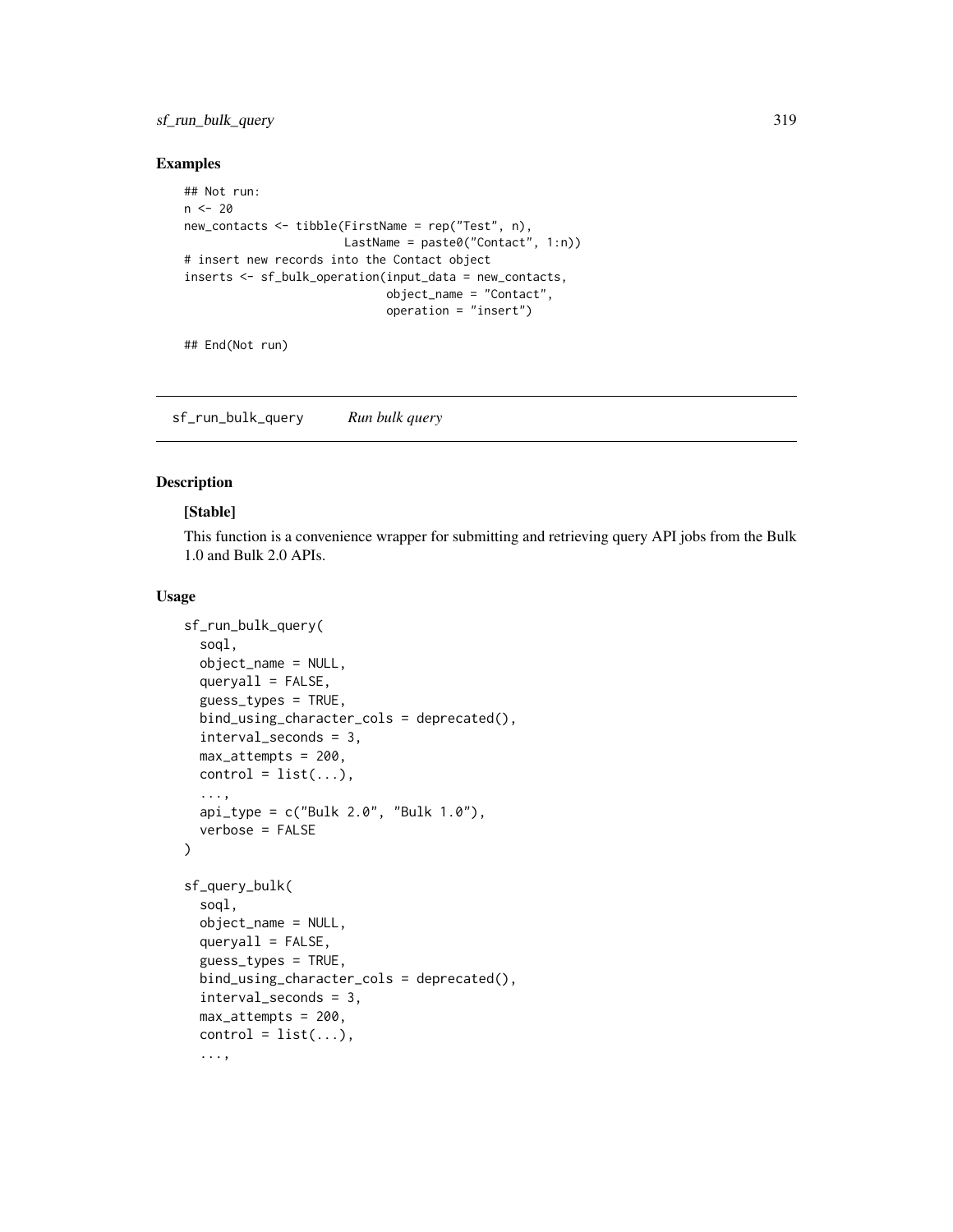```
api_type = c("Bulk 2.0", "Bulk 1.0"),verbose = FALSE
\mathcal{L}
```
# Arguments

| soql                      | character; a string defining a SOQL query (e.g. "SELECT Id, Name FROM<br>Account").                                                                                                                                                                                                                                                                                                                                              |
|---------------------------|----------------------------------------------------------------------------------------------------------------------------------------------------------------------------------------------------------------------------------------------------------------------------------------------------------------------------------------------------------------------------------------------------------------------------------|
| object_name               | character; the name of the Salesforce object that the function is operating<br>against (e.g. "Account", "Contact", "CustomObject_c").                                                                                                                                                                                                                                                                                            |
| queryall                  | logical; indicating if the query recordset should include records that have been<br>deleted because of a merge or delete. Setting this argument to TRUE will also<br>return information about archived Task and Event records. It is available in API<br>versions 29.0 and later.                                                                                                                                                |
| guess_types               | logical; indicating whether or not to use col_guess() to try and cast the data<br>returned in the recordset. If TRUE then col_guess() is used, if FALSE then all<br>fields will be returned as character. This is helpful when col_guess() will<br>mangle field values in Salesforce that you'd like to preserve during translation<br>into a tb1_df, like numeric looking values that must be preserved as strings<br>("48.0"). |
| bind_using_character_cols |                                                                                                                                                                                                                                                                                                                                                                                                                                  |
|                           | logical; an indicator of whether to cast the data to all character columns to<br>ensure that bind_rows does not fail because two paginated recordsets have dif-<br>fering datatypes for the same column. Set this to TRUE rarely, typically only<br>when having this set to FALSE returns an error or you want all columns in the<br>data to be character.                                                                       |
| interval_seconds          |                                                                                                                                                                                                                                                                                                                                                                                                                                  |
|                           | integer; defines the seconds between attempts to check for job completion.                                                                                                                                                                                                                                                                                                                                                       |
| max_attempts              | integer; defines then max number attempts to check for job completion before<br>stopping.                                                                                                                                                                                                                                                                                                                                        |
| control                   | list; a list of parameters for controlling the behavior of the API call being used.<br>For more information of what parameters are available look at the documenta-<br>tion for sf_control.                                                                                                                                                                                                                                      |
| $\cdots$                  | other arguments passed on to sf_control or sf_create_job_bulk to specify<br>the content_type, concurrency_mode, and/or column_delimiter.                                                                                                                                                                                                                                                                                         |
| api_type                  | character; one of "REST", "SOAP", "Bulk 1.0", or "Bulk 2.0" indicating<br>which API to use when making the request.                                                                                                                                                                                                                                                                                                              |
| verbose                   | logical; an indicator of whether to print additional detail for each API call,<br>which is useful for debugging. More specifically, when set to TRUE the URL,<br>header, and body will be printed for each request, along with additional diag-<br>nostic information where available.                                                                                                                                           |

# Value

A tbl\_df of the recordset returned by the query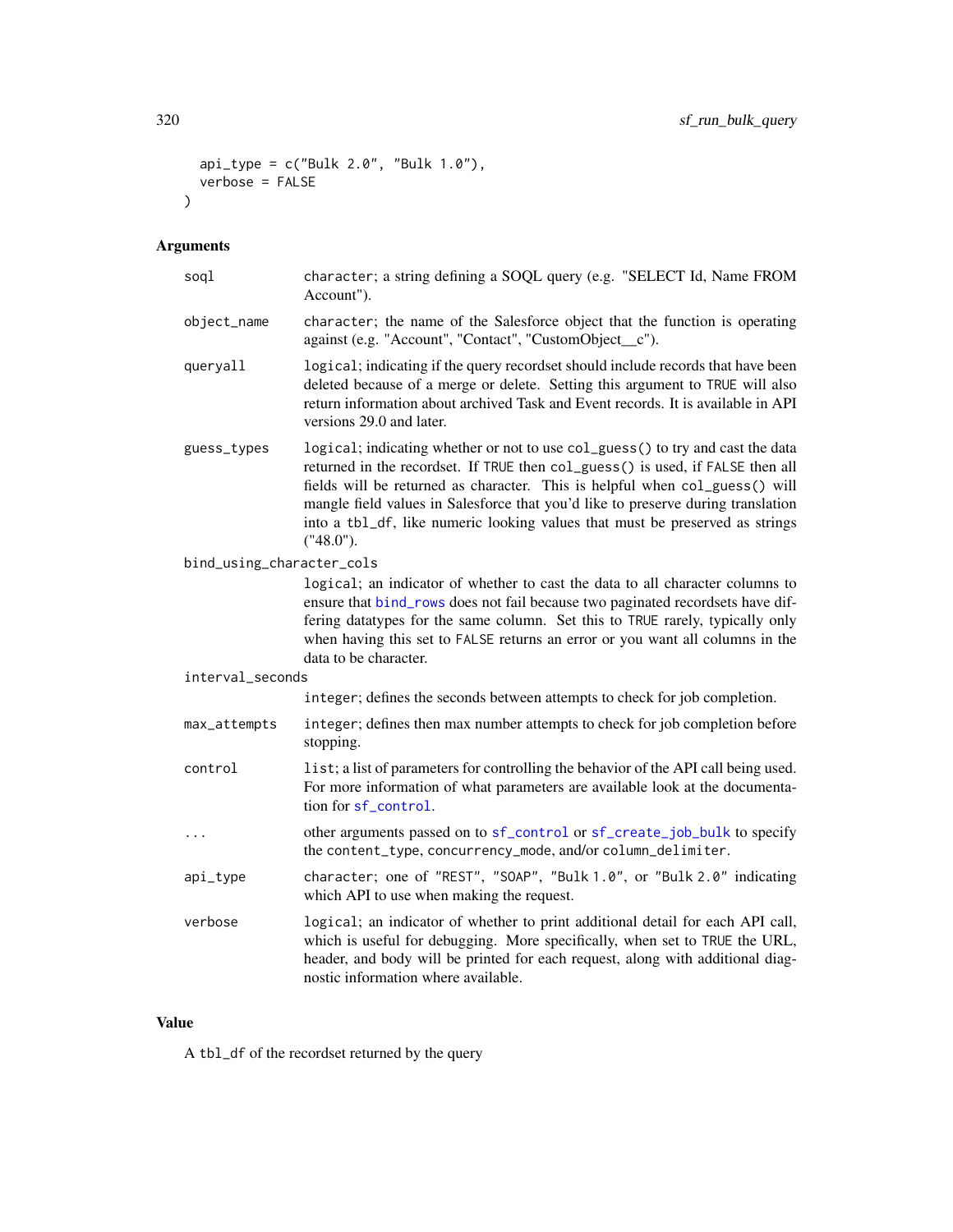## sf\_run\_report 321

#### References

[Bulk 1.0 documentation](https://developer.salesforce.com/docs/atlas.en-us.api_asynch.meta/api_asynch/asynch_api_bulk_query_intro.htm) and [Bulk 2.0 documentation](https://developer.salesforce.com/docs/atlas.en-us.api_asynch.meta/api_asynch/queries.htm)

#### Examples

```
## Not run:
# select all Ids from Account object (up to 1000)
ids <- sf_query_bulk(soql = 'SELECT Id FROM Account LIMIT 1000')
# note that, by default, bulk queries are executed using the Bulk 2.0 API, which
# does not required the object name, but the Bulk 1.0 API can be still be invoked
# for queries by setting api_type="Bulk 1.0".
# alternatively you can specify as:
ids <- sf_query(soql = 'SELECT Id FROM Account LIMIT 1000',
                api_type = "Bulk 2.0")ids <- sf_query(soql = 'SELECT Id FROM Account LIMIT 1000',
                object_name = 'Account',
                api_type = "Bulk 1.0")## End(Not run)
```
<span id="page-320-0"></span>sf\_run\_report *Get a report's data in tabular format*

#### **Description**

#### [Experimental]

This function is a convenience wrapper for retrieving the data from a report. By default, it executes an asynchronous report and waits for the detailed data summarized in a tabular format, before pulling them down and returning as a tbl\_df.

#### Usage

```
sf_run_report(
  report_id,
  report_filters = NULL,
  report_boolean_logic = NULL,
  sort_by = character(0),
  decreasing = FALSE,
  top_n = NULL,async = TRUE,interval_seconds = 3,
  max_attempts = 200,
 wait_for_results = TRUE,
  guess_types = TRUE,
  bind_using_character_cols = deprecated(),
```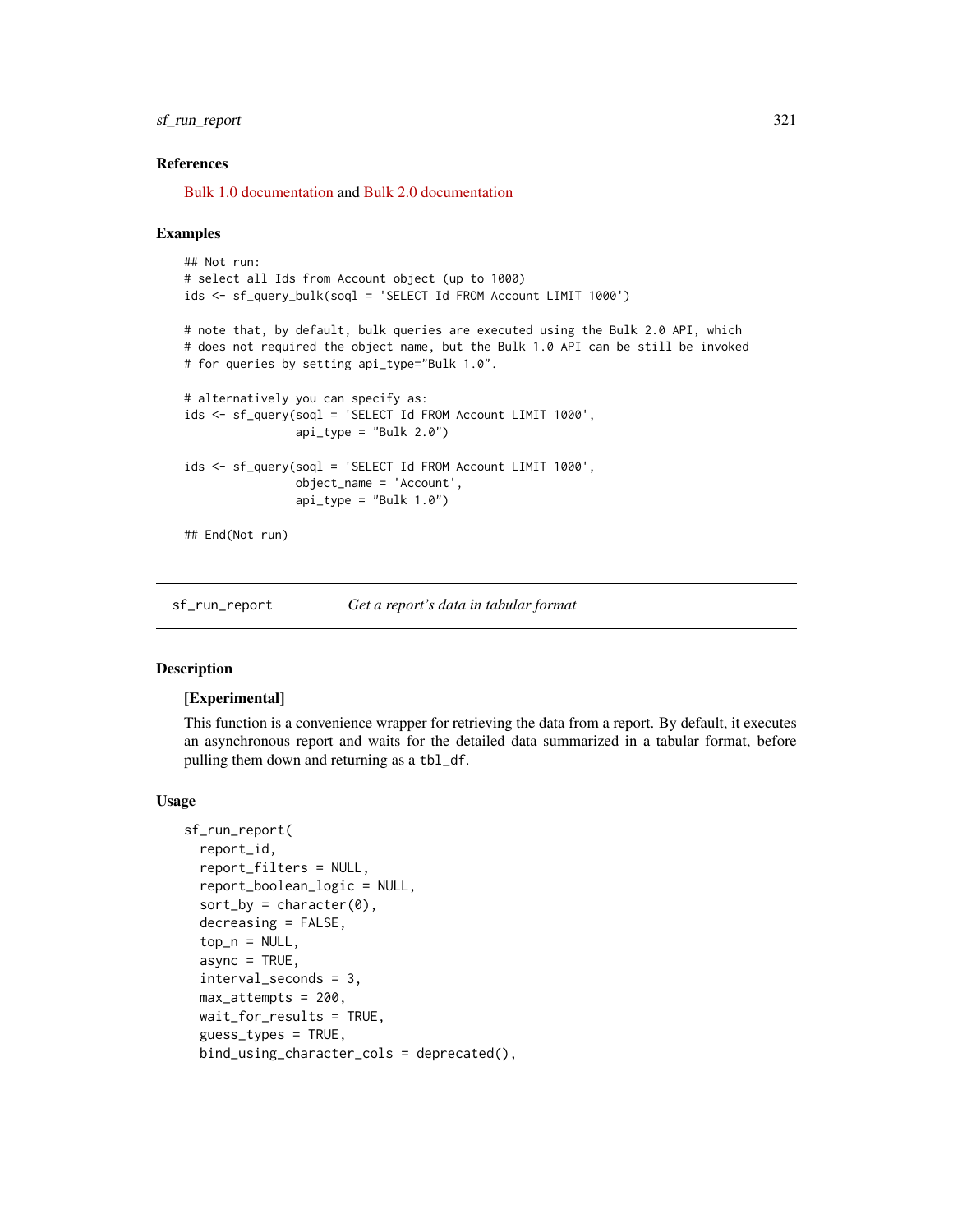```
fact_map_key = "T!T",
  verbose = FALSE
\mathcal{L}
```

| report_id            | character; the Salesforce Id assigned to a created analytics report. It will start<br>with "000".                                                                                                                                                                                                                                                                                                                                                     |
|----------------------|-------------------------------------------------------------------------------------------------------------------------------------------------------------------------------------------------------------------------------------------------------------------------------------------------------------------------------------------------------------------------------------------------------------------------------------------------------|
| report_filters       | list; A list of reportFilter specifications. Each must be a list with 3 elements:<br>1) column, 2) operator, and 3) value. You can find out how certain field types<br>can be filtered by reviewing the results of sf_list_report_filter_operators.                                                                                                                                                                                                   |
| report_boolean_logic |                                                                                                                                                                                                                                                                                                                                                                                                                                                       |
|                      | character; a string of boolean logic to parse custom field filters if more than<br>one is specified. For example, if three filters are specified, then they can be<br>combined using the logic "(1 OR 2) AND 3".                                                                                                                                                                                                                                      |
| sort_by              | character; the name of the column(s) used to sort the results.                                                                                                                                                                                                                                                                                                                                                                                        |
| decreasing           | logical; a indicator of whether the results should be ordered by increasing or<br>decreasing values in sort_by column when selecting the top N records. Note,<br>this argument will be ignored if not specifying Top N. You can sort the records<br>using arrange after the results are returned.                                                                                                                                                     |
| top_n                | integer; an integer which sets a row limit filter to a report. The results will be<br>ordered as they appear in the report unless specified differently via the sort_by<br>and decreasing arguments. Note, it is sometimes helpful to specify the top_n<br>argument if a report contains many rows, but you are only interested in a sub-<br>set of them. Alternatively, you can limit the count of returned rows via the<br>report_filters argument. |
| async                | logical; an indicator, by default set to TRUE, which executes the report asyn-<br>chronously. If executed asynchronously, this function will return a list of at-<br>tributes of the created report instance. The results can be pulled down by provid-<br>ing the report id and instance id to the function sf_get_report_instance_results.<br>Refer to the details of the documentation on why executing a report asynchronously<br>is preferred.   |
| interval_seconds     |                                                                                                                                                                                                                                                                                                                                                                                                                                                       |
|                      | integer; defines the seconds between attempts to check for job completion.                                                                                                                                                                                                                                                                                                                                                                            |
| max_attempts         | integer; defines then max number attempts to check for job completion before<br>stopping.                                                                                                                                                                                                                                                                                                                                                             |
| wait_for_results     |                                                                                                                                                                                                                                                                                                                                                                                                                                                       |
|                      | logical; indicating whether to wait for the report finish running so that data<br>can be obtained. Otherwise, return the report instance details which can be used<br>to retrieve the results when the async report has finished.                                                                                                                                                                                                                     |
| guess_types          | logical; indicating whether or not to use col_guess() to try and cast the data<br>returned in the recordset. If TRUE then col_guess() is used, if FALSE then all<br>fields will be returned as character. This is helpful when col_guess() will<br>mangle field values in Salesforce that you'd like to preserve during translation<br>into a tb1_df, like numeric looking values that must be preserved as strings<br>("48.0").                      |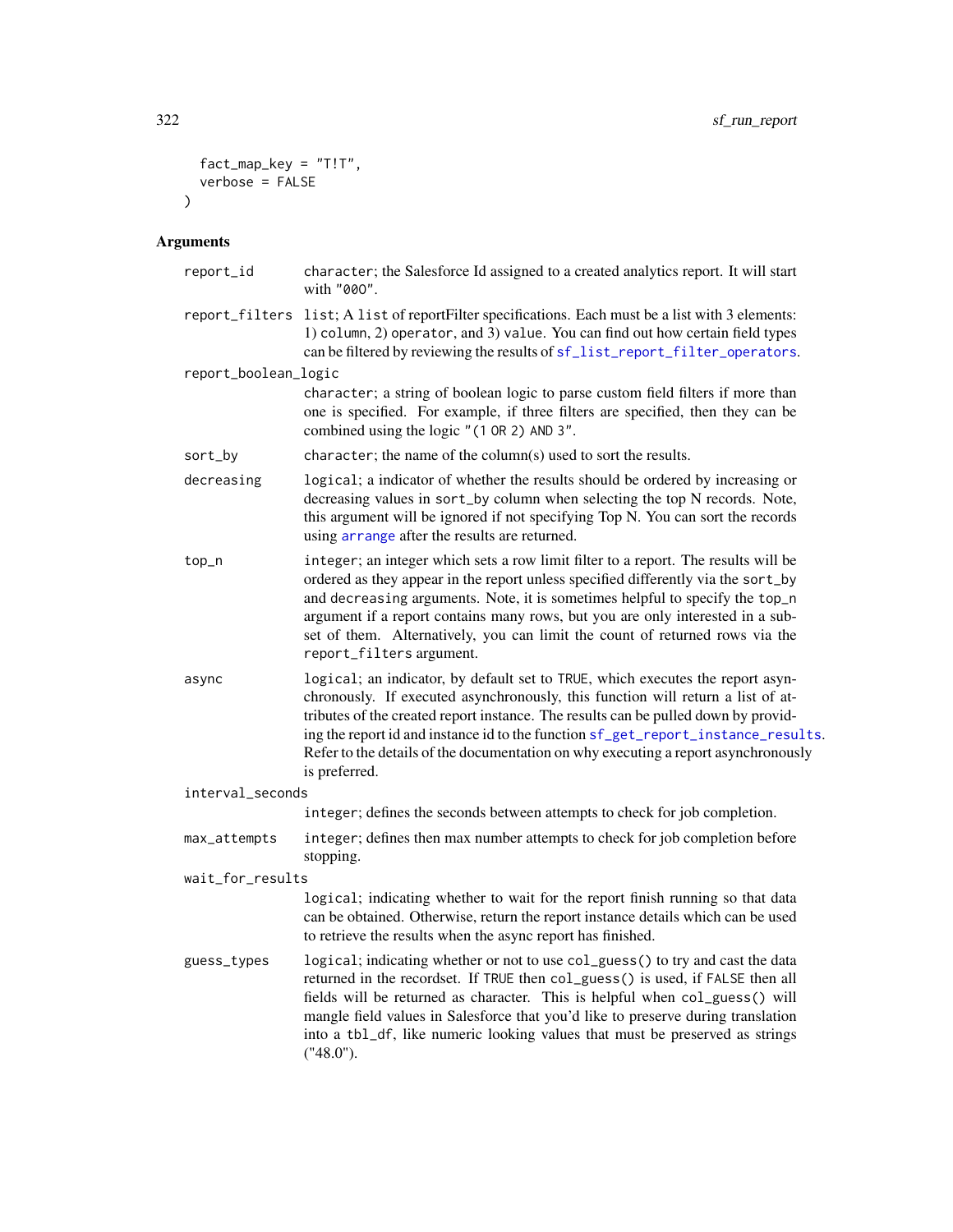| bind_using_character_cols | logical; an indicator of whether to cast the data to all character columns to<br>ensure that bind_rows does not fail because two paginated recordsets have dif-<br>fering datatypes for the same column. Set this to TRUE rarely, typically only<br>when having this set to FALSE returns an error or you want all columns in the<br>data to be character. |
|---------------------------|------------------------------------------------------------------------------------------------------------------------------------------------------------------------------------------------------------------------------------------------------------------------------------------------------------------------------------------------------------|
| fact_map_key              | character; string providing an index into each section of a fact map, from<br>which you can access summary and detailed data. The pattern for the fact map<br>keys varies by report format so it is important to know what the report Format<br>property of the target report is. See the note below for more details.                                     |
| verbose                   | logical; an indicator of whether to print additional detail for each API call,<br>which is useful for debugging. More specifically, when set to TRUE the URL,<br>header, and body will be printed for each request, along with additional diag-<br>nostic information where available.                                                                     |

#### Details

This function is essentially a wrapper around [sf\\_execute\\_report](#page-259-0). Please review or use that function and/or [sf\\_query\\_report](#page-296-0) if you want to have more control over how the report is run and what format should be returned. In this case we've forced the reportFormat="TABULAR" without total rows and given options to filter, and select the Top N as function arguments rather than forcing the user to create an entire list of reportMetadata.

#### Value

tbl\_df

#### Salesforce Documentation

- [Sync Documentation](https://developer.salesforce.com/docs/atlas.en-us.api_analytics.meta/api_analytics/sforce_analytics_rest_api_getreportrundata.htm)
- [Sync Example](https://developer.salesforce.com/docs/atlas.en-us.api_analytics.meta/api_analytics/sforce_analytics_rest_api_get_reportdata.htm#example_sync_reportexecute)
- [Async Documentation](https://developer.salesforce.com/docs/atlas.en-us.api_analytics.meta/api_analytics/sforce_analytics_rest_api_instances_summaryasync.htm)
- [Async Example](https://developer.salesforce.com/docs/atlas.en-us.api_analytics.meta/api_analytics/sforce_analytics_rest_api_get_reportdata.htm#example_report_async_instances)
- [Filtering Results](https://developer.salesforce.com/docs/atlas.en-us.api_analytics.meta/api_analytics/sforce_analytics_rest_api_filter_reportdata.htm#example_requestbody_execute_resource)

#### Note

Below are the fact map key patterns for three report types:

- TABULAR T!T: The grand total of a report. Both record data values and the grand total are represented by this key.
- SUMMARY <First level row grouping\_second level row grouping\_third level row grouping>!T: T refers to the row grand total.
- MATRIX <First level row grouping\_second level row grouping>!<First level column grouping\_second level column grouping>.

Each item in a row or column grouping is numbered starting with 0. Here are some examples of fact map keys: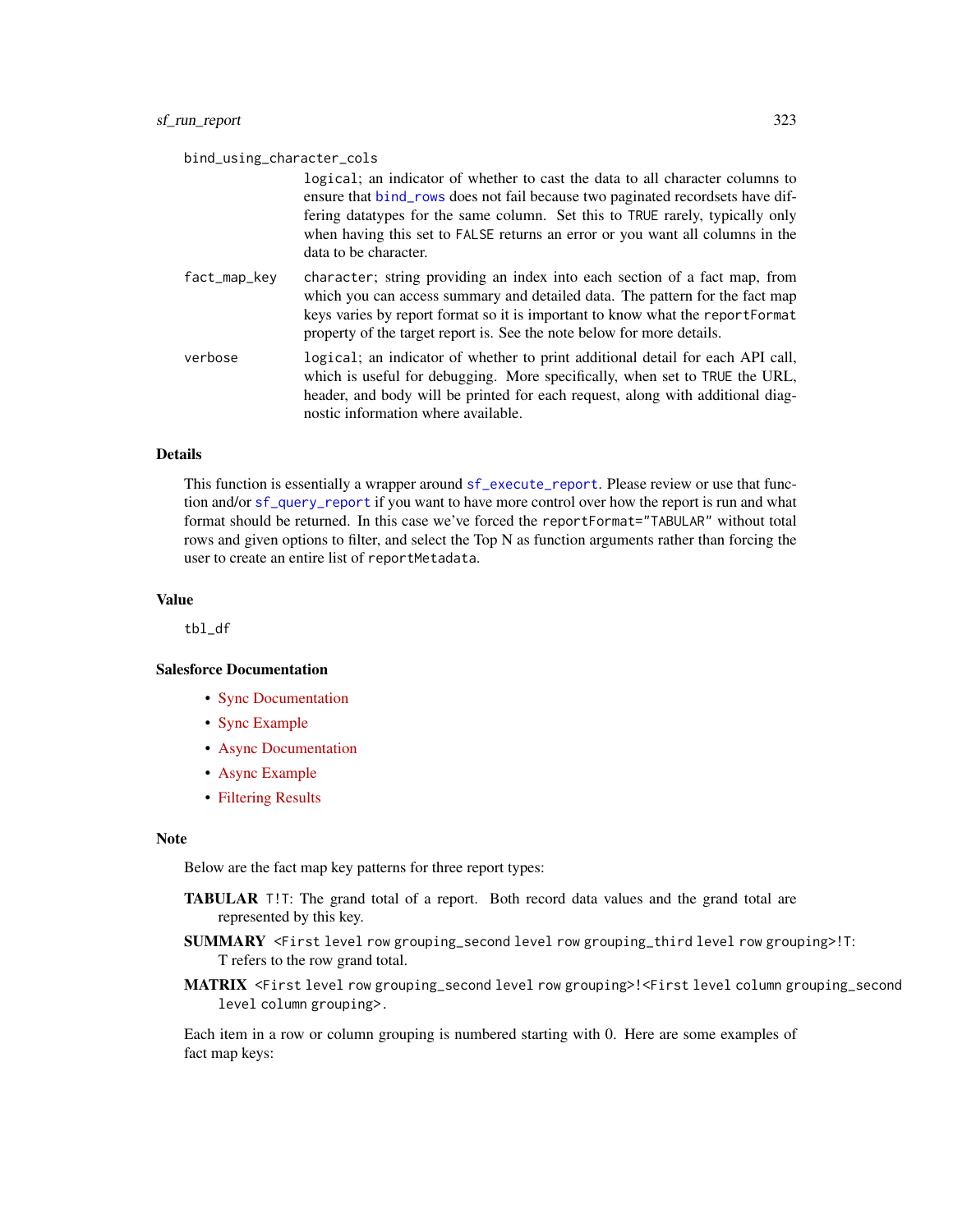- 0!T The first item in the first-level grouping.
- 1!T The second item in the first-level grouping.
- 0\_0!T The first item in the first-level grouping and the first item in the second-level grouping.
- 0\_1!T The first item in the first-level grouping and the second item in the second-level grouping.

#### See Also

```
Other Report functions: sf_copy_report(), sf_create_report(), sf_delete_report(), sf_describe_report_type(),
sf_describe_report(), sf_execute_report(), sf_list_report_fields(), sf_list_report_filter_operators(),
sf_list_report_types(), sf_list_reports(), sf_query_report(), sf_update_report()
```
#### Examples

```
## Not run:
# find a report in your org and run it
all_reports <- sf_query("SELECT Id, Name FROM Report")
this_report_id <- all_reports$Id[1]
results <- sf_run_report(this_report_id)
# apply your own filters to that same report
# set up some filters, if needed
# filter records that was created before this month
filter1 <- list(column = "CREATED_DATE",
                operator = "lessThan",
                value = "THIS_MONTH")
# filter records where the account billing address city is not empty
filter2 <- list(column = "ACCOUNT.ADDRESS1_CITY",
                 operator = "notEqual",
                 value = "")# combine filter1 and filter2 using 'AND' so that records must meet both filters
results_using_AND <- sf_run_report(my_report_id,
                                   report_boolean_logic = "1 AND 2",
                                   report_filters = list(filter1, filter2))
# combine filter1 and filter2 using 'OR' which means that records must meet one
# of the filters but also throw in a row limit based on a specific sort order
results_using_OR <- sf_run_report(my_report_id,
                                  report_boolean_logic = "1 OR 2",
                                  report_filters = list(filter1, filter2),
                                  sort_by = "Context.test_number__c",decreasing = TRUE,
                                  top_n = 5)
```
## End(Not run)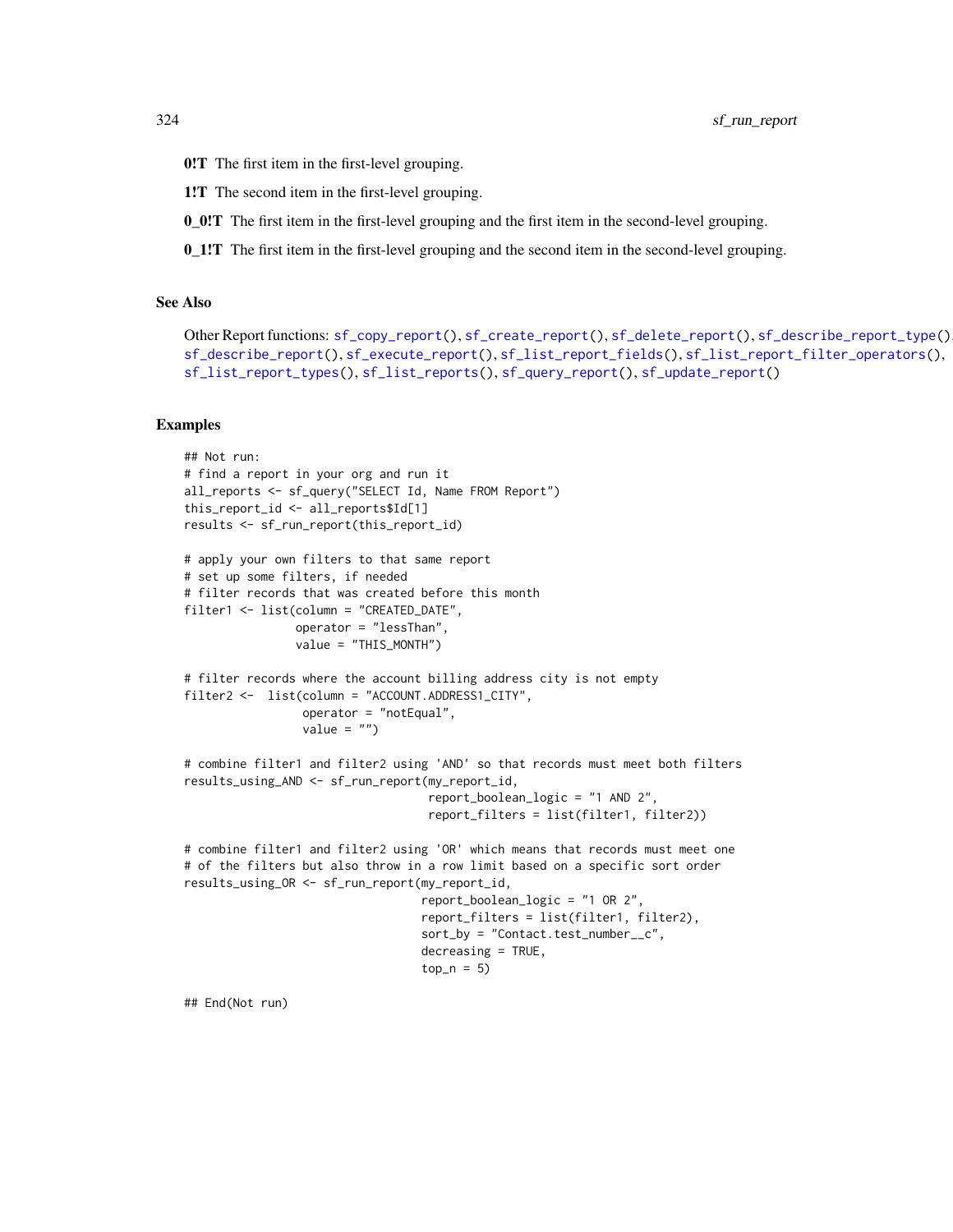<span id="page-324-0"></span>

# Description

# [Stable]

Searches for records in your organization's data.

# Usage

```
sf_search(
 search_string,
 is_sosl = FALSE,
 guess_types = TRUE,
 api_type = c("REST", "SOAP", "Bulk 1.0", "Bulk 2.0"),
 parameterized_search_options = list(...),
 verbose = FALSE,
  ...
)
```
# Arguments

| search_string                | character; string to search using parameterized search or SOSL. Note that<br>is_sosl must be set to TRUE and the string valid in order to perform a search<br>using SOSL.                                                                                                                                                                                                                                                        |
|------------------------------|----------------------------------------------------------------------------------------------------------------------------------------------------------------------------------------------------------------------------------------------------------------------------------------------------------------------------------------------------------------------------------------------------------------------------------|
| is_sosl                      | logical; indicating whether or not to try the string as SOSL                                                                                                                                                                                                                                                                                                                                                                     |
| guess_types                  | logical; indicating whether or not to use col_guess() to try and cast the data<br>returned in the recordset. If TRUE then col_guess() is used, if FALSE then all<br>fields will be returned as character. This is helpful when col_guess() will<br>mangle field values in Salesforce that you'd like to preserve during translation<br>into a tbl_df, like numeric looking values that must be preserved as strings<br>("48.0"). |
| api_type                     | character; one of "REST", "SOAP", "Bulk 1.0", or "Bulk 2.0" indicating<br>which API to use when making the request.                                                                                                                                                                                                                                                                                                              |
| parameterized_search_options | list; a list of parameters for controlling the search if not using SOSL. If using<br>SOSL this argument is ignored.                                                                                                                                                                                                                                                                                                              |
| verbose                      | logical; an indicator of whether to print additional detail for each API call,<br>which is useful for debugging. More specifically, when set to TRUE the URL,<br>header, and body will be printed for each request, along with additional diag-<br>nostic information where available.                                                                                                                                           |
| .                            | arguments to be used to form the parameterized search options argument if it is<br>not supplied directly.                                                                                                                                                                                                                                                                                                                        |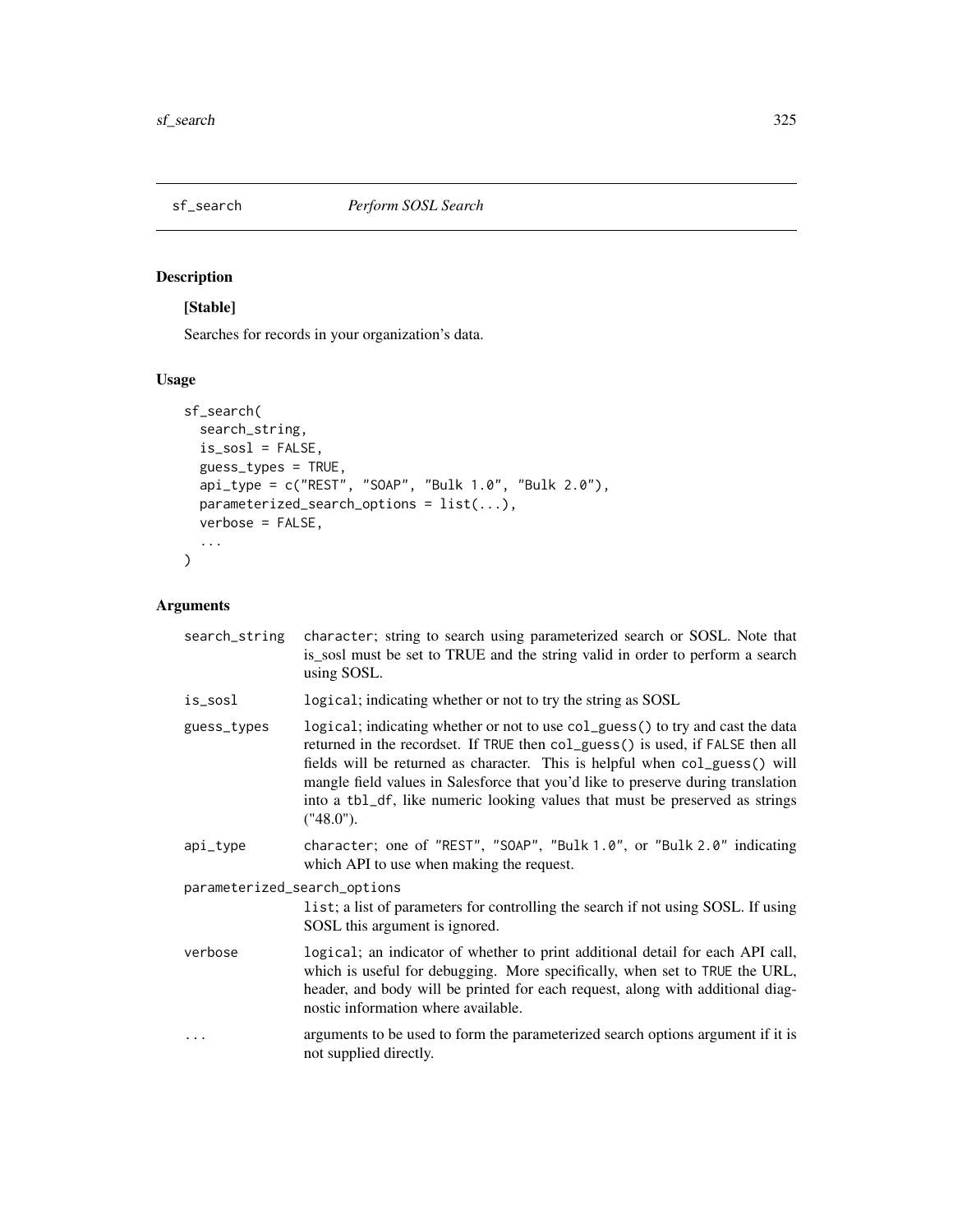#### Value

tibble

#### Note

The maximum number of returned rows in the SOSL query results is 2,000. Please refer to the limits [HERE](https://developer.salesforce.com/docs/atlas.en-us.salesforce_app_limits_cheatsheet.meta/salesforce_app_limits_cheatsheet/salesforce_app_limits_platform_soslsoql.htm) for more detail.

# References

[https://developer.salesforce.com/docs/atlas.en-us.soql\\_sosl.meta/soql\\_sosl/sforc](https://developer.salesforce.com/docs/atlas.en-us.soql_sosl.meta/soql_sosl/sforce_api_calls_sosl.htm)e\_ [api\\_calls\\_sosl.htm](https://developer.salesforce.com/docs/atlas.en-us.soql_sosl.meta/soql_sosl/sforce_api_calls_sosl.htm)

# Examples

```
## Not run:
# free text search
area_code_search_string <- "(336)"
search_result <- sf_search(area_code_search_string)
# free text search with parameters
search_result <- sf_search(area_code_search_string,
                           fields_scope = "PHONE",
                           objects = "Lead",
                           fields = c("id", "phone", "firstname", "lastname"))
# using SOSL
my_sosl_search <- paste("FIND {(336)} in phone fields returning",
                        "contact(id, phone, firstname, lastname),",
                        "lead(id, phone, firstname, lastname)")
sosl_search_result <- sf_search(my_sosl_search, is_sosl=TRUE)
## End(Not run)
```
sf\_server\_timestamp *Salesforce Server Timestamp*

# Description

#### [Stable]

Retrieves the current system timestamp from the API.

#### Usage

```
sf_server_timestamp()
```
#### Value

POSIXct formatted timestamp

<span id="page-325-0"></span>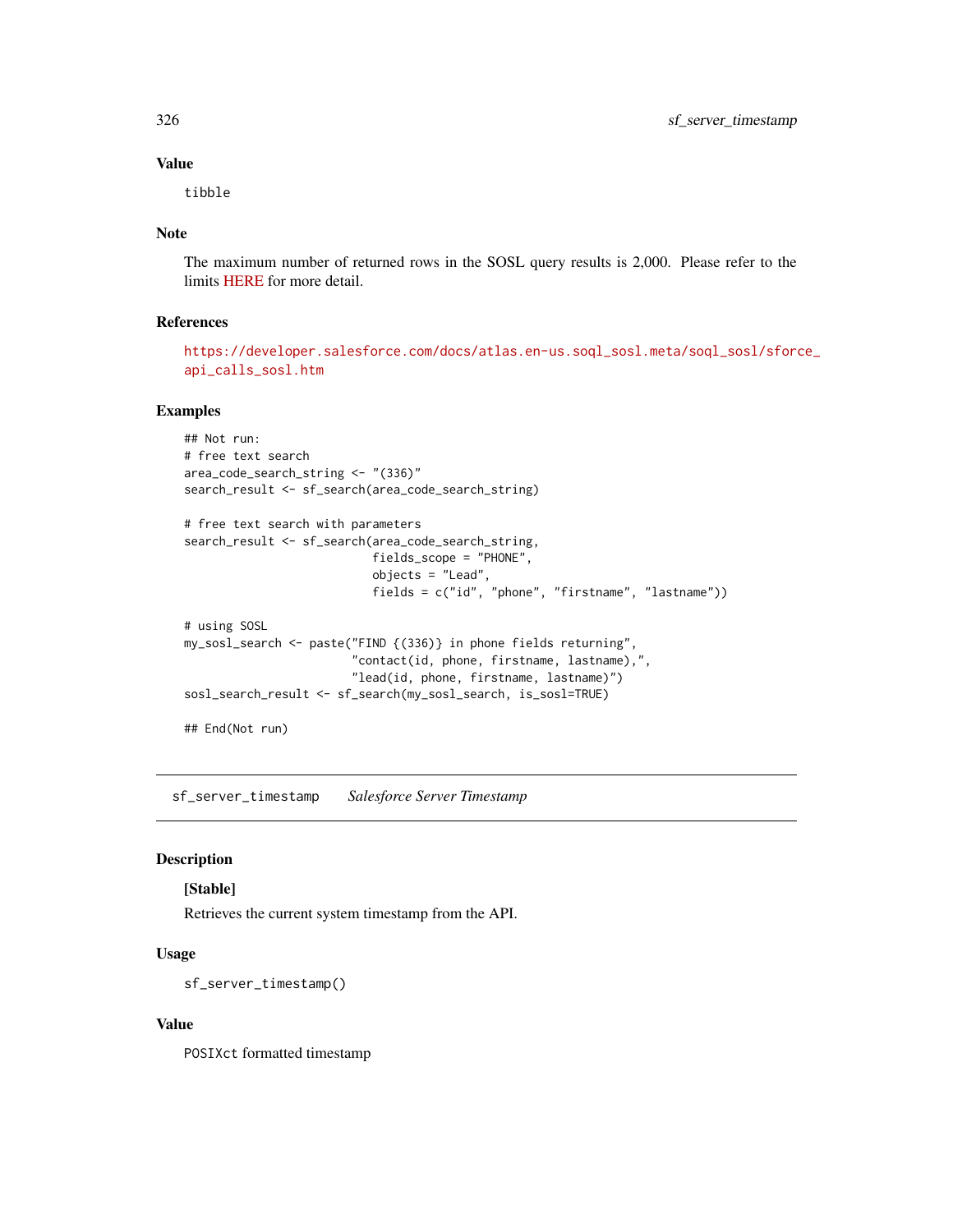#### <span id="page-326-0"></span>Examples

## Not run: sf\_server\_timestamp()

## End(Not run)

sf\_set\_dashboard\_sticky\_filter *Set a sticky dashboard filter*

# **Description**

# [Experimental]

Set a default filter value which gets applied to a dashboard when you open it. The default filter value you specify only applies to you (other people won't see it when they open the dashboard). If you change the filter value while viewing the dashboard, then the filter value you set in the user interface overwrites the value you set via the API. To set sticky filters for a dashboard, canUseStickyFilter must equal true. Saves any dashboard filters set in the request so that they're also set the next time you open the dashboard. NOTE: You can only set dashboard filters for yourself, not for other users.

#### Usage

```
sf_set_dashboard_sticky_filter(
  dashboard_id,
  dashboard_filters = c(character(0))
)
```
#### Arguments

dashboard\_id character; the Salesforce Id assigned to a created dashboard. It will start with "01Z".

dashboard\_filters

character; Dashboard results are always unfiltered, unless you have specified filter parameters in your request. Use this argument to include up to three optional filter Ids. You can obtain the list of defined filter Ids from the dashboard metadata using [sf\\_describe\\_dashboard.](#page-250-0)

# Value

list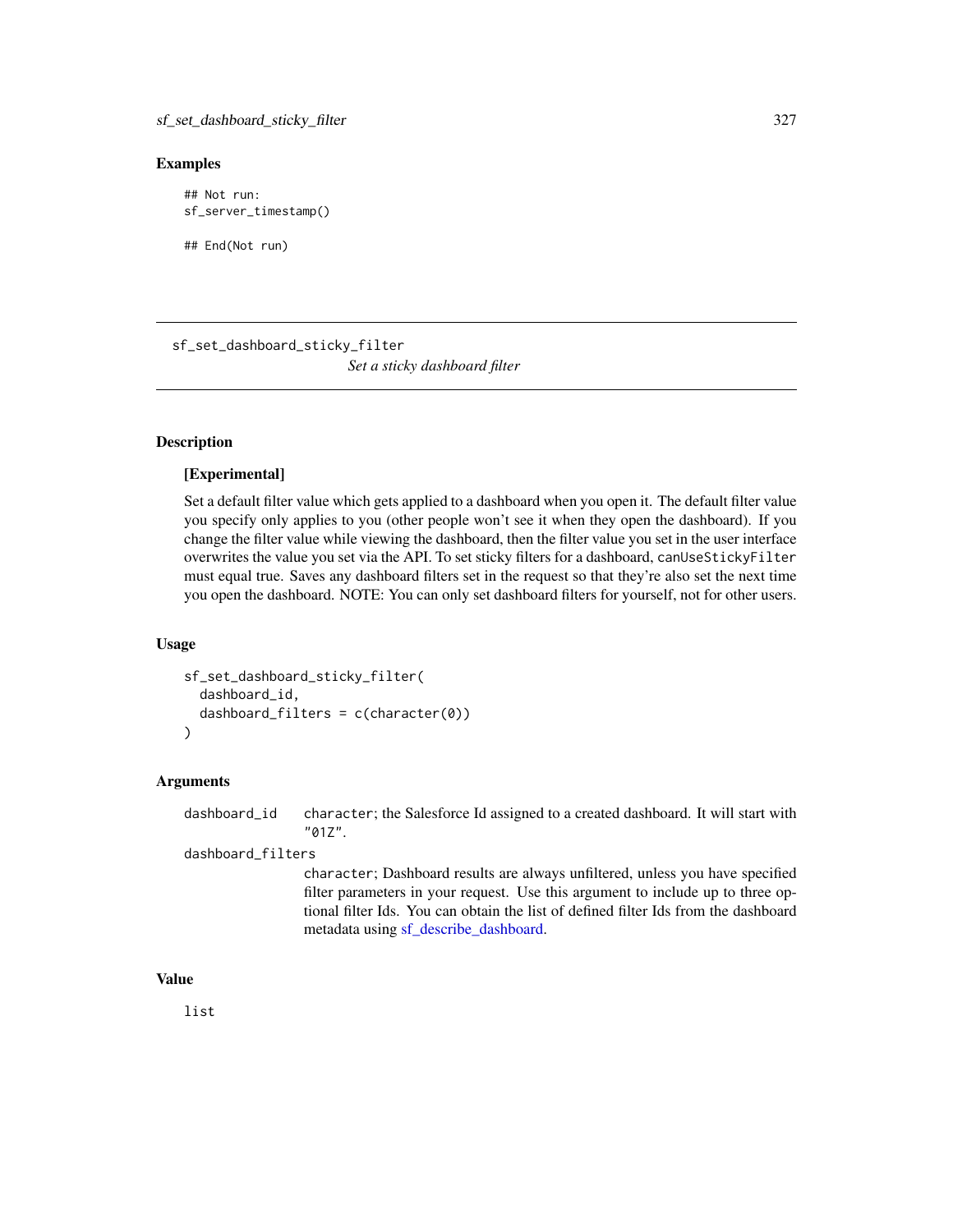<span id="page-327-0"></span>sf\_set\_password *Set User Password*

#### Description

# [Experimental]

Sets the specified user's password to the specified value.

# Usage

sf\_set\_password(user\_id, password, verbose = FALSE)

#### Arguments

| user_id  | character; the unique Salesforce Id assigned to the User                                                                                                                                                                                                                               |
|----------|----------------------------------------------------------------------------------------------------------------------------------------------------------------------------------------------------------------------------------------------------------------------------------------|
| password | character; a new password that you would like to set for the supplied user that<br>complies to your organizations password requirements                                                                                                                                                |
| verbose  | logical; an indicator of whether to print additional detail for each API call,<br>which is useful for debugging. More specifically, when set to TRUE the URL,<br>header, and body will be printed for each request, along with additional diag-<br>nostic information where available. |

# Value

list

### Examples

```
## Not run:
sf_set_password(user_id = "0056A000000ZZZaaBBB", password="password123")
## End(Not run)
```
sf\_submit\_query\_bulk *Submit Bulk Query Batch to a Bulk API Job*

# Description

This function takes a SOQL text string and submits the query to an already existing Bulk API Job of operation "query"

#### Usage

```
sf_submit_query_bulk(job_id, soql, api_type = c("Bulk 1.0"), verbose = FALSE)
```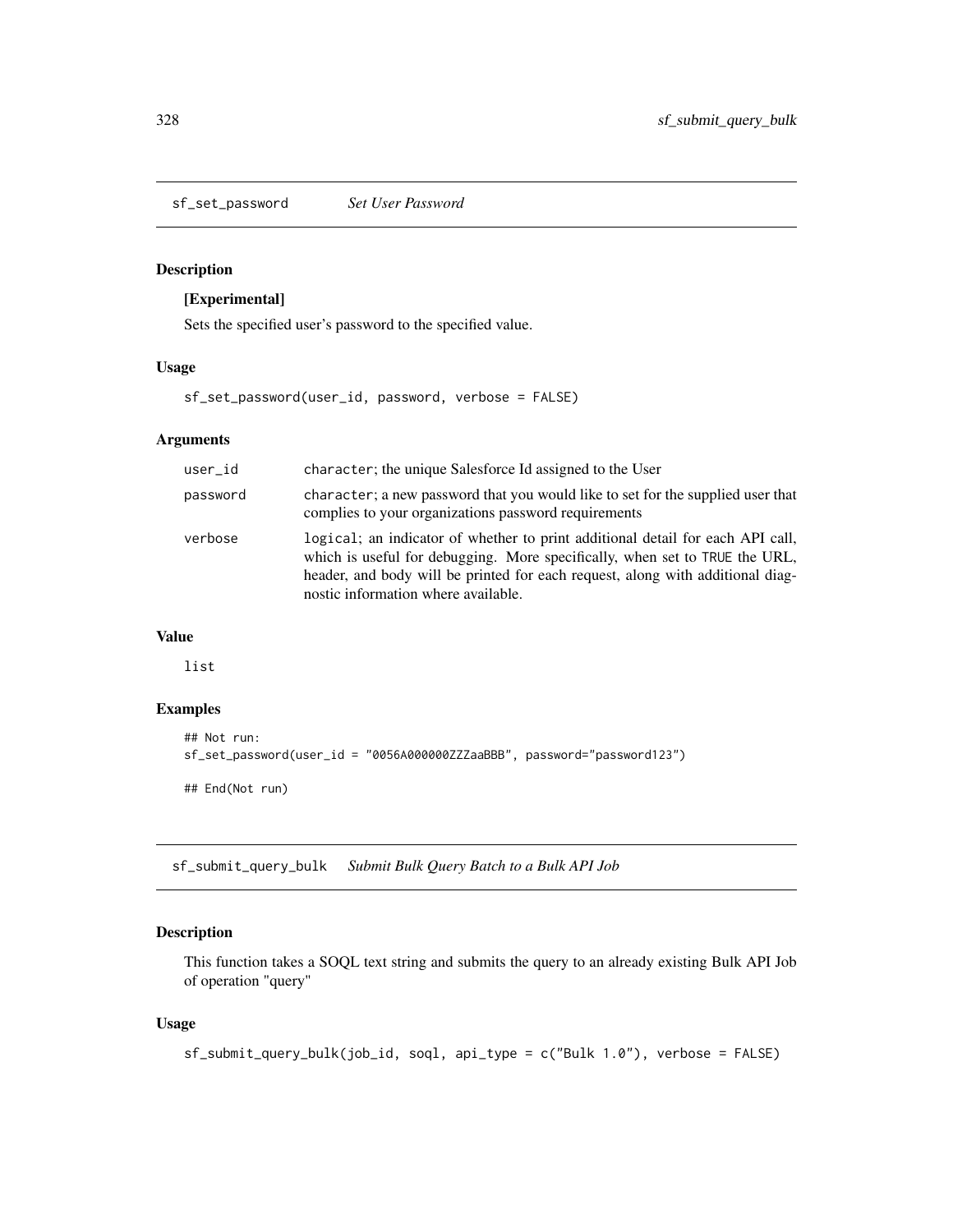#### <span id="page-328-0"></span>Arguments

| job_id   | character; the Salesforce Id assigned to a submitted job as returned by sf_create_job_bulk.<br>It will start with "750".                                                                                                                                                               |
|----------|----------------------------------------------------------------------------------------------------------------------------------------------------------------------------------------------------------------------------------------------------------------------------------------|
| soql     | character; a string defining a SOQL query (e.g. "SELECT Id, Name FROM<br>Account").                                                                                                                                                                                                    |
| api_type | character; one of "REST", "SOAP", "Bulk 1.0", or "Bulk 2.0" indicating<br>which API to use when making the request.                                                                                                                                                                    |
| verbose  | logical; an indicator of whether to print additional detail for each API call,<br>which is useful for debugging. More specifically, when set to TRUE the URL,<br>header, and body will be printed for each request, along with additional diag-<br>nostic information where available. |

#### Value

A list parameters of the batch

#### Note

Bulk API query doesn't support the following SOQL:

- COUNT
- ROLLUP
- SUM
- GROUP BY CUBE
- OFFSET
- Nested SOQL queries
- Relationship fields

Additionally, Bulk API can't access or query compound address or compound geolocation fields.

#### References

[Bulk 1.0 documentation](https://developer.salesforce.com/docs/atlas.en-us.api_asynch.meta/api_asynch/asynch_api_bulk_query_intro.htm)

# Examples

```
## Not run:
my_query <- "SELECT Id, Name FROM Account LIMIT 1000"
job_info <- sf_create_job_bulk(operation = 'query', object = 'Account')
query_info <- sf_submit_query_bulk(job_id = job_info$id, soql = my_query)
```
## End(Not run)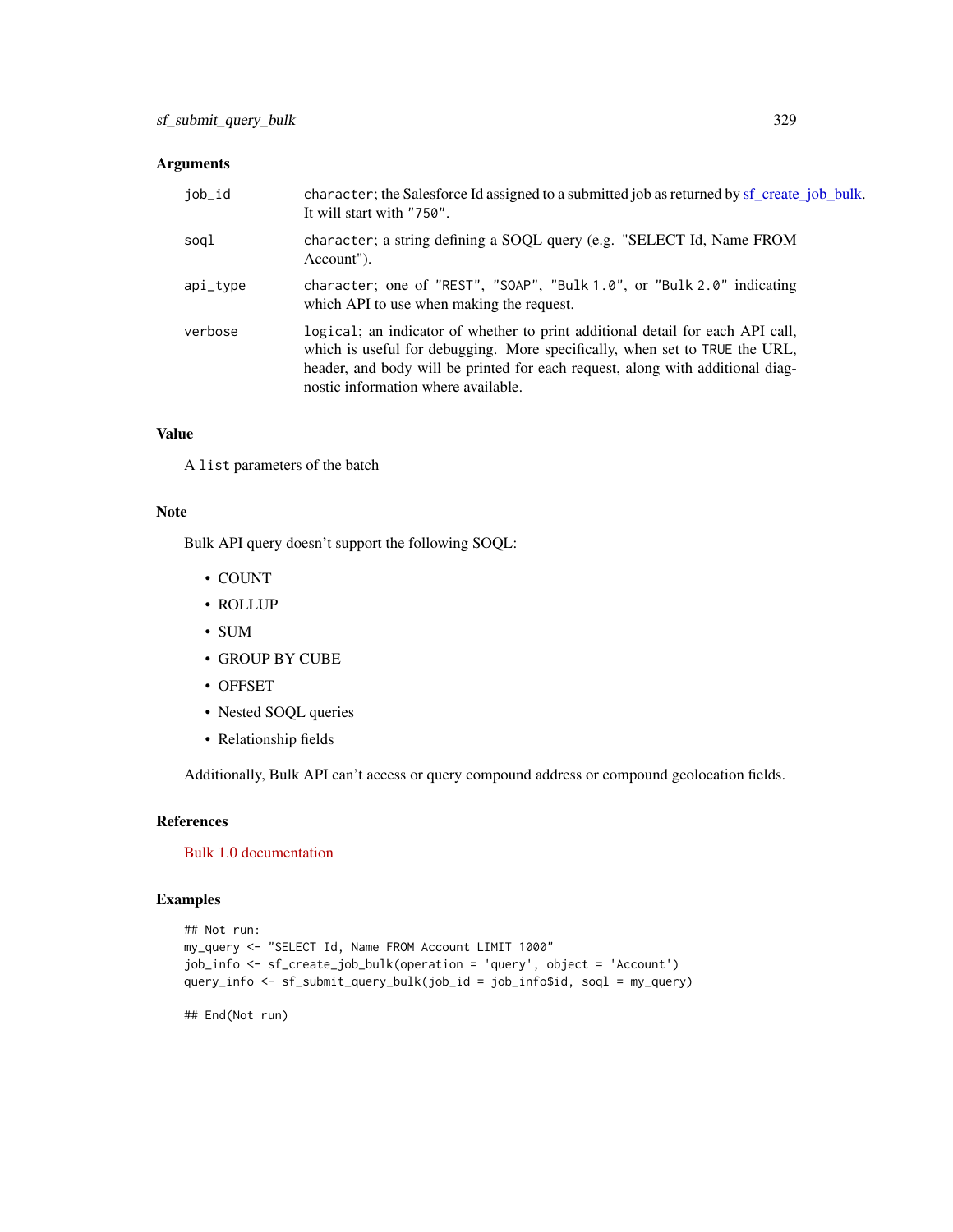<span id="page-329-0"></span>

#### Description

# [Experimental]

Undeletes records from the Recycle Bin.

#### Usage

```
sf_undelete(
  ids,
  api_type = c("SOAP"),control = list(...),...,
  verbose = FALSE
)
```
# Arguments

| ids      | vector, matrix, data. frame, or tbl_df; if not a vector, there must be a column<br>called Id (case-insensitive) that can be passed in the request                                                                                                                                      |
|----------|----------------------------------------------------------------------------------------------------------------------------------------------------------------------------------------------------------------------------------------------------------------------------------------|
| api_type | character; one of "REST", "SOAP", "Bulk 1.0", or "Bulk 2.0" indicating<br>which API to use when making the request.                                                                                                                                                                    |
| control  | list; a list of parameters for controlling the behavior of the API call being used.<br>For more information of what parameters are available look at the documenta-<br>tion for sf_control.                                                                                            |
| $\ddots$ | arguments passed to sf_control                                                                                                                                                                                                                                                         |
| verbose  | logical; an indicator of whether to print additional detail for each API call,<br>which is useful for debugging. More specifically, when set to TRUE the URL,<br>header, and body will be printed for each request, along with additional diag-<br>nostic information where available. |

# Value

tbl\_df of records with success indicator

# Note

Because the SOAP and REST calls chunk data into batches of 200 records the AllOrNoneHeader will only apply to the success or failure of every batch of records and not all records submitted to the function.

#### References

[https://developer.salesforce.com/docs/atlas.en-us.api.meta/api/sforce\\_api\\_calls\\_](https://developer.salesforce.com/docs/atlas.en-us.api.meta/api/sforce_api_calls_undelete.htm) [undelete.htm](https://developer.salesforce.com/docs/atlas.en-us.api.meta/api/sforce_api_calls_undelete.htm)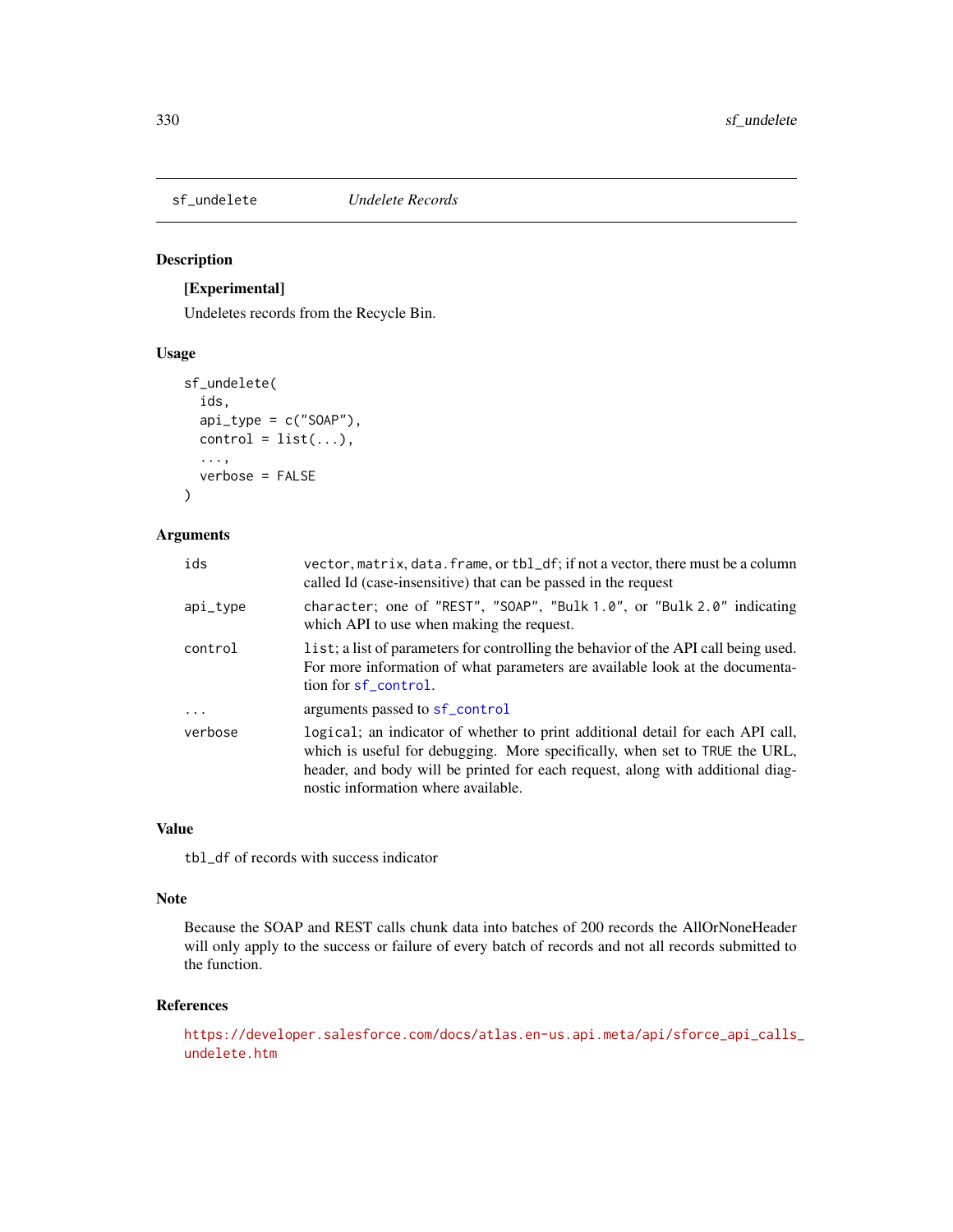#### <span id="page-330-0"></span>sf\_update 331

# Examples

```
## Not run:
new_contact <- c(FirstName = "Test", LastName = "Contact")
new_records <- sf_create(new_contact, object_name = "Contact")
delete <- sf_delete(new_records$id[1],
                    AllOrNoneHeader = list(allOrNone = TRUE))
is_deleted <- sf_query(sprintf("SELECT Id, IsDeleted FROM Contact WHERE Id='%s'",
                       new_records$id[1]),
                       queryall = TRUE)
undelete <- sf_undelete(new_records$id[1])
is_not_deleted <- sf_query(sprintf("SELECT Id, IsDeleted FROM Contact WHERE Id='%s'",
                           new_records$id[1]))
```
## End(Not run)

sf\_update *Update Records*

# Description

# [Stable]

Updates one or more records to your organization's data.

#### Usage

```
sf_update(
  input_data,
  object_name,
  api_type = c("SOAP", "REST", "Bulk 1.0", "Bulk 2.0"),
  guess_types = TRUE,
  control = list(...),...,
 all_or_none = deprecated(),
 verbose = FALSE
)
```
# Arguments

| input_data  | named vector, matrix, data. frame, or tbl_df; data can be coerced into a<br>data. frame. If performing an update, upsert, or delete operation, then one<br>column or field must be the Id of the record to modify or delete. |
|-------------|------------------------------------------------------------------------------------------------------------------------------------------------------------------------------------------------------------------------------|
| object_name | character; the name of the Salesforce object that the function is operating<br>against (e.g. "Account", "Contact", "CustomObject_c").                                                                                        |
| api_type    | character; one of "REST", "SOAP", "Bulk $1.0$ ", or "Bulk $2.0$ " indicating<br>which API to use when making the request.                                                                                                    |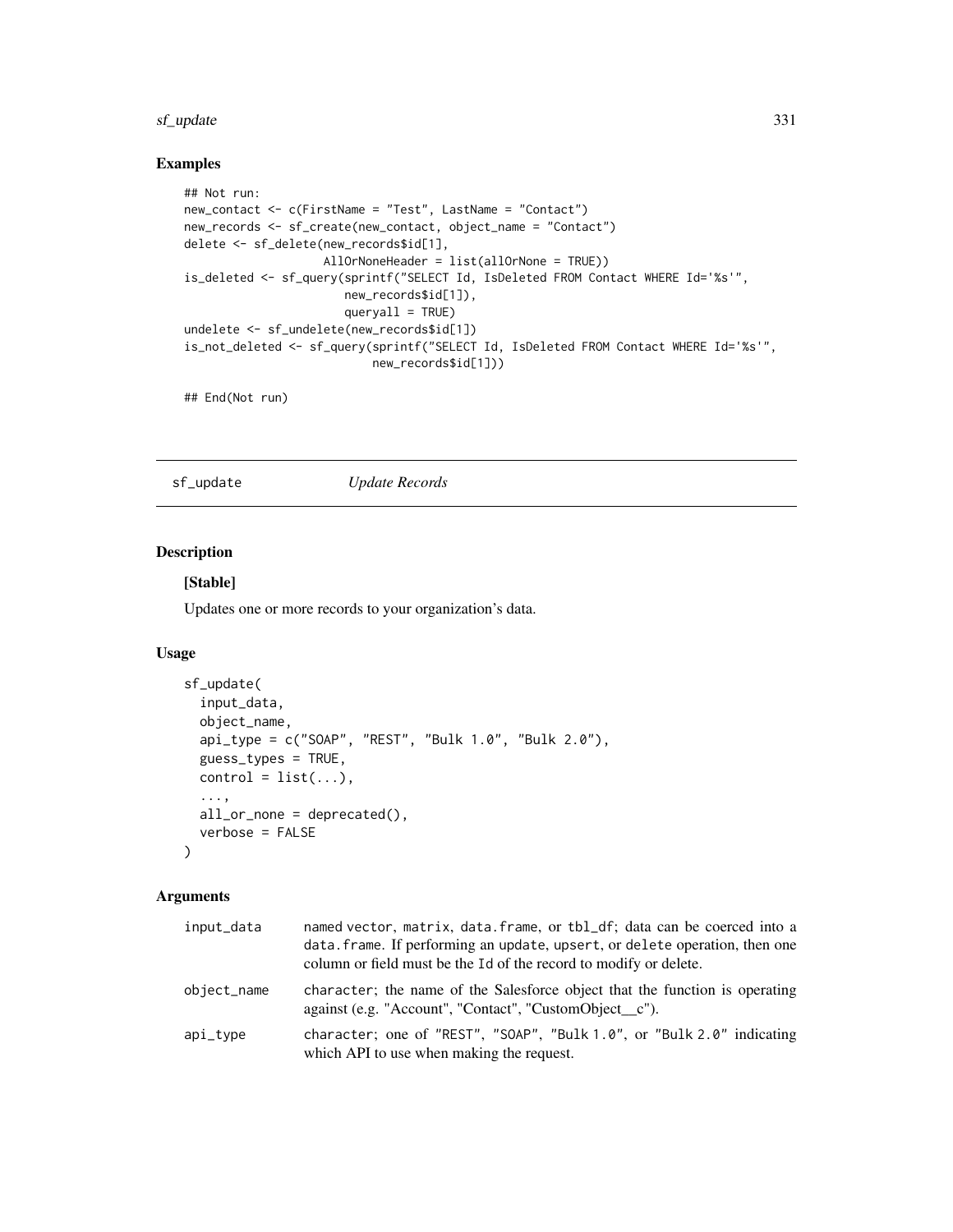<span id="page-331-0"></span>

| guess_types | logical; indicating whether or not to use col_guess() to try and cast the data<br>returned in the recordset. If TRUE then col_guess() is used, if FALSE then all<br>fields will be returned as character. This is helpful when col_guess() will<br>mangle field values in Salesforce that you'd like to preserve during translation<br>into a tb1_df, like numeric looking values that must be preserved as strings<br>("48.0"). |
|-------------|----------------------------------------------------------------------------------------------------------------------------------------------------------------------------------------------------------------------------------------------------------------------------------------------------------------------------------------------------------------------------------------------------------------------------------|
| control     | list; a list of parameters for controlling the behavior of the API call being used.<br>For more information of what parameters are available look at the documenta-<br>tion for sf_control.                                                                                                                                                                                                                                      |
| $\ddotsc$   | arguments passed to sf_control or further downstream to sf_bulk_operation                                                                                                                                                                                                                                                                                                                                                        |
| all_or_none | logical; allows a call to roll back all changes unless all records are processed<br>successfully.                                                                                                                                                                                                                                                                                                                                |
| verbose     | logical; an indicator of whether to print additional detail for each API call,<br>which is useful for debugging. More specifically, when set to TRUE the URL,<br>header, and body will be printed for each request, along with additional diag-<br>nostic information where available.                                                                                                                                           |

# Value

tbl\_df of records with success indicator

### Note

Because the SOAP and REST calls chunk data into batches of 200 records the AllOrNoneHeader will only apply to the success or failure of every batch of records and not all records submitted to the function.

# Examples

```
## Not run:
n < -2new_contacts <- tibble(FirstName = rep("Test", n),
                      LastName = paste0("Contact", 1:n))
new_records <- sf_create(new_contacts, "Contact")
updated_contacts <- tibble(FirstName = rep("TestTest", n),
                           LastName = paste0("Contact", 1:n),
                           Id = new_records$id)
# update and allow fields to be truncated if they are too long
update <- sf_update(input_data = updated_contacts, object_name = "Contact",
                    AllowFieldTruncationHeader=list(allowFieldTruncation=TRUE))
```
## End(Not run)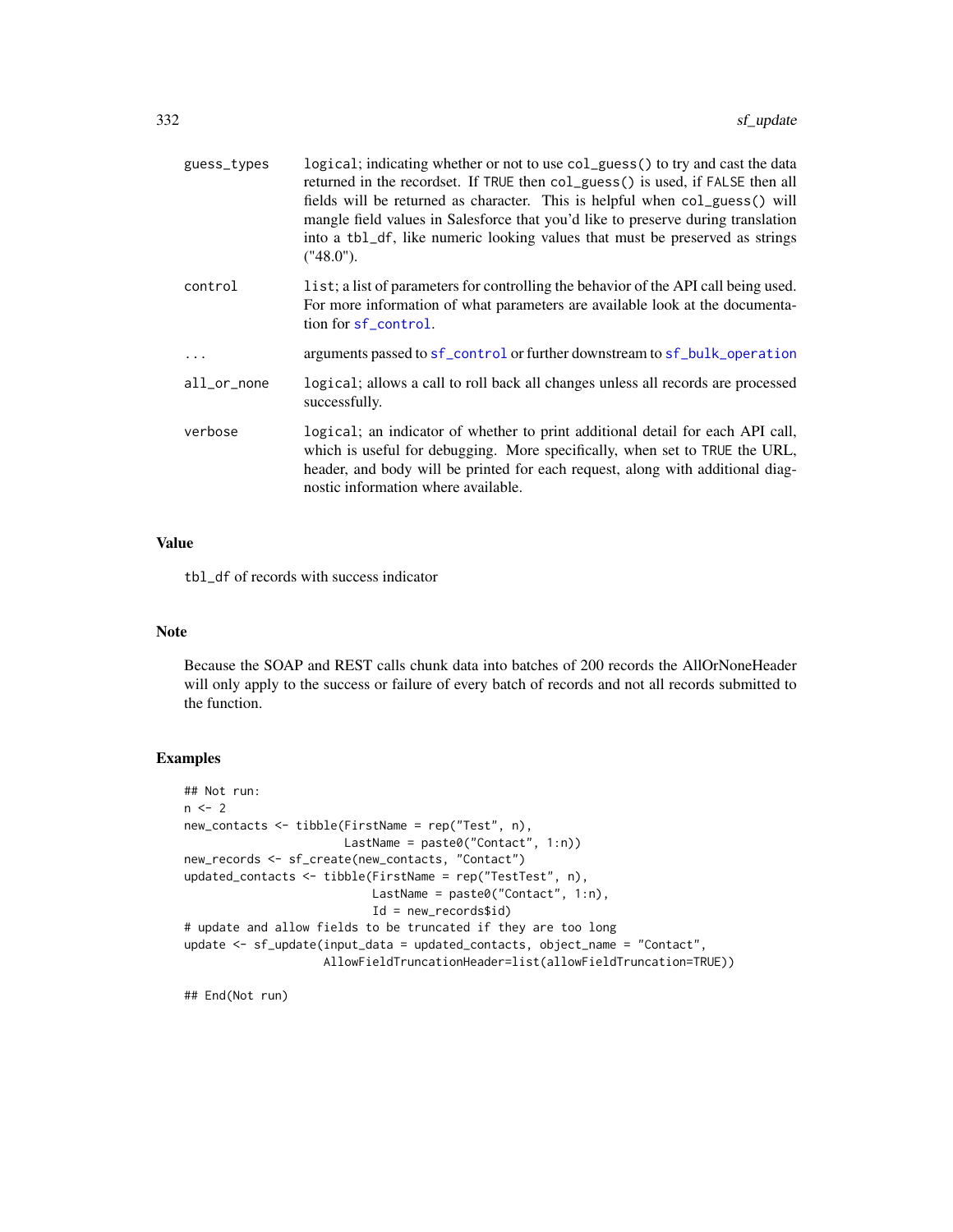<span id="page-332-0"></span>sf\_update\_attachment *Update Attachments*

#### Description

# [Experimental]

This function will allow you to update attachments (and other blob data, such as Documents) by providing the Id of the attachment record and the file paths (absolute or relative) to media that you would like to upload to Salesforce along with other supported metadata for this operation (Name, Body, IsPrivate, and OwnerId).

#### Usage

```
sf_update_attachment(
  attachment_input_data,
  object_name = c("Attachment"),
  api_type = c("SOAP", "REST", "Bulk 1.0", "Bulk 2.0"),
  control = list(...),...,
  verbose = FALSE
\mathcal{L}
```
#### Arguments

attachment\_input\_data

|             | named vector, matrix, data. frame, or tbl_df; data can be coerced into a<br>data. frame. The input must contain a column entitled 'Body' with an absolute<br>or relative file path (unless creating a Document using a Url) along with other<br>required fields depending on the object. If performing an update operation, then<br>one column or field of the input must be the Id of the record to modify. |
|-------------|--------------------------------------------------------------------------------------------------------------------------------------------------------------------------------------------------------------------------------------------------------------------------------------------------------------------------------------------------------------------------------------------------------------|
| object_name | character; the name of the Salesforce object that the function is operating<br>against (e.g. "Account", "Contact", "CustomObject_c").                                                                                                                                                                                                                                                                        |
| api_type    | character; one of "REST", "SOAP", "Bulk 1.0", or "Bulk 2.0" indicating<br>which API to use when making the request.                                                                                                                                                                                                                                                                                          |
| control     | list; a list of parameters for controlling the behavior of the API call being used.<br>For more information of what parameters are available look at the documenta-<br>tion for sf_control.                                                                                                                                                                                                                  |
| $\ddotsc$   | arguments passed to sf_control or further downstream to sf_bulk_operation                                                                                                                                                                                                                                                                                                                                    |
| verbose     | logical; an indicator of whether to print additional detail for each API call,<br>which is useful for debugging. More specifically, when set to TRUE the URL,<br>header, and body will be printed for each request, along with additional diag-<br>nostic information where available.                                                                                                                       |

#### Value

tbl\_df with details of the created records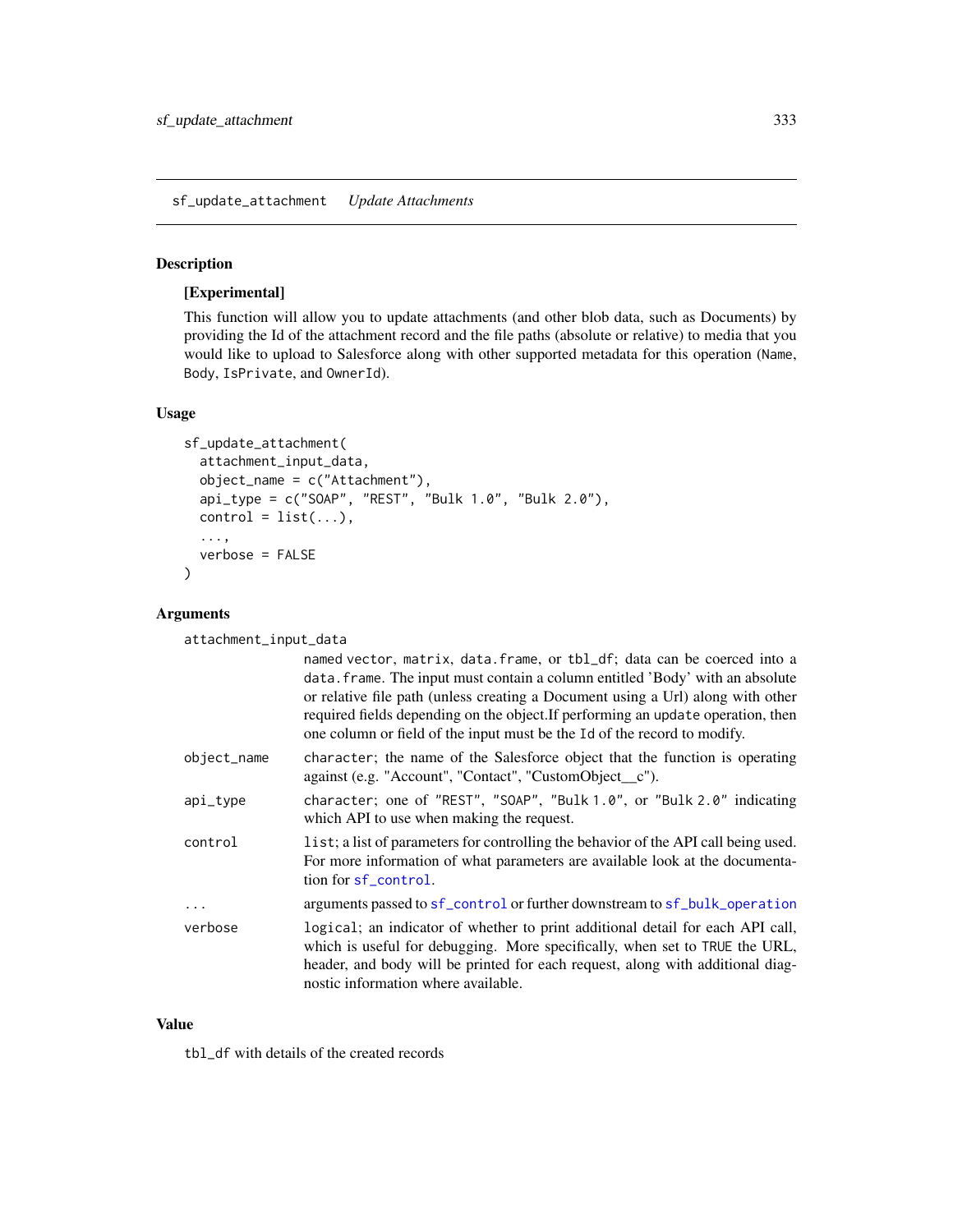#### <span id="page-333-0"></span>Salesforce Documentation

- [Attachment Object \(SOAP\)](https://developer.salesforce.com/docs/atlas.en-us.api.meta/api/sforce_api_objects_attachment.htm)
- [Document Object \(SOAP\)](https://developer.salesforce.com/docs/atlas.en-us.api.meta/api/sforce_api_objects_document.htm)
- [Insert or Update Blob Data](https://developer.salesforce.com/docs/atlas.en-us.api_rest.meta/api_rest/dome_sobject_insert_update_blob.htm)

#### Note

The length of any file name can't exceed 512 bytes (per Bulk 1.0 API). The SOAP API create call restricts these files to a maximum size of 25 MB. For a file attached to a Solution, the limit is 1.5 MB. The maximum email attachment size is 3 MB. You can only create or update documents to a maximum size of 5 MB. The REST API allows you to insert or update blob data limited to 50 MB of text data or 37.5 MB of base64–encoded data.

#### See Also

Other Attachment functions: [check\\_and\\_encode\\_files\(](#page-0-0)), [sf\\_create\\_attachment\(](#page-233-0)), [sf\\_delete\\_attachment\(](#page-244-0)), [sf\\_download\\_attachment\(](#page-256-0))

#### Examples

```
## Not run:
# upload a PDF to a particular record as an Attachment
file_path <- system.file("extdata",
                         "data-wrangling-cheatsheet.pdf",
                        package = "salesforcer")
parent_record_id <- "0036A000002C6MmQAK" # replace with your own ParentId!
attachment_details <- tibble(Body = file_path, ParentId = parent_record_id)
create_result <- sf_create_attachment(attachment_details)
# download, zip, and re-upload the PDF
pdf_path <- sf_download_attachment(sf_id = create_result$id[1])
zipped_path <- paste0(pdf_path, ".zip")
zip(zipped_path, pdf_path)
attachment_details <- tibble(Id = create_result$id, Body = zipped_path)
update_result <- sf_update_attachment(attachment_details)
```

```
## End(Not run)
```
sf\_update\_dashboard *Update a dashboard*

#### Description

#### [Experimental]

#### Usage

sf\_update\_dashboard(dashboard\_id, body)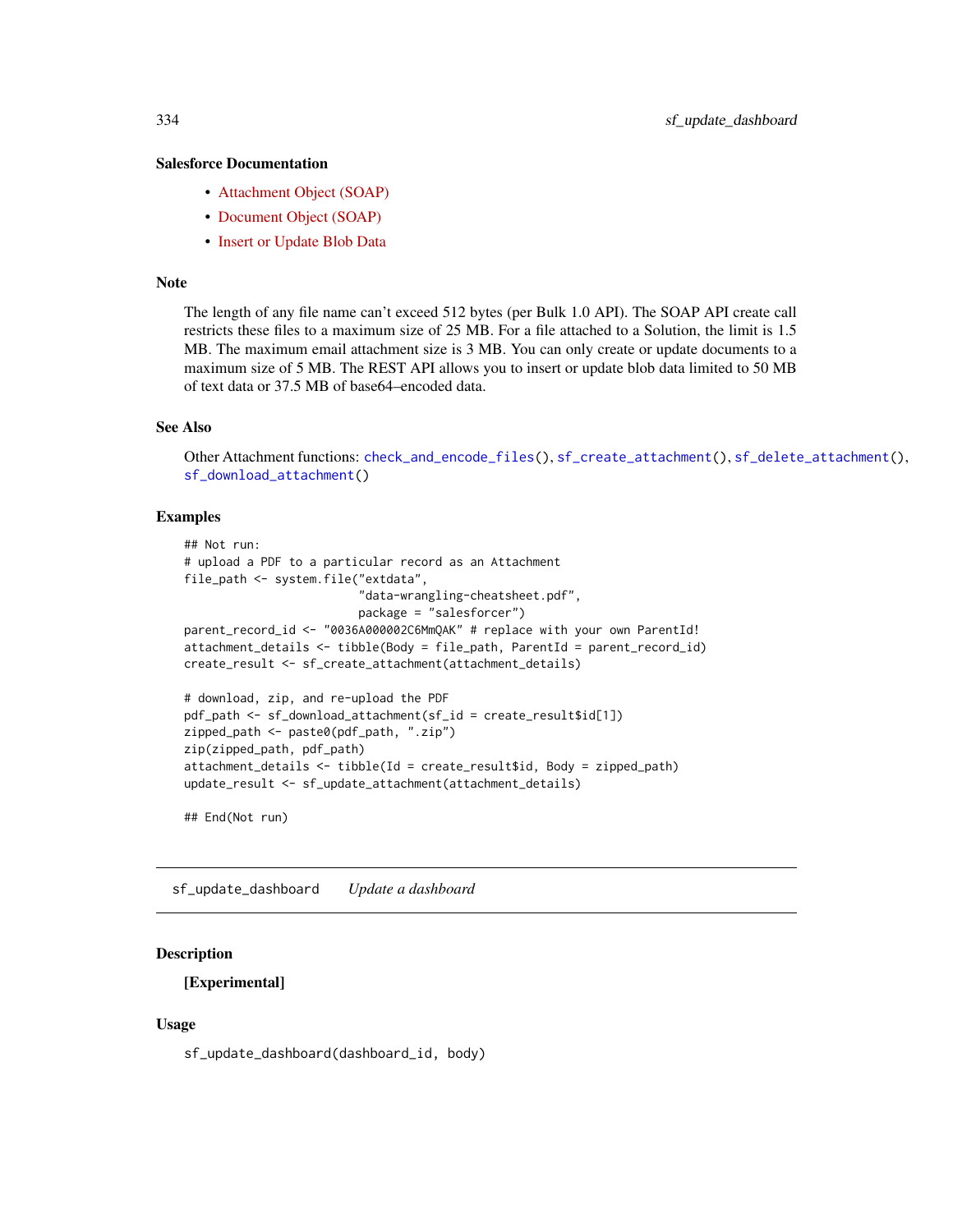# <span id="page-334-0"></span>Arguments

| dashboard_id | character; the Salesforce Id assigned to a created dashboard. It will start with<br>$"017"$ .                                                                                                                                                                                                                      |
|--------------|--------------------------------------------------------------------------------------------------------------------------------------------------------------------------------------------------------------------------------------------------------------------------------------------------------------------|
| body         | list; a list of data to be formatted as JSON before being sent to an API end-<br>point. This is NOT validated and is only experimental in allowing users to utilize<br>the API functionality before wrapper functions have been written in R to format<br>and validate the request in a more user-friendly format. |
|              |                                                                                                                                                                                                                                                                                                                    |

# Value

list

sf\_update\_metadata *Update Object or Field Metadata in Salesforce*

# Description

# [Experimental]

This function takes a list of Metadata components and sends them to Salesforce to update an object that already exists

# Usage

```
sf_update_metadata(
 metadata_type,
 metadata,
 control = list(...),...,
 all_or_none = deprecated(),
  verbose = FALSE
\mathcal{L}
```
# Arguments

| metadata_type | character; string on what type of metadata to create.                                                                                                                                                                                                                                  |
|---------------|----------------------------------------------------------------------------------------------------------------------------------------------------------------------------------------------------------------------------------------------------------------------------------------|
| metadata      | list; metadata components to be created formatted as XML before being sent<br>via API.                                                                                                                                                                                                 |
| control       | list; a list of parameters for controlling the behavior of the API call being used.<br>For more information of what parameters are available look at the documenta-<br>tion for sf_control.                                                                                            |
| $\ddotsc$     | arguments passed to sf_control                                                                                                                                                                                                                                                         |
| all_or_none   | logical; allows a call to roll back all changes unless all records are processed<br>successfully.                                                                                                                                                                                      |
| verbose       | logical; an indicator of whether to print additional detail for each API call,<br>which is useful for debugging. More specifically, when set to TRUE the URL,<br>header, and body will be printed for each request, along with additional diag-<br>nostic information where available. |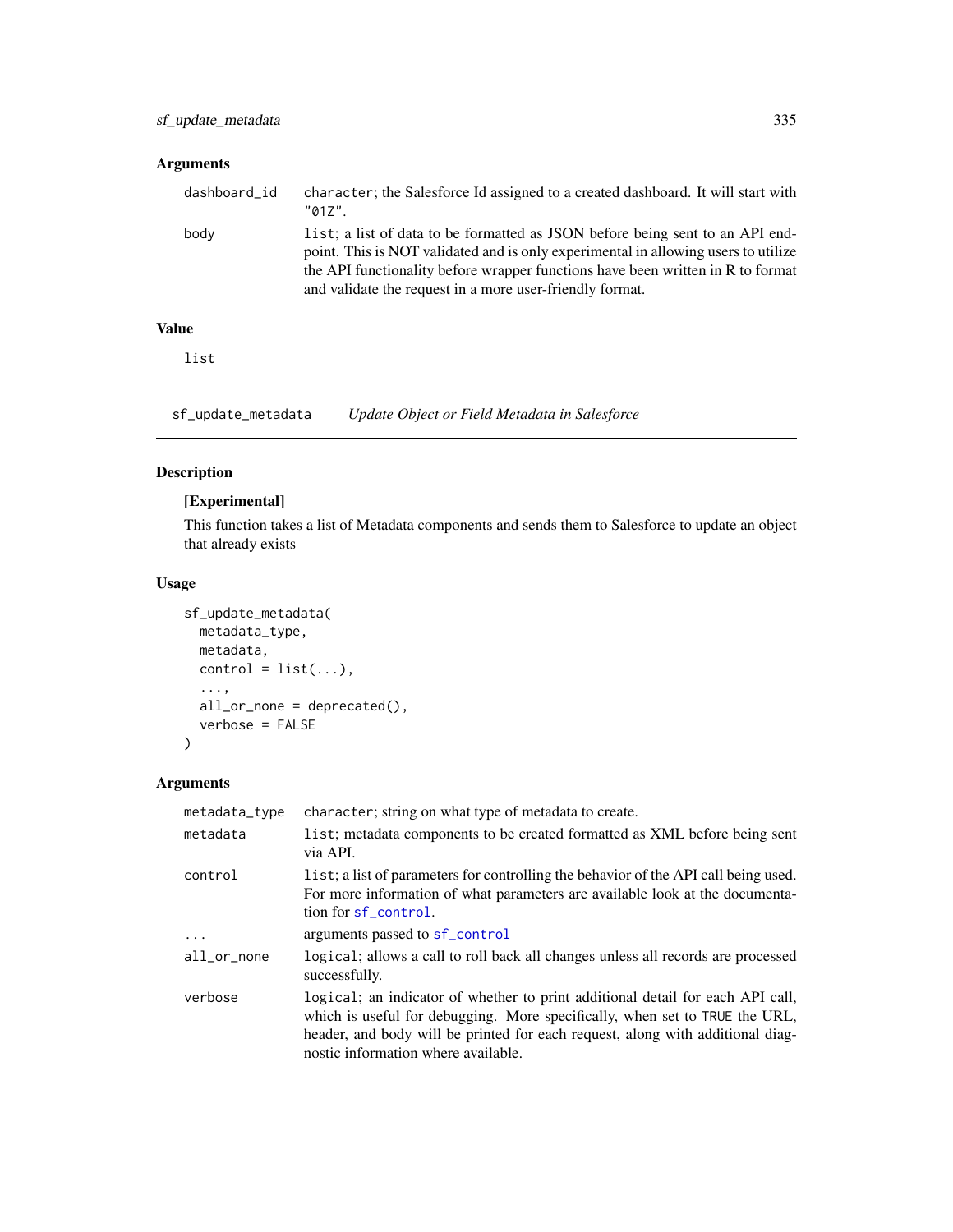#### <span id="page-335-0"></span>Value

A tbl\_df containing the creation result for each submitted metadata component

#### **Note**

The update key is based on the fullName parameter of the metadata, so updates are triggered when an existing Salesforce element matches the metadata type and fullName.

# See Also

[Salesforce Documentation](https://developer.salesforce.com/docs/atlas.en-us.api_meta.meta/api_meta)

#### Examples

```
## Not run:
# create an object that we can update
base_obj_name <- "Custom_Account1"
custom_object <- list()
custom_object$fullName <- paste0(base_obj_name, "__c")
custom_object$label <- paste0(gsub("_", " ", base_obj_name))
custom_object$pluralLabel <- paste0(base_obj_name, "s")
custom_object$nameField <- list(displayFormat = 'AN-{0000}',
                                label = paste0(base_obj_name, ' Number'),
                                type = 'AutoNumber')
custom_object$deploymentStatus <- 'Deployed'
custom_object$sharingModel <- 'ReadWrite'
custom_object$enableActivities <- 'true'
custom_object$description <- paste0(base_obj_name, " created by the Metadata API")
custom_object_result <- sf_create_metadata(metadata_type = 'CustomObject',
                                           metadata = custom_object)
# now update the object that was created
update_metadata <- custom_object
update_metadata$fullName <- 'Custom_Account1__c'
update_metadata$label <- 'New Label Custom_Account1'
update_metadata$pluralLabel <- 'Custom_Account1s_new'
updated_custom_object_result <- sf_update_metadata(metadata_type = 'CustomObject',
                                                   metadata = update_metadata)
```
## End(Not run)

sf\_update\_report *Update a report*

#### Description

#### [Experimental]

Save changes to a report by sending a PATCH request to the Report resource. Note that saving a report deletes any running async report jobs because they might be obsolete based on the updates.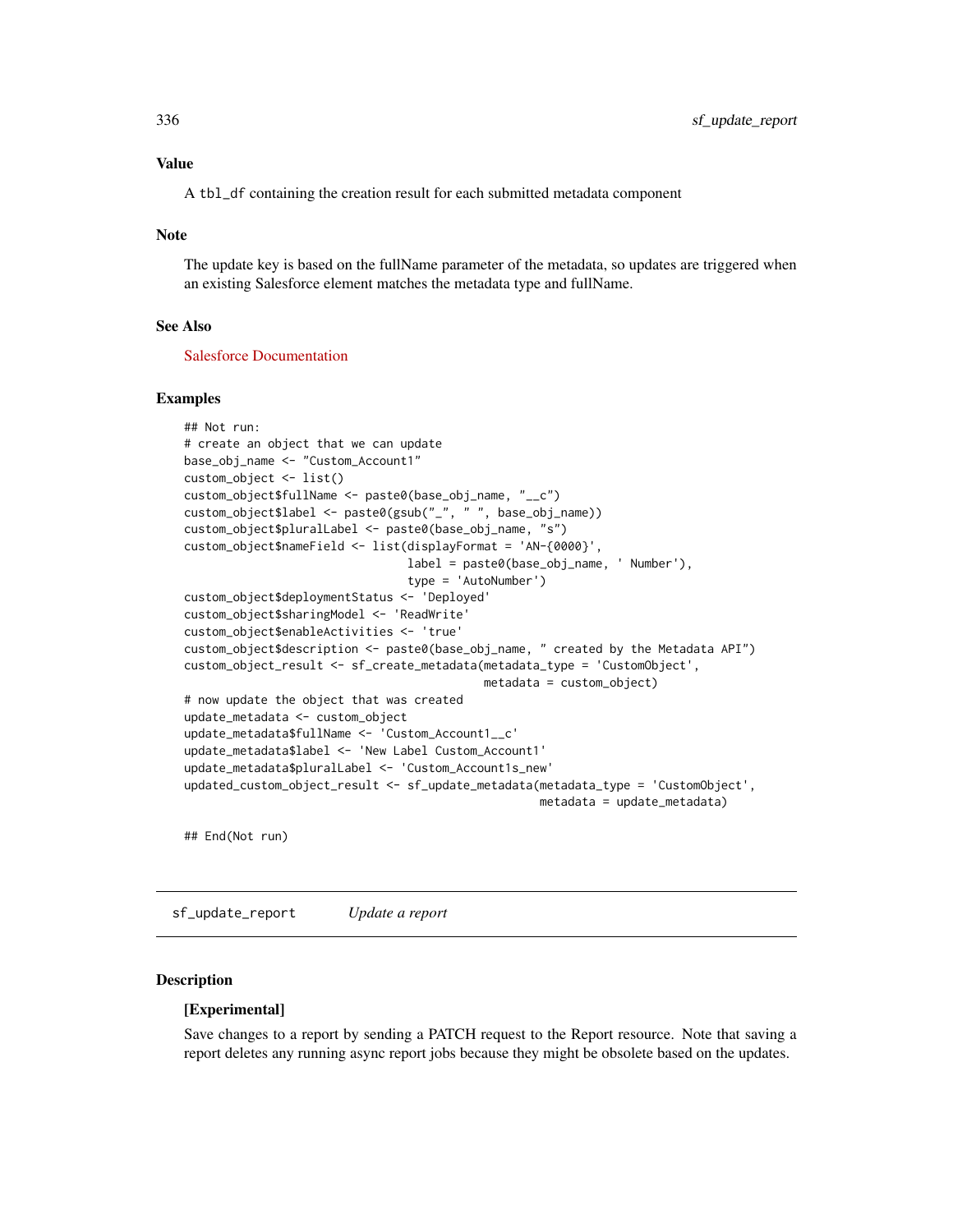# <span id="page-336-0"></span>sf\_update\_report 337

#### Usage

```
sf_update_report(report_id, report_metadata, verbose = FALSE)
```
#### **Arguments**

| report_id       | character; the Salesforce Id assigned to a created analytics report. It will start<br>with "000".                                                                                                                                                                                      |
|-----------------|----------------------------------------------------------------------------------------------------------------------------------------------------------------------------------------------------------------------------------------------------------------------------------------|
| report_metadata |                                                                                                                                                                                                                                                                                        |
|                 | list; a list representing the properties to create the report with. The names of<br>the list must be one or more of the 3 accepted metadata properties: reportMetadata,<br>reportTypeMetadata, reportExtendedMetadata.                                                                 |
| verbose         | logical; an indicator of whether to print additional detail for each API call,<br>which is useful for debugging. More specifically, when set to TRUE the URL,<br>header, and body will be printed for each request, along with additional diag-<br>nostic information where available. |

#### Value

list representing the newly cloned report with up to 4 properties that describe the report:

attributes Report type along with the URL to retrieve common objects and joined metadata.

reportMetadata Unique identifiers for groupings and summaries.

reportTypeMetadata Fields in each section of a report type plus filter information for those fields.

reportExtendedMetadata Additional information about summaries and groupings.

# Salesforce Documentation

• [Example](https://developer.salesforce.com/docs/atlas.en-us.api_analytics.meta/api_analytics/sforce_analytics_rest_api_save_report.htm#example_save_report)

### See Also

```
Other Report functions: sf_copy_report(), sf_create_report(), sf_delete_report(), sf_describe_report_type(),
sf_describe_report(), sf_execute_report(), sf_list_report_fields(), sf_list_report_filter_operators(),
sf_list_report_types(), sf_list_reports(), sf_query_report(), sf_run_report()
```
#### Examples

```
## Not run:
# first, grab all possible reports in your Org
all_reports <- sf_query("SELECT Id, Name FROM Report")
# second, get the id of the report to update
this_report_id <- all_reports$Id[1]
my_updated_report <- sf_update_report(this_report_id,
                                      report_metadata =
                                        list(reportMetadata =
                                          list(name = "Updated Report Name!")))
```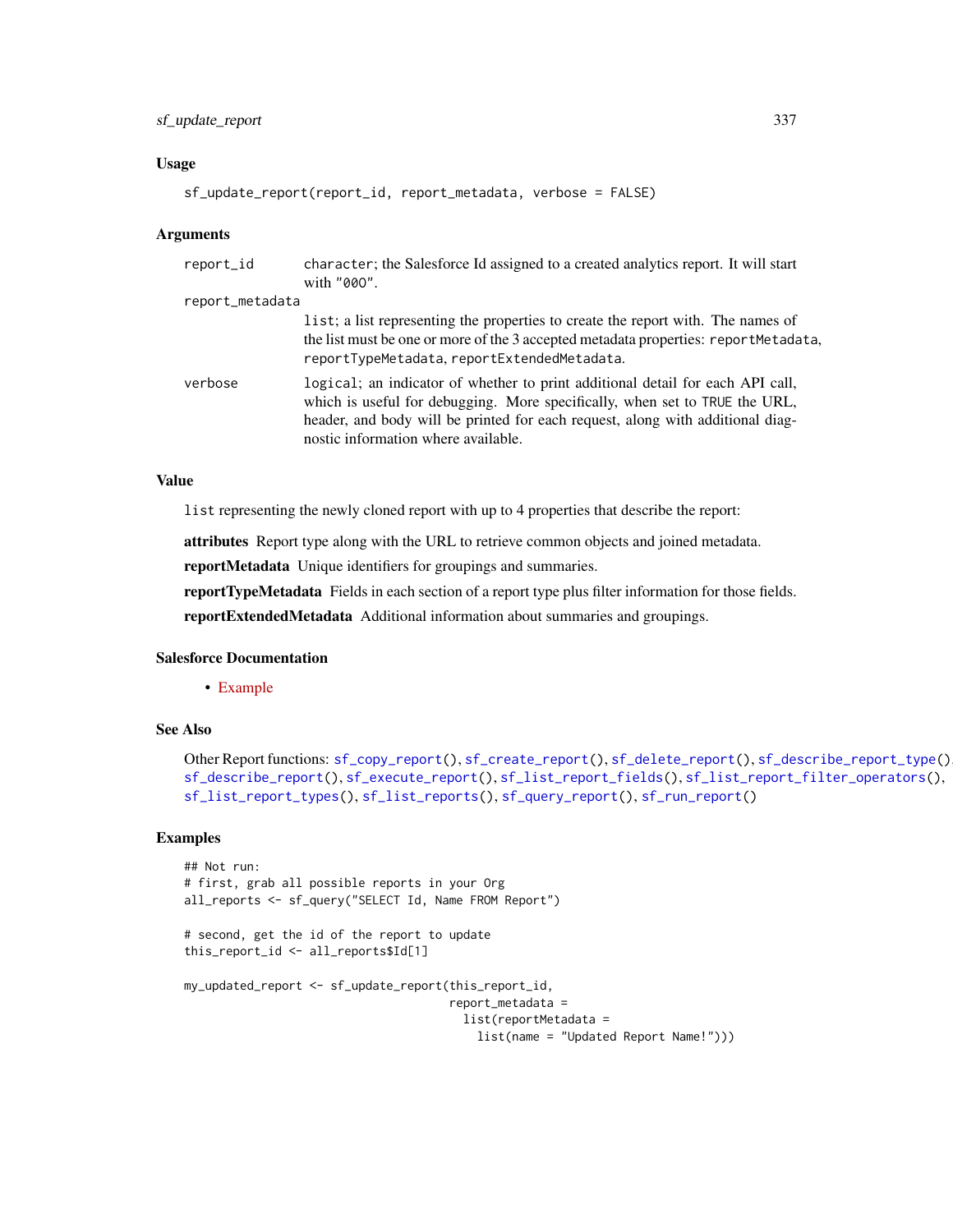```
# alternatively, pull down its metadata and update the name
report_details <- sf_describe_report(this_report_id)
report_details$reportMetadata$name <- paste0(report_details$reportMetadata$name,
                                              " - UPDATED")
# fourth, update the report by passing the metadata
my_updated_report <- sf_update_report(this_report_id,
                                      report_metadata = report_details)
```
## End(Not run)

sf\_upload\_complete\_bulk

*Signal Upload Complete to Bulk API Job*

#### Description

This function signals that uploads are complete to a Job in the Salesforce Bulk API

# Usage

```
sf_upload_complete_bulk(job_id, api_type = c("Bulk 2.0"), verbose = FALSE)
```
#### Arguments

| job_id   | character; the Salesforce Id assigned to a submitted job as returned by sf_create_job_bulk.<br>It will start with "750".                                                                                                                                                               |
|----------|----------------------------------------------------------------------------------------------------------------------------------------------------------------------------------------------------------------------------------------------------------------------------------------|
| api_type | character; one of "REST", "SOAP", "Bulk 1.0", or "Bulk 2.0" indicating<br>which API to use when making the request.                                                                                                                                                                    |
| verbose  | logical; an indicator of whether to print additional detail for each API call,<br>which is useful for debugging. More specifically, when set to TRUE the URL,<br>header, and body will be printed for each request, along with additional diag-<br>nostic information where available. |

# Value

A list of parameters defining the job after signaling a completed upload

# Note

This function is typically not used directly. It is used in sf\_create\_batches\_bulk() right after submitting the batches to signal to Salesforce that the batches should no longer be queued.

#### References

[https://developer.salesforce.com/docs/atlas.en-us.api\\_asynch.meta/api\\_asynch](https://developer.salesforce.com/docs/atlas.en-us.api_asynch.meta/api_asynch)

<span id="page-337-0"></span>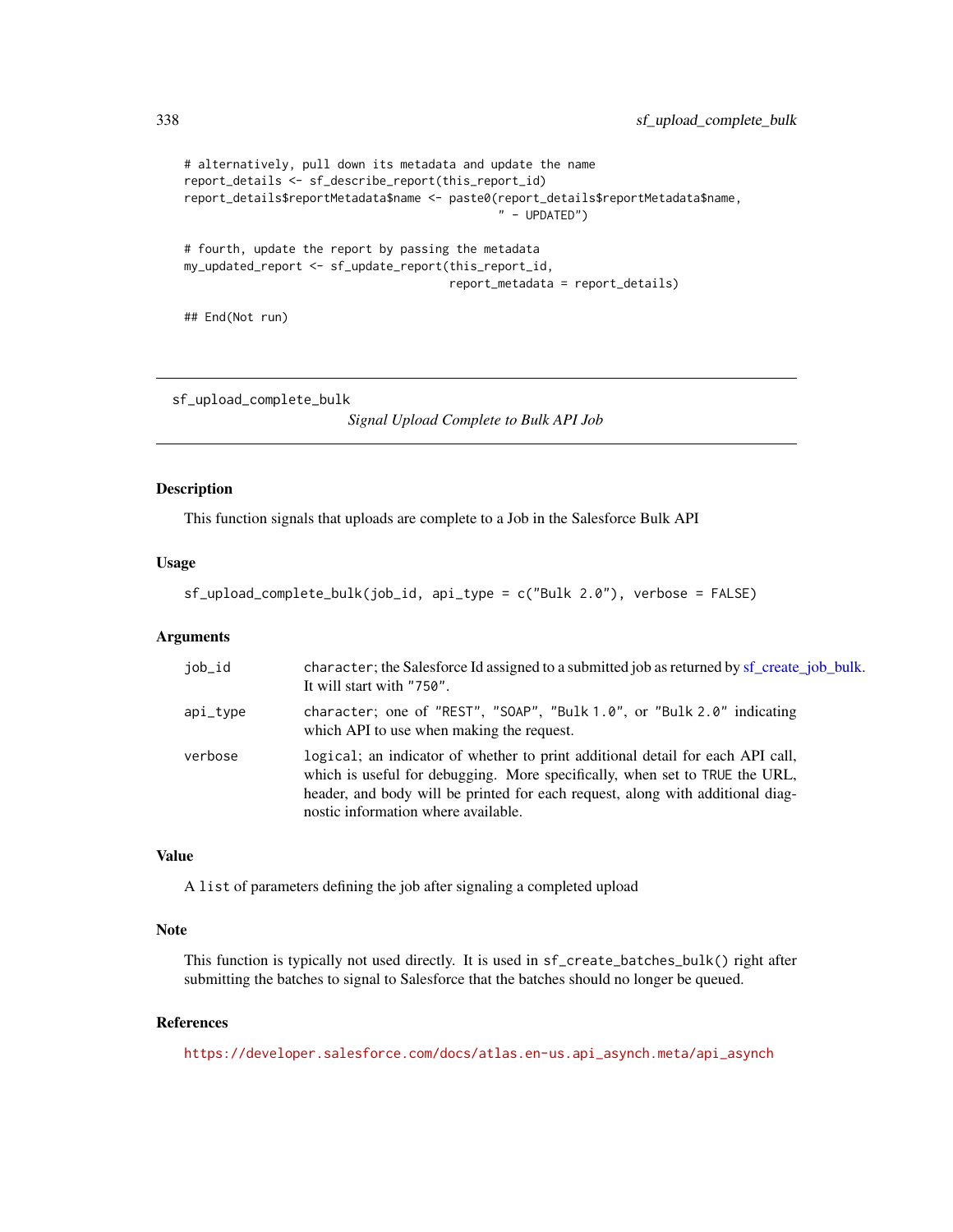#### <span id="page-338-0"></span>sf\_upsert 339

# Examples

```
## Not run:
upload_info <- sf_upload_complete_bulk(job_id=job_info$id)
```
## End(Not run)

sf\_upsert *Upsert Records*

# Description

# [Stable]

Upserts one or more new records to your organization's data.

# Usage

```
sf_upsert(
  input_data,
 object_name,
  external_id_fieldname,
  api_type = c("SOAP", "REST", "Bulk 1.0", "Bulk 2.0"),
 guess_types = TRUE,
 control = list(...),...,
 all_or_none = deprecated(),
 verbose = FALSE
\mathcal{L}
```
# Arguments

| input_data            | named vector, matrix, data. frame, or tbl_df; data can be coerced into a<br>data. frame. If performing an update, upsert, or delete operation, then one<br>column or field must be the Id of the record to modify or delete.                                                                                                                                                                                                     |
|-----------------------|----------------------------------------------------------------------------------------------------------------------------------------------------------------------------------------------------------------------------------------------------------------------------------------------------------------------------------------------------------------------------------------------------------------------------------|
| object_name           | character; the name of the Salesforce object that the function is operating<br>against (e.g. "Account", "Contact", "CustomObject_c").                                                                                                                                                                                                                                                                                            |
| external_id_fieldname |                                                                                                                                                                                                                                                                                                                                                                                                                                  |
|                       | character; string identifying a custom field on the object that has been set as<br>an "External ID" field. This field is used to reference objects during upserts to<br>determine if the record already exists in Salesforce or not.                                                                                                                                                                                             |
| api_type              | character; one of "REST", "SOAP", "Bulk 1.0", or "Bulk 2.0" indicating<br>which API to use when making the request.                                                                                                                                                                                                                                                                                                              |
| guess_types           | logical; indicating whether or not to use col_guess() to try and cast the data<br>returned in the recordset. If TRUE then col_guess() is used, if FALSE then all<br>fields will be returned as character. This is helpful when col_guess() will<br>mangle field values in Salesforce that you'd like to preserve during translation<br>into a tbl_df, like numeric looking values that must be preserved as strings<br>("48.0"). |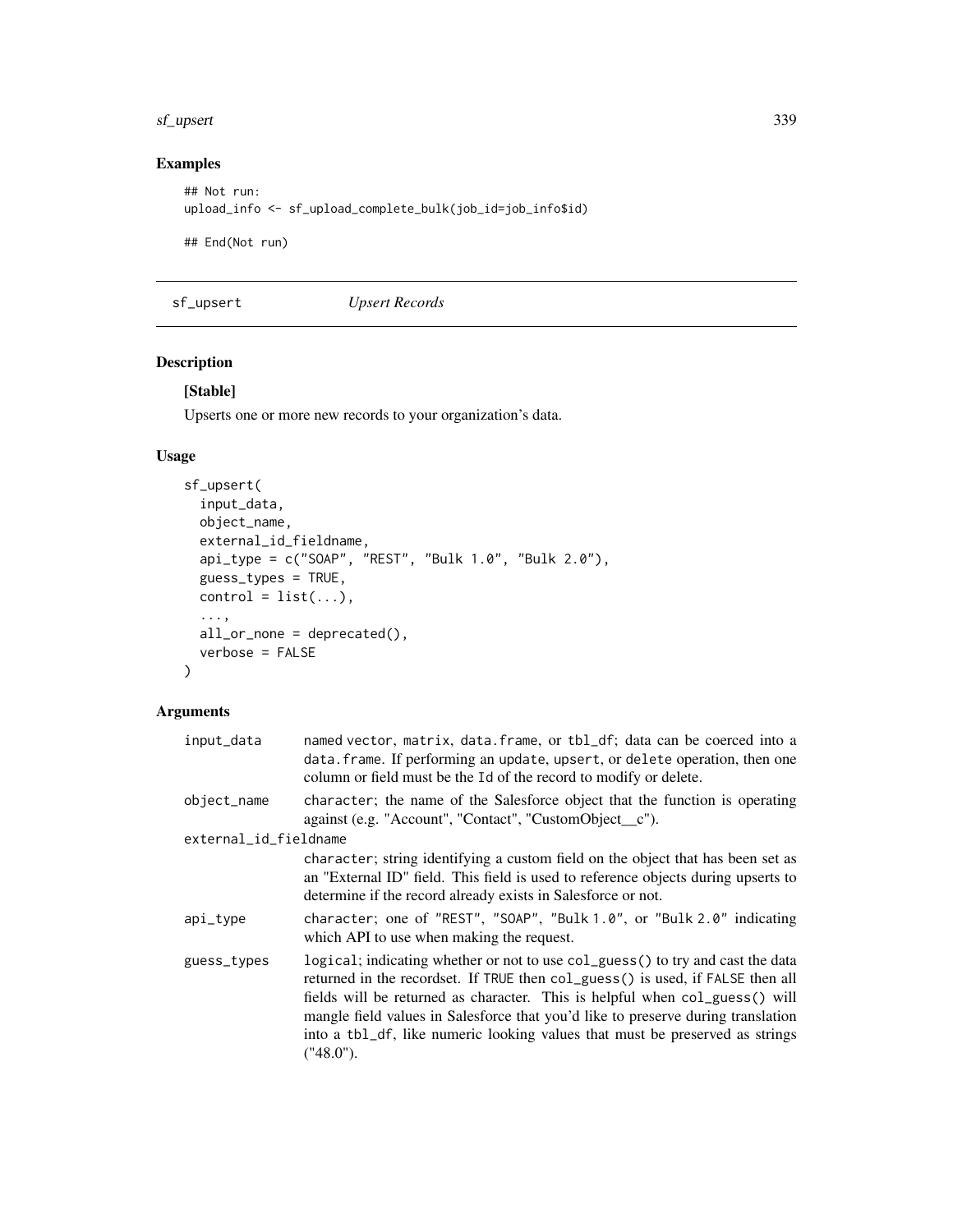<span id="page-339-0"></span>

| control     | list; a list of parameters for controlling the behavior of the API call being used.<br>For more information of what parameters are available look at the documenta-<br>tion for sf_control.                                                                                            |
|-------------|----------------------------------------------------------------------------------------------------------------------------------------------------------------------------------------------------------------------------------------------------------------------------------------|
| $\cdots$    | arguments passed to sf_control or further downstream to sf_bulk_operation                                                                                                                                                                                                              |
| all_or_none | logical; allows a call to roll back all changes unless all records are processed<br>successfully.                                                                                                                                                                                      |
| verbose     | logical; an indicator of whether to print additional detail for each API call,<br>which is useful for debugging. More specifically, when set to TRUE the URL,<br>header, and body will be printed for each request, along with additional diag-<br>nostic information where available. |

#### Value

tbl\_df of records with success indicator

## Examples

```
## Not run:
n < -2new_contacts <- tibble(FirstName = rep("Test", n),
                      LastName = paste0("Contact-Create-", 1:n),
                      My_External_Id__c=letters[1:n])
new_contacts_result <- sf_create(new_contacts, object_name="Contact")
upserted_contacts <- tibble(FirstName = rep("Test", n),
                           LastName = paste0("Contact-Upsert-", 1:n),
                            My_External_Id__c=letters[1:n])
new_record <- tibble(FirstName = "Test",
                    LastName = paste0("Contact-Upsert-", n+1),
                    My_External_Id__c=letters[n+1])
upserted_contacts <- bind_rows(upserted_contacts, new_record)
upserted_contacts_result1 <- sf_upsert(upserted_contacts,
                                       object_name="Contact",
                                       "My_External_Id__c")
```
## End(Not run)

sf\_upsert\_metadata *Upsert Object or Field Metadata in Salesforce*

# Description

#### [Experimental]

This function takes a list of Metadata components and sends them to Salesforce for creation or update if the object already exists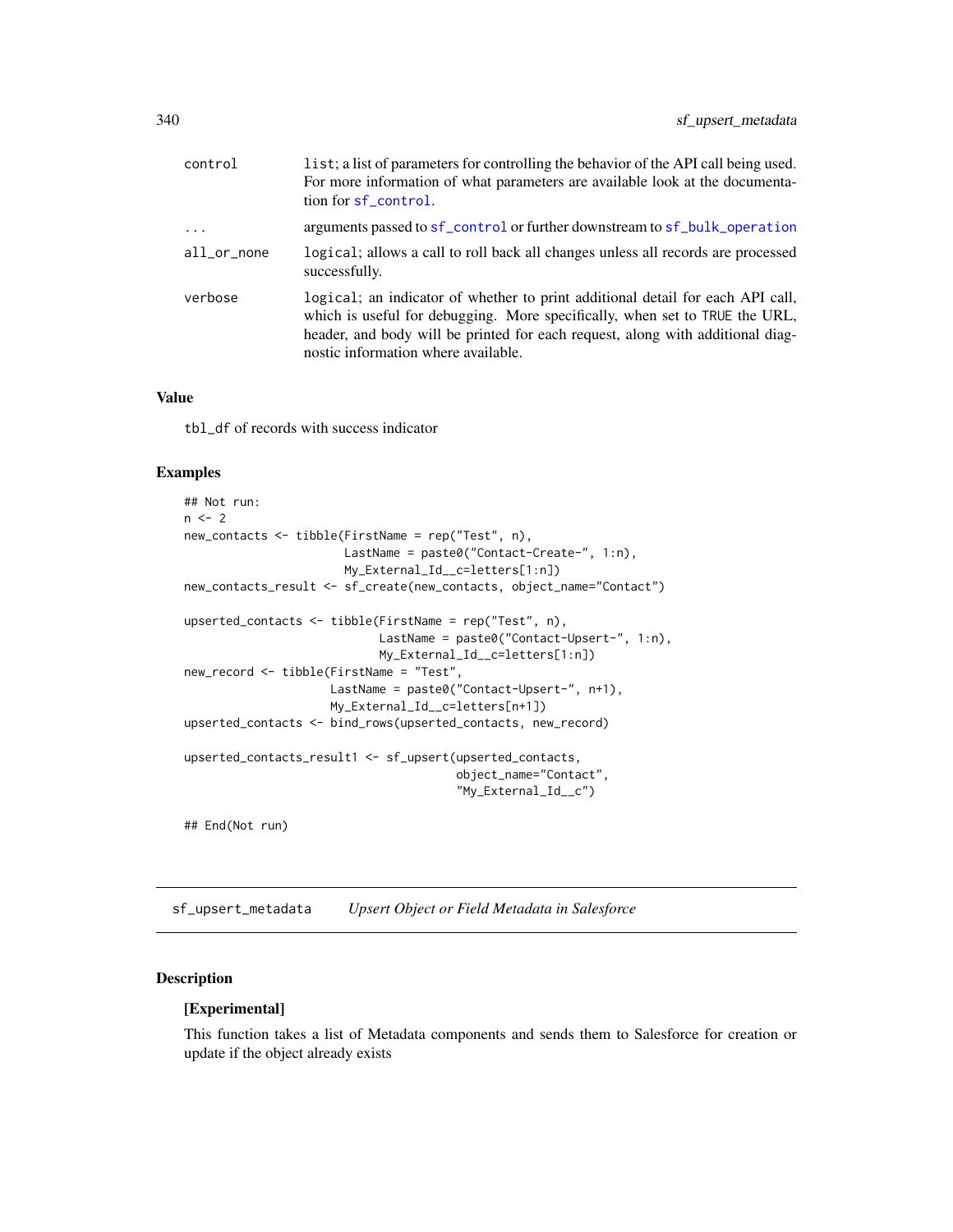# <span id="page-340-0"></span>sf\_upsert\_metadata 341

# Usage

```
sf_upsert_metadata(
 metadata_type,
 metadata,
 control = list(...),...,
  all_or_none = deprecated(),
  verbose = FALSE
)
```
#### Arguments

| metadata_type | character; string on what type of metadata to create.                                                                                                                                                                                                                                  |
|---------------|----------------------------------------------------------------------------------------------------------------------------------------------------------------------------------------------------------------------------------------------------------------------------------------|
| metadata      | list; metadata components to be created formatted as XML before being sent<br>via API.                                                                                                                                                                                                 |
| control       | list; a list of parameters for controlling the behavior of the API call being used.<br>For more information of what parameters are available look at the documenta-<br>tion for sf_control.                                                                                            |
| $\ddots$      | arguments passed to sf_control                                                                                                                                                                                                                                                         |
| all_or_none   | logical; allows a call to roll back all changes unless all records are processed<br>successfully.                                                                                                                                                                                      |
| verbose       | logical; an indicator of whether to print additional detail for each API call,<br>which is useful for debugging. More specifically, when set to TRUE the URL,<br>header, and body will be printed for each request, along with additional diag-<br>nostic information where available. |

### Value

A tbl\_df containing the creation result for each submitted metadata component

#### Note

The upsert key is based on the fullName parameter of the metadata, so updates are triggered when an existing Salesforce element matches the metadata type and fullName.

# See Also

[Salesforce Documentation](https://developer.salesforce.com/docs/atlas.en-us.api_meta.meta/api_meta)

# Examples

```
## Not run:
# create an object that we can confirm the update portion of the upsert
base_obj_name <- "Custom_Account1"
custom_object <- list()
custom_object$fullName <- paste0(base_obj_name, "__c")
custom_object$label <- paste0(gsub("_", " ", base_obj_name))
custom_object$pluralLabel <- paste0(base_obj_name, "s")
```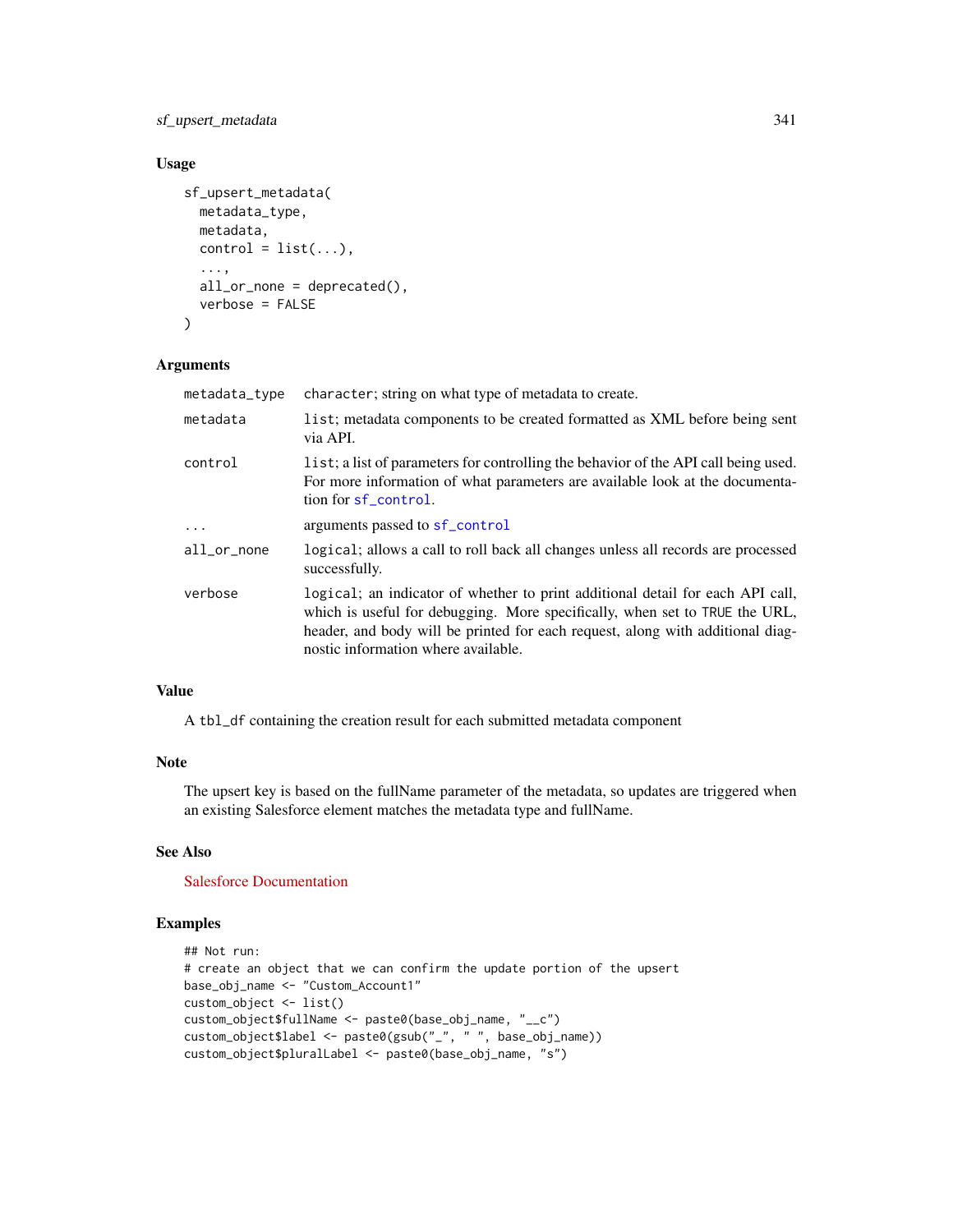```
custom_object$nameField <- list(displayFormat = 'AN-{0000}',
                                label = paste0(base_obj_name, ' Number'),
                                type = 'AutoNumber')
custom_object$deploymentStatus <- 'Deployed'
custom_object$sharingModel <- 'ReadWrite'
custom_object$enableActivities <- 'true'
custom_object$description <- paste0(base_obj_name, " created by the Metadata API")
custom_object_result <- sf_create_metadata(metadata_type = 'CustomObject',
                                           metadata = custom_object)
# now update the object that was created
upsert_metadata <- list(custom_object, custom_object)
upsert_metadata[[1]]$fullName <- 'Custom_Account1__c'
upsert_metadata[[1]]$label <- 'New Label Custom_Account1'
upsert_metadata[[1]]$pluralLabel <- 'Custom_Account1s_new'
upsert_metadata[[2]]$fullName <- 'Custom_Account2__c'
upsert_metadata[[2]]$label <- 'New Label Custom_Account2'
upsert_metadata[[2]]$pluralLabel <- 'Custom_Account2s_new'
upserted_custom_object_result <- sf_upsert_metadata(metadata_type = 'CustomObject',
                                                    metadata = upsert_metadata)
```
## End(Not run)

sf\_user\_info *Return Current User Info*

#### **Description**

#### [Stable]

Retrieves personal information for the user associated with the current session.

#### Usage

```
sf_user_info(api_type = c("SOAP", "Chatter"), verbose = FALSE)
```
#### Arguments

| $api_type$ | character; one of "REST", "SOAP", "Bulk 1.0", or "Bulk 2.0" indicating<br>which API to use when making the request.                                                                                                                                                                    |
|------------|----------------------------------------------------------------------------------------------------------------------------------------------------------------------------------------------------------------------------------------------------------------------------------------|
| verbose    | logical; an indicator of whether to print additional detail for each API call,<br>which is useful for debugging. More specifically, when set to TRUE the URL,<br>header, and body will be printed for each request, along with additional diag-<br>nostic information where available. |

#### Value

list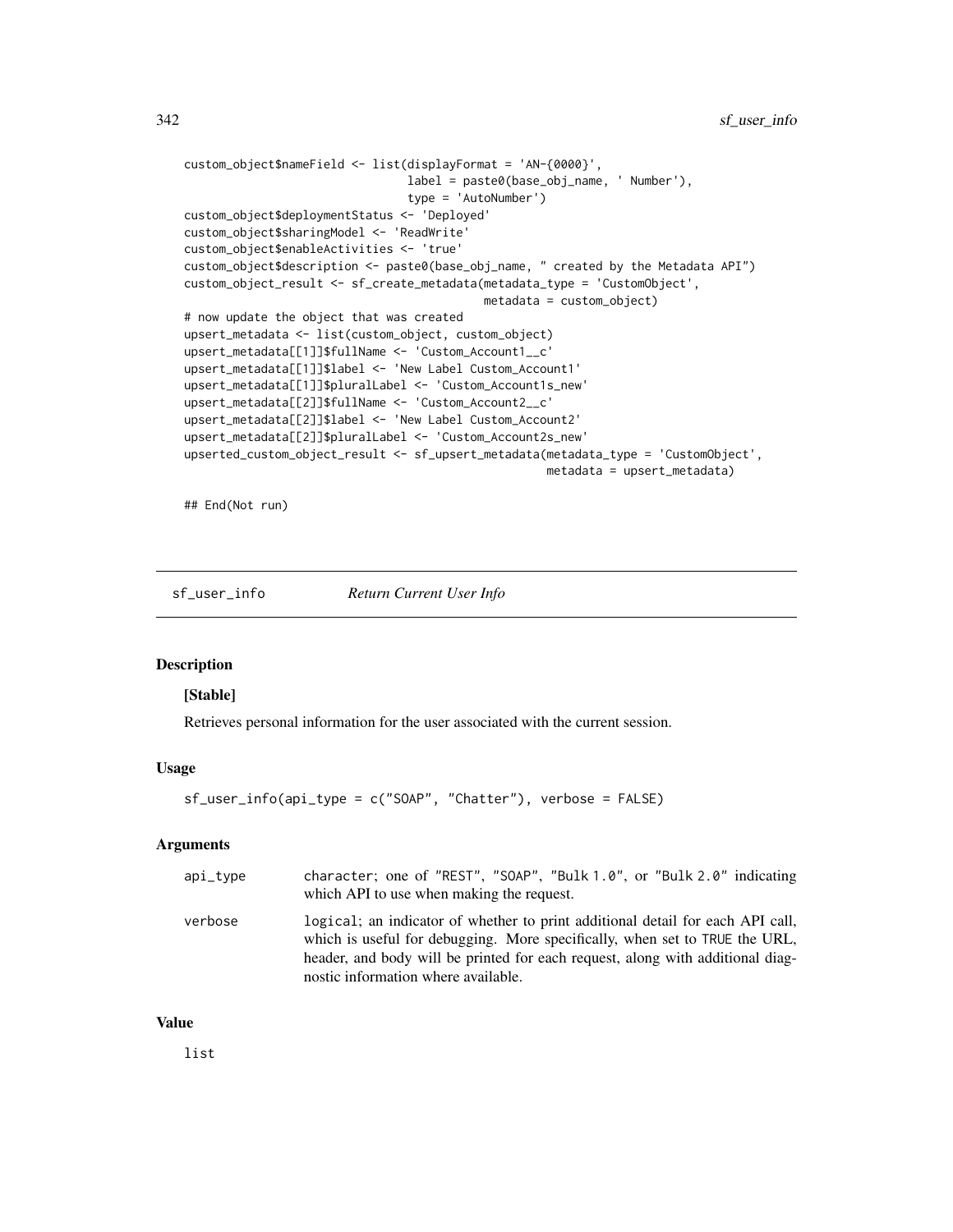<span id="page-342-0"></span>valid\_metadata\_list 343

# Examples

## Not run: sf\_user\_info()

## End(Not run)

valid\_metadata\_list *List of Valid Data Types*

# Description

A list of data types that are valid for the Metadata API service.

# Usage

valid\_metadata\_list()

# Value

codelist; contains name and valid inputs for data types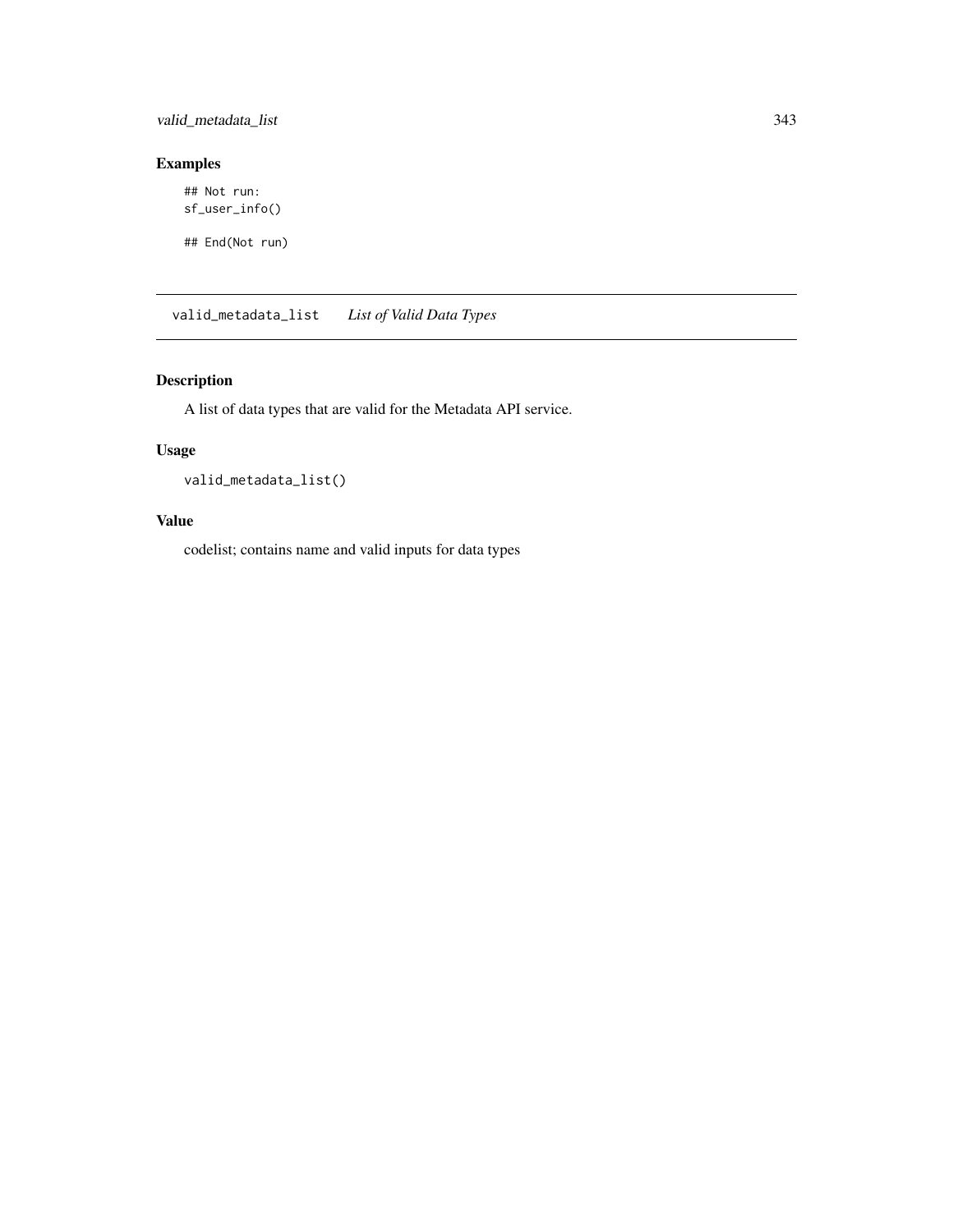# **Index**

∗ Attachment functions sf\_create\_attachment, [234](#page-233-1) sf\_delete\_attachment, [245](#page-244-1) sf\_download\_attachment, [257](#page-256-1) sf\_update\_attachment, [333](#page-332-0) ∗ Report Instance functions sf\_delete\_report\_instance, [250](#page-249-0) sf\_get\_report\_instance\_results, [276](#page-275-0) sf\_list\_report\_instances, [287](#page-286-0) ∗ Report functions sf\_copy\_report, [231](#page-230-1) sf\_create\_report, [242](#page-241-1) sf\_delete\_report, [249](#page-248-1) sf\_describe\_report, [255](#page-254-1) sf\_describe\_report\_type, [256](#page-255-1) sf\_execute\_report, [260](#page-259-1) sf\_list\_report\_fields, [284](#page-283-1) sf\_list\_report\_filter\_operators, [286](#page-285-1) sf\_list\_report\_types, [288](#page-287-1) sf\_list\_reports, [283](#page-282-1) sf\_query\_report, [297](#page-296-1) sf\_run\_report, [321](#page-320-1) sf\_update\_report, [336](#page-335-0)

arrange, *[322](#page-321-0)*

base64encode, *[10,](#page-9-0) [11](#page-10-0)*, *[15,](#page-14-0) [16](#page-15-0)*, *[20](#page-19-0)*, *[27](#page-26-0)*, *[29](#page-28-0)*, *[53](#page-52-0)[–55](#page-54-0)*, *[57](#page-56-0)*, *[129](#page-128-0)*, *[133](#page-132-0)*, *[137](#page-136-0)*, *[176](#page-175-0)*, *[181](#page-180-0)*, *[183](#page-182-0)*, *[191](#page-190-0)*, *[194,](#page-193-0) [195](#page-194-0)* bind\_rows, *[261](#page-260-0)*, *[276](#page-275-0)*, *[293,](#page-292-0) [294](#page-293-0)*, *[296](#page-295-0)*, *[299](#page-298-0)*, *[301,](#page-300-0) [302](#page-301-0)*, *[320](#page-319-0)*, *[323](#page-322-0)*

check\_and\_encode\_files, *[235](#page-234-0)*, *[246](#page-245-0)*, *[258](#page-257-0)*, *[334](#page-333-0)* collapse\_list\_with\_dupe\_names, [5](#page-4-0)

glm, *[225](#page-224-1)* glm.control, *[225](#page-224-1)* metadata\_type\_validator, [5](#page-4-0) oauth2.0\_token, *[221](#page-220-0)* parameterized\_search\_control, [205](#page-204-0) rforcecom.bulkAction, [206](#page-205-0) rforcecom.bulkQuery, [207](#page-206-0) rforcecom.create, [208](#page-207-0) rforcecom.delete, [209](#page-208-0) rforcecom.getObjectDescription, [210](#page-209-0) rforcecom.getServerTimestamp, [210](#page-209-0) rforcecom.login, [211](#page-210-0) rforcecom.query, [212](#page-211-0) rforcecom.retrieve, [212](#page-211-0) rforcecom.search, [213](#page-212-0) rforcecom.update, [214](#page-213-0) rforcecom.upsert, [214](#page-213-0) sf\_abort\_job\_bulk, [215](#page-214-0) sf\_analytics\_notification\_create, [217](#page-216-0) sf\_analytics\_notification\_delete, [218](#page-217-0) sf\_analytics\_notification\_describe, [219](#page-218-0) sf\_analytics\_notification\_update, [219](#page-218-0) sf\_analytics\_notifications\_limits, [216](#page-215-0) sf\_analytics\_notifications\_list, [217](#page-216-0) sf\_auth, [220](#page-219-0) sf\_batch\_details\_bulk, [222,](#page-221-0) *[299](#page-298-0)*, *[301](#page-300-0)* sf\_batch\_status\_bulk, [223](#page-222-0) sf\_bulk\_operation, *[233](#page-232-0)*, *[235](#page-234-0)*, *[244,](#page-243-0) [245](#page-244-1)*, *[332,](#page-331-0) [333](#page-332-0)*, *[340](#page-339-0)* sf\_bulk\_operation *(*sf\_run\_bulk\_operation*)*, [316](#page-315-1) sf\_close\_job\_bulk, [224](#page-223-0) sf\_control, [225,](#page-224-1) *[229](#page-228-0)*, *[233](#page-232-0)*, *[235](#page-234-0)*, *[239,](#page-238-0) [240](#page-239-0)*, *[244,](#page-243-0) [245](#page-244-1)*, *[248](#page-247-0)*, *[253](#page-252-0)*, *[291,](#page-290-0) [292](#page-291-0)*, *[295,](#page-294-0) [296](#page-295-0)*, *[313](#page-312-0)*, *[315](#page-314-0)*, *[318](#page-317-0)*, *[320](#page-319-0)*, *[330](#page-329-0)*, *[332,](#page-331-0) [333](#page-332-0)*, *[335](#page-334-0)*, *[340,](#page-339-0) [341](#page-340-0)* sf\_convert\_lead, [228](#page-227-0)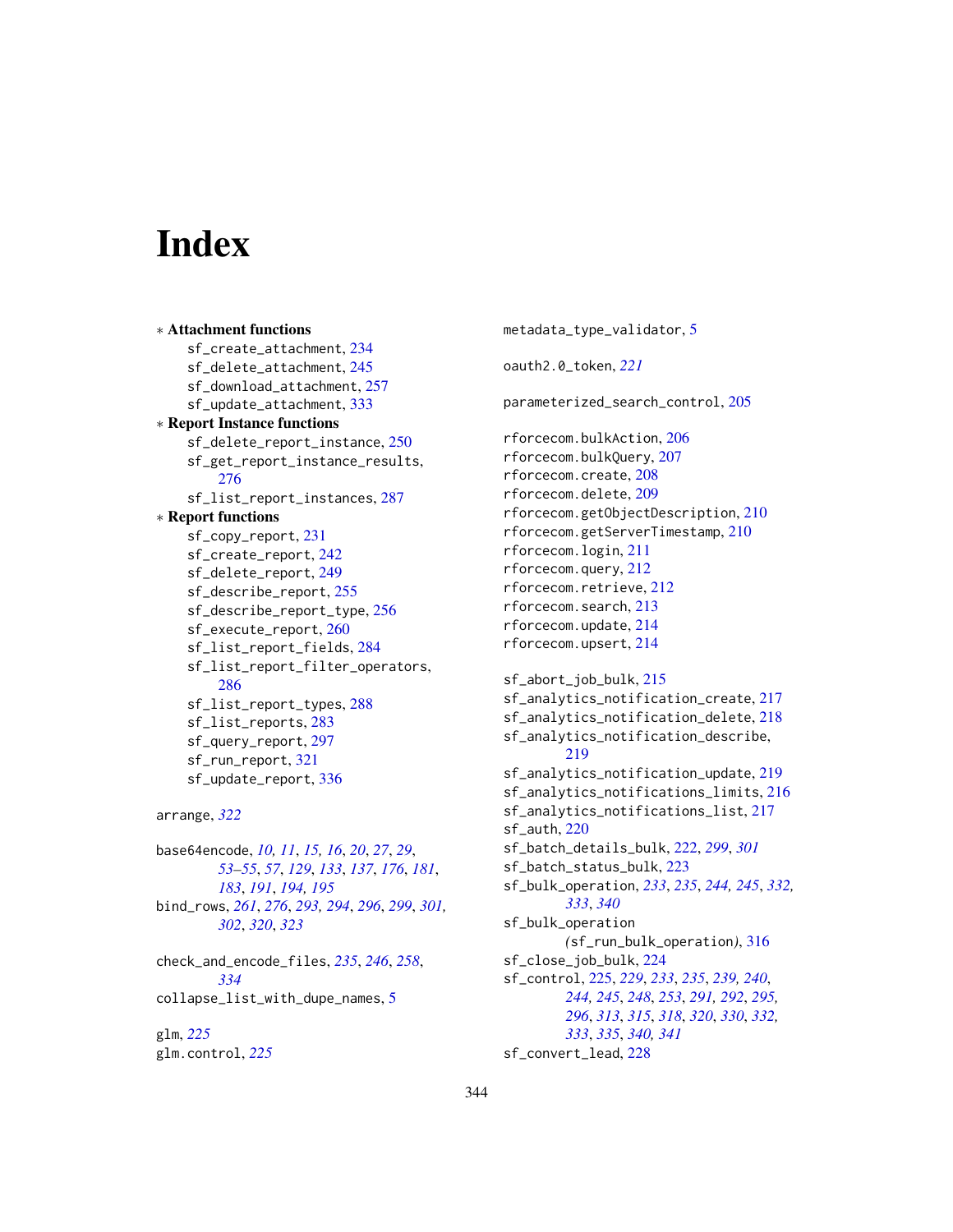#### $I<sub>N</sub>$  and  $245$

sf\_copy\_dashboard, [231](#page-230-1) sf\_copy\_report, [231,](#page-230-1) *[243](#page-242-0)*, *[249](#page-248-1)*, *[256,](#page-255-1) [257](#page-256-1)*, *[263](#page-262-0)*, *[284](#page-283-1)[–286](#page-285-1)*, *[288](#page-287-1)*, *[298](#page-297-0)*, *[324](#page-323-0)*, *[337](#page-336-0)* sf\_create, *[226,](#page-225-0) [227](#page-226-0)*, [233](#page-232-0) sf\_create\_attachment, [234,](#page-233-1) *[246](#page-245-0)*, *[258](#page-257-0)*, *[334](#page-333-0)* sf\_create\_batches\_bulk, *[222,](#page-221-0) [223](#page-222-0)*, [236,](#page-235-0) *[299](#page-298-0)*, *[301](#page-300-0)* sf\_create\_job\_bulk, *[215](#page-214-0)*, *[222–](#page-221-0)[224](#page-223-0)*, *[227](#page-226-0)*, *[236](#page-235-0)*, [237,](#page-236-1) *[247](#page-246-0)*, *[274,](#page-273-0) [275](#page-274-0)*, *[279](#page-278-0)*, *[295,](#page-294-0) [296](#page-295-0)*, *[299](#page-298-0)*, *[301,](#page-300-0) [302](#page-301-0)*, *[318](#page-317-0)*, *[320](#page-319-0)*, *[329](#page-328-0)*, *[338](#page-337-0)* sf\_create\_metadata, *[204](#page-203-0)*, *[226](#page-225-0)*, [240](#page-239-0) sf\_create\_report, *[232](#page-231-0)*, [242,](#page-241-1) *[249](#page-248-1)*, *[256,](#page-255-1) [257](#page-256-1)*, *[263](#page-262-0)*, *[284](#page-283-1)[–286](#page-285-1)*, *[288](#page-287-1)*, *[298](#page-297-0)*, *[324](#page-323-0)*, *[337](#page-336-0)* sf\_delete, *[226,](#page-225-0) [227](#page-226-0)*, [243,](#page-242-0) *[245](#page-244-1)* sf\_delete\_attachment, *[235](#page-234-0)*, [245,](#page-244-1) *[258](#page-257-0)*, *[334](#page-333-0)* sf\_delete\_dashboard, [246](#page-245-0) sf\_delete\_job\_bulk, [247](#page-246-0) sf\_delete\_metadata, *[226](#page-225-0)*, [247](#page-246-0) sf\_delete\_report, *[232](#page-231-0)*, *[243](#page-242-0)*, [249,](#page-248-1) *[256,](#page-255-1) [257](#page-256-1)*, *[263](#page-262-0)*, *[284](#page-283-1)[–286](#page-285-1)*, *[288](#page-287-1)*, *[298](#page-297-0)*, *[324](#page-323-0)*, *[337](#page-336-0)* sf\_delete\_report\_instance, [250,](#page-249-0) *[277](#page-276-0)*, *[287](#page-286-0)* sf\_describe\_dashboard, [251,](#page-250-1) *[271,](#page-270-0) [272](#page-271-0)*, *[304](#page-303-0)*, *[327](#page-326-0)* sf\_describe\_dashboard\_components, [252](#page-251-0) sf\_describe\_metadata, [252](#page-251-0) sf\_describe\_object\_fields, [254](#page-253-0) sf\_describe\_objects, *[227](#page-226-0)*, [253](#page-252-0) sf\_describe\_report, *[232](#page-231-0)*, *[242,](#page-241-1) [243](#page-242-0)*, *[249](#page-248-1)*, [255,](#page-254-1) *[257](#page-256-1)*, *[263](#page-262-0)*, *[284–](#page-283-1)[286](#page-285-1)*, *[288](#page-287-1)*, *[298](#page-297-0)*, *[324](#page-323-0)*, *[337](#page-336-0)* sf\_describe\_report\_type, *[232](#page-231-0)*, *[243](#page-242-0)*, *[249](#page-248-1)*, *[256](#page-255-1)*, [256,](#page-255-1) *[263](#page-262-0)*, *[284–](#page-283-1)[286](#page-285-1)*, *[288](#page-287-1)*, *[298](#page-297-0)*, *[324](#page-323-0)*, *[337](#page-336-0)* sf\_download\_attachment, *[235](#page-234-0)*, *[246](#page-245-0)*, [257,](#page-256-1) *[334](#page-333-0)* sf\_empty\_recycle\_bin, [259](#page-258-0) sf\_execute\_report, *[232](#page-231-0)*, *[243](#page-242-0)*, *[249](#page-248-1)*, *[256,](#page-255-1) [257](#page-256-1)*, [260,](#page-259-1) *[284](#page-283-1)[–286](#page-285-1)*, *[288](#page-287-1)*, *[298](#page-297-0)*, *[323,](#page-322-0) [324](#page-323-0)*, *[337](#page-336-0)* sf\_filter\_dashboard\_operators\_list, [263](#page-262-0) sf\_filter\_dashboard\_options\_analysis, [264](#page-263-0) sf\_find\_duplicates, [265](#page-264-0) sf\_find\_duplicates\_by\_id, [266](#page-265-0) sf\_get\_all\_jobs\_bulk, [267](#page-266-0) sf\_get\_all\_query\_jobs\_bulk, [269](#page-268-0)

sf\_get\_dashboard\_data, [270,](#page-269-0) *[271](#page-270-0)* sf\_get\_dashboard\_results, [271](#page-270-0) sf\_get\_dashboard\_status, [272](#page-271-0) sf\_get\_deleted, [272](#page-271-0) sf\_get\_job\_bulk, [273](#page-272-0) sf\_get\_job\_records\_bulk, [274](#page-273-0) sf\_get\_report\_instance\_results, *[250](#page-249-0)*, *[261](#page-260-0)*, [276,](#page-275-0) *[287](#page-286-0)*, *[322](#page-321-0)* sf\_get\_updated, [278](#page-277-0) sf\_job\_batches\_bulk, [279](#page-278-0) sf\_list\_api\_limits, [280](#page-279-0) sf\_list\_dashboards, [281](#page-280-0) sf\_list\_metadata, *[248](#page-247-0)*, [282](#page-281-0) sf\_list\_objects, [283](#page-282-1) sf\_list\_report\_fields, *[232](#page-231-0)*, *[243](#page-242-0)*, *[249](#page-248-1)*, *[256,](#page-255-1) [257](#page-256-1)*, *[263](#page-262-0)*, *[284](#page-283-1)*, [284,](#page-283-1) *[286](#page-285-1)*, *[288](#page-287-1)*, *[298](#page-297-0)*, *[324](#page-323-0)*, *[337](#page-336-0)* sf\_list\_report\_filter\_operators, *[232](#page-231-0)*, *[243](#page-242-0)*, *[249](#page-248-1)*, *[256,](#page-255-1) [257](#page-256-1)*, *[262,](#page-261-0) [263](#page-262-0)*, *[284,](#page-283-1) [285](#page-284-0)*, [286,](#page-285-1) *[288](#page-287-1)*, *[298](#page-297-0)*, *[322](#page-321-0)*, *[324](#page-323-0)*, *[337](#page-336-0)* sf\_list\_report\_instances, *[250](#page-249-0)*, *[277](#page-276-0)*, [287](#page-286-0) sf\_list\_report\_types, *[232](#page-231-0)*, *[242,](#page-241-1) [243](#page-242-0)*, *[249](#page-248-1)*, *[256,](#page-255-1) [257](#page-256-1)*, *[263](#page-262-0)*, *[284](#page-283-1)[–286](#page-285-1)*, [288,](#page-287-1) *[298](#page-297-0)*, *[324](#page-323-0)*, *[337](#page-336-0)* sf\_list\_reports, *[232](#page-231-0)*, *[243](#page-242-0)*, *[249](#page-248-1)*, *[256,](#page-255-1) [257](#page-256-1)*, *[263](#page-262-0)*, [283,](#page-282-1) *[285,](#page-284-0) [286](#page-285-1)*, *[288](#page-287-1)*, *[298](#page-297-0)*, *[324](#page-323-0)*, *[337](#page-336-0)* sf\_list\_resources, [289](#page-288-0) sf\_list\_rest\_api\_versions, [289](#page-288-0) sf\_merge, *[290](#page-289-0)*, [290](#page-289-0) sf\_query, *[227](#page-226-0)*, *[258](#page-257-0)*, *[284](#page-283-1)*, [291](#page-290-0) sf\_query\_bulk, *[228](#page-227-0)*, *[292](#page-291-0)* sf\_query\_bulk *(*sf\_run\_bulk\_query*)*, [319](#page-318-0) sf\_query\_bulk\_v1, [294](#page-293-0) sf\_query\_bulk\_v2, [295](#page-294-0) sf\_query\_report, *[232](#page-231-0)*, *[243](#page-242-0)*, *[249](#page-248-1)*, *[256,](#page-255-1) [257](#page-256-1)*, *[263](#page-262-0)*, *[284](#page-283-1)[–286](#page-285-1)*, *[288](#page-287-1)*, [297,](#page-296-1) *[323,](#page-322-0) [324](#page-323-0)*, *[337](#page-336-0)* sf\_query\_result\_bulk, [299](#page-298-0) sf\_query\_result\_bulk\_v1, [300](#page-299-0) sf\_query\_result\_bulk\_v2, *[302](#page-301-0)*, [302](#page-301-0) sf\_read\_metadata, [303](#page-302-0) sf\_refresh\_dashboard, [304](#page-303-0) sf\_rename\_metadata, [305](#page-304-0) sf\_report\_folder\_children, [306](#page-305-0) sf\_report\_folder\_create, [307](#page-306-0) sf\_report\_folder\_delete, [307](#page-306-0) sf\_report\_folder\_describe, [308](#page-307-0)